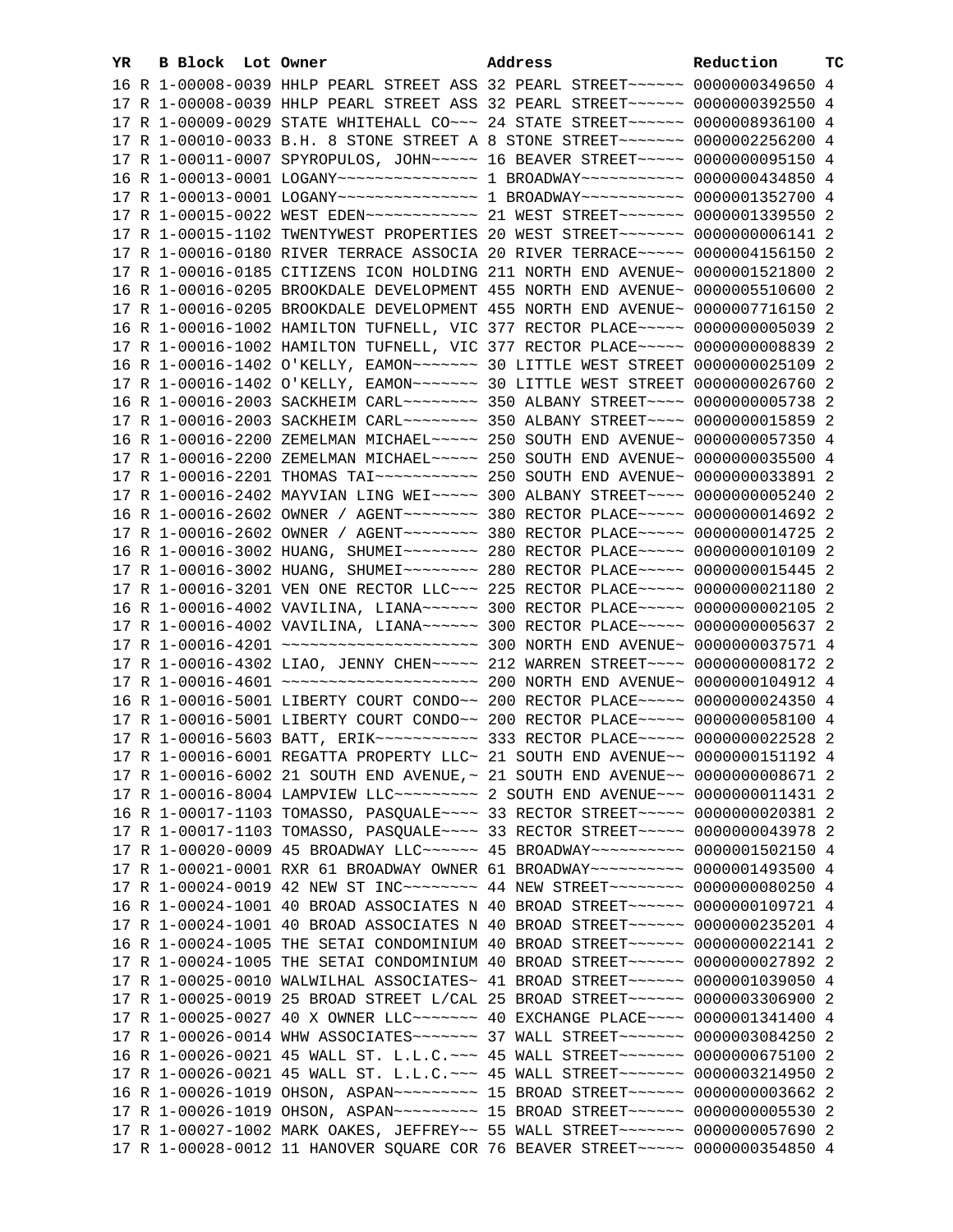| YR. | B Block Lot Owner | Address                                                                               | Reduction       | ТC |
|-----|-------------------|---------------------------------------------------------------------------------------|-----------------|----|
|     |                   | 17 R 1-00028-1001 RP COCOA BELOW LLC~~~ 82 BEAVER STREET~~~~~ 0000000077343 4         |                 |    |
|     |                   | 17 R 1-00029-0022 HVW ASSOCIATES~~~~~~~ 77 PEARL STREET~~~~~~ 0000000174400 4         |                 |    |
|     |                   | 17 R 1-00029-0024 LOUISE PROPERTIES, IN 81 PEARL STREET~~~~~~ 0000000056250 4         |                 |    |
|     |                   | 17 R 1-00029-0036 INTESA SANPAOLO S.P.A 1 WILLIAM STREET~~~~~ 0000000166000 4         |                 |    |
|     |                   | 16 R 1-00029-0043 SOUTH WILLIAM ST ASSO 9 SOUTH WILLIAM STREE 0000000807750 4         |                 |    |
|     |                   | 17 R 1-00029-0043 SOUTH WILLIAM ST ASSO 9 SOUTH WILLIAM STREE 0000000392850 4         |                 |    |
|     |                   | 17 R 1-00029-0086 10-26 SOUTH WILLIAM S 14 SOUTH WILLIAM STRE                         | 0000000220050 4 |    |
|     |                   | 17 R 1-00030-0019 SEVEN HANOVER ASSOCIA 7 HANOVER SQUARE~~~~~ 0000011182550 4         |                 |    |
|     |                   | 17 R 1-00031-1002 75 WALL HOTEL, LLC -~~ 75 WALL STREET -~~~~~~ 0000002406900 4       |                 |    |
|     |                   | 16 R 1-00033-0011 NINETY FIVE WALL STRE 95 WALL STREET~~~~~~~ 0000002294150 2         |                 |    |
|     |                   | 17 R 1-00033-0011 NINETY FIVE WALL STRE 95 WALL STREET~~~~~~~ 0000003625700 2         |                 |    |
|     |                   | 17 R 1-00033-1004 ~~~~~~~~~~~~~~~~~~~~~~~~~~~~ 101 WALL STREET~~~~~~~ 0000000009098 2 |                 |    |
|     |                   | 17 R 1-00035-0010 230 CENTRAL CO., LLC~ 111 WALL STREET~~~~~~ 0000006032200 4         |                 |    |
|     |                   | 16 R 1-00037-0023 DOWNTOWN NYC OWNER, L 180 MAIDEN LANE~~~~~~ 0000013532150 4         |                 |    |
| 17  |                   | 1-00037-0023 DOWNTOWN NYC OWNER, L 180 MAIDEN LANE~~~~~~ 0000014600900 4              |                 |    |
|     |                   | 17 R 1-00039-1001 130 WATER (NY) L.L.C. 164 PEARL STREET~~~~~ 0000000188650 4         |                 |    |
|     |                   | 17 R 1-00039-1002 GOLDSTONE SERVICES CO 164 PEARL STREET~~~~~ 0000000017840 2         |                 |    |
| 17  |                   | 1-00040-0003 60 WALL OWNER LP ~~~~~ 60 WALL STREET ~~~~~~~ 0000008726200 4            |                 |    |
|     |                   | 17 R 1-00041-1001 T6 UNISON SITE MANAGE 50 PINE STREET~~~~~~~ 0000000015522 4         |                 |    |
|     |                   | 17 R 1-00041-1202 CHAN, ANDREW~~~~~~~~~~~~~~~ 56 PINE STREET~~~~~~~~ 0000000019837 2  |                 |    |
|     |                   | 16 R 1-00042-0031 MAPLE 80 MAIDEN MINOR 80 MAIDEN LANE~~~~~~~ 0000002510550 4         |                 |    |
|     |                   | 16 R 1-00042-0036 MAPLE 80 MAIDEN MINOR 90 MAIDEN LANE~~~~~~~ 0000000198450 4         |                 |    |
|     |                   | 16 R 1-00044-1001 20 PINE STREET #401,~ 18 PINE STREET~~~~~~~ 0000000016250 2         |                 |    |
|     |                   | 17 R 1-00044-1001 20 PINE STREET #401,~ 18 PINE STREET~~~~~~~~ 0000000016268 2        |                 |    |
|     |                   | 17 R 1-00046-0003 NW 100 BROADWAY PROPE 100 BROADWAY~~~~~~~~~ 0000003887600 4         |                 |    |
|     |                   |                                                                                       |                 |    |
|     |                   | 17 R 1-00053-0002 GOLDEN SEAHORSE LLC~~ 99 WASHINGTON STREET~ 0000004970850 4         |                 |    |
|     |                   | 17 R 1-00053-0006 109 WASHINGTON STREET 109 WASHINGTON STREET 0000000121350 2         |                 |    |
|     |                   | 17 R 1-00053-1004 NTAVOS, EVANGELOS~~~~ 120 GREENWICH STREET~ 0000000006943 2         |                 |    |
|     |                   | 16 R 1-00053-1144 DELPHI GREENWICH, LP~ 120 GREENWICH STREET~ 0000000010462 4         |                 |    |
|     |                   | 17 R 1-00053-1144 DELPHI GREENWICH, LP~ 120 GREENWICH STREET~ 0000000027270 4         |                 |    |
|     |                   | 16 R 1-00053-1202 123 WASHINGTON LLC~~~ 123 WASHINGTON STREET 0000000347600 4         |                 |    |
|     |                   | 17 R 1-00053-1202 123 WASHINGTON LLC~~~ 123 WASHINGTON STREET 0000000613050 4         |                 |    |
|     |                   | 17 R 1-00053-1203 SILVER CITY PROPERTIE 123 WASHINGTON STREET 0000000009645 2         |                 |    |
|     |                   | 17 R 1-00055-0014 J HILL ASSOCIATES~~~~ 71 WEST STREET~~~~~~~ 0000000988000 2         |                 |    |
|     |                   | 17 R 1-00063-0003 MAYORE ESTATES LLC. ~~ 22 CORTLANDT STREET~~ 0000002461650 4        |                 |    |
|     |                   | 17 R 1-00064-0024 MAIDEN LANE COMMONS L 16 MAIDEN LANE~~~~~~~ 0000000072800 2A        |                 |    |
|     |                   | 16 R 1-00064-0025 LIBERTY PLACE COMMONS 8 LIBERTY PLACE~~~~~~ 0000000035430 2A        |                 |    |
|     |                   | 17 R 1-00064-0025 LIBERTY PLACE COMMONS 8 LIBERTY PLACE~~~~~~ 0000000052236 2A        |                 |    |
|     |                   | 16 R 1-00065-0002 BBL 1-65-2 LLC~~~~~~~~ 63 NASSAU STREET~~~~~ 0000000060200 4        |                 |    |
|     |                   | 17 R 1-00065-0002 BBL 1-65-2 LLC~~~~~~~~ 63 NASSAU STREET~~~~~ 0000000068750 4        |                 |    |
|     |                   | 17 R 1-00065-0016 174 BROADWAY LLC~~~~~ 174 BROADWAY~~~~~~~~~ 0000000407000 4         |                 |    |
|     |                   | 16 R 1-00065-0017 176 BROADWAY OWNERS C 176 BROADWAY~~~~~~~~~ 0000000756150 2         |                 |    |
|     |                   | 17 R 1-00065-0017 176 BROADWAY OWNERS C 176 BROADWAY~~~~~~~~~ 0000000601350 2         |                 |    |
|     |                   | 17 R 1-00065-1001 65 NASSAU OWNERS CORP 65 NASSAU STREET~~~~~ 0000000675900 2         |                 |    |
|     |                   | 16 R 1-00067-0001 59 MAIDEN LANE ASSOC~ 59 MAIDEN LANE~~~~~~~~ 0000004049300 4        |                 |    |
|     |                   | 17 R 1-00067-0001 59 MAIDEN LANE ASSOC~ 59 MAIDEN LANE~~~~~~~~ 0000003165150 4        |                 |    |
|     |                   |                                                                                       |                 |    |
|     |                   | 16 R 1-00068-1203 SHARMA, SUSHIL K~~~~~ 90 WILLIAM STREET~~~~ 0000000008849 2         |                 |    |
|     |                   | 17 R 1-00068-1203 SHARMA, SUSHIL K~~~~~ 90 WILLIAM STREET~~~~ 0000000029687 2         |                 |    |
|     |                   | 17 R 1-00069-0006 211 PEARL LLC -------- 211 PEARL STREET ----- 0000001179100 2       |                 |    |
|     |                   | 16 R 1-00069-0018 2 GOLD LLC ------------ 2 GOLD STREET -------- 0000001560900 2      |                 |    |
|     |                   | 17 R 1-00069-0018 2 GOLD LLC ------------ 2 GOLD STREET -------- 0000001365050 2      |                 |    |
|     |                   | 17 R 1-00069-0050 102-110 JOHN MAZAL LL 102 JOHN STREET~~~~~~ 0000000036558 4         |                 |    |
|     |                   | 17 R 1-00069-0051 102-110 JOHN MAZAL LL 104 JOHN STREET~~~~~~ 0000000203661 4         |                 |    |
|     |                   | 17 R 1-00069-0053 102-110 JOHN MAZAL LL 110 JOHN STREET~~~~~~ 0000000129249 4         |                 |    |
|     |                   | 17 R 1-00069-1101 90 JOHN MAZAL LLC~~~~ 90 JOHN STREET~~~~~~~ 0000000613008 4         |                 |    |
|     |                   | 16 R 1-00072-0012 SEAPORT HEIGHTS LLC~~ 161 FRONT STREET~~~~~ 0000001291900 4         |                 |    |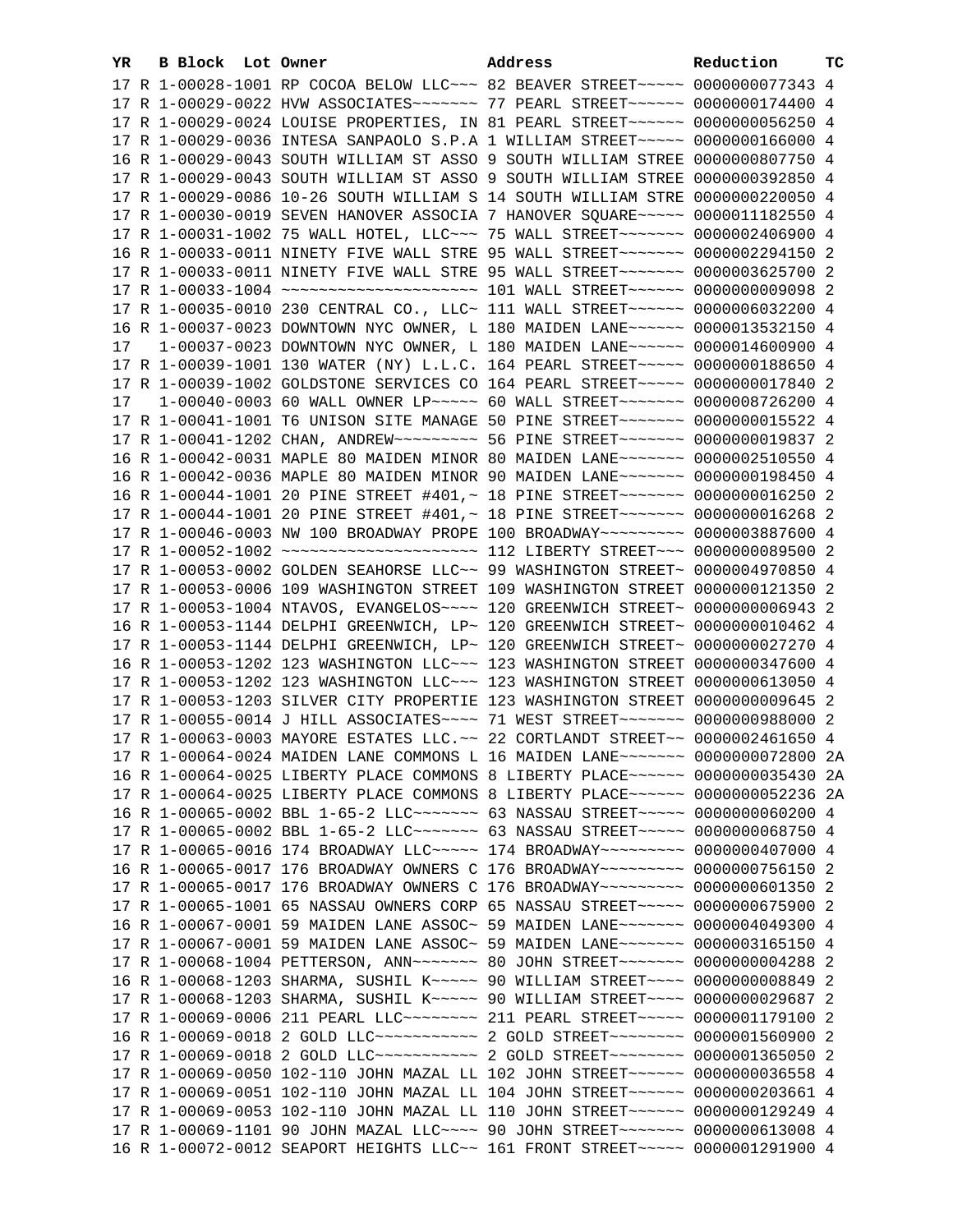| YR. | B Block Lot Owner |                                                                                                                                                                 | Address | Reduction | тc |
|-----|-------------------|-----------------------------------------------------------------------------------------------------------------------------------------------------------------|---------|-----------|----|
|     |                   | 17 R 1-00075-0035 PEARL STREET PARKINGC 248 PEARL STREET~~~~~ 0000000320300 4                                                                                   |         |           |    |
|     |                   | 17 R 1-00077-0008 KBS SOR SREF III 110~ 110 WILLIAM STREET~~~ 0000004388700 4                                                                                   |         |           |    |
|     |                   | 16 R 1-00078-0004 ARC NYC123WILLIAM, LL 123 WILLIAM STREET~~~ 0000003307550 4                                                                                   |         |           |    |
|     |                   | 17 R 1-00078-0043 90 NASSAU STREET LLC~ 90 NASSAU STREET~~~~~~ 0000000213950 2                                                                                  |         |           |    |
|     |                   | 17 R 1-00078-1401 GALB REALTY ASSOCIATE 72 NASSAU STREET~~~~~ 0000000109250 4                                                                                   |         |           |    |
|     |                   | 17 R 1-00078-1402 GALB REALTY ASSOCIATE 72 NASSAU STREET~~~~~ 0000000347400 2                                                                                   |         |           |    |
|     |                   | 17 R 1-00080-0004 CDL (NEW YORK) LIMITE 55 CHURCH STREET~~~~~ 0000002965000 4                                                                                   |         |           |    |
|     |                   | 16 R 1-00090-1101 105 NASSAU LLC~~~~~~~~ 105 NASSAU STREET~~~~ 0000000017145 2C                                                                                 |         |           |    |
|     |                   | 17 R 1-00090-1101 105 NASSAU LLC ------ 105 NASSAU STREET --- 00000000051136 2C                                                                                 |         |           |    |
|     |                   | 16 R 1-00091-0009 CASTEGA - 121-123 FU~ 121 FULTON STREET~~~~ 0000000101750 4                                                                                   |         |           |    |
|     |                   |                                                                                                                                                                 |         |           |    |
|     |                   | 17 R 1-00097-0005 MIKE SIEGEL TRUST~~~~ 111 SOUTH STREET~~~~~ 0000000042150 4<br>17 R 1-00097-0043 212 FRONT STREET, ~~~~ 212 FRONT STREET~~~~~ 0000000056000 4 |         |           |    |
|     |                   |                                                                                                                                                                 |         |           |    |
|     |                   | 17 R 1-00097-1005 WOLFSON YAN ---------- 247 WATER STREET ---- 0000000040000 2C                                                                                 |         |           |    |
|     |                   | 16 R 1-00106-0017 SEAPORT HOSPITALITY, ~ 320 PEARL STREET~~~~~ 0000000667650 4                                                                                  |         |           |    |
|     |                   | 17 R 1-00106-0017 SEAPORT HOSPITALITY, ~ 320 PEARL STREET~~~~~ 0000000555150 4                                                                                  |         |           |    |
|     |                   | 17 R 1-00123-0018 22 PARK PLACE LLC C/O 22 PARK PLACE~~~~~~~~ 0000000075600 4                                                                                   |         |           |    |
|     |                   | 17 R 1-00123-1001 233 BROADWAY BORROWER 233 BROADWAY~~~~~~~~~ 0000002667900 4                                                                                   |         |           |    |
| 17  |                   | 1-00128-0002 4101 AUSTIN BOULEVARD 101 BARCLAY STREET~~~ 0000009727850 4                                                                                        |         |           |    |
|     |                   | 16 R 1-00132-0006 BOGARDUS LLC -------- 75 MURRAY STREET ---- 0000000136600 4                                                                                   |         |           |    |
|     |                   | 16 R 1-00132-0030 WARREN CO ------------ 69 WARREN STREET ----- 0000000052400 4                                                                                 |         |           |    |
|     |                   | 17 R 1-00132-0030 WARREN CO ------------ 69 WARREN STREET ----- 0000000078050 4                                                                                 |         |           |    |
|     |                   |                                                                                                                                                                 |         |           |    |
|     |                   | 16 R 1-00133-1501 51 WARREN RETAIL, LLC 49 WARREN STREET~~~~~ 0000000114863 4                                                                                   |         |           |    |
|     |                   | 17 R 1-00133-1501 51 WARREN RETAIL, LLC 49 WARREN STREET~~~~~ 0000000104834 4                                                                                   |         |           |    |
|     |                   | 17 R 1-00135-0012 ZLOT REALTY CORPORATI 28 WARREN STREET~~~~~ 0000000145000 4                                                                                   |         |           |    |
|     |                   | 17 R 1-00135-1302 TRINITY STEWART ASSOC 8 WARREN STREET~~~~~~ 0000000048618 2                                                                                   |         |           |    |
|     |                   | 17 R 1-00136-1102 JEM ASSOCIATES~~~~~~~ 38 WARREN STREET~~~~~ 0000000145886 4                                                                                   |         |           |    |
|     |                   | 16 R 1-00136-1103 ODEA CLARE A~~~~~~~~~ 38 WARREN STREET~~~~~ 0000000009566 2                                                                                   |         |           |    |
|     |                   | 17 R 1-00136-1103 ODEA CLARE A~~~~~~~~~ 38 WARREN STREET~~~~~ 0000000010339 2                                                                                   |         |           |    |
|     |                   | 17 R 1-00137-0001 B. JAFFE REAL ESTATEC 68 WARREN STREET~~~~~ 0000000872050 4                                                                                   |         |           |    |
|     |                   | 17 R 1-00137-0005 WARREN ST TENANTS COR 80 WARREN STREET~~~~~ 0000000332800 2                                                                                   |         |           |    |
|     |                   |                                                                                                                                                                 |         |           |    |
|     |                   | 17 R 1-00140-0005 ALMARK HOLDING CO~~~~ 121 READE STREET~~~~~ 0000000475750 2                                                                                   |         |           |    |
|     |                   | 17 R 1-00140-1001 NISAR A QURAISHI~~~~~ 303 GREENWICH STREET~ 0000000043102 4                                                                                   |         |           |    |
|     |                   |                                                                                                                                                                 |         |           |    |
|     |                   | 16 R 1-00140-1201 TABAK JEFFREY A~~~~~~ 137 READE STREET~~~~~ 0000000035929 4                                                                                   |         |           |    |
|     |                   | 17 R 1-00140-1201 TABAK JEFFREY A~~~~~~ 137 READE STREET~~~~~ 0000000041357 4                                                                                   |         |           |    |
|     |                   | 16 R 1-00140-1204 BYRON EUGENE LEWIS, T 143 READE STREET~~~~~ 0000000009250 4                                                                                   |         |           |    |
|     |                   | 17 R 1-00140-1204 BYRON EUGENE LEWIS, T 143 READE STREET~~~~~ 0000000013987 4                                                                                   |         |           |    |
|     |                   | 16 R 1-00141-1051 THE BOARD OF MANAGERS 166 DUANE STREET~~~~~ 0000000180541 4                                                                                   |         |           |    |
|     |                   | 17 R 1-00141-1051 THE BOARD OF MANAGERS 166 DUANE STREET~~~~~ 0000000217349 4                                                                                   |         |           |    |
|     |                   | 17 R 1-00141-1052 RS ASSOCIATES LLC~~~~ 166 DUANE STREET~~~~~ 0000000210552 4                                                                                   |         |           |    |
|     |                   | 17 R 1-00142-1003 270 GSA LLC ---------- 270 GREENWICH STREET ~ 0000001122450 4                                                                                 |         |           |    |
|     |                   | 17 R 1-00142-1105 TOKARCZYK, DOLPH M~~~ 200 CHAMBERS STREET~~ 0000000015919 2                                                                                   |         |           |    |
|     |                   | 16 R 1-00142-1504 270 GSA LLC ---------- 270 GREENWICH STREET ~ 0000000481250 4                                                                                 |         |           |    |
|     |                   | 17 R 1-00142-1504 270 GSA LLC ---------- 270 GREENWICH STREET ~ 0000000533000 4                                                                                 |         |           |    |
|     |                   | 17 R 1-00143-1103 DUANE STREET ISLAND C 177 DUANE STREET~~~~~ 0000000235650 2                                                                                   |         |           |    |
|     |                   | 17 R 1-00144-0001 ONE HUDSON PARK INC~~ 16 HUDSON STREET~~~~~ 0000000446900 2                                                                                   |         |           |    |
|     |                   | 17 R 1-00144-0040 60 HUDSON OWNERS LLC~ 56 HUDSON STREET~~~~~ 0000016096350 4                                                                                   |         |           |    |
|     |                   | 17 R 1-00145-1003 YATES, SIMON~~~~~~~~~~~~~ 105 CHAMBERS STREET~~ 0000000069966 2                                                                               |         |           |    |
|     |                   | 16 R 1-00146-1001 TRIBECA THUNDER CORP~ 100 READE STREET~~~~~ 0000000099589 4                                                                                   |         |           |    |
|     |                   | 17 R 1-00146-1001 TRIBECA THUNDER CORP~ 100 READE STREET~~~~~ 0000000108010 4                                                                                   |         |           |    |
|     |                   | 16 R 1-00146-1006 CHUNG EDWARD B ------ 100 READE STREET ---- 0000000018957 2                                                                                   |         |           |    |
|     |                   | 17 R 1-00146-1006 CHUNG EDWARD B ------ 100 READE STREET ---- 0000000021330 2                                                                                   |         |           |    |
|     |                   | 17 R 1-00147-1601 200 CHURCH ST ASSOCIA 52 THOMAS STREET~~~~~ 0000000127750 4                                                                                   |         |           |    |
|     |                   | 16 R 1-00147-1704 FENG THOMAS REALTY, L 137 DUANE STREET~~~~~ 0000000105079 4                                                                                   |         |           |    |
|     |                   | 17 R 1-00147-1704 FENG THOMAS REALTY, L 137 DUANE STREET~~~~~ 0000000203993 4                                                                                   |         |           |    |
|     |                   | 17 R 1-00147-1706 HYUN, ANNE Y. ~~~~~~~~~~~~~~ 137 DUANE STREET~~~~~~ 0000000026850 2                                                                           |         |           |    |
|     |                   |                                                                                                                                                                 |         |           |    |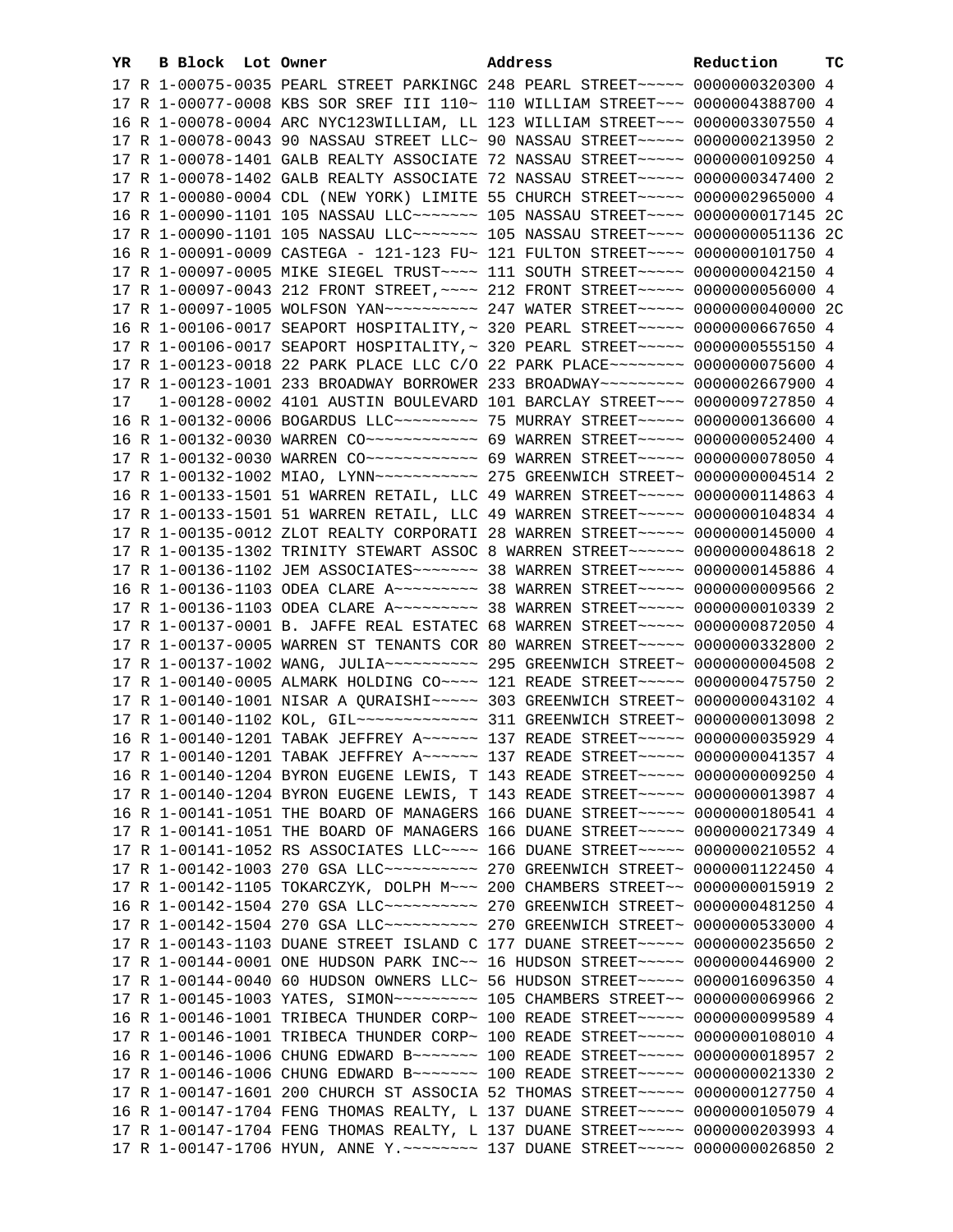| YR. | B Block Lot Owner |                                                                                        | Address | Reduction | <b>TC</b> |
|-----|-------------------|----------------------------------------------------------------------------------------|---------|-----------|-----------|
|     |                   | 17 R 1-00149-0003 THE 79 COMPANY LLC ~~~ 79 CHAMBERS STREET ~~~ 0000000187800 4        |         |           |           |
|     |                   | 17 R 1-00149-1101 281 BROADWAY ASSOCIAT 281 BROADWAY~~~~~~~~~ 0000000465200 4          |         |           |           |
|     |                   | 16 R 1-00149-1201 GENISH, SHIR -------- 71 READE STREET ------ 0000000016067 2         |         |           |           |
|     |                   | 17 R 1-00149-1201 GENISH, SHIR -------- 71 READE STREET ------ 0000000015445 2         |         |           |           |
|     |                   | 17 R 1-00150-0005 SEA REALTY, INC. ~~~~~ 64 READE STREET~~~~~~ 0000000082300 4         |         |           |           |
|     |                   | 17 R 1-00150-0015 TRIBECA ASSOCIATES L~ 122 DUANE STREET~~~~~~ 0000000249000 2         |         |           |           |
|     |                   | 16 R 1-00151-0020 D. E. A. BUILDING COR 22 THOMAS STREET~~~~~ 0000000165900 4          |         |           |           |
|     |                   | 17 R 1-00151-0020 D. E. A. BUILDING COR 22 THOMAS STREET~~~~~ 0000000083850 4          |         |           |           |
|     |                   | 17 R 1-00152-0025 325 BROADWAY ASSOCIAT 325 BROADWAY~~~~~~~~~ 0000000717100 4          |         |           |           |
|     |                   | 16 R 1-00161-0001 CHATHAM TOWERS INC~~~ 196 PARK ROW~~~~~~~~~ 0000001129900 2          |         |           |           |
|     |                   |                                                                                        |         |           |           |
|     |                   | 17 R 1-00162-0034 SUN SHAN LEE REALTY I 13 CHATHAM SQUARE~~~~ 0000000011550 4          |         |           |           |
|     |                   |                                                                                        |         |           |           |
|     |                   | 17 R 1-00162-1002 C Y REALTY ----------- 7 CHATHAM SQUARE ---- 0000000036800 4         |         |           |           |
|     |                   |                                                                                        |         |           |           |
|     |                   | 17 R 1-00163-0022 116 MADISON STREET LL 65 BAYARD STREET~~~~~ 0000000037900 2          |         |           |           |
|     |                   | 16 R 1-00164-0003 NG FOOK REALTY, INC. ~ 34 MULBERRY STREET ~~~ 0000000178800 2        |         |           |           |
|     |                   | 17 R 1-00164-0003 NG FOOK REALTY, INC. ~ 34 MULBERRY STREET ~~~ 0000000181050 2        |         |           |           |
|     |                   | 17 R 1-00164-0017 62-64 MULBERRY STREET 62 MULBERRY STREET~~~ 0000000361600 4          |         |           |           |
|     |                   | 17 R 1-00170-0020 FC FOLEY SQUARE ASSOC 111 WORTH STREET~~~~~ 0000001375650 2          |         |           |           |
|     |                   | 17 R 1-00171-1101 75 THOMPSON ST. GALLE 354 BROADWAY~~~~~~~~~ 0000000005374 4          |         |           |           |
|     |                   | 17 R 1-00171-1102 QUE 2 LLC ------------ 354 BROADWAY -------- 0000000016126 4         |         |           |           |
|     |                   | 17 R 1-00173-1001 66 LEONARD RETAIL OWN 66 LEONARD STREET~~~~ 0000000068700 4          |         |           |           |
|     |                   | 17 R 1-00173-1003 MA, WEI~~~~~~~~~~~~~~~ 66 LEONARD STREET~~~~ 0000000009687 2         |         |           |           |
|     |                   | 16 R 1-00173-1201 75 WORTH STREET, LLC~ 65 WORTH STREET~~~~~~~ 0000000567655 4         |         |           |           |
|     |                   | 17 R 1-00173-1201 75 WORTH STREET, LLC~ 65 WORTH STREET~~~~~~~ 0000000634830 4         |         |           |           |
|     |                   | 16 R 1-00173-1301 LW RETAIL ASSOCIATES~ 79 WORTH STREET~~~~~~ 0000000297181 4          |         |           |           |
|     |                   | 17 R 1-00173-1301 LW RETAIL ASSOCIATES~ 79 WORTH STREET~~~~~~ 0000000581267 4          |         |           |           |
|     |                   | 16 R 1-00175-0033 EMFT, LLC ------------ 365 BROADWAY -------- 0000000788950 2         |         |           |           |
|     |                   | 17 R 1-00175-0033 EMFT, LLC ------------ 365 BROADWAY --------- 0000000859150 2        |         |           |           |
|     |                   | 16 R 1-00177-0002 250 CHURCH GROUP, LLC 59 LEONARD STREET~~~~ 0000000367900 4          |         |           |           |
|     |                   | 17 R 1-00177-0002 250 CHURCH GROUP, LLC 59 LEONARD STREET~~~~ 0000000410500 4          |         |           |           |
|     |                   | 17 R 1-00177-0005 ANNETTE SWAIN~~~~~~~~ 57 LEONARD STREET~~~~ 0000000080800 4          |         |           |           |
|     |                   | 17 R 1-00178-0019 MASJID AL-FARAH~~~~~~ 225 WEST BROADWAY~~~~ 0000000056500 4          |         |           |           |
|     |                   | 16 R 1-00179-0011 ONE WORTH CORP~~~~~~~ 1 WORTH STREET~~~~~~~ 0000000145350 2          |         |           |           |
|     |                   | 17 R 1-00179-0011 ONE WORTH CORP~~~~~~~~~~~~~~ I WORTH STREET~~~~~~~~~ 0000000066740 2 |         |           |           |
|     |                   | 17 R 1-00179-0013 HUDSON PARKING, ~~~~~~ 74 HUDSON STREET~~~~~ 0000000059450 4         |         |           |           |
|     |                   | 17 R 1-00179-0032 QUEENWOOD 34 LLC ---- 176 WEST BROADWAY --- 0000000804650 2          |         |           |           |
|     |                   | 17 R 1-00179-0066 139-141 FRANKLIN STCO 139 FRANKLIN STREET~~ 0000000375500 4          |         |           |           |
|     |                   | 16 R 1-00179-1301 JOHNSTON, JAMES~~~~~~~~~~~~ 18 LEONARD STREET~~~~~ 0000000013985 2   |         |           |           |
|     |                   | 17 R 1-00181-0015 ZERLINA PROPERTIES CO 185 FRANKLIN STREET~~ 0000000069400 4          |         |           |           |
|     |                   | 16 R 1-00188-1501 TOMTAB LLC ----------- 48 BEACH STREET ----- 0000000016279 2         |         |           |           |
|     |                   | 17 R 1-00188-1501 TOMTAB LLC ----------- 48 BEACH STREET ----- 0000000019476 2         |         |           |           |
|     |                   | 16 R 1-00189-1002 MASBACK, DENNIS~~~~~ 220 WEST BROADWAY~~~~ 0000000014931 4           |         |           |           |
|     |                   | 17 R 1-00189-1002 MASBACK, DENNIS~~~~~ 220 WEST BROADWAY~~~~ 0000000007133 4           |         |           |           |
|     |                   | 17 R 1-00189-1006 222 W BWAY OWNERS COR 220 WEST BROADWAY~~~~ 0000000497250 2          |         |           |           |
|     |                   | 17 R 1-00189-1020 110 HUDSON LLC ------- 110 HUDSON STREET --- 0000000524750 4         |         |           |           |
|     |                   | 17 R 1-00189-1151 COMMODITIES OUTLET IN 38 NORTH MOORE STREET 0000000051150 4          |         |           |           |
|     |                   |                                                                                        |         |           |           |
|     |                   | 17 R 1-00190-0016 122 HUDSON STREET LLC 122 HUDSON STREET~~~~ 0000000327750 4          |         |           |           |
|     |                   | 17 R 1-00190-1306 BOARD OF MANAGERS OF2 27 NORTH MOORE STREET 0000000008620 2          |         |           |           |
|     |                   | 17 R 1-00190-1401 NORTH MOORE NYC PROPE 25 NORTH MOORE STREET 0000000000256 4          |         |           |           |
|     |                   | 17 R 1-00191-0001 TRIBECA ACQUISITION R 2 AVENUE OF THE AMER~ 0000002339000 4          |         |           |           |
|     |                   | 17 R 1-00193-0038 HERBIE 59 LLC -------- 59 WALKER STREET ---- 0000000021289 2A        |         |           |           |
|     |                   | 17 R 1-00194-0014 36 WALKER STREET PROP 36 WALKER STREET~~~~~ 0000000111850 4          |         |           |           |
|     |                   | 16 R 1-00194-0023 40 LISPENARD ST. LLC~ 40 LISPENARD STREET~~ 0000000087350 4          |         |           |           |
|     |                   | 17 R 1-00194-0023 40 LISPENARD ST. LLC~ 40 LISPENARD STREET~~ 0000000143750 4          |         |           |           |
|     |                   | 17 R 1-00194-0036 411-413 BROADWAY, LLC 413 BROADWAY~~~~~~~~~ 0000000861700 4          |         |           |           |
|     |                   | 17 R 1-00195-0017 100 LAFAYETTE, ~~~~~~~ 91 WALKER STREET~~~~~ 0000000917100 4         |         |           |           |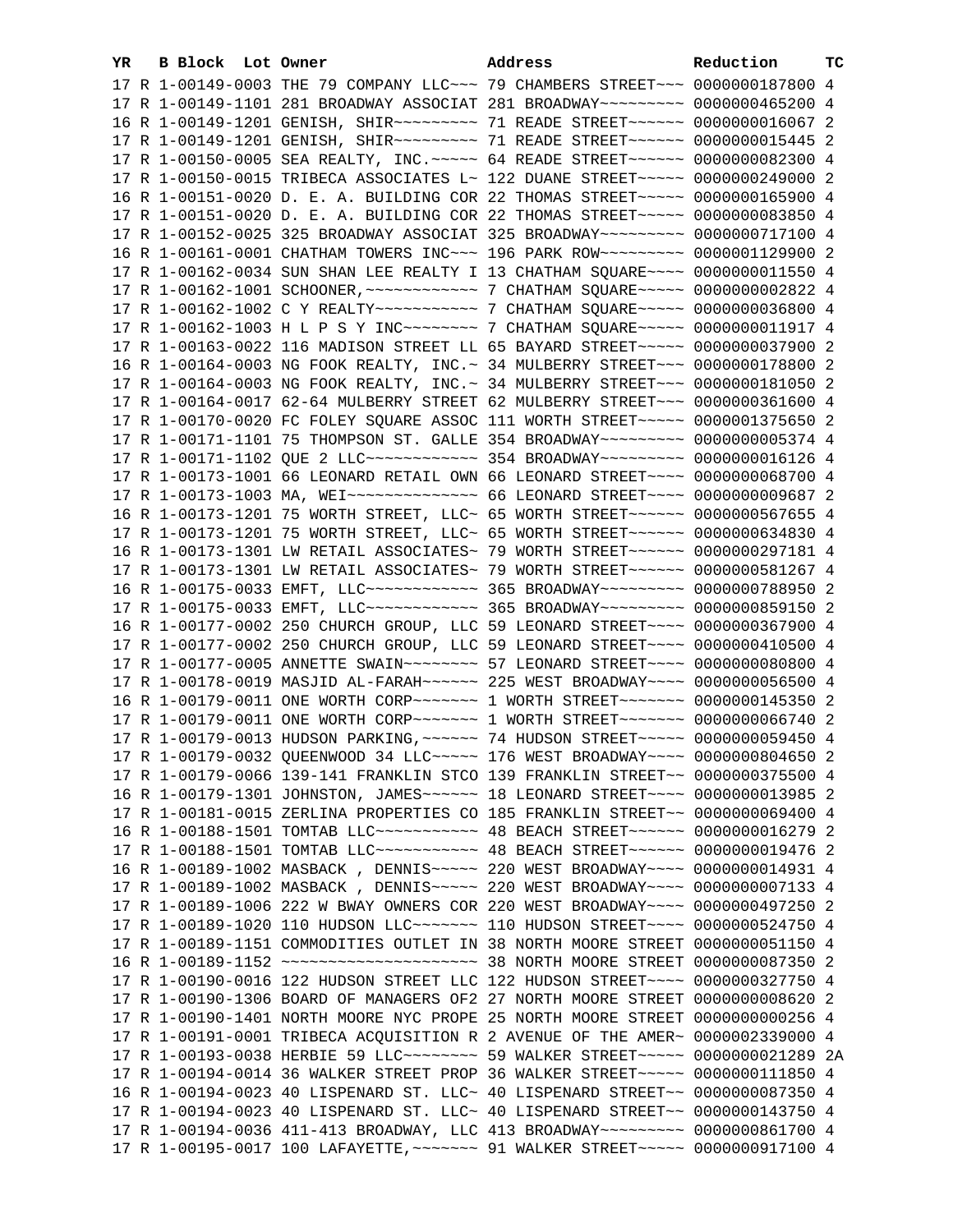| YR | B Block Lot Owner |                                                                                            | Address | Reduction | тc |
|----|-------------------|--------------------------------------------------------------------------------------------|---------|-----------|----|
|    |                   | 17 R 1-00195-0024 90 WHITE ST CORP~~~~~ 90 WHITE STREET~~~~~~ 0000000063200 4              |         |           |    |
|    |                   | 17 R 1-00197-0021 615 WEST 131ST STREET 246 CANAL STREET~~~~~ 0000000627700 4              |         |           |    |
|    |                   | 17 R 1-00197-1101 BUY-RITE DEVELOPMENT~ 139 CENTRE STREET~~~~ 0000000010677 4              |         |           |    |
|    |                   | 16 R 1-00198-0027 224 CANAL STREET, LLC 234 CANAL STREET~~~~~ 0000000829700 4              |         |           |    |
|    |                   | 17 R 1-00198-0027 224 CANAL STREET, LLC 234 CANAL STREET~~~~~ 0000001147400 4              |         |           |    |
|    |                   | 17 R 1-00199-0030 TAI MING DEVELOPMENTC 98 BAYARD STREET~~~~~ 0000000086250 4              |         |           |    |
|    |                   | 17 R 1-00200-0005 JING WEI, INC. ~~~~~~~ 76 MULBERRY STREET~~~ 0000000031400 2             |         |           |    |
|    |                   | 17 R 1-00200-0016 LDLSATC REALTY CORP. ~ 196 CANAL STREET ~~~~~ 0000000211250 4            |         |           |    |
|    |                   | 16 R 1-00200-1005 SUN 301 INC~~~~~~~~~~~~~~~ 198 CANAL STREET~~~~~~ 00000000006957 4       |         |           |    |
|    |                   | 17 R 1-00202-0025 CHINA ARCADE, ~~~~~~~~ 46 BOWERY~~~~~~~~~~~~ 0000000473200 4             |         |           |    |
|    |                   | 17 R 1-00202-0030 YEE KEN KWAN -------- 40 BOWERY ----------- 0000000032690 4              |         |           |    |
|    |                   | 17 R 1-00202-1002 CHAN, CHRISTINE WAI K 50 BAYARD STREET~~~~~ 00000000003031 2             |         |           |    |
|    |                   | 17 R 1-00204-0027 167 CANAL STREET LLC~ 167 CANAL STREET~~~~~ 0000000073900 4              |         |           |    |
|    |                   | 17 R 1-00204-0031 RABER--171 CANAL~~~~~ 175 CANAL STREET~~~~~ 0000000157550 4              |         |           |    |
|    |                   | 17 R 1-00204-1002 HESTER GARDENS MALL, ~ 158 HESTER STREET~~~~ 0000000101950 4             |         |           |    |
|    |                   | 16 R 1-00205-0006 SMART MERCHANTS INCOR 110 MULBERRY STREET~~ 0000000104200 2              |         |           |    |
|    |                   | 17 R 1-00205-0006 SMART MERCHANTS INCOR 110 MULBERRY STREET~~ 0000000076600 2              |         |           |    |
|    |                   | 16 R 1-00205-0007 SMART MERCHANTS INCOR 112 MULBERRY STREET~~ 0000000096950 2              |         |           |    |
|    |                   | 17 R 1-00205-0007 SMART MERCHANTS INCOR 112 MULBERRY STREET~~ 0000000081450 2              |         |           |    |
|    |                   | 17 R 1-00205-0019 119 VM LLC ----------- 119 MOTT STREET ------ 0000000069050 2            |         |           |    |
|    |                   | 16 R 1-00205-0028 ENGSHELOCK CORP~~~~~~ 101 MOTT STREET~~~~~~ 0000000010550 4              |         |           |    |
|    |                   | 17 R 1-00205-0028 ENGSHELOCK CORP~~~~~~ 101 MOTT STREET~~~~~~ 0000000067250 4              |         |           |    |
|    |                   | 17 R 1-00205-1001 KEE YIP REALTY CORP~~ 103 MOTT STREET~~~~~~ 0000000280450 4              |         |           |    |
|    |                   | 17 R 1-00205-1004 KEE YIP REALTY CORP. ~ 103 MOTT STREET ~~~~~~ 0000000019380 4            |         |           |    |
|    |                   | 17 R 1-00205-1007 KEE YIP REALTY 1037~~ 103 MOTT STREET~~~~~~ 0000000019380 4              |         |           |    |
|    |                   | 17 R 1-00206-0031 VJHC HOLDING CORP. ~~~ 213 CANAL STREET~~~~~ 0000000310600 4             |         |           |    |
|    |                   | 17 R 1-00206-0034 219 CANAL STREET, LLC 219 CANAL STREET~~~~~ 0000000092450 4              |         |           |    |
|    |                   | 17 R 1-00207-0001 CENTRE COURT, ~~~~~~~~ 235 CANAL STREET~~~~~ 0000000294400 4             |         |           |    |
|    |                   | 17 R 1-00209-1005 KLS~ CORP~~~~ PAUL DA 424 BROADWAY~~~~~~~~~ 0000000056380 4              |         |           |    |
|    |                   | 17 R 1-00210-0004 342 CANAL STREET REAL 342 CANAL STREET~~~~~ 0000000023650 4              |         |           |    |
|    |                   | 17 R 1-00211-0029 B.H. 370 CANAL STREET 370 CANAL STREET~~~~~ 0000001318250 4              |         |           |    |
|    |                   | 16 R 1-00211-1002 SHIELD, STEPHEN~~~~~~~ 9 LISPENARD STREET~~~ 0000000017941 4             |         |           |    |
|    |                   | 17 R 1-00211-1002 SHIELD, STEPHEN~~~~~~~ 9 LISPENARD STREET~~~ 0000000026955 4             |         |           |    |
|    |                   | 17 R 1-00212-0045 YORK STREET LLC ----- 2 YORK STREET ------- 0000000745150 4              |         |           |    |
|    |                   | 17 R 1-00215-0015 LAIGHT ST APTS INC~~~ 57 LAIGHT STREET~~~~~ 0000000045888 2C             |         |           |    |
|    |                   | 17 R 1-00215-1103 415 PR LLC ----------- 415 GREENWICH STREET ~ 0000000154200 4            |         |           |    |
|    |                   | 16 R 1-00218-1301 CHARLYNNE KOVACH~~~~~ 415 WASHINGTON STREET 0000000030637 2              |         |           |    |
|    |                   | 16 R 1-00219-1101 STAVROPOULOS, CHRISTO 39 VESTRY STREET~~~~~ 0000000047629 2              |         |           |    |
|    |                   | 17 R 1-00222-1001 MCGUFFOG FAMILY IRREV 181 HUDSON STREET~~~~ 00000000006181 2             |         |           |    |
|    |                   | 16 R 1-00222-1031 MARQUES FAMILY 2012 T 181 HUDSON STREET~~~~ 0000000069149 4              |         |           |    |
|    |                   | 17 R 1-00222-1031 MARQUES FAMILY 2012 T 181 HUDSON STREET~~~~ 0000000093325 4              |         |           |    |
|    |                   | 17 R 1-00222-1035 HUDSON VESTRY CORP. ~~ 181 HUDSON STREET~~~~ 0000000137193 4             |         |           |    |
|    |                   | 17 R 1-00222-1037 MARQUES FAMILY 2012 T 181 HUDSON STREET~~~~ 0000000062768 4              |         |           |    |
|    |                   | 16 R 1-00222-1038 JURKIEWICZ CHRISTOPHE 181 HUDSON STREET~~~~ 0000000064455 4              |         |           |    |
|    |                   | 17 R 1-00222-1038 JURKIEWICZ CHRISTOPHE 181 HUDSON STREET~~~~ 0000000088058 4              |         |           |    |
|    |                   | 17 R 1-00224-0001 TRUFFLES II, LLC ---- 450 WASHINGTON STREET 0000000793900 2              |         |           |    |
|    |                   | 16 R 1-00225-0008 REMAINDERMAN 205 HUDS 205 HUDSON STREET~~~~ 0000001253900 4              |         |           |    |
|    |                   | 17 R 1-00225-0008 REMAINDERMAN 205 HUDS 205 HUDSON STREET~~~~ 0000001797000 4              |         |           |    |
| 17 |                   | 1-00226-0001 REMAINDERMAN 1 HUDSON 431 CANAL STREET~~~~~ 0000009500600 4                   |         |           |    |
|    |                   | 17 R 1-00227-0002 HERBERT MOSKOWITZ AS~ 383 CANAL STREET~~~~~ 0000000100000 2A             |         |           |    |
|    |                   | 17 R 1-00227-0028 JDH INC~~~~~~~~~~~~~~~~~~~~~~~~~ 306 WEST BROADWAY~~~~~ 0000007032100 4  |         |           |    |
|    |                   | 16 R 1-00227-0052 THOR JAMES HOTEL INVE 27 GRAND STREET~~~~~~ 0000000693350 4              |         |           |    |
|    |                   | 17 R 1-00227-0052 THOR JAMES HOTEL INVE 27 GRAND STREET~~~~~~ 0000000891750 4              |         |           |    |
|    |                   | 16 R 1-00228-0009 373 CANAL STREET COMP 373 CANAL STREET~~~~~ 0000000108829 2A             |         |           |    |
|    |                   | 17 R 1-00228-0009 373 CANAL STREET COMP 373 CANAL STREET~~~~~ 0000000116105 2A             |         |           |    |
|    |                   | 17 R 1-00228-1201 ~~~~~~~~~~~~~~~~~~~~~~~~~~~~~~~~~ 311 WEST BROADWAY~~~~~ 0000000253300 4 |         |           |    |
|    |                   | 17 R 1-00228-1203 SANT S. CHATWAL TRUST 311 WEST BROADWAY~~~~ 0000000059869 2              |         |           |    |
|    |                   | 17 R 1-00230-0037 ALAN FEIERSTEIN, ~~~~~ 19 MERCER STREET~~~~~ 0000000126800 4             |         |           |    |
|    |                   |                                                                                            |         |           |    |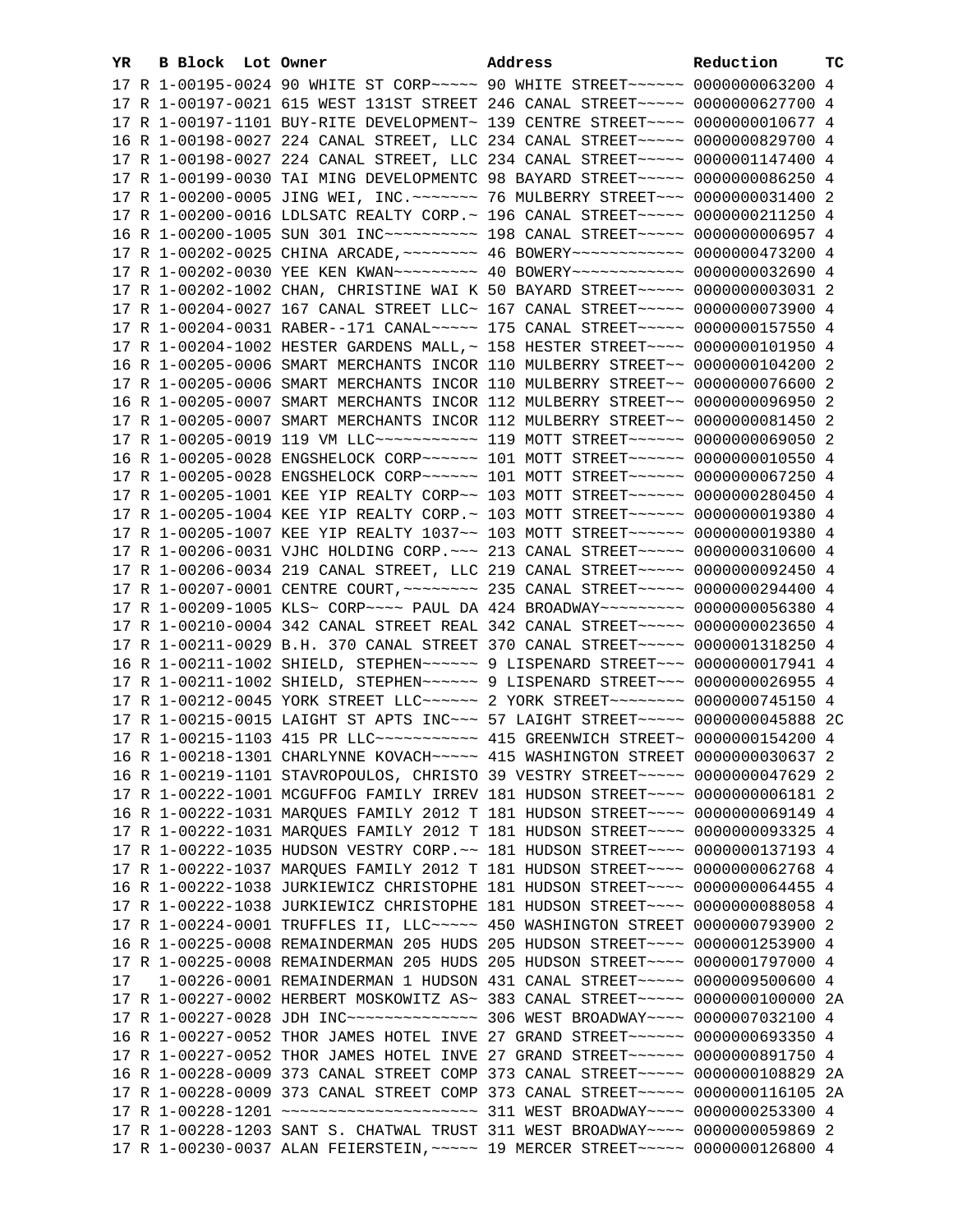| YR. | B Block Lot Owner |                                                                                     | Address | Reduction | тc |
|-----|-------------------|-------------------------------------------------------------------------------------|---------|-----------|----|
|     |                   | 17 R 1-00230-0042 5 MERCER BORROWER, LL 5 MERCER STREET~~~~~~ 0000002383250 2       |         |           |    |
|     |                   | 17 R 1-00231-1101 12 MERCER LLC ------- 54 HOWARD STREET ---- 0000000030000 4       |         |           |    |
|     |                   | 16 R 1-00232-0012 458 GRAND BWAY OWNERS 458 BROADWAY~~~~~~~~~~ 0000000084368 2C     |         |           |    |
|     |                   | 17 R 1-00232-0012 458 GRAND BWAY OWNERS 458 BROADWAY~~~~~~~~~~ 0000000111210 2C     |         |           |    |
|     |                   | 17 R 1-00233-0012 GRAND GOODYEAR RLTYCR 141 GRAND STREET~~~~~ 0000000034200 4       |         |           |    |
|     |                   | 16 R 1-00233-0030 5 CROSBY STREET INC. ~ 22 HOWARD STREET ~~~~~ 0000000218150 4     |         |           |    |
|     |                   | 17 R 1-00235-0006 CRYSTAL WORLD REALTYC 210 CENTRE STREET~~~~ 0000000142300 4       |         |           |    |
|     |                   |                                                                                     |         |           |    |
|     |                   | 17 R 1-00237-0019 KOK PING REALTY INC~~ 143 MOTT STREET~~~~~~~ 0000000027344 2B     |         |           |    |
|     |                   | 16 R 1-00237-0020 HONG TAI REALTY INC~~ 141 MOTT STREET~~~~~~~ 0000000016200 2      |         |           |    |
|     |                   | 17 R 1-00237-0020 HONG TAI REALTY INC~~ 141 MOTT STREET~~~~~~ 0000000012000 2       |         |           |    |
|     |                   | 17 R 1-00239-0025 MAGID REALTY CORP~~~~ 112 BOWERY~~~~~~~~~~~ 0000000371850 4       |         |           |    |
|     |                   | 16 R 1-00263-0008 EAST RIVER HOUSING CO 453 FDR DRIVE~~~~~~~~ 0000003808650 2       |         |           |    |
|     |                   | 17 R 1-00263-0008 EAST RIVER HOUSING CO 453 FDR DRIVE~~~~~~~~ 0000002268950 2       |         |           |    |
|     |                   | 17 R 1-00267-0010 GOUVERNEUR SHOPPINGCE 280 HENRY STREET~~~~~ 0000000170200 4       |         |           |    |
|     |                   | 17 R 1-00271-0040 LESAGA LLC ----------- 213 MADISON STREET --- 0000000077900 4     |         |           |    |
|     |                   | 17 R 1-00274-0004 ABACUS 53 MONROE LLC~ 53 MONROE STREET~~~~~ 0000000064950 2       |         |           |    |
|     |                   | 17 R 1-00274-0036 130 RE, LLC ---------- 130 MADISON STREET --- 0000000031250 4     |         |           |    |
|     |                   | 16 R 1-00276-0031 BRJ REALTY INC. ~~~~~~ 116 MADISON STREET~~~ 0000000082100 2      |         |           |    |
|     |                   | 17 R 1-00276-0031 BRJ REALTY INC. ~~~~~~ 116 MADISON STREET~~~ 0000000074450 2      |         |           |    |
|     |                   | 16 R 1-00277-0007 HENRY MADISON ASSOC. ~ 87 MADISON STREET~~~~ 0000000019950 4      |         |           |    |
|     |                   | 17 R 1-00277-0007 HENRY MADISON ASSOC.~ 87 MADISON STREET~~~~ 0000000033900 4       |         |           |    |
|     |                   | 16 R 1-00277-0008 31 MONROE REALTY LLC~ 89 MADISON STREET~~~~ 0000000028650 4       |         |           |    |
|     |                   | 17 R 1-00277-0008 31 MONROE REALTY LLC~ 89 MADISON STREET~~~~ 0000000052950 4       |         |           |    |
|     |                   | 17 R 1-00277-0021 LUCKY 195 MADISON ETA 35 MARKET STREET~~~~~ 0000000045600 2       |         |           |    |
|     |                   | 16 R 1-00277-0037 HENRY MADISON ASSOC.~ 38 HENRY STREET~~~~~~~ 0000000032350 4      |         |           |    |
|     |                   | 17 R 1-00277-0037 HENRY MADISON ASSOC.~ 38 HENRY STREET~~~~~~~ 0000000070600 4      |         |           |    |
|     |                   | 16 R 1-00277-0040 HENRY MADISON ASSOC.~ 38 HENRY STREET~~~~~~ 0000000012700 4       |         |           |    |
|     |                   | 17 R 1-00277-0040 HENRY MADISON ASSOC.~ 38 HENRY STREET~~~~~~~ 0000000024850 4      |         |           |    |
|     |                   | 16 R 1-00277-0041 HENRY MADISON ASSOCIA HENRY STREET~~~~~~~~~ 0000000010500 4       |         |           |    |
|     |                   | 17 R 1-00277-0041 HENRY MADISON ASSOCIA HENRY STREET~~~~~~~~~ 0000000022650 4       |         |           |    |
|     |                   | 17 R 1-00277-0051 29 CATHERINE STREET O 29 CATHERINE STREET~~ 0000000038450 2       |         |           |    |
|     |                   | 17 R 1-00279-0054 NEE KUNG SU INC. ~~~~~ 22 1/2 CATHERINE STRE 0000000076775 2      |         |           |    |
|     |                   |                                                                                     |         |           |    |
|     |                   |                                                                                     |         |           |    |
|     |                   | 17 R 1-00280-0002 25 HENRY REALTY LLC~~ 25 HENRY STREET~~~~~~ 0000000064800 2       |         |           |    |
|     |                   | 17 R 1-00280-0006 33 HENRY STREET LLC~~ 33 HENRY STREET~~~~~~ 0000000109650 2       |         |           |    |
|     |                   | 17 R 1-00280-0032 BROADWAY LIBERTY CORP 57 EAST BROADWAY~~~~~ 0000000100900 4       |         |           |    |
|     |                   | 17 R 1-00280-0036 49 EAST BROADWAY REAL 49 EAST BROADWAY~~~~~ 0000000128550 4       |         |           |    |
|     |                   | 16 R 1-00280-0047 KEE YIP REALTY LLC ~~~ 27 EAST BROADWAY ~~~~~ 0000000525650 4     |         |           |    |
|     |                   | 17 R 1-00280-0047 KEE YIP REALTY LLC -~~ 27 EAST BROADWAY -~~~~ 0000000140550 4     |         |           |    |
|     |                   | 17 R 1-00280-1001 EB1001 LLC ----------- 17 EAST BROADWAY ---- 0000000045110 4      |         |           |    |
|     |                   | 17 R 1-00280-1003 SUN WAI REALTY, INC. ~ 17 EAST BROADWAY ~~~~~ 0000000025383 4     |         |           |    |
|     |                   | 16 R 1-00281-0010 A& A EXPRESS INC. ~~~~ 24 EAST BROADWAY~~~~~ 0000000132100 2      |         |           |    |
|     |                   | 17 R 1-00281-0010 A& A EXPRESS INC. ~~~~ 24 EAST BROADWAY~~~~~ 0000000041200 2      |         |           |    |
|     |                   | 17 R 1-00281-0056 BELTTECH AT DIVISION, 17 DIVISION STREET~~~ 0000000085100 4       |         |           |    |
|     |                   | 17 R 1-00282-1001 BKSC HOLDINGS LLC~~~~ 98 EAST BROADWAY~~~~~ 0000000107280 4       |         |           |    |
|     |                   | 17 R 1-00282-1002 98 EAST BROADWAY PROP 98 EAST BROADWAY~~~~~ 0000000268951 4       |         |           |    |
|     |                   | 17 R 1-00283-0004 RSR HENRY ST., LLC ~~~ 113 HENRY STREET ~~~~~ 0000000064900 2     |         |           |    |
|     |                   | 17 R 1-00283-0006 GOLDEN HORSE REALTY, ~ 119 HENRY STREET~~~~~ 0000000146550 2      |         |           |    |
|     |                   | 17 R 1-00283-0010 CONDIS APOSTOLOS ~~~~~ 127 HENRY STREET ~~~~~ 0000000013050 2     |         |           |    |
|     |                   | 17 R 1-00283-0050 120 E BWY INC~~~~~~~~~~~~~ 120 EAST BROADWAY~~~~~ 0000000373050 4 |         |           |    |
|     |                   | 17 R 1-00284-1025 YAN, TI YING~~~~~~~~~~~~~~ 155 HENRY STREET~~~~~~ 0000000019606 4 |         |           |    |
|     |                   | 17 R 1-00284-1026 YAN, TI YING~~~~~~~~~~~~~~ 155 HENRY STREET~~~~~~ 0000000021069 4 |         |           |    |
|     |                   | 17 R 1-00284-1027 YAN, TI YING~~~~~~~~~~~~~~ 155 HENRY STREET~~~~~~ 0000000028524 4 |         |           |    |
|     |                   | 17 R 1-00284-1028 YAN, TI YING~~~~~~~~~~~~~~ 155 HENRY STREET~~~~~~ 0000000031471 4 |         |           |    |
|     |                   | 17 R 1-00285-0014 205 HENRY TOWER, INC. 205 HENRY STREET~~~~~ 0000000052755 2       |         |           |    |
|     |                   | 17 R 1-00286-0029 FORSYTH STREET, ~~~~~~ 243 EAST BROADWAY~~~~ 0000000035218 2B     |         |           |    |
|     |                   |                                                                                     |         |           |    |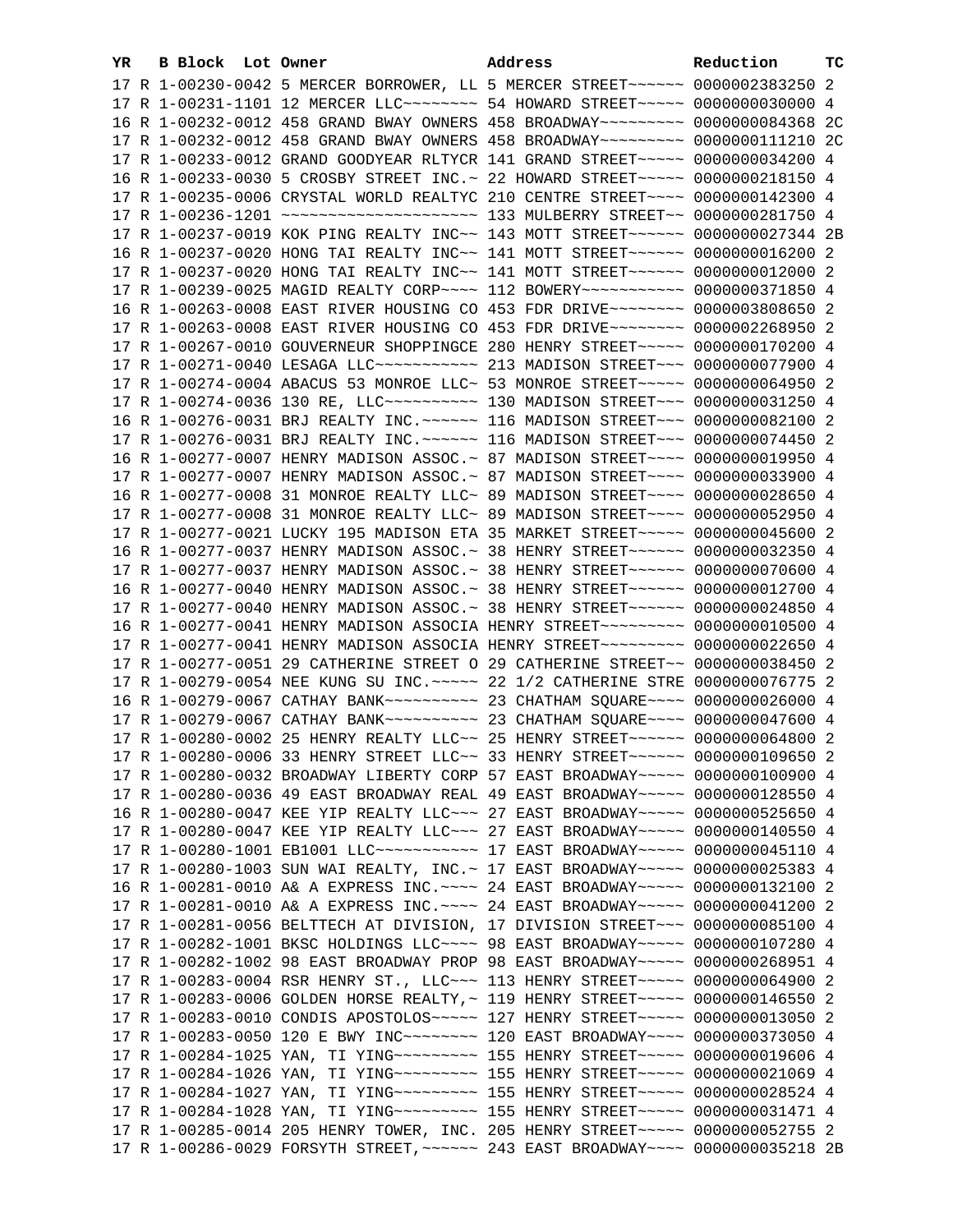| YR. | B Block Lot Owner |                                                                                        | Address | Reduction | тc |
|-----|-------------------|----------------------------------------------------------------------------------------|---------|-----------|----|
|     |                   | 17 R 1-00286-0040 MAYFLOWER 221, LLC ~~~ 223 EAST BROADWAY ~~~~ 0000000099250 2        |         |           |    |
|     |                   | 17 R 1-00288-0035 FRIEDMAN~ MARCIA~~~~~ 525 GRAND STREET~~~~~ 0000000013150 4          |         |           |    |
|     |                   | 17 R 1-00292-0026 NGAI, JAMES~~~~~~~~~~~~~~~~ 11 ELDRIDGE STREET~~~~ 0000000175750 2   |         |           |    |
|     |                   | 17 R 1-00293-0011 HCKD CANAL REALTY COR 80 CANAL STREET~~~~~~~ 0000000263550 4         |         |           |    |
|     |                   | 17 R 1-00293-0015 FRIBERG REALTY COMPAN 70 CANAL STREET~~~~~~~ 0000000156250 2         |         |           |    |
|     |                   | 17 R 1-00293-0018 JING LONG REALTY INC~ 7 ALLEN STREET~~~~~~~~ 0000000101800 2         |         |           |    |
|     |                   | 17 R 1-00293-0020 JSM PROPERTIES INC~~~ 3 ALLEN STREET~~~~~~~ 0000000031600 2          |         |           |    |
|     |                   | 17 R 1-00297-0015 HESTER EAST LLC ----- 46 HESTER STREET ---- 0000000029565 2A         |         |           |    |
|     |                   | 17 R 1-00297-1107 THE KWOK WAH HOUSE CO 48 HESTER STREET~~~~~ 0000000002509 2          |         |           |    |
|     |                   | 16 R 1-00297-1201 SEYNHAEVE INGRID~~~~~ 7 ESSEX STREET~~~~~~~ 0000000058968 2          |         |           |    |
|     |                   |                                                                                        |         |           |    |
|     |                   | 17 R 1-00298-0007 MEITOV CORP~~~~~~~~~~~~~~~~~~~~ SORCHARD STREET~~~~~ 0000000083850 4 |         |           |    |
|     |                   | 17 R 1-00298-0012 36 RE, LLC ----------- 36 ORCHARD STREET ---- 0000000047861 2B       |         |           |    |
|     |                   | 17 R 1-00298-1201 ZHI YE REALTY LLC --- 21 LUDLOW STREET ---- 0000000036915 4          |         |           |    |
|     |                   | 17 R 1-00298-1203 ZHI YE REALTY LLC --- 21 LUDLOW STREET ---- 0000000113650 4          |         |           |    |
|     |                   | 17 R 1-00298-1224 YEUNG, CHEUNG~~~~~~~~ 21 LUDLOW STREET~~~~~ 0000000010824 2          |         |           |    |
|     |                   | 17 R 1-00299-0021 37 RE, LLC ----------- 68 HESTER STREET ----- 0000000035000 2        |         |           |    |
|     |                   | 17 R 1-00299-0025 29 ORCHARD REALTY LLC 29 ORCHARD STREET~~~~ 0000000665350 4          |         |           |    |
|     |                   | 17 R 1-00299-0027 TRH TRADING CORP~~~~~ 25 ORCHARD STREET~~~~ 0000000104950 2          |         |           |    |
|     |                   | 17 R 1-00300-0001 AMICUS ASSOCIATES LIM 34 ELDRIDGE STREET~~~ 0000000293250 4          |         |           |    |
|     |                   | 17 R 1-00300-0026 TSANG~~ HO CORP~~~~~~~ 23 ALLEN STREET~~~~~~~ 0000000033000 4        |         |           |    |
|     |                   | 16 R 1-00300-0028 19 ALLEN STREET REALT 19 ALLEN STREET~~~~~~ 0000000026850 2          |         |           |    |
|     |                   | 17 R 1-00300-0028 19 ALLEN STREET REALT 19 ALLEN STREET~~~~~~ 0000000038550 2          |         |           |    |
|     |                   | 16 R 1-00300-0029 M.Y. REALTY INC. ~~~~~ 73 CANAL STREET~~~~~~ 0000000055000 4         |         |           |    |
|     |                   | 17 R 1-00300-0029 M.Y. REALTY INC. ~~~~~ 73 CANAL STREET~~~~~~ 0000000059900 4         |         |           |    |
|     |                   | 17 R 1-00301-0001 99 CANAL REALTY INC.~ 99 CANAL STREET~~~~~~~ 0000000121950 4         |         |           |    |
|     |                   | 17 R 1-00301-0010 99 CANAL REALTY INC.~ 95 CANAL STREET~~~~~~~ 0000000059250 4         |         |           |    |
|     |                   | 17 R 1-00301-0011 99 CANAL REALTY INC.~ 93 CANAL STREET~~~~~~~ 0000000011600 4         |         |           |    |
|     |                   | 17 R 1-00301-0012 99 CANAL REALTY INC.~ 91 CANAL STREET~~~~~~~ 0000000024100 4         |         |           |    |
|     |                   | 17 R 1-00301-0013 99 CANAL REALTY INC.~ 89 CANAL STREET~~~~~~~ 0000000039000 4         |         |           |    |
|     |                   | 17 R 1-00303-0005 GOLDEN CITY 149 INC. ~ 149 CANAL STREET ~~~~~ 0000000154000 4        |         |           |    |
|     |                   | 16 R 1-00303-0015 93 BOWERY HOLDINGS, L 91 BOWERY~~~~~~~~~~~~ 0000000762850 4          |         |           |    |
|     |                   | 17 R 1-00303-0015 93 BOWERY HOLDINGS, L 91 BOWERY~~~~~~~~~~~~ 0000000464500 4          |         |           |    |
|     |                   | 16 R 1-00304-0013 119 BOWERY ASSSOCIATE 119 BOWERY~~~~~~~~~~~ 0000000135300 4          |         |           |    |
|     |                   | 17 R 1-00304-0013 119 BOWERY ASSSOCIATE 119 BOWERY~~~~~~~~~~~ 0000000149700 4          |         |           |    |
|     |                   | 17 R 1-00304-0015 BEN MOL REALTY CORP~~ 123 BOWERY~~~~~~~~~~~ 0000000071050 4          |         |           |    |
|     |                   | 17 R 1-00304-0023 SING SUN ASSOCIATES I 99 CHRYSTIE STREET~~~ 0000000091050 4          |         |           |    |
|     |                   | 17 R 1-00304-0029 CITIRICH REALTY CORP. 87 CHRYSTIE STREET~~~ 0000000828100 2          |         |           |    |
|     |                   | 17 R 1-00308-0027 81-85 HESTER REALTY, ~ 41 ORCHARD STREET~~~~ 0000000063700 2         |         |           |    |
|     |                   | 17 R 1-00308-0030 ALLEN HESTER CORP~~~~ 87 HESTER STREET~~~~~ 0000000119550 2          |         |           |    |
|     |                   | 17 R 1-00309-0010 62 ORCHARD ASSOCIATES 62 ORCHARD STREET~~~~ 0000000100006 2C         |         |           |    |
|     |                   | 17 R 1-00309-0018 CJY REALTY, ~~~ .~~~~~ 337 GRAND STREET~~~~~ 0000000019051 2B        |         |           |    |
|     |                   | 17 R 1-00309-0021 CHOICE ASSOCIATES LLC 53 LUDLOW STREET~~~~~ 0000000023400 2          |         |           |    |
|     |                   | 17 R 1-00310-0005 42 LUDLOW LLC -------- 42 LUDLOW STREET ---- 0000000048000 4         |         |           |    |
|     |                   | 16 R 1-00310-1303 ~~~~~~~~~~~~~~~~~~~~~~~ 55 HESTER STREET~~~~~ 0000000015549 2        |         |           |    |
|     |                   | 17 R 1-00310-1303 ~~~~~~~~~~~~~~~~~~~~~~~ 55 HESTER STREET~~~~~ 0000000014759 2        |         |           |    |
|     |                   | 16 R 1-00321-0001 EAST RIVER HOUSING CO 570 GRAND STREET~~~~~ 0000002826000 2          |         |           |    |
|     |                   | 17 R 1-00321-0001 EAST RIVER HOUSING CO 570 GRAND STREET~~~~~ 0000001715000 2          |         |           |    |
|     |                   | 16 R 1-00343-0050 K DEW REALTY CORP~~~~ 203 RIVINGTON STREET~ 0000000590300 2          |         |           |    |
|     |                   | 17 R 1-00343-0050 K DEW REALTY CORP~~~~ 203 RIVINGTON STREET~ 0000001012800 2          |         |           |    |
|     |                   | 17 R 1-00345-1102 THE 196 STANTON ST CO 196 STANTON STREET~~~ 0000000090605 4          |         |           |    |
|     |                   | 16 R 1-00348-0011 118 SUFFOLK CORP~~~~~ 118 SUFFOLK STREET~~~ 0000000072050 2          |         |           |    |
|     |                   | 17 R 1-00348-0011 118 SUFFOLK CORP~~~~~ 118 SUFFOLK STREET~~~ 0000000052250 2          |         |           |    |
|     |                   | 17 R 1-00348-0012 THOMAS LOCICERO~~~~~~ 120 SUFFOLK STREET~~~ 0000000083570 2          |         |           |    |
|     |                   | 17 R 1-00348-0024 91 CLINTON STREET LLC 91 CLINTON STREET~~~~ 0000000191600 2          |         |           |    |
|     |                   | 17 R 1-00348-0029 101 CLINTON LLC ----- 101 CLINTON STREET -- 0000000107812 2          |         |           |    |
|     |                   | 17 R 1-00348-0055 RIV LLC --------------- 177 RIVINGTON STREET ~ 0000000048900 4       |         |           |    |
|     |                   | 17 R 1-00348-0072 146 W. 120TH ST., LLC 174 DELANCEY STREET~~ 0000000141700 2          |         |           |    |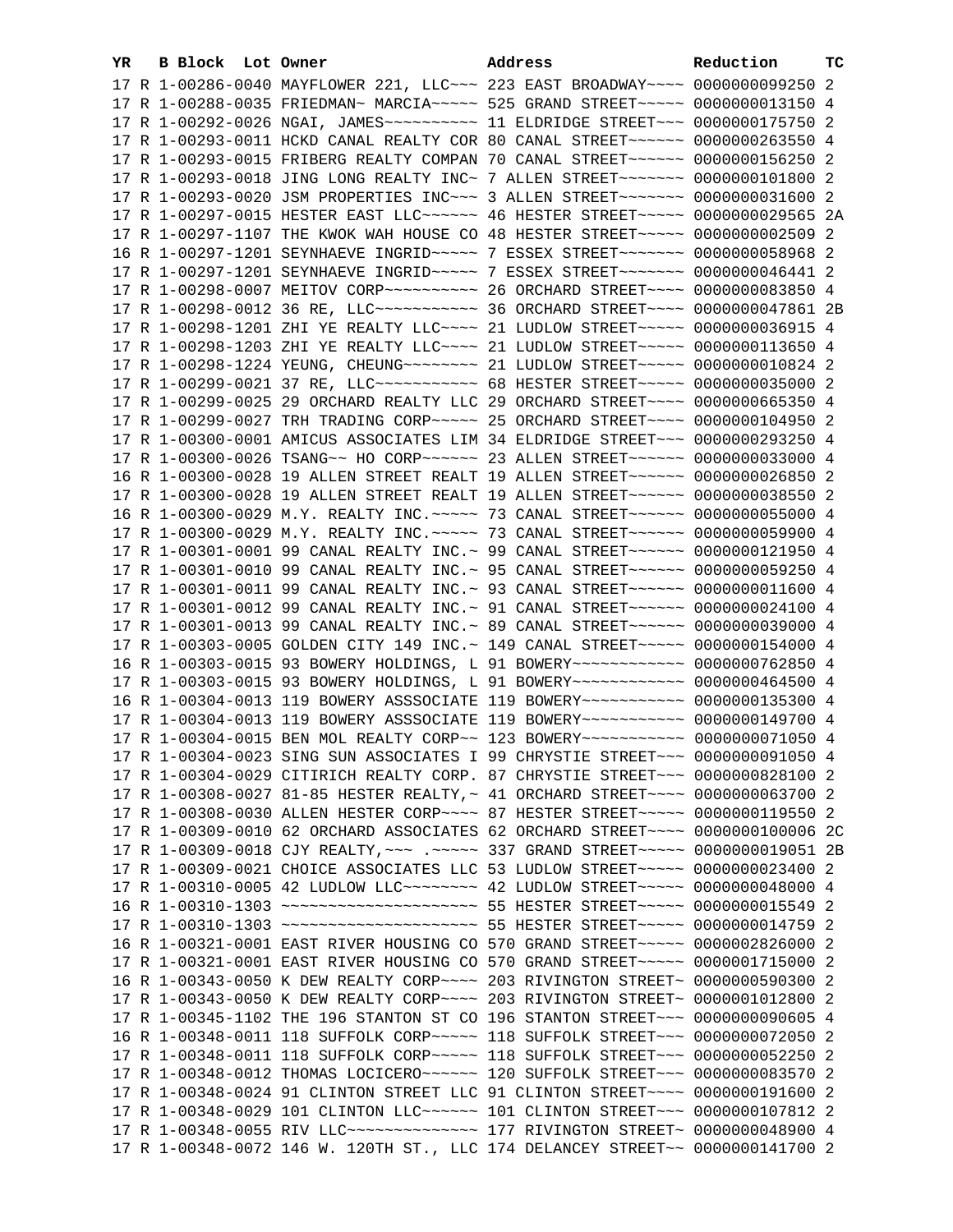| YR | B Block Lot Owner |  | Address                                                                                                                                                           | Reduction | тc |
|----|-------------------|--|-------------------------------------------------------------------------------------------------------------------------------------------------------------------|-----------|----|
|    |                   |  | 17 R 1-00349-0019 37-39 CLINTON LLC --- 165 STANTON STREET -- 0000000068710 2                                                                                     |           |    |
|    |                   |  | 17 R 1-00349-0023 49 CLINTON PROPERTIES 49 CLINTON STREET~~~~ 0000000078550 2                                                                                     |           |    |
|    |                   |  | 16 R 1-00349-0030 71 CLINTON ST LLC ~~~~ 160 RIVINGTON STREET~ 0000000105850 2                                                                                    |           |    |
|    |                   |  | 17 R 1-00349-0030 71 CLINTON ST LLC ~~~~ 160 RIVINGTON STREET~ 0000000165700 2                                                                                    |           |    |
|    |                   |  | 17 R 1-00350-0004 170 SUFFOLK REALTY CO 170 SUFFOLK STREET~~~ 0000000117450 4                                                                                     |           |    |
|    |                   |  | 16 R 1-00350-0006 176 SUFFOLK ST REALTY 176 SUFFOLK STREET~~~ 0000000098900 2                                                                                     |           |    |
|    |                   |  | 17 R 1-00350-0006 176 SUFFOLK ST REALTY 176 SUFFOLK STREET~~~ 0000000183950 2                                                                                     |           |    |
|    |                   |  | 17 R 1-00350-0029 25 CLINTON STREET ASS 25 CLINTON STREET~~~~ 0000000206050 2                                                                                     |           |    |
|    |                   |  | 17 R 1-00350-0039 LESPMHA HOUSING DEVEL 30 CLINTON STREET~~~~ 0000000022600                                                                                       |           | -2 |
|    |                   |  | 16 R 1-00350-0051 2-4 CLINTON REALTY IN 299 EAST HOUSTON STRE 0000000080525 2                                                                                     |           |    |
|    |                   |  | 17 R 1-00350-0051 2-4 CLINTON REALTY IN 299 EAST HOUSTON STRE 0000000137650 2                                                                                     |           |    |
|    |                   |  | 17 R 1-00353-1001 DELANCEY NORFOLK LLC~ 103 NORFOLK STREET~~~ 0000000058838 4                                                                                     |           |    |
|    |                   |  | 17 R 1-00354-0036 MR. LIBBY, LLC ------- 122 RIVINGTON STREET ~ 0000000133500 4                                                                                   |           |    |
|    |                   |  | 16 R 1-00354-1001 BROKEN ARROW REALTY, ~ 133 NORFOLK STREET~~~ 0000000047550 4                                                                                    |           |    |
|    |                   |  | 17 R 1-00354-1001 BROKEN ARROW REALTY, ~ 133 NORFOLK STREET~~~ 0000000064800 4                                                                                    |           |    |
|    |                   |  | 17 R 1-00372-0024 302 EAST 3RD STREETAS 302 EAST 3 STREET~~~~ 0000000563100 2                                                                                     |           |    |
|    |                   |  | 17 R 1-00372-0060 SECOND STREET HOUSTON 280 EAST 2 STREET~~~~ 0000000624800 2                                                                                     |           |    |
|    |                   |  | 17 R 1-00373-0060 291 EAST THIRD STREET 291 EAST 3 STREET~~~~ 0000000228625 2                                                                                     |           |    |
|    |                   |  | 17 R 1-00374-0041 355 EAST 4 ST ASSOCCO 41 AVENUE D ~~~~~~~~~~ 0000000308920 2                                                                                    |           |    |
|    |                   |  | 17 R 1-00375-0061 717 S S REALTY LLC ~~~ 717 EAST 5 STREET ~~~~ 0000000090350 2                                                                                   |           |    |
|    |                   |  | 16 R 1-00376-0007 102 AVENUE C REALTY G 102 AVENUE C --------- 0000000312784 2                                                                                    |           |    |
|    |                   |  | 17 R 1-00376-0007 102 AVENUE C REALTY G 102 AVENUE C~~~~~~~~~ 0000000307389 2                                                                                     |           |    |
|    |                   |  | 16 R 1-00376-0041 745 HOMESTEADERS HOUS 745 EAST 6 STREET~~~~ 0000000110350 2                                                                                     |           |    |
|    |                   |  | 17 R 1-00376-0041 745 HOMESTEADERS HOUS 745 EAST 6 STREET~~~~ 0000000110800 2                                                                                     |           |    |
|    |                   |  | 17 R 1-00376-0062 703 6TH INC. ~~~~~~~~~ 703 EAST 6 STREET~~~~ 0000000082450 4                                                                                    |           |    |
|    |                   |  | 17 R 1-00379-0019 420 EAST 10 ST ASSOCC 420 EAST 10 STREET~~~ 0000000064110 2                                                                                     |           |    |
|    |                   |  | 17 R 1-00379-0044 741 E. 9TH ST. LLC ~~~ 741 EAST 9 STREET ~~~~ 0000000123500 4                                                                                   |           |    |
|    |                   |  | 17 R 1-00385-0004 HOT POTATO, LLC~~~~~~~ 25 AVENUE B~~~~~~~~~~ 0000000084850 4                                                                                    |           |    |
|    |                   |  | 17 R 1-00386-0010 53 AVE B REALTY CORP~ 53 AVENUE B~~~~~~~~~~ 0000000094225 2                                                                                     |           |    |
|    |                   |  | 17 R 1-00386-0055 DIVERSITY HOUSES HSG~ 231 EAST 3 STREET~~~~ 0000000071550 2                                                                                     |           |    |
|    |                   |  | 17 R 1-00386-0056 DIVERSITY HOUSES HOUS 229 EAST 3 STREET~~~~ 0000000034600 2                                                                                     |           |    |
|    |                   |  | 17 R 1-00389-0011 P S 71 ASSOCIATES LLC 190 EAST 7 STREET~~~~ 0000000459500 2                                                                                     |           |    |
|    |                   |  | 16 R 1-00389-0022 208-10 EAST 7TH LLC~~ 208 EAST 7 STREET~~~~ 0000000143300 2                                                                                     |           |    |
|    |                   |  | 17 R 1-00389-0022 208-10 EAST 7TH LLC~~ 208 EAST 7 STREET~~~~ 0000000156700 2                                                                                     |           |    |
|    |                   |  | 17 R 1-00389-1003 99 AVENUE B CORP~~~~~ 97 AVENUE B~~~~~~~~~~ 0000000244200 2                                                                                     |           |    |
|    |                   |  | 17 R 1-00390-0054 DELILLO, JOHN~~~~~~~~~ 203 EAST 7 STREET~~~~ 0000000033569 2A                                                                                   |           |    |
|    |                   |  | 17 R 1-00390-1002 CHANG, CHI-NING ~~~~~~ 217 EAST 7 STREET ~~~~ 0000000007918 2                                                                                   |           |    |
|    |                   |  | 17 R 1-00391-0047 CITY JAM, ~~~ .~~~~~~~ 325 EAST 8 STREET~~~~ 0000000149400 2                                                                                    |           |    |
|    |                   |  | 17 R 1-00392-0039 EZ 647 LLC ----------- 647 EAST 9 STREET --- 0000000035850 4                                                                                    |           |    |
|    |                   |  | 17 R 1-00394-0002 177 AVENUE B ASSOCIAT 177 AVENUE B~~~~~~~~~~ 0000000079488 2B                                                                                   |           |    |
|    |                   |  | 17 R 1-00394-0044 DAVID 647 LLC -------- 181 AVENUE C --------- 0000000114900 2                                                                                   |           |    |
|    |                   |  | 17 R 1-00394-1101 EVE E MONROE~~~~~~~~~~ 625 EAST 11 STREET~~~ 0000000005924 2                                                                                    |           |    |
|    |                   |  | 17 R 1-00394-1201 JAMES JORIO~~~~~~~~~~~ 613 EAST 11 STREET~~~ 0000000011672 2                                                                                    |           |    |
|    |                   |  | 17 R 1-00396-0026 EAST 14TH STREET REAL 638 EAST 14 STREET~~~ 0000000029250 2                                                                                     |           |    |
|    |                   |  | 17 R 1-00396-0027 EAST 14TH STREET REAL 640 EAST 14 STREET~~~ 0000000068850 2                                                                                     |           |    |
|    |                   |  | 17 R 1-00397-1001 VAN DER STOKKER, LILY 175 EAST 2 STREET~~~~ 0000000008201 2                                                                                     |           |    |
|    |                   |  | 17 R 1-00397-1102 PEREZ-VARLEY, A/K/A~~ 240 EAST HOUSTON STRE 0000000012789 2                                                                                     |           |    |
|    |                   |  | 17 R 1-00398-0002 28-30 AVENUE A, LLC~~ 28 AVENUE A~~~~~~~~~~ 0000000335600 4                                                                                     |           |    |
|    |                   |  | 17 R 1-00398-0032 MK AVEB, LLC --------- 30 AVENUE B ---------- 0000000141350 2                                                                                   |           |    |
|    |                   |  | 17 R 1-00398-0033 MK AVEB, LLC~~~~~~~~~~~~~~~ 28 AVENUE B~~~~~~~~~~~~ 0000000066400 2                                                                             |           |    |
|    |                   |  | 17 R 1-00398-0035 194 EAST SECOND STREE 24 AVENUE B~~~~~~~~~~ 0000000591700 2                                                                                     |           |    |
|    |                   |  | 17 R 1-00398-0066 148-150 E 2 ST LLC -- 24 AVENUE A --------- 0000000891750 2                                                                                     |           |    |
|    |                   |  | 17 R 1-00398-1001 CAP, JOSE ------------ 182 EAST 2 STREET ---- 00000000006832 2<br>16 R 1-00398-1102 186 E SECOND OWNERS C 186 EAST 2 STREET~~~~ 0000000079650 2 |           |    |
|    |                   |  | 17 R 1-00398-1102 186 E SECOND OWNERS C 186 EAST 2 STREET~~~~ 0000000089600 2                                                                                     |           |    |
|    |                   |  | 17 R 1-00399-0008 40-16 NATIONAL ASSOCI 52 AVENUE A~~~~~~~~~~ 0000000082100 4                                                                                     |           |    |
|    |                   |  | 17 R 1-00400-0021 530 E 5TH STREET LLC~ 530 EAST 5 STREET~~~~ 0000000116882 2B                                                                                    |           |    |
|    |                   |  | 17 R 1-00400-0054 MUN CHANG ------------ 207 EAST 4 STREET ---- 0000000280030 2                                                                                   |           |    |
|    |                   |  |                                                                                                                                                                   |           |    |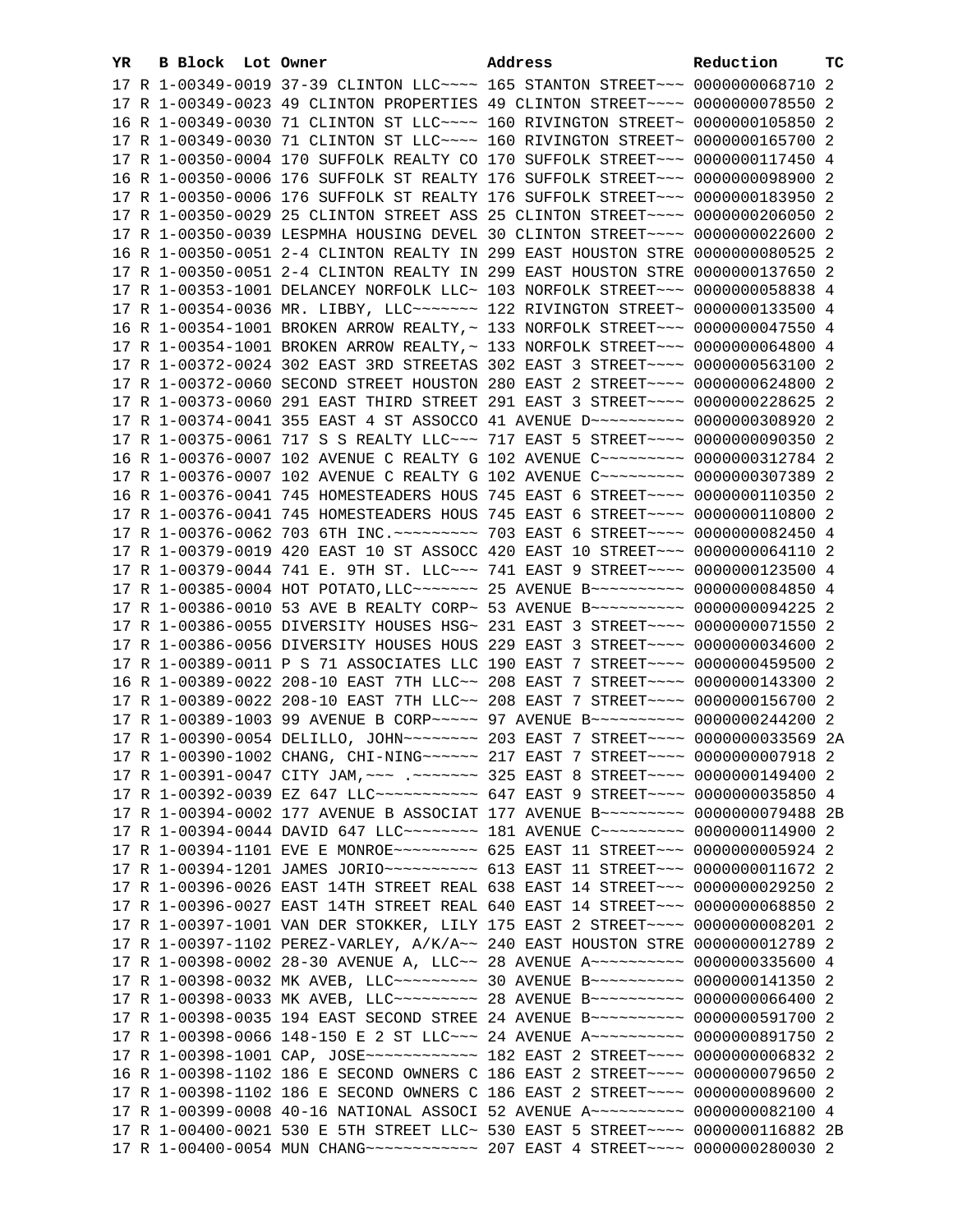| YR. | B Block Lot Owner | Address                                                                             | Reduction | тc |
|-----|-------------------|-------------------------------------------------------------------------------------|-----------|----|
|     |                   | 17 R 1-00401-0019 GIOIA APARTMENTS LLC~ 518 EAST 6 STREET~~~~ 0000000133950 2       |           |    |
|     |                   | 17 R 1-00401-0024 ALPHA 528 E 6, LLC -~~ 528 EAST 6 STREET -~~~ 0000000044478 2B    |           |    |
|     |                   | 17 R 1-00401-0042 543 EAST 5TH STREETAS 543 EAST 5 STREET~~~~ 0000000135750 2       |           |    |
|     |                   | 16 R 1-00402-0011 JRC REALTY~~~~~~~~~~~~~~~~ 140 EAST 7 STREET~~~~~ 0000000094550 2 |           |    |
|     |                   | 17 R 1-00402-0011 JRC REALTY~~~~~~~~~~~~~~~~ 140 EAST 7 STREET~~~~~ 0000000223900 2 |           |    |
|     |                   | 17 R 1-00402-0052 PSA 527 E 6TH ST ASOC 527 EAST 6 STREET~~~~ 0000000121700 2       |           |    |
|     |                   | 17 R 1-00404-0013 518 E 11 ST OWNERS~~~ 518 EAST 11 STREET~~~ 0000000112950 2       |           |    |
|     |                   | 17 R 1-00404-0014 TZADIK ENTERPRISES, L 520 EAST 11 STREET~~~ 0000000150600 2       |           |    |
|     |                   | 17 R 1-00404-0043 KUSHNER VILLAGE 325 E 325 EAST 10 STREET~~~ 0000000135900 2       |           |    |
|     |                   | 17 R 1-00404-0048 315 EAST 10TH STREET~ 315 EAST 10 STREET~~~ 0000000120400 2       |           |    |
|     |                   | 17 R 1-00404-0054 ESTATE REALTY INC. ~~~ 303 EAST 10 STREET~~~ 0000000053000 2      |           |    |
|     |                   | 17 R 1-00405-0016 DAVID 516 LLC -------- 516 EAST 12 STREET --- 0000000123950 2     |           |    |
|     |                   | 16 R 1-00405-1201 WONG ALAN ------------ 511 EAST 11 STREET --- 0000000009276 2     |           |    |
|     |                   |                                                                                     |           |    |
|     |                   | 17 R 1-00406-0004 200 AVE. A. LLC ----- 200 AVENUE A -------- 0000000077600 2       |           |    |
|     |                   | 16 R 1-00406-0060 TITAN ENTERPRISES, LL 509 EAST 12 STREET~~~ 0000000111850 2       |           |    |
|     |                   | 17 R 1-00406-0060 TITAN ENTERPRISES, LL 509 EAST 12 STREET~~~ 0000000129750 2       |           |    |
|     |                   | 17 R 1-00406-0061 507 EAST TWELFTH OWNE 507 EAST 12 STREET~~~ 0000000156500 2       |           |    |
|     |                   | 17 R 1-00407-0018 DAVID 520 LLC -------- 520 EAST 14 STREET --- 0000000094300 2     |           |    |
|     |                   |                                                                                     |           |    |
|     |                   |                                                                                     |           |    |
|     |                   | 17 R 1-00407-0054 513 EAST 13TH STREETR 513 EAST 13 STREET~~~ 0000000269800 2       |           |    |
|     |                   | 17 R 1-00407-1102 BORNSTEIN, RACHELLE~~ 503 EAST 13 STREET~~~ 0000000006780 2       |           |    |
|     |                   | 17 R 1-00408-0022 334 GRAND STREET REAL 334 GRAND STREET~~~~~ 0000000115000 4       |           |    |
|     |                   | 17 R 1-00409-0002 96 ORCHARD INC~~~~~~~~ 96 ORCHARD STREET~~~~ 0000000087250 2      |           |    |
|     |                   | 17 R 1-00409-0020 WIN SUN ENTERPRISE IN 91 LUDLOW STREET~~~~~ 0000000116100 4       |           |    |
|     |                   | 16 R 1-00409-0039 VIVIAN LAU~~~~~~~~~~~~~~~~ 90 LUDLOW STREET~~~~~~ 0000000039950 4 |           |    |
|     |                   | 17 R 1-00409-0039 VIVIAN LAU ----------- 90 LUDLOW STREET ---- 0000000036700 4      |           |    |
|     |                   | 17 R 1-00409-0043 101 DELANCEY REALTY L 101 DELANCEY STREET~~ 0000000097770 2       |           |    |
|     |                   | 16 R 1-00410-0004 DS 130 ORCHARD LLC~~~ 130 ORCHARD STREET~~~ 0000000106650 2       |           |    |
|     |                   | 17 R 1-00410-0004 DS 130 ORCHARD LLC~~~ 130 ORCHARD STREET~~~ 0000000396000 2       |           |    |
|     |                   | 17 R 1-00410-0009 15TH ASSOCIATES LLC~~ 136 ORCHARD STREET~~~ 0000000038850 2       |           |    |
|     |                   | 17 R 1-00410-0043 122-124 LUDLOW LLC~~~ 122 LUDLOW STREET~~~~ 0000000082650 2       |           |    |
|     |                   | 17 R 1-00410-0044 122-124 LUDLOW LLC ~~~ 124 LUDLOW STREET ~~~~ 0000000029400 2     |           |    |
|     |                   | 17 R 1-00410-0048 THE DOWNTOWN LLC ~~~~~ 107 RIVINGTON STREET~ 0000000510900 4      |           |    |
|     |                   | 16 R 1-00410-0068 104 DELANCEY STREET S 106 DELANCEY STREET~~ 0000000218000 4       |           |    |
|     |                   | 17 R 1-00410-0068 104 DELANCEY STREET S 106 DELANCEY STREET~~ 0000000301700 4       |           |    |
|     |                   | 16 R 1-00410-0069 104 DELANCEY STREET S 104 DELANCEY STREET~~ 0000000218000 4       |           |    |
|     |                   | 17 R 1-00410-0069 104 DELANCEY STREET S 104 DELANCEY STREET~~ 0000000301700 4       |           |    |
|     |                   | 17 R 1-00410-1001 101 LUDLOW STREET CON 101 LUDLOW STREET~~~~ 0000000208000 4       |           |    |
|     |                   | 17 R 1-00410-1003 DEAL DELANCEY LLC~~~~ 101 LUDLOW STREET~~~~ 0000001275600 4       |           |    |
|     |                   | 17 R 1-00411-0010 LUCKY OF 195 MADISONS 164 ORCHARD STREET~~~ 0000000064800 2       |           |    |
|     |                   | 17 R 1-00411-0011 SMILLOWITZ HOLDING C~ 166 ORCHARD STREET~~~ 0000000097750 2       |           |    |
|     |                   | 17 R 1-00411-0027 143 LUDLOW SM, LLC~~~ 143 LUDLOW STREET~~~~ 0000000101300 2       |           |    |
|     |                   | 17 R 1-00411-0068 B ARNOLD LLC~~~~~~~~~~~~~~ 114 RIVINGTON STREET~ 0000000105800 4  |           |    |
|     |                   | 16 R 1-00411-1202 WONG, STEPHEN~~~~~~~~~~~~~ 157 LUDLOW STREET~~~~~ 0000000005832 2 |           |    |
|     |                   | 17 R 1-00412-0029 LUDLOW 173 REALTY ASS 173 LUDLOW STREET~~~~ 0000000058050 2       |           |    |
|     |                   | 17 R 1-00412-0042 168 LUDLOW B LLC ---- 168 LUDLOW STREET --- 0000000073600 2       |           |    |
|     |                   | 17 R 1-00412-0053 HOUSTON STREET PROPER 207 EAST HOUSTON STRE 0000000856700 2       |           |    |
|     |                   | 16 R 1-00412-0075 114 STANTON LLC~~~~~~ 114 STANTON STREET~~~ 0000000200350 2B      |           |    |
|     |                   | 17 R 1-00412-0075 114 STANTON LLC~~~~~~ 114 STANTON STREET~~~ 0000000234426 2B      |           |    |
|     |                   | 17 R 1-00413-0026 294 GRAND REALTY, LL~ 294 GRAND STREET~~~~~ 0000000060100 4       |           |    |
|     |                   | 17 R 1-00413-1102 C & H REALTY NY CORP. 77 ALLEN STREET~~~~~~ 0000000007122 4       |           |    |
|     |                   | 17 R 1-00414-0005 BCD DELANCEY LLC ---- 55 DELANCEY STREET -- 0000000372300 2       |           |    |
|     |                   | 17 R 1-00414-0018 BCD DELANCEY LLC ---- 61 DELANCEY STREET -- 0000000222900 2       |           |    |
|     |                   | 17 R 1-00414-0050 79 DELANCEY REALTY AS 77 DELANCEY STREET~~~ 0000000182900 2       |           |    |
|     |                   | 17 R 1-00415-0032 125-127 ALLEN ST ASSO 127 ALLEN STREET~~~~~ 0000000092850 2       |           |    |
|     |                   | 17 R 1-00415-0033 125-127 ALLEN ST ASSO 125 ALLEN STREET~~~~~ 0000000045950 2       |           |    |
|     |                   |                                                                                     |           |    |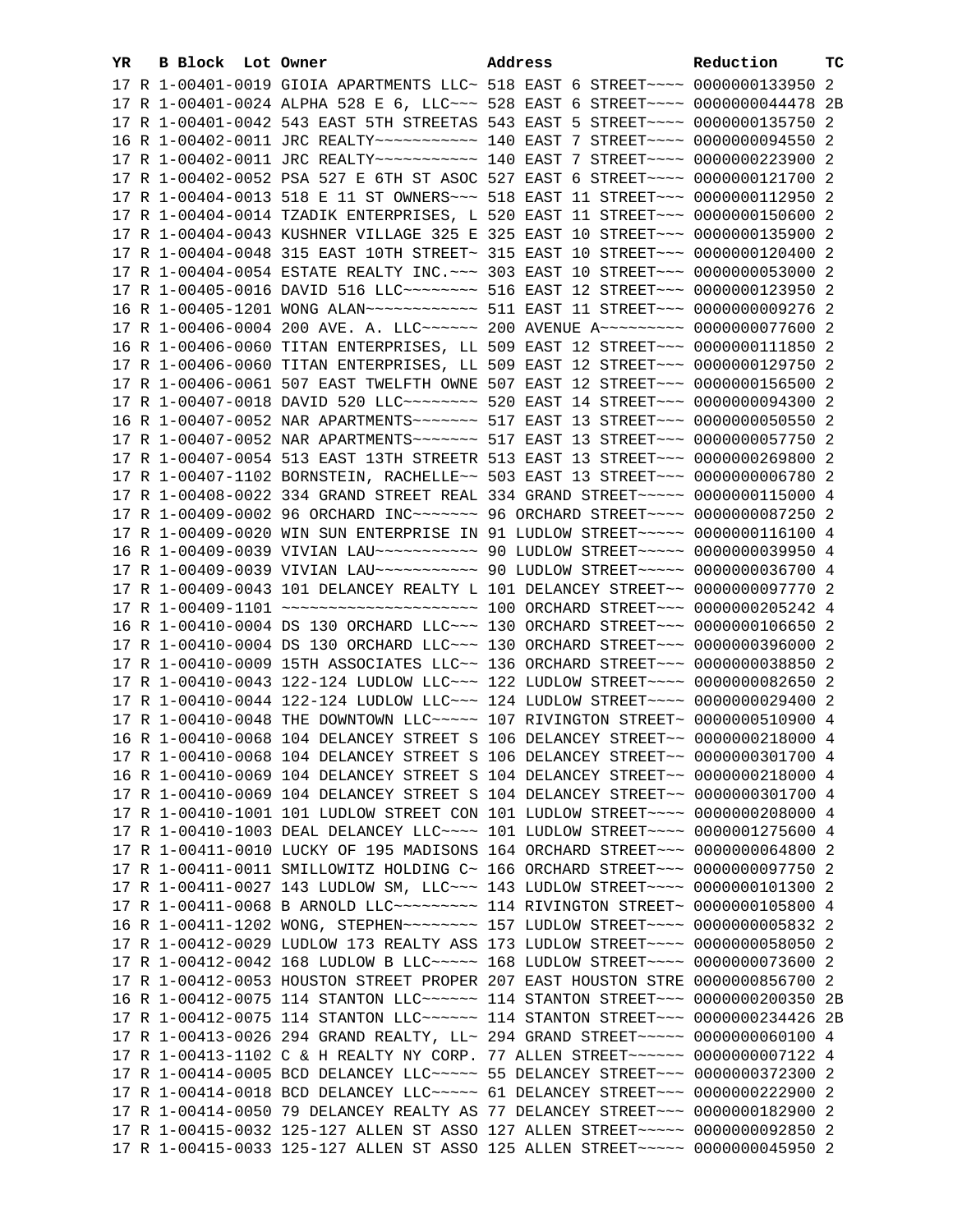| YR. | B Block Lot Owner | Address                                                                                                                                                         | Reduction | тc |
|-----|-------------------|-----------------------------------------------------------------------------------------------------------------------------------------------------------------|-----------|----|
|     |                   | 17 R 1-00415-0070 133 ORCHARD REALTY CO 133 ORCHARD STREET~~~ 0000000138000 2                                                                                   |           |    |
|     |                   | 16 R 1-00416-0058 NADICO HOSPITALITY, L 163 ORCHARD STREET~~~ 0000001016550 4                                                                                   |           |    |
|     |                   | 17 R 1-00416-0058 NADICO HOSPITALITY, L 163 ORCHARD STREET~~~ 0000000808200 4                                                                                   |           |    |
|     |                   | 17 R 1-00416-0063 ORCHARD REALTY, ~~~~~~ 155 ORCHARD STREET~~~ 0000000076935 2                                                                                  |           |    |
|     |                   | 17 R 1-00416-0064 ORCHARD REALTY, ~~~~~~ 153 ORCHARD STREET~~~ 0000000182592 2                                                                                  |           |    |
|     |                   | 17 R 1-00416-0065 ORCHARD REALTY, ~~~~~~ 151 ORCHARD STREET~~~ 0000000137650 2                                                                                  |           |    |
|     |                   | 17 R 1-00417-0013 157 EAST HOUSTON ST L 157 EAST HOUSTON STRE 0000000044250 4                                                                                   |           |    |
|     |                   | 17 R 1-00417-0056 ORCHARD HOUSTON, LLC~ 185 EAST HOUSTON STRE 0000000152600 2                                                                                   |           |    |
|     |                   | 16 R 1-00417-0058 ELK CENTRAL PROPERTIE 191 ORCHARD STREET~~~ 0000000273200 2                                                                                   |           |    |
|     |                   | 17 R 1-00417-0058 ELK CENTRAL PROPERTIE 191 ORCHARD STREET~~~ 0000000586450 2                                                                                   |           |    |
|     |                   | 17 R 1-00417-0060 LUCKY OF 195 MADISON~ 189 ORCHARD STREET~~~ 0000000077370 2                                                                                   |           |    |
|     |                   | 17 R 1-00417-0067 SAS MANAGEMENT INC~~~ 175 ORCHARD STREET~~~ 0000000452500 2                                                                                   |           |    |
|     |                   | 17 R 1-00417-0072 ALLENORCHARD LLC ---- 184 ALLEN STREET ---- 0000000090000 4                                                                                   |           |    |
|     |                   | 17 R 1-00417-0076 ALLEN/ORCHARD, ~~~~~~~ 196 ALLEN STREET~~~~~ 0000000158500 4                                                                                  |           |    |
|     |                   | 16 R 1-00418-0055 LEYHAR RLTIES INC~~~~ 278 GRAND STREET~~~~~ 0000000009750 4                                                                                   |           |    |
|     |                   |                                                                                                                                                                 |           |    |
|     |                   | 17 R 1-00418-0055 LEYHAR RLTIES INC~~~~ 278 GRAND STREET~~~~~ 0000000054050 4<br>17 R 1-00418-0057 274 GRAND REALTY LLC~ 274 GRAND STREET~~~~~ 0000000080600 2A |           |    |
|     |                   |                                                                                                                                                                 |           |    |
|     |                   |                                                                                                                                                                 |           |    |
|     |                   |                                                                                                                                                                 |           |    |
|     |                   | 17 R 1-00419-0063 DAYON REALTY CORP~~~~ 47 DELANCEY STREET~~~ 0000000113750 2                                                                                   |           |    |
|     |                   | 16 R 1-00419-0065 139 ELDRIDGE LLC ~~~~~ 139 ELDRIDGE STREET ~~ 0000000150650 2                                                                                 |           |    |
|     |                   | 17 R 1-00419-0065 139 ELDRIDGE LLC ~~~~~ 139 ELDRIDGE STREET ~~ 0000000112650 2                                                                                 |           |    |
|     |                   | 17 R 1-00419-1001 BROOME 302 REALTY LLC 302 BROOME STREET~~~~ 0000000070045 4                                                                                   |           |    |
|     |                   | 17 R 1-00420-0070 HOON ON CO INC~~~~~~~ 48 DELANCEY STREET~~~ 0000000098200 4                                                                                   |           |    |
|     |                   | 16 R 1-00422-0047 J&N HOTEL ASSOCIATES~ 135 EAST HOUSTON STRE 0000000435050 4                                                                                   |           |    |
|     |                   | 17 R 1-00422-0047 J&N HOTEL ASSOCIATES~ 135 EAST HOUSTON STRE 0000000057950 4                                                                                   |           |    |
|     |                   | 17 R 1-00422-0057 ELDRIDGE HOLDINGS TOO 245 ELDRIDGE STREET~~ 0000000172650 2                                                                                   |           |    |
|     |                   | 17 R 1-00423-0005 SHELROB REALTY CORP~~ 137 BOWERY~~~~~~~~~~~ 0000000075300 4                                                                                   |           |    |
|     |                   | 17 R 1-00424-0004 BITCHATCHO, GILA~~~~~ 157 1/2 BOWERY~~~~~~~ 0000000048600 4                                                                                   |           |    |
|     |                   | 17 R 1-00424-0010 169 BOWERY, ~~~~~~~~~~~~~~ 169 BOWERY~~~~~~~~~~~~~ 0000000216900 2                                                                            |           |    |
|     |                   |                                                                                                                                                                 |           |    |
|     |                   | 17 R 1-00424-0035 LINTIEN CORP ~~~~~~~~~~~~~~~~~~~ 324 BROOME STREET ~~~~~ 0000000022850 4                                                                      |           |    |
|     |                   | 17 R 1-00425-0014 BALTER FAMILY PARTNER 209 BOWERY~~~~~~~~~~~ 0000000077950 4                                                                                   |           |    |
|     |                   | 17 R 1-00425-0038 NY 18D LLC ----------- 18 DELANCEY STREET -- 0000000042050 4                                                                                  |           |    |
|     |                   | 17 R 1-00425-1003 THOR 195 BOWERY LLC~~ 195 BOWERY~~~~~~~~~~~ 0000000241969 4                                                                                   |           |    |
|     |                   | 17 R 1-00425-1009 CONNETTE, RICHARD P J 195 BOWERY ~~~~~~~~~~ 0000000006123 2                                                                                   |           |    |
|     |                   | 17 R 1-00425-1014 DOPKIN, ANTHONY ----- 195 BOWERY ---------- 0000000023277 2                                                                                   |           |    |
|     |                   | 17 R 1-00426-0002 217 BOWERY RLTY CORP~ 217 BOWERY~~~~~~~~~~~ 0000000506996 2                                                                                   |           |    |
|     |                   | 17 R 1-00426-0023 AIR POWER AIR CNDTNNG 15 STANTON STREET~~~~ 0000000066600 2                                                                                   |           |    |
|     |                   | 17 R 1-00429-0035 17 AVE A RLTY CORP~~~ 17 AVENUE A~~~~~~~~~~ 0000000032550 4                                                                                   |           |    |
|     |                   | 17 R 1-00434-0003 FRANCHISE REALTY INTR 104 1 AVENUE~~~~~~~~~ 0000000034150 4                                                                                   |           |    |
|     |                   | 17 R 1-00434-0017 VILLAGE REALTY PARTNE 106 EAST 7 STREET~~~~ 0000000080000 2                                                                                   |           |    |
|     |                   | 17 R 1-00434-0019 110-112 EAST SEVENTHS 110 EAST 7 STREET~~~~ 0000000134300 2                                                                                   |           |    |
|     |                   | 17 R 1-00434-0020 110-112 EAST SEVENTHS 112 EAST 7 STREET~~~~ 0000000124650 2                                                                                   |           |    |
|     |                   | 17 R 1-00435-0011 94 ST MARKS LLC ----- 94 ST MARKS PLACE --- 0000000053300 2                                                                                   |           |    |
|     |                   | 17 R 1-00435-0012 NEJAT REALTY, LLC~~~~ 96 ST MARKS PLACE~~~~ 0000000267800 2                                                                                   |           |    |
|     |                   | 17 R 1-00435-0015 102 ST MARKS PARTNERS 102 ST MARKS PLACE~~~ 0000000099550 2                                                                                   |           |    |
|     |                   | 17 R 1-00435-0025 122-126 ST. MARKS PLA 122 ST MARKS PLACE~~~ 0000000091350 2                                                                                   |           |    |
|     |                   | 17 R 1-00436-0005 TRES THREE LLC ------- 146 1 AVENUE -------- 0000000074380 2                                                                                  |           |    |
|     |                   | 16 R 1-00436-0034 AVENUE A SCHNEIDER PA 131 AVENUE A~~~~~~~~~ 0000000767700 2                                                                                   |           |    |
|     |                   | 17 R 1-00436-0034 AVENUE A SCHNEIDER PA 131 AVENUE A~~~~~~~~~ 0000000669150 2<br>16 R 1-00436-0036 AVENUE A SCHNEIDER PA 121 ST MARKS PLACE~~~ 0000000696850 2  |           |    |
|     |                   | 17 R 1-00436-0036 AVENUE A SCHNEIDER PA 121 ST MARKS PLACE~~~ 0000000577600 2                                                                                   |           |    |
|     |                   | 16 R 1-00436-0037 AVENUE A SCHNEIDER PA 119 ST MARKS PLACE~~~ 0000000363550 2                                                                                   |           |    |
|     |                   | 17 R 1-00436-0037 AVENUE A SCHNEIDER PA 119 ST MARKS PLACE~~~ 0000000379300 2                                                                                   |           |    |
|     |                   | 16 R 1-00436-0039 AVENUE A SCHNEIDER PA 115 ST MARKS PLACE~~~ 0000000363550 2                                                                                   |           |    |
|     |                   | 17 R 1-00436-0039 AVENUE A SCHNEIDER PA 115 ST MARKS PLACE~~~ 0000000304600 2                                                                                   |           |    |
|     |                   | 17 R 1-00436-0042 BENCHMARK 109 LLC~~~~ 109 ST MARKS PLACE~~~ 0000000115780 2                                                                                   |           |    |
|     |                   |                                                                                                                                                                 |           |    |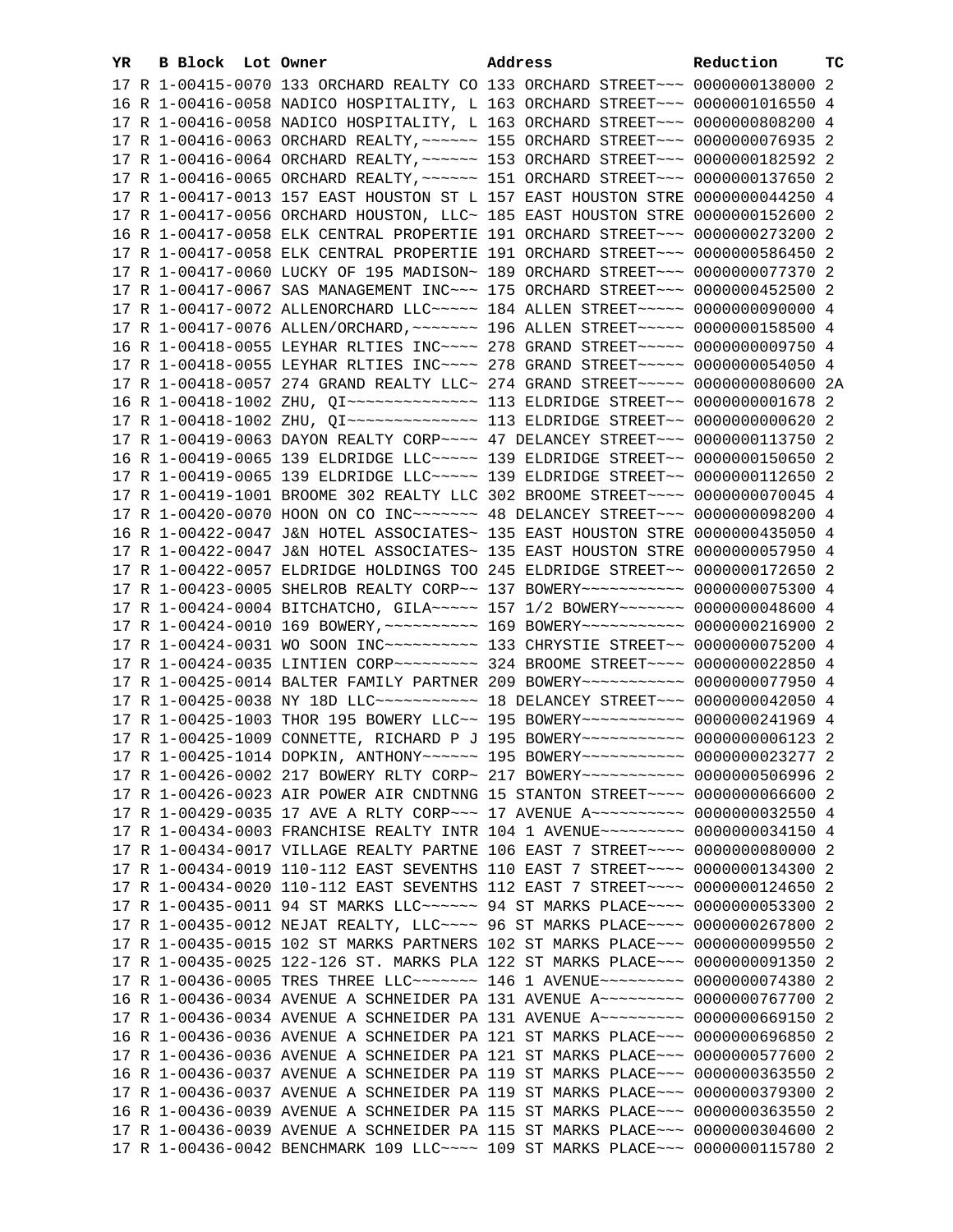| YR. | B Block Lot Owner |  | Address                                                                          | Reduction | тc |
|-----|-------------------|--|----------------------------------------------------------------------------------|-----------|----|
|     |                   |  | 17 R 1-00437-0023 284 EAST ASSOCIATES, L 284 EAST 10 STREET~~~ 0000000055170 2   |           |    |
|     |                   |  | 17 R 1-00437-0027 153 AVENUE A ASSOCIAT 153 AVENUE A~~~~~~~~~ 0000000087820 2    |           |    |
|     |                   |  | 17 R 1-00437-0035 435 EAST 9TH STREET R 435 EAST 9 STREET~~~~ 0000000079950 2    |           |    |
|     |                   |  | 17 R 1-00437-0046 413 EAST 9TH STREETAS 413 EAST 9 STREET~~~~ 0000000056410 2    |           |    |
|     |                   |  | 17 R 1-00438-0027 173 AVENUE A, LLC. ~~~ 173 AVENUE A~~~~~~~~~ 0000000130600 2   |           |    |
|     |                   |  | 17 R 1-00438-0048 259 E.10TH ST RLTY AS 259 EAST 10 STREET~~~ 0000000113050 2    |           |    |
|     |                   |  | 17 R 1-00438-1001 SUNY REALTY, LLC ----- 436 EAST 11 STREET --- 0000000044400 2C |           |    |
|     |                   |  | 17 R 1-00440-0032 H.S.A. PROPERTIES INC 207 AVENUE A~~~~~~~~~ 0000000044750 4    |           |    |
|     |                   |  | 17 R 1-00440-0038 441 EAST 12 RICATTO L 195 AVENUE A~~~~~~~~~ 0000000125550 2    |           |    |
|     |                   |  | 16 R 1-00440-0051 ADEIA ASSOCIATES~~~~~ 417 EAST 12 STREET~~~ 0000000183600 2    |           |    |
|     |                   |  | 17 R 1-00440-0051 ADEIA ASSOCIATES~~~~~ 417 EAST 12 STREET~~~ 0000000302150 2    |           |    |
|     |                   |  | 17 R 1-00441-0018 422 EAST 14 STREET AS 422 EAST 14 STREET~~~ 0000000127850 2    |           |    |
|     |                   |  |                                                                                  |           |    |
|     |                   |  | 16 R 1-00441-0019 NEXT HORIZON JC LLC~~ 424 EAST 14 STREET~~~ 0000000238500 2    |           |    |
|     |                   |  | 17 R 1-00441-0019 NEXT HORIZON JC LLC~~ 424 EAST 14 STREET~~~ 0000000307350 2    |           |    |
|     |                   |  |                                                                                  |           |    |
|     |                   |  | 17 R 1-00443-0060 D J R MANAGEMENT CORP 36 EAST 1 STREET~~~~~ 0000000079450 4    |           |    |
|     |                   |  | 17 R 1-00443-1001 LESTER, MARC --------- 79 EAST 2 STREET ----- 0000000026400 2C |           |    |
|     |                   |  | 17 R 1-00443-1103 ROCKAWAY 143, LLC --- 62 EAST 1 STREET ---- 0000000013518 2    |           |    |
|     |                   |  | 17 R 1-00444-0034 FAV 45, LLC --------- 43 1 AVENUE ---------- 0000000396950 2   |           |    |
|     |                   |  | 17 R 1-00444-0038 BARAD (EAST 89) LTD~~ 41 1 AVENUE~~~~~~~~~~~ 0000000120900 2   |           |    |
|     |                   |  | 17 R 1-00444-1001 72-74 3RD, LLC ------- 72 EAST 3 STREET ---- 0000000027513 2   |           |    |
|     |                   |  | 16 R 1-00445-0028 EIGHT COOPER EQUITIES 124 EAST 4 STREET~~~~ 0000000098600 2    |           |    |
|     |                   |  | 17 R 1-00445-0028 EIGHT COOPER EQUITIES 124 EAST 4 STREET~~~~ 0000000081850 2    |           |    |
|     |                   |  | 17 R 1-00445-0038 THERMALD REALTY ASSOC 91 EAST 3 STREET~~~~~ 0000000099100 2    |           |    |
|     |                   |  | 17 R 1-00445-0059 D J R MANAGEMENT CORP 51 EAST 3 STREET~~~~~ 0000000160600 4    |           |    |
|     |                   |  | 16 R 1-00446-0008 86 2ND AVENUE~~~~~~~~~ 86 2 AVENUE~~~~~~~~~~ 0000000058300 2   |           |    |
|     |                   |  | 17 R 1-00446-0008 86 2ND AVENUE~~~~~~~~ 86 2 AVENUE~~~~~~~~~~ 0000000041200 2    |           |    |
|     |                   |  | 17 R 1-00446-0011 306-8 SWA ------------ 306 EAST 5 STREET ---- 0000000111500 2  |           |    |
|     |                   |  | 17 R 1-00446-0025 334 EAST 5TH STREET C 334 EAST 5 STREET~~~~ 0000000112550 2    |           |    |
|     |                   |  | 17 R 1-00446-1101 VILLATE EAST COMMERCI 99 EAST 3 STREET~~~~~ 0000000078850 4    |           |    |
|     |                   |  | 17 R 1-00446-1102 99 EAST FOURTH ST APA 99 EAST 4 STREET~~~~~ 0000000924350 2    |           |    |
|     |                   |  | 16 R 1-00447-0001 FONTANA REALTY LLC~~~ 88 2 AVENUE~~~~~~~~~~ 0000000068150 2    |           |    |
|     |                   |  | 17 R 1-00447-1001 85 FIRST AVE LLC ---- 83 1 AVENUE ---------- 0000000147800 4   |           |    |
|     |                   |  | 17 R 1-00448-0015 62 EAST 7TH ST LLC -- 62 EAST 7 STREET ---- 0000000058600 2    |           |    |
|     |                   |  | 17 R 1-00448-0020 K&T REALTY ASSOCIATES 72 EAST 7 STREET~~~~~ 0000000078900 2    |           |    |
|     |                   |  | 17 R 1-00448-0021 K&T REALTY ASSOCIATES 74 EAST 7 STREET~~~~~ 0000000295200 2    |           |    |
|     |                   |  | 17 R 1-00448-0035 341 EAST 6TH STREETRE 341 EAST 6 STREET~~~~ 0000000111150 2    |           |    |
|     |                   |  | 17 R 1-00450-0001 SOS REALTY ASSOCIATES 132 2 AVENUE~~~~~~~~~ 0000000194000 2    |           |    |
|     |                   |  | 16 R 1-00450-0027 346 HOLDING LLC ----- 346 EAST 9 STREET --- 0000000124074 2    |           |    |
|     |                   |  | 17 R 1-00450-0027 346 HOLDING LLC ----- 346 EAST 9 STREET --- 0000000138200 2    |           |    |
|     |                   |  | 16 R 1-00451-0014 CROSSTOWN EQUITIES LL 206 EAST 10 STREET~~~ 0000000048800 2    |           |    |
|     |                   |  | 17 R 1-00451-0057 269 ASSOCIATES, LLC~~ 309 EAST 9 STREET~~~~ 0000000058850 2    |           |    |
|     |                   |  | 17 R 1-00452-0002 I BLDG CO., INC~~~~~~ 162 2 AVENUE~~~~~~~~~ 0000000573250 2    |           |    |
|     |                   |  | 17 R 1-00452-0026 VILLAGE JV 338 EAST 1 338 EAST 11 STREET~~~ 0000000196800 2    |           |    |
|     |                   |  | 17 R 1-00452-0027 VILLAGE JV 338 EAST 1 340 EAST 11 STREET~~~ 0000000063150 2    |           |    |
|     |                   |  | 17 R 1-00452-0053 ER MANAGEMENT, LLC -~~ 209 EAST 10 STREET -~~ 0000000178600 2  |           |    |
|     |                   |  | 17 R 1-00452-0054 205 E 10TH ST OWNERS~ 205 EAST 10 STREET~~~ 0000000229150 2    |           |    |
|     |                   |  | 17 R 1-00453-1501 HOCHBERG, JOSHUA L~~~ 311 EAST 11 STREET~~~ 0000000016496 2    |           |    |
|     |                   |  | 17 R 1-00454-0001 301 REALTY ASSOCS --- 192 2 AVENUE -------- 0000000244550 2    |           |    |
|     |                   |  | 17 R 1-00455-0047 LEM LEE 13TH LIMITEDP 337 EAST 13 STREET~~~ 0000000112970 2    |           |    |
|     |                   |  | 17 R 1-00455-0048 LEM LEE 13TH LIMITEDP 335 EAST 13 STREET~~~ 0000000109640 2    |           |    |
|     |                   |  | 17 R 1-00455-0049 LEM LEE 13TH LIMITEDP 333 EAST 13 STREET~~~ 0000000109640 2    |           |    |
|     |                   |  | 17 R 1-00455-0050 329 EAST 13 LLC ----- 329 EAST 13 STREET -- 0000000370750 2    |           |    |
|     |                   |  | 16 R 1-00458-0006 WOODCUTTERS REALTY CO 335 BOWERY~~~~~~~~~~~ 0000002519750 4    |           |    |
|     |                   |  | 17 R 1-00458-0006 WOODCUTTERS REALTY CO 335 BOWERY~~~~~~~~~~~ 0000002441450 4    |           |    |
|     |                   |  | 16 R 1-00459-0012 EAST MANHATTAN HOLDIN 54 EAST 4 STREET~~~~~ 0000000073750 2    |           |    |
|     |                   |  | 17 R 1-00459-0012 EAST MANHATTAN HOLDIN 54 EAST 4 STREET~~~~~ 0000000153850 2    |           |    |
|     |                   |  | 17 R 1-00459-1115 LES RETAIL LLC ------ 52 EAST 4 STREET ---- 0000000036300 4    |           |    |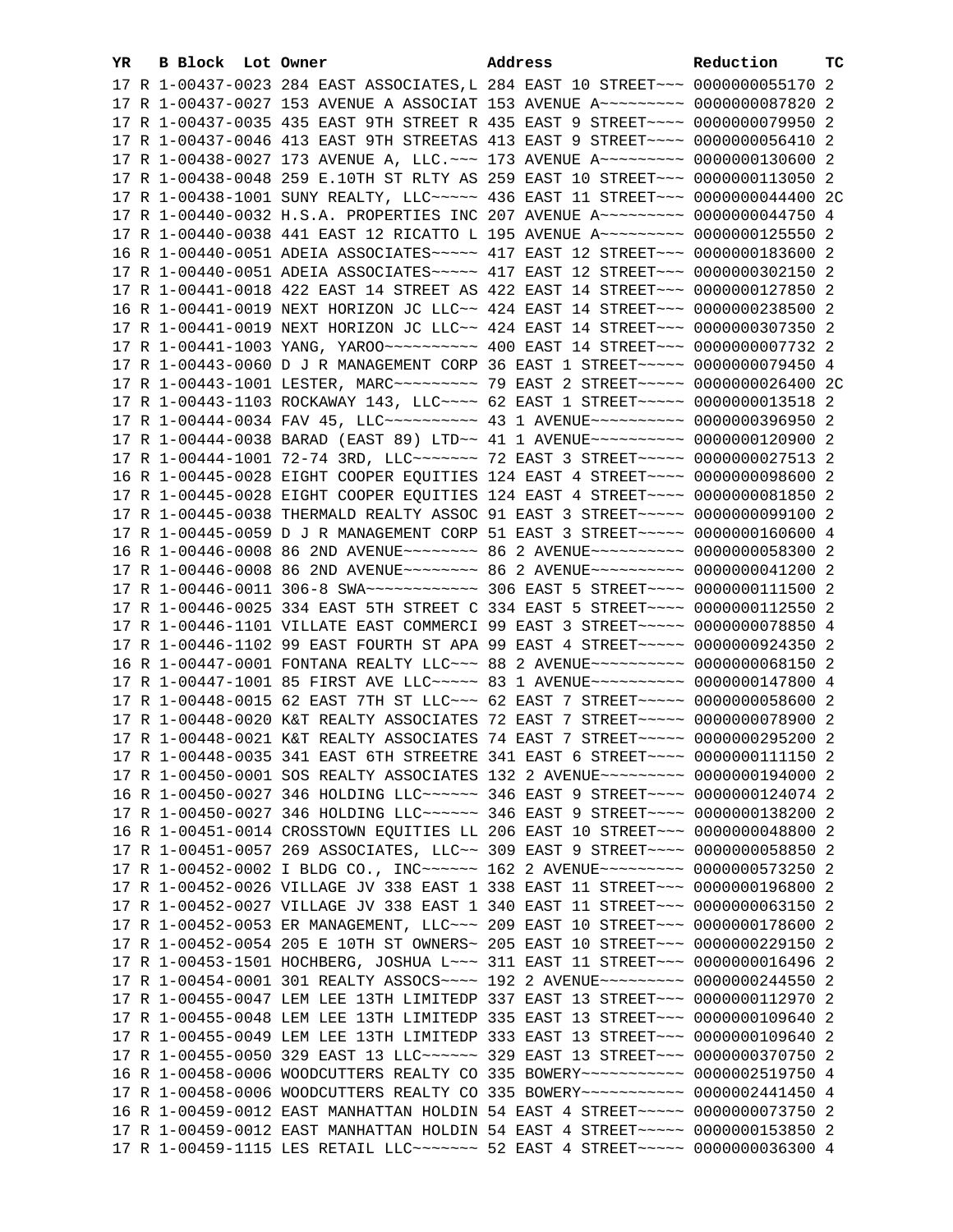| YR. | B Block Lot Owner | Address                                                                                 | Reduction | тc |
|-----|-------------------|-----------------------------------------------------------------------------------------|-----------|----|
|     |                   | 17 R 1-00460-0055 COOPER SQ. HOUSING DE 63 EAST 4 STREET~~~~~ 0000000149250 2           |           |    |
|     |                   | 17 R 1-00461-0003 33 COOPER SQUARE ASSO 25 COOPER SQUARE~~~~~ 0000003990750 4           |           |    |
|     |                   | 17 R 1-00461-0044 SAELIDAB REALTY CORP~ 225 EAST 5 STREET~~~~ 0000000159750 2           |           |    |
|     |                   | 16 R 1-00462-0030 DUE MILLA REALTY GROU 103 2 AVENUE~~~~~~~~~ 0000000109250 2           |           |    |
|     |                   | 17 R 1-00462-0030 DUE MILLA REALTY GROU 103 2 AVENUE~~~~~~~~~ 0000000050300 2           |           |    |
|     |                   | 17 R 1-00462-0035 210 W 251 LLC ------- 223 EAST 6 STREET ---- 0000000523600 2          |           |    |
|     |                   | 17 R 1-00462-1002 SAINT GEORGE OWNERS~~ 24 EAST 7 STREET~~~~~ 0000000114950 2           |           |    |
|     |                   | 16 R 1-00463-0015 TWELVE M INC~~~~~~~~~~~~~~ 12 ST MARKS PLACE~~~~~ 0000000661750 4     |           |    |
|     |                   | 17 R 1-00463-0015 TWELVE M INC~~~~~~~~~~~~~~ 12 ST MARKS PLACE~~~~~ 0000000682700 4     |           |    |
|     |                   | 17 R 1-00463-0022 A. B. ILIBASSI REALTY 26 ST MARKS PLACE~~~~ 0000000048900 2           |           |    |
|     |                   | 17 R 1-00463-0030 SECOND AT ST MARKS PA 129 2 AVENUE~~~~~~~~~ 0000000192900 2           |           |    |
|     |                   | 17 R 1-00463-0031 SECOND AT ST MARKS PA 127 2 AVENUE~~~~~~~~~ 0000000193000 2           |           |    |
|     |                   |                                                                                         |           |    |
|     |                   | 16 R 1-00463-0036 EAST 7TH STREET ASSOC 41 EAST 7 STREET~~~~~ 0000000386800 2           |           |    |
|     |                   | 16 R 1-00463-1002 DE MARCHENA, LIGIA~~~ 63 COOPER SQUARE~~~~~ 0000000008345 2           |           |    |
|     |                   | 17 R 1-00463-1002 DE MARCHENA, LIGIA~~~ 63 COOPER SQUARE~~~~~ 0000000013130 2           |           |    |
|     |                   | 17 R 1-00464-0006 COOPER UNION FOR THE~ 29 3 AVENUE~~~~~~~~~~ 0000000267250 4           |           |    |
|     |                   | 17 R 1-00464-0016 212 E.9TH STREET, LLC~ 212 EAST 9 STREET~~~~ 0000000144850 4          |           |    |
|     |                   | 16 R 1-00464-0034 SHOUT 1, LLC ---------- 141 2 AVENUE--------- 0000000278600 2         |           |    |
|     |                   | 17 R 1-00464-0034 SHOUT 1, LLC ---------- 141 2 AVENUE--------- 0000000561200 2         |           |    |
|     |                   |                                                                                         |           |    |
|     |                   | 16 R 1-00464-0044 SAMARIO LLC ---------- 31 ST MARKS PLACE ---- 0000000094500 2         |           |    |
|     |                   | 17 R 1-00464-0048 19-23 ST. MARKS ASSOC 19 ST MARKS PLACE~~~~ 0000000240100 4           |           |    |
|     |                   | 17 R 1-00464-0054 11 ST. MARKS ASSOCS.~ 11 ST MARKS PLACE~~~~ 0000000203950 2           |           |    |
|     |                   | 17 R 1-00464-0152 GIOIA ST MARKS, LLC~~ 13 ST MARKS PLACE~~~~ 0000000154640 2           |           |    |
|     |                   | 17 R 1-00464-1201 15 ST MARKS PL., INC. 15 ST MARKS PLACE~~~~ 0000000051980 4           |           |    |
|     |                   | 17 R 1-00464-1202 15 ST MARKS PL., INC. 15 ST MARKS PLACE~~~~ 0000000027620 2           |           |    |
|     |                   | 16 R 1-00464-8048 19-23 ST MARKS ASSOCI 19 ST MARKS PLACE~~~~ 0000000231950 2           |           |    |
|     |                   | 17 R 1-00464-8048 19-23 ST MARKS ASSOCI 19 ST MARKS PLACE~~~~ 0000000185600 2           |           |    |
|     |                   | 16 R 1-00464-9048 19-23 ST MARKS ASSOCI 19 ST MARKS PLACE~~~~ 0000000333800 2           |           |    |
|     |                   | 17 R 1-00464-9048 19-23 ST MARKS ASSOCI 19 ST MARKS PLACE~~~~ 0000000160850 2           |           |    |
|     |                   | 16 R 1-00465-0059 229 EAST 9TH ST. ~~~~~ 229 EAST 9 STREET~~~~ 0000000046950 4          |           |    |
|     |                   | 17 R 1-00465-0059 229 EAST 9TH ST. ~~~~~ 229 EAST 9 STREET~~~~ 0000000048600 4          |           |    |
|     |                   | 17 R 1-00467-0025 CAPRI APARTMENTS, ~~~~ 232 EAST 12 STREET~~~ 0000000208850 2          |           |    |
|     |                   | 17 R 1-00467-0048 GOOD DOG PROPERTIES, ~ 227 EAST 11 STREET~~~ 0000000038000 2          |           |    |
|     |                   | 17 R 1-00467-0056 211 EAST 11, LLC ---- 211 EAST 11 STREET -- 0000000055000 2           |           |    |
|     |                   | 16 R 1-00468-0013 208 E. 13TH STREET, L 208 EAST 13 STREET~~~ 0000000188100 2           |           |    |
|     |                   | 17 R 1-00468-0013 208 E. 13TH STREET, L 208 EAST 13 STREET~~~ 0000000124650 2           |           |    |
|     |                   | 17 R 1-00468-0019 SHERYL AND GERALD HAR 220 EAST 13 STREET~~~ 0000000012392 2A          |           |    |
|     |                   | 17 R 1-00468-0023 226 EAST 13 LLC ----- 226 EAST 13 STREET -- 0000000163950 2           |           |    |
|     |                   | 17 R 1-00468-0044 235 E. 12 REALTY LLC~ 235 EAST 12 STREET~~~ 0000000062800 2           |           |    |
|     |                   | 17 R 1-00468-0051 TWO TEN NET TEN, ~~~~~ 221 EAST 12 STREET~~~ 0000000056700 2          |           |    |
|     |                   | 16 R 1-00468-1001 193 2ND AVE. REALTY G 193 2 AVENUE~~~~~~~~~ 0000000016834 4           |           |    |
|     |                   | 17 R 1-00468-1001 193 2ND AVE. REALTY G 193 2 AVENUE~~~~~~~~~ 0000000013788 4           |           |    |
|     |                   | 16 R 1-00468-1006 193 SECOND AVE TENANT 193 2 AVENUE~~~~~~~~~ 0000000594800 2           |           |    |
|     |                   | 17 R 1-00468-1006 193 SECOND AVE TENANT 193 2 AVENUE~~~~~~~~~ 0000000892400 2           |           |    |
|     |                   | 17 R 1-00469-0030 14TH STREET REALTY AS 223 2 AVENUE~~~~~~~~~ 0000000381050 2           |           |    |
|     |                   | 16 R 1-00469-0043 E&S REALTY~~~~~~~~~~~~~~~~ 241 EAST 13 STREET~~~ 00000000079900 2     |           |    |
|     |                   |                                                                                         |           |    |
|     |                   | 16 R 1-00469-0044 E&S REALTY~~~~~~~~~~~~~~~~~ 239 EAST 13 STREET~~~~ 00000000114900 2   |           |    |
|     |                   | 17 R 1-00469-0044 E&S REALTY~~~~~~~~~~~~~~~~ 239 EAST 13 STREET~~~~ 0000000319650 2     |           |    |
|     |                   | 16 R 1-00469-0046 E&S REALTY~~~~~~~~~~~~~~~~ 235 EAST 13 STREET~~~~ 00000000114900 2    |           |    |
|     |                   | 17 R 1-00469-0046 E&S REALTY~~~~~~~~~~~~~~~~ 235 EAST 13 STREET~~~~ 0000000320550 2     |           |    |
|     |                   | 16 R 1-00469-0047 E&S REALTY~~~~~~~~~~~~~~~~~ 231 EAST 13 STREET~~~~ 0000000142500 2    |           |    |
|     |                   | 17 R 1-00469-0047 E&S REALTY~~~~~~~~~~~~~~~~~ 231 EAST 13 STREET~~~~ 0000000503400 2    |           |    |
|     |                   | 17 R 1-00469-1101 111 REALTY CO~~~~~~~~~~~~~ 111 3 AVENUE~~~~~~~~~~~~~~ 0000000256013 4 |           |    |
|     |                   | 16 R 1-00469-1102 111 3RD AVE REALTY CO 105 3 AVENUE~~~~~~~~~ 0000001476150 2           |           |    |
|     |                   | 17 R 1-00469-1102 111 3RD AVE REALTY CO 105 3 AVENUE~~~~~~~~~ 0000000839800 2           |           |    |
|     |                   | 17 R 1-00470-0061 130 BOWERY ACQUISITIO 130 BOWERY~~~~~~~~~~~ 0000001862600 4           |           |    |
|     |                   |                                                                                         |           |    |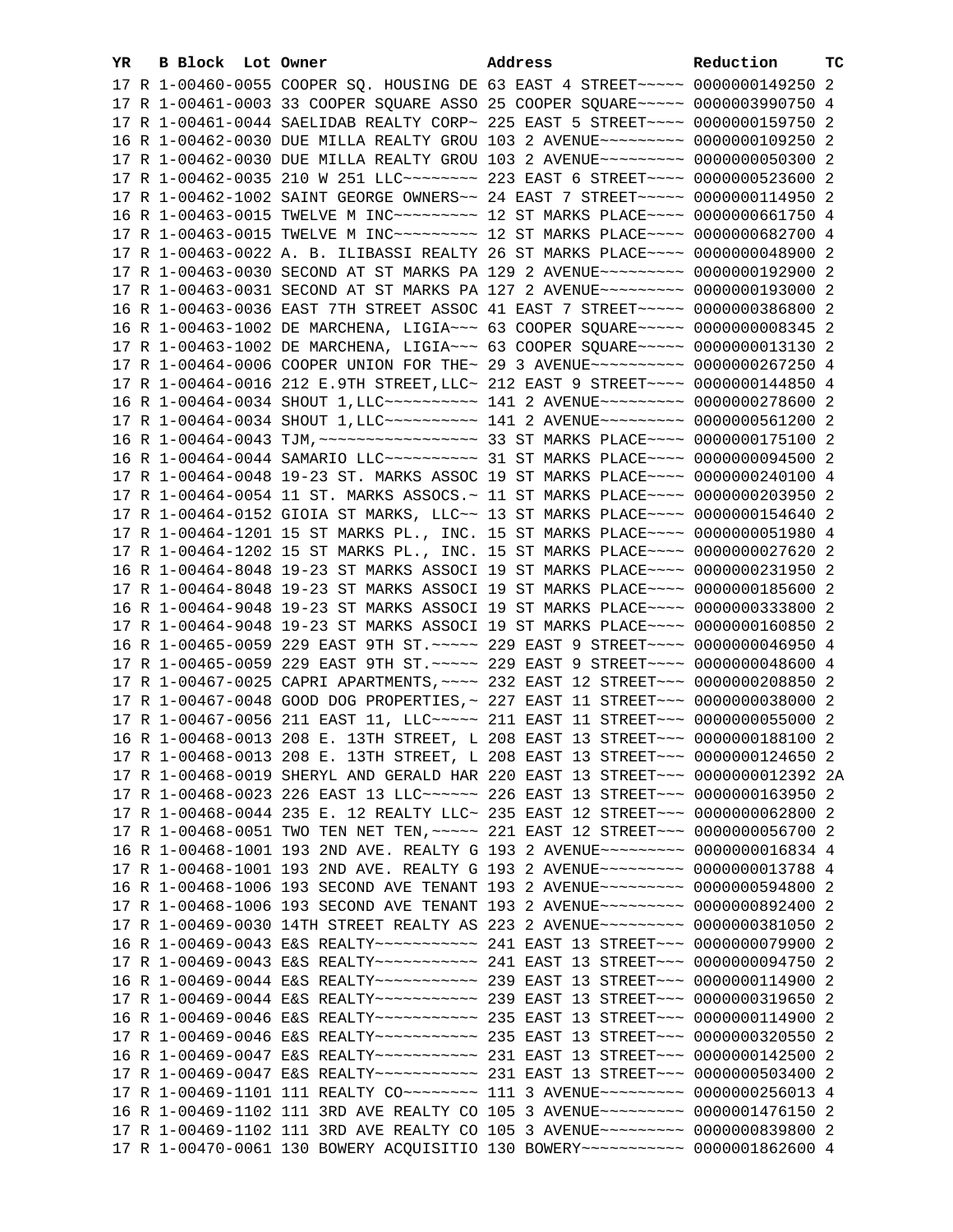| YR. | B Block Lot Owner |                                                                                                                                                                             | Address | Reduction | тc |
|-----|-------------------|-----------------------------------------------------------------------------------------------------------------------------------------------------------------------------|---------|-----------|----|
|     |                   |                                                                                                                                                                             |         |           |    |
|     |                   | 17 R 1-00471-0017 171 MULBERRY , LLC C/O 171 MULBERRY STREET~~ 0000000148800 2                                                                                              |         |           |    |
|     |                   | 17 R 1-00471-0020 FIFTEEN MON LLC ----- 165 MULBERRY STREET -- 0000000198400 2                                                                                              |         |           |    |
|     |                   | 17 R 1-00471-0036 HERMES MANAGEMENT, L~ 385 BROOME STREET~~~~ 0000000097600 4                                                                                               |         |           |    |
|     |                   | 17 R 1-00471-0059 STABILE BROTHERS, ~~~~ 188 GRAND STREET~~~~~ 0000000124450 4                                                                                              |         |           |    |
|     |                   | 17 R 1-00473-0001 462 BDWY LAND, L.P.~~ 462 BROADWAY~~~~~~~~~ 0000001041050 4                                                                                               |         |           |    |
|     |                   | 17 R 1-00473-0005 470 BROADWAY, LLC --- 470 BROADWAY -------- 0000000375700 4                                                                                               |         |           |    |
|     |                   | 17 R 1-00473-0010 VNO BROOME STREET LLC 478 BROADWAY~~~~~~~~~ 0000002269300 4                                                                                               |         |           |    |
|     |                   | 16 R 1-00473-0029 DAJ REALTY LLC ------ 33 CROSBY STREET ---- 0000000042750 2                                                                                               |         |           |    |
|     |                   | 17 R 1-00473-0029 DAJ REALTY LLC ------ 33 CROSBY STREET ---- 0000000213750 2                                                                                               |         |           |    |
|     |                   | 16 R 1-00474-0001 THOMAS STREET LLC~~~~ 42 GREENE STREET~~~~~ 0000001268200 4                                                                                               |         |           |    |
|     |                   | 17 R 1-00474-0001 THOMAS STREET LLC --- 42 GREENE STREET ---- 0000002741500 4                                                                                               |         |           |    |
|     |                   | 17 R 1-00474-0006 52 GREENE LLC -------- 52 GREENE STREET ----- 0000000108900 4                                                                                             |         |           |    |
|     |                   | 17 R 1-00474-0032 418 REALTY CORP~~~~~~ 481 BROADWAY~~~~~~~~~ 0000000768950 4                                                                                               |         |           |    |
|     |                   |                                                                                                                                                                             |         |           |    |
|     |                   | 16 R 1-00474-1002 MERCER STREET ASSOCIA 51 MERCER STREET~~~~~ 0000000011100 2                                                                                               |         |           |    |
|     |                   | 17 R 1-00474-1002 MERCER STREET ASSOCIA 51 MERCER STREET~~~~~ 0000000013800 2                                                                                               |         |           |    |
|     |                   | 17 R 1-00474-1302 ERICKSON, STUART ~~~~~ 475 BROADWAY ~~~~~~~~~ 0000000016000 2                                                                                             |         |           |    |
|     |                   | 17 R 1-00475-0001 WEST BROADWAY GLASS C 337 WEST BROADWAY~~~~ 0000000073950 4                                                                                               |         |           |    |
|     |                   | 17 R 1-00475-0007 SOHO GRAND WEST BROAD 349 WEST BROADWAY~~~~ 0000000089300 2                                                                                               |         |           |    |
|     |                   | 17 R 1-00475-0012 FILBI LLC ------------ 499 BROOME STREET ---- 0000000073350 4                                                                                             |         |           |    |
|     |                   | 16 R 1-00475-0028 GRAND STREET ARTISTS~ 66 GRAND STREET~~~~~~~ 0000001057820 2                                                                                              |         |           |    |
|     |                   | 17 R 1-00475-0028 GRAND STREET ARTISTS~ 66 GRAND STREET~~~~~~ 0000001153670 2                                                                                               |         |           |    |
|     |                   | 17 R 1-00475-1501 43 WOOSTER RETAIL, LL 43 WOOSTER STREET~~~~ 0000000124050 4                                                                                               |         |           |    |
|     |                   | 17 R 1-00475-1502 SANNOX NYC LLC ------ 43 WOOSTER STREET ---- 0000000017648 2                                                                                              |         |           |    |
|     |                   | 17 R 1-00476-0073 DEIHL RLTY CO INC~~~~ 356 WEST BROADWAY~~~~ 0000000838200 4                                                                                               |         |           |    |
|     |                   | 17 R 1-00476-1102 GREEN, ANDREW~~~~~~~~~ 350 WEST BROADWAY~~~~ 0000000056898 2C                                                                                             |         |           |    |
|     |                   | 17 R 1-00477-0066 STONE REALTY LLC ---- 48 WATTS STREET ----- 0000000084500 4                                                                                               |         |           |    |
|     |                   | 17 R 1-00477-0068 SOHO 54 LLC. ~~~~~~~~~ 52 WATTS STREET~~~~~~ 0000000290700 4                                                                                              |         |           |    |
|     |                   | 17 R 1-00478-0021 FAV SPRING, LLC ----- 6 SPRING STREET ----- 0000000090900 2                                                                                               |         |           |    |
|     |                   | 17 R 1-00478-0042 344 BROOME STREET LL~ 150 BOWERY~~~~~~~~~~~ 0000000078650 4                                                                                               |         |           |    |
|     |                   | 17 R 1-00479-0018 RJHWONG, ~~~~~~~~~~~~~~~~~~~~~~~~ 00000000045700 2                                                                                                        |         |           |    |
|     |                   | 17 R 1-00479-0026 TRAN-LI, LLC -------- 29 KENMARE STREET ---- 0000000083150 4                                                                                              |         |           |    |
|     |                   | 17 R 1-00479-0037 362-366 BROOME LIMITE 362 BROOME STREET~~~~ 0000000241300 2                                                                                               |         |           |    |
|     |                   | 16 R 1-00480-0002 180 MULBERRY REALTY L 180 MULBERRY STREET~~ 0000000241850 2                                                                                               |         |           |    |
|     |                   | 17 R 1-00480-0002 180 MULBERRY REALTY L 180 MULBERRY STREET~~ 0000000290400 2<br>17 R 1-00480-1203 ~~~~~~~~~~~~~~~~~~~~~~~~~ 199 MOTT STREET~~~~~~~ 0000000088717 2         |         |           |    |
|     |                   |                                                                                                                                                                             |         |           |    |
|     |                   | 16 R 1-00482-0022 226 LAFAYETTE CO INC~ 226 LAFAYETTE STREET~ 0000000262050 2                                                                                               |         |           |    |
|     |                   | 17 R 1-00482-0022 226 LAFAYETTE CO INC~ 226 LAFAYETTE STREET~ 0000000376800 2                                                                                               |         |           |    |
|     |                   | 17 R 1-00482-0027 J & G FAMILY LIMITEDP 218 LAFAYETTE STREET~ 0000000126250 4                                                                                               |         |           |    |
|     |                   | 17 R 1-00482-0031 212 LAFAYETTE LLC~~~~ 212 LAFAYETTE STREET~ 0000000068350 2                                                                                               |         |           |    |
|     |                   | 16 R 1-00482-1103 ALT JAY REALTY CO. ~~~ 210 LAFAYETTE STREET~ 0000000004720 2                                                                                              |         |           |    |
|     |                   | 17 R 1-00482-1103 ALT JAY REALTY CO. ~~~ 210 LAFAYETTE STREET~ 0000000017553 2                                                                                              |         |           |    |
|     |                   | 16 R 1-00483-0008 A W R P PROPERTIES IN 506 BROADWAY~~~~~~~~~ 0000001703950 4                                                                                               |         |           |    |
|     |                   | 17 R 1-00483-0008 A W R P PROPERTIES IN 506 BROADWAY~~~~~~~~~ 0000002005950 4                                                                                               |         |           |    |
|     |                   | 17 R 1-00483-0013 SOHO PLAZA CORP~~~~~~ 514 BROADWAY~~~~~~~~~ 0000001177300 2<br>17 R 1-00483-0029 CROSBY 54 LLC -------- 54 CROSBY STREET ---- 0000000227100 4             |         |           |    |
|     |                   | 17 R 1-00484-0026 491 BROADWAY RLTY COR 491 BROADWAY~~~~~~~~~ 0000000629550 2                                                                                               |         |           |    |
|     |                   | 17 R 1-00484-1202 FSF SOHO, LLC -------- 503 BROADWAY -------- 0000005079800 4                                                                                              |         |           |    |
|     |                   | 17 R 1-00486-0008 WOOSTER 76, LLC ----- 76 WOOSTER STREET --- 0000000217700 4                                                                                               |         |           |    |
|     |                   | 17 R 1-00486-0017 CJ TAN SPRING LLC~~~~ 83 GREENE STREET~~~~~ 0000000758900 4                                                                                               |         |           |    |
|     |                   | 16 R 1-00486-1101 VERMA, ALOK~~~~~~~~~~~~~~~~~~~~~ 470 BROOME STREET~~~~~~ 0000000155758 2                                                                                  |         |           |    |
|     |                   |                                                                                                                                                                             |         |           |    |
|     |                   | 17 R 1-00486-1101 VERMA, ALOK~~~~~~~~~~~~~~~~~~~~~ 470 BROOME STREET~~~~~~ 0000000164714 2<br>16 R 1-00486-1105 470 BROOME ST. II LLC 470 BROOME STREET~~~~ 0000000246732 4 |         |           |    |
|     |                   | 17 R 1-00486-1105 470 BROOME ST. II LLC 470 BROOME STREET~~~~ 0000000484011 4                                                                                               |         |           |    |
|     |                   | 16 R 1-00486-1201 57-63 GREENE REALTY, ~ 57 GREENE STREET~~~~~ 0000000265950 4                                                                                              |         |           |    |
|     |                   | 17 R 1-00487-0008 ALEXANDER 375 WEST BR 375 WEST BROADWAY~~~~ 0000001391350 4                                                                                               |         |           |    |
|     |                   | 16 R 1-00487-0010 CLDN NY LLC~~~~~~~~~~~~~~~~ 379 WEST BROADWAY~~~~ 0000003026500 4                                                                                         |         |           |    |
|     |                   | 17 R 1-00487-0010 CLDN NY LLC ---------- 379 WEST BROADWAY --- 0000001580750 4                                                                                              |         |           |    |
|     |                   |                                                                                                                                                                             |         |           |    |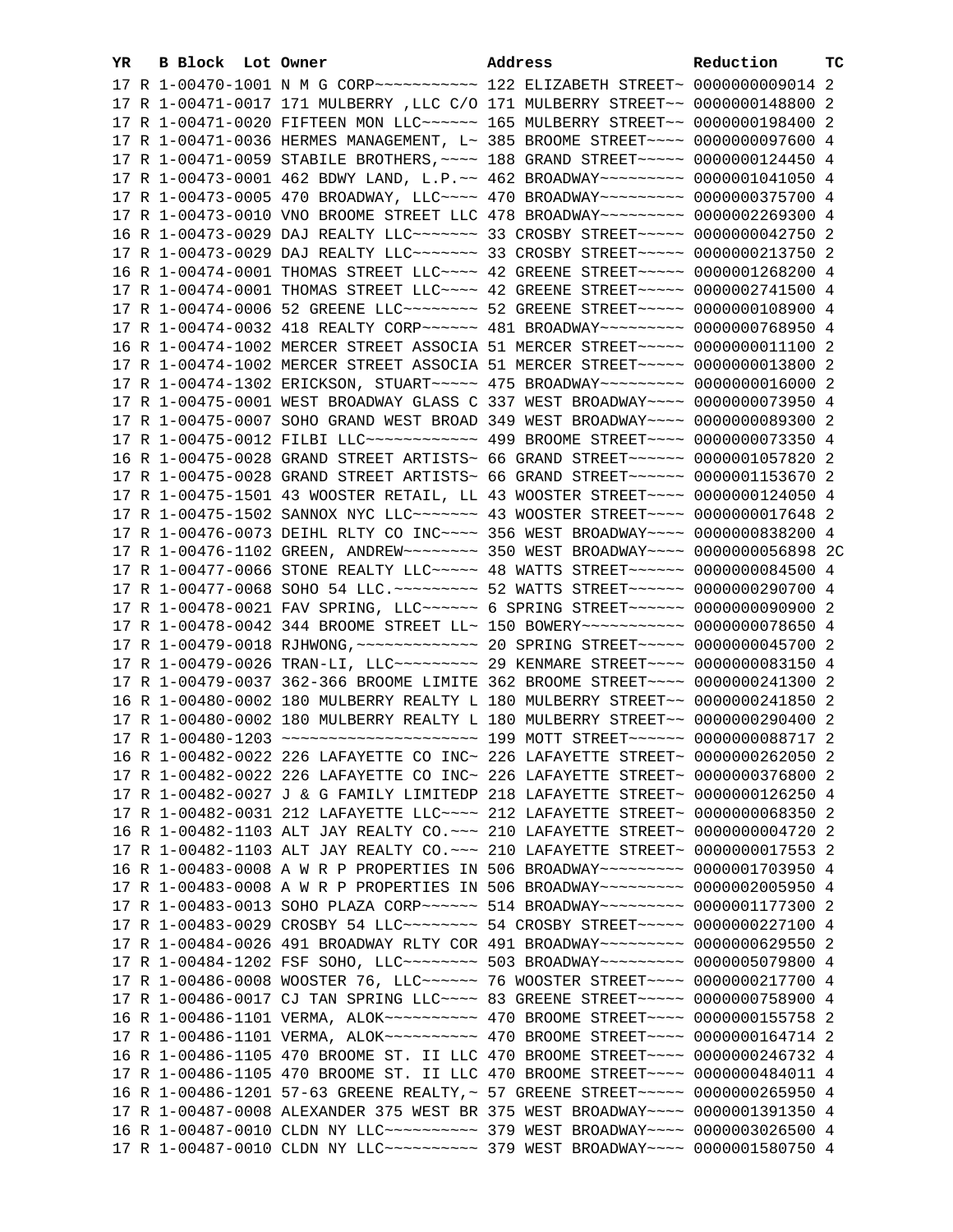| YR. | B Block Lot Owner |  | Address                                                                                                                                                         | Reduction | тc |
|-----|-------------------|--|-----------------------------------------------------------------------------------------------------------------------------------------------------------------|-----------|----|
|     |                   |  | 17 R 1-00488-0003 THOMPSON STREET ASSOC 58 THOMPSON STREET~~~ 0000000967100 4                                                                                   |           |    |
|     |                   |  | 17 R 1-00488-0034 376 WEST BROADWAY LLC 374 WEST BROADWAY~~~~ 0000001671850 4                                                                                   |           |    |
|     |                   |  | 17 R 1-00488-1001 RO THOMPSON HOLDINGS~ 52 THOMPSON STREET~~~ 00000000000858 4                                                                                  |           |    |
|     |                   |  | 17 R 1-00489-0008 71 SULLIVAN OWNERS CO 71 SULLIVAN STREET~~~ 0000000219350 2                                                                                   |           |    |
|     |                   |  | 17 R 1-00489-0012 79 SULLIVAN STREET AS 79 SULLIVAN STREET~~~ 0000000249450                                                                                     |           | -2 |
|     |                   |  | 17 R 1-00489-0037 57 THOMPSON ASSOC~~~~ 57 THOMPSON STREET~~~ 0000000085818 2                                                                                   |           |    |
|     |                   |  |                                                                                                                                                                 |           |    |
|     |                   |  | 17 R 1-00489-1101 ~~~~~~~~~~~~~~~~~~~~~~ 55 SULLIVAN STREET~~~ 0000001287400 4                                                                                  |           |    |
|     |                   |  | 16 R 1-00491-1201 BAYROCK/SAPIR ORGANIZ 246 SPRING STREET~~~~ 00000000007651 4                                                                                  |           |    |
|     |                   |  | 17 R 1-00491-1201 BAYROCK/SAPIR ORGANIZ 246 SPRING STREET~~~~ 0000000037820 4                                                                                   |           |    |
|     |                   |  | 17 R 1-00492-0001 190 ELIZABETH REALTYC 190 ELIZABETH STREET~ 0000000052250 2B                                                                                  |           |    |
|     |                   |  | 17 R 1-00492-0020 T & C PROPERTIES INC~ 226 BOWERY~~~~~~~~~~~ 0000000383700 4                                                                                   |           |    |
|     |                   |  | 17 R 1-00492-1101 BOYO REALTY LLC, ~~~~~ 2 PRINCE STREET~~~~~~ 0000000078256 4                                                                                  |           |    |
|     |                   |  | 17 R 1-00492-1102 LION ROAD REALTY LLC, 2 PRINCE STREET~~~~~~ 0000000062606 4                                                                                   |           |    |
|     |                   |  | 17 R 1-00492-1103 OLD GREENWAY LLC, ~~~~ 2 PRINCE STREET~~~~~~ 0000000039632 4                                                                                  |           |    |
|     |                   |  | 17 R 1-00492-1104 LION ROAD REALTY LLC, 2 PRINCE STREET~~~~~~~ 0000000024913 4                                                                                  |           |    |
|     |                   |  | 16 R 1-00493-0041 LIRA APARTMENTS CO LP 13 SPRING STREET~~~~~ 0000000257850 2                                                                                   |           |    |
|     |                   |  | 17 R 1-00493-0041 LIRA APARTMENTS CO LP 13 SPRING STREET~~~~~ 0000001411200 2                                                                                   |           |    |
|     |                   |  | 17 R 1-00494-0005 JOSEPH LAFORTE 2015 R 232 MULBERRY STREET~~ 0000000146450 2                                                                                   |           |    |
|     |                   |  | 17 R 1-00494-0006 AGHAJUN HOLDINGS LLC~ 234 MULBERRY STREET~~ 0000000064650 2                                                                                   |           |    |
|     |                   |  | 17 R 1-00494-0007 AGHAJUN HOLDINGS LLC~ 236 MULBERRY STREET~~ 0000000055700 2                                                                                   |           |    |
|     |                   |  | 17 R 1-00494-0030 MOTT REALTY ASSOCIATE 219 MOTT STREET~~~~~~~ 0000000684950 2                                                                                  |           |    |
|     |                   |  | 16 R 1-00494-0041 DAVID & NORMAN INVSTI 41 SPRING STREET~~~~~ 0000000200150 2                                                                                   |           |    |
|     |                   |  | 17 R 1-00495-0002 LAFAYETTE ARTISTS COR 237 LAFAYETTE STREET~ 0000000924698 2                                                                                   |           |    |
|     |                   |  | 17 R 1-00495-0026 247 MULBERRY STREETCO 247 MULBERRY STREET~~ 0000000051750 2                                                                                   |           |    |
|     |                   |  | 17 R 1-00495-0033 MULBERRY ASSOCIATES L 229 MULBERRY STREET~~ 0000001056700 2                                                                                   |           |    |
|     |                   |  | 17 R 1-00496-0036 71 SPRING, ~~~~~~~~~~~~~~~~ 71 SPRING STREET~~~~~~ 0000002052550 4                                                                            |           |    |
|     |                   |  | 17 R 1-00497-0009 SALVA DELAWARE, LLC~~ 546 BROADWAY~~~~~~~~~ 0000001873800 4                                                                                   |           |    |
|     |                   |  | 17 R 1-00497-0011 ROYAL CROSPIN CORP~~~ 550 BROADWAY~~~~~~~~~ 0000000483400 4                                                                                   |           |    |
|     |                   |  | 17 R 1-00497-0012 ROYAL CROSPIN CORP~~~ 552 BROADWAY~~~~~~~~~ 0000001937600 4                                                                                   |           |    |
|     |                   |  | 16 R 1-00498-0009 SCHOLASTIC 557 BROADW 557 BROADWAY~~~~~~~~~ 0000002262100 4                                                                                   |           |    |
|     |                   |  | 17 R 1-00498-0009 SCHOLASTIC 557 BROADW 557 BROADWAY~~~~~~~~~ 0000001759150 4                                                                                   |           |    |
|     |                   |  | 17 R 1-00498-0011 SCHOLASTIC 557 BROADW 549 BROADWAY~~~~~~~~~~ 0000002185250 4<br>17 R 1-00498-0015 547 BDWY REALTY INC~~ 547 BROADWAY~~~~~~~~~ 0000000461700 2 |           |    |
|     |                   |  | 17 R 1-00498-0016 MAPAMA CORP (THE) ~~~~ 545 BROADWAY~~~~~~~~~ 0000000185950 4                                                                                  |           |    |
|     |                   |  | 17 R 1-00498-0026 WEST SPRING STUDIO CO 99 SPRING STREET~~~~~ 0000000116200 4                                                                                   |           |    |
|     |                   |  | 16 R 1-00498-1101 CA 543 BROADWAY LLC~~ 543 BROADWAY~~~~~~~~~ 0000003494750 4                                                                                   |           |    |
|     |                   |  | 17 R 1-00498-1102 543 BROADWAY CONDOMIN 543 BROADWAY~~~~~~~~~ 0000000252150 2                                                                                   |           |    |
|     |                   |  | 17 R 1-00500-0005 108-114 WOOSTER ST CO 108 WOOSTER STREET~~~ 0000001606550 2                                                                                   |           |    |
|     |                   |  | 17 R 1-00500-0011 120 WOOSTER --------- 120 WOOSTER STREET -- 0000001178850 4                                                                                   |           |    |
|     |                   |  | 17 R 1-00500-0021 BUGER REALTY CORP. ~~~ 110 PRINCE STREET~~~~ 0000001293950 4                                                                                  |           |    |
|     |                   |  | 17 R 1-00500-1101 SOHO CENTRALE LLC~~~~ 93 GREENE STREET~~~~~ 0000000473150 4                                                                                   |           |    |
|     |                   |  | 17 R 1-00500-1502 SOHO 105 GREENE RETAI 103 GREENE STREET~~~~ 0000001043260 4                                                                                   |           |    |
|     |                   |  | 17 R 1-00500-1601 SOHO 107 GREENE RETAI 107 GREENE STREET~~~~ 0000000205624 4                                                                                   |           |    |
|     |                   |  | 17 R 1-00501-0006 574 REALTY LLC~~~~~~~~ 423 WEST BROADWAY~~~~ 0000000160000 2                                                                                  |           |    |
|     |                   |  | 17 R 1-00501-1001 105 WOOSTER LLC ----- 105 WOOSTER STREET -- 0000000357400 4                                                                                   |           |    |
|     |                   |  | 17 R 1-00502-0016 EMILY KORN & WILLIAM~ 160 PRINCE STREET~~~~ 0000000231400 2                                                                                   |           |    |
|     |                   |  | 16 R 1-00502-0038 1690SPRING OWNERS COR 165 SPRING STREET~~~~ 0000000744175 2                                                                                   |           |    |
|     |                   |  | 17 R 1-00502-0038 1690SPRING OWNERS COR 165 SPRING STREET~~~~ 0000001104075 2                                                                                   |           |    |
|     |                   |  | 17 R 1-00502-0042 ROBERT M. GANS GRANTO 173 SPRING STREET~~~~ 0000000066150 4                                                                                   |           |    |
|     |                   |  | 17 R 1-00502-1001 SF ACQUISITION II LLC 426 WEST BROADWAY~~~~ 0000000378650 4                                                                                   |           |    |
|     |                   |  | 17 R 1-00503-0019 180 PRINCE STREET LLC 180 PRINCE STREET~~~~ 0000000092400 2                                                                                   |           |    |
|     |                   |  | 16 R 1-00503-0028 101 THOMPSON ST OWNER 101 THOMPSON STREET~~ 0000000189600 2                                                                                   |           |    |
|     |                   |  | 17 R 1-00503-0028 101 THOMPSON ST OWNER 101 THOMPSON STREET~~ 0000000433150 2                                                                                   |           |    |
|     |                   |  | 16 R 1-00504-0014 196 SIXTH CORP~~~~~~~~~~~~ 194 AVENUE OF THE AME 0000000696641 2                                                                              |           |    |
|     |                   |  |                                                                                                                                                                 |           |    |
|     |                   |  | 17 R 1-00504-0026 SANTORINI EQUITIES IN 120 SULLIVAN STREET~~ 0000000307795 2                                                                                   |           |    |
|     |                   |  | 17 R 1-00505-0001 W. & M. OPERATING, L. 150 VARICK STREET~~~~ 0000002982850 4                                                                                   |           |    |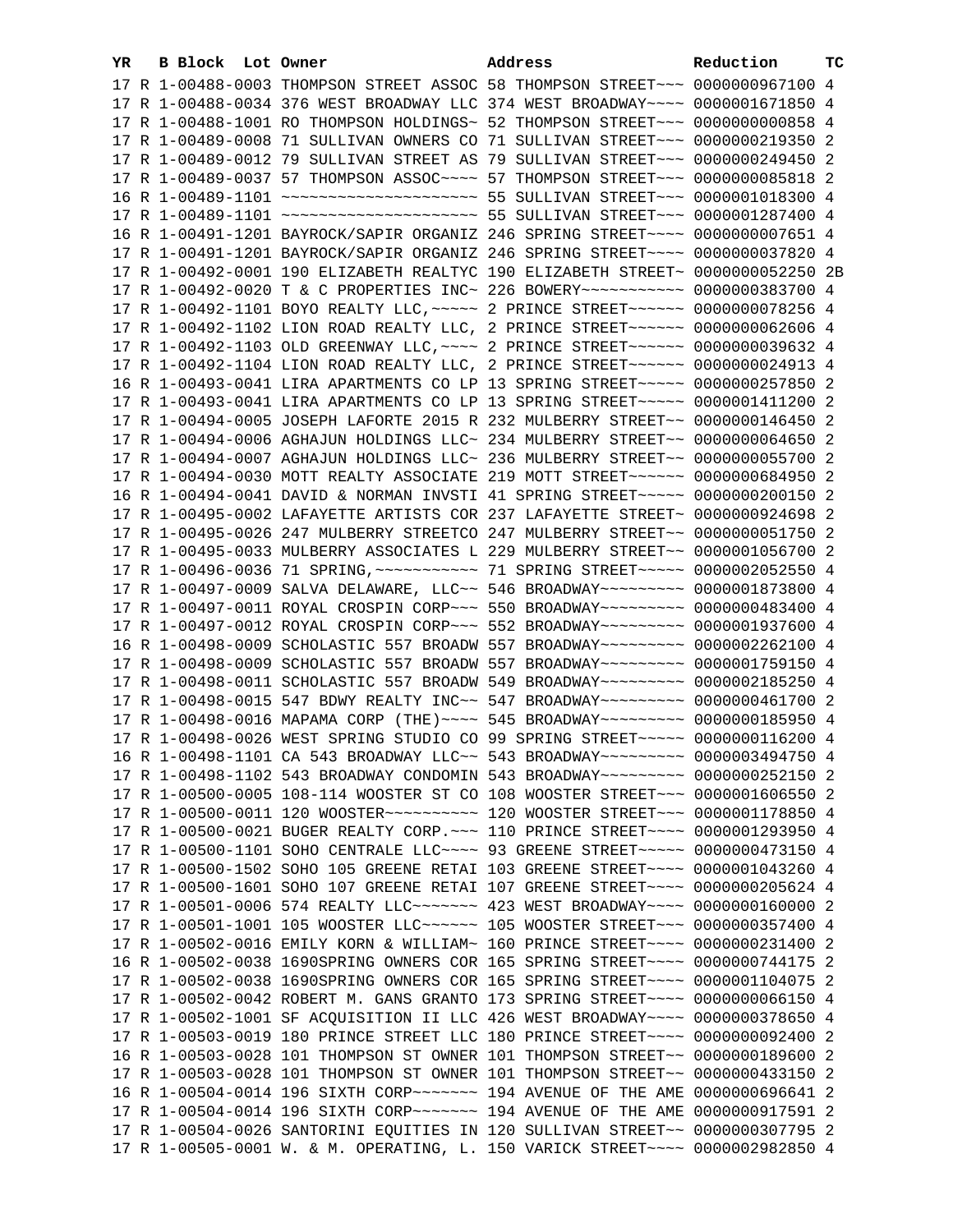| YR. | B Block Lot Owner | Address                                                                              | Reduction | тc |
|-----|-------------------|--------------------------------------------------------------------------------------|-----------|----|
|     |                   | 16 R 1-00506-0016 LDJ HOLDING CORP., A~ 30 CHARLTON STREET~~~ 0000000323200 2        |           |    |
|     |                   | 17 R 1-00506-0016 LDJ HOLDING CORP., A~ 30 CHARLTON STREET~~~ 0000000241400 2        |           |    |
|     |                   | 16 R 1-00507-0009 ELIZABETH STREET LLC~ 242 ELIZABETH STREET~ 0000000185400 2A       |           |    |
|     |                   | 17 R 1-00507-0030 268 BOWERY REALTY INC 268 BOWERY~~~~~~~~~~~ 0000000356000 4        |           |    |
|     |                   | 17 R 1-00508-0025 ALMARK HOLDING CO~~~~ 65 EAST HOUSTON STREE 0000001580600 2        |           |    |
|     |                   | 17 R 1-00508-0028 267-9 ELIZABETH ST RL 267 ELIZABETH STREET~ 0000000081700 4        |           |    |
|     |                   |                                                                                      |           |    |
|     |                   | 17 R 1-00508-0033 257 ELIZABETH REALTYC 257 ELIZABETH STREET~ 0000000390550 4        |           |    |
|     |                   |                                                                                      |           |    |
|     |                   | 17 R 1-00510-0001 ROC-LAFAYETTE ASSOCIA 63 PRINCE STREET~~~~~ 0000001668500 4        |           |    |
|     |                   | 17 R 1-00510-0025 259 MULBERRY STREET L 47 PRINCE STREET~~~~~ 0000001086650 4        |           |    |
|     |                   | 17 R 1-00510-0026 49 PRINCE LLC -------- 49 PRINCE STREET ---- 0000000439200 2       |           |    |
|     |                   | 17 R 1-00510-0030 57 PRINCE STREET ASSO 57 PRINCE STREET~~~~~ 0000001139600 4        |           |    |
|     |                   | 17 R 1-00510-0033 281 LAFAYETTE REALTY~ 281 LAFAYETTE STREET~ 0000000436600 4        |           |    |
|     |                   | 17 R 1-00510-1101 NEW PUCK LLC --------- 295 LAFAYETTE STREET ~ 0000004787300 4      |           |    |
|     |                   | 17 R 1-00511-0008 584 BROADWAY, L L C~~ 584 BROADWAY~~~~~~~~~ 0000005785150 4        |           |    |
|     |                   | 17 R 1-00511-0015 598 BWAY RLTY ASSOCIN 598 BROADWAY~~~~~~~~~ 0000000461450 4        |           |    |
|     |                   | 16 R 1-00511-0016 600 BROADWAY PARTNERS 600 BROADWAY~~~~~~~~~ 0000002843550 4        |           |    |
|     |                   | 17 R 1-00511-0016 600 BROADWAY PARTNERS 600 BROADWAY~~~~~~~~~ 0000002205800 4        |           |    |
|     |                   | 17 R 1-00512-1001 AMSLAND RETAIL LLC~~~ 583 BROADWAY~~~~~~~~~ 0000001036800 4        |           |    |
|     |                   | 17 R 1-00513-0003 GREENE ST RLTY CORP~~ 132 GREENE STREET~~~~ 0000000506514 2        |           |    |
|     |                   | 16 R 1-00513-0035 MERCER I LLC (THE) ~~~ 93 PRINCE STREET ~~~~~ 0000001129600 4      |           |    |
|     |                   | 17 R 1-00513-0035 MERCER I LLC (THE) ~~~ 93 PRINCE STREET ~~~~~ 0000001571500 4      |           |    |
|     |                   | 17 R 1-00513-0039 103 PRINCE PROPERTY L 103 PRINCE STREET~~~~ 0000001824650 4        |           |    |
|     |                   | 16 R 1-00514-0004 140 WOOSTER STREET LL 140 WOOSTER STREET~~~ 0000000042300 4        |           |    |
|     |                   | 17 R 1-00514-0004 140 WOOSTER STREET LL 140 WOOSTER STREET~~~ 0000000164050 4        |           |    |
|     |                   | 17 R 1-00514-0037 TRI PRINCE INC~~~~~~~~~~~~~ 113 PRINCE STREET~~~~~ 0000000795295 2 |           |    |
|     |                   | 17 R 1-00514-1102 121 GREENE RETAIL OWN 121 GREENE STREET~~~~ 0000000124765 4        |           |    |
|     |                   | 17 R 1-00514-1401 INFINITY WOOSTER STRE 160 WOOSTER STREET~~~ 0000000044816 4        |           |    |
|     |                   | 17 R 1-00515-0001 451 WEST BROADWAY CO- 451 WEST BROADWAY~~~~ 0000000323550 2        |           |    |
|     |                   | 17 R 1-00515-0004 457-461 LOFT SPACES I 459 WEST BROADWAY~~~~ 0000000654960 2        |           |    |
|     |                   | 16 R 1-00515-0015 WEST HOUSTON SOHO COM 479 WEST BROADWAY~~~~ 0000000203300 4        |           |    |
|     |                   | 17 R 1-00515-0015 WEST HOUSTON SOHO COM 479 WEST BROADWAY~~~~ 0000000224000 4        |           |    |
|     |                   | 17 R 1-00515-0025 155 WOOSTER STREET IN 155 WOOSTER STREET~~~ 0000001976750 4        |           |    |
|     |                   | 17 R 1-00515-0037 PRINCE WOOSTER CORP~~ 127 PRINCE STREET~~~~ 0000000275100 2        |           |    |
|     |                   | 17 R 1-00515-1101 PREMIER 149-151 WOOST 149 WOOSTER STREET~~~ 0000000383820 4        |           |    |
|     |                   | 17 R 1-00516-0001 124 THOMPSON OWNERS C 163 PRINCE STREET~~~~ 0000000293250 2        |           |    |
|     |                   | 17 R 1-00516-0002 SOHO VILLAGE REALTY I 128 THOMPSON STREET~~ 0000000178400 2        |           |    |
|     |                   |                                                                                      |           |    |
|     |                   | 17 R 1-00516-0014 THOMPSON ASSETS LLC~~ 152 THOMPSON STREET~~ 0000000781850 2        |           |    |
|     |                   | 17 R 1-00516-0026 SHUTTLEWORTH ARTISTS~ 474 WEST BROADWAY~~~~ 0000000358185 2        |           |    |
|     |                   | 17 R 1-00517-0003 GEMMA HOLDINGS LLC~~~ 137 SULLIVAN STREET~~ 0000000161500 2        |           |    |
|     |                   | 17 R 1-00517-0005 141-143-145 OWNERS CO 141 SULLIVAN STREET~~ 0000000152450 2        |           |    |
|     |                   | 17 R 1-00517-0006 141-143-145 OWNERS CO 143 SULLIVAN STREET~~ 0000000147900 2        |           |    |
|     |                   | 17 R 1-00517-0007 S.E.M. & J. REALTY IN 145 SULLIVAN STREET~~ 0000000203700 2        |           |    |
|     |                   | 17 R 1-00517-0041 179 PRINCE STREET ASS 179 PRINCE STREET~~~~ 0000000100400 2        |           |    |
|     |                   | 17 R 1-00517-1001 VILLAGE ROSE LLC~~~~~ 131 THOMPSON STREET~~ 0000000052744 4        |           |    |
|     |                   | 17 R 1-00518-0007 BUSWELL MANAGEMENT CO 50 MAC DOUGAL STREET~ 0000000074450 2        |           |    |
|     |                   | 17 R 1-00518-0010 56 MACDOUGAL LLC ---- 56 MAC DOUGAL STREET ~ 0000000248750 2       |           |    |
|     |                   | 17 R 1-00518-0030 156 SULLIVAN STREET R 156 SULLIVAN STREET~~ 0000000265850 2        |           |    |
|     |                   | 17 R 1-00518-0034 148 SULLIVAN COMPANY~ 148 SULLIVAN STREET~~ 0000000077750 2        |           |    |
|     |                   | 17 R 1-00518-0035 BUSWELL MANAGEMENT CO 146 SULLIVAN STREET~~ 0000000112000 2        |           |    |
|     |                   | 17 R 1-00518-1001 PRINCE STREET INVESTM 199 PRINCE STREET~~~~ 0000000079350 4        |           |    |
|     |                   | 17 R 1-00518-1002 PRINCE STREET INVESTM 199 PRINCE STREET~~~~ 0000000002496 2        |           |    |
|     |                   | 17 R 1-00519-0051 CHARLTON OWNERS CORP~ 11 CHARLTON STREET~~~ 0000000249250 2        |           |    |
|     |                   | 17 R 1-00520-0001 200 VARICK STREET DE~ 200 VARICK STREET~~~~ 0000004850250 4        |           |    |
|     |                   | 17 R 1-00520-1001 STEENSTRUP, TIM~~~~~~ 29 KING STREET~~~~~~~ 0000000007149 2        |           |    |
|     |                   | 17 R 1-00521-0009 304 MULBERRY STREET O 304 MULBERRY STREET~~ 0000003576450 2        |           |    |
|     |                   | 17 R 1-00521-0045 SOHO COURT LLC ------- 303 ELIZABETH STREET ~ 0000002074900 2      |           |    |
|     |                   | 16 R 1-00521-0067 296 ELIZABETH ST. COR 296 ELIZABETH STREET~ 0000000087200 4        |           |    |
|     |                   |                                                                                      |           |    |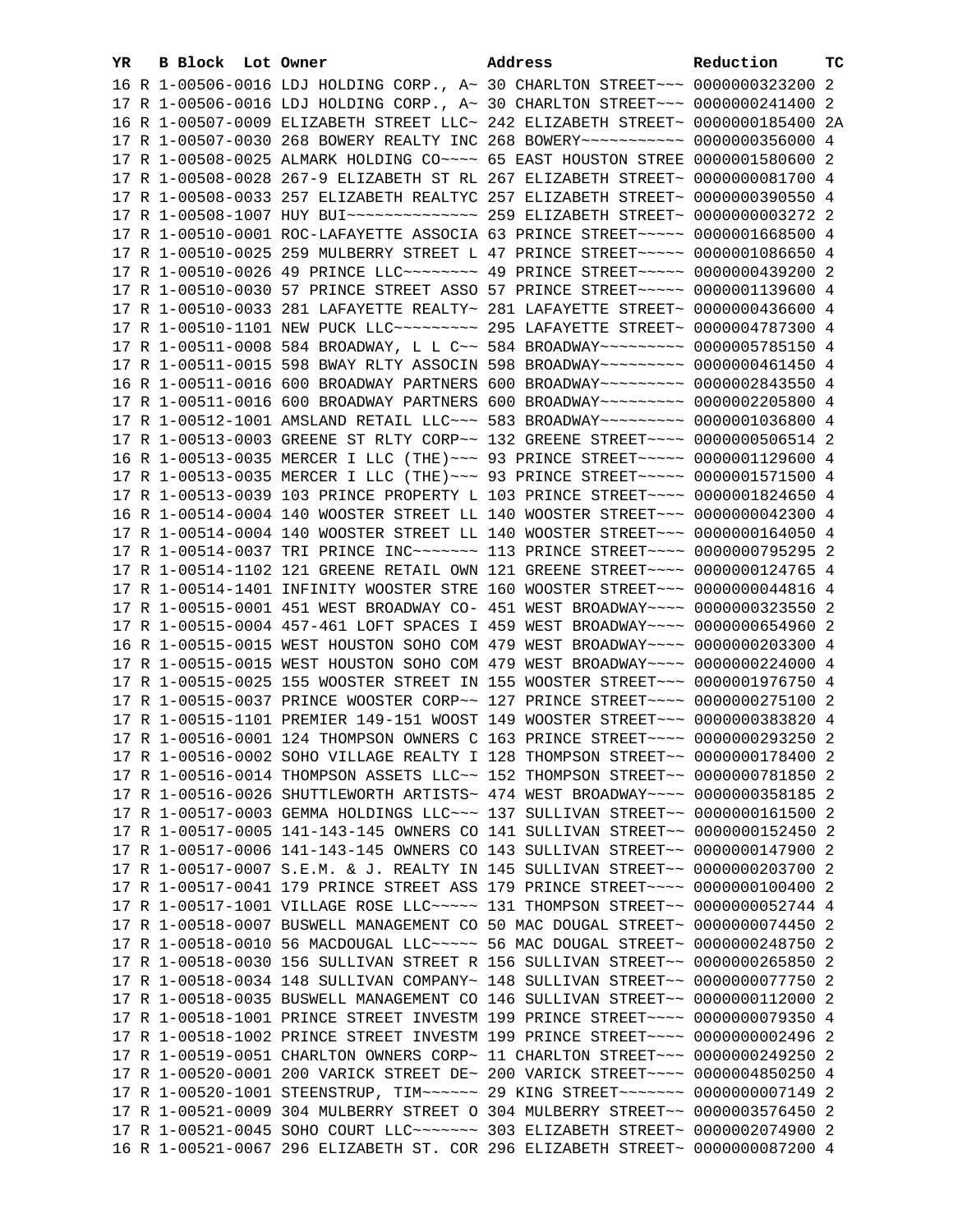| YR. | B Block Lot Owner |  | Address                                                                                                                                                         | Reduction | тC |
|-----|-------------------|--|-----------------------------------------------------------------------------------------------------------------------------------------------------------------|-----------|----|
|     |                   |  | 17 R 1-00521-0067 296 ELIZABETH ST. COR 296 ELIZABETH STREET~ 0000000097550 4                                                                                   |           |    |
|     |                   |  | 17 R 1-00521-0075 BREMEN HOUSE, INC. ~~~ 312 BOWERY~~~~~~~~~~~ 0000000239000 2                                                                                  |           |    |
|     |                   |  | 17 R 1-00521-0077 308-310 BOWERY, LLC~~ 308 BOWERY~~~~~~~~~~~ 0000000086900 4                                                                                   |           |    |
|     |                   |  | 17 R 1-00521-0083 LU YI REALTY, ~~~~~~~~ 298 BOWERY~~~~~~~~~~~ 0000000126700 4                                                                                  |           |    |
|     |                   |  | 17 R 1-00521-1001 298 LAFAYETTE ST. LLC 306 MOTT STREET~~~~~~ 0000000024700 4                                                                                   |           |    |
|     |                   |  | 17 R 1-00522-0004 620 BROADWAY HOUSING~ 620 BROADWAY~~~~~~~~~ 0000000476450 2                                                                                   |           |    |
|     |                   |  | 17 R 1-00522-0036 66-16 STIER PLACE REA 333 LAFAYETTE STREET~ 0000000401500 4                                                                                   |           |    |
|     |                   |  | 16 R 1-00522-0041 321 LAFAYETTE REALTY~ 301 MULBERRY STREET~~ 0000000127100 4                                                                                   |           |    |
|     |                   |  | 17 R 1-00522-0041 321 LAFAYETTE REALTY~ 301 MULBERRY STREET~~ 0000000517250 4                                                                                   |           |    |
|     |                   |  | 17 R 1-00523-0047 EC REALTY HOLDINGS LL 623 BROADWAY~~~~~~~~~ 0000001139950 4                                                                                   |           |    |
|     |                   |  | 17 R 1-00525-0001 HIGHLAND PROPERTIES L 171 SULLIVAN STREET~~ 0000000074800 2                                                                                   |           |    |
|     |                   |  | 16 R 1-00525-0032 THE SEIDMAN FAMILY LI 128 WEST HOUSTON STRE 0000000065800 2                                                                                   |           |    |
|     |                   |  | 17 R 1-00525-0038 COUGAR ASSOCIATES, ~~~ 176 THOMPSON STREET~~ 0000000247500 2                                                                                  |           |    |
|     |                   |  | 17 R 1-00525-0039 COUGAR ASSOCIATES, ~~~ 178 THOMPSON STREET~~ 0000000098150 2                                                                                  |           |    |
|     |                   |  | 17 R 1-00525-0046 144 BLEECKER STREET, ~ 144 BLEECKER STREET~~ 0000000141650 4                                                                                  |           |    |
|     |                   |  | 16 R 1-00525-1104 JOHN KLEINHEINZ~~~~~~ 496 LA GUARDIA PLACE~ 0000000005785 2                                                                                   |           |    |
|     |                   |  |                                                                                                                                                                 |           |    |
|     |                   |  | 16 R 1-00525-1601 BSD 184 THOMPSON LLC~ 184 THOMPSON STREET~~ 0000000200150 4                                                                                   |           |    |
|     |                   |  | 17 R 1-00527-0010 32 DOWNING OWNERS COR 32 DOWNING STREET~~~~ 0000000172850 2                                                                                   |           |    |
|     |                   |  | 17 R 1-00527-0051 178 WEST HOUSTON REAL 178 WEST HOUSTON STRE 0000000106650 2                                                                                   |           |    |
|     |                   |  | 17 R 1-00527-0064 VP LLC --------------- 34 CARMINE STREET ---- 0000000643300 2                                                                                 |           |    |
|     |                   |  | 16 R 1-00527-0069 WEST VILLAGE ASSOCIAT 26 CARMINE STREET~~~~ 0000000120750 2                                                                                   |           |    |
|     |                   |  | 17 R 1-00527-0069 WEST VILLAGE ASSOCIAT 26 CARMINE STREET~~~~ 0000000349800 2                                                                                   |           |    |
|     |                   |  | 17 R 1-00528-0015 220 WEST HOUSTON STRE 220 WEST HOUSTON STRE 0000000019000 4                                                                                   |           |    |
|     |                   |  | 16 R 1-00528-0016 222-4 WEST HOUSTON ST 222 WEST HOUSTON STRE 0000000223300 4                                                                                   |           |    |
|     |                   |  | 17 R 1-00528-0016 222-4 WEST HOUSTON ST 222 WEST HOUSTON STRE 0000000373600 4                                                                                   |           |    |
|     |                   |  | 17 R 1-00528-0021 230 WEST HOUSTON STRE 206 VARICK STREET~~~~ 0000000102700 4                                                                                   |           |    |
|     |                   |  | 17 R 1-00528-0032 46-48 DOWNING STREET, 46 DOWNING STREET~~~~ 0000000103850 2                                                                                   |           |    |
|     |                   |  | 17 R 1-00528-0037 34 DOWNING OWNERS COR 29 BEDFORD STREET~~~~ 0000000100000 2<br>17 R 1-00528-1003 OHTSUKA, CHIAKI~~~~~~ 63 DOWNING STREET~~~~ 00000000006034 2 |           |    |
|     |                   |  | 17 R 1-00529-0069 59 BLEECKER REALTY~~~ 55 BLEECKER STREET~~~ 0000000172250 4                                                                                   |           |    |
|     |                   |  | 17 R 1-00529-1804 DW LIVING LLC ------- 25 BOND STREET ------ 0000000091157 2                                                                                   |           |    |
|     |                   |  | 17 R 1-00530-0005 EM REAL ESTATE L L C~ 678 BROADWAY~~~~~~~~~ 0000000304050 4                                                                                   |           |    |
|     |                   |  | 17 R 1-00530-0025 GREAT JONES STREET PR 37 GREAT JONES STREET 0000000152700 4                                                                                   |           |    |
|     |                   |  | 16 R 1-00530-0029 45 GREAT JONES STREET 45 GREAT JONES STREET 0000001231420 2A                                                                                  |           |    |
|     |                   |  | 17 R 1-00530-0029 45 GREAT JONES STREET 45 GREAT JONES STREET 0000001476760 2A                                                                                  |           |    |
|     |                   |  | 17 R 1-00530-0038 INFINITE LLC -------- 334 BOWERY ---------- 0000000159426 2                                                                                   |           |    |
|     |                   |  | 16 R 1-00530-1501 DEUTSCH, DAVID ------ 40 BOND STREET ------ 0000000034343 2                                                                                   |           |    |
|     |                   |  |                                                                                                                                                                 |           |    |
|     |                   |  | 16 R 1-00531-0027 28 EAST FOURTH STREET 28 EAST 4 STREET~~~~~ 0000000156000 2                                                                                   |           |    |
|     |                   |  | 17 R 1-00531-0027 28 EAST FOURTH STREET 28 EAST 4 STREET~~~~~ 0000000363900 2                                                                                   |           |    |
|     |                   |  | 17 R 1-00531-1035 KATZ LECKER, AS CO-TR 692 BROADWAY~~~~~~~~~ 0000000008728 2                                                                                   |           |    |
|     |                   |  | 17 R 1-00537-0013 234 THOMPSON STREET~~ 76 WEST 3 STREET~~~~~ 0000000173550 2                                                                                   |           |    |
|     |                   |  | 17 R 1-00537-1001 ELGHANAYAN, VICTORIAK 64 WEST 3 STREET~~~~~ 0000000258750 4                                                                                   |           |    |
|     |                   |  | 17 R 1-00539-0010 227 SULLIVAN STREET A 227 SULLIVAN STREET~~ 0000000147300 2                                                                                   |           |    |
|     |                   |  | 17 R 1-00540-0008 MACDOUGAL ASSOCIATES, 118 MAC DOUGAL STREET 0000000076950 2                                                                                   |           |    |
|     |                   |  | 17 R 1-00540-0023 240 SULLIVAN STREET~~ 100 WEST 3 STREET~~~~ 0000000077150 2                                                                                   |           |    |
|     |                   |  | 16 R 1-00542-1001 158 BLEECKER MEMBER L 205 BLEECKER STREET~~ 0000001376800 4                                                                                   |           |    |
|     |                   |  | 17 R 1-00542-1001 158 BLEECKER MEMBER L 205 BLEECKER STREET~~ 0000001461850 4                                                                                   |           |    |
|     |                   |  | 17 R 1-00543-0043 148 LLC --------------- 148 WEST 4 STREET ---- 0000000030400 4                                                                                |           |    |
|     |                   |  | 17 R 1-00543-0052 39 1/2 WASHINGTON SQ~ 141 MAC DOUGAL STREET 0000000107050 2                                                                                   |           |    |
|     |                   |  | 17 R 1-00544-0011 ONLY PROPERTIES, LLC~ 415 LAFAYETTE STREET~ 0000000053400 4                                                                                   |           |    |
|     |                   |  | 17 R 1-00544-0065 10-12 COOPER SQUARE I 2 COOPER SQUARE~~~~~~ 0000001778750 2                                                                                   |           |    |
|     |                   |  | 17 R 1-00545-0014 MCDONALDS USA LLC~~~~ 724 BROADWAY~~~~~~~~~ 0000000131800 4                                                                                   |           |    |
|     |                   |  | 17 R 1-00545-0048 410-414 LAFAYETTE ST. 410 LAFAYETTE STREET~ 0000000222950 4                                                                                   |           |    |
|     |                   |  | 17 R 1-00545-0059 AMDAR COMPANY, LLC -~~ 752 BROADWAY -~~~~~~~~ 0000000760500 2                                                                                 |           |    |
|     |                   |  | 16 R 1-00548-0012 NEW YORK UNIVERSITY~~ 36 EAST 8 STREET~~~~~ 0000000080850 4                                                                                   |           |    |
|     |                   |  | 17 R 1-00548-0012 NEW YORK UNIVERSITY~~ 36 EAST 8 STREET~~~~~ 0000000094350 4                                                                                   |           |    |
|     |                   |  | 16 R 1-00548-0024 SNUG HARBOR OWNERS IN 303 MERCER STREET~~~~ 0000000555150 2                                                                                   |           |    |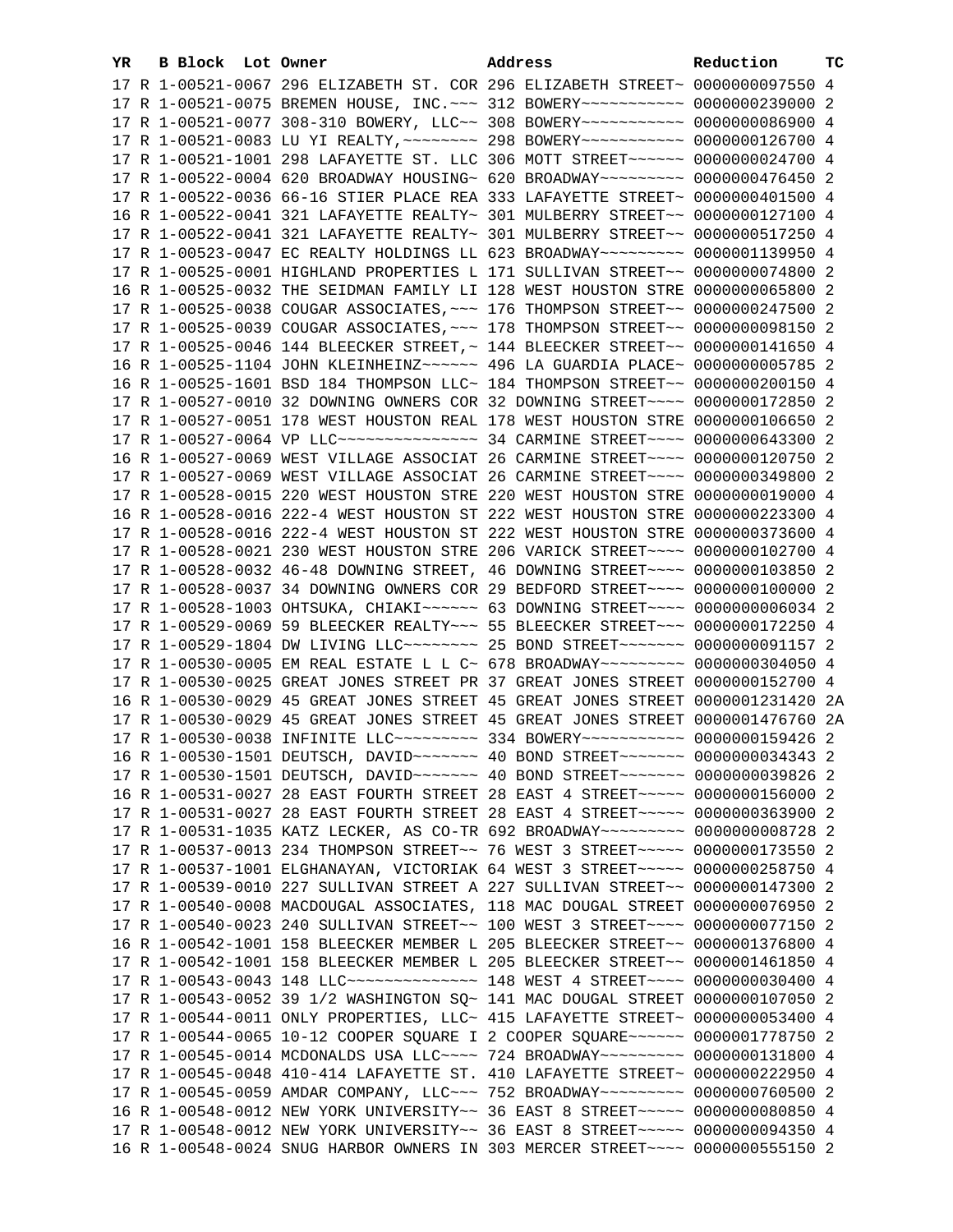| YR. | B Block Lot Owner | Address                                                                                                                                                               | Reduction | тc |
|-----|-------------------|-----------------------------------------------------------------------------------------------------------------------------------------------------------------------|-----------|----|
|     |                   | 17 R 1-00548-0024 SNUG HARBOR OWNERS IN 303 MERCER STREET~~~~ 0000000955900 2                                                                                         |           |    |
|     |                   | 17 R 1-00551-0001 SQUARE ARCH REALTY CO 2 5 AVENUE~~~~~~~~~~~ 0000006497150 2                                                                                         |           |    |
|     |                   | 17 R 1-00551-0023 16 WEST 8TH LLC ----- 20 WEST 8 STREET ---- 0000000308000 4                                                                                         |           |    |
|     |                   | 16 R 1-00552-0070 83 WASHINGTON PLACE L 83 WEST WASHINGTON PL 0000000032300 2                                                                                         |           |    |
|     |                   | 17 R 1-00552-1001 WASHINGTON PLACE ASSO 126 WAVERLY PLACE~~~~ 0000000719500 4                                                                                         |           |    |
|     |                   | 17 R 1-00553-0001 378 SIXTH LLC ------- 378 AVENUE OF THE AME 0000000365050 4                                                                                         |           |    |
|     |                   | 16 R 1-00553-1202 ~~~~~~~~~~~~~~~~~~~~~~~~~~~~~~~~~ 103 WAVERLY PLACE~~~~~ 0000000354100 4                                                                            |           |    |
|     |                   | 16 R 1-00555-0001 STEWART TENANTS CORP~ 772 BROADWAY~~~~~~~~~ 0000001050450 2                                                                                         |           |    |
|     |                   | 17 R 1-00555-0001 STEWART TENANTS CORP~ 772 BROADWAY~~~~~~~~~ 0000004193650 2                                                                                         |           |    |
|     |                   | 17 R 1-00556-0016 UD-DEV ASSOCIATES LLC 112 EAST 11 STREET~~~ 0000001347200 2                                                                                         |           |    |
|     |                   | 17 R 1-00557-0017 12-780 LLC ----------- 60 EAST 12 STREET ---- 0000000669350 2                                                                                       |           |    |
|     |                   | 17 R 1-00558-0006 FOURTH AVENUE GROUP, ~ 125 4 AVENUE~~~~~~~~~ 0000000034700 4                                                                                        |           |    |
|     |                   | 17 R 1-00558-1002 LEONIAN PHILLIP M~~~~ 114 EAST 13 STREET~~~ 0000000011439 2                                                                                         |           |    |
|     |                   |                                                                                                                                                                       |           |    |
|     |                   | 16 R 1-00558-1201 LOCK, PHILIPPA~~~~~~~~ 125 EAST 12 STREET~~~ 0000000009994 2<br>16 R 1-00559-0043 ORION 13 LLC~~~~~~~~~~~~~~ 139 EAST 13 STREET~~~~ 0000000120650 2 |           |    |
|     |                   |                                                                                                                                                                       |           |    |
|     |                   | 17 R 1-00559-1001 WF INTERNATIONAL, LLC 137 EAST 37 STREET~~~ 0000000049081 2C                                                                                        |           |    |
|     |                   | 16 R 1-00559-1103 DRISCOLL, ALLEGRA~~~~ 108 3 AVENUE~~~~~~~~~ 0000000019608 2                                                                                         |           |    |
|     |                   | 17 R 1-00559-1103 DRISCOLL, ALLEGRA~~~~ 108 3 AVENUE~~~~~~~~~ 0000000012471 2                                                                                         |           |    |
|     |                   | 17 R 1-00560-1102 UNIWAY PARTNERS, LP~~ 40 EAST 9 STREET~~~~~ 0000000253250 4                                                                                         |           |    |
|     |                   | 17 R 1-00560-1202 RUSSMETES, WANLADA~~~ 60 EAST 9 STREET~~~~~ 0000000644950 4                                                                                         |           |    |
|     |                   | 17 R 1-00561-1101 28 EAST 10TH RETAIL L 28 EAST 10 STREET~~~~ 0000000037973 4                                                                                         |           |    |
|     |                   | 17 R 1-00561-1109 DOUGALL, PHILIP~~~~~~ 28 EAST 10 STREET~~~~ 0000000007231 2                                                                                         |           |    |
|     |                   | 17 R 1-00562-0018 BF/RF REALTY LLC ---- 68 EAST 11 STREET --- 0000000105900 4                                                                                         |           |    |
|     |                   | 17 R 1-00562-0040 35 E 10 ST REALTY COR 35 EAST 10 STREET~~~~ 0000000368750 2                                                                                         |           |    |
|     |                   | 17 R 1-00563-0037 CAST IRON CORP~~~~~~~~ 801 BROADWAY~~~~~~~~~ 0000001349950 2                                                                                        |           |    |
|     |                   | 17 R 1-00564-0041 BURNHAM HOUSE INC~~~~ 840 BROADWAY~~~~~~~~~ 0000000782550 2                                                                                         |           |    |
|     |                   | 17 R 1-00564-0045 HHLP UNION SQUARE ASS 132 4 AVENUE~~~~~~~~~ 0000000982200 4                                                                                         |           |    |
|     |                   | 17 R 1-00565-0021 STERLING UNION SQ. LL 842 BROADWAY~~~~~~~~~ 0000003424800 4                                                                                         |           |    |
|     |                   | 17 R 1-00566-0001 THE 3RD BREVOORT CORP 9 5 AVENUE~~~~~~~~~~~ 0000003850450 2<br>17 R 1-00566-0018 LAURENCE FRANKLIN~~~~ 20 UNIVERSITY PLACE~~ 0000004745200 2        |           |    |
|     |                   | 17 R 1-00568-0024 21 EAST 10TH STREET O 60 UNIVERSITY PLACE~~ 0000000785900 2                                                                                         |           |    |
|     |                   | 16 R 1-00569-1402 ARONZON, ANNA~~~~~~~~ 82 UNIVERSITY PLACE~~ 0000000013167 2C                                                                                        |           |    |
|     |                   |                                                                                                                                                                       |           |    |
|     |                   | 17 R 1-00571-0025 UNIVERSITY PLACE ASSO 120 UNIVERSITY PLACE~ 0000000178750 2                                                                                         |           |    |
|     |                   | 17 R 1-00571-0031 REJAEI, ARFA~~~~~~~~~~~~~ 15 EAST 13 STREET~~~~~ 0000000041750 4                                                                                    |           |    |
|     |                   | 17 R 1-00571-1001 THIRTEENTH ST ASSOCS~ 7 EAST 13 STREET~~~~~ 0000000346900 4                                                                                         |           |    |
|     |                   | 17 R 1-00571-1002 7-11 EAST 13TH STREET 7 EAST 13 STREET~~~~~ 0000000265650 2                                                                                         |           |    |
|     |                   | 17 R 1-00571-1602 THE CARMICHAEL TRUST~ 8 UNION SQUARE SOUTH~ 0000000015424 2                                                                                         |           |    |
|     |                   | 17 R 1-00572-0044 BENCHMARK 10 L.P. ~~~~ 10 5 AVENUE~~~~~~~~~~ 0000000154800 2                                                                                        |           |    |
|     |                   | 16 R 1-00572-0045 VILLAGE HOTEL LLC~~~~ 3 WEST 8 STREET~~~~~~ 0000000495750 4                                                                                         |           |    |
|     |                   | 17 R 1-00572-0045 VILLAGE HOTEL LLC~~~~ 3 WEST 8 STREET~~~~~~ 0000000820200 4                                                                                         |           |    |
|     |                   | 17 R 1-00572-0054 21-23-25 WEST 8TH STR 21 WEST 8 STREET~~~~~ 0000000131400 2                                                                                         |           |    |
|     |                   | 16 R 1-00573-0005 402 6TH AVENUE LLC~~~ 432 AVENUE OF THE AME 0000000045550 4                                                                                         |           |    |
|     |                   | 17 R 1-00573-0005 402 6TH AVENUE LLC~~~ 432 AVENUE OF THE AME 0000000085350 4                                                                                         |           |    |
|     |                   | 17 R 1-00573-0010 64 WEST 10TH STREET, ~ 64 WEST 10 STREET~~~~ 0000000166850 4                                                                                        |           |    |
|     |                   | 17 R 1-00573-0054 PENGUIN TENANTS CORP~ 23 WEST 9 STREET~~~~~ 0000000261900 2                                                                                         |           |    |
|     |                   | 16 R 1-00573-1005 GREENWICH VILLAGE FIS 422 AVENUE OF THE AME 0000000302000 4                                                                                         |           |    |
|     |                   | 17 R 1-00574-0007 78 WEST 11 STREET LLC 458 AVENUE OF THE AME 0000000200850 2                                                                                         |           |    |
|     |                   | 16 R 1-00574-0011 11TH OWNERS CORP. ~~~~ 64 WEST 11 STREET~~~~ 0000000026150 2                                                                                        |           |    |
|     |                   | 17 R 1-00574-0011 11TH OWNERS CORP. ~~~~ 64 WEST 11 STREET~~~~ 0000000078050 2                                                                                        |           |    |
|     |                   | 17 R 1-00575-0003 466 ASSOCIATES, ~~~~~~ 466 AVENUE OF THE AME 0000000089800 2                                                                                        |           |    |
|     |                   | 16 R 1-00576-0007 SIXTH AVENUE EQUITIES 498 AVENUE OF THE AME 0000000057200 4                                                                                         |           |    |
|     |                   | 17 R 1-00576-0025 BUTTERFIELD HOUSE INC 37 WEST 12 STREET~~~~ 0000001736800 2                                                                                         |           |    |
|     |                   | 16 R 1-00576-1501 THE HALLOCK PLACE TRU 59 WEST 12 STREET~~~~ 00000000004009 4                                                                                        |           |    |
|     |                   | 17 R 1-00576-1501 THE HALLOCK PLACE TRU 59 WEST 12 STREET~~~~ 0000000000963 4                                                                                         |           |    |
|     |                   | 17 R 1-00576-1505 G FAMILY HOLDINGS LLC 59 WEST 12 STREET~~~~ 0000000062750 4                                                                                         |           |    |
|     |                   | 17 R 1-00576-1506 G FAMILY HOLDINGS LLC 59 WEST 12 STREET~~~~ 0000000054800 4                                                                                         |           |    |
|     |                   | 17 R 1-00577-0010 13-14 DEVELOPMENT~~~~ 58 WEST 14 STREET~~~~ 0000000614550 2                                                                                         |           |    |
|     |                   |                                                                                                                                                                       |           |    |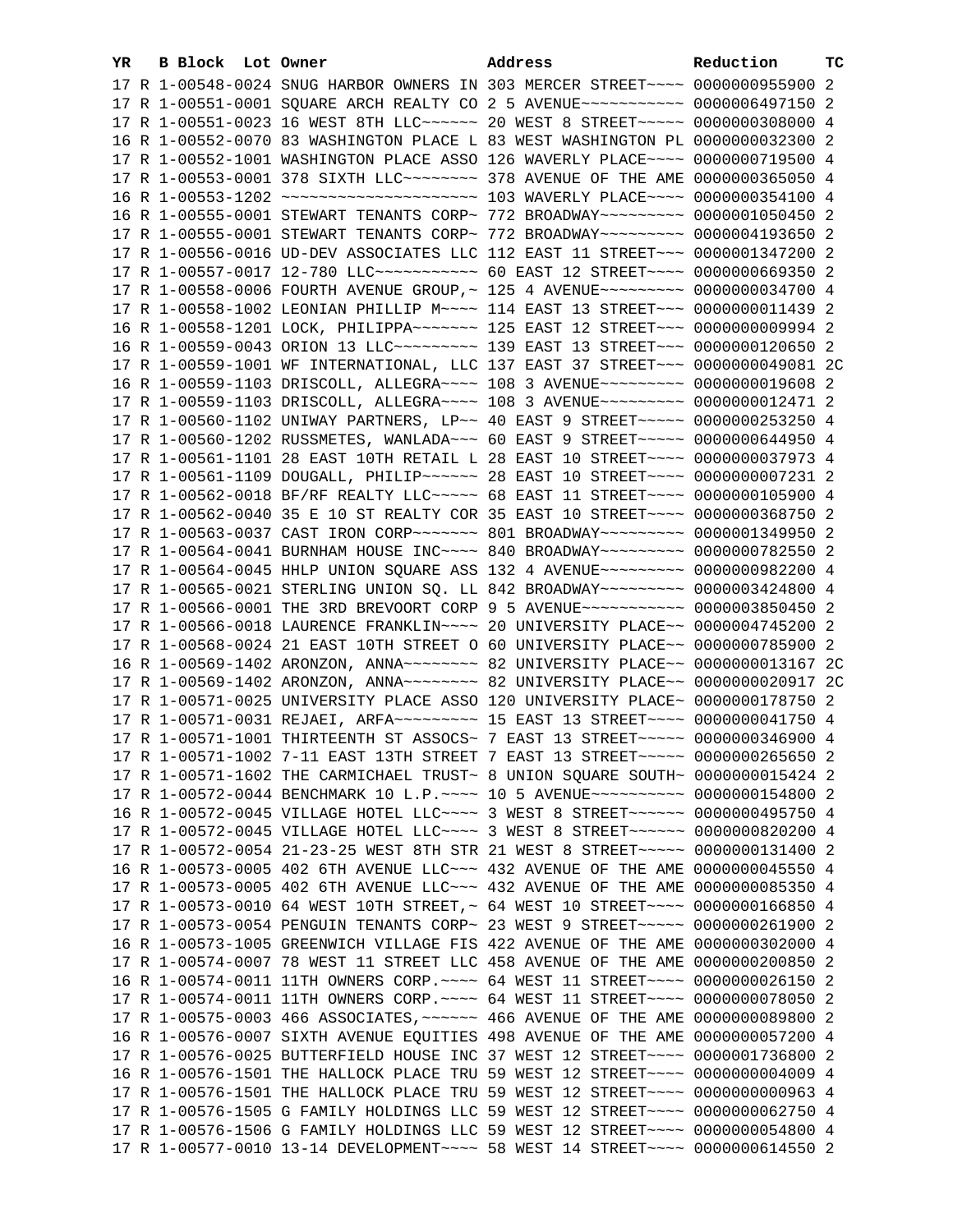| YR | B Block Lot Owner |                                                               | Address                                                                                                                                                           | Reduction        | тc |
|----|-------------------|---------------------------------------------------------------|-------------------------------------------------------------------------------------------------------------------------------------------------------------------|------------------|----|
|    |                   |                                                               | 17 R 1-00577-0013 FAB 14 LLC ----------- 54 WEST 14 STREET ---- 0000000053200 4                                                                                   |                  |    |
|    |                   |                                                               | 17 R 1-00577-0015 47 DEVELOPMENT LLC~~~ 48 WEST 14 STREET~~~~ 0000000274750 4                                                                                     |                  |    |
|    |                   |                                                               | 17 R 1-00577-0018 EBR 14 LLC ----------- 44 WEST 14 STREET --- 0000000138500 2                                                                                    |                  |    |
|    |                   |                                                               | 16 R 1-00577-0030 13 W 13 APT CORP~~~~~ 18 WEST 14 STREET~~~~ 0000000591050 2                                                                                     |                  |    |
|    |                   |                                                               | 16 R 1-00577-1101 ROMANO, NATHAN~~~~~~~ 65 WEST 13 STREET~~~~ 0000000002597 2                                                                                     |                  |    |
|    |                   |                                                               | 17 R 1-00577-1101 ROMANO, NATHAN~~~~~~~ 65 WEST 13 STREET~~~~ 0000000002565 2                                                                                     |                  |    |
|    |                   |                                                               | 17 R 1-00578-0047 250 HUDSON STREET, LL 250 HUDSON STREET~~~~ 0000000793600 4                                                                                     |                  |    |
|    |                   |                                                               | 16 R 1-00580-0015 S&J TANG 66 CHARLTON~ 66 CHARLTON STREET~~~ 0000002144500 4                                                                                     |                  |    |
|    |                   |                                                               | 17 R 1-00580-0015 S&J TANG 66 CHARLTON~ 66 CHARLTON STREET~~~ 0000001412350 4                                                                                     |                  |    |
|    |                   |                                                               | 17 R 1-00580-0065 THE GEORGIAN PRESS, I 171 VARICK STREET~~~~ 0000000823150 4                                                                                     |                  |    |
|    |                   |                                                               | 17 R 1-00582-0032 CARMINE LIMITED ----- 41 BEDFORD STREET --- 0000000116400 2                                                                                     |                  |    |
|    |                   |                                                               | 17 R 1-00582-0035 CARMINE LIMITED ----- 51 CARMINE STREET --- 0000000116400 2                                                                                     |                  |    |
|    |                   |                                                               | 17 R 1-00583-0012 FELIX BERNARDO D/B/A~ 64 MORTON STREET~~~~~ 0000000104950 2                                                                                     |                  |    |
|    |                   |                                                               |                                                                                                                                                                   |                  |    |
|    |                   |                                                               | 17 R 1-00583-0026 UPPER BROADWAY, LLC ~~~ 36 MORTON STREET ~~~~~ 0000000140250 2<br>17 R 1-00583-0027 UPPER BROADWAY LLC~~~ 34 MORTON STREET~~~~~ 0000000140250 2 |                  |    |
|    |                   |                                                               | 17 R 1-00584-0039 33-35 MORTON REALTY L 33 MORTON STREET~~~~~ 0000000058700 2                                                                                     |                  |    |
|    |                   |                                                               |                                                                                                                                                                   |                  |    |
|    |                   |                                                               | 17 R 1-00584-0043 47 49 MORTON STREET C 47 MORTON STREET~~~~~ 0000000126300 2                                                                                     |                  |    |
|    |                   |                                                               | 17 R 1-00584-0046 55 MORTON STREET TENA 53 MORTON STREET~~~~~ 0000000192600 2                                                                                     |                  |    |
|    |                   |                                                               | 16 R 1-00584-0059 71 BARROW ST TENANTS~ 71 BARROW STREET~~~~~ 0000000063650 2                                                                                     |                  |    |
|    |                   |                                                               | 17 R 1-00584-0059 71 BARROW ST TENANTS~ 71 BARROW STREET~~~~~~ 0000000063200 2                                                                                    |                  |    |
|    |                   |                                                               | 17 R 1-00585-0001 HUDBAR ASSOCIATES, L. 464 HUDSON STREET~~~~ 0000001344800 2                                                                                     |                  |    |
|    |                   |                                                               | 17 R 1-00586-0009 26 LEROY REALTY CORP~ 26 LEROY STREET~~~~~~~ 0000000118270 2                                                                                    |                  |    |
|    |                   |                                                               | 17 R 1-00586-0035 35 CARMINE STREET ASS 35 CARMINE STREET~~~~ 0000000059900 2                                                                                     |                  |    |
|    |                   |                                                               | 17 R 1-00586-0043 TALLULAH LLC~~~~~~~~~~~~~~~~~~~ 46 BEDFORD STREET~~~~~ 0000000164450 4                                                                          |                  |    |
|    |                   |                                                               | 17 R 1-00586-0057 MORTON STREET ASSOCIA 10 MORTON STREET~~~~~ 0000000468500 2                                                                                     |                  |    |
|    |                   |                                                               | 17 R 1-00586-0079 21 LEROY STREET LLC~~ 21 LEROY STREET~~~~~~~ 0000000085900 2                                                                                    |                  |    |
|    |                   |                                                               | 17 R 1-00588-0018 GROVE 44 ASSOCIATES L 42 GROVE STREET~~~~~~ 0000000314550 2                                                                                     |                  |    |
|    |                   |                                                               | 17 R 1-00588-0029 HOT POTATO LLC, ~~~~~~ 296 BLEECKER STREET~~ 0000000073050 4                                                                                    |                  |    |
|    |                   |                                                               | 17 R 1-00588-0048 114 CHRISTOPHER APT C 114 CHRISTOPHER STREE 0000000225200 2                                                                                     |                  |    |
|    |                   |                                                               | 17 R 1-00589-0028 331 SIXTH AVE. LLC ~~~ 331 AVENUE OF THE AME 0000000308500 4                                                                                    |                  |    |
|    |                   |                                                               | 16 R 1-00589-0045 DISCOVERY ------------ 7 CARMINE STREET ---- 0000000217250 2                                                                                    |                  |    |
|    |                   |                                                               | 16 R 1-00589-0048 233 BLEECKER STREET L 233 BLEECKER STREET~~ 0000000197500 4                                                                                     |                  |    |
|    |                   |                                                               | 17 R 1-00589-0048 233 BLEECKER STREET L 233 BLEECKER STREET~~ 0000000409900 4<br>17 R 1-00590-0022 CARALEX HOLDINGS, LLC 12 JONES STREET~~~~~~ 0000000471700 2    |                  |    |
|    |                   |                                                               | 17 R 1-00590-0025 JAKEY HOLDINGS LLC ~~~ 8 JONES STREET ~~~~~~~ 0000000130500 2                                                                                   |                  |    |
|    |                   |                                                               | 16 R 1-00590-0029 GEMROSON REALTY CORP~ 168 WEST 4 STREET~~~~ 0000000276100 2                                                                                     |                  |    |
|    |                   |                                                               | 17 R 1-00590-0029 GEMROSON REALTY CORP~ 168 WEST 4 STREET~~~~ 0000000420250 2                                                                                     |                  |    |
|    |                   |                                                               |                                                                                                                                                                   |                  |    |
|    |                   |                                                               | 17 R 1-00590-0045 29 CORNELIA PARTNERS~ 29 CORNELIA STREET~~~ 0000000136950 2                                                                                     |                  |    |
|    |                   |                                                               | 16 R 1-00590-0061 SASSOUNI, RAFAEL~~~~~~ 19 BARROW STREET~~~~~~ 0000000733050 2                                                                                   |                  |    |
|    |                   |                                                               | 17 R 1-00590-0061 SASSOUNI, RAFAEL~~~~~~ 19 BARROW STREET~~~~~~ 0000000697050 2                                                                                   |                  |    |
|    |                   |                                                               | 17 R 1-00590-0073 A B ILIBASSI RLTY CO~ 182 WEST 4 STREET~~~~ 0000000142650 2                                                                                     |                  |    |
|    |                   |                                                               | 17 R 1-00590-0076 LL 7 JONES STREET, LL 7 JONES STREET~~~~~~~ 0000000139600 2<br>16 R 1-00590-0078 11 JONES STREET ASSOC 11 JONES STREET~~~~~~ 0000000091900 2    |                  |    |
|    |                   |                                                               | 17 R 1-00590-0078 11 JONES STREET ASSOC 11 JONES STREET~~~~~~ 0000000093100 2                                                                                     |                  |    |
|    |                   |                                                               | 17 R 1-00590-0084 23 JONES STREET ASSOC 23 JONES STREET~~~~~~ 0000000147300 2                                                                                     |                  |    |
|    |                   |                                                               | 17 R 1-00591-0015 ZOHAR BEN-DOV~~~~~~~~ 91 7 AVENUE SOUTH~~~~ 0000000129150 4                                                                                     |                  |    |
|    |                   |                                                               | 17 R 1-00591-0043 323-325 BLEECKER REAL 323 BLEECKER STREET~~ 0000000208650 2                                                                                     |                  |    |
|    |                   | 17 R 1-00591-0049 78-80 CHRISTOPHER STE 78 CHRISTOPHER STREET |                                                                                                                                                                   | 0000000068400 2  |    |
|    |                   |                                                               | 17 R 1-00591-0054 70 CHRISTOPHER REALTY 110 7 AVENUE SOUTH~~~ 0000000077250 4                                                                                     |                  |    |
|    |                   | 17 R 1-00592-0029 SOUTH NEW YORK VENTUR 165 WEST 4 STREET~~~~ |                                                                                                                                                                   | 0000000259600 2  |    |
|    |                   | 16 R 1-00592-0074 NEWMAN FAMILY ENTERPR 113 WEST WASHINGTON P |                                                                                                                                                                   | 0000000029000 2B |    |
|    |                   |                                                               |                                                                                                                                                                   | 0000000052320 2B |    |
|    |                   | 17 R 1-00592-0074 NEWMAN FAMILY ENTERPR 113 WEST WASHINGTON P | 17 R 1-00592-0082 13-15 SHERIDAN SQUARE 129 WEST WASHINGTON P 0000000130050 2                                                                                     |                  |    |
|    |                   |                                                               |                                                                                                                                                                   |                  |    |
|    |                   |                                                               | 17 R 1-00593-0002 JUMEX REALTY CORP~~~~ 139 WAVERLY PLACE~~~~ 0000000059400 2                                                                                     | 0000000490050 4  |    |
|    |                   |                                                               |                                                                                                                                                                   |                  |    |
|    |                   |                                                               | 17 R 1-00593-0022 SIXTH AVENUE OWNER LL 399 AVENUE OF THE AME 0000000355450 4<br>17 R 1-00593-0023 SIXTH AVENUE OWNER LL 395 AVENUE OF THE AME 0000000568950 4    |                  |    |
|    |                   |                                                               | 17 R 1-00593-0024 SIXTH AVENUE OWNER LL 391 AVENUE OF THE AME 0000000239250 4                                                                                     |                  |    |
|    |                   |                                                               |                                                                                                                                                                   |                  |    |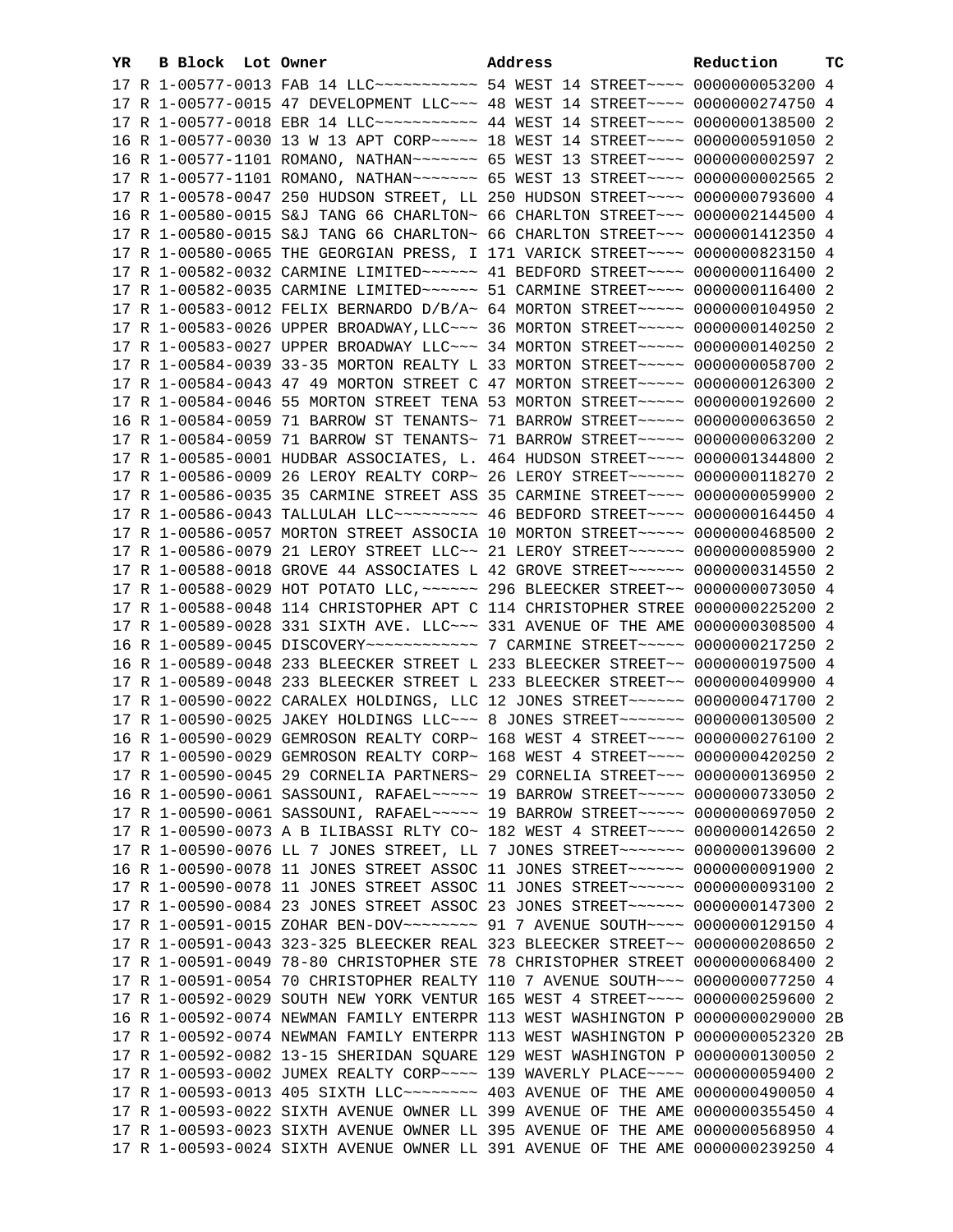| YR. | B Block Lot Owner |                                                                                     | Address | Reduction | ТC |
|-----|-------------------|-------------------------------------------------------------------------------------|---------|-----------|----|
|     |                   | 17 R 1-00595-1101 KUPSCH, DALEEN~~~~~~~ 130 WATTS STREET~~~~~ 0000000013412 2       |         |           |    |
|     |                   | 17 R 1-00595-1603 SCHULMAN, MICHAEL ADA 481 WASHINGTON STREET 0000000029683 2       |         |           |    |
|     |                   | 17 R 1-00595-1701 MARTIN, LINDA~~~~~~~~ 290 WEST STREET~~~~~~ 0000000037995 2       |         |           |    |
|     |                   | 16 R 1-00596-1001 UNITED PARCEL SERVICE 500 WASHINGTON STREET 0000000166368 4       |         |           |    |
|     |                   | 17 R 1-00596-1001 UNITED PARCEL SERVICE 500 WASHINGTON STREET 0000000341400 4       |         |           |    |
|     |                   | 17 R 1-00599-0064 REMAINDERMAN 375 HUDS 375 HUDSON STREET~~~~ 0000018114700 4       |         |           |    |
|     |                   | 17 R 1-00601-1001 MOUNTBATTEN EQUITIES~ 421 HUDSON STREET~~~~ 0000000042369 4       |         |           |    |
|     |                   | 17 R 1-00601-1201 43 CLARKSON STREET LL 43 CLARKSON STREET~~~ 0000000014500 4       |         |           |    |
|     |                   | 16 R 1-00602-0010 EQR-600 WASHINGTON, L 600 WASHINGTON STREET 0000001461150 2       |         |           |    |
|     |                   | 17 R 1-00602-0010 EQR-600 WASHINGTON, L 600 WASHINGTON STREET 0000002867600 2       |         |           |    |
|     |                   |                                                                                     |         |           |    |
|     |                   | 16 R 1-00602-0068 REMAINDERMAN 435 HUDS 435 HUDSON STREET~~~~ 0000001055500 4       |         |           |    |
|     |                   | 17 R 1-00602-0068 REMAINDERMAN 435 HUDS 435 HUDSON STREET~~~~ 0000003185850 4       |         |           |    |
|     |                   | 17 R 1-00602-1002 ~~~~~~~~~~~~~~~~~~~~~~~~~ 1 MORTON SQUARE~~~~~~ 0000000647249 4   |         |           |    |
|     |                   | 17 R 1-00606-0004 18-20 LLC ------------ 18 GREENWICH AVENUE -~ 0000000126200 4     |         |           |    |
|     |                   | 17 R 1-00606-0019 MILTON SCHAPIRO TRUST 48 GREENWICH AVENUE~~ 0000000068650 2       |         |           |    |
|     |                   | 17 R 1-00606-0047 UNADILLA OWNERS CORP~ 126 WEST 11 STREET~~~ 0000000283444 2       |         |           |    |
|     |                   | 17 R 1-00607-0051 111 W 11 CORP~~~~~~~~ 111 WEST 11 STREET~~~ 0000000127950 2       |         |           |    |
|     |                   |                                                                                     |         |           |    |
|     |                   | 16 R 1-00608-0035 106 ASSOCIATES, ~~~~~~ 106 WEST 13 STREET~~~ 0000000142000 2      |         |           |    |
|     |                   | 17 R 1-00608-0035 106 ASSOCIATES, ~~~~~~ 106 WEST 13 STREET~~~ 0000000396200 2      |         |           |    |
|     |                   | 17 R 1-00608-0074 171 W 12 ST INC~~~~~~ 169 WEST 12 STREET~~~ 0000000148800 2       |         |           |    |
|     |                   | 17 R 1-00609-0035 100-106 LLC ---------- 104 WEST 14 STREET --- 0000000960900 4     |         |           |    |
|     |                   | 17 R 1-00609-0038 100-106 --------------- 527 AVENUE OF THE AME 0000000750000 4     |         |           |    |
|     |                   | 17 R 1-00609-0039 100-106 LLC ---------- 525 AVENUE OF THE AME 0000000140400 4      |         |           |    |
|     |                   |                                                                                     |         |           |    |
|     |                   | 16 R 1-00609-1020 HSU, HINGGE~~~~~~~~~~~~~~~ 116 WEST 14 STREET~~~~ 0000000290559 2 |         |           |    |
|     |                   | 17 R 1-00609-1020 HSU, HINGGE~~~~~~~~~~~~~~ 116 WEST 14 STREET~~~~ 0000000340106 2  |         |           |    |
|     |                   | 16 R 1-00610-0001 CHRISTOPHER & SEVENTH 113 7 AVENUE SOUTH~~~ 0000000196100 2       |         |           |    |
|     |                   | 17 R 1-00610-0001 CHRISTOPHER & SEVENTH 113 7 AVENUE SOUTH~~~ 0000000521900 2       |         |           |    |
|     |                   | 16 R 1-00610-0055 BLDG OCEANSIDE LLC~~~ 17 GREENWICH AVENUE~~ 0000000184550 2       |         |           |    |
|     |                   | 17 R 1-00610-0069 DAVIT REALTY, ~~~~~~~~ 19 CHRISTOPHER STREET 0000000246550 2      |         |           |    |
|     |                   | 17 R 1-00610-1001 287 BOWMAN LLC ~~~~~~~ 45 CHRISTOPHER STREET 0000000025592 4      |         |           |    |
|     |                   | 17 R 1-00611-0031 ROOSTERBROOK ASSOCAIT 161 WEST 10 STREET~~~ 0000000120900 2       |         |           |    |
|     |                   | 17 R 1-00611-0032 163 W. 10TH~~~~~~~~~~~~~~~ 163 WEST 10 STREET~~~~ 0000000083000 2 |         |           |    |
|     |                   | 17 R 1-00611-0045 CHARLES STREET ASSOC~ 24 CHARLES STREET~~~~ 0000000347600 2       |         |           |    |
|     |                   | 17 R 1-00611-0070 VALOR REALTY LLC ~~~~~ 141 WEST 10 STREET ~~~ 0000000506200 2     |         |           |    |
|     |                   | 16 R 1-00612-0008 46 PERRY STREET ~~~~~~ 46 PERRY STREET ~~~~~~ 0000000239312 1     |         |           |    |
|     |                   | 17 R 1-00612-0060 LANYARD REALTY CO., L. 49 GREENWICH AVENUE~~ 0000000108500 2      |         |           |    |
|     |                   | 16 R 1-00612-0066 5-7 CHARLES ST TENANT 5 CHARLES STREET~~~~~ 0000000068850 2       |         |           |    |
|     |                   | 17 R 1-00612-0066 5-7 CHARLES ST TENANT 5 CHARLES STREET~~~~~ 0000000108500 2       |         |           |    |
|     |                   | 17 R 1-00612-1001 170 WEST VILLAGE ASSO 22 PERRY STREET~~~~~~ 0000001090168 4       |         |           |    |
|     |                   | 17 R 1-00612-1002 PISKO, MARGARET~~~~~~ 22 PERRY STREET~~~~~~ 0000000015067 2       |         |           |    |
|     |                   | 17 R 1-00612-1208 PERRY 259 W 4 OWNERS~ 259 WEST 4 STREET~~~~ 0000000296300 2       |         |           |    |
|     |                   | 17 R 1-00612-1501 PERRY TOWER ASSOCIATE 28 PERRY STREET~~~~~~ 0000000009624 2       |         |           |    |
|     |                   | 17 R 1-00614-0056 ROSEBUD REALTY, LLC~~ 2 BANK STREET~~~~~~~~~ 0000000213400 2      |         |           |    |
|     |                   | 17 R 1-00614-0061 201-207 WEST 11TH ASS 201 WEST 11 STREET~~~ 0000001535600 2       |         |           |    |
|     |                   | 16 R 1-00614-0064 201-207 WEST 11TH ASS 207 WEST 11 STREET~~~ 0000000164700 2       |         |           |    |
|     |                   | 17 R 1-00614-0064 201-207 WEST 11TH ASS 207 WEST 11 STREET~~~ 0000000259200 2       |         |           |    |
|     |                   | 17 R 1-00615-0076 2 JANE ST OWNERS CORP 111 GREENWICH AVENUE~ 0000000154491 2       |         |           |    |
|     |                   | 17 R 1-00615-0081 WILLIAM GOTTLIEB~~~~~ 103 GREENWICH AVENUE~ 0000000249850 2       |         |           |    |
|     |                   | 17 R 1-00616-0029 5-7 1/2 JANE STREET~~ 5 JANE STREET~~~~~~~~ 0000000119150 2       |         |           |    |
|     |                   | 17 R 1-00617-0036 BABA VILLAGE, LLC~~~~ 234 WEST 13 STREET~~~ 0000000300650 2       |         |           |    |
|     |                   | 16 R 1-00617-0045 T. BONNETT, LLC ----- 220 WEST 13 STREET -- 0000000119600 2       |         |           |    |
|     |                   | 17 R 1-00617-0045 T. BONNETT, LLC ----- 220 WEST 13 STREET -- 0000000168750 2       |         |           |    |
|     |                   | 16 R 1-00619-0033 BLDG CHRISTOPHER LLC~ 330 BLEECKER STREET~~ 0000001370850 2       |         |           |    |
|     |                   | 17 R 1-00619-0033 BLDG CHRISTOPHER LLC~ 330 BLEECKER STREET~~ 0000000576500 2       |         |           |    |
|     |                   | 17 R 1-00619-0065 WEST 10TH STREET LLC~ 194 WEST 10 STREET~~~ 0000000415850 2       |         |           |    |
|     |                   | 17 R 1-00619-0067 FIFTY THIRD GROUP LLC 192 WEST 10 STREET~~~ 0000000253950 2       |         |           |    |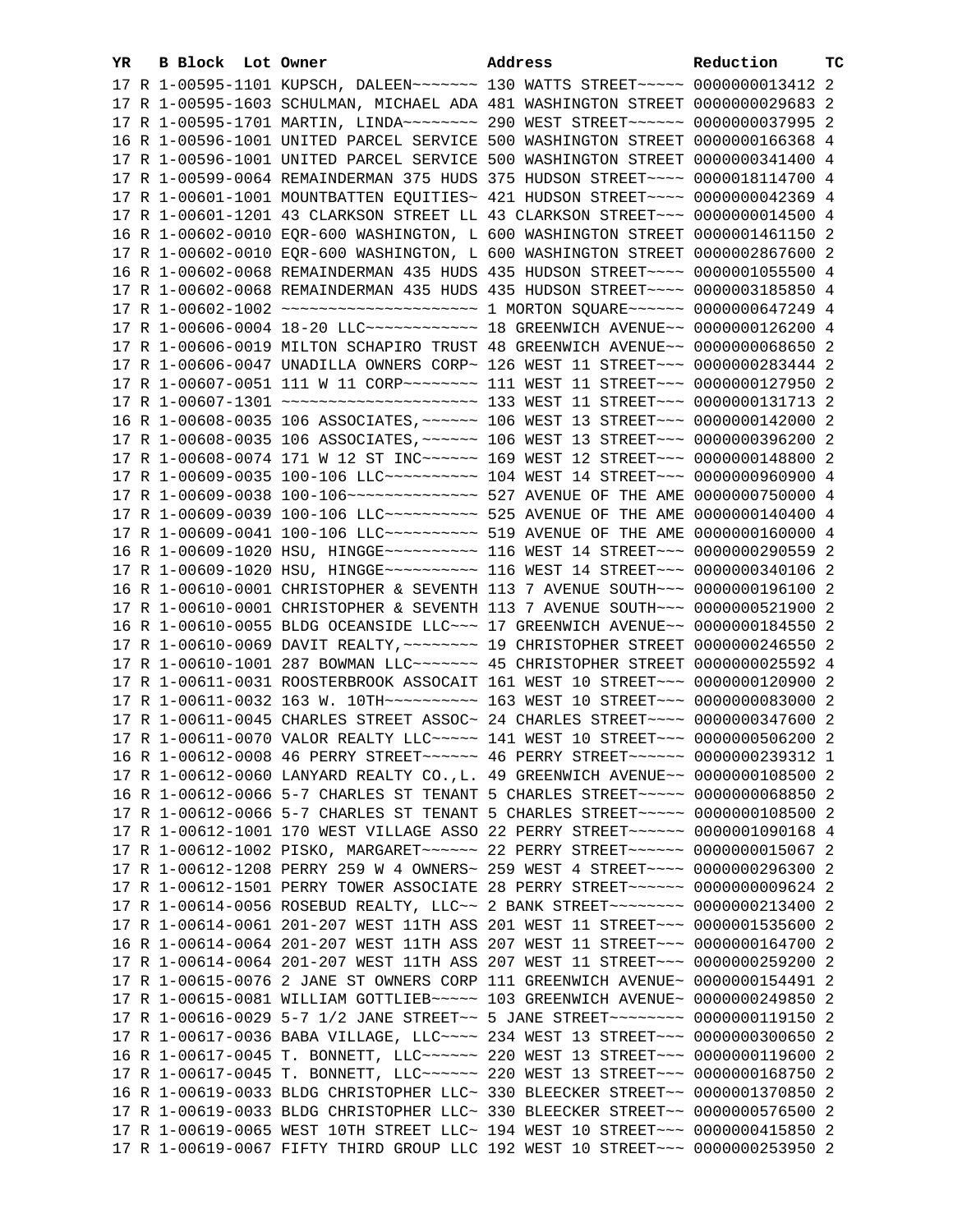| YR. | B Block Lot Owner |                                                                                       | Address | Reduction | тc |
|-----|-------------------|---------------------------------------------------------------------------------------|---------|-----------|----|
|     |                   | 16 R 1-00619-0082 CHRIS-MAC ------------ 87 CHRISTOPHER STREET 0000000169800 2        |         |           |    |
|     |                   | 17 R 1-00619-0082 CHRIS-MAC ------------ 87 CHRISTOPHER STREET 0000000173400 2        |         |           |    |
|     |                   | 17 R 1-00620-0041 215 WEST TENTH STREET 213 WEST 10 STREET~~~ 0000001662300 2         |         |           |    |
|     |                   | 17 R 1-00620-0068 240 W 4TH STREET ASSO 236 WEST 4 STREET~~~~ 0000000231600 2         |         |           |    |
|     |                   | 16 R 1-00620-0071 PENTA TWO REALTY~~~~~ 234 WEST 4 STREET~~~~ 0000000136000 2         |         |           |    |
|     |                   | 17 R 1-00620-0071 PENTA TWO REALTY~~~~~ 234 WEST 4 STREET~~~~ 0000000252775 2         |         |           |    |
|     |                   | 17 R 1-00620-0078 205 OWNERS LLC ------ 203 WEST 10 STREET -- 0000000215550 2         |         |           |    |
|     |                   | 17 R 1-00621-0008 108 PERRY LLC -------- 550 HUDSON STREET --- 0000000077100 2        |         |           |    |
|     |                   | 17 R 1-00621-0035 BLEEKER 373 OWNERS CO 371 BLEECKER STREET~~ 0000000132800 2         |         |           |    |
|     |                   |                                                                                       |         |           |    |
|     |                   | 17 R 1-00621-1101 ARC NYBLKST002, LLC~~ 92 PERRY STREET~~~~~~~ 0000000016036 4        |         |           |    |
|     |                   | 16 R 1-00622-0024 GREEN TOMATO LLC ---- 93 PERRY STREET ----- 0000000050900 2         |         |           |    |
|     |                   | 17 R 1-00622-0024 GREEN TOMATO LLC ---- 93 PERRY STREET ----- 0000000067450 2         |         |           |    |
|     |                   | 17 R 1-00622-0065 77 PERRY RLTY CORP~~~ 77 PERRY STREET~~~~~~ 0000000273510 2         |         |           |    |
|     |                   | 16 R 1-00623-0024 78 BANK STREET LLC ~~~ 78 BANK STREET ~~~~~~~ 0000000152300 2       |         |           |    |
|     |                   | 16 R 1-00623-0038 298 W 4 ST CORP~~~~~~ 296 WEST 4 STREET~~~~ 0000000052700 2         |         |           |    |
|     |                   | 17 R 1-00624-0021 2 BETHUNE LLC ------- 597 HUDSON STREET ---- 0000000073350 2        |         |           |    |
|     |                   | 16 R 1-00624-0022 8-10 BETHUNE/791 GREE 8 BETHUNE STREET~~~~~ 0000000182750 2         |         |           |    |
|     |                   | 17 R 1-00624-0022 8-10 BETHUNE/791 GREE 8 BETHUNE STREET~~~~~ 0000000102600 2         |         |           |    |
|     |                   | 17 R 1-00624-0053 51-53 LLC ------------ 51 BANK STREET ------- 0000000139150 2       |         |           |    |
|     |                   | 17 R 1-00624-1301 1 ABINGDON LLC~~~~~~~~~~~~~ 75 BANK STREET~~~~~~~~~ 0000000061550 4 |         |           |    |
|     |                   | 16 R 1-00625-0054 JANE 8 LLC ----------- 30 8 AVENUE --------- 0000000559100 4        |         |           |    |
|     |                   | 17 R 1-00625-0054 JANE 8 LLC ----------- 30 8 AVENUE ---------- 0000000276500 4       |         |           |    |
|     |                   | 16 R 1-00625-0055 JANE 8 LLC ----------- 32 8 AVENUE ---------- 0000000185350 4       |         |           |    |
|     |                   | 17 R 1-00625-0055 JANE 8 LLC ----------- 32 8 AVENUE ---------- 0000000186250 4       |         |           |    |
|     |                   | 16 R 1-00626-0052 GEMINI REALTY LLC --- 47 JANE STREET ------ 0000000058900 2         |         |           |    |
|     |                   | 17 R 1-00626-0054 51 JANE ST OWNERS COR 51 JANE STREET~~~~~~~ 0000000110300 2         |         |           |    |
|     |                   | 17 R 1-00627-0005 THE GERALD SUSSMAN &~ 831 GREENWICH STREET~ 0000002449450 4         |         |           |    |
|     |                   | 17 R 1-00628-0001 WILLIAM GOTTLIEB~~~~~ 2 9 AVENUE~~~~~~~~~~~ 0000000260250 4         |         |           |    |
|     |                   | 16 R 1-00629-0001 DAVID ELLIS REAL ESTA 675 HUDSON STREET~~~~ 0000000203500 4         |         |           |    |
|     |                   | 16 R 1-00629-0024 320-324 WEST 14 DEVEL 322 WEST 14 STREET~~~ 0000000106250 2         |         |           |    |
|     |                   | 17 R 1-00629-0024 320-324 WEST 14 DEVEL 322 WEST 14 STREET~~~ 0000000313250 2         |         |           |    |
|     |                   | 17 R 1-00629-0040 67 8 AVE OWNERS INC~~ 69 8 AVENUE~~~~~~~~~~ 0000000095850 2         |         |           |    |
|     |                   | 17 R 1-00629-0041 67 8 AVE OWNERS INC~~ 67 8 AVENUE~~~~~~~~~~ 0000000092100 2         |         |           |    |
|     |                   | 17 R 1-00629-0042 65 EIGHTH AVENUE, ~~~~ 65 8 AVENUE~~~~~~~~~~ 0000000075550 2        |         |           |    |
|     |                   | 17 R 1-00629-1201 VILLAGE EAST COMMERCI 345 WEST 13 STREET~~~ 0000000181650 4         |         |           |    |
|     |                   | 17 R 1-00629-1303 PRANICH NORANIT TUI~~ 77 8 AVENUE~~~~~~~~~~ 0000000031647 2         |         |           |    |
|     |                   | 17 R 1-00630-0043 HUDSON MEWS APT CORP~ 511 HUDSON STREET~~~~ 0000000638150 2         |         |           |    |
|     |                   | 16 R 1-00630-0048 SOSO EQUITIES LLC~~~~ 501 HUDSON STREET~~~~ 0000000092250 4         |         |           |    |
|     |                   | 17 R 1-00630-0048 SOSO EQUITIES LLC --- 501 HUDSON STREET --- 0000000192600 4         |         |           |    |
|     |                   | 17 R 1-00631-0041 GBR RRJ LIMITED LIABI 529 HUDSON STREET~~~~ 0000000080250 4         |         |           |    |
|     |                   | 17 R 1-00632-0001 WASHINGTON 685, ~~~~~~ 685 WASHINGTON STREET 0000000282450 4        |         |           |    |
|     |                   | 16 R 1-00632-0017 GREENWICH TOWERS OWNE 726 GREENWICH STREET~ 0000001018550 2         |         |           |    |
|     |                   | 17 R 1-00632-0017 GREENWICH TOWERS OWNE 726 GREENWICH STREET~ 0000001035050 2         |         |           |    |
|     |                   | 17 R 1-00632-1103 HANSON, HARRY~~~~~~~~~~~~~ 132 PERRY STREET~~~~~~ 0000000051155 4   |         |           |    |
|     |                   | 16 R 1-00633-0028 131 PERRY ST APARTMEN 131 PERRY STREET~~~~~ 0000000147695 2         |         |           |    |
|     |                   | 17 R 1-00633-0028 131 PERRY ST APARTMEN 131 PERRY STREET~~~~~ 0000000312040 2         |         |           |    |
|     |                   | 17 R 1-00633-0046 SCC GREENWICH REALTY~ 749 GREENWICH STREET~ 0000000126700 4         |         |           |    |
|     |                   | 17 R 1-00633-0058 551 HUDSON STREET PRO 551 HUDSON STREET~~~~ 0000000355300 2         |         |           |    |
|     |                   | 17 R 1-00634-0016 BANK STREET ASSOCIATE 110 BANK STREET~~~~~~~ 0000000290800 2        |         |           |    |
|     |                   | 17 R 1-00634-0023 100 BANK ST OWNERS CO 760 GREENWICH STREET~ 0000000266850 2         |         |           |    |
|     |                   | 16 R 1-00634-0048 11TH AND GREENWICH, L 311 WEST 11 STREET~~~ 0000000107592 1         |         |           |    |
|     |                   | 17 R 1-00634-0048 11TH AND GREENWICH, L 311 WEST 11 STREET~~~ 0000000114048 1         |         |           |    |
|     |                   | 17 R 1-00636-0033 WILLIAM GOTTLIEB~~~~~ 171 CHRISTOPHER STREE 0000000038750 4         |         |           |    |
|     |                   |                                                                                       |         |           |    |
|     |                   | 16 R 1-00637-0081 167 HOUSING CORP ~~~~~ 167 PERRY STREET ~~~~~ 0000000651750 2       |         |           |    |
|     |                   | 17 R 1-00637-0081 167 HOUSING CORP ~~~~~ 167 PERRY STREET ~~~~~ 0000000774150 2       |         |           |    |
|     |                   | 16 R 1-00637-1001 BRIAN~ GALLAGHER~~~~~ 155 PERRY STREET~~~~~ 0000000010802 2         |         |           |    |
|     |                   |                                                                                       |         |           |    |
|     |                   | 17 R 1-00637-1001 BRIAN~ GALLAGHER~~~~~ 155 PERRY STREET~~~~~ 0000000004036 2         |         |           |    |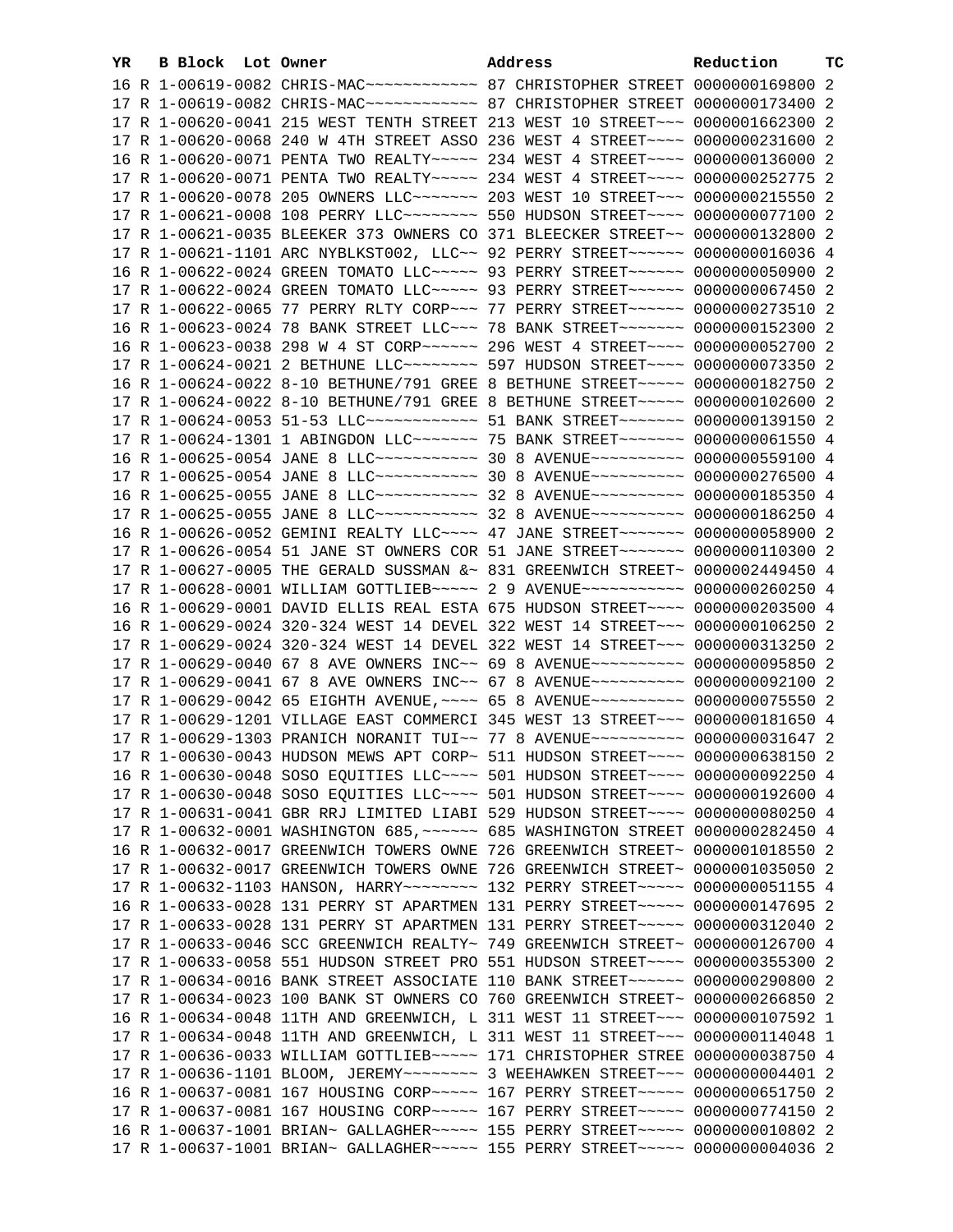| YR. | B Block Lot Owner | Address                                                                                                                                                        | Reduction | тc |
|-----|-------------------|----------------------------------------------------------------------------------------------------------------------------------------------------------------|-----------|----|
|     |                   | 16 R 1-00637-1101 PIPERIN LLLP -------- 366 WEST 11 STREET --- 0000000017016 2                                                                                 |           |    |
|     |                   | 17 R 1-00637-1101 PIPERIN LLLP -------- 366 WEST 11 STREET --- 0000000010026 2                                                                                 |           |    |
|     |                   | 17 R 1-00637-1401 RIDGEWOOD CHARLES INC 165 CHARLES STREET~~~ 0000000007440 4                                                                                  |           |    |
|     |                   | 16 R 1-00640-0012 WAYWEST TENANTS CORP~ 380 WEST 12 STREET~~~ 0000000119800 2                                                                                  |           |    |
|     |                   | 17 R 1-00640-0012 WAYWEST TENANTS CORP~ 380 WEST 12 STREET~~~ 0000000742500 2                                                                                  |           |    |
|     |                   | 17 R 1-00640-0064 20 BETHUNE OWNERS COR 20 BETHUNE STREET~~~~ 0000000064450 2                                                                                  |           |    |
|     |                   | 17 R 1-00641-1001 JANE STREET REALTY~~~ 88 JANE STREET~~~~~~~ 00000000002008 2                                                                                 |           |    |
|     |                   | 16 R 1-00641-1101 MARCO FREGONESE~~~~~~ 495 WEST STREET~~~~~~ 0000000020283 2C                                                                                 |           |    |
|     |                   | 17 R 1-00641-1101 MARCO FREGONESE~~~~~~ 495 WEST STREET~~~~~~ 0000000044632 2C                                                                                 |           |    |
|     |                   | 16 R 1-00642-0001 JANE ST. HOSPITALITY~ 113 JANE STREET~~~~~~~ 0000000805750 4                                                                                 |           |    |
|     |                   | 17 R 1-00642-0001 JANE ST. HOSPITALITY~ 113 JANE STREET~~~~~~~ 0000000856150 4                                                                                 |           |    |
|     |                   | 16 R 1-00642-1102 KELT, MARY HELEN~~~~~ 99 JANE STREET~~~~~~~ 0000000012446 2                                                                                  |           |    |
|     |                   |                                                                                                                                                                |           |    |
|     |                   | 17 R 1-00642-1102 KELT, MARY HELEN~~~~~ 99 JANE STREET~~~~~~~ 0000000016233 2                                                                                  |           |    |
|     |                   | 17 R 1-00643-0001 95-97 HORATIO L.L.C.~ 521 WEST STREET~~~~~~~ 0000002030450 2                                                                                 |           |    |
|     |                   | 17 R 1-00643-0049 52-58 GANSEVOORT STRE 52 GANSEVOORT STREET~ 0000000109000 4                                                                                  |           |    |
|     |                   | 17 R 1-00643-0057 838 GREENWICH ST CORP 838 GREENWICH STREET~ 0000000162150 2                                                                                  |           |    |
|     |                   | 17 R 1-00643-1001 CARRIERE, STEVEN JERO 77 HORATIO STREET~~~~ 0000000024566 2                                                                                  |           |    |
|     |                   | 17 R 1-00644-0048 LITTLE WEST 12TH STRE 14 LITTLE WEST 12 ST~ 0000000071400 4                                                                                  |           |    |
|     |                   | 17 R 1-00645-0011 GC SHL, LLC --------- 848 WASHINGTON STREET 0000007335300 4                                                                                  |           |    |
|     |                   | 17 R 1-00645-0022 WILLIAM GOTTLIEB~~~~~ 53 LITTLE WEST 12 ST~ 0000000136750 4                                                                                  |           |    |
|     |                   | 16 R 1-00645-0029 GREENWAY MEWS RELATY, 416 WEST 13 STREET~~~ 0000002767450 4                                                                                  |           |    |
|     |                   | 17 R 1-00645-0029 GREENWAY MEWS RELATY, 416 WEST 13 STREET~~~ 0000002767000 4                                                                                  |           |    |
|     |                   | 17 R 1-00645-0062 835 WASHINGTON STREET 835 WASHINGTON STREET 0000000802350 4                                                                                  |           |    |
|     |                   | 17 R 1-00646-0043 SAAB ASSOCIATES~~~~~~ 400 WEST 14 STREET~~~ 0000000965900 4                                                                                  |           |    |
|     |                   | 17 R 1-00646-0057 M. MEILMAN REALTY AND 421 WEST 13 STREET~~~ 0000000458100 4                                                                                  |           |    |
|     |                   | 17 R 1-00646-1002 CANALI USA INC~~~~~~~~ 415 WEST 13 STREET~~~ 0000002543783 4                                                                                 |           |    |
| 17  |                   | 1-00672-0001 RXR SL OWNER LLC~~~~~ 601 WEST 26 STREET~~~ 0000011832050 4                                                                                       |           |    |
|     |                   | 17 R 1-00691-0043 CAROLINA MANUFACTURIN 516 WEST 20 STREET~~~ 0000000407250 4                                                                                  |           |    |
|     |                   | 17 R 1-00691-1101 HFZ HIGHLINE RETAIL O 505 WEST 19 STREET~~~ 0000000089605 4<br>17 R 1-00692-0047 GARFIELD LESLIE J~~~~ 522 WEST 21 STREET~~~ 0000000288650 4 |           |    |
|     |                   | 17 R 1-00693-0010 ERBO PROPERTIES LLC C 541 WEST 21 STREET~~~ 0000001228650 4                                                                                  |           |    |
|     |                   | 16 R 1-00694-0039 SILO CINEMA INC. ~~~~~ 500 WEST 23 STREET~~~ 0000001826750 2                                                                                 |           |    |
|     |                   | 17 R 1-00694-0039 SILO CINEMA INC. ~~~~~ 500 WEST 23 STREET~~~ 0000002652050 2                                                                                 |           |    |
|     |                   | 16 R 1-00694-1005 LABAUNE, CELINE~~~~~~ 525 WEST 22 STREET~~~ 0000000015356 2                                                                                  |           |    |
|     |                   | 17 R 1-00694-1005 LABAUNE, CELINE~~~~~~ 525 WEST 22 STREET~~~ 0000000009401 2                                                                                  |           |    |
|     |                   | 17 R 1-00695-1702 TEITEL, ERIC D ------ 231 10 AVENUE ------ 0000000025582 2                                                                                   |           |    |
|     |                   | 17 R 1-00696-0013 GTM ASSOCIATES, LLC~~ 533 WEST 24 STREET~~~ 0000000263500 4                                                                                  |           |    |
|     |                   | 17 R 1-00696-0049 TAN HOLDING CORP~~~~~ 516 WEST 25 STREET~~~ 0000000737750 4                                                                                  |           |    |
|     |                   | 17 R 1-00696-1103 KOLAHDOOZ, MOUSA~~~~~ 245 10 AVENUE~~~~~~~~ 0000000043671 2                                                                                  |           |    |
|     |                   | 16 R 1-00699-0032 TENTH AVENUE PARTNERS 301 10 AVENUE~~~~~~~~ 0000000109950 2                                                                                  |           |    |
|     |                   | 16 R 1-00699-1204 MOELIS, KATE~~~~~~~~~~ 540 WEST 28 STREET~~~ 0000000012863 2                                                                                 |           |    |
|     |                   | 17 R 1-00699-1204 MOELIS, KATE~~~~~~~~~~ 540 WEST 28 STREET~~~ 0000000008823 2                                                                                 |           |    |
|     |                   | 16 R 1-00700-0029 PRADERA REALTY CORP~~ 313 10 AVENUE~~~~~~~~ 0000000031800 2                                                                                  |           |    |
|     |                   | 17 R 1-00700-0029 PRADERA REALTY CORP~~ 313 10 AVENUE~~~~~~~~ 0000000070100 2                                                                                  |           |    |
|     |                   | 17 R 1-00700-0040 508 W 29TH LLC ------- 508 WEST 29 STREET -- 0000000271850 2                                                                                 |           |    |
|     |                   | 16 R 1-00708-0031 530 ADLER REALTY~~~~~ 469 10 AVENUE~~~~~~~~ 0000001173850 4                                                                                  |           |    |
|     |                   | 17 R 1-00708-0031 530 ADLER REALTY~~~~~ 469 10 AVENUE~~~~~~~~ 0000000934900 4                                                                                  |           |    |
|     |                   | 17 R 1-00709-0013 CENTRAL PARK CARRIAGE 547 WEST 37 STREET~~~ 0000000054800 4                                                                                  |           |    |
|     |                   | 17 R 1-00710-0001 555 WEST 38 LLC ----- 476 11 AVENUE ------ 0000000715750 4                                                                                   |           |    |
|     |                   | 17 R 1-00710-0006 540 WEST 39 LLC ----- 547 WEST 38 STREET -- 0000000423150 4                                                                                  |           |    |
|     |                   | 17 R 1-00710-0020 MORLOU REALTY ASSOCIA 514 WEST 38 STREET~~~ 0000000445900 4                                                                                  |           |    |
|     |                   | 16 R 1-00712-0026 405 WEST 14TH STREET~ 407 WEST 14 STREET~~~ 0000000387150 4                                                                                  |           |    |
|     |                   | 17 R 1-00712-0026 405 WEST 14TH STREET~ 407 WEST 14 STREET~~~ 0000000082100 4                                                                                  |           |    |
|     |                   | 17 R 1-00712-0029 401 W. 14TH FEE LLC~~ 47 9 AVENUE~~~~~~~~~~ 0000003262700 4                                                                                  |           |    |
|     |                   | 17 R 1-00716-0054 432 WEST 19TH LLC~~~~ 432 WEST 19 STREET~~~ 0000000077900 4                                                                                  |           |    |
|     |                   | 17 R 1-00716-1001 SANTOS, JOSE RAMON P. 452 WEST 19 STREET~~~ 0000000008344 2                                                                                  |           |    |
|     |                   | 17 R 1-00716-1201 ALLARD, AS TRUSTEE, N 447 WEST 18 STREET~~~ 0000000018054 2                                                                                  |           |    |
|     |                   | 17 R 1-00716-1401 HIGHLINE 19 LLC ----- 456 WEST 19 STREET -- 0000000034019 4                                                                                  |           |    |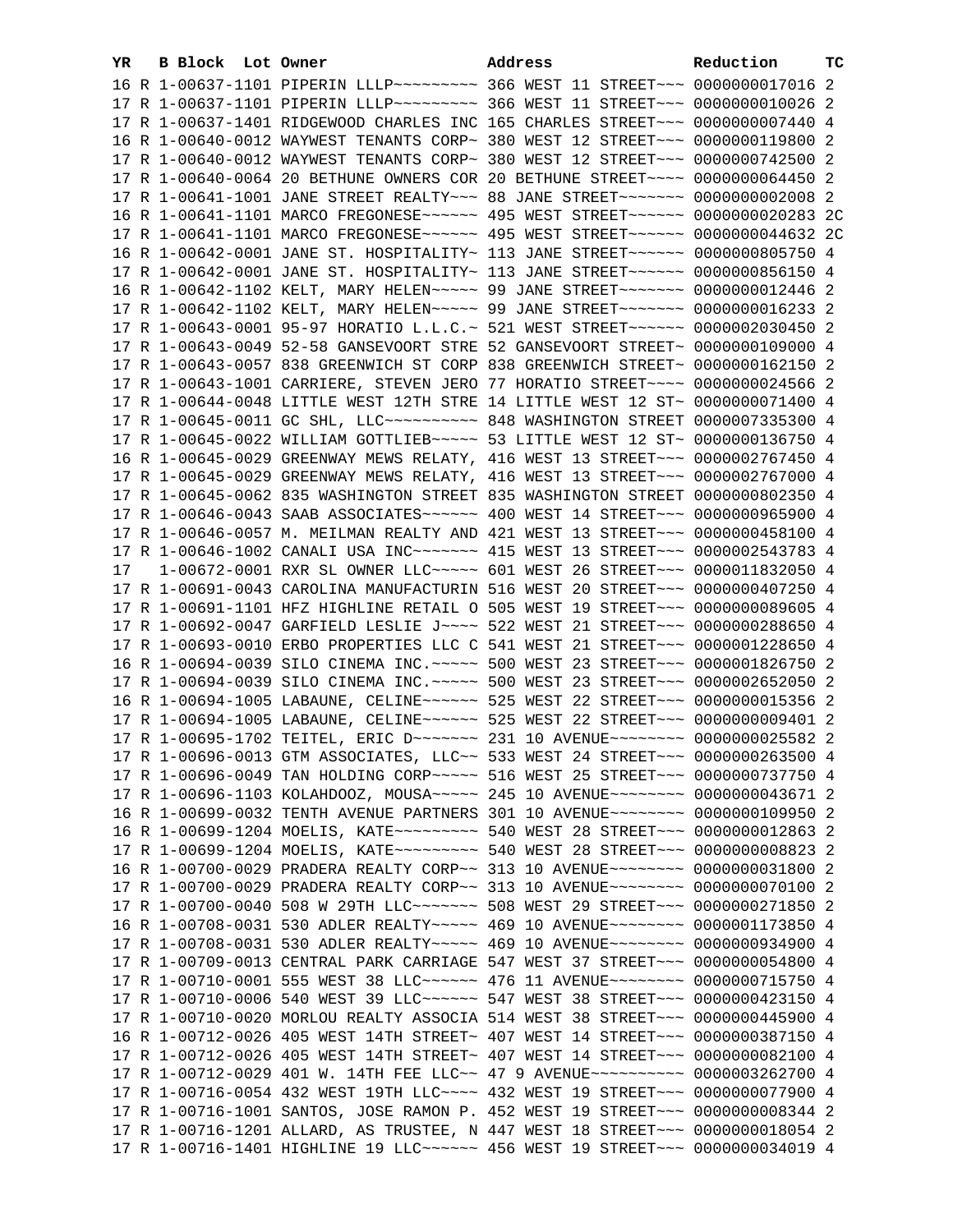| YR. | <b>B Block Lot Owner</b> |                                                                                     | Address |  | Reduction | тc |
|-----|--------------------------|-------------------------------------------------------------------------------------|---------|--|-----------|----|
|     |                          | 17 R 1-00717-1101 CHATHAM CHELSEA C/O B 445 WEST 19 STREET~~~ 0000000005622 2       |         |  |           |    |
|     |                          | 16 R 1-00718-1001 CHELSEA WEST 21ST STR 177 9 AVENUE~~~~~~~~~ 0000000164575 4       |         |  |           |    |
|     |                          | 17 R 1-00718-1001 CHELSEA WEST 21ST STR 177 9 AVENUE~~~~~~~~~ 0000000219907 4       |         |  |           |    |
|     |                          | 17 R 1-00719-0043 LORISUE REALTY LLC 10 193 9 AVENUE~~~~~~~~~ 0000000062950 4       |         |  |           |    |
|     |                          | 16 R 1-00720-0001 EMPIRE DINER OF NYC L 493 WEST 22 STREET~~~ 0000000198900 4       |         |  |           |    |
|     |                          | 17 R 1-00720-0001 EMPIRE DINER OF NYC L 493 WEST 22 STREET~~~ 0000000220900 4       |         |  |           |    |
|     |                          | 17 R 1-00720-0066 438 W 23RD ST TENANTS 438 WEST 23 STREET~~~ 0000000074856 2C      |         |  |           |    |
|     |                          | 17 R 1-00720-1101 FARD, ALI K~~~~~~~~~~~~~~~ 468 WEST 23 STREET~~~~ 0000000005428 2 |         |  |           |    |
|     |                          | 17 R 1-00721-1008 LONDON TERR TWR OWRS~ 465 WEST 23 STREET~~~ 0000002262668 2       |         |  |           |    |
|     |                          | 17 R 1-00721-1058 WESTMINSTER REALTY CO 405 WEST 23 STREET~~~ 0000000151146 4       |         |  |           |    |
|     |                          | 17 R 1-00721-1061 LONDON TERRACE TOWERS 405 WEST 23 STREET~~~ 0000000216573 4       |         |  |           |    |
|     |                          | 17 R 1-00722-0030 411 W.24 ST.ASSOCIATE 411 WEST 24 STREET~~~ 0000000095300 2       |         |  |           |    |
|     |                          | 17 R 1-00722-0037 GOLDEN EQUITIES CORP. 229 9 AVENUE~~~~~~~~~ 0000000594450 2       |         |  |           |    |
|     |                          | 17 R 1-00722-0043 ELK 400 WEST 25TH LLC 241 9 AVENUE~~~~~~~~~ 0000000333250 2       |         |  |           |    |
|     |                          | 16 R 1-00722-0047 410 WEST 25TH STREET~ 410 WEST 25 STREET~~~ 0000000024800 2       |         |  |           |    |
|     |                          | 17 R 1-00722-0047 410 WEST 25TH STREET~ 410 WEST 25 STREET~~~ 0000000034700 2       |         |  |           |    |
|     |                          | 17 R 1-00722-1001 LEE, WONPA~~~~~~~~~~~ 420 WEST 25 STREET~~~ 0000000015405 2       |         |  |           |    |
|     |                          | 16 R 1-00731-0050 MADISON GARDENS APT C 408 WEST 34 STREET~~~ 0000000226850 2       |         |  |           |    |
|     |                          | 17 R 1-00731-0050 MADISON GARDENS APT C 408 WEST 34 STREET~~~ 0000000450950 2       |         |  |           |    |
|     |                          | 17 R 1-00732-0036 CBP 441 NINTH AVENUE~ 433 9 AVENUE~~~~~~~~~~ 0000001928700 4      |         |  |           |    |
|     |                          | 17 R 1-00732-0058 434 WEST 35 ST CO~~~~ 444 WEST 35 STREET~~~ 0000000441400 2       |         |  |           |    |
|     |                          | 16 R 1-00733-0064 DUGOUT DOUG-THREE, LL 450 WEST 36 STREET~~~ 0000000028000 4       |         |  |           |    |
|     |                          | 17 R 1-00733-0064 DUGOUT DOUG-THREE, LL 450 WEST 36 STREET~~~ 0000000046000 4       |         |  |           |    |
|     |                          | 17 R 1-00734-0006 ANGJOE RLTY CORP~~~~~ 451 WEST 36 STREET~~~ 0000000170020 2       |         |  |           |    |
|     |                          | 17 R 1-00735-0017 EQR-MANTENA, LLC ---- 431 WEST 37 STREET -- 0000000430950 2       |         |  |           |    |
|     |                          | 16 R 1-00737-0030 HELL'S KITCHEN INC~~~ 405 WEST 39 STREET~~~ 0000000029150 4       |         |  |           |    |
|     |                          | 17 R 1-00737-0030 HELL'S KITCHEN INC~~~ 405 WEST 39 STREET~~~ 0000000079250 4       |         |  |           |    |
|     |                          | 17 R 1-00738-0019 CIRCULAR ------------- 329 WEST 14 STREET --- 0000000083100 2     |         |  |           |    |
|     |                          | 16 R 1-00738-0056 C & T 328 REALTY LLC~ 328 WEST 15 STREET~~~ 0000000046067 2       |         |  |           |    |
|     |                          | 17 R 1-00738-0056 C & T 328 REALTY LLC~ 328 WEST 15 STREET~~~ 0000000073632 2       |         |  |           |    |
|     |                          | 17 R 1-00738-0072 WEST 15 STREET ASSOCI 358 WEST 15 STREET~~~ 0000000111800 2       |         |  |           |    |
|     |                          | 16 R 1-00738-1003 LABARBERA, DAVID ~~~~~ 85 8 AVENUE ~~~~~~~~~~ 0000001403900 2     |         |  |           |    |
|     |                          | 17 R 1-00738-1003 LABARBERA, DAVID ~~~~~ 85 8 AVENUE ~~~~~~~~~~ 0000001363450 2     |         |  |           |    |
|     |                          | 16 R 1-00740-0001 MARKET CORNER REALTYA 363 WEST 16 STREET~~~ 0000001234550 4       |         |  |           |    |
|     |                          | 17 R 1-00740-0001 MARKET CORNER REALTYA 363 WEST 16 STREET~~~ 0000001231850 4       |         |  |           |    |
|     |                          | 17 R 1-00741-0033 149 EIGHTH AVE. LLC~~ 149 8 AVENUE~~~~~~~~~ 0000000105800 4       |         |  |           |    |
|     |                          | 16 R 1-00741-0041 310 WEST 18TH STREET~ 310 WEST 18 STREET~~~ 0000000146250 2       |         |  |           |    |
|     |                          | 17 R 1-00741-0041 310 WEST 18TH STREET~ 310 WEST 18 STREET~~~ 0000000200250 2       |         |  |           |    |
|     |                          |                                                                                     |         |  |           |    |
|     |                          | 17 R 1-00741-1002 MERIN, MIRIAM~~~~~~~~ 300 WEST 18 STREET~~~ 0000000025362 2C      |         |  |           |    |
|     |                          | 17 R 1-00742-0022 319 WEST 18 STREET OW 319 WEST 18 STREET~~~ 0000000192750 2       |         |  |           |    |
|     |                          | 17 R 1-00742-0059 338 WEST 19 ST INC~~~ 338 WEST 19 STREET~~~ 0000000369800 2       |         |  |           |    |
|     |                          | 17 R 1-00742-0072 932 AMSTER LLC. ~~~~~~ 144 9 AVENUE~~~~~~~~~ 0000000173600 2      |         |  |           |    |
|     |                          | 16 R 1-00743-0038 THE MANHATTAN ASSOCIA 177 8 AVENUE~~~~~~~~~ 0000000278300 2       |         |  |           |    |
|     |                          | 17 R 1-00743-0038 THE MANHATTAN ASSOCIA 177 8 AVENUE~~~~~~~~~ 0000001008600 2       |         |  |           |    |
|     |                          | 16 R 1-00743-0057 CHES REALTY LLC ----- 320 WEST 20 STREET -- 0000000021150 2       |         |  |           |    |
|     |                          | 17 R 1-00743-0057 CHES REALTY LLC ----- 320 WEST 20 STREET -- 0000000067050 2       |         |  |           |    |
|     |                          | 16 R 1-00744-0032 CHAN, KWOK TUNG ANTHO 307 WEST 20 STREET~~~ 0000000096000 2       |         |  |           |    |
|     |                          | 17 R 1-00744-0032 CHAN, KWOK TUNG ANTHO 307 WEST 20 STREET~~~ 0000000091036 2       |         |  |           |    |
|     |                          | 16 R 1-00745-0021 325 W.21 ST.INC. ~~~~~ 325 WEST 21 STREET~~~ 0000000101100 2      |         |  |           |    |
|     |                          | 17 R 1-00745-0021 325 W.21 ST.INC. ~~~~~ 325 WEST 21 STREET~~~ 0000000090750 2      |         |  |           |    |
|     |                          | 17 R 1-00745-0026 ISMO LLC -------------- 313 WEST 21 STREET --- 0000000161200 2    |         |  |           |    |
|     |                          | 16 R 1-00745-0029 309 WEST 21ST STREET~ 309 WEST 21 STREET~~~ 0000000230825 2       |         |  |           |    |
|     |                          | 17 R 1-00745-0029 309 WEST 21ST STREET~ 309 WEST 21 STREET~~~ 0000000077017 2       |         |  |           |    |
|     |                          | 16 R 1-00745-0047 316 WEST 22ND ST ASSO 316 WEST 22 STREET~~~ 0000000015336 2C      |         |  |           |    |
|     |                          | 17 R 1-00745-0047 316 WEST 22ND ST ASSO 316 WEST 22 STREET~~~ 0000000044712 2C      |         |  |           |    |
|     |                          | 16 R 1-00745-0056 CLONGOWS WOOD INC~~~~ 334 WEST 22 STREET~~~ 0000000121950 2       |         |  |           |    |
|     |                          | 17 R 1-00745-0056 CLONGOWS WOOD INC~~~~ 334 WEST 22 STREET~~~ 0000000128700 2       |         |  |           |    |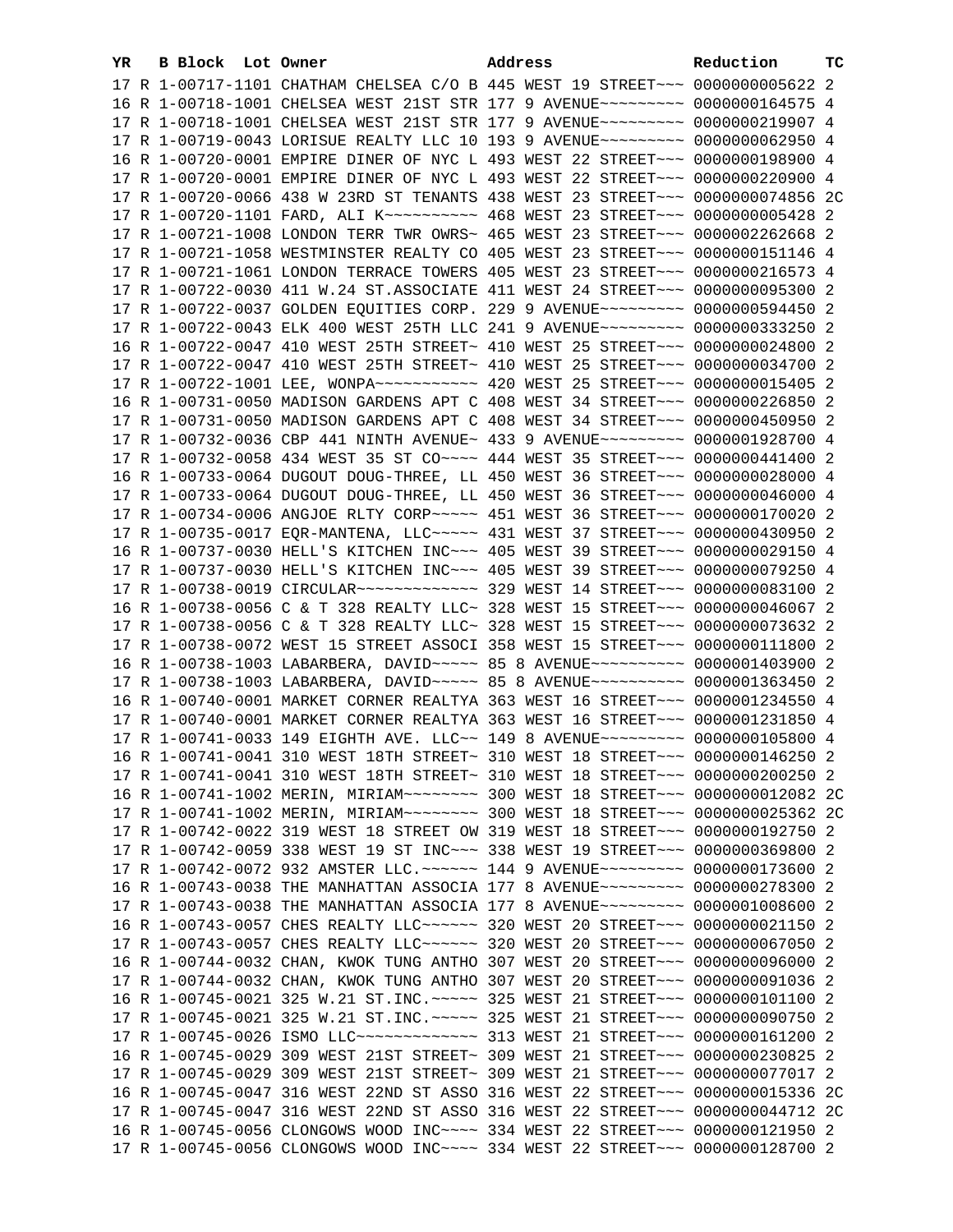| YR | B Block Lot Owner |                                                                                   | Address | Reduction | тc |
|----|-------------------|-----------------------------------------------------------------------------------|---------|-----------|----|
|    |                   | 17 R 1-00745-1104 360 WEST 22ND STREET~ 360 WEST 22 STREET~~~ 0000001672100 2     |         |           |    |
|    |                   | 16 R 1-00745-1301 RED APPLE 225 EIGHT A 225 8 AVENUE~~~~~~~~~ 0000001265950 4     |         |           |    |
|    |                   | 17 R 1-00745-1301 RED APPLE 225 EIGHT A 225 8 AVENUE~~~~~~~~~ 0000001346500 4     |         |           |    |
|    |                   | 16 R 1-00746-0012 345-347 W 22ND APT CP 347 WEST 22 STREET~~~ 0000000071400 2     |         |           |    |
|    |                   | 17 R 1-00746-0012 345-347 W 22ND APT CP 347 WEST 22 STREET~~~ 0000000139350 2     |         |           |    |
|    |                   | 17 R 1-00746-0025 HOROWITZ, L. FAMILYLI 321 WEST 22 STREET~~~ 0000000068494 2B    |         |           |    |
|    |                   | 16 R 1-00746-0062 SOUTHWEST PROPERTIES, 336 WEST 23 STREET~~~ 0000000359700 4     |         |           |    |
|    |                   | 17 R 1-00746-0062 SOUTHWEST PROPERTIES, 336 WEST 23 STREET~~~ 0000000415950 4     |         |           |    |
|    |                   | 17 R 1-00746-0072 354-356 W 23 STREET C 356 WEST 23 STREET~~~ 0000000075900 2     |         |           |    |
|    |                   |                                                                                   |         |           |    |
|    |                   | 16 R 1-00746-1601 SCIME, SANDRA R ---- 350 WEST 23 STREET -- 0000000016055 2      |         |           |    |
|    |                   | 17 R 1-00746-1601 SCIME, SANDRA R ----- 350 WEST 23 STREET -- 00000000008866 2    |         |           |    |
|    |                   | 17 R 1-00751-1001 MCDONALD, WILLIAM D~~ 360 WEST 28 STREET~~~ 0000000008380 2     |         |           |    |
|    |                   | 17 R 1-00753-0004 338 NINTH AVE., LLC~~ 338 9 AVENUE~~~~~~~~~ 0000000023312 2A    |         |           |    |
|    |                   | 16 R 1-00753-0008 353 WEST ASSOCIATES~~ 355 WEST 29 STREET~~~ 0000000055000 2     |         |           |    |
|    |                   | 17 R 1-00753-0026 CHELSEA 317 LLC ~~~~~~ 317 WEST 29 STREET ~~~ 0000000138350 2   |         |           |    |
|    |                   | 17 R 1-00753-1101 WEST 30TH REALTY LLC~ 308 WEST 30 STREET~~~ 0000000004772 2     |         |           |    |
|    |                   | 17 R 1-00754-0001 KANGA-ROO REALTY, ~~~~ 363 WEST 30 STREET~~~ 0000000702750 2    |         |           |    |
|    |                   | 16 R 1-00754-0008 359-361 WEST 30TH STR 361 WEST 30 STREET~~~ 0000000012500 2C    |         |           |    |
|    |                   | 17 R 1-00754-0008 359-361 WEST 30TH STR 361 WEST 30 STREET~~~ 0000000029860 2C    |         |           |    |
|    |                   | 16 R 1-00754-0009 359-361 W 30TH ST OWN 359 WEST 30 STREET~~~ 0000000008602 2C    |         |           |    |
|    |                   | 17 R 1-00754-0009 359-361 W 30TH ST OWN 359 WEST 30 STREET~~~ 0000000018610 2C    |         |           |    |
|    |                   | 17 R 1-00754-0039 409 RIGGIO LLC~~~~~~~ 409 8 AVENUE~~~~~~~~~ 0000000012700 4     |         |           |    |
|    |                   | 16 R 1-00754-0068 APWU LOCAL 10 BLDG CO 350 WEST 31 STREET~~~ 0000000093300 4     |         |           |    |
|    |                   | 17 R 1-00754-0068 APWU LOCAL 10 BLDG CO 350 WEST 31 STREET~~~ 0000000249700 4     |         |           |    |
|    |                   | 17 R 1-00757-0017 325 WEST 33RD LLC, A~ 325 WEST 33 STREET~~~ 0000004785100 4     |         |           |    |
|    |                   | 17 R 1-00757-0020 WEST 33RD STREET HOTE 321 WEST 33 STREET~~~ 0000000094550 4     |         |           |    |
| 17 |                   | 1-00757-0031 5 PENN PLAZA LLC~~~~~ 461 8 AVENUE~~~~~~~~~ 0000003036900 4          |         |           |    |
|    |                   | 16 R 1-00758-0005 361 W 34TH ST CORP~~~ 365 WEST 34 STREET~~~ 0000000053350 4     |         |           |    |
|    |                   | 17 R 1-00758-0005 361 W 34TH ST CORP~~~ 365 WEST 34 STREET~~~ 0000000109600 4     |         |           |    |
|    |                   | 17 R 1-00759-0049 312 WEST 36TH STREET, 310 WEST 36 STREET~~~ 0000000277900 4     |         |           |    |
|    |                   |                                                                                   |         |           |    |
|    |                   | 17 R 1-00759-0072 360 OWNERS CORP~~~~~~ 356 WEST 36 STREET~~~ 0000001028900 2     |         |           |    |
|    |                   | 17 R 1-00760-0018 BARRYDALE SM LLC ~~~~~ 341 WEST 36 STREET ~~~ 0000001472000 4   |         |           |    |
|    |                   | 16 R 1-00760-0026 36 --------------------- 315 WEST 36 STREET --- 0000000860400 4 |         |           |    |
|    |                   | 17 R 1-00760-0038 521 EIGHTH AVENUE LLC 521 8 AVENUE~~~~~~~~~ 0000000233750 4     |         |           |    |
|    |                   | 17 R 1-00760-0046 MO 37 LLC ------------ 537 8 AVENUE --------- 0000000332250 4   |         |           |    |
|    |                   | 17 R 1-00760-0063 IGS REALTY CO ------- 336 WEST 37 STREET -- 0000000789050 4     |         |           |    |
|    |                   | 17 R 1-00760-0072 37TH STREET ASSOCIATE 354 WEST 37 STREET~~~ 0000000040950 4     |         |           |    |
|    |                   | 17 R 1-00760-0074 9TH AVENUE ASSOCIATES 480 9 AVENUE~~~~~~~~~ 0000000062350 4     |         |           |    |
|    |                   | 16 R 1-00760-1001 KREBS, JASON R ------ 315 WEST 36 STREET -- 00000000009130 2    |         |           |    |
|    |                   | 17 R 1-00760-1001 KREBS, JASON R ------ 315 WEST 36 STREET -- 0000000013662 2     |         |           |    |
|    |                   | 17 R 1-00761-0001 484 NINTH AVENUE, LLC 484 9 AVENUE~~~~~~~~~ 0000000252200 2     |         |           |    |
|    |                   | 17 R 1-00761-0020 37 WEST REALTY LLC -~~ 325 WEST 37 STREET -~~ 0000001831150 2   |         |           |    |
|    |                   | 17 R 1-00761-0028 CWI TIMES SQUARE HOTE 307 WEST 37 STREET~~~ 0000001637250 4     |         |           |    |
|    |                   | 16 R 1-00761-0043 WEST 38TH STREET LLC~ 320 WEST 38 STREET~~~ 0000010035550 2     |         |           |    |
|    |                   | 17 R 1-00761-0043 WEST 38TH STREET LLC~ 320 WEST 38 STREET~~~ 0000011946700 2     |         |           |    |
|    |                   | 16 R 1-00762-0011 CENTRAL PROPERTIES, ~~ 341 WEST 38 STREET~~~ 0000000289450 4    |         |           |    |
|    |                   | 17 R 1-00762-0011 CENTRAL PROPERTIES, ~~ 341 WEST 38 STREET~~~ 0000000467250 4    |         |           |    |
|    |                   | 16 R 1-00762-0025 GLENHILL ASSOCIATES~~ 307 WEST 38 STREET~~~ 0000000928450 4     |         |           |    |
|    |                   | 17 R 1-00762-0038 IMDN HOLDING LLC ---- 585 8 AVENUE -------- 0000002757900 4     |         |           |    |
|    |                   | 17 R 1-00762-0050 QUADRI-PLANETARY ASSO 318 WEST 39 STREET~~~ 0000001695600 4     |         |           |    |
|    |                   | 17 R 1-00762-1102 DOEH ENTERPRISES LLC~ 502 9 AVENUE~~~~~~~~~ 0000000018348 2     |         |           |    |
|    |                   | 17 R 1-00763-0012 HCIN DUO THREE ASSOCI 343 WEST 39 STREET~~~ 0000000512400 4     |         |           |    |
|    |                   | 17 R 1-00763-0013 HCIN DUO TWO ASSOCIAT 341 WEST 39 STREET~~~ 0000002723850 4     |         |           |    |
|    |                   | 16 R 1-00763-0014 HCIN DUO ONE ASSOCIAT 337 WEST 39 STREET~~~ 0000000579650 4     |         |           |    |
|    |                   | 17 R 1-00763-0014 HCIN DUO ONE ASSOCIAT 337 WEST 39 STREET~~~ 0000003057850 4     |         |           |    |
|    |                   | 16 R 1-00763-0028 B.H. 311 WEST 39TH ST 311 WEST 39 STREET~~~ 0000001368600 4     |         |           |    |
|    |                   | 17 R 1-00763-0028 B.H. 311 WEST 39TH ST 311 WEST 39 STREET~~~ 0000004581800 4     |         |           |    |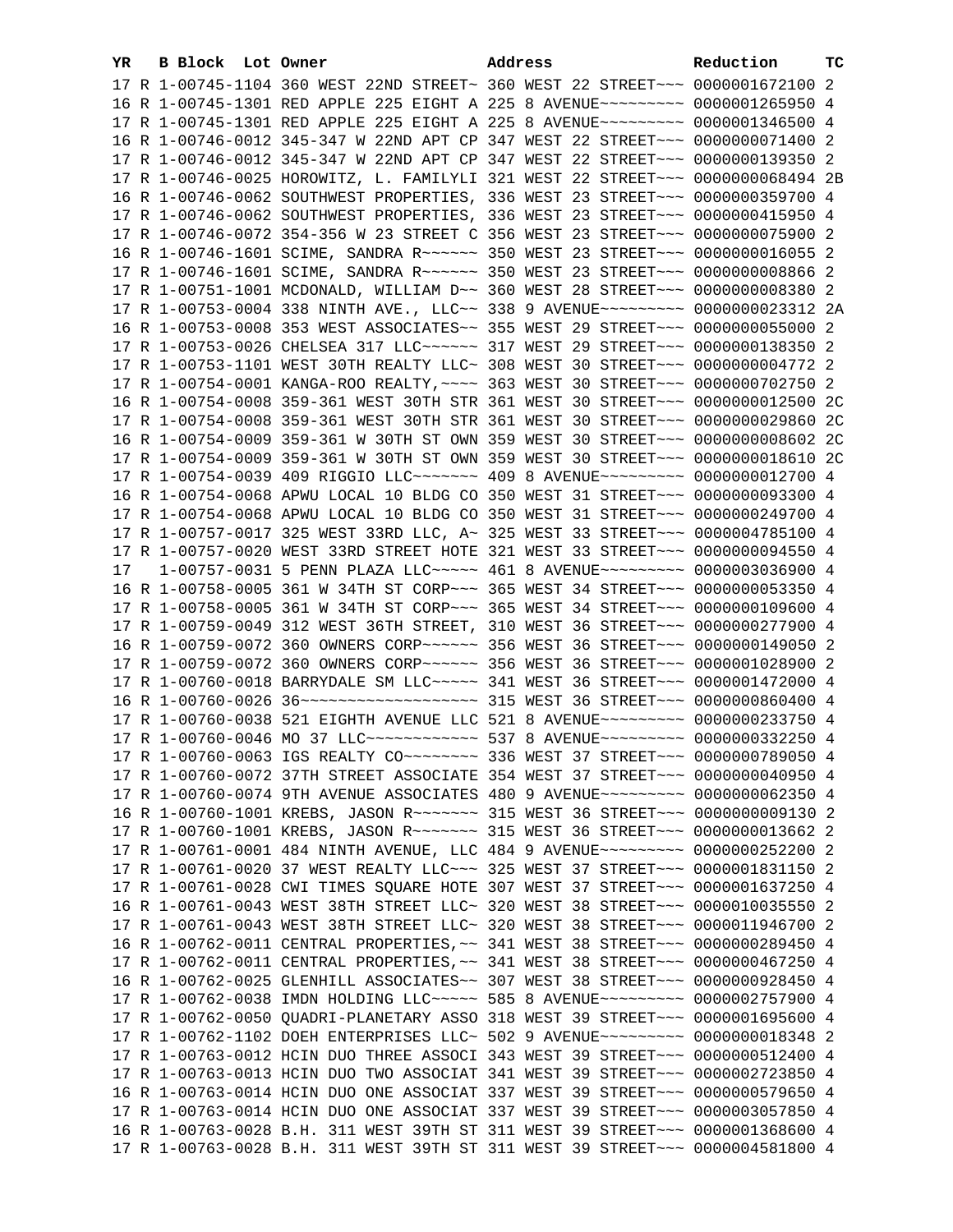| YR. | B Block Lot Owner |                                                                                     | Address |  | Reduction | тc |
|-----|-------------------|-------------------------------------------------------------------------------------|---------|--|-----------|----|
|     |                   | 17 R 1-00763-0047 310 GROUP, LLC ------ 310 WEST 40 STREET --- 0000001369300 4      |         |  |           |    |
|     |                   | 16 R 1-00763-0054 TIMES SQUARE HOSPITAL 326 WEST 40 STREET~~~ 0000002421050 4       |         |  |           |    |
|     |                   | 17 R 1-00763-0054 TIMES SQUARE HOSPITAL 326 WEST 40 STREET~~~ 0000003139700 4       |         |  |           |    |
|     |                   | 17 R 1-00763-0056 TIMES SQUARE HOSPITAL 330 WEST 40 STREET~~~ 0000003002850 4       |         |  |           |    |
|     |                   | 16 R 1-00763-0060 340-344 REALTY LLC -~~ 334 WEST 40 STREET -~~ 0000005249250 4     |         |  |           |    |
|     |                   | 17 R 1-00763-0060 340-344 REALTY LLC -~~ 334 WEST 40 STREET -~~ 0000005901550 4     |         |  |           |    |
|     |                   | 17 R 1-00763-0065 GOULD HOTEL ON WEST 4 342 WEST 40 STREET~~~ 0000001303550 4       |         |  |           |    |
|     |                   | 17 R 1-00763-0076 536 NINTH~~~~~~~~~~~~~~~~~ 536 9 AVENUE~~~~~~~~~~ 0000000097350 2 |         |  |           |    |
|     |                   | 16 R 1-00763-9008 WEST SIDE LOFTS LTD~~ 347 WEST 39 STREET~~~ 0000000264000 2       |         |  |           |    |
|     |                   | 17 R 1-00764-0035 205 ~~~ , AS TO 50% ~~~ 205 WEST 14 STREET ~~~ 0000000126900 2A   |         |  |           |    |
|     |                   | 17 R 1-00764-0042 2165 BOLTON LLC ----- 72 7 AVENUE --------- 0000000468600 2       |         |  |           |    |
|     |                   | 17 R 1-00764-0051 OUR LADY OF PEACE INC 222 WEST 15 STREET~~~ 0000000870650 2       |         |  |           |    |
|     |                   | 17 R 1-00764-1101 OWNER / AGENT~~~~~~~~~ 221 WEST 14 STREET~~~ 0000000026850 4      |         |  |           |    |
|     |                   |                                                                                     |         |  |           |    |
|     |                   | 17 R 1-00765-0016 237 W 15 ST OWNERS CO 237 WEST 15 STREET~~~ 0000000091300 2       |         |  |           |    |
|     |                   | 17 R 1-00765-0057 224 W 16 REALTY LLC~~ 224 WEST 16 STREET~~~ 0000000087800 2       |         |  |           |    |
|     |                   | 17 R 1-00766-0053 214 WEST 17TH APARTME 214 WEST 17 STREET~~~ 0000000321550 2       |         |  |           |    |
|     |                   | 16 R 1-00766-0055 CLOVER COURT REALTY L 218 WEST 17 STREET~~~ 0000000450400 2       |         |  |           |    |
|     |                   | 17 R 1-00766-1101 CHELSEA EIGHTH REALTY 270 WEST 17 STREET~~~ 0000000112861 4       |         |  |           |    |
|     |                   | 17 R 1-00766-1401 BONANNO, DAVID W~~~~~ 246 WEST 17 STREET~~~ 0000000043060 2       |         |  |           |    |
|     |                   | 17 R 1-00766-1407 CHIA FENG, BEVERLY YU 246 WEST 17 STREET~~~ 0000000037483 2       |         |  |           |    |
|     |                   | 16 R 1-00767-0002 ST. FRANCIS FRIENDSET 146 8 AVENUE~~~~~~~~~ 0000000176950 2       |         |  |           |    |
|     |                   | 17 R 1-00767-0002 ST. FRANCIS FRIENDSET 146 8 AVENUE~~~~~~~~~ 0000000176050 2       |         |  |           |    |
|     |                   | 17 R 1-00767-0041 LEESAM PLUMBING & HEA 124 7 AVENUE~~~~~~~~~ 0000000506000 4       |         |  |           |    |
|     |                   | 16 R 1-00767-0057 RHUMB W 18 LLC ~~~~~~~ 228 WEST 18 STREET ~~~ 0000000051450 2     |         |  |           |    |
|     |                   | 16 R 1-00767-1202 LAREDA 201 LLC~~~~~~~ 201 WEST 17 STREET~~~ 0000000051001 2       |         |  |           |    |
|     |                   | 17 R 1-00767-1202 LAREDA 201 LLC~~~~~~~ 201 WEST 17 STREET~~~ 0000000051033 2       |         |  |           |    |
|     |                   | 16 R 1-00768-0016 237 REALTY NY LLC ~~~~ 237 WEST 18 STREET ~~~ 0000000038880 2     |         |  |           |    |
|     |                   | 17 R 1-00768-1001 210 WEST 19TH STREETC 210 WEST 19 STREET~~~ 0000000003903 2       |         |  |           |    |
|     |                   | 17 R 1-00769-0031 205 W 19 ST CORP~~~~~ 205 WEST 19 STREET~~~ 0000000932850 2       |         |  |           |    |
|     |                   | 16 R 1-00769-0036 CHELSEA JENNIFER, LLC 156 7 AVENUE~~~~~~~~~ 0000000085650 4       |         |  |           |    |
|     |                   | 17 R 1-00769-0036 CHELSEA JENNIFER, LLC 156 7 AVENUE~~~~~~~~~ 0000000059500 4       |         |  |           |    |
|     |                   | 16 R 1-00769-0059 HEMA LLC ------------- 238 WEST 20 STREET --- 0000000020950 2     |         |  |           |    |
|     |                   | 17 R 1-00769-0059 HEMA LLC ------------- 238 WEST 20 STREET --- 00000000081850 2    |         |  |           |    |
|     |                   | 16 R 1-00769-0063 245 REALTY L.L.C. C/O 246 WEST 20 STREET~~~ 0000000081828 2       |         |  |           |    |
|     |                   | 17 R 1-00769-0063 245 REALTY L.L.C. C/O 246 WEST 20 STREET~~~ 0000000035046 2       |         |  |           |    |
|     |                   | 17 R 1-00769-1104 KENSINGTON HOUSE OWNE 160 7 AVENUE~~~~~~~~~ 0000001421900 2       |         |  |           |    |
|     |                   | 16 R 1-00769-1302 SPIRO LECATSAS~~~~~~~ 251 WEST 19 STREET~~~ 00000000019830 2      |         |  |           |    |
|     |                   |                                                                                     |         |  |           |    |
|     |                   | 17 R 1-00770-0036 BARMIL REALTY ASSOCIA 201 WEST 20 STREET~~~ 0000000074850 4       |         |  |           |    |
|     |                   | 16 R 1-00770-0051 BERNARDO, FELIX~~~~~~ 220 WEST 21 STREET~~~ 0000000183300 2       |         |  |           |    |
|     |                   | 17 R 1-00770-0051 BERNARDO, FELIX~~~~~~ 220 WEST 21 STREET~~~ 0000000171400 2       |         |  |           |    |
|     |                   | 17 R 1-00771-0001 CHELSEA 8TH AVENUE, L 216 8 AVENUE~~~~~~~~~ 0000000518950 2       |         |  |           |    |
|     |                   | 16 R 1-00771-0023 22321 OWNERS CORP~~~~ 223 WEST 21 STREET~~~ 0000000285510 2       |         |  |           |    |
|     |                   | 17 R 1-00771-0023 22321 OWNERS CORP~~~~ 223 WEST 21 STREET~~~ 0000000455640 2       |         |  |           |    |
|     |                   | 17 R 1-00771-0065 250 EQUITIES CORP~~~~ 250 WEST 22 STREET~~~ 0000000183300 2       |         |  |           |    |
|     |                   | 17 R 1-00771-0068 WEST 22ND STREET ASSO 258 WEST 22 STREET~~~ 0000000133750 2       |         |  |           |    |
|     |                   | 16 R 1-00771-0072 ARIEL/MATH REALTY, LL 262 WEST 22 STREET~~~ 0000000205400 2       |         |  |           |    |
|     |                   | 17 R 1-00771-0072 ARIEL/MATH REALTY, LL 262 WEST 22 STREET~~~ 0000000157700 2       |         |  |           |    |
|     |                   | 17 R 1-00771-0073 264 W 22ND ST OWNERS~ 264 WEST 22 STREET~~~ 0000000053870 2       |         |  |           |    |
|     |                   | 17 R 1-00772-0012 261 WEST 22ND ST TENA 261 WEST 22 STREET~~~ 0000000150600 2       |         |  |           |    |
|     |                   | 17 R 1-00772-0085 SOCIETY OF KASTORIANS 246 8 AVENUE~~~~~~~~~ 0000000153500 4       |         |  |           |    |
|     |                   | 16 R 1-00773-0022 GREENBERG, MICHAEL L~ 241 WEST 23 STREET~~~ 0000000284356 2       |         |  |           |    |
|     |                   | 17 R 1-00773-0022 GREENBERG, MICHAEL L~ 241 WEST 23 STREET~~~ 0000000364906 2       |         |  |           |    |
|     |                   | 16 R 1-00773-0063 24TH STREET HOLDING~~ 228 WEST 24 STREET~~~ 0000000067250 2       |         |  |           |    |
|     |                   | 17 R 1-00773-0063 24TH STREET HOLDING~~ 228 WEST 24 STREET~~~ 0000000093700 2       |         |  |           |    |
|     |                   | 16 R 1-00773-0064 24TH STREET HOLDING~~ 230 WEST 24 STREET~~~ 0000000069400 2       |         |  |           |    |
|     |                   | 17 R 1-00773-0064 24TH STREET HOLDING~~ 230 WEST 24 STREET~~~ 0000000098750 2       |         |  |           |    |
|     |                   | 16 R 1-00773-0066 24TH STREET HOLDING~~ 232 WEST 24 STREET~~~ 0000000064450 2       |         |  |           |    |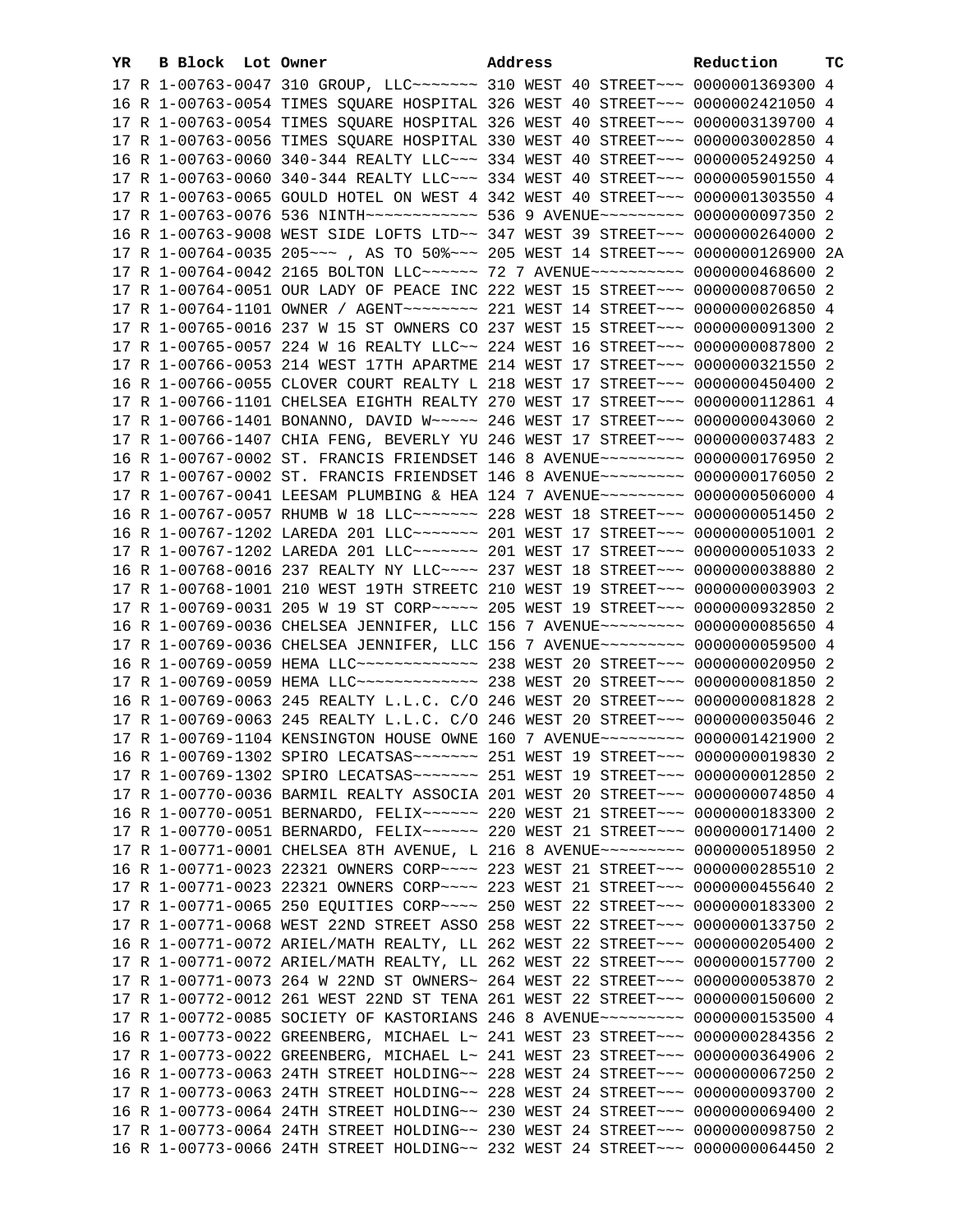| YR. | B Block Lot Owner |                                                                                      | Address |  | Reduction | тc |
|-----|-------------------|--------------------------------------------------------------------------------------|---------|--|-----------|----|
|     |                   | 17 R 1-00773-0066 24TH STREET HOLDING~~ 232 WEST 24 STREET~~~ 0000000089650 2        |         |  |           |    |
|     |                   | 17 R 1-00773-1002 PETER FRANCIS HURLEY~ 200 WEST 24 STREET~~~ 0000000009388 2        |         |  |           |    |
|     |                   | 17 R 1-00773-1101 213 WEST 23RD STREET~ 213 WEST 23 STREET~~~ 0000000123518 4        |         |  |           |    |
|     |                   | 16 R 1-00775-0022 225 25 HOUSING CORP~~ 219 WEST 25 STREET~~~ 0000000381550 2        |         |  |           |    |
|     |                   | 17 R 1-00775-0022 225 25 HOUSING CORP~~ 219 WEST 25 STREET~~~ 0000000307750 2        |         |  |           |    |
|     |                   | 17 R 1-00775-0060 SHTROMBERG, ANNA~~~~~ 236 WEST 26 STREET~~~ 0000000139700 4        |         |  |           |    |
|     |                   |                                                                                      |         |  |           |    |
|     |                   | 17 R 1-00775-1201 LING, LINDA~~~~~~~~~~~~~~~ 261 WEST 25 STREET~~~ 0000000106993 2   |         |  |           |    |
|     |                   | 17 R 1-00776-0001 322 PARTNERS, ~~~~~~~~ 322 8 AVENUE~~~~~~~~~ 0000000882000 4       |         |  |           |    |
|     |                   | 17 R 1-00776-0017 233 235 W 26TH OWNERS 233 WEST 26 STREET~~~ 0000000676614 2        |         |  |           |    |
|     |                   |                                                                                      |         |  |           |    |
|     |                   | 17 R 1-00778-0007 253 W~ 28TH ST CORP~~ 253 WEST 28 STREET~~~ 0000000270800 4        |         |  |           |    |
|     |                   | 16 R 1-00778-0057 BRISAM MANAGEMENT (DE 232 WEST 29 STREET~~~ 0000001640250 4        |         |  |           |    |
|     |                   | 17 R 1-00778-0057 BRISAM MANAGEMENT (DE 232 WEST 29 STREET~~~ 0000002859750 4        |         |  |           |    |
|     |                   | 16 R 1-00779-0005 HEARTHSTONE PROPERTIE 390 8 AVENUE~~~~~~~~~ 0000000021650 4        |         |  |           |    |
|     |                   | 17 R 1-00779-0005 HEARTHSTONE PROPERTIE 390 8 AVENUE~~~~~~~~~ 0000000056800 4        |         |  |           |    |
|     |                   | 16 R 1-00779-0010 249 W 29 OWNERS CORP~ 249 WEST 29 STREET~~~ 0000000766650 2        |         |  |           |    |
|     |                   | 17 R 1-00779-0010 249 W 29 OWNERS CORP~ 249 WEST 29 STREET~~~ 0000001104150 2        |         |  |           |    |
|     |                   | 17 R 1-00779-0017 JR BUILDING ASSOCIATE 231 WEST 29 STREET~~~ 0000001091850 4        |         |  |           |    |
|     |                   | 17 R 1-00779-0062 GROKASH REALTY ASSOCI 234 WEST 30 STREET~~~ 0000000334200 4        |         |  |           |    |
|     |                   | 17 R 1-00779-0063 GROKASH REALTY ASSOCI 236 WEST 30 STREET~~~ 0000000177950 4        |         |  |           |    |
|     |                   | 17 R 1-00779-0065 FIREHOUSE COMMONS LLC 240 WEST 30 STREET~~~ 0000000121050 4        |         |  |           |    |
|     |                   | 17 R 1-00779-0075 400 EIGHTH AVENUE OW~ 400 8 AVENUE~~~~~~~~~ 0000000748450 4        |         |  |           |    |
|     |                   | 17 R 1-00780-0010 251 WEST 30TH OWNER L 251 WEST 30 STREET~~~ 0000000608850 4        |         |  |           |    |
|     |                   | 17 R 1-00780-0073 416 8TH OWNER, LLC -- 416 8 AVENUE -------- 0000000259150 4        |         |  |           |    |
|     |                   | 17 R 1-00781-9002 VORNADO TWO PENN PROP 2 PENN PLAZA~~~~~~~~~ 0000013586750 4        |         |  |           |    |
|     |                   | 16 R 1-00784-0018 243 WEST 34TH STREET~ 243 WEST 34 STREET~~~ 0000000061850 4        |         |  |           |    |
|     |                   | 17 R 1-00784-0018 243 WEST 34TH STREET~ 243 WEST 34 STREET~~~ 0000000162900 4        |         |  |           |    |
|     |                   | 16 R 1-00784-0028 34 ST PENN ASSOCIATIO 223 WEST 34 STREET~~~ 0000001277950 4        |         |  |           |    |
|     |                   | 17 R 1-00784-0028 34 ST PENN ASSOCIATIO 223 WEST 34 STREET~~~ 0000002779400 4        |         |  |           |    |
|     |                   | 16 R 1-00784-0051 DAVIDKAY ASSOCIATES~~ 212 WEST 35 STREET~~~ 0000000183200 4        |         |  |           |    |
|     |                   | 17 R 1-00784-0054 34TH STREET PENN ASSO 218 WEST 35 STREET~~~ 0000004010550 4        |         |  |           |    |
|     |                   | 17 R 1-00785-0001 500 EIGHTH AVENUE LIM 500 8 AVENUE~~~~~~~~~ 0000000643200 4        |         |  |           |    |
|     |                   | 17 R 1-00785-0018 35TH STREET ASSOCIATE 237 WEST 35 STREET~~~ 0000000675700 4        |         |  |           |    |
|     |                   | 17 R 1-00785-0023 N.Y. TIMES SQUARE HOT 233 WEST 35 STREET~~~ 0000001550800 4        |         |  |           |    |
|     |                   | 16 R 1-00785-0029 213 WEST 35TH ST. ASS 213 WEST 35 STREET~~~ 0000000590150 4        |         |  |           |    |
|     |                   | 17 R 1-00785-0075 260 WEST 36 REALTY, L 260 WEST 36 STREET~~~ 0000000113400 4        |         |  |           |    |
|     |                   | 17 R 1-00786-0018 247 REALTY ASSOCIATES 247 WEST 36 STREET~~~ 0000000278250 4        |         |  |           |    |
|     |                   |                                                                                      |         |  |           |    |
|     |                   |                                                                                      |         |  |           |    |
|     |                   | 17 R 1-00786-0076 SHEVA 7 LLC ---------- 252 WEST 37 STREET --- 0000001034300 4      |         |  |           |    |
|     |                   | 16 R 1-00787-0025 JLJ BRICKEN LLC ----- 225 WEST 37 STREET -- 0000000286250 4        |         |  |           |    |
|     |                   | 16 R 1-00787-0059 JLJ BRICKEN LLC ----- 230 WEST 38 STREET -- 0000000273950 4        |         |  |           |    |
|     |                   | 17 R 1-00787-0064 KA WON REALTY CORP~~~ 240 WEST 38 STREET~~~ 0000000053850 4        |         |  |           |    |
|     |                   | 16 R 1-00787-0065 242 WEST 38TH STREET, 242 WEST 38 STREET~~~ 0000000135000 4        |         |  |           |    |
|     |                   | 17 R 1-00787-0076 PALOBUENO REAL ESTATE 262 WEST 38 STREET~~~ 0000000824350 4        |         |  |           |    |
|     |                   | 17 R 1-00787-0084 270 REALTY LLC ------- 554 8 AVENUE --------- 0000000623050 4      |         |  |           |    |
|     |                   | 17 R 1-00788-0016 UZI REALTY CORP~~~~~~ 257 WEST 38 STREET~~~ 0000000353850 4        |         |  |           |    |
|     |                   | 17 R 1-00788-0026 223 W 38TH STREET CO~ 223 WEST 38 STREET~~~ 0000000519350 4        |         |  |           |    |
|     |                   | 17 R 1-00788-0043 E&J GREEN 38 LLC ---- 207 WEST 38 STREET -- 0000000346050 4        |         |  |           |    |
|     |                   | 17 R 1-00788-0044 205 PROPERTY CO., LLC 205 WEST 38 STREET~~~ 0000000067200 4        |         |  |           |    |
|     |                   | 17 R 1-00788-0064 RH39 REALTY, L.P. ~~~~ 230 WEST 39 STREET~~~ 0000001993300 4       |         |  |           |    |
|     |                   | 17 R 1-00788-0073 250 WEST 39TH STREET, 250 WEST 39 STREET~~~ 0000001500350 4        |         |  |           |    |
|     |                   | 17 R 1-00789-0001 BRITEX ASSOCIATES~~~~ 600 8 AVENUE~~~~~~~~~ 0000000493050 4        |         |  |           |    |
|     |                   | 17 R 1-00789-0004 606 EIGHT AVENUE, LLC 606 8 AVENUE~~~~~~~~~ 0000000166400 2        |         |  |           |    |
|     |                   | 16 R 1-00789-0014 GREEN-39 LLC~~~~~~~~~~~~~~~ 251 WEST 39 STREET~~~~ 0000000341500 4 |         |  |           |    |
|     |                   | 16 R 1-00789-0027 WALBER 39 COMPANY~~~~ 225 WEST 39 STREET~~~ 0000000821250 4        |         |  |           |    |
|     |                   | 17 R 1-00789-0027 WALBER 39 COMPANY~~~~ 225 WEST 39 STREET~~~ 0000000475300 4        |         |  |           |    |
|     |                   | 17 R 1-00789-0030 205 WEST 39TH ST COMP 205 WEST 39 STREET~~~ 0000002240850 4        |         |  |           |    |
|     |                   |                                                                                      |         |  |           |    |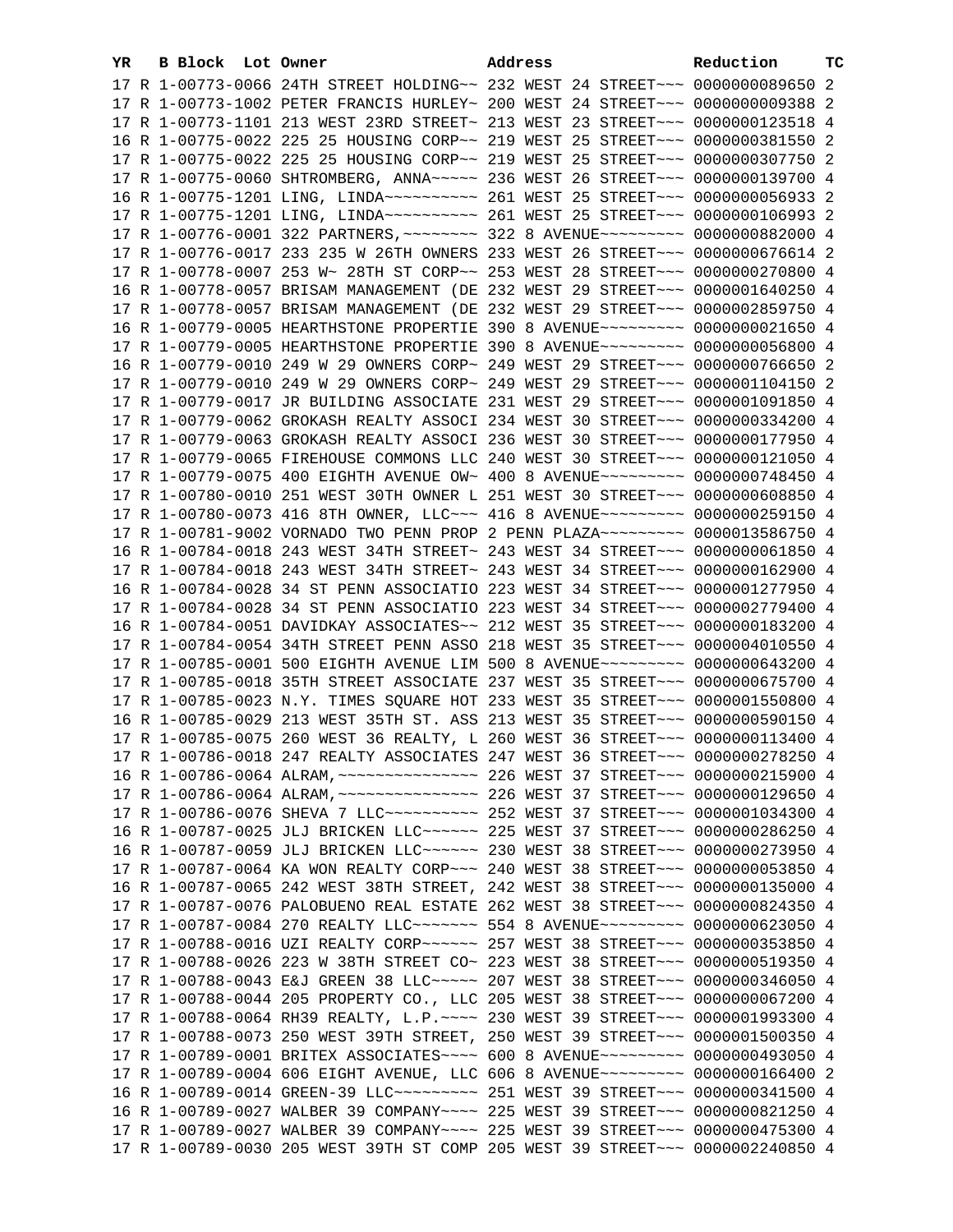| YR. | B Block Lot Owner |                                                                                      | Address | Reduction | ТC |
|-----|-------------------|--------------------------------------------------------------------------------------|---------|-----------|----|
|     |                   | 17 R 1-00789-0036 550 ADLER REALTY RL, ~ 550 7 AVENUE~~~~~~~~~ 0000002563400 4       |         |           |    |
|     |                   | 17 R 1-00789-0043 200 WEST 40 LLC ----- 558 7 AVENUE -------- 0000000175900 4        |         |           |    |
|     |                   | 17 R 1-00789-0044 ARGUS REALTY 202 LLC~ 202 WEST 40 STREET~~~ 0000000233000 4        |         |           |    |
|     |                   | 17 R 1-00789-0052 218 W 40TH ASSOCIATES 218 WEST 40 STREET~~~ 0000001002250 4        |         |           |    |
|     |                   | 17 R 1-00789-0067 NAFSHI REALTORS CORPO 250 WEST 40 STREET~~~ 0000000368950 4        |         |           |    |
|     |                   | 17 R 1-00789-0079 HATA REALTY CORP~~~~~ 612 8 AVENUE~~~~~~~~~ 0000000147350 4        |         |           |    |
|     |                   | 17 R 1-00790-0040 10015 OWNRS CORP~~~~~ 547 AVENUE OF THE AME 0000000282700 2        |         |           |    |
|     |                   | 17 R 1-00790-0066 154 W 15 ST TENANTS~~ 154 WEST 15 STREET~~~ 0000000291550 2        |         |           |    |
|     |                   |                                                                                      |         |           |    |
|     |                   | 17 R 1-00790-0067 156 WEST 15TH STREET~ 156 WEST 15 STREET~~~ 0000000276525 2        |         |           |    |
|     |                   | 17 R 1-00791-0009 155 W 15 ST HOUSING C 155 WEST 15 STREET~~~ 0000000836590 2        |         |           |    |
|     |                   | 17 R 1-00791-0013 LA FABRIQUE OWNERS CO 147 WEST 15 STREET~~~ 0000000622975 2        |         |           |    |
|     |                   | 17 R 1-00791-0036 SP 555 SIXTH LLC ~~~~~ 555 AVENUE OF THE AME 0000000656850 2       |         |           |    |
|     |                   | 17 R 1-00791-0050 114 ASSOCIATES~~~~~~~~ 114 WEST 16 STREET~~~ 0000000107850 2       |         |           |    |
|     |                   | 17 R 1-00791-0066 136/140 W16TH ST RLTY 136 WEST 16 STREET~~~ 0000000140150 2        |         |           |    |
|     |                   | 17 R 1-00793-0001 119-125 SEVENTH AVENU 119 7 AVENUE~~~~~~~~~ 0000000241450 2        |         |           |    |
|     |                   | 17 R 1-00793-0014 OLD WARREN ROAD HOUSE 141 WEST 17 STREET~~~ 0000000856900 2        |         |           |    |
|     |                   | 17 R 1-00793-0020 131 WEST 17 REALTY CO 133 WEST 17 STREET~~~ 0000000348650 2        |         |           |    |
|     |                   |                                                                                      |         |           |    |
|     |                   | 17 R 1-00793-1002 KOTTERMAN, HANWILLEM~ 112 WEST 18 STREET~~~ 0000000021548 2        |         |           |    |
|     |                   | 16 R 1-00793-1050 TWO WORLD ARTS LTD ~~~ 120 WEST 18 STREET ~~~ 0000000023144 4      |         |           |    |
|     |                   | 17 R 1-00793-1050 TWO WORLD ARTS LTD ~~~ 120 WEST 18 STREET ~~~ 0000000046474 4      |         |           |    |
|     |                   | 16 R 1-00793-1301 AJ FULTON 102, LLC ~~~ 144 WEST 18 STREET ~~~ 0000000170020 4      |         |           |    |
|     |                   | 17 R 1-00793-1301 AJ FULTON 102, LLC ~~~ 144 WEST 18 STREET ~~~ 0000000225909 4      |         |           |    |
|     |                   | 16 R 1-00793-1302 AJ FULTON 102, LLC ~~~ 144 WEST 18 STREET ~~~ 0000000083830 4      |         |           |    |
|     |                   | 17 R 1-00793-1302 AJ FULTON 102, LLC ~~~ 144 WEST 18 STREET ~~~ 0000000144041 4      |         |           |    |
|     |                   | 16 R 1-00793-1303 AJ FULTON 102, LLC ~~~ 144 WEST 18 STREET ~~~ 0000000007100 4      |         |           |    |
|     |                   | 17 R 1-00793-1303 AJ FULTON 102, LLC~~~ 144 WEST 18 STREET~~~ 0000000013400 4        |         |           |    |
|     |                   | 16 R 1-00793-1304 TESORIERE, LAUREN BRE 144 WEST 18 STREET~~~ 0000000063987 2        |         |           |    |
|     |                   | 17 R 1-00793-1304 TESORIERE, LAUREN BRE 144 WEST 18 STREET~~~ 0000000046295 2        |         |           |    |
|     |                   | 17 R 1-00793-1503 THE RETAIL STORES OF~ 100 WEST 18 STREET~~~ 0000003048709 4        |         |           |    |
|     |                   | 16 R 1-00793-1602 LEVENSTEIN, LAURA~~~~ 127 7 AVENUE~~~~~~~~~ 0000000025773 2        |         |           |    |
|     |                   | 17 R 1-00793-1602 LEVENSTEIN, LAURA~~~~ 127 7 AVENUE~~~~~~~~~ 0000000036334 2        |         |           |    |
|     |                   | 17 R 1-00794-0062 TROPHY WEST LLC ~~~~~~ 140 WEST 19 STREET ~~~ 0000000459650 2      |         |           |    |
|     |                   | 16 R 1-00794-0064 144-146 WEST 19TH STR 144 WEST 19 STREET~~~ 0000000179650 2        |         |           |    |
|     |                   | 17 R 1-00794-0064 144-146 WEST 19TH STR 144 WEST 19 STREET~~~ 0000000218550 2        |         |           |    |
|     |                   | 17 R 1-00794-1101 ODOM, TED ------------ 163 WEST 18 STREET --- 0000000013953 2      |         |           |    |
|     |                   | 17 R 1-00795-0067 SERVWEL GARAGE COMPAN 148 WEST 20 STREET~~~ 0000000570150 4        |         |           |    |
|     |                   | 16 R 1-00796-0013 143 5 OWNERS CORP~~~~ 143 WEST 20 STREET~~~ 0000000343600 2        |         |           |    |
|     |                   | 17 R 1-00796-0013 143 5 OWNERS CORP~~~~ 143 WEST 20 STREET~~~ 0000000616500 2        |         |           |    |
|     |                   | 17 R 1-00796-0018 A AND G REAL ESTATE L 135 WEST 20 STREET~~~ 0000000106950 4        |         |           |    |
|     |                   | 17 R 1-00796-1001 JVL REALTY ASSOC, INC 181 7 AVENUE~~~~~~~~~ 0000000013050 4        |         |           |    |
|     |                   | 16 R 1-00796-1002 JVL REALTY ASSOC INC~ 181 7 AVENUE~~~~~~~~~ 0000000244800 4        |         |           |    |
|     |                   | 17 R 1-00796-1002 JVL REALTY ASSOC INC~ 181 7 AVENUE~~~~~~~~~ 0000000287550 4        |         |           |    |
|     |                   | 17 R 1-00796-1003 ~~~~~~~~~~~~~~~~~~~~~~~~~~~ 181 7 AVENUE~~~~~~~~~~ 0000000036550 4 |         |           |    |
|     |                   | 17 R 1-00796-1102 NS PROPERTIES (CHELSE 121 WEST 20 STREET~~~ 0000000031161 2        |         |           |    |
|     |                   | 17 R 1-00796-1201 129A WEST 20 ASSOCIAT 129 WEST 20 STREET~~~ 0000000169300 4        |         |           |    |
|     |                   | 16 R 1-00796-1202 FRIEDMAN, ERIC ------- 129 WEST 20 STREET --- 0000000015140 2      |         |           |    |
|     |                   | 17 R 1-00796-1301 OLYMPIC FUNDING LLC~~ 655 AVENUE OF THE AME 0000000844493 4        |         |           |    |
|     |                   | 17 R 1-00797-0007 155 W. 21ST ST. LLC~~ 163 WEST 21 STREET~~~ 0000000973500 2        |         |           |    |
|     |                   | 17 R 1-00797-0076 166 WEST 22 ST OWNER~ 162 WEST 22 STREET~~~ 0000000239850 2        |         |           |    |
|     |                   | 17 R 1-00797-1102 ELIZABETH ROFF~~~~~~~~ 126 WEST 22 STREET~~~ 0000000029011 2       |         |           |    |
|     |                   | 16 R 1-00797-1702 LI, WALTER~~~~~~~~~~~~~~~~ 140 WEST 22 STREET~~~~ 00000000015121 2 |         |           |    |
|     |                   | 17 R 1-00797-1702 LI, WALTER~~~~~~~~~~~~~~~~ 140 WEST 22 STREET~~~~ 0000000012645 2  |         |           |    |
|     |                   | 17 R 1-00798-1010 7TH AND 23RD ASSOC~~~ 170 WEST 23 STREET~~~ 0000000118300 4        |         |           |    |
|     |                   | 16 R 1-00798-1011 7TH AND 23RD ASSOC~~~ 170 WEST 23 STREET~~~ 0000000305100 4        |         |           |    |
|     |                   | 17 R 1-00798-1011 7TH AND 23RD ASSOC~~~ 170 WEST 23 STREET~~~ 0000000756450 4        |         |           |    |
|     |                   | 17 R 1-00798-1012 BACK, DARREN~~~~~~~~~~~~~~ 170 WEST 23 STREET~~~~ 0000000023204 2  |         |           |    |
|     |                   | 17 R 1-00798-1401 SILVERMAN, DAVID~~~~~ 125 WEST 22 STREET~~~ 0000000036146 2        |         |           |    |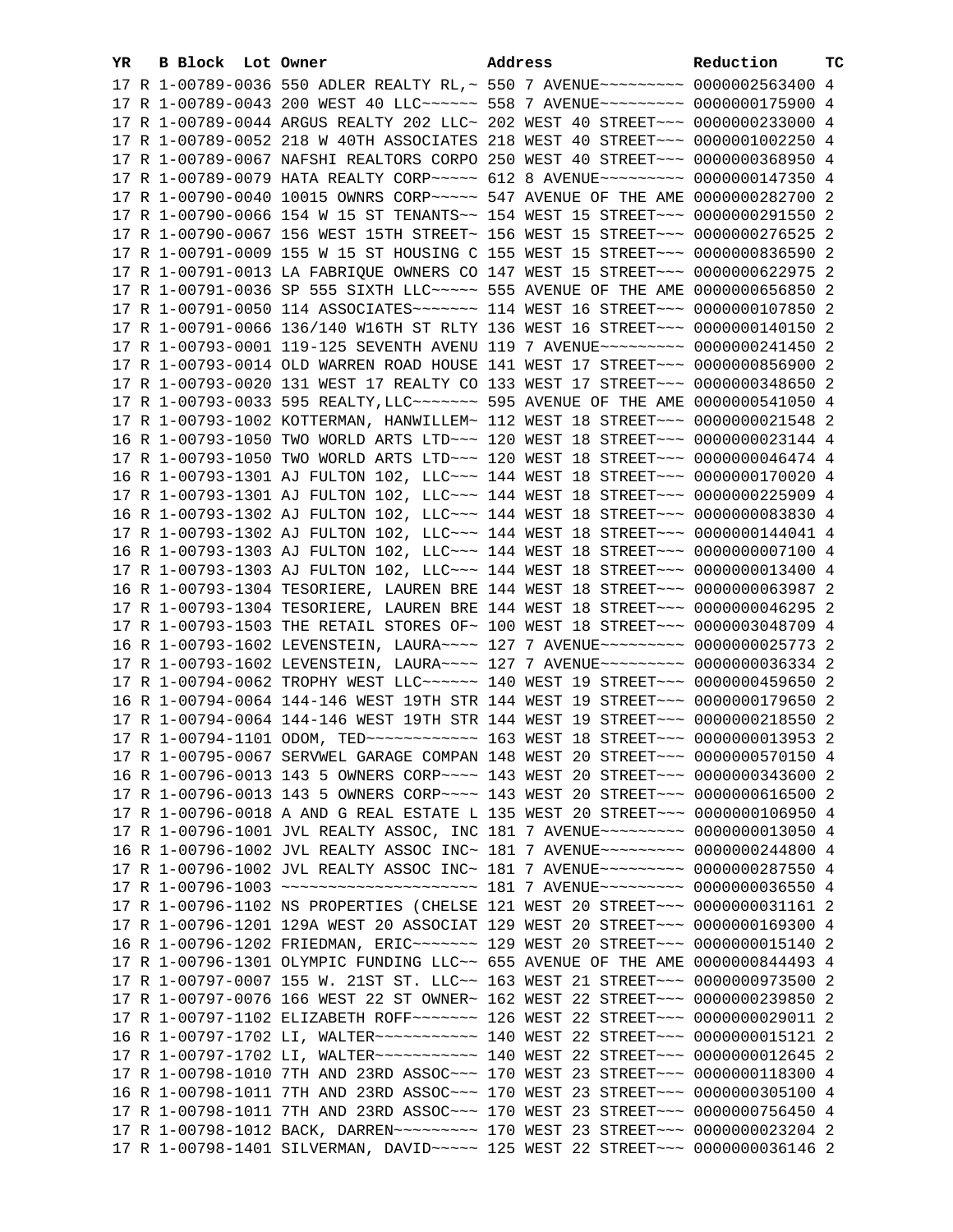| YR | B Block Lot Owner |                                                                                                                                                                  | Address | Reduction | тc |
|----|-------------------|------------------------------------------------------------------------------------------------------------------------------------------------------------------|---------|-----------|----|
|    |                   | 17 R 1-00799-0003 GS CHELSEA PROPERTY O 229 7 AVENUE~~~~~~~~~ 0000002863446 2                                                                                    |         |           |    |
|    |                   | 17 R 1-00799-0042 GARY KASAKIAN~~~~~~~~~~~~~~ 729 AVENUE OF THE AME 0000000254150 4                                                                              |         |           |    |
|    |                   | 17 R 1-00799-0046 HCIN CHELSEA GRAND EA 108 WEST 24 STREET~~~ 0000001838900 4                                                                                    |         |           |    |
|    |                   | 17 R 1-00799-0057 ALLOFUS TENNANTS INC~ 130 WEST 24 STREET~~~ 0000000597000 2                                                                                    |         |           |    |
|    |                   | 17 R 1-00800-0057 25 BUILDING ASSOCIATE 130 WEST 25 STREET~~~ 0000000464300 4                                                                                    |         |           |    |
|    |                   | 16 R 1-00800-0071 CHELSEA GRAND WEST LL 160 WEST 25 STREET~~~ 0000000966200 4                                                                                    |         |           |    |
|    |                   | 17 R 1-00800-0077 168-170 WEST 25 STREE 261 7 AVENUE~~~~~~~~~ 0000000116900 2                                                                                    |         |           |    |
|    |                   | 17 R 1-00800-0079 GUISAR REALTY CORP. ~~ 257 7 AVENUE~~~~~~~~~ 0000000033150 4                                                                                   |         |           |    |
|    |                   | 17 R 1-00800-1002 SCHEER, MAUREEN~~~~~ 245 7 AVENUE~~~~~~~~~ 0000000022536 2                                                                                     |         |           |    |
|    |                   | 17 R 1-00800-1101 ART TRADERS 40 INC. ~~ 110 WEST 25 STREET ~~~ 0000000038083 4                                                                                  |         |           |    |
|    |                   |                                                                                                                                                                  |         |           |    |
|    |                   | 17 R 1-00800-1302 KAMEHA FAMILY LP ~~~~~ 101 WEST 24 STREET ~~~ 0000000012363 2<br>16 R 1-00801-0008 159 WEST 25TH STREET~ 159 WEST 25 STREET~~~ 0000000174900 4 |         |           |    |
|    |                   |                                                                                                                                                                  |         |           |    |
|    |                   | 16 R 1-00801-0014 147 WEST 25TH STREET~ 147 WEST 25 STREET~~~ 0000000906300 4                                                                                    |         |           |    |
|    |                   | 17 R 1-00801-0014 147 WEST 25TH STREET~ 147 WEST 25 STREET~~~ 0000000133050 4                                                                                    |         |           |    |
|    |                   | 17 R 1-00801-0030 107 WEST 25TH STREET~ 107 WEST 25 STREET~~~ 0000000859720 2                                                                                    |         |           |    |
|    |                   | 17 R 1-00801-0034 S&P 26 DEVELOPMENT AS 103 WEST 25 STREET~~~ 0000000920200 2                                                                                    |         |           |    |
|    |                   | 17 R 1-00801-0041 765-767 AVENUE OF THE 765 AVENUE OF THE AME 0000000081650 4                                                                                    |         |           |    |
|    |                   | 17 R 1-00801-0055 DEZER PROPERTIES 122~ 122 WEST 26 STREET~~~ 0000000844000 4                                                                                    |         |           |    |
|    |                   | 16 R 1-00801-0065 BORDEN, MARK~~~~~~~~~ 142 WEST 26 STREET~~~ 0000000212050 2                                                                                    |         |           |    |
|    |                   | 17 R 1-00801-0065 BORDEN, MARK~~~~~~~~~ 142 WEST 26 STREET~~~ 0000001027225 2                                                                                    |         |           |    |
|    |                   | 17 R 1-00801-0071 FASHION 26TH STREET,~ 152 WEST 26 STREET~~~ 0000005156050 4                                                                                    |         |           |    |
|    |                   | 16 R 1-00802-0031 109 W 26TH ST OWNER C 109 WEST 26 STREET~~~ 0000000397000 2                                                                                    |         |           |    |
|    |                   | 17 R 1-00802-0031 109 W 26TH ST OWNER C 109 WEST 26 STREET~~~ 0000001373050 2                                                                                    |         |           |    |
|    |                   | 17 R 1-00802-0036 777 SIXTH AVENUE OWNE 777 AVENUE OF THE AME 0000001924850 2                                                                                    |         |           |    |
|    |                   | 16 R 1-00802-0079 BERT BRANDER -------- 295 7 AVENUE -------- 0000000047350 4                                                                                    |         |           |    |
|    |                   | 17 R 1-00802-0079 BERT BRANDER -------- 295 7 AVENUE --------- 0000000055900 4                                                                                   |         |           |    |
|    |                   |                                                                                                                                                                  |         |           |    |
|    |                   | 17 R 1-00802-1002 DAVIES, DAVID ~~~~~~~~ 144 WEST 27 STREET ~~~ 0000000179971 2                                                                                  |         |           |    |
|    |                   | 16 R 1-00803-0007 JUSTIN PROPERTIES~~~~ 153 WEST 27 STREET~~~ 0000000285350 4                                                                                    |         |           |    |
|    |                   | 17 R 1-00803-0014 WEST 27 LOFT CORP~~~~ 143 WEST 27 STREET~~~ 0000000128300 2                                                                                    |         |           |    |
|    |                   | 17 R 1-00803-0046 FPK REALTY CORP C/O~~ 108 WEST 28 STREET~~~ 0000000038600 4                                                                                    |         |           |    |
|    |                   | 16 R 1-00803-0049 GOLDEN TOWN REALTY, ~~ 116 WEST 28 STREET~~~ 0000000631300 4                                                                                   |         |           |    |
|    |                   | 17 R 1-00803-0049 GOLDEN TOWN REALTY, ~~ 116 WEST 28 STREET~~~ 0000000510250 4                                                                                   |         |           |    |
|    |                   | 17 R 1-00803-0056 OHDAY REALTY CORP~~~~ 120 WEST 28 STREET~~~ 0000000243950 4                                                                                    |         |           |    |
|    |                   |                                                                                                                                                                  |         |           |    |
|    |                   |                                                                                                                                                                  |         |           |    |
|    |                   | 17 R 1-00803-1095 GATES, JOHN~~~~~~~~~~ 315 7 AVENUE~~~~~~~~~ 0000000036935 2                                                                                    |         |           |    |
|    |                   | 17 R 1-00803-1096 HENGES, JESSICA~~~~~~ 315 7 AVENUE~~~~~~~~~ 0000000042980 2                                                                                    |         |           |    |
|    |                   | 17 R 1-00804-0008 GROFF STUDIOS CORP~~~ 151 WEST 28 STREET~~~ 0000000527550 2                                                                                    |         |           |    |
|    |                   | 17 R 1-00804-0020 FORTUNA REALTY LLC -~~ 127 WEST 28 STREET -~~ 0000001068150 4                                                                                  |         |           |    |
|    |                   | 16 R 1-00804-0022 WE CARE TRADING CO IN 123 WEST 28 STREET~~~ 0000004665300 4                                                                                    |         |           |    |
|    |                   | 17 R 1-00804-0022 WE CARE TRADING CO IN 123 WEST 28 STREET~~~ 0000003277950 4                                                                                    |         |           |    |
|    |                   | 17 R 1-00804-0026 MCSAM WEST 28 LLC~~~~ 117 WEST 28 STREET~~~ 0000000074950 4                                                                                    |         |           |    |
|    |                   | 16 R 1-00804-0053 122 WEST 29, LLC ---- 122 WEST 29 STREET -- 00000000068450 4                                                                                   |         |           |    |
|    |                   | 17 R 1-00804-0053 122 WEST 29, LLC ---- 122 WEST 29 STREET -- 0000000103100 4                                                                                    |         |           |    |
|    |                   | 17 R 1-00804-0054 BRISAM WEST 29 LLC ~~~ 124 WEST 29 STREET ~~~ 0000003563150 4                                                                                  |         |           |    |
|    |                   | 17 R 1-00804-0057 130-132 WEST 29TH STR 130 WEST 29 STREET~~~ 0000000429450 4                                                                                    |         |           |    |
|    |                   | 17 R 1-00805-0001 341 7TH AVENUE, LLC~~ 341 7 AVENUE~~~~~~~~~ 0000000152250 4                                                                                    |         |           |    |
|    |                   | 17 R 1-00805-0097 355 SEVENTH AVENUE HO 355 7 AVENUE~~~~~~~~~ 0000000219350 4                                                                                    |         |           |    |
|    |                   | 17 R 1-00805-1004 130 WEST 30TH STREET~ 130 WEST 30 STREET~~~ 0000000031544 4                                                                                    |         |           |    |
|    |                   | 17 R 1-00805-1005 ANTONIO E. URBINA~~~~ 130 WEST 30 STREET~~~ 0000000012292 2                                                                                    |         |           |    |
|    |                   | 17 R 1-00805-1106 EQR-BEATRICE A, LLC~~ 835 AVENUE OF THE AME 0000001749700 2                                                                                    |         |           |    |
|    |                   | 17 R 1-00806-0001 GATEWAY REALTY, ~~~~~~ 363 7 AVENUE~~~~~~~~~ 0000000878450 4                                                                                   |         |           |    |
|    |                   | 17 R 1-00806-0006 151 WEST 30TH STREET, 151 WEST 30 STREET~~~ 0000001447050 4                                                                                    |         |           |    |
|    |                   | 16 R 1-00806-0013 COURTYARD NEW YORK MA 135 WEST 30 STREET~~~ 0000002907600 4                                                                                    |         |           |    |
|    |                   | 17 R 1-00806-0013 COURTYARD NEW YORK MA 135 WEST 30 STREET~~~ 0000002505050 4                                                                                    |         |           |    |
|    |                   | 17 R 1-00806-0052 HCIN HERALD SQUARE AS 116 WEST 31 STREET~~~ 0000001995700 4                                                                                    |         |           |    |
|    |                   | 16 R 1-00806-0076 CYH MANHATTAN LLC~~~~ 371 7 AVENUE~~~~~~~~~ 0000004717950 4                                                                                    |         |           |    |
|    |                   |                                                                                                                                                                  |         |           |    |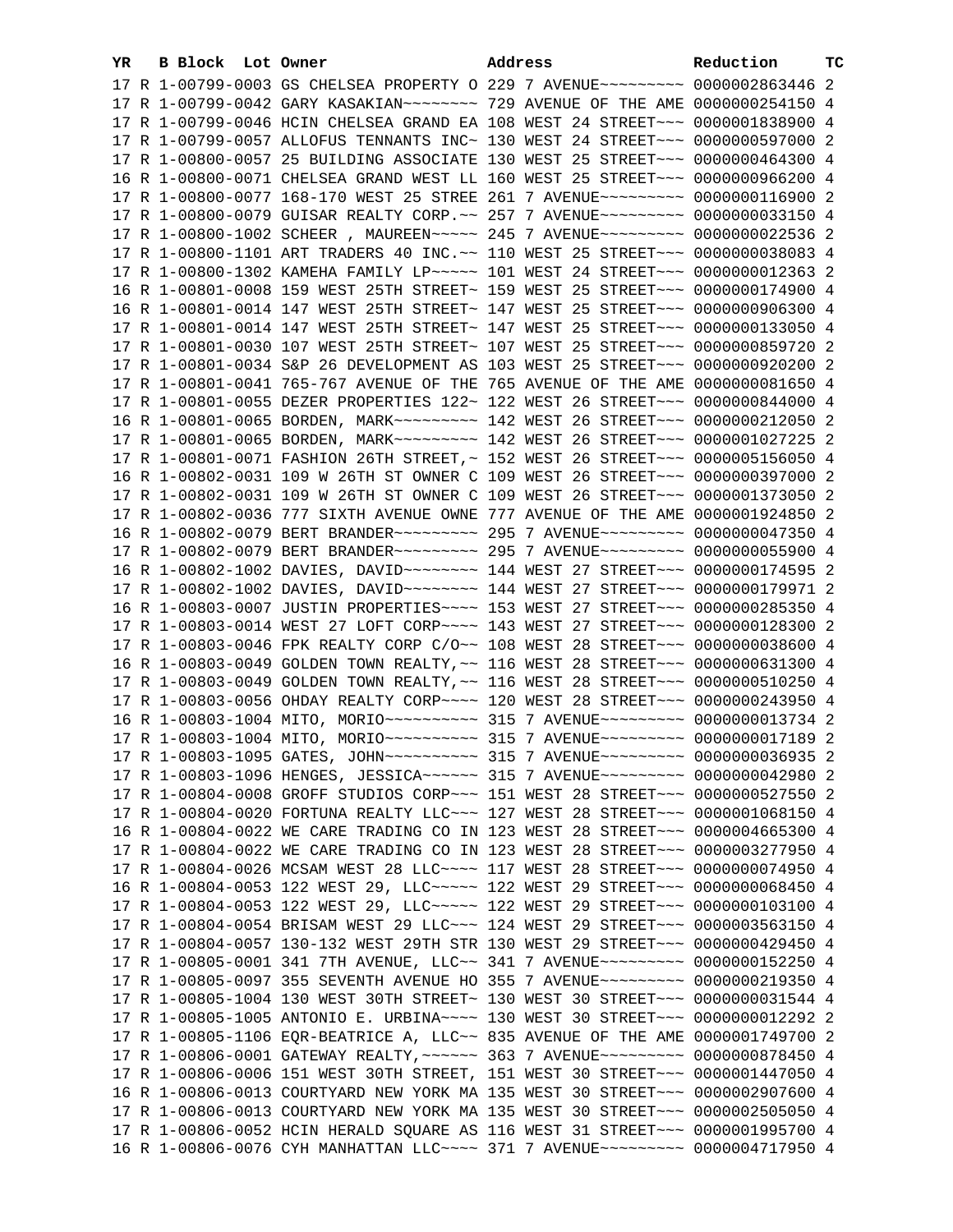| YR. | B Block Lot Owner | Address                                                                                                                                                          | Reduction | тc |
|-----|-------------------|------------------------------------------------------------------------------------------------------------------------------------------------------------------|-----------|----|
|     |                   | 17 R 1-00806-0076 CYH MANHATTAN LLC~~~~ 371 7 AVENUE~~~~~~~~~ 0000004018300 4                                                                                    |           |    |
|     |                   | 17 R 1-00807-0001 VORNADO ELEVEN PENN P 393 7 AVENUE~~~~~~~~~ 0000009832050 4                                                                                    |           |    |
|     |                   | 17 R 1-00807-0039 OLD 875 LLC AND NEW 8 875 AVENUE OF THE AME 0000003218350 4                                                                                    |           |    |
|     |                   | 17 R 1-00807-0050 RJF 110 REALTY LLC~~~ 110 WEST 32 STREET~~~ 0000000563450 4                                                                                    |           |    |
|     |                   | 17 R 1-00807-1103 TOWER 111 LLC ------- 885 AVENUE OF THE AME 0000004691850 2                                                                                    |           |    |
|     |                   | 16 R 1-00808-0040 VNO 100 WEST 33RD STR 100 WEST 33 STREET~~~ 0000007187350 4                                                                                    |           |    |
|     |                   | 17 R 1-00808-0040 VNO 100 WEST 33RD STR 100 WEST 33 STREET~~~ 0000008260600 4                                                                                    |           |    |
|     |                   | 16 R 1-00808-1001 401 HOTEL REIT, ~~~~~~ 401 7 AVENUE~~~~~~~~~ 0000011731450 4                                                                                   |           |    |
|     |                   | 17 R 1-00808-1001 401 HOTEL REIT, ~~~~~~ 401 7 AVENUE~~~~~~~~~ 0000001100850 4                                                                                   |           |    |
|     |                   | 17 R 1-00809-0016 139 WEST 33TH STREET~ 139 WEST 33 STREET~~~ 0000000100350 4                                                                                    |           |    |
|     |                   | 16 R 1-00809-0053 ESRT 112 WEST 34TH ST 112 WEST 34 STREET~~~ 0000002012700 4                                                                                    |           |    |
|     |                   |                                                                                                                                                                  |           |    |
|     |                   | 17 R 1-00809-0053 ESRT 112 WEST 34TH ST 112 WEST 34 STREET~~~ 0000003618000 4                                                                                    |           |    |
|     |                   | 17 R 1-00809-0059 EMAZAL REALTY ASSOCIA 124 WEST 34 STREET~~~ 0000000653450 4                                                                                    |           |    |
|     |                   | 17 R 1-00809-0062 STAHL 130 WEST 34THST 130 WEST 34 STREET~~~ 0000002194850 4                                                                                    |           |    |
|     |                   | 17 R 1-00809-0064 RAP 34 LLC ----------- 134 WEST 34 STREET --- 0000000288950 4                                                                                  |           |    |
|     |                   | 17 R 1-00809-0073 152 WEST 34TH ST REAL 152 WEST 34 STREET~~~ 0000000329850 4                                                                                    |           |    |
|     |                   | 16 R 1-00810-0001 MACY'S EAST INC ----- 441 7 AVENUE -------- 0000007576100 4                                                                                    |           |    |
| 17  |                   | 1-00810-0001 MACY'S EAST INC ------ 441 7 AVENUE -------- 0000021301550 4                                                                                        |           |    |
|     |                   | 17 R 1-00811-0001 ARSENAL COMPANY, ~~~~~ 463 7 AVENUE~~~~~~~~~ 0000000975300 4                                                                                   |           |    |
|     |                   | 17 R 1-00811-1001 469 HOLDINGS LLC ---- 469 7 AVENUE -------- 0000000297547 4                                                                                    |           |    |
|     |                   | 17 R 1-00812-0006 499 FASHION TOWER LLC 491 7 AVENUE~~~~~~~~~ 0000000799650 4                                                                                    |           |    |
|     |                   | 17 R 1-00813-0039 BURGER, MELISSA~~~~~~ 1017 AVENUE OF THE AM 0000000260000 4                                                                                    |           |    |
|     |                   | 17 R 1-00813-0055 B. BROS. BROADWAY REA 1385 BROADWAY~~~~~~~~ 0000001920050 4                                                                                    |           |    |
|     |                   | 17 R 1-00814-0001 525 DELAWARE LLC ---- 525 7 AVENUE -------- 0000002389800 4                                                                                    |           |    |
|     |                   | 17 R 1-00815-0049 1420 BH LLC ---------- 1420 BROADWAY ------- 0000000172250 4                                                                                   |           |    |
|     |                   | 16 R 1-00816-0013 47 W. 14TH ST. CORP. ~ 47 WEST 14 STREET ~~~~ 0000000356100 4                                                                                  |           |    |
|     |                   | 17 R 1-00816-0013 47 W. 14TH ST. CORP.~ 47 WEST 14 STREET~~~~ 0000001518500 4                                                                                    |           |    |
|     |                   | 16 R 1-00816-0059 30 WEST 15 STREET OWN 30 WEST 15 STREET~~~~ 0000000506250 2                                                                                    |           |    |
|     |                   | 17 R 1-00816-0059 30 WEST 15 STREET OWN 30 WEST 15 STREET~~~~ 0000000869000 2                                                                                    |           |    |
|     |                   | 17 R 1-00816-1136 22 WEST 15 HATZLACHA~ 22 WEST 15 STREET~~~~ 0000000249150 4                                                                                    |           |    |
|     |                   | 17 R 1-00816-1301 WOBER, JONATHAN HOWAR 50 WEST 15 STREET~~~~ 0000000016255 2                                                                                    |           |    |
|     |                   | 17 R 1-00817-0001 LEFT BANK COMPANY~~~~ 552 AVENUE OF THE AME 0000000347700 2                                                                                    |           |    |
|     |                   | 16 R 1-00817-0085 54 W 16 ST APT CORP~~ 568 AVENUE OF THE AME 0000000684350 2                                                                                    |           |    |
|     |                   | 17 R 1-00817-0085 54 W 16 ST APT CORP~~ 568 AVENUE OF THE AME 0000000949000 2                                                                                    |           |    |
|     |                   | 16 R 1-00818-0022 23 WEST 16 ST HOUSING 23 WEST 16 STREET~~~~ 0000000025936 2C                                                                                   |           |    |
|     |                   | 17 R 1-00818-0022 23 WEST 16 ST HOUSING 23 WEST 16 STREET~~~~ 0000000022984 2C                                                                                   |           |    |
|     |                   | 17 R 1-00818-0033 9 W 16TH ST CORP ~~~~~ 9 WEST 16 STREET ~~~~~ 0000000037203 2C                                                                                 |           |    |
|     |                   | 17 R 1-00818-0041 110 FIFTH REALTY CORP 110 5 AVENUE~~~~~~~~~ 0000001281600 4                                                                                    |           |    |
|     |                   | 17 R 1-00818-0059 14 W 17 TENANTS CORP~ 14 WEST 17 STREET~~~~ 0000000387224 2                                                                                    |           |    |
|     |                   | 17 R 1-00819-0050 6-8 WEST 18TH STREET~ 6 WEST 18 STREET~~~~~ 0000000433850 4                                                                                    |           |    |
|     |                   | 17 R 1-00819-1004 JAYCEE JOHNSON PROPER 12 WEST 18 STREET~~~~ 0000000122992 4                                                                                    |           |    |
|     |                   | 16 R 1-00819-1102 CORWIN, JENNIFER~~~~~ 15 WEST 17 STREET~~~~ 0000000007217 2<br>17 R 1-00819-1102 CORWIN, JENNIFER~~~~~ 15 WEST 17 STREET~~~~ 0000000027917 2   |           |    |
|     |                   | 17 R 1-00819-1203 MACHERAS, ALISON WALT 63 WEST 17 STREET~~~~ 0000000019883 2                                                                                    |           |    |
|     |                   |                                                                                                                                                                  |           |    |
|     |                   | 16 R 1-00819-1401 CHELSEA ST NICHOLAS, ~ 32 WEST 18 STREET~~~~ 0000000213954 4<br>17 R 1-00819-1401 CHELSEA ST NICHOLAS, ~ 32 WEST 18 STREET~~~~ 0000000243554 4 |           |    |
|     |                   | 16 R 1-00819-1403 GASPAR, DANIEL JOSHUA 32 WEST 18 STREET~~~~ 0000000025573 2                                                                                    |           |    |
|     |                   | 17 R 1-00819-1403 GASPAR, DANIEL JOSHUA 32 WEST 18 STREET~~~~ 0000000044529 2                                                                                    |           |    |
|     |                   | 17 R 1-00820-1301 ELK VENTURES LLC~~~~~ 16 WEST 19 STREET~~~~ 0000000145000 4                                                                                    |           |    |
|     |                   | 17 R 1-00820-1302 KING, SEAN~~~~~~~~~~~~~~~~~ 16 WEST 19 STREET~~~~~ 0000000005405 2                                                                             |           |    |
|     |                   | 17 R 1-00821-0011 PANASIA ESTATE, INC.~ 53 WEST 19 STREET~~~~ 0000000152900 2                                                                                    |           |    |
|     |                   | 17 R 1-00821-0032 11 WEST 19TH ASSOCIAT 11 WEST 19 STREET~~~~ 0000003292050 4                                                                                    |           |    |
|     |                   | 17 R 1-00821-0038 142 FIFTH AVE OWNERS~ 142 5 AVENUE~~~~~~~~~ 0000000306350 4                                                                                    |           |    |
|     |                   | 17 R 1-00821-0041 150 5TH AVENUE OFFICE 148 5 AVENUE~~~~~~~~~ 0000004430450 4                                                                                    |           |    |
|     |                   | 17 R 1-00821-1302 NYC 2A LLC~~~~~~~~~~~~~ 650 AVENUE OF THE AME 0000000044132 2                                                                                  |           |    |
|     |                   | 17 R 1-00822-0001 MANSION REALTY LLC~~~ 652 AVENUE OF THE AME 0000000805500 4                                                                                    |           |    |
|     |                   | 17 R 1-00822-0008 MANSION REALTY LLC -- 47 WEST 20 STREET -- 0000000203400 4                                                                                     |           |    |
|     |                   | 17 R 1-00822-1202 COBURN, ROBERT S ~~~~~ 9 WEST 20 STREET ~~~~~ 0000000040270 2                                                                                  |           |    |
|     |                   |                                                                                                                                                                  |           |    |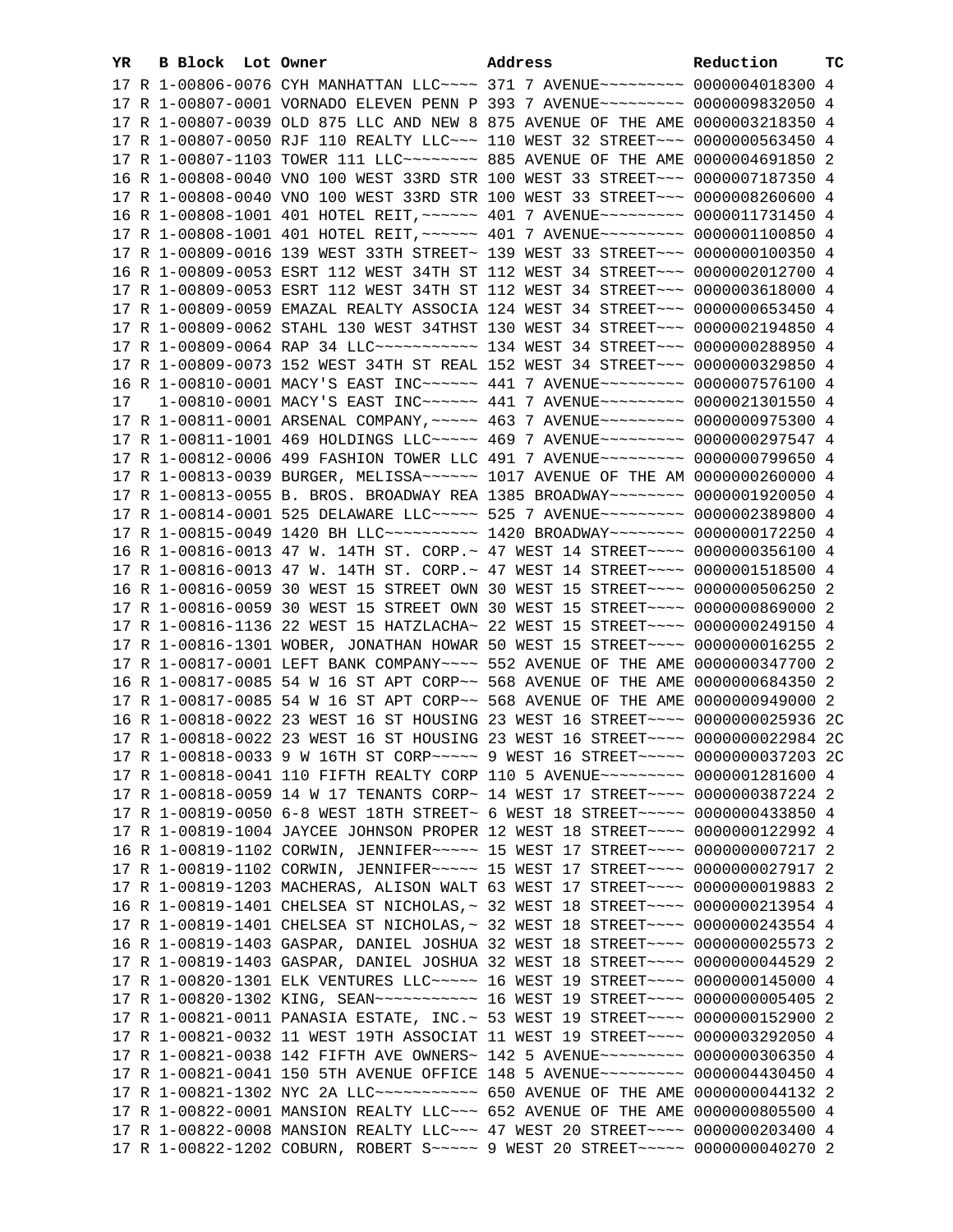| YR. | B Block Lot Owner |  | Address                                                                          | Reduction | тc |
|-----|-------------------|--|----------------------------------------------------------------------------------|-----------|----|
|     |                   |  | 17 R 1-00822-1301 CHELSEA ST NICHOLAS I 15 WEST 20 STREET~~~~ 0000000117900 4    |           |    |
|     |                   |  | 17 R 1-00823-0010 45 WEST 21ST ST. ASSO 45 WEST 21 STREET~~~~ 0000000755950 4    |           |    |
|     |                   |  | 17 R 1-00823-0017 MARJAYROB ASSOCIATES, 35 WEST 21 STREET~~~~ 0000000713850 2    |           |    |
|     |                   |  | 17 R 1-00823-0079 FRANCMEN 688 LLC ~~~~~ 688 AVENUE OF THE AME 0000000145000 4   |           |    |
|     |                   |  | 17 R 1-00823-0082 MCDONALDS CORPORATION 686 AVENUE OF THE AME 0000000086450 4    |           |    |
|     |                   |  | 17 R 1-00823-1001 170 FIFTH ASSOCIATES~ 170 5 AVENUE~~~~~~~~~ 0000000006929 4    |           |    |
|     |                   |  | 16 R 1-00823-1101 HOUGHTON 4321, INC. ~~ 43 WEST 21 STREET ~~~~ 0000000004594 2C |           |    |
|     |                   |  | 17 R 1-00823-1101 HOUGHTON 4321, INC.~~ 43 WEST 21 STREET~~~~ 0000000010461 2C   |           |    |
|     |                   |  | 16 R 1-00823-1202 ORNSTEIN, BEVERLY~~~~ 31 WEST 21 STREET~~~~ 0000000011550 2    |           |    |
|     |                   |  | 17 R 1-00823-1202 ORNSTEIN, BEVERLY~~~~ 31 WEST 21 STREET~~~~ 0000000020865 2    |           |    |
|     |                   |  | 17 R 1-00824-0039 LOWER FIFTH REEAKTYCO 178 5 AVENUE~~~~~~~~~ 0000000610200 2    |           |    |
|     |                   |  | 17 R 1-00824-0041 182 FIFTH AVENUE LLC~ 182 5 AVENUE~~~~~~~~~~ 0000000154750 4   |           |    |
|     |                   |  | 16 R 1-00824-0048 SUNRAY LLC ----------- 16 WEST 23 STREET ---- 0000000105800 4  |           |    |
|     |                   |  | 16 R 1-00824-0049 STUDIO PARK L.L.C. ~~~ 18 WEST 23 STREET ~~~~ 0000000037200 4  |           |    |
|     |                   |  | 17 R 1-00824-0049 STUDIO PARK L.L.C. ~~~ 18 WEST 23 STREET ~~~~ 0000000098400 4  |           |    |
|     |                   |  | 16 R 1-00825-0024 JOSEPH ROSEN TRUST, JP 27 WEST 23 STREET~~~~ 0000001717300 4   |           |    |
|     |                   |  | 17 R 1-00825-0024 JOSEPH ROSEN TRUST, JP 27 WEST 23 STREET~~~~ 0000002632150 4   |           |    |
|     |                   |  | 16 R 1-00825-0028 STUDIO PARK L.L.C. ~~~ 25 WEST 23 STREET ~~~~ 0000000132750 4  |           |    |
|     |                   |  | 17 R 1-00825-0028 STUDIO PARK L.L.C. ~~~ 25 WEST 23 STREET ~~~~ 0000000172350 4  |           |    |
|     |                   |  | 16 R 1-00825-0056 JLJ, LLC -------------- 14 WEST 24 STREET ---- 0000000352600 4 |           |    |
|     |                   |  | 17 R 1-00825-0056 JLJ, LLC -------------- 14 WEST 24 STREET ---- 0000000265300 4 |           |    |
|     |                   |  | 16 R 1-00826-0017 FORTUNA 37 WEST 24TH~ 37 WEST 24 STREET~~~~ 0000002162600 4    |           |    |
|     |                   |  | 17 R 1-00826-0017 FORTUNA 37 WEST 24TH~ 37 WEST 24 STREET~~~~ 0000002700350 4    |           |    |
|     |                   |  | 16 R 1-00826-0061 HMH SPECIAL LLC ~~~~~~ 32 WEST 25 STREET ~~~~ 0000000049950 4  |           |    |
|     |                   |  | 17 R 1-00827-0001 MARINE ESTATES LLC ~~~ 55 WEST 25 STREET ~~~~ 0000002251200 2  |           |    |
|     |                   |  | 17 R 1-00827-0020 25 WEST 25TH LLC ~~~~~ 25 WEST 25 STREET ~~~~ 0000000027800 4  |           |    |
|     |                   |  | 17 R 1-00827-0027 KEW MANAGEMENT CORPOR 11 WEST 25 STREET~~~~ 0000000139150 4    |           |    |
|     |                   |  | 17 R 1-00827-0043 LERAD COMPANY LLC~~~~ 210 5 AVENUE~~~~~~~~~ 0000000330450 4    |           |    |
|     |                   |  | 17 R 1-00827-0060 22 W 26TH ST APT CORP 22 WEST 26 STREET~~~~ 0000000422770 2    |           |    |
|     |                   |  | 17 R 1-00827-0063 GOULD 28 WEST 26 OWNE 28 WEST 26 STREET~~~~ 0000000170169 2    |           |    |
|     |                   |  | 17 R 1-00827-0064 30W26 LAND, L.P. ~~~~~ 30 WEST 26 STREET ~~~~ 0000000472200 4  |           |    |
|     |                   |  | 17 R 1-00829-0050 HADDAD NOMAD LLC~~~~~ 1164 BROADWAY~~~~~~~~ 0000006918000 4    |           |    |
|     |                   |  | 16 R 1-00829-0056 AEP PROPERTIES INC~~~ 1179 BROADWAY~~~~~~~~ 0000000163850 4    |           |    |
|     |                   |  | 17 R 1-00829-0056 AEP PROPERTIES INC~~~ 1179 BROADWAY~~~~~~~~ 0000000142700 4    |           |    |
|     |                   |  | 17 R 1-00829-0066 VLACHOS FAMILY PARTNE 40 WEST 28 STREET~~~~ 0000000103450 4    |           |    |
|     |                   |  | 17 R 1-00830-0014 41 MAJOR REALTY, ~~~~~ 41 WEST 28 STREET~~~~ 0000000091350 4   |           |    |
|     |                   |  | 17 R 1-00830-0027 BRO REALTIES NO. 2 LL 1180 BROADWAY~~~~~~~~ 0000000065400 4    |           |    |
|     |                   |  | 17 R 1-00830-0054 LGF ENTERPRISES~~~~~~ 1186 BROADWAY~~~~~~~~ 0000010604400 4    |           |    |
|     |                   |  | 16 R 1-00830-0067 32-34 WEST 29TH STREE 32 WEST 29 STREET~~~~ 0000002222450 4    |           |    |
|     |                   |  | 17 R 1-00830-0067 32-34 WEST 29TH STREE 32 WEST 29 STREET~~~~ 0000002112600 4    |           |    |
|     |                   |  | 17 R 1-00831-0007 HYUNG HYANG REALTY CO 45 WEST 29 STREET~~~~ 0000000172450 4    |           |    |
|     |                   |  | 16 R 1-00831-0028 HFZ KIK 30TH STREET O 11 WEST 29 STREET~~~~ 0000000215999 2A   |           |    |
|     |                   |  | 17 R 1-00831-0028 HFZ KIK 30TH STREET O 11 WEST 29 STREET~~~~ 0000000242476 2A   |           |    |
|     |                   |  | 16 R 1-00832-0001 1239 OPERATING LLC~~~ 856 AVENUE OF THE AME 0000000779600 4    |           |    |
|     |                   |  | 17 R 1-00832-0001 1239 OPERATING LLC~~~ 856 AVENUE OF THE AME 0000001344350 4    |           |    |
|     |                   |  | 17 R 1-00832-0022 NEW GENERATION REALTY 1218 BROADWAY~~~~~~~~ 0000000581400 4    |           |    |
|     |                   |  | 16 R 1-00832-0024 SB 29 WEST LLC ------- 29 WEST 30 STREET --- 0000000562250 4   |           |    |
|     |                   |  | 17 R 1-00832-0024 SB 29 WEST LLC ------- 29 WEST 30 STREET --- 0000001112600 4   |           |    |
|     |                   |  | 16 R 1-00832-0049 WOLCOTT HOTEL CO~~~~~~ 4 WEST 31 STREET~~~~~~ 0000000567500 4  |           |    |
|     |                   |  | 17 R 1-00832-0049 WOLCOTT HOTEL CO~~~~~~ 4 WEST 31 STREET~~~~~~ 0000000769100 4  |           |    |
|     |                   |  | 17 R 1-00832-0079 872 MANAGEMENT, INC~~ 872 AVENUE OF THE AME 0000000050400 4    |           |    |
|     |                   |  | 17 R 1-00833-0042 KAM HING REALTY-NYC, ~ 308 5 AVENUE~~~~~~~~~ 0000000082300 4   |           |    |
|     |                   |  | 16 R 1-00833-0049 6 WEST 32ND STREET LL 6 WEST 32 STREET~~~~~ 0000001170600 4    |           |    |
|     |                   |  | 17 R 1-00833-0061 30 WEST 32ND STREET M 30 WEST 32 STREET~~~~ 0000000116600 4    |           |    |
|     |                   |  | 17 R 1-00833-0078 THE JANE H. GOLDMAN 2 1271 BROADWAY~~~~~~~~ 0000000773550 4    |           |    |
|     |                   |  | 16 R 1-00833-1002 BRAHMA KUMARIS WORLD~ 306 5 AVENUE~~~~~~~~~ 0000000029113 4    |           |    |
|     |                   |  | 17 R 1-00833-1002 BRAHMA KUMARIS WORLD~ 306 5 AVENUE~~~~~~~~~ 0000000044227 4    |           |    |
|     |                   |  | 17 R 1-00834-0028 ANDREW 32, LLC ------ 23 WEST 32 STREET ---- 0000000253350 4   |           |    |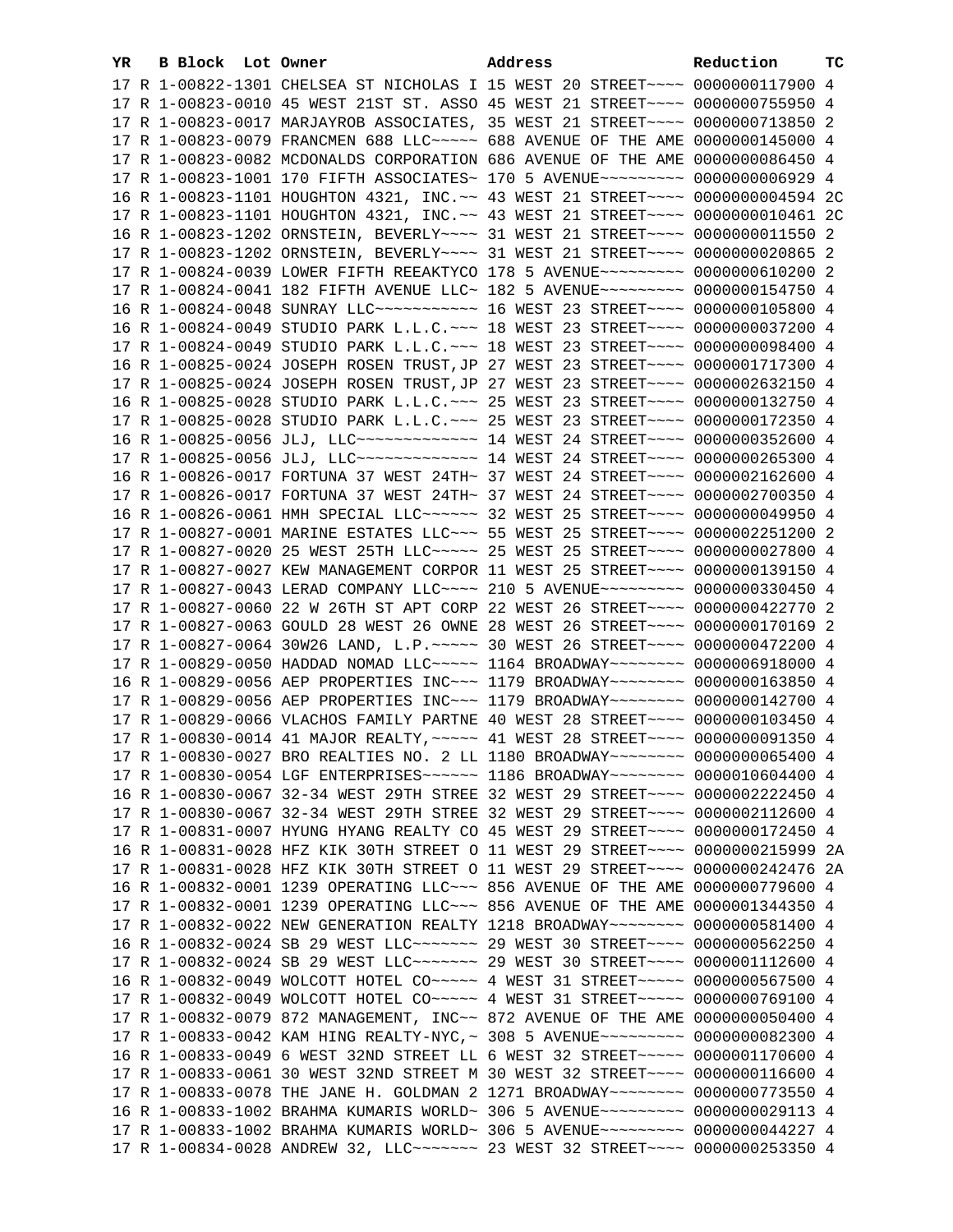| YR | <b>B Block</b> Lot Owner | Address                                                                               | Reduction | тc |
|----|--------------------------|---------------------------------------------------------------------------------------|-----------|----|
|    |                          | 16 R 1-00834-0029 WEST 32ND STREET HOTE 17 WEST 32 STREET~~~~ 0000000961400 4         |           |    |
|    |                          | 17 R 1-00834-0029 WEST 32ND STREET HOTE 17 WEST 32 STREET~~~~ 0000000723350 4         |           |    |
|    |                          | 17 R 1-00834-0039 BRAUSE FUND~~~~~~~~~~ 320 5 AVENUE~~~~~~~~~ 0000001056750 4         |           |    |
|    |                          | 16 R 1-00834-0048 SKYLER 330~~~~~~~~~~~ 330 5 AVENUE~~~~~~~~~ 0000001236600 4         |           |    |
|    |                          | 17 R 1-00834-0066 SHEA REALTY, INC. ~~ C 36 WEST 33 STREET~~~~ 0000000191900 4        |           |    |
|    |                          | 17 R 1-00835-0001 HERALD TOWERS~~~~~~~~~~~~~ 1282 BROADWAY~~~~~~~~~~ 0000009618800 2  |           |    |
|    |                          | 16 R 1-00835-0009 49 WEST 33 LLC~~~~~~~~~~~~ 49 WEST 33 STREET~~~~~ 0000000930100 4   |           |    |
|    |                          | 17 R 1-00835-0009 49 WEST 33 LLC ------- 49 WEST 33 STREET --- 0000001186950 4        |           |    |
|    |                          | 17 R 1-00835-0056 22 WEST 34TH STREET~~ 22 WEST 34 STREET~~~~ 0000002302300 4         |           |    |
|    |                          | 17 R 1-00836-0015 29 WEST 34TH OWNER LL 29 WEST 34 STREET~~~~ 0000000781200 4         |           |    |
|    |                          | 16 R 1-00836-0033 JACOB'S FIRST~~~~~~~~~~~~~ 1 WEST 34 STREET~~~~~~ 0000000928750 4   |           |    |
|    |                          |                                                                                       |           |    |
|    |                          | 17 R 1-00837-0006 GARDEN 35TH STREET, L 63 WEST 35 STREET~~~~ 0000003214700 4         |           |    |
|    |                          | 17 R 1-00837-0009 59 WEST 35TH STREET L 57 WEST 35 STREET~~~~ 0000002559850 4         |           |    |
|    |                          | 17 R 1-00837-0015 45 WEST HOTEL LIMITED 43 WEST 35 STREET~~~~ 0000001103250 4         |           |    |
|    |                          | 17 R 1-00837-0028 23-25 WEST 35 ST REAL 23 WEST 35 STREET~~~~ 0000000049050 4         |           |    |
|    |                          | 17 R 1-00837-0040 372 FIFTH AVENUE OWNE 372 5 AVENUE~~~~~~~~~ 0000000646400 2         |           |    |
|    |                          | 17 R 1-00837-0066 THIRTY SIX WEST THIRT 36 WEST 36 STREET~~~~ 0000000260450 4         |           |    |
|    |                          | 17 R 1-00837-0072 48 WEST 36TH STREET P 48 WEST 36 STREET~~~~ 0000000538550 4         |           |    |
|    |                          | 17 R 1-00837-0074 CHSP 36TH STREET LLC~ 52 WEST 36 STREET~~~~ 0000000954700 4         |           |    |
|    |                          | 17 R 1-00837-0084 72 WEST 36TH STREET, ~ 72 WEST 36 STREET~~~~ 0000000171300 4        |           |    |
|    |                          | 16 R 1-00837-0087 976 SIXTH AVENUE OPER 976 AVENUE OF THE AME 0000000192650 4         |           |    |
|    |                          | 17 R 1-00838-0001 990 AVAMERICAS ASSOC. 980 AVENUE OF THE AME 0000001231550 2         |           |    |
|    |                          | 17 R 1-00838-0008 65 W 36 LLC ---------- 63 WEST 36 STREET ---- 0000000244250 4       |           |    |
|    |                          | 17 R 1-00838-0027 25 WEST 36TH REALTYCO 25 WEST 36 STREET~~~~ 0000000240050 4         |           |    |
|    |                          | 16 R 1-00838-0038 CENTURY DEVELOPMENT P 3 WEST 36 STREET~~~~~ 0000002185500 2         |           |    |
|    |                          | 17 R 1-00838-0038 CENTURY DEVELOPMENT P 3 WEST 36 STREET~~~~~ 0000003067050 2         |           |    |
|    |                          | 17 R 1-00839-0015 45 WEST 37TH ST. REAL 45 WEST 37 STREET~~~~ 0000000026400 4         |           |    |
|    |                          | 17 R 1-00839-1016 420 OWNER LLC ------- 420 5 AVENUE -------- 0000000215203 4         |           |    |
|    |                          | 17 R 1-00839-1048 YH 420 FIFTH LLC ---- 420 5 AVENUE -------- 0000002813259 4         |           |    |
|    |                          | 16 R 1-00839-1104 ~~~~~~~~~~~~~~~~~~~~~~~ 66 WEST 38 STREET~~~~ 0000001613800 2       |           |    |
|    |                          | 17 R 1-00839-1104 ~~~~~~~~~~~~~~~~~~~~~~~ 66 WEST 38 STREET~~~~ 0000001146700 2       |           |    |
|    |                          | 17 R 1-00840-0006 63 WEST 38TH STREET D 63 WEST 38 STREET~~~~ 0000001086500 4         |           |    |
|    |                          | 17 R 1-00840-0016 MANHATTAN LW HOTEL AS 45 WEST 38 STREET~~~~ 0000002222500 4         |           |    |
|    |                          | 16 R 1-00840-0034 13 WEST 38 LLC ------ 13 WEST 38 STREET ---- 0000000227800 4        |           |    |
|    |                          | 17 R 1-00840-0034 13 WEST 38 LLC ------ 13 WEST 38 STREET ---- 0000000365950 4        |           |    |
|    |                          | 17 R 1-00840-0058 GENERAL PUBLIC ------ 16 WEST 39 STREET --- 0000000184800 4         |           |    |
|    |                          | 17 R 1-00840-0071 45-52 WEST 39 STREET~ 42 WEST 39 STREET~~~~ 0000000563130 4         |           |    |
|    |                          | 17 R 1-00840-0076 HERBERT LEDERMAN ETAL 52 WEST 39 STREET~~~~ 0000000022720 4         |           |    |
|    |                          | 17 R 1-00840-0080 56 WEST 39TH STREET L 56 WEST 39 STREET~~~~ 0000000051450 4         |           |    |
|    |                          | 16 R 1-00840-1012 M & S WEST 38TH STREE 57 WEST 38 STREET~~~~ 0000000077391 4         |           |    |
|    |                          | 17 R 1-00840-1012 M & S WEST 38TH STREE 57 WEST 38 STREET~~~~ 0000000086018 4         |           |    |
|    |                          | 17 R 1-00841-0015 43 WEST 39TH REALTY L 43 WEST 39 STREET~~~~ 0000000038047 2A        |           |    |
|    |                          | 17 R 1-00841-0020 25 BRYANT LLC -------- 25 WEST 39 STREET --- 0000003714150 4        |           |    |
|    |                          | 16 R 1-00841-0054 AB 40TH STREET~~~~~~~~~~~~~ 8 WEST 40 STREET~~~~~~~ 0000000379200 4 |           |    |
|    |                          | 17 R 1-00841-0071 PHILIPS BRYANT PARK L 38 WEST 40 STREET~~~~ 0000001316700 4         |           |    |
|    |                          | 17 R 1-00841-0085 MILLTEX DISTRIBUTORS~ 70 WEST 40 STREET~~~~ 0000000612800 4         |           |    |
|    |                          | 17 R 1-00842-0007 VICTORIA OWNERS CORP~ 7 EAST 14 STREET~~~~~ 0000001323350 2         |           |    |
|    |                          | 16 R 1-00843-0045 79 FIFTH AVENUE LLC~~ 79 5 AVENUE~~~~~~~~~~ 0000001499800 4         |           |    |
|    |                          | 17 R 1-00843-0045 79 FIFTH AVENUE LLC~~ 79 5 AVENUE~~~~~~~~~~ 0000005690200 4         |           |    |
|    |                          | 17 R 1-00844-0011 15 EAST 16TH STREET O 15 EAST 16 STREET~~~~ 0000001595100 2         |           |    |
|    |                          | 17 R 1-00844-0025 HARTFORD PROPERTIES 4 39 UNION SQUARE~~~~~~ 0000000168350 4         |           |    |
|    |                          | 17 R 1-00846-0002 BSD MICHAEL 101, LLC~ 101 5 AVENUE~~~~~~~~~ 0000001877600 4         |           |    |
|    |                          | 17 R 1-00846-0005 YJL 3 EAST 17TH STREE 3 EAST 17 STREET~~~~~ 0000000064250 4         |           |    |
|    |                          | 16 R 1-00846-0026 860 BROADWAY LLC ---- 860 BROADWAY -------- 0000000619600 4         |           |    |
|    |                          | 17 R 1-00846-0026 860 BROADWAY LLC ---- 860 BROADWAY -------- 0000001899850 4         |           |    |
|    |                          | 17 R 1-00846-0057 JAISI REALTY CORP~~~~ 865 BROADWAY~~~~~~~~~ 0000000192600 4         |           |    |
|    |                          | 17 R 1-00846-1402 868 BROADWAY CORP. ~~~ 868 BROADWAY~~~~~~~~~ 0000000244300 4        |           |    |
|    |                          | 16 R 1-00847-0024 MACINTYRE BUILDING C~ 874 BROADWAY~~~~~~~~~ 0000001311946 2         |           |    |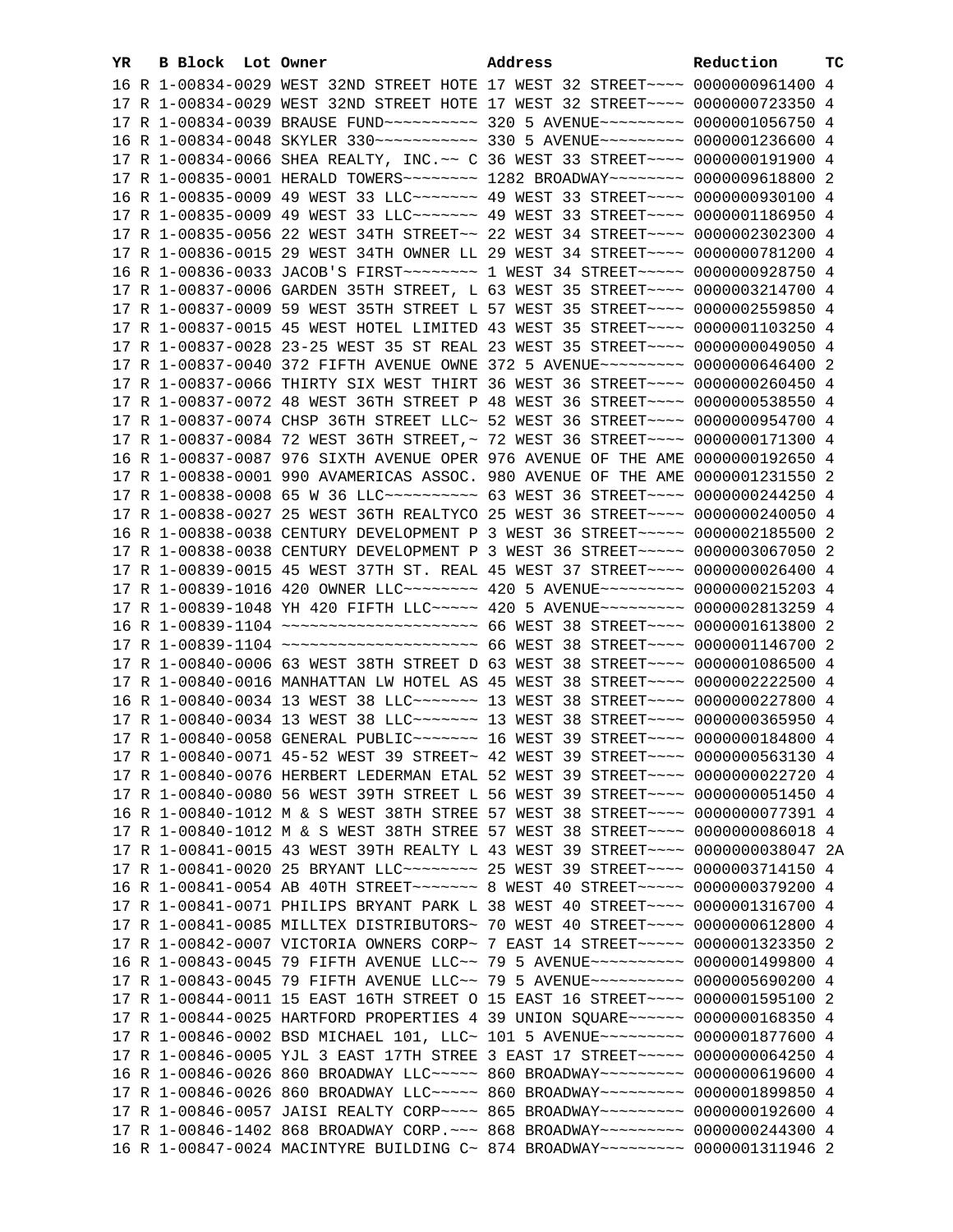| YR. | B Block Lot Owner |  | Address                                                                              | Reduction | тc |
|-----|-------------------|--|--------------------------------------------------------------------------------------|-----------|----|
|     |                   |  | 17 R 1-00847-0024 MACINTYRE BUILDING C~ 874 BROADWAY~~~~~~~~~ 0000001748358 2        |           |    |
|     |                   |  | 17 R 1-00847-0033 43 EAST 18 L.L.C. ~~~~ 43 EAST 18 STREET~~~~ 0000000008300 4       |           |    |
|     |                   |  | 17 R 1-00847-0040 230 PAS (RRPIII) LLC~ 230 PARK AVENUE SOUTH 0000002141700 4        |           |    |
|     |                   |  | 17 R 1-00848-0001 119 FIFTH AVE CORP~~~ 119 5 AVENUE~~~~~~~~~ 0000000569450 4        |           |    |
|     |                   |  | 17 R 1-00848-0012 889 REALTY INC~~~~~~~ 889 BROADWAY~~~~~~~~~ 0000000235200 2        |           |    |
|     |                   |  |                                                                                      |           |    |
|     |                   |  | 17 R 1-00848-1051 ODETTE LLC ---------- 890 BROADWAY -------- 0000000497546 4        |           |    |
|     |                   |  | 16 R 1-00848-1102 ARMER, OLGA~~~~~~~~~~~~~~ 42 EAST 20 STREET~~~~~ 0000000056842 2   |           |    |
|     |                   |  |                                                                                      |           |    |
|     |                   |  | 16 R 1-00848-1301 240 PARK AVENUE SOUTH 240 PARK AVENUE SOUTH 0000001116695 4        |           |    |
|     |                   |  |                                                                                      |           |    |
|     |                   |  | 17 R 1-00848-1301 240 PARK AVENUE SOUTH 240 PARK AVENUE SOUTH 0000000116550 4        |           |    |
|     |                   |  | 17 R 1-00848-1303 KENEALLY, PATRICIA A~ 240 PARK AVENUE SOUTH 0000000016700 2        |           |    |
|     |                   |  | 17 R 1-00849-0009 RJR REALTY CO~~~~~~~~~~~~~~ 11 EAST 20 STREET~~~~~ 0000000032400 4 |           |    |
|     |                   |  | 17 R 1-00849-0026 GRAMERCY EQUITIES COR 35 EAST 20 STREET~~~~ 0000000159724 2C       |           |    |
|     |                   |  | 17 R 1-00849-0048 CGMT HALL REAL ESTATE 46 EAST 21 STREET~~~~ 0000000159800 4        |           |    |
|     |                   |  | 16 R 1-00849-0053 COSMOPLITAN PARKINGCO EAST 21 STREET~~~~~~~ 0000000221500 4        |           |    |
|     |                   |  | 17 R 1-00849-0053 COSMOPLITAN PARKINGCO EAST 21 STREET~~~~~~~ 0000000278650 4        |           |    |
|     |                   |  | 17 R 1-00849-1403 GEORGE, MELISSA~~~~~~ 141 5 AVENUE~~~~~~~~~ 0000000016308 2        |           |    |
|     |                   |  | 17 R 1-00849-1404 WHAT CHEER II LLC --- 141 5 AVENUE -------- 0000000697827 4        |           |    |
|     |                   |  | 17 R 1-00850-0001 149 5 AVE CORP~~~~~~~~ 149 5 AVENUE~~~~~~~~~ 0000002002800 4       |           |    |
|     |                   |  | 16 R 1-00850-0018 TRES TWO ------------- 19 EAST 21 STREET ---- 0000000005900 2      |           |    |
|     |                   |  | 17 R 1-00850-0018 TRES TWO ------------- 19 EAST 21 STREET ---- 0000000154400 2      |           |    |
|     |                   |  | 17 R 1-00850-0019 21 EAST 21ST STREET, ~ 21 EAST 21 STREET ~~~~ 0000000143630 2      |           |    |
|     |                   |  | 17 R 1-00850-0028 22 PARK SOUTH, ~~~~~~~ 41 EAST 21 STREET~~~~ 0000000704400 4       |           |    |
|     |                   |  | 16 R 1-00850-0039 270 PARK AVE SOUTH LL 268 PARK AVENUE SOUTH 0000001623050 2        |           |    |
|     |                   |  | 17 R 1-00850-0039 270 PARK AVE SOUTH LL 268 PARK AVENUE SOUTH 0000002358350 2        |           |    |
|     |                   |  | 17 R 1-00850-1101 STERLING BROADWAY~~~~ 936 BROADWAY~~~~~~~~~ 0000001071950 4        |           |    |
|     |                   |  | 16 R 1-00850-1102 ACKERMAN~ INSTITUTE F 936 BROADWAY~~~~~~~~~ 0000000124673 4        |           |    |
|     |                   |  | 17 R 1-00850-1102 ACKERMAN~ INSTITUTE F 936 BROADWAY~~~~~~~~~ 0000000055461 4        |           |    |
|     |                   |  | 16 R 1-00850-1203 GRAMERCY PLACE CD BD/ 280 PARK AVENUE SOUTH 0000000006873 2        |           |    |
|     |                   |  | 17 R 1-00850-1203 GRAMERCY PLACE CD BD/ 280 PARK AVENUE SOUTH 0000000009697 2        |           |    |
|     |                   |  | 17 R 1-00850-1702 SPETS, ANKI~~~~~~~~~~~~~~ 49 EAST 21 STREET~~~~~ 00000000018462 2  |           |    |
|     |                   |  | 16 R 1-00851-0013 13-21 EAST 22ND ST RE 21 EAST 22 STREET~~~~ 0000001021350 2        |           |    |
|     |                   |  | 17 R 1-00851-0013 13-21 EAST 22ND ST RE 21 EAST 22 STREET~~~~ 0000000839250 2        |           |    |
|     |                   |  | 16 R 1-00851-0035 300 PARK AVE. SO. ~~~~ 286 PARK AVENUE SOUTH 0000003263100 4       |           |    |
|     |                   |  | 17 R 1-00851-0035 300 PARK AVE. SO. ~~~~ 286 PARK AVENUE SOUTH 0000002370300 4       |           |    |
|     |                   |  | 17 R 1-00851-0056 FLAMINGO LLC --------- 26 EAST 23 STREET --- 0000000287700 4       |           |    |
|     |                   |  | 16 R 1-00851-1001 MADISON GREEN CORP~~~ 5 EAST 22 STREET~~~~~ 0000000128250 4        |           |    |
|     |                   |  | 17 R 1-00851-1001 MADISON GREEN CORP~~~ 5 EAST 22 STREET~~~~~ 0000000091450 4        |           |    |
|     |                   |  | 17 R 1-00851-1002 MADISON GREEN CORP~~~ 5 EAST 22 STREET~~~~~ 0000000149740 4        |           |    |
|     |                   |  | 17 R 1-00851-1604 MARIO NATARELLI~~~~~~ 11 EAST 22 STREET~~~~ 0000000009606 2C       |           |    |
|     |                   |  | 17 R 1-00853-0001 BLACK SLATE F 2013 LL 1 MADISON AVENUE~~~~~ 0000003353350 4        |           |    |
| 17  |                   |  | 1-00855-0024 360 PARK SOUTH DELAWA 354 PARK AVENUE SOUTH 0000013220100 4             |           |    |
|     |                   |  | 17 R 1-00856-0024 NEW YORK LIFE INSURAN 380 PARK AVENUE SOUTH 0000006864150 4        |           |    |
|     |                   |  | 16 R 1-00857-0017 MAVE HOTEL INVESTORS~ 62 MADISON AVENUE~~~~ 0000000578650 4        |           |    |
|     |                   |  | 17 R 1-00857-0017 MAVE HOTEL INVESTORS~ 62 MADISON AVENUE~~~~ 0000000101200 4        |           |    |
|     |                   |  | 17 R 1-00857-0024 63 MADISON OWNER LLC~ 63 MADISON AVENUE~~~~ 0000003940800 4        |           |    |
|     |                   |  | 17 R 1-00857-0038 386 PARK SOUTH LLC~~~ 386 PARK AVENUE SOUTH 0000001238800 4        |           |    |
|     |                   |  | 17 R 1-00857-1103 CHAPIN, EDWARD~~~~~~~~~~~~~ 76 MADISON AVENUE~~~~~ 0000000019288 2 |           |    |
|     |                   |  | 16 R 1-00857-1202 PRUCHANSKY, JONATHAN~ 400 PARK AVENUE SOUTH 0000000009483 2        |           |    |
|     |                   |  | 17 R 1-00857-1202 PRUCHANSKY, JONATHAN~ 400 PARK AVENUE SOUTH 0000000025667 2        |           |    |
|     |                   |  | 17 R 1-00858-0029 35 E. 28TH ST. MANAGE 35 EAST 28 STREET~~~~ 0000000135900 4        |           |    |
|     |                   |  | 17 R 1-00858-0045 TGA II, LLC~~~~~~~~~~~~~~ 420 PARK AVENUE SOUTH 0000006359600 4    |           |    |
|     |                   |  | 17 R 1-00858-0078 NORMANDY 261 5TH AVE~ 259 5 AVENUE~~~~~~~~~ 0000003984550 4        |           |    |
|     |                   |  | 16 R 1-00859-0026 29 EAST 29TH STREET N 30 EAST 30 STREET~~~~ 0000000598550 4        |           |    |
|     |                   |  | 17 R 1-00859-0036 MODDC VENTURE LLC~~~~ 47 EAST 29 STREET~~~~ 0000000211550 4        |           |    |
|     |                   |  | 17 R 1-00859-0039 432 PARK SOUTH REALTY 424 PARK AVENUE SOUTH 0000000960300 4        |           |    |
|     |                   |  |                                                                                      |           |    |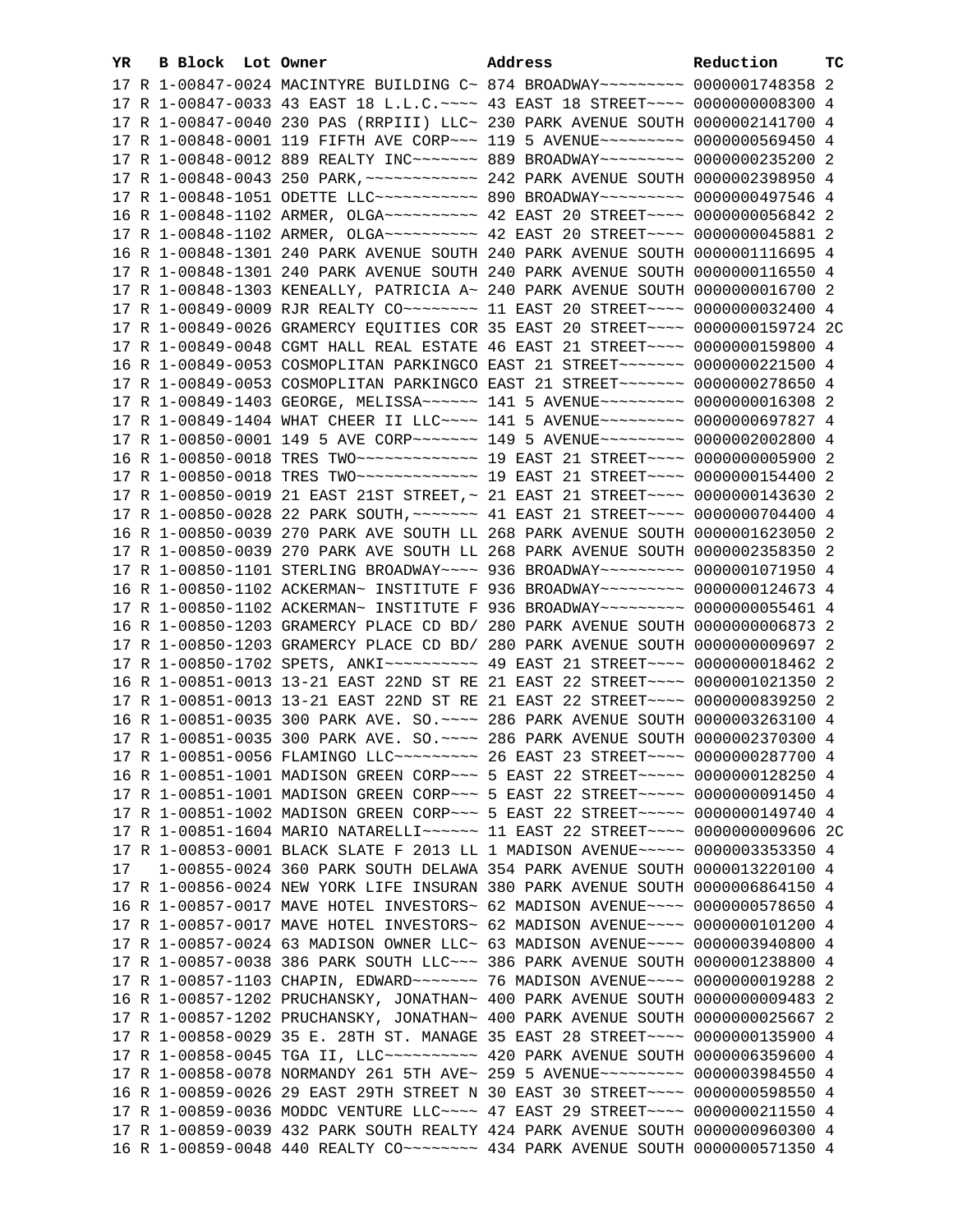| YR. | B Block Lot Owner |                                                                                                                                                                 | Address | Reduction | тc |
|-----|-------------------|-----------------------------------------------------------------------------------------------------------------------------------------------------------------|---------|-----------|----|
|     |                   |                                                                                                                                                                 |         |           |    |
|     |                   | 17 R 1-00859-0052 BROOK LLC ----------- 44 EAST 30 STREET ---- 0000001599650 4                                                                                  |         |           |    |
|     |                   | 17 R 1-00859-0081 GOLDSTEIN, SAMUEL DEC 8 EAST 30 STREET~~~~~ 0000000160250 4                                                                                   |         |           |    |
|     |                   | 17 R 1-00859-1001 KHALIL, EMAD H~~~~~~~ 11 EAST 29 STREET~~~~ 0000000009921 2                                                                                   |         |           |    |
|     |                   | 17 R 1-00860-0001 MANHATTAN PROPERTIESC 285 5 AVENUE~~~~~~~~~ 0000002221750 4                                                                                   |         |           |    |
|     |                   | 17 R 1-00860-0027 35 EAST TENANTS CORP~ 33 EAST 30 STREET~~~~ 0000000164650 2                                                                                   |         |           |    |
|     |                   | 16 R 1-00860-0061 ROGERS WILLIAMS ----- 129 MADISON AVENUE -- 0000004302051 4                                                                                   |         |           |    |
|     |                   | 17 R 1-00860-0061 ROGERS WILLIAMS ----- 129 MADISON AVENUE -- 0000005859400 4                                                                                   |         |           |    |
|     |                   | 17 R 1-00860-1003 43 PARK OWNERS GROUP, 45 EAST 30 STREET~~~~ 0000000066564 4                                                                                   |         |           |    |
|     |                   | 17 R 1-00860-1103 ABRAMOVICH, NICK ---- 13 EAST 30 STREET --- 00000000008050 2C                                                                                 |         |           |    |
|     |                   | 17 R 1-00860-1106 WILKERSON, CHRIS ---- 13 EAST 30 STREET --- 0000000046419 2C                                                                                  |         |           |    |
|     |                   | 17 R 1-00861-0004 MEPT 309 FIFTH AVENUE 309 5 AVENUE~~~~~~~~~ 0000001134100 2                                                                                   |         |           |    |
|     |                   |                                                                                                                                                                 |         |           |    |
|     |                   | 17 R 1-00861-0013 SEJAAN REALTY CORP~~~ 17 EAST 31 STREET~~~~ 0000000046250 4<br>17 R 1-00861-0026 TRANEL, INC. ~~~~~~~~~ 29 EAST 31 STREET~~~~ 0000000894800 4 |         |           |    |
|     |                   |                                                                                                                                                                 |         |           |    |
|     |                   | 17 R 1-00861-0069 HOLE IN ONE ASSOCIATE 12 EAST 32 STREET~~~~ 0000000099750 4                                                                                   |         |           |    |
|     |                   | 17 R 1-00862-0026 KIAMIE EAST 32 ST INC 31 EAST 32 STREET~~~~ 0000000183800 4                                                                                   |         |           |    |
| 17  |                   | 1-00862-0029 PPF OFF TWO~ PARK AVE 2 PARK AVENUE~~~~~~~~ 0000008248750 4                                                                                        |         |           |    |
|     |                   | 17 R 1-00862-1002 PROPERTIES & EQUITIESE 161 MADISON AVENUE~~~ 0000000161050 4                                                                                  |         |           |    |
|     |                   | 17 R 1-00863-0013 WOHIO HOLDING INC~~~~ 15 EAST 33 STREET~~~~ 0000003315850 4                                                                                   |         |           |    |
|     |                   | 17 R 1-00863-0024 171 MADISON DE LLC~~~ 175 MADISON AVENUE~~~ 0000000117920 2B                                                                                  |         |           |    |
|     |                   | 17 R 1-00863-0027 171 MADISON DE LLC~~~ 169 MADISON AVENUE~~~ 0000000445450 4                                                                                   |         |           |    |
|     |                   | 17 R 1-00863-0048 JEMSTONE 34TH STREET~ 64 EAST 34 STREET~~~~ 0000000142900 4                                                                                   |         |           |    |
|     |                   | 17 R 1-00863-0067 180 MADISON PRISA II~ 178 MADISON AVENUE~~~ 0000001157750 4                                                                                   |         |           |    |
|     |                   |                                                                                                                                                                 |         |           |    |
|     |                   | 17 R 1-00864-0050 COMMUNITY CHURCH~~~~~ 28 EAST 35 STREET~~~~ 0000000028800 4                                                                                   |         |           |    |
|     |                   | 17 R 1-00864-0051 THE COMMUNITY CHURCH~ 26 EAST 35 STREET~~~~ 0000000028350 4                                                                                   |         |           |    |
|     |                   | 16 R 1-00865-0001 FANTASIA 373 HOTEL US 373 5 AVENUE~~~~~~~~~ 0000001925700 4                                                                                   |         |           |    |
|     |                   | 17 R 1-00865-0001 FANTASIA 373 HOTEL US 373 5 AVENUE~~~~~~~~~ 0000001923900 4                                                                                   |         |           |    |
|     |                   | 17 R 1-00865-0007 7 EAST 35TH STREET OW 7 EAST 35 STREET~~~~~ 0000000327800 2                                                                                   |         |           |    |
|     |                   | 17 R 1-00865-0032 SP 20 PARK LLC ------ 20 PARK AVENUE ------ 0000000580600 2                                                                                   |         |           |    |
|     |                   | 16 R 1-00865-0053 PERLBINDER, MUFFY J.~ 213 MADISON AVENUE~~~ 0000000073125 2                                                                                   |         |           |    |
|     |                   | 16 R 1-00865-0069 MANUEL LORENZO, INC. ~ 4 EAST 36 STREET~~~~~ 0000000110000 2B                                                                                 |         |           |    |
|     |                   | 17 R 1-00865-0069 MANUEL LORENZO, INC.~ 4 EAST 36 STREET~~~~~ 0000000110000 2B                                                                                  |         |           |    |
|     |                   | 16 R 1-00865-1001 POC, FRANCOIS ------- 211 MADISON AVENUE --- 0000000016081 2                                                                                  |         |           |    |
|     |                   | 17 R 1-00865-1001 POC, FRANCOIS ------- 211 MADISON AVENUE -- 0000000011959 2                                                                                   |         |           |    |
|     |                   | 17 R 1-00866-0001 389 ASSOCIATES~~~~~~~ 389 5 AVENUE~~~~~~~~~ 0000001688550 4                                                                                   |         |           |    |
|     |                   | 16 R 1-00866-0064 MURRAY HOUSE OWNERS C 220 MADISON AVENUE~~~ 0000001339700 2                                                                                   |         |           |    |
|     |                   | 17 R 1-00866-0064 MURRAY HOUSE OWNERS C 220 MADISON AVENUE~~~ 0000002232500 2                                                                                   |         |           |    |
|     |                   | 17 R 1-00866-0067 12 EAST 37, LLC ----- 12 EAST 37 STREET --- 0000000230900 2                                                                                   |         |           |    |
|     |                   | 16 R 1-00866-0076 9 EAST 36TH LLC ----- 397 5 AVENUE -------- 0000000513150 4                                                                                   |         |           |    |
|     |                   | 17 R 1-00866-0076 9 EAST 36TH LLC ----- 397 5 AVENUE -------- 0000001185900 4                                                                                   |         |           |    |
|     |                   | 17 R 1-00866-1001 FRUMKIN, DALIA~~~~~~~~~~~~~ 30 EAST 37 STREET~~~~~ 0000000013704 2                                                                            |         |           |    |
|     |                   | 17 R 1-00867-0029 29 EAST 37 STREET REA 29 EAST 37 STREET~~~~ 0000000066690 2                                                                                   |         |           |    |
|     |                   | 17 R 1-00867-0045 FAFNIR REALTY LLC~~~~ 36 EAST 38 STREET~~~~ 0000000143370 2                                                                                   |         |           |    |
|     |                   | 17 R 1-00868-0016 260-261 MADISON AVENU 260 MADISON AVENUE~~~ 0000001262300 4                                                                                   |         |           |    |
|     |                   | 17 R 1-00868-0025 260-261 MADISON AVE L 261 MADISON AVENUE~~~ 0000008851450 4                                                                                   |         |           |    |
|     |                   | 17 R 1-00868-0036 PONTE GADEA PARK, LLC 70 PARK AVENUE~~~~~~~ 0000001258750 4                                                                                   |         |           |    |
|     |                   | 16 R 1-00868-0048 32 EAST 39TH ST. LLC~ 32 EAST 39 STREET~~~~ 0000000128650 4                                                                                   |         |           |    |
|     |                   | 17 R 1-00868-0048 32 EAST 39TH ST. LLC~ 32 EAST 39 STREET~~~~ 0000000100900 4                                                                                   |         |           |    |
|     |                   | 17 R 1-00868-0075 433 FIFTH AVENUE~~~~~ 433 5 AVENUE~~~~~~~~~ 0000000310250 4                                                                                   |         |           |    |
|     |                   | 17 R 1-00868-1001 38TH STREET GARAGE, L 35 EAST 38 STREET~~~~ 0000000136870 4                                                                                   |         |           |    |
|     |                   |                                                                                                                                                                 |         |           |    |
|     |                   |                                                                                                                                                                 |         |           |    |
|     |                   |                                                                                                                                                                 |         |           |    |
|     |                   |                                                                                                                                                                 |         |           |    |
|     |                   | 17 R 1-00868-1505 425 FIFTH AVENUE COND 425 5 AVENUE~~~~~~~~~ 00000000004164 2                                                                                  |         |           |    |
|     |                   | 17 R 1-00869-0020 271 MADISON CO~~~~~~~ 271 MADISON AVENUE~~~ 0000000570650 4                                                                                   |         |           |    |
|     |                   | 17 R 1-00870-1001 UNION SQUARE CAR PARK 1 IRVING PLACE~~~~~~~ 0000000953350 4                                                                                   |         |           |    |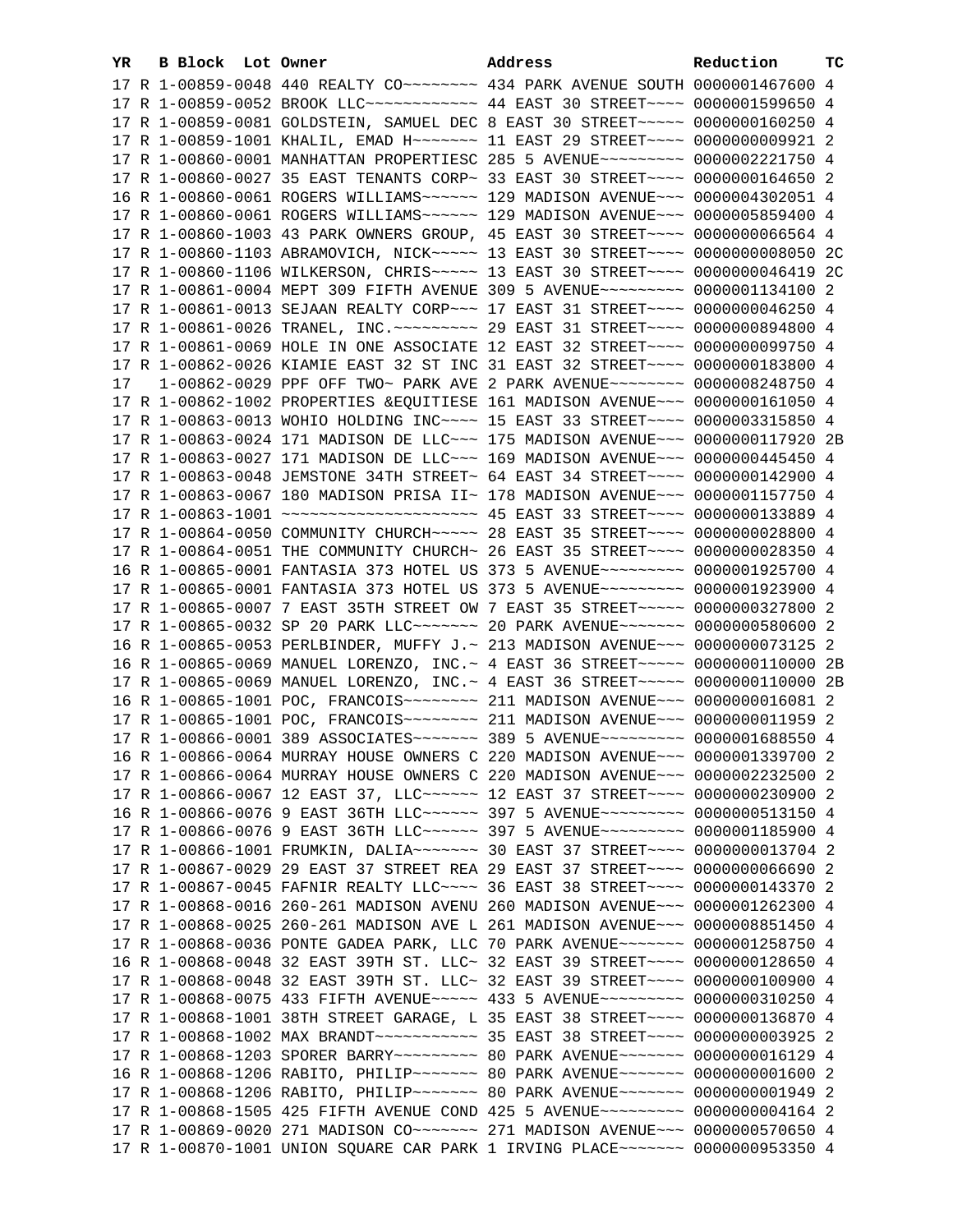| YR. | B Block Lot Owner | Address                                                                                                                                                        | Reduction | тc |
|-----|-------------------|----------------------------------------------------------------------------------------------------------------------------------------------------------------|-----------|----|
|     |                   | 16 R 1-00871-0007 105 E.15TH ST. CORP.~ 105 EAST 15 STREET~~~ 0000000270250 2                                                                                  |           |    |
|     |                   | 17 R 1-00871-0007 105 E.15TH ST. CORP.~ 105 EAST 15 STREET~~~ 00000000838600 2                                                                                 |           |    |
|     |                   | 16 R 1-00871-0030 13315 OWNERS CORP C/O 133 EAST 15 STREET~~~ 0000000214650 2                                                                                  |           |    |
|     |                   | 17 R 1-00871-0030 13315 OWNERS CORP C/O 133 EAST 15 STREET~~~ 0000000365400 2                                                                                  |           |    |
|     |                   | 16 R 1-00871-0039 145 E. 15TH STREET T~ 145 EAST 15 STREET~~~ 0000001630750 2                                                                                  |           |    |
|     |                   | 17 R 1-00871-0056 IRVING PLACE TENANT C 128 EAST 16 STREET~~~ 0000000190350 2                                                                                  |           |    |
|     |                   | 16 R 1-00871-0074 EAST 16TH STREET OWNE 112 EAST 16 STREET~~~ 0000000156600 4                                                                                  |           |    |
|     |                   | 17 R 1-00871-0074 EAST 16TH STREET OWNE 112 EAST 16 STREET~~~ 0000000236600 4                                                                                  |           |    |
|     |                   | 16 R 1-00872-0001 101 EAST 16TH REALTYL 36 UNION SQUARE~~~~~~ 0000000179700 2                                                                                  |           |    |
|     |                   | 17 R 1-00872-0001 101 EAST 16TH REALTYL 36 UNION SQUARE~~~~~~ 0000000446900 2                                                                                  |           |    |
|     |                   | 16 R 1-00872-0035 145 EAST 16TH STREET~ 166 3 AVENUE~~~~~~~~~ 0000001655100 2                                                                                  |           |    |
|     |                   | 17 R 1-00872-0051 132-134 EAST 17TH STR 134 EAST 17 STREET~~~ 0000000156300 2                                                                                  |           |    |
|     |                   | 17 R 1-00872-0052 132-134 EAST 17TH STR 132 EAST 17 STREET~~~ 0000000156300 2                                                                                  |           |    |
|     |                   | 16 R 1-00873-0001 ISTITHMAR HOTELS UNIO 201 PARK AVENUE SOUTH 0000003176350 4                                                                                  |           |    |
|     |                   | 17 R 1-00873-0001 ISTITHMAR HOTELS UNIO 201 PARK AVENUE SOUTH 0000003914350 4                                                                                  |           |    |
|     |                   | 16 R 1-00873-0010 105 EAST 17TH STREET~ 105 EAST 17 STREET~~~ 0000002501650 4                                                                                  |           |    |
|     |                   | 17 R 1-00873-0010 105 EAST 17TH STREET~ 105 EAST 17 STREET~~~ 0000001202850 4                                                                                  |           |    |
|     |                   |                                                                                                                                                                |           |    |
|     |                   | 16 R 1-00873-0026 JODASK RLTY CORP~~~~~ 131 EAST 17 STREET~~~ 0000000075100 2                                                                                  |           |    |
|     |                   | 17 R 1-00873-0026 JODASK RLTY CORP~~~~~ 131 EAST 17 STREET~~~ 0000000080500 2                                                                                  |           |    |
|     |                   |                                                                                                                                                                |           |    |
|     |                   | 17 R 1-00873-0059 61 IRVING PLACE CORPO 61 IRVING PLACE~~~~~~ 0000000721350 2                                                                                  |           |    |
|     |                   | 17 R 1-00874-0020 ARYEH, BENJAMIN~~~~~~ 72 IRVING PLACE~~~~~~ 0000000021081 2A                                                                                 |           |    |
|     |                   | 17 R 1-00874-0054 132 EAST 19TH STREET~ 132 EAST 19 STREET~~~ 0000000286350 2                                                                                  |           |    |
|     |                   | 17 R 1-00874-0069 RUGGLES HOUSE INC~~~~ 112 EAST 19 STREET~~~ 0000002351029 2                                                                                  |           |    |
|     |                   | 17 R 1-00874-1003 157 RESIDENTIAL OWNER 157 EAST 18 STREET~~~ 0000000533300 2                                                                                  |           |    |
|     |                   | 17 R 1-00874-1305 A&R REALTY GROUP LLC~ 220 3 AVENUE~~~~~~~~~ 0000000033382 2                                                                                  |           |    |
|     |                   | 17 R 1-00875-0003 ABINGTON HOLDING, LLC 239 PARK AVENUE SOUTH 0000000278900 2                                                                                  |           |    |
|     |                   | 16 R 1-00875-0008 105 EAST 19 STR APT C 105 EAST 19 STREET~~~ 0000000086946 2                                                                                  |           |    |
|     |                   | 17 R 1-00875-0008 105 EAST 19 STR APT C 105 EAST 19 STREET~~~ 0000000385014 2                                                                                  |           |    |
|     |                   | 16 R 1-00875-0019 IRVING TENANTS CORP~~ 81 IRVING PLACE~~~~~~ 0000000561400 2<br>17 R 1-00875-0019 IRVING TENANTS CORP~~ 81 IRVING PLACE~~~~~~ 0000000224000 2 |           |    |
|     |                   | 17 R 1-00875-0025 IRVING EQUITIES INC~~ 82 IRVING PLACE~~~~~~ 0000000483300 2                                                                                  |           |    |
|     |                   | 17 R 1-00875-0047 32 GRAMERCY PARK OWNE 230 3 AVENUE~~~~~~~~~ 0000000937650 2                                                                                  |           |    |
|     |                   | 16 R 1-00875-0048 31 GRAMERCY PARK SOUT 31 GRAMERCY PARK SOUT 0000000193250 2                                                                                  |           |    |
|     |                   | 17 R 1-00875-0048 31 GRAMERCY PARK SOUT 31 GRAMERCY PARK SOUT 0000000135550 2                                                                                  |           |    |
|     |                   | 17 R 1-00875-0055 26 GRAMMERCY PK OWNER 26 GRAMERCY PARK SOUT 0000000312680 2                                                                                  |           |    |
|     |                   | 17 R 1-00875-0056 24 GRAMERCY PARK INC~ 24 GRAMERCY PARK SOUT 0000000415150 2                                                                                  |           |    |
|     |                   |                                                                                                                                                                |           |    |
|     |                   | 17 R 1-00875-0069 THE PLAYERS CLUB ---- 16 GRAMERCY PARK SOUT 0000000124350 4                                                                                  |           |    |
|     |                   | 16 R 1-00875-0079 SP GRAMERCY PROPERTIE 245 PARK AVENUE SOUTH 0000000207200 2                                                                                  |           |    |
|     |                   | 17 R 1-00875-0079 SP GRAMERCY PROPERTIE 245 PARK AVENUE SOUTH 0000000478750 2                                                                                  |           |    |
|     |                   | 17 R 1-00876-0018 THE GRAMERCY CO ~~~~~~ 34 GRAMERCY PARK EAST 0000000701450 2                                                                                 |           |    |
|     |                   | 17 R 1-00876-0031 CITY LIGHTS PROPERTIE 254 3 AVENUE~~~~~~~~~ 0000000040450 4                                                                                  |           |    |
|     |                   | 16 R 1-00876-0032 CITY LIGHT PROPERTIES 252 3 AVENUE~~~~~~~~~ 0000000027500 4                                                                                  |           |    |
|     |                   | 17 R 1-00876-0032 CITY LIGHT PROPERTIES 252 3 AVENUE~~~~~~~~~ 0000000041900 4                                                                                  |           |    |
|     |                   | 16 R 1-00876-1002 BARBARA BAKER LIVING~ 7 GRAMERCY PARK WEST~ 0000000006766 2                                                                                  |           |    |
|     |                   | 17 R 1-00876-1002 BARBARA BAKER LIVING~ 7 GRAMERCY PARK WEST~ 0000000013090 2                                                                                  |           |    |
|     |                   | 16 R 1-00876-1101 GRAMERCY PARK ASSOCIA 151 EAST 20 STREET~~~ 0000000035540 4                                                                                  |           |    |
|     |                   | 17 R 1-00876-1101 GRAMERCY PARK ASSOCIA 151 EAST 20 STREET~~~ 0000000022777 4                                                                                  |           |    |
|     |                   | 16 R 1-00876-1102 GRAMERCY PARK ASSOCIA 151 EAST 20 STREET~~~ 0000000039611 4<br>17 R 1-00876-1102 GRAMERCY PARK ASSOCIA 151 EAST 20 STREET~~~ 0000000024823 4 |           |    |
|     |                   |                                                                                                                                                                |           |    |
|     |                   | 17 R 1-00877-0009 GRAMERCY PARK RESIDEN 60 GRAMERCY PARK NORT 0000000753100 2<br>17 R 1-00877-0018 GPH PARTNERS LLC~~~~~ 2 LEXINGTON AVENUE~~~ 0000001755750 4 |           |    |
|     |                   | 16 R 1-00877-0022 1 LEX AVE CP~~~~~~~~~~~~~~ 1 LEXINGTON AVENUE~~~~ 0000000231250 2                                                                            |           |    |
|     |                   | 17 R 1-00877-0022 1 LEX AVE CP~~~~~~~~~~~~~~ 1 LEXINGTON AVENUE~~~~ 0000000086800 2                                                                            |           |    |
|     |                   | 17 R 1-00877-0030 GRAMERCY OWNERS LTD ~~ 44 GRAMERCY PARK NORT 0000000354900 2                                                                                 |           |    |
|     |                   | 17 R 1-00877-0035 39A GRAMERCY PARK OWN 39A GRAMERCY PARK NOR 0000000053550 2                                                                                  |           |    |
|     |                   |                                                                                                                                                                |           |    |
|     |                   | 17 R 1-00877-0057 GRAMERCY PARK ESTATES 144 EAST 22 STREET~~~ 0000000256450 2                                                                                  |           |    |
|     |                   |                                                                                                                                                                |           |    |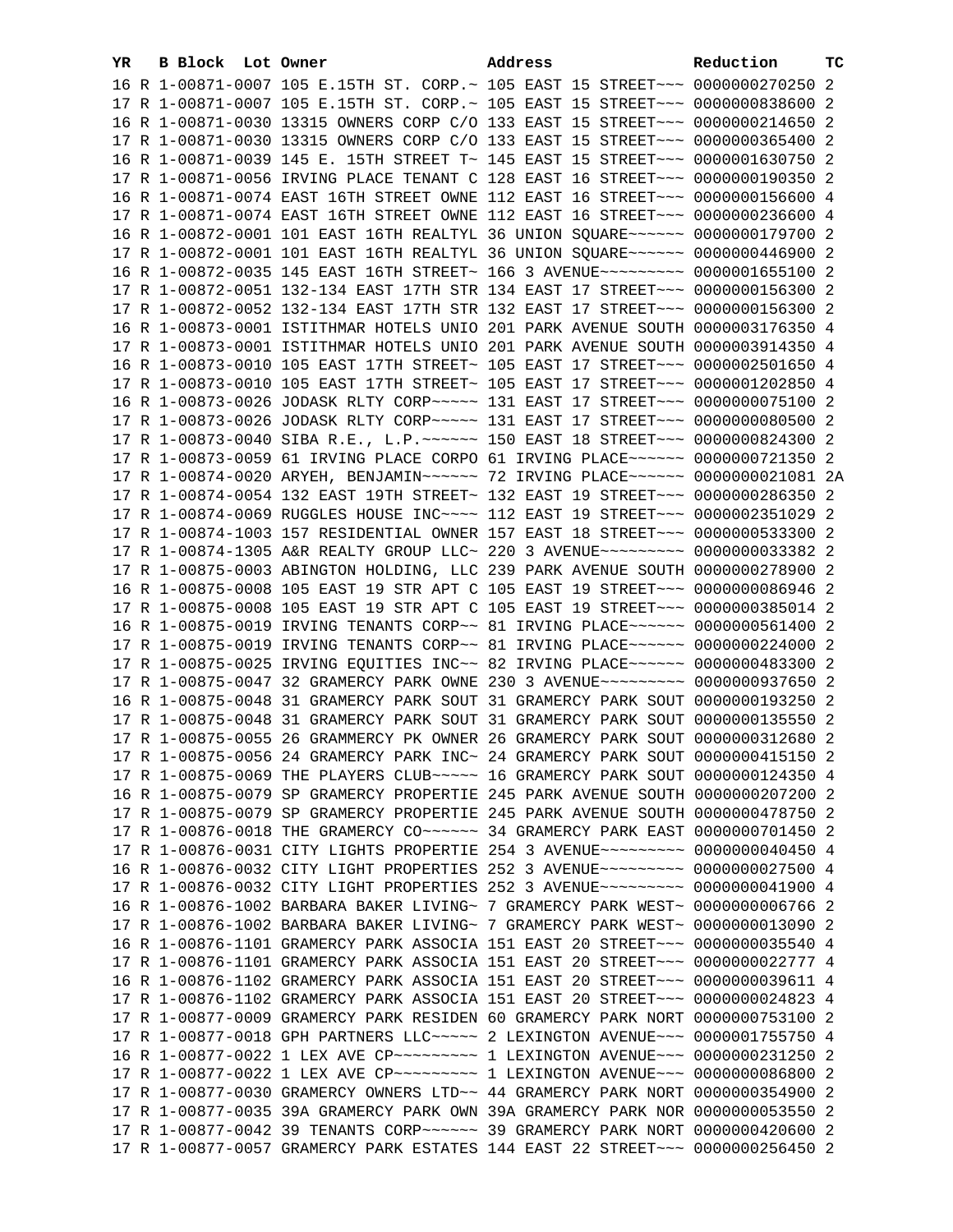| YR. | B Block Lot Owner | Address                                                                                                                                                         | Reduction | тc |
|-----|-------------------|-----------------------------------------------------------------------------------------------------------------------------------------------------------------|-----------|----|
|     |                   | 16 R 1-00877-0074 GRAMERCY TOWERS OWNER 4 LEXINGTON AVENUE~~~ 0000000404600 2                                                                                   |           |    |
|     |                   | 17 R 1-00877-0074 GRAMERCY TOWERS OWNER 4 LEXINGTON AVENUE~~~ 0000001097700 2                                                                                   |           |    |
|     |                   | 17 R 1-00877-0084 GRAMERCY ARMS CORP~~~ 102 EAST 22 STREET~~~ 0000001157700 2                                                                                   |           |    |
|     |                   | 16 R 1-00877-1002 MORRERA, MARGARET~~~~ 160 EAST 22 STREET~~~ 0000000033361 2                                                                                   |           |    |
|     |                   | 17 R 1-00877-1002 MORRERA, MARGARET~~~~ 160 EAST 22 STREET~~~ 0000000020985 2                                                                                   |           |    |
|     |                   | 16 R 1-00878-0004 ABINGTON HOLDING, LLC 295 PARK AVENUE SOUTH 0000000492850 2                                                                                   |           |    |
|     |                   | 17 R 1-00878-0004 ABINGTON HOLDING, LLC 295 PARK AVENUE SOUTH 0000002027500 2                                                                                   |           |    |
|     |                   | 17 R 1-00878-0036 ONE A. KIM, INC. ---- 284 3 AVENUE-------- 0000000142100 4                                                                                    |           |    |
|     |                   | 17 R 1-00878-0038 ELEKTRA ACQUISITIONS, 290 3 AVENUE~~~~~~~~~ 0000003203750 2                                                                                   |           |    |
|     |                   | 17 R 1-00878-0045 160 REALTY DEVELOPMEN 160 EAST 23 STREET~~~ 0000000467100 2                                                                                   |           |    |
|     |                   | 17 R 1-00878-0047 BLERU REALTY CORP~~~~ 156 EAST 23 STREET~~~ 0000000046900 4                                                                                   |           |    |
|     |                   | 16 R 1-00879-0001 FRIEDMAN FAMILY REAL~ 303 PARK AVENUE SOUTH 0000000356450 2                                                                                   |           |    |
|     |                   |                                                                                                                                                                 |           |    |
|     |                   | 17 R 1-00879-0001 FRIEDMAN FAMILY REAL~ 303 PARK AVENUE SOUTH 0000001867550 2                                                                                   |           |    |
|     |                   | 16 R 1-00879-0070 ABI ONE LLC ---------- 124 EAST 24 STREET --- 0000000132250 2                                                                                 |           |    |
|     |                   | 16 R 1-00879-0081 COLUMBIA REIT - 315 P 315 PARK AVENUE SOUTH 0000001736750 4                                                                                   |           |    |
|     |                   | 17 R 1-00879-0081 COLUMBIA REIT - 315 P 315 PARK AVENUE SOUTH 0000002103950 4                                                                                   |           |    |
|     |                   | 17 R 1-00879-1002 THE BOARD OF MANAGERS 121 EAST 23 STREET~~~ 0000000002152 2                                                                                   |           |    |
|     |                   | 16 R 1-00880-0019 LEXINGTON TENANT CORP 50 LEXINGTON AVENUE~~ 0000000930550 2                                                                                   |           |    |
|     |                   | 17 R 1-00880-0019 LEXINGTON TENANT CORP 50 LEXINGTON AVENUE~~ 0000001314400 2                                                                                   |           |    |
|     |                   | 17 R 1-00880-0050 CHU, SU FENG~~~~~~~~~~~~~~~ 336 3 AVENUE~~~~~~~~~~~ 0000000151650 4                                                                           |           |    |
|     |                   | 17 R 1-00880-1001 TSANG INVESTMENT LP~~ 117 EAST 24 STREET~~~ 0000000507800 4                                                                                   |           |    |
|     |                   | 17 R 1-00880-1002 ENG ROBERT~~~~~~~~~~~~~~~~ 117 EAST 24 STREET~~~~ 0000000035850 4                                                                             |           |    |
|     |                   | 17 R 1-00881-0039 157 EAST 25 LLC ----- 157 EAST 25 STREET -- 0000000315550 4                                                                                   |           |    |
|     |                   | 17 R 1-00881-0047 160 E 26 STREET OWNER 160 EAST 26 STREET~~~ 0000000757350 2                                                                                   |           |    |
|     |                   | 17 R 1-00881-1016 61 LEXINGTON OWNERS C 61 LEXINGTON AVENUE~~ 0000000136600 2                                                                                   |           |    |
|     |                   | 17 R 1-00882-0039 153 E 26TH ST HUBB NY 153 EAST 26 STREET~~~ 0000000212800 2                                                                                   |           |    |
|     |                   | 17 R 1-00882-0043 KOFEL ASSOCIATES~~~~~ 358 3 AVENUE~~~~~~~~~ 0000000096250 2                                                                                   |           |    |
|     |                   | 17 R 1-00882-0050 160 E 27 ST OWNRS COR 160 EAST 27 STREET~~~ 0000001494050 2                                                                                   |           |    |
|     |                   | 17 R 1-00882-0052 GOTHAM HOUSE OWNERS C 150 EAST 27 STREET~~~ 0000000192750 2<br>16 R 1-00882-0061 EMRALDD 97 LLC~~~~~~~~ 97 LEXINGTON AVENUE~~ 0000000230850 2 |           |    |
|     |                   | 16 R 1-00882-0085 373-381 PAS ASSOCIATE 381 PARK AVENUE SOUTH 0000000180300 4                                                                                   |           |    |
|     |                   | 17 R 1-00882-0085 373-381 PAS ASSOCIATE 381 PARK AVENUE SOUTH 0000002725950 4                                                                                   |           |    |
|     |                   | 17 R 1-00882-0088 379 PARK AVENUE SOUT~ 379 PARK AVENUE SOUTH 0000000073000 4                                                                                   |           |    |
|     |                   | 16 R 1-00882-1101 ~~~~~~~~~~~~~~~~~~~~~~~~~ 90 LEXINGTON AVENUE~~ 0000000027196 2                                                                               |           |    |
|     |                   | 17 R 1-00882-1101 ~~~~~~~~~~~~~~~~~~~~~~~~~ 90 LEXINGTON AVENUE~~ 0000000025407 2                                                                               |           |    |
|     |                   | 17 R 1-00883-0001 387 PARK SOUTH L.L.C. 387 PARK AVENUE SOUTH 0000001224700 4                                                                                   |           |    |
|     |                   | 17 R 1-00883-0011 SCHUBE LIMITED PARTNE 115 EAST 27 STREET~~~ 0000000064100 2                                                                                   |           |    |
|     |                   | 17 R 1-00883-0026 EL-KAM RLTY COMPANY~~ 103 LEXINGTON AVENUE~ 0000000220150 2                                                                                   |           |    |
|     |                   | 17 R 1-00883-0027 EL-KAM REALTY CO~~~~~ 101 LEXINGTON AVENUE~ 0000000245500 2                                                                                   |           |    |
|     |                   | 16 R 1-00883-0044 145 EAST 27TH STREETC 376 3 AVENUE~~~~~~~~~ 0000001389500 2                                                                                   |           |    |
|     |                   | 17 R 1-00883-0044 145 EAST 27TH STREETC 376 3 AVENUE~~~~~~~~~ 0000000839800 2                                                                                   |           |    |
|     |                   | 17 R 1-00883-0049 386 THIRD LLC -------- 386 3 AVENUE --------- 0000000446150 4                                                                                 |           |    |
|     |                   | 17 R 1-00883-0052 160 EAST 28TH & 134NI 160 EAST 28 STREET~~~ 0000000069000 2                                                                                   |           |    |
|     |                   | 16 R 1-00883-0058 140 E 28 ST OWNRS COR 140 EAST 28 STREET~~~ 0000000142650 2                                                                                   |           |    |
|     |                   | 17 R 1-00883-0058 140 E 28 ST OWNRS COR 140 EAST 28 STREET~~~ 0000000380200 2                                                                                   |           |    |
|     |                   | 16 R 1-00884-0001 OLD GLORY REAL ESTATE 407 PARK AVENUE SOUTH 0000001722900 2                                                                                   |           |    |
|     |                   | 17 R 1-00884-0001 OLD GLORY REAL ESTATE 407 PARK AVENUE SOUTH 0000001310200 2                                                                                   |           |    |
|     |                   | 17 R 1-00884-0027 28 ST TENANTS CORP~~~ 137 EAST 28 STREET~~~ 0000000259380 2                                                                                   |           |    |
|     |                   | 17 R 1-00884-0048 EDWARD D. JAMIE REALT 402 3 AVENUE~~~~~~~~~ 0000001546850 2                                                                                   |           |    |
|     |                   | 16 R 1-00884-0067 134 LEXINGTON LLC~~~~ 134 LEXINGTON AVENUE~ 0000000016550 4                                                                                   |           |    |
|     |                   | 17 R 1-00884-0067 134 LEXINGTON LLC~~~~ 134 LEXINGTON AVENUE~ 0000000049750 4                                                                                   |           |    |
|     |                   | 17 R 1-00884-0087 411-413 PARK AVE S. R 411 PARK AVENUE SOUTH 0000000381550 4                                                                                   |           |    |
|     |                   | 17 R 1-00885-0011 111 EAST 29 REALTY LL 111 EAST 29 STREET~~~ 0000000322950 4                                                                                   |           |    |
|     |                   | 17 R 1-00885-0063 TSOUMPAS 157 GROUP~~~ 157 LEXINGTON AVENUE~ 0000000089350 2                                                                                   |           |    |
|     |                   |                                                                                                                                                                 |           |    |
|     |                   | 16 R 1-00885-1301 KNOBLOCH, PETER THOMA 132 EAST 30 STREET~~~ 0000000058463 2C                                                                                  |           |    |
|     |                   | 17 R 1-00885-1301 KNOBLOCH, PETER THOMA 132 EAST 30 STREET~~~ 0000000079343 2C                                                                                  |           |    |
|     |                   |                                                                                                                                                                 |           |    |
|     |                   |                                                                                                                                                                 |           |    |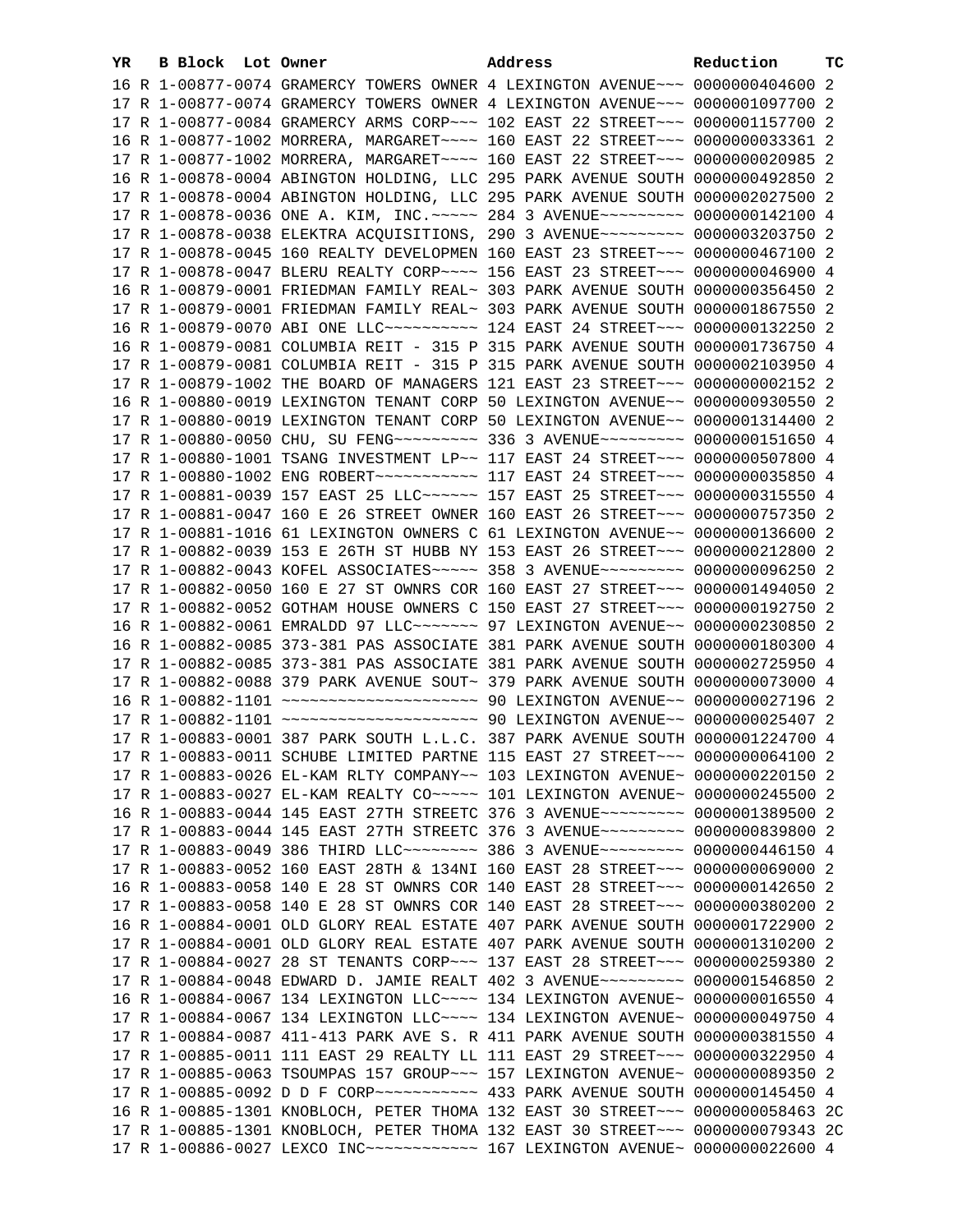| 16 R 1-00886-0030 G2 MGMT LLC ---------- 161 LEXINGTON AVENUE ~ 0000000503850 4<br>17 R 1-00886-0047 LTG PROPERTY HOLDINGS 440 3 AVENUE~~~~~~~~~ 0000000068650 2<br>17 R 1-00886-0060 OCEAN KIT CORP~~~~~~~ 136 EAST 31 STREET~~~ 0000000054900 4<br>17 R 1-00886-0073 MARYLU LLC ----------- 126 EAST 31 STREET --- 0000000176500 2<br>16 R 1-00886-0075 LEXINGTON ASSOCIATES, 120 EAST 31 STREET~~~ 0000000330800 4<br>17 R 1-00886-0075 LEXINGTON ASSOCIATES, 120 EAST 31 STREET~~~ 0000000484200 4<br>17 R 1-00886-0088 455 PARK AVENUE SOUTH 457 PARK AVENUE SOUTH 0000000235450 2<br>16 R 1-00886-1101 GRAMERCY CONSTRUCTION 159 EAST 30 STREET~~~ 0000000014550 4<br>17 R 1-00886-1101 GRAMERCY CONSTRUCTION 159 EAST 30 STREET~~~ 0000000017700 4<br>16 R 1-00886-1104 GRAMERCY CONSTRUCTION 159 EAST 30 STREET~~~ 0000000006227 2<br>17 R 1-00886-1104 GRAMERCY CONSTRUCTION 159 EAST 30 STREET~~~ 00000000002091 2<br>17 R 1-00887-0012 GONG'S REALTY LLC~~~~ 115 EAST 31 STREET~~~ 0000000020050 4<br>17 R 1-00887-0013 31117 LLC ------------ 117 EAST 31 STREET --- 0000000145100 4<br>16 R 1-00887-0023 TRICO EQUITIES COMPAN 184 LEXINGTON AVENUE~ 0000001770450 2<br>17 R 1-00887-0023 TRICO EQUITIES COMPAN 184 LEXINGTON AVENUE~ 0000001372950 2<br>16 R 1-00888-0027 175 VARICK STREET LLC 145 EAST 32 STREET~~~ 0000000780750 4<br>17 R 1-00888-0027 175 VARICK STREET LLC 145 EAST 32 STREET~~~ 0000000728550 4<br>17 R 1-00888-0042 GOLDERN ARCH RLTY COR 480 3 AVENUE~~~~~~~~~ 0000000131100 4<br>17 R 1-00888-0051 PJW 33RD STREET LLC~~ 148 EAST 33 STREET~~~ 0000000472450 4<br>17 R 1-00888-0055 142 EAST 33RD ST RLTY 142 EAST 33 STREET~~~ 0000000126000 2<br>17 R 1-00888-1002 GERI ROBIN~~~~~~~~~~~~~~~~ 157 EAST 32 STREET~~~ 00000000010586 4<br>17 R 1-00889-0022 SP 141 E 33 LLC ----- 141 EAST 33 STREET -- 0000000562100 2<br>17 R 1-00889-0039 DS & D LAND COMPANY, ~ 166 EAST 34 STREET~~~ 0000001150950 2<br>17 R 1-00889-0055 MURRAY HILL MARQUIS L 150 EAST 34 STREET~~~ 0000000428750 4<br>17 R 1-00889-0063 LEX 34TH EQUITIES, LL 235 LEXINGTON AVENUE~ 0000000332700 2<br>17 R 1-00889-0065 ELLIANA LEX., LLC ~~~~ 231 LEXINGTON AVENUE ~ 0000000137650 2<br>17 R 1-00890-0001 PARK AVENUE & 35 STCO 7 PARK AVENUE~~~~~~~~ 0000001858200 2<br>17 R 1-00890-0054 152 EAST 35TH OWNR CP 152 EAST 35 STREET~~~ 0000000182350 2<br>17 R 1-00890-0081 SUBHASH CHADDHA, TRUS 104 EAST 35 STREET~~~ 0000000078250 2<br>17 R 1-00890-1403 DASILVA, ROGER M~~~~~ 143 EAST 34 STREET~~~ 00000000006603 2<br>17 R 1-00891-0001 23 PARK AVE REALTY CO 23 PARK AVENUE~~~~~~~ 0000000366000 2<br>17 R 1-00891-0023 MURRAY HILL OWNERS CO 264 LEXINGTON AVENUE~ 0000000612850 2<br>17 R 1-00891-0030 JONIS-145 E 35TH ST.~ 145 EAST 35 STREET~~~ 0000000401950 2<br>16 R 1-00891-0039 165 EAST 35TH STREET, 165 EAST 35 STREET~~~ 0000000237400 2<br>17 R 1-00891-0039 165 EAST 35TH STREET, 165 EAST 35 STREET~~~ 0000000455400 2<br>17 R 1-00891-0044 THIRD AVENUE PAVILION 534 3 AVENUE~~~~~~~~~ 0000000046010 2A<br>16 R 1-00891-0045 THIRD AVENUE PAVILION 536 3 AVENUE~~~~~~~~~ 0000000037450 4<br>17 R 1-00891-0045 THIRD AVENUE PAVILION 536 3 AVENUE~~~~~~~~~ 0000000014150 4<br>17 R 1-00891-0059 144 E 36TH ST CORP~~~ 144 EAST 36 STREET~~~ 0000000553900 2<br>17 R 1-00891-0066 136 E 36 ST APTS CORP 271 LEXINGTON AVENUE~ 0000000289360 2<br>17 R 1-00892-0001 SP 41 PARK LLC ------- 41 PARK AVENUE------- 0000000959450 2<br>17 R 1-00892-0028 143 EAST 36TH ST. LLC 143 EAST 36 STREET~~~ 0000000015462 2A<br>17 R 1-00892-0039 KAYWEIN REALTY CO~~~~ 542 3 AVENUE~~~~~~~~~ 0000000054440 2B<br>17 R 1-00892-0047 WINFIELD-FLYNN LTD. ~~ 558 3 AVENUE~~~~~~~~~ 0000000041528 2B<br>16 R 1-00892-0080 E 37 ST APARTMENT COR 104 EAST 37 STREET~~~ 0000000082800 2<br>17 R 1-00892-0080 E 37 ST APARTMENT COR 104 EAST 37 STREET~~~ 0000000162900 2<br>17 R 1-00893-0001 NEW 49 PARK AVE., L.P 49 PARK AVENUE~~~~~~~ 0000000174200 2 |  |  |  |                                                                               |  |  |  |
|------------------------------------------------------------------------------------------------------------------------------------------------------------------------------------------------------------------------------------------------------------------------------------------------------------------------------------------------------------------------------------------------------------------------------------------------------------------------------------------------------------------------------------------------------------------------------------------------------------------------------------------------------------------------------------------------------------------------------------------------------------------------------------------------------------------------------------------------------------------------------------------------------------------------------------------------------------------------------------------------------------------------------------------------------------------------------------------------------------------------------------------------------------------------------------------------------------------------------------------------------------------------------------------------------------------------------------------------------------------------------------------------------------------------------------------------------------------------------------------------------------------------------------------------------------------------------------------------------------------------------------------------------------------------------------------------------------------------------------------------------------------------------------------------------------------------------------------------------------------------------------------------------------------------------------------------------------------------------------------------------------------------------------------------------------------------------------------------------------------------------------------------------------------------------------------------------------------------------------------------------------------------------------------------------------------------------------------------------------------------------------------------------------------------------------------------------------------------------------------------------------------------------------------------------------------------------------------------------------------------------------------------------------------------------------------------------------------------------------------------------------------------------------------------------------------------------------------------------------------------------------------------------------------------------------------------------------------------------------------------------------------------------------------------------------------------------------------------------------------------------------------------------------------------------------------------------------------------------------------------------------------------------------------------------------------------------------------------------------------------------------------------------------------------------------------------------------------------------------------------------------------------------------------------------------------------------------------------------------------------------------------------------------------------------------------------------------------------------------------------------------------------------------------------------------------------------------------------------------------------------------------------------------------------------------------------------------------------------------|--|--|--|-------------------------------------------------------------------------------|--|--|--|
|                                                                                                                                                                                                                                                                                                                                                                                                                                                                                                                                                                                                                                                                                                                                                                                                                                                                                                                                                                                                                                                                                                                                                                                                                                                                                                                                                                                                                                                                                                                                                                                                                                                                                                                                                                                                                                                                                                                                                                                                                                                                                                                                                                                                                                                                                                                                                                                                                                                                                                                                                                                                                                                                                                                                                                                                                                                                                                                                                                                                                                                                                                                                                                                                                                                                                                                                                                                                                                                                                                                                                                                                                                                                                                                                                                                                                                                                                                                                                                                    |  |  |  |                                                                               |  |  |  |
|                                                                                                                                                                                                                                                                                                                                                                                                                                                                                                                                                                                                                                                                                                                                                                                                                                                                                                                                                                                                                                                                                                                                                                                                                                                                                                                                                                                                                                                                                                                                                                                                                                                                                                                                                                                                                                                                                                                                                                                                                                                                                                                                                                                                                                                                                                                                                                                                                                                                                                                                                                                                                                                                                                                                                                                                                                                                                                                                                                                                                                                                                                                                                                                                                                                                                                                                                                                                                                                                                                                                                                                                                                                                                                                                                                                                                                                                                                                                                                                    |  |  |  |                                                                               |  |  |  |
|                                                                                                                                                                                                                                                                                                                                                                                                                                                                                                                                                                                                                                                                                                                                                                                                                                                                                                                                                                                                                                                                                                                                                                                                                                                                                                                                                                                                                                                                                                                                                                                                                                                                                                                                                                                                                                                                                                                                                                                                                                                                                                                                                                                                                                                                                                                                                                                                                                                                                                                                                                                                                                                                                                                                                                                                                                                                                                                                                                                                                                                                                                                                                                                                                                                                                                                                                                                                                                                                                                                                                                                                                                                                                                                                                                                                                                                                                                                                                                                    |  |  |  |                                                                               |  |  |  |
|                                                                                                                                                                                                                                                                                                                                                                                                                                                                                                                                                                                                                                                                                                                                                                                                                                                                                                                                                                                                                                                                                                                                                                                                                                                                                                                                                                                                                                                                                                                                                                                                                                                                                                                                                                                                                                                                                                                                                                                                                                                                                                                                                                                                                                                                                                                                                                                                                                                                                                                                                                                                                                                                                                                                                                                                                                                                                                                                                                                                                                                                                                                                                                                                                                                                                                                                                                                                                                                                                                                                                                                                                                                                                                                                                                                                                                                                                                                                                                                    |  |  |  |                                                                               |  |  |  |
|                                                                                                                                                                                                                                                                                                                                                                                                                                                                                                                                                                                                                                                                                                                                                                                                                                                                                                                                                                                                                                                                                                                                                                                                                                                                                                                                                                                                                                                                                                                                                                                                                                                                                                                                                                                                                                                                                                                                                                                                                                                                                                                                                                                                                                                                                                                                                                                                                                                                                                                                                                                                                                                                                                                                                                                                                                                                                                                                                                                                                                                                                                                                                                                                                                                                                                                                                                                                                                                                                                                                                                                                                                                                                                                                                                                                                                                                                                                                                                                    |  |  |  |                                                                               |  |  |  |
|                                                                                                                                                                                                                                                                                                                                                                                                                                                                                                                                                                                                                                                                                                                                                                                                                                                                                                                                                                                                                                                                                                                                                                                                                                                                                                                                                                                                                                                                                                                                                                                                                                                                                                                                                                                                                                                                                                                                                                                                                                                                                                                                                                                                                                                                                                                                                                                                                                                                                                                                                                                                                                                                                                                                                                                                                                                                                                                                                                                                                                                                                                                                                                                                                                                                                                                                                                                                                                                                                                                                                                                                                                                                                                                                                                                                                                                                                                                                                                                    |  |  |  |                                                                               |  |  |  |
|                                                                                                                                                                                                                                                                                                                                                                                                                                                                                                                                                                                                                                                                                                                                                                                                                                                                                                                                                                                                                                                                                                                                                                                                                                                                                                                                                                                                                                                                                                                                                                                                                                                                                                                                                                                                                                                                                                                                                                                                                                                                                                                                                                                                                                                                                                                                                                                                                                                                                                                                                                                                                                                                                                                                                                                                                                                                                                                                                                                                                                                                                                                                                                                                                                                                                                                                                                                                                                                                                                                                                                                                                                                                                                                                                                                                                                                                                                                                                                                    |  |  |  |                                                                               |  |  |  |
|                                                                                                                                                                                                                                                                                                                                                                                                                                                                                                                                                                                                                                                                                                                                                                                                                                                                                                                                                                                                                                                                                                                                                                                                                                                                                                                                                                                                                                                                                                                                                                                                                                                                                                                                                                                                                                                                                                                                                                                                                                                                                                                                                                                                                                                                                                                                                                                                                                                                                                                                                                                                                                                                                                                                                                                                                                                                                                                                                                                                                                                                                                                                                                                                                                                                                                                                                                                                                                                                                                                                                                                                                                                                                                                                                                                                                                                                                                                                                                                    |  |  |  |                                                                               |  |  |  |
|                                                                                                                                                                                                                                                                                                                                                                                                                                                                                                                                                                                                                                                                                                                                                                                                                                                                                                                                                                                                                                                                                                                                                                                                                                                                                                                                                                                                                                                                                                                                                                                                                                                                                                                                                                                                                                                                                                                                                                                                                                                                                                                                                                                                                                                                                                                                                                                                                                                                                                                                                                                                                                                                                                                                                                                                                                                                                                                                                                                                                                                                                                                                                                                                                                                                                                                                                                                                                                                                                                                                                                                                                                                                                                                                                                                                                                                                                                                                                                                    |  |  |  |                                                                               |  |  |  |
|                                                                                                                                                                                                                                                                                                                                                                                                                                                                                                                                                                                                                                                                                                                                                                                                                                                                                                                                                                                                                                                                                                                                                                                                                                                                                                                                                                                                                                                                                                                                                                                                                                                                                                                                                                                                                                                                                                                                                                                                                                                                                                                                                                                                                                                                                                                                                                                                                                                                                                                                                                                                                                                                                                                                                                                                                                                                                                                                                                                                                                                                                                                                                                                                                                                                                                                                                                                                                                                                                                                                                                                                                                                                                                                                                                                                                                                                                                                                                                                    |  |  |  |                                                                               |  |  |  |
|                                                                                                                                                                                                                                                                                                                                                                                                                                                                                                                                                                                                                                                                                                                                                                                                                                                                                                                                                                                                                                                                                                                                                                                                                                                                                                                                                                                                                                                                                                                                                                                                                                                                                                                                                                                                                                                                                                                                                                                                                                                                                                                                                                                                                                                                                                                                                                                                                                                                                                                                                                                                                                                                                                                                                                                                                                                                                                                                                                                                                                                                                                                                                                                                                                                                                                                                                                                                                                                                                                                                                                                                                                                                                                                                                                                                                                                                                                                                                                                    |  |  |  |                                                                               |  |  |  |
|                                                                                                                                                                                                                                                                                                                                                                                                                                                                                                                                                                                                                                                                                                                                                                                                                                                                                                                                                                                                                                                                                                                                                                                                                                                                                                                                                                                                                                                                                                                                                                                                                                                                                                                                                                                                                                                                                                                                                                                                                                                                                                                                                                                                                                                                                                                                                                                                                                                                                                                                                                                                                                                                                                                                                                                                                                                                                                                                                                                                                                                                                                                                                                                                                                                                                                                                                                                                                                                                                                                                                                                                                                                                                                                                                                                                                                                                                                                                                                                    |  |  |  |                                                                               |  |  |  |
|                                                                                                                                                                                                                                                                                                                                                                                                                                                                                                                                                                                                                                                                                                                                                                                                                                                                                                                                                                                                                                                                                                                                                                                                                                                                                                                                                                                                                                                                                                                                                                                                                                                                                                                                                                                                                                                                                                                                                                                                                                                                                                                                                                                                                                                                                                                                                                                                                                                                                                                                                                                                                                                                                                                                                                                                                                                                                                                                                                                                                                                                                                                                                                                                                                                                                                                                                                                                                                                                                                                                                                                                                                                                                                                                                                                                                                                                                                                                                                                    |  |  |  |                                                                               |  |  |  |
|                                                                                                                                                                                                                                                                                                                                                                                                                                                                                                                                                                                                                                                                                                                                                                                                                                                                                                                                                                                                                                                                                                                                                                                                                                                                                                                                                                                                                                                                                                                                                                                                                                                                                                                                                                                                                                                                                                                                                                                                                                                                                                                                                                                                                                                                                                                                                                                                                                                                                                                                                                                                                                                                                                                                                                                                                                                                                                                                                                                                                                                                                                                                                                                                                                                                                                                                                                                                                                                                                                                                                                                                                                                                                                                                                                                                                                                                                                                                                                                    |  |  |  |                                                                               |  |  |  |
|                                                                                                                                                                                                                                                                                                                                                                                                                                                                                                                                                                                                                                                                                                                                                                                                                                                                                                                                                                                                                                                                                                                                                                                                                                                                                                                                                                                                                                                                                                                                                                                                                                                                                                                                                                                                                                                                                                                                                                                                                                                                                                                                                                                                                                                                                                                                                                                                                                                                                                                                                                                                                                                                                                                                                                                                                                                                                                                                                                                                                                                                                                                                                                                                                                                                                                                                                                                                                                                                                                                                                                                                                                                                                                                                                                                                                                                                                                                                                                                    |  |  |  |                                                                               |  |  |  |
|                                                                                                                                                                                                                                                                                                                                                                                                                                                                                                                                                                                                                                                                                                                                                                                                                                                                                                                                                                                                                                                                                                                                                                                                                                                                                                                                                                                                                                                                                                                                                                                                                                                                                                                                                                                                                                                                                                                                                                                                                                                                                                                                                                                                                                                                                                                                                                                                                                                                                                                                                                                                                                                                                                                                                                                                                                                                                                                                                                                                                                                                                                                                                                                                                                                                                                                                                                                                                                                                                                                                                                                                                                                                                                                                                                                                                                                                                                                                                                                    |  |  |  |                                                                               |  |  |  |
|                                                                                                                                                                                                                                                                                                                                                                                                                                                                                                                                                                                                                                                                                                                                                                                                                                                                                                                                                                                                                                                                                                                                                                                                                                                                                                                                                                                                                                                                                                                                                                                                                                                                                                                                                                                                                                                                                                                                                                                                                                                                                                                                                                                                                                                                                                                                                                                                                                                                                                                                                                                                                                                                                                                                                                                                                                                                                                                                                                                                                                                                                                                                                                                                                                                                                                                                                                                                                                                                                                                                                                                                                                                                                                                                                                                                                                                                                                                                                                                    |  |  |  |                                                                               |  |  |  |
|                                                                                                                                                                                                                                                                                                                                                                                                                                                                                                                                                                                                                                                                                                                                                                                                                                                                                                                                                                                                                                                                                                                                                                                                                                                                                                                                                                                                                                                                                                                                                                                                                                                                                                                                                                                                                                                                                                                                                                                                                                                                                                                                                                                                                                                                                                                                                                                                                                                                                                                                                                                                                                                                                                                                                                                                                                                                                                                                                                                                                                                                                                                                                                                                                                                                                                                                                                                                                                                                                                                                                                                                                                                                                                                                                                                                                                                                                                                                                                                    |  |  |  |                                                                               |  |  |  |
|                                                                                                                                                                                                                                                                                                                                                                                                                                                                                                                                                                                                                                                                                                                                                                                                                                                                                                                                                                                                                                                                                                                                                                                                                                                                                                                                                                                                                                                                                                                                                                                                                                                                                                                                                                                                                                                                                                                                                                                                                                                                                                                                                                                                                                                                                                                                                                                                                                                                                                                                                                                                                                                                                                                                                                                                                                                                                                                                                                                                                                                                                                                                                                                                                                                                                                                                                                                                                                                                                                                                                                                                                                                                                                                                                                                                                                                                                                                                                                                    |  |  |  |                                                                               |  |  |  |
|                                                                                                                                                                                                                                                                                                                                                                                                                                                                                                                                                                                                                                                                                                                                                                                                                                                                                                                                                                                                                                                                                                                                                                                                                                                                                                                                                                                                                                                                                                                                                                                                                                                                                                                                                                                                                                                                                                                                                                                                                                                                                                                                                                                                                                                                                                                                                                                                                                                                                                                                                                                                                                                                                                                                                                                                                                                                                                                                                                                                                                                                                                                                                                                                                                                                                                                                                                                                                                                                                                                                                                                                                                                                                                                                                                                                                                                                                                                                                                                    |  |  |  |                                                                               |  |  |  |
|                                                                                                                                                                                                                                                                                                                                                                                                                                                                                                                                                                                                                                                                                                                                                                                                                                                                                                                                                                                                                                                                                                                                                                                                                                                                                                                                                                                                                                                                                                                                                                                                                                                                                                                                                                                                                                                                                                                                                                                                                                                                                                                                                                                                                                                                                                                                                                                                                                                                                                                                                                                                                                                                                                                                                                                                                                                                                                                                                                                                                                                                                                                                                                                                                                                                                                                                                                                                                                                                                                                                                                                                                                                                                                                                                                                                                                                                                                                                                                                    |  |  |  |                                                                               |  |  |  |
|                                                                                                                                                                                                                                                                                                                                                                                                                                                                                                                                                                                                                                                                                                                                                                                                                                                                                                                                                                                                                                                                                                                                                                                                                                                                                                                                                                                                                                                                                                                                                                                                                                                                                                                                                                                                                                                                                                                                                                                                                                                                                                                                                                                                                                                                                                                                                                                                                                                                                                                                                                                                                                                                                                                                                                                                                                                                                                                                                                                                                                                                                                                                                                                                                                                                                                                                                                                                                                                                                                                                                                                                                                                                                                                                                                                                                                                                                                                                                                                    |  |  |  |                                                                               |  |  |  |
|                                                                                                                                                                                                                                                                                                                                                                                                                                                                                                                                                                                                                                                                                                                                                                                                                                                                                                                                                                                                                                                                                                                                                                                                                                                                                                                                                                                                                                                                                                                                                                                                                                                                                                                                                                                                                                                                                                                                                                                                                                                                                                                                                                                                                                                                                                                                                                                                                                                                                                                                                                                                                                                                                                                                                                                                                                                                                                                                                                                                                                                                                                                                                                                                                                                                                                                                                                                                                                                                                                                                                                                                                                                                                                                                                                                                                                                                                                                                                                                    |  |  |  |                                                                               |  |  |  |
|                                                                                                                                                                                                                                                                                                                                                                                                                                                                                                                                                                                                                                                                                                                                                                                                                                                                                                                                                                                                                                                                                                                                                                                                                                                                                                                                                                                                                                                                                                                                                                                                                                                                                                                                                                                                                                                                                                                                                                                                                                                                                                                                                                                                                                                                                                                                                                                                                                                                                                                                                                                                                                                                                                                                                                                                                                                                                                                                                                                                                                                                                                                                                                                                                                                                                                                                                                                                                                                                                                                                                                                                                                                                                                                                                                                                                                                                                                                                                                                    |  |  |  |                                                                               |  |  |  |
|                                                                                                                                                                                                                                                                                                                                                                                                                                                                                                                                                                                                                                                                                                                                                                                                                                                                                                                                                                                                                                                                                                                                                                                                                                                                                                                                                                                                                                                                                                                                                                                                                                                                                                                                                                                                                                                                                                                                                                                                                                                                                                                                                                                                                                                                                                                                                                                                                                                                                                                                                                                                                                                                                                                                                                                                                                                                                                                                                                                                                                                                                                                                                                                                                                                                                                                                                                                                                                                                                                                                                                                                                                                                                                                                                                                                                                                                                                                                                                                    |  |  |  |                                                                               |  |  |  |
|                                                                                                                                                                                                                                                                                                                                                                                                                                                                                                                                                                                                                                                                                                                                                                                                                                                                                                                                                                                                                                                                                                                                                                                                                                                                                                                                                                                                                                                                                                                                                                                                                                                                                                                                                                                                                                                                                                                                                                                                                                                                                                                                                                                                                                                                                                                                                                                                                                                                                                                                                                                                                                                                                                                                                                                                                                                                                                                                                                                                                                                                                                                                                                                                                                                                                                                                                                                                                                                                                                                                                                                                                                                                                                                                                                                                                                                                                                                                                                                    |  |  |  |                                                                               |  |  |  |
|                                                                                                                                                                                                                                                                                                                                                                                                                                                                                                                                                                                                                                                                                                                                                                                                                                                                                                                                                                                                                                                                                                                                                                                                                                                                                                                                                                                                                                                                                                                                                                                                                                                                                                                                                                                                                                                                                                                                                                                                                                                                                                                                                                                                                                                                                                                                                                                                                                                                                                                                                                                                                                                                                                                                                                                                                                                                                                                                                                                                                                                                                                                                                                                                                                                                                                                                                                                                                                                                                                                                                                                                                                                                                                                                                                                                                                                                                                                                                                                    |  |  |  |                                                                               |  |  |  |
|                                                                                                                                                                                                                                                                                                                                                                                                                                                                                                                                                                                                                                                                                                                                                                                                                                                                                                                                                                                                                                                                                                                                                                                                                                                                                                                                                                                                                                                                                                                                                                                                                                                                                                                                                                                                                                                                                                                                                                                                                                                                                                                                                                                                                                                                                                                                                                                                                                                                                                                                                                                                                                                                                                                                                                                                                                                                                                                                                                                                                                                                                                                                                                                                                                                                                                                                                                                                                                                                                                                                                                                                                                                                                                                                                                                                                                                                                                                                                                                    |  |  |  |                                                                               |  |  |  |
|                                                                                                                                                                                                                                                                                                                                                                                                                                                                                                                                                                                                                                                                                                                                                                                                                                                                                                                                                                                                                                                                                                                                                                                                                                                                                                                                                                                                                                                                                                                                                                                                                                                                                                                                                                                                                                                                                                                                                                                                                                                                                                                                                                                                                                                                                                                                                                                                                                                                                                                                                                                                                                                                                                                                                                                                                                                                                                                                                                                                                                                                                                                                                                                                                                                                                                                                                                                                                                                                                                                                                                                                                                                                                                                                                                                                                                                                                                                                                                                    |  |  |  |                                                                               |  |  |  |
|                                                                                                                                                                                                                                                                                                                                                                                                                                                                                                                                                                                                                                                                                                                                                                                                                                                                                                                                                                                                                                                                                                                                                                                                                                                                                                                                                                                                                                                                                                                                                                                                                                                                                                                                                                                                                                                                                                                                                                                                                                                                                                                                                                                                                                                                                                                                                                                                                                                                                                                                                                                                                                                                                                                                                                                                                                                                                                                                                                                                                                                                                                                                                                                                                                                                                                                                                                                                                                                                                                                                                                                                                                                                                                                                                                                                                                                                                                                                                                                    |  |  |  |                                                                               |  |  |  |
|                                                                                                                                                                                                                                                                                                                                                                                                                                                                                                                                                                                                                                                                                                                                                                                                                                                                                                                                                                                                                                                                                                                                                                                                                                                                                                                                                                                                                                                                                                                                                                                                                                                                                                                                                                                                                                                                                                                                                                                                                                                                                                                                                                                                                                                                                                                                                                                                                                                                                                                                                                                                                                                                                                                                                                                                                                                                                                                                                                                                                                                                                                                                                                                                                                                                                                                                                                                                                                                                                                                                                                                                                                                                                                                                                                                                                                                                                                                                                                                    |  |  |  |                                                                               |  |  |  |
|                                                                                                                                                                                                                                                                                                                                                                                                                                                                                                                                                                                                                                                                                                                                                                                                                                                                                                                                                                                                                                                                                                                                                                                                                                                                                                                                                                                                                                                                                                                                                                                                                                                                                                                                                                                                                                                                                                                                                                                                                                                                                                                                                                                                                                                                                                                                                                                                                                                                                                                                                                                                                                                                                                                                                                                                                                                                                                                                                                                                                                                                                                                                                                                                                                                                                                                                                                                                                                                                                                                                                                                                                                                                                                                                                                                                                                                                                                                                                                                    |  |  |  |                                                                               |  |  |  |
|                                                                                                                                                                                                                                                                                                                                                                                                                                                                                                                                                                                                                                                                                                                                                                                                                                                                                                                                                                                                                                                                                                                                                                                                                                                                                                                                                                                                                                                                                                                                                                                                                                                                                                                                                                                                                                                                                                                                                                                                                                                                                                                                                                                                                                                                                                                                                                                                                                                                                                                                                                                                                                                                                                                                                                                                                                                                                                                                                                                                                                                                                                                                                                                                                                                                                                                                                                                                                                                                                                                                                                                                                                                                                                                                                                                                                                                                                                                                                                                    |  |  |  |                                                                               |  |  |  |
|                                                                                                                                                                                                                                                                                                                                                                                                                                                                                                                                                                                                                                                                                                                                                                                                                                                                                                                                                                                                                                                                                                                                                                                                                                                                                                                                                                                                                                                                                                                                                                                                                                                                                                                                                                                                                                                                                                                                                                                                                                                                                                                                                                                                                                                                                                                                                                                                                                                                                                                                                                                                                                                                                                                                                                                                                                                                                                                                                                                                                                                                                                                                                                                                                                                                                                                                                                                                                                                                                                                                                                                                                                                                                                                                                                                                                                                                                                                                                                                    |  |  |  |                                                                               |  |  |  |
|                                                                                                                                                                                                                                                                                                                                                                                                                                                                                                                                                                                                                                                                                                                                                                                                                                                                                                                                                                                                                                                                                                                                                                                                                                                                                                                                                                                                                                                                                                                                                                                                                                                                                                                                                                                                                                                                                                                                                                                                                                                                                                                                                                                                                                                                                                                                                                                                                                                                                                                                                                                                                                                                                                                                                                                                                                                                                                                                                                                                                                                                                                                                                                                                                                                                                                                                                                                                                                                                                                                                                                                                                                                                                                                                                                                                                                                                                                                                                                                    |  |  |  |                                                                               |  |  |  |
|                                                                                                                                                                                                                                                                                                                                                                                                                                                                                                                                                                                                                                                                                                                                                                                                                                                                                                                                                                                                                                                                                                                                                                                                                                                                                                                                                                                                                                                                                                                                                                                                                                                                                                                                                                                                                                                                                                                                                                                                                                                                                                                                                                                                                                                                                                                                                                                                                                                                                                                                                                                                                                                                                                                                                                                                                                                                                                                                                                                                                                                                                                                                                                                                                                                                                                                                                                                                                                                                                                                                                                                                                                                                                                                                                                                                                                                                                                                                                                                    |  |  |  |                                                                               |  |  |  |
|                                                                                                                                                                                                                                                                                                                                                                                                                                                                                                                                                                                                                                                                                                                                                                                                                                                                                                                                                                                                                                                                                                                                                                                                                                                                                                                                                                                                                                                                                                                                                                                                                                                                                                                                                                                                                                                                                                                                                                                                                                                                                                                                                                                                                                                                                                                                                                                                                                                                                                                                                                                                                                                                                                                                                                                                                                                                                                                                                                                                                                                                                                                                                                                                                                                                                                                                                                                                                                                                                                                                                                                                                                                                                                                                                                                                                                                                                                                                                                                    |  |  |  |                                                                               |  |  |  |
|                                                                                                                                                                                                                                                                                                                                                                                                                                                                                                                                                                                                                                                                                                                                                                                                                                                                                                                                                                                                                                                                                                                                                                                                                                                                                                                                                                                                                                                                                                                                                                                                                                                                                                                                                                                                                                                                                                                                                                                                                                                                                                                                                                                                                                                                                                                                                                                                                                                                                                                                                                                                                                                                                                                                                                                                                                                                                                                                                                                                                                                                                                                                                                                                                                                                                                                                                                                                                                                                                                                                                                                                                                                                                                                                                                                                                                                                                                                                                                                    |  |  |  |                                                                               |  |  |  |
|                                                                                                                                                                                                                                                                                                                                                                                                                                                                                                                                                                                                                                                                                                                                                                                                                                                                                                                                                                                                                                                                                                                                                                                                                                                                                                                                                                                                                                                                                                                                                                                                                                                                                                                                                                                                                                                                                                                                                                                                                                                                                                                                                                                                                                                                                                                                                                                                                                                                                                                                                                                                                                                                                                                                                                                                                                                                                                                                                                                                                                                                                                                                                                                                                                                                                                                                                                                                                                                                                                                                                                                                                                                                                                                                                                                                                                                                                                                                                                                    |  |  |  |                                                                               |  |  |  |
|                                                                                                                                                                                                                                                                                                                                                                                                                                                                                                                                                                                                                                                                                                                                                                                                                                                                                                                                                                                                                                                                                                                                                                                                                                                                                                                                                                                                                                                                                                                                                                                                                                                                                                                                                                                                                                                                                                                                                                                                                                                                                                                                                                                                                                                                                                                                                                                                                                                                                                                                                                                                                                                                                                                                                                                                                                                                                                                                                                                                                                                                                                                                                                                                                                                                                                                                                                                                                                                                                                                                                                                                                                                                                                                                                                                                                                                                                                                                                                                    |  |  |  |                                                                               |  |  |  |
|                                                                                                                                                                                                                                                                                                                                                                                                                                                                                                                                                                                                                                                                                                                                                                                                                                                                                                                                                                                                                                                                                                                                                                                                                                                                                                                                                                                                                                                                                                                                                                                                                                                                                                                                                                                                                                                                                                                                                                                                                                                                                                                                                                                                                                                                                                                                                                                                                                                                                                                                                                                                                                                                                                                                                                                                                                                                                                                                                                                                                                                                                                                                                                                                                                                                                                                                                                                                                                                                                                                                                                                                                                                                                                                                                                                                                                                                                                                                                                                    |  |  |  |                                                                               |  |  |  |
|                                                                                                                                                                                                                                                                                                                                                                                                                                                                                                                                                                                                                                                                                                                                                                                                                                                                                                                                                                                                                                                                                                                                                                                                                                                                                                                                                                                                                                                                                                                                                                                                                                                                                                                                                                                                                                                                                                                                                                                                                                                                                                                                                                                                                                                                                                                                                                                                                                                                                                                                                                                                                                                                                                                                                                                                                                                                                                                                                                                                                                                                                                                                                                                                                                                                                                                                                                                                                                                                                                                                                                                                                                                                                                                                                                                                                                                                                                                                                                                    |  |  |  |                                                                               |  |  |  |
|                                                                                                                                                                                                                                                                                                                                                                                                                                                                                                                                                                                                                                                                                                                                                                                                                                                                                                                                                                                                                                                                                                                                                                                                                                                                                                                                                                                                                                                                                                                                                                                                                                                                                                                                                                                                                                                                                                                                                                                                                                                                                                                                                                                                                                                                                                                                                                                                                                                                                                                                                                                                                                                                                                                                                                                                                                                                                                                                                                                                                                                                                                                                                                                                                                                                                                                                                                                                                                                                                                                                                                                                                                                                                                                                                                                                                                                                                                                                                                                    |  |  |  |                                                                               |  |  |  |
|                                                                                                                                                                                                                                                                                                                                                                                                                                                                                                                                                                                                                                                                                                                                                                                                                                                                                                                                                                                                                                                                                                                                                                                                                                                                                                                                                                                                                                                                                                                                                                                                                                                                                                                                                                                                                                                                                                                                                                                                                                                                                                                                                                                                                                                                                                                                                                                                                                                                                                                                                                                                                                                                                                                                                                                                                                                                                                                                                                                                                                                                                                                                                                                                                                                                                                                                                                                                                                                                                                                                                                                                                                                                                                                                                                                                                                                                                                                                                                                    |  |  |  |                                                                               |  |  |  |
|                                                                                                                                                                                                                                                                                                                                                                                                                                                                                                                                                                                                                                                                                                                                                                                                                                                                                                                                                                                                                                                                                                                                                                                                                                                                                                                                                                                                                                                                                                                                                                                                                                                                                                                                                                                                                                                                                                                                                                                                                                                                                                                                                                                                                                                                                                                                                                                                                                                                                                                                                                                                                                                                                                                                                                                                                                                                                                                                                                                                                                                                                                                                                                                                                                                                                                                                                                                                                                                                                                                                                                                                                                                                                                                                                                                                                                                                                                                                                                                    |  |  |  |                                                                               |  |  |  |
|                                                                                                                                                                                                                                                                                                                                                                                                                                                                                                                                                                                                                                                                                                                                                                                                                                                                                                                                                                                                                                                                                                                                                                                                                                                                                                                                                                                                                                                                                                                                                                                                                                                                                                                                                                                                                                                                                                                                                                                                                                                                                                                                                                                                                                                                                                                                                                                                                                                                                                                                                                                                                                                                                                                                                                                                                                                                                                                                                                                                                                                                                                                                                                                                                                                                                                                                                                                                                                                                                                                                                                                                                                                                                                                                                                                                                                                                                                                                                                                    |  |  |  |                                                                               |  |  |  |
|                                                                                                                                                                                                                                                                                                                                                                                                                                                                                                                                                                                                                                                                                                                                                                                                                                                                                                                                                                                                                                                                                                                                                                                                                                                                                                                                                                                                                                                                                                                                                                                                                                                                                                                                                                                                                                                                                                                                                                                                                                                                                                                                                                                                                                                                                                                                                                                                                                                                                                                                                                                                                                                                                                                                                                                                                                                                                                                                                                                                                                                                                                                                                                                                                                                                                                                                                                                                                                                                                                                                                                                                                                                                                                                                                                                                                                                                                                                                                                                    |  |  |  |                                                                               |  |  |  |
|                                                                                                                                                                                                                                                                                                                                                                                                                                                                                                                                                                                                                                                                                                                                                                                                                                                                                                                                                                                                                                                                                                                                                                                                                                                                                                                                                                                                                                                                                                                                                                                                                                                                                                                                                                                                                                                                                                                                                                                                                                                                                                                                                                                                                                                                                                                                                                                                                                                                                                                                                                                                                                                                                                                                                                                                                                                                                                                                                                                                                                                                                                                                                                                                                                                                                                                                                                                                                                                                                                                                                                                                                                                                                                                                                                                                                                                                                                                                                                                    |  |  |  |                                                                               |  |  |  |
|                                                                                                                                                                                                                                                                                                                                                                                                                                                                                                                                                                                                                                                                                                                                                                                                                                                                                                                                                                                                                                                                                                                                                                                                                                                                                                                                                                                                                                                                                                                                                                                                                                                                                                                                                                                                                                                                                                                                                                                                                                                                                                                                                                                                                                                                                                                                                                                                                                                                                                                                                                                                                                                                                                                                                                                                                                                                                                                                                                                                                                                                                                                                                                                                                                                                                                                                                                                                                                                                                                                                                                                                                                                                                                                                                                                                                                                                                                                                                                                    |  |  |  |                                                                               |  |  |  |
|                                                                                                                                                                                                                                                                                                                                                                                                                                                                                                                                                                                                                                                                                                                                                                                                                                                                                                                                                                                                                                                                                                                                                                                                                                                                                                                                                                                                                                                                                                                                                                                                                                                                                                                                                                                                                                                                                                                                                                                                                                                                                                                                                                                                                                                                                                                                                                                                                                                                                                                                                                                                                                                                                                                                                                                                                                                                                                                                                                                                                                                                                                                                                                                                                                                                                                                                                                                                                                                                                                                                                                                                                                                                                                                                                                                                                                                                                                                                                                                    |  |  |  |                                                                               |  |  |  |
| 16 R 1-00893-0002 55 PARK TNTS CORP~~~~ 55 PARK AVENUE~~~~~~~ 0000000191200 2                                                                                                                                                                                                                                                                                                                                                                                                                                                                                                                                                                                                                                                                                                                                                                                                                                                                                                                                                                                                                                                                                                                                                                                                                                                                                                                                                                                                                                                                                                                                                                                                                                                                                                                                                                                                                                                                                                                                                                                                                                                                                                                                                                                                                                                                                                                                                                                                                                                                                                                                                                                                                                                                                                                                                                                                                                                                                                                                                                                                                                                                                                                                                                                                                                                                                                                                                                                                                                                                                                                                                                                                                                                                                                                                                                                                                                                                                                      |  |  |  |                                                                               |  |  |  |
| 17 R 1-00893-0002 55 PARK TNTS CORP~~~~ 55 PARK AVENUE~~~~~~~ 0000000324850 2                                                                                                                                                                                                                                                                                                                                                                                                                                                                                                                                                                                                                                                                                                                                                                                                                                                                                                                                                                                                                                                                                                                                                                                                                                                                                                                                                                                                                                                                                                                                                                                                                                                                                                                                                                                                                                                                                                                                                                                                                                                                                                                                                                                                                                                                                                                                                                                                                                                                                                                                                                                                                                                                                                                                                                                                                                                                                                                                                                                                                                                                                                                                                                                                                                                                                                                                                                                                                                                                                                                                                                                                                                                                                                                                                                                                                                                                                                      |  |  |  |                                                                               |  |  |  |
| 17 R 1-00894-0032 137 EAST 38TH STREET~ 137 EAST 38 STREET~~~ 0000000342600 2                                                                                                                                                                                                                                                                                                                                                                                                                                                                                                                                                                                                                                                                                                                                                                                                                                                                                                                                                                                                                                                                                                                                                                                                                                                                                                                                                                                                                                                                                                                                                                                                                                                                                                                                                                                                                                                                                                                                                                                                                                                                                                                                                                                                                                                                                                                                                                                                                                                                                                                                                                                                                                                                                                                                                                                                                                                                                                                                                                                                                                                                                                                                                                                                                                                                                                                                                                                                                                                                                                                                                                                                                                                                                                                                                                                                                                                                                                      |  |  |  |                                                                               |  |  |  |
| 17 R 1-00894-0050 596 THIRD AVENUE LLC~ 156 EAST 39 STREET~~~ 0000000045408 2A                                                                                                                                                                                                                                                                                                                                                                                                                                                                                                                                                                                                                                                                                                                                                                                                                                                                                                                                                                                                                                                                                                                                                                                                                                                                                                                                                                                                                                                                                                                                                                                                                                                                                                                                                                                                                                                                                                                                                                                                                                                                                                                                                                                                                                                                                                                                                                                                                                                                                                                                                                                                                                                                                                                                                                                                                                                                                                                                                                                                                                                                                                                                                                                                                                                                                                                                                                                                                                                                                                                                                                                                                                                                                                                                                                                                                                                                                                     |  |  |  |                                                                               |  |  |  |
| 17 R 1-00894-0073 FAFNIR REALTY LLC~~~~ 126 EAST 39 STREET~~~ 0000000028050 2                                                                                                                                                                                                                                                                                                                                                                                                                                                                                                                                                                                                                                                                                                                                                                                                                                                                                                                                                                                                                                                                                                                                                                                                                                                                                                                                                                                                                                                                                                                                                                                                                                                                                                                                                                                                                                                                                                                                                                                                                                                                                                                                                                                                                                                                                                                                                                                                                                                                                                                                                                                                                                                                                                                                                                                                                                                                                                                                                                                                                                                                                                                                                                                                                                                                                                                                                                                                                                                                                                                                                                                                                                                                                                                                                                                                                                                                                                      |  |  |  |                                                                               |  |  |  |
| 17 R 1-00894-1710 NARDONE LOUIS~~~~~~~~~~~~~ 155 EAST 38 STREET~~~~ 0000000048412 4                                                                                                                                                                                                                                                                                                                                                                                                                                                                                                                                                                                                                                                                                                                                                                                                                                                                                                                                                                                                                                                                                                                                                                                                                                                                                                                                                                                                                                                                                                                                                                                                                                                                                                                                                                                                                                                                                                                                                                                                                                                                                                                                                                                                                                                                                                                                                                                                                                                                                                                                                                                                                                                                                                                                                                                                                                                                                                                                                                                                                                                                                                                                                                                                                                                                                                                                                                                                                                                                                                                                                                                                                                                                                                                                                                                                                                                                                                |  |  |  |                                                                               |  |  |  |
| 17 R 1-00895-0025 341 LEXINGTON LLC~~~~ 341 LEXINGTON AVENUE~ 0000000111050 4                                                                                                                                                                                                                                                                                                                                                                                                                                                                                                                                                                                                                                                                                                                                                                                                                                                                                                                                                                                                                                                                                                                                                                                                                                                                                                                                                                                                                                                                                                                                                                                                                                                                                                                                                                                                                                                                                                                                                                                                                                                                                                                                                                                                                                                                                                                                                                                                                                                                                                                                                                                                                                                                                                                                                                                                                                                                                                                                                                                                                                                                                                                                                                                                                                                                                                                                                                                                                                                                                                                                                                                                                                                                                                                                                                                                                                                                                                      |  |  |  |                                                                               |  |  |  |
| 17 R 1-00895-0029 EASTERN POST ROAD HSG 131 EAST 39 STREET~~~ 0000000034642 2C                                                                                                                                                                                                                                                                                                                                                                                                                                                                                                                                                                                                                                                                                                                                                                                                                                                                                                                                                                                                                                                                                                                                                                                                                                                                                                                                                                                                                                                                                                                                                                                                                                                                                                                                                                                                                                                                                                                                                                                                                                                                                                                                                                                                                                                                                                                                                                                                                                                                                                                                                                                                                                                                                                                                                                                                                                                                                                                                                                                                                                                                                                                                                                                                                                                                                                                                                                                                                                                                                                                                                                                                                                                                                                                                                                                                                                                                                                     |  |  |  |                                                                               |  |  |  |
|                                                                                                                                                                                                                                                                                                                                                                                                                                                                                                                                                                                                                                                                                                                                                                                                                                                                                                                                                                                                                                                                                                                                                                                                                                                                                                                                                                                                                                                                                                                                                                                                                                                                                                                                                                                                                                                                                                                                                                                                                                                                                                                                                                                                                                                                                                                                                                                                                                                                                                                                                                                                                                                                                                                                                                                                                                                                                                                                                                                                                                                                                                                                                                                                                                                                                                                                                                                                                                                                                                                                                                                                                                                                                                                                                                                                                                                                                                                                                                                    |  |  |  |                                                                               |  |  |  |
| 16 R 1-00895-0030 WILK ENTERPRISES, LLC 133 EAST 39 STREET~~~ 0000000066850 4                                                                                                                                                                                                                                                                                                                                                                                                                                                                                                                                                                                                                                                                                                                                                                                                                                                                                                                                                                                                                                                                                                                                                                                                                                                                                                                                                                                                                                                                                                                                                                                                                                                                                                                                                                                                                                                                                                                                                                                                                                                                                                                                                                                                                                                                                                                                                                                                                                                                                                                                                                                                                                                                                                                                                                                                                                                                                                                                                                                                                                                                                                                                                                                                                                                                                                                                                                                                                                                                                                                                                                                                                                                                                                                                                                                                                                                                                                      |  |  |  | 17 R 1-00895-0030 WILK ENTERPRISES, LLC 133 EAST 39 STREET~~~ 0000000044350 4 |  |  |  |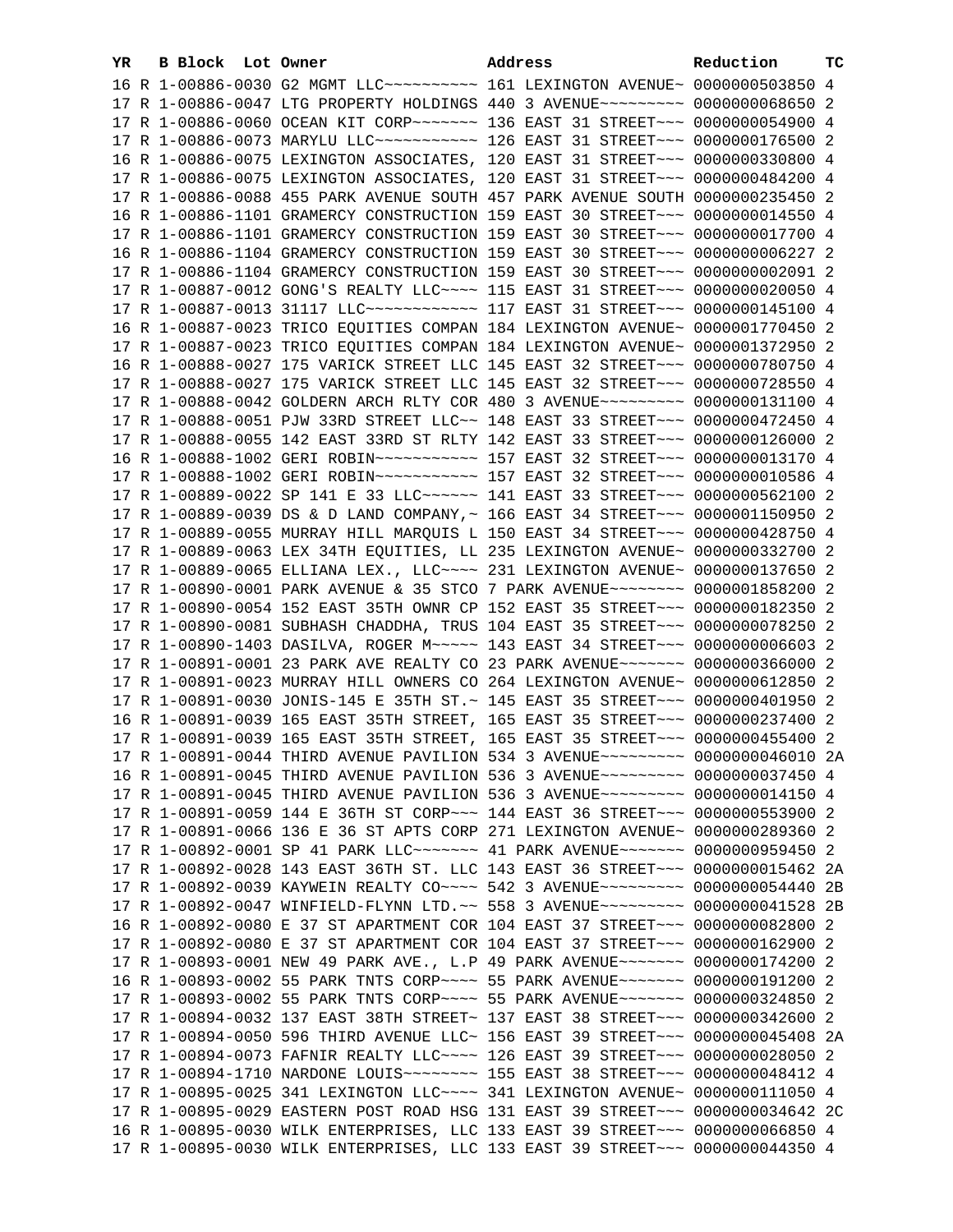| YR. | B Block Lot Owner |                                                                                                                                                                | Address | Reduction | тc |
|-----|-------------------|----------------------------------------------------------------------------------------------------------------------------------------------------------------|---------|-----------|----|
|     |                   | 17 R 1-00895-0031 13539 OWNERS CORP~~~~ 135 EAST 39 STREET~~~ 0000000353490 2                                                                                  |         |           |    |
|     |                   | 16 R 1-00895-0045 THIRD AVENUE TOWER OW 600 3 AVENUE~~~~~~~~~ 0000003056700 4                                                                                  |         |           |    |
|     |                   | 16 R 1-00895-0067 40LEX LLC~~~~~~~~~~~~~~~~~ 134 EAST 40 STREET~~~ 00000000012350 4                                                                            |         |           |    |
|     |                   | 17 R 1-00895-0067 40LEX LLC ------------ 134 EAST 40 STREET --- 0000000137450 4                                                                                |         |           |    |
|     |                   | 16 R 1-00895-0072 347 LEXINGTON LLC~~~~ 347 LEXINGTON AVENUE~ 0000000068700 4                                                                                  |         |           |    |
|     |                   | 17 R 1-00895-1001 MEDICAL LAB, LLC~~~~~ 104 EAST 40 STREET~~~ 0000000214500 4                                                                                  |         |           |    |
|     |                   | 16 R 1-00895-1004 SMILE IN THE CITY PRO 104 EAST 40 STREET~~~ 0000000203683 4                                                                                  |         |           |    |
|     |                   | 17 R 1-00895-1004 SMILE IN THE CITY PRO 104 EAST 40 STREET~~~ 0000000240635 4                                                                                  |         |           |    |
|     |                   | 16 R 1-00895-1010 MA & TANG GRAND PARK~ 104 EAST 40 STREET~~~ 0000000008967 4                                                                                  |         |           |    |
|     |                   | 17 R 1-00895-1010 MA & TANG GRAND PARK~ 104 EAST 40 STREET~~~ 0000000029588 4                                                                                  |         |           |    |
|     |                   | 17 R 1-00895-1017 W & Y HOLDING, LLC~~~ 104 EAST 40 STREET~~~ 0000000116190 4                                                                                  |         |           |    |
|     |                   | 17 R 1-00896-0008 207 EAST 14TH ST RLTY 207 EAST 14 STREET~~~ 0000000124400 2                                                                                  |         |           |    |
|     |                   | 17 R 1-00897-0008 STUYVESANT GARDENS CO 207 EAST 15 STREET~~~ 0000000218600 2                                                                                  |         |           |    |
|     |                   | 16 R 1-00897-0044 ELEBEN YAU MEI WONG~~ 175 3 AVENUE~~~~~~~~~ 0000000032700 2                                                                                  |         |           |    |
|     |                   | 17 R 1-00897-0044 ELEBEN YAU MEI WONG~~ 175 3 AVENUE~~~~~~~~~ 0000000284700 2                                                                                  |         |           |    |
|     |                   | 17 R 1-00897-0075 200 EAST 17TH ST ASSO 179 3 AVENUE~~~~~~~~~ 0000000330300 2                                                                                  |         |           |    |
|     |                   | 17 R 1-00898-1001 MEHTA NAVIN C~~~~~~~~~ 305 2 AVENUE~~~~~~~~~ 0000000002613 4                                                                                 |         |           |    |
|     |                   | 17 R 1-00898-1036 SABATER, CHARITY~~~~~ 305 2 AVENUE~~~~~~~~~ 0000000008506 2                                                                                  |         |           |    |
|     |                   | 17 R 1-00900-0001 MISSIONARY SISTERS ET 233 3 AVENUE~~~~~~~~~ 0000001228650 2                                                                                  |         |           |    |
|     |                   | 17 R 1-00900-0027 245 E. 19 REALTY LLC~ 329 2 AVENUE~~~~~~~~~ 0000000912100 2                                                                                  |         |           |    |
|     |                   | 17 R 1-00901-0021 237 EAST 20 ---------- 237 EAST 20 STREET -- 0000000290950 2                                                                                 |         |           |    |
|     |                   | 17 R 1-00901-0038 GRAMERCY REALTY COMPA 240 EAST 21 STREET~~~ 0000000157950 2                                                                                  |         |           |    |
|     |                   | 17 R 1-00901-0048 STAD HOLDING CORP~~~~ 214 EAST 21 STREET~~~ 0000000441550 4                                                                                  |         |           |    |
|     |                   | 17 R 1-00902-0022 26/32 J LLC~~~~~~~~~~~~~~~ 233 EAST 21 STREET~~~ 0000000168100 2                                                                             |         |           |    |
|     |                   | 17 R 1-00903-0053 BLERU REALTY CORP~~~~ 210 EAST 23 STREET~~~ 0000000160500 4                                                                                  |         |           |    |
|     |                   | 17 R 1-00903-1004 FRIEDMAN, ANDREA~~~~~ 205 EAST 22 STREET~~~ 0000000005090 2                                                                                  |         |           |    |
|     |                   | 17 R 1-00903-1127 GRAMERCY HOUSE OWNERS 235 EAST 22 STREET~~~ 0000001659450 2                                                                                  |         |           |    |
|     |                   | 17 R 1-00904-0005 VISUAL ARTS HOLDING C 205 EAST 23 STREET~~~ 0000000212450 4                                                                                  |         |           |    |
|     |                   | 17 R 1-00904-0007 VISUAL ARTS HOLDING C 209 EAST 23 STREET~~~ 0000000473650 4                                                                                  |         |           |    |
|     |                   | 17 R 1-00904-0039 222 EAST 24 OWNERS CO 222 EAST 24 STREET~~~ 0000000232600 2                                                                                  |         |           |    |
|     |                   | 16 R 1-00904-0040 220 EAST 24 ASSOCIATE 220 EAST 24 STREET~~~ 0000000263800 2                                                                                  |         |           |    |
|     |                   | 17 R 1-00904-0040 220 EAST 24 ASSOCIATE 220 EAST 24 STREET~~~ 0000001093600 2                                                                                  |         |           |    |
|     |                   | 16 R 1-00904-9024 NYC EDUC CONST FUND~~ 401 2 AVENUE~~~~~~~~~ 0000000849300 2                                                                                  |         |           |    |
|     |                   | 17 R 1-00904-9024 NYC EDUC CONST FUND~~ 401 2 AVENUE~~~~~~~~~~ 0000001015600 2                                                                                 |         |           |    |
|     |                   | 16 R 1-00905-0054 LL 204 EAST 25TH STRE 206 EAST 25 STREET~~~ 0000000117500 2                                                                                  |         |           |    |
|     |                   | 17 R 1-00905-0054 LL 204 EAST 25TH STRE 206 EAST 25 STREET~~~ 0000000194300 2                                                                                  |         |           |    |
|     |                   | 17 R 1-00905-0055 LL 204 EAST 25TH STRE 204 EAST 25 STREET~~~ 0000000090550 2<br>16 R 1-00906-0001 20125 OWNERS CORPORAT 201 EAST 25 STREET~~~ 0000003140950 2 |         |           |    |
|     |                   | 17 R 1-00906-0001 20125 OWNERS CORPORAT 201 EAST 25 STREET~~~ 0000002645450 2                                                                                  |         |           |    |
|     |                   | 17 R 1-00906-0015 PRAIRIE OCEAN REALTY~ 227 EAST 25 STREET~~~ 0000000095780 2                                                                                  |         |           |    |
|     |                   | 17 R 1-00906-0019 PRAIRIE OCEAN REALTY~ 235 EAST 25 STREET~~~ 0000000045070 2                                                                                  |         |           |    |
|     |                   | 17 R 1-00906-0028 449 SECOND CORP~~~~~~ 449 2 AVENUE~~~~~~~~~ 0000000126100 2                                                                                  |         |           |    |
|     |                   | 16 R 1-00906-0042 220 EAST 26TH STREET~ 220 EAST 26 STREET~~~ 0000000502500 2                                                                                  |         |           |    |
|     |                   | 17 R 1-00906-0042 220 EAST 26TH STREET~ 220 EAST 26 STREET~~~ 0000000365950 2                                                                                  |         |           |    |
|     |                   | 17 R 1-00906-0055 CROWNHALL REALTY LLC~ 351 3 AVENUE~~~~~~~~~ 0000000520700 2                                                                                  |         |           |    |
|     |                   | 17 R 1-00907-0056 27 VICTORIA OWNERS CO 200 EAST 27 STREET~~~ 0000001212200 2                                                                                  |         |           |    |
|     |                   | 16 R 1-00908-0005 THIRD 28TH LLC~~~~~~~ 383 3 AVENUE~~~~~~~~~ 0000000015600 4                                                                                  |         |           |    |
|     |                   | 17 R 1-00908-0005 THIRD 28TH LLC~~~~~~~ 383 3 AVENUE~~~~~~~~~ 0000000037250 4                                                                                  |         |           |    |
|     |                   | 17 R 1-00908-0006 203 EAST 27TH STREET~ 203 EAST 27 STREET~~~ 0000000193991 2                                                                                  |         |           |    |
|     |                   | 17 R 1-00908-0037 236 E 28TH ST OWNERS~ 236 EAST 28 STREET~~~ 0000000069400 2                                                                                  |         |           |    |
|     |                   | 16 R 1-00909-0001 CHESAPEAKE OWNERS COR 407 3 AVENUE~~~~~~~~~ 0000000555950 2                                                                                  |         |           |    |
|     |                   | 17 R 1-00909-0001 CHESAPEAKE OWNERS COR 407 3 AVENUE~~~~~~~~~ 0000000671750 2                                                                                  |         |           |    |
|     |                   | 16 R 1-00909-0045 218 E 29 ST OWNERS CO 218 EAST 29 STREET~~~ 0000000548250 2                                                                                  |         |           |    |
|     |                   | 17 R 1-00909-0045 218 E 29 ST OWNERS CO 218 EAST 29 STREET~~~ 0000000572500 2                                                                                  |         |           |    |
|     |                   | 17 R 1-00909-0049 TRILOBITE 29 LLC ---- 210 EAST 29 STREET -- 0000000159750 2                                                                                  |         |           |    |
|     |                   | 16 R 1-00910-0002 EEL-KAM REALTY CO. ~~~ 417 3 AVENUE~~~~~~~~~ 0000000266300 2                                                                                 |         |           |    |
|     |                   | 17 R 1-00910-0002 EEL-KAM REALTY CO. ~~~ 417 3 AVENUE~~~~~~~~~ 0000000311400 2                                                                                 |         |           |    |
|     |                   | 16 R 1-00910-0012 215 EAST 29TH ST CORP 215 EAST 29 STREET~~~ 0000000019200 2                                                                                  |         |           |    |
|     |                   |                                                                                                                                                                |         |           |    |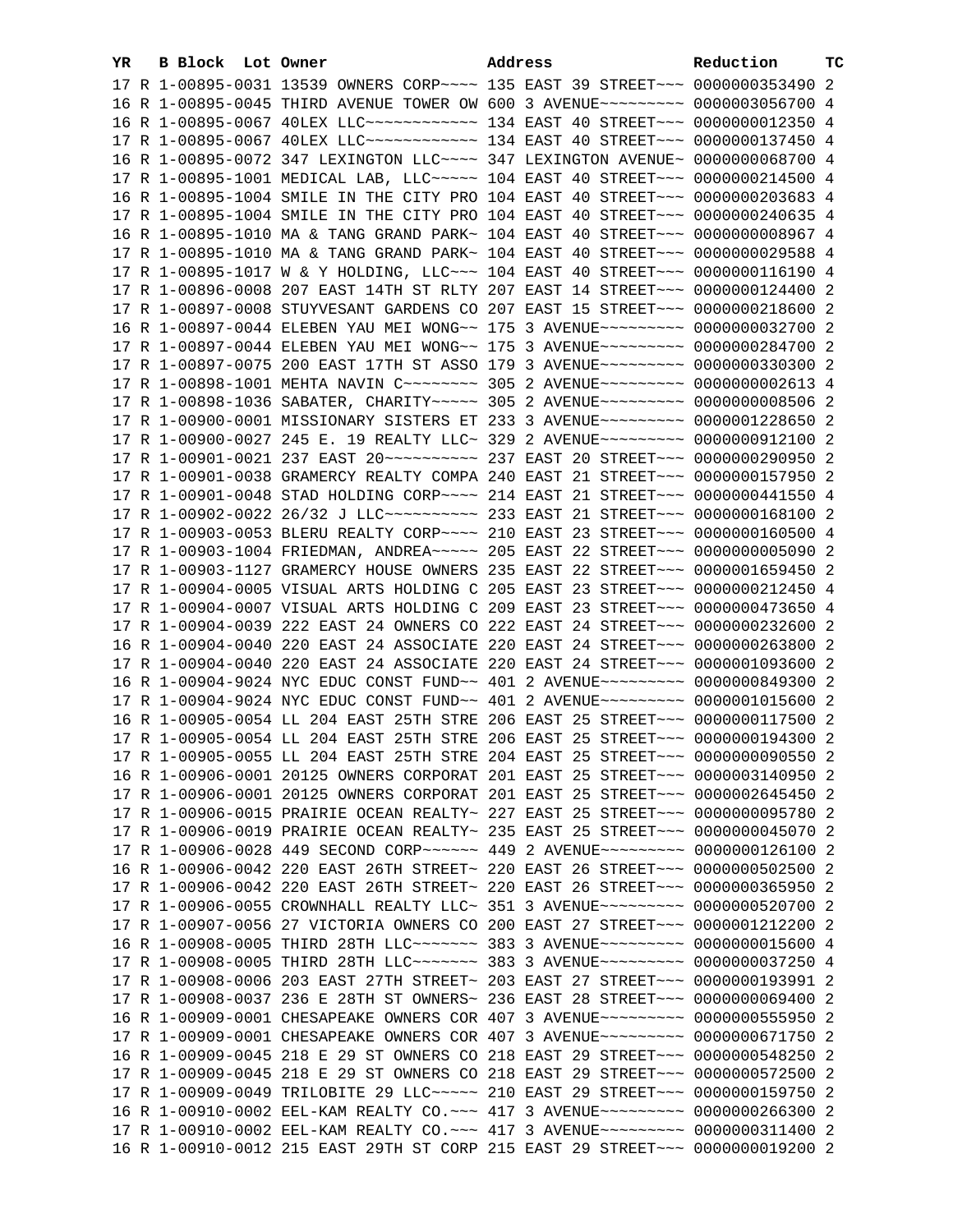| YR. | B Block Lot Owner |                                                                                   | Address |  | Reduction | тc |
|-----|-------------------|-----------------------------------------------------------------------------------|---------|--|-----------|----|
|     |                   | 17 R 1-00910-0012 215 EAST 29TH ST CORP 215 EAST 29 STREET~~~ 0000000069300 2     |         |  |           |    |
|     |                   | 17 R 1-00910-0046 230 EAST 30TH LLC --- 226 EAST 30 STREET -- 0000001454200 2     |         |  |           |    |
|     |                   | 17 R 1-00910-1002 CHARLES SIMMONS~~~~~~ 250 EAST 30 STREET~~~ 0000000006344 2     |         |  |           |    |
|     |                   | 17 R 1-00911-0001 R&R ASSETS, LLC~~~~~~ 431 3 AVENUE~~~~~~~~~ 0000001306200 2     |         |  |           |    |
|     |                   | 17 R 1-00911-0028 249 EAST 30TH LLC --- 249 EAST 30 STREET -- 0000000040500 2     |         |  |           |    |
|     |                   | 17 R 1-00911-0035 5557 LLC -------------- 555 2 AVENUE --------- 0000000027880 2B |         |  |           |    |
|     |                   | 17 R 1-00911-0064 HALSEY, CYNTHIA B~~~~ 443 3 AVENUE~~~~~~~~~ 0000000593450 2     |         |  |           |    |
|     |                   | 17 R 1-00911-1001 SARAN, MEHER DHONDY~~ 248 EAST 31 STREET~~~ 0000000029288 2     |         |  |           |    |
|     |                   | 17 R 1-00911-1040 135 CHARLES STREET C~ 250 EAST 31 STREET~~~ 0000000017856 4     |         |  |           |    |
|     |                   |                                                                                   |         |  |           |    |
|     |                   | 17 R 1-00911-1105 ~~~~~~~~~~~~~~~~~~~~~~~~~ 227 EAST 30 STREET~~~ 0000000159558 4 |         |  |           |    |
|     |                   |                                                                                   |         |  |           |    |
|     |                   | 17 R 1-00911-1110 VERIZON NEW YORK INC. 227 EAST 30 STREET~~~ 0000000150415 4     |         |  |           |    |
|     |                   | 17 R 1-00912-1102 THE FUTURE CONDOMINIU 200 EAST 32 STREET~~~ 0000000034150 4     |         |  |           |    |
|     |                   | 17 R 1-00912-1104 THE FUTURE CONDOMINIU 200 EAST 32 STREET~~~ 0000000010900 4     |         |  |           |    |
|     |                   | 16 R 1-00912-1107 PILLAI, KOVAN~~~~~~~~ 200 EAST 32 STREET~~~ 00000000008508 2    |         |  |           |    |
|     |                   | 17 R 1-00914-0023 BOLANOS PROPERTIES LL 247 EAST 33 STREET~~~ 0000000088540 2     |         |  |           |    |
|     |                   | 16 R 1-00914-0057 206 E. 34 ------------ 206 EAST 34 STREET --- 0000000411250 2   |         |  |           |    |
|     |                   | 17 R 1-00914-0057 206 E. 34 ------------ 206 EAST 34 STREET --- 0000000396200 2   |         |  |           |    |
|     |                   | 16 R 1-00915-0020 231 EAST 34TH STREET~ 231 EAST 34 STREET~~~ 0000000019400 2     |         |  |           |    |
|     |                   | 17 R 1-00915-0020 231 EAST 34TH STREET~ 231 EAST 34 STREET~~~ 0000000082950 2     |         |  |           |    |
|     |                   | 16 R 1-00915-0021 233 EAST 34TH ST LLC~ 233 EAST 34 STREET~~~ 0000000058627 2B    |         |  |           |    |
|     |                   | 17 R 1-00915-0021 233 EAST 34TH ST LLC~ 233 EAST 34 STREET~~~ 0000000104916 2B    |         |  |           |    |
|     |                   | 17 R 1-00915-0038 SAINT-AMAND, PIERRE~~ 240 EAST 35 STREET~~~ 0000000231700 2     |         |  |           |    |
|     |                   | 17 R 1-00915-0046 GREGORY HOUSE OWNERS~ 222 EAST 35 STREET~~~ 0000000405100 2     |         |  |           |    |
|     |                   | 16 R 1-00915-0062 521 ASSOCIATES LLC~~~ 521 3 AVENUE~~~~~~~~~ 0000000090000 2A    |         |  |           |    |
|     |                   | 17 R 1-00915-0062 521 ASSOCIATES LLC~~~ 521 3 AVENUE~~~~~~~~~ 0000000082000 2A    |         |  |           |    |
|     |                   | 17 R 1-00915-1201 NEURO REAL ESTATE, LL 225 EAST 34 STREET~~~ 0000001557350 4     |         |  |           |    |
|     |                   | 17 R 1-00916-0001 35 EAST ASSOCIATES LL 525 3 AVENUE~~~~~~~~~ 0000001379750 2     |         |  |           |    |
|     |                   | 16 R 1-00916-0005 THIRD CHRIS, L.P. ~~~~ 533 3 AVENUE~~~~~~~~~ 0000000066763 2    |         |  |           |    |
|     |                   | 17 R 1-00916-0032 JRD REALTY CORP. ~~~~~ 647 2 AVENUE~~~~~~~~~ 0000000125384 2    |         |  |           |    |
|     |                   | 16 R 1-00916-0037 BERDAR EQUITIES LLC~~ 657 2 AVENUE~~~~~~~~~~ 0000000209726 2    |         |  |           |    |
|     |                   | 17 R 1-00916-0052 MMJ 36 REALTY LLC ~~~~ 216 EAST 36 STREET ~~~ 0000000264270 2   |         |  |           |    |
|     |                   | 17 R 1-00916-0061 200 E 36TH OWNERS COR 537 3 AVENUE~~~~~~~~~ 0000000453200 2     |         |  |           |    |
|     |                   | 16 R 1-00917-1002 SHEGELSKI, MARYANN~~~ 201 EAST 36 STREET~~~ 0000000018087 2     |         |  |           |    |
|     |                   | 17 R 1-00917-1002 SHEGELSKI, MARYANN~~~ 201 EAST 36 STREET~~~ 0000000018960 2     |         |  |           |    |
|     |                   | 17 R 1-00918-0004 567 3RD AVE, ~~~~~~~~~ 567 3 AVENUE~~~~~~~~~ 0000000148750 4    |         |  |           |    |
|     |                   | 16 R 1-00918-0025 24537 OWNERS CORP C/O 685 2 AVENUE~~~~~~~~~ 0000000385100 2     |         |  |           |    |
|     |                   | 17 R 1-00918-0025 24537 OWNERS CORP C/O 685 2 AVENUE~~~~~~~~~ 0000000563200 2     |         |  |           |    |
|     |                   | 17 R 1-00918-0035 242 E 38 ST TENANTS C 699 2 AVENUE~~~~~~~~~ 0000000202350 2     |         |  |           |    |
|     |                   | 17 R 1-00918-0051 DORAL ASSOCIATES LLC~ 210 EAST 38 STREET~~~ 0000000138520 2     |         |  |           |    |
|     |                   | 16 R 1-00919-0027 EDEN ROC HOTEL LTD -- 707 2 AVENUE -------- 0000000089850 2     |         |  |           |    |
|     |                   | 17 R 1-00919-0027 EDEN ROC HOTEL LTD -- 707 2 AVENUE -------- 0000000090750 2     |         |  |           |    |
|     |                   | 17 R 1-00919-0034 TIMSTON CORP~~~~~~~~~~ 713 2 AVENUE~~~~~~~~~ 0000000439200 2    |         |  |           |    |
|     |                   | 17 R 1-00919-0042 BLDG LIC 39TH ST LLC~ 224 EAST 39 STREET~~~ 0000002007200 2     |         |  |           |    |
| 17  |                   | 1-00920-0012 605 THIRD AVENUE FEE~ 605 3 AVENUE~~~~~~~~~ 0000005036650 4          |         |  |           |    |
|     |                   | 17 R 1-00920-0028 355 RLTY CO ---------- 729 2 AVENUE -------- 0000000277650 4    |         |  |           |    |
|     |                   | 17 R 1-00923-0039 M & E 336-348 E. 18TH 346 EAST 18 STREET~~~ 0000000195500 2     |         |  |           |    |
|     |                   | 17 R 1-00923-0043 M & E 336-348 E. 18TH 340 EAST 18 STREET~~~ 0000000227900 2     |         |  |           |    |
|     |                   | 17 R 1-00923-0044 M & E 336-348 E. 18TH 336 EAST 18 STREET~~~ 0000000237850 2     |         |  |           |    |
|     |                   | 17 R 1-00924-1003 WHITE, STEVEN C ----- 302 EAST 19 STREET -- 00000000007805 2    |         |  |           |    |
|     |                   | 16 R 1-00925-0030 19TH HOLE MY FAVORITE 353 EAST 19 STREET~~~ 0000000060429 1     |         |  |           |    |
|     |                   | 17 R 1-00925-0030 19TH HOLE MY FAVORITE 353 EAST 19 STREET~~~ 0000000075664 1     |         |  |           |    |
|     |                   | 17 R 1-00925-0042 346-50 EAST 20TH STRE 346 EAST 20 STREET~~~ 0000000308250 2     |         |  |           |    |
|     |                   | 16 R 1-00928-0001 301 EAST 22ND STREET~ 382 2 AVENUE~~~~~~~~~ 0000000607200 2     |         |  |           |    |
|     |                   | 17 R 1-00928-0001 301 EAST 22ND STREET~ 382 2 AVENUE~~~~~~~~~ 0000002155650 2     |         |  |           |    |
|     |                   | 17 R 1-00928-0023 UNITED ASSETS LLC~~~~ 341 EAST 22 STREET~~~ 0000000084150 2     |         |  |           |    |
|     |                   | 17 R 1-00928-1203 LASKOV, VALENTIN~~~~~ 340 EAST 23 STREET~~~ 0000000016038 2     |         |  |           |    |
|     |                   | 17 R 1-00935-1001 350 REAL ESTATE LLC~~ 350 EAST 30 STREET~~~ 0000000027528 2     |         |  |           |    |
|     |                   |                                                                                   |         |  |           |    |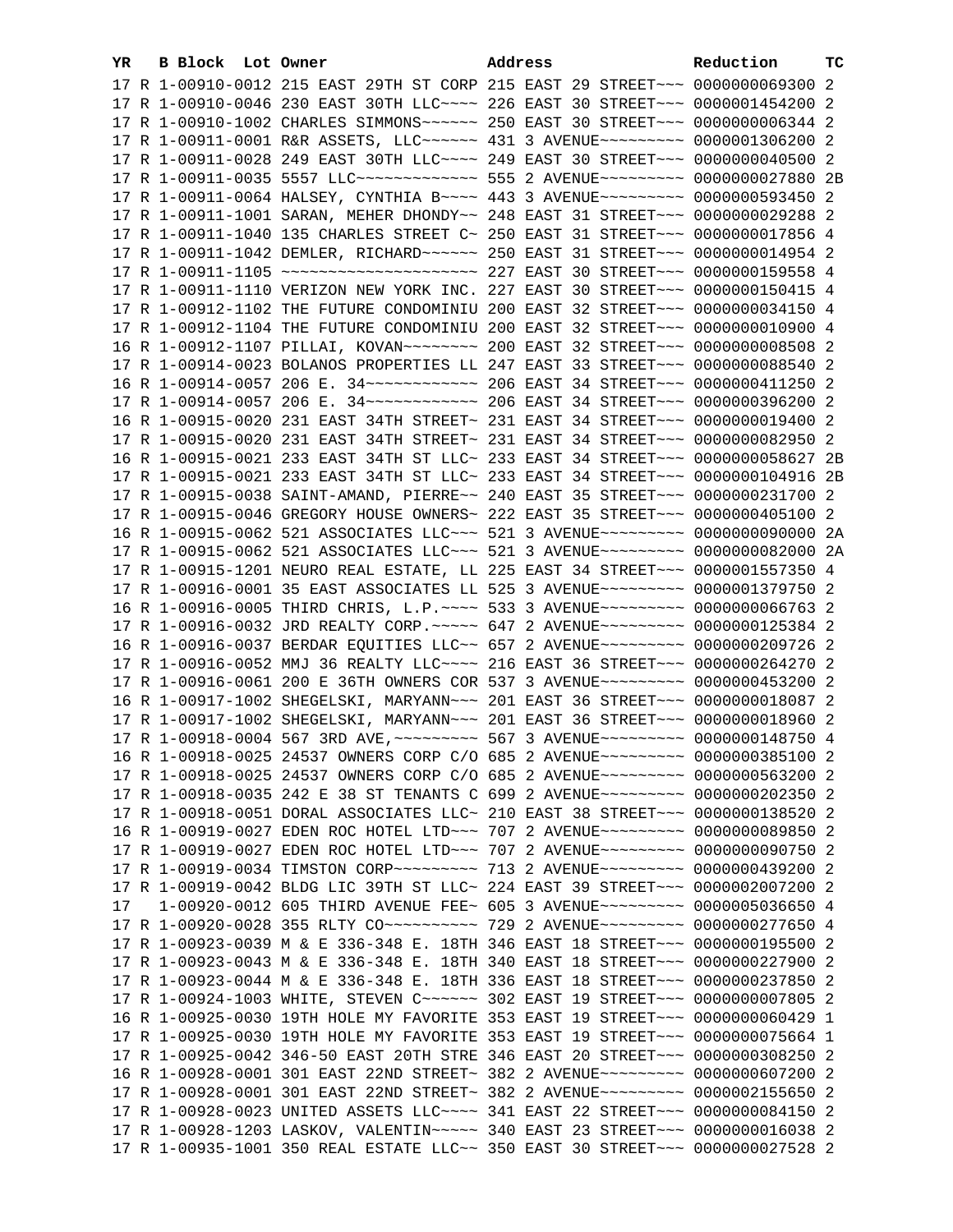| YR. | B Block Lot Owner | Address                                                                                                                                                   | Reduction | тc |
|-----|-------------------|-----------------------------------------------------------------------------------------------------------------------------------------------------------|-----------|----|
|     |                   | 17 R 1-00936-1001 DESCHAMPS CAROL~~~~~~ 333 EAST 30 STREET~~~ 0000000004565 2                                                                             |           |    |
|     |                   | 16 R 1-00939-0020 331 EAST 33RD LLC ~~~~ 331 EAST 33 STREET ~~~ 0000000108050 2                                                                           |           |    |
|     |                   | 17 R 1-00939-0021 BOLANOS PROPERTIES LL 333 EAST 33 STREET~~~ 0000000042489 2                                                                             |           |    |
|     |                   | 17 R 1-00939-0022 BOLANOS PROPERTIES LL 335 EAST 33 STREET~~~ 0000000183304 2                                                                             |           |    |
|     |                   | 17 R 1-00940-0012 317 EAST 34 STREET~~~ 321 EAST 34 STREET~~~ 0000001000400 4                                                                             |           |    |
|     |                   | 16 R 1-00940-0048 320 EAST 35TH STREET~ 320 EAST 35 STREET~~~ 0000000260350 2                                                                             |           |    |
|     |                   | 17 R 1-00940-0048 320 EAST 35TH STREET~ 320 EAST 35 STREET~~~ 0000000224800 2                                                                             |           |    |
|     |                   | 17 R 1-00940-1001 333 EAST 34TH, LLC -- 333 EAST 34 STREET -- 0000000197750 4                                                                             |           |    |
|     |                   | 16 R 1-00940-1002 MSA 34TH LLC -------- 333 EAST 34 STREET --- 0000000067429 4                                                                            |           |    |
|     |                   | 17 R 1-00940-1002 MSA 34TH LLC -------- 333 EAST 34 STREET --- 0000000074151 4                                                                            |           |    |
|     |                   | 17 R 1-00943-0059 700 SECOND AVE.LLC -- 700 2 AVENUE -------- 0000000099950 2                                                                             |           |    |
|     |                   |                                                                                                                                                           |           |    |
|     |                   | 16 R 1-00943-1001 345 EAST 37TH STREET~ 345 EAST 37 STREET~~~ 0000000323700 4                                                                             |           |    |
|     |                   | 17 R 1-00943-1001 345 EAST 37TH STREET~ 345 EAST 37 STREET~~~ 0000000670650 4                                                                             |           |    |
|     |                   | 17 R 1-00944-0041 JENNIFER TOWERS APART 322 EAST 39 STREET~~~ 0000000180600 2                                                                             |           |    |
|     |                   | 17 R 1-00945-1001 STOREPARK LLC ------- 300 EAST 40 STREET -- 0000000196350 4                                                                             |           |    |
|     |                   | 17 R 1-00945-1002 STOREPARK LLC ------- 300 EAST 40 STREET -- 0000000031050 4                                                                             |           |    |
|     |                   | 16 R 1-00968-1001 FIRST AVENUE PARKING~ 630 1 AVENUE~~~~~~~~~ 0000000115500 4                                                                             |           |    |
|     |                   | 17 R 1-00968-1001 FIRST AVENUE PARKING~ 630 1 AVENUE~~~~~~~~~ 0000000081600 4                                                                             |           |    |
|     |                   | 17 R 1-00968-1002 MANHATTAN PLACE PARKI 630 1 AVENUE~~~~~~~~~ 0000000132950 4                                                                             |           |    |
|     |                   | 17 R 1-00969-0001 JERICHO OFFIC LLC C/O 646 1 AVENUE~~~~~~~~~ 0000000477750 4                                                                             |           |    |
|     |                   | 17 R 1-00969-1001 ENTERPRISE 37 EAST PA 415 EAST 37 STREET~~~ 0000000168750 4                                                                             |           |    |
|     |                   | 17 R 1-00972-0001 BPP ST OWNER LLC ---- 240 1 AVENUE -------- 0000015384250 2                                                                             |           |    |
|     |                   | 17 R 1-00993-0008 1435 BROADWAY LLC --- 1435 BROADWAY ------ 0000000364550 4                                                                              |           |    |
| 17  |                   | 1-00993-0011 1440 BROADWAY NY OWNE 1440 BROADWAY~~~~~~~~ 0000007962000 4                                                                                  |           |    |
|     |                   | 17 R 1-00993-0036 THE LESLIE A. VAN BRA 1071 AVENUE OF THE AM 0000001250650 4                                                                             |           |    |
|     |                   | 17 R 1-00993-0055 LECHAR REALTY CORP~~~ 1441 BROADWAY~~~~~~~~ 0000001622450 4                                                                             |           |    |
|     |                   | 17 R 1-00994-0001 DCAS ------------------ 1451 BROADWAY -------- 0000042099000 4                                                                          |           |    |
|     |                   | 17 R 1-00994-1003 VERIZON NEW YORK INC~ 1095 AVENUE OF THE AM 0000003350595 4                                                                             |           |    |
|     |                   | 17 R 1-00994-1010 VERIZON NEW YORK INC~ 1095 AVENUE OF THE AM 0000001028968 4                                                                             |           |    |
|     |                   | 17 R 1-00994-1101 GATEWAY TIMES SQUARE~ 1466 BROADWAY~~~~~~~~ 0000002042223 4                                                                             |           |    |
|     |                   | 17 R 1-00994-1202 DIAMONDROCK TIMES SQU 136 WEST 42 STREET~~~ 0000003889200 4                                                                             |           |    |
| 17  |                   | 17 R 1-00995-0005 THE CITY OF NEW YORK~ 1472 BROADWAY~~~~~~~~ 0000026701800 4<br>1-00996-0001 ZAPCO 1500 INVESTMENT 1500 BROADWAY~~~~~~~~ 0000009296950 4 |           |    |
|     |                   | 16 R 1-00996-0043 O & O PROPERTIES CORP 120 WEST 44 STREET~~~ 0000002145400 4                                                                             |           |    |
|     |                   | 17 R 1-00996-0043 O & O PROPERTIES CORP 120 WEST 44 STREET~~~ 0000002016800 4                                                                             |           |    |
| 17  |                   | 1-00997-0001 44-45 BROADWAY REALTY 1514 BROADWAY~~~~~~~~ 0000016525700 4                                                                                  |           |    |
|     |                   | 17 R 1-00997-0019 METROPOLITIAN TIMES S 123 WEST 44 STREET~~~ 0000001011600 4                                                                             |           |    |
| 17  |                   | 1-00998-0015 HHC TS REIT LLC~~~~~~ 137 WEST 45 STREET~~~ 0000008853250 4                                                                                  |           |    |
| 17  |                   | 1-00998-0029 1177 AVENUE OF THE AM 1177 AVENUE OF THE AM 0000016025350 4                                                                                  |           |    |
|     |                   | 16 R 1-00998-0047 WEST 46TH STREET HOTE 126 WEST 46 STREET~~~ 0000003311000 4                                                                             |           |    |
|     |                   | 17 R 1-00998-0047 WEST 46TH STREET HOTE 126 WEST 46 STREET~~~ 0000001785500 4                                                                             |           |    |
|     |                   | 16 R 1-00998-1003 VORNADO 1540 BROADWAY 1538 BROADWAY~~~~~~~~ 0000000605299 4                                                                             |           |    |
|     |                   | 17 R 1-00998-1003 VORNADO 1540 BROADWAY 1538 BROADWAY~~~~~~~~ 0000000277639 4                                                                             |           |    |
|     |                   | 16 R 1-00999-0017 NEVETSH, LLC --------- 129 WEST 46 STREET --- 0000000785800 4                                                                           |           |    |
| 17  |                   | 1-00999-0029 SL GREEN REALTY CORP. 1185 AVENUE OF THE AM 0000024363950 4                                                                                  |           |    |
|     |                   | 17 R 1-00999-0046 47TH HOTEL ASSOCIATES 128 WEST 47 STREET~~~ 0000000237400 4                                                                             |           |    |
|     |                   | 17 R 1-00999-0053 146 W 47TH ST. LLC -- 146 WEST 47 STREET -- 0000000103350 4                                                                             |           |    |
|     |                   | 17 R 1-01000-0058 RG-SOUTH~ DEVELOPMENT 162 WEST 48 STREET~~~ 0000000054350 4                                                                             |           |    |
|     |                   | 17 R 1-01000-0062 MOORE, DOLORITA F/B/O 717 7 AVENUE~~~~~~~~~ 0000003443150 4                                                                             |           |    |
|     |                   | 17 R 1-01001-0003 725 ASSOCIATES, LLC~~ 725 7 AVENUE~~~~~~~~~ 0000000239950 4                                                                             |           |    |
| 17  |                   | 1-01001-0029 1221 AVENUE HOLDINGS~ 1221 AVENUE OF THE AM 0000007222700 4                                                                                  |           |    |
| 17  |                   | 1-01002-0001 US REAL ESTATE HOLDIN 745 7 AVENUE~~~~~~~~~ 0000013537100 4                                                                                  |           |    |
| 17  |                   | 1-01003-0005 135 WEST 50TH STREET~ 135 WEST 50 STREET~~~ 0000009538450 4                                                                                  |           |    |
|     |                   | 17 R 1-01003-1002 STARHOTELS INTL CORP~ 150 WEST 51 STREET~~~ 0000000859150 4                                                                             |           |    |
|     |                   |                                                                                                                                                           |           |    |
|     |                   | 16 R 1-01003-1448 761 PARTNERSHIP ~~~~~~ 761 7 AVENUE ~~~~~~~~~ 0000001004150 4                                                                           |           |    |
|     |                   | 17 R 1-01003-1448 761 PARTNERSHIP ----- 761 7 AVENUE ------- 0000001065800 4                                                                              |           |    |
| 17  |                   | 1-01004-0029 C & K 1285 OWNER LLC~ 1285 AVENUE OF THE AM 0000023954950 4                                                                                  |           |    |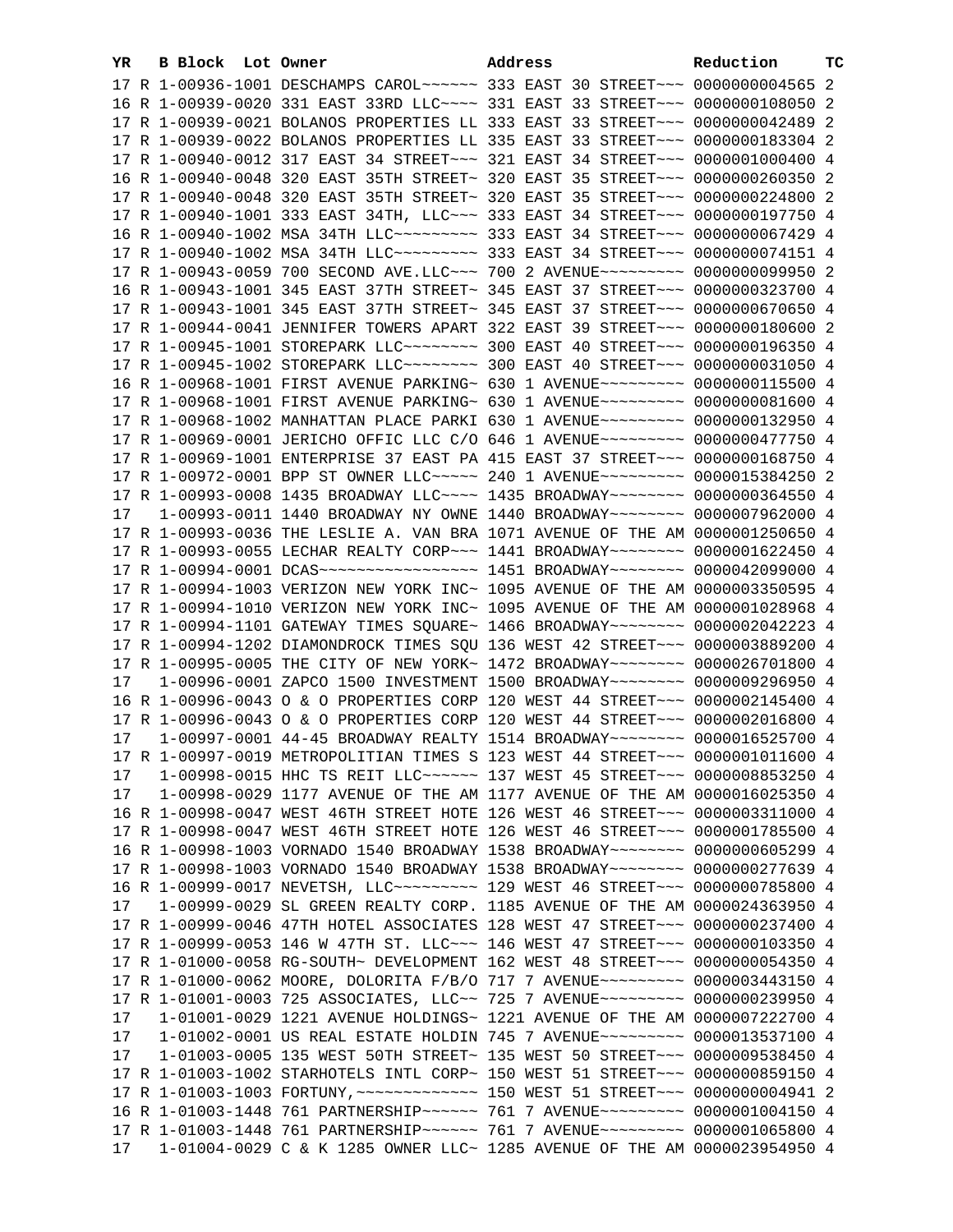| YR. | B Block Lot Owner | Address                                                                                                                                                        | Reduction | тc |
|-----|-------------------|----------------------------------------------------------------------------------------------------------------------------------------------------------------|-----------|----|
|     |                   | 16 R 1-01005-0001 HOST MARRIOTT, L.P.~~ 811 7 AVENUE~~~~~~~~~~ 0000018188350 4                                                                                 |           |    |
|     |                   | 17 R 1-01005-0001 HOST MARRIOTT, L.P.~~ 811 7 AVENUE~~~~~~~~~ 0000017138600 4                                                                                  |           |    |
|     |                   |                                                                                                                                                                |           |    |
|     |                   |                                                                                                                                                                |           |    |
|     |                   | 17 R 1-01006-1301 HLT NY HILTON LLC ~~~~ 1335 AVENUE OF THE AM 0000016481608 4                                                                                 |           |    |
|     |                   | 17 R 1-01006-1304 HILTON RESORTS CORPOR 1335 AVENUE OF THE AM 0000000307790 4                                                                                  |           |    |
|     |                   | 17 R 1-01007-0001 CONGRESS LLC -------- 841 7 AVENUE --------- 0000000734750 2                                                                                 |           |    |
| 17  |                   | 1-01007-0029 1345 LEASEHOLD LLC ~~~ 1345 AVENUE OF THE AM 0000041307700 4                                                                                      |           |    |
|     |                   | 17 R 1-01007-0049 B2D2 GORHAM~~~~~~~~~~~~~~~ 136 WEST 55 STREET~~~~ 0000001659300 4                                                                            |           |    |
|     |                   | 16 R 1-01007-0054 150 WEST 55 ST APT CO 150 WEST 55 STREET~~~ 0000001020000 2                                                                                  |           |    |
|     |                   |                                                                                                                                                                |           |    |
|     |                   | 17 R 1-01007-0054 150 WEST 55 ST APT CO 150 WEST 55 STREET~~~ 0000000715350 2<br>17 R 1-01007-0061 W&HM REALTY PARTNERS~ 853 7 AVENUE~~~~~~~~~ 0000000693200 2 |           |    |
|     |                   | 17 R 1-01008-0029 THE CLARIDGE'S POOH, ~ 1361 AVENUE OF THE AM 0000002615050 2                                                                                 |           |    |
|     |                   |                                                                                                                                                                |           |    |
|     |                   | 16 R 1-01008-1001 PAMELA EQUITIES CORP~ 112 WEST 56 STREET~~~ 0000001442400 4                                                                                  |           |    |
|     |                   | 17 R 1-01008-1001 PAMELA EQUITIES CORP~ 112 WEST 56 STREET~~~ 0000001173350 4                                                                                  |           |    |
|     |                   | 16 R 1-01008-1104 CALANOG, JESUSA L~~~~ 150 WEST 56 STREET~~~ 0000000016878 2                                                                                  |           |    |
|     |                   | 17 R 1-01008-1104 CALANOG, JESUSA L~~~~ 150 WEST 56 STREET~~~ 0000000018872 2                                                                                  |           |    |
|     |                   | 17 R 1-01008-1603 BASKETT, KEITH J. ~~~~ 162 WEST 56 STREET~~~ 0000000005930 2                                                                                 |           |    |
| 17  |                   | 1-01009-0005 CARNEGIE HALL TOWER M 152 WEST 57 STREET~~~ 0000008329100 4                                                                                       |           |    |
|     |                   | 16 R 1-01009-0019 PMGP ASSOCIATES, L.P. 123 WEST 56 STREET~~~ 0000006229800 4                                                                                  |           |    |
| 17  |                   | 1-01009-0019 PMGP ASSOCIATES, L.P. 123 WEST 56 STREET~~~ 0000003287400 4                                                                                       |           |    |
|     |                   | 16 R 1-01009-0046 130 WEST 57 COMPANY~~ 130 WEST 57 STREET~~~ 0000000263100 4                                                                                  |           |    |
|     |                   | 16 R 1-01009-1001 MET TOWER OWNER, LLC~ 146 WEST 57 STREET~~~ 0000005463600 4                                                                                  |           |    |
|     |                   | 17 R 1-01009-1001 MET TOWER OWNER, LLC~ 146 WEST 57 STREET~~~ 0000006017550 4                                                                                  |           |    |
|     |                   | 16 R 1-01010-1001 140 WEST 58TH STREET~ 140 WEST 58 STREET~~~ 0000000005467 4                                                                                  |           |    |
|     |                   | 17 R 1-01010-1103 CHUN UN KIM ~~~~~~~~~~~~~~~ 120 WEST 58 STREET ~~~ 0000000100831 2                                                                           |           |    |
|     |                   | 17 R 1-01010-1301 EXTELL 57 PROPERTIES~ 171 WEST 57 STREET~~~ 0000000197066 4                                                                                  |           |    |
|     |                   | 16 R 1-01011-0045 128 CENTRAL PARK OWNE 128 CENTRAL PARK SOUT 0000000292950 2                                                                                  |           |    |
|     |                   | 17 R 1-01011-0045 128 CENTRAL PARK OWNE 128 CENTRAL PARK SOUT 0000000524250 2                                                                                  |           |    |
|     |                   | 17 R 1-01011-1326 HAFT, AMANDA~~~~~~~~~~~~~~~ 160 CENTRAL PARK SOUT 0000000187993 2                                                                            |           |    |
|     |                   | 17 R 1-01011-4321 DONNA M. MORROW~~~~~~ 106 CENTRAL PARK SOUT 0000000013637 2                                                                                  |           |    |
|     |                   | 17 R 1-01011-4421 QUINN, MANAGING MEMBE 106 CENTRAL PARK SOUT 0000000196059 2                                                                                  |           |    |
|     |                   | 17 R 1-01011-5002 DAYTON HOLDINGS INTER 116 CENTRAL PARK SOUT 0000000300978 4                                                                                  |           |    |
|     |                   |                                                                                                                                                                |           |    |
|     |                   |                                                                                                                                                                |           |    |
|     |                   | 16 R 1-01012-0032 EBM DEVELOPMENT CO.LT 566 7 AVENUE~~~~~~~~~ 0000001217150 4<br>16 R 1-01012-1001 NYT REAL ESTATE COMPA 620 8 AVENUE~~~~~~~~~ 0000000032275 4 |           |    |
|     |                   |                                                                                                                                                                |           |    |
|     |                   | 17 R 1-01012-1001 NYT REAL ESTATE COMPA 620 8 AVENUE~~~~~~~~~ 0000000030526 4<br>1-01013-0029 NYC EDC --------------- 592 7 AVENUE --------- 0000042880400 4   |           |    |
| 17  |                   | 16 R 1-01013-1001 ~~~~~~~~~~~~~~~~~~~~~~ 640 8 AVENUE~~~~~~~~~ 0000001320300 4                                                                                 |           |    |
|     |                   | 17 R 1-01014-0001 DTA FEE OWNER LLC~~~~ 660 8 AVENUE~~~~~~~~~ 0000005878950 4                                                                                  |           |    |
|     |                   | 17 R 1-01014-0033 ECONOMIC DEVELOPMENT~ 3 TIMES SQUARE~~~~~~~ 0000023723950 4                                                                                  |           |    |
|     |                   | 16 R 1-01015-0049 THE SHUBERT ORGANIZAT 234 WEST 44 STREET~~~ 0000000538600 4                                                                                  |           |    |
|     |                   | 17 R 1-01015-0049 THE SHUBERT ORGANIZAT 234 WEST 44 STREET~~~ 0000000877750 4                                                                                  |           |    |
| 17  |                   | 1-01015-1001 OAKWOOD NYT OWNER, LL 229 WEST 43 STREET~~~ 0000022863300 4                                                                                       |           |    |
|     |                   | 17 R 1-01016-0036 1515 BROADWAY OWNER L 1515 BROADWAY~~~~~~~~ 0000030500850 4                                                                                  |           |    |
|     |                   | 17 R 1-01017-0004 RBP 45TH ASSOCIATES L 732 8 AVENUE~~~~~~~~~ 0000000254250 4                                                                                  |           |    |
|     |                   | 17 R 1-01018-1104 OKA, LYNNETTE~~~~~~~~~ 247 WEST 46 STREET~~~ 0000000016950 2                                                                                 |           |    |
|     |                   | 17 R 1-01019-0001 BILTMORE TOWER, ~~~~~~ 770 8 AVENUE~~~~~~~~~ 0000001393350 2                                                                                 |           |    |
|     |                   | 17 R 1-01019-0010 253 W. 47TH LLC ----- 253 WEST 47 STREET -- 0000000236450 4                                                                                  |           |    |
|     |                   | 17 R 1-01019-1001 SHERWOOD 48 ASSOCIATE 2 TIMES SQUARE~~~~~~~ 0000001655700 4                                                                                  |           |    |
|     |                   | 17 R 1-01019-1101 MORGAN STANLEY 1585 B 1585 BROADWAY~~~~~~~~ 0000000934249 4                                                                                  |           |    |
|     |                   | 17 R 1-01020-0035 SWEETHEART THEATRES, I 734 7 AVENUE~~~~~~~~~ 0000000208450 4                                                                                 |           |    |
|     |                   | 17 R 1-01020-0038 1604-1610 BROADWAY OW 1604 BROADWAY~~~~~~~~ 0000000824500 4                                                                                  |           |    |
|     |                   | 16 R 1-01020-1001 RPH HTELS 48TH STREET 790 8 AVENUE~~~~~~~~~ 0000000690030 4                                                                                  |           |    |
|     |                   | 17 R 1-01020-1001 RPH HTELS 48TH STREET 790 8 AVENUE~~~~~~~~~ 0000000512865 4                                                                                  |           |    |
|     |                   | 17 R 1-01021-0001 ASN 50TH ST LLC ----- 250 WEST 50 STREET -- 0000001651750 2                                                                                  |           |    |
|     |                   | 17 R 1-01021-0026 750 SEVENTH AVE NY LL 750 7 AVENUE~~~~~~~~~ 0000006433100 4                                                                                  |           |    |
|     |                   |                                                                                                                                                                |           |    |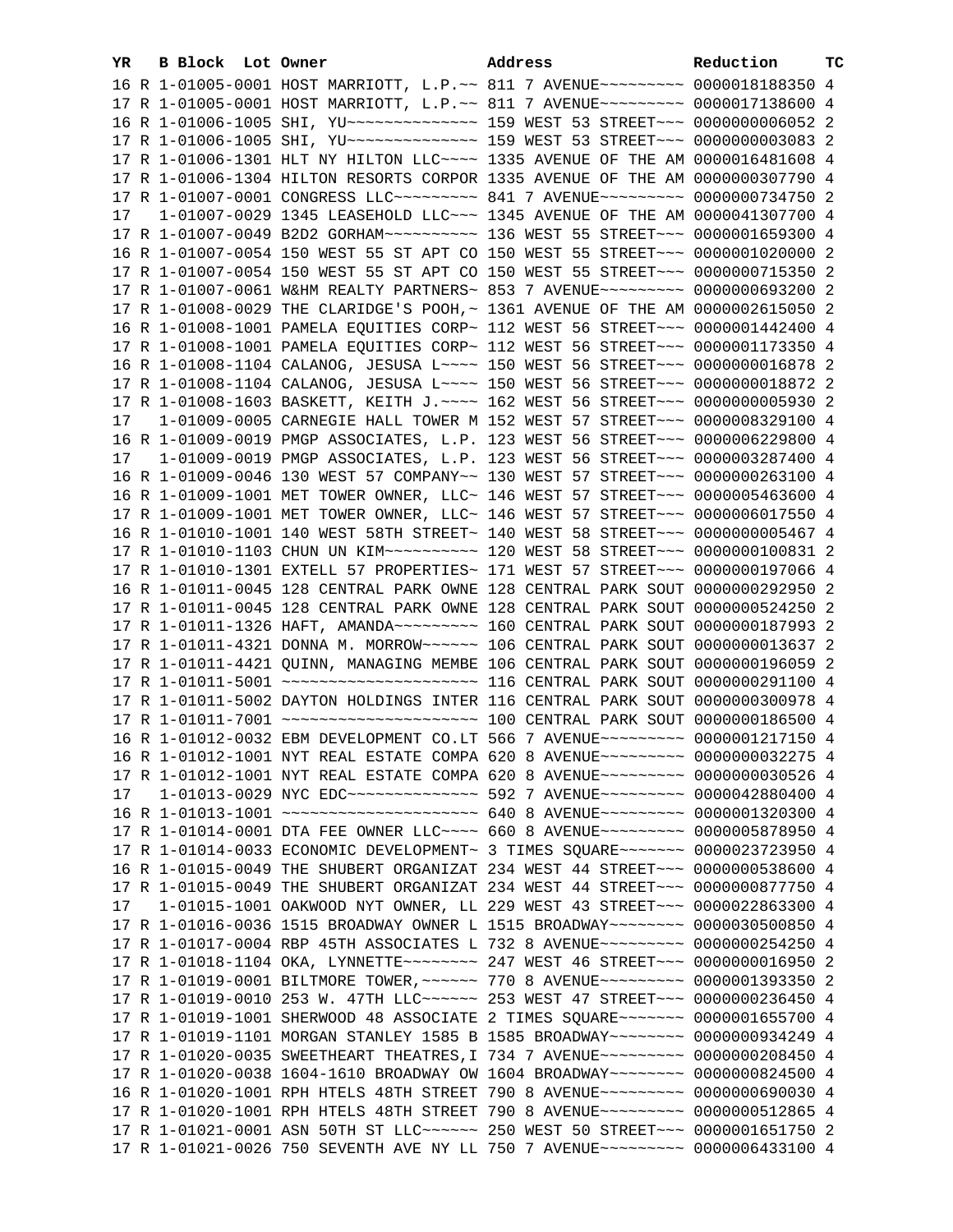| YR. | B Block Lot Owner |                                                                                                                                                                | Address | Reduction | ТC |
|-----|-------------------|----------------------------------------------------------------------------------------------------------------------------------------------------------------|---------|-----------|----|
|     |                   | 17 R 1-01021-0036 750 SEVENTH AVE NY LL 758 7 AVENUE~~~~~~~~~ 0000000528100 4                                                                                  |         |           |    |
|     |                   | 17 R 1-01021-0049 D'ALTO, MATILDA~~~~~~ 216 WEST 50 STREET~~~ 0000000283450 4                                                                                  |         |           |    |
|     |                   | 17 R 1-01022-0061 FIFTY FIRST-CAPITOLAS 834 8 AVENUE~~~~~~~~~ 0000000685800 2                                                                                  |         |           |    |
|     |                   | 17 R 1-01022-0101 PARAMOUNT BEAUTY 50TH 249 WEST 50 STREET~~~ 0000000570600 4                                                                                  |         |           |    |
|     |                   | 17 R 1-01023-0002 854 EIGHTH PARTNERS~~ 852 8 AVENUE~~~~~~~~~ 0000000656350 2                                                                                  |         |           |    |
|     |                   | 16 R 1-01023-0029 MTS NY PROPCO, L.P.~~ 1652 BROADWAY~~~~~~~~ 0000006278250 4                                                                                  |         |           |    |
|     |                   | 17 R 1-01023-0029 MTS NY PROPCO, L.P.~~ 1652 BROADWAY~~~~~~~~ 0000003204750 4                                                                                  |         |           |    |
|     |                   | 16 R 1-01023-0048 STEIER, BETHANY K~~~~ 228 WEST 52 STREET~~~ 0000000418550 4                                                                                  |         |           |    |
|     |                   | 17 R 1-01023-0048 STEIER, BETHANY K~~~~ 228 WEST 52 STREET~~~ 0000000375700 4                                                                                  |         |           |    |
|     |                   | 17 R 1-01023-0053 SCHWARTZ NILES~~~~~~~ 240 WEST 52 STREET~~~ 0000000820900 4                                                                                  |         |           |    |
|     |                   | 17 R 1-01023-0061 ROSLINGATE COMPANY~~~ 260 WEST 52 STREET~~~ 0000002244850 2                                                                                  |         |           |    |
|     |                   | 16 R 1-01024-0015 BROADWAY 52ND LP ---- 1675 BROADWAY ------ 0000004930600 4                                                                                   |         |           |    |
|     |                   | 17 R 1-01024-0015 BROADWAY 52ND LP ---- 1675 BROADWAY ------- 0000006515250 4                                                                                  |         |           |    |
|     |                   |                                                                                                                                                                |         |           |    |
|     |                   | 16 R 1-01024-0131 METROPOLITAN 810 7THA 1672 BROADWAY~~~~~~~~ 0000000712850 4<br>17 R 1-01024-0131 METROPOLITAN 810 7THA 1672 BROADWAY~~~~~~~~ 0000000567100 4 |         |           |    |
|     |                   |                                                                                                                                                                |         |           |    |
| 17  |                   | $1-01025-0025$ 1700 FEE, LLC -------- 1690 BROADWAY ------- 0000004353250 4                                                                                    |         |           |    |
|     |                   | 17 R 1-01025-0050 236 WEST 54TH STREETL 236 WEST 54 STREET~~~ 0000000090300 4                                                                                  |         |           |    |
|     |                   | 17 R 1-01025-1001 ACADIA WEST 54TH STRE 828 7 AVENUE~~~~~~~~~ 0000002555988 4                                                                                  |         |           |    |
|     |                   | 16 R 1-01025-1009 ACADIA WEST 54TH STRE 828 7 AVENUE~~~~~~~~~ 0000000356478 4                                                                                  |         |           |    |
|     |                   | 17 R 1-01025-1009 ACADIA WEST 54TH STRE 828 7 AVENUE~~~~~~~~~ 0000000295519 4                                                                                  |         |           |    |
|     |                   |                                                                                                                                                                |         |           |    |
|     |                   |                                                                                                                                                                |         |           |    |
|     |                   | 16 R 1-01026-0012 237 WEST 54 OWNER, L. 237 WEST 54 STREET~~~ 0000006003050 4                                                                                  |         |           |    |
|     |                   | 17 R 1-01026-0012 237 WEST 54 OWNER, L. 237 WEST 54 STREET~~~ 0000012392500 4                                                                                  |         |           |    |
|     |                   | 16 R 1-01026-0036 1710 OWNER RH LLC~~~~ 856 7 AVENUE~~~~~~~~~ 0000000284150 4                                                                                  |         |           |    |
|     |                   | 17 R 1-01026-0036 1710 OWNER RH LLC~~~~ 856 7 AVENUE~~~~~~~~~ 0000001316800 4                                                                                  |         |           |    |
|     |                   | 16 R 1-01026-0055 GLADDEN PROPERTIES LL 250 WEST 55 STREET~~~ 0000006573600 4                                                                                  |         |           |    |
|     |                   | 17 R 1-01026-1002 GRANITE 230 RETAIL LL 230 WEST 55 STREET~~~ 0000000318053 4                                                                                  |         |           |    |
| 17  |                   | 1-01026-1101 GRANITE 1717 HOTEL LL 1717 BROADWAY~~~~~~~~ 0000007735550 4                                                                                       |         |           |    |
|     |                   | 16 R 1-01027-0057 236 WEST 56TH REALTYC 236 WEST 56 STREET~~~ 0000000219550 4                                                                                  |         |           |    |
|     |                   | 17 R 1-01027-0057 236 WEST 56TH REALTYC 236 WEST 56 STREET~~~ 0000000248250 4                                                                                  |         |           |    |
|     |                   | 17 R 1-01027-0060 PARADISE RELATY CORP. 244 WEST 56 STREET~~~ 0000000491850 4                                                                                  |         |           |    |
|     |                   | 16 R 1-01027-0062 NEWRIDGE REALTY, LLC~ 944 8 AVENUE~~~~~~~~~ 0000000140850 4                                                                                  |         |           |    |
|     |                   | 17 R 1-01027-0062 NEWRIDGE REALTY, LLC~ 944 8 AVENUE~~~~~~~~~ 0000000008750 4                                                                                  |         |           |    |
|     |                   | 17 R 1-01027-0160 ITALIA D., ~~~~~~~~~~~~~~~~ 242 WEST 56 STREET~~~~ 0000000153700 4                                                                           |         |           |    |
|     |                   | 16 R 1-01027-1501 SHEILA ENGEL NY LIVIN 1731 BROADWAY~~~~~~~~ 0000001517150 4                                                                                  |         |           |    |
|     |                   | 17 R 1-01027-1501 SHEILA ENGEL NY LIVIN 1731 BROADWAY~~~~~~~~ 0000001434150 4                                                                                  |         |           |    |
|     |                   | 17 R 1-01028-0029 888 SEVENTH AVENUE, L 888 7 AVENUE~~~~~~~~~ 0000011549600 4                                                                                  |         |           |    |
|     |                   | 17 R 1-01028-1101 BSD 65 LLC ----------- 224 WEST 57 STREET -- 0000001863407 4                                                                                 |         |           |    |
|     |                   | 17 R 1-01029-0036 200 WEST 58TH STREET~ 910 7 AVENUE~~~~~~~~~ 0000000347000 2                                                                                  |         |           |    |
|     |                   | 17 R 1-01030-0046 GAINSBOROUGH STUDIOS~ 222 CENTRAL PARK SOUT 0000000403100 2                                                                                  |         |           |    |
|     |                   | 17 R 1-01033-0019 THERA REALTY, ~~~~~~~~ 325 WEST 42 STREET~~~ 0000000178450 2                                                                                 |         |           |    |
|     |                   | 17 R 1-01033-0020 THERA REALTY, ~~~~~~~~ 323 WEST 42 STREET~~~ 0000000140900 2                                                                                 |         |           |    |
|     |                   | 17 R 1-01033-0021 THERA REALTY, ~~~~~~~~ 321 WEST 42 STREET~~~ 0000000057950 2                                                                                 |         |           |    |
|     |                   | 17 R 1-01033-0063 42/9 RESIDENTIAL, ~~~~ 594 9 AVENUE~~~~~~~~~ 0000000063100 4                                                                                 |         |           |    |
|     |                   | 16 R 1-01033-0064 42/9 RESIDENTIAL, ~~~~ 592 9 AVENUE~~~~~~~~~ 0000000084600 4                                                                                 |         |           |    |
|     |                   | 17 R 1-01033-0064 42/9 RESIDENTIAL, ~~~~ 592 9 AVENUE~~~~~~~~~ 0000000045800 4                                                                                 |         |           |    |
|     |                   | 17 R 1-01033-0162 42/9 RESIDENTIAL, ~~~~ 596 9 AVENUE~~~~~~~~~ 0000000073250 4                                                                                 |         |           |    |
|     |                   | 17 R 1-01034-0001 MINAS DIMITRIOU~~~~~~ 602 9 AVENUE~~~~~~~~~ 0000000232000 4                                                                                  |         |           |    |
|     |                   | 17 R 1-01034-0004 YOUFFOUSSE 610 9TH AV 610 9 AVENUE~~~~~~~~~ 0000000329650 4                                                                                  |         |           |    |
|     |                   | 17 R 1-01034-0007 CLINTON 43 HOLDINGS L 337 WEST 43 STREET~~~ 0000000148900 2                                                                                  |         |           |    |
|     |                   | 16 R 1-01034-0037 WEST 44TH STREET HOTE 306 WEST 44 STREET~~~ 0000012032850 4                                                                                  |         |           |    |
| 17  |                   | 1-01034-0037 WEST 44TH STREET HOTE 306 WEST 44 STREET~~~ 0000013689700 4                                                                                       |         |           |    |
|     |                   | 17 R 1-01035-0009 BRISAM CLINTON LLC ~~~ 343 WEST 44 STREET ~~~ 0000000413300 4                                                                                |         |           |    |
|     |                   |                                                                                                                                                                |         |           |    |
|     |                   | 17 R 1-01035-0042 JOHN TONER ----------- 316 WEST 45 STREET --- 0000000123750 4                                                                                |         |           |    |
|     |                   | 17 R 1-01036-0010 SHERRINGTON HOLDINGS, 341 WEST 45 STREET~~~ 0000000170950 2                                                                                  |         |           |    |
|     |                   | 16 R 1-01036-0020 323 W. 45TH REALTY LL 323 WEST 45 STREET~~~ 0000000142050 4                                                                                  |         |           |    |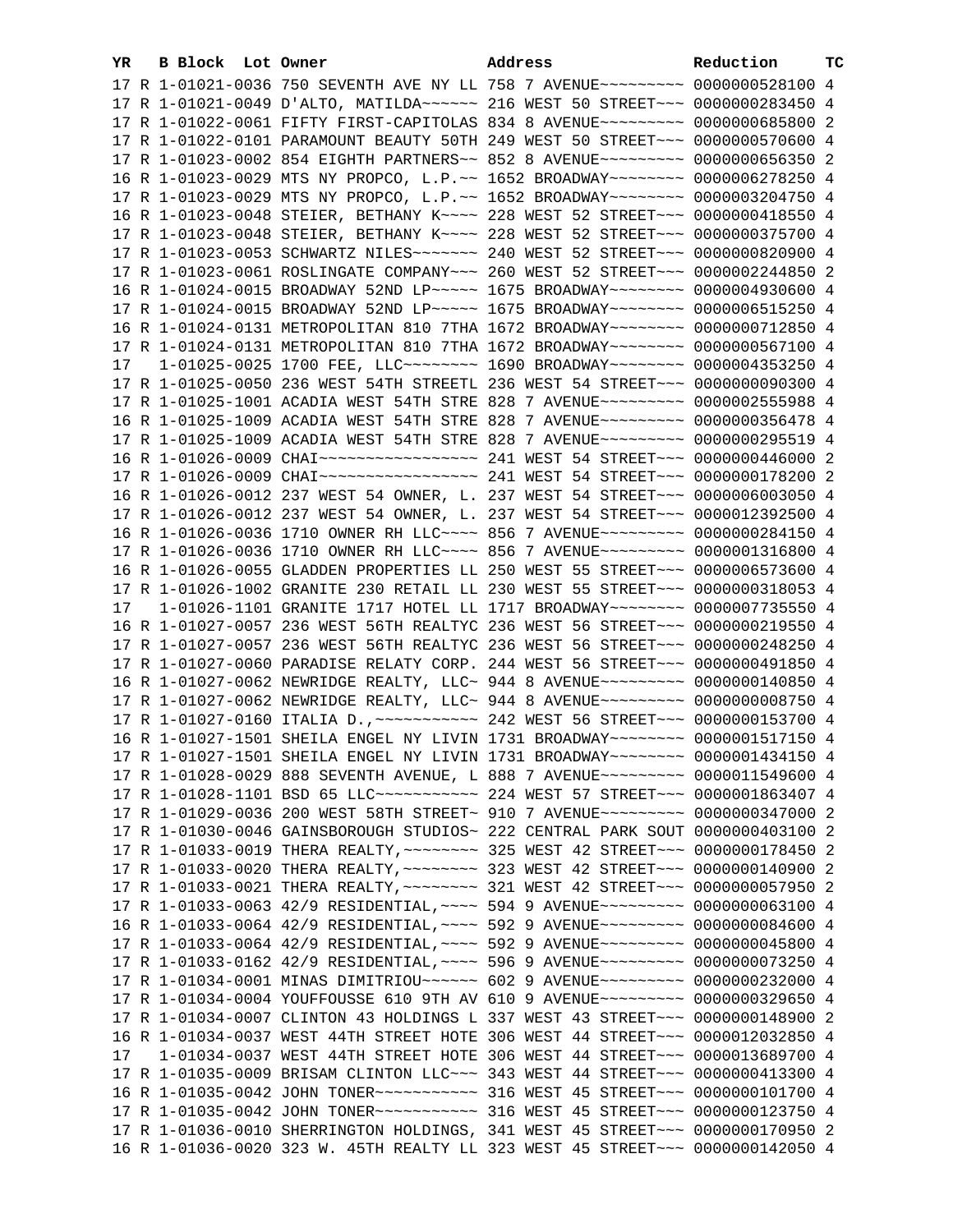| YR. | B Block Lot Owner |                                                                                      | Address | Reduction | тc |
|-----|-------------------|--------------------------------------------------------------------------------------|---------|-----------|----|
|     |                   | 16 R 1-01036-0041 TPU NO ONE REALTY COR 320 WEST 46 STREET~~~ 0000000489050 4        |         |           |    |
|     |                   | 17 R 1-01036-0041 TPU NO ONE REALTY COR 320 WEST 46 STREET~~~ 0000000062000 4        |         |           |    |
|     |                   | 17 R 1-01036-0057 REBBAJ, LOTFI~~~~~~~~~ 358 WEST 46 STREET~~~ 0000000239200 4       |         |           |    |
|     |                   | 17 R 1-01037-0009 355 WEST 46 LLC ----- 355 WEST 46 STREET -- 0000000199250 4        |         |           |    |
|     |                   | 17 R 1-01037-0020 MAIOGLIO ESTATES INC. 319 WEST 46 STREET~~~ 0000000612500 4        |         |           |    |
|     |                   |                                                                                      |         |           |    |
|     |                   | 17 R 1-01037-0026 741 EIGHTH AVENUE OWN 311 WEST 46 STREET~~~ 0000000367748 2B       |         |           |    |
|     |                   | 17 R 1-01037-0029 301 WEST 46TH STREET~ 303 WEST 46 STREET~~~ 0000002776960 4        |         |           |    |
|     |                   | 17 R 1-01037-0034 741 EIGHTH AVENUE OWN 763 8 AVENUE~~~~~~~~~ 0000008776654 4        |         |           |    |
|     |                   | 17 R 1-01037-0063 LUCHOW LLC~~~~~~~~~~~~ 674 9 AVENUE~~~~~~~~~ 0000000012000 4       |         |           |    |
|     |                   | 17 R 1-01037-1002 301 WEST 46TH STREET~ 739 8 AVENUE~~~~~~~~~ 0000000271668 4        |         |           |    |
|     |                   | 17 R 1-01038-0029 GOULD 8TH AVE, LLC -~~ 771 8 AVENUE -~~~~~~~~ 0000000590100 4      |         |           |    |
|     |                   | 17 R 1-01038-0031 777-779 8 AVE CORP~~~ 777 8 AVENUE~~~~~~~~~ 0000000300050 4        |         |           |    |
|     |                   | 17 R 1-01038-0036 300 W. 48TH ST. ASSOC 787 8 AVENUE~~~~~~~~~ 0000000129000 4        |         |           |    |
|     |                   | 17 R 1-01038-0060 356 WEST 48TH STREET~ 356 WEST 48 STREET~~~ 0000000175100 2        |         |           |    |
|     |                   | 17 R 1-01039-0030 BRIGHT MANAGEMENT INC 795 8 AVENUE~~~~~~~~~ 0000000207100 4        |         |           |    |
|     |                   | 17 R 1-01039-0031 797 EIGHTH AVENUE~~~~ 797 8 AVENUE~~~~~~~~~ 0000000376150 4        |         |           |    |
|     |                   | 16 R 1-01040-1004 49/50 PLAZA PARTNERS~ 350 WEST 50 STREET~~~ 0000000000171 4        |         |           |    |
|     |                   | 17 R 1-01041-0005 WEST 50TH ST. ASSOCIA 365 WEST 50 STREET~~~ 0000000066400 2        |         |           |    |
|     |                   | 16 R 1-01041-0029 PURCEL WOODWARD ANDAM 831 8 AVENUE~~~~~~~~~ 0000003954050 2        |         |           |    |
|     |                   | 17 R 1-01041-0029 PURCEL WOODWARD ANDAM 831 8 AVENUE~~~~~~~~~ 0000006646300 2        |         |           |    |
|     |                   | 16 R 1-01041-0059 360 WEST 51ST ST REAL 360 WEST 51 STREET~~~ 0000000052182 2B       |         |           |    |
|     |                   | 17 R 1-01041-0059 360 WEST 51ST ST REAL 360 WEST 51 STREET~~~ 0000000064734 2B       |         |           |    |
|     |                   | 17 R 1-01042-0015 ROSE REALTY, LLC ---- 337 WEST 51 STREET -- 0000000208650 2        |         |           |    |
|     |                   | 16 R 1-01042-1001 RPH HOTELS 51ST STREE 851 8 AVENUE~~~~~~~~~ 0000000573196 4        |         |           |    |
|     |                   | 17 R 1-01042-1001 RPH HOTELS 51ST STREE 851 8 AVENUE~~~~~~~~~ 0000000329422 4        |         |           |    |
|     |                   | 17 R 1-01042-1101 310W HOLDING, LLC --- 310 WEST 52 STREET -- 0000000013502 2        |         |           |    |
|     |                   | 17 R 1-01043-0061 796-798 NINTH SUCCESS 798 9 AVENUE~~~~~~~~~ 0000000260550 2        |         |           |    |
|     |                   | 17 R 1-01043-0062 796-798 NINTH SUCCESS 796 9 AVENUE~~~~~~~~~ 0000000885215 2        |         |           |    |
|     |                   | 16 R 1-01043-1101 300 W 53 LLC~~~~~~~~~~~~~~~ 300 WEST 53 STREET~~~~ 0000000638350 4 |         |           |    |
|     |                   | 17 R 1-01043-1101 300 W 53 LLC -------- 300 WEST 53 STREET --- 0000001688911 4       |         |           |    |
|     |                   |                                                                                      |         |           |    |
|     |                   | 17 R 1-01043-1102 YOSHIKAWA, MASAAKI~~~ 300 WEST 53 STREET~~~ 0000000009619 2        |         |           |    |
|     |                   | 17 R 1-01043-1201 JAYSON WAHLSTROM~~~~~ 350 WEST 53 STREET~~~ 0000000010333 2        |         |           |    |
|     |                   | 17 R 1-01045-0012 BETA II LLC ---------- 321 WEST 54 STREET --- 0000000627050 2      |         |           |    |
|     |                   | 17 R 1-01045-0029 ATLANTIC WESTERLY CO~ 911 8 AVENUE~~~~~~~~~ 0000001557350 2        |         |           |    |
|     |                   |                                                                                      |         |           |    |
|     |                   | 17 R 1-01046-0001 VINTAGE REAL ESTATE S 357 WEST 55 STREET~~~ 0000000318400 2        |         |           |    |
|     |                   | 17 R 1-01046-0042 314 W 56TH OWNERS COR 316 WEST 56 STREET~~~ 0000000099400 2        |         |           |    |
|     |                   | 16 R 1-01046-0054 342 WEST 56 OWNERS CO 342 WEST 56 STREET~~~ 0000000354800 2        |         |           |    |
|     |                   | 17 R 1-01046-0054 342 WEST 56 OWNERS CO 342 WEST 56 STREET~~~ 0000000382350 2        |         |           |    |
|     |                   | 16 R 1-01046-0056 346-352 WEST 56TH ST~ 346 WEST 56 STREET~~~ 0000000240550 2        |         |           |    |
|     |                   | 17 R 1-01046-0056 346-352 WEST 56TH ST~ 346 WEST 56 STREET~~~ 0000000322800 2        |         |           |    |
|     |                   | 16 R 1-01047-1021 PARCVEN REALTY HOLDIN 353 WEST 56 STREET~~~ 0000002746550 4        |         |           |    |
|     |                   | 17 R 1-01047-1021 PARCVEN REALTY HOLDIN 353 WEST 56 STREET~~~ 0000002821469 4        |         |           |    |
|     |                   | 16 R 1-01047-2001 THE LLOYD J. BAROODY~ 322 WEST 57 STREET~~~ 00000000008492 2       |         |           |    |
|     |                   | 17 R 1-01048-0001 363 ASSOCIATES, ~~~~~~ 363 WEST 57 STREET~~~ 0000000172140 2       |         |           |    |
|     |                   | 16 R 1-01048-3004 WESTMORE OWNERS CORP. 333 WEST 57 STREET~~~ 0000000010700 4        |         |           |    |
|     |                   | 17 R 1-01048-3004 WESTMORE OWNERS CORP. 333 WEST 57 STREET~~~ 0000000014950 4        |         |           |    |
|     |                   | 17 R 1-01049-1004 COLUMBUS OFFICE, LLC~ 10 COLUMBUS CIRCLE~~~ 0000026476950 4        |         |           |    |
|     |                   | 16 R 1-01049-1006 ISTITHMAR COLUMBUS CE 80 COLUMBUS CIRCLE~~~ 0000002727150 4        |         |           |    |
|     |                   | 17 R 1-01049-1241 COLUMBUS OFFICE, LLC~ 60 COLUMBUS CIRCLE~~~ 0000004181677 4        |         |           |    |
|     |                   | 16 R 1-01050-0049 WEST 41 PROPERTY LLC~ 440 WEST 41 STREET~~~ 0000000291600 2        |         |           |    |
|     |                   | 17 R 1-01050-0049 WEST 41 PROPERTY LLC~ 440 WEST 41 STREET~~~ 0000000670500 2        |         |           |    |
|     |                   | 16 R 1-01051-1003 420 WEST 42ND ST LLC~ 420 WEST 42 STREET~~~ 0000000690000 2        |         |           |    |
|     |                   | 17 R 1-01051-1003 420 WEST 42ND ST LLC~ 420 WEST 42 STREET~~~ 0000001678200 2        |         |           |    |
|     |                   | 16 R 1-01051-1107 42ND AND 10TH HOTEL, ~ 450 WEST 42 STREET~~~ 0000003534600 4       |         |           |    |
|     |                   | 17 R 1-01051-1107 42ND AND 10TH HOTEL, ~ 450 WEST 42 STREET~~~ 0000003681300 4       |         |           |    |
|     |                   | 16 R 1-01053-0009 453 WEST 43 STREET OW 453 WEST 43 STREET~~~ 0000000030800 2        |         |           |    |
|     |                   | 17 R 1-01053-0009 453 WEST 43 STREET OW 453 WEST 43 STREET~~~ 0000000042600 2        |         |           |    |
|     |                   |                                                                                      |         |           |    |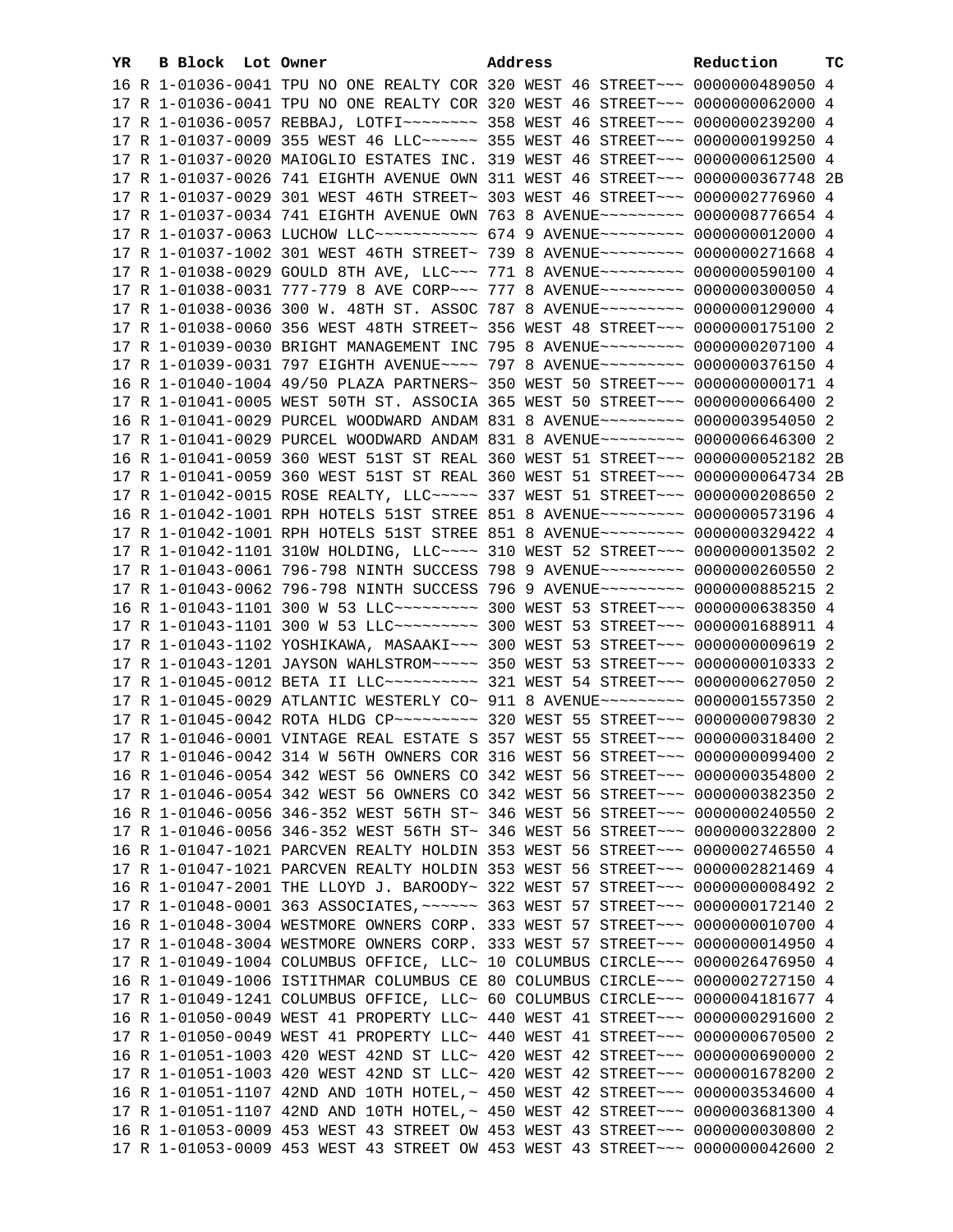| YR. |  | <b>B Block Lot Owner</b>                                                        | Address |  | Reduction | тc |
|-----|--|---------------------------------------------------------------------------------|---------|--|-----------|----|
|     |  | 17 R 1-01053-0036 NINTH AVENUE REALTY, ~ 621 9 AVENUE~~~~~~~~~ 0000000148360 2  |         |  |           |    |
|     |  | 16 R 1-01053-1202 SHERLING, MICHAEL SAU 464 WEST 44 STREET~~~ 00000000005017 2  |         |  |           |    |
|     |  | 17 R 1-01053-1202 SHERLING, MICHAEL SAU 464 WEST 44 STREET~~~ 0000000014267 2   |         |  |           |    |
|     |  | 16 R 1-01054-0002 461 WEST 44TH STREET~ 463 WEST 44 STREET~~~ 0000000148000 2   |         |  |           |    |
|     |  | 17 R 1-01054-0002 461 WEST 44TH STREET~ 463 WEST 44 STREET~~~ 0000000262650 2   |         |  |           |    |
|     |  | 17 R 1-01054-0013 M WAY HOLDING CORP~~~ 437 WEST 44 STREET~~~ 0000000212700 2   |         |  |           |    |
|     |  |                                                                                 |         |  |           |    |
|     |  | 17 R 1-01054-0023 415 WEST 44TH STREET~ 415 WEST 44 STREET~~~ 0000000036480 2   |         |  |           |    |
|     |  | 17 R 1-01055-0022 45TH STREET ASSOCIATE 421 WEST 45 STREET~~~ 0000000180450 2   |         |  |           |    |
|     |  | 16 R 1-01055-0026 ZACHARIAS EQUITIES LL 411 WEST 45 STREET~~~ 0000000126290 2   |         |  |           |    |
|     |  | 17 R 1-01055-0031 THREE HAND REALTY, LL 649 9 AVENUE~~~~~~~~~ 0000000094050 2   |         |  |           |    |
|     |  | 17 R 1-01055-0038 406 WEST 46TH STREET~ 406 WEST 46 STREET~~~ 0000000043500 2   |         |  |           |    |
|     |  | 17 R 1-01055-0044 418 W 46TH ST HOUSING 418 WEST 46 STREET~~~ 0000000084900 2   |         |  |           |    |
|     |  | 17 R 1-01055-0055 444 WEST 46TH STREET~ 444 WEST 46 STREET~~~ 0000000054100 2   |         |  |           |    |
|     |  | 17 R 1-01055-1001 KEYBOARDS ARE PEOPLE~ 447 WEST 45 STREET~~~ 00000000006670 2  |         |  |           |    |
|     |  | 17 R 1-01056-0040 416 W. 47TH STREET RE 416 WEST 47 STREET~~~ 0000000065270 2   |         |  |           |    |
|     |  | 17 R 1-01056-1001 SULLIVAN, JOAN L~~~~~ 446 WEST 47 STREET~~~ 0000000010949 2   |         |  |           |    |
|     |  | 16 R 1-01057-0034 693 NINTH AVENUE PART 693 9 AVENUE~~~~~~~~~ 0000000086350 2   |         |  |           |    |
|     |  | 17 R 1-01057-0034 693 NINTH AVENUE PART 693 9 AVENUE~~~~~~~~~ 0000000085900 2   |         |  |           |    |
|     |  | 17 R 1-01057-0039 408 W. 48TH ST. LLC.~ 408 WEST 48 STREET~~~ 0000000215200 2   |         |  |           |    |
|     |  | 17 R 1-01058-0002 E & W REALTY LLC ---- 688 10 AVENUE ------- 0000000138700 2   |         |  |           |    |
|     |  | 17 R 1-01058-0030 WOODLAND REALTY ASSOC 703 9 AVENUE~~~~~~~~~ 0000000207700 2   |         |  |           |    |
|     |  | 16 R 1-01058-0042 VILLAGE AVENUE SIDE B 418 WEST 49 STREET~~~ 0000000100650 2   |         |  |           |    |
|     |  | 17 R 1-01058-0042 VILLAGE AVENUE SIDE B 418 WEST 49 STREET~~~ 0000000097950 2   |         |  |           |    |
|     |  | 17 R 1-01058-0047 D.A.S. 428 W. 49TH ST 428 WEST 49 STREET~~~ 0000000109300 2   |         |  |           |    |
|     |  | 16 R 1-01058-0053 FRICKE PROPERTIES, LL 442 WEST 49 STREET~~~ 0000000201850 4   |         |  |           |    |
|     |  | 17 R 1-01058-0053 FRICKE PROPERTIES, LL 442 WEST 49 STREET~~~ 0000000196900 4   |         |  |           |    |
|     |  | 17 R 1-01058-0062 N.L.S. 698 10TH AVE.~ 698 10 AVENUE~~~~~~~~ 0000000108000 2B  |         |  |           |    |
|     |  | 17 R 1-01059-0056 WEST 50 ST HOUSING ET 446 WEST 50 STREET~~~ 0000000075250 2   |         |  |           |    |
|     |  | 16 R 1-01060-0005 455 WEST 50TH STREET~ 455 WEST 50 STREET~~~ 0000000029150 4   |         |  |           |    |
|     |  | 17 R 1-01060-0005 455 WEST 50TH STREET~ 455 WEST 50 STREET~~~ 0000000042350 4   |         |  |           |    |
|     |  | 16 R 1-01060-0006 ARMOR REALTY CO. ~~~~~ 453 WEST 50 STREET~~~ 0000000077750 2  |         |  |           |    |
|     |  | 17 R 1-01060-0013 439 W 50 LLC --------- 439 WEST 50 STREET --- 0000000049150 2 |         |  |           |    |
|     |  |                                                                                 |         |  |           |    |
|     |  | 17 R 1-01060-0036 GENUINE REALTY CORP~~ 755 9 AVENUE~~~~~~~~~ 0000000342900 2   |         |  |           |    |
|     |  | 16 R 1-01060-0040 408 MEMBERS L.L.C. ~~~ 410 WEST 51 STREET~~~ 0000000084300 2  |         |  |           |    |
|     |  | 17 R 1-01060-0040 408 MEMBERS L.L.C. ~~~ 410 WEST 51 STREET~~~ 0000000088000 2  |         |  |           |    |
|     |  | 17 R 1-01061-0013 KING ENTERPRISES LTD~ 443 WEST 51 STREET~~~ 0000000191100 2   |         |  |           |    |
|     |  | 17 R 1-01061-0016 427 WEST 51 ST OWNERS 427 WEST 51 STREET~~~ 0000000287680 2   |         |  |           |    |
|     |  | 16 R 1-01061-0029 761 NINTH AVENUE REAL 761 9 AVENUE~~~~~~~~~ 0000000158850 2   |         |  |           |    |
|     |  | 17 R 1-01061-0029 761 NINTH AVENUE REAL 761 9 AVENUE~~~~~~~~~ 0000000042600 2   |         |  |           |    |
|     |  | 17 R 1-01061-0060 BARAD (WEST 52) LTD.~ 458 WEST 52 STREET~~~ 0000000138180 2   |         |  |           |    |
|     |  | 17 R 1-01061-1001 WARD, HEATHER~~~~~~~~~ 426 WEST 52 STREET~~~ 00000000060622 2 |         |  |           |    |
|     |  | 17 R 1-01062-0019 410 W 53 ST COMPANY~~ 410 WEST 53 STREET~~~ 0000001801750 2   |         |  |           |    |
|     |  | 17 R 1-01062-0024 413-415 WEST 52ND STR 415 WEST 52 STREET~~~ 0000000028200 2B  |         |  |           |    |
|     |  | 17 R 1-01062-0025 413-415 WEST 52ND STR 413 WEST 52 STREET~~~ 0000000028200 2B  |         |  |           |    |
|     |  | 17 R 1-01062-0030 783 NINTH AVENUE LIMI 783 9 AVENUE~~~~~~~~~ 0000000052225 2   |         |  |           |    |
|     |  | 17 R 1-01062-0031 PIRGI REALTY LLC~~~~~ 785 9 AVENUE~~~~~~~~~ 0000000144450 2   |         |  |           |    |
|     |  | 17 R 1-01062-0034 791 NINTH AVENUE LIMI 791 9 AVENUE~~~~~~~~~ 0000000068450 2   |         |  |           |    |
|     |  | 17 R 1-01063-0015 429 WEST 53RD STREET~ 429 WEST 53 STREET~~~ 0000000534300 4   |         |  |           |    |
|     |  | 16 R 1-01063-1001 GENTILE, ANDA DANIELL 414 WEST 54 STREET~~~ 00000000008530 2  |         |  |           |    |
|     |  | 17 R 1-01063-1101 CHENG'S ENTERPRISE, I 425 WEST 53 STREET~~~ 0000000024642 2   |         |  |           |    |
|     |  | 17 R 1-01063-1201 453 WEST 53RD STREET~ 800 10 AVENUE~~~~~~~~ 0000000990769 4   |         |  |           |    |
|     |  | 16 R 1-01063-1203 THE BOARD OF MANAGERS 800 10 AVENUE~~~~~~~~ 0000000007282 2   |         |  |           |    |
|     |  | 17 R 1-01063-1203 THE BOARD OF MANAGERS 800 10 AVENUE~~~~~~~~~ 0000000028319 2  |         |  |           |    |
|     |  |                                                                                 |         |  |           |    |
|     |  | 17 R 1-01064-0005 THE RICHARD AVEDON FO 451 WEST 54 STREET~~~ 0000000107800 4   |         |  |           |    |
|     |  | 17 R 1-01064-0032 FOUR HAND REALTY, LLC 829 9 AVENUE~~~~~~~~~ 0000000097350 2   |         |  |           |    |
|     |  | 17 R 1-01064-1001 WINOKUR, RICHARD~~~~~ 445 WEST 54 STREET~~~ 0000000014272 2   |         |  |           |    |
|     |  | 17 R 1-01064-1102 ARC NYC421W54, LLC -- 421 WEST 54 STREET -- 0000000850850 4   |         |  |           |    |
|     |  |                                                                                 |         |  |           |    |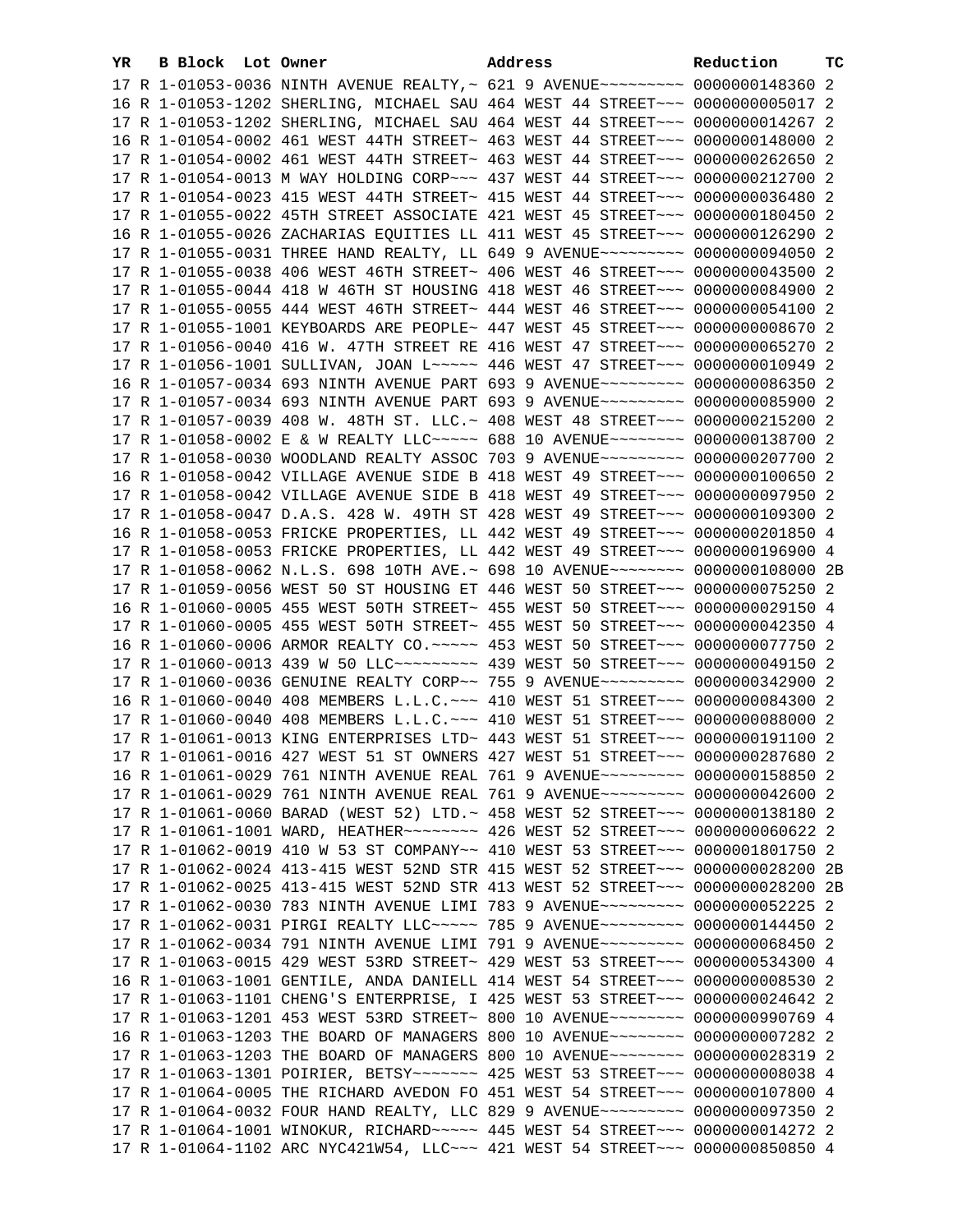| YR | B Block Lot Owner |                                                                                                                                                                | Address | Reduction | тC |
|----|-------------------|----------------------------------------------------------------------------------------------------------------------------------------------------------------|---------|-----------|----|
|    |                   | 16 R 1-01065-0012 423 WEST 55TH STREET, 423 WEST 55 STREET~~~ 0000002448500 4                                                                                  |         |           |    |
|    |                   | 17 R 1-01065-0023 WEST 55TH STREET OWNE 415 WEST 55 STREET~~~ 0000000329200 2                                                                                  |         |           |    |
|    |                   | 17 R 1-01065-0025 55TH STREET LLC ----- 411 WEST 55 STREET -- 0000000103050 4                                                                                  |         |           |    |
|    |                   | 17 R 1-01065-0036 859 NINTH AVE TR LLC~ 859 9 AVENUE~~~~~~~~~ 0000000175000 2                                                                                  |         |           |    |
|    |                   | 17 R 1-01065-0044 JACREG RLTY CORP~~~~~ 418 WEST 56 STREET~~~ 0000000310085 2                                                                                  |         |           |    |
|    |                   | 17 R 1-01066-0001 L.T.A. PROPERTIES COR 852 10 AVENUE~~~~~~~~~ 0000000216050 4                                                                                 |         |           |    |
|    |                   | 17 R 1-01066-0007 BEDFORD EQUITIES LLC~ 447 WEST 56 STREET~~~ 0000000097550 2                                                                                  |         |           |    |
|    |                   | 17 R 1-01066-0009 BEDFORD EQUITIES LLC~ 443 WEST 56 STREET~~~ 0000000064750 2                                                                                  |         |           |    |
|    |                   | 17 R 1-01067-0022 421 W 57 ST OWNERS CO 421 WEST 57 STREET~~~ 0000000441100 2                                                                                  |         |           |    |
|    |                   | 17 R 1-01067-0028 405 WEST 57TH STREET~ 405 WEST 57 STREET~~~ 0000000231600 2                                                                                  |         |           |    |
|    |                   | 17 R 1-01067-0033 400 W 58 ST OWNERS CO 400 WEST 58 STREET~~~ 0000000227150 2                                                                                  |         |           |    |
|    |                   | 17 R 1-01067-1001 FRIEDMAN RESIDENCE, L 477 WEST 57 STREET~~~ 0000000725500 4                                                                                  |         |           |    |
|    |                   | 17 R 1-01068-0003 400 WEST 59TH ST PTRS 400 WEST 59 STREET~~~ 0000003903400 2                                                                                  |         |           |    |
|    |                   | 16 R 1-01068-0010 ONE COLUMBUS PLACE PA 925 9 AVENUE~~~~~~~~~ 0000000505800 4                                                                                  |         |           |    |
|    |                   |                                                                                                                                                                |         |           |    |
|    |                   | 17 R 1-01068-0010 ONE COLUMBUS PLACE PA 925 9 AVENUE~~~~~~~~~ 0000000498500 4<br>16 R 1-01070-0029 501 WEST 41 STREET AS 561 10 AVENUE~~~~~~~~ 0000001120350 2 |         |           |    |
|    |                   | 17 R 1-01070-0029 501 WEST 41 STREET AS 561 10 AVENUE~~~~~~~~ 0000002133300 2                                                                                  |         |           |    |
|    |                   |                                                                                                                                                                |         |           |    |
|    |                   | 17 R 1-01071-1003 KINSEY, ROBERT KEITH~ 500 WEST 43 STREET~~~ 0000000007060 2                                                                                  |         |           |    |
|    |                   | 17 R 1-01071-1401 ~~~~~~~~~~~~~~~~~~~~~~~ 529 WEST 42 STREET~~~ 0000008219900 2                                                                                |         |           |    |
|    |                   | 17 R 1-01072-0044 AR REAL ESTATE MANAGE 518 WEST 44 STREET~~~ 0000000033750 4                                                                                  |         |           |    |
|    |                   | 16 R 1-01072-0045 SMSA REALTY CORPORATI 520 WEST 44 STREET~~~ 0000000030300 4                                                                                  |         |           |    |
|    |                   | 17 R 1-01072-0045 SMSA REALTY CORPORATI 520 WEST 44 STREET~~~ 0000000043650 4                                                                                  |         |           |    |
|    |                   | 17 R 1-01074-0015 531 WEST 45TH HOLDING 531 WEST 45 STREET~~~ 0000000073950 2                                                                                  |         |           |    |
|    |                   | 16 R 1-01074-0046 530 WEST 46TH STREETC 530 WEST 46 STREET~~~ 0000000152950 2                                                                                  |         |           |    |
|    |                   |                                                                                                                                                                |         |           |    |
|    |                   | 16 R 1-01074-0500 HUDSON VISTA PROPERTI 535 WEST 45 STREET~~~ 0000000072368 4                                                                                  |         |           |    |
|    |                   | 17 R 1-01074-0500 HUDSON VISTA PROPERTI 535 WEST 45 STREET~~~ 0000000141319 4                                                                                  |         |           |    |
|    |                   | 17 R 1-01075-0001 PLAZA WEST ASSOCIATES 636 11 AVENUE~~~~~~~~ 0000005702700 4                                                                                  |         |           |    |
|    |                   | 17 R 1-01075-0022 515 WEST 46TH STREET~ 515 WEST 46 STREET~~~ 0000000204200 2                                                                                  |         |           |    |
|    |                   | 17 R 1-01075-0029 653 TENTH AVENUE LLC~ 653 10 AVENUE~~~~~~~~~ 0000000264800 2                                                                                 |         |           |    |
|    |                   | 16 R 1-01075-0033 661 10 AVE CORP~~~~~~ 661 10 AVENUE~~~~~~~~ 0000000104020 2                                                                                  |         |           |    |
|    |                   | 17 R 1-01075-0049 COLUMB REALTY LLC~~~~ 534 WEST 47 STREET~~~ 0000000064025 2<br>17 R 1-01076-0001 GIRT REALTY LLC ----- 646 11 AVENUE ------- 0000000243600 4 |         |           |    |
|    |                   |                                                                                                                                                                |         |           |    |
|    |                   | 17 R 1-01076-0009 539 545 WEST 47 STREE 539 WEST 47 STREET~~~ 0000000308800 4                                                                                  |         |           |    |
|    |                   | 17 R 1-01076-0019 THE BAKERY INC~~~~~~~~ 521 WEST 47 STREET~~~ 0000000065300 2                                                                                 |         |           |    |
|    |                   | 17 R 1-01076-0042 LEDNEM CORP ~~~~~~~~~~~~~~~ 514 WEST 48 STREET ~~~~ 0000000034250 2                                                                          |         |           |    |
|    |                   | 17 R 1-01076-0051 GLSC 48 SPECIAL LLC~~ 538 WEST 48 STREET~~~ 0000002656500 4                                                                                  |         |           |    |
|    |                   | 16 R 1-01076-0055 T.S. REALTY CO.~~~~~~~ 544 WEST 48 STREET~~~ 0000000105300 4                                                                                 |         |           |    |
|    |                   | 17 R 1-01077-0001 FCA REALTY LLC~~~~~~~~ 666 11 AVENUE~~~~~~~~ 0000000544700 4                                                                                 |         |           |    |
|    |                   | 17 R 1-01077-1001 HORENSTEIN, JEAN L~~~ 540 WEST 49 STREET~~~ 0000000012435 2                                                                                  |         |           |    |
|    |                   | 16 R 1-01078-0007 VERDANT LANE REALTY G 547 WEST 49 STREET~~~ 0000000058300 4                                                                                  |         |           |    |
|    |                   | 17 R 1-01078-0007 VERDANT LANE REALTY G 547 WEST 49 STREET~~~ 0000000072900 4                                                                                  |         |           |    |
|    |                   | 17 R 1-01078-0019 HOMES FOR THE HOMELES 523 WEST 49 STREET~~~ 0000000041675 2                                                                                  |         |           |    |
|    |                   | 17 R 1-01081-1101 KUNG, KA LAM~~~~~~~~~~~~~ 500 WEST 53 STREET~~~ 0000000077592 2                                                                              |         |           |    |
|    |                   | 17 R 1-01082-1009 MH 770-54TH STREET, L 552 WEST 54 STREET~~~ 0000003111450 2                                                                                  |         |           |    |
|    |                   | 17 R 1-01084-0001 VW CREDIT, INC. ~~~~~~ 802 11 AVENUE~~~~~~~~ 0000001059450 4                                                                                 |         |           |    |
|    |                   | 17 R 1-01084-0025 55TH CLINTON ASSOC LL 841 10 AVENUE~~~~~~~~ 0000001739200 2                                                                                  |         |           |    |
|    |                   | 17 R 1-01089-0001 RIVER PLACE I LLC~~~~ 1 RIVER PLACE~~~~~~~~ 0000004877100 2<br>17 R 1-01089-1101 RIVER PLACE II CH LLC 533 11 AVENUE~~~~~~~~ 0000000757700 2 |         |           |    |
|    |                   |                                                                                                                                                                |         |           |    |
|    |                   | 16 R 1-01092-0016 UNITED PARCEL SERVICE 605 WEST 44 STREET~~~ 0000001566200 4<br>17 R 1-01092-0016 UNITED PARCEL SERVICE 605 WEST 44 STREET~~~ 0000001503900 4 |         |           |    |
|    |                   | 17 R 1-01094-0025 611 WEST 46, LLC ---- 609 WEST 46 STREET -- 0000000568050 4                                                                                  |         |           |    |
|    |                   | 17 R 1-01094-0040 ALCIDES REAL ESTATE, ~ 610 WEST 47 STREET~~~ 0000000091850 4                                                                                 |         |           |    |
|    |                   | 17 R 1-01095-0029 11TH AVENUE AUTOMOBIL 645 11 AVENUE~~~~~~~~ 0000000976150 4                                                                                  |         |           |    |
|    |                   | 16 R 1-01096-0026 605 WEST 48TH STREET, 605 WEST 48 STREET~~~ 0000000485000 4                                                                                  |         |           |    |
|    |                   | 17 R 1-01096-0026 605 WEST 48TH STREET, 605 WEST 48 STREET~~~ 0000000429950 4                                                                                  |         |           |    |
|    |                   | 17 R 1-01098-0020 JOSSELYN ESTATES LTD~ 623 WEST 50 STREET~~~ 0000000055350 4                                                                                  |         |           |    |
|    |                   | 16 R 1-01098-0029 KCP BUILDING HOLDCO,~ 601 WEST 50 STREET~~~ 0000001057400 4                                                                                  |         |           |    |
|    |                   |                                                                                                                                                                |         |           |    |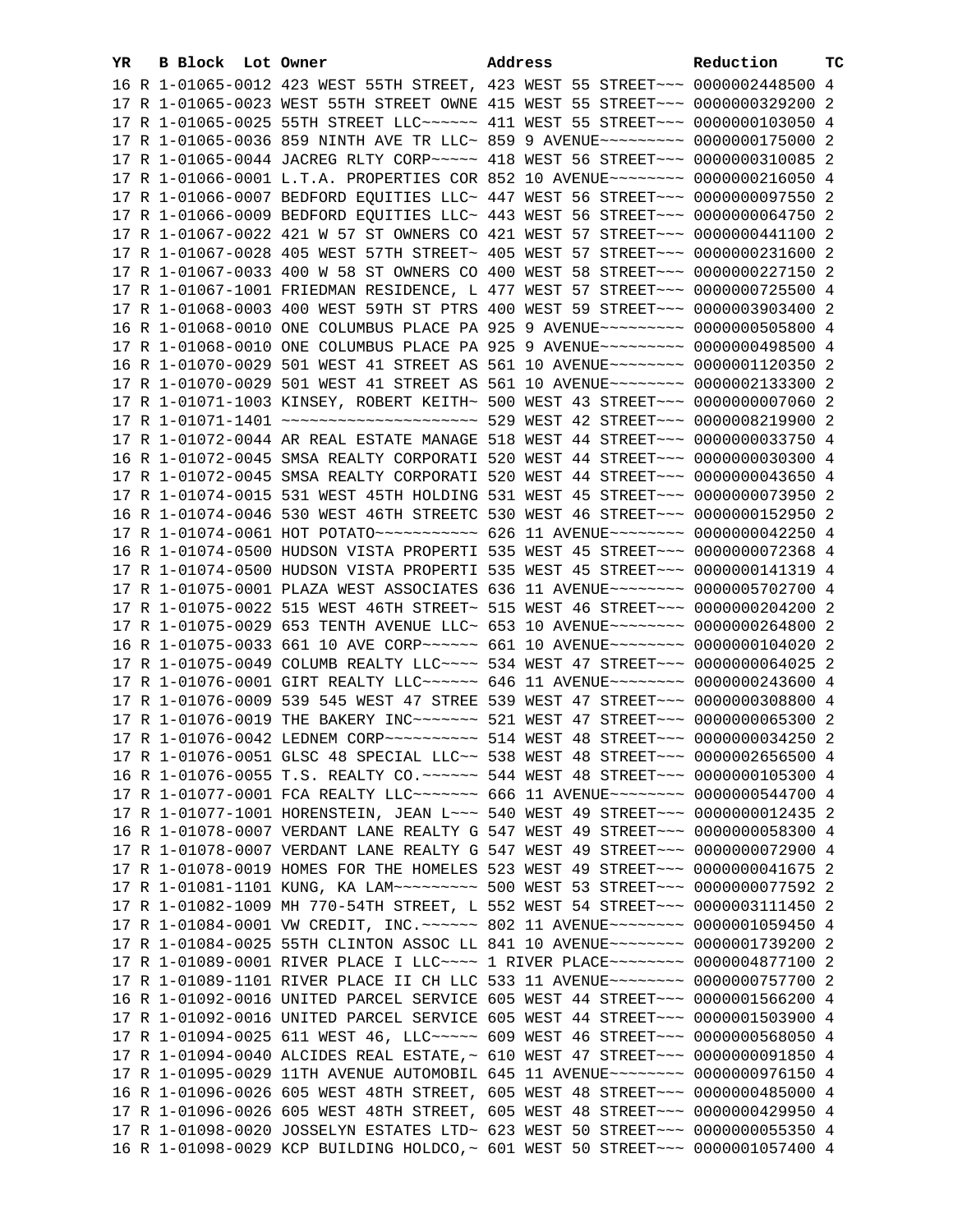| YR. | B Block Lot Owner | Address                                                                                  | Reduction | тc |
|-----|-------------------|------------------------------------------------------------------------------------------|-----------|----|
|     |                   | 17 R 1-01098-0029 KCP BUILDING HOLDCO, ~ 601 WEST 50 STREET~~~ 0000000663650 4           |           |    |
|     |                   | 17 R 1-01098-0036 LTS 711 11TH AVENUE, ~ 711 11 AVENUE~~~~~~~~ 0000005731000 4           |           |    |
|     |                   | 17 R 1-01098-0042 JOSSELYN ESTATES LTD~ 614 WEST 51 STREET~~~ 0000000105750 4            |           |    |
|     |                   | 17 R 1-01099-0014 51ST STREET REALTY IN 629 WEST 51 STREET~~~ 0000000145650 4            |           |    |
|     |                   | 16 R 1-01099-0021 PIANO DEVELOPMENT COR 609 WEST 51 STREET~~~ 0000001003450 4            |           |    |
|     |                   | 17 R 1-01099-0021 PIANO DEVELOPMENT COR 609 WEST 51 STREET~~~ 0000001661000 4            |           |    |
|     |                   | 17 R 1-01099-0029 ELUL 721 LLC~~~~~~~~~~~~~~~ 721 11 AVENUE~~~~~~~~~~~~~ 0000000077050 4 |           |    |
|     |                   | 16 R 1-01102-0011 760 12TH LLC -------- 760 JOE DIMAGGIO HIGH 0000001731050 4            |           |    |
|     |                   | 17 R 1-01102-0011 760 12TH LLC -------- 760 JOE DIMAGGIO HIGH 0000001643800 4            |           |    |
|     |                   | 17 R 1-01105-0029 EE 57TH STREET NORTH~ 601 WEST 57 STREET~~~ 0000006621200 2            |           |    |
|     |                   | 17 R 1-01113-0018 25 WEST 39 ST ASSOCIA 1841 BROADWAY~~~~~~~~ 0000003182300 4            |           |    |
|     |                   |                                                                                          |           |    |
|     |                   | 17 R 1-01113-0051 16 LINCOLN SQUARE~~~~ 16 WEST 61 STREET~~~~ 0000001191900 4            |           |    |
|     |                   |                                                                                          |           |    |
|     |                   | 17 R 1-01113-1203 PLANTATION ROAD LLC~~ 1 CENTRAL PARK WEST~~ 0000000000400 4            |           |    |
|     |                   | 17 R 1-01113-1390 SAUNDERS, VICTORIA B~ 1 CENTRAL PARK WEST~~ 0000000254184 2            |           |    |
|     |                   | 17 R 1-01114-1101 62 WEST 62ND STREET L 62 WEST 62 STREET~~~~ 0000000151641 4            |           |    |
|     |                   | 17 R 1-01114-1102 144 WEST 14TH OWNERSL 62 WEST 62 STREET~~~~ 0000000197250 4            |           |    |
|     |                   | 17 R 1-01114-1103 MC CORMACK, KATHLEEN~ 62 WEST 62 STREET~~~~ 0000000004485 2            |           |    |
|     |                   | 16 R 1-01115-1001 CPW RETAIL SOUTH LLC~ 25 CENTRAL PARK WEST~ 0000000247474 4            |           |    |
|     |                   | 17 R 1-01115-1001 CPW RETAIL SOUTH LLC~ 25 CENTRAL PARK WEST~ 0000000875233 4            |           |    |
|     |                   | 17 R 1-01115-1002 CPW RETAIL NORTH LLC~ 25 CENTRAL PARK WEST~ 0000000288040 4            |           |    |
|     |                   | 17 R 1-01115-1003 CPW RETAIL NORTH LLC~ 25 CENTRAL PARK WEST~ 0000000157427 4            |           |    |
|     |                   | 17 R 1-01115-1501 CRUZ, EDDIE R ------- 61 WEST 62 STREET --- 0000000056953 4            |           |    |
|     |                   | 17 R 1-01117-0001 DELBRO REALTY 1920 ~~~ 1930 BROADWAY ~~~~~~~~ 0000005198000 2          |           |    |
|     |                   | 16 R 1-01117-0014 ASTORIA REALTY PARTNE 35 WEST 64 STREET~~~~ 0000000501886 2            |           |    |
|     |                   | 17 R 1-01117-0019 PERSICHETTI, ROMANA~~ 25 WEST 64 STREET~~~~ 0000000696600 2            |           |    |
|     |                   | 17 R 1-01117-0021 1764 TENANTS CORP. ~~~ 17 WEST 64 STREET~~~~ 0000000757100 2           |           |    |
|     |                   |                                                                                          |           |    |
|     |                   |                                                                                          |           |    |
|     |                   | 17 R 1-01117-1101 BT 64TH STREET, ~~~~~~ 43 WEST 64 STREET~~~~ 0000000408233 4           |           |    |
|     |                   | 17 R 1-01118-0052 AMERICAN BROADCTG COI 56 WEST 66 STREET~~~~ 0000000260900 4            |           |    |
|     |                   | 17 R 1-01118-9001 CORPORATION OF PRESI~ 60 WEST 66 STREET~~~~ 0000003545450 2            |           |    |
|     |                   | 17 R 1-01119-0047 40 W. 67TH ST. CORP.~ 40 WEST 67 STREET~~~~ 0000000919723 2            |           |    |
|     |                   | 17 R 1-01120-0007 39 WEST 67 STREET OWN 39 WEST 67 STREET~~~~ 0000000271400 2            |           |    |
|     |                   | 17 R 1-01120-0017 17 WEST 67 ST. CORP~~ 17 WEST 67 STREET~~~~ 0000001026850 2            |           |    |
|     |                   | 16 R 1-01120-0040 IRA INVESTORS CO INC~ 16 WEST 68 STREET~~~~ 0000000036016 2C           |           |    |
|     |                   | 17 R 1-01120-0040 IRA INVESTORS CO INC~ 16 WEST 68 STREET~~~~ 0000000062329 2C           |           |    |
|     |                   | 17 R 1-01120-0057 60 68 APTS CORP~~~~~~~ 60 WEST 68 STREET~~~~ 0000002083150 2           |           |    |
|     |                   | 17 R 1-01120-0061 MORLEIGH APARTMENTS O 74 WEST 68 STREET~~~~ 0000001542850 2            |           |    |
|     |                   | 16 R 1-01121-0005 67 WEST LLC ---------- 67 WEST 68 STREET ---- 0000000086820 2          |           |    |
|     |                   | 17 R 1-01121-0008 61 WEST 68 ST APART.~ 61 WEST 68 STREET~~~~ 0000000047600 2            |           |    |
|     |                   |                                                                                          |           |    |
|     |                   | 17 R 1-01121-0045 26-28 WEST 69TH STREE 26 WEST 69 STREET~~~~ 0000001078300 2            |           |    |
|     |                   | 16 R 1-01121-0050 THIRTY EIGHT WEST LLC 38 WEST 69 STREET~~~~ 0000000227720 2            |           |    |
|     |                   | 17 R 1-01121-0104 69 WES 68TH STREET, L 69 WEST 68 STREET~~~~ 0000000031100 2            |           |    |
|     |                   | 17 R 1-01122-0001 COLUMBUS 69TH LLC~~~~ 201 COLUMBUS AVENUE~~ 0000000327700 2            |           |    |
|     |                   | 17 R 1-01122-0012 43 WEST 69TH STREET, ~ 43 WEST 69 STREET~~~~ 0000000037302 2           |           |    |
|     |                   | 17 R 1-01122-0022 PIERRE CONGRESS APART 19 WEST 69 STREET~~~~ 0000000901400 2            |           |    |
|     |                   | 17 R 1-01122-0023 11 69 OWNERS CORPORAT 11 WEST 69 STREET~~~~ 0000000414450 2            |           |    |
|     |                   | 17 R 1-01122-0040 18 OWNERS CORP~~~~~~~~~~~~~ 18 WEST 70 STREET~~~~~ 0000000447300 2     |           |    |
|     |                   | 16 R 1-01122-0050 HOROWITZ, BARBARA~~~~ 38 WEST 70 STREET~~~~ 0000000046960 2A           |           |    |
|     |                   | 17 R 1-01122-0050 HOROWITZ, BARBARA~~~~ 38 WEST 70 STREET~~~~ 0000000094676 2A           |           |    |
|     |                   | 16 R 1-01122-0063 SG 211-217 COLUMBUS A 215 COLUMBUS AVENUE~~ 0000000398100 4            |           |    |
|     |                   | 17 R 1-01122-0063 SG 211-217 COLUMBUS A 215 COLUMBUS AVENUE~~ 0000000526800 4            |           |    |
|     |                   | 17 R 1-01122-0104 COLUMBUS 69TH~~~~~~~~~ 63 WEST 69 STREET~~~~ 0000000029682 2B          |           |    |
|     |                   | 16 R 1-01123-0001 TAMP REALTY COMPANY, ~ 65 WEST 70 STREET~~~~ 0000001094600 2           |           |    |
|     |                   | 17 R 1-01123-0001 TAMP REALTY COMPANY, ~ 65 WEST 70 STREET~~~~ 0000000137450 2           |           |    |
|     |                   | 17 R 1-01124-0005 59 WEST 71 APARTMENT~ 59 WEST 71 STREET~~~~ 0000001227670 2            |           |    |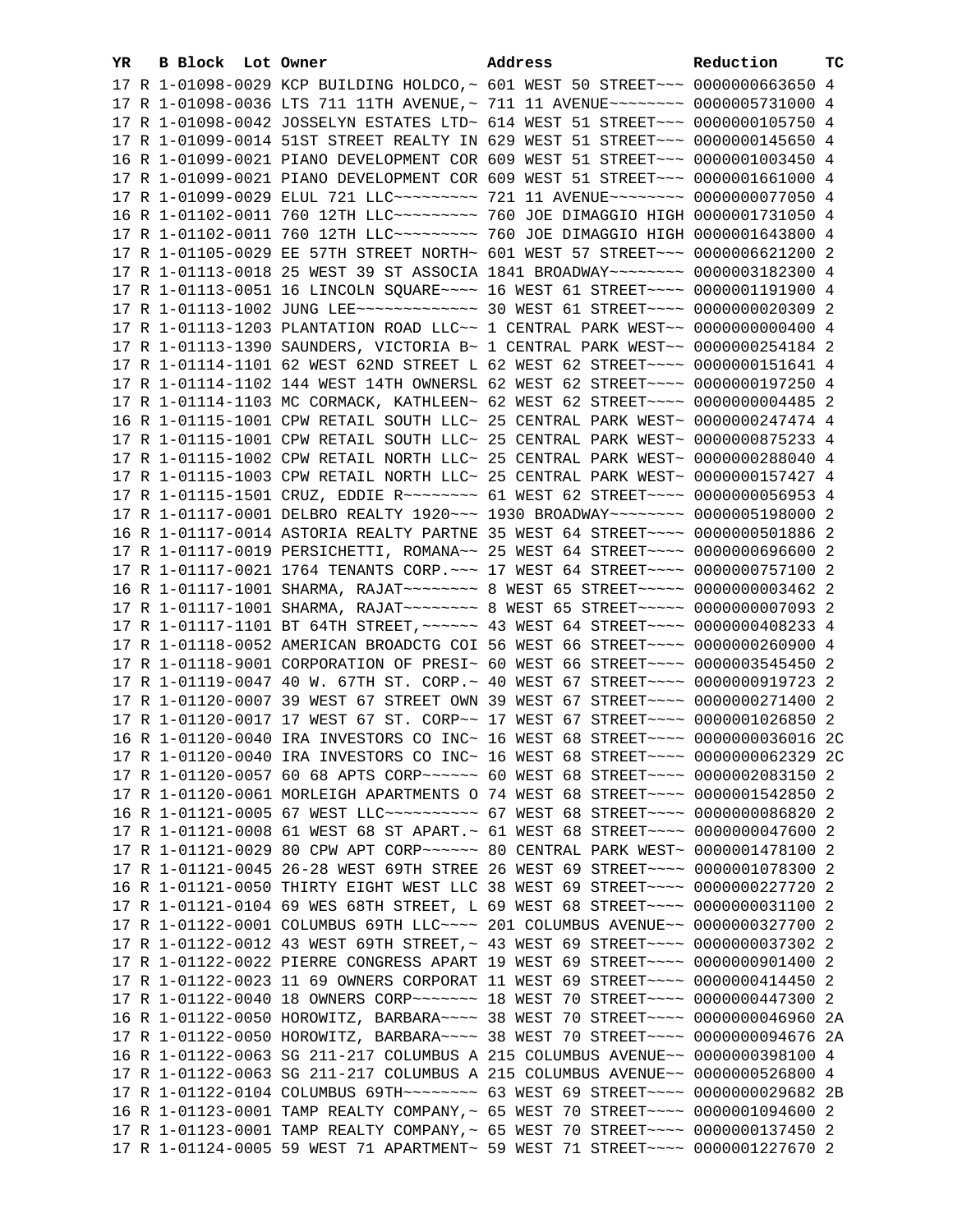| YR. | B Block Lot Owner |                                                                                      | Address | Reduction | тc |
|-----|-------------------|--------------------------------------------------------------------------------------|---------|-----------|----|
|     |                   | 16 R 1-01124-0042 OLIVER CROMWELL OWNER 12 WEST 72 STREET~~~~ 0000000466350 2        |         |           |    |
|     |                   | 17 R 1-01124-0042 OLIVER CROMWELL OWNER 12 WEST 72 STREET~~~~ 0000000981600 2        |         |           |    |
|     |                   | 17 R 1-01125-0024 15 WEST 72ND STREET O 15 WEST 72 STREET~~~~ 0000003627850 2        |         |           |    |
|     |                   | 16 R 1-01125-0025 DAKOTA INC (THE) ~~~~~ 121 CENTRAL PARK WEST 0000004749300 2       |         |           |    |
|     |                   | 17 R 1-01125-0025 DAKOTA INC (THE) ~~~~~ 121 CENTRAL PARK WEST 0000006146150 2       |         |           |    |
|     |                   | 17 R 1-01125-1004 THE BOARD OF MANAGERS 41 WEST 72 STREET~~~~ 0000000010994 2        |         |           |    |
|     |                   | 17 R 1-01125-1012 RSP UAP-3 PROPERTY LL 41 WEST 72 STREET~~~~ 0000000012306 2        |         |           |    |
|     |                   | 17 R 1-01125-1202 MDA WEST 72 LLC ----- 27 WEST 72 STREET --- 0000000024880 4        |         |           |    |
|     |                   | 17 R 1-01125-1206 RATEES LLC ----------- 27 WEST 72 STREET --- 00000000006966 2      |         |           |    |
|     |                   |                                                                                      |         |           |    |
|     |                   | 17 R 1-01126-0042 16 W 74TH ST OWNERS C 16 WEST 74 STREET~~~~ 0000000117250 2        |         |           |    |
|     |                   | 17 R 1-01126-0055 42-44 WEST 74TH STREE 42 WEST 74 STREET~~~~ 0000000068850 2        |         |           |    |
|     |                   | 16 R 1-01127-0022 17-19 WEST LLC ------- 17 WEST 74 STREET --- 0000000077559 2       |         |           |    |
|     |                   | 17 R 1-01127-0041 JOHNDAN RLTY CORP~~~~ 10 WEST 75 STREET~~~~ 0000000037720 2A       |         |           |    |
|     |                   | 17 R 1-01127-0061 HARTFORD REALTY COMPA 313 COLUMBUS AVENUE~~ 0000000305700 2        |         |           |    |
|     |                   | 17 R 1-01128-0052 BULLET HOUSING CORP~~ 34 WEST 76 STREET~~~~ 0000000157675 2        |         |           |    |
|     |                   | 17 R 1-01129-0018 21 WEST 76TH STREET L 21 WEST 76 STREET~~~~ 0000000045900 2        |         |           |    |
|     |                   | 17 R 1-01129-0059 EQR-50 WEST 77TH, LLC 50 WEST 77 STREET~~~~ 0000001372250 2        |         |           |    |
|     |                   | 17 R 1-01129-1001 THE RANA BUCKNER REVO 53 WEST 76 STREET~~~~ 0000000005749 4        |         |           |    |
|     |                   | 16 R 1-01131-1002 JURGRAU, ROBERT D~~~~ 2 COLUMBUS AVENUE~~~~ 0000000010265 2        |         |           |    |
|     |                   | 17 R 1-01131-1002 JURGRAU, ROBERT D~~~~ 2 COLUMBUS AVENUE~~~~ 0000000013533 2        |         |           |    |
|     |                   | 17 R 1-01137-1001 KOLIPAKAM, VANI S~~~~ 160 WEST 66 STREET~~~ 00000000000014 2       |         |           |    |
|     |                   | 16 R 1-01138-0053 TOULAINE OWNERS CORP~ 130 WEST 67 STREET~~~ 0000001502000 2        |         |           |    |
|     |                   | 17 R 1-01138-0061 148 W. 67 LLC -------- 153 AMSTERDAM AVENUE ~ 0000000153570 2      |         |           |    |
|     |                   | 17 R 1-01138-1001 LINCOLN TRIANGLE COMM 144 COLUMBUS AVENUE~~ 0000000566400 4        |         |           |    |
|     |                   | 17 R 1-01138-1002 LINCOLN TRIANGLE COMM 144 COLUMBUS AVENUE~~ 0000001603250 4        |         |           |    |
|     |                   | 16 R 1-01138-1203 DAYAN-ROSENMAN, DAVID 1965 BROADWAY~~~~~~~~ 00000000006064 4       |         |           |    |
|     |                   | 17 R 1-01139-0001 AMSTERCO 67, LLC ~~~~~ 145 WEST 67 STREET ~~~ 0000004289050 2      |         |           |    |
|     |                   | 17 R 1-01139-0107 PREMIER COMPANY~~~~~~ 137 WEST 67 STREET~~~ 0000000063850 2        |         |           |    |
|     |                   | 17 R 1-01139-1201 LINCOLN SQUARE COMMER 111 WEST 67 STREET~~~ 0000002067300 4        |         |           |    |
|     |                   | 17 R 1-01139-1202 LINCOLN SQUARE COMMER 111 WEST 67 STREET~~~ 0000000629340 4        |         |           |    |
|     |                   | 17 R 1-01140-0033 ONE NINETY REALTY COM 100 WEST 69 STREET~~~ 0000000204100 2        |         |           |    |
|     |                   | 17 R 1-01140-0036 108 NORTHVIEW APARTME 108 WEST 69 STREET~~~ 0000000033900 2        |         |           |    |
|     |                   | 17 R 1-01140-0037 110 WEST 69TH STREET, 110 WEST 69 STREET~~~ 0000000251900 2        |         |           |    |
|     |                   | 17 R 1-01140-1001 155 WEST 68 STREET AS 155 WEST 68 STREET~~~ 0000001404000 4        |         |           |    |
|     |                   | 16 R 1-01140-2001 COPLEY ASSOCIATES~~~~ 2000 BROADWAY~~~~~~~~ 0000000290200 4        |         |           |    |
|     |                   | 17 R 1-01140-2001 COPLEY ASSOCIATES~~~~ 2000 BROADWAY~~~~~~~~ 0000000374767 4        |         |           |    |
|     |                   | 16 R 1-01141-1102 THE NEVADA OWNERS INC 2021 BROADWAY~~~~~~~~ 0000000633050 2        |         |           |    |
|     |                   | 17 R 1-01141-1102 THE NEVADA OWNERS INC 2021 BROADWAY~~~~~~~~ 0000000831500 2        |         |           |    |
|     |                   | 16 R 1-01142-0032 101 W 70 LLC --------- 101 WEST 70 STREET -- 0000000112050 2       |         |           |    |
|     |                   | 17 R 1-01142-0032 101 W 70 LLC --------- 101 WEST 70 STREET --- 0000000524250 2      |         |           |    |
|     |                   | 16 R 1-01142-0035 104 WEST LLC --------- 104 WEST 71 STREET -- 0000000092420 2       |         |           |    |
|     |                   | 17 R 1-01142-1101 SHERWOOD ASSOC~~~~~~~~~~~~~ 155 WEST 70 STREET~~~~ 0000002024250 4 |         |           |    |
|     |                   | 17 R 1-01143-0007 167 W 71ST ST OWNERS~ 167 WEST 71 STREET~~~ 0000000056800 2        |         |           |    |
|     |                   | 17 R 1-01143-0024 119 W 71 ST OWNERS CO 119 WEST 71 STREET~~~ 0000000787700 2        |         |           |    |
|     |                   | 17 R 1-01143-0039 ROBLINN CORP~~~~~~~~~ 118 WEST 72 STREET~~~ 0000000645400 2        |         |           |    |
|     |                   | 17 R 1-01143-0064 EAST END ASSOCIATES, L 176 WEST 72 STREET~~~ 0000000219800 4       |         |           |    |
|     |                   | 17 R 1-01143-1002 PARK & TILFORD APT CO 100 WEST 72 STREET~~~ 0000000486500 2        |         |           |    |
|     |                   | 16 R 1-01143-1201 BURANELLI, ILEANA~~~~ 155 WEST 71 STREET~~~ 0000000012164 2        |         |           |    |
|     |                   | 17 R 1-01143-1201 BURANELLI, ILEANA~~~~ 155 WEST 71 STREET~~~ 00000000016705 2       |         |           |    |
|     |                   | 17 R 1-01143-1302 BELLAICHE, JEAN-MARC~ 112 WEST 72 STREET~~~ 0000000007806 2        |         |           |    |
|     |                   | 17 R 1-01144-0023 125 WEST 72ND ASSOCIA 125 WEST 72 STREET~~~ 0000000173250 4        |         |           |    |
|     |                   | 17 R 1-01144-0048 BERG , KEVIN~~~~~~~~~~ 138 WEST 73 STREET~~~ 0000000029640 2A      |         |           |    |
|     |                   | 17 R 1-01144-0049 KOCH FAMILY LIMITEDPA 140 WEST 73 STREET~~~ 0000000045800 2        |         |           |    |
|     |                   | 17 R 1-01145-0007 BROWNSTONE HOUSING CO 167 WEST 73 STREET~~~ 0000000070300 2        |         |           |    |
|     |                   | 17 R 1-01145-0008 CENT RESTORCO LTD INT 163 WEST 73 STREET~~~ 0000000249050 2        |         |           |    |
|     |                   | 17 R 1-01145-0029 105 W 73RD OWNERS COR 105 WEST 73 STREET~~~ 0000000451050 2        |         |           |    |
|     |                   | 17 R 1-01145-0049 140 W 74 ST CORP~~~~~ 140 WEST 74 STREET~~~ 0000000171433 2        |         |           |    |
|     |                   | 17 R 1-01146-0018 123 APARTMENTS CORP~~ 123 WEST 74 STREET~~~ 0000001218250 2        |         |           |    |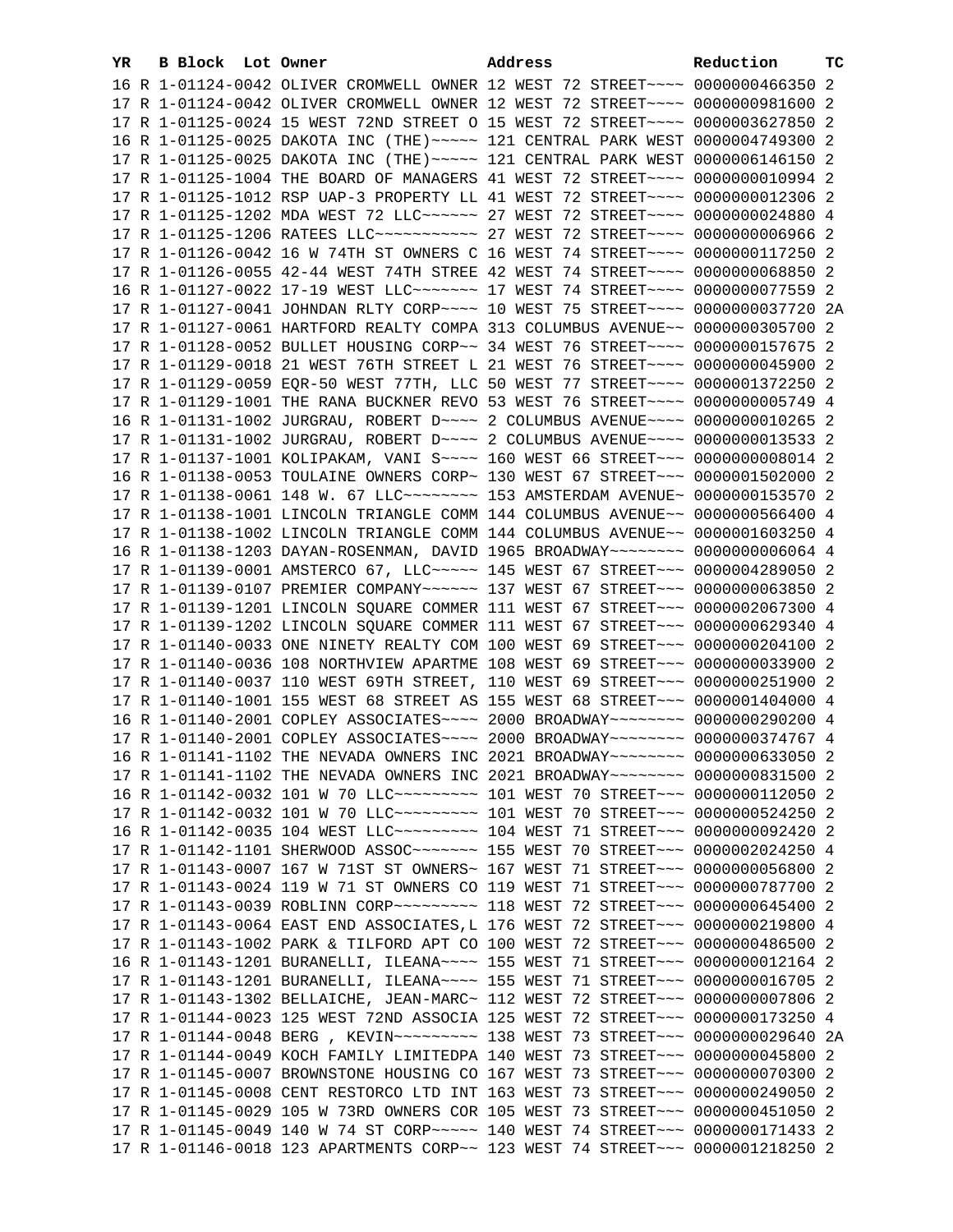| YR. | B Block Lot Owner |                                                                                                                                                                | Address | Reduction | ТC |
|-----|-------------------|----------------------------------------------------------------------------------------------------------------------------------------------------------------|---------|-----------|----|
|     |                   | 16 R 1-01146-0049 BRICK HOUSE OWNERS CO 136 WEST 75 STREET~~~ 0000000173787 2                                                                                  |         |           |    |
|     |                   | 17 R 1-01146-0049 BRICK HOUSE OWNERS CO 136 WEST 75 STREET~~~ 0000000531087 2                                                                                  |         |           |    |
|     |                   | 17 R 1-01146-1002 COLUM 75 INC STE 516~ 306 COLUMBUS AVENUE~~ 0000000962750 2                                                                                  |         |           |    |
|     |                   | 16 R 1-01146-1301 170 WEST 75TH STREET~ 311 AMSTERDAM AVENUE~ 0000000173800 4                                                                                  |         |           |    |
|     |                   | 16 R 1-01146-1302 MAHONEY, DEBORAH J.~~ 311 AMSTERDAM AVENUE~ 0000000018258 2                                                                                  |         |           |    |
|     |                   | 17 R 1-01146-1302 MAHONEY, DEBORAH J.~~ 311 AMSTERDAM AVENUE~ 0000000012974 2                                                                                  |         |           |    |
|     |                   | 17 R 1-01147-0011 147 WEST 75TH STREET~ 147 WEST 75 STREET~~~ 00000000040249 2B                                                                                |         |           |    |
|     |                   | 17 R 1-01148-0021 125 W 76 RLTY CORP~~~ 125 WEST 76 STREET~~~ 0000000332350 2                                                                                  |         |           |    |
|     |                   | 17 R 1-01148-0056 160 WEST 77 ST OWNERS 160 WEST 77 STREET~~~ 0000000242500 2                                                                                  |         |           |    |
|     |                   | 16 R 1-01148-0062 UNIQUE RESTORATIONSCO 353 AMSTERDAM AVENUE~ 0000000120200 2                                                                                  |         |           |    |
|     |                   | 16 R 1-01148-0063 FRONTIER REALTY, LLC~ 351 AMSTERDAM AVENUE~ 0000000080850 2                                                                                  |         |           |    |
|     |                   | 17 R 1-01149-0043 120 W 78 ST CORP~~~~~ 120 WEST 78 STREET~~~ 0000000081900 2                                                                                  |         |           |    |
|     |                   | 17 R 1-01149-0123 PERELANDRA REALTY COR 121 WEST 77 STREET~~~ 0000000032539 2C                                                                                 |         |           |    |
|     |                   | 17 R 1-01150-0011 151 WEST 78 STREET RE 151 WEST 78 STREET~~~ 0000000199650 2                                                                                  |         |           |    |
|     |                   | 17 R 1-01150-0051 SUPREME COMPANY I, ~~~ 146 WEST 79 STREET~~~ 0000000156050 2                                                                                 |         |           |    |
|     |                   | 16 R 1-01150-0056 164 W 79 ST CORP~~~~~ 164 WEST 79 STREET~~~ 0000000120350 2                                                                                  |         |           |    |
|     |                   | 17 R 1-01150-0056 164 W 79 ST CORP~~~~~ 164 WEST 79 STREET~~~ 0000000780050 2                                                                                  |         |           |    |
|     |                   | 17 R 1-01150-1101 WEST 79TH STREET REA~ 130 WEST 79 STREET~~~ 0000000669800 4                                                                                  |         |           |    |
|     |                   | 17 R 1-01150-1102 AUSTIN CONDO~~~~~~~~~~~~~~ 130 WEST 79 STREET~~~ 00000000004925 2                                                                            |         |           |    |
|     |                   | 17 R 1-01150-1203 RSP 172 PROPERTY LLC~ 172 WEST 79 STREET~~~ 0000000027109 2                                                                                  |         |           |    |
|     |                   | 16 R 1-01151-1101 SWORD, LESLIE LEWIS~~ 10 WEST END AVENUE~~~ 0000000009848 2                                                                                  |         |           |    |
|     |                   | 17 R 1-01151-1101 SWORD, LESLIE LEWIS~~ 10 WEST END AVENUE~~~ 00000000006947 2                                                                                 |         |           |    |
|     |                   | 17 R 1-01151-1153 ENTERPRISE 60TH STREE 10 WEST END AVENUE~~~ 0000000862650 4<br>17 R 1-01151-1305 WEISFELNER, EDWARD S~ 555 WEST 59 STREET~~~ 0000000091437 2 |         |           |    |
|     |                   | 16 R 1-01152-0056 242-244 WEST 61ST STR 242 WEST 61 STREET~~~ 0000000214050 2                                                                                  |         |           |    |
|     |                   | 17 R 1-01152-0056 242-244 WEST 61ST STR 242 WEST 61 STREET~~~ 0000000414450 2                                                                                  |         |           |    |
|     |                   | 17 R 1-01154-0158 63 WEST REALTY CORPET 243 THELONIOUS MONK C 0000000259785 2                                                                                  |         |           |    |
|     |                   | 17 R 1-01154-0160 63 WEST REALTY CORPET 239 THELONIOUS MONK C 0000000328900 2                                                                                  |         |           |    |
|     |                   | 17 R 1-01154-0162 63 WEST REALTY CORPET 235 THELONIOUS MONK C 0000000264150 2                                                                                  |         |           |    |
|     |                   | 17 R 1-01158-0133 AMSTERDAM AVENUE REDE 208 AMSTERDAM AVENUE~ 0000000977350 4                                                                                  |         |           |    |
|     |                   | 16 R 1-01158-1007 ELLDAV ENTERPRISES, L 160 WEST END AVENUE~~ 0000001448450 2                                                                                  |         |           |    |
|     |                   | 17 R 1-01158-1102 BEST SPACE, ~~~~~~~~~~~~~~~ 180 WEST END AVENUE~~ 0000000049661 4                                                                            |         |           |    |
|     |                   | 17 R 1-01158-1201 ACP 150 GARAGE, LLC~~ 150 WEST END AVENUE~~ 0000000661000 4                                                                                  |         |           |    |
|     |                   | 16 R 1-01158-1310 140 WEST END OWRS CP~ 140 WEST END AVENUE~~ 0000000881850 2                                                                                  |         |           |    |
|     |                   | 17 R 1-01158-1310 140 WEST END OWRS CP~ 140 WEST END AVENUE~~ 0000004313450 2                                                                                  |         |           |    |
|     |                   | 16 R 1-01158-1503 CLAUDIO BRUNO REVOCAB 200 WEST END AVENUE~~ 0000000005324 2                                                                                  |         |           |    |
|     |                   |                                                                                                                                                                |         |           |    |
|     |                   | 16 R 1-01162-0029 GRABER, JONATHAN~~~~~ 2039 BROADWAY~~~~~~~~ 0000012849550 2                                                                                  |         |           |    |
|     |                   | 17 R 1-01162-0029 GRABER, JONATHAN~~~~~ 2039 BROADWAY~~~~~~~~ 0000011531900 2                                                                                  |         |           |    |
|     |                   | 17 R 1-01162-0104 271 WEST 70TH CORPORA 271 WEST 70 STREET~~~ 0000000100494 2C                                                                                 |         |           |    |
|     |                   |                                                                                                                                                                |         |           |    |
|     |                   |                                                                                                                                                                |         |           |    |
|     |                   | 17 R 1-01163-0020 OSMAN REALTY LLC ~~~~~ 225 WEST 71 STREET ~~~ 0000000182900 2                                                                                |         |           |    |
|     |                   | 17 R 1-01163-0053 TEAM ASSOCIATES~~~~~~ 244 WEST 72 STREET~~~ 0000000389400 2                                                                                  |         |           |    |
|     |                   | 17 R 1-01163-1003 MOON, JENNIFER SUZANN 211 WEST 71 STREET~~~ 0000000019959 2                                                                                  |         |           |    |
|     |                   | 17 R 1-01163-1304 T-C 200 W 72ND STREET 200 WEST 72 STREET~~~ 0000001942300 2                                                                                  |         |           |    |
|     |                   | 17 R 1-01164-0011 AAROS REALTY L L C ~~~ 247 WEST 72 STREET ~~~ 0000000145250 2                                                                                |         |           |    |
|     |                   | 17 R 1-01164-0018 235 WEST 72ND ST LLC~ 235 WEST 72 STREET~~~ 0000000025400 2A                                                                                 |         |           |    |
|     |                   | 17 R 1-01164-0050 246 REALTY COMPANY LL 246 WEST 73 STREET~~~ 0000000075650 2                                                                                  |         |           |    |
|     |                   | 17 R 1-01164-0053 252 W 73 ST INC~~~~~~ 252 WEST 73 STREET~~~ 0000000015953 2B                                                                                 |         |           |    |
|     |                   | 17 R 1-01164-1039 LITTMAN, RACHEL~~~~~~ 201 WEST 72 STREET~~~ 0000000008436 2                                                                                  |         |           |    |
|     |                   | 17 R 1-01165-0004 288/298 WEST END TENA 290 WEST END AVENUE~~ 0000000501250 2                                                                                  |         |           |    |
|     |                   | 17 R 1-01165-0056 SIMRY REALTY CORP~~~~ 244 WEST 74 STREET~~~ 0000000465300 2<br>16 R 1-01166-0006 251 WEST 74 OWNERS CO 251 WEST 74 STREET~~~ 0000000185700 2 |         |           |    |
|     |                   | 17 R 1-01166-0006 251 WEST 74 OWNERS CO 251 WEST 74 STREET~~~ 0000000279300 2                                                                                  |         |           |    |
|     |                   | 17 R 1-01166-0007 ALFIE ARMS CORP~~~~~~ 245 WEST 74 STREET~~~ 0000000621285 2                                                                                  |         |           |    |
|     |                   | 16 R 1-01166-0024 DHH REALTY COMPANY, ~~ 2131 BROADWAY~~~~~~~~ 0000003458200 4                                                                                 |         |           |    |
|     |                   | 17 R 1-01166-0024 DHH REALTY COMPANY, ~~ 2131 BROADWAY~~~~~~~~ 0000001452100 4                                                                                 |         |           |    |
|     |                   |                                                                                                                                                                |         |           |    |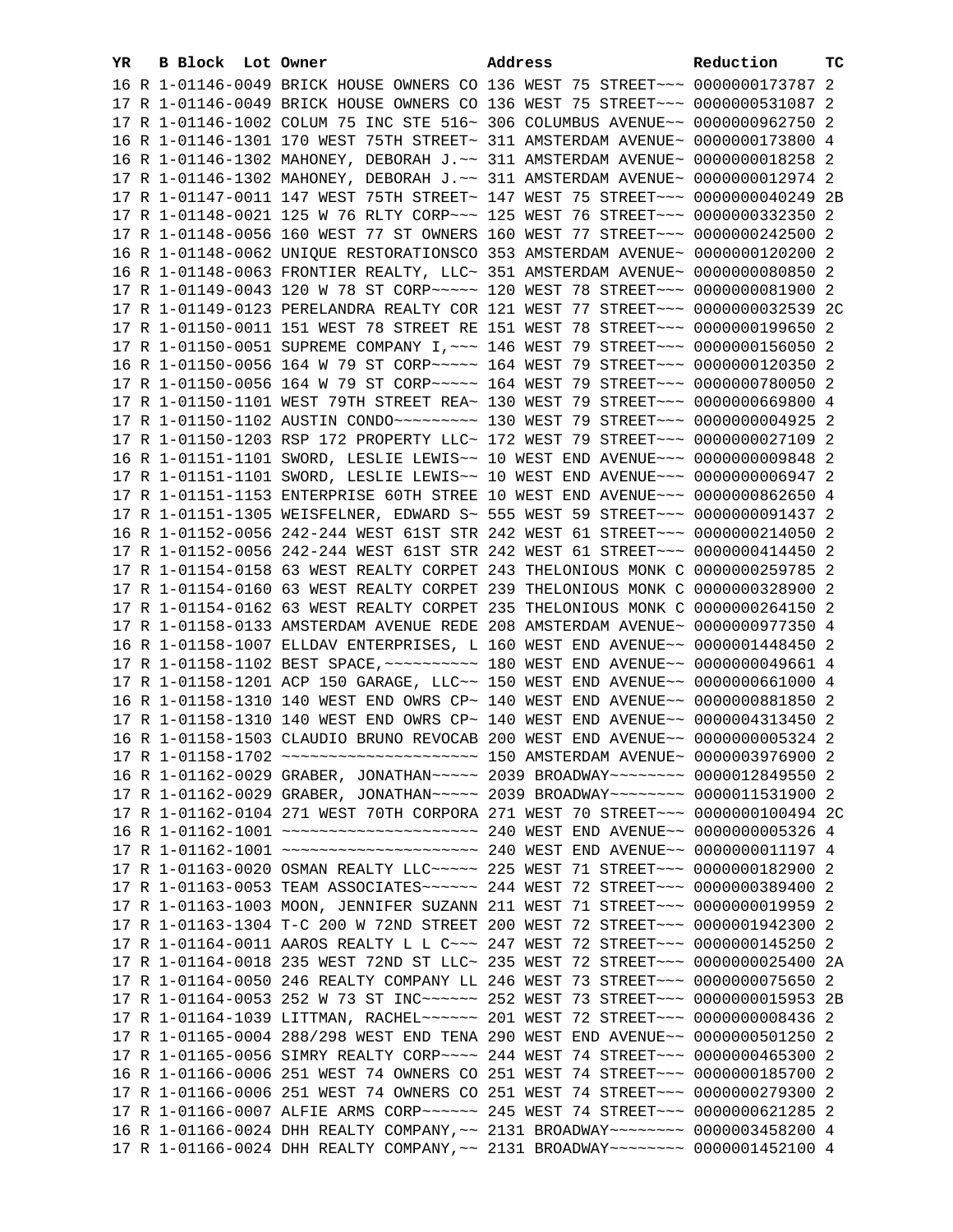| YR. | B Block Lot Owner | Address                                                                                                                                                        | Reduction | ТC |
|-----|-------------------|----------------------------------------------------------------------------------------------------------------------------------------------------------------|-----------|----|
|     |                   | 17 R 1-01166-0052 232 WEST 75TH STREET~ 232 WEST 75 STREET~~~ 0000000043110 2C                                                                                 |           |    |
|     |                   | 17 R 1-01166-0058 BEAUMONT HOMES CORPOR 250 WEST 75 STREET~~~ 0000000981250 2                                                                                  |           |    |
|     |                   | 16 R 1-01166-0061 310 WEST END AVE OWNE 310 WEST END AVENUE~~ 0000000586200 2                                                                                  |           |    |
|     |                   | 17 R 1-01166-0061 310 WEST END AVE OWNE 310 WEST END AVENUE~~ 0000000834000 2                                                                                  |           |    |
|     |                   | 16 R 1-01166-0154 240 W 75 ST CORP~~~~~ 240 WEST 75 STREET~~~ 0000000242100 2                                                                                  |           |    |
|     |                   | 17 R 1-01166-0154 240 W 75 ST CORP~~~~~ 240 WEST 75 STREET~~~ 0000000630450 2                                                                                  |           |    |
|     |                   | 17 R 1-01166-1003 WITMER, SANDRA G.~~~~ 2120 BROADWAY~~~~~~~~ 00000000001892 2                                                                                 |           |    |
|     |                   | 17 R 1-01167-0001 320 OWNERS CORP C/O H 320 WEST END AVENUE~~ 0000000503850 2                                                                                  |           |    |
|     |                   | 16 R 1-01167-0007 JPS 020 REALTY LLC. ~~ 245 WEST 75 STREET ~~~ 0000000116350 2                                                                                |           |    |
|     |                   | 17 R 1-01167-0007 JPS 020 REALTY LLC. ~~ 245 WEST 75 STREET~~~ 0000000209950 2                                                                                 |           |    |
|     |                   | 17 R 1-01167-0064 330 WEST END APT CORP 330 WEST END AVENUE~~ 0000000620000 2                                                                                  |           |    |
|     |                   | 17 R 1-01167-1001 215 MAJESTIC LLC ---- 2138 BROADWAY ------- 0000000404900 4                                                                                  |           |    |
|     |                   |                                                                                                                                                                |           |    |
|     |                   | 17 R 1-01167-1104 76TH AND BROADWAY RET 2148 BROADWAY~~~~~~~~ 0000001732492 4                                                                                  |           |    |
|     |                   |                                                                                                                                                                |           |    |
|     |                   |                                                                                                                                                                |           |    |
|     |                   | 16 R 1-01168-0107 SHARED EQUITIES CO, L 245 WEST 76 STREET~~~ 0000000041400 2                                                                                  |           |    |
|     |                   | 17 R 1-01168-0107 SHARED EQUITIES CO, L 245 WEST 76 STREET~~~ 0000000135800 2                                                                                  |           |    |
|     |                   | 17 R 1-01169-0046 DANA ZELLER 2015 FAMI 236 WEST 78 STREET~~~ 0000000044500 4                                                                                  |           |    |
|     |                   | 17 R 1-01169-0057 34 HILLSIDE AVE. ~~~~~ 2191 BROADWAY~~~~~~~~ 0000000870700 2                                                                                 |           |    |
|     |                   |                                                                                                                                                                |           |    |
|     |                   | 16 R 1-01169-1101 MODLOCK, MICHAEL~~~~~ 230 WEST 78 STREET~~~ 0000000024701 2                                                                                  |           |    |
|     |                   | 17 R 1-01169-1101 MODLOCK, MICHAEL~~~~~ 230 WEST 78 STREET~~~ 0000000010380 2                                                                                  |           |    |
|     |                   | 16 R 1-01170-0023 215 OWNERS CORP~~~~~~ 215 WEST 78 STREET~~~ 0000000425200 2                                                                                  |           |    |
|     |                   | 17 R 1-01170-0023 215 OWNERS CORP~~~~~~ 215 WEST 78 STREET~~~ 0000001325864 2                                                                                  |           |    |
|     |                   | 17 R 1-01170-1002 AMSTORE RETAIL LLC~~~ 200 WEST 79 STREET~~~ 0000000057898 4                                                                                  |           |    |
|     |                   | 17 R 1-01170-1103 APTHORP GARAGE LLC~~~ 2211 BROADWAY~~~~~~~~ 0000000563050 4                                                                                  |           |    |
|     |                   | 16 R 1-01171-0062 ASN WEST LLC -------- 101 WEST END AVENUE- 0000002324750 2                                                                                   |           |    |
|     |                   | 17 R 1-01171-0062 ASN WEST LLC -------- 101 WEST END AVENUE-- 0000003888900 2                                                                                  |           |    |
|     |                   | 16 R 1-01171-1002 ALPHAGENOME INC C/O C 200 RIVERSIDE BOULEVA 0000000020497 4<br>17 R 1-01171-1002 ALPHAGENOME INC C/O C 200 RIVERSIDE BOULEVA 0000000038236 4 |           |    |
|     |                   | 17 R 1-01171-1401 RIVERSIDE GARAGE ASSO 220 RIVERSIDE BOULEVA 0000000664250 4                                                                                  |           |    |
|     |                   | 17 R 1-01171-1402 ROKHSAR ARMAN~~~~~~~~ 220 RIVERSIDE BOULEVA 0000000024192 4                                                                                  |           |    |
|     |                   | 17 R 1-01171-1646 CARNER, TALIA Y~~~~~~ 220 RIVERSIDE BOULEVA 0000000052872 2                                                                                  |           |    |
|     |                   | 17 R 1-01171-2101 RIVERSIDE GARAGE ASSO 240 RIVERSIDE BOULEVA 0000000213500 4                                                                                  |           |    |
|     |                   | 17 R 1-01171-2102 240 RIVERSIDE AD, LLC 240 RIVERSIDE BOULEVA 0000000020252 4                                                                                  |           |    |
|     |                   | 17 R 1-01171-3001 RIVERSIDE GARAGE ASSO 120 RIVERSIDE BOULEVA 0000000139375 4                                                                                  |           |    |
|     |                   | 17 R 1-01171-3005 THE BOARD OF MANAGERS 120 RIVERSIDE BOULEVA 0000000015338 2                                                                                  |           |    |
|     |                   | 16 R 1-01171-3404 RIVERSIDE GARAGE ASSO 100 RIVERSIDE BOULEVA 0000000267750 4                                                                                  |           |    |
|     |                   | 17 R 1-01171-3404 RIVERSIDE GARAGE ASSO 100 RIVERSIDE BOULEVA 0000000372475 4                                                                                  |           |    |
|     |                   | 16 R 1-01171-3405 RESIDENTIAL BOARD OF~ 100 RIVERSIDE BOULEVA 0000000007603 2                                                                                  |           |    |
|     |                   | 17 R 1-01171-3405 RESIDENTIAL BOARD OF~ 100 RIVERSIDE BOULEVA 0000000031005 2                                                                                  |           |    |
|     |                   | 17 R 1-01171-4305 IMP ALDYN LLC -------- 60 RIVERSIDE BOULEVAR 0000001969300 2                                                                                 |           |    |
|     |                   | 16 R 1-01171-4306 Z & L RIVIERE, LLC~~~ 60 RIVERSIDE BOULEVAR 0000000018450 2                                                                                  |           |    |
|     |                   | 17 R 1-01171-4306 Z & L RIVIERE, LLC~~~ 60 RIVERSIDE BOULEVAR 0000000023087 2                                                                                  |           |    |
|     |                   | 16 R 1-01179-0019 LINCOLN GUILD HOUSING 303 WEST 66 STREET~~~ 0000002716300 2                                                                                  |           |    |
|     |                   | 17 R 1-01179-0019 LINCOLN GUILD HOUSING 303 WEST 66 STREET~~~ 0000001783000 2                                                                                  |           |    |
|     |                   | 17 R 1-01179-1001 ACP 165-205 GARAGES, ~ 165 WEST END AVENUE~~ 0000000360400 4                                                                                 |           |    |
|     |                   | 16 R 1-01179-1008 165 WEST END AVE OWNE 165 WEST END AVENUE~~ 0000001749800 2                                                                                  |           |    |
|     |                   | 17 R 1-01179-1008 165 WEST END AVE OWNE 165 WEST END AVENUE~~ 0000001192050 2                                                                                  |           |    |
|     |                   | 17 R 1-01179-1201 ACP 165-205 GARAGES, ~ 185 WEST END AVENUE~~ 0000000303850 4                                                                                 |           |    |
|     |                   | 16 R 1-01179-1212 185 WEST END AVE OWNE 185 WEST END AVENUE~~ 0000001345550 2                                                                                  |           |    |
|     |                   | 17 R 1-01179-1212 185 WEST END AVE OWNE 185 WEST END AVENUE~~ 0000001213350 2                                                                                  |           |    |
|     |                   | 16 R 1-01182-0020 PRESIDENTIAL TOWERS~~ 315 WEST 70 STREET~~~ 0000002122500 2                                                                                  |           |    |
|     |                   | 17 R 1-01182-0020 PRESIDENTIAL TOWERS~~ 315 WEST 70 STREET~~~ 0000004235150 2                                                                                  |           |    |
|     |                   | 17 R 1-01183-0035 300 WEST 72ND STREET~ 257 WEST END AVENUE~~ 0000000717750 2                                                                                  |           |    |
|     |                   | 17 R 1-01183-0120 331 WEST 71ST STREET~ 331 WEST 71 STREET~~~ 0000000049139 2C                                                                                 |           |    |
|     |                   | 17 R 1-01184-0002 2 RIVERSIDE DR. ~~~~~~ 2 RIVERSIDE DRIVE~~~~ 0000000157850 2                                                                                 |           |    |
|     |                   | 17 R 1-01184-0010 RIVERSIDE TOWERS CORP 263 WEST END AVENUE~~ 0000000892850 2                                                                                  |           |    |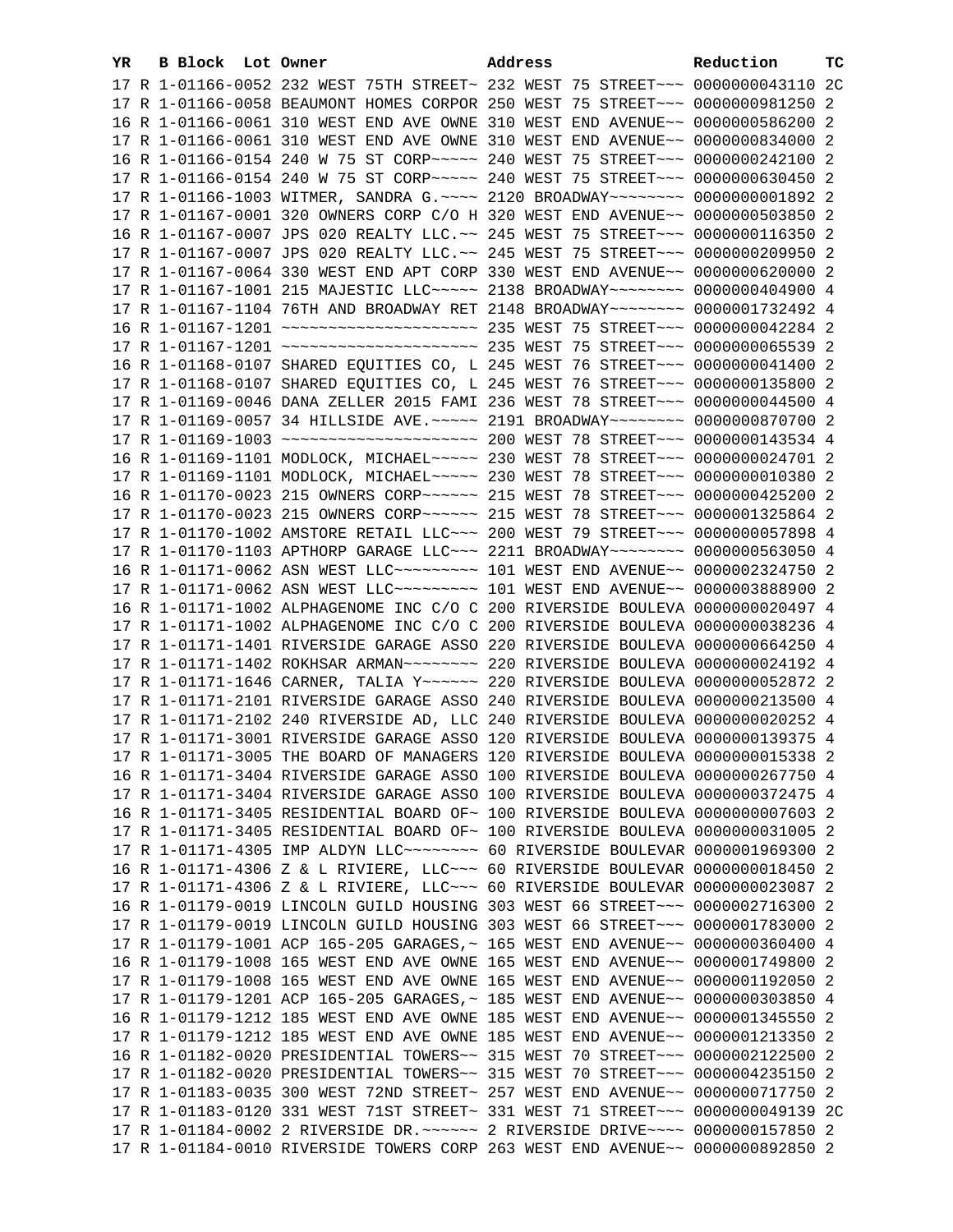| YR | B Block Lot Owner |  | Address                                                                         | Reduction | тc |
|----|-------------------|--|---------------------------------------------------------------------------------|-----------|----|
|    |                   |  | 16 R 1-01184-0031 ELEVEN RIVERSIDE DRIV 11 RIVERSIDE DRIVE~~~ 0000003767600 2   |           |    |
|    |                   |  | 17 R 1-01184-0062 23 RSD LLC ----------- 23 RIVERSIDE DRIVE -- 0000000023400 2B |           |    |
|    |                   |  | 16 R 1-01184-0099 316 WEST 75TH STREET, 316 WEST 75 STREET~~~ 0000000063600 2   |           |    |
|    |                   |  | 17 R 1-01184-0099 316 WEST 75TH STREET, 316 WEST 75 STREET~~~ 0000000064050 2   |           |    |
|    |                   |  | 17 R 1-01185-0001 RIVERVIEW EQUITIES CO 33 RIVERSIDE DRIVE~~~ 0000002566650 2   |           |    |
|    |                   |  | 16 R 1-01185-0019 325 WEST END AVENUE O 325 WEST END AVENUE~~ 0000000765750 2   |           |    |
|    |                   |  | 17 R 1-01185-0019 325 WEST END AVENUE O 325 WEST END AVENUE~~ 0000000796550 2   |           |    |
|    |                   |  | 16 R 1-01185-0025 333 WEST END TENANTS~ 333 WEST END AVENUE~~ 0000000272200 2   |           |    |
|    |                   |  | 17 R 1-01185-0025 333 WEST END TENANTS~ 333 WEST END AVENUE~~ 0000000536750 2   |           |    |
|    |                   |  |                                                                                 |           |    |
|    |                   |  |                                                                                 |           |    |
|    |                   |  | 17 R 1-01185-0038 326 WEST 76TH ST LLC~ 326 WEST 76 STREET~~~ 0000000022000 2B  |           |    |
|    |                   |  | 17 R 1-01185-0050 NATALINA REALTY CORP~ 337 WEST 76 STREET~~~ 0000000049620 2   |           |    |
|    |                   |  | 17 R 1-01185-0061 VINCENT R. GAUDIO AS~ 313 WEST 76 STREET~~~ 0000000023690 2B  |           |    |
|    |                   |  |                                                                                 |           |    |
|    |                   |  | 16 R 1-01186-0033 375 WEST END OWNERS C 375 WEST END AVENUE~~ 0000000366250 2   |           |    |
|    |                   |  | 17 R 1-01186-0033 375 WEST END OWNERS C 375 WEST END AVENUE~~ 0000001487300 2   |           |    |
|    |                   |  | 17 R 1-01186-0087 310 WEST 79TH APARTME 310 WEST 79 STREET~~~ 0000001681600 2   |           |    |
|    |                   |  | 17 R 1-01186-0095 67 RIVERSIDE DRIVE CO 67 RIVERSIDE DRIVE~~~ 0000002246250 2   |           |    |
|    |                   |  | 17 R 1-01186-0134 304 WEST 78TH OWNERS~ 304 WEST 78 STREET~~~ 0000000023550 2C  |           |    |
|    |                   |  | 17 R 1-01195-0005 EXCELSIOR ------------ 45 WEST 81 STREET ---- 0000001720850 4 |           |    |
|    |                   |  | 16 R 1-01195-0054 SANDBERG MANAGEMENT C 56 WEST 82 STREET~~~~ 0000000104700 2   |           |    |
|    |                   |  | 17 R 1-01195-0054 SANDBERG MANAGEMENT C 56 WEST 82 STREET~~~~ 0000000126750 2   |           |    |
|    |                   |  | 17 R 1-01195-0064 WALBER 82ND ST ASSOCT 80 WEST 82 STREET~~~~ 0000000188550 2   |           |    |
|    |                   |  | 17 R 1-01196-0002 463 COLUMBUS AVE CORP 463 COLUMBUS AVENUE~~ 0000000065350 2   |           |    |
|    |                   |  | 17 R 1-01196-0009 4182 TENANTS CORP~~~~ 41 WEST 82 STREET~~~~ 0000000982050 2   |           |    |
|    |                   |  | 16 R 1-01196-0035 227 TENANTS CORP~~~~~ 227 CENTRAL PARK WEST 0000000235250 2   |           |    |
|    |                   |  | 17 R 1-01196-0035 227 TENANTS CORP~~~~~ 227 CENTRAL PARK WEST 0000001341750 2   |           |    |
|    |                   |  | 17 R 1-01197-0010 55 MIDBLOCK TENANTS C 55 WEST 83 STREET~~~~ 0000000149250 2   |           |    |
|    |                   |  | 17 R 1-01197-0058 PARKDALE REALTY CO~~~ 58 WEST 84 STREET~~~~ 0000000054550 2   |           |    |
|    |                   |  | 16 R 1-01197-1001 GRUNSTEIN, YOAV~~~~~~ 20 WEST 84 STREET~~~~ 00000000006315 2  |           |    |
|    |                   |  | 17 R 1-01197-1001 GRUNSTEIN, YOAV~~~~~~ 20 WEST 84 STREET~~~~ 0000000003527 2   |           |    |
|    |                   |  | 16 R 1-01198-0003 505 COLUMBUS LLC ~~~~~ 505 COLUMBUS AVENUE~~ 0000000786000 2  |           |    |
|    |                   |  | 17 R 1-01198-0003 505 COLUMBUS LLC ~~~~~ 505 COLUMBUS AVENUE~~ 0000000476700 2  |           |    |
|    |                   |  | 17 R 1-01198-1001 ROBBINS, DAVID ~~~~~~~ 74 WEST 85 STREET ~~~~ 0000000007623 4 |           |    |
|    |                   |  | 17 R 1-01198-1101 SHARED EQUITIES~~~~~~ 76 WEST 85 STREET~~~~ 0000000029252 4   |           |    |
|    |                   |  | 16 R 1-01198-1201 SECORA, DIANA NICOLE~ 55 WEST 84 STREET~~~~ 0000000006197 2   |           |    |
|    |                   |  | 17 R 1-01198-1201 SECORA, DIANA NICOLE~ 55 WEST 84 STREET~~~~ 0000000004585 2   |           |    |
|    |                   |  | 17 R 1-01199-0006 MIA TERRA REALTY CORP 71 WEST 85 STREET~~~~ 0000000056700 2   |           |    |
|    |                   |  |                                                                                 |           |    |
|    |                   |  | 16 R 1-01199-0061 76 WEST 86TH ST CORP~ 531 COLUMBUS AVENUE~~ 0000000571500 2   |           |    |
|    |                   |  | 17 R 1-01199-0061 76 WEST 86TH ST CORP~ 531 COLUMBUS AVENUE~~ 0000001308600 2   |           |    |
|    |                   |  | 16 R 1-01200-0031 262 CENTRAL PARK WEST 261 CENTRAL PARK WEST 0000001668788 2   |           |    |
|    |                   |  | 17 R 1-01200-0031 262 CENTRAL PARK WEST 261 CENTRAL PARK WEST 0000003615600 2   |           |    |
|    |                   |  | 17 R 1-01200-0043 20 WEST 87TH ST L L C 20 WEST 87 STREET~~~~ 0000000245185 2   |           |    |
|    |                   |  | 17 R 1-01201-0027 CENTRAL PARK WEST REA 3 WEST 87 STREET~~~~~ 0000000061650 2   |           |    |
|    |                   |  | 17 R 1-01201-0058 CEDOT REALTY CORP~~~~ 66 WEST 88 STREET~~~~ 0000000235650 2   |           |    |
|    |                   |  | 17 R 1-01202-0036 285 CENTRAL PARK W CO 285 CENTRAL PARK WEST 0000002688050 2   |           |    |
|    |                   |  | 17 R 1-01202-0141 24 W. 89TH ST., LLC~~ 24 WEST 89 STREET~~~~ 0000000043600 2B  |           |    |
|    |                   |  | 17 R 1-01202-1004 CUNNINGHAM, RICHARD D 279 CENTRAL PARK WEST 0000000022846 2   |           |    |
|    |                   |  | 17 R 1-01203-0038 PARK CREST LLC C/O PI 4 WEST 90 STREET~~~~~ 0000000052750 2   |           |    |
|    |                   |  | 17 R 1-01204-0029 300 CPW APARTMENTS CO 300 CENTRAL PARK WEST 0000014697300 2   |           |    |
|    |                   |  | 17 R 1-01205-0022 5-15 W 91 LLC -------- 5 WEST 91 STREET ---- 0000000432900 2  |           |    |
|    |                   |  | 16 R 1-01205-0034 ARDSLEY TENANTS CORP~ 320 CENTRAL PARK WEST 0000000732210 2   |           |    |
|    |                   |  | 17 R 1-01205-0034 ARDSLEY TENANTS CORP~ 320 CENTRAL PARK WEST 0000003261100 2   |           |    |
|    |                   |  | 16 R 1-01206-0029 322 REALTY CORP. ~~~~~ 322 CENTRAL PARK WEST 0000000603265 2  |           |    |
|    |                   |  | 17 R 1-01206-0029 322 REALTY CORP. ~~~~~ 322 CENTRAL PARK WEST 0000004159850 2  |           |    |
|    |                   |  | 17 R 1-01206-1001 PM PROPERTIES, LLC~~~ 327 CENTRAL PARK WEST 0000000291778 4   |           |    |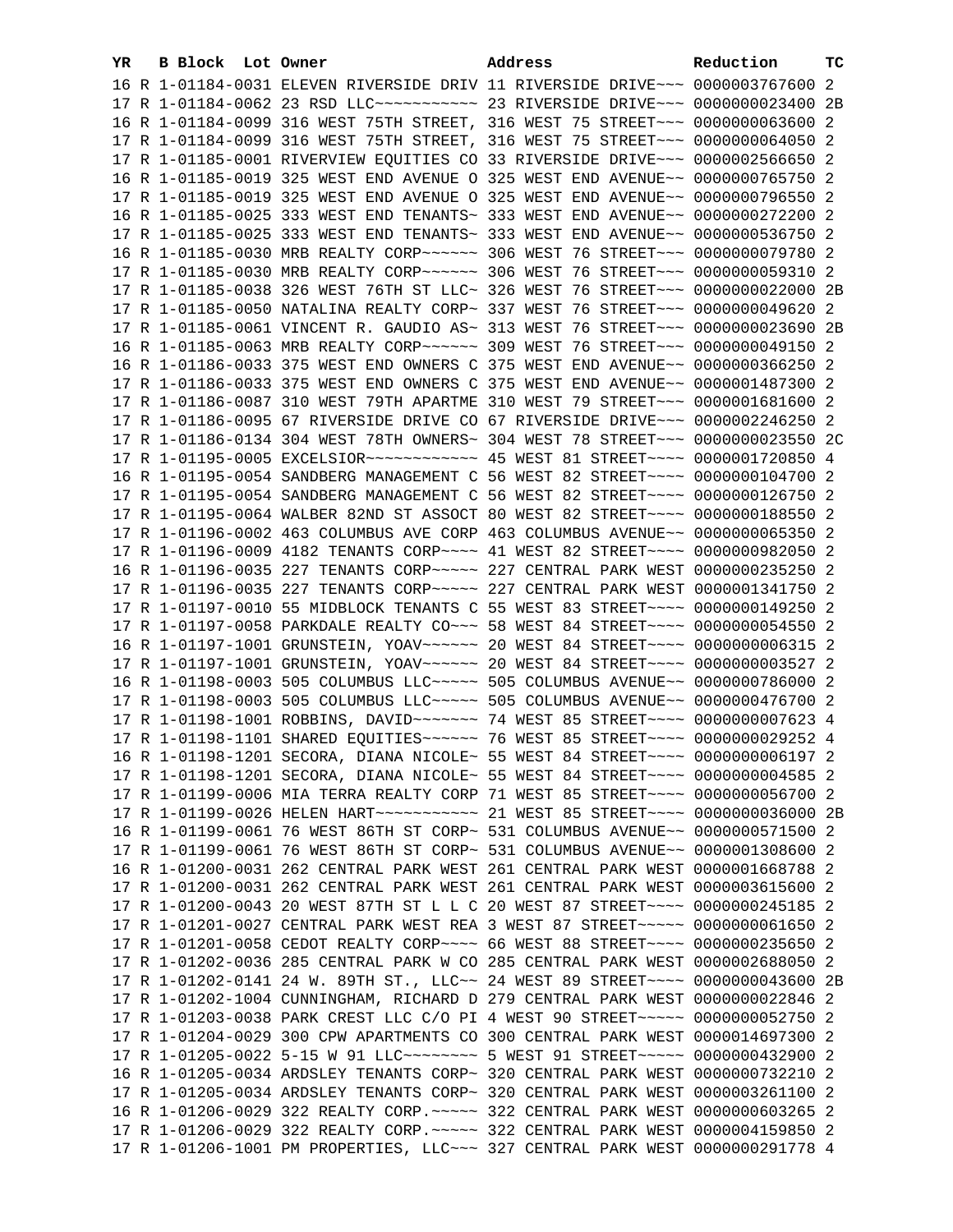| YR. | B Block Lot Owner | Address                                                                                                                                                        | Reduction | ТC |
|-----|-------------------|----------------------------------------------------------------------------------------------------------------------------------------------------------------|-----------|----|
|     |                   | 17 R 1-01208-0046 STUART R. SHAW AS TRU 30 WEST 95 STREET~~~~ 0000000040264 2A                                                                                 |           |    |
|     |                   | 17 R 1-01208-0052 46 WEST 95TH STREET O 46 WEST 95 STREET~~~~ 0000000114750 2                                                                                  |           |    |
|     |                   | 17 R 1-01209-0048 WESTSIDE PARK 96 REAL 40 WEST 96 STREET~~~~ 0000000034465 2B                                                                                 |           |    |
|     |                   | 17 R 1-01209-0109 SCHNECK, JODI~~~~~~~~~~ 55 WEST 95 STREET~~~~ 0000001234050 2                                                                                |           |    |
|     |                   | 17 R 1-01209-0146 36 WEST 96 OWNERS COR 36 WEST 96 STREET~~~~ 0000000027305 2                                                                                  |           |    |
|     |                   | 17 R 1-01210-0025 121 WEST 79TH MP LLC~ 121 WEST 79 STREET~~~ 0000000070200 2                                                                                  |           |    |
|     |                   | 17 R 1-01210-1004 BESSEN, TED ---------- 101 WEST 79 STREET --- 0000000010529 2                                                                                |           |    |
|     |                   | 17 R 1-01210-1202 PINZON LONGO HOLDINGC 186 WEST 80 STREET~~~ 0000000106626 4                                                                                  |           |    |
|     |                   | 17 R 1-01210-1298 SACKMAN ENTERPRISES, I 186 WEST 80 STREET~~~ 0000000171750 4                                                                                 |           |    |
|     |                   | 16 R 1-01211-0002 423 AMCO C/O LAWRENCE 423 AMSTERDAM AVENUE~ 0000000111900 2                                                                                  |           |    |
|     |                   |                                                                                                                                                                |           |    |
|     |                   | 17 R 1-01211-0002 423 AMCO C/O LAWRENCE 423 AMSTERDAM AVENUE~ 0000000286550 2                                                                                  |           |    |
|     |                   | 17 R 1-01211-0004 427 AMSTERDAM CORP~~~ 427 AMSTERDAM AVENUE~ 0000000089650 4                                                                                  |           |    |
|     |                   |                                                                                                                                                                |           |    |
|     |                   | 17 R 1-01211-0026 80 COLUMBUS OWNERS CO 121 WEST 80 STREET~~~ 0000000227050 2                                                                                  |           |    |
|     |                   | 17 R 1-01211-0028 DJL MAGNONE LLC ----- 103 WEST 80 STREET -- 0000000127150 2                                                                                  |           |    |
|     |                   | 16 R 1-01211-0029 101 W 80 OWNERS CORP~ 418 COLUMBUS AVENUE~~ 0000000675050 2                                                                                  |           |    |
|     |                   | 17 R 1-01211-0029 101 W 80 OWNERS CORP~ 418 COLUMBUS AVENUE~~ 0000000312673 2                                                                                  |           |    |
|     |                   | 16 R 1-01211-0031 CONSOBRINI PROPERTIES 424 COLUMBUS AVENUE~~ 0000000070750 4                                                                                  |           |    |
|     |                   | 17 R 1-01211-0031 CONSOBRINI PROPERTIES 424 COLUMBUS AVENUE~~ 0000000302150 4                                                                                  |           |    |
|     |                   | 17 R 1-01211-0032 CONSOBRINI PROPERTIES 426 COLUMBUS AVENUE~~ 0000000090350 4                                                                                  |           |    |
|     |                   | 17 R 1-01211-0135 WEST 81 ST OWNERS COR 100 WEST 81 STREET~~~ 0000000313400 2                                                                                  |           |    |
|     |                   | 17 R 1-01212-0052 146 WEST 82ND ST OWNE 146 WEST 82 STREET~~~ 0000000037856 2                                                                                  |           |    |
|     |                   | 17 R 1-01212-0053 THOR-GO 150 WEST 82ND 150 WEST 82 STREET~~~ 0000000411950 2                                                                                  |           |    |
|     |                   | 17 R 1-01212-0110 155 WEST 81 ST ASSOCS 155 WEST 81 STREET~~~ 0000000345100 2                                                                                  |           |    |
|     |                   | 17 R 1-01212-0149 MARINO, GAETANO~~~~~~ 140 WEST 82 STREET~~~ 0000000029800 2A                                                                                 |           |    |
|     |                   | 16 R 1-01213-0001 82 GFG LLC ----------- 461 AMSTERDAM AVENUE ~ 0000000086428 2                                                                                |           |    |
|     |                   | 17 R 1-01213-0001 82 GFG LLC ----------- 461 AMSTERDAM AVENUE ~ 0000000571192 2                                                                                |           |    |
|     |                   | 17 R 1-01213-0004 82 GFG LLC ---------- AMSTERDAM AVENUE----- 0000000028650 4                                                                                  |           |    |
|     |                   | 17 R 1-01213-0020 121 W 82 CORP~~~~~~~~~ 121 WEST 82 STREET~~~ 0000000016682 2C                                                                                |           |    |
|     |                   | 17 R 1-01213-0058 PARKWOOD REALTY ASSOC 158 WEST 83 STREET~~~ 0000000172700 4<br>17 R 1-01213-0107 EAST WEST RENOVATINGC 151 WEST 82 STREET~~~ 0000000139450 2 |           |    |
|     |                   |                                                                                                                                                                |           |    |
|     |                   | 17 R 1-01216-0006 IUC 159 WEST 85TH STR 159 WEST 85 STREET~~~ 0000000274410 2                                                                                  |           |    |
|     |                   | 17 R 1-01216-0016 131 WEST OWNERS CORP~ 131 WEST 85 STREET~~~ 0000000354213 2                                                                                  |           |    |
|     |                   | 17 R 1-01216-0048 DYLAN 140 LLC ------- 140 WEST 86 STREET --- 0000000492450 2                                                                                 |           |    |
|     |                   |                                                                                                                                                                |           |    |
|     |                   | 17 R 1-01217-0035 T & J 2006,~ LLC~~~~~ 101 WEST 86 STREET~~~ 0000000276950 2                                                                                  |           |    |
|     |                   | 17 R 1-01217-0054 160 WEST 87TH STREET~ 160 WEST 87 STREET~~~ 0000000313693 2                                                                                  |           |    |
|     |                   | 17 R 1-01218-0049 ANDREW B ALBERT~~~~~~ 150 WEST 88 STREET~~~ 0000000015760 2B                                                                                 |           |    |
|     |                   | 17 R 1-01219-1001 GELODA BRIARWOOD CORP 100 WEST 89 STREET~~~ 0000000144200 4                                                                                  |           |    |
|     |                   | 16 R 1-01220-0001 LPF SAGAMORE, INC. ~~~ 601 AMSTERDAM AVENUE~ 0000001497700 2                                                                                 |           |    |
|     |                   | 17 R 1-01220-0001 LPF SAGAMORE, INC. ~~~ 601 AMSTERDAM AVENUE~ 0000003986200 2                                                                                 |           |    |
|     |                   | 17 R 1-01220-0029 COLUMBUS TOWNHOUSE AS 600 COLUMBUS AVENUE~~ 0000001447850 2                                                                                  |           |    |
|     |                   | 17 R 1-01220-1101 SIEV, JORDAN~~~~~~~~~~~~~~ 103 WEST 89 STREET~~~~ 00000000019804 2                                                                           |           |    |
|     |                   | 16 R 1-01221-0029 JAMES WEST NINETY LIM 620 COLUMBUS AVENUE~~ 0000001403350 2                                                                                  |           |    |
|     |                   | 17 R 1-01221-0029 JAMES WEST NINETY LIM 620 COLUMBUS AVENUE~~ 0000000743200 2                                                                                  |           |    |
|     |                   | 17 R 1-01223-0021 125 W 92 ST CORP~~~~~ 125 WEST 92 STREET~~~ 0000000034416 2C                                                                                 |           |    |
|     |                   |                                                                                                                                                                |           |    |
|     |                   | 17 R 1-01223-1001 CEG COMPANY~~~~~~~~~~~~~ 661 AMSTERDAM AVENUE~ 0000000414500 4                                                                               |           |    |
|     |                   | 17 R 1-01225-0055 160 W 95TH OWNERS INC 160 WEST 95 STREET~~~ 0000000272250 2                                                                                  |           |    |
|     |                   | 17 R 1-01227-0013 CZ 2220 LLC~~~~~~~~~~~~~~~ 2220 BROADWAY~~~~~~~~~~ 0000001818450 4                                                                           |           |    |
|     |                   | 17 R 1-01227-0054 ZKZ 2231 LLC~~~~~~~~~~~~~~ 2231 BROADWAY~~~~~~~~~~ 0000000521550 4                                                                           |           |    |
|     |                   | 17 R 1-01228-0026 EPIC REALTY LLC C/O P 209 WEST 80 STREET~~~ 0000000119800 2                                                                                  |           |    |
|     |                   | 17 R 1-01228-0061 81 WEST RIVER POOH, L 424 WEST END AVENUE~~ 0000001500150 2                                                                                  |           |    |
|     |                   | 16 R 1-01228-1301 MCGOUGH, MICHAEL THOM 223 WEST 80 STREET~~~ 0000000010097 2                                                                                  |           |    |
|     |                   | 17 R 1-01228-1301 MCGOUGH, MICHAEL THOM 223 WEST 80 STREET~~~ 0000000012193 2                                                                                  |           |    |
|     |                   | 17 R 1-01229-0008 BIG APPLE CORPORATION 2261 BROADWAY~~~~~~~~ 0000001379600 2                                                                                  |           |    |
|     |                   | 17 R 1-01229-0036 200 W 82ND STREET LLC 454 AMSTERDAM AVENUE~ 0000000097328 2                                                                                  |           |    |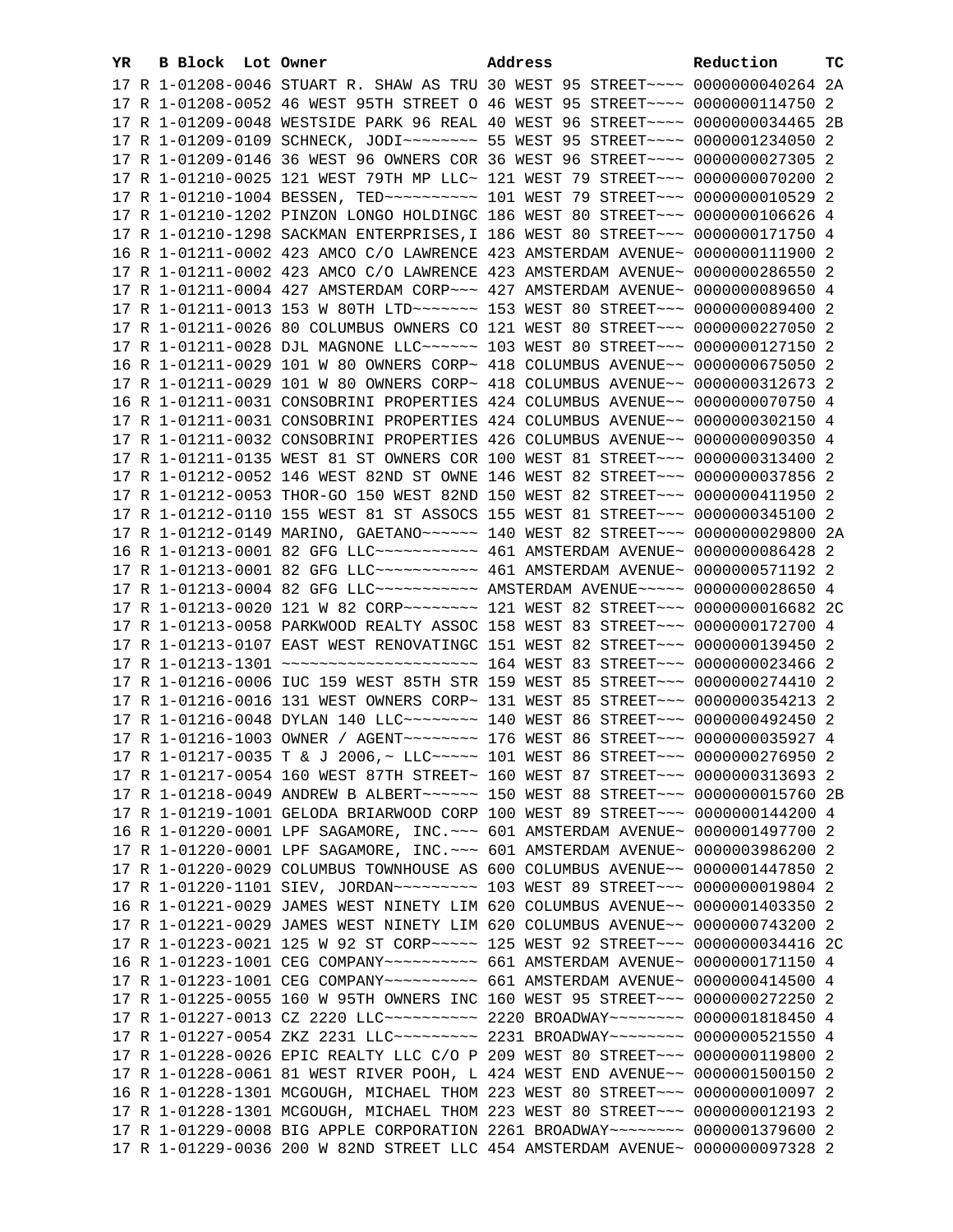| YR. | B Block Lot Owner |                                                                                         | Address | Reduction | тc |
|-----|-------------------|-----------------------------------------------------------------------------------------|---------|-----------|----|
|     |                   | 16 R 1-01229-1001 JACOB, RACHEL~~~~~~~~~~~~~ 203 WEST 81 STREET~~~~ 00000000004087 2    |         |           |    |
|     |                   | 17 R 1-01229-1101 219 WEST 81ST RETAIL~ 219 WEST 81 STREET~~~ 0000000143846 4           |         |           |    |
|     |                   | 17 R 1-01229-1105 NAMI, ALIREZA~~~~~~~~~~~~~ 219 WEST 81 STREET~~~~ 0000000036742 2     |         |           |    |
|     |                   | 17 R 1-01230-1001 221 WEST 82ND STREET~ 2280 BROADWAY~~~~~~~~ 0000000254150 4           |         |           |    |
|     |                   | 17 R 1-01231-0055 2315 BROADWAY LLC~~~~ 250 WEST 84 STREET~~~ 0000001229350 4           |         |           |    |
|     |                   | 16 R 1-01231-1001 83RD STREET GARAGE LL 225 WEST 83 STREET~~~ 0000000069600 4           |         |           |    |
|     |                   | 17 R 1-01231-1001 83RD STREET GARAGE LL 225 WEST 83 STREET~~~ 0000000026850 4           |         |           |    |
|     |                   | 17 R 1-01231-1002 T-C 2300 BROADWAY LLC 225 WEST 83 STREET~~~ 0000000628300 4           |         |           |    |
|     |                   | 17 R 1-01231-1003 MEYER, LINDA MARIE~~~ 225 WEST 83 STREET~~~ 0000000011861 2           |         |           |    |
|     |                   | 17 R 1-01232-0014 EAGLE COURT, ~~~~~~~~~~~~~~~ 2326 BROADWAY~~~~~~~~~~~ 0000000917750 2 |         |           |    |
|     |                   | 17 R 1-01232-0028 MARSAC REALTY, LLC -~~ 203 WEST 84 STREET -~~ 0000000179850 2         |         |           |    |
|     |                   | 17 R 1-01232-0045 2330 BROADWAY LLC. ~~~ 2330 BROADWAY~~~~~~~~ 0000000468450 4          |         |           |    |
|     |                   | 17 R 1-01232-0057 252 W 85 RESIDENTS CO 252 WEST 85 STREET~~~ 0000000335700 2           |         |           |    |
|     |                   | 16 R 1-01232-1001 YILDIZ HOLDING A.S. ~~ 255 WEST 84 STREET~~~ 0000000098550 4          |         |           |    |
|     |                   | 16 R 1-01233-0002 522 APRTMNT CORP~~~~~ 522 WEST END AVENUE~~ 0000000274530 2           |         |           |    |
|     |                   | 17 R 1-01233-0002 522 APRTMNT CORP~~~~~ 522 WEST END AVENUE~~ 0000000161124 2           |         |           |    |
|     |                   | 17 R 1-01233-0016 2350 BROADWAY ASSOCIA 2350 BROADWAY~~~~~~~~ 0000000689550 2           |         |           |    |
|     |                   | 17 R 1-01233-0027 203 205 85 REALTY COR 205 WEST 85 STREET~~~ 0000000163250 2           |         |           |    |
|     |                   | 16 R 1-01233-1001 530 WEST END ASSOCIAT 530 WEST END AVENUE~~ 0000000018942 4           |         |           |    |
|     |                   | 17 R 1-01233-1001 530 WEST END ASSOCIAT 530 WEST END AVENUE~~ 00000000016154 4          |         |           |    |
|     |                   | 17 R 1-01234-0007 257 W 86 ST TE~~~~~~~ 257 WEST 86 STREET~~~ 0000000976900 2           |         |           |    |
|     |                   | 16 R 1-01235-0010 251 W 87TH ST ASSOCIA 2381 BROADWAY~~~~~~~~ 0000000145300 2           |         |           |    |
|     |                   | 17 R 1-01235-0010 251 W 87TH ST ASSOCIA 2381 BROADWAY~~~~~~~~ 0000000292200 2           |         |           |    |
|     |                   | 17 R 1-01235-0023 BELNORD HOTEL CORP~~~ 209 WEST 87 STREET~~~ 0000000163550 4           |         |           |    |
|     |                   | 17 R 1-01235-0026 203 205 W 87 ST OWNER 203 WEST 87 STREET~~~ 0000000223350 2           |         |           |    |
|     |                   | 17 R 1-01235-0156 256 WEST LLC --------- 256 WEST 88 STREET -- 00000000063839 2A        |         |           |    |
|     |                   | 16 R 1-01236-0003 588 APT CORP~~~~~~~~~~~~~~ 588 WEST END AVENUE~~ 0000000517950 2      |         |           |    |
|     |                   | 17 R 1-01236-0003 588 APT CORP~~~~~~~~~~~~~~ 588 WEST END AVENUE~~ 0000000536275 2      |         |           |    |
|     |                   | 17 R 1-01237-1002 FINKEL, KAREN L~~~~~~ 251 WEST 89 STREET~~~ 0000000016656 2           |         |           |    |
|     |                   | 17 R 1-01237-1102 M & N 90TH STREET REA 250 WEST 90 STREET~~~ 0000000090043 4           |         |           |    |
|     |                   | 16 R 1-01237-1103 NEW WEST CONDOMINIUM~ 250 WEST 90 STREET~~~ 00000000001389 2          |         |           |    |
|     |                   | 17 R 1-01237-1103 NEW WEST CONDOMINIUM~ 250 WEST 90 STREET~~~ 0000000004282 2           |         |           |    |
|     |                   | 17 R 1-01238-0001 OFELIA ROCA REVOCABLE 620 WEST END AVENUE~~ 0000000103500 2           |         |           |    |
|     |                   | 17 R 1-01238-0052 YUCCA HOLDING CORP~~~ 250 WEST 91 STREET~~~ 0000000339050 2           |         |           |    |
|     |                   | 17 R 1-01238-0054 BRUSCO EQUITIES LLC~~ 252 WEST 91 STREET~~~ 0000000081400 2           |         |           |    |
|     |                   | 17 R 1-01238-0063 632 W END AVE OWNRS C 632 WEST END AVENUE~~ 0000000021700 2C          |         |           |    |
|     |                   | 17 R 1-01238-1297 215 WEST 90TH STREET~ 215 WEST 90 STREET~~~ 0000000029153 4           |         |           |    |
|     |                   | 16 R 1-01239-0023 215 W 91 ST CORP~~~~~ 2460 BROADWAY~~~~~~~~ 0000001769900 2           |         |           |    |
|     |                   | 17 R 1-01239-0023 215 W 91 ST CORP~~~~~ 2460 BROADWAY~~~~~~~~ 0000001773400 2           |         |           |    |
|     |                   | 17 R 1-01239-0029 WEST 91ST STREET ASSO 640 AMSTERDAM AVENUE~ 0000000141700 2           |         |           |    |
|     |                   | 16 R 1-01239-0052 2465 BROADWAY ASSOCIA 2465 BROADWAY~~~~~~~~ 0000000562300 4           |         |           |    |
|     |                   | 17 R 1-01239-0052 2465 BROADWAY ASSOCIA 2465 BROADWAY~~~~~~~~ 0000000367250 4           |         |           |    |
|     |                   | 17 R 1-01239-0055 HAYMES BROADWAY LLC~~ 2473 BROADWAY~~~~~~~~ 0000000252950 4           |         |           |    |
|     |                   | 17 R 1-01239-0056 288 290 OWNERS CORP~~ 288 WEST 92 STREET~~~ 0000000626700 2           |         |           |    |
|     |                   | 17 R 1-01239-1001 BAZOS, LESLIE KANE~~~ 640 WEST END AVENUE~~ 0000000000603 4           |         |           |    |
|     |                   | 16 R 1-01240-0036 NEXT TO 92 EQUITIES L 676 AMSTERDAM AVENUE~ 0000000391390 2           |         |           |    |
|     |                   | 16 R 1-01241-0001 ACQUISITION AMERICA I 680 WEST END AVENUE~~ 0000001314500 2           |         |           |    |
|     |                   | 17 R 1-01241-0001 ACQUISITION AMERICA I 680 WEST END AVENUE~~ 0000001007450 2           |         |           |    |
|     |                   | 16 R 1-01241-0011 2505 BROADWAY CO ---- 2503 BROADWAY ------ 0000000262800 4            |         |           |    |
|     |                   | 17 R 1-01241-0011 2505 BROADWAY CO ---- 2503 BROADWAY ------ 0000000292950 4            |         |           |    |
|     |                   | 16 R 1-01242-0009 POMANDER WALK HOUSING 261 WEST 94 STREET~~~ 0000000293650 2           |         |           |    |
|     |                   | 17 R 1-01242-0009 POMANDER WALK HOUSING 261 WEST 94 STREET~~~ 0000000110500 2           |         |           |    |
|     |                   | 17 R 1-01242-0040 LITE ASSOCIATES LLC~~ 2532 BROADWAY~~~~~~~~ 0000000188150 2           |         |           |    |
|     |                   | 17 R 1-01243-0001 BCRE WEST END AVENUE~ 720 WEST END AVENUE~~ 0000001168950 4           |         |           |    |
|     |                   | 17 R 1-01243-0008 255 W 95TH ST APT COR 255 WEST 95 STREET~~~ 0000000245329 2           |         |           |    |
|     |                   | 17 R 1-01243-0013 SARAH-MARTY, L.L.C.~~ 2549 BROADWAY~~~~~~~~ 0000000087250 4           |         |           |    |
|     |                   | 17 R 1-01243-0028 CELVELAND ARMS APARTM 205 WEST 95 STREET~~~ 0000000157950 2           |         |           |    |
|     |                   | 17 R 1-01243-0042 BROADWAY EQUITIES LLC 2552 BROADWAY~~~~~~~~ 0000000706200 2           |         |           |    |
|     |                   |                                                                                         |         |           |    |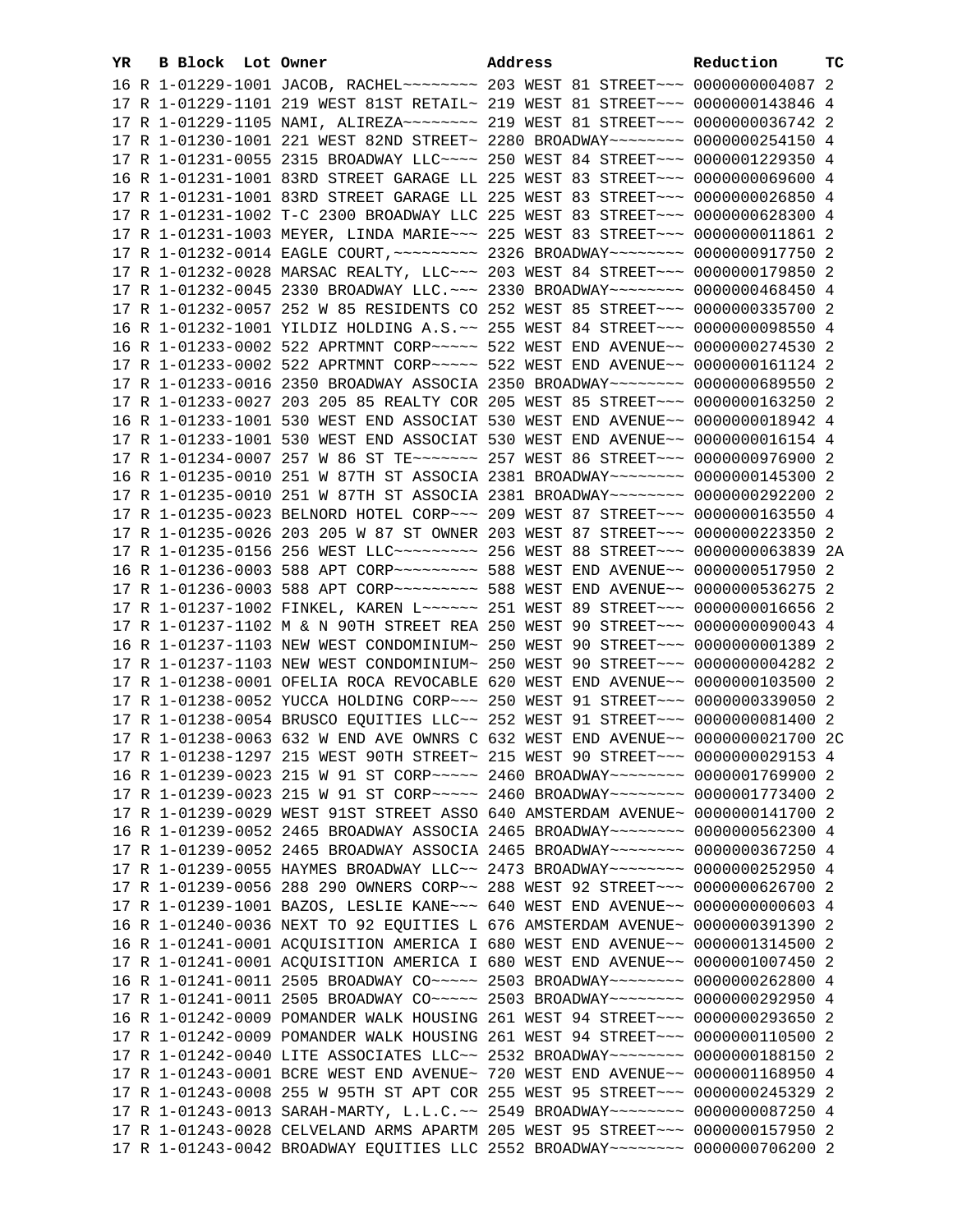| YR. | B Block Lot Owner |                                                                                       | Address | Reduction | тc |
|-----|-------------------|---------------------------------------------------------------------------------------|---------|-----------|----|
|     |                   | 17 R 1-01243-0136 HENSON'S 96TH CORP~~~ 202 WEST 96 STREET~~~ 0000000157950 2         |         |           |    |
|     |                   | 17 R 1-01245-0013 311-313 WEST 82ND STR 313 WEST 82 STREET~~~ 0000000104400 2         |         |           |    |
|     |                   | 16 R 1-01245-0019 465 WEA OWNERS CORP~~ 465 WEST END AVENUE~~ 0000000533650 2         |         |           |    |
|     |                   | 17 R 1-01245-0019 465 WEA OWNERS CORP~~ 465 WEST END AVENUE~~ 0000000347600 2         |         |           |    |
|     |                   | 16 R 1-01245-0037 324 WEST 83 OWNERS CO 324 WEST 83 STREET~~~ 0000000710424 2         |         |           |    |
|     |                   | 17 R 1-01245-0037 324 WEST 83 OWNERS CO 324 WEST 83 STREET~~~ 0000000841158 2         |         |           |    |
|     |                   | 17 R 1-01245-0058 325 WEST 83 OWNERS CO 325 WEST 83 STREET~~~ 0000000131600 2         |         |           |    |
|     |                   | 17 R 1-01245-0059 323 WEST 83RD OWNERS~ 323 WEST 83 STREET~~~ 0000000259250 2         |         |           |    |
|     |                   | 17 R 1-01245-0061 SCHACHTER REALTY LLC~ 317 WEST 83 STREET~~~ 0000000353050 2         |         |           |    |
|     |                   | 17 R 1-01245-0074 SUBHASH CHADDHA 2012~ 489 WEST END AVENUE~~ 0000000064400 2A        |         |           |    |
|     |                   | 16 R 1-01245-0086 320 W 84 ST CORP~~~~~ 320 WEST 84 STREET~~~ 0000000040779 2         |         |           |    |
|     |                   | 16 R 1-01245-1101 MANN, CHRISTOPHER A~~ 321 WEST 82 STREET~~~ 0000000020331 2C        |         |           |    |
|     |                   | 17 R 1-01245-1101 MANN, CHRISTOPHER A~~ 321 WEST 82 STREET~~~ 0000000023245 2C        |         |           |    |
|     |                   | 16 R 1-01246-0029 505 W END OWNERS CORP 505 WEST END AVENUE~~ 0000000403450 2         |         |           |    |
|     |                   | 17 R 1-01246-0029 505 W END OWNERS CORP 505 WEST END AVENUE~~ 0000000463700 2         |         |           |    |
|     |                   | 17 R 1-01246-0039 MIMOSA EQUITIES CORP~ 310 WEST 85 STREET~~~ 0000000171250 2         |         |           |    |
|     |                   | 16 R 1-01246-0046 334 TENANTS CORP~~~~~ 332 WEST 85 STREET~~~ 0000000386850 2         |         |           |    |
|     |                   | 17 R 1-01246-0046 334 TENANTS CORP~~~~~ 332 WEST 85 STREET~~~ 0000000072750 2         |         |           |    |
|     |                   |                                                                                       |         |           |    |
|     |                   | 17 R 1-01247-0015 345 W. 85TH ST., LLC~ 343 WEST 85 STREET~~~ 0000000340350 2         |         |           |    |
|     |                   | 17 R 1-01247-0126 309 W. 85TH ST., LLC~ 309 WEST 85 STREET~~~ 0000000051544 2B        |         |           |    |
|     |                   | 17 R 1-01247-1102 DUBERSTEIN, BARBARA~~ 535 WEST END AVENUE~~ 0000000023639 2         |         |           |    |
|     |                   | 16 R 1-01248-0014 CAMBRIDGE AFFILIATES, 333 WEST 86 STREET~~~ 0000000447350 4         |         |           |    |
|     |                   | 17 R 1-01248-0014 CAMBRIDGE AFFILIATES, 333 WEST 86 STREET~~~ 0000003808850 4         |         |           |    |
|     |                   | 17 R 1-01248-0039 310-312 WEST 87TH LLC 312 WEST 87 STREET~~~ 0000000032200 2         |         |           |    |
|     |                   | 17 R 1-01249-0149 ANNUNZIATA, JOSEPH F~ 336 WEST 88 STREET~~~ 0000000038884 2B        |         |           |    |
|     |                   | 16 R 1-01250-0024 313 WEST 88TH ASSOCIA 313 WEST 88 STREET~~~ 0000000034240 2B        |         |           |    |
|     |                   | 17 R 1-01250-0024 313 WEST 88TH ASSOCIA 313 WEST 88 STREET~~~ 0000000077699 2B        |         |           |    |
|     |                   | 17 R 1-01250-1201 CARLINO, LEANNE~~~~~~ 317 WEST 89 STREET~~~ 0000000009793 2         |         |           |    |
|     |                   | 17 R 1-01251-0018 621 REALTY LLC~~~~~~~ 621 WEST END AVENUE~~ 0000000015163 2B        |         |           |    |
|     |                   | 17 R 1-01251-0071 194 RIVERSIDE OWNERS~ 194 RIVERSIDE DRIVE~~ 0000001212884 2         |         |           |    |
|     |                   | 17 R 1-01251-1023 LOIS MCCARTHY~~~~~~~~~~~~~~ 190 RIVERSIDE DRIVE~~ 0000000238641 2   |         |           |    |
|     |                   | 17 R 1-01252-0022 HALBOR REALTY CO~~~~~ 306 WEST 93 STREET~~~ 0000000110600 2         |         |           |    |
|     |                   | 17 R 1-01252-0024 HALBOR REALTY CO~~~~~ 308 WEST 93 STREET~~~ 0000000096150 2         |         |           |    |
|     |                   | 17 R 1-01252-0027 312 W. 93RD STREET AS 312 WEST 93 STREET~~~ 0000000182300 2         |         |           |    |
|     |                   | 17 R 1-01252-0029 316 WEST 93RD STREET~ 316 WEST 93 STREET~~~ 0000000328800 2         |         |           |    |
|     |                   | 16 R 1-01252-1001 HOLLY MILLER -------- 314 WEST 94 STREET --- 0000000004170 2        |         |           |    |
|     |                   | 17 R 1-01252-1001 HOLLY MILLER~~~~~~~~~~~~~~~ 314 WEST 94 STREET~~~~ 00000000007994 2 |         |           |    |
|     |                   | 17 R 1-01253-0016 311 WEST 94, LLC ---- 311 WEST 94 STREET -- 0000000287350 2         |         |           |    |
|     |                   | 17 R 1-01253-0088 324 WEST 96TH STREETL 324 WEST 96 STREET~~~ 0000000072450 2         |         |           |    |
|     |                   | 17 R 1-01253-0090 JAMES DEVELOPMENT~~~~ 328 WEST 96 STREET~~~ 0000000065550 2         |         |           |    |
|     |                   | 17 R 1-01253-1102 KURTKOTI, APARNA~~~~~ 222 RIVERSIDE DRIVE~~ 00000000015046 2        |         |           |    |
|     |                   | 17 R 1-01258-0021 11 WEST 42 REALTY INV 11 WEST 42 STREET~~~~ 0000012029450 4         |         |           |    |
|     |                   | 16 R 1-01259-0048 GEN SOC OF MECH TRDSM 20 WEST 44 STREET~~~~ 0000000493400 4         |         |           |    |
|     |                   | 17 R 1-01259-0048 GEN SOC OF MECH TRDSM 20 WEST 44 STREET~~~~ 0000000973550 4         |         |           |    |
|     |                   | 17 R 1-01259-0117 35 WEST 43RD STREET L 35 WEST 43 STREET~~~~ 0000000386600 4         |         |           |    |
|     |                   | 17 R 1-01259-1012 36 WEST 44TH STREET L 36 WEST 44 STREET~~~~ 0000000734681 4         |         |           |    |
|     |                   | 17 R 1-01259-1103 522 FIFTH ACQUISITION 522 5 AVENUE~~~~~~~~~ 0000000624855 4         |         |           |    |
|     |                   | 16 R 1-01260-0007 REGENCY 44TH STREET L 59 WEST 44 STREET~~~~ 0000001928650 4         |         |           |    |
|     |                   | 17 R 1-01260-0007 REGENCY 44TH STREET L 59 WEST 44 STREET~~~~ 0000001254550 4         |         |           |    |
|     |                   | 17 R 1-01260-0010 CITY CLUB HOTEL REALT 55 WEST 44 STREET~~~~ 0000000917800 4         |         |           |    |
|     |                   | 16 R 1-01260-0012 IROQUOIS HOTEL HOLDIN 47 WEST 44 STREET~~~~ 0000000435100 4         |         |           |    |
|     |                   | 17 R 1-01260-0012 IROQUOIS HOTEL HOLDIN 47 WEST 44 STREET~~~~ 0000000641500 4         |         |           |    |
|     |                   |                                                                                       |         |           |    |
|     |                   | 17 R 1-01260-0046 12 WEST 45TH STREET L 12 WEST 45 STREET~~~~ 0000000091900 4         |         |           |    |
|     |                   | 16 R 1-01260-1101 WATERSCAPE RESORT II, 66 WEST 45 STREET~~~~ 0000001112502 4         |         |           |    |
|     |                   | 17 R 1-01260-1101 WATERSCAPE RESORT II, 66 WEST 45 STREET~~~~ 0000000877486 4         |         |           |    |
|     |                   | 16 R 1-01260-1303 RXR 530 FIFTH OFFICE~ 530 5 AVENUE~~~~~~~~~ 0000001265700 4         |         |           |    |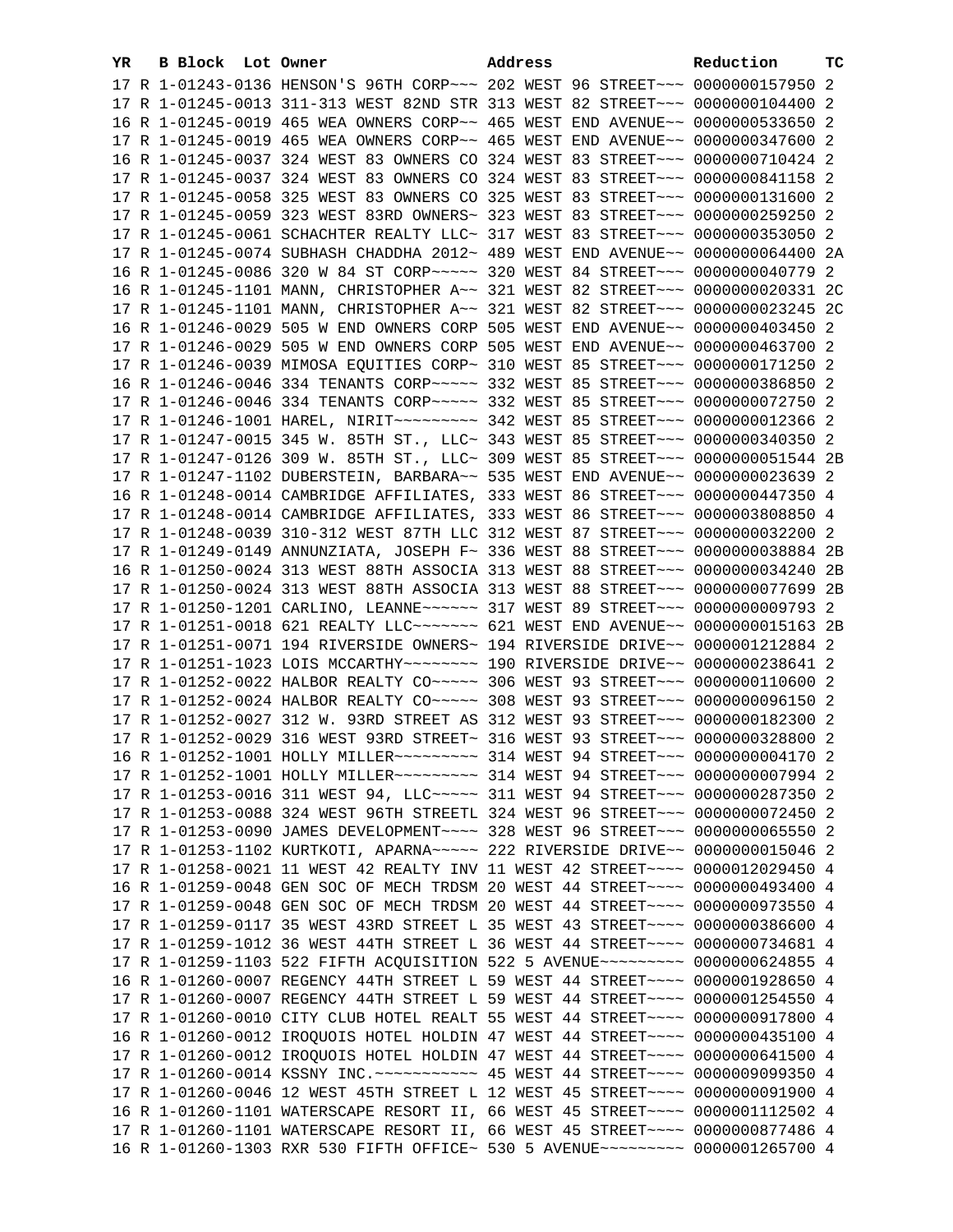| YR. | B Block Lot Owner |                                                                                                                                                      | Address | Reduction | тc |
|-----|-------------------|------------------------------------------------------------------------------------------------------------------------------------------------------|---------|-----------|----|
|     |                   | 17 R 1-01260-1303 RXR 530 FIFTH OFFICE~ 530 5 AVENUE~~~~~~~~~ 0000005907900 4                                                                        |         |           |    |
|     |                   | 16 R 1-01261-0021 WEST 45 APF LLC ----- 25 WEST 45 STREET --- 0000001037300 4                                                                        |         |           |    |
|     |                   | 17 R 1-01261-0021 WEST 45 APF LLC ----- 25 WEST 45 STREET --- 0000000941150 4                                                                        |         |           |    |
|     |                   | 17 R 1-01261-0029 ASPINDEN SM LLC ----- 15 WEST 45 STREET --- 0000001655450 4                                                                        |         |           |    |
|     |                   | 17 R 1-01261-0041 560 FIFTH OWNER, LLC~ 560 5 AVENUE~~~~~~~~~ 0000001010150 4                                                                        |         |           |    |
|     |                   | 17 R 1-01261-0042 2 WEST 46 BORROWER II 2 WEST 46 STREET~~~~~ 0000000566700 4                                                                        |         |           |    |
|     |                   |                                                                                                                                                      |         |           |    |
|     |                   | 16 R 1-01261-1002 MARSH MC LENNAN CO IN 1166 AVENUE OF THE AM 0000000071350 4                                                                        |         |           |    |
|     |                   | 17 R 1-01261-1002 MARSH MC LENNAN CO IN 1166 AVENUE OF THE AM 0000000111402 4                                                                        |         |           |    |
|     |                   | 17 R 1-01261-1102 JOHNNY LU&JOHNSON LU~ 10 WEST 46 STREET~~~~ 0000000073761 4                                                                        |         |           |    |
|     |                   | 17 R 1-01261-1111 GHH ASSOCIATES LLC~~~ 10 WEST 46 STREET~~~~ 0000000077232 4                                                                        |         |           |    |
|     |                   | 17 R 1-01262-0017 77 NY @ 46 ST., ~~~~~~ 45 WEST 46 STREET~~~~ 0000000082100 4                                                                       |         |           |    |
|     |                   | 17 R 1-01262-0019 CHUN-BONG LEE, INC. ~~ 39 WEST 46 STREET~~~~ 0000000204786 2B                                                                      |         |           |    |
|     |                   | 17 R 1-01262-0038 572 FIFTH AVE ASSOCLP 572 5 AVENUE~~~~~~~~~ 0000000193650 4                                                                        |         |           |    |
|     |                   | 16 R 1-01262-0054 JEMSA REALTY LLC ---- 30 WEST 47 STREET --- 0000000517250 4                                                                        |         |           |    |
|     |                   | 17 R 1-01262-0075 NALPAK 1196 COMPANY, ~ 1192 AVENUE OF THE AM 0000001129800 4                                                                       |         |           |    |
|     |                   | 16 R 1-01262-0076 1190 AVENUE OF AMERI~ 1190 AVENUE OF THE AM 0000000099250 4                                                                        |         |           |    |
|     |                   | 17 R 1-01262-0076 1190 AVENUE OF AMERI~ 1190 AVENUE OF THE AM 0000000124750 4                                                                        |         |           |    |
|     |                   | 17 R 1-01262-0077 1188, LLC ------------ 1188 AVENUE OF THE AM 0000000075100 4                                                                       |         |           |    |
|     |                   | 17 R 1-01262-1703 55W46 CONDO OWNER LLC 50 WEST 47 STREET~~~~ 0000000237677 4                                                                        |         |           |    |
|     |                   | 17 R 1-01262-1706 55W46 CONDO OWNER LLC 50 WEST 47 STREET~~~~ 0000001547204 4                                                                        |         |           |    |
|     |                   | 17 R 1-01262-1798 55W46 CONDO OWNER LLC 50 WEST 47 STREET~~~~ 0000009817524 4                                                                        |         |           |    |
|     |                   | 17 R 1-01263-0007 REAL EVERGREEN INTERN 55 WEST 47 STREET~~~~ 0000001142300 4                                                                        |         |           |    |
|     |                   | 16 R 1-01263-0024 15 WEST 47TH ST. LLC~ 15 WEST 47 STREET~~~~ 0000000626000 4                                                                        |         |           |    |
|     |                   | 17 R 1-01263-0038 THOR FIFTH AVENUE LLC 590 5 AVENUE~~~~~~~~~ 0000003263450 4                                                                        |         |           |    |
|     |                   | 17 R 1-01263-0041 UOB REALTY (USA) LIMI 592 5 AVENUE~~~~~~~~~ 0000001725350 4                                                                        |         |           |    |
|     |                   | 16 R 1-01263-0043 6 WEST 48TH LLC ----- 6 WEST 48 STREET ---- 0000001465500 4                                                                        |         |           |    |
|     |                   | 17 R 1-01263-0043 6 WEST 48TH LLC ----- 6 WEST 48 STREET ---- 0000000845300 4                                                                        |         |           |    |
|     |                   | 17 R 1-01263-0055 30 WEST 48TH BUYER LL 30 WEST 48 STREET~~~~ 0000000111300 4                                                                        |         |           |    |
|     |                   |                                                                                                                                                      |         |           |    |
|     |                   | 17 R 1-01263-0067 6448 REALTY ASSOCIATE 64 WEST 48 STREET~~~~ 0000000786200 4                                                                        |         |           |    |
|     |                   | 16 R 1-01263-0104 73 WEST 47TH LLC ----- 73 WEST 47 STREET ---- 0000000030500 2A                                                                     |         |           |    |
|     |                   | 17 R 1-01263-0104 73 WEST 47TH LLC ---- 73 WEST 47 STREET --- 0000000118380                                                                          |         |           | 2A |
|     |                   |                                                                                                                                                      |         |           |    |
|     |                   | 17 R 1-01263-1002 CHIN, JUNE YUEJIAO WA 18 WEST 48 STREET~~~~ 0000000009268 2                                                                        |         |           |    |
| 17  |                   | 1-01265-0050 RCPI LANDMARK PROPERT 610 5 AVENUE~~~~~~~~~ 0000001967250 4                                                                             |         |           |    |
| 17  |                   |                                                                                                                                                      |         |           |    |
| 17  |                   | 1-01266-0001 RCPI HOLDCO LCC~~~~~~ 1260 AVENUE OF THE AM 0000085793250 4<br>1-01267-0041 650 FIFTH AVENUE COMP 650 5 AVENUE~~~~~~~~~ 0000011621600 4 |         |           |    |
|     |                   |                                                                                                                                                      |         |           |    |
|     |                   | 17 R 1-01267-1001 25 WEST 51 RETAIL LLC 25 WEST 51 STREET~~~~ 0000000344788 4                                                                        |         |           |    |
|     |                   | 16 R 1-01268-0001 A.R.I. ~~~~~~~~~~~~~~~~~~~~ 51 WEST 52 STREET~~~~~ 0000002504900 4                                                                 |         |           |    |
| 17  |                   | 1-01268-0001 A.R.I.~~~~~~~~~~~~~~~~~~~~ 51 WEST 52 STREET~~~~~ 0000002180600 4                                                                       |         |           |    |
| 17  |                   | 1-01268-1002 40 WEST 53RD ASSOCIAT 44 WEST 53 STREET~~~~ 0000004146500 4                                                                             |         |           |    |
|     |                   | 17 R 1-01268-1101 FSF NEW YORK, LLC --- 666 5 AVENUE -------- 0000006350250 4                                                                        |         |           |    |
|     |                   | 16 R 1-01269-0041 680 FIFTH AVENUE ASSO 680 5 AVENUE~~~~~~~~~ 0000006101200 4                                                                        |         |           |    |
|     |                   | 17 R 1-01269-0041 680 FIFTH AVENUE ASSO 680 5 AVENUE~~~~~~~~~ 0000009859050 4                                                                        |         |           |    |
|     |                   | 17 R 1-01269-1001 TONI FLYNN, TRUSTEE~~ 15 WEST 53 STREET~~~~ 0000000014664 2                                                                        |         |           |    |
|     |                   | 17 R 1-01270-0008 45 W 54 CORP~~~~~~~~~ 45 WEST 54 STREET~~~~ 0000000113650 2                                                                        |         |           |    |
|     |                   | 17 R 1-01270-0034 UNIVERSITY CLUB INC ( 690 5 AVENUE~~~~~~~~~ 0000004295300 4                                                                        |         |           |    |
|     |                   | 17 R 1-01270-0061 HARD ASSTES ---------- 50 WEST 55 STREET ---- 0000000078450 2                                                                      |         |           |    |
|     |                   | 17 R 1-01270-1001 ~~~~~~~~~~~~~~~~~~~~~~~~~~ 40 WEST 55 STREET~~~~ 0000000062598 4                                                                   |         |           |    |
|     |                   |                                                                                                                                                      |         |           |    |
| 17  |                   | 1-01271-0038 712 FIFTH AVENUE OWNE 712 5 AVENUE~~~~~~~~~ 0000009027750 4                                                                             |         |           |    |
|     |                   | 17 R 1-01271-0041 BATINKOFF-WINSTON, A/ 718 5 AVENUE~~~~~~~~~ 0000009500650 4                                                                        |         |           |    |
|     |                   | 17 R 1-01271-0063 46 WEST 56TH STREET~~ 46 WEST 56 STREET~~~~ 0000000155800 4                                                                        |         |           |    |
|     |                   | 17 R 1-01271-0064 GOLDMAN, IRVING ESTAT 48 WEST 56 STREET~~~~ 0000000092350 2                                                                        |         |           |    |
|     |                   | 16 R 1-01271-0067 54 62 WEST 56 REALTY~ 56 WEST 56 STREET~~~~ 0000000099002 2A                                                                       |         |           |    |
|     |                   | 17 R 1-01271-0067 54 62 WEST 56 REALTY~ 56 WEST 56 STREET~~~~ 0000000049356 2A                                                                       |         |           |    |
|     |                   | 17 R 1-01271-0069 54 62 WEST 56 REALTY~ 62 WEST 56 STREET~~~~ 0000000083860 2B                                                                       |         |           |    |
|     |                   | 16 R 1-01271-0101 ESRT EAST WEST MANHAT 1360 AVENUE OF THE AM 0000000152259 4                                                                        |         |           |    |
|     |                   |                                                                                                                                                      |         |           |    |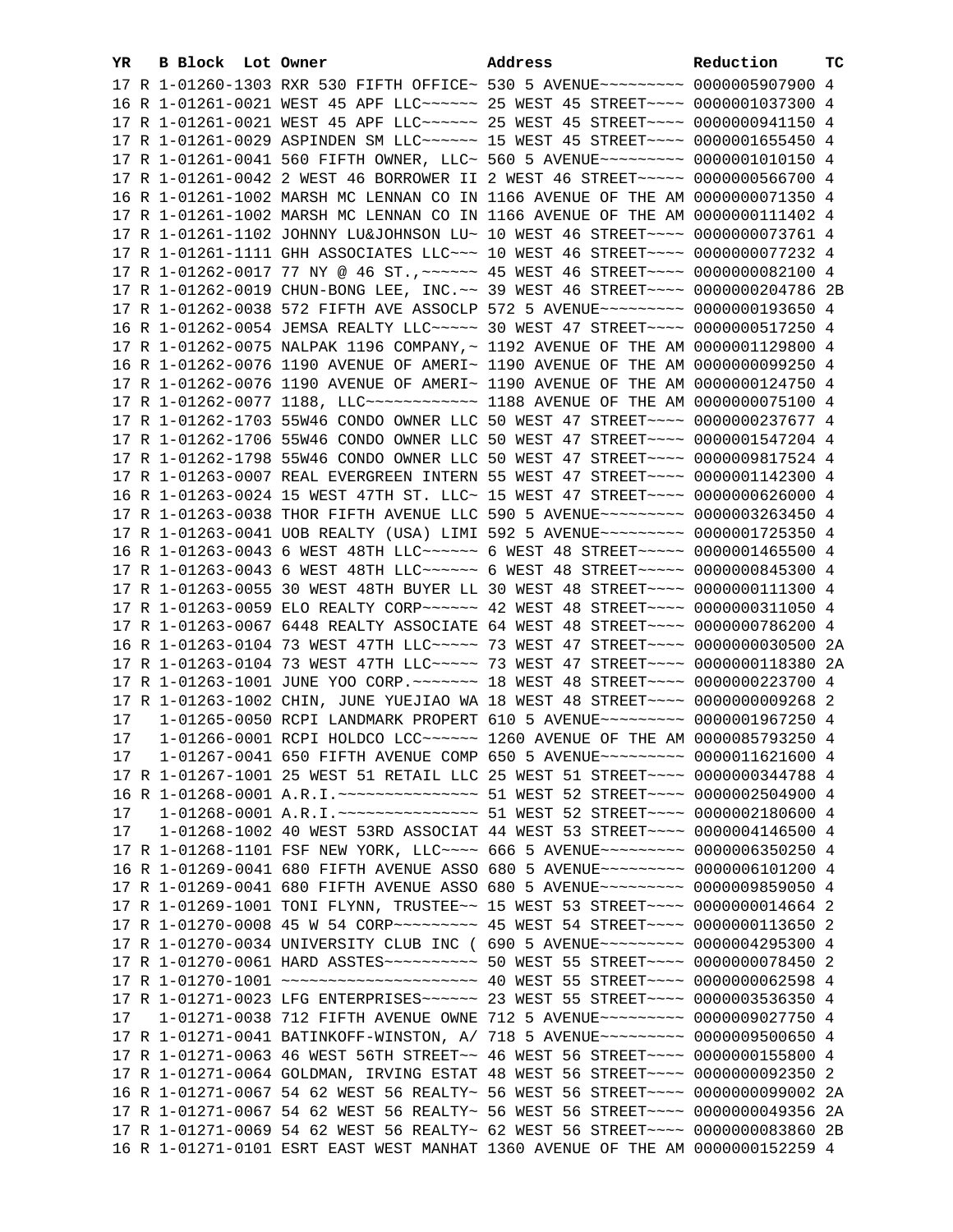| YR | B Block Lot Owner | Address                                                                             | Reduction | тC |
|----|-------------------|-------------------------------------------------------------------------------------|-----------|----|
|    |                   | 17 R 1-01271-0101 ESRT EAST WEST MANHAT 1360 AVENUE OF THE AM 0000000194517 4       |           |    |
|    |                   | 16 R 1-01271-0102 ESRT EAST WEST MANHAT 1360 AVENUE OF THE AM 0000000735291 4       |           |    |
|    |                   | 17 R 1-01271-0102 ESRT EAST WEST MANHAT 1360 AVENUE OF THE AM 0000000967983 4       |           |    |
|    |                   | 16 R 1-01271-0201 THE MARTIN GUMER REVO 77 WEST 55 STREET~~~~ 0000000005415 2       |           |    |
|    |                   | 17 R 1-01271-0201 THE MARTIN GUMER REVO 77 WEST 55 STREET~~~~ 0000000008472 2       |           |    |
|    |                   | 17 R 1-01272-0001 60 WEST 57 REALTY, INC 60 WEST 57 STREET~~~~ 0000002181150 2      |           |    |
|    |                   | 17 R 1-01272-0013 ETRO U.S.A., INC. ~~~~ 41 WEST 56 STREET~~~~ 0000000043050 4      |           |    |
|    |                   | 17 R 1-01272-0028 NR 11 WEST 56TH STREE 11 WEST 56 STREET~~~~ 0000000187000 4       |           |    |
|    |                   | 17 R 1-01272-0056 30 WEST 57TH STREET L 28 WEST 57 STREET~~~~ 0000000262450 4       |           |    |
|    |                   |                                                                                     |           |    |
|    |                   | 16 R 1-01272-1051 ARC NYCTGRG001, LLC~~ 33 WEST 56 STREET~~~~ 0000000055100 4       |           |    |
|    |                   | 17 R 1-01272-1051 ARC NYCTGRG001, LLC~~ 33 WEST 56 STREET~~~~ 0000000065150 4       |           |    |
|    |                   | 17 R 1-01273-0010 ASUMAN 57TH STREET LL 41 WEST 57 STREET~~~~ 0000000390550 4       |           |    |
|    |                   | 17 R 1-01273-0012 PROSPECT RESOURCES, IN 37 WEST 57 STREET~~~~ 0000000320350 4      |           |    |
|    |                   | 17 R 1-01273-0060 METROPOLITAN 58TH STR 42 WEST 58 STREET~~~~ 0000001262200 4       |           |    |
|    |                   | 17 R 1-01274-0006 40 CPS ASSOCIATES LLC 41 WEST 58 STREET~~~~ 0000002049700 2       |           |    |
|    |                   | 17 R 1-01274-1203 FREDERICK R. ADLER GR 50 CENTRAL PARK SOUTH 0000000052781 2       |           |    |
|    |                   | 17 R 1-01274-1301 SAHARA PLAZA LLC ---- 768 5 AVENUE -------- 0000007106250 4       |           |    |
|    |                   | 17 R 1-01274-1302 SAHARA PLAZA LLC~~~~~ 768 5 AVENUE~~~~~~~~~ 0000000417650 4       |           |    |
|    |                   | 17 R 1-01274-1456 201 PLAZA PARTNERS, L 768 5 AVENUE~~~~~~~~~ 0000000033633 2       |           |    |
|    |                   | 17 R 1-01275-0001 LANE OWNER LLC~~~~~~~ 461 5 AVENUE~~~~~~~~~ 0000001628700 4       |           |    |
|    |                   | 16 R 1-01275-0006 VERILEN REPRODUCTIONS 3 EAST 40 STREET~~~~~ 0000002518750 4       |           |    |
|    |                   | 17 R 1-01275-0006 VERILEN REPRODUCTIONS 3 EAST 40 STREET~~~~~ 0000000721000 4       |           |    |
|    |                   | 17 R 1-01275-0050 295 MADISON PROPERTY~ 295 MADISON AVENUE~~~ 0000003713550 4       |           |    |
|    |                   | 17 R 1-01275-0063 LIBRARY WAY~~~~~~~~~~~~~~~ 16 EAST 41 STREET~~~~~ 0000000102450 4 |           |    |
|    |                   | 17 R 1-01275-0066 41ST STREET LEVY LLC~ 8 EAST 41 STREET~~~~~~ 0000000348450 4      |           |    |
|    |                   | 17 R 1-01275-0069 T-C 475 FIFTH AVENUE~ 473 5 AVENUE~~~~~~~~~~ 0000001052600 4      |           |    |
|    |                   | 17 R 1-01276-0004 5TH AVENUE LLC C/O EL 487 5 AVENUE~~~~~~~~~ 0000001943850 4       |           |    |
| 17 |                   | 1-01276-0033 120 PARK AVENUE ASSOC 118 PARK AVENUE~~~~~~ 0000003528050 4            |           |    |
|    |                   | 17 R 1-01276-0999 NYC DOT --------------- 90 EAST 42 STREET ---- 0000000630650 4    |           |    |
|    |                   | 16 R 1-01277-0002 FIFTH AT 42ND LLC C/O 505 5 AVENUE~~~~~~~~~ 0000003322100 4       |           |    |
| 17 |                   | 1-01277-0002 FIFTH AT 42ND LLC C/O 505 5 AVENUE~~~~~~~~~ 0000015266350 4            |           |    |
| 17 |                   | 1-01278-0014 340 MADISON AVENUE SY 340 MADISON AVENUE~~~ 0000018226950 4            |           |    |
|    |                   | 16 R 1-01279-0009 TS MIDTOWN PROPERTY L 7 EAST 44 STREET~~~~~ 0000001315950 4       |           |    |
|    |                   | 16 R 1-01279-0017 346 MADISON AVENUE, L 346 MADISON AVENUE~~~ 0000011601850 4       |           |    |
|    |                   | 17 R 1-01279-0017 346 MADISON AVENUE, L 346 MADISON AVENUE~~~ 0000006736900 4       |           |    |
|    |                   | 17 R 1-01279-0065 SILK & HALPERN-45THET 6 EAST 45 STREET~~~~~ 0000000333050 4       |           |    |
|    |                   |                                                                                     |           |    |
|    |                   | 16 R 1-01281-0061 E 46 GROUP LLC ------- 16 EAST 46 STREET --- 0000000662800 4      |           |    |
|    |                   | 16 R 1-01281-0069 555 FIFTH AVE ASSOC.~ 553 5 AVENUE~~~~~~~~~ 0000003658800 4       |           |    |
|    |                   | 17 R 1-01281-0069 555 FIFTH AVE ASSOC.~ 553 5 AVENUE~~~~~~~~~ 0000004881000 4       |           |    |
|    |                   | 17 R 1-01282-0001 5TH MIDTOWN COMPANY~~ 563 5 AVENUE~~~~~~~~~ 0000002368500 4       |           |    |
|    |                   | 16 R 1-01283-0002 581 FIFTH AVENUE LLC~ 581 5 AVENUE~~~~~~~~~~ 0000000150000 4      |           |    |
|    |                   | 17 R 1-01283-0002 581 FIFTH AVENUE LLC~ 581 5 AVENUE~~~~~~~~~ 0000000337700 4       |           |    |
|    |                   | 17 R 1-01283-0013 SUN'S ACRES LLC ----- 17 EAST 47 STREET --- 0000000309050 4       |           |    |
|    |                   | 17 R 1-01283-0015 KEMPER PAUL S~~~~~~~~~ 21 EAST 47 STREET~~~~ 0000000566050 4      |           |    |
|    |                   | 17 R 1-01283-0017 400 MADISON HOLDINGS, 400 MADISON AVENUE~~~ 0000005579350 4       |           |    |
|    |                   | 16 R 1-01284-0007 KATO KAGAKU CO LTC~~~ 7 EAST 48 STREET~~~~~ 0000014658150 4       |           |    |
|    |                   | 17 R 1-01284-0007 KATO KAGAKU CO LTC~~~ 7 EAST 48 STREET~~~~~ 0000013316450 4       |           |    |
|    |                   | 17 R 1-01284-0071 605 FIFTH PROPERTY OW 605 5 AVENUE~~~~~~~~~ 0000000831800 4       |           |    |
|    |                   | 17 R 1-01284-1001 609 OWNERS LLC ------- 609 5 AVENUE --------- 0000001877053 4     |           |    |
|    |                   | 17 R 1-01285-0015 38 COMPANY, ~~~~~~~~~~ 444 MADISON AVENUE~~~ 0000003847550 4      |           |    |
|    |                   | 17 R 1-01285-1002 10 EAST 50TH STREET B 611 5 AVENUE~~~~~~~~~ 0000006843650 4       |           |    |
|    |                   | 17 R 1-01287-0021 477 MADAVE HOLDINGS L 477 MADISON AVENUE~~~ 0000002467400 4       |           |    |
|    |                   | 16 R 1-01287-0052 485 MADISON AVENUE, L 485 MADISON AVENUE~~~ 0000006486600 4       |           |    |
|    |                   | 17 R 1-01287-0052 485 MADISON AVENUE, L 485 MADISON AVENUE~~~ 0000006428100 4       |           |    |
|    |                   | 16 R 1-01287-0063 OLYMPICGOLD LLC ----- 10 EAST 52 STREET --- 0000000539500 4       |           |    |
|    |                   | 17 R 1-01287-0063 OLYMPICGOLD LLC ----- 10 EAST 52 STREET --- 0000000634000 4       |           |    |
|    |                   | 16 R 1-01288-0001 655 FIFTH III LLC~~~~ 655 5 AVENUE~~~~~~~~~ 0000005252050 4       |           |    |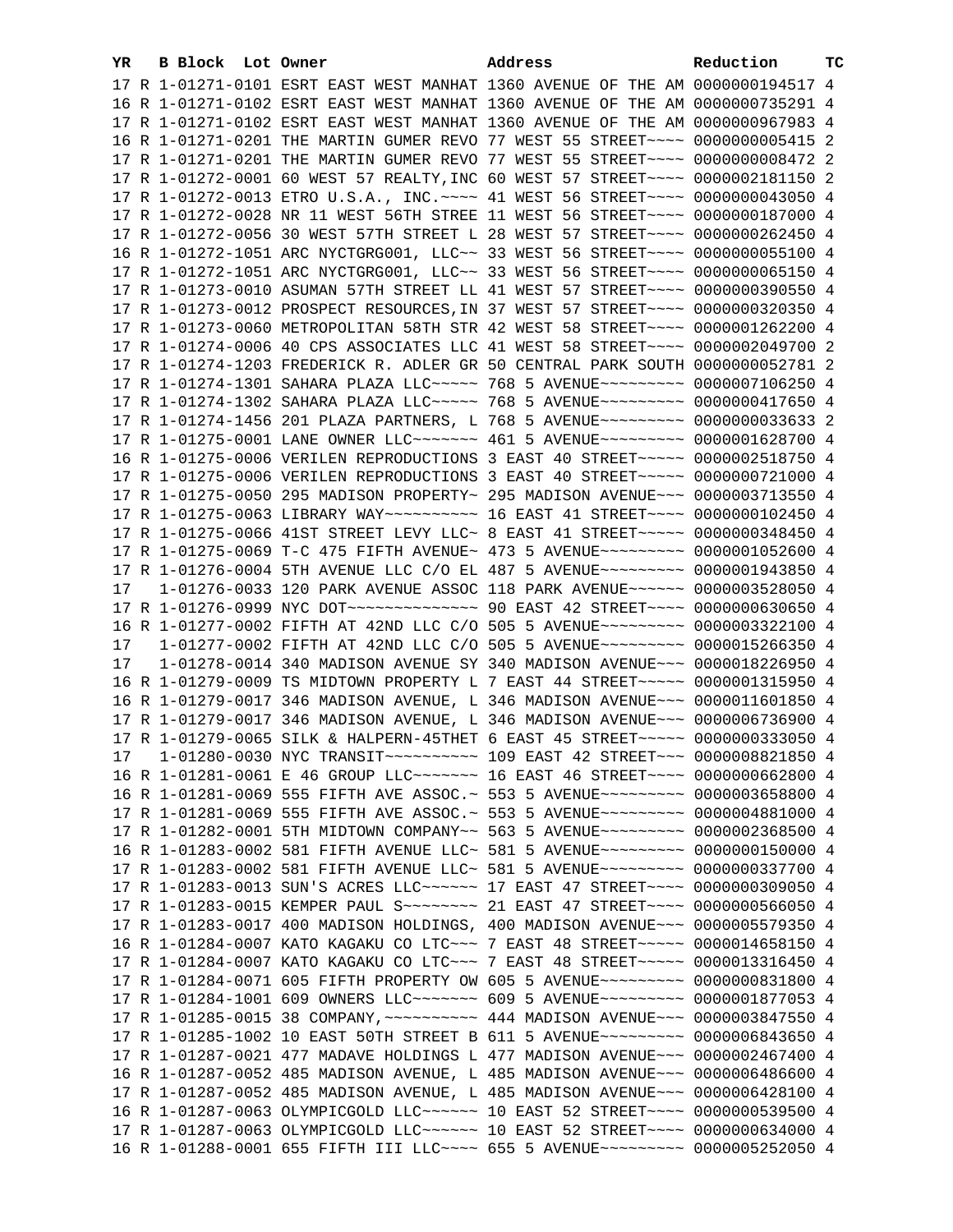| YR. | B Block Lot Owner | Address                                                                              | Reduction | ТC |
|-----|-------------------|--------------------------------------------------------------------------------------|-----------|----|
|     |                   | 17 R 1-01288-0001 655 FIFTH III LLC --- 655 5 AVENUE -------- 0000006968350 4        |           |    |
|     |                   | 16 R 1-01288-0051 509 MADISON AVE ASSOC 507 MADISON AVENUE~~~ 0000002113200 4        |           |    |
|     |                   | 17 R 1-01288-0051 509 MADISON AVE ASSOC 507 MADISON AVENUE~~~ 0000001878400 4        |           |    |
|     |                   | 17 R 1-01289-0021 515 MADISON LLC ----- 515 MADISON AVENUE -- 0000003225550 4        |           |    |
|     |                   | 17 R 1-01289-0023 519 MAD (MEDIUM) LLC~ 519 MADISON AVENUE~~~ 0000000124200 4        |           |    |
|     |                   | 17 R 1-01289-0028 MIKEONE EK EAST 53, L 43 EAST 53 STREET~~~~ 0000012566650 4        |           |    |
| 17  |                   | 1-01289-0036 390 PARK AVENUE ASSOC 380 PARK AVENUE~~~~~~ 0000004370850 4             |           |    |
|     |                   | 17 R 1-01289-0045 ELYSEE HOTEL, LLC --- 56 EAST 54 STREET --- 0000000939800 4        |           |    |
|     |                   | 17 R 1-01289-0052 MFA 527 MADISON LLC~~ 527 MADISON AVENUE~~~ 0000008509550 4        |           |    |
|     |                   |                                                                                      |           |    |
|     |                   | 17 R 1-01290-0003 693 FIFTH OWNER LLC~~ 693 5 AVENUE~~~~~~~~~ 0000002078050 4        |           |    |
|     |                   | 17 R 1-01290-0006 3 EAST 54TH NEW YORK~ 3 EAST 54 STREET~~~~~ 0000003881900 4        |           |    |
|     |                   | 17 R 1-01290-0021 MADISON TOWER ASSOCIA 535 MADISON AVENUE~~~ 0000007152200 4        |           |    |
|     |                   | 17 R 1-01290-0050 MADISON & 54TH STREET 543 MADISON AVENUE~~~ 0000000742000 4        |           |    |
|     |                   | 17 R 1-01290-0052 JOSEPH E. MARX CO INC 545 MADISON AVENUE~~~ 0000003467500 4        |           |    |
|     |                   | 16 R 1-01290-1103 R&F 55TH STREET COMME 60 EAST 55 STREET~~~~ 0000000507543 4        |           |    |
|     |                   | 17 R 1-01290-1103 R&F 55TH STREET COMME 60 EAST 55 STREET~~~~ 0000000924122 4        |           |    |
|     |                   | 17 R 1-01290-1105 55TH STREET CONDO HOL 60 EAST 55 STREET~~~~ 0000000019077 2        |           |    |
| 17  |                   | 1-01291-0001 55TH & 5TH AVENUE COR 711 5 AVENUE~~~~~~~~~ 0000014675850 4             |           |    |
|     |                   | 16 R 1-01291-0010 OAC 550 OWNER LLC~~~~ 550 MADISON AVENUE~~~ 0000011574100 4        |           |    |
|     |                   | 17 R 1-01291-0010 OAC 550 OWNER LLC~~~~ 550 MADISON AVENUE~~~ 0000016284700 4        |           |    |
| 17  |                   | 1-01291-0028 BRE PARK AVENUE TOWER 65 EAST 55 STREET~~~~ 0000021107500 4             |           |    |
|     |                   | 16 R 1-01291-0038 KOMOHIL REALTY CO .~~ 424 PARK AVENUE~~~~~~ 0000009557900 4        |           |    |
| 17  |                   | 1-01291-0038 KOMOHIL REALTY CO .~~ 424 PARK AVENUE~~~~~~ 0000007476200 4             |           |    |
| 17  |                   | 1-01292-0037 450 PROPERTY OWNER US 444 PARK AVENUE~~~~~~ 0000006392950 4             |           |    |
|     |                   | 17 R 1-01292-0048 32 EAST 57TH STREET L 32 EAST 57 STREET~~~~ 0000001473500 4        |           |    |
|     |                   | 16 R 1-01292-0069 TIFFANY AND COMPANY U 731 5 AVENUE~~~~~~~~~ 0000002500150 4        |           |    |
|     |                   | 17 R 1-01292-0069 TIFFANY AND COMPANY U 731 5 AVENUE~~~~~~~~~ 0000009675400 4        |           |    |
|     |                   | 17 R 1-01293-0035 HAHN KOOK CNETER (USA 460 PARK AVENUE~~~~~~ 0000002770150 4        |           |    |
| 17  |                   | 1-01293-0059 600 FEE, LLC -------- 600 MADISON AVENUE -- 0000006652300 4             |           |    |
|     |                   | 17 R 1-01293-0064 14 EAST 58TH LLC ---- 14 EAST 58 STREET --- 0000000272600 4        |           |    |
| 17  |                   | 1-01293-0069 W V F-PAARAMOUNT 745~ 745 5 AVENUE~~~~~~~~~~ 0000010427200 4            |           |    |
|     |                   | 17 R 1-01294-0001 767 FIFTH PARTNERS LL 761 5 AVENUE~~~~~~~~~ 0000043554900 4        |           |    |
|     |                   | 17 R 1-01294-0037 PPF OFF 500 PARK AVEN 500 PARK AVENUE~~~~~~ 0000002690750 4        |           |    |
|     |                   | 17 R 1-01294-1001 PPF OFF 500 PARK AVEN 500 PARK AVENUE~~~~~~ 0000001971750 4        |           |    |
| 17  |                   | 1-01295-0001 101 PARK AVENUE ASSOC 101 PARK AVENUE~~~~~~ 0000007662550 4             |           |    |
|     |                   | 17 R 1-01295-0020 369 LEXINGTON BORROWE 363 LEXINGTON AVENUE~ 0000001974750 4        |           |    |
|     |                   | 16 R 1-01295-0023 YILDIZ HOLDING A.S. ~~ 355 LEXINGTON AVENUE~ 0000001532400 4       |           |    |
|     |                   | 17 R 1-01295-0033 622 THIRD AVE. CO. LL 622 3 AVENUE~~~~~~~~~ 0000004078450 4        |           |    |
|     |                   | 17 R 1-01296-1001 NEW 110 CIPRIANI UNI~ 110 EAST 42 STREET~~~ 0000002945950 4        |           |    |
|     |                   | 16 R 1-01296-1002 GOTHAM 42ND STREET LL 110 EAST 42 STREET~~~ 0000005541729 4        |           |    |
|     |                   | 17 R 1-01296-1002 GOTHAM 42ND STREET LL 110 EAST 42 STREET~~~ 0000005970805 4        |           |    |
|     |                   | 17 R 1-01296-1101 150 EAST 42ND BORROWI 130 EAST 42 STREET~~~ 0000000478853 4        |           |    |
|     |                   | 16 R 1-01297-0023 405 LEXINGTON, L.L.C. 395 LEXINGTON AVENUE~ 0000015046350 4        |           |    |
|     |                   | 17 R 1-01297-0023 405 LEXINGTON, L.L.C. 395 LEXINGTON AVENUE~ 0000036444500 4        |           |    |
|     |                   | 16 R 1-01297-0033 CHRYSLER EAST BUILDIN 666 3 AVENUE~~~~~~~~~ 0000009115500 4        |           |    |
|     |                   | 17 R 1-01297-0033 CHRYSLER EAST BUILDIN 666 3 AVENUE~~~~~~~~~ 0000005287750 4        |           |    |
| 17  |                   | $1-01298-0023$ 425 LEXINGTON REALTY~ 425 LEXINGTON AVENUE~ 0000017583000 4           |           |    |
|     |                   | 16 R 1-01298-0033 FOX 684 REALTY~~~~~~~~ 684 3 AVENUE~~~~~~~~~ 0000000777200 2       |           |    |
|     |                   | 17 R 1-01298-0033 FOX 684 REALTY~~~~~~~ 684 3 AVENUE~~~~~~~~~ 0000000348500 2        |           |    |
|     |                   |                                                                                      |           |    |
|     |                   | 17 R 1-01298-0036 SG THIRD AVENUE, LLC~ 690 3 AVENUE~~~~~~~~~ 0000000710750 4        |           |    |
|     |                   | 17 R 1-01298-0136 SG THIRD AVENUE, LLC~ 692 3 AVENUE~~~~~~~~~ 0000000575750 4        |           |    |
|     |                   | 17 R 1-01299-0033 708 THIRD AVENUE ASSO 708 3 AVENUE~~~~~~~~~ 0000003926050 4        |           |    |
|     |                   | 17 R 1-01299-0038 CPP III LLC~~~~~~~~~~~~~~~~ 712 3 AVENUE~~~~~~~~~~ 0000000210450 4 |           |    |
|     |                   | 17 R 1-01299-0040 FOX 716 REALTY~~~~~~~~ 716 3 AVENUE~~~~~~~~~ 0000000231500 4       |           |    |
|     |                   | 16 R 1-01299-0048 PAMELA EQUITIES CORP~ 132 EAST 45 STREET~~~ 0000001333850 2        |           |    |
|     |                   | 17 R 1-01299-0048 PAMELA EQUITIES CORP~ 132 EAST 45 STREET~~~ 0000000793650 2        |           |    |
|     |                   | 17 R 1-01300-0024 H.L.L. 135 EAST 45THF 135 EAST 45 STREET~~~ 0000000082600 4        |           |    |
|     |                   | 17 R 1-01300-0124 H.L.L. 137 EAST 45THF 137 EAST 45 STREET~~~ 0000000281200 4        |           |    |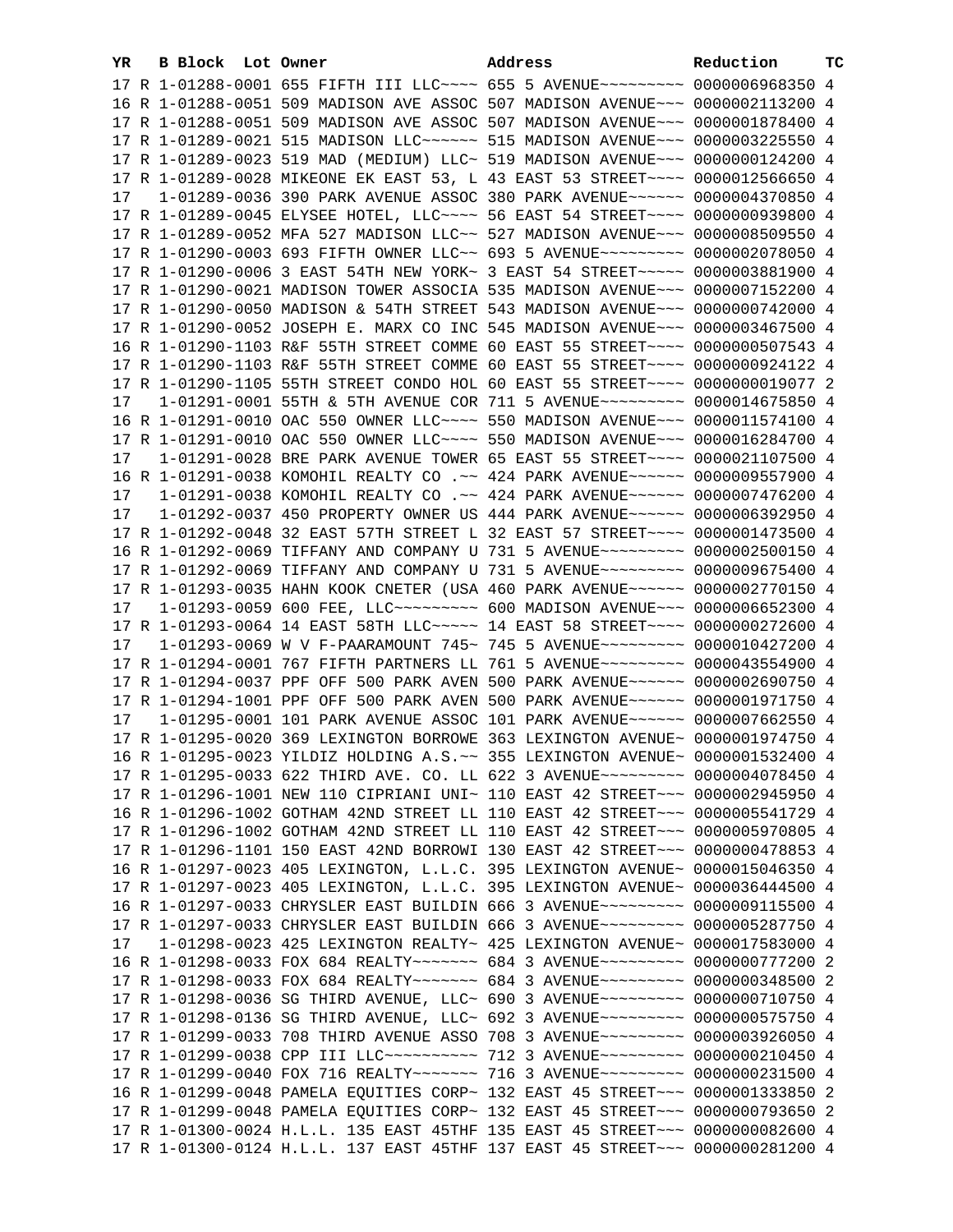| YR. | <b>B Block Lot Owner</b> | Address                                                                         | Reduction | тc |
|-----|--------------------------|---------------------------------------------------------------------------------|-----------|----|
|     |                          | 17 R 1-01301-0001 245 PARK AVENUE PROPE 245 PARK AVENUE~~~~~~ 0000034880300 4   |           |    |
| 17  |                          | 1-01301-0033 750 THIRD OWNER LLC~~ 750 3 AVENUE~~~~~~~~~ 0000007395350 4        |           |    |
|     |                          | 17 R 1-01302-0043 48TH STREET HOTEL LLC 144 EAST 48 STREET~~~ 0000002694250 4   |           |    |
|     |                          | 16 R 1-01302-0051 DIAMONDROCK NY LEX OW 509 LEXINGTON AVENUE~ 0000006840500 4   |           |    |
| 17  |                          | 1-01302-0051 DIAMONDROCK NY LEX OW 509 LEXINGTON AVENUE~ 0000010272650 4        |           |    |
|     |                          | 17 R 1-01303-0041 150 EAST 49 ST OWNERS 150 EAST 49 STREET~~~ 0000001417400 2   |           |    |
| 17  |                          | 1-01303-0053 LEXINGTON AVENUE HOTE 525 LEXINGTON AVENUE~ 0000004548100 4        |           |    |
|     |                          | 17 R 1-01303-1003 147 E 48TH STREET BEE 145 EAST 48 STREET~~~ 0000000012760 4   |           |    |
|     |                          | 17 R 1-01303-1004 147 E 48TH STREET BEE 145 EAST 48 STREET~~~ 0000000012063 4   |           |    |
|     |                          | 17 R 1-01303-1209 NORMAN FOUNDATION INC 141 EAST 48 STREET~~~ 0000000003334 4   |           |    |
|     |                          |                                                                                 |           |    |
|     |                          | 16 R 1-01303-1301 LEXINGTON HOLDING ASS 517 LEXINGTON AVENUE~ 0000002502292 4   |           |    |
|     |                          | 17 R 1-01303-1301 LEXINGTON HOLDING ASS 517 LEXINGTON AVENUE~ 0000001493730 4   |           |    |
|     |                          | 16 R 1-01304-0020 HOST MARRIOTT, L.P.~~ 541 LEXINGTON AVENUE~ 0000005979700 4   |           |    |
|     |                          | 17 R 1-01304-0020 HOST MARRIOTT, L.P.~~ 541 LEXINGTON AVENUE~ 0000001823050 4   |           |    |
|     |                          | 17 R 1-01304-0025 RAMOSAR REALTY CORP~~ 143 EAST 49 STREET~~~ 0000000043000 4   |           |    |
|     |                          |                                                                                 |           |    |
|     |                          |                                                                                 |           |    |
|     |                          | 16 R 1-01305-0033 MCDONALD'S CORPORATIO 155 EAST 50 STREET~~~ 0000003429450 4   |           |    |
|     |                          | 17 R 1-01305-0033 MCDONALD'S CORPORATIO 155 EAST 50 STREET~~~ 0000003246750 4   |           |    |
|     |                          | 17 R 1-01305-0128 RLJ III - DBT METROPO EAST 51 STREET~~~~~~~~ 0000000020425 4  |           |    |
|     |                          | 16 R 1-01305-1001 RLJ III - DBT METROPO 569 LEXINGTON AVENUE~ 0000002517000 4   |           |    |
|     |                          | 17 R 1-01305-1001 RLJ III - DBT METROPO 569 LEXINGTON AVENUE~ 0000004019250 4   |           |    |
|     |                          | 17 R 1-01306-0001 345 PARK AVENUE, L.P. 345 PARK AVENUE~~~~~~ 0000016433950 4   |           |    |
|     |                          | 17 R 1-01307-0014 600 LEXINGTON OWNER L 600 LEXINGTON AVENUE~ 0000002405950 4   |           |    |
|     |                          | 17 R 1-01307-0023 BP 599 LEXINGTON AVEN 599 LEXINGTON AVENUE~ 0000015948050 4   |           |    |
|     |                          | 17 R 1-01307-0029 KNOCKLOFTY MGMT LLC~~ 155 EAST 52 STREET~~~ 0000000478050 2   |           |    |
|     |                          | 17 R 1-01307-0043 METROPOLITAN LIFE INS 154 EAST 53 STREET~~~ 0000000303050 4   |           |    |
|     |                          | 17 R 1-01307-1001 866 3RD RETAIL OWNER~ 866 3 AVENUE~~~~~~~~~ 0000000104359 4   |           |    |
|     |                          | 17 R 1-01307-1004 DIAMONDROCK MANHATTAN 866 3 AVENUE~~~~~~~~~ 0000010923650 4   |           |    |
|     |                          | 17 R 1-01308-0033 BR REALTY CO., L.P.~~ 880 3 AVENUE~~~~~~~~~ 0000000987850 4   |           |    |
|     |                          | 17 R 1-01308-1005 DAI-ICHI LIFE INVESTM 617 LEXINGTON AVENUE~ 0000025628400 4   |           |    |
|     |                          | 17 R 1-01308-1101 BP 399 PARK AVENUE, ~~ 399 PARK AVENUE~~~~~~ 0000006481750 4  |           |    |
|     |                          | 17 R 1-01309-0023 FIRST LEXINGTON CORPO 641 LEXINGTON AVENUE~ 0000003448700 4   |           |    |
| 17  |                          | 1-01309-0032 900 3RD AVE. L P C/O~ 900 3 AVENUE~~~~~~~~~ 0000004406050 4        |           |    |
|     |                          | 16 R 1-01309-0041 160 EAST 55TH STREET~ 160 EAST 55 STREET~~~ 0000000241900 2   |           |    |
|     |                          | 16 R 1-01309-0044 CARVI PROPERTIES, INC 152 EAST 55 STREET~~~ 0000000535500 4   |           |    |
|     |                          | 17 R 1-01309-0044 CARVI PROPERTIES, INC 152 EAST 55 STREET~~~ 0000000872100 4   |           |    |
|     |                          | 17 R 1-01309-0063 EAST 55TH STREET LLC~ 122 EAST 55 STREET~~~ 0000000248500 4   |           |    |
|     |                          | 16 R 1-01310-0014 656-660 LEXINGTON AVE 656 LEXINGTON AVENUE~ 0000000062400 4   |           |    |
|     |                          | 17 R 1-01310-0014 656-660 LEXINGTON AVE 656 LEXINGTON AVENUE~ 0000000119550 4   |           |    |
|     |                          | 17 R 1-01310-0032 157E55 OWNER LLC ---- 157 EAST 55 STREET -- 0000000206900 4   |           |    |
|     |                          | 16 R 1-01310-1001 LUPO PROPERTIES, INC. 141 EAST 55 STREET~~~ 0000000089322 4   |           |    |
|     |                          | 17 R 1-01310-1001 LUPO PROPERTIES, INC. 141 EAST 55 STREET~~~ 0000000053693 4   |           |    |
|     |                          | 17 R 1-01310-1301 56TH LEXINGTON HOLDIN 140 EAST 56 STREET~~~ 0000000303450 4   |           |    |
|     |                          | 17 R 1-01310-1302 56TH LEXINGTON HOLDIN 140 EAST 56 STREET~~~ 0000000269050 4   |           |    |
|     |                          | 16 R 1-01311-0028 NEW 56-79 IG ASSOCIAT 141 EAST 56 STREET~~~ 0000000352650 2   |           |    |
|     |                          | 17 R 1-01311-0028 NEW 56-79 IG ASSOCIAT 141 EAST 56 STREET~~~ 0000000067550 2   |           |    |
|     |                          | 17 R 1-01311-0033 AMERICAN JEWISH COMMI 165 EAST 56 STREET~~~ 0000000473000 4   |           |    |
|     |                          | 17 R 1-01311-0036 PLENTINO RLTY LTD --- 940 3 AVENUE ------- 0000000204900 4    |           |    |
|     |                          | 16 R 1-01311-0045 EAST 57TH STREET LLC~ 150 EAST 57 STREET~~~ 0000000568300 2   |           |    |
|     |                          | 17 R 1-01311-0045 EAST 57TH STREET LLC~ 150 EAST 57 STREET~~~ 0000000878000 2   |           |    |
|     |                          | 16 R 1-01311-0060 ISTANBUL REAL ESTATE~ 126 EAST 57 STREET~~~ 00000000071440 2B |           |    |
|     |                          | 17 R 1-01311-0060 ISTANBUL REAL ESTATE~ 126 EAST 57 STREET~~~ 0000000150755 2B  |           |    |
|     |                          | 17 R 1-01311-0061 124 EAST 57TH STREET~ 124 EAST 57 STREET~~~ 0000000270750 4   |           |    |
|     |                          | 17 R 1-01311-0062 120 EAST 57TH STREET~ 120 EAST 57 STREET~~~ 0000000065900 4   |           |    |
|     |                          | 17 R 1-01311-0063 118 EAST 57TH LLC C/O 118 EAST 57 STREET~~~ 0000000111150 4   |           |    |
|     |                          | 17 R 1-01311-0161 122 EAST 57TH STREETA 122 EAST 57 STREET~~~ 0000000061550 4   |           |    |
|     |                          | 17 R 1-01312-0021 707-709 LEXINGTON LLC 707 LEXINGTON AVENUE~ 0000000240200 4   |           |    |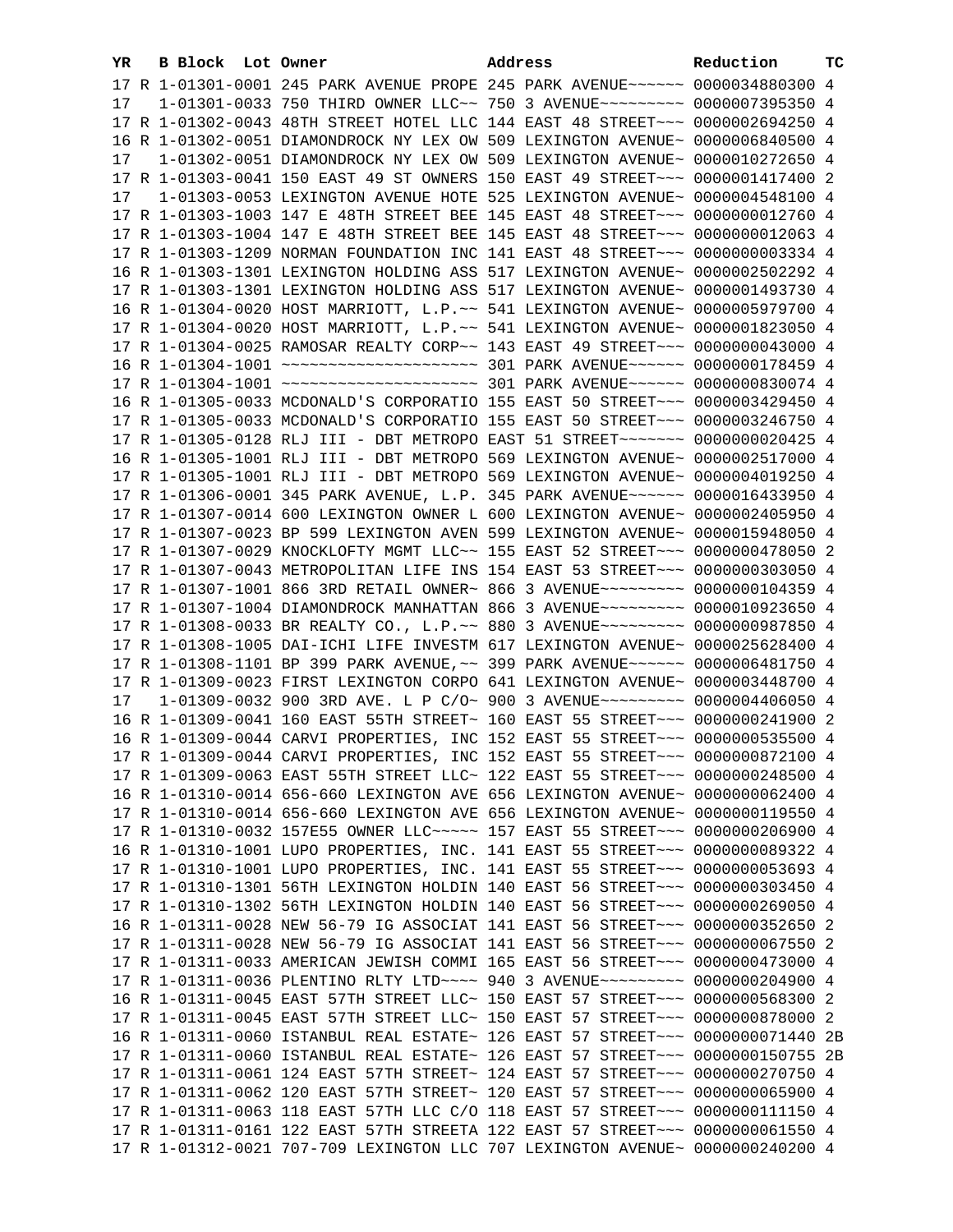| YR. | B Block Lot Owner |                                                                                  | Address | Reduction | тc |
|-----|-------------------|----------------------------------------------------------------------------------|---------|-----------|----|
|     |                   | 17 R 1-01312-0026 149 EAST 57 ALDO LLC~ 149 EAST 57 STREET~~~ 0000000104100 4    |         |           |    |
|     |                   | 16 R 1-01312-0027 151 EAST 57 ALDO LLC~ 151 EAST 57 STREET~~~ 0000000314900 4    |         |           |    |
|     |                   | 17 R 1-01312-0027 151 EAST 57 ALDO LLC~ 151 EAST 57 STREET~~~ 0000000450350 4    |         |           |    |
|     |                   | 17 R 1-01312-0033 157 EAST 57TH STREET~ 157 EAST 57 STREET~~~ 0000001055450 2    |         |           |    |
|     |                   | 17 R 1-01312-0039 VNO 966 THIRD AVENUE~ 966 3 AVENUE~~~~~~~~~ 0000000114600 4    |         |           |    |
|     |                   | 16 R 1-01312-0060 720 LEX ACQUISITION L 720 LEXINGTON AVENUE~ 0000000212800 4    |         |           |    |
|     |                   | 17 R 1-01312-0060 720 LEX ACQUISITION L 720 LEXINGTON AVENUE~ 0000000434700 4    |         |           |    |
|     |                   | 17 R 1-01312-0120 707-709 LEXINGTON LLC 709 LEXINGTON AVENUE~ 0000000478350 4    |         |           |    |
|     |                   | 16 R 1-01312-1001 GOVERNMENT/REPBLC/NGR 117 EAST 57 STREET~~~ 0000000031208 2    |         |           |    |
|     |                   | 17 R 1-01312-1001 GOVERNMENT/REPBLC/NGR 117 EAST 57 STREET~~~ 0000000033013 2    |         |           |    |
|     |                   | 16 R 1-01312-1301 COHEN RITZ RETAIL COM 465 PARK AVENUE~~~~~~ 0000002170700 4    |         |           |    |
|     |                   | 17 R 1-01312-1301 COHEN RITZ RETAIL COM 465 PARK AVENUE~~~~~~ 0000002310200 4    |         |           |    |
|     |                   | 1-01313-0004 SVF PARK NEW YORK, LL 499 PARK AVENUE~~~~~~ 0000007084950 4         |         |           |    |
| 17  |                   |                                                                                  |         |           |    |
|     |                   | 16 R 1-01313-0014 133 E. 58TH STREET, ~~ 722 LEXINGTON AVENUE~ 0000001310300 4   |         |           |    |
|     |                   | 17 R 1-01313-0014 133 E. 58TH STREET, ~~ 722 LEXINGTON AVENUE~ 0000001630800 4   |         |           |    |
|     |                   |                                                                                  |         |           |    |
|     |                   |                                                                                  |         |           |    |
|     |                   |                                                                                  |         |           |    |
|     |                   |                                                                                  |         |           |    |
|     |                   | 16 R 1-01314-0021 ASN MURRAY HILL LLC~~ 747 2 AVENUE~~~~~~~~~ 0000000935800 2    |         |           |    |
|     |                   | 17 R 1-01314-0021 ASN MURRAY HILL LLC~~ 747 2 AVENUE~~~~~~~~~ 0000000841400 2    |         |           |    |
|     |                   | 17 R 1-01314-1003 PARKER FAIRWAY CLEANE 235 EAST 40 STREET~~~ 0000000077800 4    |         |           |    |
|     |                   | 17 R 1-01314-1004 WANG, YI-TING CHRISTI 235 EAST 40 STREET~~~ 0000000014850 2    |         |           |    |
|     |                   | 17 R 1-01315-0044 HHR 42 ASSOCIATES, L. 214 EAST 42 STREET~~~ 0000010720750 4    |         |           |    |
|     |                   | 17 R 1-01316-0030 43 & 2 PROPERTY CO~~~ 801 2 AVENUE~~~~~~~~~ 0000000556650 4    |         |           |    |
|     |                   | 17 R 1-01317-0019 HOSPITALITY FINANCE C 231 EAST 43 STREET~~~ 0000001358650 4    |         |           |    |
|     |                   | 17 R 1-01317-0021 PROTESTANT MISSIONS~~ 815 2 AVENUE~~~~~~~~~ 0000001612400 4    |         |           |    |
|     |                   | 17 R 1-01318-0033 BECKROSE ESTATE LLC~~ 228 EAST 45 STREET~~~ 0000001336550 4    |         |           |    |
|     |                   | 16 R 1-01318-0038 216 WATERMARK HOLDING 216 EAST 45 STREET~~~ 0000000551200 4    |         |           |    |
|     |                   | 17 R 1-01319-0001 ELIZABETH 45, LLC --- 721 3 AVENUE -------- 0000000133100 4    |         |           |    |
|     |                   | 17 R 1-01319-0002 723 THIRD REALTY LLC~ 723 3 AVENUE~~~~~~~~~ 0000000123750 4    |         |           |    |
|     |                   | 17 R 1-01319-0037 228 E46 HOUSING DEVEL 228 EAST 46 STREET~~~ 0000000151450 2    |         |           |    |
|     |                   | 17 R 1-01319-0103 GREENHOUSE RELATY CO. 729 3 AVENUE~~~~~~~~~ 0000000118200 4    |         |           |    |
|     |                   | 17 R 1-01319-0122 EAST 45TH DEVELOPMENT 843 2 AVENUE~~~~~~~~~~ 00000000011339 2B |         |           |    |
|     |                   | 17 R 1-01320-1001 CHINHAUCHING, JACQUEL 240 EAST 47 STREET~~~ 0000000003069 2    |         |           |    |
|     |                   | 17 R 1-01320-1302 47-2A CORPORATION~~~~ 216 EAST 47 STREET~~~ 0000000028829 2    |         |           |    |
|     |                   | 16 R 1-01320-4002 211 E 46 LLC --------- 211 EAST 46 STREET --- 0000000033050 4  |         |           |    |
|     |                   | 17 R 1-01320-4002 211 E 46 LLC --------- 211 EAST 46 STREET -- 0000000047000 4   |         |           |    |
|     |                   | 17 R 1-01320-4003 YOUNG TRIO, LLC ----- 211 EAST 46 STREET -- 0000000248700 4    |         |           |    |
|     |                   | 16 R 1-01321-0022 PLAZA TOWER, LLC ---- 885 2 AVENUE -------- 0000004111200 4    |         |           |    |
|     |                   | 16 R 1-01321-0038 224 EAST 48TH STREET~ 224 EAST 48 STREET~~~ 0000000733692 2    |         |           |    |
|     |                   | 17 R 1-01321-0038 224 EAST 48TH STREET~ 224 EAST 48 STREET~~~ 0000000129468 2    |         |           |    |
|     |                   | 16 R 1-01321-0047 767 THIRD AVENUE~~~~~ 767 3 AVENUE~~~~~~~~~ 0000002490850 4    |         |           |    |
|     |                   | 17 R 1-01321-0047 767 THIRD AVENUE~~~~~ 767 3 AVENUE~~~~~~~~~ 0000003805100 4    |         |           |    |
|     |                   | 17 R 1-01322-0043 214 EAST 49TH BUILDIN 214 EAST 49 STREET~~~ 0000000117250 4    |         |           |    |
|     |                   | 17 R 1-01323-0109 ROBERT F FEHLHABER~~~ 217 EAST 49 STREET~~~ 0000000319200 4    |         |           |    |
|     |                   | 16 R 1-01324-0011 223 EAST 50 CORP~~~~~ 223 EAST 50 STREET~~~ 0000000087400 2    |         |           |    |
|     |                   | 17 R 1-01324-0011 223 EAST 50 CORP~~~~~ 223 EAST 50 STREET~~~ 0000000077110 2    |         |           |    |
|     |                   | 17 R 1-01324-0029 TAI SECOND AVE CORP~~ 961 2 AVENUE~~~~~~~~~ 0000000163100 2    |         |           |    |
|     |                   | 17 R 1-01324-0038 NEW YORK PACIFIC REAL 226 EAST 51 STREET~~~ 0000000030750 4    |         |           |    |
|     |                   | 16 R 1-01324-0048 831 THIRD LLC -------- 831 3 AVENUE --------- 0000000113050 4  |         |           |    |
|     |                   | 17 R 1-01324-0048 831 THIRD LLC -------- 831 3 AVENUE --------- 0000000326800 4  |         |           |    |
|     |                   | 16 R 1-01324-0120 JAMED REALTY LLC~~~~~ 247 EAST 50 STREET~~~ 0000000049900 4    |         |           |    |
|     |                   | 17 R 1-01324-0120 JAMED REALTY LLC~~~~~ 247 EAST 50 STREET~~~ 0000000035600 4    |         |           |    |
|     |                   | 17 R 1-01324-1002 GIANNI L FAEDDA~~~~~~ 245 EAST 50 STREET~~~ 0000000007920 2    |         |           |    |
|     |                   | 17 R 1-01325-0050 HHLP 52ND ASSOCIATES, 206 EAST 52 STREET~~~ 0000003629350 4    |         |           |    |
|     |                   | 16 R 1-01326-0001 875 THIRD AVENUE LLC~ 875 3 AVENUE~~~~~~~~~~ 0000006944100 4   |         |           |    |
|     |                   | 17 R 1-01326-0033 CLT 53 REAL ESTATE IN 236 EAST 53 STREET~~~ 0000000143100 4    |         |           |    |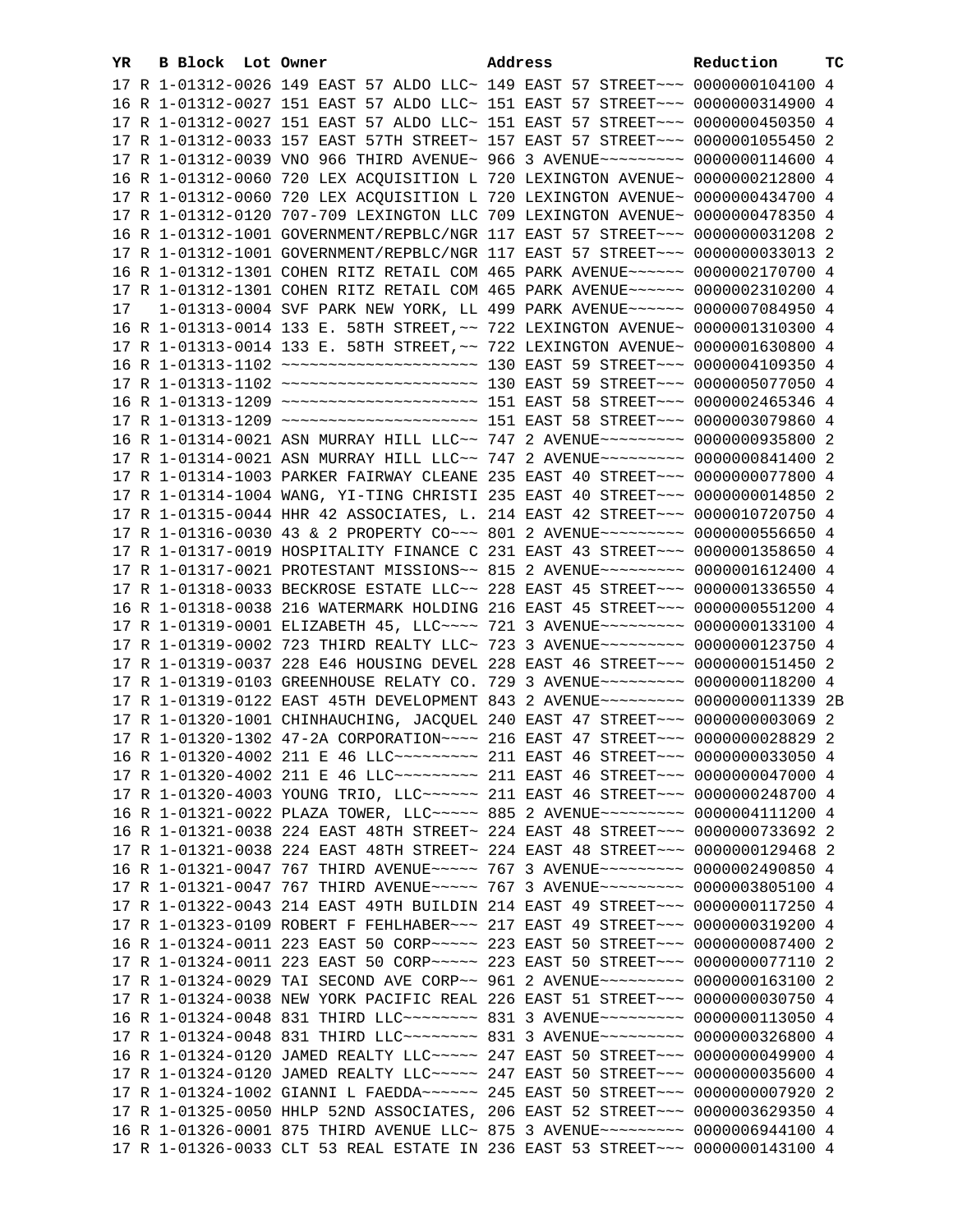| YR. | B Block Lot Owner |                                                                                                                                                                | Address | Reduction | тc |
|-----|-------------------|----------------------------------------------------------------------------------------------------------------------------------------------------------------|---------|-----------|----|
|     |                   | 17 R 1-01326-0037 53RD GROUP ASSOCIATES 226 EAST 53 STREET~~~ 0000000158550 2                                                                                  |         |           |    |
|     |                   | 17 R 1-01327-0013 ELK MAS 229 EAST 53RD 229 EAST 53 STREET~~~ 0000000077150 2                                                                                  |         |           |    |
|     |                   | 16 R 1-01327-0018 243 EAST 53RD STREET~ 243 EAST 53 STREET~~~ 0000000076850 4                                                                                  |         |           |    |
|     |                   | 17 R 1-01327-0018 243 EAST 53RD STREET~ 243 EAST 53 STREET~~~ 0000000072350 4                                                                                  |         |           |    |
|     |                   | 17 R 1-01327-1001 STOREPARK LLC ------- 211 EAST 53 STREET --- 0000000765500 4                                                                                 |         |           |    |
|     |                   | 17 R 1-01329-0027 1061 SECOND AVE LLC~~ 1059 2 AVENUE~~~~~~~~ 0000000262300 2                                                                                  |         |           |    |
|     |                   | 16 R 1-01329-0028 1061 SECOND AVE LLC~~ 1061 2 AVENUE~~~~~~~~ 0000000129700 4                                                                                  |         |           |    |
|     |                   | 17 R 1-01329-0028 1061 SECOND AVE LLC~~ 1061 2 AVENUE~~~~~~~~ 0000000097300 4                                                                                  |         |           |    |
|     |                   | 16 R 1-01329-1002 55TH AND 2ND REALTY~~ 231 EAST 55 STREET~~~ 0000000012535 2                                                                                  |         |           |    |
|     |                   | 17 R 1-01329-1002 55TH AND 2ND REALTY~~ 231 EAST 55 STREET~~~ 0000000014683 2                                                                                  |         |           |    |
|     |                   | 17 R 1-01330-0004 200 EAST TENANTS CORP 935 3 AVENUE~~~~~~~~~ 0000001308150 2                                                                                  |         |           |    |
|     |                   | 16 R 1-01330-1002 SNOVER, MOIRA~~~~~~~~~ 212 EAST 57 STREET~~~ 0000000009943 2                                                                                 |         |           |    |
|     |                   | 17 R 1-01330-1002 SNOVER, MOIRA~~~~~~~~ 212 EAST 57 STREET~~~ 0000000013132 2                                                                                  |         |           |    |
|     |                   | 16 R 1-01331-0001 THE M&B BUILDING OWNE 953 3 AVENUE~~~~~~~~~ 0000000593750 4                                                                                  |         |           |    |
|     |                   | 17 R 1-01331-0001 THE M&B BUILDING OWNE 953 3 AVENUE~~~~~~~~~ 0000001826900 4                                                                                  |         |           |    |
|     |                   | 16 R 1-01331-0027 1099 SECOND LLC~~~~~~ 1099 2 AVENUE~~~~~~~~ 0000000045750 4                                                                                  |         |           |    |
|     |                   | 17 R 1-01331-0027 1099 SECOND LLC~~~~~~ 1099 2 AVENUE~~~~~~~~ 0000000037650 4                                                                                  |         |           |    |
|     |                   | 16 R 1-01331-0031 FASHION WAY LLC ----- 238 EAST 58 STREET -- 0000000099200 2                                                                                  |         |           |    |
|     |                   | 17 R 1-01331-0031 FASHION WAY LLC ----- 238 EAST 58 STREET -- 0000000300450 2                                                                                  |         |           |    |
|     |                   | 17 R 1-01331-0044 204 E 58TH LLC ------- 204 EAST 58 STREET -- 0000000061900 4                                                                                 |         |           |    |
|     |                   | 17 R 1-01331-0127 248 ASSOCIATES NEW YO 248 EAST 58 STREET~~~ 0000000053850 4                                                                                  |         |           |    |
|     |                   | 17 R 1-01332-0001 D&D BUILDING COMPANY~ 979 3 AVENUE~~~~~~~~~ 0000009439950 4                                                                                  |         |           |    |
|     |                   | 17 R 1-01332-0010 TORRI ASSOCIATES~~~~~ 215 EAST 58 STREET~~~ 0000001297100 4                                                                                  |         |           |    |
|     |                   | 17 R 1-01332-0120 MATTICHIO BASTIANICH~ 243 EAST 58 STREET~~~ 0000000088400 4                                                                                  |         |           |    |
|     |                   | 17 R 1-01334-0013 333 EAST FORTY FIRST~ 333 EAST 41 STREET~~~ 0000000174200 2                                                                                  |         |           |    |
|     |                   | 17 R 1-01336-1102 SECOND 820 OWNER LLC~ 820 2 AVENUE~~~~~~~~~ 0000000278150 4                                                                                  |         |           |    |
|     |                   | 17 R 1-01337-0052 KATHERINE, SEIDNER~~~ 836 2 AVENUE~~~~~~~~~ 0000000020160 2A                                                                                 |         |           |    |
|     |                   | 17 R 1-01337-0105 EAST 44TH STREET, LLC 303 EAST 44 STREET~~~ 0000000118550 2                                                                                  |         |           |    |
|     |                   | 16 R 1-01337-1101 RHM-88, ~~~~~~~~~~~~~~~~~~~ 787 1 AVENUE~~~~~~~~~ 0000003575750 4                                                                            |         |           |    |
|     |                   | 17 R 1-01338-0005 TURTLE BAY TOWERS COR 305 EAST 45 STREET~~~ 0000002839800 2                                                                                  |         |           |    |
|     |                   | 17 R 1-01338-0035 330 E. 46TH ST. ASSOC 330 EAST 46 STREET~~~ 0000000522200 2<br>16 R 1-01338-1001 BIMS ASSOCIATES~~~~~~ 301 EAST 45 STREET~~~ 0000000051900 4 |         |           |    |
|     |                   | 17 R 1-01338-1001 BIMS ASSOCIATES~~~~~~ 301 EAST 45 STREET~~~ 0000000134750 4                                                                                  |         |           |    |
|     |                   | 17 R 1-01338-1201 ENTERPRISE 45TH OWNER 325 EAST 45 STREET~~~ 0000000088650 4                                                                                  |         |           |    |
|     |                   | 16 R 1-01338-1202 SEQUENZIA, LAURA~~~~~ 325 EAST 45 STREET~~~ 0000000003329 2                                                                                  |         |           |    |
|     |                   | 16 R 1-01339-0005 GPT PROPERTIES TRUST~ 305 EAST 46 STREET~~~ 0000003626800 4                                                                                  |         |           |    |
|     |                   | 17 R 1-01339-0005 GPT PROPERTIES TRUST~ 305 EAST 46 STREET~~~ 0000005079100 4                                                                                  |         |           |    |
|     |                   | 17 R 1-01340-1001 FIMA SHUSTERMAN~~~~~~ 845 UNITED NATIONS PL 0000000136900 4                                                                                  |         |           |    |
|     |                   |                                                                                                                                                                |         |           |    |
|     |                   |                                                                                                                                                                |         |           |    |
|     |                   | 16 R 1-01341-0033 UN EAST LLC ---------- 342 EAST 49 STREET --- 0000000153150 2                                                                                |         |           |    |
|     |                   | 17 R 1-01341-0033 UN EAST LLC ---------- 342 EAST 49 STREET --- 0000000334050 2                                                                                |         |           |    |
|     |                   | 16 R 1-01341-1201 321 E. 48TH, LLC ~~~~~ 321 EAST 48 STREET ~~~ 0000000012036 4                                                                                |         |           |    |
|     |                   | 17 R 1-01341-1201 321 E. 48TH, LLC ----- 321 EAST 48 STREET --- 0000000010680 4                                                                                |         |           |    |
|     |                   | 17 R 1-01341-1801 ~~~~~~~~~~~~~~~~~~~~~~~ 865 1 AVENUE~~~~~~~~~ 0000000018273 4                                                                                |         |           |    |
|     |                   | 16 R 1-01342-0003 GOULD 928-930 SECOND~ 928 2 AVENUE~~~~~~~~~ 0000000325950 2                                                                                  |         |           |    |
|     |                   | 17 R 1-01342-0003 GOULD 928-930 SECOND~ 928 2 AVENUE~~~~~~~~~ 0000000057100 2                                                                                  |         |           |    |
|     |                   | 16 R 1-01342-0004 GOULD 928-930 SECOND~ 930 2 AVENUE~~~~~~~~~ 0000000229200 2                                                                                  |         |           |    |
|     |                   | 17 R 1-01342-0004 GOULD 928-930 SECOND~ 930 2 AVENUE~~~~~~~~~ 0000000279600 2                                                                                  |         |           |    |
|     |                   | 17 R 1-01342-0016 COSCAP REALTY CORPORA 337 EAST 49 STREET~~~ 0000000088800 2                                                                                  |         |           |    |
|     |                   | 17 R 1-01342-0037 336 E.50 ST. TENANTS C 336 EAST 50 STREET~~~ 0000000065200 2                                                                                 |         |           |    |
|     |                   | 17 R 1-01342-0042 324 E 50TH ST ASSOC~~ 324 EAST 50 STREET~~~ 0000000069550 2                                                                                  |         |           |    |
|     |                   | 16 R 1-01342-1201 342 EAST 50TH STREET~ 342 EAST 50 STREET~~~ 0000000023308 2                                                                                  |         |           |    |
|     |                   | 17 R 1-01342-1201 342 EAST 50TH STREET~ 342 EAST 50 STREET~~~ 0000000020381 2                                                                                  |         |           |    |
|     |                   | 17 R 1-01343-0016 337 EAST 50TH STREET~ 337 EAST 50 STREET~~~ 0000000212496 2                                                                                  |         |           |    |
|     |                   | 16 R 1-01343-1002 319 EAST 50TH STREET~ 319 EAST 50 STREET~~~ 0000000885800 2                                                                                  |         |           |    |
|     |                   | 17 R 1-01343-1002 319 EAST 50TH STREET~ 319 EAST 50 STREET~~~ 0000000896100 2                                                                                  |         |           |    |
|     |                   | 17 R 1-01343-1502 THE 301 EAST 50TH STR 301 EAST 50 STREET~~~ 0000000032267 2                                                                                  |         |           |    |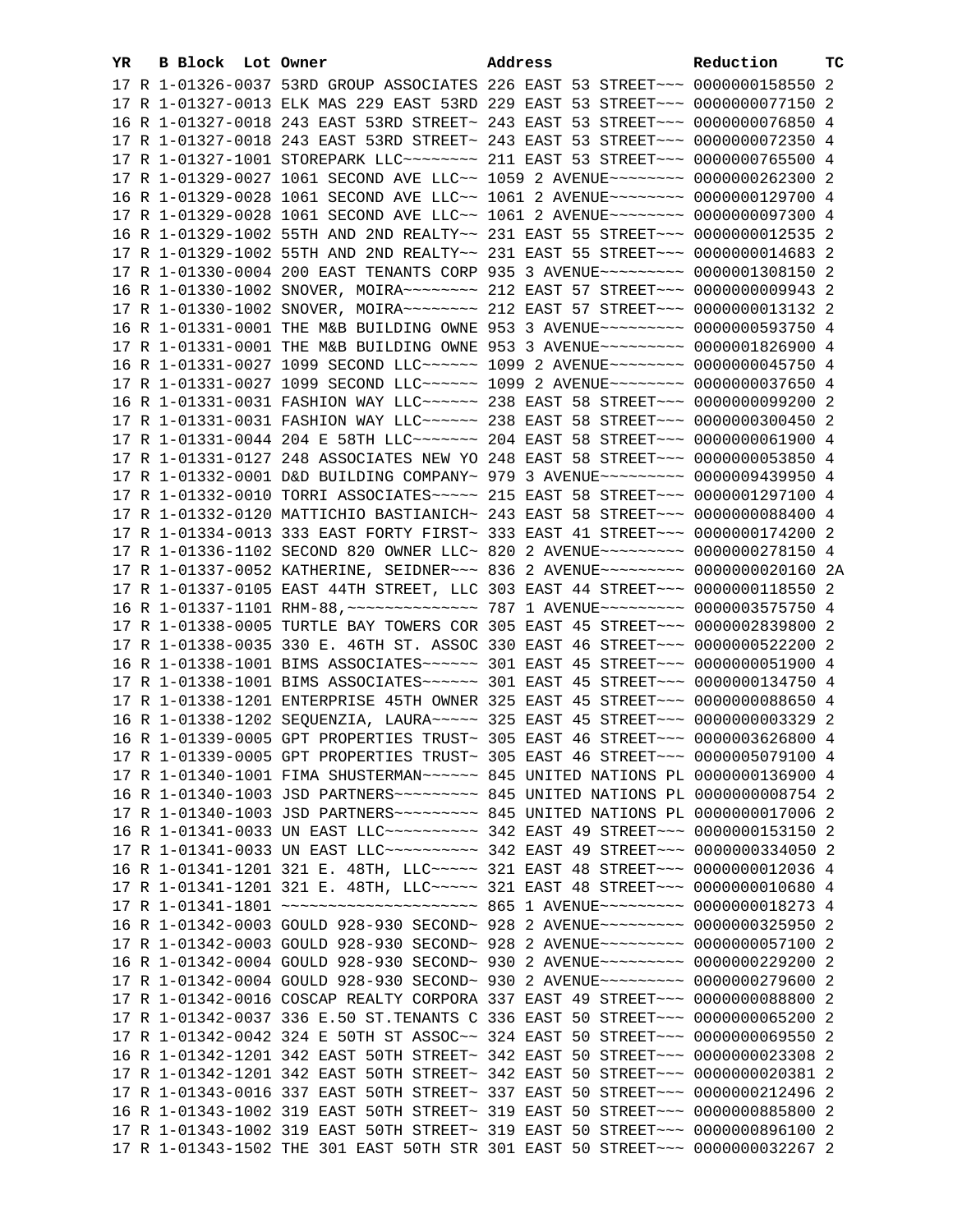| YR. | B Block Lot Owner |                                                                                  | Address |  | Reduction | тc |
|-----|-------------------|----------------------------------------------------------------------------------|---------|--|-----------|----|
|     |                   | 17 R 1-01344-0018 343 EAST 51 CORP~~~~~ 343 EAST 51 STREET~~~ 0000000311200 2    |         |  |           |    |
|     |                   | 17 R 1-01344-0020 REVLOM ASSOCIATES~~~~ 347 EAST 51 STREET~~~ 0000000106650 2    |         |  |           |    |
|     |                   | 17 R 1-01344-0021 349 REALTY NY LLC~~~~ 349 EAST 51 STREET~~~ 0000000170350 2    |         |  |           |    |
|     |                   | 17 R 1-01344-0030 939 FIRST AVENUE~~~~~ 939 1 AVENUE~~~~~~~~~ 0000001592150 2    |         |  |           |    |
|     |                   | 16 R 1-01344-1201 HFZ EAST 51ST STREET~ 305 EAST 51 STREET~~~ 00000005566800 4   |         |  |           |    |
|     |                   | 17 R 1-01344-1201 HFZ EAST 51ST STREET~ 305 EAST 51 STREET~~~ 0000000350350 4    |         |  |           |    |
|     |                   | 17 R 1-01345-0008 SPIESS MARY E~~~~~~~~ 313 EAST 52 STREET~~~ 0000000031974 2A   |         |  |           |    |
|     |                   | 17 R 1-01345-0009 315 E 52 ST HOUSING C 315 EAST 52 STREET~~~ 0000000027200 2C   |         |  |           |    |
|     |                   | 17 R 1-01345-0024 947-949 FIRST AVENUEL 947 1 AVENUE~~~~~~~~~ 0000000160450 2    |         |  |           |    |
|     |                   | 17 R 1-01345-0031 342 E 53 OWNERS INC~~ 342 EAST 53 STREET~~~ 0000000275950 2    |         |  |           |    |
|     |                   | 16 R 1-01345-0037 332-334 EAST 53RD STR 334 EAST 53 STREET~~~ 0000000117350 2    |         |  |           |    |
|     |                   | 17 R 1-01345-0037 332-334 EAST 53RD STR 334 EAST 53 STREET~~~ 0000000056900 2    |         |  |           |    |
|     |                   | 16 R 1-01345-0038 332-334 EAST 53RD STR 332 EAST 53 STREET~~~ 0000000008900 2    |         |  |           |    |
|     |                   | 17 R 1-01345-0038 332-334 EAST 53RD STR 332 EAST 53 STREET~~~ 00000000006050 2   |         |  |           |    |
|     |                   | 17 R 1-01345-0111 MERTZ PROPERTIES, LLC 321 EAST 52 STREET~~~ 0000000038256 2B   |         |  |           |    |
|     |                   | 17 R 1-01346-0010 319 EAST 53RD STREET, 319 EAST 53 STREET~~~ 0000000289740 2    |         |  |           |    |
|     |                   | 16 R 1-01346-0020 347 349 EAST 53RD STR 347 EAST 53 STREET~~~ 0000000109700 2    |         |  |           |    |
|     |                   | 17 R 1-01346-0020 347 349 EAST 53RD STR 347 EAST 53 STREET~~~ 0000000367100 2    |         |  |           |    |
|     |                   | 17 R 1-01346-0026 971 ICE GLEN LLC ~~~~~ 971 1 AVENUE ~~~~~~~~~ 0000000219000 2  |         |  |           |    |
|     |                   | 16 R 1-01346-0049 CONNAUGHT TOWER AKA 3 300 EAST 54 STREET~~~ 0000000633300 2    |         |  |           |    |
|     |                   | 17 R 1-01346-0049 CONNAUGHT TOWER AKA 3 300 EAST 54 STREET~~~ 0000001158900 2    |         |  |           |    |
|     |                   | 17 R 1-01346-1201 "54 SATELLITE CO"~~~~ 350 EAST 54 STREET~~~ 0000000021600 4    |         |  |           |    |
|     |                   | 17 R 1-01346-1202 "54 SATELLITE CO"~~~~ 350 EAST 54 STREET~~~ 0000000244300 4    |         |  |           |    |
|     |                   | 16 R 1-01346-1203 54 SATELLITE CO~~~~~~ 350 EAST 54 STREET~~~ 00000000004644 2   |         |  |           |    |
|     |                   | 17 R 1-01346-1203 54 SATELLITE CO~~~~~~ 350 EAST 54 STREET~~~ 0000000005947 2    |         |  |           |    |
|     |                   | 17 R 1-01347-0003 1030 SECOND AVENUE L~ 1030 2 AVENUE~~~~~~~~ 0000000248600 4    |         |  |           |    |
|     |                   | 16 R 1-01347-0016 LUMA 54 PROPERTIES, L 335 EAST 54 STREET~~~ 0000000070980 2B   |         |  |           |    |
|     |                   | 17 R 1-01347-0016 LUMA 54 PROPERTIES, L 335 EAST 54 STREET~~~ 0000000134658 2B   |         |  |           |    |
|     |                   | 17 R 1-01347-0018 345 EAST 54TH OWNERS~ 345 EAST 54 STREET~~~ 0000000573600 2    |         |  |           |    |
|     |                   | 17 R 1-01349-0002 1068 2ND AVE. LLC~~~~ 1068 2 AVENUE~~~~~~~~ 0000000113600 4    |         |  |           |    |
|     |                   | 17 R 1-01349-0008 313 EAST 56TH STREET~ 313 EAST 56 STREET~~~ 0000000230950 2    |         |  |           |    |
|     |                   | 17 R 1-01349-0014 BAMFORD REALTY LLC -~~ 333 EAST 56 STREET -~~ 0000000797400 2  |         |  |           |    |
|     |                   | 17 R 1-01349-0031 EGA HOLDINGS, LLC ~~~~ 356 EAST 57 STREET ~~~ 0000000090834 2  |         |  |           |    |
|     |                   | 17 R 1-01349-0032 350 E 57 ST CORP-C/O~ 350 EAST 57 STREET~~~ 0000000286462 2    |         |  |           |    |
|     |                   | 16 R 1-01349-0041 322 EAST 57TH STREET, 322 EAST 57 STREET~~~ 0000000454100 2    |         |  |           |    |
|     |                   | 17 R 1-01349-0041 322 EAST 57TH STREET, 322 EAST 57 STREET~~~ 0000000429200 2    |         |  |           |    |
|     |                   | 16 R 1-01349-0044 320 57 CORP~~~~~~~~~~ 320 EAST 57 STREET~~~ 0000000574350 2    |         |  |           |    |
|     |                   | 17 R 1-01349-1003 GREENWICH ASSOCIATES~ 345 EAST 56 STREET~~~ 0000000407300 4    |         |  |           |    |
|     |                   | 17 R 1-01350-0001 KERN 57, LLC -------- 1084 2 AVENUE -------- 0000006938850 2   |         |  |           |    |
|     |                   | 17 R 1-01350-0031 58 EAST OWNERS CORP~~ 346 EAST 58 STREET~~~ 0000000131600 2    |         |  |           |    |
|     |                   | 16 R 1-01350-1001 PARKVIEW CONSTRUCTION 351 EAST 57 STREET~~~ 00000000001074 4   |         |  |           |    |
|     |                   | 17 R 1-01350-1001 PARKVIEW CONSTRUCTION 351 EAST 57 STREET~~~ 00000000001156 4   |         |  |           |    |
|     |                   | 17 R 1-01351-0020 345 E 58, LLC -------- 345 EAST 58 STREET --- 0000000022100 2A |         |  |           |    |
|     |                   | 16 R 1-01351-0025 LGF ENTERPRISES~~~~~~ 1069 1 AVENUE~~~~~~~~ 0000000118800 2    |         |  |           |    |
|     |                   | 17 R 1-01351-0027 LGF ENTERPRISES~~~~~~ 1073 1 AVENUE~~~~~~~~ 0000000089550 2    |         |  |           |    |
|     |                   | 16 R 1-01351-0028 LGF ENTERPRISES~~~~~~ 1075 1 AVENUE~~~~~~~~ 0000000062000 2    |         |  |           |    |
|     |                   |                                                                                  |         |  |           |    |
|     |                   | 17 R 1-01351-0038 NP59 LLC -------------- 328 EAST 59 STREET --- 0000000307400 2 |         |  |           |    |
|     |                   | 17 R 1-01351-0039 324 E59TH ST ASSOC~~~ 324 EAST 59 STREET~~~ 0000000267090 2    |         |  |           |    |
|     |                   | 16 R 1-01351-0040 NP59 LLC -------------- 322 EAST 59 STREET --- 0000000169950 2 |         |  |           |    |
|     |                   | 17 R 1-01351-0040 NP59 LLC ------------- 322 EAST 59 STREET --- 0000000401900 2  |         |  |           |    |
|     |                   | 17 R 1-01360-9001 860 WEST TOWER INC~~~ 860 UNITED NATIONS PL 0000002435100 2    |         |  |           |    |
|     |                   | 17 R 1-01360-9002 ANN MORTON WYMAN~~~~~ 870 UNITED NATIONS PL 0000005325000 2    |         |  |           |    |
|     |                   | 16 R 1-01361-0001 BEEKMAN TOWERS HOLDIN 1 MITCHELL PLACE~~~~~ 0000002272400 4    |         |  |           |    |
|     |                   | 17 R 1-01361-0001 BEEKMAN TOWERS HOLDIN 1 MITCHELL PLACE~~~~~ 0000000774350 4    |         |  |           |    |
|     |                   | 17 R 1-01361-0007 STEWART HALL INC~~~~~ 10 MITCHELL PLACE~~~~ 0000000368150 2    |         |  |           |    |
|     |                   | 16 R 1-01362-0037 LIONS GATE NEW YORK L 34 BEEKMAN PLACE~~~~~ 0000000095743 2B   |         |  |           |    |
|     |                   | 17 R 1-01362-0037 LIONS GATE NEW YORK L 34 BEEKMAN PLACE~~~~~ 0000000133632 2B   |         |  |           |    |
|     |                   |                                                                                  |         |  |           |    |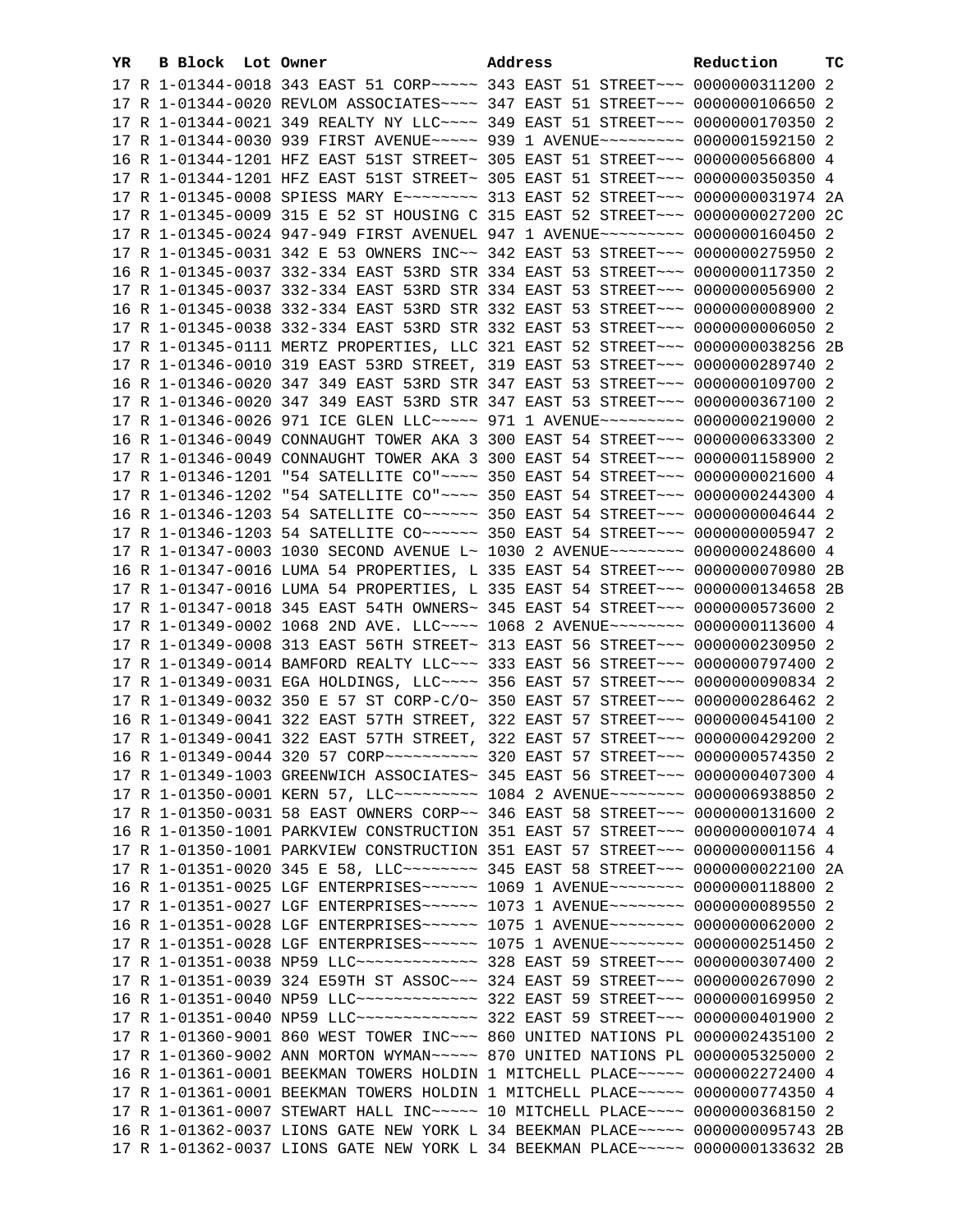| YR. | B Block Lot Owner | Address                                                                                                                                                          | Reduction | ТC |
|-----|-------------------|------------------------------------------------------------------------------------------------------------------------------------------------------------------|-----------|----|
|     |                   | 16 R 1-01362-0137 LIONS GATE NEW YORK L 32 BEEKMAN PLACE ~~~~~ 0000000062858 2B                                                                                  |           |    |
|     |                   | 17 R 1-01362-0137 LIONS GATE NEW YORK L 32 BEEKMAN PLACE~~~~~ 0000000102686 2B                                                                                   |           |    |
|     |                   | 17 R 1-01362-1101 INSALL, MARY V. ~~~~~~ 400 EAST 51 STREET~~~ 0000000000157 4                                                                                   |           |    |
|     |                   | 17 R 1-01362-1127 STANDARD 900 1ST LLC~ 400 EAST 51 STREET~~~ 0000000394200 4                                                                                    |           |    |
|     |                   | 16 R 1-01363-0004 936 FIRST CORP~~~~~~~ 936 1 AVENUE~~~~~~~~ 0000000055467 2B                                                                                    |           |    |
|     |                   | 17 R 1-01363-0004 936 FIRST CORP~~~~~~~ 936 1 AVENUE~~~~~~~~~ 0000000081904 2B                                                                                   |           |    |
|     |                   | 17 R 1-01363-0008 BEEKMAN HILL HOUSE AP 425 EAST 51 STREET~~~ 0000000559200 2                                                                                    |           |    |
|     |                   | 17 R 1-01363-0016 BEEKMAN MANSION INC~~ 439 EAST 51 STREET~~~ 0000001072600 2                                                                                    |           |    |
|     |                   | 17 R 1-01363-0026 BEEKMAN CAMPANILE INC 450 EAST 52 STREET~~~ 0000000408780 2                                                                                    |           |    |
|     |                   | 16 R 1-01365-0009 RIVER TOWER OWNER, LL 420 EAST 54 STREET~~~ 0000008003800 2                                                                                    |           |    |
|     |                   | 17 R 1-01365-0009 RIVER TOWER OWNER, LL 420 EAST 54 STREET~~~ 0000006792000 2                                                                                    |           |    |
|     |                   | 17 R 1-01368-0024 14 SUTTON TENANTS COR 14 SUTTON PLACE SOUTH 0000000666100 2                                                                                    |           |    |
|     |                   | 17 R 1-01369-0001 SUTTON 57 REALTY INC. 401 EAST 57 STREET~~~ 0000000126700 4                                                                                    |           |    |
|     |                   |                                                                                                                                                                  |           |    |
|     |                   | 17 R 1-01369-0007 FRANK HIRSCHL -------- 419 EAST 57 STREET --- 0000000121400 2                                                                                  |           |    |
|     |                   | 16 R 1-01369-0016 447 EAST 57TH ST CORP 447 EAST 57 STREET~~~ 0000000370800 2                                                                                    |           |    |
|     |                   | 17 R 1-01369-0016 447 EAST 57TH ST CORP 447 EAST 57 STREET~~~ 0000000759650 2                                                                                    |           |    |
|     |                   | 16 R 1-01369-0031 434 EAST 58TH ST OWNE 436 EAST 58 STREET~~~ 0000000052600 2                                                                                    |           |    |
|     |                   | 17 R 1-01369-0031 434 EAST 58TH ST OWNE 436 EAST 58 STREET~~~ 0000000085350 2                                                                                    |           |    |
|     |                   | 16 R 1-01369-0033 434 EAST 58TH ST OWNE 434 EAST 58 STREET~~~ 0000000052600 2                                                                                    |           |    |
|     |                   | 17 R 1-01369-0033 434 EAST 58TH ST OWNE 434 EAST 58 STREET~~~ 0000000085350 2                                                                                    |           |    |
|     |                   | 17 R 1-01370-0001 401 EAST 58TH STREET~ 1066 1 AVENUE~~~~~~~~ 0000000217000 2                                                                                    |           |    |
|     |                   | 16 R 1-01370-0015 SOVEREIGN APARTMENTS~ 425 EAST 58 STREET~~~ 0000002184900 2                                                                                    |           |    |
|     |                   | 17 R 1-01370-0015 SOVEREIGN APARTMENTS~ 425 EAST 58 STREET~~~ 0000008352300 2                                                                                    |           |    |
|     |                   | 17 R 1-01370-1002 PHILLIPS, MICHELLE~~~ 40 SUTTON PLACE~~~~~~ 0000000007836 2                                                                                    |           |    |
|     |                   | 17 R 1-01371-0038 CANNON POINT NORTH IN 25 SUTTON PLACE SOUTH 0000001158600 2                                                                                    |           |    |
|     |                   | 17 R 1-01374-0001 SHERRY NETHERLAND INC 781 5 AVENUE~~~~~~~~~ 0000005240450 2                                                                                    |           |    |
|     |                   | 16 R 1-01374-0049 BLR MADISON LLC~~~~~~ 645 MADISON AVENUE~~~ 0000003283600 4                                                                                    |           |    |
|     |                   | 17 R 1-01374-0049 BLR MADISON LLC ----- 645 MADISON AVENUE -- 0000005298400 4                                                                                    |           |    |
|     |                   | 17 R 1-01374-1002 55 EAST 59TH LLC ---- 55 EAST 59 STREET --- 0000002584848 4                                                                                    |           |    |
|     |                   | 16 R 1-01375-0021 PLAZA MADISON LLC~~~~ 653 MADISON AVENUE~~~ 0000003105000 4                                                                                    |           |    |
|     |                   | 17 R 1-01375-0021 PLAZA MADISON LLC~~~~ 653 MADISON AVENUE~~~ 0000003687350 4                                                                                    |           |    |
| 17  |                   | 17 R 1-01375-0042 NEW YORK 61ST STREET~ 46 EAST 61 STREET~~~~ 0000000269250 4                                                                                    |           |    |
|     |                   | 1-01375-0049 667 MADISON AVENUE DE 667 MADISON AVENUE~~~ 0000001781050 4<br>17 R 1-01375-1102 ETOILE 660 MADISON LL 660 MADISON AVENUE~~~ 0000004315950 4        |           |    |
|     |                   | 17 R 1-01375-1201 530 PARK COMMERCIAL H 530 PARK AVENUE~~~~~~ 0000000033619 4                                                                                    |           |    |
|     |                   | 17 R 1-01376-0001 800 FIFTH AVE ASSOCIA 800 5 AVENUE~~~~~~~~~ 0000004301700 2                                                                                    |           |    |
|     |                   |                                                                                                                                                                  |           |    |
|     |                   | 17 R 1-01376-0021 DUELL, THEA~~~~~~~~~~ 673 MADISON AVENUE~~~ 0000000608050 4                                                                                    |           |    |
|     |                   | 16 R 1-01376-0037 550 PARK AVE CORP~~~~ 550 PARK AVENUE~~~~~~ 0000000229450 2                                                                                    |           |    |
|     |                   | 17 R 1-01376-0037 550 PARK AVE CORP~~~~ 550 PARK AVENUE~~~~~~ 0000000547200 2                                                                                    |           |    |
|     |                   | 16 R 1-01376-1001 4-6 EAST 62ND CORP. ~~ 4 EAST 62 STREET ~~~~~ 0000000009572 2                                                                                  |           |    |
|     |                   | 17 R 1-01376-1001 4-6 EAST 62ND CORP. ~~ 4 EAST 62 STREET~~~~~ 00000000008660 2<br>17 R 1-01377-0026 THIRTY FIVE EAST CORP 35 EAST 62 STREET~~~~ 0000000205150 4 |           |    |
|     |                   | 17 R 1-01377-0027 41 EAST LLC ---------- 39 EAST 62 STREET ---- 0000000150600 4                                                                                  |           |    |
|     |                   | 17 R 1-01377-0029 45 EAST 62ND STREET C 43 EAST 62 STREET~~~~ 0000000520750 2                                                                                    |           |    |
|     |                   | 16 R 1-01377-0040 570 PARK AVENUE CORP~ 570 PARK AVENUE~~~~~~ 0000001355700 2                                                                                    |           |    |
|     |                   | 17 R 1-01377-0040 570 PARK AVENUE CORP~ 570 PARK AVENUE~~~~~~ 0000001683050 2                                                                                    |           |    |
|     |                   | 17 R 1-01377-0043 PATRICIA LANGER L L C 44 EAST 63 STREET~~~~ 0000000455452 2                                                                                    |           |    |
|     |                   | 17 R 1-01377-0061 16 E 63RD ST TENANTS~ 16 EAST 63 STREET~~~~ 0000000046400 2C                                                                                   |           |    |
|     |                   | 16 R 1-01377-0160 18 EAST 63RD STREET O 18 EAST 63 STREET~~~~ 0000000053962 2C                                                                                   |           |    |
|     |                   | 17 R 1-01377-0160 18 EAST 63RD STREET O 18 EAST 63 STREET~~~~ 0000000066000 2C                                                                                   |           |    |
|     |                   | 17 R 1-01378-0013 SECOND CITY CORP~~~~~ 17 EAST 63 STREET~~~~ 0000000128288 2C                                                                                   |           |    |
|     |                   | 17 R 1-01378-0058 26 EAST 64TH STREET, ~ 26 EAST 64 STREET~~~~ 0000000326750 4                                                                                   |           |    |
|     |                   | 17 R 1-01378-0064 GOODMAN MANAGEMENT CO 14 EAST 64 STREET~~~~ 0000000104010 2C                                                                                   |           |    |
|     |                   | 17 R 1-01378-0065 12-14 E 64TH OWNERS~~ 12 EAST 64 STREET~~~~ 0000000128010 2C                                                                                   |           |    |
|     |                   | 17 R 1-01378-0114 712 MADISON AVENUE LL 712 MADISON AVENUE~~~ 0000000377650 4                                                                                    |           |    |
|     |                   | 17 R 1-01378-0145 38 EAST 64TH STREET L 38 EAST 64 STREET~~~~ 0000000047240 2B                                                                                   |           |    |
|     |                   | 16 R 1-01379-0066 EAST 65 LLC ---------- 4 EAST 65 STREET ---- 0000000044950 2                                                                                   |           |    |
|     |                   | 17 R 1-01379-0066 EAST 65 LLC ---------- 4 EAST 65 STREET ---- 0000000165900 2                                                                                   |           |    |
|     |                   |                                                                                                                                                                  |           |    |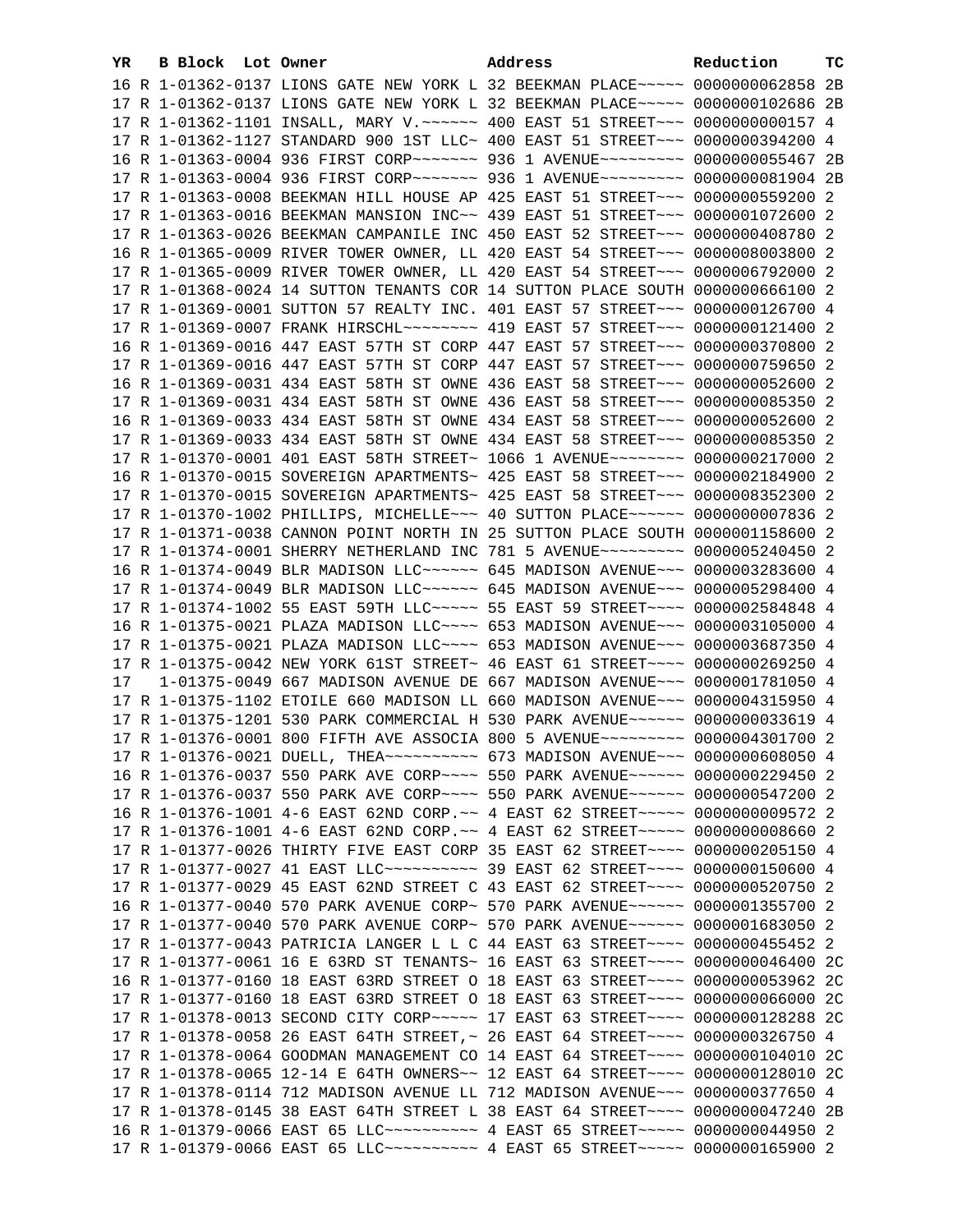| YR. | B Block Lot Owner |  | Address                                                                                                                                                          | Reduction | тc |
|-----|-------------------|--|------------------------------------------------------------------------------------------------------------------------------------------------------------------|-----------|----|
|     |                   |  | 17 R 1-01380-0033 55 EAST OWNERS CORP~~ 55 EAST 65 STREET~~~~ 0000000413600 2                                                                                    |           |    |
|     |                   |  | 17 R 1-01381-0010 SYLLER REALTY LLC C/O 11 EAST 66 STREET~~~~ 0000000088290 2                                                                                    |           |    |
|     |                   |  | 17 R 1-01381-0014 NEWHOUSE LIMITED PART 19 EAST 66 STREET~~~~ 0000000051300 4                                                                                    |           |    |
|     |                   |  | 17 R 1-01381-0050 787 MADISON LLC ----- 789 MADISON AVENUE -- 0000000442850 4                                                                                    |           |    |
|     |                   |  | 16 R 1-01381-1001 PARKVIEW ASSETS LLC~~ 3 EAST 66 STREET~~~~~~ 0000000017392 2                                                                                   |           |    |
|     |                   |  | 16 R 1-01381-1101 773 MADISON LLC ----- 45 EAST 66 STREET --- 0000000608000 4                                                                                    |           |    |
|     |                   |  | 17 R 1-01381-1101 773 MADISON LLC ----- 45 EAST 66 STREET --- 0000000923450 4                                                                                    |           |    |
|     |                   |  | 17 R 1-01381-1201 HARLEY 67TH STREET GR 44 EAST 67 STREET~~~~ 0000000062300 4                                                                                    |           |    |
|     |                   |  | 17 R 1-01381-1301 21 EAST 66TH STREETCO 21 EAST 66 STREET~~~~ 0000000102983 4                                                                                    |           |    |
|     |                   |  | 17 R 1-01382-0007 GREENBERG JEROME~~~~~ 5 EAST 67 STREET~~~~~ 0000000118200 2                                                                                    |           |    |
|     |                   |  | 17 R 1-01382-0013 IG SECOND GENERATION~ 17 EAST 67 STREET~~~~ 0000000180200 2                                                                                    |           |    |
|     |                   |  | 17 R 1-01382-0022 799 MADISON AVENUE LL 799 MADISON AVENUE~~~ 0000000280750 4                                                                                    |           |    |
|     |                   |  | 17 R 1-01382-0027 37 E67TH ST APARTMENT 37 EAST 67 STREET~~~~ 0000000088897 2C                                                                                   |           |    |
|     |                   |  | 17 R 1-01382-0031 47 E 67TH REALTY CORP 47 EAST 67 STREET~~~~ 0000000078569 2C                                                                                   |           |    |
|     |                   |  | 17 R 1-01382-0051 805 MADISON AVENUE OW 805 MADISON AVENUE~~~ 0000000193250 4                                                                                    |           |    |
|     |                   |  |                                                                                                                                                                  |           |    |
|     |                   |  | 17 R 1-01382-0052 803 MADISON AVENUE, ~~ 803 MADISON AVENUE~~~ 0000000396850 4<br>16 R 1-01382-0062 14 EAST 68TH STREET~~ 14 EAST 68 STREET~~~~ 0000000005434 2C |           |    |
|     |                   |  | 17 R 1-01382-0062 14 EAST 68TH STREET~~ 14 EAST 68 STREET~~~~ 0000000085226 2C                                                                                   |           |    |
|     |                   |  |                                                                                                                                                                  |           |    |
|     |                   |  | 16 R 1-01382-0065 EAST 68 ST TENANTS CO 6 EAST 68 STREET~~~~~ 0000000357300 2                                                                                    |           |    |
|     |                   |  | 17 R 1-01382-0065 EAST 68 ST TENANTS CO 6 EAST 68 STREET~~~~~ 0000000536400 2                                                                                    |           |    |
|     |                   |  | 17 R 1-01383-0021 813 MADISON AVE CORP~ 813 MADISON AVENUE~~~ 0000001082350 4                                                                                    |           |    |
|     |                   |  | 17 R 1-01383-0022 MAX MARA RETAIL LTD~~ 815 MADISON AVENUE~~~ 0000000243250 4                                                                                    |           |    |
|     |                   |  | 17 R 1-01383-0049 32 EAST 69TH STREET, ~ 32 EAST 69 STREET~~~~ 0000000182600 4                                                                                   |           |    |
|     |                   |  | 17 R 1-01383-0051 L & M 825 LLC C.O FRI 823 MADISON AVENUE~~~ 0000002332700 2                                                                                    |           |    |
|     |                   |  | 16 R 1-01383-0057 MANOR EQUITIES~~~~~~~ 822 MADISON AVENUE~~~ 0000000104100 4                                                                                    |           |    |
|     |                   |  | 17 R 1-01383-0057 MANOR EQUITIES~~~~~~~ 822 MADISON AVENUE~~~ 0000000373800 4                                                                                    |           |    |
|     |                   |  | 17 R 1-01384-0024 GLEICHER, NORBERT~~~~ 21 EAST 69 STREET~~~~ 0000000086050 4<br>17 R 1-01384-0026 25 E 69 ST TENANTS CO 25 EAST 69 STREET~~~~ 0000000126450 2   |           |    |
|     |                   |  | 17 R 1-01384-0048 LEVON 30 LLC --------- 30 EAST 70 STREET --- 0000000076840 2B                                                                                  |           |    |
|     |                   |  | 16 R 1-01384-0052 MYLES S LOWELL~~~~~~~ 835 MADISON AVENUE~~~ 0000000332150 4                                                                                    |           |    |
|     |                   |  | 17 R 1-01384-0052 MYLES S LOWELL~~~~~~~ 835 MADISON AVENUE~~~ 0000000550850 4                                                                                    |           |    |
|     |                   |  | 17 R 1-01384-0069 2 EAST 70 ST CORP~~~~ 2 EAST 70 STREET~~~~~ 0000001710900 2                                                                                    |           |    |
|     |                   |  | 16 R 1-01384-1101 VORNADO WESTBURY RETA 15 EAST 69 STREET~~~~ 0000000206950 4                                                                                    |           |    |
|     |                   |  | 17 R 1-01384-1101 VORNADO WESTBURY RETA 15 EAST 69 STREET~~~~ 0000002951950 4                                                                                    |           |    |
|     |                   |  | 17 R 1-01385-0032 720 PARK AVE CORP - B 720 PARK AVENUE~~~~~~ 0000000849400 2                                                                                    |           |    |
|     |                   |  | 17 R 1-01385-0037 PARK 71ST CORP -B.H.S 730 PARK AVENUE~~~~~~ 0000001877650 2                                                                                    |           |    |
|     |                   |  | 17 R 1-01385-0056 870 MADISON LLC~~~~~~ 870 MADISON AVENUE~~~ 0000000990200 4                                                                                    |           |    |
|     |                   |  | 16 R 1-01386-0014 G B F RLTY CP~~~~~~~~~ 15 EAST 71 STREET~~~~ 0000000062000 2B                                                                                  |           |    |
|     |                   |  | 17 R 1-01386-0014 G B F RLTY CP --------- 15 EAST 71 STREET ---- 0000000128960 2B                                                                                |           |    |
|     |                   |  | 17 R 1-01386-0046 36 EAST 72ND STREET C 36 EAST 72 STREET~~~~ 0000000431100 2                                                                                    |           |    |
|     |                   |  | 16 R 1-01386-0069 907 CORPORATION C/O B 907 5 AVENUE~~~~~~~~~ 0000000447500 2                                                                                    |           |    |
|     |                   |  | 17 R 1-01386-0069 907 CORPORATION C/O B 907 5 AVENUE~~~~~~~~~ 0000001409050 2                                                                                    |           |    |
|     |                   |  | 16 R 1-01386-1103 LAURETTI, MATTHEW~~~~ 52 EAST 72 STREET~~~~ 00000000010398 2                                                                                   |           |    |
|     |                   |  | 17 R 1-01386-1103 LAURETTI, MATTHEW~~~~ 52 EAST 72 STREET~~~~ 00000000015105 2                                                                                   |           |    |
|     |                   |  | 16 R 1-01387-0023 J P MORGAN CHASE~~~~~ 35 EAST 72 STREET~~~~ 0000000575350 4                                                                                    |           |    |
|     |                   |  | 17 R 1-01387-0023 J P MORGAN CHASE~~~~~ 35 EAST 72 STREET~~~~ 0000000574550 4                                                                                    |           |    |
|     |                   |  | 16 R 1-01387-0033 57 E 72 ST CORP~~~~~~~ 57 EAST 72 STREET~~~~ 0000000369150 2                                                                                   |           |    |
|     |                   |  | 17 R 1-01387-0033 57 E 72 ST CORP~~~~~~~ 57 EAST 72 STREET~~~~ 0000000422000 2                                                                                   |           |    |
|     |                   |  | 17 R 1-01387-0037 772 PARK AVE CORP - B 770 PARK AVENUE~~~~~~ 0000001334450 2                                                                                    |           |    |
|     |                   |  | 17 R 1-01388-0017 922 MADISON LLC ----- 922 MADISON AVENUE -- 0000000301300 4                                                                                    |           |    |
|     |                   |  | 17 R 1-01388-0063 14 EAST 74 APTS CORP~ 14 EAST 74 STREET~~~~ 0000000075334 2C                                                                                   |           |    |
|     |                   |  | 16 R 1-01388-0066 ADINA 74 REALTY CORP~ 6 EAST 74 STREET~~~~~~ 0000000090650 2A                                                                                  |           |    |
|     |                   |  | 17 R 1-01388-0066 ADINA 74 REALTY CORP~ 6 EAST 74 STREET~~~~~~ 0000000116000 2A                                                                                  |           |    |
|     |                   |  | 17 R 1-01388-0117 924 REALTY ASSOCIATES 924 MADISON AVENUE~~~ 0000000387250 4                                                                                    |           |    |
|     |                   |  | 17 R 1-01389-1102 NGDS1, LLC~~~~~~~~~~~~ 933 MADISON AVENUE~~~ 0000000046893 2                                                                                   |           |    |
|     |                   |  | 17 R 1-01390-0008 5 EAST 75TH REALTY CO 5 EAST 75 STREET~~~~~ 0000000146925 2C                                                                                   |           |    |
|     |                   |  | 16 R 1-01390-0057 SURREY ASSOCIATES~~~~ 20 EAST 76 STREET~~~~ 0000002218500 4                                                                                    |           |    |
|     |                   |  | 17 R 1-01390-1011 SOOJIAN, MICHAEL DR.~ 32 EAST 76 STREET~~~~ 0000000009498 2                                                                                    |           |    |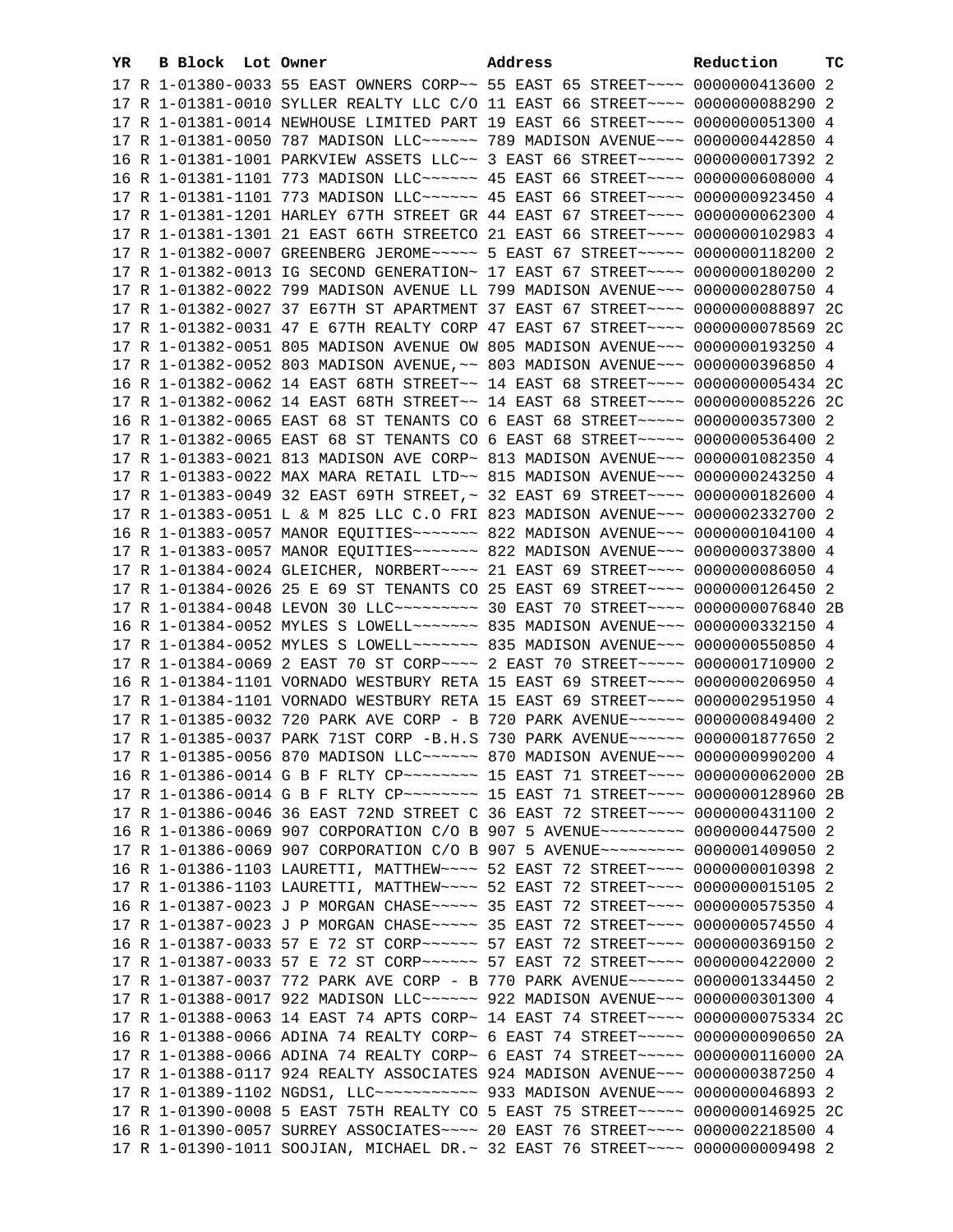| YR. | B Block Lot Owner | Address                                                                                                                                                         | Reduction | тc |
|-----|-------------------|-----------------------------------------------------------------------------------------------------------------------------------------------------------------|-----------|----|
|     |                   | 17 R 1-01390-1150 971 MADISON LLC ----- 971 MADISON AVENUE -- 0000000084973 4                                                                                   |           |    |
|     |                   | 17 R 1-01390-1157 54 LEONARD ST CORP~~~ 971 MADISON AVENUE~~~ 0000000089726 4                                                                                   |           |    |
|     |                   | 16 R 1-01391-0002 WINDSOR PLAZA~~~~~~~~ 952 5 AVENUE~~~~~~~~~ 0000000654950 2                                                                                   |           |    |
|     |                   | 17 R 1-01391-0002 WINDSOR PLAZA~~~~~~~~ 952 5 AVENUE~~~~~~~~~ 0000000157250 2                                                                                   |           |    |
|     |                   | 17 R 1-01391-0021 HOTEL CARLYLE OWNERS~ 981 MADISON AVENUE~~~ 0000002271500 4                                                                                   |           |    |
|     |                   | 17 R 1-01391-0071 FIFTH 956 CORPORATION 956 5 AVENUE~~~~~~~~~ 0000000835500 2                                                                                   |           |    |
|     |                   | 17 R 1-01392-0025 DALVA REALTY COMPANY~ 53 EAST 77 STREET~~~~ 0000000599600 4                                                                                   |           |    |
|     |                   | 17 R 1-01392-0026 EAST WEST RENOVATINGC 57 EAST 77 STREET~~~~ 0000000077450 2                                                                                   |           |    |
|     |                   | 17 R 1-01392-0030 71 EAST 77TH INC ---- 71 EAST 77 STREET --- 0000000314850 2                                                                                   |           |    |
|     |                   | 16 R 1-01392-0040 78TH PARK CORPORATION 876 PARK AVENUE~~~~~~ 0000000816050 2                                                                                   |           |    |
|     |                   | 17 R 1-01392-0040 78TH PARK CORPORATION 876 PARK AVENUE~~~~~~ 0000001276800 2                                                                                   |           |    |
|     |                   | 16 R 1-01392-0067 4 E78ST CP ----------- 4 EAST 78 STREET ---- 0000000094100 2B                                                                                 |           |    |
|     |                   | 17 R 1-01392-0067 4 E78ST CP ----------- 4 EAST 78 STREET ----- 0000000074100 2B                                                                                |           |    |
|     |                   |                                                                                                                                                                 |           |    |
|     |                   | 17 R 1-01392-0069 FIFTH 78TH CORPORATIO 969 5 AVENUE~~~~~~~~~ 0000000205580 2                                                                                   |           |    |
|     |                   | 17 R 1-01393-0009 7 EAST 78 STREET CORP 7 EAST 78 STREET~~~~~ 0000000088933 2C                                                                                  |           |    |
|     |                   | 17 R 1-01393-0017 ELL-1018 LLC -------- 1018 MADISON AVENUE- 0000000245000 4                                                                                    |           |    |
|     |                   | 17 R 1-01393-0027 51-78 OWNERS CORP~~~~ 51 EAST 78 STREET~~~~ 0000000152100 2                                                                                   |           |    |
|     |                   | 16 R 1-01393-0059 ACQUAVELLA GALLERIES~ 18 EAST 79 STREET~~~~ 0000000188700 4                                                                                   |           |    |
|     |                   | 17 R 1-01393-0059 ACQUAVELLA GALLERIES~ 18 EAST 79 STREET~~~~ 0000000374550 4                                                                                   |           |    |
|     |                   | 17 R 1-01393-0141 MBD ASSOCIATES LLC~~~ 70 EAST 79 STREET~~~~ 0000000040500 2A                                                                                  |           |    |
|     |                   | 16 R 1-01394-0001 G.S. 505 PARK, ~~~~~~~ 505 PARK AVENUE~~~~~~ 0000001196600 4                                                                                  |           |    |
|     |                   | 17 R 1-01394-0001 G.S. 505 PARK, ~~~~~~~ 505 PARK AVENUE~~~~~~ 0000000880700 4                                                                                  |           |    |
|     |                   | 17 R 1-01394-0013 INTERNATIONAL PLAZAAS 750 LEXINGTON AVENUE~ 0000008001750 4                                                                                   |           |    |
| 17  |                   | 1-01394-0023 B BROS REALTY LIMITED 743 LEXINGTON AVENUE~ 0000024909900 4                                                                                        |           |    |
|     |                   | 16 R 1-01395-0029 165 EAST 60TH STREET~ 163 EAST 60 STREET~~~ 0000000157700 2                                                                                   |           |    |
|     |                   | 17 R 1-01395-0029 165 EAST 60TH STREET~ 163 EAST 60 STREET~~~ 0000000362700 2                                                                                   |           |    |
|     |                   | 17 R 1-01395-0037 1020 THIRD AVE. ASSOC 1020 3 AVENUE~~~~~~~~ 0000000137550 2                                                                                   |           |    |
|     |                   | 17 R 1-01395-0038 1020 THIRD AVE. ASSOC 1022 3 AVENUE~~~~~~~~ 0000000358650 2                                                                                   |           |    |
|     |                   | 16 R 1-01396-0007 VATAKIS, NICK~~~~~~~~ 115 EAST 61 STREET~~~ 0000000886300 4                                                                                   |           |    |
|     |                   | 17 R 1-01396-0007 VATAKIS, NICK~~~~~~~~ 115 EAST 61 STREET~~~ 0000001208000 4                                                                                   |           |    |
|     |                   | 17 R 1-01396-0022 783/5 LEX. ASSOCIATES 783 LEXINGTON AVENUE~ 0000000560400 2                                                                                   |           |    |
|     |                   |                                                                                                                                                                 |           |    |
|     |                   | 17 R 1-01397-0001 62ND & PARK CORPORATI 563 PARK AVENUE~~~~~~ 0000000679100 2<br>17 R 1-01397-0012 131 EAST 62ND ST REAL 131 EAST 62 STREET~~~ 0000000048560 2B |           |    |
|     |                   | 16 R 1-01397-1204 CAMMARATA, DREW~~~~~~ 166 EAST 63 STREET~~~ 0000000010449 2                                                                                   |           |    |
|     |                   | 17 R 1-01397-1204 CAMMARATA, DREW~~~~~~ 166 EAST 63 STREET~~~ 0000000007939 2                                                                                   |           |    |
|     |                   |                                                                                                                                                                 |           |    |
|     |                   | 17 R 1-01397-1401 OWNER / AGENT~~~~~~~~~ 130 EAST 63 STREET~~~ 0000000132050 4                                                                                  |           |    |
|     |                   | 17 R 1-01397-1402 130 E 63RD OWNERS COR 130 EAST 63 STREET~~~ 0000000389603 2                                                                                   |           |    |
|     |                   | 17 R 1-01398-0010 HO YIN-FEE FANNY~~~~~ 125 EAST 63 STREET~~~ 0000000288900 2                                                                                   |           |    |
|     |                   | 17 R 1-01398-0051 166 ASSOCIATES INC.~~ 160 EAST 64 STREET~~~ 0000000070379 2B                                                                                  |           |    |
|     |                   | 16 R 1-01398-0053 DMS REALTY CO ~~~~~~~~~ 835 LEXINGTON AVENUE~ 0000000056550 4                                                                                 |           |    |
|     |                   | 17 R 1-01398-0053 DMS REALTY CO~~~~~~~~~ 835 LEXINGTON AVENUE~ 0000000061750 4                                                                                  |           |    |
|     |                   | 17 R 1-01398-1001 63/64 STREET ASSOCIAT 188 EAST 64 STREET~~~ 0000000584150 4                                                                                   |           |    |
|     |                   | 17 R 1-01398-1002 63/64 STREET ASSOCIAT 188 EAST 64 STREET~~~ 0000000156100 4                                                                                   |           |    |
|     |                   | 17 R 1-01399-0010 E 64TH REALTY CORP~~~ 125 EAST 64 STREET~~~ 0000000049647 2C                                                                                  |           |    |
|     |                   | 17 R 1-01399-0021 847 LEX, LLC --------- 847 LEXINGTON AVENUE ~ 0000000070650 4                                                                                 |           |    |
|     |                   | 17 R 1-01399-0022 845 LEXINGTON ASSOCIA 845 LEXINGTON AVENUE~ 0000000077750 4                                                                                   |           |    |
|     |                   |                                                                                                                                                                 |           |    |
|     |                   | 17 R 1-01400-0069 635 PARK AVE CORP~~~~ 633 PARK AVENUE~~~~~~ 0000000632700 2                                                                                   |           |    |
|     |                   | 17 R 1-01400-1001 MADISON CHATHAM EAT L 181 EAST 65 STREET~~~ 0000000068902 4                                                                                   |           |    |
|     |                   | 17 R 1-01400-1003 FREED, ELIZABETH~~~~~ 181 EAST 65 STREET~~~ 0000000012567 2                                                                                   |           |    |
|     |                   | 17 R 1-01401-0032 139 EAST 66TH STREET~ 139 EAST 66 STREET~~~ 0000000242150 2                                                                                   |           |    |
|     |                   | 16 R 1-01402-0006 MILLAN HOUSE INC~~~~~ 111 EAST 67 STREET~~~ 0000000249800 2                                                                                   |           |    |
|     |                   | 17 R 1-01402-0006 MILLAN HOUSE INC~~~~~ 111 EAST 67 STREET~~~ 0000000409500 2                                                                                   |           |    |
|     |                   | 17 R 1-01402-0021 901 LEXINGTON AVE COR 901 LEXINGTON AVENUE~ 0000000182650 2                                                                                   |           |    |
|     |                   | 17 R 1-01404-0001 UNION CLUB OF THE CIT 701 PARK AVENUE~~~~~~ 0000000534000 4                                                                                   |           |    |
|     |                   | 17 R 1-01404-0057 I.R.136 E. 70TH LLC~~ 956 LEXINGTON AVENUE~ 0000000469100 4                                                                                   |           |    |
|     |                   |                                                                                                                                                                 |           |    |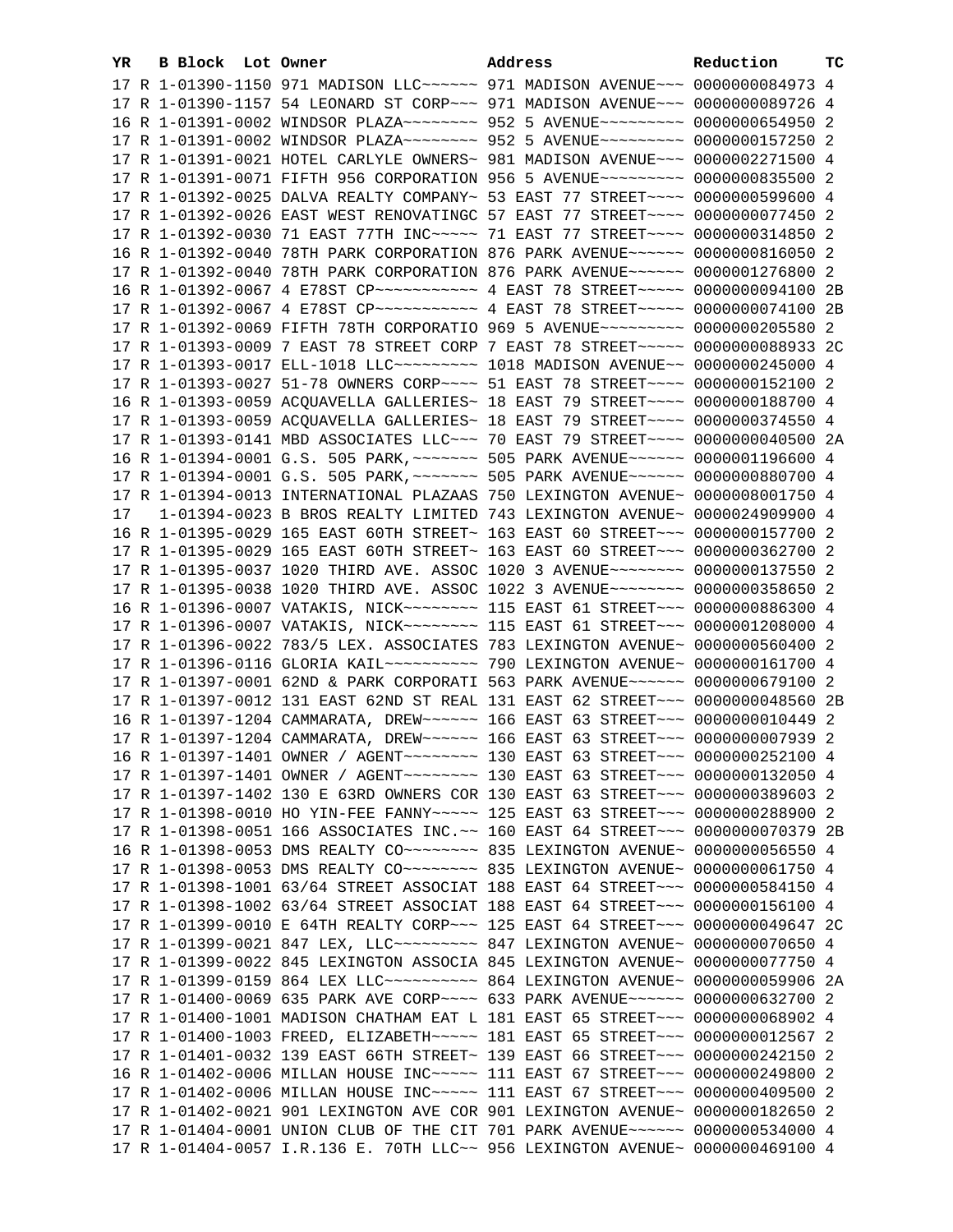| YR. | <b>B Block Lot Owner</b> | Address                                                                                                                                                        | Reduction | тc |
|-----|--------------------------|----------------------------------------------------------------------------------------------------------------------------------------------------------------|-----------|----|
|     |                          | 17 R 1-01404-0158 132 EAST 70TH ST REAL 132 EAST 70 STREET~~~ 0000000360900 4                                                                                  |           |    |
|     |                          | 17 R 1-01404-1001 HARVEY KAPLAN~~~~~~~~ 715 PARK AVENUE~~~~~~ 0000000003402 4                                                                                  |           |    |
|     |                          | 17 R 1-01404-1004 BERGEL 715 ASSOCIATES 715 PARK AVENUE~~~~~~ 0000000019834 2                                                                                  |           |    |
|     |                          | 17 R 1-01404-1201 L & M 1200 LLC. ~~~~~~ 188 EAST 70 STREET~~~ 0000000232974 4                                                                                 |           |    |
|     |                          | 17 R 1-01405-0016 PARTITA PARTNERS ~~~~~ 964 LEXINGTON AVENUE~ 0000000088200 2                                                                                 |           |    |
|     |                          | 17 R 1-01405-0057 972 LEXINGTON AVENUE~ 972 LEXINGTON AVENUE~ 0000000225000 2                                                                                  |           |    |
|     |                          | 17 R 1-01405-0066 114 EAST 71 ASSOCIATE 114 EAST 71 STREET~~~ 0000000721300 2                                                                                  |           |    |
|     |                          | 16 R 1-01405-1100 PROFESSIONAL SPACE (U 112 EAST 71 STREET~~~ 0000000010179 2C                                                                                 |           |    |
|     |                          | 17 R 1-01405-1100 PROFESSIONAL SPACE (U 112 EAST 71 STREET~~~ 0000000010258 2C                                                                                 |           |    |
|     |                          | 16 R 1-01405-1103 SECOND PARK LEX USA C 112 EAST 71 STREET~~~ 0000000007069 2C                                                                                 |           |    |
|     |                          | 17 R 1-01405-1103 SECOND PARK LEX USA C 112 EAST 71 STREET~~~ 0000000004683 2C                                                                                 |           |    |
|     |                          | 17 R 1-01405-1104 CHRISTINA REALTY CORP 112 EAST 71 STREET~~~ 0000000005849 2C                                                                                 |           |    |
|     |                          | 17 R 1-01406-0017 DEBOER, ALLISON J~~~~ 976 LEXINGTON AVENUE~ 0000000774050 2                                                                                  |           |    |
|     |                          |                                                                                                                                                                |           |    |
|     |                          | 16 R 1-01406-0021 985 LEXINGTON AVENUE~ 985 LEXINGTON AVENUE~ 0000000179050 4                                                                                  |           |    |
|     |                          | 17 R 1-01406-0069 755 PARK AVE CORP - B 751 PARK AVENUE~~~~~~ 0000000458900 2                                                                                  |           |    |
|     |                          | 17 R 1-01406-1201 150 E 72ND RETAIL OWN 993 LEXINGTON AVENUE~ 0000000075236 4                                                                                  |           |    |
|     |                          | 17 R 1-01406-1205 ~~~~~~~~~~~~~~~~~~~~~~ 993 LEXINGTON AVENUE~ 0000000006627 2                                                                                 |           |    |
|     |                          | 17 R 1-01407-0026 155 E 72ND ST CORP~~~ 153 EAST 72 STREET~~~ 0000000390100 2                                                                                  |           |    |
|     |                          | 17 R 1-01407-0058 1018 LEXINGTON AVE CO 1018 LEXINGTON AVENUE 0000000101000 4                                                                                  |           |    |
|     |                          | 17 R 1-01407-0065 120 EAST 73RD STREETI 120 EAST 73 STREET~~~ 0000000041750 2                                                                                  |           |    |
|     |                          | 17 R 1-01408-0020 149 EAST 73RD STREET~ 1019 LEXINGTON AVENUE 0000000576400 2                                                                                  |           |    |
|     |                          | 16 R 1-01408-0031 177 EAST 73RD OWNER L 177 EAST 73 STREET~~~ 0000000496500 4                                                                                  |           |    |
|     |                          | 17 R 1-01408-0031 177 EAST 73RD OWNER L 177 EAST 73 STREET~~~ 0000000640500 4                                                                                  |           |    |
|     |                          | 16 R 1-01408-0052 44 COUNTRY ASSOCIATES 146 EAST 74 STREET~~~ 0000000053950 4                                                                                  |           |    |
|     |                          | 17 R 1-01408-0052 44 COUNTRY ASSOCIATES 146 EAST 74 STREET~~~ 0000000100800 4                                                                                  |           |    |
|     |                          | 17 R 1-01408-0056 ADB MANAGEMENT LLC~~~ 1032 LEXINGTON AVENUE 0000000225050 4                                                                                  |           |    |
|     |                          | 17 R 1-01408-0071 791 PARK AVE ~~~~~~~~~~~~~~ 791 PARK AVENUE ~~~~~~~~ 0000003500050 2                                                                         |           |    |
|     |                          | 17 R 1-01409-0042 EDR ASSETS LLC ------- 192 EAST 75 STREET --- 0000000319900 2                                                                                |           |    |
|     |                          | 16 R 1-01409-0043 188 EAST 75 OWNERS CP 188 EAST 75 STREET~~~ 0000000109900 2                                                                                  |           |    |
|     |                          | 17 R 1-01409-0043 188 EAST 75 OWNERS CP 188 EAST 75 STREET~~~ 0000000104050 2<br>17 R 1-01409-1203 135 E 74 ST OWNERS CO 1036 LEXINGTON AVENUE 0000001673037 2 |           |    |
|     |                          | 17 R 1-01410-0024 157 E75 ST CP -------- 157 EAST 75 STREET -- 0000000063000 2                                                                                 |           |    |
|     |                          | 17 R 1-01410-0064 LENOX HILL HOSPTL~~~~ 122 EAST 76 STREET~~~ 0000000438500 4                                                                                  |           |    |
|     |                          | 17 R 1-01410-1001 GREENWICH ASSOCIATES, 1068 LEXINGTON AVENUE 0000000157350 4                                                                                  |           |    |
|     |                          | 17 R 1-01410-1101 LEX CAPITAL LLC ----- 1065 LEXINGTON AVENUE 0000000057250 4                                                                                  |           |    |
|     |                          | 17 R 1-01410-1102 1065 LEXINGTON AVE CO 1065 LEXINGTON AVENUE 0000001197387 2                                                                                  |           |    |
|     |                          | 16 R 1-01410-1203 SIENA BOARD OF MANAGE 188 EAST 76 STREET~~~ 0000000005255 2                                                                                  |           |    |
|     |                          | 17 R 1-01410-1203 SIENA BOARD OF MANAGE 188 EAST 76 STREET~~~ 0000000011831 2                                                                                  |           |    |
|     |                          | 17 R 1-01411-1101 HARRISON, ELIZABETH~~ 170 EAST 77 STREET~~~ 0000000025023 2                                                                                  |           |    |
|     |                          | 16 R 1-01412-0016 1104 LEX LLC --------- 1104 LEXINGTON AVENUE 0000000789900 2                                                                                 |           |    |
|     |                          | 17 R 1-01412-0016 1104 LEX LLC --------- 1104 LEXINGTON AVENUE 0000002150850 2                                                                                 |           |    |
|     |                          | 17 R 1-01412-0021 TSOUMPAS 1105 EQUITIE 1107 LEXINGTON AVENUE 0000000016644 2B                                                                                 |           |    |
|     |                          | 17 R 1-01412-0029 171 EAST 77TH STREET~ 169 EAST 77 STREET~~~ 0000000095800 2                                                                                  |           |    |
|     |                          | 17 R 1-01413-0004 891 PARK AVENUE CORP~ 891 PARK AVENUE~~~~~~ 0000000179430 2                                                                                  |           |    |
|     |                          | 17 R 1-01413-0036 1380 PROPERTIES, ~~~~~ 1380 3 AVENUE~~~~~~~~ 0000000467450 2                                                                                 |           |    |
|     |                          | 16 R 1-01413-0040 THIRD COLONY CORP~~~~ 180 EAST 79 STREET~~~ 0000001046300 2                                                                                  |           |    |
|     |                          | 17 R 1-01413-0040 THIRD COLONY CORP~~~~ 180 EAST 79 STREET~~~ 0000001833600 2                                                                                  |           |    |
|     |                          | 17 R 1-01413-0052 MONTROSE ASSOCIATES L 152 EAST 79 STREET~~~ 0000000332700 4                                                                                  |           |    |
|     |                          | 17 R 1-01413-0153 1133 LEXINGTON AVE RL 1133 LEXINGTON AVENUE 0000000050540 2A                                                                                 |           |    |
|     |                          | 17 R 1-01413-1101 WHISTON STEPHANIE C~~ 179 EAST 78 STREET~~~ 0000000008216 2                                                                                  |           |    |
|     |                          | 17 R 1-01414-0007 CHOSEN EQUITIES CO~~~ 213 EAST 59 STREET~~~ 0000000067021 2B                                                                                 |           |    |
|     |                          | 17 R 1-01414-0013 227-229 E 59TH ST ASS 227 EAST 59 STREET~~~ 0000000224600 2                                                                                  |           |    |
|     |                          | 16 R 1-01414-0017 59 ST.ASSOCIATES~~~~~ 235 EAST 59 STREET~~~ 0000000963450 2                                                                                  |           |    |
|     |                          | 17 R 1-01414-0017 59 ST.ASSOCIATES~~~~~ 235 EAST 59 STREET~~~ 0000001002950 2                                                                                  |           |    |
|     |                          | 16 R 1-01414-0030 244 E 60 ST OWNRS COR 244 EAST 60 STREET~~~ 0000000119000 2                                                                                  |           |    |
|     |                          | 17 R 1-01414-0030 244 E 60 ST OWNRS COR 244 EAST 60 STREET~~~ 0000000134300 2                                                                                  |           |    |
|     |                          | 17 R 1-01414-0043 210 EAST 60 ST. LLC~~ 210 EAST 60 STREET~~~ 0000000037476 2A                                                                                 |           |    |
|     |                          | 17 R 1-01414-0048 SUTTON HILL PROPERTIE 1001 3 AVENUE~~~~~~~~ 0000000327300 4                                                                                  |           |    |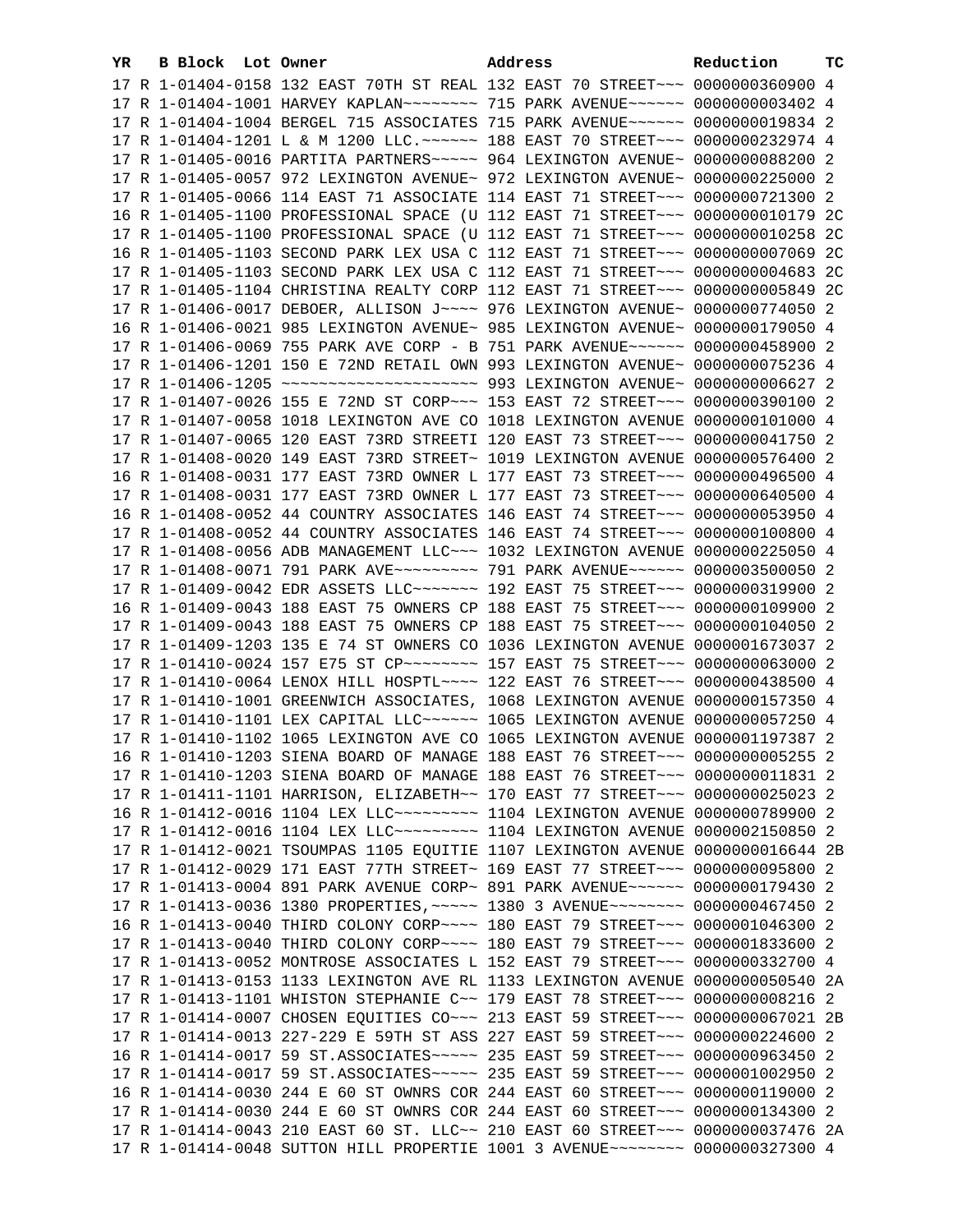| YR. | B Block Lot Owner |                                                                                           | Address |  | Reduction       | тc |
|-----|-------------------|-------------------------------------------------------------------------------------------|---------|--|-----------------|----|
|     |                   | 16 R 1-01414-1009 FREEMAN ROBERT~~~~~~~ 220 EAST 60 STREET~~~ 0000000006439 2             |         |  |                 |    |
|     |                   | 17 R 1-01414-1009 FREEMAN ROBERT~~~~~~~ 220 EAST 60 STREET~~~ 0000000003585 2             |         |  |                 |    |
|     |                   | 16 R 1-01414-1264 ~~~~~~~~~~~~~~~~~~~~~~~~~~~~~~~ 205 EAST 59 STREET~~~~ 00000000000358 4 |         |  |                 |    |
|     |                   | 17 R 1-01414-1264 ~~~~~~~~~~~~~~~~~~~~~~~~~~~~~~~ 205 EAST 59 STREET~~~ 00000000000517 4  |         |  |                 |    |
|     |                   | 17 R 1-01415-0017 ELSA ZEGELSTEIN, TRUS 235 EAST 60 STREET~~~ 0000000054340 2B            |         |  |                 |    |
|     |                   | 16 R 1-01415-0020 243 EAST 60TH STREET~ 243 EAST 60 STREET~~~ 0000000039100 2A            |         |  |                 |    |
|     |                   | 17 R 1-01415-0020 243 EAST 60TH STREET~ 243 EAST 60 STREET~~~ 0000000035228 2A            |         |  |                 |    |
|     |                   | 17 R 1-01415-0032 BLOCK 1415 LOT 32, LL 238 EAST 61 STREET~~~ 0000000022788 1             |         |  |                 |    |
|     |                   | 17 R 1-01415-1001 3RD AND 60TH ASOCIATE 200 EAST 61 STREET~~~ 0000002173950 4             |         |  |                 |    |
|     |                   | 17 R 1-01416-0021 255-257 EAST 61ST ST~ 1161 2 AVENUE~~~~~~~~~ 0000000206400 2            |         |  |                 |    |
|     |                   | 16 R 1-01416-0026 1171 AND 1173 2ND AVE 1171 2 AVENUE~~~~~~~~ 0000000152665 2             |         |  |                 |    |
|     |                   | 17 R 1-01416-0026 1171 AND 1173 2ND AVE 1171 2 AVENUE~~~~~~~~ 0000000207387 2             |         |  |                 |    |
|     |                   | 16 R 1-01416-1001 1035 THIRD AVENUE LLC 200 EAST 62 STREET~~~ 0000000523700 4             |         |  |                 |    |
|     |                   | 17 R 1-01416-1001 1035 THIRD AVENUE LLC 200 EAST 62 STREET~~~ 0000000248750 4             |         |  |                 |    |
|     |                   | 16 R 1-01416-1004 CRAIGS POG LLC ~~~~~~~ 200 EAST 62 STREET ~~~ 0000000058249 2           |         |  |                 |    |
|     |                   | 17 R 1-01416-1004 CRAIGS POG LLC ~~~~~~~ 200 EAST 62 STREET ~~~ 0000000066674 2           |         |  |                 |    |
|     |                   | 16 R 1-01417-0019 TRAFALGAR 62 LLC ---- 245 EAST 62 STREET --- 0000000269300 2            |         |  |                 |    |
|     |                   | 17 R 1-01417-0019 TRAFALGAR 62 LLC ---- 245 EAST 62 STREET --- 0000000159200 2            |         |  |                 |    |
|     |                   | 16 R 1-01417-0020 TRAFALGAR 62 LLC ---- 247 EAST 62 STREET -- 0000000163950 2             |         |  |                 |    |
|     |                   | 17 R 1-01418-0021 REGENCY TOWERS LLC~~~ 1201 2 AVENUE~~~~~~~~ 0000002413350 2             |         |  |                 |    |
|     |                   | 17 R 1-01418-0031 MYEROWTZ/SATZ RLTY CO 232 EAST 64 STREET~~~ 0000000152900 2             |         |  |                 |    |
|     |                   | 16 R 1-01419-1003 SECOND AVE RLTY CO~~~ 1225 2 AVENUE~~~~~~~~ 00000000007038 2            |         |  |                 |    |
|     |                   | 17 R 1-01419-1102 200/210 EAST 65 LLC~~ 200 EAST 65 STREET~~~ 0000000005778 2             |         |  |                 |    |
|     |                   | 17 R 1-01419-1503 CONCORDE & CIE., L.P. 220 EAST 65 STREET~~~ 0000000294700 4             |         |  |                 |    |
|     |                   | 17 R 1-01420-1001 GLL BVK PROPERTIES 20 200 EAST 66 STREET~~~ 0000000162400 4             |         |  |                 |    |
|     |                   | 17 R 1-01421-0021 TOWNHOUSE COMPANY II, 1261 2 AVENUE~~~~~~~~~ 0000003304950 2            |         |  |                 |    |
|     |                   | 16 R 1-01421-0044 M.M.B. ASSOCIATES, 67 206 EAST 67 STREET~~~ 0000000100000 2             |         |  |                 |    |
|     |                   | 17 R 1-01423-1134 JUMBANI, LLC --------- 200 EAST 69 STREET --- 00000000005562 2          |         |  |                 |    |
|     |                   | 17 R 1-01424-0006 205 69 SR APTS INC~~~ 205 EAST 69 STREET~~~ 0000000355750 2             |         |  |                 |    |
|     |                   | 17 R 1-01424-0010 219 EAST 69TH STREET~ 219 EAST 69 STREET~~~ 0000001132350 2             |         |  |                 |    |
|     |                   | 17 R 1-01424-0017 KOSTAKIS, KONSTANTINO 227 EAST 69 STREET~~~ 0000000219400 2             |         |  |                 |    |
|     |                   | 17 R 1-01424-0041 208 OWNERS CORP ~~~~~~~~~~~ 208 EAST 70 STREET ~~~~ 0000000414500 2     |         |  |                 |    |
|     |                   | 17 R 1-01424-1005 SHEMEN, SHERRI~~~~~~~~ 233 EAST 69 STREET~~~ 0000000015064 4            |         |  |                 |    |
|     |                   | 17 R 1-01424-1006 NEWMAN JOYCE~~~~~~~~~~ 233 EAST 69 STREET~~~ 0000000027064 4            |         |  |                 |    |
|     |                   | 17 R 1-01424-1201 PARK EAST 70 REALTY L 212 EAST 70 STREET~~~ 0000000029497 4             |         |  |                 |    |
|     |                   | 17 R 1-01424-1501 XING, ZHAI RONG~~~~~~ 234 EAST 70 STREET~~~ 00000000011274 2C           |         |  |                 |    |
|     |                   | 16 R 1-01425-0017 SUPREME COMPANY I~~~~ 225 EAST 70 STREET~~~ 0000000654350 2             |         |  |                 |    |
|     |                   | 17 R 1-01425-0027 71ST STREET PROPERTIE 1345 2 AVENUE~~~~~~~~ 0000000053200 2             |         |  |                 |    |
|     |                   | 17 R 1-01425-0035 222 E 71ST ST INC~~~~ 222 EAST 71 STREET~~~ 0000000355600 2             |         |  |                 |    |
|     |                   | 16 R 1-01426-0024 SECOND AVE. 1355 REA~ 1355 2 AVENUE~~~~~~~~ 0000000201600 2             |         |  |                 |    |
|     |                   | 17 R 1-01426-0024 SECOND AVE. 1355 REA~ 1355 2 AVENUE~~~~~~~~~ 0000000228150              |         |  |                 | -2 |
|     |                   | 16 R 1-01426-0029 ALPERT JOSEPH~~~~~~~~~ 242 EAST 72 STREET~~~ 0000000192500              |         |  |                 | -2 |
|     |                   | 17 R 1-01426-0029 ALPERT JOSEPH~~~~~~~~~ 242 EAST 72 STREET~~~ 0000000305900 2            |         |  |                 |    |
|     |                   | 17 R 1-01427-0024 1391 2 AVE RLTY CORP~ 1391 2 AVENUE~~~~~~~~~                            |         |  | 0000000093774 2 |    |
|     |                   | 16 R 1-01428-0008 3GR/211-213~~~~~~~~~~~~~~~ 213 EAST 73 STREET~~~                        |         |  | 0000000093150 2 |    |
|     |                   | 17 R 1-01428-0008 3GR/211-213~~~~~~~~~~~~~~~ 213 EAST 73 STREET~~~                        |         |  | 0000000273150 2 |    |
|     |                   | 16 R 1-01428-0036 SUPREME COMPANY I LLC 226 EAST 74 STREET~~~                             |         |  | 0000000058450 2 |    |
|     |                   | 17 R 1-01428-0036 SUPREME COMPANY I LLC 226 EAST 74 STREET~~~                             |         |  | 0000000085000 2 |    |
|     |                   | 17 R 1-01428-0038 224 EAST 74TH LLC ~~~~ 224 EAST 74 STREET ~~~                           |         |  | 0000000040600 2 |    |
|     |                   | 16 R 1-01428-0041 MONOLITH CAPITAL LLC~ 214 EAST 74 STREET~~~                             |         |  | 0000000124899 1 |    |
|     |                   | 17 R 1-01428-0041 MONOLITH CAPITAL LLC~ 214 EAST 74 STREET~~~                             |         |  | 0000000107079 1 |    |
|     |                   | 17 R 1-01428-0104 NOTARO REALTY COMPAN~ 205 EAST 73 STREET~~~                             |         |  | 0000000086900 2 |    |
|     |                   | 17 R 1-01429-0030 SEREL BROTHERS 75TH S 240 EAST 75 STREET~~~                             |         |  | 0000000221170   | -2 |
|     |                   | 17 R 1-01429-0037 SHELL REALTY CO~~~~~~ 222 EAST 75 STREET~~~                             |         |  | 0000000123900 2 |    |
|     |                   | 17 R 1-01429-1101 1429 SECOND AVENUE AS 255 EAST 74 STREET~~~ 0000000200538 4             |         |  |                 |    |
|     |                   | 16 R 1-01430-0047 HAKIM, KAMRAN~~~~~~~~ 1321 3 AVENUE~~~~~~~~ 0000000306800 2             |         |  |                 |    |
|     |                   | 17 R 1-01430-0047 HAKIM, KAMRAN~~~~~~~~ 1321 3 AVENUE~~~~~~~~ 0000000392750 2             |         |  |                 |    |
|     |                   | 16 R 1-01430-1003 STOREPARK LLC -------- 240 EAST 76 STREET --- 0000000443150 4           |         |  |                 |    |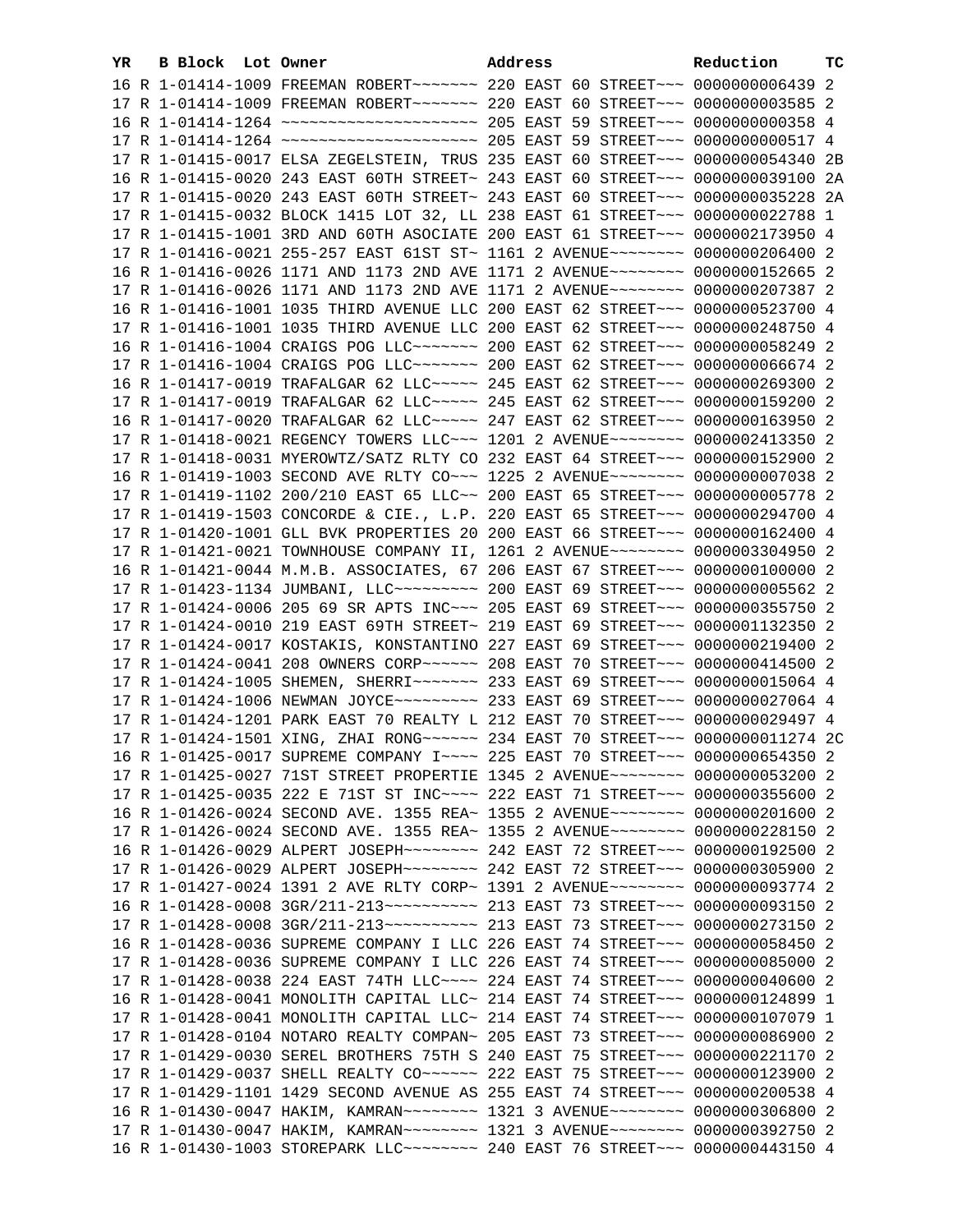| YR. | B Block Lot Owner | Address                                                                               | Reduction | тc |
|-----|-------------------|---------------------------------------------------------------------------------------|-----------|----|
|     |                   | 17 R 1-01431-0021 241 E 76 TENANTS CORP 1463 2 AVENUE~~~~~~~~ 0000000646700 2         |           |    |
|     |                   | 16 R 1-01432-0005 205 EAST 77TH STREET~ 205 EAST 77 STREET~~~ 0000000394800 2         |           |    |
|     |                   | 17 R 1-01432-0005 205 EAST 77TH STREET~ 205 EAST 77 STREET~~~ 0000000460950 2         |           |    |
|     |                   | 17 R 1-01432-0012 231 EAST 77 HDFC, ~ AS 231 EAST 77 STREET~~~ 0000000150750 2        |           |    |
|     |                   | 17 R 1-01432-0015 THE 239 EAST 77 CORP~ 239 EAST 77 STREET~~~ 0000000031950 2         |           |    |
|     |                   | 17 R 1-01432-0025 270 EAST 78TH STREET, 1491 2 AVENUE~~~~~~~~~ 0000000251550 2        |           |    |
|     |                   | 17 R 1-01432-0037 78TH STREET EQUITIES~ 232 EAST 78 STREET~~~ 0000000135450 2         |           |    |
|     |                   | 17 R 1-01432-1002 PETER LEE ------------ 213 EAST 77 STREET --- 0000000004857 2       |           |    |
|     |                   | 17 R 1-01433-0007 221 EAST 78TH TENANTS 221 EAST 78 STREET~~~ 0000000628750 2         |           |    |
|     |                   | 17 R 1-01433-0022 JEANCO HOLDINGS, LLC~ 265 EAST 78 STREET~~~ 0000000099954 2         |           |    |
|     |                   |                                                                                       |           |    |
|     |                   | 17 R 1-01433-0031 240 79 OWNERS CORP~~~ 240 EAST 79 STREET~~~ 0000000357450 2         |           |    |
|     |                   | 17 R 1-01433-1103 12B RIVERSIDE EAST LL 200 EAST 79 STREET~~~ 0000000010356 2         |           |    |
|     |                   | 16 R 1-01435-0028 JACREG RLTY CORP~~~~~ 1107 1 AVENUE~~~~~~~~ 0000000064930 2         |           |    |
|     |                   | 17 R 1-01435-0028 JACREG RLTY CORP~~~~~ 1107 1 AVENUE~~~~~~~~ 0000000103180 2         |           |    |
|     |                   | 16 R 1-01435-0029 JACREG RLTY CORP~~~~~ 1109 1 AVENUE~~~~~~~~ 0000000117450 2         |           |    |
|     |                   | 17 R 1-01435-0044 ARC NYE61ST001, LLC~~ 306 EAST 61 STREET~~~ 0000000702650 4         |           |    |
|     |                   | 16 R 1-01435-0052 1150 SECOND AVENUE, L 1150 2 AVENUE~~~~~~~~~ 0000000084864 2B       |           |    |
|     |                   | 17 R 1-01435-0052 1150 SECOND AVENUE, L 1150 2 AVENUE~~~~~~~~~ 0000000132453 2B       |           |    |
|     |                   | 17 R 1-01435-0151 1152 SECOND AVENUE LL 1152 2 AVENUE~~~~~~~~ 0000000281700 4         |           |    |
|     |                   | 16 R 1-01435-1006 SAINI, MICHAEL~~~~~~~~~~~~~ 303 EAST 60 STREET~~~~ 00000000007279 2 |           |    |
|     |                   |                                                                                       |           |    |
|     |                   | 17 R 1-01436-0019 345 EAST 61ST STREET~ 345 EAST 61 STREET~~~ 0000000072900 2         |           |    |
|     |                   | 17 R 1-01436-0036 OHEB 62 ASSOCIATES, ~~ 342 EAST 62 STREET~~~ 0000000153150 2        |           |    |
|     |                   | 16 R 1-01436-1201 350 E 62ND STREET ASS 350 EAST 62 STREET~~~ 0000000067600 4         |           |    |
|     |                   | 17 R 1-01436-1302 ~~~~~~~~~~~~~~~~~~~~~~~ 1115 1 AVENUE~~~~~~~~ 0000000715800 2       |           |    |
|     |                   | 17 R 1-01437-0022 359 BETA I, ~~~~~~~~~~ 359 EAST 62 STREET~~~ 0000000206550 2        |           |    |
|     |                   | 16 R 1-01437-0027 1143 FIRST AVE LLC ~~~ 1143 1 AVENUE ~~~~~~~~ 0000000253750 2       |           |    |
|     |                   | 17 R 1-01437-0027 1143 FIRST AVE LLC~~~ 1143 1 AVENUE~~~~~~~~ 0000000156400 2         |           |    |
|     |                   | 17 R 1-01438-0006 ALKAL L P ------------ 305 EAST 63 STREET -- 0000000367050 2        |           |    |
|     |                   |                                                                                       |           |    |
|     |                   | 16 R 1-01438-3601 300 EAST 65TH STREET~ 300 EAST 64 STREET~~~ 0000001112015 4         |           |    |
|     |                   | 17 R 1-01438-3601 300 EAST 65TH STREET~ 300 EAST 64 STREET~~~ 0000001420837 4         |           |    |
|     |                   | 17 R 1-01439-0019 337 GARAGE CO ------- 337 EAST 64 STREET -- 0000001230700 4         |           |    |
|     |                   | 17 R 1-01439-0023 PLUM ASSETS LLC ----- 1185 1 AVENUE ------- 0000000183225 2         |           |    |
|     |                   | 16 R 1-01439-0031 JGV65, LLC ----------- 350 EAST 65 STREET --- 0000000052240 2       |           |    |
|     |                   | 17 R 1-01439-0031 JGV65, LLC ----------- 350 EAST 65 STREET --- 0000000052240 2       |           |    |
|     |                   | 17 R 1-01439-0032 JGV65, LLC ----------- 348 EAST 65 STREET --- 0000000055260 2       |           |    |
|     |                   | 17 R 1-01439-1008 MICHAEL C SINGER~~~~~ 304 EAST 65 STREET~~~ 0000000012055 4         |           |    |
|     |                   | 17 R 1-01439-1010 MICHAEL C SINGER~~~~~ 304 EAST 65 STREET~~~ 0000000011820 4         |           |    |
|     |                   | 16 R 1-01440-0018 339 E. 65TH LLC ----- 339 EAST 65 STREET -- 0000000031500 2         |           |    |
|     |                   | 16 R 1-01440-0038 332 EAST 66TH STREETI 332 EAST 66 STREET~~~ 0000000038550 2         |           |    |
|     |                   | 17 R 1-01440-0038 332 EAST 66TH STREETI 332 EAST 66 STREET~~~ 0000000045950 2         |           |    |
|     |                   | 17 R 1-01441-0033 BANZER MANOR INC ---- 338 EAST 67 STREET --- 0000000109300 2        |           |    |
|     |                   | 16 R 1-01441-1004 301/66 OWNERS CORP. ~~ 301 EAST 66 STREET~~~ 00000000003168 2       |           |    |
|     |                   | 17 R 1-01441-1004 301/66 OWNERS CORP. ~~ 301 EAST 66 STREET ~~~ 0000000003780 2       |           |    |
|     |                   | 17 R 1-01444-0007 309 EAST 69TH STREET~ 309 EAST 69 STREET~~~ 0000000043150 2         |           |    |
|     |                   | 16 R 1-01444-0013 321 EAST 69TH STREET~ 321 EAST 69 STREET~~~ 0000000150900 2         |           |    |
|     |                   | 16 R 1-01444-0015 333 TENANTS CORP~~~~~ 333 EAST 69 STREET~~~ 0000000700700 2         |           |    |
|     |                   | 17 R 1-01444-0031 330 EAST 70TH STREET~ 330 EAST 70 STREET~~~ 0000000277850 2         |           |    |
|     |                   | 17 R 1-01444-0043 310 EAST 70TH ST APAR 310 EAST 70 STREET~~~ 0000000697750 2         |           |    |
|     |                   | 17 R 1-01444-1001 MACARTHUR PROPERTIES~ 301 EAST 69 STREET~~~ 0000000666150 4         |           |    |
|     |                   | 16 R 1-01444-1002 301 E. 69TH PARKING, ~ 301 EAST 69 STREET~~~ 0000000260450 4        |           |    |
|     |                   | 17 R 1-01444-1002 301 E. 69TH PARKING,~ 301 EAST 69 STREET~~~ 0000000266300 4         |           |    |
|     |                   | 17 R 1-01445-0007 CENTURY MANAGEMENT~~~ 315 EAST 70 STREET~~~ 0000000764550 2         |           |    |
|     |                   | 17 R 1-01445-0020 335 E.70TH REALTY INC 333 EAST 70 STREET~~~ 0000000073050 2         |           |    |
|     |                   | 17 R 1-01445-0021 335 E.70TH REALTY INC 335 EAST 70 STREET~~~ 0000000028900 2         |           |    |
|     |                   | 17 R 1-01445-1001 VALLEY NATIONAL BANK~ 1328 2 AVENUE~~~~~~~~ 0000000268067 4         |           |    |
|     |                   | 17 R 1-01445-1003 85TH ESTATES COMPANY~ 1328 2 AVENUE~~~~~~~~ 0000000299743 4         |           |    |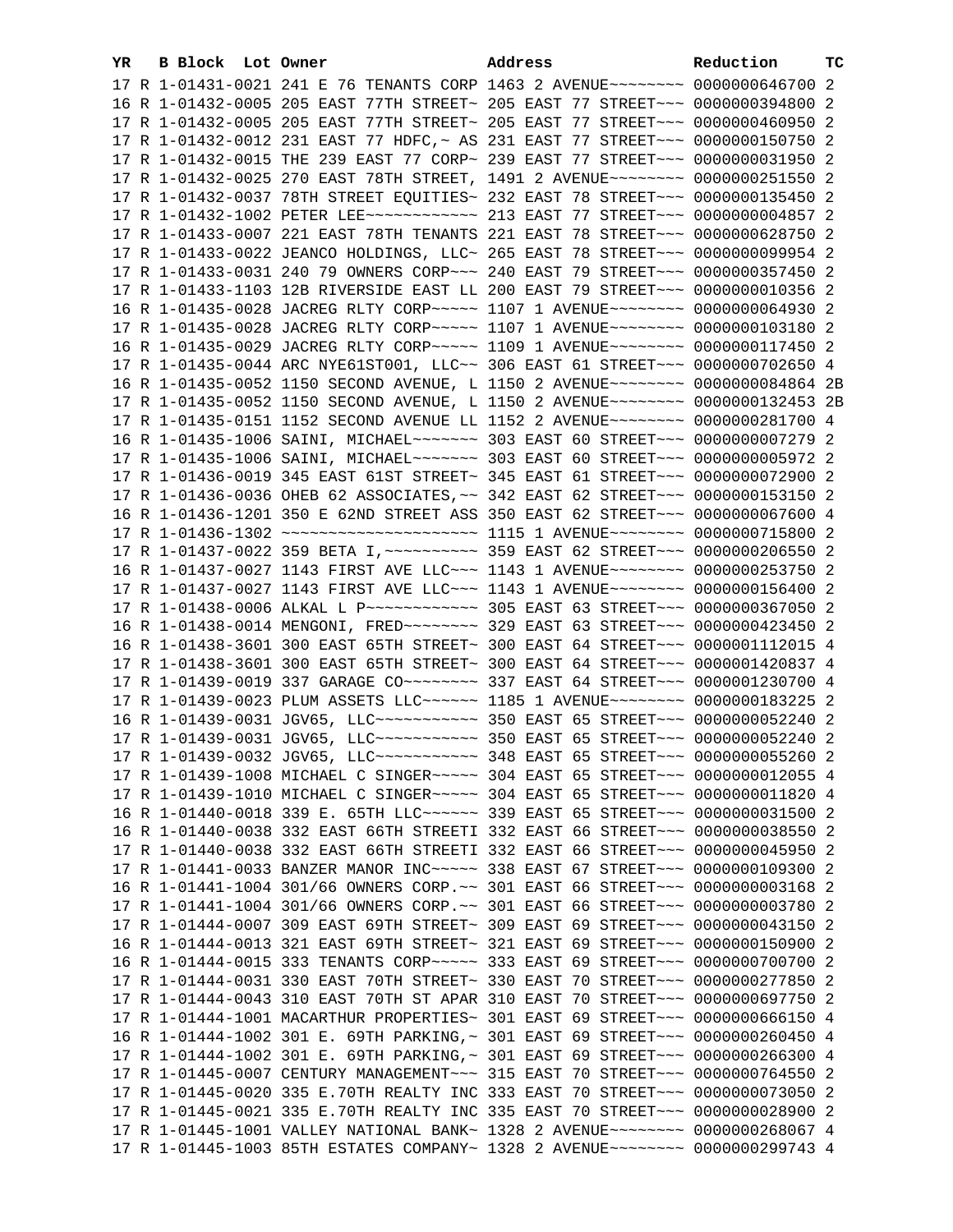| YR. | B Block Lot Owner |                                                                                      | Address | Reduction | тc |
|-----|-------------------|--------------------------------------------------------------------------------------|---------|-----------|----|
|     |                   | 17 R 1-01446-0003 FERL REALTY COMPANY~~ 1386 2 AVENUE~~~~~~~~ 0000000058000 2B       |         |           |    |
|     |                   | 17 R 1-01446-0004 DOMAX REALTY CORP~~~~ 1388 2 AVENUE~~~~~~~~ 0000000033500 2        |         |           |    |
|     |                   | 16 R 1-01446-0008 311-71 OWNERS CORP~~~ 311 EAST 71 STREET~~~ 0000000545600 2        |         |           |    |
|     |                   | 17 R 1-01446-0008 311-71 OWNERS CORP~~~ 311 EAST 71 STREET~~~ 0000000567230 2        |         |           |    |
|     |                   | 17 R 1-01446-1001 350 EAST 72ND STREET~ 350 EAST 72 STREET~~~ 0000000006707 2        |         |           |    |
|     |                   | 17 R 1-01446-1103 DANZ, LLC ------------ 308 EAST 72 STREET --- 0000000042790 4      |         |           |    |
|     |                   | 16 R 1-01447-0009 315 E 72 ST OWNERS IN 315 EAST 72 STREET~~~ 0000002887200 2        |         |           |    |
|     |                   | 17 R 1-01447-0009 315 E 72 ST OWNERS IN 315 EAST 72 STREET~~~ 0000001102000 2        |         |           |    |
|     |                   | 17 R 1-01447-0030 THE CHARLES CONDOMINI 1359 1 AVENUE~~~~~~~~ 0000000204200 2        |         |           |    |
|     |                   | 16 R 1-01447-1001 CALVANICO, MARSHA~~~~ 305 EAST 72 STREET~~~ 0000000456800 4        |         |           |    |
|     |                   | 17 R 1-01447-1001 CALVANICO, MARSHA~~~~ 305 EAST 72 STREET~~~ 0000000706550 4        |         |           |    |
|     |                   | 17 R 1-01448-0011 315 EAST 73RD, ~~~~~~~ 315 EAST 73 STREET~~~ 0000000064800 2       |         |           |    |
|     |                   | 17 R 1-01448-0025 1365 EMPIRE LLC ----- 1365 1 AVENUE ------- 0000000024750 2        |         |           |    |
|     |                   |                                                                                      |         |           |    |
|     |                   |                                                                                      |         |           |    |
|     |                   |                                                                                      |         |           |    |
|     |                   | 16 R 1-01448-0045 310 E. 74TH ---------- 310 EAST 74 STREET --- 0000000171100 2      |         |           |    |
|     |                   | 16 R 1-01449-1001 SHERWOOD FIRST AVE AS 330 EAST 75 STREET~~~ 0000000052300 4        |         |           |    |
|     |                   | 17 R 1-01449-1001 SHERWOOD FIRST AVE AS 330 EAST 75 STREET~~~ 0000000018000 4        |         |           |    |
|     |                   | 16 R 1-01449-1302 AKAM ASSOCIATES ----- 343 EAST 74 STREET -- 0000000747050 2        |         |           |    |
|     |                   | 17 R 1-01450-0008 311 E 75TH OWNERS COR 311 EAST 75 STREET~~~ 0000000176300 2        |         |           |    |
|     |                   | 17 R 1-01450-0037 KHAMIN ASSOCIATES LLC 352 EAST 76 STREET~~~ 0000000105300 2        |         |           |    |
|     |                   | 17 R 1-01450-0049 300 EAST 76TH STREET~ 1454 2 AVENUE~~~~~~~~~ 0000000038700 2       |         |           |    |
|     |                   | 16 R 1-01451-0001 CASTLE FARRADAY ASSOC 1456 2 AVENUE~~~~~~~~~ 0000000420868 2       |         |           |    |
|     |                   | 16 R 1-01451-0005 EAST EGG ASSOCIATES~~ 303 EAST 76 STREET~~~ 0000000057370 2        |         |           |    |
|     |                   | 16 R 1-01451-0010 EGA HOLDINGS, LLC~~~~ 341 EAST 76 STREET~~~ 0000000070230 2        |         |           |    |
|     |                   | 17 R 1-01451-0010 EGA HOLDINGS, LLC~~~~ 341 EAST 76 STREET~~~ 0000000070230 2        |         |           |    |
|     |                   | 17 R 1-01451-0023 MICHELE BEDNARSH (NEE 1461 1 AVENUE~~~~~~~~~ 0000001056200 2       |         |           |    |
|     |                   | 16 R 1-01451-0031 350 EAST 77TH STREET~ 350 EAST 77 STREET~~~ 0000000768980 2        |         |           |    |
|     |                   | 17 R 1-01451-0031 350 EAST 77TH STREET~ 350 EAST 77 STREET~~~ 0000000570130 2        |         |           |    |
|     |                   | 17 R 1-01451-0040 330 EAST 77 STREET LL 330 EAST 77 STREET~~~ 0000000066000 2        |         |           |    |
|     |                   | 16 R 1-01451-1001 RFD SEVILLE RETAIL LL 300 EAST 77 STREET~~~ 0000000191500 4        |         |           |    |
|     |                   | 17 R 1-01451-1001 RFD SEVILLE RETAIL LL 300 EAST 77 STREET~~~ 0000000203500 4        |         |           |    |
|     |                   | 17 R 1-01452-0010 325 HOUSE INC~~~~~~~~~~~~~~ 325 EAST 77 STREET~~~~ 0000000317100 2 |         |           |    |
|     |                   | 16 R 1-01452-0019 345 EAST 77TH STREET~ 345 EAST 77 STREET~~~ 0000000540600 2        |         |           |    |
|     |                   | 16 R 1-01452-0027 CHOU'S THREE D LLC~~~ 1487 1 AVENUE~~~~~~~~ 0000000090400 4        |         |           |    |
|     |                   | 17 R 1-01452-0027 CHOU'S THREE D LLC ~~~ 1487 1 AVENUE ~~~~~~~~ 0000000192100 4      |         |           |    |
|     |                   | 16 R 1-01452-0031 CHOU'S THREE D LLC~~~ 354 EAST 78 STREET~~~ 0000000191950 2        |         |           |    |
|     |                   | 17 R 1-01452-0031 CHOU'S THREE D LLC~~~ 354 EAST 78 STREET~~~ 0000000217600 2        |         |           |    |
|     |                   | 17 R 1-01452-0041 7 OF 8 REALTY CO LLC~ 314 EAST 78 STREET~~~ 0000000696250 2        |         |           |    |
|     |                   | 17 R 1-01452-0047 ARSALOU RLTY CORP~~~~ 308 EAST 78 STREET~~~ 0000000082400 2        |         |           |    |
|     |                   | 16 R 1-01452-1001 303 E77 LLC~~~~~~~~~~~~~~~ 303 EAST 77 STREET~~~ 0000000291650 4   |         |           |    |
|     |                   | 17 R 1-01452-1001 303 E77 LLC ---------- 303 EAST 77 STREET -- 0000000351500 4       |         |           |    |
|     |                   | 16 R 1-01452-1002 ALGAN, ISMAIL ENES~~~ 303 EAST 77 STREET~~~ 0000000010085 2        |         |           |    |
|     |                   | 17 R 1-01452-1002 ALGAN, ISMAIL ENES~~~ 303 EAST 77 STREET~~~ 0000000012390 2        |         |           |    |
|     |                   |                                                                                      |         |           |    |
|     |                   |                                                                                      |         |           |    |
|     |                   | 16 R 1-01453-0037 CHARLESWOOD TENANTS C 330 EAST 79 STREET~~~ 0000001094450 2        |         |           |    |
|     |                   | 17 R 1-01453-0037 CHARLESWOOD TENANTS C 330 EAST 79 STREET~~~ 0000000685350 2        |         |           |    |
|     |                   | 16 R 1-01453-0043 308 OWNERS CORP~~~~~~ 308 EAST 79 STREET~~~ 0000004146200 2        |         |           |    |
|     |                   | 17 R 1-01453-0043 308 OWNERS CORP~~~~~~ 308 EAST 79 STREET~~~ 0000002538050 2        |         |           |    |
|     |                   | 17 R 1-01455-0008 STEEL EAST 60, LLC -~ 409 EAST 60 STREET~~~ 0000000238500 4        |         |           |    |
|     |                   | 17 R 1-01455-1002 GAZIT HORIZONS BRIDGE 401 EAST 60 STREET~~~ 0000001025751 4        |         |           |    |
|     |                   | 17 R 1-01456-0001 FIRST/BROADWAY ACQUIS 1114 1 AVENUE~~~~~~~~~ 0000000413850 4       |         |           |    |
|     |                   | 16 R 1-01456-0003 1118 FIRST AVENUE, LL 1118 1 AVENUE~~~~~~~~ 0000000083600 2        |         |           |    |
|     |                   | 17 R 1-01456-0035 EAST 62ND MINISTORAGE 406 EAST 62 STREET~~~ 0000000399600 4        |         |           |    |
|     |                   | 16 R 1-01456-0046 400 EAST 62ND PROPERT 1124 1 AVENUE~~~~~~~~ 0000000478050 4        |         |           |    |
|     |                   | 17 R 1-01456-0046 400 EAST 62ND PROPERT 1124 1 AVENUE~~~~~~~~ 0000000870000 4        |         |           |    |
|     |                   | 16 R 1-01456-1001 NYC 61ST LLC~~~~~~~~~~~~~~ 425 EAST 61 STREET~~~~ 0000000286100 4  |         |           |    |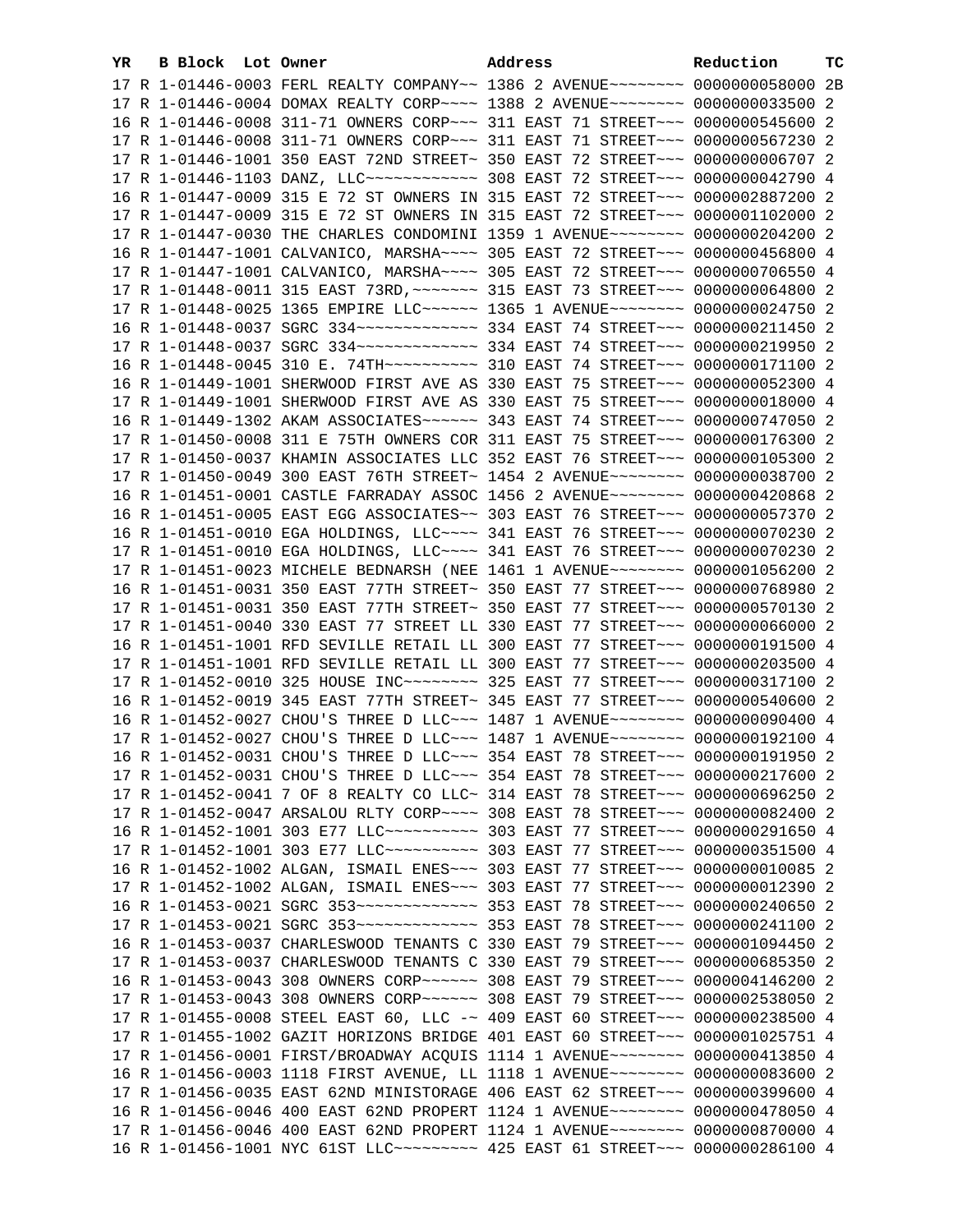| YR. | B Block Lot Owner |                                                                                                                                                                 | Address | Reduction | тc |
|-----|-------------------|-----------------------------------------------------------------------------------------------------------------------------------------------------------------|---------|-----------|----|
|     |                   | 17 R 1-01456-1001 NYC 61ST LLC --------- 425 EAST 61 STREET -- 0000000542600 4                                                                                  |         |           |    |
|     |                   | 17 R 1-01457-0001 RAFII. DANIELS. REALT 1130 1 AVENUE~~~~~~~~ 0000000134740 2                                                                                   |         |           |    |
|     |                   | 16 R 1-01457-0045 EGA HOLDINGS, LLC --- 1144 1 AVENUE ------- 0000000134170 2                                                                                   |         |           |    |
|     |                   | 17 R 1-01457-0045 EGA HOLDINGS, LLC~~~~ 1144 1 AVENUE~~~~~~~~ 0000000074040 2                                                                                   |         |           |    |
|     |                   | 17 R 1-01458-0043 JA 406 REALTY LLC~~~~ 406 EAST 64 STREET~~~ 0000000026800 2                                                                                   |         |           |    |
|     |                   | 17 R 1-01458-1004 EXPERT MANAGEMENT~~~~ 1154 1 AVENUE~~~~~~~~ 0000000076850 2                                                                                   |         |           |    |
|     |                   | 17 R 1-01458-1101 ENTERPRISE YORK GARAG 1175 YORK AVENUE~~~~~ 0000000128100 4                                                                                   |         |           |    |
|     |                   | 16 R 1-01458-1301 1152 FIRST EQUITIES L 1152 1 AVENUE~~~~~~~~ 0000000037800 4                                                                                   |         |           |    |
|     |                   | 17 R 1-01458-1301 1152 FIRST EQUITIES L 1152 1 AVENUE~~~~~~~~ 0000000021850 4                                                                                   |         |           |    |
|     |                   | 17 R 1-01460-0001 401 65 OWNERS CORP~~~ 1206 1 AVENUE~~~~~~~~ 0000000418050 2                                                                                   |         |           |    |
|     |                   | 16 R 1-01460-0017 435 E 65 ST CORP~~~~~ 435 EAST 65 STREET~~~ 0000000304400 2                                                                                   |         |           |    |
|     |                   | 16 R 1-01460-1001 MEMORIAL HOSPITAL ETA 404 EAST 66 STREET~~~ 0000000012359 2                                                                                   |         |           |    |
|     |                   |                                                                                                                                                                 |         |           |    |
|     |                   | 17 R 1-01460-1001 MEMORIAL HOSPITAL ETA 404 EAST 66 STREET~~~ 0000000014865 2                                                                                   |         |           |    |
|     |                   | 17 R 1-01460-1159 HARDENBROOK HOUSE DRI 404 EAST 66 STREET~~~ 0000000056887 4                                                                                   |         |           |    |
|     |                   | 16 R 1-01461-1001 AMENDED&RESTATED JUDI 400 EAST 67 STREET~~~ 0000000009350 2                                                                                   |         |           |    |
|     |                   | 17 R 1-01461-1001 AMENDED&RESTATED JUDI 400 EAST 67 STREET~~~ 0000000033251 2                                                                                   |         |           |    |
|     |                   | 17 R 1-01464-1503 SPG 1ST AVENUE INVEST 1286 1 AVENUE~~~~~~~~ 0000001292750 2                                                                                   |         |           |    |
|     |                   | 17 R 1-01465-0001 TRANSWORLD EQUITIES~~ 1306 1 AVENUE~~~~~~~~ 0000001783900 2                                                                                   |         |           |    |
|     |                   | 17 R 1-01465-0011 BORG LLC ------------- 413 EAST 70 STREET --- 0000000091750 2                                                                                 |         |           |    |
|     |                   | 17 R 1-01466-0037 420 EAST 72ND ST TENA 420 EAST 72 STREET~~~ 0000003101400 2                                                                                   |         |           |    |
|     |                   | 16 R 1-01467-0005 ELLIANA 72 LLC~~~~~~~~ 405 EAST 72 STREET~~~ 0000000497700 2                                                                                  |         |           |    |
|     |                   | 17 R 1-01467-0009 41372, LLC ----------- 413 EAST 72 STREET --- 0000000062588 2                                                                                 |         |           |    |
|     |                   | 17 R 1-01467-0040 CELL-TAK MFG INC~~~~~ 412 EAST 73 STREET~~~ 0000000069200 2                                                                                   |         |           |    |
|     |                   | 17 R 1-01467-0043 406 E 73 ST APTS INC~ 406 EAST 73 STREET~~~ 0000000058915 2C                                                                                  |         |           |    |
|     |                   | 17 R 1-01467-0047 SUPREME COMPANY LLC~~ 1354 1 AVENUE~~~~~~~~ 0000000204210 2                                                                                   |         |           |    |
|     |                   | 17 R 1-01468-0002 NR 1372 FIRST AVENUE~ 1372 1 AVENUE~~~~~~~~~ 0000000049700 2                                                                                  |         |           |    |
|     |                   | 17 R 1-01468-0004 1376 FIRST ASSOCIATES 1376 1 AVENUE~~~~~~~~ 0000000282450 2                                                                                   |         |           |    |
|     |                   | 16 R 1-01468-0009 CARMINE LIMITED ----- 415 EAST 73 STREET -- 0000000252200 2                                                                                   |         |           |    |
|     |                   | 17 R 1-01468-0041 402 EAST 74TH STREET~ 402 EAST 74 STREET~~~ 0000000475600 2                                                                                   |         |           |    |
|     |                   | 17 R 1-01468-0045 1384 FIRST REALTY LLC 1384 1 AVENUE~~~~~~~~~ 0000000136687 2                                                                                  |         |           |    |
|     |                   | 17 R 1-01468-0047 1380 FIRST OWNERS CO. 1378 1 AVENUE~~~~~~~~ 0000000271750 2                                                                                   |         |           |    |
|     |                   | 17 R 1-01468-0104 RONALD MCDONALD HOUSE 403 EAST 73 STREET~~~ 0000000039150 2<br>17 R 1-01469-0019 CAPIT RLTY CO INC~~~~ 439 EAST 74 STREET~~~ 0000000075200 2  |         |           |    |
|     |                   | 17 R 1-01469-0036 4000 EAST 102 STREET~ 430 EAST 75 STREET~~~ 0000000046550 4                                                                                   |         |           |    |
|     |                   |                                                                                                                                                                 |         |           |    |
|     |                   | 17 R 1-01470-0013 423 EAST 75TH ASSOCIA 423 EAST 75 STREET~~~ 0000000059150 2<br>17 R 1-01470-0020 435 EAST 75 ASSOCIATE 435 EAST 75 STREET~~~ 0000000084000 2  |         |           |    |
|     |                   | 17 R 1-01470-0029 LUCKY 18 LLC --------- 1431A YORK AVENUE --- 0000000058750 2                                                                                  |         |           |    |
|     |                   |                                                                                                                                                                 |         |           |    |
|     |                   | 17 R 1-01470-0030 SENIOR LIVING OPTIONS 438 EAST 76 STREET~~~ 0000000146250 2<br>17 R 1-01471-0010 SENIOR LIVING OPTIONS 417 EAST 76 STREET~~~ 0000000981897 2B |         |           |    |
|     |                   | 17 R 1-01471-0032 430 OWNERS CORP. ~~~~~ 430 EAST 77 STREET~~~ 0000000122850 2                                                                                  |         |           |    |
|     |                   | 16 R 1-01471-0034 LENOX 77 LLC~~~~~~~~~~ 428 EAST 77 STREET~~~ 0000000129100 2                                                                                  |         |           |    |
|     |                   | 17 R 1-01471-0034 LENOX 77 LLC --------- 428 EAST 77 STREET --- 0000000138800 2                                                                                 |         |           |    |
|     |                   | 16 R 1-01471-0045 400 E 77 ST CORP~~~~~ 1478 1 AVENUE~~~~~~~~ 0000001530650 2                                                                                   |         |           |    |
|     |                   | 17 R 1-01471-0045 400 E 77 ST CORP~~~~~ 1478 1 AVENUE~~~~~~~~ 0000001279300 2                                                                                   |         |           |    |
|     |                   | 16 R 1-01471-0101 DORATHEA EBERHART L.P 401 EAST 76 STREET~~~ 0000000102500 2                                                                                   |         |           |    |
|     |                   | 17 R 1-01471-0101 DORATHEA EBERHART L.P 401 EAST 76 STREET~~~ 0000000131300 2                                                                                   |         |           |    |
|     |                   | 17 R 1-01471-0102 EDWIN FIRST RLTY CORP 1466 1 AVENUE~~~~~~~~ 0000000051300 4                                                                                   |         |           |    |
|     |                   | 17 R 1-01471-0128 EAST 77 OWNERS CO LLC 440 EAST 77 STREET~~~ 0000000088350 2                                                                                   |         |           |    |
|     |                   | 16 R 1-01472-0022 77 REALTY OWNER LLC~~ 1453 YORK AVENUE~~~~~ 0000000372000 2                                                                                   |         |           |    |
|     |                   | 17 R 1-01472-0032 CHELSEA REALTY DEVELC 444 EAST 78 STREET~~~ 0000000093200 2                                                                                   |         |           |    |
|     |                   | 17 R 1-01472-0043 LL 410 EAST 78TH STRE 410 EAST 78 STREET~~~ 0000000054070 2                                                                                   |         |           |    |
|     |                   | 17 R 1-01473-0012 417/78 OWNERS CORP~~~ 417 EAST 78 STREET~~~ 0000000192150 2                                                                                   |         |           |    |
|     |                   | 17 R 1-01473-0013 419/78 OWNERS CORP~~~ 419 EAST 78 STREET~~~ 0000000192150 2                                                                                   |         |           |    |
|     |                   | 17 R 1-01473-0014 421/78 OWNERS CORP~~~ 421 EAST 78 STREET~~~ 0000000199350 2                                                                                   |         |           |    |
|     |                   | 17 R 1-01473-0016 425 EAST 78TH STREET~ 425 EAST 78 STREET~~~ 0000000102700 2                                                                                   |         |           |    |
|     |                   | 16 R 1-01473-0042 ELSARD REALTY ASSOCIA 412 EAST 79 STREET~~~ 0000000047120 2                                                                                   |         |           |    |
|     |                   | 17 R 1-01473-1002 CHAN, HELEN~~~~~~~~~~~~~~~ 404 EAST 79 STREET~~~~ 00000000006009 2                                                                            |         |           |    |
|     |                   | 16 R 1-01473-1310 GUE, LOTHAR F~~~~~~~~~ 460 EAST 79 STREET~~~ 00000000006611 2                                                                                 |         |           |    |
|     |                   |                                                                                                                                                                 |         |           |    |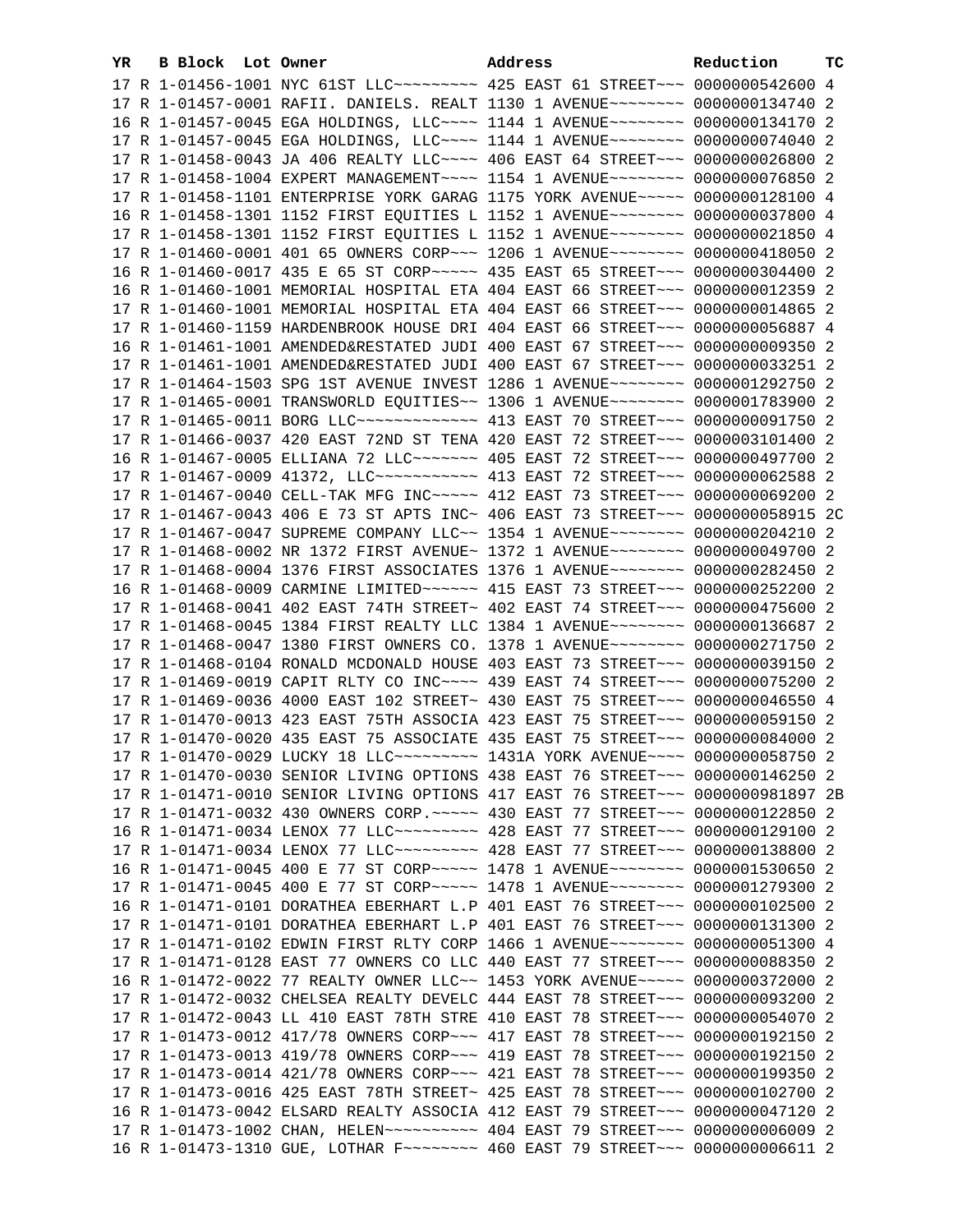| YR. | B Block Lot Owner | Address                                                                                              | Reduction | тc |
|-----|-------------------|------------------------------------------------------------------------------------------------------|-----------|----|
|     |                   | 17 R 1-01473-1310 GUE, LOTHAR F~~~~~~~~ 460 EAST 79 STREET~~~ 0000000006540 2                        |           |    |
|     |                   | 17 R 1-01473-1501 1496-1498 FIRST AVENU 1496 1 AVENUE~~~~~~~~ 0000000022797 4                        |           |    |
|     |                   | 17 R 1-01473-1601 HILDEBRAND, ANDREAS T 408 EAST 79 STREET~~~ 0000000021513 2                        |           |    |
|     |                   | 17 R 1-01474-0031 PLAZA EAST HOTEL~~~~~ 500 EAST 62 STREET~~~ 0000000619050 4                        |           |    |
|     |                   | 17 R 1-01484-0001 YORK ROAD ASSOCIATES~ 1360 YORK AVENUE~~~~~ 0000000367330 2                        |           |    |
|     |                   | 16 R 1-01484-0019 72 RIVER TENANTS CORP 527 EAST 72 STREET~~~ 0000000076300 2                        |           |    |
|     |                   | 16 R 1-01484-0022 72 RIVER TENANTS CORP 531 EAST 72 STREET~~~ 0000000069850 2                        |           |    |
|     |                   | 16 R 1-01484-0023 72 RIVER TENANTS CORP 535 EAST 72 STREET~~~ 0000000070200 2                        |           |    |
|     |                   | 16 R 1-01484-0024 72 RIVER TENANTS CORP 541 EAST 72 STREET~~~ 0000000061600 2                        |           |    |
|     |                   | 17 R 1-01484-0049 CORNERSTONE YORK LLC~ 1368 YORK AVENUE~~~~~ 0000000171250 2                        |           |    |
|     |                   | 17 R 1-01484-0050 MAYET RLTY CORP~~~~~~ 1366 YORK AVENUE~~~~~ 0000000071890 2                        |           |    |
|     |                   | 17 R 1-01484-1002 151 WILLIAM REALTY LL 515 EAST 72 STREET~~~ 0000000065120 4                        |           |    |
|     |                   |                                                                                                      |           |    |
|     |                   | 17 R 1-01485-0003 215 AFRICAN & HISPANI 1374 YORK AVENUE~~~~~ 0000000058400 2                        |           |    |
|     |                   | 17 R 1-01485-0046 HAUG REALTY CORP~~~~~ 506 EAST 74 STREET~~~ 0000000693550 4                        |           |    |
|     |                   | 17 R 1-01485-0050 1380 YA REALTY LLC -- 1380 YORK AVENUE --- 0000000099700 2                         |           |    |
|     |                   | 16 R 1-01489-0008 CHEROKEE OWNERS CORP~ 509 EAST 77 STREET~~~ 0000000214050 2                        |           |    |
|     |                   | 17 R 1-01489-0008 CHEROKEE OWNERS CORP~ 509 EAST 77 STREET~~~ 0000000446700 2                        |           |    |
|     |                   | 16 R 1-01489-0037 CHEROKEE OWNERS CORP~ 508 EAST 78 STREET~~~ 0000000277950 2                        |           |    |
|     |                   | 17 R 1-01489-0037 CHEROKEE OWNERS CORP~ 508 EAST 78 STREET~~~ 0000000536700 2                        |           |    |
|     |                   | 17 R 1-01490-0001 78/79 YORK ASSOCIATES 1472 YORK AVENUE~~~~~ 0000000401850 2                        |           |    |
|     |                   | 17 R 1-01490-0019 78/79 YORK ASSOCIATES 527 EAST 78 STREET~~~ 0000000223450 2                        |           |    |
|     |                   | 17 R 1-01490-0023 78/79 YORK ASSOCIATES 535 EAST 78 STREET~~~ 0000000364150 2                        |           |    |
|     |                   | 17 R 1-01490-0030 78/79 YORK ASSOCIATES 532 EAST 79 STREET~~~ 0000000318050 2                        |           |    |
|     |                   | 16 R 1-01491-0011 MADISON FIFTH TENANTS 19 EAST 79 STREET~~~~ 0000000013653 2C                       |           |    |
|     |                   | 17 R 1-01491-0011 MADISON FIFTH TENANTS 19 EAST 79 STREET~~~~ 0000000091145 2C                       |           |    |
|     |                   | 17 R 1-01491-0030 79 EAST 79TH STREET C 73 EAST 79 STREET~~~~ 0000000400100 2                        |           |    |
|     |                   | 17 R 1-01491-0057 1046 MADISON AVENUEAS 1046 MADISON AVENUE~~ 0000000096250 4                        |           |    |
|     |                   | 16 R 1-01491-0060 20 E80 ST CP --------- 20 EAST 80 STREET --- 0000000132800 2                       |           |    |
|     |                   | 17 R 1-01491-0062 16 EAST 80TH HOUSING~ 16 EAST 80 STREET~~~~ 0000000094370 2                        |           |    |
|     |                   | 17 R 1-01491-1001 PARK PARK ASSOCIATES, 900 PARK AVENUE~~~~~~ 0000000084550 4                        |           |    |
|     |                   | 17 R 1-01492-0015 19 EAST 80TH STREET A 1058 MADISON AVENUE~~ 0000000533900 2                        |           |    |
|     |                   | 17 R 1-01492-0017 B&J 609 LLC ---------- 1064 MADISON AVENUE -- 0000000472800 2                      |           |    |
|     |                   | 17 R 1-01492-0037 930 PARK AVE APTS INC 930 PARK AVENUE~~~~~~ 0000000409300 2                        |           |    |
|     |                   | 17 R 1-01492-0047 ROCHELLE MANAGEMENTCO 38 EAST 81 STREET~~~~ 0000000021100 2B                       |           |    |
|     |                   |                                                                                                      |           |    |
|     |                   | 17 R 1-01492-0147 ROCHELLE MANAGEMENTCO 36 EAST 81 STREET~~~~ 0000000018000 2B                       |           |    |
|     |                   | 17 R 1-01492-1002 JODI L COHEN~~~~~~~~~~~~~~ 45 EAST 80 STREET~~~~ 0000000005622 2                   |           |    |
|     |                   | 17 R 1-01493-1201 PRIEMER 1082 MADISON~ 1082 MADISON AVENUE~~ 0000000278037 4                        |           |    |
|     |                   | 17 R 1-01493-1302 MOINIAN MORRIS~~~~~~~ 944 PARK AVENUE~~~~~~ 0000000007781 2                        |           |    |
|     |                   | 17 R 1-01494-0015 GEREL CORP~~~~~~~~~~~~~~~~ 1094 MADISON AVENUE~~ 0000000504350 2                   |           |    |
|     |                   | 17 R 1-01494-0032 960 PARK AVE CORP~~~~ 960 PARK AVENUE~~~~~~ 0000001193400 2                        |           |    |
|     |                   | 17 R 1-01494-0041 66 EAST 83RD ST OWNER 68 EAST 83 STREET~~~~ 0000000169950 2                        |           |    |
|     |                   | 17 R 1-01495-0050 1113 MADISON AVENUE~~ 1113 MADISON AVENUE~~ 0000000104148 2B                       |           |    |
|     |                   | 17 R 1-01495-0056 DORON 1122 MADISON LL 1122 MADISON AVENUE~~ 0000000200900 4                        |           |    |
|     |                   | 17 R 1-01496-0013 17 E 84 ST CORP~~~~~~~ 17 EAST 84 STREET~~~~ 0000000638550 2                       |           |    |
|     |                   | 17 R 1-01497-0005 3 EAST 85TH STREET CO 3 EAST 85 STREET~~~~~ 0000000331650 2                        |           |    |
|     |                   | 17 R 1-01497-0009 12 EAST 86TH STREETLL 1150 MADISON AVENUE~~ 0000004087300 2                        |           |    |
|     |                   | 17 R 1-01497-0044 68 EAST 86THST OWNERS 68 EAST 86 STREET~~~~ 0000000252750 2                        |           |    |
|     |                   | 17 R 1-01498-0007 7E86 REALTY LLC ----- 5 EAST 86 STREET ---- 0000000277400 2                        |           |    |
|     |                   | 16 R 1-01498-0033 PARK 86 APT CORP~~~~~ 1040 PARK AVENUE~~~~~ 0000000116650 2                        |           |    |
|     |                   | 17 R 1-01498-0033 PARK 86 APT CORP ~~~~~~~~~~~~~ 1040 PARK AVENUE ~~~~~~~~~~~~~~~~~~~~~~~~~~~~~~~~~~ |           |    |
|     |                   | 17 R 1-01498-0037 1050 TENANTS CP ----- 1050 PARK AVENUE ---- 0000000866200 2                        |           |    |
|     |                   | 17 R 1-01498-0043 62 E 87 ST OWNERS COR 62 EAST 87 STREET~~~~ 0000000268850 2                        |           |    |
|     |                   | 17 R 1-01498-0045 EAST 87TH ST OWNERS C 56 EAST 87 STREET~~~~ 0000000346550 2                        |           |    |
|     |                   | 17 R 1-01499-0071 1067 FIFTH AVENUE COR 1067 5 AVENUE~~~~~~~~ 0000000450200 2                        |           |    |
|     |                   | 17 R 1-01499-1001 62 EAST 88TH STREET R 60 EAST 88 STREET~~~~ 0000000128700 4                        |           |    |
|     |                   | 16 R 1-01500-0009 JJJ REALTY ASSOCIATES 11 EAST 88 STREET~~~~ 0000000111170 2                        |           |    |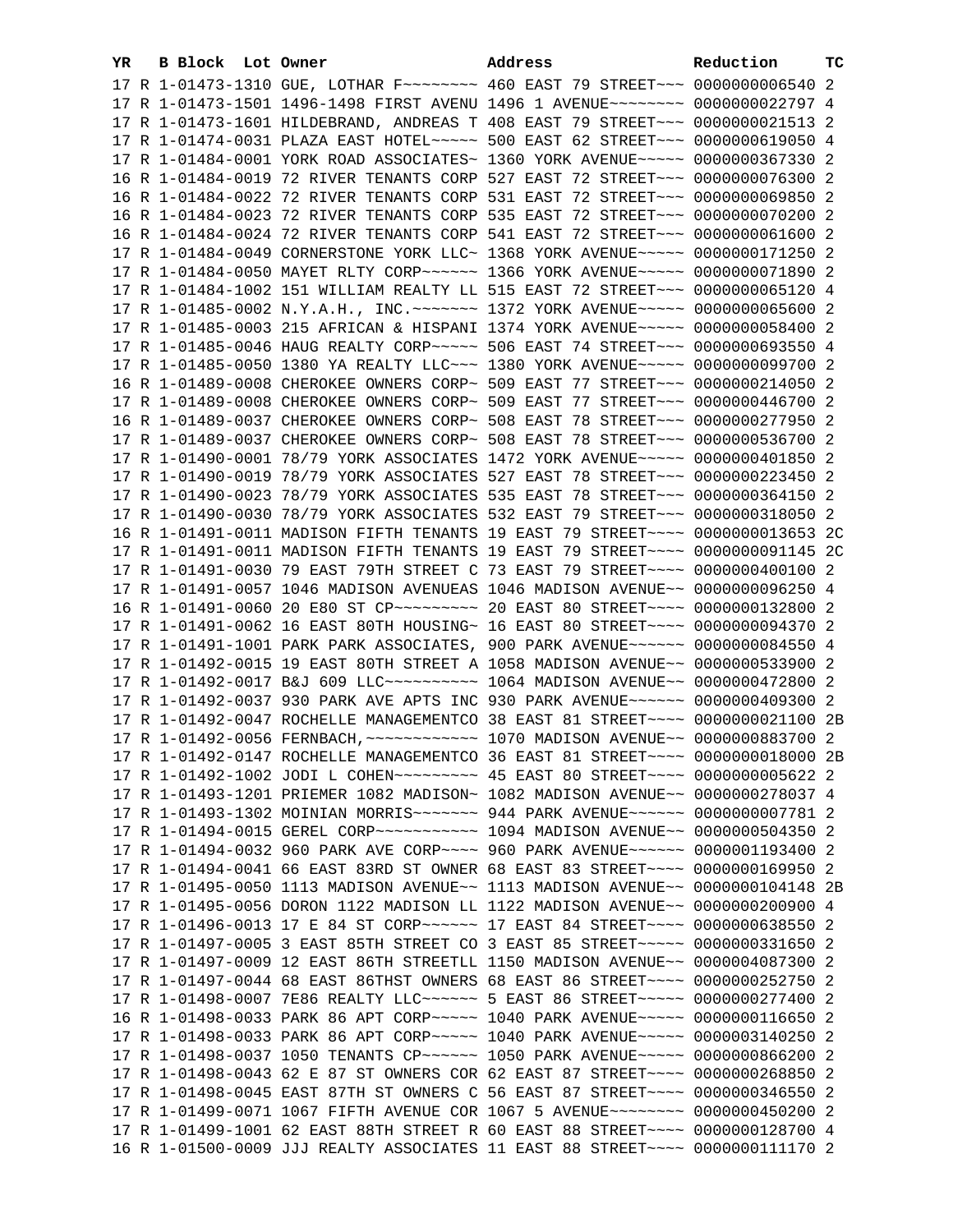| YR. | <b>B Block Lot Owner</b> |  | Address                                                                                                                                                        | Reduction | тc |
|-----|--------------------------|--|----------------------------------------------------------------------------------------------------------------------------------------------------------------|-----------|----|
|     |                          |  | 17 R 1-01500-0009 JJJ REALTY ASSOCIATES 11 EAST 88 STREET~~~~ 0000000224120 2                                                                                  |           |    |
|     |                          |  | 17 R 1-01500-0040 1090 PARK AVENUE CORP 1088 PARK AVENUE~~~~~ 0000003208900 2                                                                                  |           |    |
|     |                          |  | 17 R 1-01501-0056 MADISON 9OTH ST CORP~ 1246 MADISON AVENUE~~ 0000001614600 2                                                                                  |           |    |
|     |                          |  | 16 R 1-01502-0023 51 EAST 90 APARTMENTS 51 EAST 90 STREET~~~~ 0000000402765 2                                                                                  |           |    |
|     |                          |  | 16 R 1-01503-0056 SECOND MADISON & 92ND 1290 MADISON AVENUE~~ 0000000282650 2                                                                                  |           |    |
|     |                          |  | 17 R 1-01503-0056 SECOND MADISON & 92ND 1290 MADISON AVENUE~~ 0000000478400 2                                                                                  |           |    |
|     |                          |  | 17 R 1-01504-0016 NEO MADISON LLC~~~~~~ 1298 MADISON AVENUE~~ 0000000056520 2A                                                                                 |           |    |
|     |                          |  | 16 R 1-01504-0017 1300 MADISON AVE REAL 1300 MADISON AVENUE~~ 0000000239100 4                                                                                  |           |    |
|     |                          |  | 17 R 1-01504-0017 1300 MADISON AVE REAL 1300 MADISON AVENUE~~ 0000000205700 4                                                                                  |           |    |
|     |                          |  | 17 R 1-01504-0018 1302 MADISON AVENUE L 1302 MADISON AVENUE~~ 0000000056550 4                                                                                  |           |    |
|     |                          |  | 17 R 1-01504-0058 2293 REALTY LLC C/O V 22 EAST 93 STREET~~~~ 0000000064050 2                                                                                  |           |    |
|     |                          |  |                                                                                                                                                                |           |    |
|     |                          |  | 17 R 1-01505-0040 94TH PARK CORPORATION 1192 PARK AVENUE~~~~~ 0000001288900 2<br>16 R 1-01505-0044 JOHN J. GROGAN ASSOCI 64 EAST 94 STREET~~~~ 0000000202400 2 |           |    |
|     |                          |  |                                                                                                                                                                |           |    |
|     |                          |  | 16 R 1-01505-0056 1326 APTS CORP~~~~~~~ 28 EAST 94 STREET~~~~ 0000000511690 2                                                                                  |           |    |
|     |                          |  | 17 R 1-01505-0056 1326 APTS CORP~~~~~~~ 28 EAST 94 STREET~~~~ 0000000188460 2                                                                                  |           |    |
|     |                          |  |                                                                                                                                                                |           |    |
|     |                          |  | 17 R 1-01506-0016 JACOB, NANCY~~~~~~~~~~~~~~ 27 EAST 94 STREET~~~~~ 0000000074800 2                                                                            |           |    |
|     |                          |  | 17 R 1-01506-0018 3095 OWNERS CORP~~~~~ 30 EAST 95 STREET~~~~ 0000000195320 2                                                                                  |           |    |
|     |                          |  | 17 R 1-01507-0001 1140 TENANTS CORP~~~~ 1140 5 AVENUE~~~~~~~~ 0000000394350 2                                                                                  |           |    |
|     |                          |  | 17 R 1-01507-0021 1361 MADISON TENANTS~ 1361 MADISON AVENUE~~ 0000000328850 2                                                                                  |           |    |
|     |                          |  | 17 R 1-01508-0031 179 TENANTS CORP~~~~~ 179 EAST 79 STREET~~~ 0000000577850 2                                                                                  |           |    |
|     |                          |  | 16 R 1-01508-0033 723 ASSOCIATES, ~~~~~~ 1390 3 AVENUE~~~~~~~~ 0000000071450 4                                                                                 |           |    |
|     |                          |  | 17 R 1-01508-0033 723 ASSOCIATES, ~~~~~~ 1390 3 AVENUE~~~~~~~~ 0000000132650 4                                                                                 |           |    |
|     |                          |  | 17 R 1-01508-0038 178 EAST 80TH STREET~ 1402 3 AVENUE~~~~~~~~~ 0000000598050 2                                                                                 |           |    |
|     |                          |  |                                                                                                                                                                |           |    |
|     |                          |  |                                                                                                                                                                |           |    |
|     |                          |  | 17 R 1-01509-0039 163-170 EAST 81ST STR 1424 3 AVENUE~~~~~~~~~ 0000000139350 2                                                                                 |           |    |
|     |                          |  | 16 R 1-01510-0015 131 EAST 81ST STREET~ 1190 LEXINGTON AVENUE 0000000040700 2                                                                                  |           |    |
|     |                          |  | 17 R 1-01510-0015 131 EAST 81ST STREET~ 1190 LEXINGTON AVENUE 0000000042900 2                                                                                  |           |    |
|     |                          |  | 16 R 1-01510-0020 EAST 81ST REALTY LLC~ 1195 LEXINGTON AVENUE 0000000718650 2                                                                                  |           |    |
|     |                          |  | 17 R 1-01510-0020 EAST 81ST REALTY LLC~ 1195 LEXINGTON AVENUE 0000001011500 2                                                                                  |           |    |
|     |                          |  | 17 R 1-01510-0038 A&L 1440, LLC -------- 1440 3 AVENUE -------- 0000000570200 4                                                                                |           |    |
|     |                          |  | 17 R 1-01510-0052 1201 LEX ------------- 1205 LEXINGTON AVENUE 0000000253550 2                                                                                 |           |    |
|     |                          |  | 17 R 1-01510-0053 1201 LEX ------------- 1201 LEXINGTON AVENUE 0000000263900 2                                                                                 |           |    |
|     |                          |  | 17 R 1-01510-0063 MARLA REALTY ASSOCIAT 120 EAST 82 STREET~~~ 0000000078300 2                                                                                  |           |    |
|     |                          |  | 16 R 1-01510-1002 MAHER, FRANKLIN GARDN 1438 3 AVENUE~~~~~~~~ 00000000001920 2                                                                                 |           |    |
|     |                          |  | 17 R 1-01510-1002 MAHER, FRANKLIN GARDN 1438 3 AVENUE~~~~~~~~ 0000000008705 2                                                                                  |           |    |
|     |                          |  | 17 R 1-01511-0008 115-117 EAST REALTY L 115 EAST 82 STREET~~~ 0000000216200 2                                                                                  |           |    |
|     |                          |  | 17 R 1-01511-0033 170 EAST 83RD STREET~ 1450 3 AVENUE~~~~~~~~ 0000000366350 2                                                                                  |           |    |
|     |                          |  | 17 R 1-01511-0057 HAGEDORN FORDHAM RD I 130 EAST 83 STREET~~~ 0000000046800 4                                                                                  |           |    |
|     |                          |  | 17 R 1-01511-1002 129 82ND OWNERS CORP~ 129 EAST 82 STREET~~~ 0000000157950 2                                                                                  |           |    |
|     |                          |  | 16 R 1-01512-0016 131 E 83 LLC --------- 131 EAST 83 STREET -- 0000000354650 2                                                                                 |           |    |
|     |                          |  | 17 R 1-01512-0016 131 E 83 LLC --------- 131 EAST 83 STREET -- 0000000504350 2                                                                                 |           |    |
|     |                          |  | 17 R 1-01512-0040 160 EAST 84TH ST ASSO 1482 3 AVENUE~~~~~~~~ 0000000741250 2                                                                                  |           |    |
|     |                          |  | 17 R 1-01512-0070 993 PARK AVE CORP~~~~ 993 PARK AVENUE~~~~~~ 0000000875000 2                                                                                  |           |    |
|     |                          |  | 17 R 1-01512-1104 ROMBALDI, ANNA F~~~~~ 1474 3 AVENUE~~~~~~~~ 0000000009376 2                                                                                  |           |    |
|     |                          |  | 16 R 1-01513-0001 1001 TENANTS CORP~~~~ 1001 PARK AVENUE~~~~~ 0000000313350 2                                                                                  |           |    |
|     |                          |  | 17 R 1-01513-0001 1001 TENANTS CORP~~~~ 1001 PARK AVENUE~~~~~ 0000001261500 2                                                                                  |           |    |
|     |                          |  | 17 R 1-01513-0005 PARK AVE 84 ST INC -~ 103 EAST 84 STREET~~~ 0000000316300 2                                                                                  |           |    |
|     |                          |  | 17 R 1-01513-0040 1504 THIRD LLC ------- 1502 3 AVENUE ------- 0000000305650 4                                                                                 |           |    |
|     |                          |  | 16 R 1-01513-0062 120 EAST 85 ST OWNERS 120 EAST 85 STREET~~~ 0000000256150 2                                                                                  |           |    |
|     |                          |  | 17 R 1-01513-0062 120 EAST 85 ST OWNERS 120 EAST 85 STREET~~~ 0000000179600 2                                                                                  |           |    |
|     |                          |  | 16 R 1-01513-0066 106 E 85 ST TNTS CORP 106 EAST 85 STREET~~~ 0000000448900 2                                                                                  |           |    |
|     |                          |  | 17 R 1-01513-0066 106 E 85 ST TNTS CORP 106 EAST 85 STREET~~~ 0000000773100 2                                                                                  |           |    |
|     |                          |  | 16 R 1-01513-1003 ZWEIFLER, IRIS ------- 171 EAST 84 STREET -- 00000000011479 2                                                                                |           |    |
|     |                          |  | 17 R 1-01513-1003 ZWEIFLER, IRIS ------- 171 EAST 84 STREET --- 00000000005689 2                                                                               |           |    |
|     |                          |  | 17 R 1-01513-1301 JONIS REALTY-LEXINGTO 150 EAST 85 STREET~~~ 0000001334300 4                                                                                  |           |    |
|     |                          |  | 17 R 1-01514-0066 108 APARTMENTS CORP~~ 108 EAST 86 STREET~~~ 0000000318700 2                                                                                  |           |    |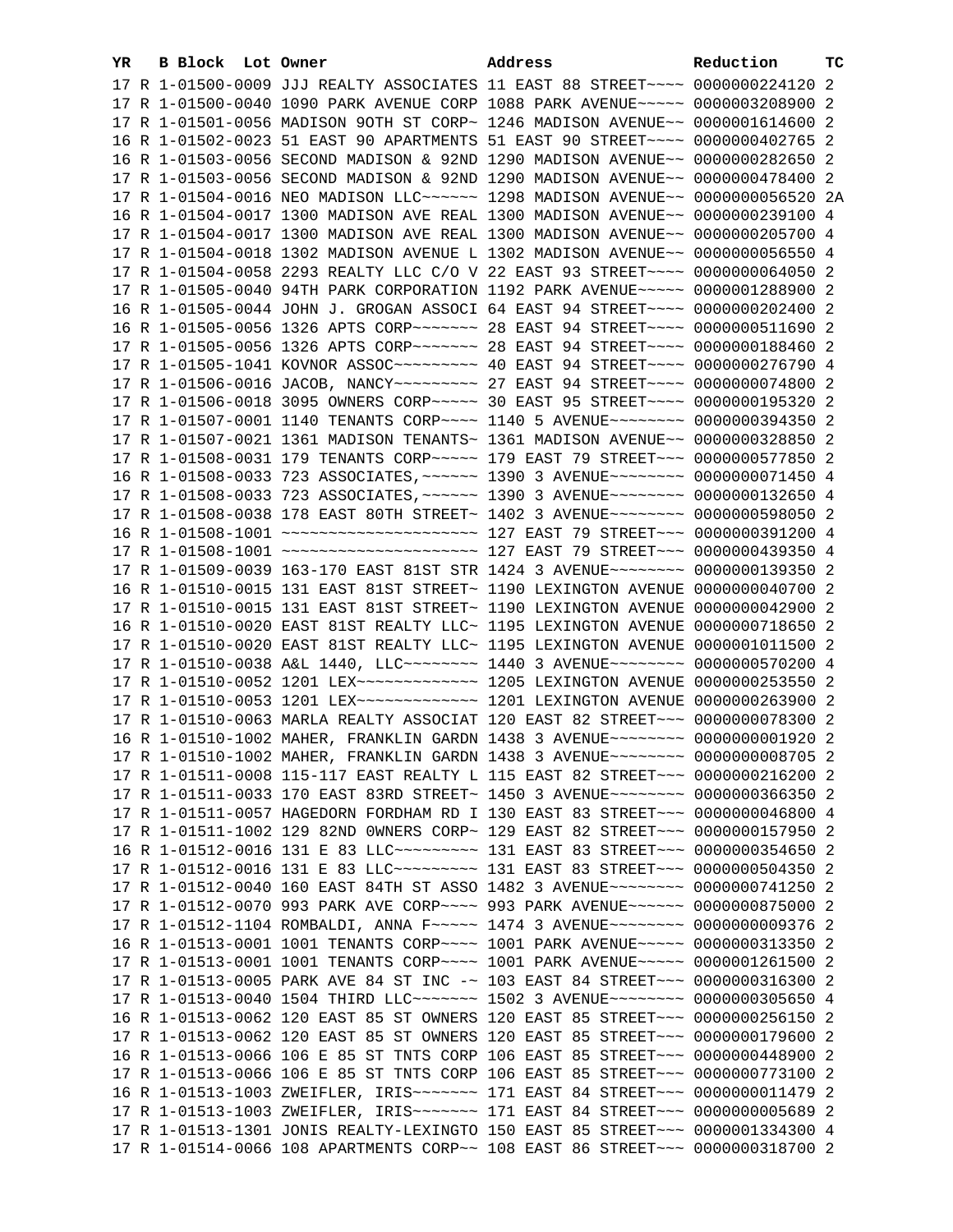| YR. | B Block Lot Owner |                                                                                      | Address | Reduction | ТC |
|-----|-------------------|--------------------------------------------------------------------------------------|---------|-----------|----|
|     |                   | 17 R 1-01515-0001 1045 PARK AVE OWNERS~ 1045 PARK AVENUE~~~~~ 0000000545800 2        |         |           |    |
|     |                   | 17 R 1-01515-0008 115 E 86 OWNERS INC~~ 115 EAST 86 STREET~~~ 0000000343350 2        |         |           |    |
|     |                   | 17 R 1-01515-0029 GREENBERGER 163 EAST~ 163 EAST 86 STREET~~~ 0000000224850 4        |         |           |    |
|     |                   | 16 R 1-01515-0033 IMPERIAL STERLING LTD 1530 3 AVENUE~~~~~~~~ 0000000080400 4        |         |           |    |
|     |                   | 17 R 1-01515-0033 IMPERIAL STERLING LTD 1530 3 AVENUE~~~~~~~~ 0000000258950 4        |         |           |    |
|     |                   | 17 R 1-01515-1102 120 E 87TH ST LLC~~~~ 120 EAST 87 STREET~~~ 0000000095925 4        |         |           |    |
|     |                   | 16 R 1-01515-1503 ESRT 1542 THIRD AVENU 170 EAST 87 STREET~~~ 0000000788748 4        |         |           |    |
|     |                   | 17 R 1-01515-1503 ESRT 1542 THIRD AVENU 170 EAST 87 STREET~~~ 0000001426146 4        |         |           |    |
|     |                   | 16 R 1-01515-1901 1055 PARK'S CORP~~~~~ 1055 PARK AVENUE~~~~~ 0000000018531 2C       |         |           |    |
|     |                   | 17 R 1-01515-1901 1055 PARK'S CORP~~~~~ 1055 PARK AVENUE~~~~~ 0000000021096 2C       |         |           |    |
|     |                   | 17 R 1-01516-0001 1065 PARK AVENUE CORP 1065 PARK AVENUE~~~~~ 0000000447050 2        |         |           |    |
|     |                   | 17 R 1-01516-0025 LGF ENTERPRISES ----- 163 EAST 87 STREET -- 0000000142200 2        |         |           |    |
|     |                   |                                                                                      |         |           |    |
|     |                   |                                                                                      |         |           |    |
|     |                   |                                                                                      |         |           |    |
|     |                   |                                                                                      |         |           |    |
|     |                   | 17 R 1-01516-0042 168-176 E 88 ST CORP. 170 EAST 88 STREET~~~ 0000000487260 2        |         |           |    |
|     |                   | 17 R 1-01517-0033 1568-1572 THIRD AVENU 1568 3 AVENUE~~~~~~~~ 0000000203750 2        |         |           |    |
|     |                   | 17 R 1-01517-0034 1568-1572 THIRD AVENU 1570 3 AVENUE~~~~~~~~ 0000000086588 2B       |         |           |    |
|     |                   | 17 R 1-01517-0035 1568-1572 THIRD AVENU 1572 3 AVENUE~~~~~~~~ 0000000139149 2B       |         |           |    |
|     |                   | 16 R 1-01517-0069 1095 PARK AVE CORP~~~ 1095 PARK AVENUE~~~~~ 0000000450300 2        |         |           |    |
|     |                   | 17 R 1-01517-0069 1095 PARK AVE CORP~~~ 1095 PARK AVENUE~~~~~ 0000000731600 2        |         |           |    |
|     |                   | 16 R 1-01517-1101 141 EAST 88TH STREET~ 141 EAST 88 STREET~~~ 0000000042765 4        |         |           |    |
|     |                   | 17 R 1-01517-1101 141 EAST 88TH STREET~ 141 EAST 88 STREET~~~ 0000000043899 4        |         |           |    |
|     |                   | 17 R 1-01517-1107 141 LML LLC ---------- 141 EAST 88 STREET --- 0000000022506 2      |         |           |    |
|     |                   | 17 R 1-01518-0036 TENTH MANHATTAN CORP~ 1594 3 AVENUE~~~~~~~~~ 0000000095947 2       |         |           |    |
|     |                   | 16 R 1-01518-0047 BAYFIELD DVLPMNT CO#4 162 EAST 90 STREET~~~ 0000000095050 2        |         |           |    |
|     |                   | 17 R 1-01518-0047 BAYFIELD DVLPMNT CO#4 162 EAST 90 STREET~~~ 0000000146600 2        |         |           |    |
|     |                   | 17 R 1-01518-0064 J WAY HOLDING CORP~~~ 112 EAST 90 STREET~~~ 0000000078700 2        |         |           |    |
|     |                   | 17 R 1-01518-0159 1352 LEXINGTON LLC~~~ 1352 LEXINGTON AVENUE 0000000044350 4        |         |           |    |
|     |                   | 17 R 1-01518-1002 C & Z NEW PROSPERITY~ 120 EAST 90 STREET~~~ 0000000010349 4        |         |           |    |
|     |                   | 16 R 1-01519-0013 FRA-MING REALTY CORP. 125 EAST 90 STREET~~~ 0000000125250 2        |         |           |    |
|     |                   | 17 R 1-01519-0013 FRA-MING REALTY CORP. 125 EAST 90 STREET~~~ 0000000165750 2        |         |           |    |
|     |                   | 16 R 1-01519-0016 KHEDOURI EZAIR CORP~~ 1364 LEXINGTON AVENUE 0000000603400 2        |         |           |    |
|     |                   | 17 R 1-01519-0016 KHEDOURI EZAIR CORP~~ 1364 LEXINGTON AVENUE 0000000705550 2        |         |           |    |
|     |                   | 16 R 1-01519-0025 161 EAST 90TH ST CORP 161 EAST 90 STREET~~~ 0000000222150 2        |         |           |    |
|     |                   | 16 R 1-01519-0031 AIMCO 173 EAST 90TH S 171 EAST 90 STREET~~~ 0000000165150 2        |         |           |    |
|     |                   | 16 R 1-01519-0032 AIMCO 173 EAST 90TH S 173 EAST 90 STREET~~~ 0000000509850 2        |         |           |    |
|     |                   | 16 R 1-01519-0041 170 EAST 91ST STREET~ 170 EAST 91 STREET~~~ 0000000117000 2        |         |           |    |
|     |                   | 17 R 1-01519-0041 170 EAST 91ST STREET~ 170 EAST 91 STREET~~~ 0000000101700 2        |         |           |    |
|     |                   | 17 R 1-01519-0045 161 EAST 91ST STREET~ 162 EAST 91 STREET~~~ 0000000153000 2        |         |           |    |
|     |                   | 16 R 1-01519-0069 1135 PARK AVE COOP~~~ 1133 PARK AVENUE~~~~~ 0000000172350 2        |         |           |    |
|     |                   | 17 R 1-01519-0069 1135 PARK AVE COOP~~~ 1133 PARK AVENUE~~~~~ 0000000471900 2        |         |           |    |
|     |                   | 16 R 1-01520-0033 SGRC 169~~~~~~~~~~~~~~~~~~~ 169 EAST 91 STREET~~~~ 0000000180200 2 |         |           |    |
|     |                   | 17 R 1-01520-0033 SGRC 169~~~~~~~~~~~~~~~~~~~ 169 EAST 91 STREET~~~~ 0000000564950 2 |         |           |    |
|     |                   | 17 R 1-01520-0034 173-175 EAST 91 REALT 173 EAST 91 STREET~~~ 0000000751450 2        |         |           |    |
|     |                   | 16 R 1-01520-0038 172 EAST 92ND STREET~ 1626 3 AVENUE~~~~~~~~~ 0000000682100 2       |         |           |    |
|     |                   | 17 R 1-01520-0038 172 EAST 92ND STREET~ 1626 3 AVENUE~~~~~~~~~ 0000000666800 2       |         |           |    |
|     |                   | 16 R 1-01520-0041 166 E 92ND ST OWRS IN 166 EAST 92 STREET~~~ 0000000154050 2        |         |           |    |
|     |                   | 17 R 1-01520-0041 166 E 92ND ST OWRS IN 166 EAST 92 STREET~~~ 0000000276450 2        |         |           |    |
|     |                   | 16 R 1-01521-0001 1165 PARK AVE INC~~~~ 1165 PARK AVENUE~~~~~ 0000001116250 2        |         |           |    |
|     |                   | 17 R 1-01521-0001 1165 PARK AVE INC~~~~ 1165 PARK AVENUE~~~~~ 0000000790450 2        |         |           |    |
|     |                   | 16 R 1-01521-0017 ELLIANA 135 E. 92 LLC 137 EAST 92 STREET~~~ 0000000279450 2        |         |           |    |
|     |                   | 17 R 1-01521-0017 ELLIANA 135 E. 92 LLC 137 EAST 92 STREET~~~ 0000000855000 2        |         |           |    |
|     |                   | 17 R 1-01521-0032 CLOVER MANAGEMENT CO~ 171 EAST 92 STREET~~~ 0000000090900 2        |         |           |    |
|     |                   | 16 R 1-01521-0040 MED LLC --------------- 1656 3 AVENUE ------- 0000000232450 2      |         |           |    |
|     |                   | 17 R 1-01521-0040 MED LLC~~~~~~~~~~~~~~~~~~~~ 1656 3 AVENUE~~~~~~~~~ 0000000391250 2 |         |           |    |
|     |                   | 17 R 1-01521-1002 SALMAN LIEBOWITZ ASSO 134 EAST 93 STREET~~~ 0000000109397 4        |         |           |    |
|     |                   |                                                                                      |         |           |    |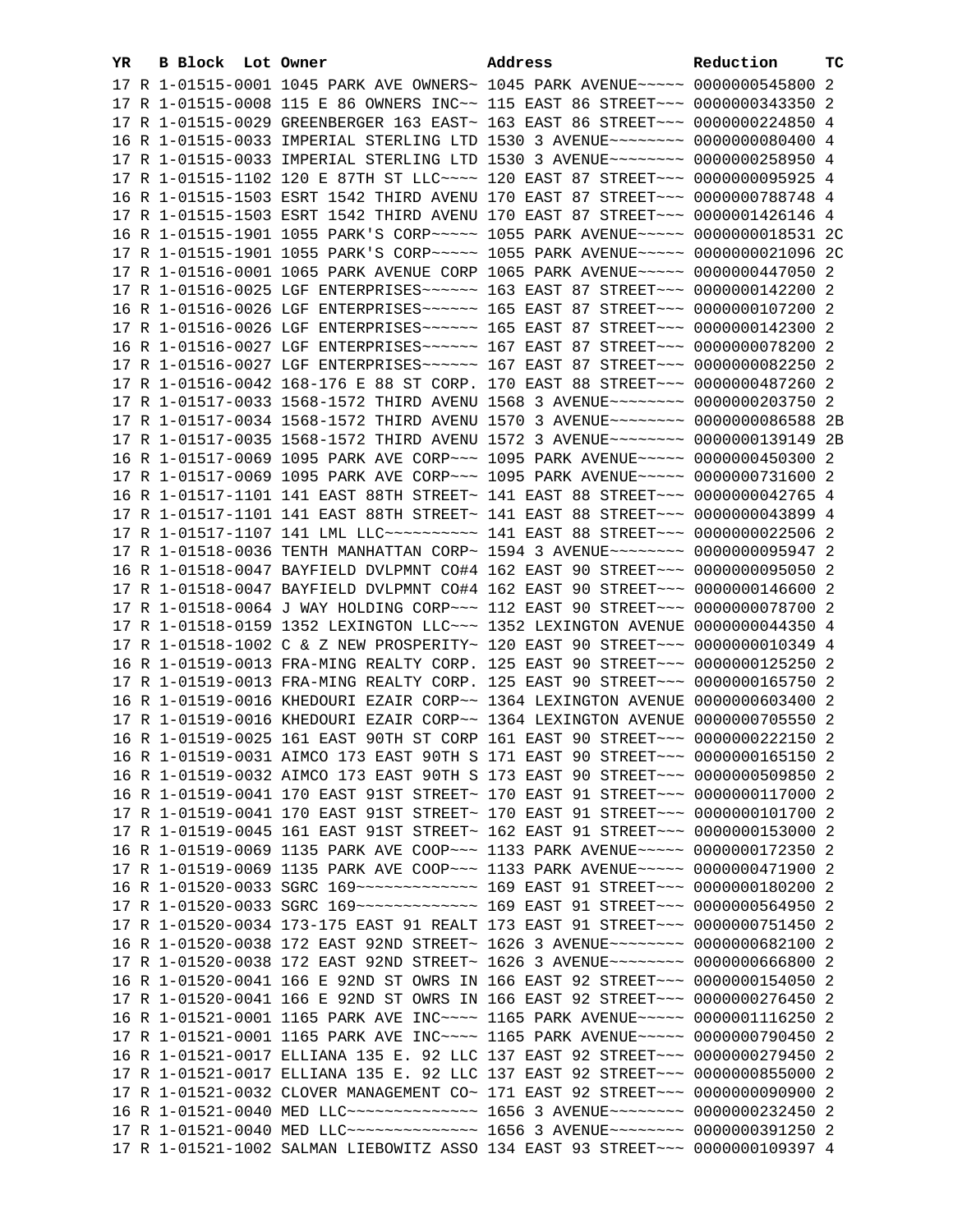| YR. | B Block Lot Owner |                                                                                                                                                                | Address | Reduction | тC |
|-----|-------------------|----------------------------------------------------------------------------------------------------------------------------------------------------------------|---------|-----------|----|
|     |                   | 17 R 1-01522-0016 1424-1428 LEXINGTON R 135 EAST 93 STREET~~~ 0000000083850 2                                                                                  |         |           |    |
|     |                   | 17 R 1-01522-0026 175 EAST 93RD STREET~ 175 EAST 93 STREET~~~ 0000000061450 2                                                                                  |         |           |    |
|     |                   | 17 R 1-01522-0027 177 E 93 ST OWNERS IN 177 EAST 93 STREET~~~ 0000000073930 2                                                                                  |         |           |    |
|     |                   | 17 R 1-01522-0041 170 E 94TH OWNERS INC 170 EAST 94 STREET~~~ 0000000259600 2                                                                                  |         |           |    |
|     |                   | 16 R 1-01522-0059 130 E 94TH APARTMENTS 130 EAST 94 STREET~~~ 0000000182650 2                                                                                  |         |           |    |
|     |                   | 16 R 1-01523-0014 139-94 APARTMENTS COR 1450 LEXINGTON AVENUE 0000000555650 2                                                                                  |         |           |    |
|     |                   | 17 R 1-01523-0014 139-94 APARTMENTS COR 1450 LEXINGTON AVENUE 0000000489350 2                                                                                  |         |           |    |
|     |                   | 17 R 1-01523-0059 140 E 95 ST OWNERS CO 1466 LEXINGTON AVENUE 0000000622150 2                                                                                  |         |           |    |
|     |                   | 16 R 1-01524-0001 HARNIK, STEPHEN M. TR 1225 PARK AVENUE~~~~~ 0000001178150 2                                                                                  |         |           |    |
|     |                   | 17 R 1-01524-0001 HARNIK, STEPHEN M. TR 1225 PARK AVENUE~~~~~ 0000001056050 2                                                                                  |         |           |    |
|     |                   | 16 R 1-01524-1001 100 EAST 96TH STREET, 1235 PARK AVENUE~~~~~ 0000000133800 4                                                                                  |         |           |    |
|     |                   | 17 R 1-01524-1001 100 EAST 96TH STREET, 1235 PARK AVENUE~~~~~ 0000000232800 4                                                                                  |         |           |    |
|     |                   | 16 R 1-01525-0015 229 EAST 79TH LIMITED 229 EAST 79 STREET~~~ 0000001382200 2                                                                                  |         |           |    |
|     |                   | 17 R 1-01525-0015 229 EAST 79TH LIMITED 229 EAST 79 STREET~~~ 0000002025600 2                                                                                  |         |           |    |
|     |                   | 17 R 1-01525-0029 242-4 EAST 80TH STREE 242 EAST 80 STREET~~~ 0000000232050 2                                                                                  |         |           |    |
|     |                   | 17 R 1-01526-0004 RKR LTD PARTNERSHIP ~~ 1421 3 AVENUE ~~~~~~~~~ 0000000156700 4                                                                               |         |           |    |
|     |                   | 16 R 1-01526-0014 FAMECO LLC~~~~~~~~~~~~~~~ 229 EAST 80 STREET~~~ 0000000107950 2                                                                              |         |           |    |
|     |                   | 17 R 1-01526-0014 FAMECO LLC~~~~~~~~~~~~~~~~ 229 EAST 80 STREET~~~ 0000000065150 2                                                                             |         |           |    |
|     |                   | 16 R 1-01526-1002 ASKARI, SAMIRA~~~~~~~ 201 EAST 80 STREET~~~ 0000000004685 2                                                                                  |         |           |    |
|     |                   | 17 R 1-01526-1002 ASKARI, SAMIRA~~~~~~~ 201 EAST 80 STREET~~~ 0000000004504 2                                                                                  |         |           |    |
|     |                   | 17 R 1-01527-0001 BERDAR EQUITIES & FAM 1435 3 AVENUE~~~~~~~~ 0000000095800 2<br>16 R 1-01527-0014 229 E 81 ST OWNERS IN 229 EAST 81 STREET~~~ 0000000124500 2 |         |           |    |
|     |                   | 17 R 1-01527-0014 229 E 81 ST OWNERS IN 229 EAST 81 STREET~~~ 0000000095250 2                                                                                  |         |           |    |
|     |                   | 17 R 1-01527-0017 EBERHART L.P. #2~~~~~ 235 EAST 81 STREET~~~ 0000000078550 2                                                                                  |         |           |    |
|     |                   | 17 R 1-01527-0021 ZIMAK SECOND AVE LLC~ 1561 2 AVENUE~~~~~~~~ 0000000066400 2                                                                                  |         |           |    |
|     |                   | 17 R 1-01527-0045 RP WIMBLEDON OWNER, L 200 EAST 82 STREET~~~ 0000001668750 2                                                                                  |         |           |    |
|     |                   | 16 R 1-01527-1001 WANG, YUNHUI~~~~~~~~~~ 1441 3 AVENUE~~~~~~~~ 0000000014002 2                                                                                 |         |           |    |
|     |                   | 17 R 1-01527-1001 WANG, YUNHUI~~~~~~~~~~ 1441 3 AVENUE~~~~~~~~ 0000000013625 2                                                                                 |         |           |    |
|     |                   | 17 R 1-01528-0001 ARYEH REALTY CORP~~~~ 1453 3 AVENUE~~~~~~~~ 0000001146153 2                                                                                  |         |           |    |
|     |                   | 16 R 1-01528-0018 235 EAST 82 LLC ----- 235 EAST 82 STREET -- 0000000086300 2                                                                                  |         |           |    |
|     |                   | 17 R 1-01528-0018 235 EAST 82 LLC ----- 235 EAST 82 STREET -- 0000000077250 2                                                                                  |         |           |    |
|     |                   | 17 R 1-01528-0030 FAMECO LLC~~~~~~~~~~~~~~~~ 240 EAST 83 STREET~~~ 0000000060000 2                                                                             |         |           |    |
|     |                   | 17 R 1-01528-0032 GLEESON THOMAS M~~~~~ 236 EAST 83 STREET~~~ 0000000007550 4                                                                                  |         |           |    |
|     |                   | 17 R 1-01529-0010 BANAFSH REALTY INC CO 217 EAST 83 STREET~~~ 0000000100900 2                                                                                  |         |           |    |
|     |                   | 17 R 1-01529-0012 ELISABETH SZAMATOLSK~ 221 EAST 83 STREET~~~ 0000000069500 2                                                                                  |         |           |    |
|     |                   | 16 R 1-01529-0014 225 EAST 83RD STREET~ 225 EAST 83 STREET~~~ 0000000033000 2                                                                                  |         |           |    |
|     |                   | 17 R 1-01529-0014 225 EAST 83RD STREET~ 225 EAST 83 STREET~~~ 0000000039300 2                                                                                  |         |           |    |
|     |                   | 17 R 1-01529-0031 CORNASESK HOUSE TENAN 238 EAST 84 STREET~~~ 0000000100200 2                                                                                  |         |           |    |
|     |                   | 17 R 1-01530-0009 ELJO COMPANY, LLC~~~~ 219 EAST 84 STREET~~~ 0000000199850 2                                                                                  |         |           |    |
|     |                   | 17 R 1-01530-0011 HIGGINS GRETCHEN G~~~ 225 EAST 84 STREET~~~ 0000000026027 2A                                                                                 |         |           |    |
|     |                   | 17 R 1-01530-0035 226 E 85TH MGT LLC ~~~ 226 EAST 85 STREET ~~~ 0000000144700 2                                                                                |         |           |    |
|     |                   | 16 R 1-01530-0048 GOLDEN ARCH RLTY CORP 1499 3 AVENUE~~~~~~~~ 0000000170050 4                                                                                  |         |           |    |
|     |                   | 17 R 1-01530-0048 GOLDEN ARCH RLTY CORP 1499 3 AVENUE~~~~~~~~ 0000000333850 4                                                                                  |         |           |    |
|     |                   | 17 R 1-01531-0012 EAST 85TH STREET ASS~ 221 EAST 85 STREET~~~ 0000000109550 2                                                                                  |         |           |    |
|     |                   | 17 R 1-01531-0013 EAST 85TH STREET ASS~ 223 EAST 85 STREET~~~ 0000000109550 2                                                                                  |         |           |    |
|     |                   | 17 R 1-01531-0029 VENTURA IN MANHATTAN, 240 EAST 86 STREET~~~ 0000001188950 2                                                                                  |         |           |    |
|     |                   |                                                                                                                                                                |         |           |    |
|     |                   | 17 R 1-01531-1002 BAR-MAR ASSOCIATES LL 205 EAST 85 STREET~~~ 0000000775485 4                                                                                  |         |           |    |
|     |                   | 17 R 1-01532-0031 240-244 EAST 87TH ST~ 240 EAST 87 STREET~~~ 0000000121500 2                                                                                  |         |           |    |
|     |                   | 16 R 1-01532-0036 ~~~~~~~~~~~~~~~~~~~~~~~~~ 222 EAST 87 STREET~~~ 0000000184250 2                                                                              |         |           |    |
|     |                   | 17 R 1-01532-0036 ~~~~~~~~~~~~~~~~~~~~~~~~~ 222 EAST 87 STREET~~~ 0000000188200 2                                                                              |         |           |    |
|     |                   | 17 R 1-01532-0039 220 EAST 87 OWNERS CO 220 EAST 87 STREET~~~ 0000000302200 2                                                                                  |         |           |    |
|     |                   | 17 R 1-01532-0045 3RD & 87TH L.P. ~~~~~~ 206 EAST 87 STREET~~~ 0000000133650 2                                                                                 |         |           |    |
|     |                   | 17 R 1-01532-1002 WILLIAM N. DOOLEY AS~ 225 EAST 86 STREET~~~ 00000000003532 2                                                                                 |         |           |    |
|     |                   | 17 R 1-01533-0013 YORKVILLE 87 HOUSING~ 227 EAST 87 STREET~~~ 0000000187150 2                                                                                  |         |           |    |
|     |                   | 16 R 1-01533-0022 245 E 87 ST TENANTS C 1681 2 AVENUE~~~~~~~~ 0000001560550 2                                                                                  |         |           |    |
|     |                   | 17 R 1-01533-0022 245 E 87 ST TENANTS C 1681 2 AVENUE~~~~~~~~ 0000002122600 2                                                                                  |         |           |    |
|     |                   | 17 R 1-01533-0122 235 PLYMOUTH HOUSE OW 235 EAST 87 STREET~~~ 0000000752550 2                                                                                  |         |           |    |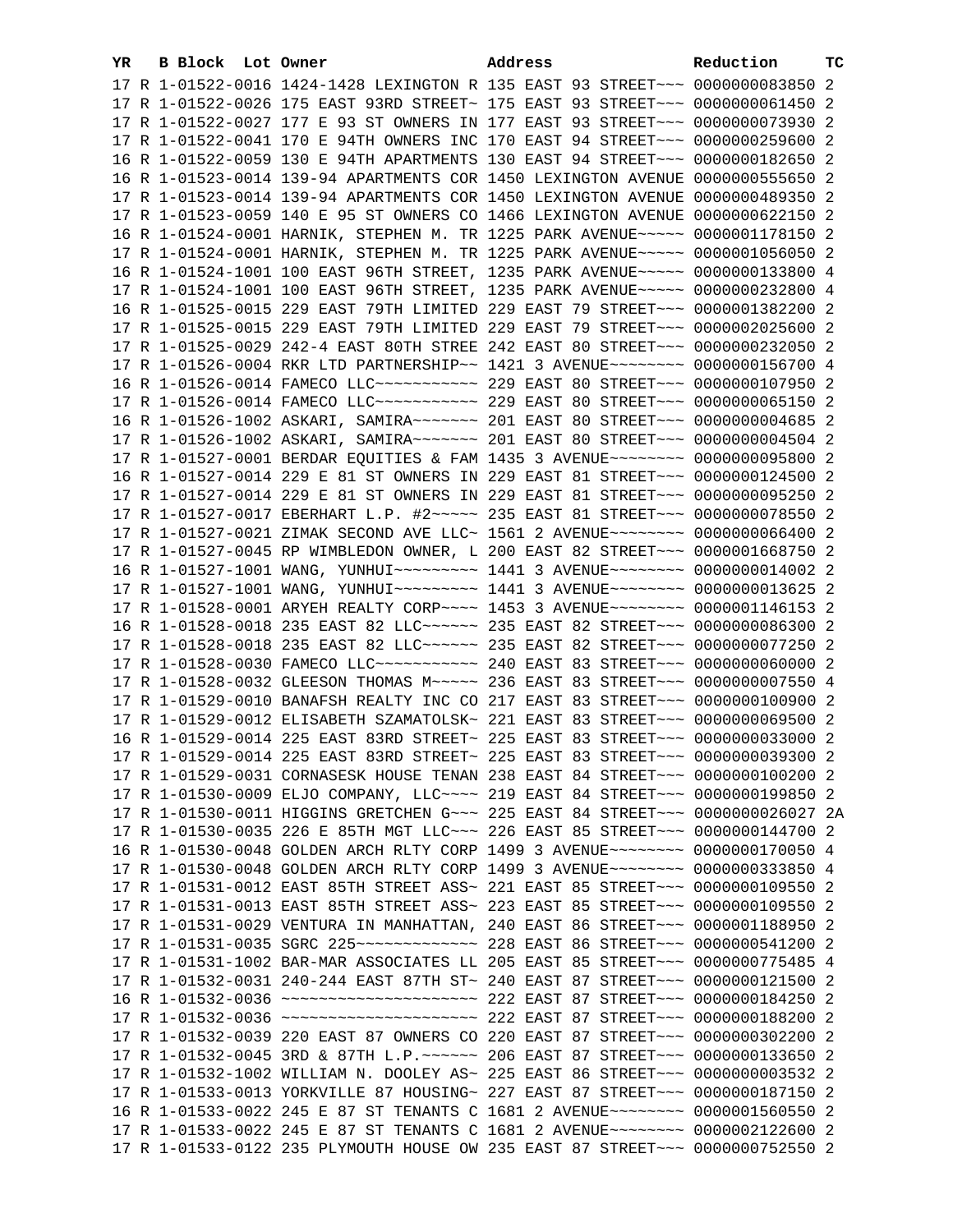| YR | B Block Lot Owner | Address                                                                          | Reduction | тc |
|----|-------------------|----------------------------------------------------------------------------------|-----------|----|
|    |                   | 17 R 1-01534-0001 VALLEY NATIONAL BANK~ 1569 3 AVENUE~~~~~~~~ 0000000037050 4    |           |    |
|    |                   | 17 R 1-01534-0003 1573 THIRD AVENUE LLC 1573 3 AVENUE~~~~~~~~ 0000000166400 2    |           |    |
|    |                   | 16 R 1-01534-0021 235 EAST 88 LLC ----- 235 EAST 88 STREET -- 0000000049375 2    |           |    |
|    |                   | 17 R 1-01534-0025 H - O REALTY CORPORAT 1707 2 AVENUE~~~~~~~~ 0000000137350 2    |           |    |
|    |                   | 17 R 1-01534-0032 89TH STREET ASSOCIATE 238 EAST 89 STREET~~~ 0000000144500 2    |           |    |
|    |                   | 17 R 1-01534-0033 89TH STREET ASSOCIATE 236 EAST 89 STREET~~~ 0000000144500 2    |           |    |
|    |                   | 17 R 1-01534-0129 252 E 89TH ST APARTME 252 EAST 89 STREET~~~ 0000000063300 2    |           |    |
|    |                   | 17 R 1-01534-1002 MONARCH CONDO BD/MGRS 200 EAST 89 STREET~~~ 0000000010485 2    |           |    |
|    |                   | 17 R 1-01535-0003 200 EAST 90TH ST OWNE 1589 3 AVENUE~~~~~~~~ 0000001901800 2    |           |    |
|    |                   | 17 R 1-01535-0029 244-246 EAST 90TH STR 246 EAST 90 STREET~~~ 0000000061850 2    |           |    |
|    |                   | 17 R 1-01535-0030 244 246 E 90 OWNERS C 244 EAST 90 STREET~~~ 0000000047900 2    |           |    |
|    |                   |                                                                                  |           |    |
|    |                   | 16 R 1-01539-1005 ARKUS MICHAEL K~~~~~~ 245 EAST 93 STREET~~~ 00000000003584 2   |           |    |
|    |                   | 17 R 1-01539-1005 ARKUS MICHAEL K~~~~~~ 245 EAST 93 STREET~~~ 0000000015319 2    |           |    |
|    |                   | 17 R 1-01540-0022 BUONARGURO, JOHN~~~~~ 1817 2 AVENUE~~~~~~~~ 0000000199850 2    |           |    |
|    |                   |                                                                                  |           |    |
|    |                   | 17 R 1-01541-0021 MF ASSOCIATES OF NEW~ 1849 2 AVENUE~~~~~~~~ 0000005660050 2    |           |    |
|    |                   | 17 R 1-01542-0053 THE MARTIN M. STERNF~ 1522 2 AVENUE~~~~~~~~~ 0000000315800 4   |           |    |
|    |                   | 16 R 1-01543-0014 325 EAST 80TH APT COR 325 EAST 80 STREET~~~ 0000000799780 2    |           |    |
|    |                   | 16 R 1-01543-0149 WMF 300-04 EAST 81ST~ 304 EAST 81 STREET~~~ 0000000045550 2    |           |    |
|    |                   | 17 R 1-01543-0149 WMF 300-04 EAST 81ST~ 304 EAST 81 STREET~~~ 0000000068925 2    |           |    |
|    |                   | 17 R 1-01543-1001 OWNER / AGENT~~~~~~~~ 345 EAST 80 STREET~~~ 0000000234935 4    |           |    |
|    |                   | 17 R 1-01543-1007 FMB CONSOLIDATED PROP 345 EAST 80 STREET~~~ 0000000010150 4    |           |    |
|    |                   | 17 R 1-01544-1005 GERSON, MATTHEW ----- 350 EAST 82 STREET --- 00000000006991 2  |           |    |
|    |                   | 17 R 1-01545-0042 HOTEL LATHAM, L.L.C.~ 316 EAST 83 STREET~~~ 0000000059750 2    |           |    |
|    |                   | 16 R 1-01545-0130 340 EAST 83RD APARTME 340 EAST 83 STREET~~~ 0000000165850 2    |           |    |
|    |                   | 17 R 1-01545-0148 ELK 300 E 83 LLC ---- 302 EAST 83 STREET -- 0000000130800 2    |           |    |
|    |                   | 17 R 1-01546-0014 321 ENTERPRISES, LLC~ 321 EAST 83 STREET~~~ 0000000062800 2    |           |    |
|    |                   | 17 R 1-01546-0015 FAMCO LLC ------------ 323 EAST 83 STREET --- 0000000149300 2  |           |    |
|    |                   | 17 R 1-01547-0009 RSL 315-319 EAST 84TH 315 EAST 84 STREET~~~ 0000000248600 2    |           |    |
|    |                   | 17 R 1-01547-0015 333 EAST 84TH STREET~ 333 EAST 84 STREET~~~ 0000000365900 2    |           |    |
|    |                   | 17 R 1-01547-0031 350 E 85TH ST REALTYI 350 EAST 85 STREET~~~ 0000000074900 4    |           |    |
|    |                   | 17 R 1-01547-0037 330 EAST 85TH STREETC 330 EAST 85 STREET~~~ 0000000244450 2    |           |    |
|    |                   | 17 R 1-01547-0041 CELLO TAK MANUFACTURI 324 EAST 85 STREET~~~ 0000000014900 2    |           |    |
|    |                   | 17 R 1-01547-0046 RSL 310 EAST 85TH LLC 310 EAST 85 STREET~~~ 0000000065850 2    |           |    |
|    |                   | 16 R 1-01548-1002 320 EAST 86TH STREET~ 320 EAST 86 STREET~~~ 0000000317350 2    |           |    |
|    |                   | 17 R 1-01548-1002 320 EAST 86TH STREET~ 320 EAST 86 STREET~~~ 0000000253600 2    |           |    |
|    |                   | 17 R 1-01549-0028 1661 FIRST AVE LLC~~~ 1661 1 AVENUE~~~~~~~~ 0000000023362 2B   |           |    |
|    |                   | 17 R 1-01549-0032 352 EAST 87TH ST CO~~ 352 EAST 87 STREET~~~ 0000000049950 4    |           |    |
|    |                   | 17 R 1-01549-0034 348 EAST 87TH STREET~ 348 EAST 87 STREET~~~ 0000000072500 2    |           |    |
|    |                   | 16 R 1-01550-0049 1698 2ND AVENUE ASSOC 1698 2 AVENUE~~~~~~~~ 0000000111350 2    |           |    |
|    |                   | 17 R 1-01550-0049 1698 2ND AVENUE ASSOC 1698 2 AVENUE~~~~~~~~ 0000000113050 2    |           |    |
|    |                   | 16 R 1-01550-1164 RICHSTONE, GEOFFREY~~ 360 EAST 88 STREET~~~ 0000000046241 2    |           |    |
|    |                   | 17 R 1-01550-1164 RICHSTONE, GEOFFREY~~ 360 EAST 88 STREET~~~ 0000000061765 2    |           |    |
|    |                   | 17 R 1-01551-0018 88TH STREET ENTERPRIS 331 EAST 88 STREET~~~ 0000000201600 2    |           |    |
|    |                   | 17 R 1-01551-0020 ROSE MOSS ASSOCIATES, 335 EAST 88 STREET~~~ 0000000048350 2    |           |    |
|    |                   | 17 R 1-01551-0021 ROSE MOSS ASSOCIATES, 337 EAST 88 STREET~~~ 0000000032850 2    |           |    |
|    |                   | 17 R 1-01551-0026 EBERHART L P #1 C/O~~ 1705 1 AVENUE~~~~~~~~ 0000000125250 2    |           |    |
|    |                   | 16 R 1-01551-0032 KH4H LLC -------------- 352 EAST 89 STREET --- 0000000059850 2 |           |    |
|    |                   | 17 R 1-01551-0032 KH4H LLC -------------- 352 EAST 89 STREET --- 0000000078750 2 |           |    |
|    |                   | 17 R 1-01551-0033 EAST 89 ST 350 LLC -- 350 EAST 89 STREET -- 0000000014800 2    |           |    |
|    |                   | 16 R 1-01551-0035 89TH STREET REALTY~~~ 346 EAST 89 STREET~~~ 0000000053800 2    |           |    |
|    |                   | 17 R 1-01551-0035 89TH STREET REALTY~~~ 346 EAST 89 STREET~~~ 0000000182050 2    |           |    |
|    |                   | 17 R 1-01551-0040 KING ENTERPRISES LTD~ 318 EAST 89 STREET~~~ 0000000120150 2    |           |    |
|    |                   | 17 R 1-01551-0050 696 THIRD REALTY, LLC 1714 2 AVENUE~~~~~~~~ 0000000077910 2    |           |    |
|    |                   | 17 R 1-01551-1001 S&C INVESTORS II LLC~ 348 EAST 89 STREET~~~ 0000000013329 2    |           |    |
|    |                   | 16 R 1-01552-0009 313-321 EAST 89TH STR 313 EAST 89 STREET~~~ 0000000216250 2    |           |    |
|    |                   | 16 R 1-01552-0013 313-321 EAST 89TH STR 321 EAST 89 STREET~~~ 0000000162250 2    |           |    |
|    |                   | 17 R 1-01552-0045 308 E. 90TH ST. LLC~~ 308 EAST 90 STREET~~~ 0000000072050 2    |           |    |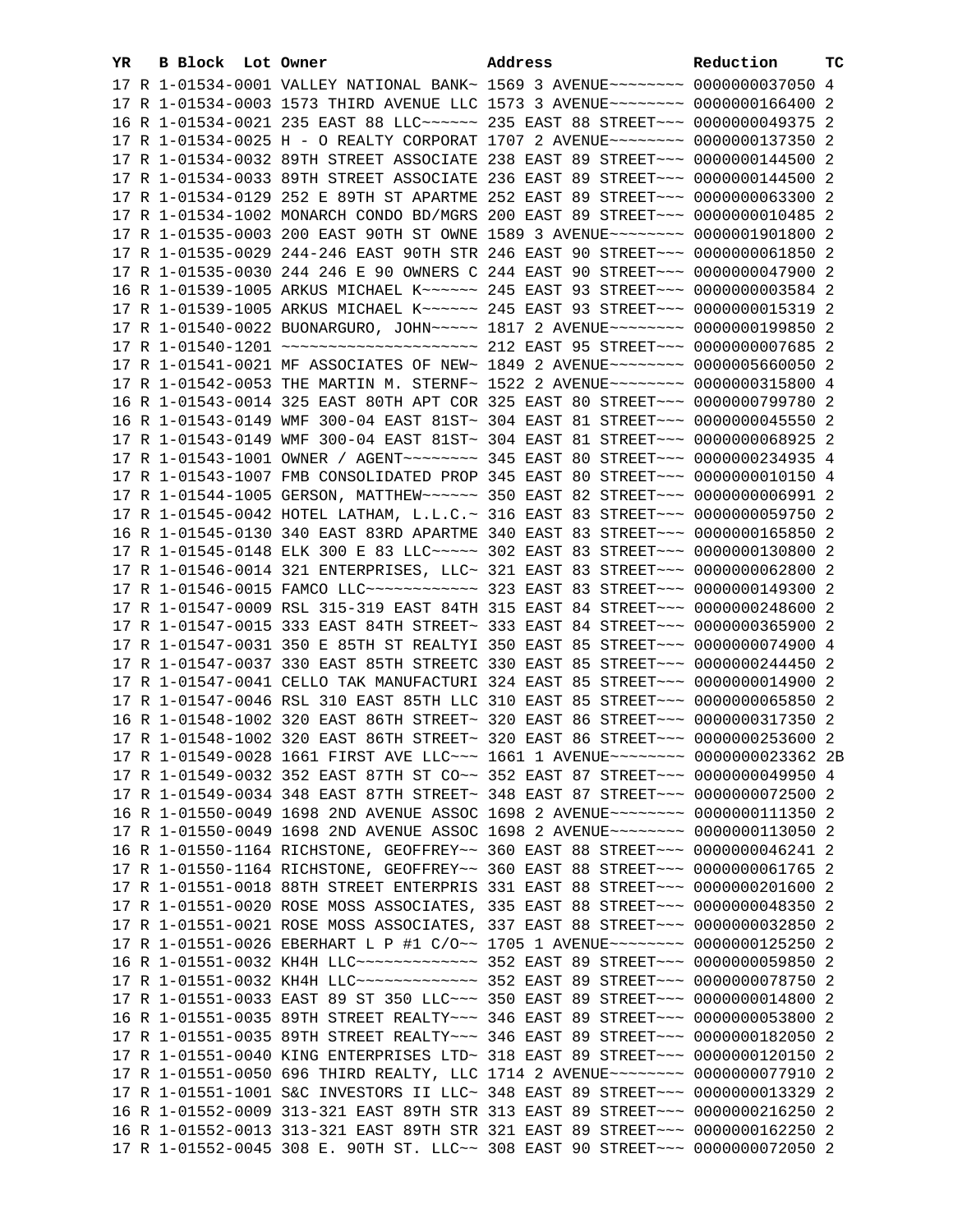| YR. | <b>B Block</b> Lot Owner |                                                                                                                                                                  | Address |  | Reduction | тc |
|-----|--------------------------|------------------------------------------------------------------------------------------------------------------------------------------------------------------|---------|--|-----------|----|
|     |                          | 17 R 1-01552-1002 DEBORAH MAHER~~~~~~~~ 1724 2 AVENUE~~~~~~~~ 0000000007876 2                                                                                    |         |  |           |    |
|     |                          | 17 R 1-01552-1201 323 EAST 89TH STREET~ 323 EAST 89 STREET~~~ 00000000004563 2                                                                                   |         |  |           |    |
|     |                          | 17 R 1-01553-0015 GEM GROUP, LLC ------- 325 EAST 90 STREET --- 0000000153550 2                                                                                  |         |  |           |    |
|     |                          | 17 R 1-01553-0037 324 EAST 91ST STREET~ 326 EAST 91 STREET~~~ 0000000316000 2                                                                                    |         |  |           |    |
|     |                          | 17 R 1-01553-0039 BAYFIELD DEVELOPMENTC 320 EAST 91 STREET~~~ 0000000179100                                                                                      |         |  |           | -2 |
|     |                          | 17 R 1-01553-0044 CARYL YORK REALTY COR 312 EAST 91 STREET~~~ 0000000072200 2                                                                                    |         |  |           |    |
|     |                          | 17 R 1-01554-0005 305 EAST 91ST STREET~ 305 EAST 91 STREET~~~ 0000000180950 2                                                                                    |         |  |           |    |
|     |                          | 17 R 1-01554-0011 SGRC 317 LLC --------- 317 EAST 91 STREET --- 0000000069850                                                                                    |         |  |           | -2 |
|     |                          | 17 R 1-01554-0035 338 EAST 92 LLC ----- 338 EAST 92 STREET -- 0000000130155 2                                                                                    |         |  |           |    |
|     |                          | 17 R 1-01554-0039 BAYFIELD DEVELOPMENTC 320 EAST 92 STREET~~~ 0000000356850 2                                                                                    |         |  |           |    |
|     |                          | 17 R 1-01554-0041 BAYFIELD DEVELOPMENTC 316 EAST 92 STREET~~~ 0000000211200 2                                                                                    |         |  |           |    |
|     |                          | 17 R 1-01554-0045 ROUND HILL MGMT CO~~~ 310 EAST 92 STREET~~~ 0000000104750 2                                                                                    |         |  |           |    |
|     |                          | 17 R 1-01554-0047 ROUND HILL MANAGEMENT 306 EAST 92 STREET~~~ 0000000093305 2                                                                                    |         |  |           |    |
|     |                          | 17 R 1-01554-0048 ROUND HILL MGMT CO~~~ 304 EAST 92 STREET~~~ 0000000127100 2                                                                                    |         |  |           |    |
|     |                          | 17 R 1-01554-1003 CORGAN, CHRISTY ----- 1760 2 AVENUE ------- 00000000004963 2                                                                                   |         |  |           |    |
|     |                          | 17 R 1-01555-0005 EAST 92ND STREET HOLD 305 EAST 92 STREET~~~ 0000000042350 2                                                                                    |         |  |           |    |
|     |                          | 17 R 1-01555-0013 JUSTIN H T LLC~~~~~~~~ 321 EAST 92 STREET~~~ 0000000126800 2                                                                                   |         |  |           |    |
|     |                          | 17 R 1-01555-0018 92 YORKVILLE HSG CORP 331 EAST 92 STREET~~~ 0000000058700 2                                                                                    |         |  |           |    |
|     |                          |                                                                                                                                                                  |         |  |           |    |
|     |                          | 17 R 1-01555-0019 92 YORKVILLE HSG CORP 333 EAST 92 STREET~~~ 0000000058700 2                                                                                    |         |  |           |    |
|     |                          | 16 R 1-01555-0045 310 E. 93 ST. CORP. ~~ 310 EAST 93 STREET ~~~ 0000000050050 2                                                                                  |         |  |           |    |
|     |                          | 17 R 1-01555-0045 310 E. 93 ST. CORP. ~~ 310 EAST 93 STREET ~~~ 0000000050000 2                                                                                  |         |  |           |    |
|     |                          | 16 R 1-01555-1101 ARISA REALTY CO. 1776 300 EAST 93 STREET~~~ 0000000237500 4                                                                                    |         |  |           |    |
|     |                          | 17 R 1-01555-1101 ARISA REALTY CO. 1776 300 EAST 93 STREET~~~ 0000000298250 4                                                                                    |         |  |           |    |
|     |                          | 17 R 1-01555-1102 MADHAVAN, RAGHAVACHAR 300 EAST 93 STREET~~~ 0000000009590 2                                                                                    |         |  |           |    |
|     |                          | 17 R 1-01556-0050 KOR REALTY COMPANY~~~ 1812 2 AVENUE~~~~~~~~ 0000000113900 2                                                                                    |         |  |           |    |
|     |                          | 17 R 1-01557-0005 GERMEL REALTY, ~~~~~~~ 303 EAST 94 STREET~~~ 0000000065500 2                                                                                   |         |  |           |    |
|     |                          | 17 R 1-01557-0006 GERMEL REALTY, ~~~~~~~ 305 EAST 94 STREET~~~ 0000000065500 2                                                                                   |         |  |           |    |
|     |                          | 17 R 1-01557-0007 GERMEL REALTY, ~~~~~~~ 307 EAST 94 STREET~~~ 0000000065500 2                                                                                   |         |  |           |    |
|     |                          | 16 R 1-01557-0031 1835 FIRST AVENUE ASS 338 EAST 95 STREET~~~ 0000000050800 4                                                                                    |         |  |           |    |
|     |                          | 17 R 1-01557-0031 1835 FIRST AVENUE ASS 338 EAST 95 STREET~~~ 0000000071500 4<br>16 R 1-01557-1002 300 EAST 95TH LLC ~~~~ 300 EAST 95 STREET ~~~ 0000000036201 4 |         |  |           |    |
|     |                          |                                                                                                                                                                  |         |  |           |    |
|     |                          | 17 R 1-01557-1002 300 EAST 95TH LLC --- 300 EAST 95 STREET -- 0000000024034 4                                                                                    |         |  |           |    |
|     |                          | 17 R 1-01557-1101 THE MARMARA INC. ~~~~~ 301 EAST 94 STREET~~~ 0000000026740 4<br>16 R 1-01558-0026 BILL WOLF PETROLEUM C 1855 1 AVENUE~~~~~~~~ 0000000214100 4  |         |  |           |    |
|     |                          | 17 R 1-01558-0026 BILL WOLF PETROLEUM C 1855 1 AVENUE~~~~~~~~ 0000000260900 4                                                                                    |         |  |           |    |
|     |                          | 17 R 1-01559-0019 NEW IG 79TH LLC ----- 1493 YORK AVENUE ---- 0000003205500 2                                                                                    |         |  |           |    |
|     |                          | 17 R 1-01560-0035 BERDAR EQUITIES LLC~~ 428 EAST 81 STREET~~~ 0000000080900 2                                                                                    |         |  |           |    |
|     |                          | 16 R 1-01560-0039 420 EAST 81ST STREET, 420 EAST 81 STREET~~~ 0000000069900 2B                                                                                   |         |  |           |    |
|     |                          | 17 R 1-01560-0039 420 EAST 81ST STREET, 420 EAST 81 STREET~~~ 0000000164852 2B                                                                                   |         |  |           |    |
|     |                          | 17 R 1-01561-0009 411 EAST 81 REALTY LL 411 EAST 81 STREET~~~ 0000000048100 2                                                                                    |         |  |           |    |
|     |                          | 17 R 1-01561-0014 EASTSIDE VENTURA LLC~ 421 EAST 81 STREET~~~ 0000000050700 2                                                                                    |         |  |           |    |
|     |                          | 17 R 1-01561-0015 EASTSIDE VENTURA LLC~ 423 EAST 81 STREET~~~ 0000000055700 2                                                                                    |         |  |           |    |
|     |                          | 17 R 1-01561-0016 CELLO-TAK MFG, INC~~~ 425 EAST 81 STREET~~~ 0000000044200 2                                                                                    |         |  |           |    |
|     |                          | 17 R 1-01561-0033 424 EAST 82ND ST. LLC 424 EAST 82 STREET~~~ 0000000018900 2                                                                                    |         |  |           |    |
|     |                          | 17 R 1-01562-0005 405 EAST 82 STREET OW 405 EAST 82 STREET~~~ 0000000157300 2                                                                                    |         |  |           |    |
|     |                          | 16 R 1-01562-0010 SETBON, ADRIENNE~~~~~ 415 EAST 82 STREET~~~ 0000000147150 2                                                                                    |         |  |           |    |
|     |                          | 17 R 1-01562-0010 SETBON, ADRIENNE~~~~~ 415 EAST 82 STREET~~~ 0000000066600 2                                                                                    |         |  |           |    |
|     |                          | 17 R 1-01562-0013 ADONEL ASSOCIATES, ~~~ 421 EAST 82 STREET~~~ 0000000063850 2                                                                                   |         |  |           |    |
|     |                          | 16 R 1-01562-0031 TWIN BUILDINGS ASSOCI 430 EAST 83 STREET~~~ 0000000057600 2                                                                                    |         |  |           |    |
|     |                          | 17 R 1-01562-0036 GRAD, LLC ------------ 420 EAST 83 STREET --- 0000000031350 2                                                                                  |         |  |           |    |
|     |                          | 17 R 1-01562-0048 VENTURA, VINCENT~~~~~ 1586 1 AVENUE~~~~~~~~ 0000000055050 2                                                                                    |         |  |           |    |
|     |                          | 17 R 1-01563-0005 SOVEREIGN REALTY PARN 411 EAST 83 STREET~~~ 0000000447150 2                                                                                    |         |  |           |    |
|     |                          | 17 R 1-01563-0024 GDI REALTY LLC ------- 1569 YORK AVENUE ---- 0000000040200 2                                                                                   |         |  |           |    |
|     |                          | 16 R 1-01563-0032 444 EAST 84 ST APT CO 436 EAST 84 STREET~~~ 0000000701900 2                                                                                    |         |  |           |    |
|     |                          | 16 R 1-01564-0043 414 EAST 85TH STREET~ 414 EAST 85 STREET~~~ 0000000043085 2                                                                                    |         |  |           |    |
|     |                          | 17 R 1-01564-1102 CRAYTHORN, DENNIS G~~ 401 EAST 84 STREET~~~ 0000000012375 2                                                                                    |         |  |           |    |
|     |                          | 17 R 1-01565-0009 415 EAST 85TH TENANTS 415 EAST 85 STREET~~~ 0000000686950 2                                                                                    |         |  |           |    |
|     |                          | 16 R 1-01565-0017 435 E 85TH ST TENANTS 435 EAST 85 STREET~~~ 0000000308700 2                                                                                    |         |  |           |    |
|     |                          |                                                                                                                                                                  |         |  |           |    |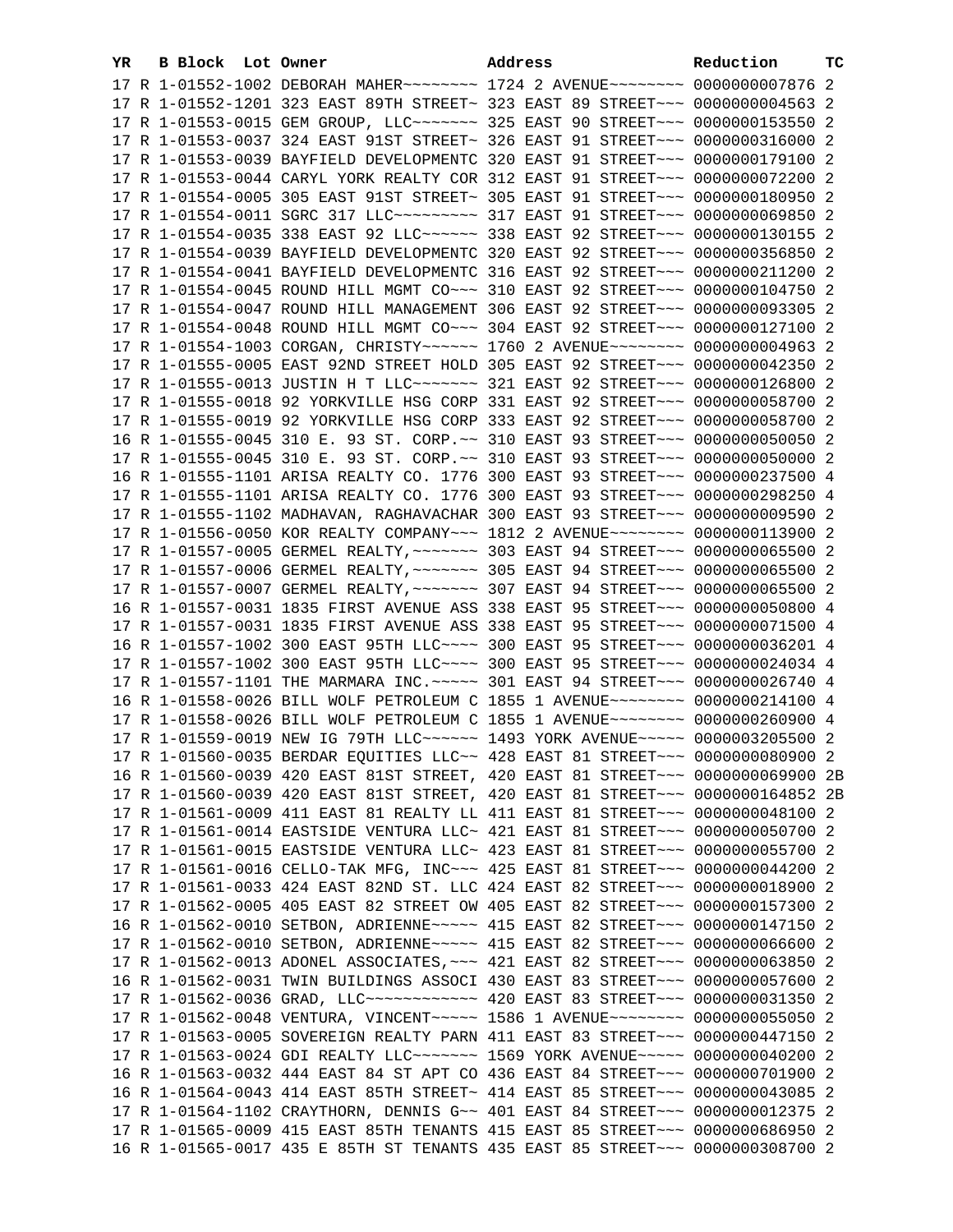| YR. | B Block Lot Owner |                                                                                                                                                 | Address | Reduction       | тC |
|-----|-------------------|-------------------------------------------------------------------------------------------------------------------------------------------------|---------|-----------------|----|
|     |                   | 17 R 1-01565-0017 435 E 85TH ST TENANTS 435 EAST 85 STREET~~~ 0000000419750 2                                                                   |         |                 |    |
|     |                   | 17 R 1-01565-0029 ANNE, FATONE~~~~~~~~~~ 436 EAST 86 STREET~~~ 0000004236750 2                                                                  |         |                 |    |
|     |                   | 17 R 1-01565-0035 FOUR THIRTY REALTY LL 430 EAST 86 STREET~~~ 0000000877750 2                                                                   |         |                 |    |
|     |                   | 17 R 1-01566-0128 NETHERWORLD GROUP LLC 446 EAST 87 STREET~~~ 0000000047370 2                                                                   |         |                 |    |
|     |                   | 17 R 1-01566-1001 CHEMICAL BANK~~~~~~~~~ 455 EAST 86 STREET~~~ 0000000111800 4                                                                  |         |                 |    |
|     |                   | 16 R 1-01566-1003 YOON, CECILIA J ----- 455 EAST 86 STREET -- 00000000004371 2                                                                  |         |                 |    |
|     |                   | 16 R 1-01567-0027 EL-KAM REALTY CO~~~~~ 1669 YORK AVENUE~~~~~ 0000000054580 2                                                                   |         |                 |    |
|     |                   | 17 R 1-01567-0027 EL-KAM REALTY CO~~~~~ 1669 YORK AVENUE~~~~~ 0000000079090 2                                                                   |         |                 |    |
|     |                   | 17 R 1-01567-0030 SECOND GENERATION REA 444 EAST 88 STREET~~~ 0000000100565 2                                                                   |         |                 |    |
|     |                   | 16 R 1-01567-0128 DIRECT MANAGEMENT COR 448 EAST 88 STREET~~~ 0000000046650 2                                                                   |         |                 |    |
|     |                   | 17 R 1-01567-0128 DIRECT MANAGEMENT COR 448 EAST 88 STREET~~~ 0000000061500 2                                                                   |         |                 |    |
|     |                   | 17 R 1-01568-0015 439 EAST 88 OWNERS CO 439 EAST 88 STREET~~~ 0000000106650 2                                                                   |         |                 |    |
|     |                   | 17 R 1-01568-0040 CORAL PEARL LLC ----- 418 EAST 89 STREET -- 0000000070200 2                                                                   |         |                 |    |
|     |                   | 17 R 1-01569-1301 BOARD OF MANAGERS OF~ 400 EAST 90 STREET~~~ 0000000007550 4                                                                   |         |                 |    |
|     |                   | 16 R 1-01569-1303 MEDNICK, JESSICA RUTH 400 EAST 90 STREET~~~ 00000000005569 2                                                                  |         |                 |    |
|     |                   | 16 R 1-01570-0001 401 EAST 90TH STREET~ 1740 1 AVENUE~~~~~~~~ 0000000280500 2                                                                   |         |                 |    |
|     |                   | 17 R 1-01570-0001 401 EAST 90TH STREET~ 1740 1 AVENUE~~~~~~~~ 0000000434475 2                                                                   |         |                 |    |
|     |                   | 17 R 1-01570-0002 1742 FIRST LLC ------- 1742 1 AVENUE ------- 0000000054900 2                                                                  |         |                 |    |
|     |                   | 17 R 1-01570-0005 403 EAST 90TH STREET~ 403 EAST 90 STREET~~~ 0000000053800 2                                                                   |         |                 |    |
|     |                   | 16 R 1-01571-0008 407-413 OWNERS CORPOR 407 EAST 91 STREET~~~ 0000000133100 2                                                                   |         |                 |    |
|     |                   | 16 R 1-01571-0022 RIVER YORK BARCLAY LL 1751 YORK AVENUE~~~~~ 0000002252650 2                                                                   |         |                 |    |
|     |                   | 17 R 1-01576-0014 79 ST & EAST END AVE~ 515 EAST 79 STREET~~~ 0000001529450 2                                                                   |         |                 |    |
|     |                   | 17 R 1-01576-0027 10 EAST END AVE OWNER 10 EAST END AVENUE~~~ 0000003088600 2                                                                   |         |                 |    |
|     |                   | 17 R 1-01576-0042 KIROCK 80 CO LLC~~~~~ 512 EAST 80 STREET~~~ 0000000356500 2                                                                   |         |                 |    |
|     |                   | 17 R 1-01577-0042 YASA REALTY LLC~~~~~~ 516 EAST 81 STREET~~~<br>17 R 1-01577-1002 TONER, LAURA E~~~~~~~~ 520 EAST 81 STREET~~~ 0000000001355 2 |         | 0000000122150 2 |    |
|     |                   | 17 R 1-01577-1201 JELENEK, MARY ELLEN~~ 525 EAST 80 STREET~~~                                                                                   |         | 0000000011919 2 |    |
|     |                   | 16 R 1-01578-0012 519 EAST 81 ST OWNERS 519 EAST 81 STREET~~~ 0000000133400 2                                                                   |         |                 |    |
|     |                   | 17 R 1-01578-0012 519 EAST 81 ST OWNERS 519 EAST 81 STREET~~~ 0000000061800 2                                                                   |         |                 |    |
|     |                   | 16 R 1-01578-0013 519 EAST 81 ST OWNERS 521 EAST 81 STREET~~~ 0000000133850 2                                                                   |         |                 |    |
|     |                   | 17 R 1-01578-0013 519 EAST 81 ST OWNERS 521 EAST 81 STREET~~~ 0000000100950 2                                                                   |         |                 |    |
|     |                   | 17 R 1-01578-0033 EAST 82ND STREET REAL 542 EAST 82 STREET~~~ 0000000044450 2                                                                   |         |                 |    |
|     |                   | 17 R 1-01578-0040 522 EAST 82ND STREET~ 522 EAST 82 STREET~~~ 0000000046126 2B                                                                  |         |                 |    |
|     |                   | 17 R 1-01578-1101 N.J.R. ASSOCIATES~~~~ 48 EAST END AVENUE~~~ 0000000032747 4                                                                   |         |                 |    |
|     |                   | 16 R 1-01579-0005 505 E 82ND ST OWNERS~ 505 EAST 82 STREET~~~ 0000000351200 2                                                                   |         |                 |    |
|     |                   | 17 R 1-01579-0005 505 E 82ND ST OWNERS~ 505 EAST 82 STREET~~~ 0000000290550 2                                                                   |         |                 |    |
|     |                   | 17 R 1-01579-0012 517 EAST 82 REALTY LL 517 EAST 82 STREET~~~ 0000000064600 2                                                                   |         |                 |    |
|     |                   | 17 R 1-01579-0013 519 EAST 82 REALTY LL 519 EAST 82 STREET~~~ 0000000077300 2                                                                   |         |                 |    |
|     |                   | 17 R 1-01579-0014 521 E 82 REALTY LLC~~ 521 EAST 82 STREET~~~ 0000000170450 2                                                                   |         |                 |    |
|     |                   | 17 R 1-01579-0015 525 EAST 82 OWNERS CO 525 EAST 82 STREET~~~ 0000000418100 2                                                                   |         |                 |    |
|     |                   | 17 R 1-01579-0023 60 EASTEND OWNERS INC 60 EAST END AVENUE~~~ 0000002201850 2                                                                   |         |                 |    |
|     |                   | 16 R 1-01579-0033 HAKIM, CATHY UNDER/~~ 534 EAST 83 STREET~~~ 0000000061800 2                                                                   |         |                 |    |
|     |                   | 17 R 1-01579-0033 HAKIM, CATHY UNDER/~~ 534 EAST 83 STREET~~~ 0000000064500 2                                                                   |         |                 |    |
|     |                   | 16 R 1-01579-0044 512E 83RD ST CORP C/O 512 EAST 83 STREET~~~ 0000000197150 2                                                                   |         |                 |    |
|     |                   | 17 R 1-01579-0044 512E 83RD ST CORP C/O 512 EAST 83 STREET~~~ 0000000210800 2                                                                   |         |                 |    |
|     |                   | 16 R 1-01580-0003 1582 YORK, LLC ------- 1582 YORK AVENUE ---- 0000000380000 2                                                                  |         |                 |    |
|     |                   | 17 R 1-01580-0003 1582 YORK, LLC ------- 1582 YORK AVENUE ---- 0000000416450 2                                                                  |         |                 |    |
|     |                   | 17 R 1-01580-0008 509 EAST 83RD STREET~ 509 EAST 83 STREET~~~ 0000000092250 2                                                                   |         |                 |    |
|     |                   | 17 R 1-01580-0011 515 EAST 83RD STREET~ 515 EAST 83 STREET~~~ 0000000105400 2                                                                   |         |                 |    |
|     |                   | 17 R 1-01580-0013 591 EAST 83 REALTY LL 519 EAST 83 STREET~~~ 0000000136200 2                                                                   |         |                 |    |
|     |                   |                                                                                                                                                 |         |                 |    |
|     |                   | 17 R 1-01580-0019 531 EAST 83RD STREET~ 531 EAST 83 STREET~~~ 0000000164950 2                                                                   |         |                 |    |
|     |                   | 17 R 1-01580-0038 ROMARK REALTY, LLC ~~~ 518 EAST 84 STREET ~~~ 0000000103850 2                                                                 |         |                 |    |
|     |                   | 17 R 1-01580-0049 KOSTAS & MICHAEL RTYC 1592 YORK AVENUE~~~~~ 0000000281800 2                                                                   |         |                 |    |
|     |                   | 17 R 1-01580-1004 90 EAST END AVENUE CO 90 EAST END AVENUE~~~ 00000000002003 2                                                                  |         |                 |    |
|     |                   | 17 R 1-01581-0001 YORK 84~~~~~~~~~~~~~~~~~~~ 1594 YORK AVENUE~~~~~~ 0000000467450 2                                                             |         |                 |    |
|     |                   | 17 R 1-01581-0012 523-33 TENANTS CORP~~ 523 EAST 84 STREET~~~ 0000000453650 2                                                                   |         |                 |    |
|     |                   | 16 R 1-01581-0039 530 E 85TH STREET COR 530 EAST 85 STREET~~~ 0000000029300 2                                                                   |         |                 |    |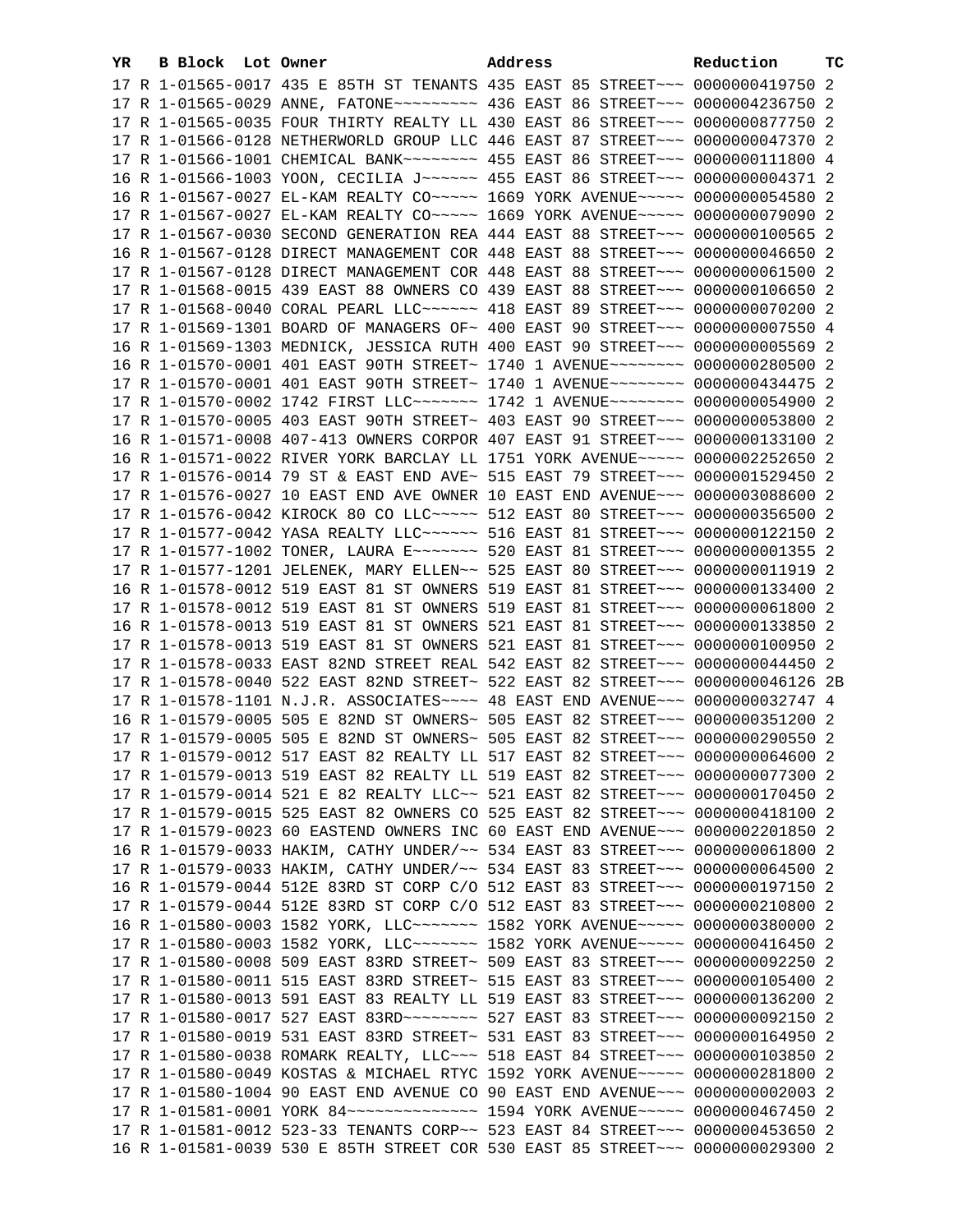| YR. | B Block Lot Owner | Address                                                                                                                                                        | Reduction | тc |
|-----|-------------------|----------------------------------------------------------------------------------------------------------------------------------------------------------------|-----------|----|
|     |                   | 17 R 1-01581-0039 530 E 85TH STREET COR 530 EAST 85 STREET~~~ 0000000049900 2                                                                                  |           |    |
|     |                   | 17 R 1-01582-0005 51585 OWNERS CORP CO~ 515 EAST 85 STREET~~~ 0000000666950 2                                                                                  |           |    |
|     |                   | 16 R 1-01582-0011 FAME CO. LLC~~~~~~~~~~~~~~ 523 EAST 85 STREET~~~~ 0000000179100 2                                                                            |           |    |
|     |                   | 16 R 1-01582-0104 509 EAST 85 LLC ----- 509 EAST 85 STREET -- 0000000042550 2                                                                                  |           |    |
|     |                   | 17 R 1-01582-0104 509 EAST 85 LLC ----- 509 EAST 85 STREET -- 0000000091150 2                                                                                  |           |    |
|     |                   | 17 R 1-01583-0009 519 EAST 86TH ST ~~~~~~ 517 EAST 86 STREET ~~~~ 0000000327850 2                                                                              |           |    |
|     |                   | 17 R 1-01584-0006 STARLIGHT REALTY ASSO 505 EAST 87 STREET~~~ 00000000061600 2                                                                                 |           |    |
|     |                   | 16 R 1-01584-0148 502 EAST 88TH STREET~ 502 EAST 88 STREET~~~ 0000000052100 2                                                                                  |           |    |
|     |                   | 17 R 1-01584-0148 502 EAST 88TH STREET~ 502 EAST 88 STREET~~~ 0000000089450 2                                                                                  |           |    |
|     |                   | 17 R 1-01584-1003 LUIKART, AMIRA~~~~~~~~~~~~ 170 EAST END AVENUE~~ 00000000002965 2                                                                            |           |    |
|     |                   | 16 R 1-01585-0007 509 EAST 88 ST OWNERS 509 EAST 88 STREET~~~ 0000000119890 2                                                                                  |           |    |
|     |                   | 17 R 1-01585-0018 531 EAST 88TH ST OWNE 531 EAST 88 STREET~~~ 0000000166650 2                                                                                  |           |    |
|     |                   |                                                                                                                                                                |           |    |
|     |                   | 17 R 1-01585-0036 RAPOPORT, DANIEL Z~~~ 530 EAST 89 STREET~~~ 0000000105950 2                                                                                  |           |    |
|     |                   | 17 R 1-01585-0051 UPPER YORK HOLDINGS L 1688 YORK AVENUE~~~~~ 0000000081450 2                                                                                  |           |    |
|     |                   | 16 R 1-01586-0001 1700 YORK ASSOCIATES~ 1700 YORK AVENUE~~~~~ 0000000476450 2                                                                                  |           |    |
|     |                   | 17 R 1-01586-0001 1700 YORK ASSOCIATES~ 1700 YORK AVENUE~~~~~ 0000000557050 2                                                                                  |           |    |
|     |                   | 17 R 1-01586-0021 EAST RIVER TENANTS ~~~ 200 EAST END AVENUE ~~ 0000001831300 2                                                                                |           |    |
|     |                   | 17 R 1-01589-0019 25 EAST END AVE CORP~ 25 EAST END AVENUE~~~ 0000000243150 2                                                                                  |           |    |
|     |                   | 17 R 1-01590-0007 GRACIE TERRACE APT CO 605 EAST 82 STREET~~~ 0000000578200 2                                                                                  |           |    |
|     |                   | 16 R 1-01590-0030 GRACIE SQ RIVER CORP~ 10 GRACIE SQUARE~~~~~ 0000001088800 2                                                                                  |           |    |
|     |                   | 16 R 1-01602-0033 ELLIANA PARK LLC ---- 71 EAST 96 STREET --- 0000000294830 2                                                                                  |           |    |
|     |                   | 17 R 1-01602-0033 ELLIANA PARK LLC ---- 71 EAST 96 STREET --- 0000000420450 2                                                                                  |           |    |
|     |                   | 17 R 1-01602-1001 GATSBY~~~~~~~~~~~~~~~~ 65 EAST 96 STREET~~~~ 00000000009632 2                                                                                |           |    |
|     |                   | 17 R 1-01603-0001 FIFTH AVE. DEV. COMPA 1160 5 AVENUE~~~~~~~~ 0000000439400 2                                                                                  |           |    |
|     |                   | 17 R 1-01603-0060 16 E 98TH OWNERS INC~ 16 EAST 98 STREET~~~~ 0000000320450 2                                                                                  |           |    |
|     |                   | 16 R 1-01604-0001 1170 5TH AVE CORP C/O 1170 5 AVENUE~~~~~~~~ 0000000873550 2                                                                                  |           |    |
|     |                   | 17 R 1-01604-0001 1170 5TH AVE CORP C/O 1170 5 AVENUE~~~~~~~~ 0000002710900 2                                                                                  |           |    |
|     |                   | 17 R 1-01614-0013 TEMPI REALTY LLC C/O~ 21 EAST 108 STREET~~~ 0000000040000 2                                                                                  |           |    |
|     |                   | 17 R 1-01616-0001 BSREP UA HERITAGE LLC 1309 5 AVENUE~~~~~~~~~ 0000001756050 2                                                                                 |           |    |
|     |                   | 17 R 1-01616-0020 1657 MADISON AVENUE L 1657 MADISON AVENUE~~ 0000000076000 2                                                                                  |           |    |
|     |                   | 17 R 1-01616-0033 85-83-81 EAST ASSOCIA 81 EAST 110 STREET~~~ 0000000046500 4<br>17 R 1-01616-0034 85-83-81 EAST ASSOCIA 83 EAST 110 STREET~~~ 0000000036150 4 |           |    |
|     |                   | 17 R 1-01617-0034 HIC LLC --------------- 91 EAST 111 STREET --- 0000000047800 4                                                                               |           |    |
|     |                   |                                                                                                                                                                |           |    |
|     |                   | 17 R 1-01621-0168 FIVE MANHATTAN LLC.~~ 4 EAST 116 STREET~~~~ 0000000011200 4                                                                                  |           |    |
|     |                   | 16 R 1-01627-0024 EGA HOLDINGS, LLC --- 155 EAST 99 STREET -- 0000000031300 2                                                                                  |           |    |
|     |                   | 17 R 1-01627-0024 EGA HOLDINGS, LLC ~~~~ 155 EAST 99 STREET ~~~ 0000000176900 2                                                                                |           |    |
|     |                   | 17 R 1-01627-0025 EGA HOLDINGS, LLC~~~~ 157 EAST 99 STREET~~~ 0000000066100 2                                                                                  |           |    |
|     |                   | 17 R 1-01627-0026 EGA HOLDINGS, LLC~~~~ 159 EAST 99 STREET~~~ 0000000128750 2                                                                                  |           |    |
|     |                   | 16 R 1-01628-0048 180 E. 101 LLC ------- 180 EAST 101 STREET -- 0000000042750 2                                                                                |           |    |
|     |                   | 17 R 1-01629-0024 169-175 OPERATING LLC 169 EAST 101 STREET~~ 0000000399350 2                                                                                  |           |    |
|     |                   | 17 R 1-01629-0025 169-175 OPERATING LLC 171 EAST 101 STREET~~ 0000000031550 2                                                                                  |           |    |
|     |                   | 17 R 1-01629-0027 169-175 OPERATING LLC 173 EAST 101 STREET~~ 0000000081950 2                                                                                  |           |    |
|     |                   | 17 R 1-01631-0014 143 PROPERTIES LLC~~~ 143 EAST 103 STREET~~ 0000000020150 4                                                                                  |           |    |
|     |                   | 17 R 1-01631-0039 SPEISER, JAMES TRST~~ 1880 3 AVENUE~~~~~~~~ 0000000021700 4                                                                                  |           |    |
|     |                   | 17 R 1-01632-0032 EAST 104 LLC --------- 181 EAST 104 STREET -- 0000000014750 2                                                                                |           |    |
|     |                   | 17 R 1-01634-0044 164 E 107TH ST REALTY 164 EAST 107 STREET~~ 0000000070750 2                                                                                  |           |    |
|     |                   | 17 R 1-01639-0043 168-170 EAST 112TH ST 168 EAST 112 STREET~~ 0000000109100 2                                                                                  |           |    |
|     |                   | 17 R 1-01643-0026 EAST 115TH STREET MAN 165 EAST 115 STREET~~ 0000000156910 2B                                                                                 |           |    |
|     |                   | 17 R 1-01643-0047 MLM PARTNERS LLC~~~~~ 162 EAST 116 STREET~~ 0000000164150 4                                                                                  |           |    |
|     |                   | 17 R 1-01643-0056 1870 LEX, LLC -------- 126 EAST 116 STREET -- 0000000287950 4                                                                                |           |    |
|     |                   | 17 R 1-01643-0071 20 MAIDEN LANE ASSOCI 100 EAST 116 STREET~~ 0000000013500 4                                                                                  |           |    |
|     |                   | 16 R 1-01644-0001 1641 PARK AVE ASSOCS~ 101 EAST 116 STREET~~ 0000000363550 2                                                                                  |           |    |
|     |                   | 17 R 1-01644-0030 169-173 REALTY LLC~~~ 173 EAST 116 STREET~~ 0000000063800 4                                                                                  |           |    |
|     |                   | 16 R 1-01645-0038 COMITY REALTY CORP~~~ 2154 3 AVENUE~~~~~~~~ 0000000017800 4                                                                                  |           |    |
|     |                   | 17 R 1-01646-0016 EBERHART L P #1 C/O~~ 225 EAST 96 STREET~~~ 0000000079850 2                                                                                  |           |    |
|     |                   | 17 R 1-01646-0023 WESLEY REALTY LLC~~~~ 1869 2 AVENUE~~~~~~~~ 0000000253250 2                                                                                  |           |    |
|     |                   | 17 R 1-01654-0001 1883 REALTY, LLC~~~~~ 1883 3 AVENUE~~~~~~~~ 0000000149400 2                                                                                  |           |    |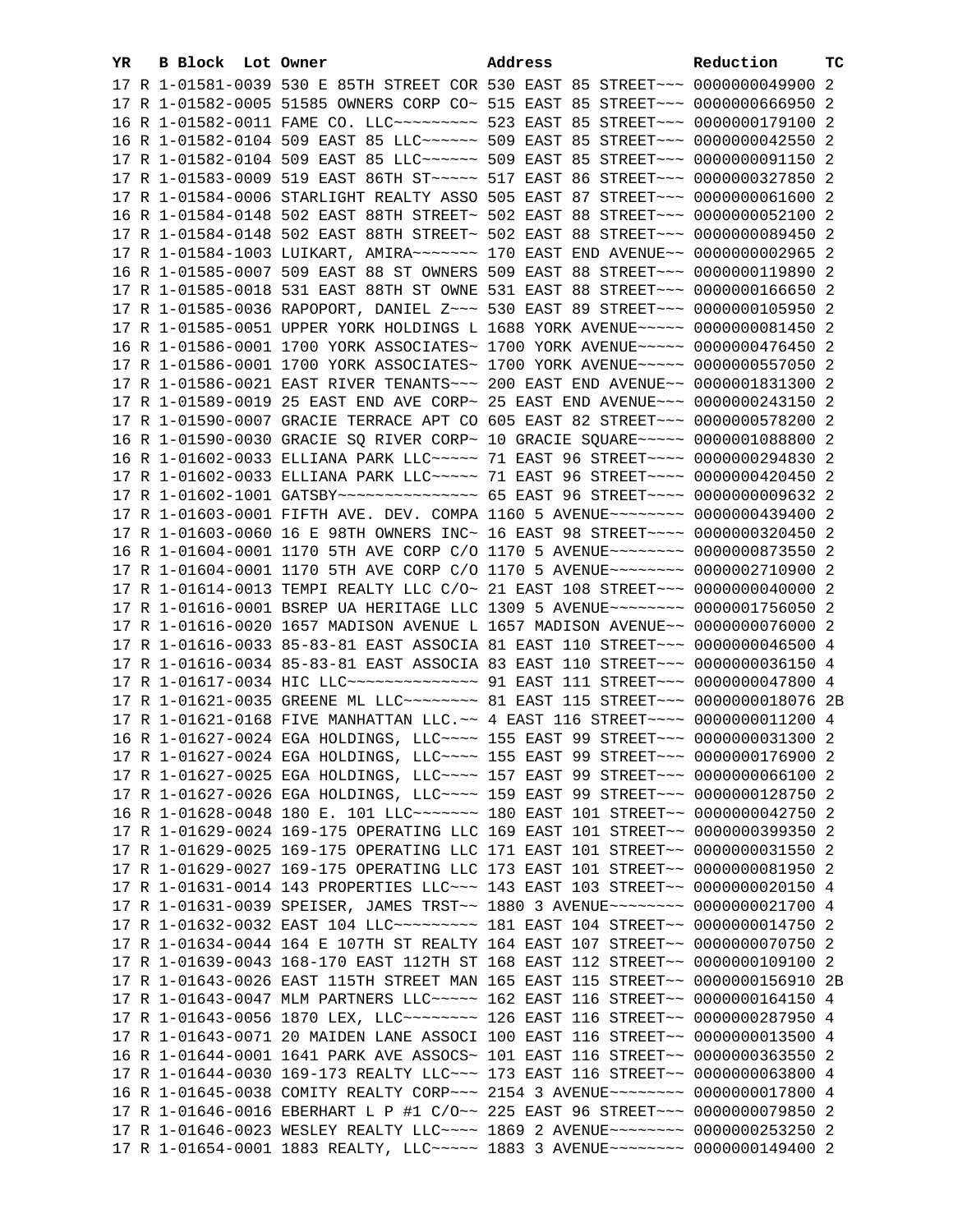| YR. | B Block Lot Owner | Address                                                                             | Reduction | тc |
|-----|-------------------|-------------------------------------------------------------------------------------|-----------|----|
|     |                   | 16 R 1-01654-0027 2 LEADERS REALTY LLC~ 2037 2 AVENUE~~~~~~~~~ 0000000026800 2      |           |    |
|     |                   | 17 R 1-01655-0003 1911 THIRD AVENUE LLC 1911 3 AVENUE~~~~~~~~ 0000000033550 4       |           |    |
|     |                   | 17 R 1-01655-0019 BFC 105TH STREET LLC~ 249 EAST 105 STREET~~ 0000000047450 4       |           |    |
|     |                   | 17 R 1-01659-0147 1995 THIRD AVE RLTYCP 1995 3 AVENUE~~~~~~~~ 0000000015440 2A      |           |    |
|     |                   | 17 R 1-01660-0003 2009-2011 THIRD AVECO 2009 3 AVENUE~~~~~~~~ 0000000217800 4       |           |    |
|     |                   | 17 R 1-01660-0004 2009-2011 THIRD AVE C 2011 3 AVENUE~~~~~~~~ 0000000184800 4       |           |    |
|     |                   | 16 R 1-01660-0019 NEW YORK CITY BUILDIN 245 EAST 110 STREET~~ 0000000115410 2       |           |    |
|     |                   | 17 R 1-01660-0019 NEW YORK CITY BUILDIN 245 EAST 110 STREET~~ 0000000057700 2       |           |    |
|     |                   | 17 R 1-01661-0002 WCG ASSOCIATES 111 ST 2027 3 AVENUE~~~~~~~~ 0000000044000 2       |           |    |
|     |                   | 17 R 1-01661-0004 2033 3 AVE CORP~~~~~~ 2031 3 AVENUE~~~~~~~~ 0000000031500 4       |           |    |
|     |                   | 17 R 1-01661-0019 WCG ASSOCIATES 111 ST 239 EAST 111 STREET~~ 0000000043913 2B      |           |    |
|     |                   | 17 R 1-01661-0020 PMK MANAGEMENT, ~~~~~~ 241 EAST 111 STREET~~ 0000000013050 2      |           |    |
|     |                   | 16 R 1-01661-0027 ZAMARAC LLC. ~~~~~~~~~ 258 EAST 112 STREET~~ 0000000072050 2      |           |    |
|     |                   | 17 R 1-01661-1001 ENG, ALBERTA~~~~~~~~~~~~~~ 227 EAST 111 STREET~~ 00000000006971 2 |           |    |
|     |                   | 17 R 1-01666-0105 DLRMD REALTY CO~~~~~~ 205 EAST 116 STREET~~ 0000000676200 4       |           |    |
|     |                   | 17 R 1-01667-0024 JEBRAHAN CORP~~~~~~~~ 2291 2 AVENUE~~~~~~~~ 0000000043700 4       |           |    |
|     |                   | 17 R 1-01673-0001 1968 2ND AVE REALTY L 1968 2 AVENUE~~~~~~~~ 0000000102450 4       |           |    |
|     |                   | 17 R 1-01673-0051 AADIL & HAARIS REALTY 1978 2 AVENUE~~~~~~~~ 0000000070700 2       |           |    |
|     |                   | 16 R 1-01675-0047 HENRY-KESSNA, LLC --- 314 EAST 104 STREET -- 0000000014444 2B     |           |    |
|     |                   | 17 R 1-01675-0047 HENRY-KESSNA, LLC --- 314 EAST 104 STREET -- 0000000043759 2B     |           |    |
|     |                   | 16 R 1-01676-0009 GMJ REALTY LLC ~~~~~~~ 313 EAST 104 STREET ~~ 0000000028600 2     |           |    |
|     |                   | 17 R 1-01676-0009 GMJ REALTY LLC~~~~~~~~ 313 EAST 104 STREET~~ 0000000055150 2      |           |    |
|     |                   | 17 R 1-01676-0011 104TH ST REALTY LLC~~ 325 EAST 104 STREET~~ 0000000900750 4       |           |    |
|     |                   | 17 R 1-01677-0047 HTK 306 LLC ---------- 306 EAST 106 STREET -- 0000000104550 4     |           |    |
|     |                   | 17 R 1-01677-1201 WILMINGTON SAVINGS FU 319 EAST 105 STREET~~ 0000000014906 2       |           |    |
|     |                   | 17 R 1-01680-0023 K & V RLTY CORP~~~~~~ 2105 1 AVENUE~~~~~~~~ 0000000125662 2       |           |    |
|     |                   | 17 R 1-01680-0025 2109 FIRST AVE RLTYCP 2109 1 AVENUE~~~~~~~~ 0000000090048 2       |           |    |
|     |                   | 17 R 1-01680-0030 350 EAST 109TH STREET 2119 1 AVENUE~~~~~~~~ 0000000019100 2       |           |    |
|     |                   | 17 R 1-01681-0035 336 EAST 110TH REALT~ 336 EAST 110 STREET~~ 0000000030300 4       |           |    |
|     |                   | 17 R 1-01681-0036 334 EAST 110TH REALT~ 334 EAST 110 STREET~~ 0000000022550 4       |           |    |
|     |                   | 17 R 1-01681-1005 BORROMEO , ROGELIO~ G 2132 2 AVENUE~~~~~~~~ 0000000025617 2       |           |    |
|     |                   |                                                                                     |           |    |
|     |                   | 17 R 1-01681-1201 HIRSCH, ZACHARY G~~~~ 333 EAST 109 STREET~~ 00000000008923 2      |           |    |
|     |                   | 16 R 1-01682-0005 305-307 EAST 110TH RE 305 EAST 110 STREET~~ 0000000039400 2       |           |    |
|     |                   | 17 R 1-01682-0005 305-307 EAST 110TH RE 305 EAST 110 STREET~~ 0000000093400 2       |           |    |
|     |                   | 17 R 1-01682-0006 305-307 EAST 110TH RE 307 EAST 110 STREET~~ 0000000055400 2       |           |    |
|     |                   | 17 R 1-01683-0033 WCG ASSOCIATES 111 ST 340 EAST 112 STREET~~ 0000000094200 2       |           |    |
|     |                   | 17 R 1-01683-0047 TIME WARNER NY CABLE~ 306 EAST 112 STREET~~ 0000000087950 4       |           |    |
|     |                   | 17 R 1-01683-1001 SCHIERBERL, KATHRYN~~ 324 EAST 112 STREET~~ 0000000018350 2       |           |    |
|     |                   | 17 R 1-01688-0039 JEBRAHAN CORP~~~~~~~~ 328 EAST 117 STREET~~ 0000000036900 4       |           |    |
|     |                   | 17 R 1-01689-0025 EASTSIDE REALTY PARTN 2281 1 AVENUE~~~~~~~~ 0000000330800 2       |           |    |
|     |                   | 17 R 1-01689-0027 IOB REALTY INC~~~~~~~ 02287 1 AVENUE~~~~~~~ 0000000053000 2       |           |    |
|     |                   | 17 R 1-01718-1001 ATWELL, R. WAYNE~~~~~ 42 WEST 120 STREET~~~ 0000000038538 2       |           |    |
|     |                   | 16 R 1-01720-0039 PREMIER BROWNSTONES L 228 LENOX AVENUE~~~~~ 0000000055450 4       |           |    |
|     |                   | 17 R 1-01720-0039 PREMIER BROWNSTONES L 228 LENOX AVENUE~~~~~ 0000000059500 4       |           |    |
|     |                   | 17 R 1-01722-0006 101 WEST LLC --------- 75 WEST 124 STREET --- 0000000246100 4     |           |    |
|     |                   | 17 R 1-01723-0021 PRAMUKH REALTY CORP.~ 33 WEST 125 STREET~~~ 0000000050550 4       |           |    |
|     |                   | 17 R 1-01723-0023 THOR 17 WEST 125TH ST 17 WEST 125 STREET~~~ 0000000083900 2       |           |    |
|     |                   | 17 R 1-01723-0069 RM 310 LENOX LLC ---- 310 LENOX AVENUE ---- 0000000950700 4       |           |    |
|     |                   | 17 R 1-01726-0031 SHILOH CHURCH OF CHRI 9 WEST 128 STREET~~~~ 0000000041250 4       |           |    |
|     |                   | 17 R 1-01726-0041 SHILOH CHURCH/CHRISTI 4 WEST 129 STREET~~~~ 0000000347900 4       |           |    |
|     |                   | 17 R 1-01728-0050 GREEN VALLEY REALTY, ~ 26 WEST 131 STREET~~~ 0000000161700 2      |           |    |
|     |                   | 16 R 1-01730-0009 SIXTH LENOX TERRACE A 45 WEST 132 STREET~~~ 0000000411300 2       |           |    |
|     |                   | 16 R 1-01730-0025 THIRD LENOX TERRACE A 25 WEST 132 STREET~~~ 0000000538800 2       |           |    |
|     |                   | 17 R 1-01730-0033 LENOX TERR DVLPMNT AS 2160 5 AVENUE~~~~~~~~ 0000000125300 4       |           |    |
|     |                   | 16 R 1-01730-0036 SECOND LENOX TERRACE~ 2186 5 AVENUE~~~~~~~~~ 0000000658500 2      |           |    |
|     |                   | 16 R 1-01730-0045 FIRST LENOX TERRACE A 10 WEST 135 STREET~~~ 0000000301300 2       |           |    |
|     |                   | 16 R 1-01730-0064 FOURTH LENOX TERRACE~ 40 WEST 135 STREET~~~ 0000000345150 2       |           |    |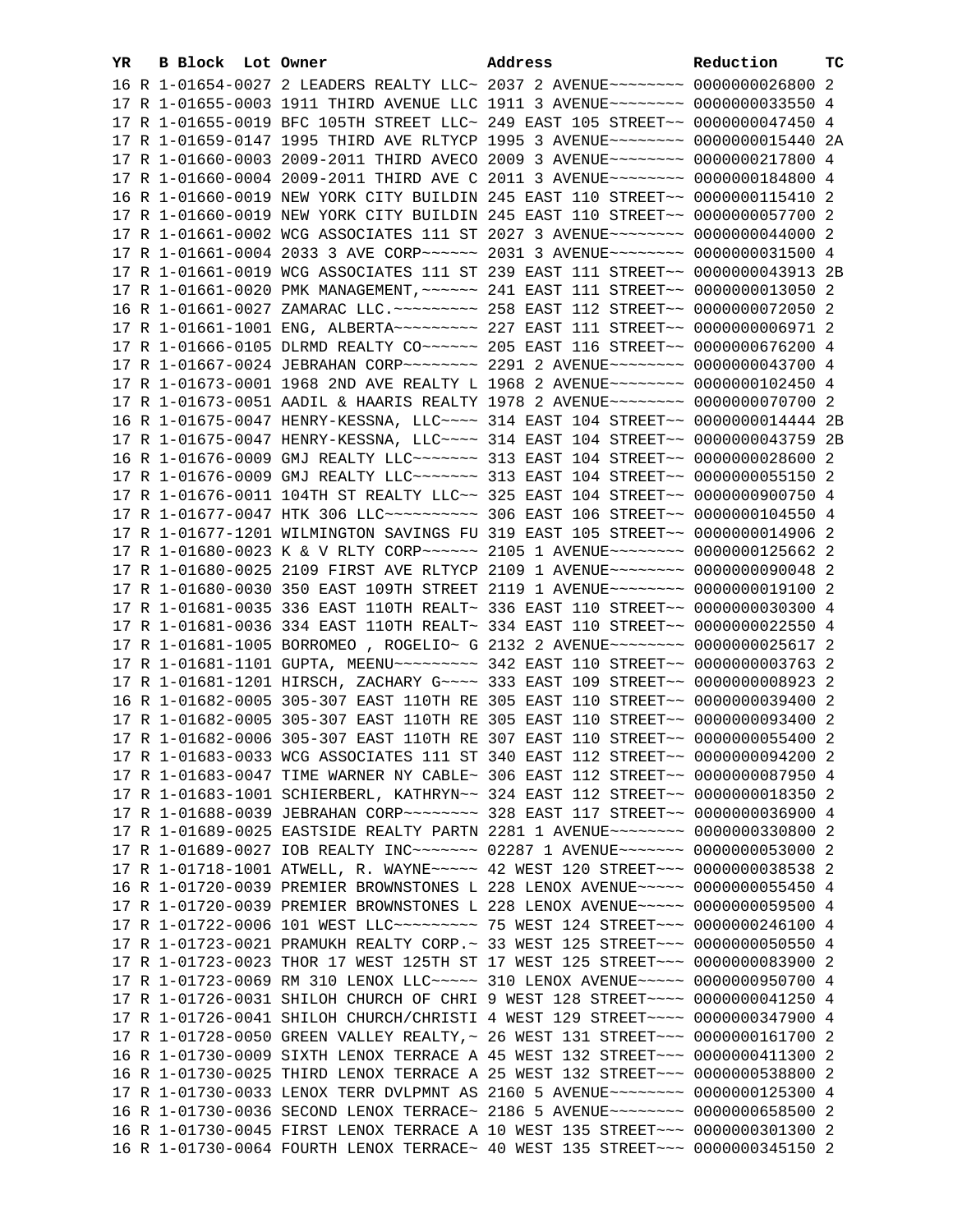| YR. | B Block Lot Owner | Address                                                                                                                                                        | Reduction | тc |
|-----|-------------------|----------------------------------------------------------------------------------------------------------------------------------------------------------------|-----------|----|
|     |                   | 16 R 1-01735-1001 BOARD OF MGRS 48-54 W 48 WEST 138 STREET~~~ 0000000001597 2                                                                                  |           |    |
|     |                   | 17 R 1-01735-1001 BOARD OF MGRS 48-54 W 48 WEST 138 STREET~~~ 00000000001539 2                                                                                 |           |    |
|     |                   | 17 R 1-01737-0011 580 LENOX ASSOCIATES~ 580 LENOX AVENUE~~~~~ 0000000257600 4                                                                                  |           |    |
|     |                   | 16 R 1-01739-0022 2350 5TH AVE CORP~~~~ 12 WEST 142 STREET~~~ 0000000828200 4                                                                                  |           |    |
|     |                   | 17 R 1-01739-0022 2350 5TH AVE CORP~~~~ 12 WEST 142 STREET~~~ 0000000583800 4                                                                                  |           |    |
|     |                   | 16 R 1-01739-0033 2350 5TH AVE CORP~~~~ 2340 5 AVENUE~~~~~~~~ 0000000460850 4                                                                                  |           |    |
|     |                   | 17 R 1-01739-0033 2350 5TH AVE CORP~~~~ 2340 5 AVENUE~~~~~~~~ 0000000365100 4                                                                                  |           |    |
|     |                   | 17 R 1-01746-0021 NYC HOUSING PARTNERSH 1831 MADISON AVENUE~~ 0000000646400 2                                                                                  |           |    |
|     |                   | 17 R 1-01750-0027 JOHN S. PEREIRA, CH. 1~ 65 EAST 125 STREET~~~ 0000000060650 4                                                                                |           |    |
|     |                   | 17 R 1-01750-0032 79 EAST 125TH STREET~ 79 EAST 125 STREET~~~ 0000000075200 2                                                                                  |           |    |
|     |                   |                                                                                                                                                                |           |    |
|     |                   | 16 R 1-01753-0011 128TH ST. PROPERTIES~ 19 EAST 128 STREET~~~ 0000000017250 2                                                                                  |           |    |
|     |                   | 17 R 1-01756-0004 MADISON AVENUE HDFC~~ 2151 5 AVENUE~~~~~~~~ 0000000021033 2C                                                                                 |           |    |
|     |                   | 16 R 1-01756-0005 MADISON AVENUE HOUSIN 3 EAST 131 STREET~~~~ 0000000026083 2C                                                                                 |           |    |
|     |                   | 17 R 1-01756-0005 MADISON AVENUE HOUSIN 3 EAST 131 STREET~~~~ 0000000048969 2C                                                                                 |           |    |
|     |                   | 17 R 1-01756-0006 MADISON AVENUE HOUSIN 5 EAST 131 STREET~~~~ 0000000023962 2C                                                                                 |           |    |
|     |                   | 16 R 1-01756-0009 MADISON AVENUE HOUSIN 11 EAST 131 STREET~~~ 0000000034076 2C                                                                                 |           |    |
|     |                   | 17 R 1-01756-0009 MADISON AVENUE HOUSIN 11 EAST 131 STREET~~~ 0000000061999 2C                                                                                 |           |    |
|     |                   | 16 R 1-01756-0011 MADISON AVENUE HOUSIN 15 EAST 131 STREET~~~ 0000000035533 2C                                                                                 |           |    |
|     |                   | 17 R 1-01756-0011 MADISON AVENUE HOUSIN 15 EAST 131 STREET~~~ 0000000052775 2C                                                                                 |           |    |
|     |                   | 16 R 1-01756-0012 MADISON AVENUE HOUSIN 17 EAST 131 STREET~~~ 0000000031521 2C                                                                                 |           |    |
|     |                   | 17 R 1-01756-0012 MADISON AVENUE HOUSIN 17 EAST 131 STREET~~~ 0000000048644 2C                                                                                 |           |    |
|     |                   | 16 R 1-01756-0015 MADISON AVENUE HDFC~~ 2084 MADISON AVENUE~~ 0000000020182 2C                                                                                 |           |    |
|     |                   | 17 R 1-01756-0015 MADISON AVENUE HDFC~~ 2084 MADISON AVENUE~~ 0000000025265 2C                                                                                 |           |    |
|     |                   | 16 R 1-01756-0017 MADISON AVENUE HOUSIN 2088 MADISON AVENUE~~ 0000000013792 2C                                                                                 |           |    |
|     |                   | 17 R 1-01756-0017 MADISON AVENUE HOUSIN 2088 MADISON AVENUE~~ 0000000024277 2C                                                                                 |           |    |
|     |                   | 17 R 1-01756-0033 1916 PARK LLC -------- 1940 PARK AVENUE ---- 0000000127550 4                                                                                 |           |    |
|     |                   | 17 R 1-01756-0050 2093 MADISON LLC ---- 2093 MADISON AVENUE -- 0000000045650 2                                                                                 |           |    |
|     |                   | 16 R 1-01756-0061 MADISON AVENUE HOUSIN 16 EAST 132 STREET~~~ 0000000006017 2C                                                                                 |           |    |
|     |                   | 17 R 1-01756-0061 MADISON AVENUE HOUSIN 16 EAST 132 STREET~~~ 0000000047698 2C                                                                                 |           |    |
|     |                   | 16 R 1-01756-0062 MADISON AVENUE HOUSIN 12 EAST 132 STREET~~~ 0000000007825 2C                                                                                 |           |    |
|     |                   | 17 R 1-01756-0062 MADISON AVENUE HOUSIN 12 EAST 132 STREET~~~ 0000000050850 2C                                                                                 |           |    |
|     |                   | 17 R 1-01760-0001 RIVERTON SQUARE HOUSI 2225 5 AVENUE~~~~~~~~ 0000002794650 2                                                                                  |           |    |
|     |                   | 17 R 1-01768-0039 2196 3RD -------------- 2196 3 AVENUE-------- 0000000017600 4                                                                                |           |    |
|     |                   | 16 R 1-01769-1004 GENEST PROPERTIES LLC 2212 3 AVENUE~~~~~~~~ 0000000135025 4                                                                                  |           |    |
|     |                   | 17 R 1-01769-1004 GENEST PROPERTIES LLC 2212 3 AVENUE~~~~~~~~ 0000000132050 4                                                                                  |           |    |
|     |                   | 17 R 1-01772-0041 178 EAST 124TH STREET 178 EAST 124 STREET~~ 0000000026750 4                                                                                  |           |    |
|     |                   | 17 R 1-01772-0062 116 EAST 124 ASSOCIAT 120 EAST 124 STREET~~ 0000000088700 4                                                                                  |           |    |
|     |                   | 17 R 1-01772-0064 116 EAST 124 ASSOCIAT 116 EAST 124 STREET~~ 0000000088700 4                                                                                  |           |    |
|     |                   | 17 R 1-01772-0066 124 STREET EQUITIES L 114 EAST 124 STREET~~ 0000000057450 4                                                                                  |           |    |
|     |                   | 17 R 1-01772-0067 124 STREET EQUITIES L 108 EAST 124 STREET~~ 0000000057450 4                                                                                  |           |    |
|     |                   | 17 R 1-01772-0068 124 STREET EQUITIES L 106 EAST 124 STREET~~ 0000000057450 4                                                                                  |           |    |
|     |                   | 16 R 1-01772-0070 EAST 124 EQUITIES LLC 102 EAST 124 STREET~~ 0000000104850 4                                                                                  |           |    |
|     |                   | 17 R 1-01772-0070 EAST 124 EQUITIES LLC 102 EAST 124 STREET~~ 0000000122400 4                                                                                  |           |    |
|     |                   | 17 R 1-01772-0140 178 EAST 124TH STREET 182 EAST 124 STREET~~ 0000000015100 4                                                                                  |           |    |
|     |                   | 17 R 1-01773-0007 MANHATTAN NURSING HME 118 EAST 125 STREET~~ 0000000534650 4                                                                                  |           |    |
|     |                   | 17 R 1-01773-0017 LEXINGTON 2050 REALTY 2050 LEXINGTON AVENUE 0000000079750 4                                                                                  |           |    |
|     |                   | 17 R 1-01773-0057 LEXINGTON 125, LLC -- 132 EAST 125 STREET -- 0000000197450 4                                                                                 |           |    |
|     |                   | 17 R 1-01774-0005 107 EAST 125TH REALTY 107 EAST 125 STREET~~ 0000000036900 4                                                                                  |           |    |
|     |                   | 17 R 1-01774-0067 FOUNDATION 126TH STRE 104 EAST 126 STREET~~ 0000000059200 4                                                                                  |           |    |
|     |                   | 16 R 1-01775-0028 RESNICK 126TH STREET~ 155 EAST 126 STREET~~ 0000000176750 4                                                                                  |           |    |
|     |                   | 17 R 1-01775-0028 RESNICK 126TH STREET~ 155 EAST 126 STREET~~ 0000000177200 4                                                                                  |           |    |
|     |                   | 17 R 1-01779-0007 EAST RIVER PRESERVATI 107 EAST 130 STREET~~ 0000000779850 2<br>17 R 1-01779-0060 SERVICE SIGN ERECTORS 120 EAST 131 STREET~~ 0000000294350 4 |           |    |
|     |                   | 17 R 1-01785-0017 CEDENO, EULOGIO~~~~~~ 235 EAST 120 STREET~~ 0000000029350 4                                                                                  |           |    |
|     |                   | 17 R 1-01785-0036 TEMPEST REALTY CORP~~ 232 EAST 121 STREET~~ 0000000048933 4                                                                                  |           |    |
|     |                   | 17 R 1-01785-0037 TEMPEST REALTY CORP~~ 230 EAST 121 STREET~~ 0000000048933 4                                                                                  |           |    |
|     |                   | 17 R 1-01785-0038 TEMPEST REALTY CORP~~ 228 EAST 121 STREET~~ 0000000048934 4                                                                                  |           |    |
|     |                   | 17 R 1-01788-0023 2403 SECOND AVENUE, ~~ 2403 2 AVENUE~~~~~~~~ 0000000084000 4                                                                                 |           |    |
|     |                   |                                                                                                                                                                |           |    |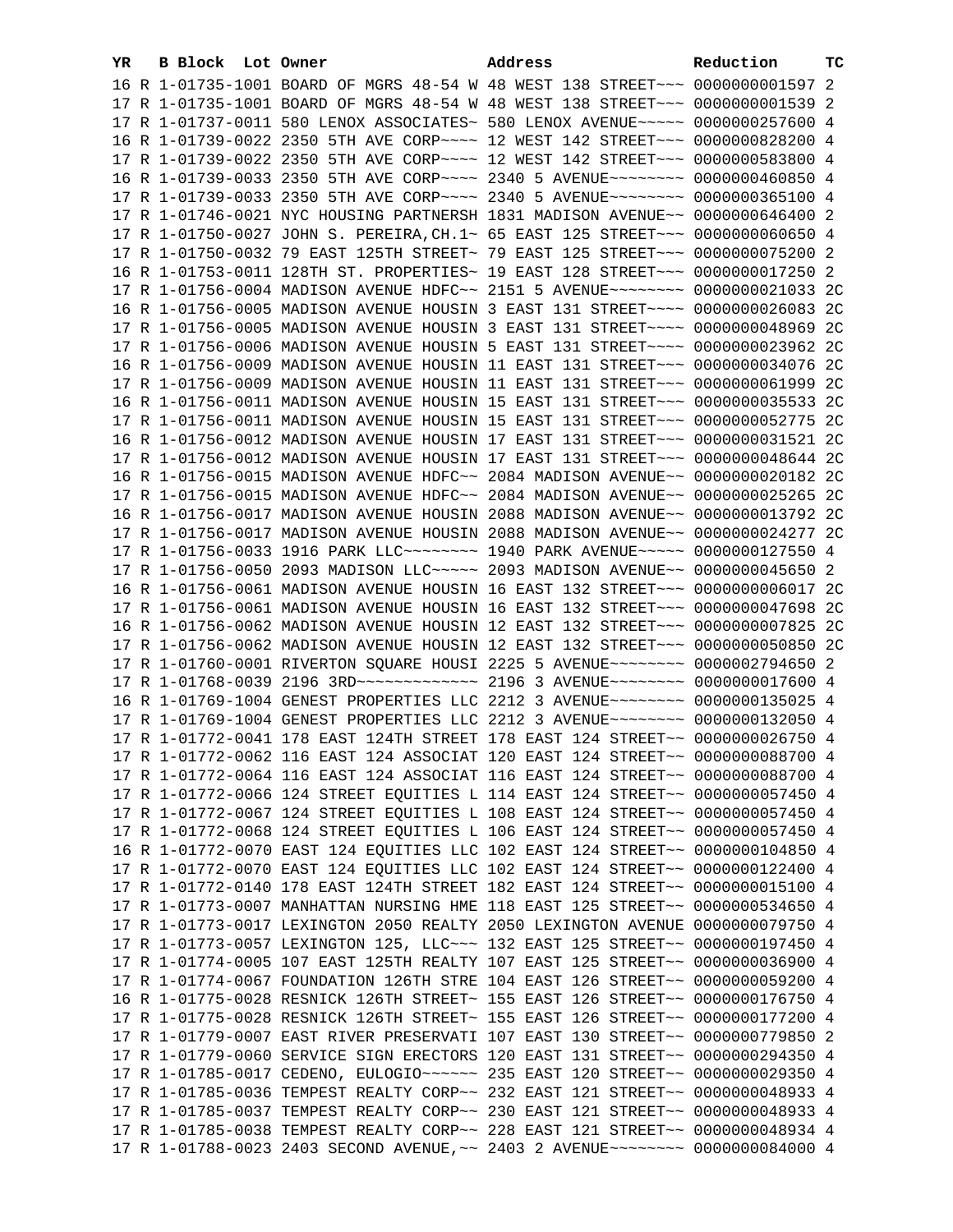| YR. | B Block Lot Owner | Address                                                                                                                                                         | Reduction | тc |
|-----|-------------------|-----------------------------------------------------------------------------------------------------------------------------------------------------------------|-----------|----|
|     |                   | 17 R 1-01802-0038 318-324 126TH LLC --- 322 EAST 126 STREET -~ 0000000148400 2                                                                                  |           |    |
|     |                   | 17 R 1-01802-0039 318-324 126TH LLC --- 320 EAST 126 STREET -~ 0000000113750 2                                                                                  |           |    |
|     |                   | 17 R 1-01802-0040 318-324 126TH LLC --- 318 EAST 126 STREET -~ 0000000113750 2                                                                                  |           |    |
|     |                   | 17 R 1-01806-0003 WARMINSTER INVESTMENT 2306 1 AVENUE~~~~~~~~ 0000000053350 4                                                                                   |           |    |
|     |                   | 16 R 1-01806-0101 WARMINSTER INVESTMENT 403 EAST 118 STREET~~ 00000000008550 4                                                                                  |           |    |
|     |                   | 17 R 1-01806-0101 WARMINSTER INVESTMENT 403 EAST 118 STREET~~ 0000000004550 4                                                                                   |           |    |
|     |                   | 17 R 1-01815-0001 NYC HOUSING DEVELOPME 340 PLEASANT AVENUE~~ 0000000063108 2B                                                                                  |           |    |
|     |                   | 17 R 1-01820-0006 145 CPN LLC ---------- 145 CENTRAL PARK NORT 0000000163350 4                                                                                  |           |    |
|     |                   | 16 R 1-01820-1001 PARKSIDE NORTH DEVELO 137 CENTRAL PARK NORT 00000000001024 2                                                                                  |           |    |
|     |                   | 17 R 1-01820-1001 PARKSIDE NORTH DEVELO 137 CENTRAL PARK NORT 0000000005431 2                                                                                   |           |    |
|     |                   | 17 R 1-01821-0031 DURAN, ~ SR., MANUEL ~~ 21 LENOX AVENUE ~~~~~~ 0000000160700 4                                                                                |           |    |
|     |                   | 16 R 1-01821-1101 KIM YOO, JIN HYO~~~~~ 118 WEST 112 STREET~~ 00000000003570 2                                                                                  |           |    |
|     |                   | 17 R 1-01821-1101 KIM YOO, JIN HYO~~~~~ 118 WEST 112 STREET~~ 0000000006200 2                                                                                   |           |    |
|     |                   | 17 R 1-01822-1201 SSM OF NEW YORK, LLC~ 1845 ADAM C POWELL BL 0000000068509 4                                                                                   |           |    |
|     |                   |                                                                                                                                                                 |           |    |
|     |                   | 17 R 1-01823-1116 PARC VUES CONDOMINIUM 61 LENOX AVENUE~~~~~~ 0000000031750 4                                                                                   |           |    |
|     |                   | 17 R 1-01825-0045 120 WEST 116 OWNER LL 120 WEST 116 STREET~~ 0000000737450 2                                                                                   |           |    |
|     |                   | 16 R 1-01825-0063 1917 ADAM CLAYTON POW 1917 ADAM C POWELL BL 0000000111800 2                                                                                   |           |    |
|     |                   | 17 R 1-01825-0063 1917 ADAM CLAYTON POW 1917 ADAM C POWELL BL 0000000202650 2                                                                                   |           |    |
|     |                   | 17 R 1-01825-0064 110 ST. NICHOLAS AVE~ 110 ST NICHOLAS AVENU 0000000085700 2                                                                                   |           |    |
|     |                   | 17 R 1-01826-0006 241 REALTY ASSOCIATES 241 CENTRAL PARK NORT 0000000288000 2                                                                                   |           |    |
|     |                   | 17 R 1-01827-0031 BH 1838 7TH AVENUE, L 1838 ADAM C POWELL BL 0000000118150 2                                                                                   |           |    |
|     |                   | 17 R 1-01828-0003 801 ASSOCIATES, ~~~~~~ 2074 FREDRICK DOUGLAS 0000000034350 2                                                                                  |           |    |
|     |                   | 17 R 1-01828-0034 LISA DAWN APT INC~~~~ 200 WEST 113 STREET~~ 0000000148700 2                                                                                   |           |    |
|     |                   | 17 R 1-01828-1101 LEE ALEXANDER~~~~~~~~~~~~~ 203 WEST 112 STREET~~ 0000000009433 2                                                                              |           |    |
|     |                   | 17 R 1-01829-0006 VIVID REALTY, LLC ~~~~~ 271 WEST 113 STREET ~~ 0000000034600 2                                                                                |           |    |
|     |                   | 16 R 1-01831-0022 ST. NICHOLAS W. 126TH 211 WEST 115 STREET~~ 0000000032540 2B                                                                                  |           |    |
|     |                   | 17 R 1-01831-0022 ST. NICHOLAS W. 126TH 211 WEST 115 STREET~~ 0000000067143 2B                                                                                  |           |    |
|     |                   | 17 R 1-01832-0006 49-96 TENANTS CORP~~~ 49 WEST 96 STREET~~~~ 0000000699300 2                                                                                   |           |    |
|     |                   | 16 R 1-01832-0023 WEST 96TH DEVELOPMENT 17 WEST 96 STREET~~~~ 0000000180940 2                                                                                   |           |    |
|     |                   | 17 R 1-01832-0025 7 WEST 96TH STREET CO 7 WEST 96 STREET~~~~~~ 0000000255450 2<br>17 R 1-01832-1102 TW COMMERCIAL HOLDING 65 WEST 96 STREET~~~~ 0000000060300 4 |           |    |
|     |                   | 17 R 1-01833-1501 COLUMBUS SQUARE 775 L 775 COLUMBUS AVENUE~~ 0000000265250 2                                                                                   |           |    |
|     |                   | 16 R 1-01833-1601 COLUMBUS SQUARE 795 L 795 COLUMBUS AVENUE~~ 0000001603600 2                                                                                   |           |    |
|     |                   | 17 R 1-01833-1601 COLUMBUS SQUARE 795 L 795 COLUMBUS AVENUE~~ 0000001568950 2                                                                                   |           |    |
|     |                   | 16 R 1-01833-1706 COLUMBUS SQUARE 805 L 805 COLUMBUS AVENUE~~ 0000000449000 2                                                                                   |           |    |
|     |                   | 17 R 1-01833-1706 COLUMBUS SQUARE 805 L 805 COLUMBUS AVENUE~~ 0000000411200 2                                                                                   |           |    |
|     |                   | 17 R 1-01836-0041 HARLEM-VALLEY HOUSING 12 WEST 101 STREET~~~ 0000000259950 2                                                                                   |           |    |
|     |                   | 17 R 1-01836-0043 HARLEM-VALLEY HOUSING 16 WEST 101 STREET~~~ 0000000044400 2                                                                                   |           |    |
|     |                   | 16 R 1-01837-0029 415 CENTRAL PARK WEST 415 CENTRAL PARK WEST 0000000476200 2                                                                                   |           |    |
|     |                   | 17 R 1-01837-0029 415 CENTRAL PARK WEST 415 CENTRAL PARK WEST 0000000490450 2                                                                                   |           |    |
|     |                   | 17 R 1-01838-0045 58-60 MANHATTAN AVEET 60 MANHATTAN AVENUE~~ 0000000192650 2                                                                                   |           |    |
|     |                   | 17 R 1-01838-0047 58-60 MANHATTAN AVEET 58 MANHATTAN AVENUE~~ 0000000227300 2                                                                                   |           |    |
|     |                   |                                                                                                                                                                 |           |    |
|     |                   | 16 R 1-01840-0029 444 CENTRAL PARK WEST 441 CENTRAL PARK WEST 0000000662800 2                                                                                   |           |    |
|     |                   | 17 R 1-01840-0029 444 CENTRAL PARK WEST 441 CENTRAL PARK WEST 0000003295300 2                                                                                   |           |    |
|     |                   | 17 R 1-01841-0004 927 COLUMBUS AVE HDFC 927 COLUMBUS AVENUE~~ 0000000113300 2                                                                                   |           |    |
|     |                   | 17 R 1-01841-0160 SAI NIWAS LLC -------- 70 WEST 106 STREET --- 0000000068800 2                                                                                 |           |    |
|     |                   | 17 R 1-01842-0063 951 COLUMBUS HSG DEVF 951 COLUMBUS AVENUE~~ 0000000056900 2                                                                                   |           |    |
|     |                   | 17 R 1-01844-0001 SIMON BOLIVAR HOUSING 981 COLUMBUS AVENUE~~ 0000000930000 2                                                                                   |           |    |
|     |                   | 17 R 1-01847-0003 HADJIGEORGIS, GEORGE~ 294 MANHATTAN AVENUE~ 0000000015368 2B                                                                                  |           |    |
|     |                   | 17 R 1-01848-0011 303 WEST 114 MPPH LIM 303 WEST 114 STREET~~ 0000000036958 2B                                                                                  |           |    |
|     |                   | 17 R 1-01848-1501 116 MORNINGSIDE, L.L. 306 WEST 116 STREET~~ 0000000030425 2                                                                                   |           |    |
|     |                   | 17 R 1-01849-0029 MORNINGSIDE PRTNR IIL 355 WEST 115 STREET~~ 0000000037248 2B                                                                                  |           |    |
|     |                   | 17 R 1-01849-0043 MORNINGSIDE PRTNR IIL 360 WEST 116 STREET~~ 0000000016640 2A                                                                                  |           |    |
|     |                   | 17 R 1-01849-0044 WEST 115/116 LP PRTNR 362 WEST 116 STREET~~ 0000000100000 2                                                                                   |           |    |
|     |                   | 16 R 1-01852-0009 PMV ACQUISITON OWNER~ WEST 97 STREET~~~~~~~~ 0000000530500 4                                                                                  |           |    |
|     |                   | 17 R 1-01852-0009 PMV ACQUISITON OWNER~ WEST 97 STREET~~~~~~~~ 0000000787900 4                                                                                  |           |    |
|     |                   | 16 R 1-01852-1004 COLUMBUS SQUARE 801 L 801 AMSTERDAM AVENUE~ 0000001230400 2                                                                                   |           |    |
|     |                   |                                                                                                                                                                 |           |    |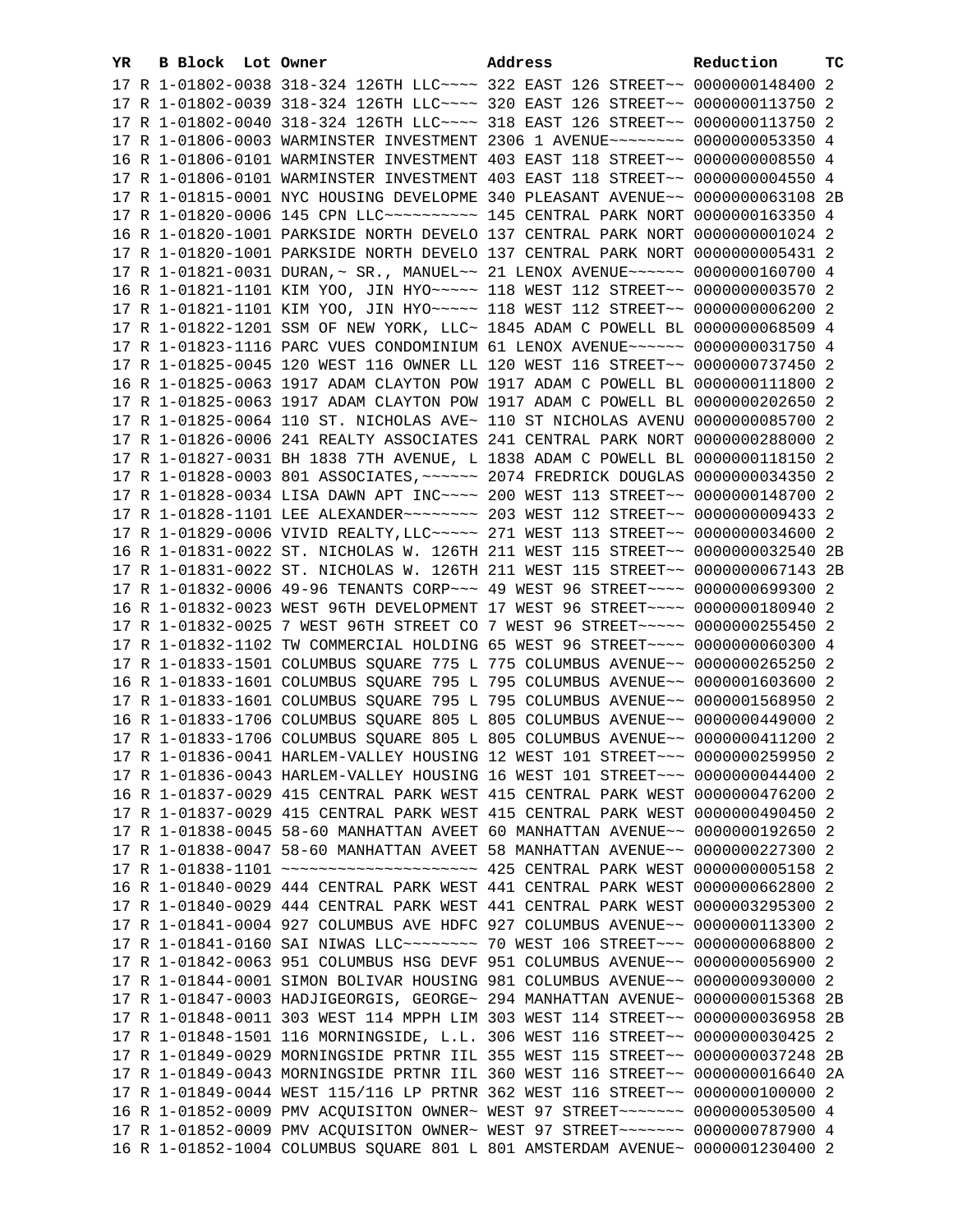| 16 R 1-01852-1101 COLUMBUS SQUARE 808 L 808 COLUMBUS AVENUE~~ 0000000658800 2<br>17 R 1-01852-1101 COLUMBUS SQUARE 808 L 808 COLUMBUS AVENUE~~ 0000002176650 2<br>16 R 1-01859-0022 119 & 121 WEST 104TH~ 121 WEST 104 STREET~~ 0000000061600 2<br>17 R 1-01859-0022 119 & 121 WEST 104TH~ 121 WEST 104 STREET~~ 0000000039450 2<br>16 R 1-01859-0023 119 & 121 WEST 104TH~ 119 WEST 104 STREET~~ 0000000030428 2B<br>17 R 1-01859-0023 119 & 121 WEST 104TH~ 119 WEST 104 STREET~~ 0000000020278 2B<br>17 R 1-01861-0010 MANHATTAN WEST ASSOC~ 149 WEST 106 STREET~~ 0000000836350 2<br>17 R 1-01861-0034 SK PEARL LLC~~~~~~~~~~~~~~ 950 COLUMBUS AVENUE~~ 0000000084350 2<br>17 R 1-01861-0037 102 W 107TH ST CORP~~ 102 WEST 107 STREET~~ 0000000226900 4<br>17 R 1-01862-0060 TIME WARNER CABLE NEW 156 WEST 108 STREET~~ 0000000021600 4<br>17 R 1-01863-0045 WEST 109TH PORTFOLIO~ 118 WEST 109 STREET~~ 0000000078450 2<br>17 R 1-01863-0046 BEACON 109 118-120 LL 120 WEST 109 STREET~~ 0000000041250 2<br>17 R 1-01863-0052 132 WEST 109 OWNER LL 132 WEST 109 STREET~~ 0000000061770 2<br>17 R 1-01863-0053 132 WEST 109 OWNER LL 134 WEST 109 STREET~~ 0000000063730 2<br>17 R 1-01867-0059 LA TOURAINE APARTMENT 401 WEST 115 STREET~~ 0000000156633 2<br>17 R 1-01867-0064 TRUSTEES OF COLUMBIA~ 404 WEST 116 STREET~~ 0000000154570 2<br>16 R 1-01868-0001 WOLK PROPERTIES, ~~~~~ 740 WEST END AVENUE~~ 0000000256900 2<br>17 R 1-01868-0001 WOLK PROPERTIES, ~~~~~ 740 WEST END AVENUE~~ 0000000338350 2<br>16 R 1-01869-0006 251 WEST 97TH STREETA 251 WEST 97 STREET~~~ 0000000316900 2<br>17 R 1-01869-0006 251 WEST 97TH STREETA 251 WEST 97 STREET~~~ 0000000121000 2<br>17 R 1-01869-0013 BEWSS COMPANY~~~~~~~~ 2581 BROADWAY~~~~~~~~ 0000000300000 4<br>17 R 1-01869-0044 220 W 98 REALTY~~~~~~ 2586 BROADWAY~~~~~~~~ 0000000340950 2<br>17 R 1-01869-0059 BHL REALTY CORP~~~~~~ 254 WEST 98 STREET~~~ 0000000113550 2<br>17 R 1-01869-1101 780 WEA LLC --------- 780 WEST END AVENUE-- 0000000016180 4<br>17 R 1-01869-1369 240 W 98TH ST CO. II, 240 WEST 98 STREET~~~ 0000000085656 4<br>17 R 1-01870-0001 782 WEST END AVE ETAL 782 WEST END AVENUE~~ 0000000407250 2<br>16 R 1-01870-0032 ASHLAND EQUITIES COMP 786 AMSTERDAM AVENUE~ 0000000128950 2<br>17 R 1-01870-0032 ASHLAND EQUITIES COMP 786 AMSTERDAM AVENUE~ 0000000187400 2<br>16 R 1-01870-0034 790 ASSOCIATES~~~~~~~ 790 AMSTERDAM AVENUE~ 0000000067900 2<br>17 R 1-01870-0034 790 ASSOCIATES~~~~~~~ 790 AMSTERDAM AVENUE~ 0000000099600 2<br>17 R 1-01870-0037 200-230 W 99 REALTY L 206 WEST 99 STREET~~~ 0000000103700 2<br>17 R 1-01870-0042 200-230 W 99 REALTY L 216 WEST 99 STREET~~~ 0000000148650 2<br>17 R 1-01870-0043 200-230 W 99 REALTY L 2616 BROADWAY~~~~~~~~ 0000000330300 2<br>17 R 1-01870-0056 D-DAY REALTY, L.P. ~~~ 250 WEST 99 STREET~~~ 0000000295750 2<br>16 R 1-01871-0010 99TH ST ASSOCIATES LL 2621 BROADWAY~~~~~~~~ 0000000400450 2<br>17 R 1-01871-0010 99TH ST ASSOCIATES LL 2621 BROADWAY~~~~~~~~ 0000000759100 2<br>17 R 1-01871-1001 HUDSON ISLAND LLC --- 245 WEST 99 STREET -- 0000000805650 4<br>17 R 1-01872-0037 KRW OPERATING CORP~~~ 204 WEST 101 STREET~~ 0000000742350 4<br>17 R 1-01872-0060 244 WEST 101, LLC --- 244 WEST 101 STREET -- 0000000032605 2<br>17 R 1-01873-0029 842-844 AMSTERDAM AVE 842 AMSTERDAM AVENUE~ 0000000066850 2<br>17 R 1-01873-0030 842-844 AMSTERDAM AVE 844 AMSTERDAM AVENUE~ 0000000377000 2<br>16 R 1-01873-0041 TAL COMPANY, ~~~~~~~~~ 214 WEST 102 STREET~~ 0000000035250 2<br>17 R 1-01873-0042 MD 216 LLC C/O MILBRO 2670 BROADWAY~~~~~~~~ 0000000623250 2<br>16 R 1-01875-0042 KIWI REALTY LLC ----- 220 WEST 104 STREET -- 0000000065700 2<br>17 R 1-01875-0042 KIWI REALTY LLC ----- 220 WEST 104 STREET -- 0000000144750 2<br>16 R 1-01875-0056 242 WEST 104 OWNERS I 242 WEST 104 STREET~~ 0000000191850 2<br>17 R 1-01875-0056 242 WEST 104 OWNERS I 242 WEST 104 STREET~~ 0000000091200 2<br>17 R 1-01876-0012 BOCA BROADWAY RLTY CO 2731 BROADWAY~~~~~~~~ 0000000187100 2<br>17 R 1-01876-0033 VALSAC 908 LLC ------ 908 AMSTERDAM AVENUE ~ 0000000100650 2<br>17 R 1-01876-0058 LIMESTONE ASSOCIATES~ 2733 BROADWAY~~~~~~~~ 0000000114000 2<br>17 R 1-01877-0025 HPC 105 LLC~~~~~~~~~~~~~~~ 213 WEST 105 STREET~~ 0000000757600 2<br>17 R 1-01877-0039 204-206 W. 106TH ST,~ 206 WEST 106 STREET~~ 0000000355900 2<br>17 R 1-01878-0012 STAHL BROADWAY COMPAN 2760 BROADWAY~~~~~~~~ 0000000976800 2<br>17 R 1-01878-0017 215-17-19 W 106 RLTYA 219 WEST 106 STREET~~ 0000000025650 2<br>17 R 1-01878-0019 215-17-19 W 106 RLTYA 217 WEST 106 STREET~~ 0000000143800 2<br>16 R 1-01878-0021 207-211 FO LLC ------- 209 WEST 106 STREET -- 0000000396650 2<br>17 R 1-01878-0021 207-211 FO LLC ------- 209 WEST 106 STREET -- 0000000572900 2<br>16 R 1-01878-0025 207-211 FO LLC ------- 203 WEST 106 STREET -- 0000000323300 2 | YR. | B Block Lot Owner | Address | Reduction | тc |
|------------------------------------------------------------------------------------------------------------------------------------------------------------------------------------------------------------------------------------------------------------------------------------------------------------------------------------------------------------------------------------------------------------------------------------------------------------------------------------------------------------------------------------------------------------------------------------------------------------------------------------------------------------------------------------------------------------------------------------------------------------------------------------------------------------------------------------------------------------------------------------------------------------------------------------------------------------------------------------------------------------------------------------------------------------------------------------------------------------------------------------------------------------------------------------------------------------------------------------------------------------------------------------------------------------------------------------------------------------------------------------------------------------------------------------------------------------------------------------------------------------------------------------------------------------------------------------------------------------------------------------------------------------------------------------------------------------------------------------------------------------------------------------------------------------------------------------------------------------------------------------------------------------------------------------------------------------------------------------------------------------------------------------------------------------------------------------------------------------------------------------------------------------------------------------------------------------------------------------------------------------------------------------------------------------------------------------------------------------------------------------------------------------------------------------------------------------------------------------------------------------------------------------------------------------------------------------------------------------------------------------------------------------------------------------------------------------------------------------------------------------------------------------------------------------------------------------------------------------------------------------------------------------------------------------------------------------------------------------------------------------------------------------------------------------------------------------------------------------------------------------------------------------------------------------------------------------------------------------------------------------------------------------------------------------------------------------------------------------------------------------------------------------------------------------------------------------------------------------------------------------------------------------------------------------------------------------------------------------------------------------------------------------------------------------------------------------------------------------------------------------------------------------------------------------------------------------------------------------------------------------------------------------------------------------------------------------------------------------------------------------------------------------------------------------------------------------------------------------------------------------------------------------------------------------------------------------------------------------------------------------------------------------------------------------------------------------------------------------------------------------------------------------------------------------------------------------------------------------------------------------------------------------------------------------------------------------------------------------------------------------------------------------------------------------------------------------------------------------------------------------------------------------------------------------------------------------------------------------------------------------------------------------------|-----|-------------------|---------|-----------|----|
|                                                                                                                                                                                                                                                                                                                                                                                                                                                                                                                                                                                                                                                                                                                                                                                                                                                                                                                                                                                                                                                                                                                                                                                                                                                                                                                                                                                                                                                                                                                                                                                                                                                                                                                                                                                                                                                                                                                                                                                                                                                                                                                                                                                                                                                                                                                                                                                                                                                                                                                                                                                                                                                                                                                                                                                                                                                                                                                                                                                                                                                                                                                                                                                                                                                                                                                                                                                                                                                                                                                                                                                                                                                                                                                                                                                                                                                                                                                                                                                                                                                                                                                                                                                                                                                                                                                                                                                                                                                                                                                                                                                                                                                                                                                                                                                                                                                                                                                  |     |                   |         |           |    |
|                                                                                                                                                                                                                                                                                                                                                                                                                                                                                                                                                                                                                                                                                                                                                                                                                                                                                                                                                                                                                                                                                                                                                                                                                                                                                                                                                                                                                                                                                                                                                                                                                                                                                                                                                                                                                                                                                                                                                                                                                                                                                                                                                                                                                                                                                                                                                                                                                                                                                                                                                                                                                                                                                                                                                                                                                                                                                                                                                                                                                                                                                                                                                                                                                                                                                                                                                                                                                                                                                                                                                                                                                                                                                                                                                                                                                                                                                                                                                                                                                                                                                                                                                                                                                                                                                                                                                                                                                                                                                                                                                                                                                                                                                                                                                                                                                                                                                                                  |     |                   |         |           |    |
|                                                                                                                                                                                                                                                                                                                                                                                                                                                                                                                                                                                                                                                                                                                                                                                                                                                                                                                                                                                                                                                                                                                                                                                                                                                                                                                                                                                                                                                                                                                                                                                                                                                                                                                                                                                                                                                                                                                                                                                                                                                                                                                                                                                                                                                                                                                                                                                                                                                                                                                                                                                                                                                                                                                                                                                                                                                                                                                                                                                                                                                                                                                                                                                                                                                                                                                                                                                                                                                                                                                                                                                                                                                                                                                                                                                                                                                                                                                                                                                                                                                                                                                                                                                                                                                                                                                                                                                                                                                                                                                                                                                                                                                                                                                                                                                                                                                                                                                  |     |                   |         |           |    |
|                                                                                                                                                                                                                                                                                                                                                                                                                                                                                                                                                                                                                                                                                                                                                                                                                                                                                                                                                                                                                                                                                                                                                                                                                                                                                                                                                                                                                                                                                                                                                                                                                                                                                                                                                                                                                                                                                                                                                                                                                                                                                                                                                                                                                                                                                                                                                                                                                                                                                                                                                                                                                                                                                                                                                                                                                                                                                                                                                                                                                                                                                                                                                                                                                                                                                                                                                                                                                                                                                                                                                                                                                                                                                                                                                                                                                                                                                                                                                                                                                                                                                                                                                                                                                                                                                                                                                                                                                                                                                                                                                                                                                                                                                                                                                                                                                                                                                                                  |     |                   |         |           |    |
|                                                                                                                                                                                                                                                                                                                                                                                                                                                                                                                                                                                                                                                                                                                                                                                                                                                                                                                                                                                                                                                                                                                                                                                                                                                                                                                                                                                                                                                                                                                                                                                                                                                                                                                                                                                                                                                                                                                                                                                                                                                                                                                                                                                                                                                                                                                                                                                                                                                                                                                                                                                                                                                                                                                                                                                                                                                                                                                                                                                                                                                                                                                                                                                                                                                                                                                                                                                                                                                                                                                                                                                                                                                                                                                                                                                                                                                                                                                                                                                                                                                                                                                                                                                                                                                                                                                                                                                                                                                                                                                                                                                                                                                                                                                                                                                                                                                                                                                  |     |                   |         |           |    |
|                                                                                                                                                                                                                                                                                                                                                                                                                                                                                                                                                                                                                                                                                                                                                                                                                                                                                                                                                                                                                                                                                                                                                                                                                                                                                                                                                                                                                                                                                                                                                                                                                                                                                                                                                                                                                                                                                                                                                                                                                                                                                                                                                                                                                                                                                                                                                                                                                                                                                                                                                                                                                                                                                                                                                                                                                                                                                                                                                                                                                                                                                                                                                                                                                                                                                                                                                                                                                                                                                                                                                                                                                                                                                                                                                                                                                                                                                                                                                                                                                                                                                                                                                                                                                                                                                                                                                                                                                                                                                                                                                                                                                                                                                                                                                                                                                                                                                                                  |     |                   |         |           |    |
|                                                                                                                                                                                                                                                                                                                                                                                                                                                                                                                                                                                                                                                                                                                                                                                                                                                                                                                                                                                                                                                                                                                                                                                                                                                                                                                                                                                                                                                                                                                                                                                                                                                                                                                                                                                                                                                                                                                                                                                                                                                                                                                                                                                                                                                                                                                                                                                                                                                                                                                                                                                                                                                                                                                                                                                                                                                                                                                                                                                                                                                                                                                                                                                                                                                                                                                                                                                                                                                                                                                                                                                                                                                                                                                                                                                                                                                                                                                                                                                                                                                                                                                                                                                                                                                                                                                                                                                                                                                                                                                                                                                                                                                                                                                                                                                                                                                                                                                  |     |                   |         |           |    |
|                                                                                                                                                                                                                                                                                                                                                                                                                                                                                                                                                                                                                                                                                                                                                                                                                                                                                                                                                                                                                                                                                                                                                                                                                                                                                                                                                                                                                                                                                                                                                                                                                                                                                                                                                                                                                                                                                                                                                                                                                                                                                                                                                                                                                                                                                                                                                                                                                                                                                                                                                                                                                                                                                                                                                                                                                                                                                                                                                                                                                                                                                                                                                                                                                                                                                                                                                                                                                                                                                                                                                                                                                                                                                                                                                                                                                                                                                                                                                                                                                                                                                                                                                                                                                                                                                                                                                                                                                                                                                                                                                                                                                                                                                                                                                                                                                                                                                                                  |     |                   |         |           |    |
|                                                                                                                                                                                                                                                                                                                                                                                                                                                                                                                                                                                                                                                                                                                                                                                                                                                                                                                                                                                                                                                                                                                                                                                                                                                                                                                                                                                                                                                                                                                                                                                                                                                                                                                                                                                                                                                                                                                                                                                                                                                                                                                                                                                                                                                                                                                                                                                                                                                                                                                                                                                                                                                                                                                                                                                                                                                                                                                                                                                                                                                                                                                                                                                                                                                                                                                                                                                                                                                                                                                                                                                                                                                                                                                                                                                                                                                                                                                                                                                                                                                                                                                                                                                                                                                                                                                                                                                                                                                                                                                                                                                                                                                                                                                                                                                                                                                                                                                  |     |                   |         |           |    |
|                                                                                                                                                                                                                                                                                                                                                                                                                                                                                                                                                                                                                                                                                                                                                                                                                                                                                                                                                                                                                                                                                                                                                                                                                                                                                                                                                                                                                                                                                                                                                                                                                                                                                                                                                                                                                                                                                                                                                                                                                                                                                                                                                                                                                                                                                                                                                                                                                                                                                                                                                                                                                                                                                                                                                                                                                                                                                                                                                                                                                                                                                                                                                                                                                                                                                                                                                                                                                                                                                                                                                                                                                                                                                                                                                                                                                                                                                                                                                                                                                                                                                                                                                                                                                                                                                                                                                                                                                                                                                                                                                                                                                                                                                                                                                                                                                                                                                                                  |     |                   |         |           |    |
|                                                                                                                                                                                                                                                                                                                                                                                                                                                                                                                                                                                                                                                                                                                                                                                                                                                                                                                                                                                                                                                                                                                                                                                                                                                                                                                                                                                                                                                                                                                                                                                                                                                                                                                                                                                                                                                                                                                                                                                                                                                                                                                                                                                                                                                                                                                                                                                                                                                                                                                                                                                                                                                                                                                                                                                                                                                                                                                                                                                                                                                                                                                                                                                                                                                                                                                                                                                                                                                                                                                                                                                                                                                                                                                                                                                                                                                                                                                                                                                                                                                                                                                                                                                                                                                                                                                                                                                                                                                                                                                                                                                                                                                                                                                                                                                                                                                                                                                  |     |                   |         |           |    |
|                                                                                                                                                                                                                                                                                                                                                                                                                                                                                                                                                                                                                                                                                                                                                                                                                                                                                                                                                                                                                                                                                                                                                                                                                                                                                                                                                                                                                                                                                                                                                                                                                                                                                                                                                                                                                                                                                                                                                                                                                                                                                                                                                                                                                                                                                                                                                                                                                                                                                                                                                                                                                                                                                                                                                                                                                                                                                                                                                                                                                                                                                                                                                                                                                                                                                                                                                                                                                                                                                                                                                                                                                                                                                                                                                                                                                                                                                                                                                                                                                                                                                                                                                                                                                                                                                                                                                                                                                                                                                                                                                                                                                                                                                                                                                                                                                                                                                                                  |     |                   |         |           |    |
|                                                                                                                                                                                                                                                                                                                                                                                                                                                                                                                                                                                                                                                                                                                                                                                                                                                                                                                                                                                                                                                                                                                                                                                                                                                                                                                                                                                                                                                                                                                                                                                                                                                                                                                                                                                                                                                                                                                                                                                                                                                                                                                                                                                                                                                                                                                                                                                                                                                                                                                                                                                                                                                                                                                                                                                                                                                                                                                                                                                                                                                                                                                                                                                                                                                                                                                                                                                                                                                                                                                                                                                                                                                                                                                                                                                                                                                                                                                                                                                                                                                                                                                                                                                                                                                                                                                                                                                                                                                                                                                                                                                                                                                                                                                                                                                                                                                                                                                  |     |                   |         |           |    |
|                                                                                                                                                                                                                                                                                                                                                                                                                                                                                                                                                                                                                                                                                                                                                                                                                                                                                                                                                                                                                                                                                                                                                                                                                                                                                                                                                                                                                                                                                                                                                                                                                                                                                                                                                                                                                                                                                                                                                                                                                                                                                                                                                                                                                                                                                                                                                                                                                                                                                                                                                                                                                                                                                                                                                                                                                                                                                                                                                                                                                                                                                                                                                                                                                                                                                                                                                                                                                                                                                                                                                                                                                                                                                                                                                                                                                                                                                                                                                                                                                                                                                                                                                                                                                                                                                                                                                                                                                                                                                                                                                                                                                                                                                                                                                                                                                                                                                                                  |     |                   |         |           |    |
|                                                                                                                                                                                                                                                                                                                                                                                                                                                                                                                                                                                                                                                                                                                                                                                                                                                                                                                                                                                                                                                                                                                                                                                                                                                                                                                                                                                                                                                                                                                                                                                                                                                                                                                                                                                                                                                                                                                                                                                                                                                                                                                                                                                                                                                                                                                                                                                                                                                                                                                                                                                                                                                                                                                                                                                                                                                                                                                                                                                                                                                                                                                                                                                                                                                                                                                                                                                                                                                                                                                                                                                                                                                                                                                                                                                                                                                                                                                                                                                                                                                                                                                                                                                                                                                                                                                                                                                                                                                                                                                                                                                                                                                                                                                                                                                                                                                                                                                  |     |                   |         |           |    |
|                                                                                                                                                                                                                                                                                                                                                                                                                                                                                                                                                                                                                                                                                                                                                                                                                                                                                                                                                                                                                                                                                                                                                                                                                                                                                                                                                                                                                                                                                                                                                                                                                                                                                                                                                                                                                                                                                                                                                                                                                                                                                                                                                                                                                                                                                                                                                                                                                                                                                                                                                                                                                                                                                                                                                                                                                                                                                                                                                                                                                                                                                                                                                                                                                                                                                                                                                                                                                                                                                                                                                                                                                                                                                                                                                                                                                                                                                                                                                                                                                                                                                                                                                                                                                                                                                                                                                                                                                                                                                                                                                                                                                                                                                                                                                                                                                                                                                                                  |     |                   |         |           |    |
|                                                                                                                                                                                                                                                                                                                                                                                                                                                                                                                                                                                                                                                                                                                                                                                                                                                                                                                                                                                                                                                                                                                                                                                                                                                                                                                                                                                                                                                                                                                                                                                                                                                                                                                                                                                                                                                                                                                                                                                                                                                                                                                                                                                                                                                                                                                                                                                                                                                                                                                                                                                                                                                                                                                                                                                                                                                                                                                                                                                                                                                                                                                                                                                                                                                                                                                                                                                                                                                                                                                                                                                                                                                                                                                                                                                                                                                                                                                                                                                                                                                                                                                                                                                                                                                                                                                                                                                                                                                                                                                                                                                                                                                                                                                                                                                                                                                                                                                  |     |                   |         |           |    |
|                                                                                                                                                                                                                                                                                                                                                                                                                                                                                                                                                                                                                                                                                                                                                                                                                                                                                                                                                                                                                                                                                                                                                                                                                                                                                                                                                                                                                                                                                                                                                                                                                                                                                                                                                                                                                                                                                                                                                                                                                                                                                                                                                                                                                                                                                                                                                                                                                                                                                                                                                                                                                                                                                                                                                                                                                                                                                                                                                                                                                                                                                                                                                                                                                                                                                                                                                                                                                                                                                                                                                                                                                                                                                                                                                                                                                                                                                                                                                                                                                                                                                                                                                                                                                                                                                                                                                                                                                                                                                                                                                                                                                                                                                                                                                                                                                                                                                                                  |     |                   |         |           |    |
|                                                                                                                                                                                                                                                                                                                                                                                                                                                                                                                                                                                                                                                                                                                                                                                                                                                                                                                                                                                                                                                                                                                                                                                                                                                                                                                                                                                                                                                                                                                                                                                                                                                                                                                                                                                                                                                                                                                                                                                                                                                                                                                                                                                                                                                                                                                                                                                                                                                                                                                                                                                                                                                                                                                                                                                                                                                                                                                                                                                                                                                                                                                                                                                                                                                                                                                                                                                                                                                                                                                                                                                                                                                                                                                                                                                                                                                                                                                                                                                                                                                                                                                                                                                                                                                                                                                                                                                                                                                                                                                                                                                                                                                                                                                                                                                                                                                                                                                  |     |                   |         |           |    |
|                                                                                                                                                                                                                                                                                                                                                                                                                                                                                                                                                                                                                                                                                                                                                                                                                                                                                                                                                                                                                                                                                                                                                                                                                                                                                                                                                                                                                                                                                                                                                                                                                                                                                                                                                                                                                                                                                                                                                                                                                                                                                                                                                                                                                                                                                                                                                                                                                                                                                                                                                                                                                                                                                                                                                                                                                                                                                                                                                                                                                                                                                                                                                                                                                                                                                                                                                                                                                                                                                                                                                                                                                                                                                                                                                                                                                                                                                                                                                                                                                                                                                                                                                                                                                                                                                                                                                                                                                                                                                                                                                                                                                                                                                                                                                                                                                                                                                                                  |     |                   |         |           |    |
|                                                                                                                                                                                                                                                                                                                                                                                                                                                                                                                                                                                                                                                                                                                                                                                                                                                                                                                                                                                                                                                                                                                                                                                                                                                                                                                                                                                                                                                                                                                                                                                                                                                                                                                                                                                                                                                                                                                                                                                                                                                                                                                                                                                                                                                                                                                                                                                                                                                                                                                                                                                                                                                                                                                                                                                                                                                                                                                                                                                                                                                                                                                                                                                                                                                                                                                                                                                                                                                                                                                                                                                                                                                                                                                                                                                                                                                                                                                                                                                                                                                                                                                                                                                                                                                                                                                                                                                                                                                                                                                                                                                                                                                                                                                                                                                                                                                                                                                  |     |                   |         |           |    |
|                                                                                                                                                                                                                                                                                                                                                                                                                                                                                                                                                                                                                                                                                                                                                                                                                                                                                                                                                                                                                                                                                                                                                                                                                                                                                                                                                                                                                                                                                                                                                                                                                                                                                                                                                                                                                                                                                                                                                                                                                                                                                                                                                                                                                                                                                                                                                                                                                                                                                                                                                                                                                                                                                                                                                                                                                                                                                                                                                                                                                                                                                                                                                                                                                                                                                                                                                                                                                                                                                                                                                                                                                                                                                                                                                                                                                                                                                                                                                                                                                                                                                                                                                                                                                                                                                                                                                                                                                                                                                                                                                                                                                                                                                                                                                                                                                                                                                                                  |     |                   |         |           |    |
|                                                                                                                                                                                                                                                                                                                                                                                                                                                                                                                                                                                                                                                                                                                                                                                                                                                                                                                                                                                                                                                                                                                                                                                                                                                                                                                                                                                                                                                                                                                                                                                                                                                                                                                                                                                                                                                                                                                                                                                                                                                                                                                                                                                                                                                                                                                                                                                                                                                                                                                                                                                                                                                                                                                                                                                                                                                                                                                                                                                                                                                                                                                                                                                                                                                                                                                                                                                                                                                                                                                                                                                                                                                                                                                                                                                                                                                                                                                                                                                                                                                                                                                                                                                                                                                                                                                                                                                                                                                                                                                                                                                                                                                                                                                                                                                                                                                                                                                  |     |                   |         |           |    |
|                                                                                                                                                                                                                                                                                                                                                                                                                                                                                                                                                                                                                                                                                                                                                                                                                                                                                                                                                                                                                                                                                                                                                                                                                                                                                                                                                                                                                                                                                                                                                                                                                                                                                                                                                                                                                                                                                                                                                                                                                                                                                                                                                                                                                                                                                                                                                                                                                                                                                                                                                                                                                                                                                                                                                                                                                                                                                                                                                                                                                                                                                                                                                                                                                                                                                                                                                                                                                                                                                                                                                                                                                                                                                                                                                                                                                                                                                                                                                                                                                                                                                                                                                                                                                                                                                                                                                                                                                                                                                                                                                                                                                                                                                                                                                                                                                                                                                                                  |     |                   |         |           |    |
|                                                                                                                                                                                                                                                                                                                                                                                                                                                                                                                                                                                                                                                                                                                                                                                                                                                                                                                                                                                                                                                                                                                                                                                                                                                                                                                                                                                                                                                                                                                                                                                                                                                                                                                                                                                                                                                                                                                                                                                                                                                                                                                                                                                                                                                                                                                                                                                                                                                                                                                                                                                                                                                                                                                                                                                                                                                                                                                                                                                                                                                                                                                                                                                                                                                                                                                                                                                                                                                                                                                                                                                                                                                                                                                                                                                                                                                                                                                                                                                                                                                                                                                                                                                                                                                                                                                                                                                                                                                                                                                                                                                                                                                                                                                                                                                                                                                                                                                  |     |                   |         |           |    |
|                                                                                                                                                                                                                                                                                                                                                                                                                                                                                                                                                                                                                                                                                                                                                                                                                                                                                                                                                                                                                                                                                                                                                                                                                                                                                                                                                                                                                                                                                                                                                                                                                                                                                                                                                                                                                                                                                                                                                                                                                                                                                                                                                                                                                                                                                                                                                                                                                                                                                                                                                                                                                                                                                                                                                                                                                                                                                                                                                                                                                                                                                                                                                                                                                                                                                                                                                                                                                                                                                                                                                                                                                                                                                                                                                                                                                                                                                                                                                                                                                                                                                                                                                                                                                                                                                                                                                                                                                                                                                                                                                                                                                                                                                                                                                                                                                                                                                                                  |     |                   |         |           |    |
|                                                                                                                                                                                                                                                                                                                                                                                                                                                                                                                                                                                                                                                                                                                                                                                                                                                                                                                                                                                                                                                                                                                                                                                                                                                                                                                                                                                                                                                                                                                                                                                                                                                                                                                                                                                                                                                                                                                                                                                                                                                                                                                                                                                                                                                                                                                                                                                                                                                                                                                                                                                                                                                                                                                                                                                                                                                                                                                                                                                                                                                                                                                                                                                                                                                                                                                                                                                                                                                                                                                                                                                                                                                                                                                                                                                                                                                                                                                                                                                                                                                                                                                                                                                                                                                                                                                                                                                                                                                                                                                                                                                                                                                                                                                                                                                                                                                                                                                  |     |                   |         |           |    |
|                                                                                                                                                                                                                                                                                                                                                                                                                                                                                                                                                                                                                                                                                                                                                                                                                                                                                                                                                                                                                                                                                                                                                                                                                                                                                                                                                                                                                                                                                                                                                                                                                                                                                                                                                                                                                                                                                                                                                                                                                                                                                                                                                                                                                                                                                                                                                                                                                                                                                                                                                                                                                                                                                                                                                                                                                                                                                                                                                                                                                                                                                                                                                                                                                                                                                                                                                                                                                                                                                                                                                                                                                                                                                                                                                                                                                                                                                                                                                                                                                                                                                                                                                                                                                                                                                                                                                                                                                                                                                                                                                                                                                                                                                                                                                                                                                                                                                                                  |     |                   |         |           |    |
|                                                                                                                                                                                                                                                                                                                                                                                                                                                                                                                                                                                                                                                                                                                                                                                                                                                                                                                                                                                                                                                                                                                                                                                                                                                                                                                                                                                                                                                                                                                                                                                                                                                                                                                                                                                                                                                                                                                                                                                                                                                                                                                                                                                                                                                                                                                                                                                                                                                                                                                                                                                                                                                                                                                                                                                                                                                                                                                                                                                                                                                                                                                                                                                                                                                                                                                                                                                                                                                                                                                                                                                                                                                                                                                                                                                                                                                                                                                                                                                                                                                                                                                                                                                                                                                                                                                                                                                                                                                                                                                                                                                                                                                                                                                                                                                                                                                                                                                  |     |                   |         |           |    |
|                                                                                                                                                                                                                                                                                                                                                                                                                                                                                                                                                                                                                                                                                                                                                                                                                                                                                                                                                                                                                                                                                                                                                                                                                                                                                                                                                                                                                                                                                                                                                                                                                                                                                                                                                                                                                                                                                                                                                                                                                                                                                                                                                                                                                                                                                                                                                                                                                                                                                                                                                                                                                                                                                                                                                                                                                                                                                                                                                                                                                                                                                                                                                                                                                                                                                                                                                                                                                                                                                                                                                                                                                                                                                                                                                                                                                                                                                                                                                                                                                                                                                                                                                                                                                                                                                                                                                                                                                                                                                                                                                                                                                                                                                                                                                                                                                                                                                                                  |     |                   |         |           |    |
|                                                                                                                                                                                                                                                                                                                                                                                                                                                                                                                                                                                                                                                                                                                                                                                                                                                                                                                                                                                                                                                                                                                                                                                                                                                                                                                                                                                                                                                                                                                                                                                                                                                                                                                                                                                                                                                                                                                                                                                                                                                                                                                                                                                                                                                                                                                                                                                                                                                                                                                                                                                                                                                                                                                                                                                                                                                                                                                                                                                                                                                                                                                                                                                                                                                                                                                                                                                                                                                                                                                                                                                                                                                                                                                                                                                                                                                                                                                                                                                                                                                                                                                                                                                                                                                                                                                                                                                                                                                                                                                                                                                                                                                                                                                                                                                                                                                                                                                  |     |                   |         |           |    |
|                                                                                                                                                                                                                                                                                                                                                                                                                                                                                                                                                                                                                                                                                                                                                                                                                                                                                                                                                                                                                                                                                                                                                                                                                                                                                                                                                                                                                                                                                                                                                                                                                                                                                                                                                                                                                                                                                                                                                                                                                                                                                                                                                                                                                                                                                                                                                                                                                                                                                                                                                                                                                                                                                                                                                                                                                                                                                                                                                                                                                                                                                                                                                                                                                                                                                                                                                                                                                                                                                                                                                                                                                                                                                                                                                                                                                                                                                                                                                                                                                                                                                                                                                                                                                                                                                                                                                                                                                                                                                                                                                                                                                                                                                                                                                                                                                                                                                                                  |     |                   |         |           |    |
|                                                                                                                                                                                                                                                                                                                                                                                                                                                                                                                                                                                                                                                                                                                                                                                                                                                                                                                                                                                                                                                                                                                                                                                                                                                                                                                                                                                                                                                                                                                                                                                                                                                                                                                                                                                                                                                                                                                                                                                                                                                                                                                                                                                                                                                                                                                                                                                                                                                                                                                                                                                                                                                                                                                                                                                                                                                                                                                                                                                                                                                                                                                                                                                                                                                                                                                                                                                                                                                                                                                                                                                                                                                                                                                                                                                                                                                                                                                                                                                                                                                                                                                                                                                                                                                                                                                                                                                                                                                                                                                                                                                                                                                                                                                                                                                                                                                                                                                  |     |                   |         |           |    |
|                                                                                                                                                                                                                                                                                                                                                                                                                                                                                                                                                                                                                                                                                                                                                                                                                                                                                                                                                                                                                                                                                                                                                                                                                                                                                                                                                                                                                                                                                                                                                                                                                                                                                                                                                                                                                                                                                                                                                                                                                                                                                                                                                                                                                                                                                                                                                                                                                                                                                                                                                                                                                                                                                                                                                                                                                                                                                                                                                                                                                                                                                                                                                                                                                                                                                                                                                                                                                                                                                                                                                                                                                                                                                                                                                                                                                                                                                                                                                                                                                                                                                                                                                                                                                                                                                                                                                                                                                                                                                                                                                                                                                                                                                                                                                                                                                                                                                                                  |     |                   |         |           |    |
|                                                                                                                                                                                                                                                                                                                                                                                                                                                                                                                                                                                                                                                                                                                                                                                                                                                                                                                                                                                                                                                                                                                                                                                                                                                                                                                                                                                                                                                                                                                                                                                                                                                                                                                                                                                                                                                                                                                                                                                                                                                                                                                                                                                                                                                                                                                                                                                                                                                                                                                                                                                                                                                                                                                                                                                                                                                                                                                                                                                                                                                                                                                                                                                                                                                                                                                                                                                                                                                                                                                                                                                                                                                                                                                                                                                                                                                                                                                                                                                                                                                                                                                                                                                                                                                                                                                                                                                                                                                                                                                                                                                                                                                                                                                                                                                                                                                                                                                  |     |                   |         |           |    |
|                                                                                                                                                                                                                                                                                                                                                                                                                                                                                                                                                                                                                                                                                                                                                                                                                                                                                                                                                                                                                                                                                                                                                                                                                                                                                                                                                                                                                                                                                                                                                                                                                                                                                                                                                                                                                                                                                                                                                                                                                                                                                                                                                                                                                                                                                                                                                                                                                                                                                                                                                                                                                                                                                                                                                                                                                                                                                                                                                                                                                                                                                                                                                                                                                                                                                                                                                                                                                                                                                                                                                                                                                                                                                                                                                                                                                                                                                                                                                                                                                                                                                                                                                                                                                                                                                                                                                                                                                                                                                                                                                                                                                                                                                                                                                                                                                                                                                                                  |     |                   |         |           |    |
|                                                                                                                                                                                                                                                                                                                                                                                                                                                                                                                                                                                                                                                                                                                                                                                                                                                                                                                                                                                                                                                                                                                                                                                                                                                                                                                                                                                                                                                                                                                                                                                                                                                                                                                                                                                                                                                                                                                                                                                                                                                                                                                                                                                                                                                                                                                                                                                                                                                                                                                                                                                                                                                                                                                                                                                                                                                                                                                                                                                                                                                                                                                                                                                                                                                                                                                                                                                                                                                                                                                                                                                                                                                                                                                                                                                                                                                                                                                                                                                                                                                                                                                                                                                                                                                                                                                                                                                                                                                                                                                                                                                                                                                                                                                                                                                                                                                                                                                  |     |                   |         |           |    |
|                                                                                                                                                                                                                                                                                                                                                                                                                                                                                                                                                                                                                                                                                                                                                                                                                                                                                                                                                                                                                                                                                                                                                                                                                                                                                                                                                                                                                                                                                                                                                                                                                                                                                                                                                                                                                                                                                                                                                                                                                                                                                                                                                                                                                                                                                                                                                                                                                                                                                                                                                                                                                                                                                                                                                                                                                                                                                                                                                                                                                                                                                                                                                                                                                                                                                                                                                                                                                                                                                                                                                                                                                                                                                                                                                                                                                                                                                                                                                                                                                                                                                                                                                                                                                                                                                                                                                                                                                                                                                                                                                                                                                                                                                                                                                                                                                                                                                                                  |     |                   |         |           |    |
|                                                                                                                                                                                                                                                                                                                                                                                                                                                                                                                                                                                                                                                                                                                                                                                                                                                                                                                                                                                                                                                                                                                                                                                                                                                                                                                                                                                                                                                                                                                                                                                                                                                                                                                                                                                                                                                                                                                                                                                                                                                                                                                                                                                                                                                                                                                                                                                                                                                                                                                                                                                                                                                                                                                                                                                                                                                                                                                                                                                                                                                                                                                                                                                                                                                                                                                                                                                                                                                                                                                                                                                                                                                                                                                                                                                                                                                                                                                                                                                                                                                                                                                                                                                                                                                                                                                                                                                                                                                                                                                                                                                                                                                                                                                                                                                                                                                                                                                  |     |                   |         |           |    |
|                                                                                                                                                                                                                                                                                                                                                                                                                                                                                                                                                                                                                                                                                                                                                                                                                                                                                                                                                                                                                                                                                                                                                                                                                                                                                                                                                                                                                                                                                                                                                                                                                                                                                                                                                                                                                                                                                                                                                                                                                                                                                                                                                                                                                                                                                                                                                                                                                                                                                                                                                                                                                                                                                                                                                                                                                                                                                                                                                                                                                                                                                                                                                                                                                                                                                                                                                                                                                                                                                                                                                                                                                                                                                                                                                                                                                                                                                                                                                                                                                                                                                                                                                                                                                                                                                                                                                                                                                                                                                                                                                                                                                                                                                                                                                                                                                                                                                                                  |     |                   |         |           |    |
|                                                                                                                                                                                                                                                                                                                                                                                                                                                                                                                                                                                                                                                                                                                                                                                                                                                                                                                                                                                                                                                                                                                                                                                                                                                                                                                                                                                                                                                                                                                                                                                                                                                                                                                                                                                                                                                                                                                                                                                                                                                                                                                                                                                                                                                                                                                                                                                                                                                                                                                                                                                                                                                                                                                                                                                                                                                                                                                                                                                                                                                                                                                                                                                                                                                                                                                                                                                                                                                                                                                                                                                                                                                                                                                                                                                                                                                                                                                                                                                                                                                                                                                                                                                                                                                                                                                                                                                                                                                                                                                                                                                                                                                                                                                                                                                                                                                                                                                  |     |                   |         |           |    |
|                                                                                                                                                                                                                                                                                                                                                                                                                                                                                                                                                                                                                                                                                                                                                                                                                                                                                                                                                                                                                                                                                                                                                                                                                                                                                                                                                                                                                                                                                                                                                                                                                                                                                                                                                                                                                                                                                                                                                                                                                                                                                                                                                                                                                                                                                                                                                                                                                                                                                                                                                                                                                                                                                                                                                                                                                                                                                                                                                                                                                                                                                                                                                                                                                                                                                                                                                                                                                                                                                                                                                                                                                                                                                                                                                                                                                                                                                                                                                                                                                                                                                                                                                                                                                                                                                                                                                                                                                                                                                                                                                                                                                                                                                                                                                                                                                                                                                                                  |     |                   |         |           |    |
|                                                                                                                                                                                                                                                                                                                                                                                                                                                                                                                                                                                                                                                                                                                                                                                                                                                                                                                                                                                                                                                                                                                                                                                                                                                                                                                                                                                                                                                                                                                                                                                                                                                                                                                                                                                                                                                                                                                                                                                                                                                                                                                                                                                                                                                                                                                                                                                                                                                                                                                                                                                                                                                                                                                                                                                                                                                                                                                                                                                                                                                                                                                                                                                                                                                                                                                                                                                                                                                                                                                                                                                                                                                                                                                                                                                                                                                                                                                                                                                                                                                                                                                                                                                                                                                                                                                                                                                                                                                                                                                                                                                                                                                                                                                                                                                                                                                                                                                  |     |                   |         |           |    |
|                                                                                                                                                                                                                                                                                                                                                                                                                                                                                                                                                                                                                                                                                                                                                                                                                                                                                                                                                                                                                                                                                                                                                                                                                                                                                                                                                                                                                                                                                                                                                                                                                                                                                                                                                                                                                                                                                                                                                                                                                                                                                                                                                                                                                                                                                                                                                                                                                                                                                                                                                                                                                                                                                                                                                                                                                                                                                                                                                                                                                                                                                                                                                                                                                                                                                                                                                                                                                                                                                                                                                                                                                                                                                                                                                                                                                                                                                                                                                                                                                                                                                                                                                                                                                                                                                                                                                                                                                                                                                                                                                                                                                                                                                                                                                                                                                                                                                                                  |     |                   |         |           |    |
|                                                                                                                                                                                                                                                                                                                                                                                                                                                                                                                                                                                                                                                                                                                                                                                                                                                                                                                                                                                                                                                                                                                                                                                                                                                                                                                                                                                                                                                                                                                                                                                                                                                                                                                                                                                                                                                                                                                                                                                                                                                                                                                                                                                                                                                                                                                                                                                                                                                                                                                                                                                                                                                                                                                                                                                                                                                                                                                                                                                                                                                                                                                                                                                                                                                                                                                                                                                                                                                                                                                                                                                                                                                                                                                                                                                                                                                                                                                                                                                                                                                                                                                                                                                                                                                                                                                                                                                                                                                                                                                                                                                                                                                                                                                                                                                                                                                                                                                  |     |                   |         |           |    |
|                                                                                                                                                                                                                                                                                                                                                                                                                                                                                                                                                                                                                                                                                                                                                                                                                                                                                                                                                                                                                                                                                                                                                                                                                                                                                                                                                                                                                                                                                                                                                                                                                                                                                                                                                                                                                                                                                                                                                                                                                                                                                                                                                                                                                                                                                                                                                                                                                                                                                                                                                                                                                                                                                                                                                                                                                                                                                                                                                                                                                                                                                                                                                                                                                                                                                                                                                                                                                                                                                                                                                                                                                                                                                                                                                                                                                                                                                                                                                                                                                                                                                                                                                                                                                                                                                                                                                                                                                                                                                                                                                                                                                                                                                                                                                                                                                                                                                                                  |     |                   |         |           |    |
|                                                                                                                                                                                                                                                                                                                                                                                                                                                                                                                                                                                                                                                                                                                                                                                                                                                                                                                                                                                                                                                                                                                                                                                                                                                                                                                                                                                                                                                                                                                                                                                                                                                                                                                                                                                                                                                                                                                                                                                                                                                                                                                                                                                                                                                                                                                                                                                                                                                                                                                                                                                                                                                                                                                                                                                                                                                                                                                                                                                                                                                                                                                                                                                                                                                                                                                                                                                                                                                                                                                                                                                                                                                                                                                                                                                                                                                                                                                                                                                                                                                                                                                                                                                                                                                                                                                                                                                                                                                                                                                                                                                                                                                                                                                                                                                                                                                                                                                  |     |                   |         |           |    |
|                                                                                                                                                                                                                                                                                                                                                                                                                                                                                                                                                                                                                                                                                                                                                                                                                                                                                                                                                                                                                                                                                                                                                                                                                                                                                                                                                                                                                                                                                                                                                                                                                                                                                                                                                                                                                                                                                                                                                                                                                                                                                                                                                                                                                                                                                                                                                                                                                                                                                                                                                                                                                                                                                                                                                                                                                                                                                                                                                                                                                                                                                                                                                                                                                                                                                                                                                                                                                                                                                                                                                                                                                                                                                                                                                                                                                                                                                                                                                                                                                                                                                                                                                                                                                                                                                                                                                                                                                                                                                                                                                                                                                                                                                                                                                                                                                                                                                                                  |     |                   |         |           |    |
|                                                                                                                                                                                                                                                                                                                                                                                                                                                                                                                                                                                                                                                                                                                                                                                                                                                                                                                                                                                                                                                                                                                                                                                                                                                                                                                                                                                                                                                                                                                                                                                                                                                                                                                                                                                                                                                                                                                                                                                                                                                                                                                                                                                                                                                                                                                                                                                                                                                                                                                                                                                                                                                                                                                                                                                                                                                                                                                                                                                                                                                                                                                                                                                                                                                                                                                                                                                                                                                                                                                                                                                                                                                                                                                                                                                                                                                                                                                                                                                                                                                                                                                                                                                                                                                                                                                                                                                                                                                                                                                                                                                                                                                                                                                                                                                                                                                                                                                  |     |                   |         |           |    |
|                                                                                                                                                                                                                                                                                                                                                                                                                                                                                                                                                                                                                                                                                                                                                                                                                                                                                                                                                                                                                                                                                                                                                                                                                                                                                                                                                                                                                                                                                                                                                                                                                                                                                                                                                                                                                                                                                                                                                                                                                                                                                                                                                                                                                                                                                                                                                                                                                                                                                                                                                                                                                                                                                                                                                                                                                                                                                                                                                                                                                                                                                                                                                                                                                                                                                                                                                                                                                                                                                                                                                                                                                                                                                                                                                                                                                                                                                                                                                                                                                                                                                                                                                                                                                                                                                                                                                                                                                                                                                                                                                                                                                                                                                                                                                                                                                                                                                                                  |     |                   |         |           |    |
|                                                                                                                                                                                                                                                                                                                                                                                                                                                                                                                                                                                                                                                                                                                                                                                                                                                                                                                                                                                                                                                                                                                                                                                                                                                                                                                                                                                                                                                                                                                                                                                                                                                                                                                                                                                                                                                                                                                                                                                                                                                                                                                                                                                                                                                                                                                                                                                                                                                                                                                                                                                                                                                                                                                                                                                                                                                                                                                                                                                                                                                                                                                                                                                                                                                                                                                                                                                                                                                                                                                                                                                                                                                                                                                                                                                                                                                                                                                                                                                                                                                                                                                                                                                                                                                                                                                                                                                                                                                                                                                                                                                                                                                                                                                                                                                                                                                                                                                  |     |                   |         |           |    |
|                                                                                                                                                                                                                                                                                                                                                                                                                                                                                                                                                                                                                                                                                                                                                                                                                                                                                                                                                                                                                                                                                                                                                                                                                                                                                                                                                                                                                                                                                                                                                                                                                                                                                                                                                                                                                                                                                                                                                                                                                                                                                                                                                                                                                                                                                                                                                                                                                                                                                                                                                                                                                                                                                                                                                                                                                                                                                                                                                                                                                                                                                                                                                                                                                                                                                                                                                                                                                                                                                                                                                                                                                                                                                                                                                                                                                                                                                                                                                                                                                                                                                                                                                                                                                                                                                                                                                                                                                                                                                                                                                                                                                                                                                                                                                                                                                                                                                                                  |     |                   |         |           |    |
|                                                                                                                                                                                                                                                                                                                                                                                                                                                                                                                                                                                                                                                                                                                                                                                                                                                                                                                                                                                                                                                                                                                                                                                                                                                                                                                                                                                                                                                                                                                                                                                                                                                                                                                                                                                                                                                                                                                                                                                                                                                                                                                                                                                                                                                                                                                                                                                                                                                                                                                                                                                                                                                                                                                                                                                                                                                                                                                                                                                                                                                                                                                                                                                                                                                                                                                                                                                                                                                                                                                                                                                                                                                                                                                                                                                                                                                                                                                                                                                                                                                                                                                                                                                                                                                                                                                                                                                                                                                                                                                                                                                                                                                                                                                                                                                                                                                                                                                  |     |                   |         |           |    |
|                                                                                                                                                                                                                                                                                                                                                                                                                                                                                                                                                                                                                                                                                                                                                                                                                                                                                                                                                                                                                                                                                                                                                                                                                                                                                                                                                                                                                                                                                                                                                                                                                                                                                                                                                                                                                                                                                                                                                                                                                                                                                                                                                                                                                                                                                                                                                                                                                                                                                                                                                                                                                                                                                                                                                                                                                                                                                                                                                                                                                                                                                                                                                                                                                                                                                                                                                                                                                                                                                                                                                                                                                                                                                                                                                                                                                                                                                                                                                                                                                                                                                                                                                                                                                                                                                                                                                                                                                                                                                                                                                                                                                                                                                                                                                                                                                                                                                                                  |     |                   |         |           |    |
|                                                                                                                                                                                                                                                                                                                                                                                                                                                                                                                                                                                                                                                                                                                                                                                                                                                                                                                                                                                                                                                                                                                                                                                                                                                                                                                                                                                                                                                                                                                                                                                                                                                                                                                                                                                                                                                                                                                                                                                                                                                                                                                                                                                                                                                                                                                                                                                                                                                                                                                                                                                                                                                                                                                                                                                                                                                                                                                                                                                                                                                                                                                                                                                                                                                                                                                                                                                                                                                                                                                                                                                                                                                                                                                                                                                                                                                                                                                                                                                                                                                                                                                                                                                                                                                                                                                                                                                                                                                                                                                                                                                                                                                                                                                                                                                                                                                                                                                  |     |                   |         |           |    |
|                                                                                                                                                                                                                                                                                                                                                                                                                                                                                                                                                                                                                                                                                                                                                                                                                                                                                                                                                                                                                                                                                                                                                                                                                                                                                                                                                                                                                                                                                                                                                                                                                                                                                                                                                                                                                                                                                                                                                                                                                                                                                                                                                                                                                                                                                                                                                                                                                                                                                                                                                                                                                                                                                                                                                                                                                                                                                                                                                                                                                                                                                                                                                                                                                                                                                                                                                                                                                                                                                                                                                                                                                                                                                                                                                                                                                                                                                                                                                                                                                                                                                                                                                                                                                                                                                                                                                                                                                                                                                                                                                                                                                                                                                                                                                                                                                                                                                                                  |     |                   |         |           |    |
|                                                                                                                                                                                                                                                                                                                                                                                                                                                                                                                                                                                                                                                                                                                                                                                                                                                                                                                                                                                                                                                                                                                                                                                                                                                                                                                                                                                                                                                                                                                                                                                                                                                                                                                                                                                                                                                                                                                                                                                                                                                                                                                                                                                                                                                                                                                                                                                                                                                                                                                                                                                                                                                                                                                                                                                                                                                                                                                                                                                                                                                                                                                                                                                                                                                                                                                                                                                                                                                                                                                                                                                                                                                                                                                                                                                                                                                                                                                                                                                                                                                                                                                                                                                                                                                                                                                                                                                                                                                                                                                                                                                                                                                                                                                                                                                                                                                                                                                  |     |                   |         |           |    |
|                                                                                                                                                                                                                                                                                                                                                                                                                                                                                                                                                                                                                                                                                                                                                                                                                                                                                                                                                                                                                                                                                                                                                                                                                                                                                                                                                                                                                                                                                                                                                                                                                                                                                                                                                                                                                                                                                                                                                                                                                                                                                                                                                                                                                                                                                                                                                                                                                                                                                                                                                                                                                                                                                                                                                                                                                                                                                                                                                                                                                                                                                                                                                                                                                                                                                                                                                                                                                                                                                                                                                                                                                                                                                                                                                                                                                                                                                                                                                                                                                                                                                                                                                                                                                                                                                                                                                                                                                                                                                                                                                                                                                                                                                                                                                                                                                                                                                                                  |     |                   |         |           |    |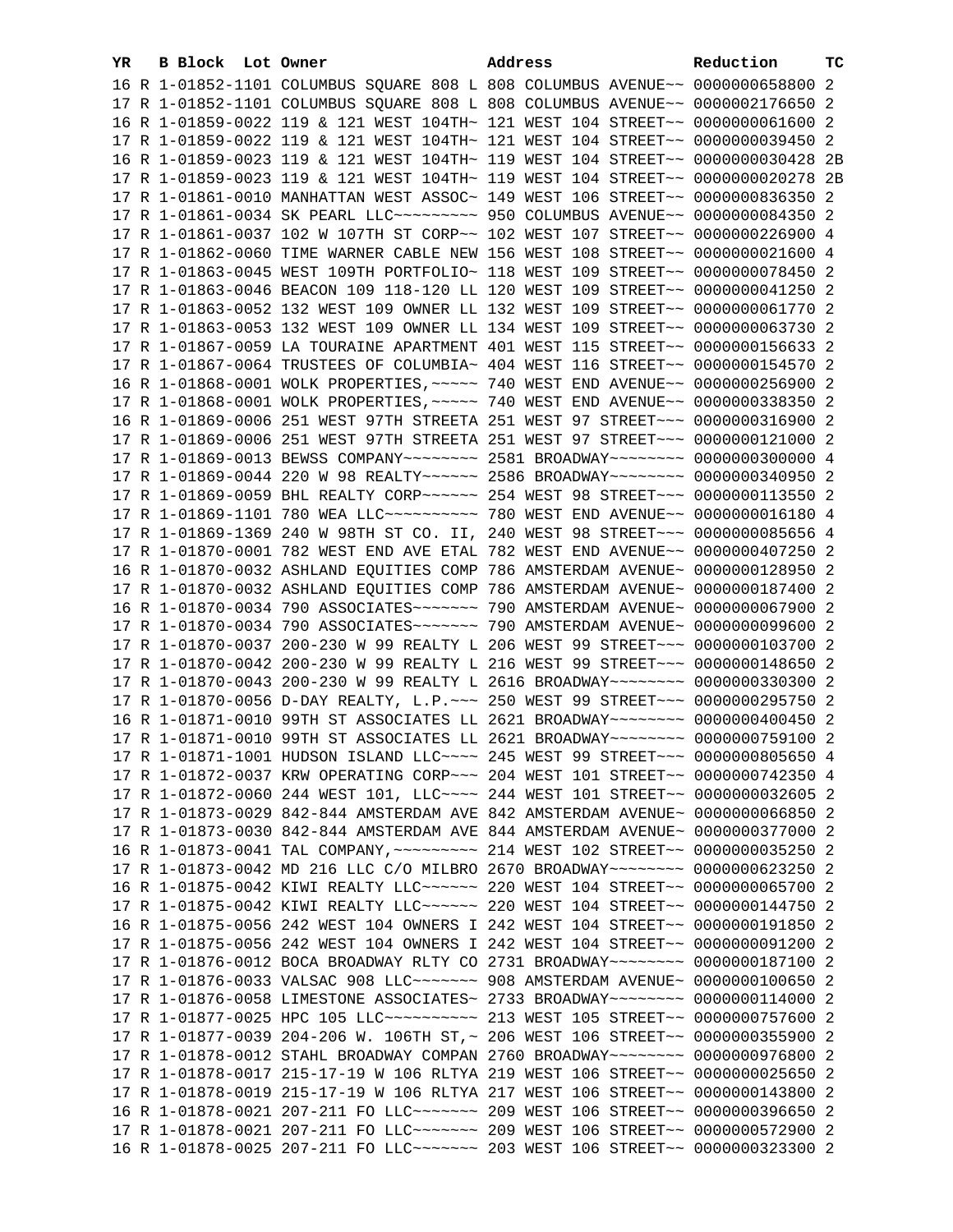| YR. | <b>B Block Lot Owner</b> |                                                                                                                                                                      | Address | Reduction | тc |
|-----|--------------------------|----------------------------------------------------------------------------------------------------------------------------------------------------------------------|---------|-----------|----|
|     |                          | 17 R 1-01878-0025 207-211 FO LLC ------- 203 WEST 106 STREET -- 0000000615650 2                                                                                      |         |           |    |
|     |                          | 17 R 1-01878-0031 940 AMSTERDAM CORP~~~ 940 AMSTERDAM AVENUE~ 0000000072000 2                                                                                        |         |           |    |
|     |                          | 17 R 1-01878-1003 TERRY TOM TRUST DATED 272 WEST 107 STREET~~ 0000000040566 2                                                                                        |         |           |    |
|     |                          | 16 R 1-01879-0057 DESPATCH STORAGE CORP 248 WEST 108 STREET~~ 0000000136800 4                                                                                        |         |           |    |
|     |                          | 17 R 1-01879-0057 DESPATCH STORAGE CORP 248 WEST 108 STREET~~ 0000000188550 4                                                                                        |         |           |    |
|     |                          | 17 R 1-01879-0061 615 WEST 142ND STREE~ 2794 BROADWAY~~~~~~~~ 0000000169900 2                                                                                        |         |           |    |
|     |                          | 17 R 1-01879-1001 KIM, GRACE J~~~~~~~~~ 238 WEST 108 STREET~~ 0000000021235 2C                                                                                       |         |           |    |
|     |                          | 16 R 1-01880-0010 235 WEST 108TH STREET 239 WEST 108 STREET~~ 0000000298900 2                                                                                        |         |           |    |
|     |                          | 17 R 1-01880-0010 235 WEST 108TH STREET 239 WEST 108 STREET~~ 0000000383950 2                                                                                        |         |           |    |
|     |                          | 16 R 1-01880-0061 2810 BROADWAY LLC~~~~ 2810 BROADWAY~~~~~~~~ 0000000181600 4                                                                                        |         |           |    |
|     |                          |                                                                                                                                                                      |         |           |    |
|     |                          | 17 R 1-01880-0061 2810 BROADWAY LLC~~~~ 2810 BROADWAY~~~~~~~~ 0000000358450 4                                                                                        |         |           |    |
|     |                          | 16 R 1-01881-1001 ROC CENTURY ASSOCIATE 504 CATHEDRAL PARKWAY 0000000002850 2                                                                                        |         |           |    |
|     |                          | 17 R 1-01881-1001 ROC CENTURY ASSOCIATE 504 CATHEDRAL PARKWAY 0000000003719 2                                                                                        |         |           |    |
|     |                          | 17 R 1-01881-1201 JACOBSOHN, MARIE FRAN 520 CATHEDRAL PARKWAY 0000000008350 2                                                                                        |         |           |    |
|     |                          | 16 R 1-01881-1301 BOARD OF MANAGERS OF~ 514 CATHEDRAL PARKWAY 0000000002331 2                                                                                        |         |           |    |
|     |                          | 17 R 1-01881-1301 BOARD OF MANAGERS OF~ 514 CATHEDRAL PARKWAY 0000000002976 2                                                                                        |         |           |    |
|     |                          | 16 R 1-01882-0024 ACQUISITION AMERICA V 509 CATHEDRAL PARKWAY 0000000766350 2                                                                                        |         |           |    |
|     |                          | 17 R 1-01882-0024 ACQUISITION AMERICA V 509 CATHEDRAL PARKWAY 0000001302750 2                                                                                        |         |           |    |
|     |                          | 17 R 1-01882-0051 528 WEST OWNERS CORP. 528 WEST 111 STREET~~ 0000000323650 2                                                                                        |         |           |    |
|     |                          | 17 R 1-01882-1001 FRANKY PAMHOLD, LLC~~ 527 CATHEDRAL PARKWAY 0000000003340 2                                                                                        |         |           |    |
|     |                          | 16 R 1-01883-1101 512-520 W 112TH ST ET 516 WEST 112 STREET~~ 0000000071600 4                                                                                        |         |           |    |
|     |                          | 17 R 1-01883-1101 512-520 W 112TH ST ET 516 WEST 112 STREET~~ 0000000164750 4                                                                                        |         |           |    |
|     |                          | 16 R 1-01884-0018 TRUSTEES OF COLUMBIA~ 521 WEST 112 STREET~~ 0000000175350 2                                                                                        |         |           |    |
|     |                          | 17 R 1-01884-0021 TRUSTEES OF COLUMBIA~ 511 WEST 112 STREET~~ 0000000089650 2                                                                                        |         |           |    |
|     |                          | 17 R 1-01885-0015 TRUSTEES OF COLUMBIA~ 533 WEST 113 STREET~~ 0000000094450 2                                                                                        |         |           |    |
|     |                          | 17 R 1-01887-0003 BEACON NY LLC ------- 323 WEST 96 STREET -- 0000000513900 2                                                                                        |         |           |    |
|     |                          | 16 R 1-01887-0031 NEW SYNDICATE, ~~~~~~~ 316 WEST 97 STREET~~~ 0000000767000 4                                                                                       |         |           |    |
|     |                          | 17 R 1-01887-0031 NEW SYNDICATE, ~~~~~~~ 316 WEST 97 STREET~~~ 0000000024050 4                                                                                       |         |           |    |
|     |                          | 17 R 1-01887-0036 244 RIVERSIDE OWNERS~ 244 RIVERSIDE DRIVE~~ 0000000194250 2                                                                                        |         |           |    |
|     |                          | 17 R 1-01887-0040 DEBORA ASSOCIATES~~~~ 250 RIVERSIDE DRIVE~~ 0000000712350 2                                                                                        |         |           |    |
|     |                          | 17 R 1-01887-0045 311 WEST 97TH STREET~ 311 WEST 97 STREET~~~ 0000000164000 2<br>16 R 1-01888-0025 789 OWNERS INC~~~~~~~~~~~~~ 789 WEST END AVENUE~~ 0000000332600 2 |         |           |    |
|     |                          | 17 R 1-01888-0025 789 OWNERS INC~~~~~~~ 789 WEST END AVENUE~~ 0000000580500 2                                                                                        |         |           |    |
|     |                          | 17 R 1-01888-0031 310 WEST 99TH STREET~ 310 WEST 99 STREET~~~ 0000001666250 2                                                                                        |         |           |    |
|     |                          | 17 R 1-01889-0001 OXFORD TOWERS CO, ~~~~ 280 RIVERSIDE DRIVE~~ 0000001114700 2                                                                                       |         |           |    |
|     |                          | 17 R 1-01889-0040 290 RIVERSIDE COMPANY 290 RIVERSIDE DRIVE~~ 0000000423450 2                                                                                        |         |           |    |
|     |                          | 17 R 1-01889-0046 VASILI REALTY LLC ~~~~ 329 WEST 101 STREET ~~ 0000000243950 2                                                                                      |         |           |    |
|     |                          | 17 R 1-01889-1201 TREMADA WEST END AVE. 845 WEST END AVENUE~~ 0000000029048 2                                                                                        |         |           |    |
|     |                          | 17 R 1-01890-0024 875 W.E. APARTMENTS C 871 WEST END AVENUE~~ 0000001642500 2                                                                                        |         |           |    |
|     |                          | 17 R 1-01891-0011 309 WEST 104 OWNERS C 305 WEST 104 STREET~~ 0000000632250 2                                                                                        |         |           |    |
|     |                          | 17 R 1-01891-0044 FRANCO EQUITIES, ~~~ . 319 WEST 105 STREET~~ 0000000055950 2                                                                                       |         |           |    |
|     |                          | 17 R 1-01891-0070 PARKSIDE GROUP~~~~~~~~ 334 RIVERSIDE DRIVE~~ 0000000035042 2B                                                                                      |         |           |    |
|     |                          | 17 R 1-01892-0006 315 WEST 106TH STREET 311 WEST 106 STREET~~ 0000000318080 2                                                                                        |         |           |    |
|     |                          | 17 R 1-01892-0016 949 ASSOCIATES LP~~~~ 949 WEST END AVENUE~~ 0000000315750 2                                                                                        |         |           |    |
|     |                          | 17 R 1-01893-0001 360 RIVERSIDE OWNERS~ 360 RIVERSIDE DRIVE~~ 0000000529500 2                                                                                        |         |           |    |
|     |                          | 16 R 1-01893-0009 BLOOMINGDALE HOUSE MU 325 WEST 108 STREET~~ 0000000015100 2                                                                                        |         |           |    |
|     |                          | 17 R 1-01893-0009 BLOOMINGDALE HOUSE MU 325 WEST 108 STREET~~ 0000000025000 2                                                                                        |         |           |    |
|     |                          | 17 R 1-01893-0022 CLOISTER 107 LLC C/O~ 304 WEST 109 STREET~~ 0000000062879 2                                                                                        |         |           |    |
|     |                          | 16 R 1-01893-0024 JNC 310 REALTY LLC ~~~ 310 WEST 109 STREET ~~ 0000000160000 2B                                                                                     |         |           |    |
|     |                          | 17 R 1-01893-0024 JNC 310 REALTY LLC~~~ 310 WEST 109 STREET~~ 0000000160000 2B                                                                                       |         |           |    |
|     |                          | 16 R 1-01893-0032 370 RIVERSIDE TENANTS 370 RIVERSIDE DRIVE~~ 0000000737300 2                                                                                        |         |           |    |
|     |                          | 17 R 1-01893-0032 370 RIVERSIDE TENANTS 370 RIVERSIDE DRIVE~~ 0000000553350 2                                                                                        |         |           |    |
|     |                          | 17 R 1-01893-1101 610 WEST 110 LLC ---- 610 CATHEDRAL PARKWAY 0000000008495 2                                                                                        |         |           |    |
|     |                          | 16 R 1-01894-0036 605-611 WEST 111TH ST 609 WEST 111 STREET~~ 0000000297000 2                                                                                        |         |           |    |
|     |                          | 17 R 1-01894-0036 605-611 WEST 111TH ST 609 WEST 111 STREET~~ 0000000126450 2                                                                                        |         |           |    |
|     |                          | 16 R 1-01894-0052 600 W. 112TH ST. LLC~ 2871 BROADWAY~~~~~~~~ 0000000516300 4                                                                                        |         |           |    |
|     |                          | 17 R 1-01894-0052 600 W. 112TH ST. LLC~ 2871 BROADWAY~~~~~~~~ 0000000655800 4                                                                                        |         |           |    |
|     |                          | 16 R 1-01894-0067 THE MATINCOTE CORP~~~ 395 RIVERSIDE DRIVE~~ 0000000409900 2                                                                                        |         |           |    |
|     |                          |                                                                                                                                                                      |         |           |    |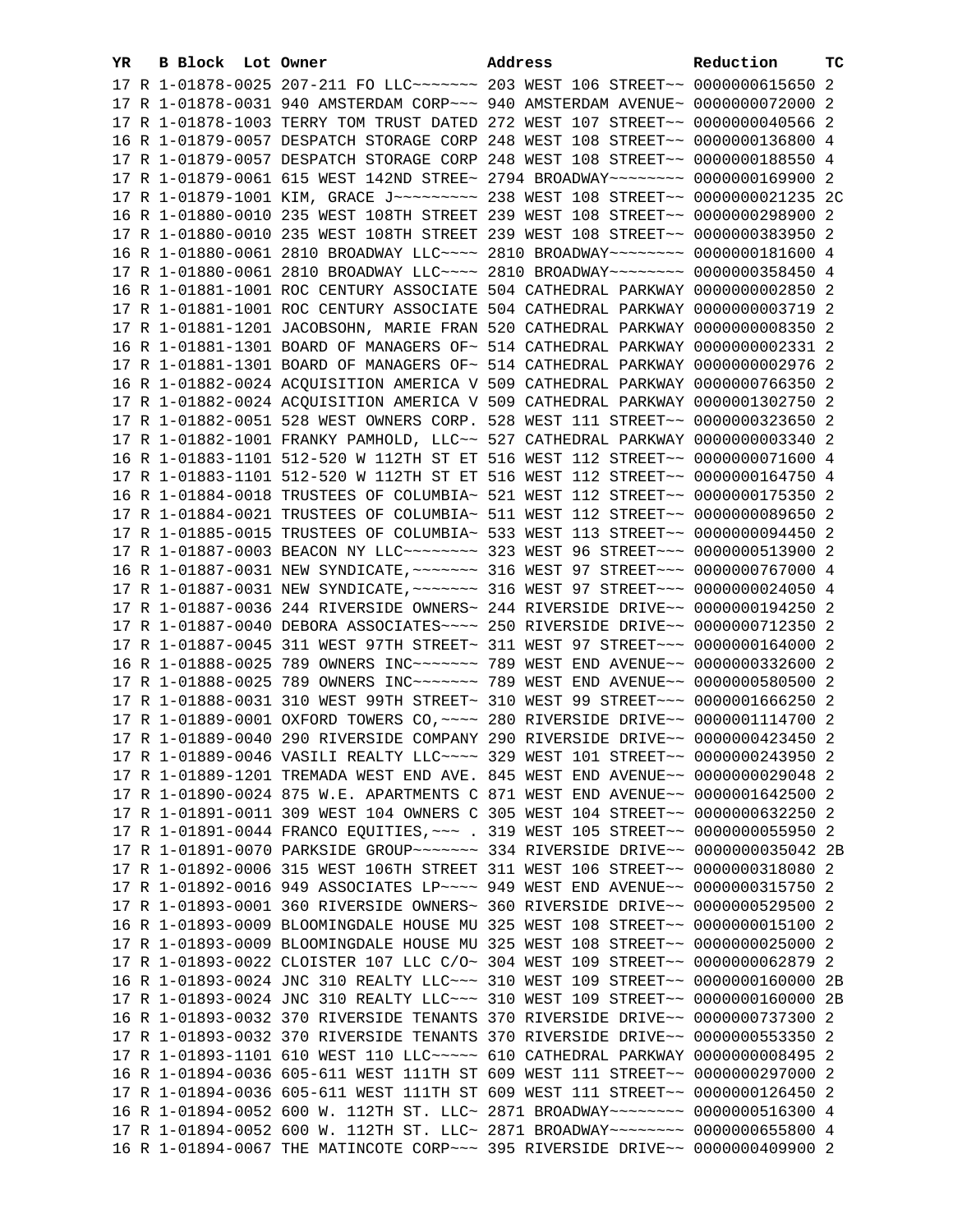| YR. | B Block Lot Owner | Address                                                                                                                                                           | Reduction | тc |
|-----|-------------------|-------------------------------------------------------------------------------------------------------------------------------------------------------------------|-----------|----|
|     |                   | 17 R 1-01894-0067 THE MATINCOTE CORP~~~ 395 RIVERSIDE DRIVE~~ 0000000811300 2                                                                                     |           |    |
|     |                   | 17 R 1-01894-1001 BROADWAY-111TH STREET 600 WEST 111 STREET~~ 0000000433550 4                                                                                     |           |    |
|     |                   | 17 R 1-01895-0012 T & J 2007, LLC ----- 605 WEST 112 STREET -~ 0000000272370 2                                                                                    |           |    |
|     |                   | 17 R 1-01895-0023 TRUSTEES OF COLUMBIA~ 2891 BROADWAY~~~~~~~~~ 0000000450500 2                                                                                    |           |    |
|     |                   | 16 R 1-01895-0038 404 RIVERSIDE DR INC~ 404 RIVERSIDE DRIVE~~ 0000000859250 2                                                                                     |           |    |
|     |                   | 17 R 1-01895-0038 404 RIVERSIDE DR INC~ 404 RIVERSIDE DRIVE~~ 0000000928500 2                                                                                     |           |    |
|     |                   | 17 R 1-01896-0014 609 WEST OWNERS CORP~ 605 WEST 114 STREET~~ 0000000437150 2                                                                                     |           |    |
|     |                   | 17 R 1-01896-0072 BARNARD COLLEGE~~~~~~~ 600 WEST 116 STREET~~ 0000000382850 2                                                                                    |           |    |
|     |                   | 17 R 1-01896-0077 TRUSTEES OF COLUMBIA~ 610 WEST 116 STREET~~ 0000000282350 2                                                                                     |           |    |
|     |                   | 17 R 1-01902-0061 160 WEST 118TH ST COR 1951 ADAM C POWELL BL 0000000193100 2                                                                                     |           |    |
|     |                   | 17 R 1-01902-0062 160 WEST 118TH STREET 1949 ADAM C POWELL BL 0000000242200 2                                                                                     |           |    |
|     |                   |                                                                                                                                                                   |           |    |
|     |                   | 16 R 1-01903-1301 YOUNES, KRISTELE~~~~~ 159 WEST 118 STREET~~ 00000000011741 2<br>17 R 1-01903-1301 YOUNES, KRISTELE ~~~~~ 159 WEST 118 STREET ~~ 0000000011728 2 |           |    |
|     |                   |                                                                                                                                                                   |           |    |
|     |                   | 17 R 1-01908-0054 148 WEST 124TH ST. LL 148 WEST 124 STREET~~ 0000000050550 2                                                                                     |           |    |
|     |                   | 17 R 1-01909-0046 CMF COHEN REALTY CORP 124 WEST 125 STREET~~ 0000000243350 4                                                                                     |           |    |
|     |                   | 17 R 1-01909-0059 158 WEST 125TH STREE~ 158 WEST 125 STREET~~ 0000000447800 4                                                                                     |           |    |
|     |                   | 17 R 1-01910-1001 HARLEM CENTER LLC~~~~ 105 WEST 125 STREET~~ 0000002264418 4                                                                                     |           |    |
|     |                   | 16 R 1-01910-1002 HARLEM CENTER OFFICE~ 105 WEST 125 STREET~~ 0000000272650 4                                                                                     |           |    |
|     |                   | 17 R 1-01910-1002 HARLEM CENTER OFFICE~ 105 WEST 125 STREET~~ 0000000734350 4                                                                                     |           |    |
|     |                   | 17 R 1-01911-1101 DREYER, EDGAR ALEXAND 159 WEST 126 STREET~~ 0000000013603 2                                                                                     |           |    |
|     |                   | 17 R 1-01911-1201 ALPER, ROBERT A~~~~~~ 155 WEST 126 STREET~~ 00000000004840 2                                                                                    |           |    |
|     |                   | 17 R 1-01915-0052 WEST 131 LLC -------- 142 WEST 131 STREET -- 0000000119500 4                                                                                    |           |    |
|     |                   | 17 R 1-01917-0005 2153 SECOND AVENUE LL 161 WEST 132 STREET~~ 0000000246200 4                                                                                     |           |    |
|     |                   | 17 R 1-01919-0060 WESJW HOLDINGS LLC~~~ 2299 ADAM C POWELL BL 0000000042150 2                                                                                     |           |    |
|     |                   | 17 R 1-01922-0057 272 WEST 117TH STREET 272 WEST 117 STREET~~ 0000000021800 2                                                                                     |           |    |
|     |                   | 17 R 1-01923-0018 414 EQUITIES, LLC ~~~~~ 215 WEST 117 STREET ~~ 0000000019150 4                                                                                  |           |    |
|     |                   | 17 R 1-01924-0009 ONE EIGHTEEN HOUSINGD 271 WEST 118 STREET~~ 0000000140050 2                                                                                     |           |    |
|     |                   | 17 R 1-01924-0010 ONE EIGHTEEN HOUSINGD 269 WEST 118 STREET~~ 0000000140050 2                                                                                     |           |    |
|     |                   | 17 R 1-01925-0050 F.E. NADAL CORP~~~~~~ 188 ST NICHOLAS AVENU 0000000185850 2                                                                                     |           |    |
|     |                   | 17 R 1-01927-0044 NEP WEST 119TH STREET 222 WEST 122 STREET~~ 0000000115150 2                                                                                     |           |    |
|     |                   | 17 R 1-01927-0045 NEP WEST 119TH STREET 224 WEST 122 STREET~~ 0000000081900 2                                                                                     |           |    |
|     |                   | 16 R 1-01928-0011 NEP WEST 119TH STREET 255 WEST 122 STREET~~ 0000000020000 2B                                                                                    |           |    |
|     |                   | 17 R 1-01928-0011 NEP WEST 119TH STREET 255 WEST 122 STREET~~ 00000000041600 2B                                                                                   |           |    |
|     |                   | 17 R 1-01929-1001 SONS OF ABRAHAM BUILD 2292 8 AVENUE~~~~~~~~ 0000000028000 4                                                                                     |           |    |
|     |                   | 17 R 1-01930-0050 FDB 250 LLC ---------- 250 WEST 125 STREET -~ 0000000152300 4                                                                                   |           |    |
|     |                   | 17 R 1-01930-0051 252 WEST 125TH STREE~ 252 WEST 125 STREET~~ 0000000224150 4                                                                                     |           |    |
|     |                   | 17 R 1-01930-0053 256 WEST 125TH ST REA 256 WEST 125 STREET~~ 0000000148250 4                                                                                     |           |    |
|     |                   | 17 R 1-01930-0057 264 WEST 125 STREET~~ 264 WEST 125 STREET~~ 0000000164750 4                                                                                     |           |    |
|     |                   | 16 R 1-01930-0059 ALVIN AND ROSA HUDGIN 268 WEST 125 STREET~~ 0000001570400 4                                                                                     |           |    |
|     |                   | 17 R 1-01930-0059 ALVIN AND ROSA HUDGIN 268 WEST 125 STREET~~ 0000001965050 4                                                                                     |           |    |
|     |                   | 17 R 1-01931-0063 AMNEWS CORPORATION~~~ 2340 8 AVENUE~~~~~~~~ 0000000345300 4                                                                                     |           |    |
|     |                   |                                                                                                                                                                   |           |    |
|     |                   | 17 R 1-01945-1301 SOHA RETAIL EQUITIES~ 2187 8 AVENUE~~~~~~~~ 0000001724209 4                                                                                     |           |    |
|     |                   | 17 R 1-01950-0128 258 SAINT NICHOLAS AV WEST 123 STREET~~~~~~ 0000000171784 4                                                                                     |           |    |
|     |                   | 17 R 1-01951-0022 COMMONWEALTH LOCAL DE 280 ST NICHOLAS AVENU 0000002163150 4                                                                                     |           |    |
|     |                   | 17 R 1-01952-0027 307 WEST HOLDING CORP 307 WEST 125 STREET~~ 0000000136300 4                                                                                     |           |    |
|     |                   | 16 R 1-01952-0037 305 WEST HOLDING CORP 304 WEST 126 STREET~~ 0000000046150 4                                                                                     |           |    |
|     |                   | 17 R 1-01952-0037 305 WEST HOLDING CORP 304 WEST 126 STREET~~ 0000000046150 4                                                                                     |           |    |
|     |                   | 16 R 1-01952-0038 307 WEST HOLDING CORP 308 WEST 126 STREET~~ 0000000052000 4                                                                                     |           |    |
|     |                   | 17 R 1-01952-0038 307 WEST HOLDING CORP 308 WEST 126 STREET~~ 0000000052000 4                                                                                     |           |    |
|     |                   | 16 R 1-01952-0138 305 WEST HOLDING CORP 306 WEST 126 STREET~~ 0000000052000 4                                                                                     |           |    |
|     |                   | 17 R 1-01952-0138 305 WEST HOLDING CORP 306 WEST 126 STREET~~ 0000000052000 4                                                                                     |           |    |
|     |                   | 16 R 1-01953-0002 161-171 MORNINGSIDE L 163 MORNINGSIDE AVENU 0000000054239 2B                                                                                    |           |    |
|     |                   | 17 R 1-01953-0002 161-171 MORNINGSIDE L 163 MORNINGSIDE AVENU 0000000084178 2B                                                                                    |           |    |
|     |                   | 16 R 1-01953-0003 161-171 MORNINGSIDE L 165 MORNINGSIDE AVENU 0000000051766 2B                                                                                    |           |    |
|     |                   | 17 R 1-01953-0003 161-171 MORNINGSIDE L 165 MORNINGSIDE AVENU 0000000080907 2B                                                                                    |           |    |
|     |                   | 16 R 1-01953-0004 161-171 MORNINGSIDE L 167 MORNINGSIDE AVENU 0000000055234 2B                                                                                    |           |    |
|     |                   | 17 R 1-01953-0004 161-171 MORNINGSIDE L 167 MORNINGSIDE AVENU 0000000086852 2B                                                                                    |           |    |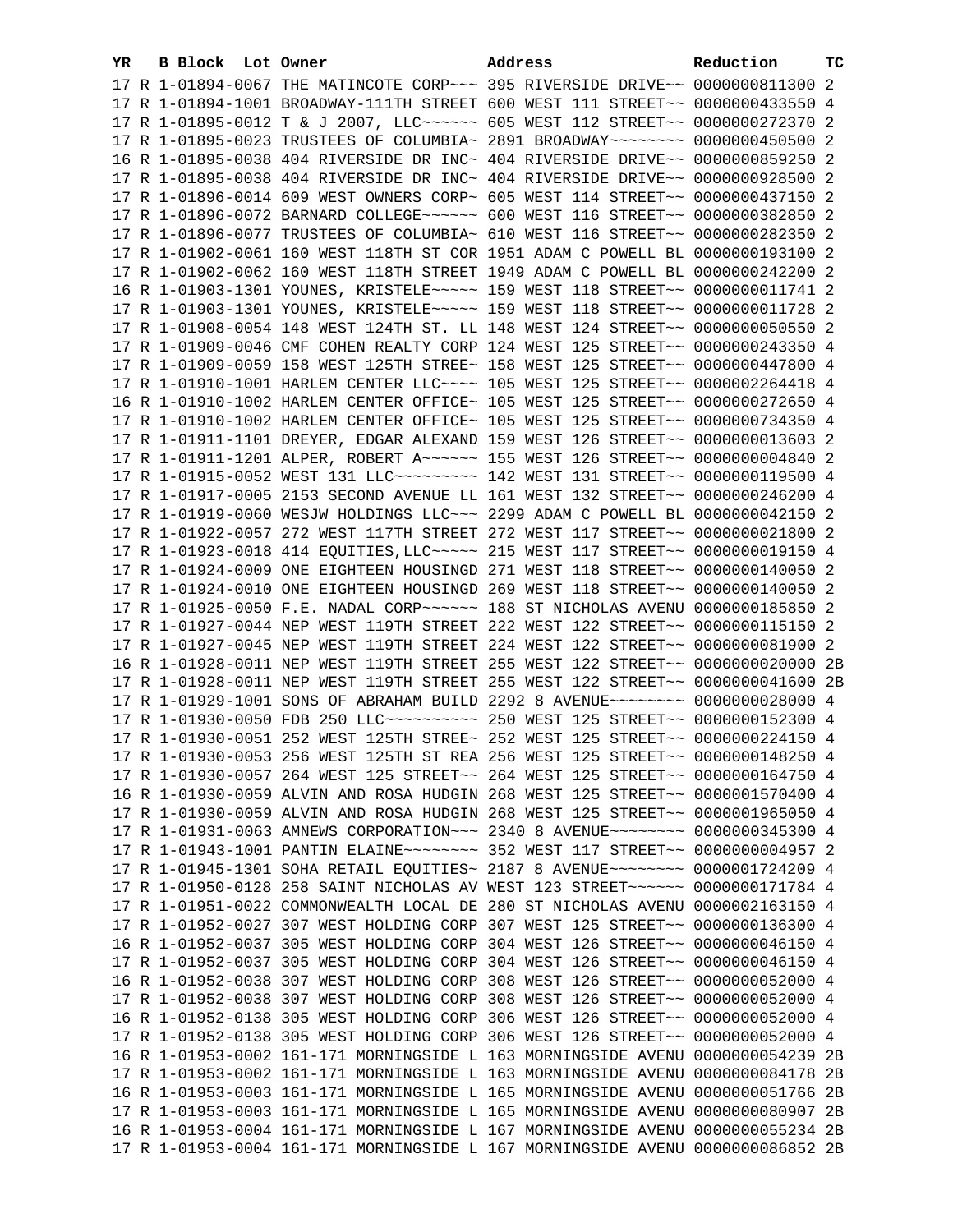| YR | B Block Lot Owner |                                                                   | Address                                                                         | Reduction        | тc   |
|----|-------------------|-------------------------------------------------------------------|---------------------------------------------------------------------------------|------------------|------|
|    |                   |                                                                   | 17 R 1-01953-0057 368 WEST 127TH STREET 368 WEST 127 STREET~~ 0000000077950 2   |                  |      |
|    |                   |                                                                   | 17 R 1-01953-0061 376 WEST 127 LLC ---- 175 MORNINGSIDE AVENU 0000000029510 2B  |                  |      |
|    |                   | 16 R 1-01953-0063 161-171 MORNINGSIDE L 171 MORNINGSIDE AVENU     |                                                                                 | 0000000050565    | - 2B |
|    |                   | 17 R 1-01953-0063 161-171 MORNINGSIDE L 171 MORNINGSIDE AVENU     |                                                                                 | 0000000073052 2B |      |
|    |                   | 16 R 1-01953-0064 161-171 MORNINGSIDE L 169 MORNINGSIDE AVENU     |                                                                                 | 0000000055234 2B |      |
|    |                   | 17 R 1-01953-0064 161-171 MORNINGSIDE L 169 MORNINGSIDE AVENU     |                                                                                 | 0000000079538 2B |      |
|    |                   | 17 R 1-01958-0024 JANICO REALTY LLC~~~~ 2463 FREDRICK DOUGLAS     |                                                                                 | 0000000580150 4  |      |
|    |                   |                                                                   |                                                                                 | 0000000077100 2  |      |
|    |                   | 17 R 1-01958-0047 PGLB I LLC~~~~~~~~~~~ 446 ST NICHOLAS AVENU     |                                                                                 | 0000000023099 2  |      |
|    |                   | 17 R 1-01959-1004 BECKHAM, MARCELLA~~~~ 300 WEST 135 STREET~~     |                                                                                 |                  |      |
|    |                   | 17 R 1-01960-0011 FREDERICK DOUGLASS BO 2527 FREDRICK DOUGLAS     |                                                                                 | 0000000025950 4  |      |
|    |                   |                                                                   | 17 R 1-01960-0012 2527A FREDERICK DOUGL 2527A FREDRICK DOUGLA                   | 0000000038700 4  |      |
|    |                   | 16 R 1-01960-0013 2529 FREDERICK DOUGLA 2529 8 AVENUE~~~~~~~~     |                                                                                 | 0000000013600 4  |      |
|    |                   | 17 R 1-01960-0013 2529 FREDERICK DOUGLA 2529 8 AVENUE~~~~~~~~     |                                                                                 | 0000000048700 4  |      |
|    |                   | 17 R 1-01963-0001 TRUSTEES OF COLUMBIA~ 1221 AMSTERDAM AVENUE     |                                                                                 | 0000000224800 2  |      |
|    |                   | 16 R 1-01963-0030 BARNARD COLLEGE~~~~~~ 1235 AMSTERDAM AVENUE     |                                                                                 | 0000000572200 4  |      |
|    |                   | 17 R 1-01963-0034 431 W 121 ST HOUSING~ 431 WEST 121 STREET~~     |                                                                                 | 0000000046350 2  |      |
|    |                   | 17 R 1-01966-0039 465 WEST 125TH ST REA 465 WEST 125 STREET~~     |                                                                                 | 0000000036300 2  |      |
|    |                   | 17 R 1-01970-0060 110 CONVENT BCR LLC~~ 110 CONVENT AVENUE~~~     |                                                                                 | 0000000112300 2  |      |
|    |                   | 17 R 1-01976-0013 SPENCER APT INC~~~~~~ 523 WEST 121 STREET~~     |                                                                                 | 0000000119250 2  |      |
|    |                   | 17 R 1-01976-0029 TRUSTEES OF COLUMBIA~ 1240 AMSTERDAM AVENUE     |                                                                                 | 0000000090650 2  |      |
|    |                   | 17 R 1-01976-0036 TRUSTEES OF COLUMBIA~ 1254 AMSTERDAM AVENUE     |                                                                                 | 0000000101700 2  |      |
|    |                   | 17 R 1-01980-0075 IRGANG, JAY~~~~~~~~~~~~~~ 568 WEST 125 STREET~~ |                                                                                 | 0000000479000 4  |      |
|    |                   | 16 R 1-01982-0024 BAHAR REALTY ASSOCIAT 501 WEST 125 STREET~~     |                                                                                 | 0000000022950 4  |      |
|    |                   | 17 R 1-01982-0024 BAHAR REALTY ASSOCIAT 501 WEST 125 STREET~~     |                                                                                 | 0000000034200 4  |      |
|    |                   |                                                                   | 16 R 1-01982-0061 WEST 125 LLC --------- 567 WEST 125 STREET -- 0000000146700 2 |                  |      |
|    |                   |                                                                   | 17 R 1-01986-0001 THE TRUSTEES OF COLUM 3260 BROADWAY~~~~~~~~ 0000000208750 4   |                  |      |
|    |                   |                                                                   | 17 R 1-01986-0065 THE TRUSTEES OF COLUM 3280 BROADWAY~~~~~~~~ 0000000654050 4   |                  |      |
|    |                   |                                                                   | 17 R 1-01987-0043 510-512 YELLOW APPLE, 510 WEST 134 STREET~~ 0000000105150 2   |                  |      |
|    |                   |                                                                   | 17 R 1-01988-0014 WEST ONE TWELVE HOLDI 521 WEST 134 STREET~~ 0000000177850 4   |                  |      |
|    |                   |                                                                   | 16 R 1-01988-0114 508 WEST 136 LLC ----- 508 WEST 136 STREET -- 0000000362950 2 |                  |      |
|    |                   |                                                                   | 17 R 1-01988-0114 508 WEST 136 LLC ----- 508 WEST 136 STREET -- 0000000382300 2 |                  |      |
|    |                   |                                                                   | 17 R 1-01993-0015 122~ D BROADWAY LLC~~ 3105 BROADWAY~~~~~~~~ 0000000139600 2   |                  |      |
|    |                   |                                                                   | 16 R 1-01993-0023 3117 BROADWAY OWNER C 3117 BROADWAY~~~~~~~~ 0000000422950 2   |                  |      |
|    |                   |                                                                   | 17 R 1-01993-0023 3117 BROADWAY OWNER C 3117 BROADWAY~~~~~~~~ 0000000700200 2   |                  |      |
|    |                   |                                                                   | 16 R 1-01993-0105 184-188 CLAREMONT INV 188 CLAREMONT AVENUE~ 0000000141050 2   |                  |      |
|    |                   |                                                                   | 17 R 1-01993-0105 184-188 CLAREMONT INV 188 CLAREMONT AVENUE~ 0000000188675 2   |                  |      |
|    |                   |                                                                   | 17 R 1-01994-0072 TRUSTEES OF COLUMBIA~ 195 CLAREMONT AVENUE~ 0000000221050 2   |                  |      |
|    |                   |                                                                   | 17 R 1-01995-0001 550 RIVERSIDE CO. LLC 550 RIVERSIDE DRIVE~~ 0000000636000 2   |                  |      |
|    |                   |                                                                   | 17 R 1-01995-0005 69 TIEMANN OWNERS COR 61 TIEMANN PLACE~~~~~ 0000000883250 2   |                  |      |
|    |                   |                                                                   | 16 R 1-01995-0010 55 TIEMAN PLACE OWNER 51 TIEMANN PLACE~~~~~ 0000000361800 2   |                  |      |
|    |                   |                                                                   | 17 R 1-01995-0010 55 TIEMAN PLACE OWNER 51 TIEMANN PLACE~~~~~ 0000000585250 2   |                  |      |
|    |                   |                                                                   | 17 R 1-01995-1001 TIEMANN PLACE ASSOCIA 3181 BROADWAY~~~~~~~~ 0000000043550 4   |                  |      |
|    |                   |                                                                   | 17 R 1-02004-0012 MIDTOWN PROPERTIES, ~~ 69 ST CLAIR PLACE~~~~ 0000000136350 4  |                  |      |
|    |                   |                                                                   | 17 R 1-02004-0102 2328 ON TWELFTH, ~~~~~ 2328 JOE DIMAGGIO HIG 0000004322900 4  |                  |      |
|    |                   |                                                                   | 17 R 1-02007-0001 145 PINEAPPLE LLC~~~~ 145 WEST 138 STREET~~ 0000000028000 2   |                  |      |
|    |                   |                                                                   | 17 R 1-02007-0002 2363 ACP PINEAPPLE, L 2363 7 AVENUE~~~~~~~~ 0000000139300 2   |                  |      |
|    |                   |                                                                   | 17 R 1-02007-1002 DEAN, MICHAEL J~~~~~~ 2373 ADAM C POWELL BL 0000000008262 2   |                  |      |
|    |                   |                                                                   | 16 R 1-02010-0001 FOUR H REPUBLIC LLC~~ 173 WEST 141 STREET~~ 0000000085180 2   |                  |      |
|    |                   |                                                                   | 17 R 1-02010-0001 FOUR H REPUBLIC LLC~~ 173 WEST 141 STREET~~ 0000000063950 2   |                  |      |
|    |                   |                                                                   | 17 R 1-02012-0039 104-110 144 LLC ----- 104 WEST 144 STREET -- 0000000038120 2  |                  |      |
|    |                   |                                                                   |                                                                                 |                  |      |
|    |                   |                                                                   | 17 R 1-02013-0003 2493 EQUITIES, ~~~~~~~ 2487 ADAM C POWELL BL 0000000033150 4  |                  |      |
|    |                   |                                                                   | 17 R 1-02014-0031 ACHENBAUM, BETH~~~~~~ 707 ESPLANADE GDNS PL 0000000027450 4   |                  |      |
|    |                   |                                                                   | 17 R 1-02014-0061 MANHATTAN BUILDING MA 164 WEST 146 STREET~~ 0000000077100 2   |                  |      |
|    |                   |                                                                   | 17 R 1-02023-0008 RIGGINS, JEAN B~~~~~~ 255 WEST 137 STREET~~ 0000000048280 2A  |                  |      |
|    |                   |                                                                   | 17 R 1-02023-0142 214 WEST 138TH STREE~ WEST 138 STREET~~~~~~ 0000000002700 4   |                  |      |
|    |                   |                                                                   | 17 R 1-02030-0004 2722 8TH AVENUE, LLC~ 2722 FREDRICK DOUGLAS 0000000135064 2   |                  |      |
|    |                   |                                                                   | 17 R 1-02032-0058 BROADHURST WILLOW APT 290 WEST 147 STREET~~ 0000000017500 2   |                  |      |
|    |                   |                                                                   | 17 R 1-02043-0014 2649 FREDERICK DOUGLA 2649 FREDRICK DOUGLAS 0000000059250 2   |                  |      |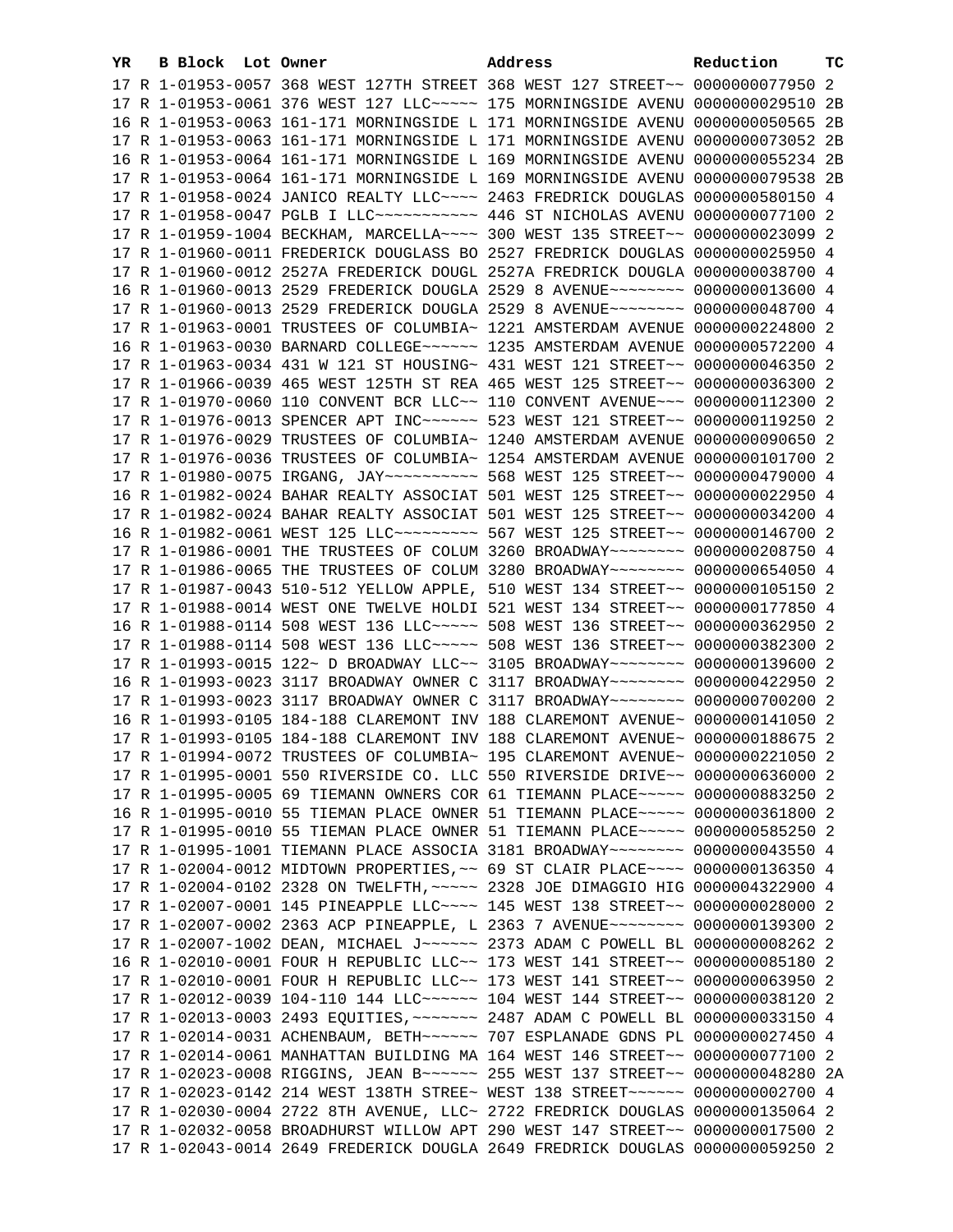| YR |  | B Block Lot Owner |                                                               | Address                                                                         | Reduction        | тc |
|----|--|-------------------|---------------------------------------------------------------|---------------------------------------------------------------------------------|------------------|----|
|    |  |                   |                                                               | 17 R 1-02044-0004 BRADHURST EQUITIES, L 28 BRADHURST AVENUE~~ 0000000107500 4   |                  |    |
|    |  |                   |                                                               | 17 R 1-02045-1181 LANGSTON RETAIL, LLC~ 68 BRADHURST AVENUE~~ 0000000017937 4   |                  |    |
|    |  |                   |                                                               | 17 R 1-02046-0020 CENTRAL HARLEM MUTUAL 308 WEST 151 STREET~~ 0000000061006 2   |                  |    |
|    |  |                   |                                                               | 17 R 1-02046-0022 CENTRAL HARLEM MUTUAL 184 BRADHURST AVENUE~                   | 0000000079154 2  |    |
|    |  |                   | 16 R 1-02047-0029 SAMANA MANAGEMENT LLC 2911 FREDRICK DOUGLAS |                                                                                 | 0000000058996 2  |    |
|    |  |                   | 17 R 1-02047-0029 SAMANA MANAGEMENT LLC 2911 FREDRICK DOUGLAS |                                                                                 | 0000000161122 2  |    |
|    |  |                   |                                                               | 16 R 1-02050-0140 673 ST. NICHOLAS ASSOC 673 ST NICHOLAS AVENU                  | 0000000270550 4  |    |
|    |  |                   |                                                               | 17 R 1-02050-0140 673 ST. NICHOLAS ASSOC 673 ST NICHOLAS AVENU                  | 0000000329950 4  |    |
|    |  |                   |                                                               | 17 R 1-02051-0039 672 ASSOCIATES LLC~~~ 672 ST NICHOLAS AVENU                   | 0000000301050 2  |    |
|    |  |                   | 17 R 1-02051-1001 HAMILTON OWNERS CORP~ 330 WEST 145 STREET~~ |                                                                                 | 0000000318700 4  |    |
|    |  |                   | 17 R 1-02053-0024 EDGECOMBE AVENUE 291~ 291 EDGECOMBE AVENUE~ |                                                                                 | 0000000122050 2  |    |
|    |  |                   | 17 R 1-02054-0030 ST NICHOLAS 24 LLC~~~ 28 ST NICHOLAS PLACE~ |                                                                                 | 0000000095000 2  |    |
|    |  |                   | 17 R 1-02054-0033 ST NICHOLAS 24 LLC~~~ 24 ST NICHOLAS PLACE~ |                                                                                 | 0000000083650 2  |    |
|    |  |                   | 17 R 1-02057-0029 1619-1625 AMSTERDAM A 1619 AMSTERDAM AVENUE |                                                                                 | 0000000275850 2  |    |
|    |  |                   | 17 R 1-02059-0061 1697 AMSTERDAM ASSOCI 1709 AMSTERDAM AVENUE |                                                                                 | 0000000158650 2  |    |
|    |  |                   | 16 R 1-02061-0004 NEW AMSTERDAM ASSOCIA 1745 AMSTERDAM AVENUE |                                                                                 | 0000000083900 2B |    |
|    |  |                   | 17 R 1-02061-0004 NEW AMSTERDAM ASSOCIA 1745 AMSTERDAM AVENUE |                                                                                 | 0000000114272 2B |    |
|    |  |                   | 17 R 1-02062-0037 402-412 WEST 148 STRE 402 WEST 148 STREET~~ |                                                                                 | 0000000155100 2  |    |
|    |  |                   | 17 R 1-02063-0046 THE GARRISON APARTMEN 435 CONVENT AVENUE~~~ |                                                                                 | 0000000119250 2  |    |
|    |  |                   |                                                               | 17 R 1-02063-0060 466 WEST 149TH STREET 1795 AMSTERDAM AVENUE                   | 0000000034950 2  |    |
|    |  |                   | 17 R 1-02063-0061 1793 AMSTERDAM GROUP~ 1793 AMSTERDAM AVENUE |                                                                                 | 0000000180400 2  |    |
|    |  |                   |                                                               | 17 R 1-02064-0039 WEST NICHOLAS ASSOCIA 408 WEST 150 STREET~~                   | 0000000731000 2  |    |
|    |  |                   |                                                               | 17 R 1-02071-0029 PASKAL I, LLC ------- 1606 AMSTERDAM AVENUE 0000000035050 2   |                  |    |
|    |  |                   |                                                               | 16 R 1-02074-0001 3480-3496 BROADWAY AS 3486 BROADWAY~~~~~~~~                   | 0000000014850 2  |    |
|    |  |                   |                                                               | 17 R 1-02074-0001 3480-3496 BROADWAY AS 3486 BROADWAY~~~~~~~~ 0000000035100 2   |                  |    |
|    |  |                   |                                                               | 17 R 1-02074-0032 PENTECOSTAL CHURCH OF 1664 AMSTERDAM AVENUE 0000001016250 4   |                  |    |
|    |  |                   |                                                               | 16 R 1-02074-0033 HAMILTON HEIGHTS ASSO 135 HAMILTON PLACE~~~ 0000000108200 2   |                  |    |
|    |  |                   |                                                               | 17 R 1-02074-0033 HAMILTON HEIGHTS ASSO 135 HAMILTON PLACE~~~ 0000000156350 2   |                  |    |
|    |  |                   |                                                               | 16 R 1-02074-0061 3480-3496 BROADWAY AS 3488 BROADWAY~~~~~~~~ 0000000034300 2   |                  |    |
|    |  |                   |                                                               | 17 R 1-02074-0061 3480-3496 BROADWAY AS 3488 BROADWAY~~~~~~~~ 0000000069650 2   |                  |    |
|    |  |                   |                                                               | 16 R 1-02075-0036 HAMILTON HEIGHTS ASSO 144 HAMILTON PLACE~~~ 0000000205650 2   |                  |    |
|    |  |                   |                                                               | 17 R 1-02075-0036 HAMILTON HEIGHTS ASSO 144 HAMILTON PLACE~~~ 0000000719550 2   |                  |    |
|    |  |                   |                                                               | 17 R 1-02075-0056 152 SKY LLC ---------- 560 WEST 144 STREET -~ 0000000135950 2 |                  |    |
|    |  |                   |                                                               | 17 R 1-02076-0040 508 TRADING LLC ----- 508 WEST 145 STREET -~ 0000000060450 4  |                  |    |
|    |  |                   |                                                               | 16 R 1-02076-0061 L&M 3534 BROADWAY LLC 3534 BROADWAY~~~~~~~~ 0000001215400 4   |                  |    |
|    |  |                   |                                                               | 17 R 1-02076-0061 L&M 3534 BROADWAY LLC 3534 BROADWAY~~~~~~~~ 0000001174600 4   |                  |    |
|    |  |                   |                                                               | 17 R 1-02077-0020 CROSSTOWN HOTEL INC~~ 515 WEST 145 STREET~~ 0000000096800 4   |                  |    |
|    |  |                   |                                                               | 17 R 1-02078-0061 BARRY MARTIN 546 CORP 3570 BROADWAY~~~~~~~~ 0000000032900 2   |                  |    |
|    |  |                   |                                                               | 17 R 1-02080-0003 3600 BROADWAY OWNER L 3604 BROADWAY~~~~~~~~ 0000000159350 2   |                  |    |
|    |  |                   |                                                               | 17 R 1-02081-0031 1802 ASSOCIATES LP ~~~ 1804 AMSTERDAM AVENUE 0000000023328 2B |                  |    |
|    |  |                   |                                                               | 17 R 1-02081-0032 1802 ASSOCIATES LP ~~~ 1806 AMSTERDAM AVENUE 0000000024192 2B |                  |    |
|    |  |                   |                                                               | 17 R 1-02081-0033 CITY OF NEW YORK~~~~~ 1808 AMSTERDAM AVENUE 0000000021600 2B  |                  |    |
|    |  |                   |                                                               | 16 R 1-02081-0034 1802 ASSOCIATES LP ~~~ 1810 AMSTERDAM AVENUE 0000000030036 2  |                  |    |
|    |  |                   |                                                               | 17 R 1-02081-0034 1802 ASSOCIATES LP~~~ 1810 AMSTERDAM AVENUE 0000000037809 2   |                  |    |
|    |  |                   |                                                               | 17 R 1-02083-0008 WEST BRIDGE ASSOCIATE 535 WEST 151 STREET~~ 0000000295900 2   |                  |    |
|    |  |                   |                                                               | 17 R 1-02083-0042 EXTRA H REALTY CORP~~ 514 WEST 152 STREET~~ 0000000095300 2   |                  |    |
|    |  |                   |                                                               | 17 R 1-02086-0054 604 RIVERSIDE DR OWNE 604 RIVERSIDE DRIVE~~ 0000000463900 2   |                  |    |
|    |  |                   |                                                               | 17 R 1-02087-0033 MAXREM REALTY LLC --- 3409 BROADWAY ------ 0000000144400 2    |                  |    |
|    |  |                   |                                                               | 17 R 1-02087-0034 MAXREM REALTY LLC --- 3413 BROADWAY ------- 0000000135850 2   |                  |    |
|    |  |                   |                                                               | 17 R 1-02092-0026 2502 8TH AVENUE CORP~ 3543 BROADWAY~~~~~~~~ 0000000292000 4   |                  |    |
|    |  |                   |                                                               | 17 R 1-02092-1001 680 RIVERSIDE REALTY~ 680 RIVERSIDE DRIVE~~ 00000000001869 2  |                  |    |
|    |  |                   |                                                               | 17 R 1-02093-0034 35-40 ASSOCIATES, ~~~~ 3571 BROADWAY~~~~~~~~ 0000000327950 2  |                  |    |
|    |  |                   |                                                               | 17 R 1-02095-0046 715 RIVERSIDE DRIVE~~ 715 RIVERSIDE DRIVE~~ 0000000158500 2   |                  |    |
|    |  |                   |                                                               | 17 R 1-02097-0040 151 WEST, LLC -------- 618 WEST 151 STREET -- 0000000293150 2 |                  |    |
|    |  |                   |                                                               | 17 R 1-02110-0024 C.E.Y. REALTY ASSOCIA 596 EDGECOMBE AVENUE~ 0000000214300 2   |                  |    |
|    |  |                   |                                                               | 17 R 1-02110-0060 MERIDIAN REALTY INC.~ 2083 AMSTERDAM AVENUE 0000000085700 2   |                  |    |
|    |  |                   |                                                               | 17 R 1-02110-0073 446 W 164 LLC ------- 446 WEST 164 STREET -~ 0000000046350 2  |                  |    |
|    |  |                   |                                                               | 16 R 1-02111-1007 ARENAS , STEVEN~~~~~~ 456 WEST 167 STREET~~ 0000000018427 2   |                  |    |
|    |  |                   |                                                               |                                                                                 |                  |    |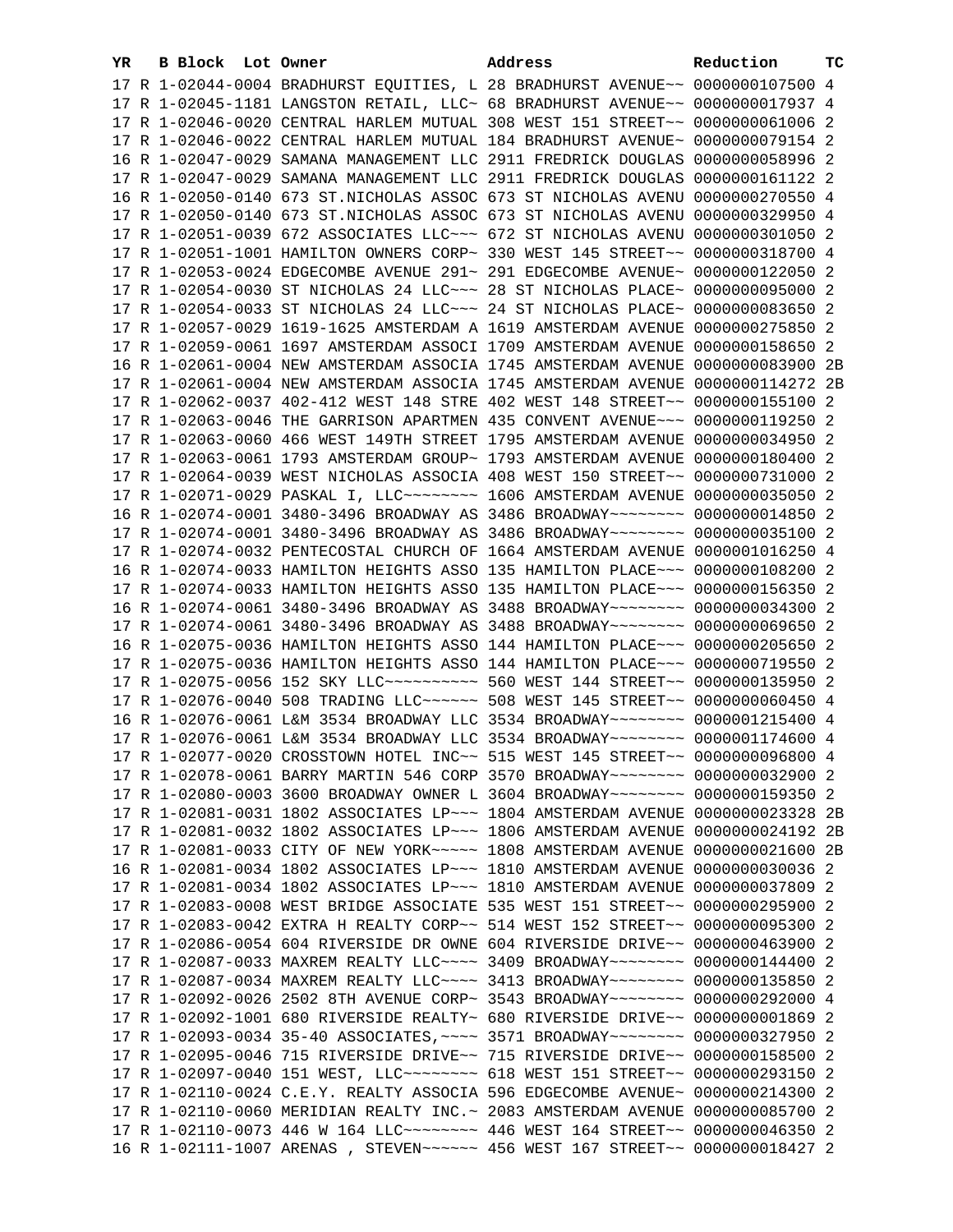| YR. | B Block Lot Owner | Address                                                                                                                                                         | Reduction | тc |
|-----|-------------------|-----------------------------------------------------------------------------------------------------------------------------------------------------------------|-----------|----|
|     |                   | 17 R 1-02111-1007 ARENAS , STEVEN~~~~~~ 456 WEST 167 STREET~~ 0000000033790 2                                                                                   |           |    |
|     |                   | 17 R 1-02112-0015 KMR AMSTERDAM LLC ~~~~ 2201 AMSTERDAM AVENUE 0000000183750 2                                                                                  |           |    |
|     |                   | 17 R 1-02116-0011 550 EQUITIES LLC ---- 544 WEST 158 STREET -~ 0000000078810 2                                                                                  |           |    |
|     |                   | 17 R 1-02116-0017 WEST 158TH 536 LLC ~~~ 536 WEST 158 STREET ~~ 0000000031050 2                                                                                 |           |    |
|     |                   | 17 R 1-02118-0001 BROADWAY 3820 LLC --- 3820 BROADWAY ------- 0000000140400 2                                                                                   |           |    |
|     |                   | 17 R 1-02121-0041 2104 LLC ------------- 2106 AMSTERDAM AVENUE 0000000182600 2                                                                                  |           |    |
|     |                   | 17 R 1-02121-0043 2104 LLC ------------- 2104 AMSTERDAM AVENUE 0000000063350 2                                                                                  |           |    |
|     |                   | 17 R 1-02122-0001 THREE IN ONE EQUITIES 505 WEST 162 STREET~~ 0000000120850 2                                                                                   |           |    |
|     |                   | 17 R 1-02122-0153 THREE IN ONE EQUITIES 520 WEST 163 STREET~~ 0000000356000 2                                                                                   |           |    |
|     |                   | 17 R 1-02123-0094 2176 AMSTERDAM AVENUE 2176 AMSTERDAM AVENUE 0000000034400 4                                                                                   |           |    |
|     |                   | 17 R 1-02123-0100 PERSPOLIS REALTY, ~~~~ 501 WEST 167 STREET~~ 0000000040300 2                                                                                  |           |    |
|     |                   | 17 R 1-02126-0040 502170TGC, LLC ------ 502 WEST 170 STREET -~ 0000000059850 2                                                                                  |           |    |
|     |                   | 17 R 1-02127-0001 567 REALTY CO., ~~~~~~ 1200 ST NICHOLAS AVEN 0000000135850 2                                                                                  |           |    |
|     |                   | 17 R 1-02127-0023 HEIGHTS 170 LLC ----- 555 WEST 170 STREET -~ 0000000176609 2                                                                                  |           |    |
|     |                   | 17 R 1-02128-0003 TASHA REALTY LLC ~~~~~ 1224 ST NICHOLAS AVEN 0000000083750 2                                                                                  |           |    |
|     |                   | 16 R 1-02131-0001 565 REALTY CO ------- 565 WEST 174 STREET -~ 0000000112950 2                                                                                  |           |    |
|     |                   | 17 R 1-02131-0001 565 REALTY CO ------- 565 WEST 174 STREET -- 0000000129800 2                                                                                  |           |    |
|     |                   | 17 R 1-02133-0022 NEW YORK CITY CAPITAL 200 AUDUBON AVENUE~~~ 0000000063100 2                                                                                   |           |    |
|     |                   | 17 R 1-02134-0071 790 RSD OWNERS INC~~~ 790 RIVERSIDE DRIVE~~ 0000001401950 2                                                                                   |           |    |
|     |                   |                                                                                                                                                                 |           |    |
|     |                   |                                                                                                                                                                 |           |    |
|     |                   | 17 R 1-02134-1401 THE 807 RIVERSIDE CON 807 RIVERSIDE DRIVE~~ 0000000002540 2                                                                                   |           |    |
|     |                   | 17 R 1-02135-0013 GOLD RIVER CAPITAL, L 839 RIVERSIDE DRIVE~~ 0000000144400 2                                                                                   |           |    |
|     |                   | 17 R 1-02136-0001 DYNAMIC BROADWAY CORP 3801 BROADWAY~~~~~~~~ 0000000345000 4                                                                                   |           |    |
|     |                   | 17 R 1-02136-0050 15 FORT WASHINGTON AV 15 FT WASHINGTON AVEN 0000000141600 2                                                                                   |           |    |
|     |                   | 17 R 1-02136-0128 G. DAVIS REALTY LLC~~ 654 WEST 161 STREET~~ 0000000522400 2<br>17 R 1-02136-0195 F W REALTY LLC ~~~~~~~ 97 FT WASHINGTON AVEN 0000000094100 2 |           |    |
|     |                   | 16 R 1-02136-0210 RSD 920, LLC --------- 920 RIVERSIDE DRIVE -- 0000000158500 2                                                                                 |           |    |
|     |                   | 17 R 1-02136-0210 RSD 920, LLC --------- 920 RIVERSIDE DRIVE -- 0000000150500 2                                                                                 |           |    |
|     |                   |                                                                                                                                                                 |           |    |
|     |                   |                                                                                                                                                                 |           |    |
|     |                   | 16 R 1-02137-0001 3821 BROADWAY LLC --- 3821 BROADWAY ------- 0000000541550 4                                                                                   |           |    |
|     |                   | 17 R 1-02137-0018 ANTHONY EMMANOUILIDIS 3861 BROADWAY~~~~~~~~ 0000000245150 4                                                                                   |           |    |
|     |                   | 17 R 1-02137-0080 GVS PROPERTIES II, LL 3885 BROADWAY~~~~~~~~ 0000000207550 2                                                                                   |           |    |
|     |                   | 17 R 1-02137-0157 UPTOWN REALTY UNLIMIT 118 FT WASHINGTON AVE 0000000376800 2                                                                                   |           |    |
|     |                   | 16 R 1-02138-0187 647 WEST 169TH STREET 647 WEST 169 STREET~~ 0000000037650 2                                                                                   |           |    |
|     |                   | 17 R 1-02138-0187 647 WEST 169TH STREET 647 WEST 169 STREET~~ 0000000040800 2                                                                                   |           |    |
|     |                   | 17 R 1-02141-0001 FORTY FORTY BWAY REAL 4040 BROADWAY~~~~~~~~ 0000000235050 4                                                                                   |           |    |
|     |                   | 17 R 1-02141-0013 4060 SKY LLC~~~~~~~~~~ 4060 BROADWAY~~~~~~~~ 0000000082250 2                                                                                  |           |    |
|     |                   | 17 R 1-02141-0021 M & H ZUCKERBRAUN, L~ 1221 ST NICHOLAS AVEN 0000000277300 4                                                                                   |           |    |
|     |                   | 16 R 1-02142-0001 FORT 250 ASSOCIATES, ~ 250 FT WASHINGTON AVE 0000000098150 2                                                                                  |           |    |
|     |                   | 17 R 1-02142-0001 FORT 250 ASSOCIATES, ~ 250 FT WASHINGTON AVE 0000000111650 2                                                                                  |           |    |
|     |                   | 17 R 1-02142-0066 SUNSHINE CAPITAL LLC~ 4067 BROADWAY~~~~~~~~~ 0000000550800 2                                                                                  |           |    |
|     |                   | 17 R 1-02142-0175 350 FORT WASHINGTON A 350 FT WASHINGTON AVE 0000000241450 2                                                                                   |           |    |
|     |                   | 17 R 1-02142-0200 MRS REALTY ----------- 4161 BROADWAY ------- 0000000247400 2                                                                                  |           |    |
|     |                   | 17 R 1-02143-0013 HEIGHTS 600 LLC ----- 1271 ST NICHOLAS AVEN 0000000176550 2                                                                                   |           |    |
|     |                   | 16 R 1-02143-0025 4116 BROADWAY REALTY~ 4116 BROADWAY~~~~~~~~~ 0000000070400 4                                                                                  |           |    |
|     |                   | 17 R 1-02143-0025 4116 BROADWAY REALTY~ 4116 BROADWAY~~~~~~~~~ 0000000083000 4                                                                                  |           |    |
|     |                   | 17 R 1-02145-0031 HEIGHTS 660 LLC ----- 660 WEST 178 STREET -- 0000000052750 2                                                                                  |           |    |
|     |                   | 17 R 1-02149-0007 LAUREL UPTOWN TWO REA 20 LAUREL HILL TERRAC 0000000075550 2                                                                                   |           |    |
|     |                   | 17 R 1-02149-0276 NISSAN 1662 ST. NICHO 145 FT GEORGE AVENUE~ 0000000075600 4                                                                                   |           |    |
|     |                   | 17 R 1-02153-0063 SUL 620/564 LLC ----- 564 WEST 181 STREET -- 0000000260550 4                                                                                  |           |    |
|     |                   | 16 R 1-02153-0081 549 ------------------- 549 WEST 180 STREET-- 0000000552950 4                                                                                 |           |    |
|     |                   | 17 R 1-02153-0081 549 ------------------- 549 WEST 180 STREET-- 0000000487250 4                                                                                 |           |    |
|     |                   | 17 R 1-02154-0026 181 TRADING LLC. ~~~~~ 571 WEST 181 STREET~~ 0000000266900 4                                                                                  |           |    |
|     |                   | 17 R 1-02157-0047 LILJOV REALTY CORP. ~~ 552 WEST 186 STREET~~ 0000000082500 2                                                                                  |           |    |
|     |                   | 17 R 1-02159-0023 1987 93 WASHINGTON AV 2560 AMSTERDAM AVENUE 0000000101250 2                                                                                   |           |    |
|     |                   | 16 R 1-02161-0001 BARRY MARTIN 599 CORP 1600 ST NICHOLAS AVEN 0000000212850 2                                                                                   |           |    |
|     |                   | 17 R 1-02162-0037 1395 REALTY GROUP LLC 1395 ST NICHOLAS AVEN 0000000153950 2                                                                                   |           |    |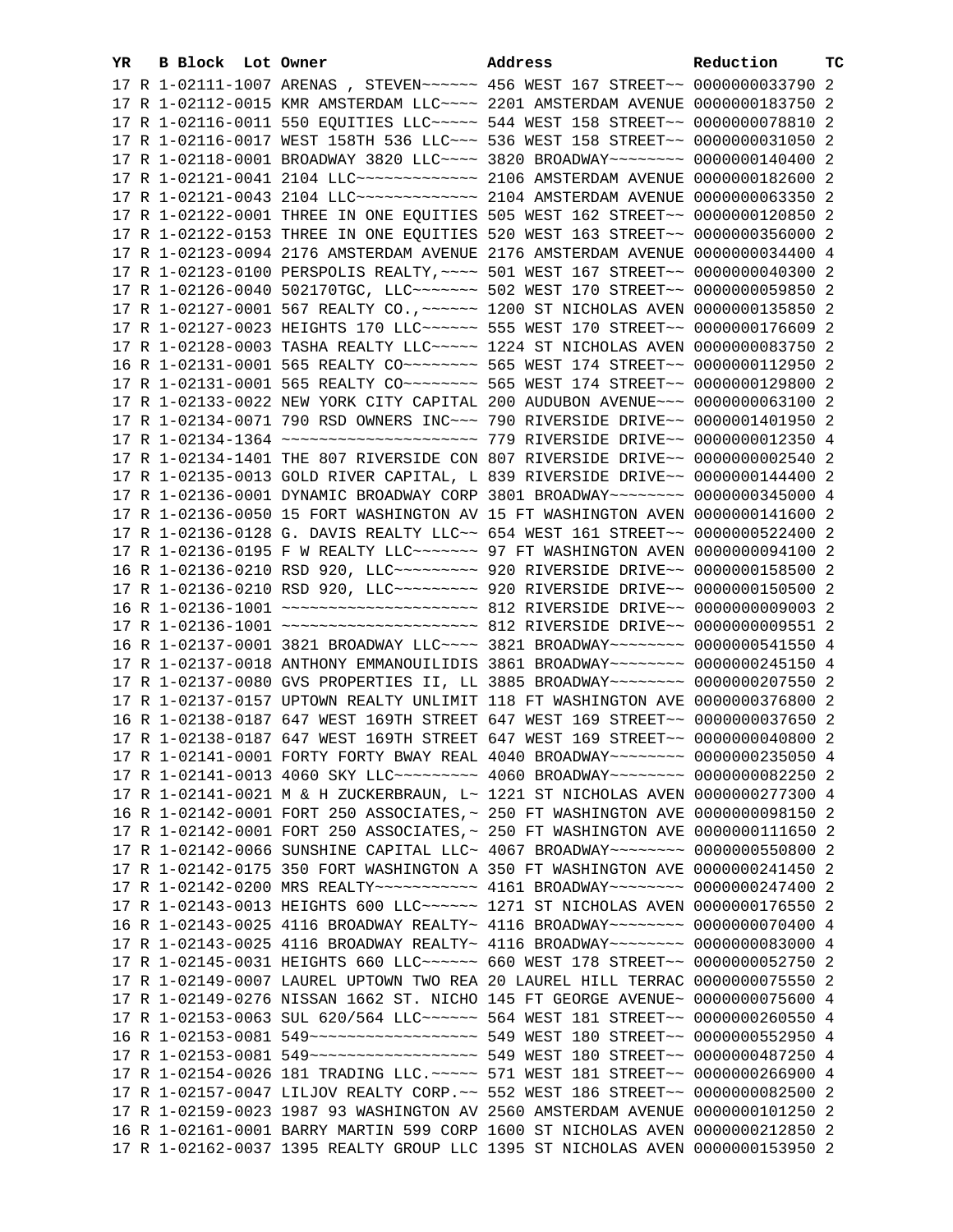| YR. | B Block Lot Owner |  | Address                                                                                              | Reduction | ТC |
|-----|-------------------|--|------------------------------------------------------------------------------------------------------|-----------|----|
|     |                   |  | 17 R 1-02162-0055 SUL 620/564 LLC ----- 616 WEST 181 STREET -- 0000000555300 4                       |           |    |
|     |                   |  | 17 R 1-02162-0063 181ST WASHINGTON HEIG 600 WEST 181 STREET~~ 0000002154250 4                        |           |    |
|     |                   |  | 17 R 1-02163-0025 661 WEST 179 STREET, ~ 4220 BROADWAY~~~~~~~~ 0000000124950 2                       |           |    |
|     |                   |  | 17 R 1-02163-0053 4250 BROADWAY RETAIL~ 4250 BROADWAY~~~~~~~~~ 0000000714200 4                       |           |    |
|     |                   |  | 17 R 1-02163-0061 WADSWORTH LP ~~~~~~~~~~ 140 WADSWORTH AVENUE ~ 0000000077500 2                     |           |    |
|     |                   |  | 17 R 1-02164-0016 REGENT HEIGHT LTD ~~~~ 4280 BROADWAY ~~~~~~~~ 0000001366200 4                      |           |    |
|     |                   |  | 17 R 1-02164-0044 175 REALTY ASSOCIATES 4316 BROADWAY~~~~~~~~ 0000000098750 2                        |           |    |
|     |                   |  | 16 R 1-02165-0016 605-9 WEST 181 STREET 605 WEST 181 STREET~~ 0000000477200 4                        |           |    |
|     |                   |  | 17 R 1-02165-0016 605-9 WEST 181 STREET 605 WEST 181 STREET~~ 0000000534050 4                        |           |    |
|     |                   |  | 17 R 1-02167-0027 649 WEST LLC -------- 649 WEST 184 STREET -~ 0000000107550 2                       |           |    |
|     |                   |  |                                                                                                      |           |    |
|     |                   |  | 17 R 1-02169-0001 FT. GEORGE 617 LLC~~~ 617 WEST 190 STREET~~ 0000000150300 2                        |           |    |
|     |                   |  | 17 R 1-02169-0018 2246 HOLDING CORP~~~~ 1641 ST NICHOLAS AVEN 0000000060250 2                        |           |    |
|     |                   |  | 17 R 1-02169-0053 601 AT 190 COMPANY, LL 1601 ST NICHOLAS AVEN 0000000218850 2                       |           |    |
|     |                   |  | 16 R 1-02170-0078 CATSIDMATIDIS, JOHN~~ 4484 BROADWAY~~~~~~~~ 0000000077650 4                        |           |    |
|     |                   |  | 17 R 1-02170-0078 CATSIDMATIDIS, JOHN~~ 4484 BROADWAY~~~~~~~~ 0000000082150 4                        |           |    |
|     |                   |  | 16 R 1-02170-0096 BROADWAY REALTY I CO. 4530 BROADWAY~~~~~~~~ 0000000144700 2                        |           |    |
|     |                   |  | 17 R 1-02170-0096 BROADWAY REALTY I CO. 4530 BROADWAY~~~~~~~~ 0000000182250 2                        |           |    |
|     |                   |  | 17 R 1-02170-0361 FAIRVIEW APARTMENTS L 30 FAIRVIEW AVENUE~~~ 0000000057350 2                        |           |    |
|     |                   |  | 17 R 1-02170-0505 75 FAIRVIEW REALTY CO 75 FAIRVIEW AVENUE~~~ 0000000081882 2                        |           |    |
|     |                   |  | 16 R 1-02172-0056 KORONI REALTY LLC~~~~ 64 NAGLE AVENUE~~~~~~ 0000000313900 4                        |           |    |
|     |                   |  | 17 R 1-02172-0056 KORONI REALTY LLC~~~~ 64 NAGLE AVENUE~~~~~~ 0000000118150 4                        |           |    |
|     |                   |  | 17 R 1-02174-0034 SHERMAN 75 LLC~~~~~~~~~~~~~~~~~~~ 3 SHERMAN AVENUE~~~~~~~~~~~~~~~~~~~~~~~~~~~~~~~~ |           |    |
|     |                   |  | 17 R 1-02174-0042 DYCKMAN STREET REALTY 150 DYCKMAN STREET~~~ 0000000263950 4                        |           |    |
|     |                   |  | 16 R 1-02175-0001 ACADIA-P/A SHERMAN AV 4650 BROADWAY~~~~~~~~~ 0000000724450 4                       |           |    |
|     |                   |  | 17 R 1-02175-0027 ARDEN DECO REALTY LLC 4706 BROADWAY~~~~~~~~ 0000000253250 2                        |           |    |
|     |                   |  | 16 R 1-02175-0053 CHERRY LANE ASSETS LL 200 DYCKMAN STREET~~~ 0000000346550 2                        |           |    |
|     |                   |  | 16 R 1-02175-0060 PALACCI SION~~~~~~~~~~~~~~~ 190 DYCKMAN STREET~~~~ 0000000089850 4                 |           |    |
|     |                   |  | 17 R 1-02175-0060 PALACCI SION~~~~~~~~~~~~~~~ 190 DYCKMAN STREET~~~~ 0000000057150 4                 |           |    |
|     |                   |  | 17 R 1-02175-0063 PARTNERS 2004 LLC~~~~ 180 DYCKMAN STREET~~~ 0000000100400 4                        |           |    |
|     |                   |  | 17 R 1-02176-0100 PIERMOUNT COURT LLC~~ 452 FT WASHINGTON AVE 0000000119950 2                        |           |    |
|     |                   |  | 16 R 1-02176-0119 728 PROPERTIES ASSOCI 728 WEST 181 STREET~~ 0000000029585 2                        |           |    |
|     |                   |  | 17 R 1-02176-0119 728 PROPERTIES ASSOCI 728 WEST 181 STREET~~ 0000000088445 2                        |           |    |
|     |                   |  | 16 R 1-02176-0152 719 WEST 180TH ST. ~~~ 719 WEST 180 STREET~~ 0000000040800 2                       |           |    |
|     |                   |  | 17 R 1-02176-0152 719 WEST 180TH ST. ~~~ 719 WEST 180 STREET~~ 0000000068250 2                       |           |    |
|     |                   |  | 17 R 1-02177-0014 PETER B. REALTY, ~~~~~ 809 WEST 177 STREET~~ 0000000138650 2                       |           |    |
|     |                   |  | 17 R 1-02177-0087 447 FT WASHINGTON OWN 447 FT WASHINGTON AVE 0000000111800 2                        |           |    |
|     |                   |  | 17 R 1-02177-0150 427 REALTY LLC ------ 427 FT WASHINGTON AVE 0000000174650 2                        |           |    |
|     |                   |  | 17 R 1-02177-0152 435 REALTY~~~~~~~~~~~~~~~~ 435 FT WASHINGTON AVE 0000000165950 2                   |           |    |
|     |                   |  | 17 R 1-02177-0159 PINEHURST PROPERTIESL 44 PINEHURST AVENUE~~ 0000000050400 2                        |           |    |
|     |                   |  | 16 R 1-02177-0166 45-53CABRINI OWNERS C 825 WEST 179 STREET~~ 0000000620350 2                        |           |    |
|     |                   |  | 17 R 1-02177-0166 45-53CABRINI OWNERS C 825 WEST 179 STREET~~ 0000000561650 2                        |           |    |
|     |                   |  | 17 R 1-02179-0170 HUDSON VIEW GARDENS I 116 PINEHURST AVENUE~ 0000003393400 2                        |           |    |
|     |                   |  | 17 R 1-02179-0185 106 PINEHURST AVE CO~ 106 PINEHURST AVENUE~ 0000000247312 2                        |           |    |
|     |                   |  | 17 R 1-02179-0354 MOVADO REALTY LLC~~~~ 615 FT WASHINGTON AVE 0000000115200 2                        |           |    |
|     |                   |  | 17 R 1-02179-0415 265 CABRINI CO ------ 265 CABRINI BOULEVARD 0000000091750 2                        |           |    |
|     |                   |  | 16 R 1-02179-1101 PINE 181, INC. ~~~~~~~ 92 PINEHURST AVENUE~~ 0000000035050 4                       |           |    |
|     |                   |  | 17 R 1-02179-1101 PINE 181, INC. ~~~~~~~~ 92 PINEHURST AVENUE~~ 0000000051100 4                      |           |    |
|     |                   |  | 17 R 1-02180-0046 M R REALTY COMPANY~~~ 55 OVERLOOK TERRACE~~ 0000000114060 2                        |           |    |
|     |                   |  | 17 R 1-02180-0070 24-42 BENNETT AVENUE~ 24 BENNETT AVENUE~~~~ 0000000394250 2                        |           |    |
|     |                   |  | 16 R 1-02180-0140 HERON REAL ESTATE COR 4353 BROADWAY~~~~~~~~ 0000000047250 4                        |           |    |
|     |                   |  | 17 R 1-02180-0140 HERON REAL ESTATE COR 4353 BROADWAY~~~~~~~~ 0000000100350 4                        |           |    |
|     |                   |  | 16 R 1-02180-0173 80 BENNETT ASSOCIATES 80 BENNETT AVENUE~~~~ 0000000022050 2                        |           |    |
|     |                   |  | 17 R 1-02180-0173 80 BENNETT ASSOCIATES 80 BENNETT AVENUE~~~~ 0000000173700 2                        |           |    |
|     |                   |  | 17 R 1-02180-0200 729 WEST 186TH STREET 729 WEST 186 STREET~~ 0000000302300 2                        |           |    |
|     |                   |  | 17 R 1-02180-0406 BRIDGESTONE ASSOCIATE 660 FT WASHINGTON AVE 0000000153600 2                        |           |    |
|     |                   |  | 17 R 1-02180-0450 OVERLOOK TOWERS CORP~ 100 OVERLOOK TERRACE~ 0000000300700 2                        |           |    |
|     |                   |  | 17 R 1-02180-0474 200 BENNETT CO LLC~~~ 200 BENNETT AVENUE~~~ 0000000072800 2                        |           |    |
|     |                   |  | 17 R 1-02180-0497 195 REALTY LLC ------- 195 BENNETT AVENUE -- 0000000128279 2                       |           |    |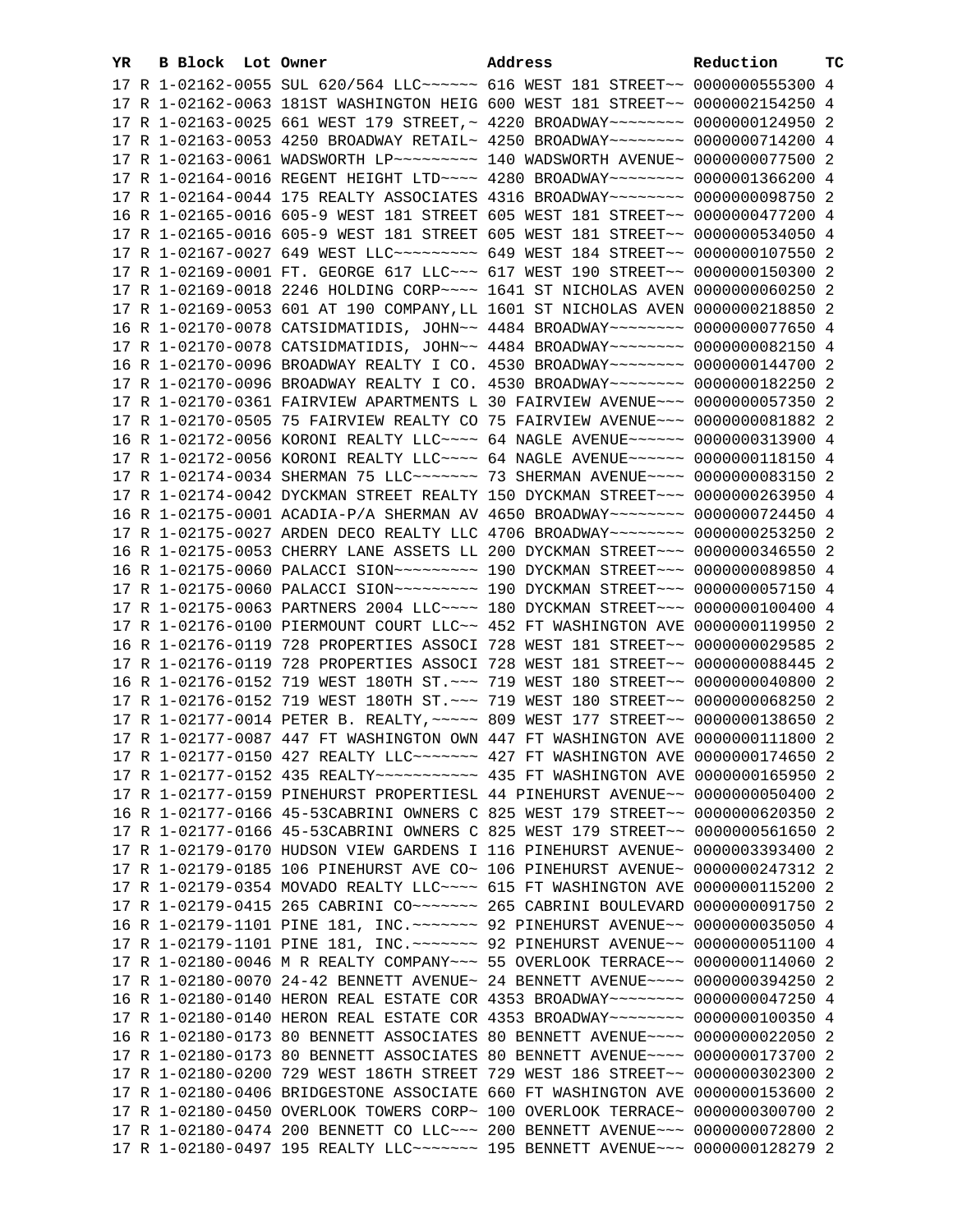| YR | B Block Lot Owner |                                                               | Address                                                                                                                                                        | Reduction       | тc |
|----|-------------------|---------------------------------------------------------------|----------------------------------------------------------------------------------------------------------------------------------------------------------------|-----------------|----|
|    |                   |                                                               | 17 R 1-02180-0513 HPDC2 HOUSING DEVELOP 4467 BROADWAY~~~~~~~~ 0000000358650 2                                                                                  |                 |    |
|    |                   |                                                               | 16 R 1-02180-0610 KEDRON ASSOCIATES LLC 700 FT WASHINGTON AVE 0000000145800 2                                                                                  |                 |    |
|    |                   |                                                               | 17 R 1-02180-0610 KEDRON ASSOCIATES LLC 700 FT WASHINGTON AVE 0000000306050 2                                                                                  |                 |    |
|    |                   | 17 R 1-02180-0614 720-730 FT WASHINTON~ 720 FT WASHINGTON AVE |                                                                                                                                                                | 0000000532350 2 |    |
|    |                   |                                                               | 17 R 1-02180-0628 720-730 FT WASHINGTO~ 730 FT WASHINGTON AVE 0000000325100 2                                                                                  |                 |    |
|    |                   |                                                               | 17 R 1-02180-1201 LAND, ANDERS~ R~~~~~~~ 736 WEST 187 STREET~~ 0000000000729 4                                                                                 |                 |    |
|    |                   |                                                               | 17 R 1-02187-0005 FLAIR BEVERAGE CORP~~ 3851 9 AVENUE~~~~~~~~ 0000000078300 4                                                                                  |                 |    |
|    |                   |                                                               | 17 R 1-02187-0007 FLAIR BEVERAGE CORP~~ 3859 9 AVENUE~~~~~~~~ 0000000120000 4                                                                                  |                 |    |
|    |                   |                                                               | 17 R 1-02197-0075 NYC TRANSIT ~~~~~~~~~~~~~~ HARLEM RIVER DRIVE ~~~ 0000000957050 4                                                                            |                 |    |
|    |                   |                                                               |                                                                                                                                                                |                 |    |
|    |                   |                                                               | 17 R 1-02198-0001 3761 10TH AVENUE REAL 3761 10 AVENUE~~~~~~~ 0000000643850 4<br>17 R 1-02202-0009 420 WEST 206 STREET O 416 WEST 206 STREET~~ 0000000303200 2 |                 |    |
|    |                   |                                                               |                                                                                                                                                                |                 |    |
|    |                   |                                                               | 16 R 1-02203-0003 3859 TENTH AVE CORP~~ 3859 10 AVENUE~~~~~~~ 0000000157300 4                                                                                  |                 |    |
|    |                   |                                                               | 16 R 1-02203-0005 3859 TENTH AVE CORP~~ 3863 10 AVENUE~~~~~~~ 0000000050600 4                                                                                  |                 |    |
|    |                   |                                                               | 17 R 1-02215-0481 JACOB ESTATES LLC --- 18 JACOBUS PLACE ---- 0000000145600 2                                                                                  |                 |    |
|    |                   |                                                               | 17 R 1-02215-0554 MENCH HOLDINGS CO~~~~ 56 MARBLE HILL AVENUE 0000000108900 4                                                                                  |                 |    |
|    |                   |                                                               | 17 R 1-02215-0700 KINGSBRIDGE ASSOCIATE 40 WEST 225 STREET~~~ 0000001250300 4                                                                                  |                 |    |
|    |                   |                                                               | 17 R 1-02217-0033 210-220 NAGEL LLC~~~~ 220 NAGLE AVENUE~~~~~ 0000000734550 4                                                                                  |                 |    |
|    |                   |                                                               | 17 R 1-02221-1101 SMITH, JEFF MICHAEL~~ 571 ACADEMY STREET~~~ 0000000002773 2                                                                                  |                 |    |
|    |                   |                                                               | 16 R 1-02223-0016 3896 10TH AVE ASSOCIA 3896 10 AVENUE~~~~~~~ 0000000212600 4                                                                                  |                 |    |
|    |                   |                                                               | 17 R 1-02223-0016 3896 10TH AVE ASSOCIA 3896 10 AVENUE~~~~~~~ 0000000376400 4                                                                                  |                 |    |
|    |                   |                                                               | 17 R 1-02223-0034 AMG SHERMAN REALTY~ L 3936 10 AVENUE~~~~~~~~ 0000000058600 4                                                                                 |                 |    |
|    |                   |                                                               | 17 R 1-02224-0021 45 VERMILYEA ASSOCIAT 41 VERMILYEA AVENUE~~ 0000000026150 4                                                                                  |                 |    |
|    |                   |                                                               | 17 R 1-02224-0049 CHASE MANHATTAN BANK~ 161 DYCKMAN STREET~~~ 0000000106200 4                                                                                  |                 |    |
|    |                   |                                                               | 17 R 1-02227-0008 VERMILYEA 153 LLC~~~~ 153 VERMILYEA AVENUE~ 0000000043000 2                                                                                  |                 |    |
|    |                   |                                                               | 17 R 1-02227-0023 GVS PROPERTIES IV, LL 248 SHERMAN AVENUE~~~ 0000000056100 2                                                                                  |                 |    |
|    |                   |                                                               | 17 R 1-02227-0033 565 REALTY ASSOCIATES 565 WEST 207 STREET~~ 0000000053750 4                                                                                  |                 |    |
|    |                   |                                                               | 17 R 1-02232-0008 M & N MGMT CORP~~~~~~ 5056 BROADWAY~~~~~~~~ 0000000030300 2                                                                                  |                 |    |
|    |                   |                                                               | 17 R 1-02233-0005 4768 BROADWAY LLC~~~~ 4768 BROADWAY~~~~~~~~ 0000000126800 4                                                                                  |                 |    |
|    |                   |                                                               | 17 R 1-02235-0009 4910 BROADWAY REALTY~ 4910 BROADWAY~~~~~~~~ 0000000349700 4                                                                                  |                 |    |
|    |                   |                                                               | 17 R 1-02236-0008 4960 BROADWAY~~~~~~~~ 4960 BROADWAY~~~~~~~~ 0000000200470 2                                                                                  |                 |    |
|    |                   |                                                               | 17 R 1-02237-0008 SEADYCK REALTY CO., ~~ 1 SEAMAN AVENUE~~~~~~ 0000000420750 2                                                                                 |                 |    |
|    |                   |                                                               | 17 R 1-02237-0059 116 WEST 80TH STREET, 4791 BROADWAY~~~~~~~~ 0000000327150 2                                                                                  |                 |    |
|    |                   |                                                               | 16 R 1-02238-0011 25 COOPER, LLC ------- 25 COOPER STREET ---- 0000000269250 2                                                                                 |                 |    |
|    |                   |                                                               | 17 R 1-02238-0011 25 COOPER, LLC ------ 25 COOPER STREET ---- 0000000489700 2                                                                                  |                 |    |
|    |                   |                                                               | 17 R 1-02238-0014 ~~~~~~~~~~~~~~~~~~~~~~~~ 29 COOPER STREET~~~~~ 0000000020700 2                                                                               |                 |    |
|    |                   |                                                               | 17 R 1-02238-0017 680 W 204 EQUITIES GR 33 COOPER STREET~~~~~ 0000000203200 2                                                                                  |                 |    |
|    |                   |                                                               | 17 R 1-02239-0005 JACYNICZ LIDIA D ~~~~~ 73 SEAMAN AVENUE ~~~~~ 0000000047250 2                                                                                |                 |    |
|    |                   |                                                               | 17 R 1-02239-0031 145 GRAND REALTY LLC~ 10 COOPER STREET~~~~~ 0000000258940 2                                                                                  |                 |    |
|    |                   |                                                               | 17 R 1-02240-0001 117 SEAMAN AVE RLTY C 109 SEAMAN AVENUE~~~~ 0000000113700 2                                                                                  |                 |    |
|    |                   |                                                               | 17 R 1-02240-0013 SEAMAN 133 LLC~~~~~~~~~~~~ 133 SEAMAN AVENUE~~~~~ 0000000039000 2                                                                            |                 |    |
|    |                   |                                                               | 17 R 1-02240-0029 60 COOPER STREET CORP 60 COOPER STREET~~~~~ 0000000187100 2                                                                                  |                 |    |
|    |                   |                                                               |                                                                                                                                                                |                 |    |
|    |                   |                                                               | 17 R 1-02242-0029 207 REALTY LLC ------- 639 WEST 207 STREET -- 0000000068750 2                                                                                |                 |    |
|    |                   |                                                               | 17 R 1-02242-0037 101 COOPER STREET LLC 97 COOPER STREET~~~~~ 0000000199280 2                                                                                  |                 |    |
|    |                   |                                                               | 17 R 1-02242-0065 623-631 WEST 207TH ST 623 WEST 207 STREET~~ 0000000045700 2                                                                                  |                 |    |
|    |                   |                                                               | 17 R 1-02242-0067 623-631 WEST 207TH ST 631 WEST 207 STREET~~ 0000000045700 2                                                                                  |                 |    |
|    |                   |                                                               | 17 R 1-02243-0045 10 PARK REALTY CO. LL 10 PARK TERRACE EAST~ 0000000246650 2                                                                                  |                 |    |
|    |                   |                                                               | 17 R 1-02243-0309 PARK TERRACE MANOR IN 98 PARK TERRACE EAST~ 0000000281250 2                                                                                  |                 |    |
|    |                   |                                                               | 17 R 1-02243-0354 45 TERRACE OWNERS INC 45 PARK TERRACE WEST~ 0000000129600 2                                                                                  |                 |    |
|    |                   |                                                               | 17 R 1-02243-0358 HAWTHORNE VENTURES LL 235 SEAMAN AVENUE~~~~ 0000000114800 2                                                                                  |                 |    |
|    |                   |                                                               | 17 R 1-02247-0001 PAYSON DUYCKMAN PARTN 37 PAYSON AVENUE~~~~~ 0000000319800 2                                                                                  |                 |    |
|    |                   |                                                               | 17 R 1-02247-0007 PAYSON 55 LLC -------- 55 PAYSON AVENUE ---- 0000000211750 2                                                                                 |                 |    |
|    |                   |                                                               | 16 R 1-02247-0035 SEAMAN 30 LLC~~~~~~~~~ 30 SEAMAN AVENUE~~~~~ 0000000254750 2                                                                                 |                 |    |
|    |                   |                                                               |                                                                                                                                                                |                 |    |
|    |                   |                                                               |                                                                                                                                                                |                 |    |
|    |                   |                                                               | 17 R 1-02247-0056 DYKMAN~~~~~~~~~~~~~~~~~~~~~~ 2 SEAMAN AVENUE~~~~~~~ 0000000436000 2                                                                          |                 |    |
|    |                   |                                                               | 17 R 1-02248-0028 88 SEAMAN AVENUE LLC~ 88 SEAMAN AVENUE~~~~~ 0000000083850 2                                                                                  |                 |    |
|    |                   |                                                               | 17 R 1-02248-0117 SEAMAN REALTY LLC~~~~ 100 SEAMAN AVENUE~~~~ 0000000144000 2                                                                                  |                 |    |
|    |                   |                                                               |                                                                                                                                                                |                 |    |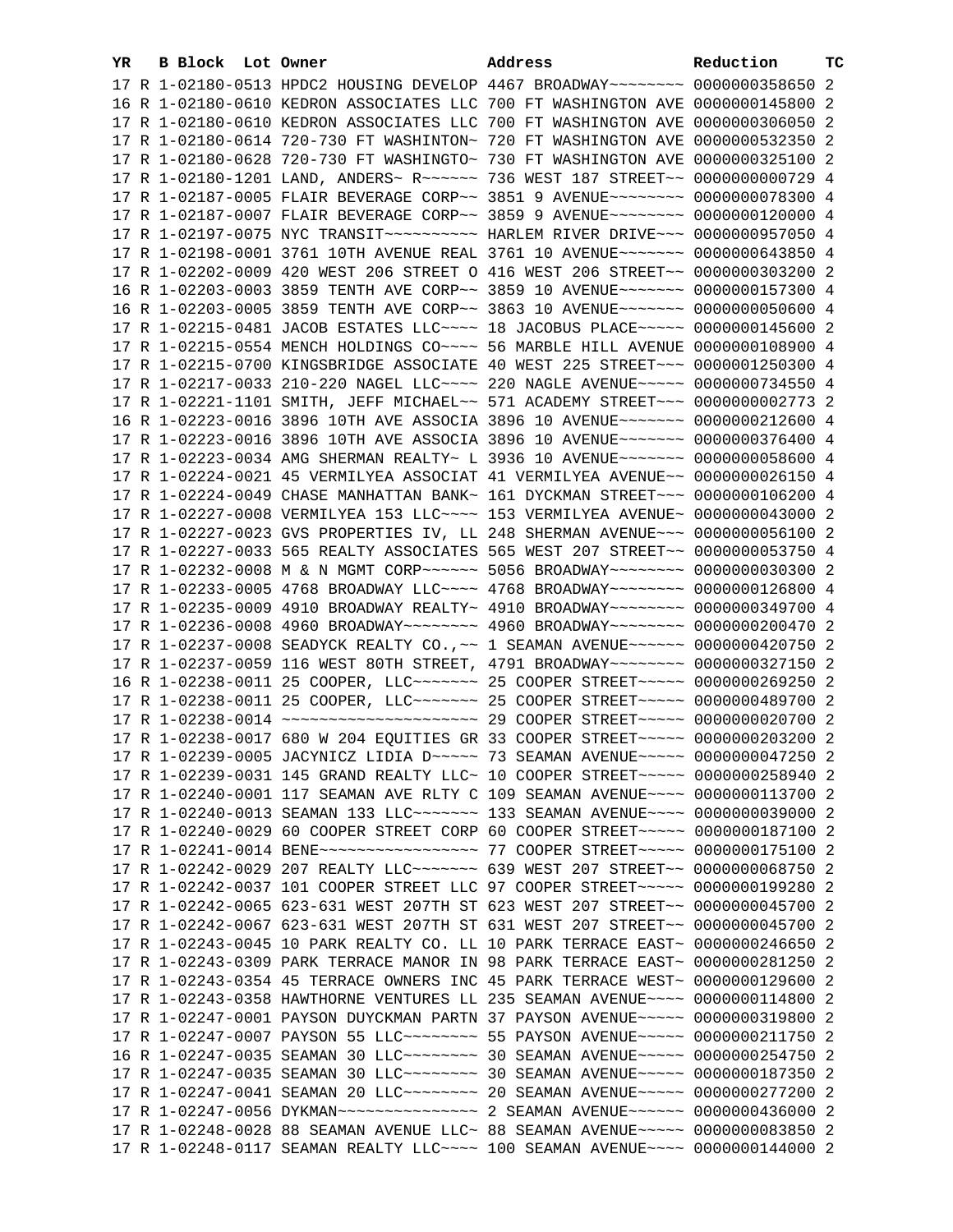| YR. | B Block Lot Owner |  | Address                                                                                              | Reduction | тc |
|-----|-------------------|--|------------------------------------------------------------------------------------------------------|-----------|----|
|     |                   |  | 17 R 1-02250-0027 222-228 SEAMAN AVENUE 222 SEAMAN AVENUE~~~~ 0000000107250 2                        |           |    |
|     |                   |  | 17 R 1-02250-0054 25 INDIAN ROAD OWNERS 25 INDIAN ROAD ~~~~~~~ 0000000493000 2                       |           |    |
|     |                   |  | 16 R 1-72555-0011 SPRINT CORPORATION ---- --------------------- 0000000227650 4                      |           |    |
|     |                   |  |                                                                                                      |           |    |
|     |                   |  | 17 R 1-70022-2619 VERIZON NEW YORK INC~~ ~~~~~~~~~~~~~~~~~~~~ 0000002966600 4                        |           |    |
|     |                   |  | 17 R 1-70022-4014 VERIZON NEW YORK INC~~ ~~~~~~~~~~~~~~~~~~~~ 0000014970727 3                        |           |    |
|     |                   |  | 17 R 1-72548-0021 CREDIT SUISSE SECURITI ~~~~~~~~~~~~~~~~~~~ 0000000198000 4                         |           |    |
|     |                   |  | 16 R 1-72560-0021 BLOOMBERG CORP~~~~~~~~ ~~~~~~~~~~~~~~~~~~~ 0000003431000 4                         |           |    |
|     |                   |  | 17 R 1-72560-0021 BLOOMBERG CORP~~~~~~~~ ~~~~~~~~~~~~~~~~~~~~ 0000002882000 4                        |           |    |
|     |                   |  | 16 R 1-73005-0008 AT&T COMMUNICATIONS OF ~~~~~~~~~~~~~~~~~~~~ 0000000675000 4                        |           |    |
|     |                   |  | 17 R 1-73005-0008 AT&T COMMUNICATIONS OF ~~~~~~~~~~~~~~~~~~~~ 0000000675000 4                        |           |    |
|     |                   |  | 17 R 1-73021-0039 BROWN BROTHERS HARRIMA ~~~~~~~~~~~~~~~~~~~~ 0000000275000 4                        |           |    |
|     |                   |  | 17 R 1-73039-0066 CREDIT SUISSE (USA), I ~~~~~~~~~~~~~~~~~~~ 0000000205650 4                         |           |    |
|     |                   |  |                                                                                                      |           |    |
|     |                   |  |                                                                                                      |           |    |
|     |                   |  | 17 R 1-73044-0405 VERIZON BUSINESS NETWO ~~~~~~~~~~~~~~~~~~~~ 0000000569250 4                        |           |    |
|     |                   |  |                                                                                                      |           |    |
|     |                   |  |                                                                                                      |           |    |
|     |                   |  | 17 R 1-73046-0065 TIMEWARNER CABLE~~~~~~ ~~~~~~~~~~~~~~~~~~~~ 0000000362500 4                        |           |    |
|     |                   |  | 16 R 1-73051-0018 JPMORGAN CHASE BANK~~~ ~~~~~~~~~~~~~~~~~~~ 0000000785200 4                         |           |    |
|     |                   |  | 17 R 1-73051-0018 JPMORGAN CHASE BANK~~~ ~~~~~~~~~~~~~~~~~~~ 0000000000000 4                         |           |    |
|     |                   |  |                                                                                                      |           |    |
|     |                   |  | 16 R 2-02261-0009 BRUCKNER BROOK GASOLI 119 BROOK AVENUE~~~~~ 0000000014650 4                        |           |    |
|     |                   |  | 17 R 2-02261-0009 BRUCKNER BROOK GASOLI 119 BROOK AVENUE~~~~~ 0000000028600 4                        |           |    |
|     |                   |  | 17 R 2-02261-0027 SCHWARTZ FAMILY LIMIT 526 EAST 134 STREET~~ 0000000025000 4                        |           |    |
|     |                   |  | 17 R 2-02261-0051 SGS REALTY CORP. ~~~~~ 131 BRUCKNER BOULEVAR 0000000278700 4                       |           |    |
|     |                   |  | 17 R 2-02265-0027 GATES PLACE, LLC ---- 514 EAST 138 STREET -~ 0000000146450 2                       |           |    |
|     |                   |  | 17 R 2-02265-0033 MEDARY STENTON ASSOCI 526 EAST 138 STREET~~ 0000000130750 2                        |           |    |
|     |                   |  | 17 R 2-02265-0040 ROIMISHER ------------ 538 EAST 138 STREET -- 0000000018800 4                      |           |    |
|     |                   |  | 16 R 2-02265-0043 546 EAST 138 ST BRONX 546 EAST 138 STREET~~ 0000000045010 2                        |           |    |
|     |                   |  | 17 R 2-02265-0043 546 EAST 138 ST BRONX 546 EAST 138 STREET~~ 0000000136730 2                        |           |    |
|     |                   |  | 17 R 2-02265-0053 ALAN MORRIS REALTY~~~ 537 EAST 137 STREET~~ 0000000033050 4                        |           |    |
|     |                   |  | 17 R 2-02266-0005 RAM LLC~~~~~~~~~~~~~~~~~~~~~~~ 260 BROOK AVENUE~~~~~~ 0000000154900 2              |           |    |
|     |                   |  | 17 R 2-02266-0020 SOBRO SHARP 111 LLC~~ 550 EAST 139 STREET~~ 0000000045800 2                        |           |    |
|     |                   |  | 17 R 2-02267-0042 303 ST. ANN'S CORP. ~~ 303 ST ANNS AVENUE~~~ 0000000022400 2                       |           |    |
|     |                   |  | 17 R 2-02275-0038 AREZO REALTY CORP~~~~ 527 EAST 148 STREET~~ 0000000057880 2                        |           |    |
|     |                   |  | 17 R 2-02277-0005 114 BRUCKNER, ~~~~~~~~ 114 BRUCKNER BOULEVAR 0000000032600 4                       |           |    |
|     |                   |  | 17 R 2-02277-0082 SP HHF SUB B LLC ---- 112 BRUCKNER BOULEVAR 0000000086350 4                        |           |    |
|     |                   |  | 17 R 2-02278-0009 JESCAN REALTY CORP~~~ 402 EAST 134 STREET~~ 0000000100800 4                        |           |    |
|     |                   |  | 17 R 2-02283-0048 BROOK-SHARP REALTY LL 488 EAST 139 STREET~~ 0000000082250 2                        |           |    |
|     |                   |  | 17 R 2-02283-0051 BROOK-SHARP REALTY LL 494 EAST 139 STREET~~ 0000000041050 2                        |           |    |
|     |                   |  | 17 R 2-02285-0046 BROOK 140 LLC ------- 303 BROOK AVENUE ---- 0000000133450 4                        |           |    |
|     |                   |  | 16 R 2-02287-0133 BROOK WILLIS LLC ---- 458 EAST 143 STREET -- 0000000047250 2                       |           |    |
|     |                   |  | 17 R 2-02291-0027 BROOK WILLIS LLC ---- 444 EAST 147 STREET -- 0000000034650 2                       |           |    |
|     |                   |  | 17 R 2-02293-0004 MSOS KWON REALTY, LLC 526 WILLIS AVENUE~~~~ 0000000144600 4                        |           |    |
|     |                   |  | 17 R 2-02293-0036 B540 TRADING, LLC ~~~~~ 536 BERGEN AVENUE ~~~~ 0000000579200 4                     |           |    |
|     |                   |  | 17 R 2-02295-0067 70 BRUCKNER HOUSING D 70 BRUCKNER BOULEVARD 0000000580330 2                        |           |    |
|     |                   |  | 16 R 2-02295-1002 THE DOE FUND INC~~~~~ 85 WILLIS AVENUE~~~~~ 0000000212570 2                        |           |    |
|     |                   |  | 17 R 2-02295-1002 THE DOE FUND INC~~~~~ 85 WILLIS AVENUE~~~~~ 0000000365967 2                        |           |    |
|     |                   |  | 16 R 2-02295-1004 THE DOE FUND INC. ~~~~ 105 WILLIS AVENUE~~~~ 0000000289976 2                       |           |    |
|     |                   |  | 17 R 2-02295-1004 THE DOE FUND INC. ~~~~ 105 WILLIS AVENUE~~~~ 0000000500100 2                       |           |    |
|     |                   |  | 16 R 2-02295-1006 THE DOE FUND INC. ~~~~ 331 EAST 132 STREET~~ 0000000533754 2                       |           |    |
|     |                   |  | 17 R 2-02295-1006 THE DOE FUND INC. ~~~~ 331 EAST 132 STREET~~ 0000000919482 2                       |           |    |
|     |                   |  | 17 R 2-02301-0035 373-377 REALTY, LLC~~ 373 EAST 138 STREET~~ 0000000124600 4                        |           |    |
|     |                   |  | 16 R 2-02307-0041 S.E.E.D. WILLIS, INC. 2780 3 AVENUE~~~~~~~~ 0000000331250 4                        |           |    |
|     |                   |  | 17 R 2-02307-0046 COHEN, STANFORD ~~~~~~~~~~~~~~~~~ 477 WILLIS AVENUE ~~~~~~~~~~~~~~~~~~~~~~~~~~~~~~ |           |    |
|     |                   |  |                                                                                                      |           |    |
|     |                   |  | 17 R 2-02314-0054 2598 REALTY CORP. ~~~~ 2596 3 AVENUE~~~~~~~~ 0000000154050 4                       |           |    |
|     |                   |  | 17 R 2-02315-0034 322 EAST 142ND STREET 322 EAST 142 STREET~~ 0000000119850 4                        |           |    |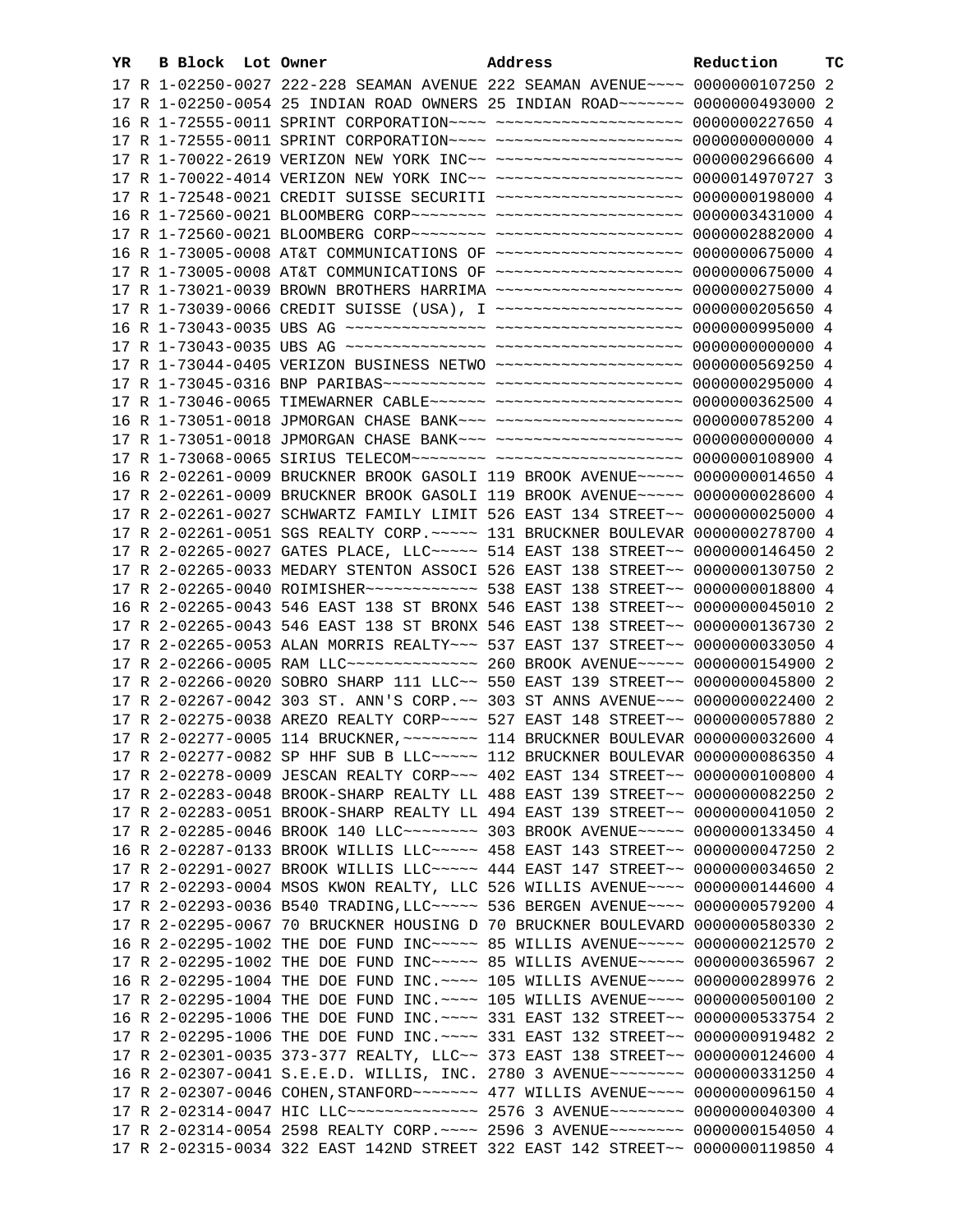| YR. | B Block Lot Owner |                                                                                      | Address | Reduction       | ТC |
|-----|-------------------|--------------------------------------------------------------------------------------|---------|-----------------|----|
|     |                   | 17 R 2-02317-0035 THIRD AVE INDUSTRIALD 2454 3 AVENUE~~~~~~~~ 0000000014825 4        |         |                 |    |
|     |                   | 17 R 2-02319-0055 CUBESMART EAST 135TH, 200 EAST 135 STREET~~ 0000001228550 4        |         |                 |    |
|     |                   | 17 R 2-02320-0041 SOUTHERN HOME PARTNER 2515 3 AVENUE~~~~~~~~ 0000000017450 4        |         |                 |    |
|     |                   | 17 R 2-02320-0072 138TH STREET REALTY~~ 256 EAST 138 STREET~~ 0000000028000 4        |         |                 |    |
|     |                   | 17 R 2-02320-0079 CHAND SPRINGFIELD COR 2527 3 AVENUE~~~~~~~~ 0000000044400 4        |         |                 |    |
|     |                   | 17 R 2-02322-0001 185 CSW REALTY LLC ~~~ 175 CANAL STREET WEST 0000000581050 4       |         |                 |    |
|     |                   | 16 R 2-02327-0007 SINITY REALTY CORP~~~ 2783 3 AVENUE~~~~~~~~ 0000000082600 4        |         |                 |    |
|     |                   |                                                                                      |         |                 |    |
|     |                   | 17 R 2-02327-0007 SINITY REALTY CORP~~~ 2783 3 AVENUE~~~~~~~~ 0000000099250 4        |         |                 |    |
|     |                   | 16 R 2-02327-0016 CASTLE HILL MGT LLC~~ 356 COURTLANDT AVENUE 0000000007350 4        |         |                 |    |
|     |                   | 17 R 2-02327-0016 CASTLE HILL MGT LLC~~ 356 COURTLANDT AVENUE 0000000007800 4        |         |                 |    |
|     |                   | 17 R 2-02327-0024 COURTLANDT PLAZA~ ASS 2805 3 AVENUE~~~~~~~~ 0000000095950 4        |         |                 |    |
|     |                   | 17 R 2-02327-0048 J P MORGAN CHASE ~~~~~ 360 EAST 149 STREET ~~ 0000000050200 4      |         |                 |    |
|     |                   | 16 R 2-02328-0039 M & R LASSAW LLC, AS~ 550 MELROSE AVENUE~~~ 0000000199300 4        |         |                 |    |
|     |                   | 17 R 2-02328-0039 M & R LASSAW LLC, AS~ 550 MELROSE AVENUE~~~ 0000000306700 4        |         |                 |    |
|     |                   | 16 R 2-02331-0051 1095 BRONX LLC ------ 333 EAST 149 STREET -~ 0000000013700 4       |         |                 |    |
|     |                   | 17 R 2-02331-0051 1095 BRONX LLC ------ 333 EAST 149 STREET -- 0000000013700 4       |         |                 |    |
|     |                   | 16 R 2-02331-0064 HUB LLC --------------- 301 EAST 149 STREET -~ 0000000067250 4     |         |                 |    |
|     |                   | 17 R 2-02331-0064 HUB LLC --------------- 301 EAST 149 STREET -~ 0000000075350 4     |         |                 |    |
|     |                   | 17 R 2-02340-0113 NEWLO REALTY CO ~~~~~~ 2650 PARK AVENUE ~~~~~ 0000000007200 4      |         |                 |    |
|     |                   | 17 R 2-02340-0115 NEWLO REALTY CO~~~~~~ 2654 PARK AVENUE~~~~~ 0000000015050 4        |         |                 |    |
|     |                   | 16 R 2-02340-0186 CANAL RIDER REALTY, L 341 RIDER AVENUE~~~~~ 0000000263250 4        |         |                 |    |
|     |                   | 17 R 2-02340-0186 CANAL RIDER REALTY, L 341 RIDER AVENUE~~~~~ 0000000130400 4        |         |                 |    |
|     |                   | 17 R 2-02340-0209 CANAL/RIDER L.L.C. ~~~ 375 RIDER AVENUE~~~~~ 0000000285000 4       |         |                 |    |
|     |                   | 17 R 2-02340-0372 RIDER REALTY, ~~~ .~~~ 303 RIDER AVENUE~~~~~ 0000000041300 4       |         |                 |    |
|     |                   | 17 R 2-02344-0060 TUCK-IT AWAY ASSOCIAT 261 WALTON AVENUE~~~~ 0000000151850 4        |         |                 |    |
|     |                   | 17 R 2-02347-0004 564 WALTON REALTY LLC 564 WALTON AVENUE~~~~ 0000000044800 4        |         |                 |    |
|     |                   | 17 R 2-02347-0020 CONSOURSE REALTY LLC~ 575 GRAND CONCOURSE~~ 0000000058550 4        |         |                 |    |
|     |                   | 17 R 2-02347-0033 155 EAST 149TH COMPAN 155 EAST 149 STREET~~ 0000000074050 4        |         |                 |    |
|     |                   | 17 R 2-02348-0036 SHERMAN CREEK REALTY~ 599 GRAND CONCOURSE~~ 0000000008500 4        |         |                 |    |
|     |                   | 17 R 2-02353-0001 NRP PROPERTY 2 - - - - - - 580 GERARD AVENUE - - ~ 0000000307650 4 |         |                 |    |
| 17  |                   | 2-02357-0035 BTM DEVELOPMENT PARTN 610 EXTERIOR STREET~~ 0000040591450 4             |         |                 |    |
| 17  |                   | 2-02357-0045 THE CITY OF NEW YORK/ 700 EXTERIOR STREET~~ 0000031209300 4             |         |                 |    |
|     |                   | 17 R 2-02362-0042 2944 THIRD AVENUE REA 2944 3 AVENUE~~~~~~~~ 0000000097500 4        |         |                 |    |
|     |                   | 17 R 2-02364-0052 3110 BRONX CORP. ~~~~~ 3110 3 AVENUE~~~~~~~~ 0000000095500 4       |         |                 |    |
|     |                   | 17 R 2-02366-0037 NYC HOUSING DEVELOPME 507 EAST 161 STREET~~ 0000000320950 2        |         |                 |    |
|     |                   |                                                                                      |         |                 |    |
|     |                   | 17 R 2-02371-0052 LOSMONOS REALTY CORP~ 3401 3 AVENUE~~~~~~~~ 0000000011700 4        |         |                 |    |
|     |                   | 17 R 2-02374-0026 R G ENTERPRISE INC~~~ 614 MELROSE AVENUE~~~ 0000000212050 4        |         |                 |    |
|     |                   | 17 R 2-02374-0056 2917-3RD AVE. RLTY IN 2917 3 AVENUE~~~~~~~~ 0000000325700 4        |         |                 |    |
|     |                   | 17 R 2-02374-0100 413 EAST 152ND STREET 413 EAST 152 STREET~~ 0000001322000 2        |         |                 |    |
|     |                   | 17 R 2-02375-0042 2981 3RD AVE LLC ---- 2981 3 AVENUE ------- 0000000136650 4        |         |                 |    |
|     |                   | 17 R 2-02376-0054 ASA EQUITIES, LLC --- 2995 3 AVENUE ------ 0000000026400 4         |         |                 |    |
|     |                   | 17 R 2-02386-0008 KAREN REALTY CORP~~~~ 1000 BROOK AVENUE~~~~ 0000000032270          |         |                 | 4  |
|     |                   |                                                                                      |         |                 |    |
|     |                   | 16 R 2-02386-0030 A&I BRONX REALTY CORP 434 EAST 165 STREET~~ 0000000040350 4        |         | 0000000057450 4 |    |
|     |                   | 17 R 2-02386-0030 A&I BRONX REALTY CORP 434 EAST 165 STREET~~                        |         |                 |    |
|     |                   | 17 R 2-02386-0065 A&I BRONX REALTY CORP 439 EAST 164 STREET~~                        |         | 0000000024200 4 |    |
|     |                   | 17 R 2-02386-0066 A & I BRONX REALTY CO 437 EAST 164 STREET~~                        |         | 0000000022750 4 |    |
|     |                   | 16 R 2-02392-0006 SPENCEAL REALTY LLC~~ 1104 WEBSTER AVENUE~~ 0000000106650 4        |         |                 |    |
|     |                   | 17 R 2-02392-0006 SPENCEAL REALTY LLC~~ 1104 WEBSTER AVENUE~~ 0000000050000 4        |         |                 |    |
|     |                   | 17 R 2-02392-0016 BEST BRONX MANAGEMENT 1140 WEBSTER AVENUE~~ 0000000036700 4        |         |                 |    |
|     |                   | 17 R 2-02392-0066 CONCOURSE RISING, LLC 1112 BROOK AVENUE~~~~ 0000000099100 4        |         |                 |    |
|     |                   | 17 R 2-02398-0034 381 EAST REALTY LLC~~ 381 EAST 151 STREET~~                        |         | 0000000025000   | -2 |
|     |                   | 17 R 2-02399-0024 MAGNATE S. ROCCE ENTE 649 MELROSE AVENUE~~~ 0000000022100 4        |         |                 |    |
|     |                   | 17 R 2-02401-1002 ~~~~~~~~~~~~~~~~~~~~~ 367 EAST 154 STREET~~                        |         | 0000000038200 2 |    |
|     |                   | 17 R 2-02404-1001 EL JARDIN DE SELINE H 390 EAST 158 STREET~~ 0000000197544 2        |         |                 |    |
|     |                   | 17 R 2-02426-0017 1149 WEBSTER REALTYCO 1147 WEBSTER AVENUE~~ 0000000228400 4        |         |                 |    |
|     |                   | 17 R 2-02426-0025 WEBSTER 1099 REALTY~~ 1099 WEBSTER AVENUE~~ 0000000031800 4        |         |                 |    |
|     |                   | 16 R 2-02430-0045 DOJ LAND ASSOCIATES L 1160 TELLER AVENUE~~~ 0000002620500 4        |         |                 |    |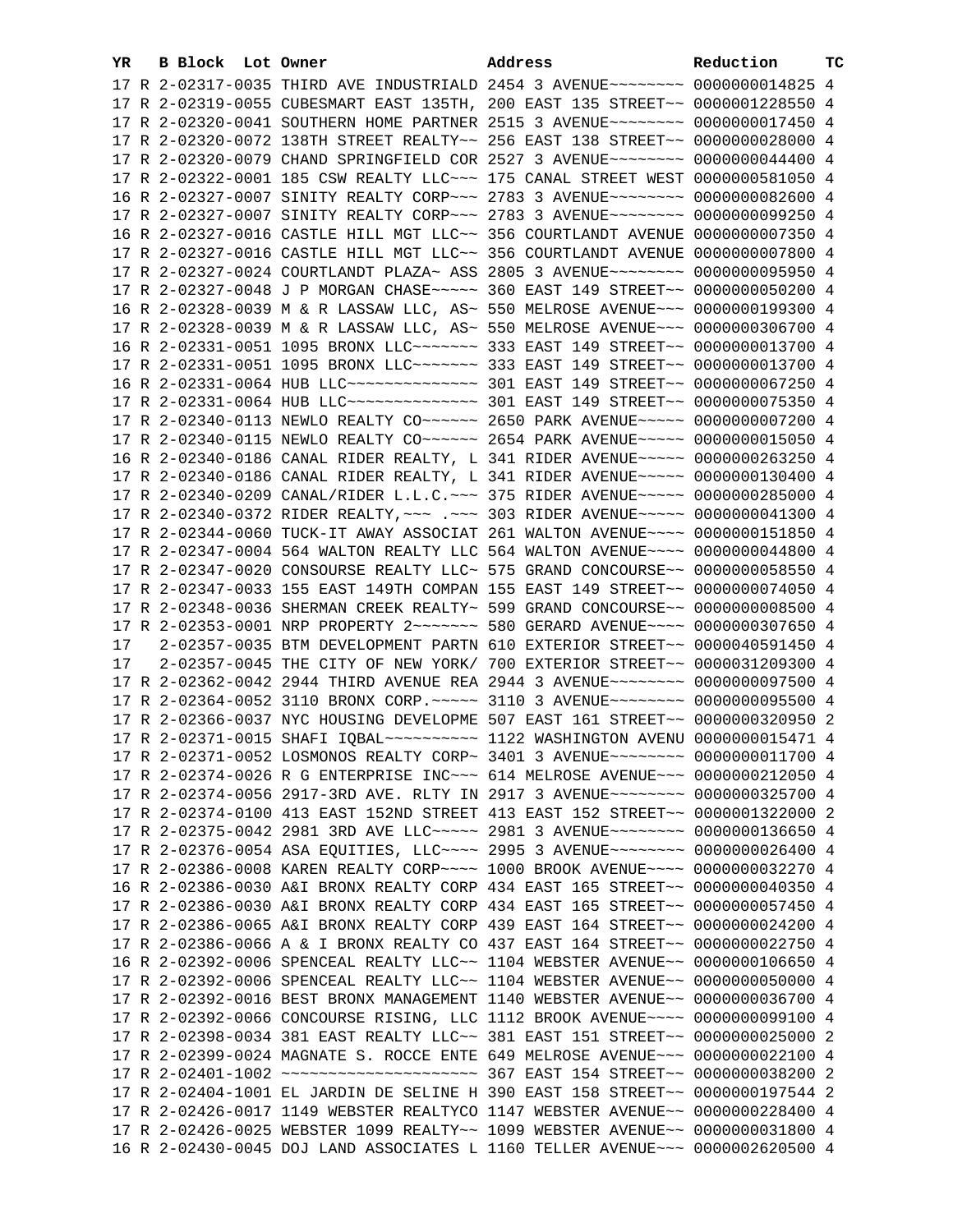| YR. | B Block Lot Owner | Address                                                                         | Reduction | ТC |
|-----|-------------------|---------------------------------------------------------------------------------|-----------|----|
|     |                   | 17 R 2-02430-0045 DOJ LAND ASSOCIATES L 1160 TELLER AVENUE~~~ 0000003480900 4   |           |    |
|     |                   | 17 R 2-02434-0065 SYDITH REALTY CORP~~~ 1140 FINDLAY AVENUE~~ 0000000075400 2   |           |    |
|     |                   | 16 R 2-02439-0028 MORRIS S REALTY LLC~~ 1238 MORRIS AVENUE~~~ 0000000020410 2   |           |    |
|     |                   | 17 R 2-02439-0042 K.S.M. HOLDING, LTD.~ 1266 MORRIS AVENUE~~~ 0000000063000 2   |           |    |
|     |                   | 17 R 2-02443-0100 JPPF 260E161, L.P. ~~~ 260 EAST 161 STREET~~ 0000005712200 4  |           |    |
|     |                   |                                                                                 |           |    |
|     |                   | 17 R 2-02450-0036 MORRIS AVENUE ESTATES 1277 MORRIS AVENUE~~~ 0000000050200 2   |           |    |
|     |                   | 17 R 2-02451-0001 RISANIA REALTY CORP~~ 1040 SHERMAN AVENUE~~ 0000000098850 4   |           |    |
|     |                   | 17 R 2-02453-0024 MACE REALTY C., ~~~~~~ 209 EAST 167 STREET~~ 0000000062400 4  |           |    |
|     |                   | 17 R 2-02454-0019 SHERIDAN ONE COMPANY, 930 SHERIDAN AVENUE~~ 0000000298150 2   |           |    |
|     |                   |                                                                                 |           |    |
|     |                   | 17 R 2-02456-0008 CARROLL PLACE ASSOCIA 1064 CARROLL PLACE~~~ 0000000070750 2   |           |    |
|     |                   | 17 R 2-02456-0248 1161 SHERMAN AVE CORP 1161 SHERMAN AVENUE~~ 0000000040750 2   |           |    |
|     |                   | 17 R 2-02463-0040 167 HOLDING CORP~~~~~ 112 EAST 167 STREET~~ 0000000150500 4   |           |    |
|     |                   | 17 R 2-02483-0045 PMB 182 -------------- 62 EAST 161 STREET -- 0000000321450 4  |           |    |
|     |                   | 17 R 2-02484-0035 JPMORGAN CHASE BANK, ~ 67 EAST 161 STREET~~~ 0000000819900 4  |           |    |
|     |                   | 16 R 2-02489-0027 HARRY SAL REALTY INC~ 17 EAST 167 STREET~~~ 0000000016600 4   |           |    |
|     |                   | 17 R 2-02489-0027 HARRY SAL REALTY INC~ 17 EAST 167 STREET~~~ 0000000028300 4   |           |    |
|     |                   | 16 R 2-02505-0074 LEEMILT'S PERROLEUMIN 1133 JEROME AVENUE~~~ 00000000006950 4  |           |    |
|     |                   | 17 R 2-02505-0074 LEEMILT'S PERROLEUMIN 1133 JEROME AVENUE~~~ 0000000015950 4   |           |    |
|     |                   | 17 R 2-02515-0025 BLDG BEACON BRONX LLC 100 WEST 168 STREET~~ 0000000025800 4   |           |    |
|     |                   | 17 R 2-02521-0015 LEEMILTS PETROLEUM IN 1380 PLIMPTON AVENUE~ 0000000052650 4   |           |    |
|     |                   | 17 R 2-02522-0081 AGIL REALTY LLC ----- 1472 OGDEN AVENUE --- 0000000054350 4   |           |    |
|     |                   | 17 R 2-02524-0055 993 OGDEN AVENUE ASS~ 993 OGDEN AVENUE~~~~~ 0000000019800 4   |           |    |
|     |                   | 17 R 2-02536-0036 OGDEN 171, LLC~~~~~~~~ 1411 OGDEN AVENUE~~~~ 0000000019850 4  |           |    |
|     |                   | 16 R 2-02537-0036 HIGHBRIDGE COM HSNGET 1439 UNIVERSITY AVENU 0000000065540 2   |           |    |
|     |                   | 17 R 2-02537-0036 HIGHBRIDGE COM HSNGET 1439 UNIVERSITY AVENU 0000000159140 2   |           |    |
|     |                   | 17 R 2-02543-0030 TRIBORO INDUSTRIAL RE 600 EAST 132 STREET~~ 0000000194100 4   |           |    |
|     |                   | 17 R 2-02550-0063 ALLIED XIII LLC ----- 603 EAST 137 STREET -- 0000000086800 4  |           |    |
|     |                   | 17 R 2-02552-0001 BETANCOURT, JOSE L.~~ 276 ST ANNS AVENUE~~~ 0000000027900 2   |           |    |
|     |                   | 17 R 2-02562-0075 ARTISTIC DESK PAD&NOV 721 EAST 133 STREET~~ 0000000065300 4   |           |    |
|     |                   | 16 R 2-02563-0012 WEST 1ST DEVELOPEMENT EAST 135 STREET~~~~~~ 0000000036700 4   |           |    |
|     |                   | 17 R 2-02563-0012 WEST 1ST DEVELOPEMENT EAST 135 STREET~~~~~~ 0000000027550 4   |           |    |
|     |                   | 16 R 2-02563-0015 WEST 1ST DEVELOPEMENT 701 EAST 134 STREET~~ 0000000053250 4   |           |    |
|     |                   | 17 R 2-02563-0015 WEST 1ST DEVELOPEMENT 701 EAST 134 STREET~~ 0000000041250 4   |           |    |
|     |                   | 17 R 2-02564-0038 HOFFMANN INVESTORS CO 711 EAST 135 STREET~~ 0000000084100 4   |           |    |
|     |                   | 17 R 2-02564-0061 NORTH 135 LLC ------- 717 EAST 135 STREET -~ 0000000025200 4  |           |    |
|     |                   | 17 R 2-02565-0060 SEBS HOLDING LLC --- 754 EAST 137 STREET -~ 0000000045600 4   |           |    |
|     |                   | 16 R 2-02568-0073 691 EAST 140 LLC ---- 691 EAST 140 STREET -- 0000000222550 2  |           |    |
|     |                   | 17 R 2-02568-0073 691 EAST 140 LLC ---- 691 EAST 140 STREET -- 0000000211700 2  |           |    |
|     |                   | 17 R 2-02570-0016 E. 141ST STREET LLC~~ 740 EAST 141 STREET~~ 0000000008450 4   |           |    |
|     |                   |                                                                                 |           |    |
|     |                   | 17 R 2-02581-0041 CYC GROUP LLC -------- 497 TINTON AVENUE --- 0000000041850 4  |           |    |
|     |                   | 17 R 2-02590-0051 WALCOTT SHOE LLC ---- 865 EAST 138 STREET -- 0000000069600 4  |           |    |
|     |                   | 17 R 2-02591-0017 CASPER RLTY CORP~~~~~ 796 EAST 140 STREET~~ 0000000065800 4   |           |    |
|     |                   | 17 R 2-02594-0050 RUGUS RLTY INC~~~~~~~~ 909 EAST 135 STREET~~ 0000000039850 4  |           |    |
|     |                   | 17 R 2-02595-0039 SPRAGUE OPERATING RES 184 LOCUST AVENUE~~~~ 0000000259400 4   |           |    |
|     |                   | 17 R 2-02597-0001 SPRAGUE OPERATING RES 939 EAST 138 STREET~~ 0000001711000 4   |           |    |
|     |                   | 16 R 2-02598-0001 885 EAST 138TH STREET 885 EAST 138 STREET~~ 0000000353700 4   |           |    |
|     |                   | 17 R 2-02598-0001 885 EAST 138TH STREET 885 EAST 138 STREET~~ 0000000751500 4   |           |    |
|     |                   | 17 R 2-02598-0062 WALNUT REALTY ASSOCIA 302 WALNUT AVENUE~~~~ 0000000050450 4   |           |    |
|     |                   | 16 R 2-02599-0090 BUCKEYE TERMINALS, LL 1020 EAST 149 STREET~ 0000000129600 4   |           |    |
|     |                   | 17 R 2-02599-0101 HANINGTON, RICHARD W. 907 EAST 141 STREET~~ 0000000045700 4   |           |    |
|     |                   | 17 R 2-02600-0001 430 SOUTHERN BOULEVAR 430 SOUTHERN BOULEVAR 0000001503450 4   |           |    |
|     |                   | 17 R 2-02600-0089 MEL-MAR REALTY CORP. ~ 476 TIMPSON PLACE ~~~~ 0000000030700 4 |           |    |
|     |                   | 17 R 2-02601-0020 MIDWAY ELECTRIC HOLDI 470 AUSTIN PLACE~~~~~ 0000000103150 4   |           |    |
|     |                   | 17 R 2-02609-0004 3462 THIRD AVENUE OWN 537 EAST 167 STREET~~ 0000000030900 4   |           |    |
|     |                   | 17 R 2-02609-1002 3462 THIRD AVENUE OWN 3462 3 AVENUE~~~~~~~~ 0000000026398 4   |           |    |
|     |                   | 17 R 2-02609-1005 ~~~~~~~~~~~~~~~~~~~~~ 3480 3 AVENUE~~~~~~~~ 0000000043870 4   |           |    |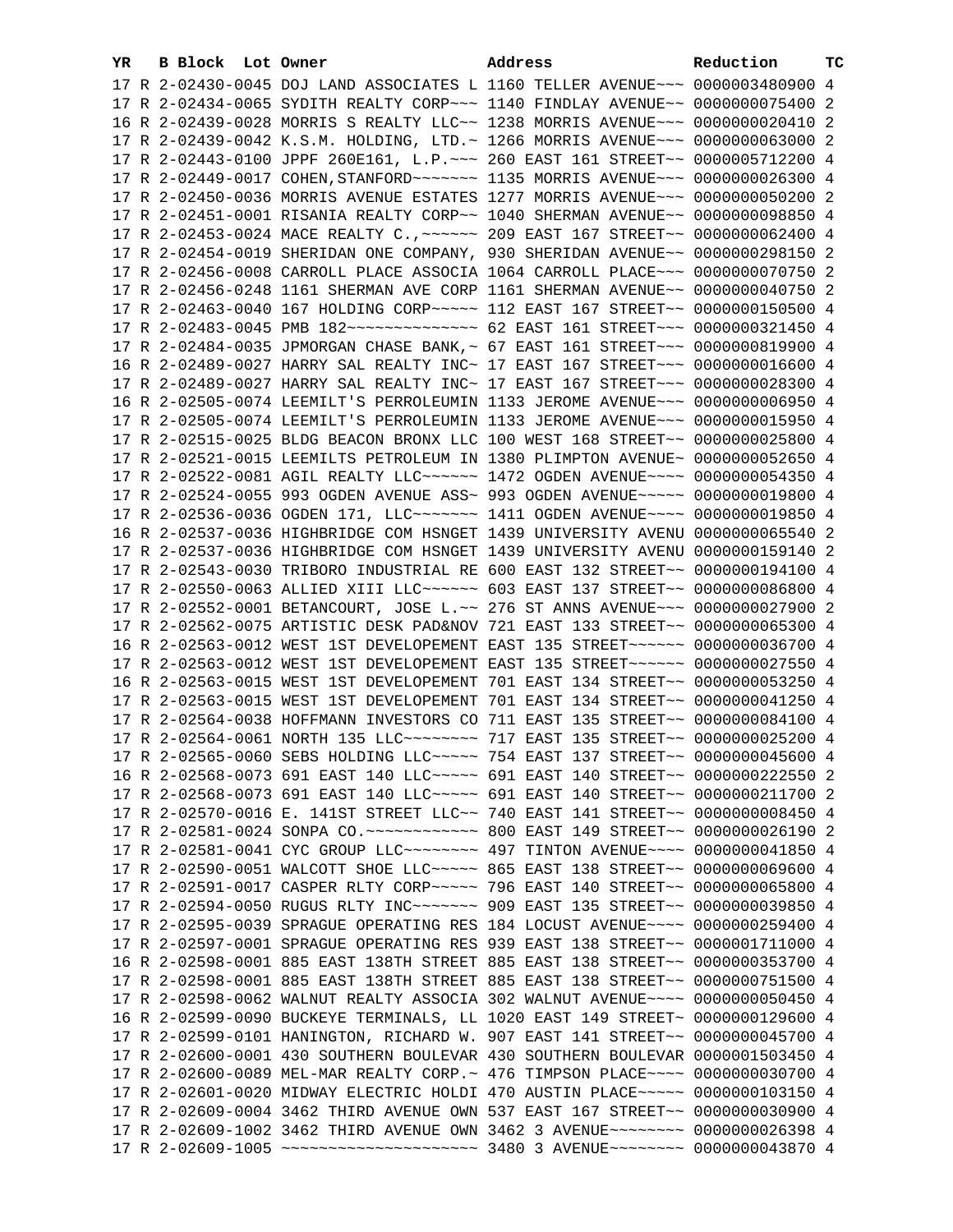| YR. | B Block Lot Owner |                                                                                 | Address | Reduction       | тc |
|-----|-------------------|---------------------------------------------------------------------------------|---------|-----------------|----|
|     |                   | 17 R 2-02610-0001 PARK AVENUE HOLDING C 3524 3 AVENUE~~~~~~~~ 0000000112450 4   |         |                 |    |
|     |                   | 17 R 2-02620-0011 POM REALTY HOLDINGS I 3212 3 AVENUE~~~~~~~~ 0000000031600 4   |         |                 |    |
|     |                   | 17 R 2-02678-0044 PLAZA SURVEYS LTD ~~~~ 1007 PROSPECT AVENUE~ 0000000092400 4  |         |                 |    |
|     |                   | 17 R 2-02683-0049 555 SOUTHERN LLC ~~~~~ 555 SOUTHERN BOULEVAR 0000000046550 2  |         |                 |    |
|     |                   | 17 R 2-02689-0046 NESHAMA REALTY LLC~~~ 871 LONGWOOD AVENUE~~ 0000000018100 2   |         |                 |    |
|     |                   |                                                                                 |         | 0000000070650 4 |    |
|     |                   | 17 R 2-02692-0068 1115 INTERVALE HOUSIN 1117 INTERVALE AVENUE 0000000554800 2   |         |                 |    |
|     |                   | 17 R 2-02696-0103 LOUCADO REALTY CORP.~ 903 ROGERS PLACE~~~~~ 0000000027100 2   |         |                 |    |
|     |                   | 16 R 2-02707-0001 977 LEGGETT AVENUE LL 971 LEGGETT AVENUE~~~ 0000000035625 4   |         |                 |    |
|     |                   | 17 R 2-02707-0001 977 LEGGETT AVENUE LL 971 LEGGETT AVENUE~~~ 0000000022575 4   |         |                 |    |
|     |                   |                                                                                 |         |                 |    |
|     |                   | 16 R 2-02714-0030 KOBET REALTY CORP~~~~ 980 WESTCHESTER AVENU 0000000075350 4   |         |                 |    |
|     |                   | 17 R 2-02714-0030 KOBET REALTY CORP~~~~ 980 WESTCHESTER AVENU 0000000046100 4   |         |                 |    |
|     |                   | 16 R 2-02724-0134 LEON HARARY INC ----- 1045 SOUTHERN BOULEVA 0000001666000 4   |         |                 |    |
|     |                   | 17 R 2-02724-0134 LEON HARARY INC ----- 1045 SOUTHERN BOULEVA 0000000615200 4   |         |                 |    |
|     |                   | 17 R 2-02724-0169 METROPOLITAN MANAGEME 995 SOUTHERN BOULEVAR 0000000958600 4   |         |                 |    |
|     |                   | 17 R 2-02724-0186 DAYTONA PROMENADE HOL 949 SOUTHERN BOULEVAR 0000000349900 4   |         |                 |    |
|     |                   | 17 R 2-02728-0031 TEXAS SOUTHERN, LLC~~ 1159 SOUTHERN BOULEVA 0000000031100 4   |         |                 |    |
|     |                   | 17 R 2-02728-0032 TEXAS SOUTHERN, LLC~~ 1155 SOUTHERN BOULEVA 0000000041200 4   |         |                 |    |
|     |                   | 17 R 2-02729-0050 766 SOUTHERN BLVD REA 766 SOUTHERN BOULEVAR 0000000020700 4   |         |                 |    |
|     |                   | 17 R 2-02731-0001 PDJ SIMONE REALTY~~~~ 805 GARRISON AVENUE~~ 0000000025400 4   |         |                 |    |
|     |                   | 17 R 2-02731-0049 PDJ SIMONE REALTY~~~~ GARRISON AVENUE~~~~~~ 0000000021100 4   |         |                 |    |
|     |                   | 16 R 2-02736-0042 GARRISON REALTY CORP~ 1100 EAST 156 STREET~ 0000000049600 4   |         |                 |    |
|     |                   | 17 R 2-02736-0042 GARRISON REALTY CORP~ 1100 EAST 156 STREET~ 0000000032800 4   |         |                 |    |
|     |                   | 16 R 2-02736-0049 GARRISON REALTY CORP~ 1130 EAST 156 STREET~ 0000000019100 4   |         |                 |    |
|     |                   | 17 R 2-02736-0049 GARRISON REALTY CORP~ 1130 EAST 156 STREET~ 0000000012250 4   |         |                 |    |
|     |                   | 17 R 2-02736-0122 1142 EAST 156TH STREE 1142 EAST 156 STREET~ 0000000030850 4   |         |                 |    |
|     |                   | 17 R 2-02736-0123 EAST BRONX DEVELOPMEN 1146 EAST 156 STREET~ 0000000014300 4   |         |                 |    |
|     |                   | 16 R 2-02736-0130 1164 EAST 156TH STREE 1164 EAST 156 STREET~ 0000000033100 4   |         |                 |    |
|     |                   | 17 R 2-02736-0130 1164 EAST 156TH STREE 1164 EAST 156 STREET~ 0000000045700 4   |         |                 |    |
|     |                   | 17 R 2-02743-0006 1030 SOUTHERN BOULEVA 1026 SOUTHERN BOULEVA 0000000269650 4   |         |                 |    |
|     |                   | 16 R 2-02743-0025 DTRD REALTY LLC ----- 1050 WESTCHESTER AVEN 0000000154400 4   |         |                 |    |
|     |                   | 17 R 2-02743-0025 DTRD REALTY LLC ----- 1050 WESTCHESTER AVEN 0000000190300 4   |         |                 |    |
|     |                   | 17 R 2-02744-0040 1105 HOE AVE REALTYCO 1105 HOE AVENUE~~~~~~ 0000000019500 2   |         |                 |    |
|     |                   | 17 R 2-02751-0001 WESTCHESTER RESIDENCE 1101 WESTCHESTER AVEN 0000000117000 2   |         |                 |    |
|     |                   | 17 R 2-02755-0115 TIGHTLINE PROPERTIES~ 1351 GARRISON AVENUE~ 0000000017150 4   |         |                 |    |
|     |                   |                                                                                 |         |                 |    |
|     |                   | 17 R 2-02757-0042 209 M CORP ----------- 1050 LOWELL STREET --- 0000000046050 2 |         |                 |    |
|     |                   | 17 R 2-02757-0044 LOWELL STREET REALTY~ 1056 LOWELL STREET~~~ 0000000023850 4   |         |                 |    |
|     |                   | 17 R 2-02759-0392 SPRINT PROMOTION SYST 1361 BRUCKNER BOULEVA 0000000069300 4   |         |                 |    |
|     |                   | 17 R 2-02761-0087 HACIENDA DEVELOPMENTC 1200 GARRISON AVENUE~ 0000000045650 4   |         |                 |    |
|     |                   | 17 R 2-02761-0115 1322 GARRISON REALTYC 1322 GARRISON AVENUE~ 0000000065200 4   |         |                 |    |
|     |                   | 16 R 2-02762-0290 849 EDGEWATER PROPERT 855 EDGEWATER ROAD~~~ 0000000131300 4   |         |                 |    |
|     |                   | 17 R 2-02762-0290 849 EDGEWATER PROPERT 855 EDGEWATER ROAD~~~ 0000000159200 4   |         |                 |    |
|     |                   | 16 R 2-02764-0001 MESTOUSIS REALTY CORP 1360 LAFAYETTE AVENUE 0000000111800 4   |         |                 |    |
|     |                   | 17 R 2-02764-0001 MESTOUSIS REALTY CORP 1360 LAFAYETTE AVENUE 0000000085700 4   |         |                 |    |
|     |                   | 17 R 2-02765-0070 MST RANDALL LLC ----- 615 TIFFANY STREET -- 00000000008676 4  |         |                 |    |
|     |                   | 17 R 2-02765-0111 PDJ SIMONE REALTY CO~ 602 TIFFANY STREET~~~ 0000000030400 4   |         |                 |    |
|     |                   | 17 R 2-02765-0198 MELSY RLTY CP~~~~~~~~~ 670 BARRETTO STREET~~ 0000000060350 2  |         |                 |    |
|     |                   | 17 R 2-02765-0232 WBT HUNTS POINT REALT 1245 RANDALL AVENUE~~ 0000000029250 4   |         |                 |    |
|     |                   | 16 R 2-02766-0165 FERRO PROPERTIES LLC~ 660 HUNTS POINT AVENU 0000000064150 4   |         |                 |    |
|     |                   | 17 R 2-02766-0165 FERRO PROPERTIES LLC~ 660 HUNTS POINT AVENU 0000000081250 4   |         |                 |    |
|     |                   | 17 R 2-02766-0206 RUDOLPH MANCINI~~~~~~ 617 WHITTIER STREET~~ 00000000007050 4  |         |                 |    |
|     |                   | 17 R 2-02766-0300 1390 SPOFFORD REALTY~ 1390 SPOFFORD AVENUE~ 0000000248700 4   |         |                 |    |
|     |                   | 17 R 2-02766-0520 FRANK FERROVECCHIO~~~ 667 HUNTS POINT AVENU 0000000013500 4   |         |                 |    |
|     |                   | 17 R 2-02766-0523 SILVER STAR MANAGEMEN 1333 RANDALL AVENUE~~ 0000000121000 4   |         |                 |    |
|     |                   | 17 R 2-02768-0005 1152 RANDALL AVENUE B 1152 RANDALL AVENUE~~ 0000000026250 4   |         |                 |    |
|     |                   | 17 R 2-02768-0115 523-525 TIFFANY REALT 525 TIFFANY STREET~~~ 0000000131600 4   |         |                 |    |
|     |                   | 17 R 2-02768-0208 MESTOUSIS REALTY CORP 531 BARRETTO STREET~~ 0000000009300 4   |         |                 |    |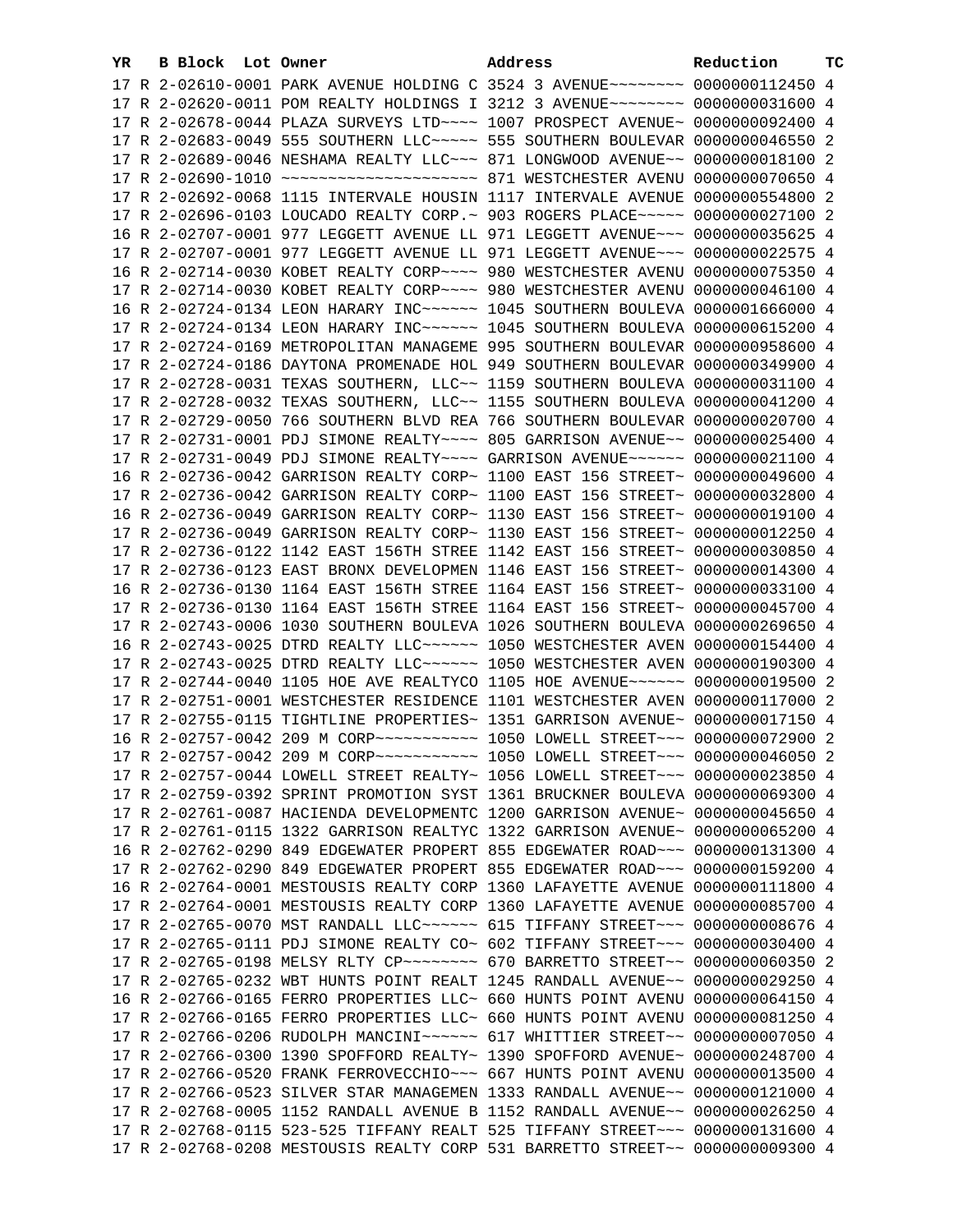| 16 R 2-02768-0212 POINT H. REALTY CORP. 525 BARRETTO STREET~~ 0000000045650 4<br>17 R 2-02768-0212 POINT H. REALTY CORP. 525 BARRETTO STREET~~ 0000000047000 4<br>17 R 2-02768-0226 POINT H. REALTY CORP. 510 CASANOVA STREET~~ 0000000012750 4<br>16 R 2-02768-0230 MESTOUSIS REALTY CORP 520 CASANOVA STREET~~ 0000000051650 4<br>17 R 2-02768-0230 MESTOUSIS REALTY CORP 520 CASANOVA STREET~~ 0000000051650 4<br>16 R 2-02768-0233 MESTOUSIS REALTY CORP 540 CASANOVA STREET~~ 0000000057900 4<br>17 R 2-02768-0233 MESTOUSIS REALTY CORP 540 CASANOVA STREET~~ 0000000063300 4<br>17 R 2-02768-0346 531 FAILE STREET HOLD 531 FAILE STREET~~~~~ 0000000038000 4<br>17 R 2-02768-0382 ARMONK REALTY PARTNER 540 COSTER STREET~~~~ 0000000034000 4<br>17 R 2-02769-0005 1318 RANDALL AVENUE L 1318 RANDALL AVENUE~~ 0000000075650 4<br>17 R 2-02769-0108 SMHS REALTY CORP~~~~~ 529 HUNTS POINT AVENU 0000000018000 4<br>17 R 2-02769-0161 PATH LAND HOLDINGS LL 550 HUNTS POINT AVENU 0000000043500 4<br>17 R 2-02769-0167 POINT H. REALTY CORP. 510 HUNTS POINT AVENU 0000000020300 4<br>17 R 2-02769-0195 580 WHITTIER STREET, ~ 580 WHITTIER STREET~~ 0000000045100 4<br>17 R 2-02769-0205 POINT H. REALTY CORP. 526 DRAKE STREET~~~~~ 0000000067800 4<br>17 R 2-02771-0185 EAST BAY REALTY, INC. 420 CASANOVA STREET~~ 0000000123600 4<br>17 R 2-02772-0001 JACOBS 1260, LLC ---- 1260 OAK POINT AVENUE 0000000125850 4<br>17 R 2-02772-0102 POINT H. REALTY CORP. 1309 EAST BAY AVENUE~ 0000000101500 4<br>17 R 2-02772-0134 ESTATE OF WILLIAM KRA 421 LONGFELLOW AVENUE 0000000018895 4<br>17 R 2-02772-0137 ESTATE OF WILLIAM KRA 407 LONGFELLOW AVENUE 0000000037040 4<br>17 R 2-02772-0150 ESTATE OF WILLIAM KRA 1335 EAST BAY AVENUE~ 0000000117110 4<br>16 R 2-02772-0262 MESTOUSIS REALTY CORP 490 HUNTS POINT AVENU 0000000034050 4<br>17 R 2-02772-0262 MESTOUSIS REALTY CORP 490 HUNTS POINT AVENU 0000000038100 4<br>17 R 2-02774-0256 321 MANIDA STREET REA 321 MANIDA STREET~~~~ 0000000009250 4<br>17 R 2-02774-0287 ADAMS REATLY ASSOCIAT 351 COSTER STREET~~~~ 0000000057250 4<br>17 R 2-02774-0329 329 EAST BAY LLC ---- 1280 EAST BAY AVENUE ~ 0000000013900 4<br>16 R 2-02775-0173 HARRY & JANE FISCHEL~ 1361 VIELE AVENUE~~~~ 0000000033300 4<br>17 R 2-02775-0173 HARRY & JANE FISCHEL~ 1361 VIELE AVENUE~~~~ 0000000118350 4<br>17 R 2-02775-0210 M.S.T. HOLDING CO. C/ 307 HALLECK STREET~~~ 0000000115600 4<br>17 R 2-02777-0180 SCHULTZ NEIL~~~~~~~~~ 212 MANIDA STREET~~~~ 0000000024500 4<br>17 R 2-02777-0205 1300 VIELE PROPERTY L 1300 VIELE AVENUE~~~~ 0000000338000 4<br>17 R 2-02791-0054 TOPPING AVENUE CATCH~ 1685 TOPPING AVENUE~~ 0000000239300 2<br>17 R 2-02796-0013 1758 EASTBURN REALTY~ 1758 EASTBURN AVENUE~ 0000000129550 2<br>17 R 2-02796-0023 PARKASH 1780 LLC ~~~~~ 1780 EASTBURN AVENUE~ 0000000087400 2<br>17 R 2-02799-0050 1747 CLAY REALTY LLC~ 1747 CLAY AVENUE~~~~~ 0000000097150 2<br>17 R 2-02808-0082 GRANDSIDE REALTY, LLC 2029 GRAND CONCOURSE~ 0000000229750 4<br>16 R 2-02808-0087 GARA REALTY COMPANY, ~ 2021 GRAND CONCOURSE~ 0000000354600 4<br>17 R 2-02808-0087 GARA REALTY COMPANY,~ 2021 GRAND CONCOURSE~ 0000000240950 4<br>17 R 2-02820-0027 1560 SELWYN LLC C/O M 1560 SELWYN AVENUE~~~ 0000000198900 2<br>17 R 2-02826-0006 ISWIL REALTY LLC ---- 1764 WALTON AVENUE -- 0000000082800 2<br>17 R 2-02830-0035 KHAFIF REALTY & COMPA 220 EAST 170 STREET~~ 0000000159600 4<br>17 R 2-02832-0004 1410 HOLDINGS LLC --- 1410 GRAND CONCOURSE ~ 0000000038550 2<br>17 R 2-02837-0018 1575 GC LLC ---------- 1575 GRAND CONCOURSE ~ 0000000093000 2<br>17 R 2-02839-0001 THE RAND PROPERTIES G 1290 GERARD AVENUE~~~ 0000000007650 4<br>17 R 2-02842-0018 CS REALTY ASSOCIATES~ 54 EAST 170 STREET~~~ 0000000246150 4<br>16 R 2-02843-0005 KING JEROME REALTY IN 1412 JEROME AVENUE~~~ 0000000107500 4<br>17 R 2-02843-0005 KING JEROME REALTY IN 1412 JEROME AVENUE~~~ 0000000130900 4<br>17 R 2-02843-0098 E.P. REALTY ASSOCIATE 121 EAST 170 STREET~~ 0000000147600 4<br>17 R 2-02844-0012 SBS COMMERICAL ASSOCI 1484 JEROME AVENUE~~~ 0000000009500 4<br>16 R 2-02846-0004 SHEVAT 1504-1506 JERO 1506 JEROME AVENUE~~~ 0000000026350 4<br>17 R 2-02846-0004 SHEVAT 1504-1506 JERO 1506 JEROME AVENUE~~~ 0000000028150 4<br>17 R 2-02846-0021 1546 ASSOCIATES, LLC~ 1546 JEROME AVENUE~~~ 0000000057150 4<br>17 R 2-02852-0030 JYDD L.P. ~~~~~~~~~~~~~~~~~~~~~~ HOPE PLACE~~~~~~~~~~~~ 0000000024350 2<br>17 R 2-02853-0012 ALLIED XV LLC -------- 1940 JEROME AVENUE -- 0000000133650 4<br>17 R 2-02853-0022 1956 JEROME AVENUE, L 1956 JEROME AVENUE~~~ 0000000159400 4<br>16 R 2-02854-0003 WRB-1968 JEROME AVE., 1968 JEROME AVENUE~~~ 0000000050548 4<br>17 R 2-02854-0003 WRB-1968 JEROME AVE., 1968 JEROME AVENUE~~~ 0000000070348 4<br>17 R 2-02854-0044 STEPH-LEIGH ASSOCIATE 6 EAST BURNSIDE AVENU 0000000192300 4 | YR. | B Block Lot Owner | Address | Reduction | тc |
|------------------------------------------------------------------------------------------------------------------------------------------------------------------------------------------------------------------------------------------------------------------------------------------------------------------------------------------------------------------------------------------------------------------------------------------------------------------------------------------------------------------------------------------------------------------------------------------------------------------------------------------------------------------------------------------------------------------------------------------------------------------------------------------------------------------------------------------------------------------------------------------------------------------------------------------------------------------------------------------------------------------------------------------------------------------------------------------------------------------------------------------------------------------------------------------------------------------------------------------------------------------------------------------------------------------------------------------------------------------------------------------------------------------------------------------------------------------------------------------------------------------------------------------------------------------------------------------------------------------------------------------------------------------------------------------------------------------------------------------------------------------------------------------------------------------------------------------------------------------------------------------------------------------------------------------------------------------------------------------------------------------------------------------------------------------------------------------------------------------------------------------------------------------------------------------------------------------------------------------------------------------------------------------------------------------------------------------------------------------------------------------------------------------------------------------------------------------------------------------------------------------------------------------------------------------------------------------------------------------------------------------------------------------------------------------------------------------------------------------------------------------------------------------------------------------------------------------------------------------------------------------------------------------------------------------------------------------------------------------------------------------------------------------------------------------------------------------------------------------------------------------------------------------------------------------------------------------------------------------------------------------------------------------------------------------------------------------------------------------------------------------------------------------------------------------------------------------------------------------------------------------------------------------------------------------------------------------------------------------------------------------------------------------------------------------------------------------------------------------------------------------------------------------------------------------------------------------------------------------------------------------------------------------------------------------------------------------------------------------------------------------------------------------------------------------------------------------------------------------------------------------------------------------------------------------------------------------------------------------------------------------------------------------------------------------------------------------------------------------------------------------------------------------------------------------------------------------------------------------------------------------------------------------------------------------------------------------------------------------------------------------------------------------------------------------------------------------------------------------------------------------------------------------------------------------------------------------------------------------------------------------------------------|-----|-------------------|---------|-----------|----|
|                                                                                                                                                                                                                                                                                                                                                                                                                                                                                                                                                                                                                                                                                                                                                                                                                                                                                                                                                                                                                                                                                                                                                                                                                                                                                                                                                                                                                                                                                                                                                                                                                                                                                                                                                                                                                                                                                                                                                                                                                                                                                                                                                                                                                                                                                                                                                                                                                                                                                                                                                                                                                                                                                                                                                                                                                                                                                                                                                                                                                                                                                                                                                                                                                                                                                                                                                                                                                                                                                                                                                                                                                                                                                                                                                                                                                                                                                                                                                                                                                                                                                                                                                                                                                                                                                                                                                                                                                                                                                                                                                                                                                                                                                                                                                                                                                                                                                                            |     |                   |         |           |    |
|                                                                                                                                                                                                                                                                                                                                                                                                                                                                                                                                                                                                                                                                                                                                                                                                                                                                                                                                                                                                                                                                                                                                                                                                                                                                                                                                                                                                                                                                                                                                                                                                                                                                                                                                                                                                                                                                                                                                                                                                                                                                                                                                                                                                                                                                                                                                                                                                                                                                                                                                                                                                                                                                                                                                                                                                                                                                                                                                                                                                                                                                                                                                                                                                                                                                                                                                                                                                                                                                                                                                                                                                                                                                                                                                                                                                                                                                                                                                                                                                                                                                                                                                                                                                                                                                                                                                                                                                                                                                                                                                                                                                                                                                                                                                                                                                                                                                                                            |     |                   |         |           |    |
|                                                                                                                                                                                                                                                                                                                                                                                                                                                                                                                                                                                                                                                                                                                                                                                                                                                                                                                                                                                                                                                                                                                                                                                                                                                                                                                                                                                                                                                                                                                                                                                                                                                                                                                                                                                                                                                                                                                                                                                                                                                                                                                                                                                                                                                                                                                                                                                                                                                                                                                                                                                                                                                                                                                                                                                                                                                                                                                                                                                                                                                                                                                                                                                                                                                                                                                                                                                                                                                                                                                                                                                                                                                                                                                                                                                                                                                                                                                                                                                                                                                                                                                                                                                                                                                                                                                                                                                                                                                                                                                                                                                                                                                                                                                                                                                                                                                                                                            |     |                   |         |           |    |
|                                                                                                                                                                                                                                                                                                                                                                                                                                                                                                                                                                                                                                                                                                                                                                                                                                                                                                                                                                                                                                                                                                                                                                                                                                                                                                                                                                                                                                                                                                                                                                                                                                                                                                                                                                                                                                                                                                                                                                                                                                                                                                                                                                                                                                                                                                                                                                                                                                                                                                                                                                                                                                                                                                                                                                                                                                                                                                                                                                                                                                                                                                                                                                                                                                                                                                                                                                                                                                                                                                                                                                                                                                                                                                                                                                                                                                                                                                                                                                                                                                                                                                                                                                                                                                                                                                                                                                                                                                                                                                                                                                                                                                                                                                                                                                                                                                                                                                            |     |                   |         |           |    |
|                                                                                                                                                                                                                                                                                                                                                                                                                                                                                                                                                                                                                                                                                                                                                                                                                                                                                                                                                                                                                                                                                                                                                                                                                                                                                                                                                                                                                                                                                                                                                                                                                                                                                                                                                                                                                                                                                                                                                                                                                                                                                                                                                                                                                                                                                                                                                                                                                                                                                                                                                                                                                                                                                                                                                                                                                                                                                                                                                                                                                                                                                                                                                                                                                                                                                                                                                                                                                                                                                                                                                                                                                                                                                                                                                                                                                                                                                                                                                                                                                                                                                                                                                                                                                                                                                                                                                                                                                                                                                                                                                                                                                                                                                                                                                                                                                                                                                                            |     |                   |         |           |    |
|                                                                                                                                                                                                                                                                                                                                                                                                                                                                                                                                                                                                                                                                                                                                                                                                                                                                                                                                                                                                                                                                                                                                                                                                                                                                                                                                                                                                                                                                                                                                                                                                                                                                                                                                                                                                                                                                                                                                                                                                                                                                                                                                                                                                                                                                                                                                                                                                                                                                                                                                                                                                                                                                                                                                                                                                                                                                                                                                                                                                                                                                                                                                                                                                                                                                                                                                                                                                                                                                                                                                                                                                                                                                                                                                                                                                                                                                                                                                                                                                                                                                                                                                                                                                                                                                                                                                                                                                                                                                                                                                                                                                                                                                                                                                                                                                                                                                                                            |     |                   |         |           |    |
|                                                                                                                                                                                                                                                                                                                                                                                                                                                                                                                                                                                                                                                                                                                                                                                                                                                                                                                                                                                                                                                                                                                                                                                                                                                                                                                                                                                                                                                                                                                                                                                                                                                                                                                                                                                                                                                                                                                                                                                                                                                                                                                                                                                                                                                                                                                                                                                                                                                                                                                                                                                                                                                                                                                                                                                                                                                                                                                                                                                                                                                                                                                                                                                                                                                                                                                                                                                                                                                                                                                                                                                                                                                                                                                                                                                                                                                                                                                                                                                                                                                                                                                                                                                                                                                                                                                                                                                                                                                                                                                                                                                                                                                                                                                                                                                                                                                                                                            |     |                   |         |           |    |
|                                                                                                                                                                                                                                                                                                                                                                                                                                                                                                                                                                                                                                                                                                                                                                                                                                                                                                                                                                                                                                                                                                                                                                                                                                                                                                                                                                                                                                                                                                                                                                                                                                                                                                                                                                                                                                                                                                                                                                                                                                                                                                                                                                                                                                                                                                                                                                                                                                                                                                                                                                                                                                                                                                                                                                                                                                                                                                                                                                                                                                                                                                                                                                                                                                                                                                                                                                                                                                                                                                                                                                                                                                                                                                                                                                                                                                                                                                                                                                                                                                                                                                                                                                                                                                                                                                                                                                                                                                                                                                                                                                                                                                                                                                                                                                                                                                                                                                            |     |                   |         |           |    |
|                                                                                                                                                                                                                                                                                                                                                                                                                                                                                                                                                                                                                                                                                                                                                                                                                                                                                                                                                                                                                                                                                                                                                                                                                                                                                                                                                                                                                                                                                                                                                                                                                                                                                                                                                                                                                                                                                                                                                                                                                                                                                                                                                                                                                                                                                                                                                                                                                                                                                                                                                                                                                                                                                                                                                                                                                                                                                                                                                                                                                                                                                                                                                                                                                                                                                                                                                                                                                                                                                                                                                                                                                                                                                                                                                                                                                                                                                                                                                                                                                                                                                                                                                                                                                                                                                                                                                                                                                                                                                                                                                                                                                                                                                                                                                                                                                                                                                                            |     |                   |         |           |    |
|                                                                                                                                                                                                                                                                                                                                                                                                                                                                                                                                                                                                                                                                                                                                                                                                                                                                                                                                                                                                                                                                                                                                                                                                                                                                                                                                                                                                                                                                                                                                                                                                                                                                                                                                                                                                                                                                                                                                                                                                                                                                                                                                                                                                                                                                                                                                                                                                                                                                                                                                                                                                                                                                                                                                                                                                                                                                                                                                                                                                                                                                                                                                                                                                                                                                                                                                                                                                                                                                                                                                                                                                                                                                                                                                                                                                                                                                                                                                                                                                                                                                                                                                                                                                                                                                                                                                                                                                                                                                                                                                                                                                                                                                                                                                                                                                                                                                                                            |     |                   |         |           |    |
|                                                                                                                                                                                                                                                                                                                                                                                                                                                                                                                                                                                                                                                                                                                                                                                                                                                                                                                                                                                                                                                                                                                                                                                                                                                                                                                                                                                                                                                                                                                                                                                                                                                                                                                                                                                                                                                                                                                                                                                                                                                                                                                                                                                                                                                                                                                                                                                                                                                                                                                                                                                                                                                                                                                                                                                                                                                                                                                                                                                                                                                                                                                                                                                                                                                                                                                                                                                                                                                                                                                                                                                                                                                                                                                                                                                                                                                                                                                                                                                                                                                                                                                                                                                                                                                                                                                                                                                                                                                                                                                                                                                                                                                                                                                                                                                                                                                                                                            |     |                   |         |           |    |
|                                                                                                                                                                                                                                                                                                                                                                                                                                                                                                                                                                                                                                                                                                                                                                                                                                                                                                                                                                                                                                                                                                                                                                                                                                                                                                                                                                                                                                                                                                                                                                                                                                                                                                                                                                                                                                                                                                                                                                                                                                                                                                                                                                                                                                                                                                                                                                                                                                                                                                                                                                                                                                                                                                                                                                                                                                                                                                                                                                                                                                                                                                                                                                                                                                                                                                                                                                                                                                                                                                                                                                                                                                                                                                                                                                                                                                                                                                                                                                                                                                                                                                                                                                                                                                                                                                                                                                                                                                                                                                                                                                                                                                                                                                                                                                                                                                                                                                            |     |                   |         |           |    |
|                                                                                                                                                                                                                                                                                                                                                                                                                                                                                                                                                                                                                                                                                                                                                                                                                                                                                                                                                                                                                                                                                                                                                                                                                                                                                                                                                                                                                                                                                                                                                                                                                                                                                                                                                                                                                                                                                                                                                                                                                                                                                                                                                                                                                                                                                                                                                                                                                                                                                                                                                                                                                                                                                                                                                                                                                                                                                                                                                                                                                                                                                                                                                                                                                                                                                                                                                                                                                                                                                                                                                                                                                                                                                                                                                                                                                                                                                                                                                                                                                                                                                                                                                                                                                                                                                                                                                                                                                                                                                                                                                                                                                                                                                                                                                                                                                                                                                                            |     |                   |         |           |    |
|                                                                                                                                                                                                                                                                                                                                                                                                                                                                                                                                                                                                                                                                                                                                                                                                                                                                                                                                                                                                                                                                                                                                                                                                                                                                                                                                                                                                                                                                                                                                                                                                                                                                                                                                                                                                                                                                                                                                                                                                                                                                                                                                                                                                                                                                                                                                                                                                                                                                                                                                                                                                                                                                                                                                                                                                                                                                                                                                                                                                                                                                                                                                                                                                                                                                                                                                                                                                                                                                                                                                                                                                                                                                                                                                                                                                                                                                                                                                                                                                                                                                                                                                                                                                                                                                                                                                                                                                                                                                                                                                                                                                                                                                                                                                                                                                                                                                                                            |     |                   |         |           |    |
|                                                                                                                                                                                                                                                                                                                                                                                                                                                                                                                                                                                                                                                                                                                                                                                                                                                                                                                                                                                                                                                                                                                                                                                                                                                                                                                                                                                                                                                                                                                                                                                                                                                                                                                                                                                                                                                                                                                                                                                                                                                                                                                                                                                                                                                                                                                                                                                                                                                                                                                                                                                                                                                                                                                                                                                                                                                                                                                                                                                                                                                                                                                                                                                                                                                                                                                                                                                                                                                                                                                                                                                                                                                                                                                                                                                                                                                                                                                                                                                                                                                                                                                                                                                                                                                                                                                                                                                                                                                                                                                                                                                                                                                                                                                                                                                                                                                                                                            |     |                   |         |           |    |
|                                                                                                                                                                                                                                                                                                                                                                                                                                                                                                                                                                                                                                                                                                                                                                                                                                                                                                                                                                                                                                                                                                                                                                                                                                                                                                                                                                                                                                                                                                                                                                                                                                                                                                                                                                                                                                                                                                                                                                                                                                                                                                                                                                                                                                                                                                                                                                                                                                                                                                                                                                                                                                                                                                                                                                                                                                                                                                                                                                                                                                                                                                                                                                                                                                                                                                                                                                                                                                                                                                                                                                                                                                                                                                                                                                                                                                                                                                                                                                                                                                                                                                                                                                                                                                                                                                                                                                                                                                                                                                                                                                                                                                                                                                                                                                                                                                                                                                            |     |                   |         |           |    |
|                                                                                                                                                                                                                                                                                                                                                                                                                                                                                                                                                                                                                                                                                                                                                                                                                                                                                                                                                                                                                                                                                                                                                                                                                                                                                                                                                                                                                                                                                                                                                                                                                                                                                                                                                                                                                                                                                                                                                                                                                                                                                                                                                                                                                                                                                                                                                                                                                                                                                                                                                                                                                                                                                                                                                                                                                                                                                                                                                                                                                                                                                                                                                                                                                                                                                                                                                                                                                                                                                                                                                                                                                                                                                                                                                                                                                                                                                                                                                                                                                                                                                                                                                                                                                                                                                                                                                                                                                                                                                                                                                                                                                                                                                                                                                                                                                                                                                                            |     |                   |         |           |    |
|                                                                                                                                                                                                                                                                                                                                                                                                                                                                                                                                                                                                                                                                                                                                                                                                                                                                                                                                                                                                                                                                                                                                                                                                                                                                                                                                                                                                                                                                                                                                                                                                                                                                                                                                                                                                                                                                                                                                                                                                                                                                                                                                                                                                                                                                                                                                                                                                                                                                                                                                                                                                                                                                                                                                                                                                                                                                                                                                                                                                                                                                                                                                                                                                                                                                                                                                                                                                                                                                                                                                                                                                                                                                                                                                                                                                                                                                                                                                                                                                                                                                                                                                                                                                                                                                                                                                                                                                                                                                                                                                                                                                                                                                                                                                                                                                                                                                                                            |     |                   |         |           |    |
|                                                                                                                                                                                                                                                                                                                                                                                                                                                                                                                                                                                                                                                                                                                                                                                                                                                                                                                                                                                                                                                                                                                                                                                                                                                                                                                                                                                                                                                                                                                                                                                                                                                                                                                                                                                                                                                                                                                                                                                                                                                                                                                                                                                                                                                                                                                                                                                                                                                                                                                                                                                                                                                                                                                                                                                                                                                                                                                                                                                                                                                                                                                                                                                                                                                                                                                                                                                                                                                                                                                                                                                                                                                                                                                                                                                                                                                                                                                                                                                                                                                                                                                                                                                                                                                                                                                                                                                                                                                                                                                                                                                                                                                                                                                                                                                                                                                                                                            |     |                   |         |           |    |
|                                                                                                                                                                                                                                                                                                                                                                                                                                                                                                                                                                                                                                                                                                                                                                                                                                                                                                                                                                                                                                                                                                                                                                                                                                                                                                                                                                                                                                                                                                                                                                                                                                                                                                                                                                                                                                                                                                                                                                                                                                                                                                                                                                                                                                                                                                                                                                                                                                                                                                                                                                                                                                                                                                                                                                                                                                                                                                                                                                                                                                                                                                                                                                                                                                                                                                                                                                                                                                                                                                                                                                                                                                                                                                                                                                                                                                                                                                                                                                                                                                                                                                                                                                                                                                                                                                                                                                                                                                                                                                                                                                                                                                                                                                                                                                                                                                                                                                            |     |                   |         |           |    |
|                                                                                                                                                                                                                                                                                                                                                                                                                                                                                                                                                                                                                                                                                                                                                                                                                                                                                                                                                                                                                                                                                                                                                                                                                                                                                                                                                                                                                                                                                                                                                                                                                                                                                                                                                                                                                                                                                                                                                                                                                                                                                                                                                                                                                                                                                                                                                                                                                                                                                                                                                                                                                                                                                                                                                                                                                                                                                                                                                                                                                                                                                                                                                                                                                                                                                                                                                                                                                                                                                                                                                                                                                                                                                                                                                                                                                                                                                                                                                                                                                                                                                                                                                                                                                                                                                                                                                                                                                                                                                                                                                                                                                                                                                                                                                                                                                                                                                                            |     |                   |         |           |    |
|                                                                                                                                                                                                                                                                                                                                                                                                                                                                                                                                                                                                                                                                                                                                                                                                                                                                                                                                                                                                                                                                                                                                                                                                                                                                                                                                                                                                                                                                                                                                                                                                                                                                                                                                                                                                                                                                                                                                                                                                                                                                                                                                                                                                                                                                                                                                                                                                                                                                                                                                                                                                                                                                                                                                                                                                                                                                                                                                                                                                                                                                                                                                                                                                                                                                                                                                                                                                                                                                                                                                                                                                                                                                                                                                                                                                                                                                                                                                                                                                                                                                                                                                                                                                                                                                                                                                                                                                                                                                                                                                                                                                                                                                                                                                                                                                                                                                                                            |     |                   |         |           |    |
|                                                                                                                                                                                                                                                                                                                                                                                                                                                                                                                                                                                                                                                                                                                                                                                                                                                                                                                                                                                                                                                                                                                                                                                                                                                                                                                                                                                                                                                                                                                                                                                                                                                                                                                                                                                                                                                                                                                                                                                                                                                                                                                                                                                                                                                                                                                                                                                                                                                                                                                                                                                                                                                                                                                                                                                                                                                                                                                                                                                                                                                                                                                                                                                                                                                                                                                                                                                                                                                                                                                                                                                                                                                                                                                                                                                                                                                                                                                                                                                                                                                                                                                                                                                                                                                                                                                                                                                                                                                                                                                                                                                                                                                                                                                                                                                                                                                                                                            |     |                   |         |           |    |
|                                                                                                                                                                                                                                                                                                                                                                                                                                                                                                                                                                                                                                                                                                                                                                                                                                                                                                                                                                                                                                                                                                                                                                                                                                                                                                                                                                                                                                                                                                                                                                                                                                                                                                                                                                                                                                                                                                                                                                                                                                                                                                                                                                                                                                                                                                                                                                                                                                                                                                                                                                                                                                                                                                                                                                                                                                                                                                                                                                                                                                                                                                                                                                                                                                                                                                                                                                                                                                                                                                                                                                                                                                                                                                                                                                                                                                                                                                                                                                                                                                                                                                                                                                                                                                                                                                                                                                                                                                                                                                                                                                                                                                                                                                                                                                                                                                                                                                            |     |                   |         |           |    |
|                                                                                                                                                                                                                                                                                                                                                                                                                                                                                                                                                                                                                                                                                                                                                                                                                                                                                                                                                                                                                                                                                                                                                                                                                                                                                                                                                                                                                                                                                                                                                                                                                                                                                                                                                                                                                                                                                                                                                                                                                                                                                                                                                                                                                                                                                                                                                                                                                                                                                                                                                                                                                                                                                                                                                                                                                                                                                                                                                                                                                                                                                                                                                                                                                                                                                                                                                                                                                                                                                                                                                                                                                                                                                                                                                                                                                                                                                                                                                                                                                                                                                                                                                                                                                                                                                                                                                                                                                                                                                                                                                                                                                                                                                                                                                                                                                                                                                                            |     |                   |         |           |    |
|                                                                                                                                                                                                                                                                                                                                                                                                                                                                                                                                                                                                                                                                                                                                                                                                                                                                                                                                                                                                                                                                                                                                                                                                                                                                                                                                                                                                                                                                                                                                                                                                                                                                                                                                                                                                                                                                                                                                                                                                                                                                                                                                                                                                                                                                                                                                                                                                                                                                                                                                                                                                                                                                                                                                                                                                                                                                                                                                                                                                                                                                                                                                                                                                                                                                                                                                                                                                                                                                                                                                                                                                                                                                                                                                                                                                                                                                                                                                                                                                                                                                                                                                                                                                                                                                                                                                                                                                                                                                                                                                                                                                                                                                                                                                                                                                                                                                                                            |     |                   |         |           |    |
|                                                                                                                                                                                                                                                                                                                                                                                                                                                                                                                                                                                                                                                                                                                                                                                                                                                                                                                                                                                                                                                                                                                                                                                                                                                                                                                                                                                                                                                                                                                                                                                                                                                                                                                                                                                                                                                                                                                                                                                                                                                                                                                                                                                                                                                                                                                                                                                                                                                                                                                                                                                                                                                                                                                                                                                                                                                                                                                                                                                                                                                                                                                                                                                                                                                                                                                                                                                                                                                                                                                                                                                                                                                                                                                                                                                                                                                                                                                                                                                                                                                                                                                                                                                                                                                                                                                                                                                                                                                                                                                                                                                                                                                                                                                                                                                                                                                                                                            |     |                   |         |           |    |
|                                                                                                                                                                                                                                                                                                                                                                                                                                                                                                                                                                                                                                                                                                                                                                                                                                                                                                                                                                                                                                                                                                                                                                                                                                                                                                                                                                                                                                                                                                                                                                                                                                                                                                                                                                                                                                                                                                                                                                                                                                                                                                                                                                                                                                                                                                                                                                                                                                                                                                                                                                                                                                                                                                                                                                                                                                                                                                                                                                                                                                                                                                                                                                                                                                                                                                                                                                                                                                                                                                                                                                                                                                                                                                                                                                                                                                                                                                                                                                                                                                                                                                                                                                                                                                                                                                                                                                                                                                                                                                                                                                                                                                                                                                                                                                                                                                                                                                            |     |                   |         |           |    |
|                                                                                                                                                                                                                                                                                                                                                                                                                                                                                                                                                                                                                                                                                                                                                                                                                                                                                                                                                                                                                                                                                                                                                                                                                                                                                                                                                                                                                                                                                                                                                                                                                                                                                                                                                                                                                                                                                                                                                                                                                                                                                                                                                                                                                                                                                                                                                                                                                                                                                                                                                                                                                                                                                                                                                                                                                                                                                                                                                                                                                                                                                                                                                                                                                                                                                                                                                                                                                                                                                                                                                                                                                                                                                                                                                                                                                                                                                                                                                                                                                                                                                                                                                                                                                                                                                                                                                                                                                                                                                                                                                                                                                                                                                                                                                                                                                                                                                                            |     |                   |         |           |    |
|                                                                                                                                                                                                                                                                                                                                                                                                                                                                                                                                                                                                                                                                                                                                                                                                                                                                                                                                                                                                                                                                                                                                                                                                                                                                                                                                                                                                                                                                                                                                                                                                                                                                                                                                                                                                                                                                                                                                                                                                                                                                                                                                                                                                                                                                                                                                                                                                                                                                                                                                                                                                                                                                                                                                                                                                                                                                                                                                                                                                                                                                                                                                                                                                                                                                                                                                                                                                                                                                                                                                                                                                                                                                                                                                                                                                                                                                                                                                                                                                                                                                                                                                                                                                                                                                                                                                                                                                                                                                                                                                                                                                                                                                                                                                                                                                                                                                                                            |     |                   |         |           |    |
|                                                                                                                                                                                                                                                                                                                                                                                                                                                                                                                                                                                                                                                                                                                                                                                                                                                                                                                                                                                                                                                                                                                                                                                                                                                                                                                                                                                                                                                                                                                                                                                                                                                                                                                                                                                                                                                                                                                                                                                                                                                                                                                                                                                                                                                                                                                                                                                                                                                                                                                                                                                                                                                                                                                                                                                                                                                                                                                                                                                                                                                                                                                                                                                                                                                                                                                                                                                                                                                                                                                                                                                                                                                                                                                                                                                                                                                                                                                                                                                                                                                                                                                                                                                                                                                                                                                                                                                                                                                                                                                                                                                                                                                                                                                                                                                                                                                                                                            |     |                   |         |           |    |
|                                                                                                                                                                                                                                                                                                                                                                                                                                                                                                                                                                                                                                                                                                                                                                                                                                                                                                                                                                                                                                                                                                                                                                                                                                                                                                                                                                                                                                                                                                                                                                                                                                                                                                                                                                                                                                                                                                                                                                                                                                                                                                                                                                                                                                                                                                                                                                                                                                                                                                                                                                                                                                                                                                                                                                                                                                                                                                                                                                                                                                                                                                                                                                                                                                                                                                                                                                                                                                                                                                                                                                                                                                                                                                                                                                                                                                                                                                                                                                                                                                                                                                                                                                                                                                                                                                                                                                                                                                                                                                                                                                                                                                                                                                                                                                                                                                                                                                            |     |                   |         |           |    |
|                                                                                                                                                                                                                                                                                                                                                                                                                                                                                                                                                                                                                                                                                                                                                                                                                                                                                                                                                                                                                                                                                                                                                                                                                                                                                                                                                                                                                                                                                                                                                                                                                                                                                                                                                                                                                                                                                                                                                                                                                                                                                                                                                                                                                                                                                                                                                                                                                                                                                                                                                                                                                                                                                                                                                                                                                                                                                                                                                                                                                                                                                                                                                                                                                                                                                                                                                                                                                                                                                                                                                                                                                                                                                                                                                                                                                                                                                                                                                                                                                                                                                                                                                                                                                                                                                                                                                                                                                                                                                                                                                                                                                                                                                                                                                                                                                                                                                                            |     |                   |         |           |    |
|                                                                                                                                                                                                                                                                                                                                                                                                                                                                                                                                                                                                                                                                                                                                                                                                                                                                                                                                                                                                                                                                                                                                                                                                                                                                                                                                                                                                                                                                                                                                                                                                                                                                                                                                                                                                                                                                                                                                                                                                                                                                                                                                                                                                                                                                                                                                                                                                                                                                                                                                                                                                                                                                                                                                                                                                                                                                                                                                                                                                                                                                                                                                                                                                                                                                                                                                                                                                                                                                                                                                                                                                                                                                                                                                                                                                                                                                                                                                                                                                                                                                                                                                                                                                                                                                                                                                                                                                                                                                                                                                                                                                                                                                                                                                                                                                                                                                                                            |     |                   |         |           |    |
|                                                                                                                                                                                                                                                                                                                                                                                                                                                                                                                                                                                                                                                                                                                                                                                                                                                                                                                                                                                                                                                                                                                                                                                                                                                                                                                                                                                                                                                                                                                                                                                                                                                                                                                                                                                                                                                                                                                                                                                                                                                                                                                                                                                                                                                                                                                                                                                                                                                                                                                                                                                                                                                                                                                                                                                                                                                                                                                                                                                                                                                                                                                                                                                                                                                                                                                                                                                                                                                                                                                                                                                                                                                                                                                                                                                                                                                                                                                                                                                                                                                                                                                                                                                                                                                                                                                                                                                                                                                                                                                                                                                                                                                                                                                                                                                                                                                                                                            |     |                   |         |           |    |
|                                                                                                                                                                                                                                                                                                                                                                                                                                                                                                                                                                                                                                                                                                                                                                                                                                                                                                                                                                                                                                                                                                                                                                                                                                                                                                                                                                                                                                                                                                                                                                                                                                                                                                                                                                                                                                                                                                                                                                                                                                                                                                                                                                                                                                                                                                                                                                                                                                                                                                                                                                                                                                                                                                                                                                                                                                                                                                                                                                                                                                                                                                                                                                                                                                                                                                                                                                                                                                                                                                                                                                                                                                                                                                                                                                                                                                                                                                                                                                                                                                                                                                                                                                                                                                                                                                                                                                                                                                                                                                                                                                                                                                                                                                                                                                                                                                                                                                            |     |                   |         |           |    |
|                                                                                                                                                                                                                                                                                                                                                                                                                                                                                                                                                                                                                                                                                                                                                                                                                                                                                                                                                                                                                                                                                                                                                                                                                                                                                                                                                                                                                                                                                                                                                                                                                                                                                                                                                                                                                                                                                                                                                                                                                                                                                                                                                                                                                                                                                                                                                                                                                                                                                                                                                                                                                                                                                                                                                                                                                                                                                                                                                                                                                                                                                                                                                                                                                                                                                                                                                                                                                                                                                                                                                                                                                                                                                                                                                                                                                                                                                                                                                                                                                                                                                                                                                                                                                                                                                                                                                                                                                                                                                                                                                                                                                                                                                                                                                                                                                                                                                                            |     |                   |         |           |    |
|                                                                                                                                                                                                                                                                                                                                                                                                                                                                                                                                                                                                                                                                                                                                                                                                                                                                                                                                                                                                                                                                                                                                                                                                                                                                                                                                                                                                                                                                                                                                                                                                                                                                                                                                                                                                                                                                                                                                                                                                                                                                                                                                                                                                                                                                                                                                                                                                                                                                                                                                                                                                                                                                                                                                                                                                                                                                                                                                                                                                                                                                                                                                                                                                                                                                                                                                                                                                                                                                                                                                                                                                                                                                                                                                                                                                                                                                                                                                                                                                                                                                                                                                                                                                                                                                                                                                                                                                                                                                                                                                                                                                                                                                                                                                                                                                                                                                                                            |     |                   |         |           |    |
|                                                                                                                                                                                                                                                                                                                                                                                                                                                                                                                                                                                                                                                                                                                                                                                                                                                                                                                                                                                                                                                                                                                                                                                                                                                                                                                                                                                                                                                                                                                                                                                                                                                                                                                                                                                                                                                                                                                                                                                                                                                                                                                                                                                                                                                                                                                                                                                                                                                                                                                                                                                                                                                                                                                                                                                                                                                                                                                                                                                                                                                                                                                                                                                                                                                                                                                                                                                                                                                                                                                                                                                                                                                                                                                                                                                                                                                                                                                                                                                                                                                                                                                                                                                                                                                                                                                                                                                                                                                                                                                                                                                                                                                                                                                                                                                                                                                                                                            |     |                   |         |           |    |
|                                                                                                                                                                                                                                                                                                                                                                                                                                                                                                                                                                                                                                                                                                                                                                                                                                                                                                                                                                                                                                                                                                                                                                                                                                                                                                                                                                                                                                                                                                                                                                                                                                                                                                                                                                                                                                                                                                                                                                                                                                                                                                                                                                                                                                                                                                                                                                                                                                                                                                                                                                                                                                                                                                                                                                                                                                                                                                                                                                                                                                                                                                                                                                                                                                                                                                                                                                                                                                                                                                                                                                                                                                                                                                                                                                                                                                                                                                                                                                                                                                                                                                                                                                                                                                                                                                                                                                                                                                                                                                                                                                                                                                                                                                                                                                                                                                                                                                            |     |                   |         |           |    |
|                                                                                                                                                                                                                                                                                                                                                                                                                                                                                                                                                                                                                                                                                                                                                                                                                                                                                                                                                                                                                                                                                                                                                                                                                                                                                                                                                                                                                                                                                                                                                                                                                                                                                                                                                                                                                                                                                                                                                                                                                                                                                                                                                                                                                                                                                                                                                                                                                                                                                                                                                                                                                                                                                                                                                                                                                                                                                                                                                                                                                                                                                                                                                                                                                                                                                                                                                                                                                                                                                                                                                                                                                                                                                                                                                                                                                                                                                                                                                                                                                                                                                                                                                                                                                                                                                                                                                                                                                                                                                                                                                                                                                                                                                                                                                                                                                                                                                                            |     |                   |         |           |    |
|                                                                                                                                                                                                                                                                                                                                                                                                                                                                                                                                                                                                                                                                                                                                                                                                                                                                                                                                                                                                                                                                                                                                                                                                                                                                                                                                                                                                                                                                                                                                                                                                                                                                                                                                                                                                                                                                                                                                                                                                                                                                                                                                                                                                                                                                                                                                                                                                                                                                                                                                                                                                                                                                                                                                                                                                                                                                                                                                                                                                                                                                                                                                                                                                                                                                                                                                                                                                                                                                                                                                                                                                                                                                                                                                                                                                                                                                                                                                                                                                                                                                                                                                                                                                                                                                                                                                                                                                                                                                                                                                                                                                                                                                                                                                                                                                                                                                                                            |     |                   |         |           |    |
|                                                                                                                                                                                                                                                                                                                                                                                                                                                                                                                                                                                                                                                                                                                                                                                                                                                                                                                                                                                                                                                                                                                                                                                                                                                                                                                                                                                                                                                                                                                                                                                                                                                                                                                                                                                                                                                                                                                                                                                                                                                                                                                                                                                                                                                                                                                                                                                                                                                                                                                                                                                                                                                                                                                                                                                                                                                                                                                                                                                                                                                                                                                                                                                                                                                                                                                                                                                                                                                                                                                                                                                                                                                                                                                                                                                                                                                                                                                                                                                                                                                                                                                                                                                                                                                                                                                                                                                                                                                                                                                                                                                                                                                                                                                                                                                                                                                                                                            |     |                   |         |           |    |
|                                                                                                                                                                                                                                                                                                                                                                                                                                                                                                                                                                                                                                                                                                                                                                                                                                                                                                                                                                                                                                                                                                                                                                                                                                                                                                                                                                                                                                                                                                                                                                                                                                                                                                                                                                                                                                                                                                                                                                                                                                                                                                                                                                                                                                                                                                                                                                                                                                                                                                                                                                                                                                                                                                                                                                                                                                                                                                                                                                                                                                                                                                                                                                                                                                                                                                                                                                                                                                                                                                                                                                                                                                                                                                                                                                                                                                                                                                                                                                                                                                                                                                                                                                                                                                                                                                                                                                                                                                                                                                                                                                                                                                                                                                                                                                                                                                                                                                            |     |                   |         |           |    |
|                                                                                                                                                                                                                                                                                                                                                                                                                                                                                                                                                                                                                                                                                                                                                                                                                                                                                                                                                                                                                                                                                                                                                                                                                                                                                                                                                                                                                                                                                                                                                                                                                                                                                                                                                                                                                                                                                                                                                                                                                                                                                                                                                                                                                                                                                                                                                                                                                                                                                                                                                                                                                                                                                                                                                                                                                                                                                                                                                                                                                                                                                                                                                                                                                                                                                                                                                                                                                                                                                                                                                                                                                                                                                                                                                                                                                                                                                                                                                                                                                                                                                                                                                                                                                                                                                                                                                                                                                                                                                                                                                                                                                                                                                                                                                                                                                                                                                                            |     |                   |         |           |    |
|                                                                                                                                                                                                                                                                                                                                                                                                                                                                                                                                                                                                                                                                                                                                                                                                                                                                                                                                                                                                                                                                                                                                                                                                                                                                                                                                                                                                                                                                                                                                                                                                                                                                                                                                                                                                                                                                                                                                                                                                                                                                                                                                                                                                                                                                                                                                                                                                                                                                                                                                                                                                                                                                                                                                                                                                                                                                                                                                                                                                                                                                                                                                                                                                                                                                                                                                                                                                                                                                                                                                                                                                                                                                                                                                                                                                                                                                                                                                                                                                                                                                                                                                                                                                                                                                                                                                                                                                                                                                                                                                                                                                                                                                                                                                                                                                                                                                                                            |     |                   |         |           |    |
|                                                                                                                                                                                                                                                                                                                                                                                                                                                                                                                                                                                                                                                                                                                                                                                                                                                                                                                                                                                                                                                                                                                                                                                                                                                                                                                                                                                                                                                                                                                                                                                                                                                                                                                                                                                                                                                                                                                                                                                                                                                                                                                                                                                                                                                                                                                                                                                                                                                                                                                                                                                                                                                                                                                                                                                                                                                                                                                                                                                                                                                                                                                                                                                                                                                                                                                                                                                                                                                                                                                                                                                                                                                                                                                                                                                                                                                                                                                                                                                                                                                                                                                                                                                                                                                                                                                                                                                                                                                                                                                                                                                                                                                                                                                                                                                                                                                                                                            |     |                   |         |           |    |
|                                                                                                                                                                                                                                                                                                                                                                                                                                                                                                                                                                                                                                                                                                                                                                                                                                                                                                                                                                                                                                                                                                                                                                                                                                                                                                                                                                                                                                                                                                                                                                                                                                                                                                                                                                                                                                                                                                                                                                                                                                                                                                                                                                                                                                                                                                                                                                                                                                                                                                                                                                                                                                                                                                                                                                                                                                                                                                                                                                                                                                                                                                                                                                                                                                                                                                                                                                                                                                                                                                                                                                                                                                                                                                                                                                                                                                                                                                                                                                                                                                                                                                                                                                                                                                                                                                                                                                                                                                                                                                                                                                                                                                                                                                                                                                                                                                                                                                            |     |                   |         |           |    |
|                                                                                                                                                                                                                                                                                                                                                                                                                                                                                                                                                                                                                                                                                                                                                                                                                                                                                                                                                                                                                                                                                                                                                                                                                                                                                                                                                                                                                                                                                                                                                                                                                                                                                                                                                                                                                                                                                                                                                                                                                                                                                                                                                                                                                                                                                                                                                                                                                                                                                                                                                                                                                                                                                                                                                                                                                                                                                                                                                                                                                                                                                                                                                                                                                                                                                                                                                                                                                                                                                                                                                                                                                                                                                                                                                                                                                                                                                                                                                                                                                                                                                                                                                                                                                                                                                                                                                                                                                                                                                                                                                                                                                                                                                                                                                                                                                                                                                                            |     |                   |         |           |    |
|                                                                                                                                                                                                                                                                                                                                                                                                                                                                                                                                                                                                                                                                                                                                                                                                                                                                                                                                                                                                                                                                                                                                                                                                                                                                                                                                                                                                                                                                                                                                                                                                                                                                                                                                                                                                                                                                                                                                                                                                                                                                                                                                                                                                                                                                                                                                                                                                                                                                                                                                                                                                                                                                                                                                                                                                                                                                                                                                                                                                                                                                                                                                                                                                                                                                                                                                                                                                                                                                                                                                                                                                                                                                                                                                                                                                                                                                                                                                                                                                                                                                                                                                                                                                                                                                                                                                                                                                                                                                                                                                                                                                                                                                                                                                                                                                                                                                                                            |     |                   |         |           |    |
|                                                                                                                                                                                                                                                                                                                                                                                                                                                                                                                                                                                                                                                                                                                                                                                                                                                                                                                                                                                                                                                                                                                                                                                                                                                                                                                                                                                                                                                                                                                                                                                                                                                                                                                                                                                                                                                                                                                                                                                                                                                                                                                                                                                                                                                                                                                                                                                                                                                                                                                                                                                                                                                                                                                                                                                                                                                                                                                                                                                                                                                                                                                                                                                                                                                                                                                                                                                                                                                                                                                                                                                                                                                                                                                                                                                                                                                                                                                                                                                                                                                                                                                                                                                                                                                                                                                                                                                                                                                                                                                                                                                                                                                                                                                                                                                                                                                                                                            |     |                   |         |           |    |
|                                                                                                                                                                                                                                                                                                                                                                                                                                                                                                                                                                                                                                                                                                                                                                                                                                                                                                                                                                                                                                                                                                                                                                                                                                                                                                                                                                                                                                                                                                                                                                                                                                                                                                                                                                                                                                                                                                                                                                                                                                                                                                                                                                                                                                                                                                                                                                                                                                                                                                                                                                                                                                                                                                                                                                                                                                                                                                                                                                                                                                                                                                                                                                                                                                                                                                                                                                                                                                                                                                                                                                                                                                                                                                                                                                                                                                                                                                                                                                                                                                                                                                                                                                                                                                                                                                                                                                                                                                                                                                                                                                                                                                                                                                                                                                                                                                                                                                            |     |                   |         |           |    |
|                                                                                                                                                                                                                                                                                                                                                                                                                                                                                                                                                                                                                                                                                                                                                                                                                                                                                                                                                                                                                                                                                                                                                                                                                                                                                                                                                                                                                                                                                                                                                                                                                                                                                                                                                                                                                                                                                                                                                                                                                                                                                                                                                                                                                                                                                                                                                                                                                                                                                                                                                                                                                                                                                                                                                                                                                                                                                                                                                                                                                                                                                                                                                                                                                                                                                                                                                                                                                                                                                                                                                                                                                                                                                                                                                                                                                                                                                                                                                                                                                                                                                                                                                                                                                                                                                                                                                                                                                                                                                                                                                                                                                                                                                                                                                                                                                                                                                                            |     |                   |         |           |    |
|                                                                                                                                                                                                                                                                                                                                                                                                                                                                                                                                                                                                                                                                                                                                                                                                                                                                                                                                                                                                                                                                                                                                                                                                                                                                                                                                                                                                                                                                                                                                                                                                                                                                                                                                                                                                                                                                                                                                                                                                                                                                                                                                                                                                                                                                                                                                                                                                                                                                                                                                                                                                                                                                                                                                                                                                                                                                                                                                                                                                                                                                                                                                                                                                                                                                                                                                                                                                                                                                                                                                                                                                                                                                                                                                                                                                                                                                                                                                                                                                                                                                                                                                                                                                                                                                                                                                                                                                                                                                                                                                                                                                                                                                                                                                                                                                                                                                                                            |     |                   |         |           |    |
|                                                                                                                                                                                                                                                                                                                                                                                                                                                                                                                                                                                                                                                                                                                                                                                                                                                                                                                                                                                                                                                                                                                                                                                                                                                                                                                                                                                                                                                                                                                                                                                                                                                                                                                                                                                                                                                                                                                                                                                                                                                                                                                                                                                                                                                                                                                                                                                                                                                                                                                                                                                                                                                                                                                                                                                                                                                                                                                                                                                                                                                                                                                                                                                                                                                                                                                                                                                                                                                                                                                                                                                                                                                                                                                                                                                                                                                                                                                                                                                                                                                                                                                                                                                                                                                                                                                                                                                                                                                                                                                                                                                                                                                                                                                                                                                                                                                                                                            |     |                   |         |           |    |
|                                                                                                                                                                                                                                                                                                                                                                                                                                                                                                                                                                                                                                                                                                                                                                                                                                                                                                                                                                                                                                                                                                                                                                                                                                                                                                                                                                                                                                                                                                                                                                                                                                                                                                                                                                                                                                                                                                                                                                                                                                                                                                                                                                                                                                                                                                                                                                                                                                                                                                                                                                                                                                                                                                                                                                                                                                                                                                                                                                                                                                                                                                                                                                                                                                                                                                                                                                                                                                                                                                                                                                                                                                                                                                                                                                                                                                                                                                                                                                                                                                                                                                                                                                                                                                                                                                                                                                                                                                                                                                                                                                                                                                                                                                                                                                                                                                                                                                            |     |                   |         |           |    |
|                                                                                                                                                                                                                                                                                                                                                                                                                                                                                                                                                                                                                                                                                                                                                                                                                                                                                                                                                                                                                                                                                                                                                                                                                                                                                                                                                                                                                                                                                                                                                                                                                                                                                                                                                                                                                                                                                                                                                                                                                                                                                                                                                                                                                                                                                                                                                                                                                                                                                                                                                                                                                                                                                                                                                                                                                                                                                                                                                                                                                                                                                                                                                                                                                                                                                                                                                                                                                                                                                                                                                                                                                                                                                                                                                                                                                                                                                                                                                                                                                                                                                                                                                                                                                                                                                                                                                                                                                                                                                                                                                                                                                                                                                                                                                                                                                                                                                                            |     |                   |         |           |    |
|                                                                                                                                                                                                                                                                                                                                                                                                                                                                                                                                                                                                                                                                                                                                                                                                                                                                                                                                                                                                                                                                                                                                                                                                                                                                                                                                                                                                                                                                                                                                                                                                                                                                                                                                                                                                                                                                                                                                                                                                                                                                                                                                                                                                                                                                                                                                                                                                                                                                                                                                                                                                                                                                                                                                                                                                                                                                                                                                                                                                                                                                                                                                                                                                                                                                                                                                                                                                                                                                                                                                                                                                                                                                                                                                                                                                                                                                                                                                                                                                                                                                                                                                                                                                                                                                                                                                                                                                                                                                                                                                                                                                                                                                                                                                                                                                                                                                                                            |     |                   |         |           |    |
|                                                                                                                                                                                                                                                                                                                                                                                                                                                                                                                                                                                                                                                                                                                                                                                                                                                                                                                                                                                                                                                                                                                                                                                                                                                                                                                                                                                                                                                                                                                                                                                                                                                                                                                                                                                                                                                                                                                                                                                                                                                                                                                                                                                                                                                                                                                                                                                                                                                                                                                                                                                                                                                                                                                                                                                                                                                                                                                                                                                                                                                                                                                                                                                                                                                                                                                                                                                                                                                                                                                                                                                                                                                                                                                                                                                                                                                                                                                                                                                                                                                                                                                                                                                                                                                                                                                                                                                                                                                                                                                                                                                                                                                                                                                                                                                                                                                                                                            |     |                   |         |           |    |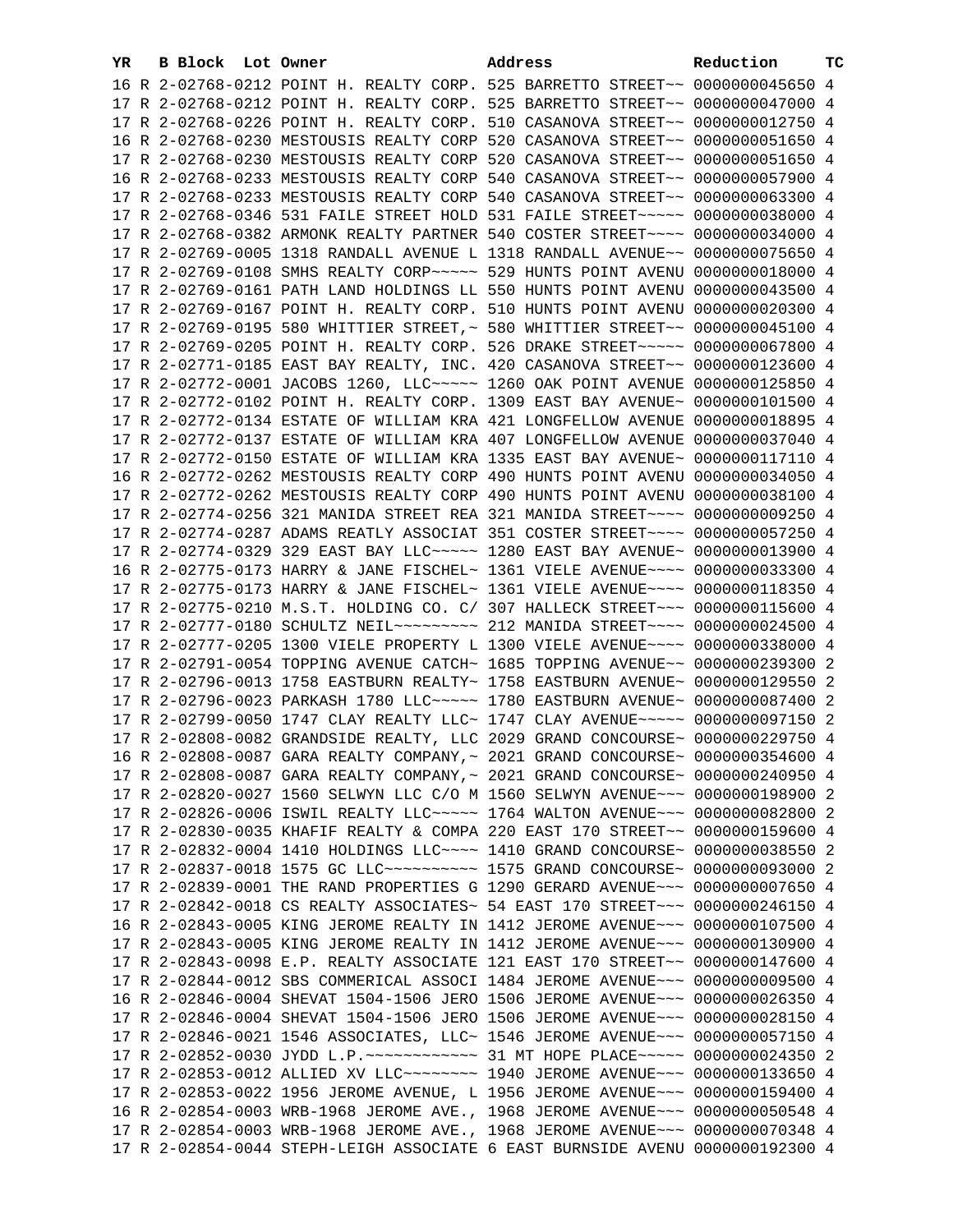| YR. | <b>B Block</b> Lot Owner | Address                                                                                                                                                         | Reduction | тc |
|-----|--------------------------|-----------------------------------------------------------------------------------------------------------------------------------------------------------------|-----------|----|
|     |                          | 17 R 2-02855-0001 REMICA PROPERTY GROUP 1237 JEROME AVENUE~~~ 0000000047550 4                                                                                   |           |    |
|     |                          | 17 R 2-02861-0080 298 LAFAYETTE ST. LLC 1733 JEROME AVENUE~~~ 0000000076250 4                                                                                   |           |    |
|     |                          | 17 R 2-02861-0154 HIBER REALTY INC~~~~~ 1785 JEROME AVENUE~~~ 0000000138650 4                                                                                   |           |    |
|     |                          | 17 R 2-02863-0013 2012 EQUITIES LLC ~~~~ 2012 DAVIDSON AVENUE ~ 0000000040900 2                                                                                 |           |    |
|     |                          | 16 R 2-02863-0014 2016 REALTY LLC ----- 2016 DAVIDSON AVENUE ~ 0000000043900 2                                                                                  |           |    |
|     |                          | 17 R 2-02863-0014 2016 REALTY LLC ----- 2016 DAVIDSON AVENUE ~ 0000000025100 2                                                                                  |           |    |
|     |                          | 17 R 2-02869-0041 75 W. TREMONT REALTY~ 75 WEST TREMONT AVENU 0000000091750 4                                                                                   |           |    |
|     |                          | 17 R 2-02869-0130 BYONG P INC~~~~~~~~~~~~~~~ 50 WEST BURNSIDE AVEN 0000000018200 4                                                                              |           |    |
|     |                          | 16 R 2-02872-0117 SHAKESPEARE SENIOR HO 1460 SHAKESPEARE AVEN 0000000036450 4                                                                                   |           |    |
|     |                          | 17 R 2-02872-0117 SHAKESPEARE SENIOR HO 1460 SHAKESPEARE AVEN 0000000128700 4                                                                                   |           |    |
|     |                          | 17 R 2-02874-0093 177 REALTY CORP. ~~~~~ 126 FEATHERBED LANE~~ 0000000023300 4                                                                                  |           |    |
|     |                          | 17 R 2-02875-1001 WBV APARTMENT CORP. ~~ 150 FEATHERBED LANE~~ 0000000115100 2                                                                                  |           |    |
|     |                          |                                                                                                                                                                 |           |    |
|     |                          | 17 R 2-02876-0033 NELSON AVE PROPERTYIN 69 FEATHERBED LANE~~~ 0000000032600 4                                                                                   |           |    |
|     |                          | 17 R 2-02876-0051 FEATHERBED LANE PROPE 115 FEATHERBED LANE~~ 0000000022300 4                                                                                   |           |    |
|     |                          | 17 R 2-02876-0127 MACOMBS PROFESSIONALB 1701 MACOMBS ROAD~~~~ 0000000044000 4                                                                                   |           |    |
|     |                          | 17 R 2-02876-0163 1678 NELSON REALTY CO 1680 NELSON AVENUE~~~ 0000000067950 2                                                                                   |           |    |
|     |                          | 17 R 2-02876-0195 PARKSTONE GROUP LLC~~ 71 WEST 174 STREET~~~ 0000000016544 2A                                                                                  |           |    |
|     |                          | 17 R 2-02877-0522 200 WEST TREMONT LLC~ 200 WEST TREMONT AVEN 0000000133550 4                                                                                   |           |    |
|     |                          | 16 R 2-02878-0203 LEVGAR EQUITIES/CORPO 1751 UNIVERSITY AVENU 0000000142350 4                                                                                   |           |    |
|     |                          | 17 R 2-02878-0203 LEVGAR EQUITIES/CORPO 1751 UNIVERSITY AVENU 0000000051450 4                                                                                   |           |    |
|     |                          | 16 R 2-02887-0144 BRONX CM CORP~~~~~~~~~ 1405 WEBSTER AVENUE~~ 0000000055000 4                                                                                  |           |    |
|     |                          | 17 R 2-02887-0144 BRONX CM CORP~~~~~~~~ 1405 WEBSTER AVENUE~~ 0000000068500 4                                                                                   |           |    |
|     |                          | 17 R 2-02887-0174 SHAMAYA REALTY CORP.~ 1333 WEBSTER AVENUE~~ 0000000088600 4                                                                                   |           |    |
|     |                          | 17 R 2-02889-0040 NEXT GEN HOLDINGS, LL 1691 CARTER AVENUE~~~ 0000000014700 4                                                                                   |           |    |
|     |                          | 17 R 2-02890-0024 1765 CARTER REALTY IN 1761 CARTER AVENUE~~~ 0000000064050 4                                                                                   |           |    |
|     |                          |                                                                                                                                                                 |           |    |
|     |                          | 17 R 2-02897-0062 IRVING BAUER~~~~~~~~~ 428 EAST 173 STREET~~ 0000000079050 4                                                                                   |           |    |
|     |                          | 17 R 2-02897-0140 PINCUS STRULOVITCH~~~ 1624 WEBSTER AVENUE~~ 0000000150500 4                                                                                   |           |    |
|     |                          | 17 R 2-02900-0068 PARK-TRE REALTY CORP~ 422 EAST TREMONT AVEN 0000000101150 4                                                                                   |           |    |
|     |                          | 17 R 2-02900-0073 L.&W. RODRIGUEZ RLTY/ 4185 PARK AVENUE~~~~~ 0000000053050 4                                                                                   |           |    |
|     |                          | 17 R 2-02906-0093 TAZMA REALTY CORP. ~~~ 463 EAST 173 STREET~~ 0000000204750 4                                                                                  |           |    |
|     |                          | 17 R 2-02907-0033 ELITE PROMOTION SYSTE 1805 WASHINGTON AVENU 0000000030650 4<br>17 R 2-02908-0008 EMIL KOCH ----------- 4130 PARK AVENUE----- 0000000051500 4  |           |    |
|     |                          |                                                                                                                                                                 |           |    |
|     |                          | 17 R 2-02923-0001 CROSS BX RESIDENCE, IN 1810 BATHGATE AVENUE~ 0000001005650 4<br>17 R 2-02927-0046 CROTONA REALTY CORP~~ 544 EAST 171 STREET~~ 0000000012350 4 |           |    |
|     |                          |                                                                                                                                                                 |           |    |
|     |                          | 17 R 2-02933-0071 V.V. 169TH STREET LLC 625 EAST 169 STREET~~ 0000000027450 4                                                                                   |           |    |
|     |                          | 17 R 2-02933-0073 NEW V V 169TH STREET~ 623 EAST 169 STREET~~ 0000000073700 4                                                                                   |           |    |
|     |                          | 17 R 2-02952-0005 811 CROTONA LLC~~~~~~ 811 CROTONA PARK NORT 0000000055150 2                                                                                   |           |    |
|     |                          | 17 R 2-02956-0016 JACK ANCONA~~~~~~~~~~~~~~~~ 788 EAST TREMONT AVEN 0000000044100 4                                                                             |           |    |
|     |                          | 17 R 2-02967-0042 RICKY'S BRONX PROPERT 1600 BOSTON ROAD~~~~~ 0000000034700 4                                                                                   |           |    |
|     |                          | 17 R 2-02968-0012 1343-45 PROSPECT REAL 1343 PROSPECT AVENUE~ 0000000030100 2                                                                                   |           |    |
|     |                          | 17 R 2-02968-0014 1347 PROSPECT REALTY~ 1347 PROSPECT AVENUE~ 0000000149550 2                                                                                   |           |    |
|     |                          | 17 R 2-02968-0017 1351 PROSPECT REALTYC 1351 PROSPECT AVENUE~ 0000000101900 2                                                                                   |           |    |
|     |                          | 17 R 2-02968-0029 HANUMANJI BRONX LLC~~ 1272 UNION AVENUE~~~~ 0000000040050 2                                                                                   |           |    |
|     |                          | 17 R 2-02976-0020 URBAN HORIZONS II , L 1321 LOUIS NINE BOULE 0000000022100 2<br>17 R 2-02977-0125 JENNINGS REALTY LLC C 911 JENNINGS STREET~~ 0000000071900 4  |           |    |
|     |                          | 16 R 2-02977-0146 MINFORD PLACE PROPERT 1562 MINFORD PLACE~~~ 0000000074500 2                                                                                   |           |    |
|     |                          | 17 R 2-02977-0146 MINFORD PLACE PROPERT 1562 MINFORD PLACE~~~ 0000000049250 2                                                                                   |           |    |
|     |                          | 17 R 2-02977-0150 THE NARCISCO FAMILY L 1571 SOUTHERN BOULEVA 0000000120750 4                                                                                   |           |    |
|     |                          | 17 R 2-02977-0156 ALFRED SANTINI & CO., 1563 SOUTHERN BOULEVA 0000000061900 4                                                                                   |           |    |
|     |                          | 17 R 2-02982-0020 1564 SOUTHERN BOULEVA 1556 SOUTHERN BOULEVA 0000000091850 4                                                                                   |           |    |
|     |                          | 17 R 2-02983-0015 1716 SOUTHERN BLVD RE 1716 SOUTHERN BOULEVA 0000000452300 4                                                                                   |           |    |
|     |                          | 17 R 2-02985-0069 ELSMERE ASSOCIATES LL 922 ELSMERE PLACE~~~~ 0000000036825 2                                                                                   |           |    |
|     |                          | 17 R 2-02993-0029 HOME ST REALTY CORP~~ 1001 HOME STREET~~~~~ 0000000038500 2                                                                                   |           |    |
|     |                          | 17 R 2-02998-0166 985 EAST 174 LLC ---- 985 EAST 174 STREET -- 0000000085500 2                                                                                  |           |    |
|     |                          | 17 R 2-03002-0047 HIGHWATER TOWER CORPO 995 EAST 173 STREET~~ 0000000137100 2                                                                                   |           |    |
|     |                          | 17 R 2-03006-0001 1301 WESTCHESTER AVEA 1085 HOME STREET~~~~~ 0000000091825 4                                                                                   |           |    |
|     |                          | 17 R 2-03006-0049 1301 WESTCHESTER AVEA FREEMAN STREET~~~~~~~ 0000000025475 4                                                                                   |           |    |
|     |                          |                                                                                                                                                                 |           |    |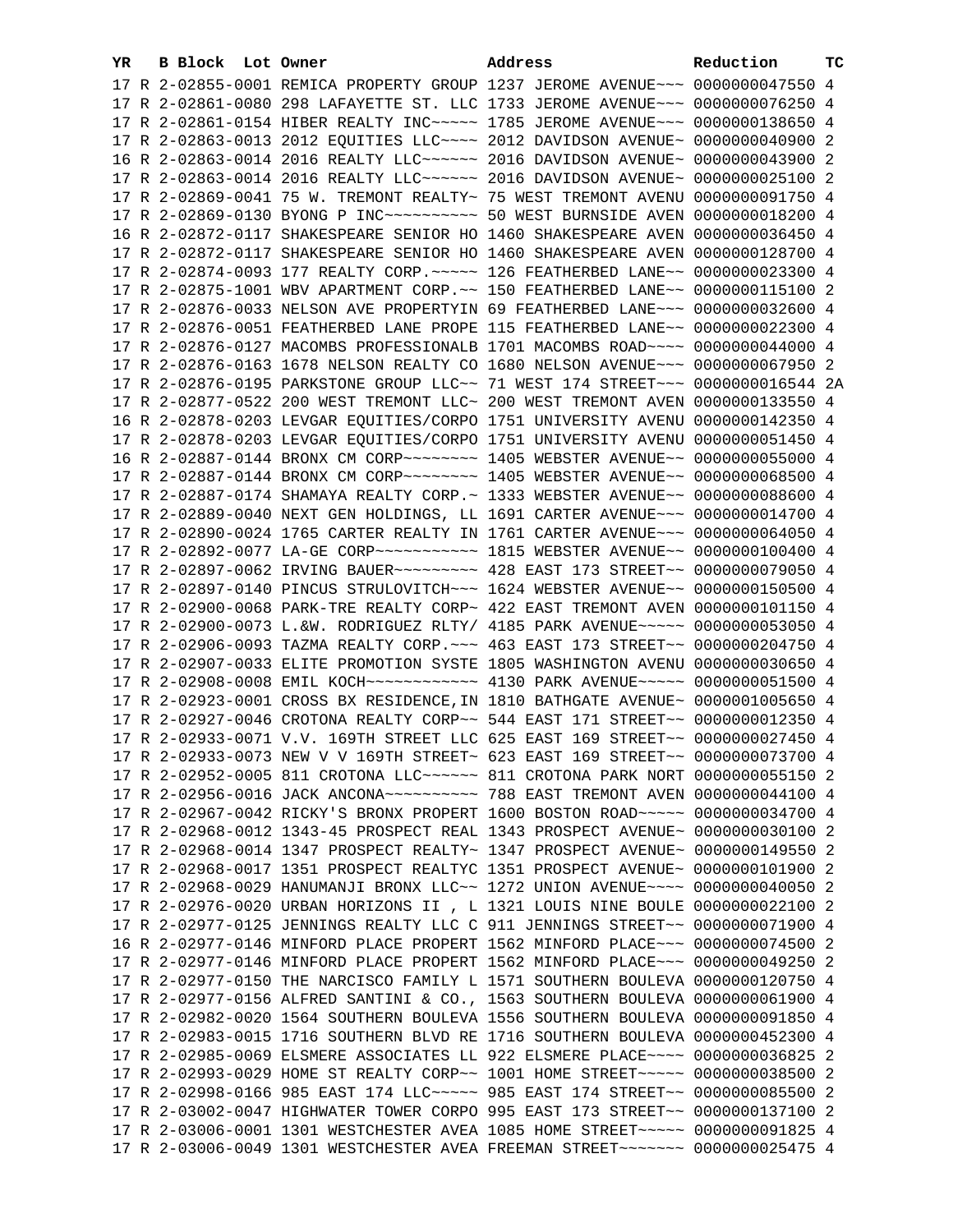| YR. | B Block Lot Owner |                                                                                    | Address | Reduction       | тc |
|-----|-------------------|------------------------------------------------------------------------------------|---------|-----------------|----|
|     |                   | 17 R 2-03010-0026 1711 BOONE AVENUE LLC 1711 BOONE AVENUE~~~~ 0000000050700 4      |         |                 |    |
|     |                   | 17 R 2-03015-0034 WEST FARMS SELF STORA 1725 WEST FARMS ROAD~ 0000000051950 4      |         |                 |    |
|     |                   | 17 R 2-03023-0004 PROVO PARKING~~~~~~~~ 2468 TIEBOUT AVENUE~~ 0000000061200 4      |         |                 |    |
|     |                   | 17 R 2-03023-0026 EAST FORDHAM DE LLC~~ 308 EAST FORDHAM ROAD                      |         | 0000000425650 4 |    |
|     |                   | 17 R 2-03023-0029 324 REALTY ASSOCIATES 324 EAST FORDHAM ROAD                      |         | 0000000578050 4 |    |
|     |                   |                                                                                    |         | 0000000770100 4 |    |
|     |                   | 17 R 2-03023-0037 LENHAS REALTY, LLC. ~~ 330 EAST FORDHAM ROAD                     |         |                 |    |
|     |                   | 17 R 2-03032-0033 BANNER REALTY COMPANY 416 EAST 189 STREET~~                      |         | 0000000231800 4 |    |
|     |                   | 17 R 2-03034-0018 4242 PARK AVENUE, INC 4242 PARK AVENUE~~~~~ 0000000027900 4      |         |                 |    |
|     |                   | 17 R 2-03037-0044 4430 PARK AVENUE LLC~ 4434 PARK AVENUE~~~~~ 0000000047700 4      |         |                 |    |
|     |                   |                                                                                    |         |                 |    |
|     |                   | 16 R 2-03043-0035 ERA PROPERTIES LLC~~~ 489 EAST TREMONT AVEN 0000000016550 4      |         |                 |    |
|     |                   | 17 R 2-03043-0035 ERA PROPERTIES LLC -~~ 489 EAST TREMONT AVEN 0000000005300 4     |         |                 |    |
|     |                   | 17 R 2-03045-0036 BINYAMIN REALTY LLC~~ 4367 3 AVENUE~~~~~~~~ 0000000021900 4      |         |                 |    |
|     |                   | 17 R 2-03047-0021 LEEMILTO PETROLEUM IN 495 EAST 180 STREET~~ 0000000047150 4      |         |                 |    |
|     |                   | 16 R 2-03051-0027 ASK 183RD ST REALTY L 540 EAST 183 STREET~~ 0000000065250 2      |         |                 |    |
|     |                   | 17 R 2-03051-0027 ASK 183RD ST REALTY L 540 EAST 183 STREET~~ 0000000102300 2      |         |                 |    |
|     |                   | 17 R 2-03052-0003 MILIO COUSINS, INC~~~~ 2296 BATHGATE AVENUE~ 0000000057400 2     |         |                 |    |
|     |                   | 17 R 2-03052-0007 NUGARESE INC~~~~~~~~~~~~~~ 532 BATHGATE AVENUE~~ 0000000116100 2 |         |                 |    |
|     |                   | 17 R 2-03055-0035 KURLAND PROPERTIES, ~~ 4574 3 AVENUE~~~~~~~~ 0000000013100 4     |         |                 |    |
|     |                   | 17 R 2-03057-0002 4652-8 THIRD AVENUE,~ 4658 3 AVENUE~~~~~~~~~ 0000000012350 4     |         |                 |    |
|     |                   | 16 R 2-03060-0050 563 EAST TREMONT LLC~ 563 EAST TREMONT AVEN 0000000123100 4      |         |                 |    |
|     |                   | 17 R 2-03060-0050 563 EAST TREMONT LLC~ 563 EAST TREMONT AVEN 0000000078050 4      |         |                 |    |
|     |                   | 17 R 2-03065-0031 SKY LAKE HOFFMAN BRON 2376 HOFFMAN STREET~~ 0000000165303 2B     |         |                 |    |
|     |                   | 17 R 2-03065-0032 SKY LAKE HOFFMAN BRON 2378 HOFFMAN STREET~~ 0000000102303 2B     |         |                 |    |
|     |                   | 17 R 2-03065-0033 2384 HOFF REALTY, LLC 2380 HOFFMAN STREET~~ 0000000088100 4      |         |                 |    |
|     |                   | 17 R 2-03065-0035 SKY LAKE HOFFMAN BRON 2384 HOFFMAN STREET~~ 0000000127303 2B     |         |                 |    |
|     |                   | 17 R 2-03065-0036 SKY LAKE HOFFMAN BRON 2386 HOFFMAN STREET~~ 0000000109517 2B     |         |                 |    |
|     |                   | 16 R 2-03065-0055 TEITEL REALTY CORP~~~ 2359 ARTHUR AVENUE~~~ 0000000616700 4      |         |                 |    |
|     |                   |                                                                                    |         |                 |    |
|     |                   | 17 R 2-03066-0022 2421 ARTHUR AVE., LLC 2421 ARTHUR AVENUE~~~ 0000000049020 1      |         |                 |    |
|     |                   | 17 R 2-03073-0050 GBR 187TH STREET LLC~ 616 EAST 187 STREET~~ 0000000060300 2      |         |                 |    |
|     |                   | 17 R 2-03076-0031 2457 HUGHES REALTY LL 2454 HUGHES AVENUE~~~ 0000000059550 2      |         |                 |    |
|     |                   | 17 R 2-03079-0042 RIVERDALE EQUITIES, LT 681 EAST TREMONT AVEN 0000000100000 4     |         |                 |    |
|     |                   | 17 R 2-03084-0008 670 GARDEN REALTY COR 670 GARDEN STREET~~~~ 0000000102650 2      |         |                 |    |
|     |                   | 17 R 2-03089-0018 2330-34 CAMBRELENG LL 2330 CAMBRELENG AVENU 0000000010900 4      |         |                 |    |
|     |                   | 17 R 2-03090-0004 MEB REALTY CORP~~~~~~ 2408 CAMBRELENG AVENU 0000000164713 2      |         |                 |    |
|     |                   | 17 R 2-03102-0037 D A EQUIITES INC ~~~~~ 2363 PROSPECT AVENUE~ 0000000044900 2     |         |                 |    |
|     |                   | 17 R 2-03103-0043 2335 CROTONA AVENUE~~ 2335 CROTONA AVENUE~~ 0000000055300 2      |         |                 |    |
|     |                   | 16 R 2-03105-0017 2446-50 BEAUMONT LLC~ BEAUMONT AVENUE~~~~~~ 0000000020500 4      |         |                 |    |
|     |                   | 17 R 2-03105-0017 2446-50 BEAUMONT LLC~ BEAUMONT AVENUE~~~~~~ 0000000032650 4      |         |                 |    |
|     |                   | 16 R 2-03105-0034 2465 CROTONA LLC ---- 2465 CROTONA AVENUE -- 0000000083800 2     |         |                 |    |
|     |                   | 17 R 2-03105-0034 2465 CROTONA LLC ---- 2465 CROTONA AVENUE -- 0000000131500 2     |         |                 |    |
|     |                   | 17 R 2-03106-0052 GLOBAL MANAGEMENT ENT 781 EAST TREMONT AVEN 0000000048400 4      |         |                 |    |
|     |                   |                                                                                    |         |                 |    |
|     |                   | 17 R 2-03107-0004 LIMAK REALTY CORP~~~~ 1984 MAPES AVENUE~~~~ 0000000068860 2      |         |                 |    |
|     |                   | 17 R 2-03107-0029 819 EAST 178TH STREET 2001 MARMION AVENUE~~ 0000000073500 4      |         |                 |    |
|     |                   | 16 R 2-03119-0060 840 BRONX PARK ASSETS 840 BRONX PARK SOUTH~ 0000000030690 2      |         |                 |    |
|     |                   | 17 R 2-03121-0064 EAST TREMONT PROPERTI 907 EAST TREMONT AVEN 0000000084800 4      |         |                 |    |
|     |                   | 16 R 2-03148-0010 2482 VALENTINE, LLC~~ 2482 VALENTINE AVENUE 0000000011950 2      |         |                 |    |
|     |                   | 17 R 2-03148-0010 2482 VALENTINE, LLC~~ 2482 VALENTINE AVENUE 0000000040650 2      |         |                 |    |
|     |                   | 17 R 2-03150-0005 SAMEST REALTY CORP~~~ 2240 RYER AVENUE~~~~~ 0000000052455 2      |         |                 |    |
|     |                   | 17 R 2-03152-0036 EIB GRAND CONCOURSE L 2374 GRAND CONCOURSE~ 0000000072250 4      |         |                 |    |
|     |                   | 17 R 2-03152-0046 MAGCAL REALTY, LLC ~~~ 2398 GRAND CONCOURSE~ 0000000070950 4     |         |                 |    |
|     |                   | 17 R 2-03152-0069 COHEN JEMAL PARTNERSH 2452 GRAND CONCOURSE~ 0000000229000 4      |         |                 |    |
|     |                   | 16 R 2-03152-0078 HAGEDORN FORDHAM RD I 210 EAST 188 STREET~~ 0000000122250 4      |         |                 |    |
|     |                   | 17 R 2-03152-0078 HAGEDORN FORDHAM RD I 210 EAST 188 STREET~~ 0000000087350 4      |         |                 |    |
|     |                   | 17 R 2-03153-0001 2460 GRAND CONCOURSE~ 2460 GRAND CONCOURSE~ 0000000108100 4      |         |                 |    |
|     |                   | 16 R 2-03153-0009 WAGNER ASSOCIATES LLC 2488 GRAND CONCOURSE~ 0000001445450 4      |         |                 |    |
|     |                   | 17 R 2-03153-0009 WAGNER ASSOCIATES LLC 2488 GRAND CONCOURSE~ 0000001926950 4      |         |                 |    |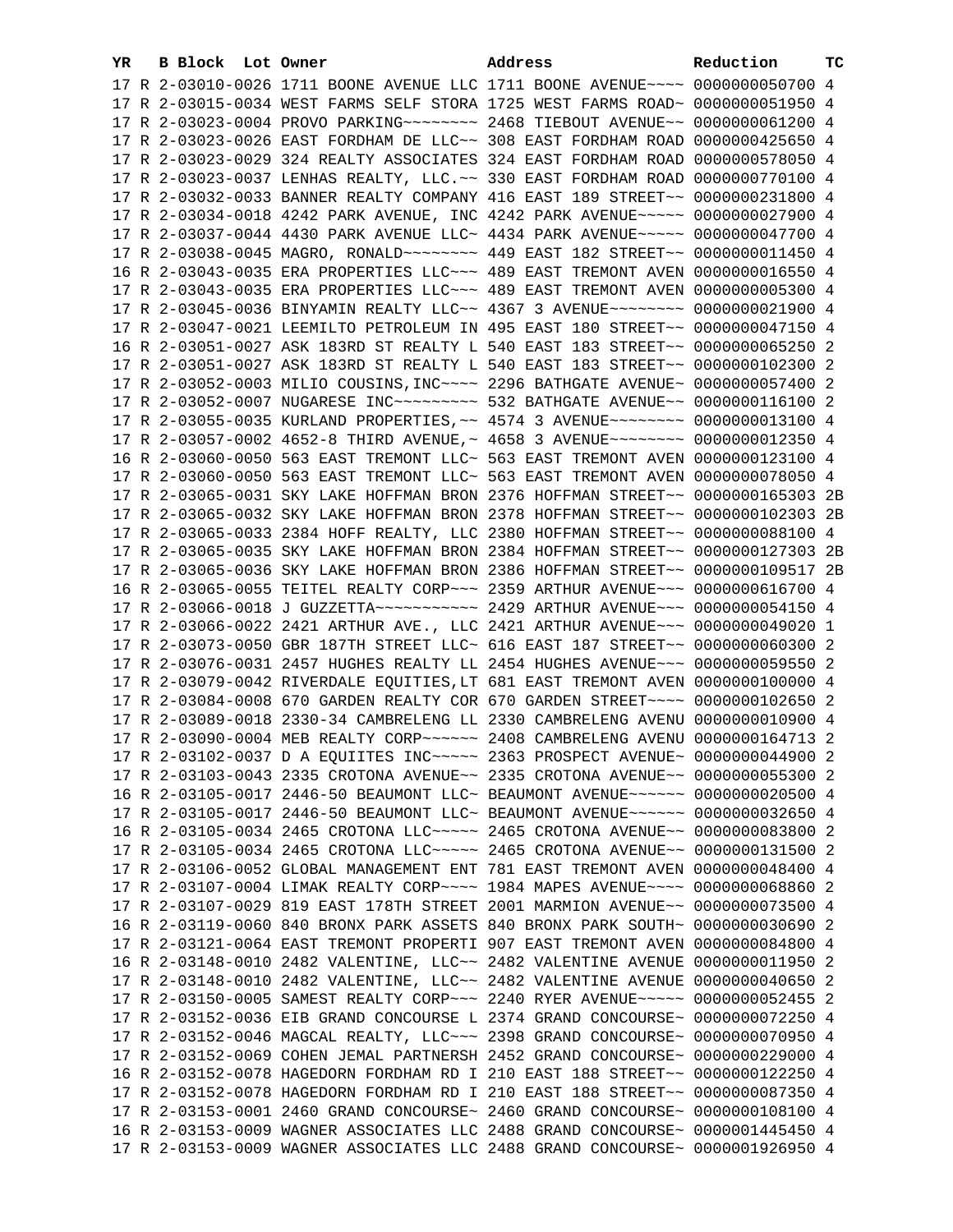| YR. | B Block Lot Owner |                                                                                | Address | Reduction       | тc |
|-----|-------------------|--------------------------------------------------------------------------------|---------|-----------------|----|
|     |                   | 17 R 2-03153-0023 FORD EMERALD ASSOCIAT 222 EAST FORDHAM ROAD 0000001098850 4  |         |                 |    |
|     |                   | 17 R 2-03154-0102 B. A. KOLE, LLC ~~~~~~ 271 EAST FORDHAM ROAD 0000000505650 4 |         |                 |    |
|     |                   | 17 R 2-03156-0092 JOREY REALTY CORP~~~~ 255 EAST BURNSIDE AVE                  |         | 0000000030400 4 |    |
|     |                   | 17 R 2-03156-0108 CLAREMON, NEIL~~~~~~~ 2102 GRAND CONCOURSE~                  |         | 0000000169200 4 |    |
|     |                   | 17 R 2-03156-0136 2100 ANTHONY REALTY C 2100 ANTHONY AVENUE~~                  |         | 0000000071600 2 |    |
|     |                   | 17 R 2-03158-0011 2246 HOLDING CORP~~~~ 2246 GRAND CONCOURSE~                  |         | 0000000044950 2 |    |
|     |                   | 17 R 2-03159-0040 ALONNA LLC~~~~~~~~~~~~~~~~ 2356 GRAND CONCOURSE~             |         | 0000000218150 2 |    |
|     |                   |                                                                                |         | 0000000211400 2 |    |
|     |                   | 16 R 2-03160-0035 PARKASH 2051 LLC~~~~~ 2055 GRAND CONCOURSE~                  |         | 0000000261911 2 |    |
|     |                   | 17 R 2-03160-0035 PARKASH 2051 LLC~~~~~ 2055 GRAND CONCOURSE~                  |         | 0000000165870   | -2 |
|     |                   | 17 R 2-03163-0021 2295 GC REALTY CORP~~ 2295 GRAND CONCOURSE~                  |         | 0000000097000 2 |    |
|     |                   | 17 R 2-03165-0044 THE FIRST PARADISE TH 2403 GRAND CONCOURSE~                  |         | 0000002112400 4 |    |
|     |                   | 17 R 2-03166-0069 ADB MANAGEMENT LLC~~~ 120 EAST FORDHAM ROAD                  |         | 0000000697450 4 |    |
|     |                   | 17 R 2-03167-0036 GBR CRESTON AVENUE LI 2546 CRESTON AVENUE~~                  |         | 0000000035300 2 |    |
|     |                   | 17 R 2-03167-0040 2554 CRESTON ASSOCIAT 2554 CRESTON AVENUE~~ 0000000110900 2  |         |                 |    |
|     |                   | 17 R 2-03167-0062 2555-2559 GRAND CONCO 2555 GRAND CONCOURSE~                  |         | 0000000038100   | -2 |
|     |                   | 17 R 2-03167-0068 MACOMBS HOLDINGS LLC~ 2535 GRAND CONCOURSE~ 0000000073600 2  |         |                 |    |
|     |                   | 16 R 2-03174-0005 HAGEDORN FORDHAM RD I 2470 MORRIS AVENUE~~~ 0000000404400 4  |         |                 |    |
|     |                   | 17 R 2-03174-0005 HAGEDORN FORDHAM RD I 2470 MORRIS AVENUE~~~ 0000000748600 4  |         |                 |    |
|     |                   | 17 R 2-03179-0063 EAST BURNSIDE 5/19 LL 13 EAST BURNSIDE AVEN 0000000198550 4  |         |                 |    |
|     |                   | 17 R 2-03181-0045 2175 MORRIS RLTY CORP 2175 MORRIS AVENUE~~~ 0000000030750 2  |         |                 |    |
|     |                   | 17 R 2-03183-0072 MORRIS TOWERS, LLC~~~ 2307 MORRIS AVENUE~~~ 0000000011700 2  |         |                 |    |
|     |                   | 17 R 2-03183-0074 MORRIS TOWERS LLC~~~~ 2301 MORRIS AVENUE~~~ 0000000011700 2  |         |                 |    |
|     |                   | 17 R 2-03183-0076 MORRIS TOWERS LLC~~~~ 2295 MORRIS AVENUE~~~ 0000000013700 2  |         |                 |    |
|     |                   | 16 R 2-03184-0037 FORDHAM ROAD PROPERTI 2444 WALTON AVENUE~~~ 0000000053800 4  |         |                 |    |
|     |                   | 17 R 2-03184-0037 FORDHAM ROAD PROPERTI 2444 WALTON AVENUE~~~ 0000000099250 4  |         |                 |    |
|     |                   | 17 R 2-03186-0012 2190 JEROME REALTY LL 2190 JEROME AVENUE~~~ 0000000008900 4  |         |                 |    |
|     |                   | 17 R 2-03187-0025 JEROME MANAGEMENT LLC 2360 JEROME AVENUE~~~ 0000000037150 4  |         |                 |    |
|     |                   | 17 R 2-03188-0033 2 20 EAST FORDHAM ROA 2440 JEROME AVENUE~~~ 0000001066750 4  |         |                 |    |
|     |                   | 16 R 2-03189-0005 2468 JEROME AVENUECOR 2468 JEROME AVENUE~~~ 0000000110650 4  |         |                 |    |
|     |                   | 17 R 2-03189-0005 2468 JEROME AVENUECOR 2468 JEROME AVENUE~~~ 0000000168250 4  |         |                 |    |
|     |                   | 17 R 2-03196-0081 JEROME PROPERTIES LLC 2261 JEROME AVENUE~~~ 0000000090850 4  |         |                 |    |
|     |                   | 17 R 2-03198-0021 2326 GRAND ASSOCIATES 2326 GRAND AVENUE~~~~ 0000000026950 2  |         |                 |    |
|     |                   | 17 R 2-03198-0044 JMTR PROP INC~~~~~~~~ 2323 DAVIDSON AVENUE~ 0000000072406 2  |         |                 |    |
|     |                   | 16 R 2-03199-0024 GOLDEN ARCH REALTY CO 34 WEST FORDHAM ROAD~ 0000000011050 4  |         |                 |    |
|     |                   | 17 R 2-03199-0024 GOLDEN ARCH REALTY CO 34 WEST FORDHAM ROAD~ 0000000047350 4  |         |                 |    |
|     |                   | 16 R 2-03199-0076 18 WEST FORDHAM ROAD, 16 WEST FORDHAM ROAD~ 0000000090550 4  |         |                 |    |
|     |                   | 17 R 2-03199-0076 18 WEST FORDHAM ROAD, 16 WEST FORDHAM ROAD~ 0000000145450 4  |         |                 |    |
|     |                   | 16 R 2-03199-0091 2 WEST FORDHAM ROAD~~ 2 WEST FORDHAM ROAD~~ 0000000053800 4  |         |                 |    |
|     |                   | 17 R 2-03199-0091 2 WEST FORDHAM ROAD~~ 2 WEST FORDHAM ROAD~~ 0000000253800 4  |         |                 |    |
|     |                   | 17 R 2-03199-0106 2409 JEROME, INC. ~~~~ 2409 JEROME AVENUE~~~ 0000000196950 4 |         |                 |    |
|     |                   | 17 R 2-03199-0118 2375 JEROME AVENUE, L 2375 JEROME AVENUE~~~ 0000000202500 4  |         |                 |    |
|     |                   | 16 R 2-03202-0025 DAITCH-KINGSBRIDGE, L 2650 DAVIDSON AVENUE~                  |         | 0000000077950 4 |    |
|     |                   | 17 R 2-03202-0025 DAITCH-KINGSBRIDGE, L 2650 DAVIDSON AVENUE~                  |         | 0000000128800 4 |    |
|     |                   | 17 R 2-03203-0051 33 WEST FORDHAM LLC~~ 25-37 WEST FORDHAM RO                  |         | 0000000446600 4 |    |
|     |                   |                                                                                |         |                 |    |
|     |                   | 16 R 2-03213-0043 53 FORDHAM LLC ------ 53 WEST FORDHAM ROAD ~ 0000000131200 4 |         |                 |    |
|     |                   | 17 R 2-03213-0043 53 FORDHAM LLC ------ 53 WEST FORDHAM ROAD ~ 0000000205900 4 |         |                 |    |
|     |                   | 16 R 2-03214-0060 ROCKLAND CAPITAL FUND 2505 GRAND AVENUE~~~~ 0000000048350 4  |         |                 |    |
|     |                   | 17 R 2-03214-0060 ROCKLAND CAPITAL FUND 2505 GRAND AVENUE~~~~ 0000000068600 4  |         |                 |    |
|     |                   | 17 R 2-03215-0024 K & K 82 W, LLC ----- 82 WEST KINGSBRIDGE R 0000000058150 4  |         |                 |    |
|     |                   | 17 R 2-03216-0016 NISYM REALTY CORP~~~~ 1940 ANDREWS AVENUE S                  |         | 0000000073350 2 |    |
|     |                   | 17 R 2-03237-0067 2630 KINGSBRIDGE TER~ 2630 KINGSBRIDGE TERR 0000000396650 2  |         |                 |    |
|     |                   | 17 R 2-03246-0071 DONNA M DODDS~~~~~~~~ SEDGWICK AVENUE~~~~~~ 0000000060325 1  |         |                 |    |
|     |                   | 17 R 2-03248-0057 2690 WEBB REALTY, LLC 2690 WEBB AVENUE~~~~~ 0000000188050 2  |         |                 |    |
|     |                   | 17 R 2-03258-0228 PARKASH 3435 LLC ---- 3435 GILES PLACE ---- 0000000151035 2  |         |                 |    |
|     |                   | 17 R 2-03260-0005 TRUE PURSUIT PSYCHOLO 2860 BAILEY AVENUE~~~ 0000000081450 2  |         |                 |    |
|     |                   | 17 R 2-03263-0180 VOYTICKI, IVAN L~~~~~ 3866 ORLOFF AVENUE~~~ 0000000005600 2A |         |                 |    |
|     |                   |                                                                                |         |                 |    |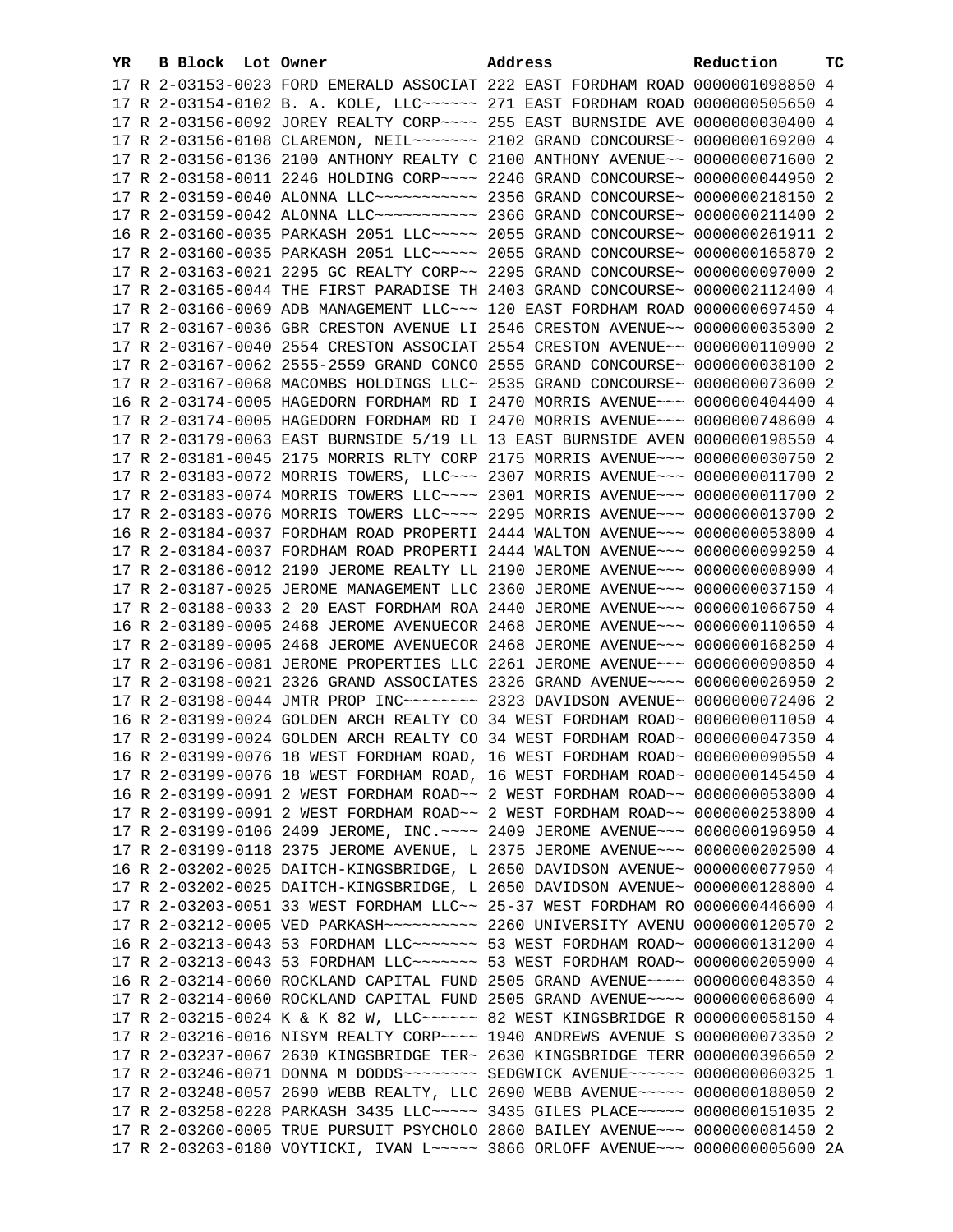| YR. | B Block Lot Owner |                                                               | Address                                                                                                                                                        | Reduction       | тc |
|-----|-------------------|---------------------------------------------------------------|----------------------------------------------------------------------------------------------------------------------------------------------------------------|-----------------|----|
|     |                   |                                                               | 17 R 2-03266-0013 EQUITY ONE (NORTHEAST 171 WEST 230 STREET~~ 0000002112950 4                                                                                  |                 |    |
|     |                   |                                                               | 17 R 2-03266-0021 5510-5520 BROADWAY LL 5510 BROADWAY~~~~~~~~ 0000000217550 4                                                                                  |                 |    |
|     |                   |                                                               | 17 R 2-03266-0023 KIMBERLY ASSOCIATES, ~ 5530 BROADWAY~~~~~~~~ 0000000320850 4                                                                                 |                 |    |
|     |                   |                                                               | 17 R 2-03266-0042 231ST RIVERDALE LLC~~ 190 WEST 231 STREET~~ 0000000243350 4                                                                                  |                 |    |
|     |                   |                                                               | 16 R 2-03267-0038 ALBANY CRESCENT HOLDI 3145 BAILEY AVENUE~~~ 0000000009700 4                                                                                  |                 |    |
|     |                   |                                                               | 17 R 2-03267-0038 ALBANY CRESCENT HOLDI 3145 BAILEY AVENUE~~~ 0000000005700 4                                                                                  |                 |    |
|     |                   |                                                               | 17 R 2-03267-0095 GLENMART, LLC ------- 5610 BROADWAY ------- 0000000058550 4                                                                                  |                 |    |
|     |                   |                                                               | 17 R 2-03270-0052 BRENDA BEN-ZAKEN~~~~~ 224 WEST 238 STREET~~ 0000000057800 4                                                                                  |                 |    |
|     |                   |                                                               | 17 R 2-03277-0036 TILLO REALTY, INC. ~~~ 2651 WEBSTER AVENUE~~ 0000000123900 4                                                                                 |                 |    |
|     |                   |                                                               | 16 R 2-03278-0033 2737-47 WEBSTER AVE~~ 2737 WEBSTER AVENUE~~ 0000000013700 4                                                                                  |                 |    |
|     |                   |                                                               | 17 R 2-03278-0033 2737-47 WEBSTER AVE~~ 2737 WEBSTER AVENUE~~ 0000000031700 4                                                                                  |                 |    |
|     |                   |                                                               |                                                                                                                                                                |                 |    |
|     |                   |                                                               | 17 R 2-03283-0091 LYRA ASSOCIATES LLC~~ 2761 DECATUR AVENUE~~ 0000000022500 2                                                                                  | 0000000085600 4 |    |
|     |                   | 16 R 2-03284-0063 358 BEDFORD PARK, LLC 358 BEDFORD PARK BLVD |                                                                                                                                                                |                 |    |
|     |                   | 17 R 2-03286-0011 2550 BAINBRIDGE CORP~ 2550 BAINBRIDGE AVENU |                                                                                                                                                                | 0000000166100 2 |    |
|     |                   |                                                               | 17 R 2-03290-0021 2796 BAINSBRIDGE REAL 2796 BAINBRIDGE AVENU 0000000015250 2                                                                                  |                 |    |
|     |                   |                                                               | 17 R 2-03293-0003 1G GREENPOINT CORP. ~~ 325 EAST KINGSBRIDGE~ 0000000102050 4                                                                                 |                 |    |
|     |                   |                                                               | 17 R 2-03293-0005 1G GREENPOINT CORP. ~~ 319 EAST KINGSBRIDGE~ 0000000049050 4                                                                                 |                 |    |
|     |                   |                                                               | 17 R 2-03293-0009 305 EAST KINGSBRIDGER 305 EAST KINGSBRIDGE~ 0000000516250 4                                                                                  |                 |    |
|     |                   |                                                               | 17 R 2-03293-0113 KINGSBRIDGE COURT APT 261 EAST KINGSBRIDGE~ 0000000092470 2                                                                                  |                 |    |
|     |                   |                                                               | 17 R 2-03295-0043 MADDUKURI KAMALA~~~~~ 260 EAST 198 STREET~~ 0000000068550 4                                                                                  |                 |    |
|     |                   |                                                               | 17 R 2-03296-0042 2889 BAINBRIDGE AVENU 2889 BAINBRIDGE AVENU 0000000016650 2                                                                                  |                 |    |
|     |                   |                                                               | 16 R 2-03297-0049 2929 BRIGGS LLC ----- 2925 BRIGGS AVENUE -- 0000000040000 2                                                                                  |                 |    |
|     |                   |                                                               | 17 R 2-03297-0049 2929 BRIGGS LLC ~~~~~~ 2925 BRIGGS AVENUE ~~~ 0000000040000 2                                                                                |                 |    |
|     |                   |                                                               | 17 R 2-03309-0050 KIM, HUI CHA --------- 242 EAST 204 STREET -- 0000000014150 4                                                                                |                 |    |
|     |                   |                                                               | 17 R 2-03311-0001 GFC II HOLDINGS LLC~~ 3127 GRAND CONCOURSE~ 0000000361150 2                                                                                  |                 |    |
|     |                   |                                                               | 17 R 2-03316-0008 2676 MORRIS AVENUE RE 2676 MORRIS AVENUE~~~ 0000000042900 2                                                                                  |                 |    |
|     |                   |                                                               | 17 R 2-03318-0052 2775 REALTY CO, ~~~~~~ 2775 MORRIS AVENUE~~~ 0000000248250 2                                                                                 |                 |    |
|     |                   |                                                               | 16 R 2-03318-0056 NEILER ASSOCIATES LLC 2771 MORRIS AVENUE~~~ 0000000031550 2                                                                                  |                 |    |
|     |                   |                                                               | 17 R 2-03321-0005 JEROME REALTY 2990 LL 2990 JEROME AVENUE~~~ 0000000039400 4                                                                                  |                 |    |
|     |                   |                                                               | 17 R 2-03322-0057 SENIOR LIVING OPTIONS 3121 VILLA AVENUE~~~~ 0000000062600 2                                                                                  |                 |    |
|     |                   |                                                               | 17 R 2-03324-0075 SPENCERTOWN, LLC ---- 3447 KNOX PLACE ----- 0000000001349 1                                                                                  |                 |    |
|     |                   |                                                               | 16 R 2-03324-0138 WEINBERG JEROME LLC~~ 3515 JEROME AVENUE~~~ 0000000131350 4<br>17 R 2-03324-0138 WEINBERG JEROME LLC~~ 3515 JEROME AVENUE~~~ 0000000119241 4 |                 |    |
|     |                   |                                                               | 17 R 2-03324-0164 SENIOR CONSTR CORP~~~ 3413 JEROME AVENUE~~~ 0000000153972 4                                                                                  |                 |    |
|     |                   |                                                               | 16 R 2-03326-0013 95 EAST LLC ---------- 95 E MOSHOLU PARKWAY ~ 0000000093210 2                                                                                |                 |    |
|     |                   |                                                               | 17 R 2-03326-0013 95 EAST LLC ---------- 95 E MOSHOLU PARKWAY 0000000059525 2                                                                                  |                 |    |
|     |                   |                                                               | 16 R 2-03326-0025 SADIK RUGOVA LLC ---- 3216 KOSSUTH AVENUE -- 0000000080300 2                                                                                 |                 |    |
|     |                   |                                                               | 17 R 2-03326-0025 SADIK RUGOVA LLC~~~~~ 3216 KOSSUTH AVENUE~~ 0000000082225 2                                                                                  |                 |    |
|     |                   |                                                               | 16 R 2-03326-0037 3231 ASSOCIATES LLC~~ 3231 STEUBEN AVENUE~~ 0000000382800 4                                                                                  |                 |    |
|     |                   |                                                               | 17 R 2-03326-0037 3231 ASSOCIATES LLC~~ 3231 STEUBEN AVENUE~~ 0000000434100 4                                                                                  |                 |    |
|     |                   |                                                               | 17 R 2-03328-0003 GJELAJ & SONS, INC.~~ 19 EAST GUN HILL ROAD 0000000079400 2                                                                                  |                 |    |
|     |                   |                                                               | 17 R 2-03328-0125 3505 REALTY PARTNERS~ 3505 ROCHAMBEAU AVENU 0000000044050 2                                                                                  |                 |    |
|     |                   |                                                               | 17 R 2-03328-0133 57 E. GUN HILL LLC ~~~ 59 EAST GUN HILL ROAD 0000000074700 4                                                                                 |                 |    |
|     |                   |                                                               | 16 R 2-03329-0056 S & N RUGOVA PROPERTI 12 EAST 213 STREET~~~ 0000000065595 2                                                                                  |                 |    |
|     |                   |                                                               | 17 R 2-03329-0056 S & N RUGOVA PROPERTI 12 EAST 213 STREET~~~ 0000000041950 2                                                                                  |                 |    |
|     |                   |                                                               | 17 R 2-03331-0048 WEBSTER 204 REALTY, ~~ 390 EAST 204 STREET~~ 0000000093300 4                                                                                 |                 |    |
|     |                   |                                                               | 17 R 2-03335-0165 VANBRIDGE ASSOCIATES~ 3205 BAINBRIDGE AVENU 0000000025150 4                                                                                  |                 |    |
|     |                   |                                                               | 17 R 2-03343-0338 3328 ASSOCIATES LLC~~ 3328 BAINBRIDGE AVENU 0000000053000 4                                                                                  |                 |    |
|     |                   |                                                               | 17 R 2-03343-0347 WINTON REALTY CO INC~ 3300 BAINBRIDGE AVENU 0000000014400 4                                                                                  |                 |    |
|     |                   |                                                               | 17 R 2-03353-0006 EAST 204TH REALTY, LL 367 EAST 204 STREET~~ 0000000025550 4                                                                                  |                 |    |
|     |                   |                                                               | 16 R 2-03354-0005 AVNI REALTY LLC ----- 3200 DECATUR AVENUE -- 0000000294500 2                                                                                 |                 |    |
|     |                   |                                                               | 17 R 2-03354-0005 AVNI REALTY LLC ----- 3200 DECATUR AVENUE -- 0000000315700 2                                                                                 |                 |    |
|     |                   |                                                               | 16 R 2-03355-0090 NYC HOUSING DEVELOPME 3322 DECATUR AVENUE~~ 0000000292750 2                                                                                  |                 |    |
|     |                   |                                                               | 17 R 2-03355-0090 NYC HOUSING DEVELOPME 3322 DECATUR AVENUE~~ 0000000231600 2                                                                                  |                 |    |
|     |                   |                                                               | 17 R 2-03355-0116 370-380 E. GUN HILL R 370 EAST GUN HILL ROA 0000000033300 4                                                                                  |                 |    |
|     |                   |                                                               | 17 R 2-03356-0095 ZNTK REALTY LLC ----- 300 EAST 211 STREET -- 0000000014043 2B                                                                                |                 |    |
|     |                   |                                                               | 17 R 2-03357-0037 3170 WEBSTER AVENUE L 3170 WEBSTER AVENUE~~ 0000000826950 4                                                                                  |                 |    |
|     |                   |                                                               | 17 R 2-03357-0135 ULTIMATE SEVEN, LLC~~ WEBSTER AVENUE~~~~~~~ 0000000025800 4                                                                                  |                 |    |
|     |                   |                                                               |                                                                                                                                                                |                 |    |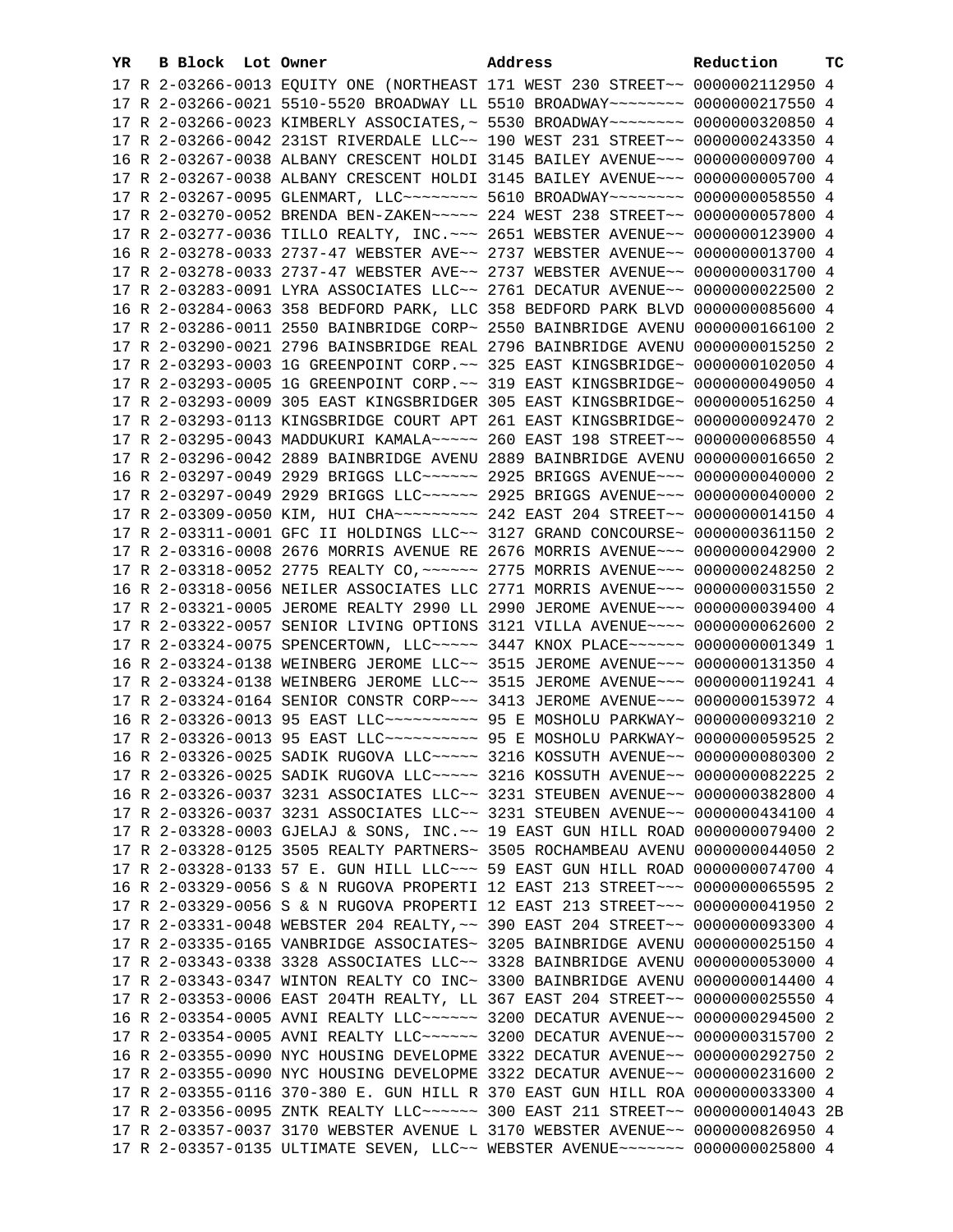| YR. | B Block Lot Owner | Address                                                                                                                                                         | Reduction | тc |
|-----|-------------------|-----------------------------------------------------------------------------------------------------------------------------------------------------------------|-----------|----|
|     |                   | 17 R 2-03360-0070 HPDC2 HOUSING DEVELOP 3580 WEBSTER AVENUE~~ 0000000510650 2                                                                                   |           |    |
|     |                   | 16 R 2-03363-0023 VALCORTLANDT REALTY I 4200 VAN CORTLANDT PA 0000000031350 4                                                                                   |           |    |
|     |                   | 17 R 2-03363-0023 VALCORTLANDT REALTY I 4200 VAN CORTLANDT PA 0000000083100 4                                                                                   |           |    |
|     |                   | 16 R 2-03369-0005 POPOVIC, PETER~~~~~~~ 4216 ONEIDA AVENUE~~~ 0000000033000 2                                                                                   |           |    |
|     |                   | 17 R 2-03369-0005 POPOVIC, PETER~~~~~~~ 4216 ONEIDA AVENUE~~~ 0000000092350 2                                                                                   |           |    |
|     |                   | 17 R 2-03389-0042 BERNADETTE WALSH~~~~~ 335 EAST 240 STREET~~ 00000000001616 1                                                                                  |           |    |
|     |                   | 17 R 2-03390-0031 QAMIL UGRINAJ~~~~~~~~~ 4391 MARTHA AVENUE~~~ 0000000009970 2A                                                                                 |           |    |
|     |                   | 16 R 2-03395-0080 4201 WEBSTER REALTY L 4201 WEBSTER AVENUE~~ 0000000026600 4                                                                                   |           |    |
|     |                   | 17 R 2-03395-0080 4201 WEBSTER REALTY L 4201 WEBSTER AVENUE~~ 0000000054350 4                                                                                   |           |    |
|     |                   | 17 R 2-03499-0016 420-S, LLC ----------- 420 SOUNDVIEW AVENUE ~ 0000000038685 2A                                                                                |           |    |
|     |                   | 17 R 2-03499-0062 J & E BOLTON AVE. REA 433 BOLTON AVENUE~~~~ 0000000020600 4                                                                                   |           |    |
|     |                   | 17 R 2-03513-0037 DEL BALSO CONSTRUCTIO 470 ZEREGA AVENUE~~~~ 0000000426050 4                                                                                   |           |    |
|     |                   |                                                                                                                                                                 |           |    |
|     |                   |                                                                                                                                                                 |           |    |
|     |                   | 17 R 2-03576-0050 RC ZEREGA OWNER, LLC~ 2345 RANDALL AVENUE~~ 0000000844000 4                                                                                   |           |    |
|     |                   | 17 R 2-03616-0001 DREYER'S GRAND ICE CR 701 ZEREGA AVENUE~~~~ 0000000219450 4                                                                                   |           |    |
|     |                   |                                                                                                                                                                 |           |    |
|     |                   | 17 R 2-03617-0001 ZEREGA REALTY LLC --- 751 ZEREGA AVENUE --- 0000000045350 4<br>17 R 2-03636-0020 HARLORN, LLC -------- 863 SOUNDVIEW AVENUE ~ 0000000040050 4 |           |    |
|     |                   |                                                                                                                                                                 |           |    |
|     |                   | 17 R 2-03646-0044 CLEAR CHANNEL OUTDOOR 1400 BRUCKNER BOULEVA 0000000090900 4                                                                                   |           |    |
|     |                   | 17 R 2-03653-0050 G & T CONSULTING CO~~ 1630 BRUCKNER BOULEVA 0000001238850 4                                                                                   |           |    |
|     |                   | 17 R 2-03662-0008 TOPEKA REALTY COMPANY 930 SOUNDVIEW AVENUE~ 0000000289150 4                                                                                   |           |    |
|     |                   | 16 R 2-03671-0013 ACRE ASSOCIATES LLC~~ 945 WHITE PLAINS ROAD 0000002296300 4                                                                                   |           |    |
|     |                   | 17 R 2-03671-0013 ACRE ASSOCIATES LLC~~ 945 WHITE PLAINS ROAD 0000001971400 4                                                                                   |           |    |
|     |                   | 17 R 2-03673-0001 VNO BRUCKNER PLAZA LL 1998 BRUCKNER BOULEVA 0000002738050 4                                                                                   |           |    |
|     |                   | 16 R 2-03700-0031 ESS PRISA II LLC ---- 945 ZEREGA AVENUE --- 0000000352550 4                                                                                   |           |    |
|     |                   | 17 R 2-03700-0031 ESS PRISA II LLC ~~~~~ 945 ZEREGA AVENUE ~~~~ 0000000675650 4                                                                                 |           |    |
|     |                   | 17 R 2-03700-0046 ZEREGA REALTY PARTNER 931 ZEREGA AVENUE~~~~ 0000000034700 4<br>17 R 2-03734-0007 STA 23, LLC ---------- 1125 BRONX RIVER AVEN 0000000012150 4 |           |    |
|     |                   | 17 R 2-03734-0025 SIRE HOLDINGS, ~~~~~~~ 1145 BRONX RIVER AVEN 0000000035400 4                                                                                  |           |    |
|     |                   | 16 R 2-03735-0023 1150 BRONX RIVER AVEN 1152 BRONX RIVER AVEN 0000000060550 4                                                                                   |           |    |
|     |                   | 17 R 2-03739-0043 EMIL MOSBACHER REAL E 1518 WESTCHESTER AVEN 0000000235550 4                                                                                   |           |    |
|     |                   | 17 R 2-03740-0044 R G ENTERPRISE INC~~~ 1530 WESTCHESTER AVEN 0000000238350 4                                                                                   |           |    |
|     |                   | 16 R 2-03742-0044 WESTCHESTER AVENUE RE 1578 WESTCHESTER AVEN 0000000094150 4                                                                                   |           |    |
|     |                   | 17 R 2-03742-0044 WESTCHESTER AVENUE RE 1578 WESTCHESTER AVEN 0000000165700 4                                                                                   |           |    |
|     |                   | 17 R 2-03743-0005 1104 GAYATRI MATA LLC 1104 MANOR AVENUE~~~~ 0000000077700 2                                                                                   |           |    |
|     |                   | 17 R 2-03748-0028 RF CROES LLC -------- FTELEY AVENUE ------- 0000000050600 4                                                                                   |           |    |
|     |                   | 17 R 2-03764-0035 WU, RONG ZAN~~~~~~~~~~~~~~ 1806 WESTCHESTER AVEN 0000000115650 4                                                                              |           |    |
|     |                   | 17 R 2-03766-0043 MONTERA~ PETER~~~~~~~~ 1850 WESTCHESTER AVEN 0000000028200 4                                                                                  |           |    |
|     |                   | 16 R 2-03766-0048 PARKCHESTER PROPERTIE 1856 WESTCHESTER AVEN 0000000017000 4                                                                                   |           |    |
|     |                   | 17 R 2-03766-0048 PARKCHESTER PROPERTIE 1856 WESTCHESTER AVEN 0000000016950 4                                                                                   |           |    |
|     |                   | 17 R 2-03767-0051 1860 WESTCHESTER AVE, 1860 WESTCHESTER AVEN 0000000012400 4                                                                                   |           |    |
|     |                   | 16 R 2-03772-0001 CLS INC~~~~~~~~~~~~~~~~~~~~~~~~~ 1201 ELDER AVENUE~~~~~ 0000000091500 2                                                                       |           |    |
|     |                   | 17 R 2-03772-0001 CLS INC~~~~~~~~~~~~~~~~~~~~~~~~~ 1201 ELDER AVENUE~~~~~ 0000000034300 2                                                                       |           |    |
|     |                   | 17 R 2-03778-0003 1631 WESTCHESTER PART 1635 WESTCHESTER AVEN 0000000033900 4                                                                                   |           |    |
|     |                   | 17 R 2-03778-0004 1631 WESTCHESTER PART 1633 WESTCHESTER AVEN 0000000018150 4                                                                                   |           |    |
|     |                   | 17 R 2-03781-0047 CHEN, DAN L~~~~~~~~~~~~~~~ 1247 CROES AVENUE~~~~~ 0000000002928 1                                                                             |           |    |
|     |                   | 17 R 2-03792-0047 1165 PUGSLEY AVE LLC~ 1165 PUGSLEY AVENUE~~ 0000000060325 2                                                                                   |           |    |
|     |                   | 17 R 2-03803-0001 GLEASON LLC ---------- 2003 GLEASON AVENUE -- 0000000121100 2                                                                                 |           |    |
|     |                   | 17 R 2-03812-0042 MONTELEONE CARMINE~~~ 1217 CASTLE HILL AVEN 0000000038400 4                                                                                   |           |    |
|     |                   | 17 R 2-03814-0055 CASTLE HILL POOH LLC~ 1261 CASTLE HILL AVEN 0000000049300 4                                                                                   |           |    |
|     |                   | 17 R 2-03814-0059 CASTLE HILL POOH LLC~ 2161 NEWBOLD AVENUE~~ 0000000021900 4                                                                                   |           |    |
|     |                   | 17 R 2-03815-0003 LOUGHRAN, FRANK~~~~~~ 1010 CASTLE HILL AVEN 0000000075100 4                                                                                   |           |    |
|     |                   | 17 R 2-03819-0074 STIFORD MANAGEMENT CO 2227 HAVILAND AVENUE~ 0000000005652 2A                                                                                  |           |    |
|     |                   | 17 R 2-03834-0041 2362 WESTCHESTER AVE~ 2362 WESTCHESTER AVEN 0000000068450 4                                                                                   |           |    |
|     |                   | 16 R 2-03836-0001 ZEREGA AVENUE REALTYC 1000 ZEREGA AVENUE~~~ 0000000112750 4                                                                                   |           |    |
|     |                   | 17 R 2-03836-0001 ZEREGA AVENUE REALTYC 1000 ZEREGA AVENUE~~~ 0000000111400 4                                                                                   |           |    |
|     |                   | 17 R 2-03851-0001 NEWBOLD HOLDINGS LLC~ 2515 NEWBOLD AVENUE~~ 0000000041250 4                                                                                   |           |    |
|     |                   | 17 R 2-03856-0018 1390 VIELE AVE REALTY 1379 COMMERCE AVENUE~ 0000000062550 4                                                                                   |           |    |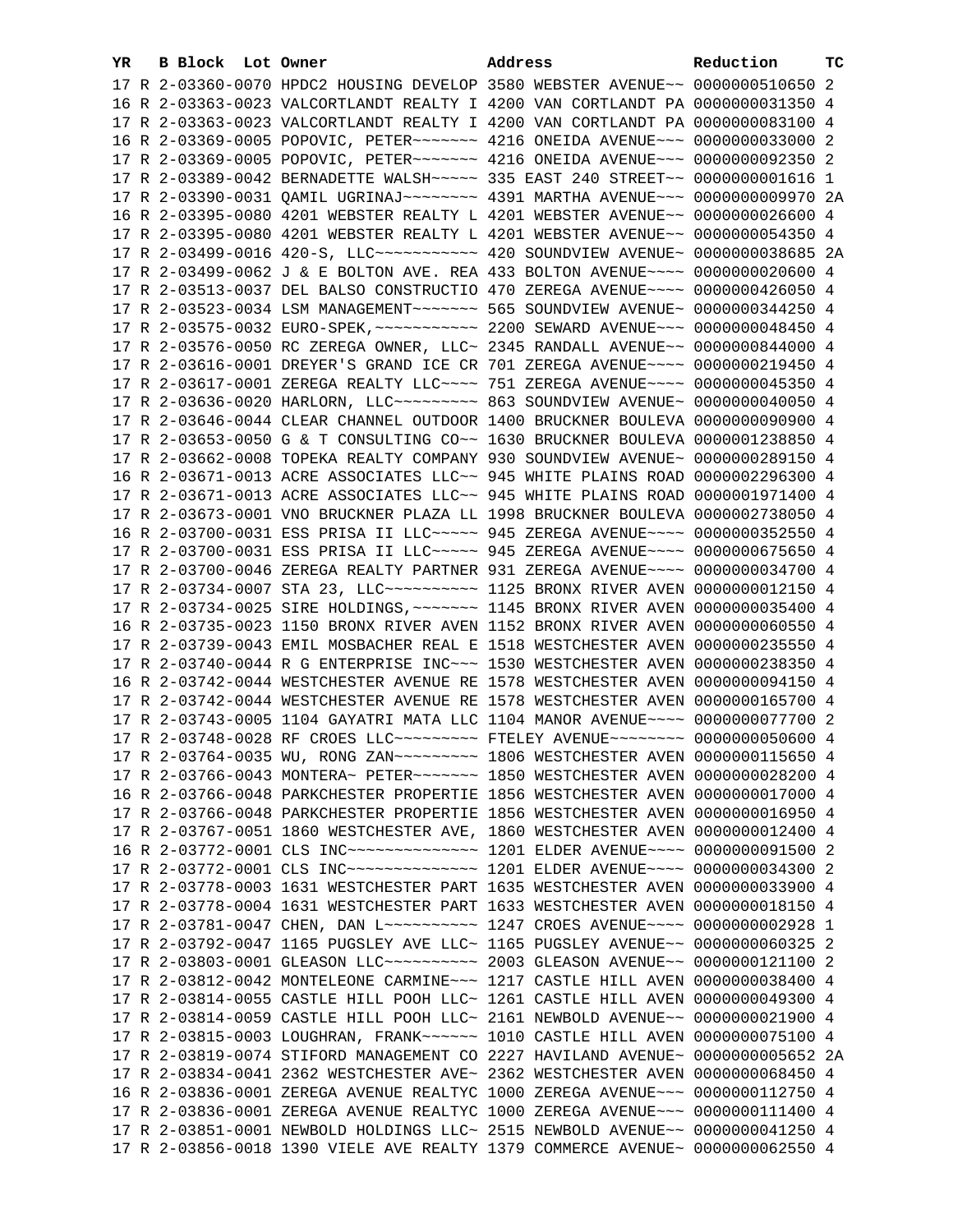| YR. | B Block Lot Owner |                                                                                                                                                                 | Address | Reduction | TC. |
|-----|-------------------|-----------------------------------------------------------------------------------------------------------------------------------------------------------------|---------|-----------|-----|
|     |                   | 17 R 2-03858-0025 THOMAS IPPOLITO~~~~~~ 1405 COMMERCE AVENUE~ 0000000018650 4                                                                                   |         |           |     |
|     |                   | 17 R 2-03871-0007 LUAN REALTY LLC ----- 1300 FTELEY AVENUE -- 0000000123350 2                                                                                   |         |           |     |
|     |                   | 17 R 2-03908-0051 390 MORRIS PARK AVENU 390 MORRIS PARK AVENU 0000000629250 4                                                                                   |         |           |     |
|     |                   | 17 R 2-03909-0096 ACME AWNING CO., INC. 427 VAN NEST AVENUE~~ 0000000080300 4                                                                                   |         |           |     |
|     |                   | 17 R 2-03910-0029 CIMINELLO INDUSTRIALP 1208 WYATT STREET~~~~ 0000000207700 4                                                                                   |         |           |     |
|     |                   | 17 R 2-03917-0028 UNITED TREMONT LLC~~~ 1547 COMMONWEALTH AVE 0000000043950 2                                                                                   |         |           |     |
|     |                   | 16 R 2-03934-0001 C PLUS REALTY, LLC ~~~~ 2135 WESTCHESTER AVEN 0000000078500 4                                                                                 |         |           |     |
|     |                   | 17 R 2-03934-0001 C PLUS REALTY, LLC ~~~~ 2135 WESTCHESTER AVEN 0000000140600 4                                                                                 |         |           |     |
|     |                   | 17 R 2-03935-0001 JACKLINE REALTY CORPO 1301 CASTLE HILL AVEN 0000000160900 4                                                                                   |         |           |     |
|     |                   | 16 R 2-03937-1011 PPC COMMERCIAL, LLC~~ 1409 METROPOLITAN AVE 0000003439450 4                                                                                   |         |           |     |
|     |                   | 17 R 2-03937-1011 PPC COMMERCIAL, LLC~~ 1409 METROPOLITAN AVE 0000003799000 4                                                                                   |         |           |     |
|     |                   | 17 R 2-03943-0199 PARKCHESTER PRESERVAT 1701 PURDY STREET~~~~ 0000000329100 4                                                                                   |         |           |     |
|     |                   | 17 R 2-03947-0088 PARKCHESTER PRESERVAT 1611 PURDY STREET~~~~ 0000000062850 4                                                                                   |         |           |     |
|     |                   | 17 R 2-03964-0045 FERDALE ESTATES INC~~ 2265 WESTCHESTER AVEN 0000000082950 2                                                                                   |         |           |     |
|     |                   | 17 R 2-03970-0008 2351 WESTCHESTER AVE. 2353 WESTCHESTER AVEN 0000000048000 4                                                                                   |         |           |     |
|     |                   | 17 R 2-03971-0040 PARKER REALTY ASSOCIA 1517 PARKER STREET~~~ 0000000024088 2B                                                                                  |         |           |     |
|     |                   | 16 R 2-03974-0001 G MATESE & MURRO PLAZ 2453 WESTCHESTER AVEN 0000000020100 4                                                                                   |         |           |     |
|     |                   | 17 R 2-03974-0001 G MATESE & MURRO PLAZ 2453 WESTCHESTER AVEN 0000000011000 4                                                                                   |         |           |     |
|     |                   | 17 R 2-03990-0048 PARK CASTLE REALTY IN 1672 CASTLE HILL AVEN 0000000013150 4                                                                                   |         |           |     |
|     |                   |                                                                                                                                                                 |         |           |     |
|     |                   | 17 R 2-03991-0071 TOTARAM ENTERPRISES, ~ 1701 ZEREGA AVENUE~~~ 0000000010650 4<br>17 R 2-04004-0017 DEENAE REALTY LLC~~~~ 1101 EAST TREMONT AVE 0000000055200 4 |         |           |     |
|     |                   | 17 R 2-04005-0012 CHAND TREMONT CORP~~~ 426 DEVOE AVENUE~~~~~ 0000000094700 4                                                                                   |         |           |     |
|     |                   | 17 R 2-04020-0053 MELVILLE GARAGE LLC~~ 1750 MELVILLE STREET~ 0000000002300 4                                                                                   |         |           |     |
|     |                   | 17 R 2-04025-0035 RITZ REALTY MANAGEMEN 1865 EAST TREMONT AVE 0000000087650 4                                                                                   |         |           |     |
|     |                   | 17 R 2-04050-0019 BCAS EQUITIES LLC~~~~ 1826 WHITE PLAINS ROA 0000000062050 2                                                                                   |         |           |     |
|     |                   | 17 R 2-04052-0004 SICILIA REAL ESTATE, ~ 761 MORRIS PARK AVENU 0000000048700 4                                                                                  |         |           |     |
|     |                   | 16 R 2-04068-0028 2517 EAST TREMONT REA 2517 EAST TREMONT AVE 0000000024250 4                                                                                   |         |           |     |
|     |                   | 17 R 2-04068-0028 2517 EAST TREMONT REA 2517 EAST TREMONT AVE 0000000020650 4                                                                                   |         |           |     |
|     |                   | 16 R 2-04075-0002 1434 WILLIAMSBRIDGE R 1434 WILLIAMSBRIDGE R 0000000186350 4                                                                                   |         |           |     |
|     |                   | 17 R 2-04075-0002 1434 WILLIAMSBRIDGE R 1434 WILLIAMSBRIDGE R 0000000203900 4                                                                                   |         |           |     |
|     |                   |                                                                                                                                                                 |         |           |     |
|     |                   | 17 R 2-04080-0015 CHESBROUGH REALTY COR 2622 CHESBROUGH AVENU 0000000060200 4                                                                                   |         |           |     |
|     |                   | 16 R 2-04087-0001 E.S.D. PROPERTY SERVI 1540 TOMLINSON AVENUE 0000000012600 4                                                                                   |         |           |     |
|     |                   | 17 R 2-04087-0001 E.S.D. PROPERTY SERVI 1540 TOMLINSON AVENUE 0000000050850 4                                                                                   |         |           |     |
|     |                   | 17 R 2-04101-0013 KUKAJ , ISMET~~~~~~~~ 1727 COLDEN AVENUE~~~ 0000000007046 2A                                                                                  |         |           |     |
|     |                   | 16 R 2-04102-0008 MPGRETTY REALTY LLC~~ 1012 MORRIS PARK AVEN 0000000017950 4                                                                                   |         |           |     |
|     |                   | 17 R 2-04102-0008 MPGRETTY REALTY LLC~~ 1012 MORRIS PARK AVEN 0000000042700 4                                                                                   |         |           |     |
|     |                   | 17 R 2-04104-0001 MORRIS & HONE REALTY~ 1052 MORRIS PARK AVEN 0000000040800 4                                                                                   |         |           |     |
|     |                   | 17 R 2-04123-0023 VERA C. REALTY LLC~~~ 1823 FOWLER AVENUE~~~ 0000000008035 2A                                                                                  |         |           |     |
|     |                   | 17 R 2-04126-0035 991 M. P. REALTY CORP 991 MORRIS PARK AVENU 0000000052700 4                                                                                   |         |           |     |
|     |                   | 17 R 2-04127-0040 JOKEY, LLC ---------- 1001 MORRIS PARK AVEN 0000000010573 2A                                                                                  |         |           |     |
|     |                   | 17 R 2-04128-0030 1811 HONE AVE. REALTY 1811 HONE AVENUE~~~~~ 0000000132800 4                                                                                   |         |           |     |
|     |                   | 17 R 2-04132-0039 DORMI ACQUISTION, INC 1121 MORRIS PARK AVEN 0000000183500 4                                                                                   |         |           |     |
|     |                   | 16 R 2-04141-0004 VEC HOLDING CORP. ~~~~ 1460 BLONDELL AVENUE~ 0000000009900 4                                                                                  |         |           |     |
|     |                   | 17 R 2-04141-0005 FRARIK FORMICA FABRIC 1464 BLONDELL AVENUE~ 0000000012900 4                                                                                   |         |           |     |
|     |                   | 17 R 2-04153-0008 BEECHWOOD HUTCHINSON~ 1632 HUTCHINSON RVR P 0000000045950 2                                                                                   |         |           |     |
|     |                   | 17 R 2-04168-0025 1650 REALTY LLC ----- 1650 CROSBY AVENUE -- 0000000014800 4                                                                                   |         |           |     |
|     |                   |                                                                                                                                                                 |         |           |     |
|     |                   | 16 R 2-04195-0001 BP PRODUCTS NORTH AME 3065 WESTCHESTER AVEN 0000000032500 4                                                                                   |         |           |     |
|     |                   | 17 R 2-04195-0001 BP PRODUCTS NORTH AME 3065 WESTCHESTER AVEN 0000000053200 4                                                                                   |         |           |     |
|     |                   | 17 R 2-04200-0001 1864 WILLIAMSBRIDGE~~ 1864 WILLIAMSBRIDGE R 0000000082150 4                                                                                   |         |           |     |
|     |                   | 17 R 2-04209-0012 1886 EASTCHESTER ROAD 1886 EASTCHESTER ROAD 0000000274750 4                                                                                   |         |           |     |
|     |                   | 17 R 2-04219-0026 1572 STILLWELL AVENUE 1572 STILLWELL AVENUE 0000000038200 4                                                                                   |         |           |     |
|     |                   | 17 R 2-04219-0031 1580 STILLWELL AVENUE 1580 STILLWELL AVENUE 0000000029175 4                                                                                   |         |           |     |
|     |                   | 16 R 2-04220-0001 CONSTANTINE DEVELOPME 2050 EASTCHESTER ROAD 0000000147350 4                                                                                   |         |           |     |
|     |                   | 17 R 2-04220-0001 CONSTANTINE DEVELOPME 2050 EASTCHESTER ROAD 0000000190250 4                                                                                   |         |           |     |
|     |                   | 16 R 2-04222-0072 TRIPLE C PROPERTIES, I 1621 STILLWELL AVENUE 0000000049700 4                                                                                  |         |           |     |
|     |                   | 17 R 2-04222-0072 TRIPLE C PROPERTIES, I 1621 STILLWELL AVENUE 0000000053750 4                                                                                  |         |           |     |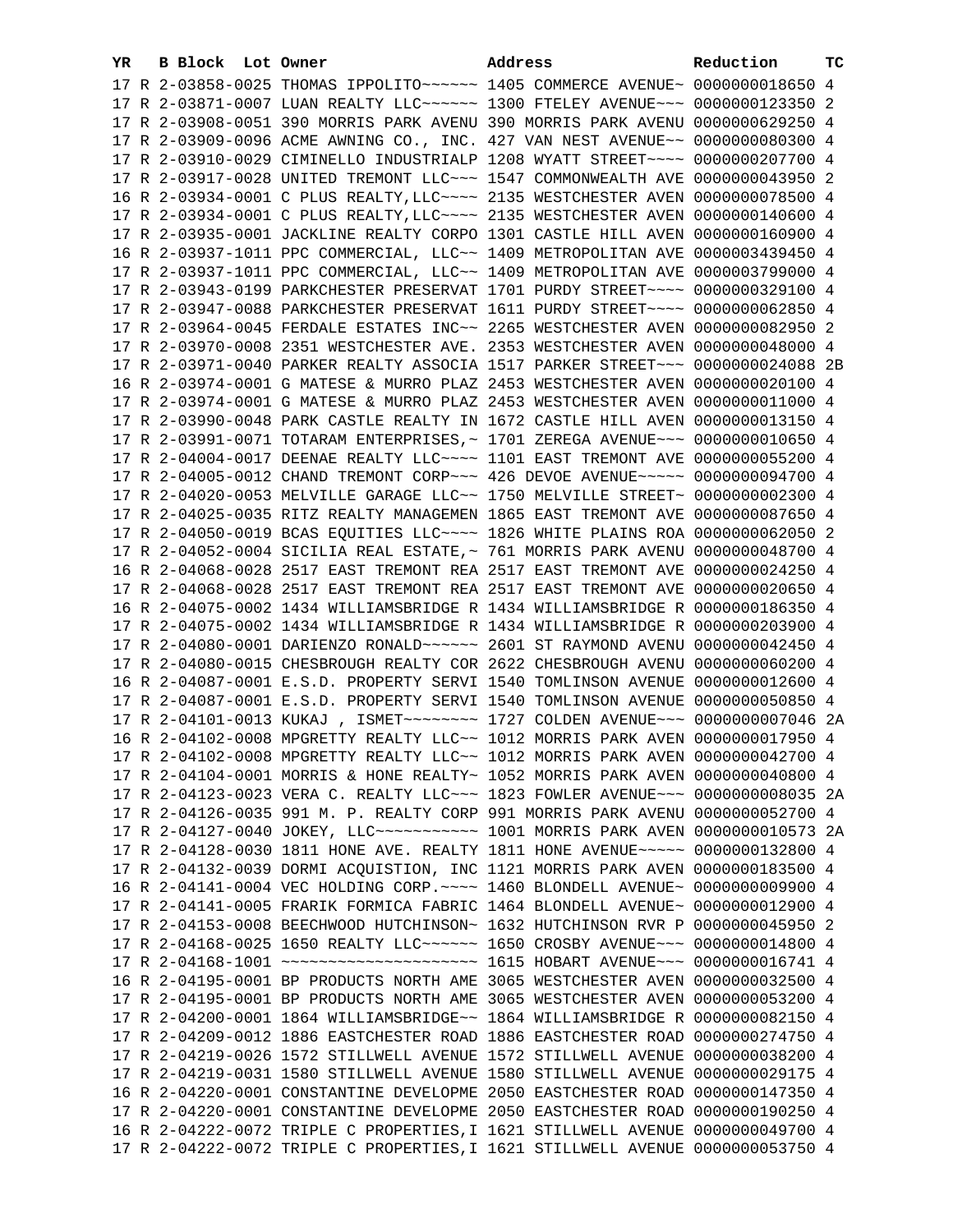| YR. | B Block Lot Owner |                                                                                                                                                                | Address | Reduction | ТC |
|-----|-------------------|----------------------------------------------------------------------------------------------------------------------------------------------------------------|---------|-----------|----|
|     |                   | 16 R 2-04226-0418 NICK'S AUTO SERVICE, I 1826 EASTCHESTER ROAD 0000000241750 4                                                                                 |         |           |    |
|     |                   | 17 R 2-04226-0418 NICK'S AUTO SERVICE, I 1826 EASTCHESTER ROAD 0000000517150 4                                                                                 |         |           |    |
|     |                   |                                                                                                                                                                |         |           |    |
|     |                   | 17 R 2-04247-0068 LA CHIANA REALTY~ INC 3231 WESTCHESTER AVEN 0000000023050 4                                                                                  |         |           |    |
|     |                   | 17 R 2-04252-0017 PARKWAY OWNERS INC~~~ 1910 PELHAM PARKWAY S 0000000147000 2                                                                                  |         |           |    |
|     |                   | 17 R 2-04257-0020 2000 WPR REALTY CORP~ 2000 WHITE PLAINS ROA 0000000045200 4                                                                                  |         |           |    |
|     |                   | 17 R 2-04266-0029 FEUSI, BERNADETTE~~~~ 954 NEILL AVENUE~~~~~ 0000000000384 1                                                                                  |         |           |    |
|     |                   | 17 R 2-04273-0034 FRANGINA REALTY LLC~~ 1129 RHINELANDER AVEN 0000000020380 2                                                                                  |         |           |    |
|     |                   | 16 R 2-04274-0064 1960 WILLIAMSBRIDGE R 1960 WILLIAMSBRIDGE R 0000000146175 2                                                                                  |         |           |    |
|     |                   | 17 R 2-04274-0071 ANTHONY CONSENTINO~~~ 1978 WILLIAMSBRIDGE R 0000000141600 4                                                                                  |         |           |    |
|     |                   | 17 R 2-04284-1002 WHITE PLAINS COURTYAR 2040 WHITE PLAINS ROA 0000000153350 2                                                                                  |         |           |    |
|     |                   | 17 R 2-04287-0040 PARKASH 2125 LLC ~~~~~ 2125 CRUGER AVENUE ~~~ 0000000055350 2                                                                                |         |           |    |
|     |                   | 17 R 2-04307-1004 GERARDO CAVALLO~~~~~~ 1144 LYDIG AVENUE~~~~ 0000000020496 4                                                                                  |         |           |    |
|     |                   | 16 R 2-04310-0035 KINGSVILLE REALTY LLC 2114 WILLIAMSBRIDGE R 0000000036000 4                                                                                  |         |           |    |
|     |                   | 17 R 2-04317-0033 LEEMILTS PETROLEUM IN 610 PELHAM PARKWAY SO 0000000023650 4                                                                                  |         |           |    |
|     |                   | 17 R 2-04318-0057 711 ASSOCIATES~~~~~~~~ 711 LYDIG AVENUE~~~~~ 0000000037850 4                                                                                 |         |           |    |
|     |                   | 17 R 2-04320-0001 BONAVITA, SALVATORE M 2140 HOLLAND AVENUE~~ 0000000253650 4                                                                                  |         |           |    |
|     |                   | 17 R 2-04325-0021 2121 PAULDING AVE OWN 2121 PAULDING AVENUE~ 0000000705600 2                                                                                  |         |           |    |
|     |                   | 17 R 2-04329-0001 MORNINGSIDE ACQUISITI 1000 PELHAM PARKWAY S 0000000643450 4                                                                                  |         |           |    |
|     |                   | 17 R 2-04330-0001 MORNINGSIDE ACQUISITI 1050 PELHAM PARKWAY S 0000000467950 4                                                                                  |         |           |    |
|     |                   |                                                                                                                                                                |         |           |    |
|     |                   | 17 R 2-04332-0020 2121 WILLIAMSBRIDGE L 2121 WILLIAMSBRIDGE R 0000000036700 4                                                                                  |         |           |    |
|     |                   | 16 R 2-04343-0005 2200 WHITE PLAINS RD. 2212 WHITE PLAINS ROA 0000000141950 4                                                                                  |         |           |    |
|     |                   | 17 R 2-04391-0019 1554 ASTOR REALTY CO~ 1554 ASTOR AVENUE~~~~ 0000000084700 4                                                                                  |         |           |    |
|     |                   | 17 R 2-04393-0009 2330 PROFESSIONAL ASS 2330 EASTCHESTER ROAD 0000000117400 4                                                                                  |         |           |    |
|     |                   | 17 R 2-04410-0021 J.L.A. REALTY COMPANY 1800 WARING AVENUE~~~ 0000001194750 4                                                                                  |         |           |    |
|     |                   | 17 R 2-04430-0042 WHITE POST ASSOCIATES 2424 WHITE PLAINS ROA 0000000197950 4                                                                                  |         |           |    |
|     |                   | 17 R 2-04435-0016 JVAL HOLDING CORP. ~~~ 2526 HOLLAND AVENUE~~ 0000000159116 2B                                                                                |         |           |    |
|     |                   | 17 R 2-04445-0040 SALFAR REALTY CORP~~~ 910 ALLERTON AVENUE~~ 0000000022100 4                                                                                  |         |           |    |
|     |                   | 17 R 2-04445-0041 SALFAR REALTY CORPORA 920 ALLERTON AVENUE~~ 0000000068150 4                                                                                  |         |           |    |
|     |                   | 16 R 2-04450-0037 A-J ALLERTON REALTY~~ 1000 ALLERTON AVENUE~ 0000000058750 4                                                                                  |         |           |    |
|     |                   | 17 R 2-04450-0037 A-J ALLERTON REALTY~~ 1000 ALLERTON AVENUE~ 0000000068650 4                                                                                  |         |           |    |
|     |                   | 17 R 2-04455-0079 2440 ESPLANADE, LLC~~ 2440 ESPLANADE~~~~~~~ 0000000592000 4                                                                                  |         |           |    |
|     |                   | 16 R 2-04504-0411 FC ELY ASSOCIATES, L. 1800 EAST GUN HILL RO 0000000049450 4                                                                                  |         |           |    |
|     |                   | 17 R 2-04504-0411 FC ELY ASSOCIATES, L. 1800 EAST GUN HILL RO 0000000092350 4                                                                                  |         |           |    |
|     |                   | 17 R 2-04508-0027 VELE BROS. REALTY, ~~~ 2711 WHITE PLAINS ROA 0000000133000 4                                                                                 |         |           |    |
|     |                   | 16 R 2-04515-0001 2750 BOSTON ROAD, LLC BOSTON ROAD~~~~~~~~~~ 0000000009150 4                                                                                  |         |           |    |
|     |                   | 17 R 2-04515-0001 2750 BOSTON ROAD, LLC BOSTON ROAD~~~~~~~~~~ 0000000014550 4                                                                                  |         |           |    |
|     |                   | 16 R 2-04515-0005 2750 BOSTON ROAD, LLC 2750 BOSTON ROAD~~~~~ 0000000289350 4                                                                                  |         |           |    |
|     |                   | 17 R 2-04515-0005 2750 BOSTON ROAD, LLC 2750 BOSTON ROAD ~~~~~ 0000000329400 4                                                                                 |         |           |    |
|     |                   | 16 R 2-04516-0001 MAIRAJ REALTY LLC ~~~~ 2701 WILLIAMSBRIDGE R 0000000006750 4                                                                                 |         |           |    |
|     |                   | 17 R 2-04516-0001 MAIRAJ REALTY LLC~~~~ 2701 WILLIAMSBRIDGE R 0000000016200 4                                                                                  |         |           |    |
|     |                   | 17 R 2-04519-0001 AJDIN, LLC. ~~~~~~~~~~~~~~~ 1051 ALLERTON AVENUE~ 0000000038400 4                                                                            |         |           |    |
|     |                   | 17 R 2-04520-0059 DEGENNARO CHRISTINE~~ 1085 ALLERTON AVENUE~ 0000000029350 4<br>17 R 2-04562-0021 KEITH ELIJAH THOMPSON 2934 PEARSALL AVENUE~ 0000000001901 1 |         |           |    |
|     |                   | 17 R 2-04566-0046 AWS 34 ORCHARD LLC~~~ 1432 EAST GUN HILL RO 0000000041970 2A                                                                                 |         |           |    |
|     |                   | 17 R 2-04570-0018 MB TOWER HOLDINGS LLC 3030 HOLLAND AVENUE~~ 0000000013335 2                                                                                  |         |           |    |
|     |                   | 17 R 2-04578-0001 LANDAU 1 LLC~~~~~~~~~~~~~~ 3010 BOSTON ROAD~~~~~~ 0000000042450 4                                                                            |         |           |    |
|     |                   | 17 R 2-04579-0020 LANDAU III LLC~~~~~~~ 3054 BOSTON ROAD~~~~~ 0000000018500 4                                                                                  |         |           |    |
|     |                   | 17 R 2-04590-0045 EVACAR ENTERPRISES, LT 1334 EAST GUN HILL RO 0000000023150 4                                                                                 |         |           |    |
|     |                   | 17 R 2-04596-0009 RELASCO REALTY CORP~~ 3210 WHITE PLAINS ROA 0000000068650 4                                                                                  |         |           |    |
|     |                   | 17 R 2-04603-0025 YOLANDA ENTERPRISE CO 779 BURKE AVENUE~~~~~ 0000000028950 4                                                                                  |         |           |    |
|     |                   | 17 R 2-04605-0012 SOUTHLAND BRONX, LLC~ 815 BURKE AVENUE~~~~~ 0000000056150 4                                                                                  |         |           |    |
|     |                   | 17 R 2-04609-0016 3230 RADCLIFF LLC ~~~~ 3224 RADCLIFF AVENUE~ 0000000026957 2B                                                                                |         |           |    |
|     |                   | 17 R 2-04614-0059 3245 BOSTON ROAD LLC~ 3245 YATES AVENUE~~~~ 0000000021050 4                                                                                  |         |           |    |
|     |                   |                                                                                                                                                                |         |           |    |
|     |                   | 17 R 2-04651-0056 WHITE PLAINS ESTATES~ 3763 WHITE PLAINS ROA 0000000034700 4                                                                                  |         |           |    |
|     |                   | 16 R 2-04656-0039 HOLLAND EQUITIES LLC, 3869 WHITE PLAINS ROA 0000000099600 4                                                                                  |         |           |    |
|     |                   |                                                                                                                                                                |         |           |    |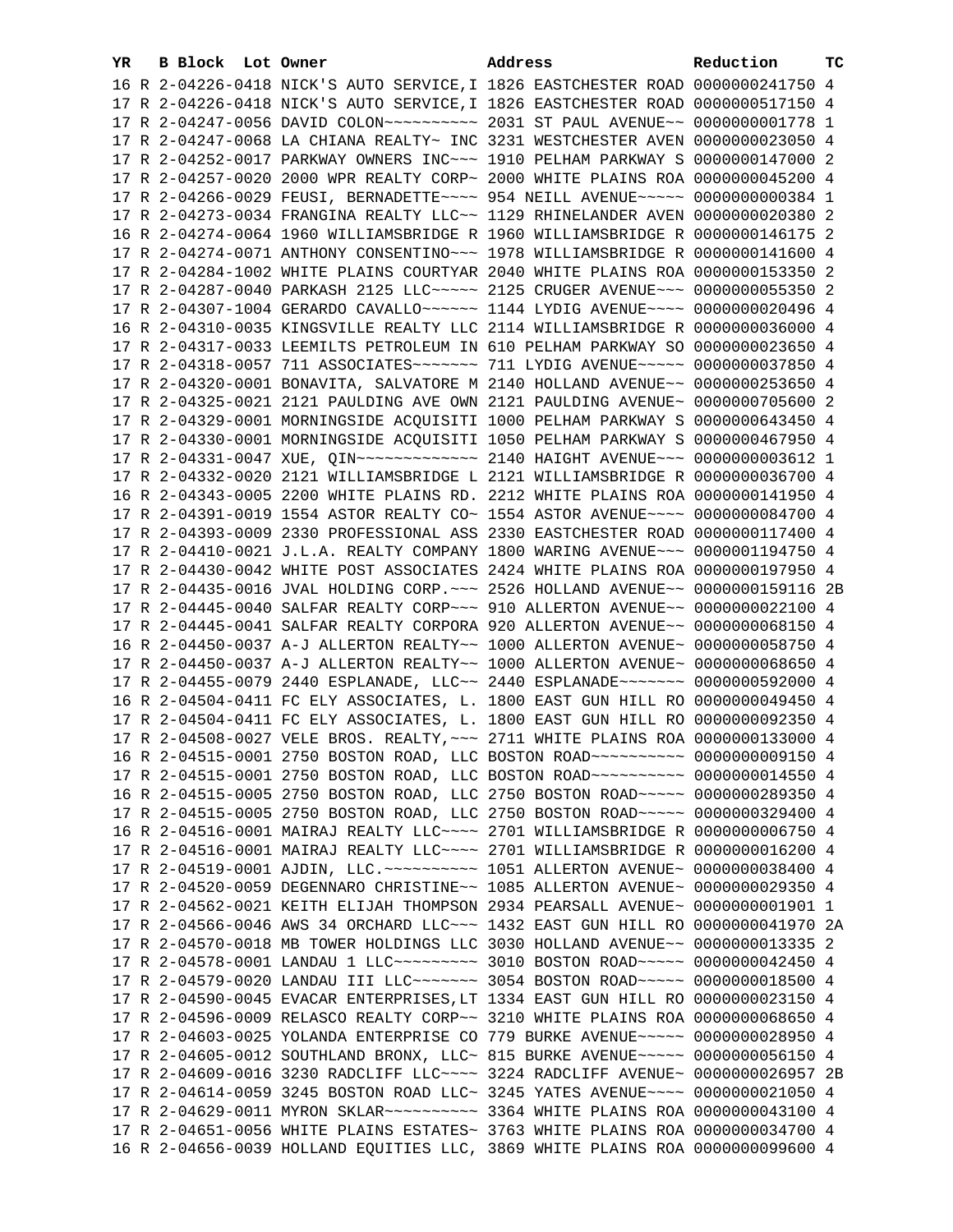| YR. | B Block Lot Owner |                                                                                  | Address | Reduction | тc |
|-----|-------------------|----------------------------------------------------------------------------------|---------|-----------|----|
|     |                   | 17 R 2-04656-0039 HOLLAND EQUITIES LLC, 3869 WHITE PLAINS ROA 0000000131550 4    |         |           |    |
|     |                   | 17 R 2-04658-0021 BRONXWOOD HOME FOR TH 3441 BARNES AVENUE~~~ 0000000852700 4    |         |           |    |
|     |                   | 17 R 2-04663-0012 WPR HEIGHTS ASSOCIAT~ 3682 WHITE PLAINS ROA 0000000019400 4    |         |           |    |
|     |                   | 17 R 2-04688-0028 116 WEST CORP. ~~~~~~~ 901 EAST 217 STREET~~ 0000000303850 2   |         |           |    |
|     |                   | 17 R 2-04724-0074 BOSTON ROAD MANAGEME~ 1601 TILLOTSON AVENUE 0000000283200 4    |         |           |    |
|     |                   | 17 R 2-04729-0013 T.J.C. OPERATIONS, IN EAST 222 STREET~~~~~~~ 0000000178650 4   |         |           |    |
|     |                   | 17 R 2-04729-0036 TJC OPERATIONS INC~~~ 3578A BOSTON ROAD~~~~ 0000000012100 4    |         |           |    |
|     |                   | 17 R 2-04732-0001 AUTOZONE DEVELOPMENTC 3304 BOSTON ROAD~~~~~ 0000000051850 4    |         |           |    |
|     |                   | 16 R 2-04734-0092 SAKOW, MARCUS ------- 1275 EAST GUN HILL RO 0000000023000 4    |         |           |    |
|     |                   | 17 R 2-04734-0092 SAKOW, MARCUS ~~~~~~~~~ 1275 EAST GUN HILL RO 0000000046400 4  |         |           |    |
|     |                   | 17 R 2-04735-0063 712 E 214 ST CORP~~~~ 3364 WILSON AVENUE~~~ 0000000019550 4    |         |           |    |
|     |                   | 17 R 2-04737-0105 ~~~~~~~~~~~~~~~~~~~~~~~~ 3450 BOSTON ROAD~~~~~ 0000000103350 4 |         |           |    |
|     |                   | 17 R 2-04737-0106 ~~~~~~~~~~~~~~~~~~~~~~~ 3456 BOSTON ROAD~~~~~ 0000000153750 4  |         |           |    |
|     |                   | 17 R 2-04754-0001 BAY CHESTER MOTEL, INC 1440 EAST 222 STREET~ 0000000263400 4   |         |           |    |
|     |                   | 17 R 2-04762-0102 WRIGHT, ANTHONY~~~~~~ 1435 EAST GUN HILL RO 0000000024150 4    |         |           |    |
|     |                   | 17 R 2-04776-0065 SONNY BOY REALTY INC~ 3030 BRUNER AVENUE~~~ 0000000022500 4    |         |           |    |
|     |                   | 17 R 2-04777-0002 3155 GRACE AVENUE TRU 3155 GRACE AVENUE~~~~ 0000001274150 4    |         |           |    |
|     |                   | 16 R 2-04825-0002 531 MANAGEMENT LLC~~~ 3943 WHITE PLAINS ROA 0000000017170 2    |         |           |    |
|     |                   | 17 R 2-04825-0002 531 MANAGEMENT LLC~~~ 3943 WHITE PLAINS ROA 0000000017170 2    |         |           |    |
|     |                   | 16 R 2-04825-0004 531 MANAGEMENT LLC~~~ 3941 WHITE PLAINS ROA 0000000018830 2    |         |           |    |
|     |                   | 17 R 2-04825-0004 531 MANAGEMENT LLC~~~ 3941 WHITE PLAINS ROA 0000000018830 2    |         |           |    |
|     |                   | 17 R 2-04829-0001 ANTRIM ROSE REALTY, ~~ 4049 WHITE PLAINS ROA 0000000045850 4   |         |           |    |
|     |                   | 17 R 2-04829-0011 RIVERDALE EQUITIES LT 4027 WHITE PLAINS ROA 0000000086850 4    |         |           |    |
|     |                   | 17 R 2-04829-0021 4009 WP REALTY CORP~~ 4009 WHITE PLAINS ROA 0000000203350 4    |         |           |    |
|     |                   | 17 R 2-04829-0026 4001 REALTY LLC ----- 4001 WHITE PLAINS ROA 0000000025700 4    |         |           |    |
|     |                   | 16 R 2-04831-0003 L.G.C.J.C. REALTY COR 4075 WHITE PLAINS ROA 0000000015950 4    |         |           |    |
|     |                   | 17 R 2-04831-0003 L.G.C.J.C. REALTY COR 4075 WHITE PLAINS ROA 0000000024300 4    |         |           |    |
|     |                   | 16 R 2-04833-0064 318 REALTY CO ------- 646 EAST 231 STREET -~ 0000000054390 2   |         |           |    |
|     |                   | 17 R 2-04833-0064 318 REALTY CO ------- 646 EAST 231 STREET -~ 0000000075180 2   |         |           |    |
|     |                   | 17 R 2-04838-0050 EMIL MOSBACHER REAL E 3958 WHITE PLAINS ROA 0000000081450 4    |         |           |    |
|     |                   |                                                                                  |         |           |    |
|     |                   | 16 R 2-04845-0031 711 E 231 REALTY LLC~ 711 EAST 231 STREET~~ 0000000125075 2    |         |           |    |
|     |                   | 16 R 2-04846-0064 M. SOPHER & CO.~~~~~~ 736 EAST 233 STREET~~ 0000000030250 4    |         |           |    |
|     |                   | 17 R 2-04846-0064 M. SOPHER & CO.~~~~~~ 736 EAST 233 STREET~~ 0000000055000 4    |         |           |    |
|     |                   | 17 R 2-04857-0001 CASA FAMILY LIMITEDPA 4181 BRONXWOOD AVENUE 0000000052700 4    |         |           |    |
|     |                   | 16 R 2-04877-0001 LACONIA PROPERTIES~~~ 4125 LACONIA AVENUE~~ 0000000092150 4    |         |           |    |
|     |                   | 17 R 2-04883-0012 WENESCO RESTAURANTSOF 3450 WICKHAM AVENUE~~ 0000000082450 4    |         |           |    |
|     |                   | 17 R 2-04887-0014 3770 BOSTON POST ROAD 3491 BAYCHESTER AVENU 0000000039700 4    |         |           |    |
|     |                   | 16 R 2-04949-0114 ADELFI 114 REALTY, LL CONNER STREET~~~~~~~~ 0000000022550 4    |         |           |    |
|     |                   | 17 R 2-04949-0114 ADELFI 114 REALTY, LL CONNER STREET~~~~~~~~ 0000000022550 4    |         |           |    |
|     |                   | 16 R 2-04949-0121 ADELFI 4075 REALTY, L 4075 BOSTON ROAD~~~~~ 0000000095650 4    |         |           |    |
|     |                   | 17 R 2-04949-0121 ADELFI 4075 REALTY, L 4075 BOSTON ROAD~~~~~ 0000000054700 4    |         |           |    |
|     |                   | 17 R 2-04951-0044 2246 LIGHT STREET LLC 2246 LIGHT STREET~~~~ 00000000001950 4   |         |           |    |
|     |                   |                                                                                  |         |           |    |
|     |                   | 17 R 2-04953-0090 MAIO REALTY INC ----- 4211 BOSTON ROAD ---- 0000000144700 4    |         |           |    |
|     |                   | 17 R 2-04958-0017 3930 MURDOCK LLC ~~~~~ 3930 MURDOCK AVENUE ~~ 0000000004371 1  |         |           |    |
|     |                   | 16 R 2-04974-0009 COPPOLA EMILIO~~~~~~~ 1641 EAST 233 STREET~ 0000000034200 4    |         |           |    |
|     |                   |                                                                                  |         |           |    |
|     |                   | 17 R 2-04994-0001 NORTH FORK BANK~~~~~~ 4191 WHITE PLAINS ROA 0000000139650 4    |         |           |    |
|     |                   | 17 R 2-04994-0036 FATI 635 REALTY LLC~~ 635 EAST 233 STREET~~ 0000000015895 2B   |         |           |    |
|     |                   | 17 R 2-04996-0001 BURGER KING~~~~~~~~~~ 4275 WHITE PLAINS ROA 0000000150350 4    |         |           |    |
|     |                   | 17 R 2-04997-0060 M. SOPHER & CO.~~~~~~ 4206 WHITE PLAINS ROA 0000000023350 4    |         |           |    |
|     |                   | 16 R 2-04997-0062 M. SOPHER & CO.~~~~~~ 4216 WHITE PLAINS ROA 0000000010850 4    |         |           |    |
|     |                   | 17 R 2-05036-0007 CLAUDIO IODICE~~~~~~~~ 4360 BRONX BOULEVARD~ 0000000025650 4   |         |           |    |
|     |                   | 16 R 2-05039-0016 RIVERDALE EQUITIES, LT 4325 WHITE PLAINS ROA 0000000046000 4   |         |           |    |
|     |                   | 17 R 2-05039-0016 RIVERDALE EQUITIES, LT 4325 WHITE PLAINS ROA 0000000041800 4   |         |           |    |
|     |                   | 16 R 2-05042-0029 P & S MANAGEMENT CO L 4387 WHITE PLAINS ROA 0000000244850 4    |         |           |    |
|     |                   | 17 R 2-05042-0029 P & S MANAGEMENT CO L 4387 WHITE PLAINS ROA 0000000319550 4    |         |           |    |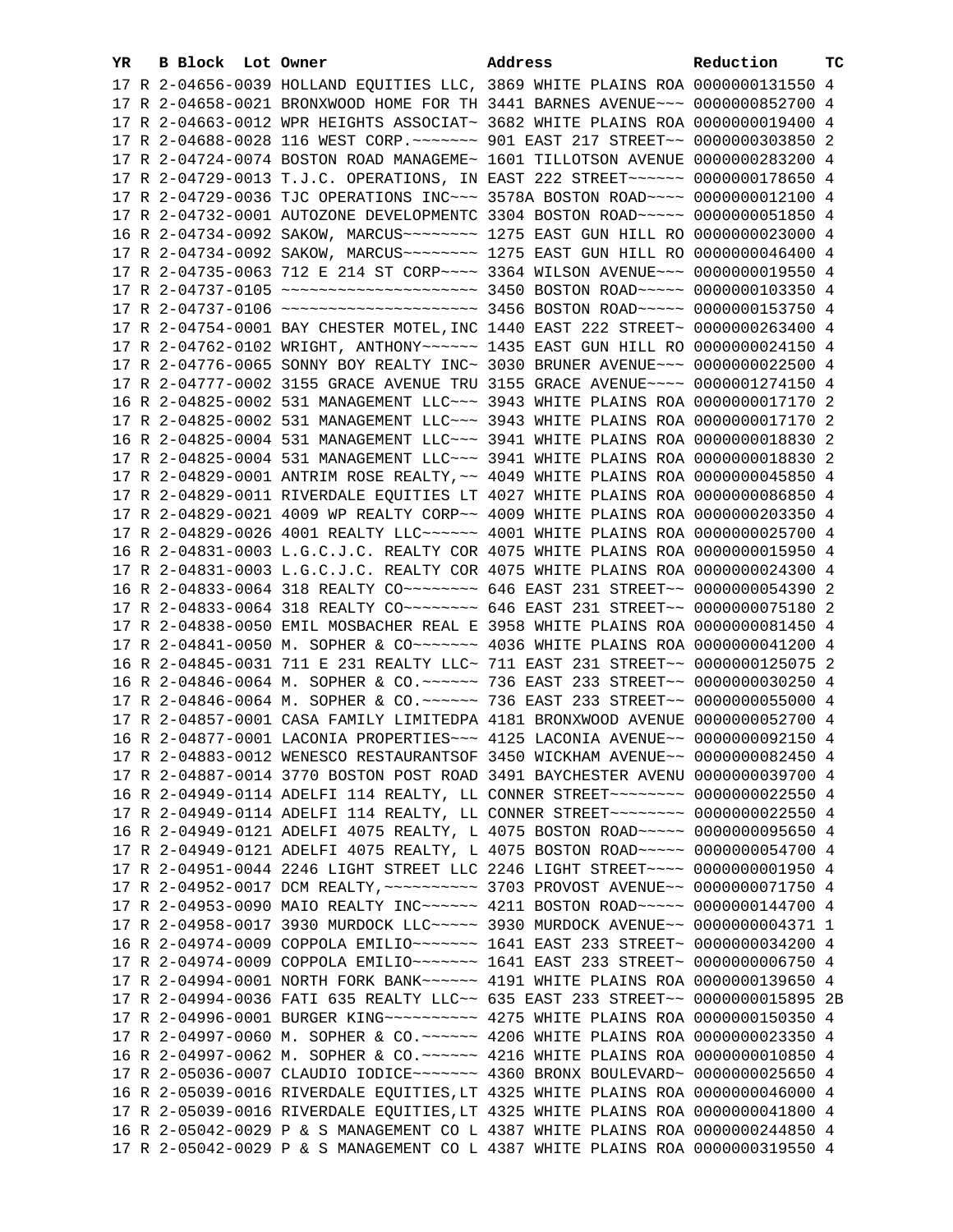| YR | B Block Lot Owner |                                                                                          | Address                                                                       | Reduction       | тc |
|----|-------------------|------------------------------------------------------------------------------------------|-------------------------------------------------------------------------------|-----------------|----|
|    |                   | 16 R 2-05043-0008 CRAPS LLC ----------- 4332 WHITE PLAINS ROA 0000000213050 4            |                                                                               |                 |    |
|    |                   | 17 R 2-05043-0008 CRAPS LLC ----------- 4332 WHITE PLAINS ROA 0000000343400 4            |                                                                               |                 |    |
|    |                   | 16 R 2-05065-0044 4461 BRONX BOULEVARD, 4461 BRONX BOULEVARD~ 0000000016200 4            |                                                                               |                 |    |
|    |                   | 17 R 2-05065-0044 4461 BRONX BOULEVARD, 4461 BRONX BOULEVARD~ 0000000013200 4            |                                                                               |                 |    |
|    |                   | 17 R 2-05085-0027 BAKKER RLTY CO, INC~~ 724 EAST 241 STREET~~ 0000000278000 4            |                                                                               |                 |    |
|    |                   | 17 R 2-05110-0004 TROY COMPONENTS, INC. 4827 WHITE PLAINS ROA 0000000010350 4            |                                                                               |                 |    |
|    |                   | 16 R 2-05114-0014 CENTERS FC REALTY, LL 4770 WHITE PLAINS ROA 0000000068750 4            |                                                                               |                 |    |
|    |                   | 17 R 2-05114-0014 CENTERS FC REALTY, LL 4770 WHITE PLAINS ROA 0000000282050 4            |                                                                               |                 |    |
|    |                   | 17 R 2-05118-0046 PARKASH 84-34-836~~~~ 834 PENFIELD STREET~~                            |                                                                               | 0000000089900 2 |    |
|    |                   |                                                                                          |                                                                               | 0000004364150 4 |    |
|    |                   | 16 R 2-05141-0001 MALL 1 - BAY PLAZA, L 250 BAYCHESTER AVENUE                            |                                                                               |                 |    |
|    |                   | 17 R 2-05141-0001 MALL 1 - BAY PLAZA, L 250 BAYCHESTER AVENUE 0000005191700 4            |                                                                               |                 |    |
|    |                   | 16 R 2-05141-0006 MALL 1 - BAY PLAZA, L 200 BAYCHESTER AVENUE 0000004719200 4            |                                                                               |                 |    |
|    |                   | 17 R 2-05141-0012 MALL 1 - BAY PLAZA, L 272 BAYCHESTER AVENUE                            |                                                                               | 0000000491600 4 |    |
|    |                   | 16 R 2-05141-0015 MALL 1 - BAY PLAZA, L 280 BAYCHESTER AVENUE                            |                                                                               | 0000000509050 4 |    |
|    |                   | 17 R 2-05141-0015 MALL 1 - BAY PLAZA, L 280 BAYCHESTER AVENUE                            |                                                                               | 0000001729000 4 |    |
|    |                   | 17 R 2-05141-0029 PC1-BAY PLAZA, LLC~~~ 308 BAYCHESTER AVENUE                            |                                                                               | 0000000118650 4 |    |
|    |                   | 16 R 2-05141-1149 PRESTIGE BAY PLAZA DE 356 BAYCHESTER AVENUE                            |                                                                               | 0000000767100 4 |    |
|    |                   | 17 R 2-05141-1149 PRESTIGE BAY PLAZA DE 356 BAYCHESTER AVENUE                            |                                                                               | 0000000765750 4 |    |
|    |                   | 17 R 2-05223-0001 JACOB'S LADDER REALTY 3200 BAYCHESTER AVENU                            |                                                                               | 0000002257250 4 |    |
|    |                   | 17 R 2-05257-0047 ZACKER OIL CORP. ~~~~~ 2001 TILLOTSON AVENUE                           |                                                                               | 0000000030650 4 |    |
|    |                   | 17 R 2-05259-0001 DEREIMER OWNERS, LLC. 3850 BOSTON ROAD~~~~~ 0000000072800 4            |                                                                               |                 |    |
|    |                   | 17 R 2-05263-0001 FILOMIO TRUCK SALES I 3870 BOSTON ROAD~~~~~ 0000000016900 4            |                                                                               |                 |    |
|    |                   | 17 R 2-05263-0059 B.P.R. 4000, INC. ~~~~ 4000 BOSTON ROAD ~~~~~ 0000000391100 4          |                                                                               |                 |    |
|    |                   | 17 R 2-05274-0042 3528 ROMBOUTS AVENUE~ 3528 ROMBOUTS AVENUE~ 0000000049350 4            |                                                                               |                 |    |
|    |                   | 17 R 2-05280-0034 3505 CONNER STREET LL 3505 CONNER STREET~~~ 0000000055950 4            |                                                                               |                 |    |
|    |                   | 16 R 2-05281-0001 FERRO ENTERPRISES NY~ 4100 BOSTON ROAD~~~~~ 0000000016350 4            |                                                                               |                 |    |
|    |                   | 17 R 2-05281-0001 FERRO ENTERPRISES NY~ 4100 BOSTON ROAD~~~~~ 0000000038400 4            |                                                                               |                 |    |
|    |                   | 17 R 2-05281-0007 2303 CLEMENTINE REALT 4124 BOSTON ROAD~~~~~ 0000000037200 4            |                                                                               |                 |    |
|    |                   | 17 R 2-05282-0001 FAR ENTERPRISES LLC~~ 4138 BOSTON ROAD~~~~~ 0000000224700 4            |                                                                               |                 |    |
|    |                   | 17 R 2-05282-0024 HOLLERS, LLC -------- 2345 HOLLERS AVENUE- 0000000101400 4             |                                                                               |                 |    |
|    |                   | 17 R 2-05283-0030 EDENWALD OWNERS, L.L. 2351 HOLLERS AVENUE~~ 0000000072050 4            |                                                                               |                 |    |
|    |                   | 16 R 2-05306-0076 SULLISIR CORP ~~~~~~~~ 2861 BRUCKNER BOULEVA 0000000048850 4           |                                                                               |                 |    |
|    |                   | 17 R 2-05306-0076 SULLISIR CORP~~~~~~~~ 2861 BRUCKNER BOULEVA 0000000048250 4            |                                                                               |                 |    |
|    |                   | 17 R 2-05306-0096 M MARCIANO LLC ------ 1111 CALHOUN AVENUE -- 0000000048900 4           |                                                                               |                 |    |
|    |                   | 17 R 2-05312-0001 P & J BIVONA LLC ~~~~~ 2945 BRUCKNER BOULEVA 0000000131000 4           |                                                                               |                 |    |
|    |                   | 16 R 2-05331-0015 3219 TREMONT CORP~~~~ 3219 EAST TREMONT AVE 0000000134650 4            |                                                                               |                 |    |
|    |                   | 17 R 2-05331-0015 3219 TREMONT CORP~~~~ 3219 EAST TREMONT AVE 0000000302900 4            |                                                                               |                 |    |
|    |                   | 17 R 2-05333-0001 BP PRODUCTS NORTH AME 3319 EAST TREMONT AVE 0000000045500 4            |                                                                               |                 |    |
|    |                   | 17 R 2-05350-0048 3100 TREMONT ASSOCIAT 3130 EAST TREMONT AVE 0000000027725 4            |                                                                               |                 |    |
|    |                   | 17 R 2-05350-0054 FURY REALTY LLC ----- 3146 EAST TREMONT AVE 0000000019350 4            |                                                                               |                 |    |
|    |                   | 17 R 2-05350-0058 ALTIERI THOMAS J ~~~~~ 3156 EAST TREMONT AVE 0000000023200 4           |                                                                               |                 |    |
|    |                   | 17 R 2-05351-0012 THE VITO R MIRANDO FA 3177 EAST TREMONT AVE 0000000019000 4            |                                                                               |                 |    |
|    |                   | 17 R 2-05373-0005 3111 EAST TREMONT COR 3113 EAST TREMONT AVE 0000000093400 4            |                                                                               |                 |    |
|    |                   | 17 R 2-05415-0109 MURRAY, SHAWN~~~~~~~~ 1510 LIBRARY AVENUE~~ 0000000001350 1            |                                                                               |                 |    |
|    |                   | 17 R 2-05416-0046 MESTOUSIS REALTY CORP 3233 AMPERE AVENUE~~~ 0000000041800 4            |                                                                               |                 |    |
|    |                   | 17 R 2-05423-0009 M NOBLE REALTY LLC ~~~ 3535 EAST TREMONT AVE 0000000029650 4           |                                                                               |                 |    |
|    |                   | 16 R 2-05427-0050 JAS HOLDINGS CORP~~~~ 3607 EAST TREMONT AVE 0000000037150 4            |                                                                               |                 |    |
|    |                   | 17 R 2-05427-0050 JAS HOLDINGS CORP~~~~ 3607 EAST TREMONT AVE 0000000055600 4            |                                                                               |                 |    |
|    |                   | 17 R 2-05439-0022 3839 E TREMONT RTLYCO 3843 EAST TREMONT AVE 0000000185350 4            |                                                                               |                 |    |
|    |                   |                                                                                          |                                                                               |                 |    |
|    |                   | 17 R 2-05465-0048 MEHMED & BUTA MILJUS~ 1024 CLARENCE AVENUE~ 0000000035419 2A           |                                                                               |                 |    |
|    |                   | 17 R 2-05519-0082 CHEN, DAN L~~~~~~~~~~~~~~~~~~~ 232 BLAIR AVENUE~~~~~~ 00000000001299 1 |                                                                               |                 |    |
|    |                   | 17 R 2-05531-0030 3464 EAST TREMONT HOL 3474 EAST TREMONT AVE 0000000014550 4            |                                                                               |                 |    |
|    |                   | 17 R 2-05541-0008 CIMINELLO PROPERTY AS 999 BRUSH AVENUE~~~~~ 0000000035650 4            |                                                                               |                 |    |
|    |                   | 16 R 2-05542-0041 CIMINELLO PROPERTY AS 2550 BRUCKNER BOULEVA 0000001014750 4            |                                                                               |                 |    |
|    |                   | 17 R 2-05542-0041 CIMINELLO PROPERTY AS 2550 BRUCKNER BOULEVA 0000003828000 4            |                                                                               |                 |    |
|    |                   | 17 R 2-05543-0020 THROGGS NECK URGENTCA 3594 EAST TREMONT AVE 0000000032400 4            |                                                                               |                 |    |
|    |                   |                                                                                          | 17 R 2-05543-0030 SIEMENS REALTY SERVIC 3618 EAST TREMONT AVE 0000000056150 4 |                 |    |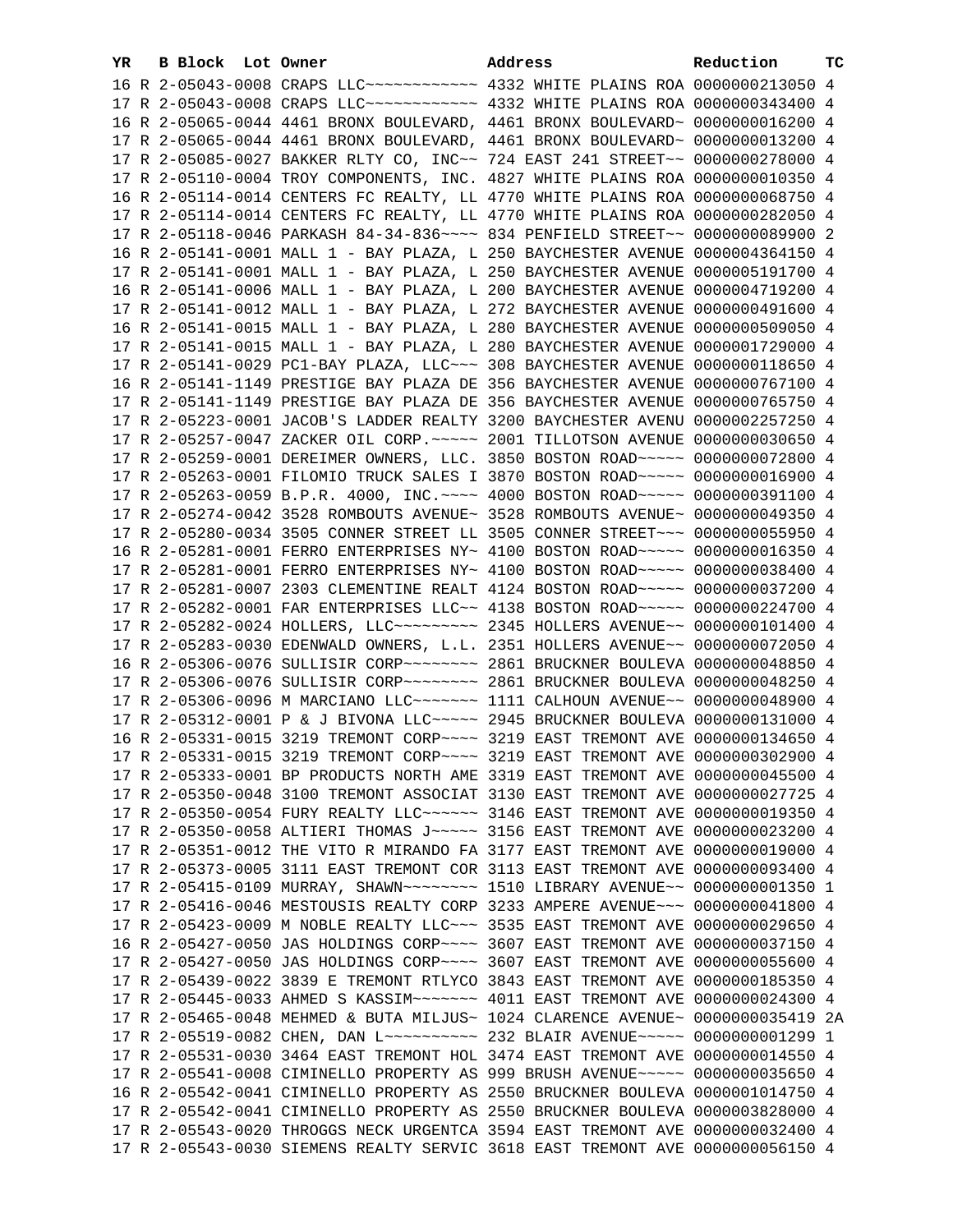| YR | B Block Lot Owner |                                                                                    | Address | Reduction       | тc |
|----|-------------------|------------------------------------------------------------------------------------|---------|-----------------|----|
|    |                   | 17 R 2-05543-0086 3680 TREMONT REALTY~~ 3664 EAST TREMONT AVE 0000000025600 4      |         |                 |    |
|    |                   | 17 R 2-05543-0105 3680 TREMONT REALTY~~ 3680 EAST TREMONT AVE                      |         | 0000000292100 4 |    |
|    |                   | 17 R 2-05560-0001 CIMINELLO PROPERTY AS 775 BRUSH AVENUE~~~~~                      |         | 0000000272550 4 |    |
|    |                   | 17 R 2-05561-0170 3860 EAST TREMONT RET 3860 EAST TREMONT AVE                      |         | 0000000991300 4 |    |
|    |                   | 17 R 2-05562-0072 VOURKOTE REALTY CO. IN 3800 EAST TREMONT AVE                     |         | 0000000146200 4 |    |
|    |                   | 17 R 2-05562-0153 3830-38 E. TREMONT AV 3830 EAST TREMONT AVE                      |         | 0000000239750 4 |    |
|    |                   | 17 R 2-05576-0113 MILES REALTY COMPANY~ 2883 MILES AVENUE~~~~                      |         | 0000000053500 4 |    |
|    |                   |                                                                                    |         |                 |    |
|    |                   | 17 R 2-05603-0014 DANIA MARINA, INC. ~~~ 2894 SCHURZ AVENUE~~~ 0000000133000 4     |         |                 |    |
|    |                   | 17 R 2-05610-0006 500 BRUSH, LLC~~~~~~~~ 500 BRUSH AVENUE~~~~~ 0000000362400 4     |         |                 |    |
|    |                   | 17 R 2-05624-0030 LOBSTER BOX RSTRNT IN 27 CITY ISLAND AVENUE                      |         | 0000000049650 4 |    |
|    |                   | 17 R 2-05634-0126 D & D BOWNE ST. REALT 435 CITY ISLAND AVENU                      |         | 0000000070750 4 |    |
|    |                   | 17 R 2-05635-0118 503 CITY ISLAND CORPO 503 CITY ISLAND AVENU                      |         | 0000000095750 4 |    |
|    |                   | 17 R 2-05635-0164 COMPREHENSIVE TREND T 583 CITY ISLAND AVENU                      |         | 0000000076050 4 |    |
|    |                   | 17 R 2-05641-1044 OWNER / AGENT~~~~~~~~ 170 SCHOFIELD STREET~                      |         | 0000000006070 4 |    |
|    |                   |                                                                                    |         | 0000000011550 4 |    |
|    |                   | 16 R 2-05643-1001 190 FORDHAM ST REALTY 190 FORDHAM STREET~~~                      |         | 0000000024935 4 |    |
|    |                   | 17 R 2-05643-1001 190 FORDHAM ST REALTY 190 FORDHAM STREET~~~                      |         | 0000000025059 4 |    |
|    |                   | 17 R 2-05644-0250 JRP INDUSTRIES LLC~~~ 233 FORDHAM PLACE~~~~                      |         | 0000000017100 4 |    |
|    |                   | 16 R 2-05645-0164 STIFANIC, ADELINO~~~~ 231 KIRBY STREET~~~~~ 0000000014000 4      |         |                 |    |
|    |                   | 17 R 2-05645-0164 STIFANIC, ADELINO~~~~ 231 KIRBY STREET~~~~~ 0000000013350 4      |         |                 |    |
|    |                   | 16 R 2-05645-0288 STIFANIC, ADELINO~~~~ 219 KIRBY STREET~~~~~ 0000000085900 4      |         |                 |    |
|    |                   | 17 R 2-05645-0288 STIFANIC, ADELINO~~~~ 219 KIRBY STREET~~~~~ 0000000098600 4      |         |                 |    |
|    |                   | 16 R 2-05645-1288 STIFANIC , ADELINO~~~ KIRBY STREET~~~~~~~~~ 0000000011250 4      |         |                 |    |
|    |                   | 17 R 2-05645-1288 STIFANIC , ADELINO~~~ KIRBY STREET~~~~~~~~~ 0000000013050 4      |         |                 |    |
|    |                   | 17 R 2-05655-0112 4300 BOSTON ROAD LLC~ 4300 BOSTON ROAD~~~~~ 0000000075950 4      |         |                 |    |
|    |                   | 17 R 2-05655-0300 POST ROAD PLAZA FEE L 4325 BOSTON ROAD~~~~~ 0000000167750 4      |         |                 |    |
|    |                   | 16 R 2-05655-0326 UNITED PARCEL SERVICE 4275 BOSTON ROAD~~~~~ 0000000112100 4      |         |                 |    |
|    |                   | 17 R 2-05655-0326 UNITED PARCEL SERVICE 4275 BOSTON ROAD~~~~~ 0000000254350 4      |         |                 |    |
|    |                   | 17 R 2-05701-0126 MARTIN KENNETH REALTY 5547 BROADWAY~~~~~~~~ 0000000163800 4      |         |                 |    |
|    |                   | 17 R 2-05704-0045 J P MORGAN CHASE ~~~~~ 5581 BROADWAY ~~~~~~~~ 0000000284600 4    |         |                 |    |
|    |                   | 17 R 2-05708-0104 FUREY, BARBARA LEE/TR 253 WEST 231 STREET~~ 0000000094700 4      |         |                 |    |
|    |                   | 17 R 2-05716-0265 2465 PALISADES APARTM 2465 PALISADE AVENUE~                      |         | 0000000161100 2 |    |
|    |                   | 16 R 2-05732-0941 HENRY HUDSON GARDENSL 2728 HENRY HUDSON PKW 0000000152410 2      |         |                 |    |
|    |                   | 17 R 2-05732-0941 HENRY HUDSON GARDENSL 2728 HENRY HUDSON PKW 0000000209470 2      |         |                 |    |
|    |                   | 17 R 2-05750-0357 PARK RIVER OWNERS COR 735 KAPPOCK STREET~~~ 0000000086250 2      |         |                 |    |
|    |                   | 17 R 2-05765-0710 LEEMILTS PETROLEUM IN 5805 BROADWAY~~~~~~~~ 0000000049350 4      |         |                 |    |
|    |                   | 17 R 2-05765-0720 GOLDEN ARCH REALTY CO 5771 BROADWAY~~~~~~~~ 0000000080300 4      |         |                 |    |
|    |                   | 17 R 2-05766-0757 SNOWCAP, LLC -------- 3657 KINGSBRIDGE AVEN 0000000022800 4      |         |                 |    |
|    |                   |                                                                                    |         |                 |    |
|    |                   | 17 R 2-05766-1747 CORLEAR REALTY LLC~~~ 3640 CORLEAR AVENUE~~ 0000000005240 2A     |         |                 |    |
|    |                   | 17 R 2-05769-0132 3660 WALDO LLC~~~~~~~~ 3660 WALDO AVENUE~~~~ 0000000244000 2     |         |                 |    |
|    |                   | 17 R 2-05770-0060 LINCOLNDALE PROPERTIE 3605 WALDO AVENUE~~~~ 0000000044850 4      |         |                 |    |
|    |                   | 17 R 2-05772-0001 LEONARD FRANZBLAU & A 3704 RIVERDALE AVENUE 0000000205450 4      |         |                 |    |
|    |                   | 17 R 2-05776-0539 L & W HOLDINGS, LTD. ~ 5925 BROADWAY ~~~~~~~~ 0000000115150 4    |         |                 |    |
|    |                   | 17 R 2-05792-0430 WEST 78TH REALTY LLC~ 530 WEST 236 STREET~~                      |         | 0000000163100 2 |    |
|    |                   | 16 R 2-05792-1001 531 MANAGEMENT LLC~~~ 3511 CAMBRIDGE AVENUE                      |         | 0000000009375 4 |    |
|    |                   | 17 R 2-05792-1001 531 MANAGEMENT LLC~~~ 3511 CAMBRIDGE AVENUE 0000000019074 4      |         |                 |    |
|    |                   | 17 R 2-05793-0475 541 WEST 235TH LLC -~~ 541 WEST 235 STREET -~ 0000000256900 4    |         |                 |    |
|    |                   | 17 R 2-05794-0501 3525 JOHNSON LLC~~~~~ 3525 JOHNSON AVENUE~~                      |         | 0000000338850 4 |    |
|    |                   | 17 R 2-05794-0509 3501 JOHNSON LLC~~~~~ 3501 JOHNSON AVENUE~~                      |         | 0000000216950 4 |    |
|    |                   | 17 R 2-05796-0148 J P MORGAN CHASE~~~~~ 3785 RIVERDALE AVENUE                      |         | 0000000277450 4 |    |
|    |                   | 16 R 2-05799-0052 RIVERDALE DEVELOPMENT 3736 HENRY HUDSON PKW                      |         | 0000000029000 4 |    |
|    |                   | 17 R 2-05799-0052 RIVERDALE DEVELOPMENT 3736 HENRY HUDSON PKW 0000000035300 4      |         |                 |    |
|    |                   | 17 R 2-05801-1030 5991 BROADWAY, LLC~~~ 5991 BROADWAY~~~~~~~~ 0000000053250 4      |         |                 |    |
|    |                   | 17 R 2-05835-3045 ZILBERFAIN, AVA~~~~~~ 219 LAKEVIEW PLACE~~~                      |         | 0000000002252 1 |    |
|    |                   | 16 R 2-05840-4143 GALWAY~ ANDREW V~~~~~ 390 WEST 253 STREET~~                      |         | 0000000013800 1 |    |
|    |                   | 17 R 2-05840-4143 GALWAY~ ANDREW V~~~~~ 390 WEST 253 STREET~~ 0000000018768 1      |         |                 |    |
|    |                   | 17 R 2-05855-2260 POST ROAD REALTY, INC 5790 MOSHOLU AVENUE~~ 0000000040850 4      |         |                 |    |
|    |                   | 17 R 2-05861-0321 JET CAB LLC~~~~~~~~~~~~~~~ 5795 TYNDALL AVENUE~~ 0000000085300 4 |         |                 |    |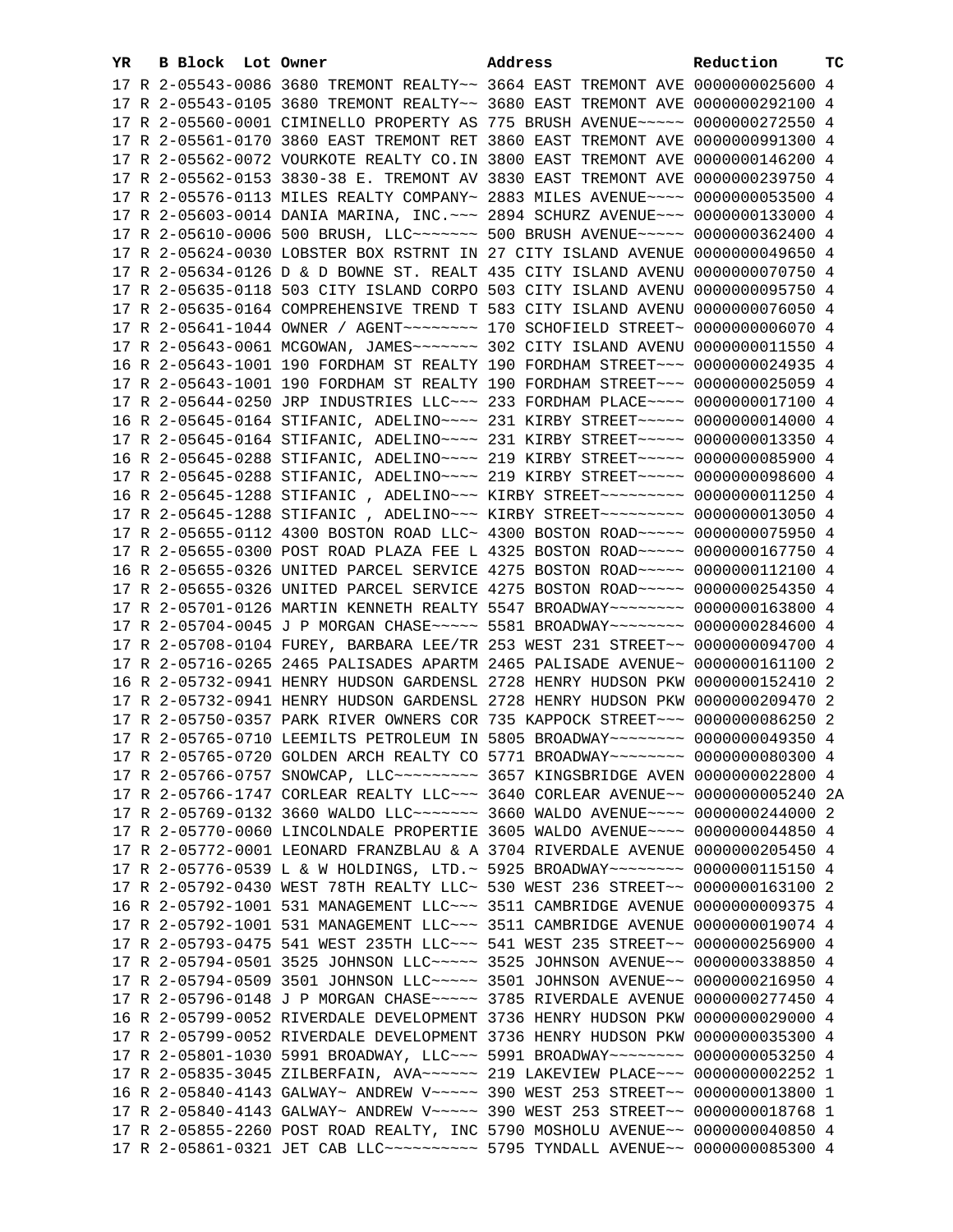| YR | B Block Lot Owner |                                                               | Address                                                                          | Reduction       | тc |
|----|-------------------|---------------------------------------------------------------|----------------------------------------------------------------------------------|-----------------|----|
|    |                   |                                                               | 17 R 2-05863-0109 SILVER, GLORIA B. ~~~~ 5648 RIVERDALE AVENUE 0000000066750 4   |                 |    |
|    |                   |                                                               | 16 R 2-05863-0140 M&DS HOLDING, LLC ~~~~ 444 WEST 259 STREET ~~ 0000000026000 4  |                 |    |
|    |                   | 16 R 2-05887-1325 MARILYN SOPHER/TRUSTE 6132 RIVERDALE AVENUE |                                                                                  | 0000000014000 4 |    |
|    |                   | 16 R 2-05887-1327 M SOPHER & CO LLC~~~~ 6142 RIVERDALE AVENUE |                                                                                  | 0000000005300 4 |    |
|    |                   | 17 R 2-05887-1327 M SOPHER & CO LLC~~~~ 6142 RIVERDALE AVENUE |                                                                                  | 0000000018750 4 |    |
|    |                   | 17 R 2-05888-1554 6677 BROADWAY RMR LLC 6677 BROADWAY~~~~~~~~ |                                                                                  | 0000000015900 4 |    |
|    |                   |                                                               | 17 R 2-05904-0246 3701 TENANTS CORP~~~~ 3701 HENRY HUDSON PKW                    | 0000000151900 2 |    |
|    |                   | 17 R 2-05904-1001 WOLF, COREY~~~~~~~~~~ 3800 BLACKSTONE AVENU |                                                                                  | 0000000009830 2 |    |
|    |                   | 17 R 2-05907-0348 3725 BLACKSTONE AVENU 3725 BLACKSTONE AVENU |                                                                                  | 0000000103050 2 |    |
|    |                   |                                                               |                                                                                  | 0000000075000 2 |    |
|    |                   | 17 R 2-05909-0152 611 OWNERS CORPORATIO 611 WEST 239 STREET~~ |                                                                                  | 0000000225700 2 |    |
|    |                   | 17 R 2-05920-0510 679 OWNERS CORP C/O G 679 WEST 239 STREET~~ |                                                                                  |                 |    |
|    |                   | 17 R 2-05924-0541 ROBERT P MORGENTHAU~~ 4682 DODGEWOOD ROAD~~ |                                                                                  | 0000000017524 1 |    |
|    |                   | 17 R 2-05933-0230 HEBRW HOME HOUS DEV~~ 5961 PALISADE AVENUE~ |                                                                                  | 0000001839700 2 |    |
|    |                   | 16 R 2-05942-0192 CHEN, LAI HO~~~~~~~~~ 626 WEST 254 STREET~~ |                                                                                  | 0000000011253 1 |    |
|    |                   | 17 R 2-05944-0103 4959 REALTY CO. LLC~~ 4959 HENRY HUDSON PKW |                                                                                  | 0000000007538 1 |    |
|    |                   |                                                               | 17 R 2-05944-0240 BALDWIN SUSAN M~~~~~~ 544 WEST 252 STREET~~ 0000000013543 1    |                 |    |
|    |                   |                                                               | 16 R 2-72555-0001 SPRINT CORPORATION -- - ---------------------- 0000000190350 4 |                 |    |
|    |                   |                                                               |                                                                                  |                 |    |
|    |                   |                                                               | 17 R 2-70022-4014 VERIZON NEW YORK INC~ ~~~~~~~~~~~~~~~~~~~~~ 0000003289637 3    |                 |    |
|    |                   |                                                               | 17 R 3-00020-1001 DELLA VALLE, CAROLINA 183 PLYMOUTH STREET~~ 0000000006596 2    |                 |    |
|    |                   |                                                               | 17 R 3-00036-0016 DUMBO LOFTS RENTAL LL 66 WATER STREET~~~~~~ 0000000813600 2    |                 |    |
|    |                   |                                                               | 17 R 3-00036-1001 THE SWEENEY BUILDING~ 30 MAIN STREET~~~~~~~~ 00000000001414 4  |                 |    |
|    |                   |                                                               | 17 R 3-00043-0001 SPINARD MICHAEL~~~~~~ 265 FRONT STREET~~~~~ 0000000007050 4    |                 |    |
|    |                   |                                                               | 17 R 3-00045-1002 SALOMON, JESSICA~~~~~ 70 WASHINGTON STREET~ 0000000011265 2    |                 |    |
|    |                   |                                                               | 17 R 3-00056-0003 99 GOLD PROPERTY LLC~ 99 GOLD STREET~~~~~~~~ 0000000669650 2   |                 |    |
|    |                   |                                                               | 17 R 3-00119-0055 ADDICTION RESERCH & T 22 CHAPEL STREET~~~~~ 0000000292050 4    |                 |    |
|    |                   |                                                               |                                                                                  |                 |    |
|    |                   |                                                               | 16 R 3-00122-0010 SUCCESSOR TO SHURGARD 265 GOLD STREET~~~~~~ 0000000527850 4    |                 |    |
|    |                   |                                                               | 17 R 3-00122-0010 SUCCESSOR TO SHURGARD 265 GOLD STREET~~~~~~ 0000002163600 4    |                 |    |
|    |                   |                                                               | 17 R 3-00122-0032 PHILRUB REALTY CORP~~ 14 PRINCE STREET~~~~~ 0000000765900 4    |                 |    |
|    |                   | 16 R 3-00132-0014 FOREST CITY TECH PLAC 112 FLATBUSH AVENUE E |                                                                                  | 0000002971400 4 |    |
|    |                   | 17 R 3-00132-0014 FOREST CITY TECH PLAC 112 FLATBUSH AVENUE E |                                                                                  | 0000003312950 4 |    |
|    |                   |                                                               | 16 R 3-00132-0023 FOREST CITY TECH PLAC 132 FLATBUSH AVENUE E 0000002168750 4    |                 |    |
|    |                   |                                                               | 17 R 3-00132-0023 FOREST CITY TECH PLAC 132 FLATBUSH AVENUE E 0000001276900 4    |                 |    |
|    |                   |                                                               | 17 R 3-00140-1002 330 JAY OFFICE ASSOC~ 330 JAY STREET~~~~~~~~ 0000000647900 4   |                 |    |
|    |                   |                                                               | 16 R 3-00145-0022 AVALON WILLOUGHBY WES 100 WILLOUGHBY STREET 0000023331050 2    |                 |    |
|    |                   |                                                               | 17 R 3-00145-0022 AVALON WILLOUGHBY WES 100 WILLOUGHBY STREET 0000018269201 2    |                 |    |
|    |                   |                                                               | 16 R 3-00145-0045 FULTON REALTY ACQUISI 517 FULTON STREET~~~~ 0000000279500 4    |                 |    |
|    |                   |                                                               | 17 R 3-00145-0045 FULTON REALTY ACQUISI 517 FULTON STREET~~~~ 0000000337550 4    |                 |    |
|    |                   |                                                               | 17 R 3-00148-0046 81 WILLOUGHBY, LLC~~~ 81 WILLOUGHBY STREET~ 0000000423500 4    |                 |    |
|    |                   |                                                               | 16 R 3-00149-0026 559-563 FULTON HOLDIN 563 FULTON STREET~~~~ 0000000454750 4    |                 |    |
|    |                   |                                                               | 17 R 3-00149-0026 559-563 FULTON HOLDIN 563 FULTON STREET~~~~ 0000000707650 4    |                 |    |
|    |                   |                                                               | 16 R 3-00149-0028 559-563 FULTON HOLDIN 559 FULTON STREET~~~~ 0000000361150 4    |                 |    |
|    |                   |                                                               | 17 R 3-00149-0028 559-563 FULTON HOLDIN 559 FULTON STREET~~~~ 0000000411100 4    |                 |    |
|    |                   |                                                               | 17 R 3-00151-0007 457 FULTON ST LLC~~~~ 457 FULTON STREET~~~~ 0000000043450 4    |                 |    |
|    |                   |                                                               | 17 R 3-00151-0024 ALPHIL REALTY LLC~~~~ 48 WILLOUGHBY STREET~ 0000000039200 4    |                 |    |
|    |                   |                                                               | 16 R 3-00152-0006 FULTON ST REALTY VENT 485 FULTON STREET~~~~ 0000000965550 4    |                 |    |
|    |                   |                                                               | 17 R 3-00152-0006 FULTON ST REALTY VENT 485 FULTON STREET~~~~ 0000002913050 4    |                 |    |
|    |                   |                                                               | 16 R 3-00152-0018 FULTON ST REALTY VENT 147 LAWRENCE STREET~~ 0000000124550 4    |                 |    |
|    |                   |                                                               | 17 R 3-00152-0018 FULTON ST REALTY VENT 147 LAWRENCE STREET~~ 0000000325400 4    |                 |    |
|    |                   |                                                               | 17 R 3-00153-0015 350 FULTON REALTY~~~~ 350 FULTON STREET~~~~ 0000000244150 4    |                 |    |
|    |                   |                                                               | 17 R 3-00154-0015 HENRY MODELL CO INC~~ 370 FULTON STREET~~~~ 0000000145450 4    |                 |    |
|    |                   |                                                               | 16 R 3-00156-0012 408-416 FULTON STREET 408 FULTON STREET~~~~ 0000000281950 4    |                 |    |
|    |                   |                                                               | 17 R 3-00156-0012 408-416 FULTON STREET 408 FULTON STREET~~~~ 0000001233700 4    |                 |    |
|    |                   |                                                               |                                                                                  |                 |    |
|    |                   |                                                               | 17 R 3-00156-1201 422 FULTON OWNER, L.L 422 FULTON STREET~~~~ 0000012528400 4    |                 |    |
|    |                   |                                                               | 17 R 3-00156-1202 422 FULTON OWNER, L.L 422 FULTON STREET~~~~ 0000004864602 4    |                 |    |
|    |                   |                                                               | 17 R 3-00157-0014 FULTON 2000 PARTNERS, 460 FULTON STREET~~~~ 0000000881400 4    |                 |    |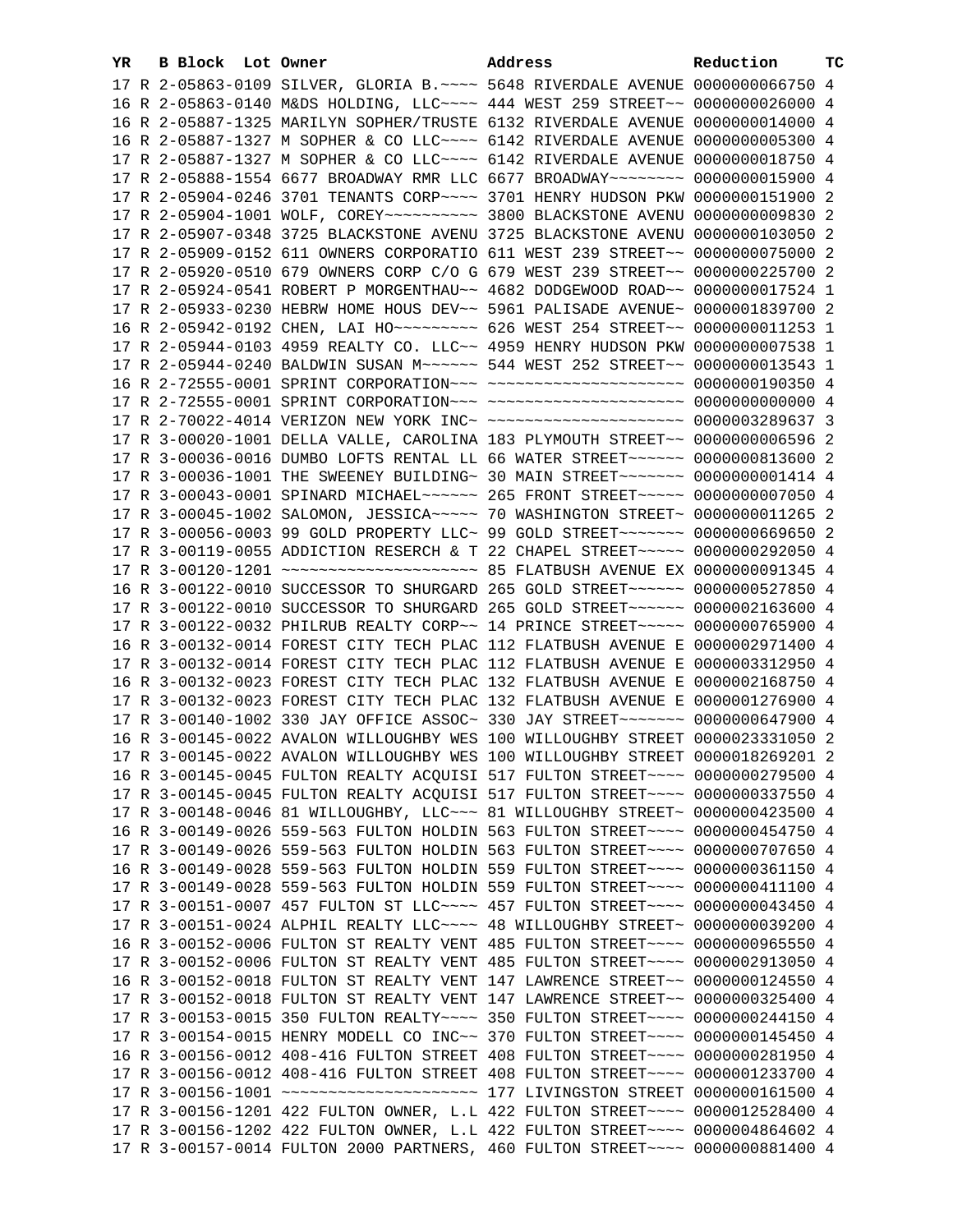| YR. | B Block Lot Owner |  | Address                                                                                                                                                        | Reduction | тc |
|-----|-------------------|--|----------------------------------------------------------------------------------------------------------------------------------------------------------------|-----------|----|
|     |                   |  | 17 R 3-00157-0018 PATTERSON FULTON REAL 470 FULTON STREET~~~~ 0000000146350 4                                                                                  |           |    |
|     |                   |  | 17 R 3-00157-0020 472 FULTON BOND CORP~ 472 FULTON STREET~~~~ 0000000190450 4                                                                                  |           |    |
|     |                   |  | 17 R 3-00158-1001 474 FULTON OWNER, LLC 474 FULTON STREET~~~~ 0000000160831 4                                                                                  |           |    |
|     |                   |  | 17 R 3-00161-0043 FLATBUSH-FULTON RTYAS 542 FULTON STREET~~~~ 0000000839100 4                                                                                  |           |    |
|     |                   |  | 17 R 3-00161-0058 297 LIVINGSTON STREET 297 LIVINGSTON STREET 0000000070200 4                                                                                  |           |    |
|     |                   |  | 17 R 3-00164-0013 LIVLONG PROPERTIES~~~ 166 LIVINGSTON STREET 0000000423950 4                                                                                  |           |    |
|     |                   |  | 16 R 3-00165-0029 CELWYN CO INC~~~~~~~~~~~~~~ 254 LIVINGSTON STREET 0000000144800 4                                                                            |           |    |
|     |                   |  | 17 R 3-00165-0029 CELWYN CO INC~~~~~~~~~~~~~~ 254 LIVINGSTON STREET 0000000226250 4                                                                            |           |    |
|     |                   |  | 17 R 3-00166-0021 302 LIVINGSTON ST COR 302 LIVINGSTON STREET 0000000088250 4                                                                                  |           |    |
|     |                   |  | 16 R 3-00176-1002 HHLP SMITH STREET ASS 85 SMITH STREET~~~~~~ 0000002454600 4                                                                                  |           |    |
|     |                   |  | 17 R 3-00176-1002 HHLP SMITH STREET ASS 85 SMITH STREET~~~~~~ 0000002914950 4                                                                                  |           |    |
|     |                   |  | 17 R 3-00180-1040 TIMES PLAZA DEVELOPME 560 STATE STREET~~~~~ 0000000114095 4                                                                                  |           |    |
|     |                   |  | 17 R 3-00181-0039 251 PACIFIC OWNERS CO 251 PACIFIC STREET~~~ 0000000082100 2                                                                                  |           |    |
|     |                   |  | 17 R 3-00185-0048 467 PACIFIC OWNERS CO 467 PACIFIC STREET~~~ 0000000227300 2                                                                                  |           |    |
|     |                   |  | 16 R 3-00189-0001 KFG LAND I, LLC ----- 155 DEAN STREET ----- 0000000856650 4                                                                                  |           |    |
|     |                   |  | 17 R 3-00189-0001 KFG LAND I, LLC ----- 155 DEAN STREET ----- 0000001267350 4                                                                                  |           |    |
|     |                   |  | 17 R 3-00196-0036 132-134 NEVINS, LLC~~ 132 NEVINS STREET~~~~ 0000000010450 4                                                                                  |           |    |
|     |                   |  | 17 R 3-00207-1101 STEPHANIE WEISS, AS T 75 POPLAR STREET~~~~~ 0000000000934 4<br>17 R 3-00207-1123 VAZQUEZ, FRANCES D~~~ 75 POPLAR STREET~~~~~ 0000000009006 2 |           |    |
|     |                   |  | 17 R 3-00210-0016 MARZ REALTY INC~~~~~~~ 42 HICKS STREET~~~~~~ 0000000097400 2                                                                                 |           |    |
|     |                   |  | 17 R 3-00211-1001 BOARD OF MANAGERS OF~ 20 HENRY STREET~~~~~~ 0000000003618 2                                                                                  |           |    |
|     |                   |  | 17 R 3-00215-0009 RHODES CLIFFORD M~~~~ 34 MIDDAGH STREET~~~~ 0000000017050 4                                                                                  |           |    |
|     |                   |  | 17 R 3-00229-0006 ONE CLARK ST HOUSING~ 129 COLUMBIA HEIGHTS~ 0000000246300 2                                                                                  |           |    |
|     |                   |  | 17 R 3-00231-0030 60 PINEAPPLE RESIDENC 60 PINEAPPLE STREET~~ 0000001351350 2                                                                                  |           |    |
|     |                   |  | 16 R 3-00234-0058 126 WILLOW STREET OWN 126 WILLOW STREET~~~~ 0000000024942 2C                                                                                 |           |    |
|     |                   |  | 17 R 3-00234-0058 126 WILLOW STREET OWN 126 WILLOW STREET~~~~ 0000000033000 2C                                                                                 |           |    |
|     |                   |  | 17 R 3-00235-0004 35 PIERREPONT ST OWNE 35 PIERREPONT STREET~ 0000000248900 2                                                                                  |           |    |
|     |                   |  | 17 R 3-00235-0061 158 HICKS, LLC ------- 158 HICKS STREET ---- 0000000087300 2                                                                                 |           |    |
|     |                   |  | 17 R 3-00235-0063 73 CRANBERRY ST INC~~ 162 HICKS STREET~~~~~ 0000000041426 2A                                                                                 |           |    |
|     |                   |  | 16 R 3-00237-0008 161 HENRY ST CORP~~~~ 161 HENRY STREET~~~~~ 0000000238850 2                                                                                  |           |    |
|     |                   |  | 17 R 3-00237-0008 161 HENRY ST CORP~~~~ 161 HENRY STREET~~~~~ 0000000452150 2                                                                                  |           |    |
|     |                   |  | 16 R 3-00237-0054 25 MONROE PLACE LP~~~ 25 MONROE PLACE~~~~~~ 0000000769950 2                                                                                  |           |    |
|     |                   |  | 17 R 3-00237-0054 25 MONROE PLACE LP~~~ 25 MONROE PLACE~~~~~~ 0000000630250 2                                                                                  |           |    |
|     |                   |  | 17 R 3-00238-0026 24 MONROE PLACE TENAN 22 MONROE PLACE~~~~~~ 0000000351100 2                                                                                  |           |    |
|     |                   |  | 17 R 3-00241-0004 THE HEIGHTS CASINO IN 75 MONTAGUE STREET~~~ 0000000166000 4                                                                                  |           |    |
|     |                   |  | 17 R 3-00242-0006 MARCA ASSOCIATES~~~~~ 115 MONTAGUE STREET~~ 0000000197800 2                                                                                  |           |    |
|     |                   |  | 17 R 3-00242-0008 MARCA ASSOCIATES~~~~~ 111 MONTAGUE STREET~~ 0000000202300 2                                                                                  |           |    |
|     |                   |  | 17 R 3-00242-0012 PINETTE HOUSING CORP. 103 MONTAGUE STREET~~ 0000000253100 2                                                                                  |           |    |
|     |                   |  | 16 R 3-00242-0022 FALKENER~ RITA J~~~~~ 50 PIERREPONT STREET~ 0000000032266 2A                                                                                 |           |    |
|     |                   |  | 17 R 3-00242-0022 FALKENER~ RITA J ~~~~~ 50 PIERREPONT STREET~ 0000000012435 2A                                                                                |           |    |
|     |                   |  | 17 R 3-00242-0024 SILVERSHORE PROPERTIE 56 PIERREPONT STREET~ 0000000027100 2                                                                                  |           |    |
|     |                   |  | 17 R 3-00243-0010 FOFFE, MICHAEL ------ 155 MONTAGUE STREET -- 0000000065350 4                                                                                 |           |    |
|     |                   |  | 17 R 3-00243-0013 HARRISTEVE RLTY CORP~ 147 MONTAGUE STREET~~ 0000000081320 2                                                                                  |           |    |
|     |                   |  | 16 R 3-00243-0017 FOFFE, MICHAEL ------ 141 MONTAGUE STREET -- 0000000082600 4                                                                                 |           |    |
|     |                   |  | 17 R 3-00243-0029 WACHTEL, NORMAN J/TUS 90 PIERREPONT STREET~ 0000000134200 2<br>16 R 3-00244-0013 MONTAGUE-GOLDMAN CORP 185 MONTAGUE STREET~~ 0000000354750 4 |           |    |
|     |                   |  | 17 R 3-00244-0013 MONTAGUE-GOLDMAN CORP 185 MONTAGUE STREET~~ 0000000220900 4                                                                                  |           |    |
|     |                   |  | 17 R 3-00247-0005 DEVITO, PHYLLIS~~~~~~ 49 REMSEN STREET~~~~~ 0000000027228 2B                                                                                 |           |    |
|     |                   |  | 17 R 3-00247-0019 51 REMSEN ST CORP~~~~ 7 MONTAGUE TERRACE~~~ 0000000173950 2                                                                                  |           |    |
|     |                   |  | 16 R 3-00247-0027 66 MONTAGUE ST OWNERS 66 MONTAGUE STREET~~~ 0000000036830 2                                                                                  |           |    |
|     |                   |  | 17 R 3-00247-0027 66 MONTAGUE ST OWNERS 66 MONTAGUE STREET~~~ 0000000089600 2                                                                                  |           |    |
|     |                   |  | 17 R 3-00247-0032 DANGART ASSOCIATES, ~~ 76 MONTAGUE STREET~~~ 0000000105950 4                                                                                 |           |    |
|     |                   |  | 17 R 3-00248-0028 108 MONTAGUE LLC ----- 108 MONTAGUE STREET -- 0000000072720 2B                                                                               |           |    |
|     |                   |  | 17 R 3-00248-0030 PATRICIA HOLDING CORP 112 MONTAGUE STREET~~ 0000000123400 4                                                                                  |           |    |
|     |                   |  | 17 R 3-00249-0025 ADKHA REALTY CORP~~~~ 128 MONTAGUE STREET~~ 0000000048150 2                                                                                  |           |    |
|     |                   |  | 16 R 3-00249-0030 RIVERA, GLORIA~~~~~~~~~~~~~ 138 MONTAGUE STREET~~~ 0000000259700 2                                                                           |           |    |
|     |                   |  | 17 R 3-00249-0030 RIVERA, GLORIA~~~~~~~~~~~~~ 138 MONTAGUE STREET~~~ 0000000175100 2                                                                           |           |    |
|     |                   |  | 17 R 3-00249-0035 MONTAGUE ASSOCIATES~~ 148 MONTAGUE STREET~~ 0000000061050 4                                                                                  |           |    |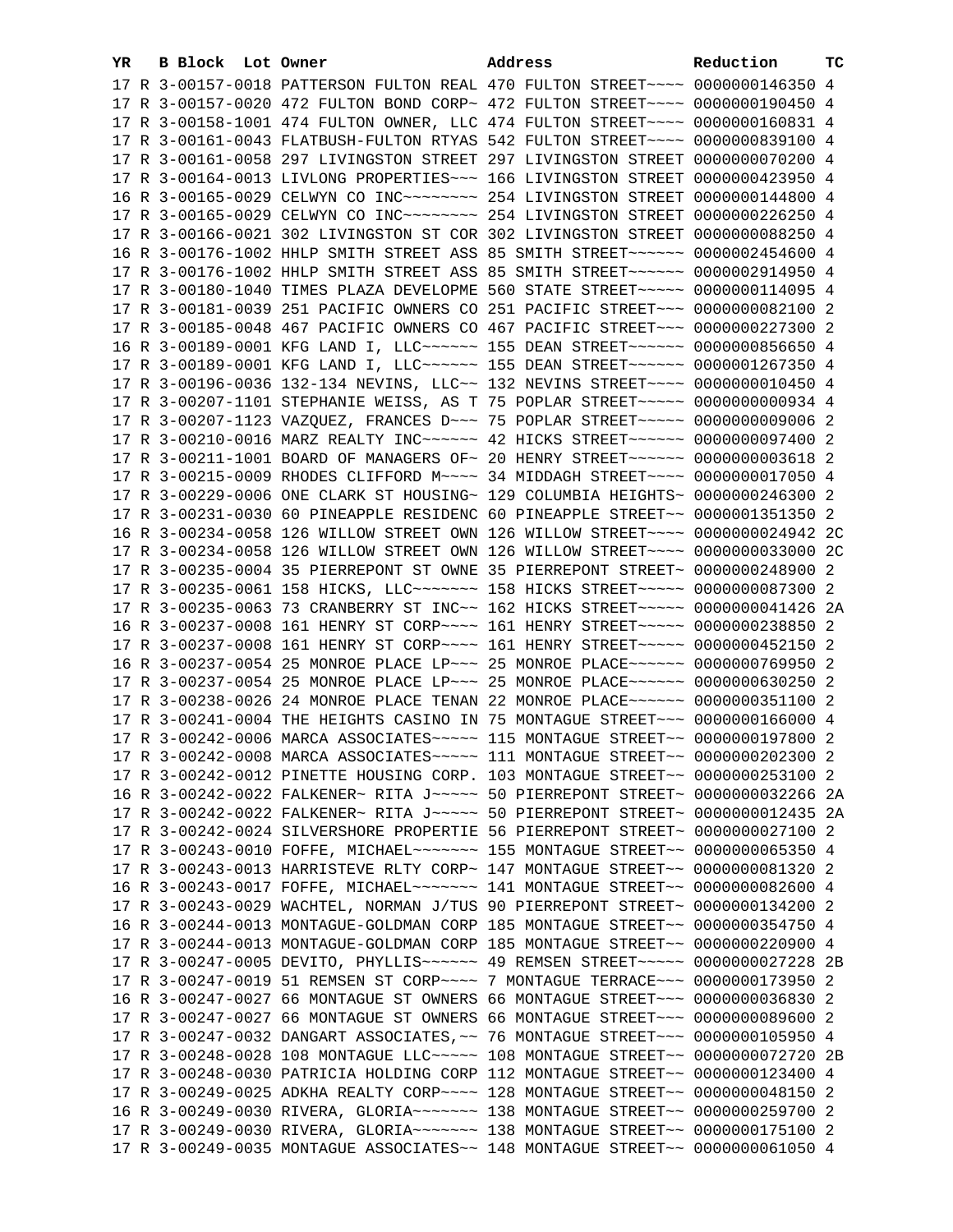| YR. | B Block Lot Owner |  | Address                                                                                 | Reduction | тc |
|-----|-------------------|--|-----------------------------------------------------------------------------------------|-----------|----|
|     |                   |  | 16 R 3-00250-0030 ASN BROOKLYN HEIGHTS~ 180 MONTAGUE STREET~~ 0000005956600 2           |           |    |
|     |                   |  | 17 R 3-00250-0030 ASN BROOKLYN HEIGHTS~ 180 MONTAGUE STREET~~ 0000006527250 2           |           |    |
|     |                   |  | 17 R 3-00251-0001 ONE GRACE COURT CORPO 1 GRACE COURT~~~~~~~~ 0000000322200 2           |           |    |
|     |                   |  | 16 R 3-00253-0076 224 HENRY ST OWNERS C 224 HENRY STREET~~~~~ 0000000012800 2C          |           |    |
|     |                   |  | 17 R 3-00253-0076 224 HENRY ST OWNERS C 224 HENRY STREET ~~~~~ 0000000019424 2C         |           |    |
|     |                   |  | 17 R 3-00254-0004 151 JORALEMON ST APT~ 151 JORALEMON STREET~ 0000000045190 2           |           |    |
|     |                   |  | 17 R 3-00254-0013 WASSERSTROM JORALEMON 131 JORALEMON STREET~ 0000000228250 2           |           |    |
|     |                   |  | 17 R 3-00254-0015 129 JORALEMON LLC~~~~ 129 JORALEMON STREET~ 0000000074328 2           |           |    |
|     |                   |  | 17 R 3-00254-0019 AU, KAITY ------------ 245 HENRY STREET ----- 0000000093600 2         |           |    |
|     |                   |  |                                                                                         |           |    |
|     |                   |  | 17 R 3-00254-0066 BRIAR HILLS INC ----- 110 REMSEN STREET --- 0000000112100 2           |           |    |
|     |                   |  | 16 R 3-00254-0075 128 REMSEN RLTY CORP~ 128 REMSEN STREET~~~~ 0000000049300 2           |           |    |
|     |                   |  | 17 R 3-00254-0075 128 REMSEN RLTY CORP~ 128 REMSEN STREET~~~~ 0000000095250 2           |           |    |
|     |                   |  | 17 R 3-00254-0081 150 REMSEN STREET LLC 142 REMSEN STREET~~~~ 0000000163600 2           |           |    |
|     |                   |  | 17 R 3-00255-0001 44 COURT STREET~~~~~~~ 44 COURT STREET~~~~~~ 0000001917550 4          |           |    |
|     |                   |  | 17 R 3-00255-0020 JORALEMON REALTY LLC~ 165 JORALEMON STREET~ 0000000584050 2           |           |    |
|     |                   |  | 17 R 3-00263-0045 RENEE REALTY LLC ---- 20 SIDNEY PLACE ----- 0000000207950 2           |           |    |
|     |                   |  | 17 R 3-00265-0040 JORALEMON ASSOCIATES~ 186 JORALEMON STREET~ 0000000623950 4           |           |    |
|     |                   |  | 17 R 3-00265-0043 50 COURT STREET ASSOC 50 COURT STREET~~~~~~ 0000001346800 4           |           |    |
|     |                   |  | 16 R 3-00265-1004 BALINGCONGAN, ALEXIS~ 64 COURT STREET~~~~~~~ 00000000001864 2         |           |    |
|     |                   |  | 17 R 3-00265-1004 BALINGCONGAN, ALEXIS~ 64 COURT STREET~~~~~~ 0000000009867 2           |           |    |
|     |                   |  | 17 R 3-00265-1103 ~~~~~~~~~~~~~~~~~~~~~~ 56 COURT STREET~~~~~~ 00000000007000 2         |           |    |
|     |                   |  | 17 R 3-00267-0027 ALBERT CHARITABLE ETC 148 CLINTON STREET~~~ 0000000094750 2           |           |    |
|     |                   |  | 17 R 3-00268-0049 FRANCHISE REALTY INTE 82 COURT STREET~~~~~~ 0000000081750 4           |           |    |
|     |                   |  | 17 R 3-00275-0001 200 CLINTON ASSOCIATE 200 CLINTON STREET~~~ 0000000899100 2           |           |    |
|     |                   |  | 17 R 3-00275-1001 DANISTEF LLC~~~~~~~~~~~~~~ 141 ATLANTIC AVENUE~~ 0000000038100 4      |           |    |
|     |                   |  | 16 R 3-00276-0007 RAC REALTY LLC ------ 189 ATLANTIC AVENUE -- 0000000106740 2          |           |    |
|     |                   |  | 17 R 3-00276-0007 RAC REALTY LLC~~~~~~~~ 189 ATLANTIC AVENUE~~ 0000000211824 2          |           |    |
|     |                   |  | 16 R 3-00276-0029 168-170 STATE STREET~ 168 STATE STREET~~~~~ 0000000081510 2           |           |    |
|     |                   |  | 17 R 3-00276-0029 168-170 STATE STREET~ 168 STATE STREET~~~~~ 0000000062610 2           |           |    |
|     |                   |  | 17 R 3-00280-0022 NU-COBBLE HILL HLDING 171 COURT STREET~~~~~ 0000000031600 2A          |           |    |
|     |                   |  | 17 R 3-00280-0023 NU-COBBLE HILL HLDING 169 COURT STREET~~~~~ 0000000055605 2B          |           |    |
|     |                   |  | 17 R 3-00280-0027 16 DEAN STREET LLC~~~ 16 DEAN STREET~~~~~~~ 0000000094600 2           |           |    |
|     |                   |  | 16 R 3-00280-1001 SCATUORCHIO, TEE F~~~ 120 BOERUM PLACE~~~~~ 0000000000690 4           |           |    |
|     |                   |  | 17 R 3-00280-1001 SCATUORCHIO, TEE F~~~ 120 BOERUM PLACE~~~~~ 0000000000723 4           |           |    |
|     |                   |  | 17 R 3-00280-1016 MUKHERJI KATHARINE~~~ 120 BOERUM PLACE~~~~~ 0000000021556 2           |           |    |
|     |                   |  | 17 R 3-00285-0010 JEP, LLC ------------- 122 ATLANTIC AVENUE - 0000000030990 2          |           |    |
|     |                   |  | 16 R 3-00285-1002 AP TENANTS CORPORATIO 124 ATLANTIC AVENUE~~ 0000000155652 2           |           |    |
|     |                   |  | 17 R 3-00285-1002 AP TENANTS CORPORATIO 124 ATLANTIC AVENUE~~ 0000000028172 2           |           |    |
|     |                   |  | 17 R 3-00286-0021 130 COURT LLC -------- 128 COURT STREET ---- 0000000384900 4          |           |    |
|     |                   |  | 17 R 3-00297-0019 AMITY COURT INC~~~~~~ 182 AMITY STREET~~~~~ 0000000115025 2           |           |    |
|     |                   |  | 17 R 3-00297-0024 162 COURT STREET, LLC 162 COURT STREET~~~~~ 0000000135850 4           |           |    |
|     |                   |  | 16 R 3-00311-0034 MICHAEL GERAGHTY, AS~ 201 KANE STREET~~~~~~~ 0000000010800 4          |           |    |
|     |                   |  | 17 R 3-00311-0036 197 KANE STREET LLC~~ 197 KANE STREET~~~~~~~ 0000000045100 2          |           |    |
|     |                   |  | 17 R 3-00320-1001 HASEROT, ZANE~~~~~~~~~~~~~ 1 TIFFANY PLACE~~~~~~~~ 00000000007641 2   |           |    |
|     |                   |  | 17 R 3-00326-0046 268 COURT STREET LLC~ 268 COURT STREET~~~~~ 0000000097500 2           |           |    |
|     |                   |  | 17 R 3-00329-0054 NEW YORK CITY INDUSTR 87 SACKETT STREET~~~~ 0000000137050 4           |           |    |
|     |                   |  | 17 R 3-00329-0154 NEW YORK CITY INDUSTR 85 SACKETT STREET~~~~ 0000000137050 4           |           |    |
|     |                   |  | 16 R 3-00330-1301 LOGEO ASSOCIATES, LLC 145 SACKETT STREET~~~ 0000000017700 4           |           |    |
|     |                   |  | 17 R 3-00330-1301 LOGEO ASSOCIATES, LLC 145 SACKETT STREET~~~ 0000000019400 4           |           |    |
|     |                   |  | 17 R 3-00330-1316 KALIA, JENNIFER~~~~~~ 145 SACKETT STREET~~~ 0000000002329 4           |           |    |
|     |                   |  | 17 R 3-00331-0021 PARK, SUN-OK~~~~~~~~~~~~~~~~~~ 486 HENRY STREET~~~~~~ 0000000116050 4 |           |    |
|     |                   |  | 17 R 3-00335-0020 104 SACKETT STREET~ L 104 SACKETT STREET~~~ 0000000032400 4           |           |    |
|     |                   |  | 17 R 3-00335-0045 MILEA ASSOCIATES LLC~ 97 UNION STREET~~~~~~ 0000000070450 4           |           |    |
|     |                   |  | 17 R 3-00335-0047 93 UNION STREET LLC~~ 93 UNION STREET~~~~~~ 0000000102850 4           |           |    |
|     |                   |  | 17 R 3-00349-0025 CUNEO-LEIDER MANAGEME 542 HENRY STREET~~~~~ 0000000131250 2           |           |    |
|     |                   |  | 17 R 3-00352-0001 J P MORGAN CHASE ~~~~~ 79 HAMILTON AVENUE ~~~ 0000000022500 4         |           |    |
|     |                   |  | 17 R 3-00366-0006 J.M. DRESSEL REALTY L 62 2 PLACE ----------- 0000000070400 4          |           |    |
|     |                   |  | 17 R 3-00367-0030 78-80 RAPELYE LLC~~~~ 78 RAPELYE STREET~~~~ 0000000132350 4           |           |    |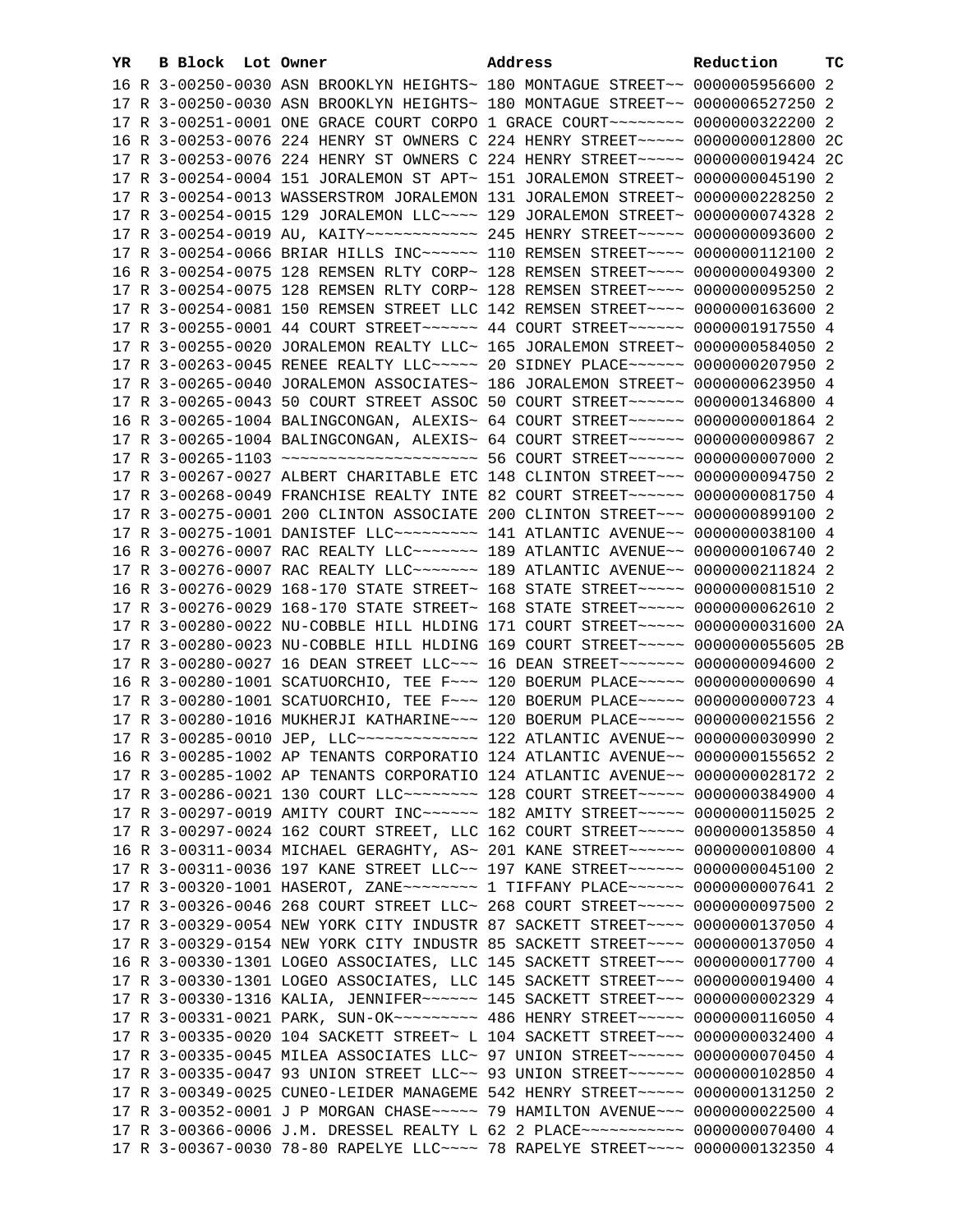| YR. | B Block Lot Owner |                                                                                          | Address | Reduction | тc |
|-----|-------------------|------------------------------------------------------------------------------------------|---------|-----------|----|
|     |                   | 17 R 3-00376-0023 108 LUQUER STREET~~~~ 104 LUQUER STREET~~~~ 0000000294950 2            |         |           |    |
|     |                   | 17 R 3-00381-1001 PADGETT, RENDA~~~~~~~~ 162 HUNTINGTON STREET 0000000003643 2C          |         |           |    |
|     |                   | 16 R 3-00388-0031 98 THIRD AVENUE REALT 300 BERGEN STREET~~~~ 0000000081850 4            |         |           |    |
|     |                   | 17 R 3-00388-0031 98 THIRD AVENUE REALT 300 BERGEN STREET~~~~ 0000000098050 4            |         |           |    |
|     |                   | 17 R 3-00388-0052 WYCKOFF INDUSTRIAL DV 267 WYCKOFF STREET~~~ 0000000030150 4            |         |           |    |
|     |                   | 16 R 3-00390-0001 245 WARREN ST ASSOCS~ 221 COURT STREET~~~~~ 0000000100350 2            |         |           |    |
|     |                   | 17 R 3-00391-1001 PONCE BANK~~~~~~~~~~~~~~~~ 173 SMITH STREET~~~~~ 0000000006801 4       |         |           |    |
|     |                   | 17 R 3-00396-0051 319 BALTIC ST LLC --- 319 BALTIC STREET --- 0000000173750 2            |         |           |    |
|     |                   | 17 R 3-00406-0027 GOWAMUS REALTY CCC~~~ 538 BALTIC STREET~~~~ 0000000043700 4            |         |           |    |
|     |                   | 17 R 3-00406-0069 GOWANUS REALTY LLC -~~ 291 BUTLER STREET -~~~ 0000000061600 4          |         |           |    |
|     |                   | 17 R 3-00407-0001 AST HOLDING CORP~~~~~ 159 3 AVENUE~~~~~~~~~ 0000000050100 4            |         |           |    |
|     |                   | 17 R 3-00407-0041 COVIZON LLC ---------- 345 BUTLER STREET ---- 0000000172800 4          |         |           |    |
|     |                   |                                                                                          |         |           |    |
|     |                   | 17 R 3-00407-0052 313 BUTLER STREET, LL 313 BUTLER STREET~~~~ 0000000048750 4            |         |           |    |
|     |                   | 17 R 3-00409-0038 ULBERN REALTY LLC ~~~~ 238 HOYT STREET ~~~~~~ 0000000343050 4          |         |           |    |
|     |                   | 17 R 3-00412-0018 255 DOUGLAS STREET CO 258 BUTLER STREET~~~~ 0000000027450 4            |         |           |    |
|     |                   |                                                                                          |         |           |    |
|     |                   |                                                                                          |         |           |    |
|     |                   |                                                                                          |         |           |    |
|     |                   | 17 R 3-00413-0054 CASTAGLIOLA, PHILIP~~ 315 DOUGLASS STREET~~ 0000000036750 4            |         |           |    |
|     |                   | 17 R 3-00416-0046 GINZEL, ANDREW~~~~~~~ 270 BOND STREET~~~~~~ 0000000003400 4            |         |           |    |
|     |                   | 17 R 3-00420-0054 TWO SUNS LLC~~~~~~~~~~ 609 DE GRAW STREET~~~ 0000000021700 4           |         |           |    |
|     |                   | 17 R 3-00427-0047 EKL REALTY CORPORATIO 202 4 AVENUE~~~~~~~~~ 0000000014550 4            |         |           |    |
|     |                   | 16 R 3-00427-0061 BAK USA, LLC -------- 615 SACKETT STREET --- 0000000036250 4           |         |           |    |
|     |                   | 17 R 3-00427-0061 BAK USA, LLC --------- 615 SACKETT STREET --- 0000000068650 4          |         |           |    |
|     |                   | 16 R 3-00427-0066 BAK USA, LLC -------- 601 SACKETT STREET --- 0000000014900 4           |         |           |    |
|     |                   | 17 R 3-00427-0066 BAK USA, LLC --------- 601 SACKETT STREET --- 0000000054950 4          |         |           |    |
|     |                   | 17 R 3-00433-0046 PONTONE BROTHER CORP~ 577 UNION STREET~~~~~ 0000000014400 4            |         |           |    |
|     |                   | 17 R 3-00435-0009 M.C.R.D., LLC -------- 345 COURT STREET ---- 0000000066300 4           |         |           |    |
|     |                   | 17 R 3-00436-1001 CARLOTTA AIELLO ----- 370 UNION STREET ---- 0000000025930 2            |         |           |    |
|     |                   | 17 R 3-00440-0021 PONTONE BROTHERS ASSO 532 UNION STREET~~~~~ 0000000075550 4            |         |           |    |
|     |                   | 17 R 3-00440-0023 PONTONE BROTHER CORP~ 536 UNION STREET~~~~~ 0000000014400 4            |         |           |    |
|     |                   | 17 R 3-00440-0024 PONTONE BROS CORP~~~~ 538 UNION STREET~~~~~ 0000000014400 4            |         |           |    |
|     |                   | 17 R 3-00440-0026 PONTONE BROS CORP~~~~ 542 UNION STREET~~~~~ 0000000009900 4            |         |           |    |
|     |                   | 17 R 3-00440-0047 PONTONE BROS ASSOCIAT 499 PRESIDENT STREET~ 0000000064000 4            |         |           |    |
|     |                   | 17 R 3-00440-0048 PONTONE BROS CORP~~~~ 495 PRESIDENT STREET~ 0000000047450 4            |         |           |    |
|     |                   | 16 R 3-00441-0001 PRIOLO, PETER~~~~~~~~ 267 3 AVENUE~~~~~~~~~ 0000000436700 4            |         |           |    |
|     |                   | 17 R 3-00441-0001 PRIOLO, PETER~~~~~~~~ 267 3 AVENUE~~~~~~~~~ 0000000219650 4            |         |           |    |
|     |                   | 17 R 3-00441-0021 USM PARTNERS LLC ---- 600 UNION STREET ---- 0000000075550 4            |         |           |    |
|     |                   | 17 R 3-00441-0024 DSSR REALTY CORP~~~~~ 608 UNION STREET~~~~~ 0000000053000 4            |         |           |    |
|     |                   | 17 R 3-00453-0001 CARROLL STREET HOLDIN 420 CARROLL STREET~~~ 0000000019700 4            |         |           |    |
|     |                   | 17 R 3-00453-0021 CARROLL STREET HOLDIN 430 CARROLL STREET~~~ 0000000039600 4            |         |           |    |
|     |                   | 17 R 3-00454-0013 MUAN CARROLL LLC ---- 291 3 AVENUE -------- 0000000087400 2            |         |           |    |
|     |                   | 17 R 3-00462-0014 155 THIRD ST LLC ---- 155 3 STREET --------- 0000000037300 4           |         |           |    |
|     |                   | 17 R 3-00464-0049 PALMIOTTO, DOMINICK~~ 41 4 STREET~~~~~~~~~~~ 0000000073700 4           |         |           |    |
|     |                   | 17 R 3-00467-0044 LUBER ASSOCIATES, LLC 115 4 PLACE~~~~~~~~~~ 0000000053950 2            |         |           |    |
|     |                   | 17 R 3-00476-0001 509-15 COURT HOUSING~ 515 COURT STREET~~~~~ 0000000045700 2            |         |           |    |
|     |                   | 17 R 3-00479-0037 561 WEST 163RD ST RTY 191 CENTRE STREET~~~~ 0000000024450 4            |         |           |    |
|     |                   | 17 R 3-00482-0009 CENTRAM SMITH RLTY IN 357 HAMILTON AVENUE~~ 0000000020650 4            |         |           |    |
|     |                   | 17 R 3-00486-0020 570 SMITH ST REALTYCO 568 SMITH STREET~~~~~ 0000000062350 4            |         |           |    |
|     |                   | 16 R 3-00486-0025 570 SMITH ST REALTYCO 248 LORRAINE STREET~~ 00000000016100 4           |         |           |    |
|     |                   | 17 R 3-00486-0025 570 SMITH ST REALTYCO 248 LORRAINE STREET~~ 0000000025450 4            |         |           |    |
|     |                   | 17 R 3-00488-0006 PROBUILD, ~~~~~~~~~~~~~~~~~~~~~ S72 SMITH STREET~~~~~~ 0000000112000 4 |         |           |    |
|     |                   | 17 R 3-00488-0011 BAY STREET EQUITIES L 215 BAY STREET~~~~~~~ 0000000043750 4            |         |           |    |
|     |                   | 17 R 3-00490-0016 TD SMITH REALTY CORP~ 592 SMITH STREET~~~~~ 0000000052100 4            |         |           |    |
|     |                   | 17 R 3-00504-0001 JCF ASSSOCIATES~~~ .~ 171 VAN BRUNT STREET~ 0000000236500 4            |         |           |    |
|     |                   | 17 R 3-00508-0005 FELDMAN FAMILY PARTNE 191 VAN BRUNT STREET~ 0000000054850 4            |         |           |    |
|     |                   | 17 R 3-00508-0007 FELDMAN FAMILY PARTNE 187 VAN BRUNT STREET~ 0000000075900 4            |         |           |    |
|     |                   |                                                                                          |         |           |    |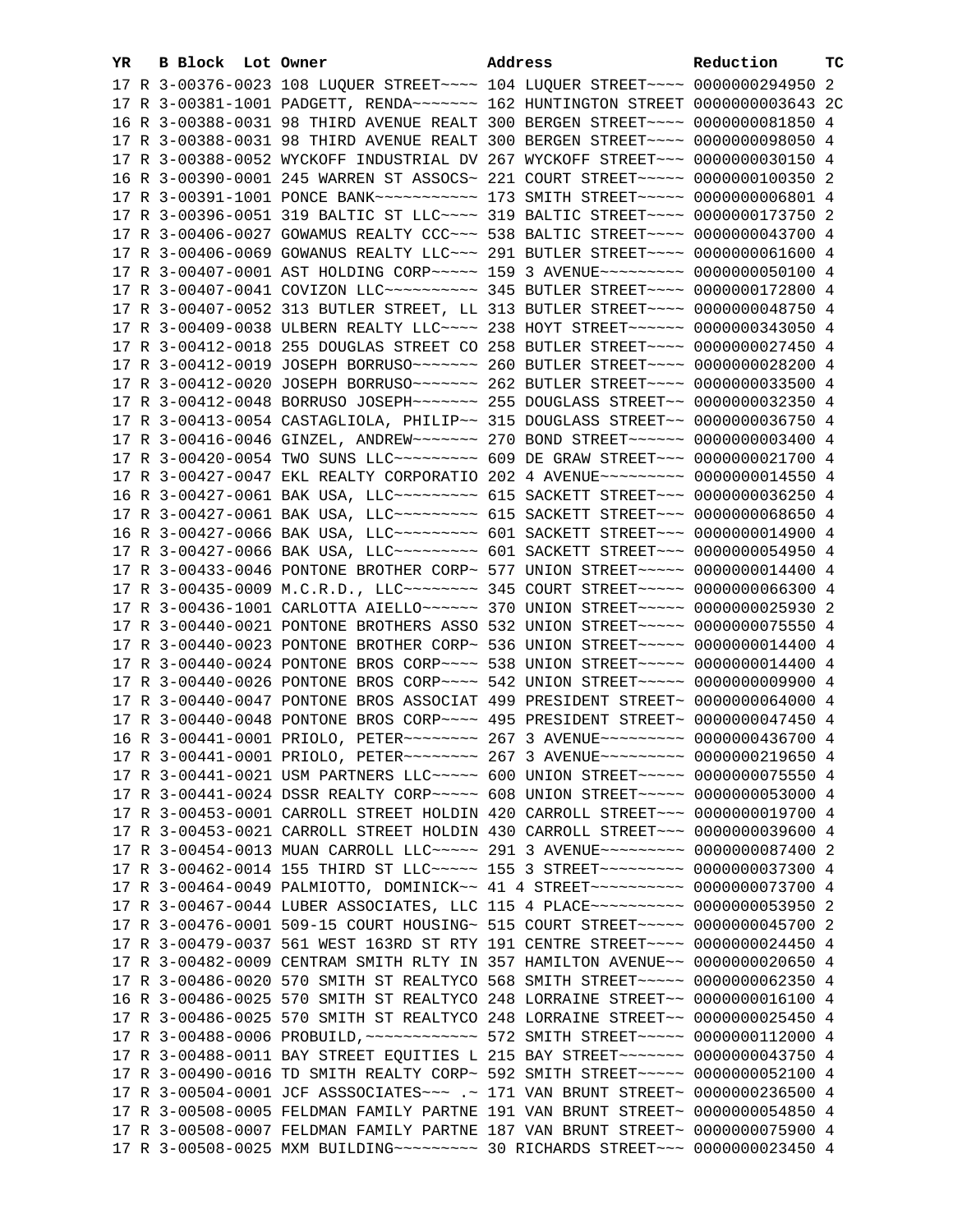| YR. | B Block Lot Owner |                                                                                                                                                                    | Address | Reduction | тc |
|-----|-------------------|--------------------------------------------------------------------------------------------------------------------------------------------------------------------|---------|-----------|----|
|     |                   | 17 R 3-00518-0023 MAG SEVEN REALTY LLC~ 54 RICHARDS STREET~~~ 0000000041550 4                                                                                      |         |           |    |
|     |                   | 17 R 3-00523-0018 HARBOR TECH LLC ----- 5 DELAVAN STREET ---- 0000000856650 2                                                                                      |         |           |    |
|     |                   | 17 R 3-00526-0031 TABIJO REALTY LLC~~~~ 696 HENRY STREET~~~~~ 0000000342700 4                                                                                      |         |           |    |
|     |                   | 17 R 3-00539-0037 IMPROVER REALTY CORP~ 57 MILL STREET~~~~~~~~ 0000000064700 4                                                                                     |         |           |    |
|     |                   | 17 R 3-00552-0003 ASJN REALTY LLC ----- 603 CLINTON STREET -- 0000000105100 4                                                                                      |         |           |    |
|     |                   | 17 R 3-00552-0034 A S J N REALTY LLC -- 149 CENTRE STREET -- 0000000031150 4                                                                                       |         |           |    |
|     |                   | 17 R 3-00562-0046 STEVE~ BARRANCA AS TR 199 BUSH STREET~~~~~~~ 0000000029400 4                                                                                     |         |           |    |
|     |                   | 17 R 3-00580-0001 T MORIARTY & SON INC~ 529 COLUMBIA STREET~~ 0000000067850 4                                                                                      |         |           |    |
|     |                   | 17 R 3-00580-0016 LORRAINE STREET REALT 76 LORRAINE STREET~~~ 0000000095850 4                                                                                      |         |           |    |
|     |                   | 17 R 3-00580-0043 T MORIARTY SON INC~~~ 61 CREAMER STREET~~~~ 0000000055250 4                                                                                      |         |           |    |
|     |                   | 17 R 3-00588-0007 ZEINALI, EBRAHIM E~~~ 187 RICHARDS STREET~~ 0000000003040 2A                                                                                     |         |           |    |
|     |                   |                                                                                                                                                                    |         |           |    |
|     |                   | 17 R 3-00597-0035 CONOVER DYKE CORP. ~~~ 142 VAN DYKE STREET~~ 0000000011250 4                                                                                     |         |           |    |
|     |                   | 16 R 3-00598-0021 81 COFFEY STREET LLC~ 83 COFFEY STREET~~~~~~ 0000000081850 4                                                                                     |         |           |    |
|     |                   | 17 R 3-00598-0021 81 COFFEY STREET LLC~ 83 COFFEY STREET~~~~~ 0000000110650 4                                                                                      |         |           |    |
|     |                   | 17 R 3-00612-0130 ONE BEARD STREET, LLC 21 BEARD STREET~~~~~~ 0000002304250 4                                                                                      |         |           |    |
|     |                   | 17 R 3-00612-0205 ERIE BASIN MARINE ASS 794 COLUMBIA STREET~~ 0000000453350 4                                                                                      |         |           |    |
|     |                   | 16 R 3-00625-0080 JETRO MANAGEMENT & D~ 568 HAMILTON AVENUE~~ 0000000800500 4                                                                                      |         |           |    |
|     |                   | 17 R 3-00625-0080 JETRO MANAGEMENT & D~ 568 HAMILTON AVENUE~~ 0000001169950 4                                                                                      |         |           |    |
|     |                   |                                                                                                                                                                    |         |           |    |
|     |                   | 16 R 3-00630-0018 146 17TH STREET ASSOC 146 17 STREET~~~~~~~~ 0000000155600 2                                                                                      |         |           |    |
|     |                   | 17 R 3-00630-0018 146 17TH STREET ASSOC 146 17 STREET~~~~~~~~ 0000000287900 2                                                                                      |         |           |    |
|     |                   | 17 R 3-00632-0001 BARRANCA FAMILY TRUST 99 19 STREET~~~~~~~~~ 0000000023250 4                                                                                      |         |           |    |
|     |                   | 17 R 3-00632-0004 18TH STREET 19TH STRE 62 18 STREET~~~~~~~~~ 0000000356800 4                                                                                      |         |           |    |
|     |                   | 17 R 3-00639-0044 RED HOOK 360 LLC ~~~~~ 165 21 STREET ~~~~~~~~ 0000000010850 4                                                                                    |         |           |    |
|     |                   | 16 R 3-00639-0045 RED HOOK 360 LLC ~~~~~ 163 21 STREET ~~~~~~~~ 0000000049100 4                                                                                    |         |           |    |
|     |                   | 17 R 3-00639-0045 RED HOOK 360 LLC ~~~~~ 163 21 STREET ~~~~~~~~ 0000000051350 4                                                                                    |         |           |    |
|     |                   | 17 R 3-00644-0101 NICOBEL LLC~~~~~~~~~~~ 125 25 STREET~~~~~~~~ 0000000030800 4                                                                                     |         |           |    |
|     |                   | 17 R 3-00644-0106 NICOBEL LLC~~~~~~~~~~~ 117 25 STREET~~~~~~~~ 0000000014050 4                                                                                     |         |           |    |
|     |                   | 16 R 3-00644-0176 ALATSAS, STAVROS ~~~~~ 748 3 AVENUE ~~~~~~~~~ 0000000017950 4<br>17 R 3-00644-0176 ALATSAS, STAVROS ~~~~~ 748 3 AVENUE ~~~~~~~~~ 0000000031900 4 |         |           |    |
|     |                   | 16 R 3-00644-0177 ALATSAS, STAVROS ~~~~~ 750 3 AVENUE~~~~~~~~~ 0000000017950 4                                                                                     |         |           |    |
|     |                   | 17 R 3-00644-0177 ALATSAS, STAVROS ~~~~~ 750 3 AVENUE~~~~~~~~~ 0000000031900 4                                                                                     |         |           |    |
|     |                   | 17 R 3-00649-1001 ALYSSON AMES-DEVITO~~ 200 23 STREET~~~~~~~~ 0000000010809 2C                                                                                     |         |           |    |
|     |                   | 17 R 3-00651-0054 BDKD REALTY CORP. ~~~~ 159 25 STREET~~~~~~~~ 0000000046800 4                                                                                     |         |           |    |
|     |                   | 16 R 3-00652-0011 JENNIE & RAY INC ---- 262 24 STREET ------- 0000000026250 4                                                                                      |         |           |    |
|     |                   | 17 R 3-00652-0076 BOUTROSS CO INC~~~~~~ 209 25 STREET~~~~~~~~ 0000000020653 4                                                                                      |         |           |    |
|     |                   | 17 R 3-00653-0001 HAK REALTY INC ------ 129 26 STREET ------- 0000000066600 4                                                                                      |         |           |    |
|     |                   | 17 R 3-00654-0031 M & M 760 REALTY LLC~ 760 4 AVENUE~~~~~~~~~~ 0000000023600 4                                                                                     |         |           |    |
|     |                   | 16 R 3-00655-0003 RIVERA, BERNARDO~~~~~ 761 4 AVENUE~~~~~~~~~ 0000000027400 4                                                                                      |         |           |    |
|     |                   | 17 R 3-00655-0003 RIVERA, BERNARDO~~~~~ 761 4 AVENUE~~~~~~~~~ 0000000013000 4                                                                                      |         |           |    |
|     |                   | 17 R 3-00657-0060 ALDO FRUSTACI IRON WO 165 27 STREET~~~~~~~~ 0000000017800 4                                                                                      |         |           |    |
|     |                   | 17 R 3-00659-0071 SHEVA REALTY CORP~~~~ 800 3 AVENUE~~~~~~~~~ 0000000057250 4                                                                                      |         |           |    |
|     |                   | 17 R 3-00660-0022 MEHMOOD SAJID~~~~~~~~ 164 27 STREET~~~~~~~~ 0000000023350 4                                                                                      |         |           |    |
|     |                   | 17 R 3-00660-0054 MARKU, SHPEND~~~~~~~~~ 147 28 STREET~~~~~~~~ 0000000021150 4                                                                                     |         |           |    |
|     |                   | 17 R 3-00661-0061 D'ONOFRIO, JR., JERRY 195 28 STREET~~~~~~~~~ 0000000022575 4                                                                                     |         |           |    |
|     |                   | 17 R 3-00664-0003 W W GRAINGER INC~~~~~ 813 3 AVENUE~~~~~~~~ 0000000092200 4                                                                                       |         |           |    |
|     |                   | 16 R 3-00664-0056 29 ARISTA REALTY LLC~ 133 29 STREET~~~~~~~~ 0000000033950 4                                                                                      |         |           |    |
|     |                   | 17 R 3-00664-0056 29 ARISTA REALTY LLC~ 133 29 STREET~~~~~~~~ 0000000051050 4                                                                                      |         |           |    |
|     |                   | 17 R 3-00665-0026 202 28TH STREET LLC~~ 202 28 STREET~~~~~~~~ 0000000013500 4                                                                                      |         |           |    |
|     |                   | 17 R 3-00673-1001 AGUILERA THOMAS ~~~~~~ 217 31 STREET ~~~~~~~~ 0000000008619 2                                                                                    |         |           |    |
|     |                   | 16 R 3-00676-0048 141 32ND STREET LLC~~ 139 32 STREET~~~~~~~~ 0000000046350 4                                                                                      |         |           |    |
|     |                   | 17 R 3-00676-0048 141 32ND STREET LLC~~ 139 32 STREET~~~~~~~~~ 0000000051750 4                                                                                     |         |           |    |
|     |                   | 17 R 3-00685-0049 SOPHIE S LIBERTY INC~ 225 34 STREET~~~~~~~~ 0000000025150 4                                                                                      |         |           |    |
|     |                   | 17 R 3-00706-0020 GRANCENT CORP~~~~~~~~~ 116 39 STREET~~~~~~~~ 0000000133500 4                                                                                     |         |           |    |
|     |                   | 17 R 3-00707-0040 HELLENIC EQUITIES LLC 3904 3 AVENUE~~~~~~~~ 0000000039650 4                                                                                      |         |           |    |
|     |                   |                                                                                                                                                                    |         |           |    |
|     |                   | 17 R 3-00712-0001 CHEUNG RLTY CO INC~~~ 4023 2 AVENUE~~~~~~~~ 0000000086450 4                                                                                      |         |           |    |
|     |                   | 17 R 3-00712-0029 LARRY SHIFMAN~~~~~~~~ 254 40 STREET~~~~~~~~ 0000000006050 4                                                                                      |         |           |    |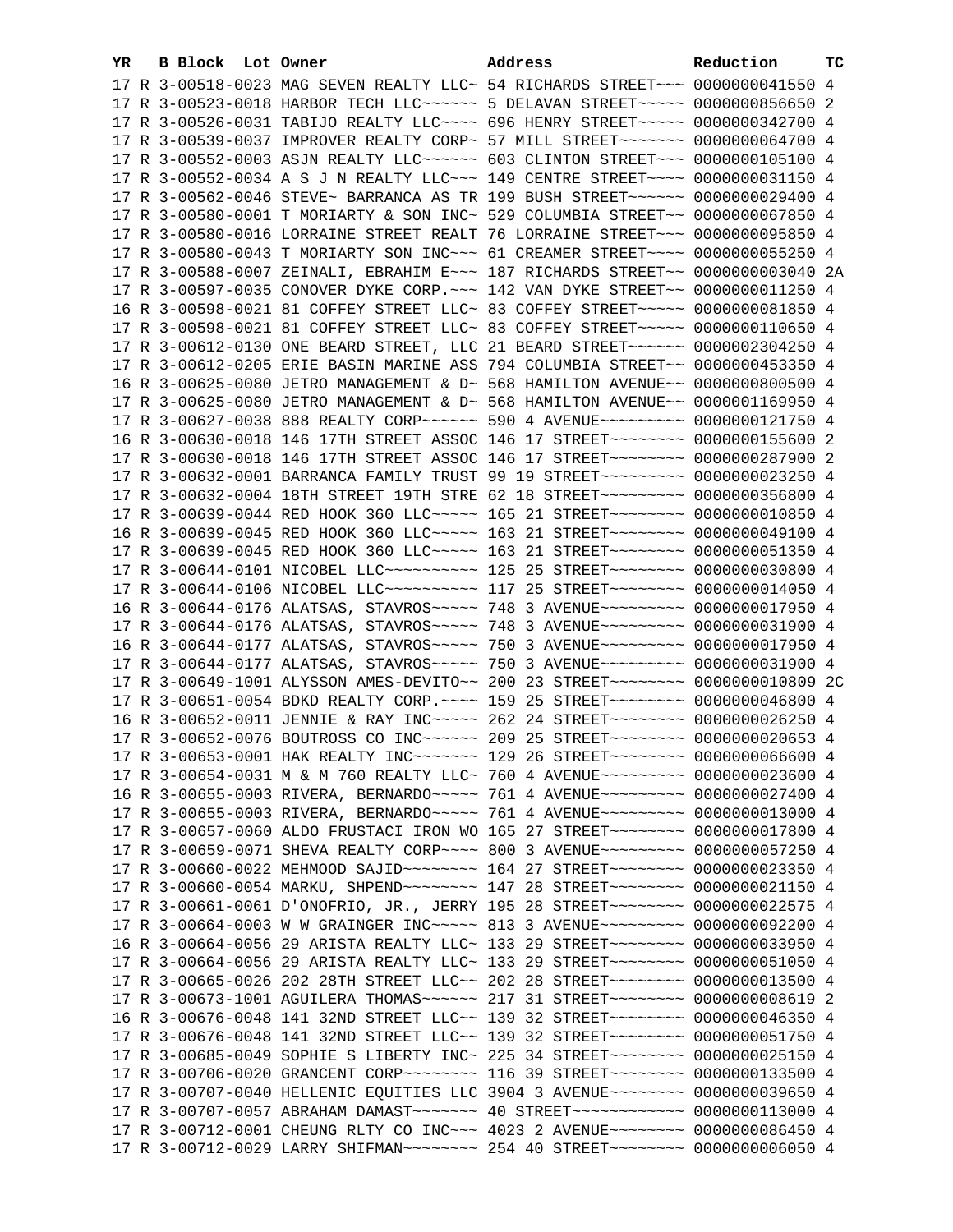| YR. | B Block Lot Owner |                                                                                        | Address | Reduction | тc |
|-----|-------------------|----------------------------------------------------------------------------------------|---------|-----------|----|
|     |                   | 17 R 3-00712-0031 LARRY SHIFMAN~~~~~~~~ 258 40 STREET~~~~~~~~ 0000000013000 4          |         |           |    |
|     |                   | 17 R 3-00712-0037 MARTINGALE REAL ESTAT 4002 3 AVENUE~~~~~~~~ 0000000084100 2          |         |           |    |
|     |                   | 17 R 3-00716-0016 BARBCAT REALTY LLC -- 126 41 STREET -------- 0000000020950 4         |         |           |    |
|     |                   | 17 R 3-00719-0033 GUARD HILL PROPERTIES 460 41 STREET~~~~~~~~~ 0000000025500 2         |         |           |    |
|     |                   | 17 R 3-00722-0039 4212 3RD AVENUE LLC~~ 4212 3 AVENUE~~~~~~~~ 0000000098100 4          |         |           |    |
|     |                   | 16 R 3-00723-0012 313 43RD HOLDINGS LLC 314 42 STREET~~~~~~~~~ 0000000808600 4         |         |           |    |
|     |                   | 17 R 3-00723-0012 313 43RD HOLDINGS LLC 314 42 STREET~~~~~~~~~ 0000000935950 4         |         |           |    |
|     |                   | 16 R 3-00727-0001 4312 SECOND AVE REALT 201 44 STREET~~~~~~~~ 0000000157900 4          |         |           |    |
|     |                   | 17 R 3-00745-0053 COS MANAGEMENT AND RE 271 46 STREET~~~~~~~~ 0000000042900 4          |         |           |    |
|     |                   | 16 R 3-00745-0057 COS MANAGEMENT AND RE 261 46 STREET~~~~~~~~~ 0000000016850 4         |         |           |    |
|     |                   | 17 R 3-00745-0057 COS MANAGEMENT AND RE 261 46 STREET~~~~~~~~~ 00000000006950 4        |         |           |    |
|     |                   | 17 R 3-00754-0052 JER REALTY LLC ------- 255 47 STREET -------- 0000000117800 4        |         |           |    |
|     |                   | 17 R 3-00763-0039 KFC REALTY CORP ~~~~~~ 4702 3 AVENUE ~~~~~~~~ 0000000013550 4        |         |           |    |
|     |                   | 17 R 3-00763-0043 THIRD AVE MGMT RLTY I 4710 3 AVENUE~~~~~~~~ 0000000005550 4          |         |           |    |
|     |                   | 17 R 3-00772-0001 PUCILLO RLTY CORP~~~~ 4817 2 AVENUE~~~~~~~~ 0000000066600 4          |         |           |    |
|     |                   | 16 R 3-00772-0004 NEEDLEMAN AL -------- 4801 2 AVENUE -------- 0000000038100 4         |         |           |    |
|     |                   | 17 R 3-00772-0004 NEEDLEMAN AL~~~~~~~~~ 4801 2 AVENUE~~~~~~~~ 0000000030900 4          |         |           |    |
|     |                   | 17 R 3-00772-0035 THIRD AVE. MGMT&RLTYI 4802 3 AVENUE~~~~~~~~ 0000000019795 4          |         |           |    |
|     |                   | 17 R 3-00772-0040 THIRD AVE MAGMT&RLTYI 4814 3 AVENUE~~~~~~~~ 0000000010025 4          |         |           |    |
|     |                   | 17 R 3-00774-0041 T4812 TRADING LLC~~~~ 4812 5 AVENUE~~~~~~~~ 0000000089550 4          |         |           |    |
|     |                   | 16 R 3-00781-0006 SOPHIE S LIBERTY INC~ 4901 2 AVENUE~~~~~~~~~ 0000000010900 4         |         |           |    |
|     |                   | 17 R 3-00781-0006 SOPHIE S LIBERTY INC~ 4901 2 AVENUE~~~~~~~~ 0000000019900 4          |         |           |    |
|     |                   | 17 R 3-00783-0041 SOCA RLTY CORP~~~~~~~ 4912 5 AVENUE~~~~~~~~ 0000000022300 4          |         |           |    |
|     |                   | 17 R 3-00783-0042 SOCA RLTY CORP~~~~~~~ 4914 5 AVENUE~~~~~~~~ 0000000039550 4          |         |           |    |
|     |                   | 17 R 3-00784-0041 SUNSET PARK MODERATE~ 4910 6 AVENUE~~~~~~~~ 0000000063900 2          |         |           |    |
|     |                   | 17 R 3-00784-0043 SUNSET PK MODERATE ET 4916 6 AVENUE~~~~~~~~ 0000000094150 2          |         |           |    |
|     |                   | 17 R 3-00786-0051 HO, PETER K.M. ~~~~~~ 769 50 STREET~~~~~~~~ 0000000026950 4          |         |           |    |
|     |                   | 16 R 3-00797-0037 ZORIANO INC~~~~~~~~~~ 5102 3 AVENUE~~~~~~~~ 0000000010200 4          |         |           |    |
|     |                   | 17 R 3-00797-0037 ZORIANO INC~~~~~~~~~~ 5102 3 AVENUE~~~~~~~~ 0000000015200 4          |         |           |    |
|     |                   | 17 R 3-00799-0008 J P MORGAN CHASE~~~~~ 5101 4 AVENUE~~~~~~~~ 0000000041150 4          |         |           |    |
|     |                   | 17 R 3-00803-0030 JAJS1 LLC ------------- 4 53 STREET ---------- 0000000021950 4       |         |           |    |
|     |                   | 17 R 3-00805-0001 HANUBE ASSOC LLC ---- 5213 2 AVENUE ------- 0000000016650 4          |         |           |    |
|     |                   | 17 R 3-00806-0043 5216 4TH AVENUE LLC~~ 5216 4 AVENUE~~~~~~~~ 0000000175900 4          |         |           |    |
|     |                   | 17 R 3-00822-0011 LDR RLTY CORP~~~~~~~~ 5401 3 AVENUE~~~~~~~~ 0000000076600 4          |         |           |    |
|     |                   | 16 R 3-00823-0045 5416 5TH AVENUE LLC~~ 5416 5 AVENUE~~~~~~~~ 0000000059700 4          |         |           |    |
|     |                   | 17 R 3-00823-0045 5416 5TH AVENUE LLC~~ 5416 5 AVENUE~~~~~~~~ 0000000110550 4          |         |           |    |
|     |                   | 17 R 3-00823-0047 RUBINSTEIN ASSOCIATES 5422 5 AVENUE~~~~~~~~ 0000000031650 4          |         |           |    |
|     |                   | 17 R 3-00824-0010 RODRIGUEZ CASTO F~~~~ 5403 5 AVENUE~~~~~~~~ 0000000051600 4          |         |           |    |
|     |                   | 17 R 3-00827-0020 SEAWAYS TRANSPORT. CP 5802 1 AVENUE~~~~~~~~ 0000000890800 4          |         |           |    |
|     |                   | 17 R 3-00829-0020 238 LU INC ----------- 246 55 STREET -------- 0000000330750 2        |         |           |    |
|     |                   | 17 R 3-00830-0048 56TH STREET PROPERTIE 361 56 STREET~~~~~~~~ 0000000050500 4          |         |           |    |
|     |                   | 17 R 3-00831-0038 SUTTON REALTY LLC --- 5502 5 AVENUE ------- 0000000038000 4          |         |           |    |
|     |                   | 17 R 3-00849-0001 SUNSET PARK BRICKS LL 5721 6 AVENUE~~~~~~~~ 0000000066350 4          |         |           |    |
|     |                   |                                                                                        |         |           |    |
|     |                   | 17 R 3-00886-0073 BLD 323 20TH ST LLC~~ 323 20 STREET~~~~~~~~ 0000000021529 2A         |         |           |    |
|     |                   | 17 R 3-00915-0016 732 BROOKLYN, INC. ~~~ 732 39 STREET~~~~~~~~~ 0000000037200 4        |         |           |    |
|     |                   | 17 R 3-00915-0017 LI, XI YAO ~~~~~~~~~~~~~~~~ 736 39 STREET ~~~~~~~~~~ 0000000037200 4 |         |           |    |
|     |                   | 16 R 3-00917-0023 FLORENCE HOME ASSN~~~ 546 40 STREET~~~~~~~~ 0000000021200 2          |         |           |    |
|     |                   | 17 R 3-00917-0023 FLORENCE HOME ASSN~~~ 546 40 STREET~~~~~~~~ 0000000039250 2          |         |           |    |
|     |                   | 17 R 3-00918-0052 SUN A GARDEN HOMES~~~ 637 41 STREET~~~~~~~~ 0000000062950 2          |         |           |    |
|     |                   | 17 R 3-00920-0011 840 REALTY GROUP LLC~ 814 40 STREET~~~~~~~~~ 0000000051430 2         |         |           |    |
|     |                   | 16 R 3-00925-0019 SUNSET PK MODERATE ET 832 42 STREET~~~~~~~~ 0000000005400 2          |         |           |    |
|     |                   | 17 R 3-00925-0019 SUNSET PK MODERATE ET 832 42 STREET~~~~~~~~ 0000000042750 2          |         |           |    |
|     |                   | 16 R 3-00927-0016 FC ACQUISITION ASSOCI 617 PACIFIC STREET~~~ 0000000127200 4          |         |           |    |
|     |                   | 17 R 3-00927-0016 FC ACQUISITION ASSOCI 617 PACIFIC STREET~~~ 0000000047350 4          |         |           |    |
|     |                   | 16 R 3-00937-1001 GIUSEPPE BUONOCORE~~~ 99 4 AVENUE~~~~~~~~~~ 0000000004453 2          |         |           |    |
|     |                   | 17 R 3-00937-1001 GIUSEPPE BUONOCORE~~~ 99 4 AVENUE~~~~~~~~~~ 0000000007014 2          |         |           |    |
|     |                   | 17 R 3-00942-1001 MARX, CHRISTOPHER~~~~ 121 STERLING PLACE~~~ 0000000012767 2          |         |           |    |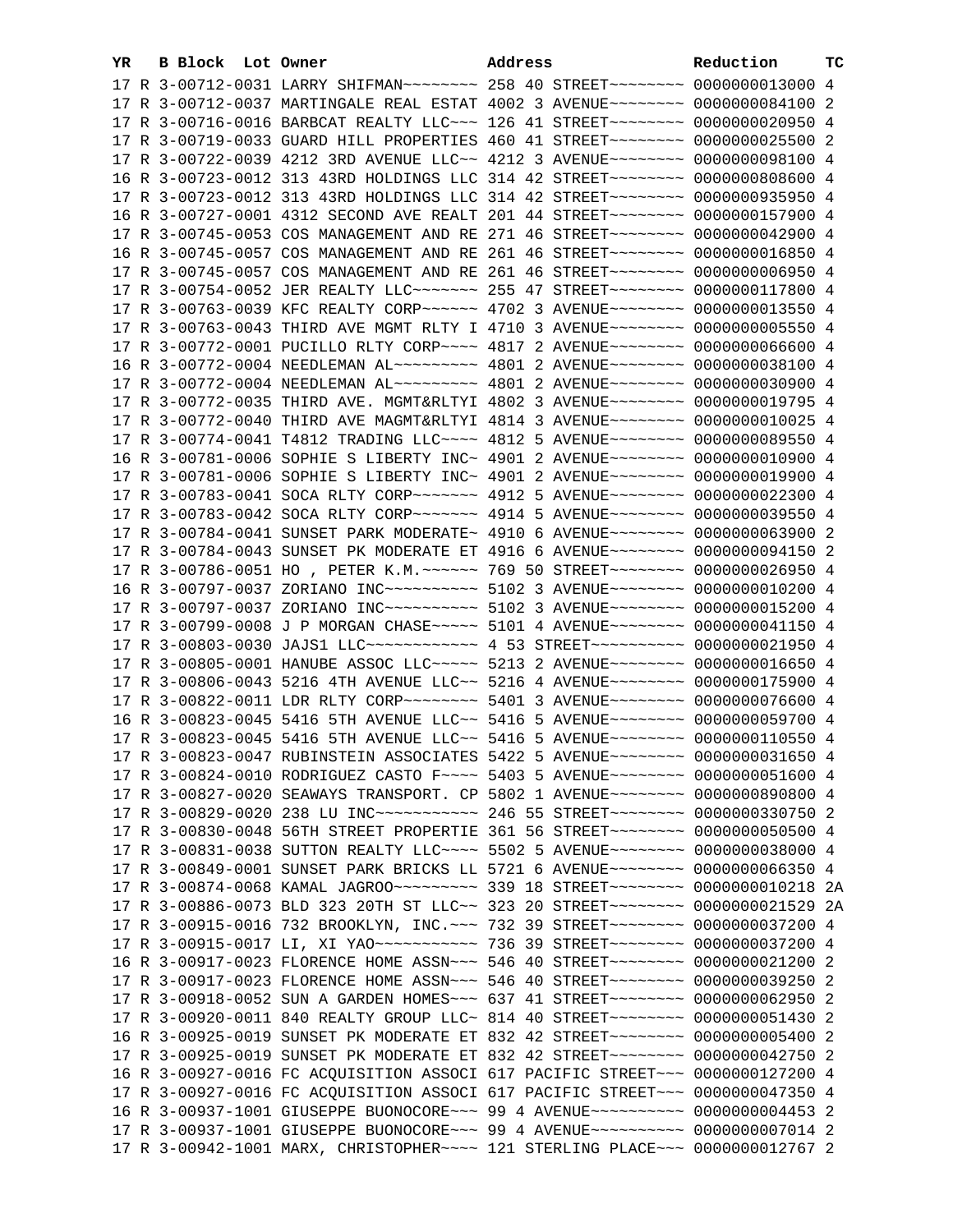| YR. | B Block Lot Owner |  | Address                                                                                                                                                        | Reduction | ТC |
|-----|-------------------|--|----------------------------------------------------------------------------------------------------------------------------------------------------------------|-----------|----|
|     |                   |  | 17 R 3-00945-0019 96 STERLING PLACE REA 96 STERLING PLACE~~~~ 0000000135100 2                                                                                  |           |    |
|     |                   |  | 16 R 3-00946-0052 160 FIFTH AVE TENANTS 160 5 AVENUE~~~~~~~~~ 0000000045000 2                                                                                  |           |    |
|     |                   |  | 17 R 3-00946-0052 160 FIFTH AVE TENANTS 160 5 AVENUE~~~~~~~~~ 0000000047700 2                                                                                  |           |    |
|     |                   |  | 16 R 3-00948-1001 SIPPERLY, GEOFFREY~~~ 153 LINCOLN PLACE~~~~ 0000000001534 2C                                                                                 |           |    |
|     |                   |  | 17 R 3-00948-1001 SIPPERLY, GEOFFREY~~~ 153 LINCOLN PLACE~~~~ 0000000002077 2C                                                                                 |           |    |
|     |                   |  | 17 R 3-00956-0001 UNIPRES CORP~~~~~~~~~~ 223 5 AVENUE~~~~~~~~~ 0000000022550 2                                                                                 |           |    |
|     |                   |  | 17 R 3-00956-0002 221 FIFTH AVE CORP~~~ 221 5 AVENUE~~~~~~~~~ 0000000072109 2C                                                                                 |           |    |
|     |                   |  | 17 R 3-00956-0047 PRESIDENT ADAMS REALT 214 6 AVENUE~~~~~~~~~ 0000000180750 2                                                                                  |           |    |
|     |                   |  | 17 R 3-00963-0047 40-16 NATIONAL ASSOCI 130 7 AVENUE~~~~~~~~~ 0000000108100 4                                                                                  |           |    |
|     |                   |  | 17 R 3-00966-0043 WK ASSOCIATES LLC~~~~ 162 7 AVENUE~~~~~~~~~ 0000000128250 2                                                                                  |           |    |
|     |                   |  | 17 R 3-00966-1001 JTS PROPERTIES, LLC~~ 190 GARFIELD PLACE~~~ 0000000007047 2                                                                                  |           |    |
|     |                   |  | 16 R 3-00970-0009 283 FIFTH AVENUE ASSO 283 5 AVENUE~~~~~~~~~ 0000000076230 2                                                                                  |           |    |
|     |                   |  | 17 R 3-00970-0009 283 FIFTH AVENUE ASSO 283 5 AVENUE~~~~~~~~~ 0000000037800 2                                                                                  |           |    |
|     |                   |  | 17 R 3-00972-0058 175-225 THIRD OWNER L 225 3 STREET~~~~~~~~~ 0000000342950 4                                                                                  |           |    |
|     |                   |  | 17 R 3-00974-1001 MILGROM-ELCOTT, TALIA 302 2 STREET~~~~~~~~~ 0000000008477 2                                                                                  |           |    |
|     |                   |  | 17 R 3-00974-1201 DORTER, DANIELLE~~~~~ 354 2 STREET~~~~~~~~~ 0000000005203 2                                                                                  |           |    |
|     |                   |  | 16 R 3-00975-0009 COASTLINE APARTMENT I 299 5 AVENUE~~~~~~~~~ 0000000096950 2                                                                                  |           |    |
|     |                   |  | 17 R 3-00975-0009 COASTLINE APARTMENT I 299 5 AVENUE~~~~~~~~~ 0000000083206 2                                                                                  |           |    |
|     |                   |  | 17 R 3-00979-0005 386 3RD AVENUE PARTNE 386 3 AVENUE~~~~~~~~ 0000000042650 4                                                                                   |           |    |
|     |                   |  | 17 R 3-00980-0023 RETACO HOLDING COMPAN 356 4 AVENUE~~~~~~~~~ 0000000591400 4                                                                                  |           |    |
|     |                   |  | 17 R 3-00981-1004 DOON, NANCY~~~~~~~~~~~~~~~ 343 4 AVENUE~~~~~~~~~~ 0000000006326 2                                                                            |           |    |
|     |                   |  | 16 R 3-00987-0011 270 FIFTH STREET CORP 270 5 STREET~~~~~~~~~ 0000000303100 2                                                                                  |           |    |
|     |                   |  | 17 R 3-00987-0011 270 FIFTH STREET CORP 270 5 STREET~~~~~~~~~ 0000000529350 2                                                                                  |           |    |
|     |                   |  | 17 R 3-00993-0006 278 6TH ST., LLC ---- 393 4 AVENUE ------- 0000000433000 2                                                                                   |           |    |
|     |                   |  | 17 R 3-00993-0072 JOVIN III LLC~~~~~~~~ 277 7 STREET~~~~~~~~~ 0000000062600 2                                                                                  |           |    |
|     |                   |  | 17 R 3-00996-0032 440 3RD AVE~ L.L.C.~~ 432 3 AVENUE~~~~~~~~~ 0000000072150 4                                                                                  |           |    |
|     |                   |  | 17 R 3-00996-0036 440 3RD AVE~ L.L.C.~~ 440 3 AVENUE~~~~~~~~~ 0000000013100 4                                                                                  |           |    |
|     |                   |  | 17 R 3-00999-0030 374 7TH STREET LLC -- 374 7 STREET -------- 0000000099100 2                                                                                  |           |    |
|     |                   |  | 17 R 3-01004-0031 FRANCHISE REALTY INTE 262 8 STREET~~~~~~~~~ 0000000027000 4                                                                                  |           |    |
|     |                   |  | 16 R 3-01004-0038 SMALL, ALEXANDER MORR 426 5 AVENUE~~~~~~~~~ 0000000018850 4                                                                                  |           |    |
|     |                   |  | 17 R 3-01004-0038 SMALL, ALEXANDER MORR 426 5 AVENUE~~~~~~~~~ 0000000014250 4                                                                                  |           |    |
|     |                   |  | 17 R 3-01008-0020 FIVE STAR ASSOCIATES~ 9 STREET~~~~~~~~~~~~~ 0000000022450 4                                                                                  |           |    |
|     |                   |  | 17 R 3-01008-0021 FIVE STAR ASSOCIATES~ 156 9 STREET~~~~~~~~~ 0000000033200 4                                                                                  |           |    |
|     |                   |  | 17 R 3-01008-0032 FERRANTINO, LLC ----- 180 9 STREET -------- 0000000061415 4                                                                                  |           |    |
|     |                   |  | 17 R 3-01008-0129 ZORIANO ASSOCIATES IN 174 9 STREET~~~~~~~~~ 0000000025750 4                                                                                  |           |    |
|     |                   |  | 17 R 3-01011-0013 328 NINTH STREET MANA 328 9 STREET~~~~~~~~~ 0000000034800 4                                                                                  |           |    |
|     |                   |  | 17 R 3-01014-0048 JOVIN II LLC -------- 486 3 AVENUE --------- 0000000050050 2                                                                                 |           |    |
|     |                   |  | 17 R 3-01023-1201 FREDA, DOMINIQUE~~~~~ 392 11 STREET~~~~~~~~ 00000000015245 2C                                                                                |           |    |
|     |                   |  | 17 R 3-01025-0026 12-60 12TH STREET LLC 12 12 STREET~~~~~~~~~ 0000000120100 4                                                                                  |           |    |
|     |                   |  | 17 R 3-01028-0024 12TH AND 14TH STREET~ 252 12 STREET~~~~~~~~ 0000000162400 2                                                                                  |           |    |
|     |                   |  | 17 R 3-01028-0066 225 13TH STREET LLC~~ 227 13 STREET~~~~~~~~~ 0000000047250 2                                                                                 |           |    |
|     |                   |  | 17 R 3-01031-0001 433 HAMILTON AVENUE L 433 HAMILTON AVENUE~~ 0000000299100 4                                                                                  |           |    |
|     |                   |  | 17 R 3-01034-0039 4710 REALTY CORP C/O~ 520 5 AVENUE~~~~~~~~~ 0000000039350 4                                                                                  |           |    |
|     |                   |  | 16 R 3-01034-0043 HATZIPETROS, JAMES~~~ 528 5 AVENUE~~~~~~~~~ 0000000082250 4                                                                                  |           |    |
|     |                   |  | 17 R 3-01034-0043 HATZIPETROS, JAMES ~~~ 528 5 AVENUE ~~~~~~~~~ 0000000124900 4                                                                                |           |    |
|     |                   |  | 17 R 3-01035-1102 KLAUSS, ANNA~~~~~~~~~~ 515 5 AVENUE~~~~~~~~~ 0000000006508 2                                                                                 |           |    |
|     |                   |  | 16 R 3-01041-1001 501 ASSOCIATES LLC~~~ 550 5 AVENUE~~~~~~~~~ 0000000521150 4                                                                                  |           |    |
|     |                   |  | 17 R 3-01041-1001 501 ASSOCIATES LLC~~~ 550 5 AVENUE~~~~~~~~~ 0000000535550 4                                                                                  |           |    |
|     |                   |  | 16 R 3-01041-1002 GIORDANO, CHRISTOPHER 550 5 AVENUE~~~~~~~~~ 0000000004521 2                                                                                  |           |    |
|     |                   |  | 17 R 3-01041-1002 GIORDANO, CHRISTOPHER 550 5 AVENUE~~~~~~~~~ 0000000002695 2                                                                                  |           |    |
|     |                   |  | 17 R 3-01042-0004 545 5TH AVENUE REALTY 545 5 AVENUE~~~~~~~~~ 0000000016750 4                                                                                  |           |    |
|     |                   |  | 16 R 3-01042-0018 12TH AND 14TH STREET~ 280 14 STREET~~~~~~~~~ 0000000174000 2                                                                                 |           |    |
|     |                   |  | 17 R 3-01042-0018 12TH AND 14TH STREET~ 280 14 STREET~~~~~~~~ 0000000163350 2                                                                                  |           |    |
|     |                   |  | 17 R 3-01042-1001 BERICK, MICHAEL~~~~~~ 231 15 STREET~~~~~~~~ 0000000005219 2<br>17 R 3-01057-0014 312 FLATBUSH AVENUE~~ 312 FLATBUSH AVENUE~~ 0000000135900 4 |           |    |
|     |                   |  |                                                                                                                                                                |           |    |
|     |                   |  | 17 R 3-01057-0019 312 FLATBUSH AVENUE~~ 320 FLATBUSH AVENUE~~ 0000000119600 4                                                                                  |           |    |
|     |                   |  | 17 R 3-01058-0019 164 STERLING TENANTS~ 164 STERLING PLACE~~~ 0000000050650 2                                                                                  |           |    |
|     |                   |  | 17 R 3-01058-0024 STERLING PLACE OWNERS 176 STERLING PLACE~~~ 0000000030960 2                                                                                  |           |    |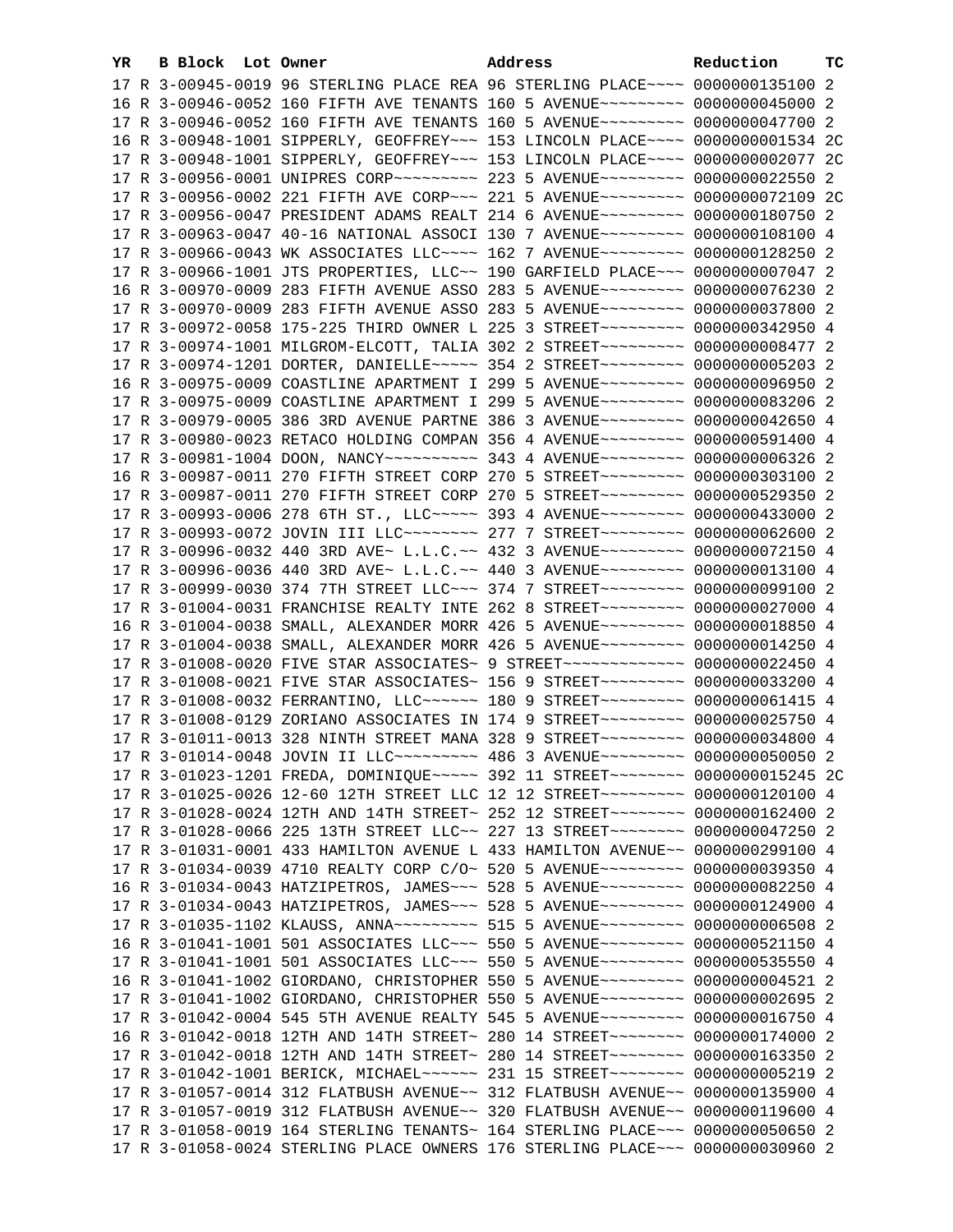| YR. | B Block Lot Owner |                                                                                                                                                                  | Address | Reduction | ТC |
|-----|-------------------|------------------------------------------------------------------------------------------------------------------------------------------------------------------|---------|-----------|----|
|     |                   | 17 R 3-01058-1001 WILSON JEANNE M~~~~~~ 180 STERLING PLACE~~~ 0000000006052 2                                                                                    |         |           |    |
|     |                   | 16 R 3-01059-0050 235 LINCOLN PLACE HOU 235 LINCOLN PLACE~~~~ 0000000239750 2                                                                                    |         |           |    |
|     |                   | 17 R 3-01059-0050 235 LINCOLN PLACE HOU 235 LINCOLN PLACE~~~~ 0000000145850 2                                                                                    |         |           |    |
|     |                   | 17 R 3-01059-0059 209 LINCOLN PL HSG CO 215 LINCOLN PLACE~~~~ 0000000130050 4                                                                                    |         |           |    |
|     |                   | 17 R 3-01065-0037 90 8TH AV HOUSING CO~ 90 8 AVENUE~~~~~~~~~~ 0000000382050 2                                                                                    |         |           |    |
|     |                   | 17 R 3-01066-0014 888 UNION STREET LLC~ 888 UNION STREET~~~~~~ 0000000051050 2                                                                                   |         |           |    |
|     |                   | 17 R 3-01066-0024 WOLF, PAMELA~~~~~~~~~~ 906 UNION STREET~~~~~ 0000000335200 4                                                                                   |         |           |    |
|     |                   | 17 R 3-01066-0032 920 UNION ST TENANTS~ 920 UNION STREET~~~~~ 0000000048600 2                                                                                    |         |           |    |
|     |                   | 17 R 3-01067-0045 118 8TH AVE HOUSING C 118 8 AVENUE~~~~~~~~~ 0000000541850 2                                                                                    |         |           |    |
|     |                   | 16 R 3-01071-0002 19 FISKE PLACE HOUSIN 19 FISKE PLACE~~~~~~~ 0000000177150 2                                                                                    |         |           |    |
|     |                   | 17 R 3-01071-0002 19 FISKE PLACE HOUSIN 19 FISKE PLACE ~~~~~~~~ 0000000198550 2                                                                                  |         |           |    |
|     |                   | 16 R 3-01071-0004 140 8 AVE BKLYN CORP~ 140 8 AVENUE~~~~~~~~~ 0000001027300 2                                                                                    |         |           |    |
|     |                   | 17 R 3-01071-0004 140 8 AVE BKLYN CORP~ 140 8 AVENUE~~~~~~~~~ 0000000919450 2                                                                                    |         |           |    |
|     |                   |                                                                                                                                                                  |         |           |    |
|     |                   | 17 R 3-01072-0040 27 PROSPECT PARK WEST 27 PROSPECT PARK WEST 0000000424050 2<br>16 R 3-01075-0039 44 PROPECT PARK WEST~ 44 PROSPECT PARK WEST 0000000387700 2   |         |           |    |
|     |                   |                                                                                                                                                                  |         |           |    |
|     |                   | 17 R 3-01075-0039 44 PROPECT PARK WEST~ 44 PROSPECT PARK WEST 0000000277000 2                                                                                    |         |           |    |
|     |                   | 17 R 3-01076-0002 REYAD RLTY CORP~~~~~~ 185 7 AVENUE~~~~~~~~~ 0000000038750 4                                                                                    |         |           |    |
|     |                   | 16 R 3-01080-0041 314-320 8TH AVE OWNER 314 8 AVENUE~~~~~~~~~ 0000000036100 2                                                                                    |         |           |    |
|     |                   | 16 R 3-01081-0003 ANDEL PROPERTY CO. ~~~ 315 8 AVENUE~~~~~~~~~ 0000000035200 2                                                                                   |         |           |    |
|     |                   | 16 R 3-01081-0005 305 8TH AVENUE OWNERS 305 8 AVENUE~~~~~~~~~ 0000000287550 2                                                                                    |         |           |    |
|     |                   | 17 R 3-01081-0005 305 8TH AVENUE OWNERS 305 8 AVENUE~~~~~~~~~ 0000000295650 2                                                                                    |         |           |    |
|     |                   | 17 R 3-01093-0038 KENNETH LAWRENCE COMP 150 PROSPECT PARK WES 0000000257600 2                                                                                    |         |           |    |
|     |                   | 17 R 3-01094-1101 QUINN, NIKOLE M~~~~~~ 561 11 STREET~~~~~~~~ 0000000031354 2C                                                                                   |         |           |    |
|     |                   | 16 R 3-01096-0013 SAKOW, JASON S~~~~~~~ 504 11 STREET~~~~~~~~ 0000000021600 2B                                                                                   |         |           |    |
|     |                   | 17 R 3-01096-0013 SAKOW, JASON S~~~~~~~ 504 11 STREET~~~~~~~~ 0000000039902 2B                                                                                   |         |           |    |
|     |                   | 16 R 3-01096-0043 459 461 12TH ST HOUSI 461 12 STREET~~~~~~~~~ 0000000134150 2                                                                                   |         |           |    |
|     |                   | 17 R 3-01096-0043 459 461 12TH ST HOUSI 461 12 STREET~~~~~~~~ 0000000176450 2                                                                                    |         |           |    |
|     |                   | 16 R 3-01096-0050 ANSONIA STORAGE WAREH 445 12 STREET~~~~~~~~~ 0000000225150 2                                                                                   |         |           |    |
|     |                   | 17 R 3-01097-0031 MAZEL-TOV MOVING & ST 618 11 STREET~~~~~~~~ 0000000167250 2<br>17 R 3-01097-0067 493 12TH ST ASSOCIATE 493 12 STREET~~~~~~~~~ 0000000074636 2  |         |           |    |
|     |                   | 17 R 3-01097-1102 VIERA, CLAUDIA ROSA~~ 163 PROSPECT PARK WES 0000000089830 4                                                                                    |         |           |    |
|     |                   | 17 R 3-01098-0001 ANSONIA COURT TENANTS 420 12 STREET~~~~~~~~~ 0000000465571 2                                                                                   |         |           |    |
|     |                   | 17 R 3-01100-0027 BELASCO, JUDITH~~~~~~ 424 13 STREET~~~~~~~~ 0000000353550 2                                                                                    |         |           |    |
|     |                   | 17 R 3-01101-0043 184 PROSPECT PARK WES 184 PROSPECT PARK WES 0000000041050 2                                                                                    |         |           |    |
|     |                   | 17 R 3-01101-0046 186 PROSPECT OWNERS C 186 PROSPECT PARK WES 0000000099512 2                                                                                    |         |           |    |
|     |                   | 17 R 3-01103-0048 BRYNA COURT OWNERS CO 195 PROSPECT PARK WES 0000000051650 2                                                                                    |         |           |    |
|     |                   | 17 R 3-01103-0073 411 15 STREET POWERS~ 411 15 STREET~~~~~~~~~ 0000000083800 2                                                                                   |         |           |    |
|     |                   |                                                                                                                                                                  |         |           |    |
|     |                   | 16 R 3-01105-0025 452 15TH HOUSING CORP 452 15 STREET~~~~~~~~ 0000000027060 2C<br>17 R 3-01105-0025 452 15TH HOUSING CORP 452 15 STREET~~~~~~~~ 0000000031824 2C |         |           |    |
|     |                   | 17 R 3-01105-0040 CIRCLE 208 LLC ------ 208 PROSPECT PARK WES 0000000031100 2                                                                                    |         |           |    |
|     |                   | 17 R 3-01105-0063 ABEAD REALTY CORP. ~~~ 419 16 STREET~~~~~~~~~ 0000000143850 2                                                                                  |         |           |    |
|     |                   | 17 R 3-01106-0014 WINDSOR TERRACE OWNER 7 PROSPECT PARK SW~~~ 0000000047400 2                                                                                    |         |           |    |
|     |                   | 17 R 3-01106-0016 WINDSOR TERRACE OWNER 10 PROSPECT PARK SW~~ 0000000022650 2                                                                                    |         |           |    |
|     |                   | 17 R 3-01107-0033 75 PROSPECT PARK SOUT 75 PROSPECT PARK SW~~ 0000000137700 2                                                                                    |         |           |    |
|     |                   | 17 R 3-01109-0036 430 16TH STREET~~~~~~ 430 16 STREET~~~~~~~~ 0000000022175 4                                                                                    |         |           |    |
|     |                   | 16 R 3-01122-0001 M.M.B. ASSOCIATES, LL 547 VANDERBILT AVENUE 0000000045650 4                                                                                    |         |           |    |
|     |                   | 16 R 3-01122-0068 M.M.B. ASSOCIATES, LL PACIFIC STREET~~~~~~~ 0000000003700 4                                                                                    |         |           |    |
|     |                   | 16 R 3-01122-0071 M.M.B. ASSOCIATES, LL 847 PACIFIC STREET~~~ 0000000009050 4                                                                                    |         |           |    |
|     |                   | 17 R 3-01124-1001 NICHOLAS ARCHER~~~~~~ 579 WASHINGTON AVENUE 0000000003369 2                                                                                    |         |           |    |
|     |                   | 17 R 3-01134-0012 1050 PACIFIC LLC ---- PACIFIC STREET ------ 0000000109100 4                                                                                    |         |           |    |
|     |                   | 17 R 3-01134-0017 TEN FIFTY EIGHT LLC~~ 1058 PACIFIC STREET~~ 0000000042550 4                                                                                    |         |           |    |
|     |                   | 16 R 3-01149-0041 LURIE MANAGEMENT CORP 924 BERGEN STREET~~~~ 0000000053800 4                                                                                    |         |           |    |
|     |                   | 17 R 3-01149-0041 LURIE MANAGEMENT CORP 924 BERGEN STREET~~~~ 0000000079650 4                                                                                    |         |           |    |
|     |                   | 17 R 3-01152-0060 305307 PROSPECT OWNER 307 PROSPECT PLACE~~~ 0000000030850 2                                                                                    |         |           |    |
|     |                   | 17 R 3-01152-0062 305307 PROSPECT OWNER 305 PROSPECT PLACE~~~ 0000000016700 2                                                                                    |         |           |    |
|     |                   | 17 R 3-01152-0071 285 PROSPECT PK OWNER 285 PROSPECT PLACE~~~ 0000000128400 2                                                                                    |         |           |    |
|     |                   | 16 R 3-01156-0080 545 PROSPECT PLACE HO 545 PROSPECT PLACE~~~ 0000000999500 2                                                                                    |         |           |    |
|     |                   | 17 R 3-01156-0090 523 PROSPECT PLACE HO 464 ST MARKS AVENUE~~ 0000000705850 2                                                                                    |         |           |    |
|     |                   |                                                                                                                                                                  |         |           |    |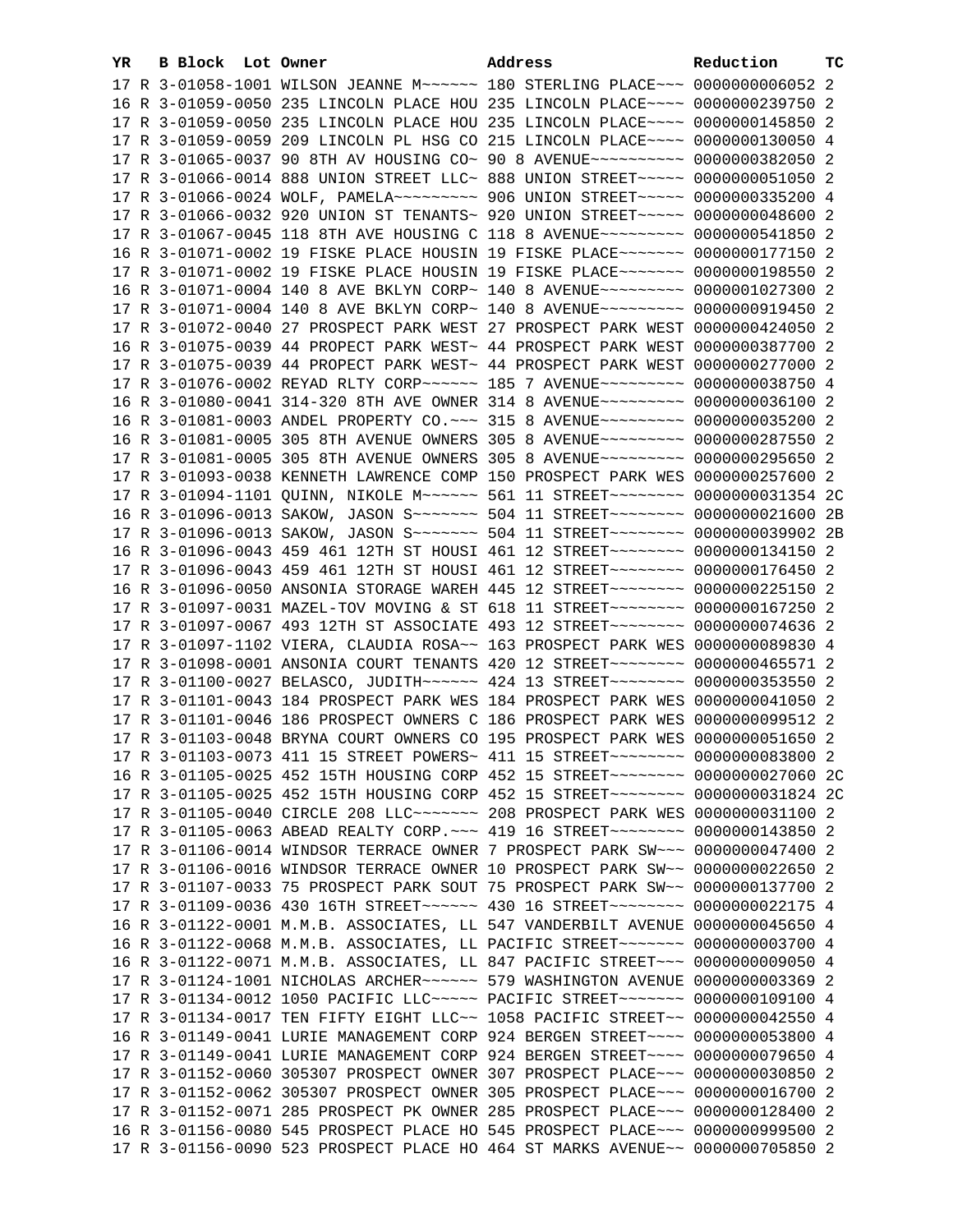| YR | <b>B Block Lot Owner</b> |  | Address                                                                         | Reduction | тc |
|----|--------------------------|--|---------------------------------------------------------------------------------|-----------|----|
|    |                          |  | 16 R 3-01158-0058 231 PARK PLACE OWNERS 231 PARK PLACE ~~~~~~~ 0000000036376 2  |           |    |
|    |                          |  | 16 R 3-01158-0069 205 PARK TENANTS CORP 205 PARK PLACE~~~~~~~ 0000000052300 2   |           |    |
|    |                          |  | 17 R 3-01158-0069 205 PARK TENANTS CORP 205 PARK PLACE~~~~~~~ 0000000060850 2   |           |    |
|    |                          |  | 17 R 3-01164-0051 BILTGAR ENTERPRISES I 250 PARK PLACE~~~~~~~ 0000000117450 2   |           |    |
|    |                          |  | 17 R 3-01164-0054 BILTGAR ENTERPRISES I 254 PARK PLACE~~~~~~~ 0000000187650 2   |           |    |
|    |                          |  | 17 R 3-01165-0001 OLD PS & OWNERS CORP~ 689 VANDERBILT AVENUE 0000000515100 2   |           |    |
|    |                          |  | 16 R 3-01165-0012 VANDERBILT PARK OWNE~ 673 VANDERBILT AVENUE 0000000059800 2   |           |    |
|    |                          |  | 17 R 3-01165-0012 VANDERBILT PARK OWNE~ 673 VANDERBILT AVENUE 0000000066000 2   |           |    |
|    |                          |  | 17 R 3-01168-0042 PARK HEIGHTS REALTY~~ 620 PARK PLACE~~~~~~~ 0000000147650 2   |           |    |
|    |                          |  | 17 R 3-01170-0001 50 PLAZA TENANTS CORP 50 PLAZA ST EAST~~~~~ 0000000630450 2   |           |    |
|    |                          |  | 17 R 3-01170-0009 34 PLAZA OWNERS CORP~ 34 PLAZA ST EAST~~~~~ 0000002511050 2   |           |    |
|    |                          |  | 17 R 3-01170-0037 15 21 BUTLER OWNERS C 21 BUTLER PLACE~~~~~~ 0000000230600 2   |           |    |
|    |                          |  |                                                                                 |           |    |
|    |                          |  | 17 R 3-01170-0041 15 21 BUTLER OWNERS C 15 BUTLER PLACE~~~~~~ 0000000237850 2   |           |    |
|    |                          |  | 17 R 3-01171-0002 315 ST JOHNS OWNERS I 315 ST JOHNS PLACE~~~ 0000000284325 2   |           |    |
|    |                          |  | 17 R 3-01171-0019 60 PLAZA OWNERS CORP~ 60 PLAZA ST EAST~~~~~ 0000000696600 2   |           |    |
|    |                          |  | 17 R 3-01171-1101 CEDERQUIST, COREY~~~~ 34 BUTLER PLACE~~~~~~ 0000000009561 2   |           |    |
|    |                          |  | 16 R 3-01172-0019 274 ST JOHNS OWNERS C 274 ST JOHNS PLACE~~~ 0000000033440 2   |           |    |
|    |                          |  | 17 R 3-01172-0019 274 ST JOHNS OWNERS C 274 ST JOHNS PLACE~~~ 0000000039380 2   |           |    |
|    |                          |  | 17 R 3-01172-0021 280 ST JOHN S COOP~~~ 280 ST JOHNS PLACE~~~ 0000000099811 2   |           |    |
|    |                          |  | 16 R 3-01173-0048 786 WASHINGTON AVE CO 786 WASHINGTON AVENUE 0000000036050 2   |           |    |
|    |                          |  | 16 R 3-01173-0060 ORION REALTY LLC~~~~~ 417 ST JOHNS PLACE~~~ 0000000068700 2   |           |    |
|    |                          |  | 17 R 3-01173-0060 ORION REALTY LLC ---- 417 ST JOHNS PLACE -- 0000000161600 2   |           |    |
|    |                          |  | 17 R 3-01173-0080 365 ST JOHNS OWNERS C 365 ST JOHNS PLACE~~~ 0000000062100 2   |           |    |
|    |                          |  | 17 R 3-01173-1002 806 WASHINGTON OWNERS 806 WASHINGTON AVENUE 0000000072900 2   |           |    |
|    |                          |  | 16 R 3-01173-1101 BICHOTTE, JOSEPH~~~~~ 427 ST JOHNS PLACE~~~ 0000000004165 2   |           |    |
|    |                          |  | 17 R 3-01173-1101 BICHOTTE, JOSEPH~~~~~ 427 ST JOHNS PLACE~~~ 0000000006813 2   |           |    |
|    |                          |  | 17 R 3-01176-0032 408 ST JOHNS OWNERS C 408 ST JOHNS PLACE~~~ 0000000138650 2   |           |    |
|    |                          |  | 17 R 3-01176-0098 FSG HOUSING DEVELOPME 840 WASHINGTON AVENUE 0000000348400 2   |           |    |
|    |                          |  | 16 R 3-01179-0047 TURNER TOWERS TENANT~ 135 EASTERN PARKWAY~~ 0000000608950 2   |           |    |
|    |                          |  | 17 R 3-01179-0047 TURNER TOWERS TENANT~ 135 EASTERN PARKWAY~~ 0000001291050 2   |           |    |
|    |                          |  | 17 R 3-01179-0061 125 EASTERN OWNRS COR 125 EASTERN PARKWAY~~ 0000000362738 2   |           |    |
|    |                          |  | 16 R 3-01179-0066 MUSEUM COURT APARTMEN 115 EASTERN PARKWAY~~ 0000000015223 2   |           |    |
|    |                          |  | 17 R 3-01179-0066 MUSEUM COURT APARTMEN 115 EASTERN PARKWAY~~ 0000000190700 2   |           |    |
|    |                          |  | 17 R 3-01179-0085 61 EASTERN PWKY HOUSI 61 EASTERN PARKWAY~~~ 0000000165156 2   |           |    |
|    |                          |  | 17 R 3-01179-0092 55 EASTERN PARKWAY OW 55 EASTERN PARKWAY~~~ 0000000133200 2   |           |    |
|    |                          |  | 17 R 3-01179-0096 41 EASTERN PARKWAY CO 41 EASTERN PARKWAY~~~ 0000000637300 2   |           |    |
|    |                          |  | 17 R 3-01179-0116 163 REALTY LLC ------ 171 EASTERN PARKWAY -- 0000000065100 2  |           |    |
|    |                          |  | 16 R 3-01181-0018 MICHELIN PARTNERS LP~ 263 EASTERN PARKWAY~~ 0000000136950 2   |           |    |
|    |                          |  | 17 R 3-01181-0018 MICHELIN PARTNERS LP~ 263 EASTERN PARKWAY~~ 0000000150900 2   |           |    |
|    |                          |  | 17 R 3-01181-0055 315 21 EASTERN PKWAY~ 321 EASTERN PARKWAY~~ 0000000123400 2   |           |    |
|    |                          |  | 17 R 3-01181-0058 315 21 EASTERN PKWAY~ 315 EASTERN PARKWAY~~ 0000000078850 2   |           |    |
|    |                          |  | 16 R 3-01181-1102 BORDAS EDDY , SARA~~~ 225 EASTERN PARKWAY~~ 0000000000848 2   |           |    |
|    |                          |  | 17 R 3-01181-1102 BORDAS EDDY, SARA~~~ 225 EASTERN PARKWAY~~ 0000000006495 2    |           |    |
|    |                          |  | 17 R 3-01181-1109 RSP UAP-4 PROPERTY LL 225 EASTERN PARKWAY~~ 00000000011604 2  |           |    |
|    |                          |  | 17 R 3-01185-0021 284 PARKWAY ASSOC --~~ 284 EASTERN PARKWAY -~ 0000000081400 2 |           |    |
|    |                          |  | 16 R 3-01189-0001 MINNETONKA V BKLYN RE 901 WASHINGTON AVENUE 0000000205000 2   |           |    |
|    |                          |  | 17 R 3-01189-0001 MINNETONKA V BKLYN RE 901 WASHINGTON AVENUE 0000000209150 2   |           |    |
|    |                          |  | 17 R 3-01189-0064 35 CROWN ST HDFC INC~ 27 CROWN STREET~~~~~~~ 0000000078600 2  |           |    |
|    |                          |  | 16 R 3-01192-0063 FRANKLIN AVE PROPERTY 962 FRANKLIN AVENUE~~ 0000000029750 4   |           |    |
|    |                          |  | 17 R 3-01192-0063 FRANKLIN AVE PROPERTY 962 FRANKLIN AVENUE~~ 0000000070150 4   |           |    |
|    |                          |  | 17 R 3-01200-0021 1236 ATLANTIC LLC~~~~ 1236 ATLANTIC AVENUE~ 0000000233750 4   |           |    |
|    |                          |  | 17 R 3-01202-0012 1541 REALTY LLC ----- 1384 ATLANTIC AVENUE ~ 0000000032400 4  |           |    |
|    |                          |  | 17 R 3-01202-1001 KUPRIAN, NADEZHDA~~~~ 1409 PACIFIC STREET~~ 0000000001704 1C  |           |    |
|    |                          |  | 16 R 3-01205-0027 SIDART REALTY COMPANY 1166 PACIFIC STREET~~ 0000000172700 2   |           |    |
|    |                          |  | 17 R 3-01205-0027 SIDART REALTY COMPANY 1166 PACIFIC STREET~~ 0000000141550 2   |           |    |
|    |                          |  | 17 R 3-01211-0003 627 FRANKLIN AVENUE L FRANKLIN AVENUE~~~~~~ 0000000014850 4   |           |    |
|    |                          |  | 17 R 3-01212-0046 642 EQUITIES LLC ---- 1087 BERGEN STREET -- 0000000145033 2   |           |    |
|    |                          |  | 17 R 3-01215-0001 NJSD REALTY LLC ----- 115 BROOKLYN AVENUE -- 0000000080200 2  |           |    |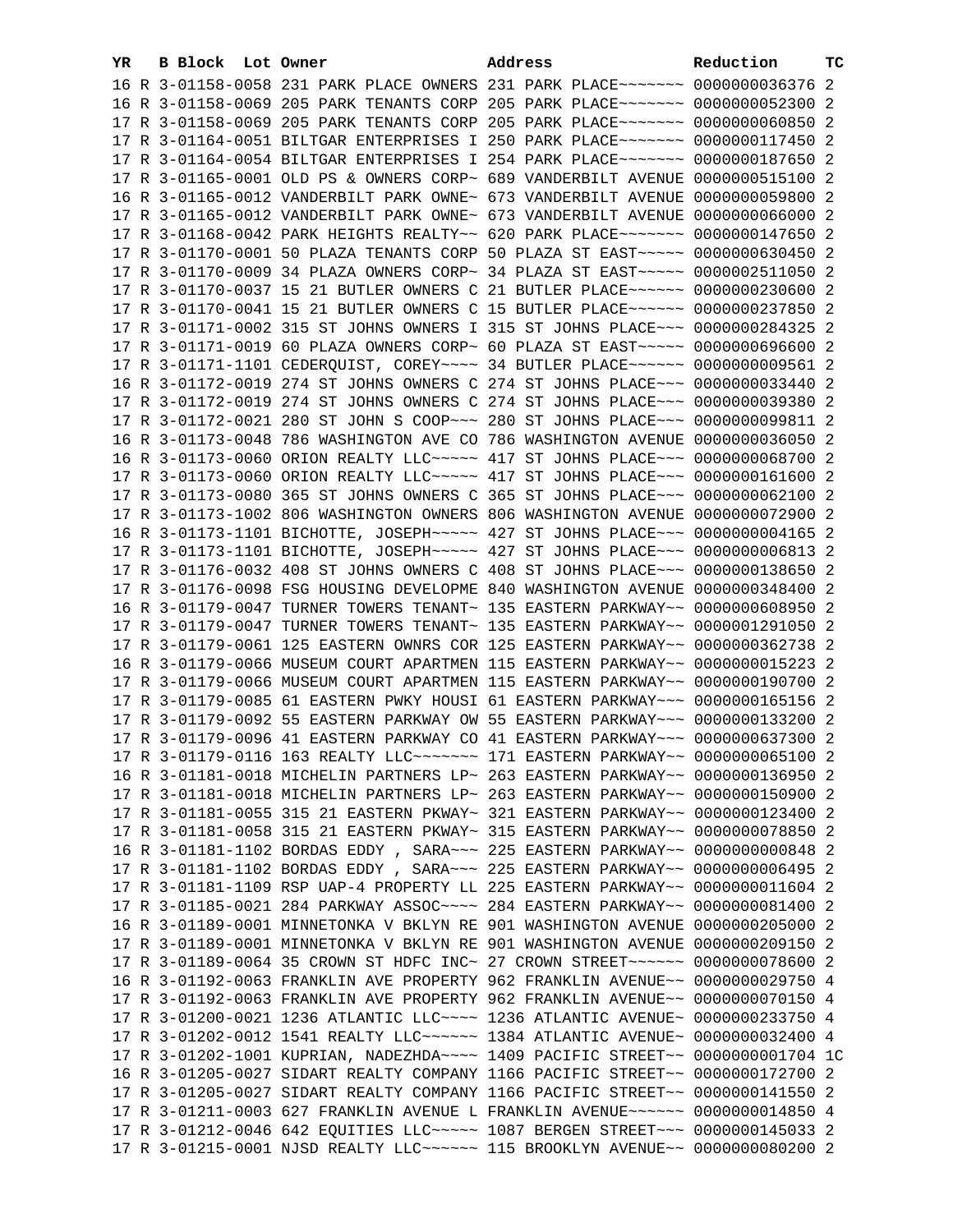| YR. | B Block Lot Owner |  | Address                                                                                                                                                        | Reduction | тc |
|-----|-------------------|--|----------------------------------------------------------------------------------------------------------------------------------------------------------------|-----------|----|
|     |                   |  | 17 R 3-01215-0008 JS 97 LLC ------------ 97 BROOKLYN AVENUE --- 0000000111550 2                                                                                |           |    |
|     |                   |  | 17 R 3-01220-0009 NOSTRAND BERGEN GROUP 619 NOSTRAND AVENUE~~ 0000000051600 2                                                                                  |           |    |
|     |                   |  | 17 R 3-01224-0067 647 PROSPECT, LLC~~~~ 647 PROSPECT PLACE~~~ 0000000102050 2                                                                                  |           |    |
|     |                   |  | 17 R 3-01227-0023 738 ST. MARKS EQUITIE 738 ST MARKS AVENUE~~ 0000000089050 2                                                                                  |           |    |
|     |                   |  | 17 R 3-01230-0056 J & M PROSPECT PLACE~ 1097 PROSPECT PLACE~~ 0000000084300 2                                                                                  |           |    |
|     |                   |  | 16 R 3-01231-0054 1444 BEDFORD LLC~~~~~ 1444 BEDFORD AVENUE~~ 0000000134200 2B                                                                                 |           |    |
|     |                   |  | 17 R 3-01231-0054 1444 BEDFORD LLC~~~~~ 1444 BEDFORD AVENUE~~ 0000000127000 2B                                                                                 |           |    |
|     |                   |  | 16 R 3-01231-0055 1444 BEDFORD LLC~~~~~ 1446 BEDFORD AVENUE~~ 0000000083400 2B                                                                                 |           |    |
|     |                   |  | 17 R 3-01231-0055 1444 BEDFORD LLC ----- 1446 BEDFORD AVENUE -- 0000000103012 2B                                                                               |           |    |
|     |                   |  | 17 R 3-01231-1001 711 PARK PL REALTY LL 1448 BEDFORD AVENUE~~ 0000000059842 2C                                                                                 |           |    |
|     |                   |  |                                                                                                                                                                |           |    |
|     |                   |  | 17 R 3-01232-1001 NUGENT-MILLER, CONSTA 1443 BEDFORD AVENUE~~ 00000000006162 2                                                                                 |           |    |
|     |                   |  | 17 R 3-01233-0056 LESROB REALTY CORP~~~ 817 PARK PLACE~~~~~~~ 0000000021200 2                                                                                  |           |    |
|     |                   |  | 17 R 3-01238-0016 654 PARK PLACE LLC -~~ 654 PARK PLACE -~~~~~~ 0000000185400 2                                                                                |           |    |
|     |                   |  | 16 R 3-01243-0027 26 PARK PLAZA LLC~~~~ 1054 PARK PLACE~~~~~~ 0000000032400 2                                                                                  |           |    |
|     |                   |  | 17 R 3-01243-0027 26 PARK PLAZA LLC~~~~ 1054 PARK PLACE~~~~~~ 0000000082600 2                                                                                  |           |    |
|     |                   |  | 16 R 3-01243-0065 260 ROGERS AVE LLC~~~ 1049 STERLING PLACE~~ 0000000251200 2                                                                                  |           |    |
|     |                   |  | 17 R 3-01243-0065 260 ROGERS AVE LLC~~~ 1049 STERLING PLACE~~ 0000000128450 2                                                                                  |           |    |
|     |                   |  | 17 R 3-01245-1001 ALEXANDER, DENZIL~~~~ 1492 BEDFORD AVENUE~~ 0000000006454 2                                                                                  |           |    |
|     |                   |  |                                                                                                                                                                |           |    |
|     |                   |  | 17 R 3-01253-0007 LOKI REALTY~~~~~~~~~~~~~~~ 1499 BEDFORD AVENUE~~ 0000000109250 4                                                                             |           |    |
|     |                   |  | 16 R 3-01257-0027 CONNECTICUT STORAGEFU 1062 ST JOHNS PLACE~~ 0000000036800 4                                                                                  |           |    |
|     |                   |  | 17 R 3-01257-0027 CONNECTICUT STORAGEFU 1062 ST JOHNS PLACE~~ 0000000300050 4                                                                                  |           |    |
|     |                   |  | 17 R 3-01258-0037 ZEINALI ABE~~~~~~~~~~~~~~ ST JOHNS PLACE~~~~~~~~~ 0000000017700 4                                                                            |           |    |
|     |                   |  | 17 R 3-01262-0063 555 PARKWAY, LLC ---- 555 EASTERN PARKWAY -- 0000000152850 2                                                                                 |           |    |
|     |                   |  | 17 R 3-01263-0066 PEMBROKE REALTY COMPA 631 EASTERN PARKWAY~~ 0000000131900 2                                                                                  |           |    |
|     |                   |  | 17 R 3-01263-0068 PEMBROKE REALTY COMPA 629 EASTERN PARKWAY~~ 0000000023950 2                                                                                  |           |    |
|     |                   |  | 17 R 3-01269-0004 542 EASTERN PARKWAY L 542 EASTERN PARKWAY~~ 0000000156050 2                                                                                  |           |    |
|     |                   |  | 17 R 3-01271-0005 SERHOF REALTY CORP~~~ 706 EASTERN PARKWAY~~ 0000000078350 2                                                                                  |           |    |
|     |                   |  | 17 R 3-01275-0040 AREP I LLC ----------- 850 NOSTRAND AVENUE -- 0000000030800 4                                                                                |           |    |
|     |                   |  | 16 R 3-01275-0045 NOSTRAND AVENUE PARTN 860 NOSTRAND AVENUE~~ 0000000030450 2                                                                                  |           |    |
|     |                   |  | 17 R 3-01275-0045 NOSTRAND AVENUE PARTN 860 NOSTRAND AVENUE~~ 0000000055350 2                                                                                  |           |    |
|     |                   |  | 17 R 3-01277-0007 NEW YORK HEIGHTS LLC~ 315 NEW YORK AVENUE~~ 0000000042500 2                                                                                  |           |    |
|     |                   |  | 17 R 3-01280-0019 PRESIDENT STREET EQUI 1026 PRESIDENT STREET 0000000070050 2                                                                                  |           |    |
|     |                   |  | 17 R 3-01280-0041 EMPIRE HOLDINGS LP~~~ 1604 BEDFORD AVENUE~~ 0000000064440 2                                                                                  |           |    |
|     |                   |  | 17 R 3-01281-0011 1000 PRESIDENT STREET 1585 BEDFORD AVENUE~~ 0000000036850 2                                                                                  |           |    |
|     |                   |  | 17 R 3-01290-0013 CARROLL ASSOCIATES RE 1198 CARROLL STREET~~ 0000000081400 2                                                                                  |           |    |
|     |                   |  | 16 R 3-01293-0042 EB BEDFORD LLC ------ 1460 CARROLL STREET -~ 0000000058350 2                                                                                 |           |    |
|     |                   |  | 17 R 3-01295-0010 CROWN REALTY LLC~~~~~ 132 CROWN STREET~~~~~ 0000000357050 2                                                                                  |           |    |
|     |                   |  | 17 R 3-01296-0064 345 MONTGOMERY OWNERS 345 MONTGOMERY STREET 0000000155650 2                                                                                  |           |    |
|     |                   |  |                                                                                                                                                                |           |    |
|     |                   |  | 16 R 3-01300-1001 SHUVU RETURN INC. ~~~~ 504 CROWN STREET~~~~~ 0000000017794 2                                                                                 |           |    |
|     |                   |  | 17 R 3-01300-1001 SHUVU RETURN INC. ~~~~ 504 CROWN STREET~~~~~ 00000000006352 2                                                                                |           |    |
|     |                   |  | 17 R 3-01306-0001 RICHGENE REALTY CORP~ 57 EMPIRE BOULEVARD~~ 0000000079050 4                                                                                  |           |    |
|     |                   |  | 17 R 3-01308-0052 289 EMPIRE ASSOCIATES 289 EMPIRE BOULEVARD~ 0000000111300 2                                                                                  |           |    |
|     |                   |  | 17 R 3-01309-0056 NY 436 LLC ----------- 436 NEW YORK AVENUE -- 0000000111950 2                                                                                |           |    |
|     |                   |  | 17 R 3-01310-0068 445 EMPIRE LLC ------- 445 EMPIRE BOULEVARD ~ 0000000030850 4                                                                                |           |    |
|     |                   |  | 17 R 3-01311-0066 529 EMPIRE RLTY CORP~ 529 EMPIRE BOULEVARD~ 0000000136300 4                                                                                  |           |    |
|     |                   |  | 17 R 3-01313-0001 CACTUS 44 EMPIRE LLC~ 1039 FRANKLIN AVENUE~ 0000000039150 4                                                                                  |           |    |
|     |                   |  | 17 R 3-01313-0014 CACTUS 44 EMPIRE LLC~ 62 EMPIRE BOULEVARD~~ 0000000208350 4<br>17 R 3-01313-0036 ROUNDTREE REALTY CORP 114 EMPIRE BOULEVARD~ 0000000076050 4 |           |    |
|     |                   |  |                                                                                                                                                                |           |    |
|     |                   |  | 17 R 3-01313-0091 CACTUS 44 EMPIRE LLC~ STERLING STREET~~~~~~ 0000000015900 4                                                                                  |           |    |
|     |                   |  | 17 R 3-01318-0001 25 LEFFERTS LLC ----- 1125 WASHINGTON AVENU 0000000298550 2<br>16 R 3-01318-0051 GAMMA BEDFORD LLC~~~~ 1776 BEDFORD AVENUE~~ 0000000193350 2 |           |    |
|     |                   |  | 17 R 3-01318-0051 GAMMA BEDFORD LLC~~~~ 1776 BEDFORD AVENUE~~ 0000000232900 2                                                                                  |           |    |
|     |                   |  | 16 R 3-01318-0057 GAMMA BEDFORD LLC~~~~ 1788 BEDFORD AVENUE~~ 0000000260850 2                                                                                  |           |    |
|     |                   |  | 17 R 3-01318-0057 GAMMA BEDFORD LLC~~~~ 1788 BEDFORD AVENUE~~ 0000000244150 2                                                                                  |           |    |
|     |                   |  | 17 R 3-01321-0048 379 LEFFERTS AVE. LLC 379 LEFFERTS AVENUE~~ 0000000084570 2                                                                                  |           |    |
|     |                   |  | 17 R 3-01337-0034 ATLANTIC PROPERTIES I 1840 ATLANTIC AVENUE~ 0000000028950 4                                                                                  |           |    |
|     |                   |  |                                                                                                                                                                |           |    |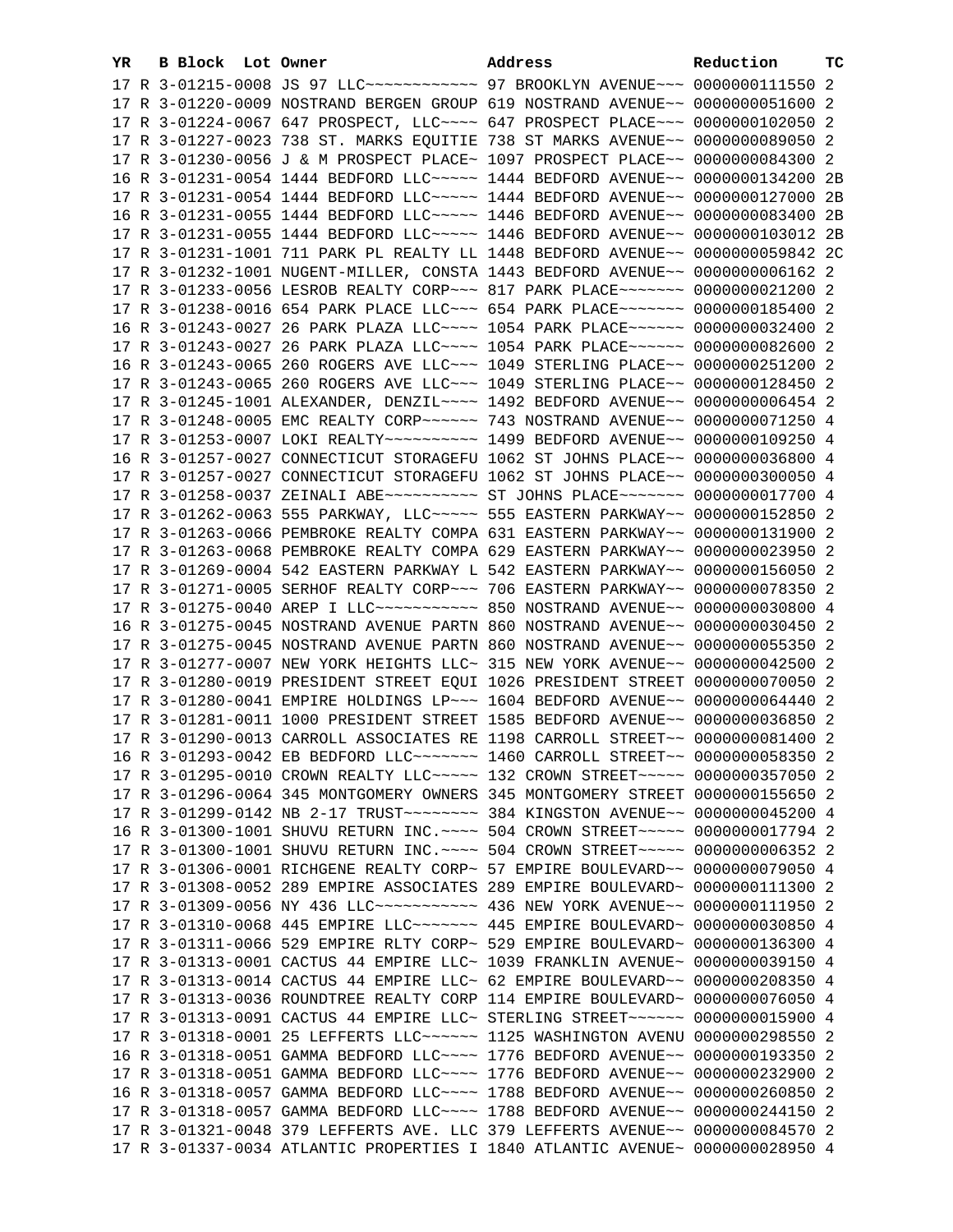| YR. | B Block Lot Owner |                                                                                                      | Address | Reduction | тc |
|-----|-------------------|------------------------------------------------------------------------------------------------------|---------|-----------|----|
|     |                   | 17 R 3-01337-0062 ATLANTIC PROPERTIES I 1827-29 PACIFIC STREE 0000000058600 4                        |         |           |    |
|     |                   | 16 R 3-01338-0017 ANMAC HOLDING CORP~~~ 1876 ATLANTIC AVENUE~ 0000000136700 4                        |         |           |    |
|     |                   | 17 R 3-01338-0017 ANMAC HOLDING CORP~~~ 1876 ATLANTIC AVENUE~ 0000000219500 4                        |         |           |    |
|     |                   | 16 R 3-01338-0022 DALE MANAGEMENT CORP~ 1892 ATLANTIC AVENUE~ 0000000149400 4                        |         |           |    |
|     |                   | 17 R 3-01338-0022 DALE MANAGEMENT CORP~ 1892 ATLANTIC AVENUE~ 0000000290700 4                        |         |           |    |
|     |                   | 16 R 3-01338-0071 ANMAC HOLDING CORP~~~ PACIFIC STREET~~~~~~~ 0000000438350 4                        |         |           |    |
|     |                   | 17 R 3-01338-0071 ANMAC HOLDING CORP~~~ PACIFIC STREET~~~~~~~ 0000000513950 4                        |         |           |    |
|     |                   | 17 R 3-01342-0013 1690-1692 HOLDINGS LL 1692 PACIFIC STREET~~ 0000000021700 4                        |         |           |    |
|     |                   | 17 R 3-01362-0001 BUFFALO AVE. REALTY A 170 BUFFALO AVENUE~~~ 0000000814950 4                        |         |           |    |
|     |                   | 16 R 3-01383-0046 KIM, JOHN ------------ 264 SCHENECTADY AVENU 0000000028150 4                       |         |           |    |
|     |                   | 17 R 3-01383-0046 KIM, JOHN ------------ 264 SCHENECTADY AVENU 0000000070000 4                       |         |           |    |
|     |                   |                                                                                                      |         |           |    |
|     |                   | 17 R 3-01386-0018 CH NORTH HOLDINGS LLC 1536 ST JOHNS PLACE~~ 0000000028950 2                        |         |           |    |
|     |                   | 17 R 3-01386-0020 CH NORTH HOLDINGS LLC 1546 ST JOHNS PLACE~~ 0000000028950 2                        |         |           |    |
|     |                   | 17 R 3-01389-0060 EASTERN PARKWAY DEVEL 1005 EASTERN PARKWAY~ 0000000050900 2                        |         |           |    |
|     |                   |                                                                                                      |         |           |    |
|     |                   | 17 R 3-01394-0044 UNION STREET ASSOCIAT 1621 UNION STREET~~~~ 0000000057150 2                        |         |           |    |
|     |                   | 17 R 3-01394-0046 UNION STREET ASSOCIAT 1615 UNION STREET~~~~ 0000000045450 2                        |         |           |    |
|     |                   | 17 R 3-01395-0013 TROY INDUSTRIES, LLC~ 972 EASTERN PARKWAY~~ 0000000019800 2                        |         |           |    |
|     |                   | 17 R 3-01395-0028 TROY INDUSTRIES, LLC~ 1014 EASTERN PARKWAY~ 0000000076050 2                        |         |           |    |
|     |                   | 17 R 3-01396-0032 1102 PRIVATE LLC ---- 1102 EASTERN PARKWAY ~ 0000000013650 2                       |         |           |    |
|     |                   | 17 R 3-01397-0006 MAOR JEWELRY INC ---- 1128 EASTERN PARKWAY ~ 0000000156250 4                       |         |           |    |
|     |                   | 17 R 3-01403-0070 PRESIDENTIAL HOUSE, I 1717 PRESIDENT STREET 0000000027700 4                        |         |           |    |
|     |                   | 16 R 3-01408-0007 51622 REALTY LLC ---- 1622 PRESIDENT STREET 0000000061250 2                        |         |           |    |
|     |                   | 17 R 3-01408-0007 51622 REALTY LLC ---- 1622 PRESIDENT STREET 0000000121600 2                        |         |           |    |
|     |                   | 17 R 3-01424-0001 401 REALTY LLC ------- 401 SCHENECTADY AVENU 0000000225700 2                       |         |           |    |
|     |                   | 17 R 3-01426-0007 641 REALTY CORP ~~~~~~~~~~~~~~~~ 471 ALBANY AVENUE ~~~~~~~~~~~~~~~~~~~~~~~~~~~~~~~ |         |           |    |
|     |                   | 17 R 3-01431-0006 ASH/MAT ENTERPRISES L 1998 ATLANTIC AVENUE~ 0000000041150 4                        |         |           |    |
|     |                   | 17 R 3-01439-0004 351 RESIDENCE LLC~~~~ 351 HOWARD AVENUE~~~~ 0000000103000 2                        |         |           |    |
|     |                   | 17 R 3-01449-0060 SIMCHA TAMID LLC ~~~~~ 204 MOTHER GASTON BLV 0000000021200 2                       |         |           |    |
|     |                   | 17 R 3-01472-0020 1880 STERLING PLACE L 1880 STERLING PLACE~~ 0000000015200 4                        |         |           |    |
|     |                   | 16 R 3-01472-0025 1894 STERLING PLACE, ~ 1894 STERLING PLACE ~~ 0000000026950 4                      |         |           |    |
|     |                   | 17 R 3-01472-0025 1894 STERLING PLACE, ~ 1894 STERLING PLACE ~~ 0000000091650 4                      |         |           |    |
|     |                   | 17 R 3-01475-0001 BG EASTERN LLC ------ 601 RALPH AVENUE ---- 0000000114250 2                        |         |           |    |
|     |                   | 16 R 3-01480-0038 BROGA-MIJH INC~~~~~~~ 1380 BROADWAY~~~~~~~~ 0000000029300 4                        |         |           |    |
|     |                   | 17 R 3-01480-0038 BROGA-MIJH INC~~~~~~~ 1380 BROADWAY~~~~~~~~ 0000000050450 4                        |         |           |    |
|     |                   | 17 R 3-01483-0001 ALL BORO MANAGEMENT C 87 RALPH AVENUE~~~~~~ 0000000056450 2                        |         |           |    |
|     |                   | 16 R 3-01484-0033 TBG PUTNAM LLC ------ 1027 PUTNAM AVENUE -- 0000000025500 2                        |         |           |    |
|     |                   | 17 R 3-01487-0069 823 HANCOCK REALTY~~~ 823 HANCOCK STREET~~~ 0000000085950 2                        |         |           |    |
|     |                   | 16 R 3-01489-0001 SAFI NAZIEMUL~~~~~~~~~~~~~ 17 SARATOGA AVENUE~~~~ 0000000085950 4                  |         |           |    |
|     |                   | 17 R 3-01489-0001 SAFI NAZIEMUL~~~~~~~~~~~~~~ 17 SARATOGA AVENUE~~~~ 0000000117000 4                 |         |           |    |
|     |                   | 16 R 3-01492-0015 REBUILT REALTY CORP~~ 1534 BROADWAY~~~~~~~~ 0000000093050 4                        |         |           |    |
|     |                   | 17 R 3-01492-0015 REBUILT REALTY CORP~~ 1534 BROADWAY~~~~~~~~ 0000000124100 4                        |         |           |    |
|     |                   | 17 R 3-01499-0004 1620 LLC -------------- 1618 BROADWAY -------- 0000000156150 4                     |         |           |    |
|     |                   | 17 R 3-01508-0001 243 RALPH REALTY LLC~ 241 RALPH AVENUE~~~~~ 0000000042000 4                        |         |           |    |
|     |                   | 17 R 3-01533-0037 96 ROCKAWAY LLC ----- 96 ROCKAWAY AVENUE -- 0000000144550 2                        |         |           |    |
|     |                   | 17 R 3-01562-0001 263 SARATOGA REALTY~~ 263 SARATOGA AVENUE~~ 0000000067800 4                        |         |           |    |
|     |                   | 17 R 3-01584-0037 1127 MYRTLE AVE RLTY~ 1125 MYRTLE AVENUE~~~ 0000000038600 4                        |         |           |    |
|     |                   | 17 R 3-01589-0040 JMP PROPERTIES LLC~~~ 390 VERNON AVENUE~~~~ 0000000037850 2                        |         |           |    |
|     |                   | 17 R 3-01594-0001 PULASKI SUMNER INC. ~~ 147 MARCUS GARVEY BLV 0000000012900 2                       |         |           |    |
|     |                   | 17 R 3-01603-0039 26 MALCOLM X REALTY L 26 MALCOLM X BOULEVAR 0000000063750 4                        |         |           |    |
|     |                   | 17 R 3-01618-0030 SAM BROAD WAY REALTY~ 1240 BROADWAY~~~~~~~~ 0000000036950 4                        |         |           |    |
|     |                   | 17 R 3-01654-0042 ALL BORO MANAGEMENT C 503 HANCOCK STREET~~~ 0000000052300 2                        |         |           |    |
|     |                   | 17 R 3-01660-0040 BIZATI MANAGEMENT LLC 306 STUYVESANT AVENUE 0000000046700 2                        |         |           |    |
|     |                   | 17 R 3-01680-0016 COMUS SOC CLUB INC~~~ 244 DECATUR STREET~~~ 0000000025000 4                        |         |           |    |
|     |                   | 17 R 3-01704-0014 DDS POSITIVO REALTY L 1890 FULTON STREET~~~ 0000000076850 4                        |         |           |    |
|     |                   | 16 R 3-01714-0001 MCDONALD'S CORPORATIO 1883 ATLANTIC AVENUE~ 0000000092750 4                        |         |           |    |
|     |                   | 17 R 3-01714-0001 MCDONALD'S CORPORATIO 1883 ATLANTIC AVENUE~ 0000000058650 4                        |         |           |    |
|     |                   | 17 R 3-01737-0023 DODWORTH DEVELOPMENTC 122 NOSTRAND AVENUE~~ 0000000011200 4                        |         |           |    |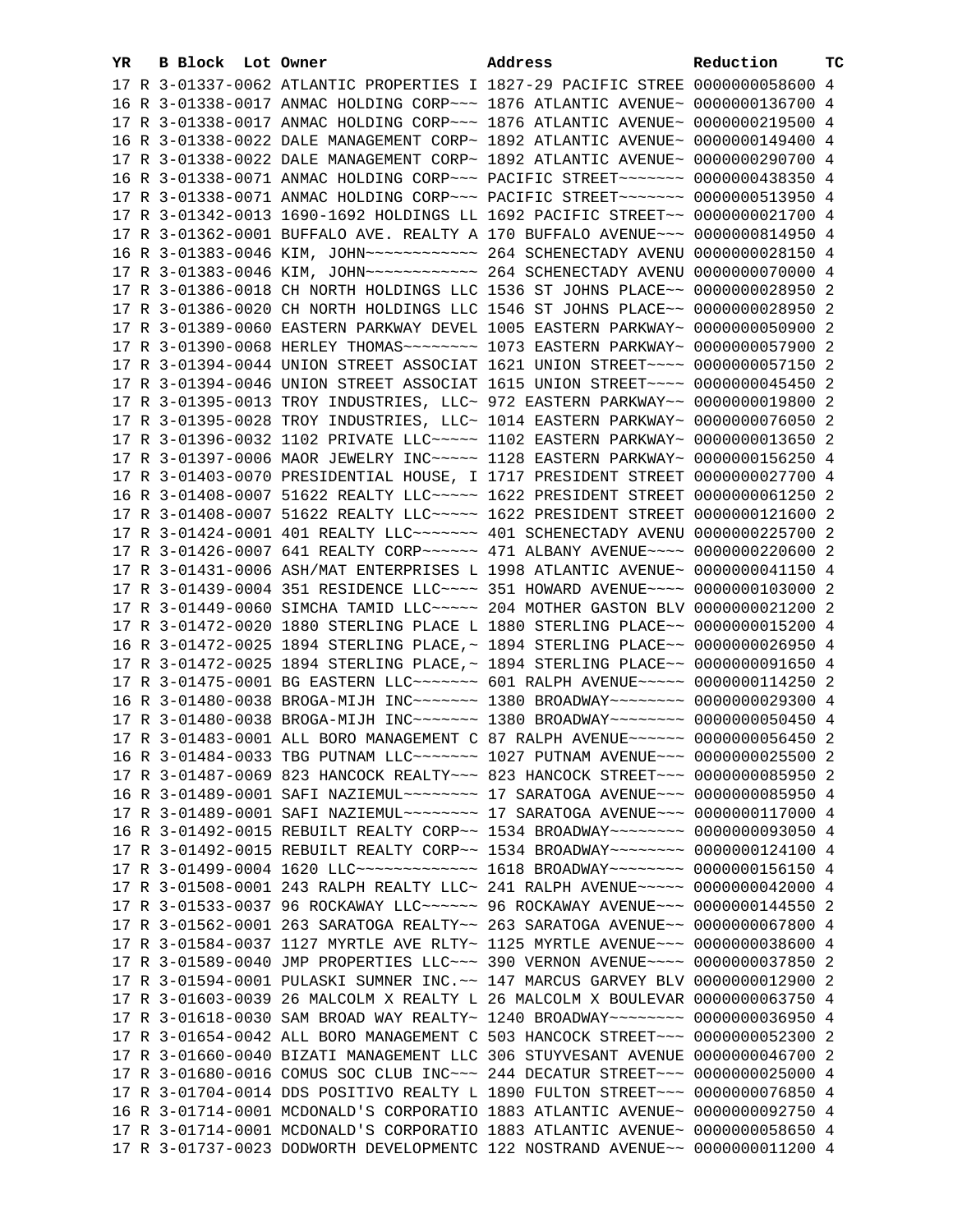| YR. | B Block Lot Owner | Address                                                                                  | Reduction | тc |
|-----|-------------------|------------------------------------------------------------------------------------------|-----------|----|
|     |                   | 17 R 3-01737-0026 128 NOSTRAND AVENUE L 128 NOSTRAND AVENUE~~ 0000000009300 4            |           |    |
|     |                   | 17 R 3-01737-0030 SOLAYMAN MASSIH~ EISR 134 NOSTRAND AVENUE~~ 0000000011700 4            |           |    |
|     |                   | 17 R 3-01737-0031 MASSIH EISRAELIAN SOL 136 NOSTRAND AVENUE~~ 0000000013660 4            |           |    |
|     |                   | 17 R 3-01737-0054 M&S LEVY REALTY, ~~~~~ 107 SANDFORD STREET~~ 0000000006450 4           |           |    |
|     |                   | 17 R 3-01751-0035 M & S TRADING CORP~~~ 156 WALWORTH STREET~~ 0000000027450 4            |           |    |
|     |                   | 17 R 3-01752-0011 VAN BLARCOM CLOSURES~ 153 WALWORTH STREET~~ 0000000010200 4            |           |    |
|     |                   | 17 R 3-01758-0054 MARCY PLAZA L.P. ~~~~~ 602 MARCY AVENUE~~~~~ 0000000068500 2           |           |    |
|     |                   | 17 R 3-01763-0044 208 WALLWORTH ST. HOL 204 WALWORTH STREET~~ 0000000082550 4            |           |    |
|     |                   | 17 R 3-01763-1101 JOHNSON, ELISABETH S~ 201 SPENCER STREET~~~ 0000000004585 2            |           |    |
|     |                   | 17 R 3-01763-1201 MEYERSON STEPHANIE~~~ 197 SPENCER STREET~~~ 0000000007570 2            |           |    |
|     |                   |                                                                                          |           |    |
|     |                   | 17 R 3-01763-1301 HEIMANN, JOSEPH~~~~~~~ 195 SPENCER STREET~~~ 0000000011764 2           |           |    |
|     |                   | 17 R 3-01763-1401 KARA A OBOLER REVOCAB 191 SPENCER STREET~~~ 00000000011171 2           |           |    |
|     |                   | 16 R 3-01769-0058 243 HART REALTY LLC~~ 243 HART STREET~~~~~~~ 0000000027900 2           |           |    |
|     |                   | 17 R 3-01778-0009 MANUFACTURERS HANOVER 971 BEDFORD AVENUE~~~ 0000000038300 4            |           |    |
|     |                   | 16 R 3-01782-0032 BLUE BELL ------------ 886 DEKALB AVENUE---- 0000000036600 4           |           |    |
|     |                   | 17 R 3-01782-0032 BLUE BELL ------------ 886 DEKALB AVENUE---- 0000000027900 4           |           |    |
|     |                   |                                                                                          |           |    |
|     |                   |                                                                                          |           |    |
|     |                   |                                                                                          |           |    |
|     |                   | 17 R 3-01799-0013 GREENE PARK ASSOCIATE 572 GREENE AVENUE~~~~ 0000000392150 2            |           |    |
|     |                   | 17 R 3-01810-0054 ALL BORO MANAGEMENT C 609 GATES AVENUE~~~~~ 0000000033750 2            |           |    |
|     |                   | 17 R 3-01811-0019 WILLARD J. PRICE ASOC 510 QUINCY STREET~~~~ 0000000326100 2            |           |    |
|     |                   | 17 R 3-01812-0023 JMP PROPERTIES LLC~~~ 344 GATES AVENUE~~~~~ 0000000033250 2            |           |    |
|     |                   | 16 R 3-01827-0001 BEDFORD HEIGHTS USA L 1183 BEDFORD AVENUE~~ 0000000026850 4            |           |    |
|     |                   | 17 R 3-01827-0001 BEDFORD HEIGHTS USA L 1183 BEDFORD AVENUE~~ 0000000038550 4            |           |    |
|     |                   | 17 R 3-01828-0017 BSDC JOSHUA HOUSING D 300 PUTNAM AVENUE~~~~ 0000000350690 2            |           |    |
|     |                   | 17 R 3-01842-0065 1213 FULTON STREET, L 1213 FULTON STREET~~~ 0000000017750 4            |           |    |
|     |                   | 16 R 3-01842-0066 1211 FULTON STREET LL 1211 FULTON STREET~~~ 0000000010700 4            |           |    |
|     |                   | 17 R 3-01842-0066 1211 FULTON STREET LL 1211 FULTON STREET~~~ 0000000012500 4            |           |    |
|     |                   | 16 R 3-01842-0067 1209 FULTON STREET, L 1211 FULTON STREET~~~ 0000000030750 4            |           |    |
|     |                   | 17 R 3-01842-0067 1209 FULTON STREET, L 1211 FULTON STREET~~~ 0000000032100 4            |           |    |
|     |                   | 16 R 3-01849-0001 NOCOM ASSOCIATES ~~~~~ 36 MACON STREET ~~~~~~ 0000000041650 4          |           |    |
|     |                   | 17 R 3-01849-0001 NOCOM ASSOCIATES ~~~~~ 36 MACON STREET ~~~~~~ 0000000078550 4          |           |    |
|     |                   | 17 R 3-01860-0040 J. K. FULTON PROPERTY 1250 FULTON STREET~~~ 0000000062800 4            |           |    |
|     |                   | 17 R 3-01861-0012 F.H. FULTON RLTY CORP 1304 FULTON STREET~~~ 0000000047000 4            |           |    |
|     |                   | 17 R 3-01865-0055 NOSTRAND TRADING, LL~ 556 NOSTRAND AVENUE~~ 0000000035800 4            |           |    |
|     |                   | 17 R 3-01865-0060 566 NOSTRAND AVE TRUS 566 NOSTRAND AVENUE~~ 0000000026550 4            |           |    |
|     |                   | 17 R 3-01865-0072 HERKIMER GARDENS LLC~ 39 HERKIMER PLACE~~~~ 0000000054650 4            |           |    |
|     |                   | 16 R 3-01866-0028 580 NOSTRAND AVENUE R 1239 ATLANTIC AVENUE~ 0000000067100 4            |           |    |
|     |                   | 17 R 3-01867-0080 1261 ATLANTIC AVENUE~ 1261 ATLANTIC AVENUE~ 0000000182150 4            |           |    |
|     |                   | 17 R 3-01873-0016 FORT GREENE HOLDINGCP 23 CLINTON AVENUE~~~~ 0000000040950 4            |           |    |
|     |                   | 17 R 3-01873-0019 FORT GREENE HOLDINGCP 21 CLINTON AVENUE~~~~ 0000000070400 4            |           |    |
|     |                   | 16 R 3-01873-0030 FEBRUARY 22, LLC ---- 186 FLUSHING AVENUE -- 0000000157700 4           |           |    |
|     |                   | 17 R 3-01873-0030 FEBRUARY 22, LLC ---- 186 FLUSHING AVENUE -- 0000000212150 4           |           |    |
|     |                   | 16 R 3-01874-0001 275 PARK ASSOCIATES L 39 WAVERLY AVENUE~~~~ 0000001313900 2            |           |    |
|     |                   | 17 R 3-01874-0001 275 PARK ASSOCIATES L 39 WAVERLY AVENUE~~~~ 0000000638900 2            |           |    |
|     |                   | 17 R 3-01877-0030 10 GRAND HOLDINGS LLC 10 GRAND AVENUE~~~~~~ 0000000384150 4            |           |    |
|     |                   | 17 R 3-01878-0006 ECQ RLTY CORP~~~~~~~~~~~~~~~~ 37 GRAND AVENUE~~~~~~~~~ 0000000101850 4 |           |    |
|     |                   | 16 R 3-01881-0031 EYAL REALTY INC ----- 334 FLUSHING AVENUE -- 0000000009550 4           |           |    |
|     |                   | 17 R 3-01881-0031 EYAL REALTY INC ----- 334 FLUSHING AVENUE -- 0000000012700 4           |           |    |
|     |                   | 16 R 3-01881-0032 EYAL REALTY INC ----- 336 FLUSHING AVENUE -- 00000000009000 4          |           |    |
|     |                   | 17 R 3-01881-0032 EYAL REALTY INC ----- 336 FLUSHING AVENUE -- 0000000009400 4           |           |    |
|     |                   | 17 R 3-01883-0010 65 TAAFFE LLC -------- 65 TAAFFE PLACE ----- 0000000020600 4           |           |    |
|     |                   | 17 R 3-01884-0012 MALLIN LOCK MANUFACTU 791 KENT AVENUE~~~~~~ 0000000034000 4            |           |    |
|     |                   | 16 R 3-01894-0026 STORAGE PROPERTIES IN 348 PARK AVENUE~~~~~~ 0000000245200 4            |           |    |
|     |                   | 17 R 3-01894-0026 STORAGE PROPERTIES IN 348 PARK AVENUE~~~~~~ 0000000400000 4            |           |    |
|     |                   | 17 R 3-01894-0035 EMERSON REAL ESTATE H 78 EMERSON PLACE~~~~~ 0000000034300 4            |           |    |
|     |                   |                                                                                          |           |    |
|     |                   | 16 R 3-01895-0042 148 CLASSON LLC ----- 148 CLASSON AVENUE -- 0000000117096 4            |           |    |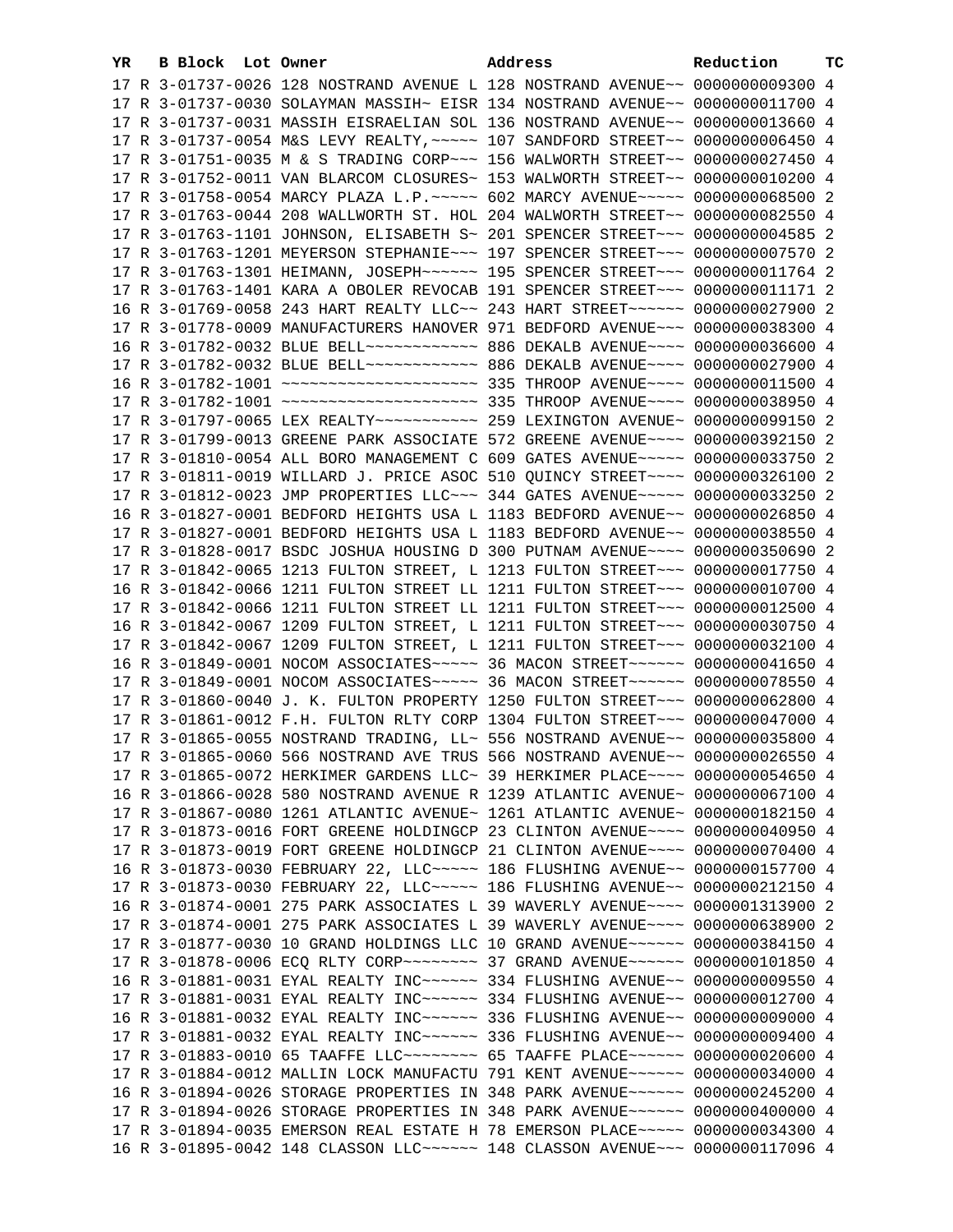| YR. | B Block Lot Owner |  | Address                                                                          | Reduction | тc |
|-----|-------------------|--|----------------------------------------------------------------------------------|-----------|----|
|     |                   |  | 17 R 3-01895-0042 148 CLASSON LLC ----- 148 CLASSON AVENUE -- 0000000157350 4    |           |    |
|     |                   |  | 17 R 3-01899-1805 BNEI YANKOV REALTY TR 116 SKILLMAN STREET~~ 00000000006196 2   |           |    |
|     |                   |  | 16 R 3-01901-0028 EMIGRANT SAVINGS BANK 418 MYRTLE AVENUE~~~~ 0000000114150 4    |           |    |
|     |                   |  | 17 R 3-01901-0028 EMIGRANT SAVINGS BANK 418 MYRTLE AVENUE~~~~ 0000000137550 4    |           |    |
|     |                   |  | 16 R 3-01905-0001 WILLOUGHBY WALK CORP~ 185 HALL STREET~~~~~~~ 0000001417100 2   |           |    |
|     |                   |  | 17 R 3-01905-0001 WILLOUGHBY WALK CORP~ 185 HALL STREET~~~~~~ 0000001631800 2    |           |    |
|     |                   |  | 16 R 3-01905-0080 WILLOUGHBY WALK CORP~ 195 WILLOUGHBY AVENUE 0000000398750 2    |           |    |
|     |                   |  | 17 R 3-01909-0011 CARSAL ASSOCIATES, IN 139 EMERSON PLACE~~~~ 0000000222120 2    |           |    |
|     |                   |  | 16 R 3-01918-0013 FRANCINE TOWERS OWNER 277 WASHINGTON AVENUE 0000000142925 2    |           |    |
|     |                   |  | 17 R 3-01918-0013 FRANCINE TOWERS OWNER 277 WASHINGTON AVENUE 0000000250925 2    |           |    |
|     |                   |  | 17 R 3-01918-0024 253 WASHINGTON AVENUE 253 WASHINGTON AVENUE 0000000064470 2    |           |    |
|     |                   |  | 17 R 3-01924-0036 232-262 TAAFFE PL, LL 226 TAAFFE PLACE~~~~~ 0000000474850 2    |           |    |
|     |                   |  |                                                                                  |           |    |
|     |                   |  | 17 R 3-01925-0001 CLINTON HILL LOFTS~~~ 227 TAAFFE PLACE~~~~~ 0000000528500 2    |           |    |
|     |                   |  | 16 R 3-01925-0007 GARDEN SPIRES ASSOCIA 213 TAAFFE PLACE~~~~~ 0000000480700 2    |           |    |
|     |                   |  | 17 R 3-01925-0007 GARDEN SPIRES ASSOCIA 213 TAAFFE PLACE~~~~~ 0000000710650 2    |           |    |
|     |                   |  | 16 R 3-01925-0042 950 KENT AVE LLC ---- 950 KENT AVENUE ----- 0000000024500 2    |           |    |
|     |                   |  | 17 R 3-01925-0042 950 KENT AVE LLC ---- 950 KENT AVENUE ----- 0000000066650 2    |           |    |
|     |                   |  | 17 R 3-01925-1001 DOUD, TIM ALAN~~~~~~~~ 970 KENT AVENUE~~~~~~ 0000000009765 2   |           |    |
|     |                   |  | 17 R 3-01927-0006 DEKALB AVE REALTY LLC 245 FRANKLIN AVENUE~~ 0000000255450 4    |           |    |
|     |                   |  | 17 R 3-01946-0030 THE LACRAN CORPORATIO 66 ST JAMES PLACE~~~~ 0000000049350 2    |           |    |
|     |                   |  | 16 R 3-01948-0040 CLIFTON PLACE LLC~~~~ 91 CLIFTON PLACE~~~~~ 0000000079700 2    |           |    |
|     |                   |  | 17 R 3-01948-0040 CLIFTON PLACE LLC~~~~ 91 CLIFTON PLACE~~~~~ 0000000099500 2    |           |    |
|     |                   |  | 16 R 3-01948-0065 47 CLIFTON PLACE ASSO 47 CLIFTON PLACE~~~~~ 0000000062200 2    |           |    |
|     |                   |  | 17 R 3-01948-0065 47 CLIFTON PLACE ASSO 47 CLIFTON PLACE~~~~~ 0000000065350 2    |           |    |
|     |                   |  | 17 R 3-01952-1001 BAKER, ELISABETH K~~~ 233 GREENE AVENUE~~~~ 0000000009435 2    |           |    |
|     |                   |  | 17 R 3-01961-0032 385 CLINTON AVE CP~~~ 387 CLINTON AVENUE~~~ 0000000065900 2    |           |    |
|     |                   |  | 16 R 3-01966-1201 LYFORD III, GEORGE~~~ 242 GREENE AVENUE~~~~ 0000000010457 2    |           |    |
|     |                   |  | 17 R 3-01966-1201 LYFORD III, GEORGE~~~ 242 GREENE AVENUE~~~~ 0000000009763 2    |           |    |
|     |                   |  | 17 R 3-01973-0051 261 GATES AVENUE LLC~ 261 GATES AVENUE~~~~~ 0000000083650 2    |           |    |
|     |                   |  | 16 R 3-01974-1075 GATES EQUITIES CORP.~ 315 GATES AVENUE~~~~~ 0000000107494 4    |           |    |
|     |                   |  | 17 R 3-01974-1075 GATES EQUITIES CORP.~ 315 GATES AVENUE~~~~~ 0000000116286 4    |           |    |
|     |                   |  | 17 R 3-01993-0015 81-87 IRVING PLACE L~ 81 IRVING PLACE~~~~~~ 0000000455650 4    |           |    |
|     |                   |  | 16 R 3-01997-0028 HPDC2 HOUSING DEVELOP 482 FRANKLIN AVENUE~~ 0000000578034 2    |           |    |
|     |                   |  | 17 R 3-01997-0028 HPDC2 HOUSING DEVELOP 482 FRANKLIN AVENUE~~ 0000000915750 2    |           |    |
|     |                   |  | 16 R 3-02001-1001 LIRR ------------------ 139 FLATBUSH AVENUE -- 0000000744300 4 |           |    |
|     |                   |  | 17 R 3-02001-1001 LIRR ------------------ 139 FLATBUSH AVENUE-- 0000004211550 4  |           |    |
|     |                   |  | 17 R 3-02010-1001 SHIELDS, JON B ~~~~~~~~ 525 VANDERBILT AVENUE 0000000009582 2C |           |    |
|     |                   |  | 17 R 3-02011-0038 WAVERLY 508 LLC ----- 508 WAVERLY AVENUE -- 0000000014300 4    |           |    |
|     |                   |  | 17 R 3-02012-0032 DIANA REALTY, LLC~~~~ 894 FULTON STREET~~~~ 0000000152150 4    |           |    |
|     |                   |  | 17 R 3-02013-0041 260-262 ST. JAMES INV 260 ST JAMES PLACE~~~ 0000000125575 2    |           |    |
|     |                   |  | 17 R 3-02013-0141 260-262 ST. JAMES INV 262 ST JAMES PLACE~~~ 0000000125575 2    |           |    |
|     |                   |  | 17 R 3-02018-0067 905 ATLANTIC REALTY C 905 ATLANTIC AVENUE~~ 0000000156100 4    |           |    |
|     |                   |  | 17 R 3-02019-0009 PUTNAM ASSOCIATES~~~~ 56 LEFFERTS PLACE~~~~ 0000000040000 2    |           |    |
|     |                   |  | 17 R 3-02020-0077 SLAW REALTY CO., INC. 1041 ATLANTIC AVENUE~ 0000000261750 4    |           |    |
|     |                   |  | 16 R 3-02022-0001 REMICA PROPERTY GROUP 1119 ATLANTIC AVENUE~ 0000000045100 4    |           |    |
|     |                   |  | 17 R 3-02022-0001 REMICA PROPERTY GROUP 1119 ATLANTIC AVENUE~ 0000000118450 4    |           |    |
|     |                   |  | 17 R 3-02029-0040 MIT REALTY LLC ------- 40 CUMBERLAND STREET ~ 0000000027500 2  |           |    |
|     |                   |  | 17 R 3-02030-0015 J & H REALTY ASSOCIAT 1 CUMBERLAND STREET~~ 0000000132000 4    |           |    |
|     |                   |  | 17 R 3-02030-0042 34 CARLTON AVENUE, LL 34 CARLTON AVENUE~~~~ 0000000024650 2    |           |    |
|     |                   |  | 17 R 3-02032-0036 R C CH SACRED HEART~~ 26 CLERMONT AVENUE~~~ 0000000025700 4    |           |    |
|     |                   |  | 16 R 3-02047-0011 FOREST CITY FLATBUSH~ 303 BRIDGE STREET~~~~ 0000002106000 4    |           |    |
|     |                   |  | 17 R 3-02047-0011 FOREST CITY FLATBUSH~ 303 BRIDGE STREET~~~~ 0000004858200 4    |           |    |
| 17  |                   |  | 3-02047-0040 FOREST CITY MYRTLE AS 115 MYRTLE AVENUE~~~~ 0000010909650 4         |           |    |
|     |                   |  | 17 R 3-02059-0001 JPMORGAN CHASE BANK, ~ 4 METROTECH CENTER ~~~ 0000010909300 4  |           |    |
|     |                   |  | 16 R 3-02061-0100 FLEET CENTER INC~~~~~ 101 FLEET PLACE~~~~~~ 0000000097350 4    |           |    |
|     |                   |  | 17 R 3-02061-0100 FLEET CENTER INC~~~~~ 101 FLEET PLACE~~~~~~ 0000000129750 4    |           |    |
|     |                   |  | 16 R 3-02061-0110 RED APPLE 81 FLEET PL 81 FLEET PLACE~~~~~~~ 0000003234550 2    |           |    |
|     |                   |  | 17 R 3-02061-0110 RED APPLE 81 FLEET PL 81 FLEET PLACE~~~~~~~ 0000003604000 2    |           |    |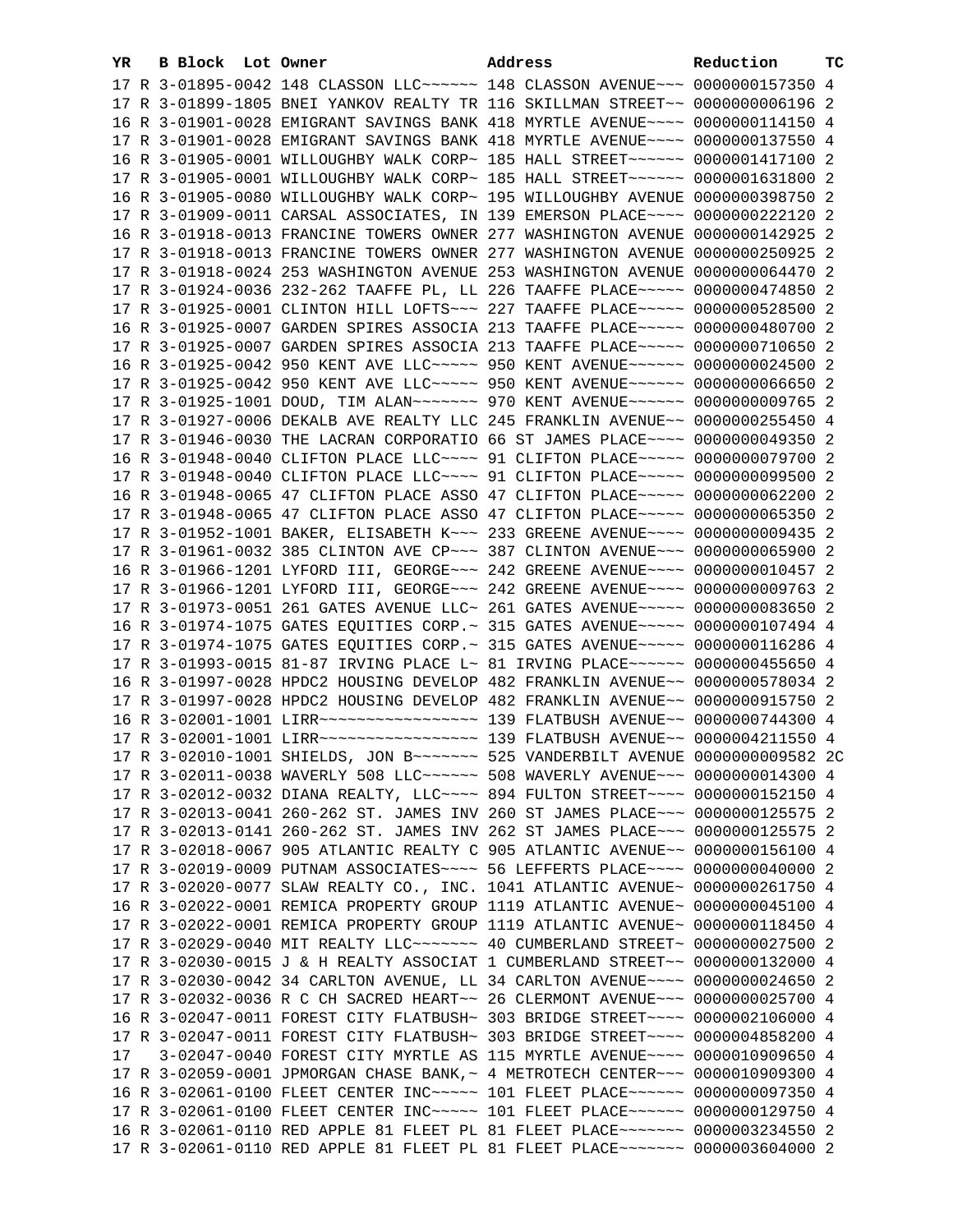| YR. | B Block Lot Owner |                                                                                                                                                                | Address | Reduction       | тc |
|-----|-------------------|----------------------------------------------------------------------------------------------------------------------------------------------------------------|---------|-----------------|----|
|     |                   | 17 R 3-02075-0001 65 MICHAEL LLC ------ 65 WILLOUGHBY AVENUE ~ 0000000131850 2                                                                                 |         |                 |    |
|     |                   | 16 R 3-02075-0012 CLERMONT ARMORY LLC~~ 167 CLERMONT AVENUE~~ 0000000369000 2                                                                                  |         |                 |    |
|     |                   | 17 R 3-02075-0012 CLERMONT ARMORY LLC~~ 167 CLERMONT AVENUE~~ 0000000571250 2                                                                                  |         |                 |    |
|     |                   | 16 R 3-02096-0014 30 SAINT FELIX STREET 205 ASHLAND PLACE~~~~ 0000000157400 2                                                                                  |         |                 |    |
|     |                   | 17 R 3-02096-0014 30 SAINT FELIX STREET 205 ASHLAND PLACE~~~~ 0000000131700 2                                                                                  |         |                 |    |
|     |                   | 17 R 3-02100-0072 101 LAFAYETTE PLAZA C 101 LAFAYETTE AVENUE~ 0000000851550 2                                                                                  |         |                 |    |
|     |                   | 17 R 3-02101-1201 LACERVA, CHRISTINE~~~ 264 CUMBERLAND STREET                                                                                                  |         | 0000000006822 2 |    |
|     |                   | 17 R 3-02106-0006 WEINSTEIN ENTERPRISES 59 FLATBUSH AVENUE~~~ 0000000295300 4                                                                                  |         |                 |    |
|     |                   | 17 R 3-02113-0018 DENTAL SOC NY STATE~~ 107 FT GREENE PLACE~~ 0000000072050 4                                                                                  |         |                 |    |
|     |                   | 17 R 3-02114-0023 FULTON ST ASSOC ----- 686 FULTON STREET --- 0000000228700 2                                                                                  |         |                 |    |
|     |                   |                                                                                                                                                                |         |                 |    |
|     |                   | 16 R 3-02116-1001 GREEN PROSPECTS ----- 751 FULTON STREET --- 0000000106979 4                                                                                  |         |                 |    |
|     |                   | 17 R 3-02116-1001 GREEN PROSPECTS ----- 751 FULTON STREET --- 0000000101852 4                                                                                  |         |                 |    |
|     |                   | 17 R 3-02120-1033 AVALON DERM REALTY LL 381 CARLTON AVENUE~~~ 0000000005901 4                                                                                  |         |                 |    |
|     |                   | 17 R 3-02120-1034 AVALON DERM REALTY LL 381 CARLTON AVENUE~~~ 00000000007058 4                                                                                 |         |                 |    |
|     |                   |                                                                                                                                                                |         |                 |    |
|     |                   | 16 R 3-02129-1102 FRIEDMAN, ABRAHAM~~~~ 42 BROADWAY~~~~~~~~~~ 0000000013644 2                                                                                  |         |                 |    |
|     |                   | 17 R 3-02129-1102 FRIEDMAN, ABRAHAM~~~~ 42 BROADWAY~~~~~~~~~~ 00000000006104 2                                                                                 |         |                 |    |
|     |                   | 17 R 3-02130-0017 L & F REALTY CORP~~~~ 84 BROADWAY~~~~~~~~~~ 0000000191850 2                                                                                  |         |                 |    |
|     |                   | 17 R 3-02132-0021 P LUGER -------------- 178 BROADWAY -------- 0000000076500 4                                                                                 |         |                 |    |
|     |                   | 17 R 3-02132-0037 129 SOUTH 8 LLC ----- 133 SOUTH 8 STREET -- 0000000027400 4                                                                                  |         |                 |    |
|     |                   | 16 R 3-02132-1005 BRAUNER BERISH~~~~~~~ 123 SOUTH 8 STREET~~~ 0000000020418 2                                                                                  |         |                 |    |
|     |                   | 17 R 3-02132-1005 BRAUNER BERISH~~~~~~~ 123 SOUTH 8 STREET~~~ 0000000019916 2                                                                                  |         |                 |    |
|     |                   | 17 R 3-02134-1102 THE BOARD OF MANAGERS 446 KENT AVENUE~~~~~~ 00000000005029 2                                                                                 |         |                 |    |
|     |                   | 17 R 3-02139-0014 RSR 190 LLC ---------- 190 SOUTH 8 STREET --- 0000000120400 2                                                                                |         |                 |    |
|     |                   | 16 R 3-02165-1201 NAFTALI STEINWURZEL-T 570 WYTHE AVENUE~~~~~ 0000000013980 2                                                                                  |         |                 |    |
|     |                   | 17 R 3-02165-1201 NAFTALI STEINWURZEL-T 570 WYTHE AVENUE~~~~~ 0000000010846 2                                                                                  |         |                 |    |
|     |                   | 17 R 3-02182-0055 UNITED MUNKACS YESHIV 141 ROSS STREET~~~~~~ 0000000539050 2                                                                                  |         |                 |    |
|     |                   | 16 R 3-02183-0001 17 LEE ROSS CORP~~~~~ 53 LEE AVENUE~~~~~~~~ 0000000116650 4                                                                                  |         |                 |    |
|     |                   | 17 R 3-02183-0001 17 LEE ROSS CORP~~~~~ 53 LEE AVENUE~~~~~~~~ 0000000123450 4                                                                                  |         |                 |    |
|     |                   | 17 R 3-02187-0004 S & H ESTATES~~~~~~~~ 555 BEDFORD AVENUE~~~ 0000000106400 2                                                                                  |         |                 |    |
|     |                   | 17 R 3-02197-0015 ~~~~~~~~~~~~~~~~~~~~~~~~~~ 25 HOOPER STREET~~~~~ 0000000031850 4                                                                             |         |                 |    |
|     |                   | 17 R 3-02204-1103 ~~~~~~~~~~~~~~~~~~~~~~ 616 BEDFORD AVENUE~~~ 0000000036895 2                                                                                 |         |                 |    |
|     |                   | 17 R 3-02214-0012 A Z REALTY CO ------- 304 HEWES STREET ---- 0000000048550 4                                                                                  |         |                 |    |
|     |                   | 16 R 3-02214-0021 TAAREH INC. ~~~~~~~~~~ 440 BROADWAY~~~~~~~~~ 0000000054150 4                                                                                 |         |                 |    |
|     |                   | 17 R 3-02214-0021 TAAREH INC. ~~~~~~~~~~ 440 BROADWAY~~~~~~~~~ 0000000064950 4                                                                                 |         |                 |    |
|     |                   | 16 R 3-02217-0068 BEDFORD GARDEN CATERE 73 RUTLEDGE STREET~~~ 0000000053000 4                                                                                  |         |                 |    |
|     |                   | 17 R 3-02217-0068 BEDFORD GARDEN CATERE 73 RUTLEDGE STREET~~~ 0000000044050 4                                                                                  |         |                 |    |
|     |                   | 17 R 3-02220-0001 JOLIWEB FAMILY IRREVO 303 MARCY AVENUE~~~~~ 0000000122300 2                                                                                  |         |                 |    |
|     |                   | 17 R 3-02221-0017 SOLOMON HERSHKOWITZ, ~ 312 PENN STREET ~~~~~~ 0000000047050 4                                                                                |         |                 |    |
|     |                   | 17 R 3-02221-0034 WASSER REALTY LLC~~~~ 315 RUTLEDGE STREET~~ 0000000022050 4                                                                                  |         |                 |    |
|     |                   | 17 R 3-02228-0029 THE BROADWAY CORPORAT 496-496A BROADWAY~~~~ 0000000041900 4                                                                                  |         |                 |    |
|     |                   | 17 R 3-02231-0001 DAVIDSON BARUCH~~~~~~ 701 BEDFORD AVENUE~~~ 0000000032200 4<br>16 R 3-02234-1101 MARTIN WEBER~~~~~~~~~ 262 HEYWARD STREET~~~ 0000000047347 2 |         |                 |    |
|     |                   | 17 R 3-02234-1101 MARTIN WEBER~~~~~~~~~ 262 HEYWARD STREET~~~ 0000000038497 2                                                                                  |         |                 |    |
|     |                   | 16 R 3-02237-2101 FREUND, TOBIAS ------ 118 HARRISON AVENUE -- 00000000011884 2                                                                                |         |                 |    |
|     |                   |                                                                                                                                                                |         |                 |    |
|     |                   | 17 R 3-02245-1201 ABRAHAM SAMUELS-TRUST 88 UNION AVENUE~~~~~~ 0000000005144 2C                                                                                 |         |                 |    |
|     |                   | 16 R 3-02250-0014 HOO CORP~~~~~~~~~~~~~~~~~~ 94 WALTON STREET~~~~~~ 0000000153900 4                                                                            |         |                 |    |
|     |                   | 17 R 3-02250-0014 HOO CORP~~~~~~~~~~~~~~~~~~~~~~ 94 WALTON STREET~~~~~~ 0000000109250 4                                                                        |         |                 |    |
|     |                   | 17 R 3-02250-0038 A. HOLDING LLC ------- 307 WALLABOUT STREET ~ 0000000011300 4                                                                                |         |                 |    |
|     |                   |                                                                                                                                                                |         |                 |    |
|     |                   |                                                                                                                                                                |         |                 |    |
|     |                   | 17 R 3-02260-0030 409 AVENUE J CORP. ~~~ 367 FLUSHING AVENUE~~ 0000000019200 4                                                                                 |         |                 |    |
|     |                   | 17 R 3-02260-0031 409 AVENUE J CORP. ~~~ 365 FLUSHING AVENUE~~ 0000000008950 4                                                                                 |         |                 |    |
|     |                   | 16 R 3-02264-1801 LEAH LEFKOWITZ~~~~~~~~ 555 FLUSHING AVENUE~~ 0000000022248 2                                                                                 |         |                 |    |
|     |                   | 17 R 3-02264-1801 LEAH LEFKOWITZ~~~~~~~~ 555 FLUSHING AVENUE~~ 0000000025379 2                                                                                 |         |                 |    |
|     |                   | 16 R 3-02264-1901 GLICK, YOSSY~~~~~~~~~~~~~~ 551 FLUSHING AVENUE~~ 0000000022212 2                                                                             |         |                 |    |
|     |                   |                                                                                                                                                                |         |                 |    |
|     |                   |                                                                                                                                                                |         |                 |    |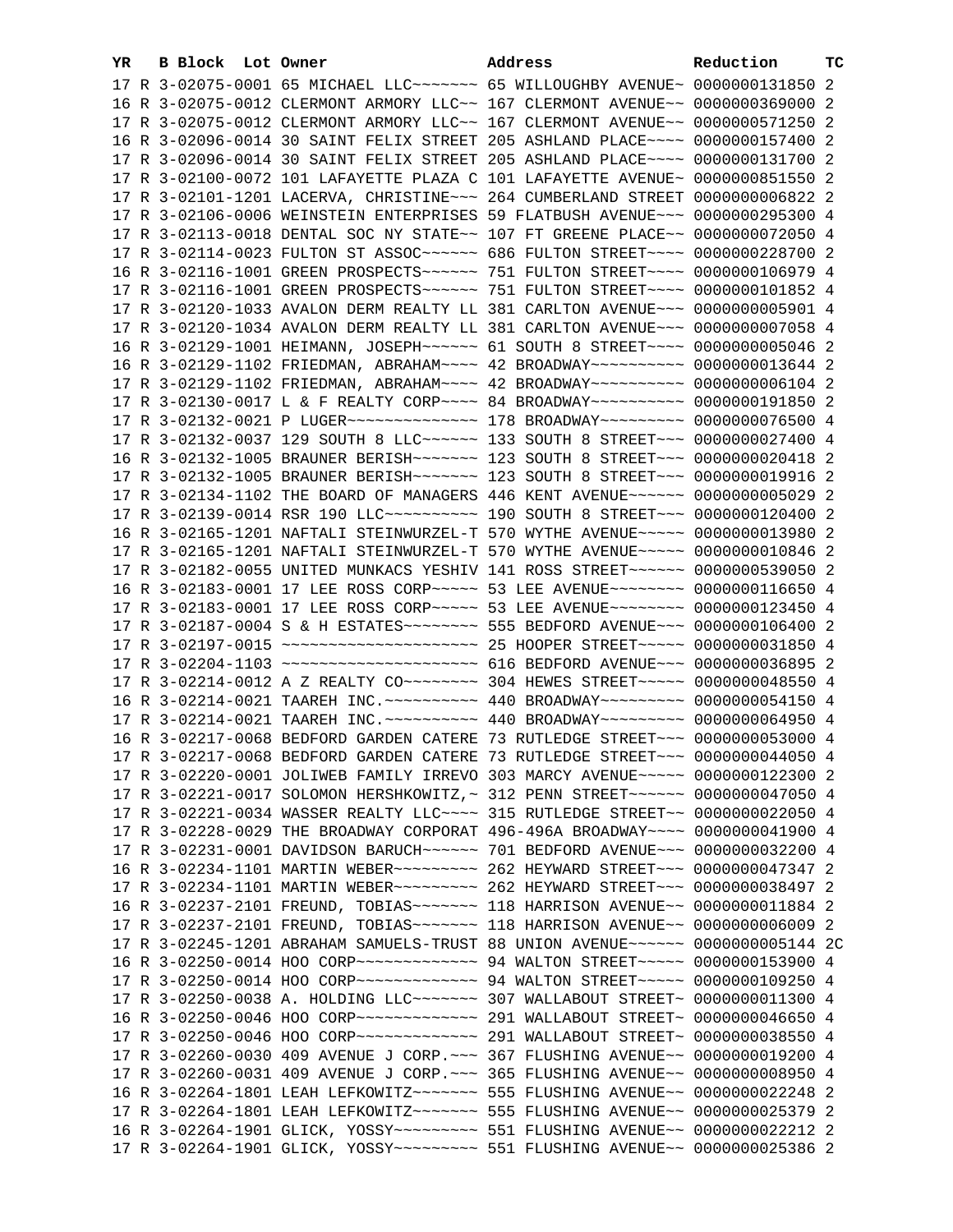| 16 R 3-02264-2001 HESSIE SCHWIMMER~~~~~ 547 FLUSHING AVENUE~~ 0000000019070 2          |  |
|----------------------------------------------------------------------------------------|--|
| 17 R 3-02264-2001 HESSIE SCHWIMMER~~~~~ 547 FLUSHING AVENUE~~ 0000000020481 2          |  |
| 16 R 3-02264-2101 HADIRAH 543 TRUST DAT 543 FLUSHING AVENUE~~ 0000000022213 2          |  |
| 17 R 3-02264-2101 HADIRAH 543 TRUST DAT 543 FLUSHING AVENUE~~ 0000000025352 2          |  |
| 17 R 3-02266-1003 SCHLAFRIG, GOLDIE~~~~ 390 WALLABOUT STREET~ 0000000003347 1C         |  |
| 17 R 3-02275-0101 MA, JAMES ------------ 48 WHIPPLE STREET ---- 0000000090150 2        |  |
| 17 R 3-02276-0016 712 BROADWAY ENTERPRI 712 BROADWAY~~~~~~~~~ 0000000020050 4          |  |
| 16 R 3-02276-0024 GNS REALTY INC~~~~~~~ 730 BROADWAY~~~~~~~~~ 0000000022150 4          |  |
| 17 R 3-02276-0024 GNS REALTY INC~~~~~~~ 730 BROADWAY~~~~~~~~~ 0000000040150 4          |  |
| 17 R 3-02297-0019 FUKS, ANDREZEJ~~~~~~~~~~~~~ 122 BEDFORD AVENUE~~~~ 0000000039150 2   |  |
| 16 R 3-02298-0017 DYR HOLDINGS, LLC~~~~ 460 DRIGGS AVENUE~~~~ 0000000353300 2          |  |
| 17 R 3-02298-0017 DYR HOLDINGS, LLC~~~~ 460 DRIGGS AVENUE~~~~ 0000000389300 2          |  |
| 16 R 3-02303-1001 BROOKLYN SAUL HOLDING 72 BERRY STREET~~~~~~ 0000000002400 2          |  |
| 17 R 3-02303-1001 BROOKLYN SAUL HOLDING 72 BERRY STREET~~~~~~~ 0000000003885 2         |  |
|                                                                                        |  |
| 17 R 3-02327-0024 RS JZ BEDFORD - N 6TH 186 BEDFORD AVENUE~~~ 0000000035000 4          |  |
| 16 R 3-02329-0003 KACZOR MAREK~~~~~~~~~~~~~~ 567 DRIGGS AVENUE~~~~~ 0000000028950 4    |  |
| 17 R 3-02329-0003 KACZOR MAREK~~~~~~~~~ 567 DRIGGS AVENUE~~~~ 0000000029850 4          |  |
| 17 R 3-02334-0005 ABA REALTY MANAGEMENT 169 WYTHE AVENUE~~~~~ 0000000145807 2          |  |
| 17 R 3-02335-0040 111-115 N. 5TH ST. LL 115 NORTH 5 STREET~~~ 0000000062700 4          |  |
| 16 R 3-02344-0008 UKRANIAN GREEK CATHOL 152 NORTH 5 STREET~~~ 0000000482550 4          |  |
| 17 R 3-02344-0008 UKRANIAN GREEK CATHOL 152 NORTH 5 STREET~~~ 0000000460750 4          |  |
| 17 R 3-02366-0011 224 METROPOLITAN AVE~ 224 METROPOLITAN AVEN 0000000034690 2          |  |
| 16 R 3-02368-0029 SOUTHSIDE MANHATTANVI 94 HAVEMEYER STREET~~ 0000000102000 2          |  |
| 17 R 3-02368-0029 SOUTHSIDE MANHATTANVI 94 HAVEMEYER STREET~~ 0000000291450 2          |  |
| 17 R 3-02369-0040 53 HOPE STREET LLC -~~ 55 HOPE STREET -~~~~~~~ 0000001330000 2       |  |
| 16 R 3-02384-0001 107 HAVEMEYER LLC~~~~ 107 HAVEMEYER STREET~ 0000000047850 2          |  |
| 17 R 3-02384-0001 107 HAVEMEYER LLC~~~~ 107 HAVEMEYER STREET~ 0000000171050 2          |  |
| 17 R 3-02392-0020 MICHAEL GUT ~~~~~~~~~~~~~~~~ 156 GRAND STREET ~~~~~~ 0000000041830 2 |  |
| 17 R 3-02395-0019 TIFFANY REALTY CO., L 124 HAVEMEYER STREET~ 0000000158800 4          |  |
| 17 R 3-02396-0001 GRAND STREET REALTY L 318 GRAND STREET~~~~~ 0000000200150 2          |  |
| 17 R 3-02399-0001 TRIANGLE COURT, LLC~~ 456 GRAND STREET~~~~~ 0000001432750 2          |  |
| 16 R 3-02408-1201 DIDESIDERIO, PIETRA~~ 242 SOUTH 1 STREET~~~ 0000000010039 2          |  |
| 17 R 3-02408-1201 DIDESIDERIO, PIETRA~~ 242 SOUTH 1 STREET~~~ 0000000011209 2          |  |
| 17 R 3-02409-0029 ASA REAL ESTATE LLC~~ 265 SOUTH 2 STREET~~~ 0000000245347 2          |  |
| 17 R 3-02411-0017 145 BORINQUEN INVESTO 326 SOUTH 1 STREET~~~ 0000000168100 2          |  |
| 17 R 3-02412-0007 180/182 BORINQUEN INV 180 BORINQUEN PLACE~~ 0000000075800 2          |  |
| 16 R 3-02421-0008 266 GROUP LLC -------- 266 SOUTH 2 STREET -- 0000000082000 4         |  |
| 17 R 3-02421-0018 SHA REALTY LLC ------- 286 SOUTH 2 STREET -- 0000000367300 2         |  |
| 17 R 3-02425-0032 HAS REALTY ----------- 395 HEWES STREET ---- 0000000239850 2         |  |
| 17 R 3-02437-0011 340 SOUTH THIRD STREE 338 SOUTH 3 STREET~~~ 0000000296300 2          |  |
| 17 R 3-02441-0012 34 SOUTH 4 LLC ------- 34 SOUTH 4 STREET --- 0000000025250 4         |  |
| 17 R 3-02441-0021 HARBOR VIEW PROPRTESL 47 SOUTH 5 STREET~~~~ 0000000519400 2          |  |
| 17 R 3-02441-0038 RECHOVOT EQUITIES COR 45 SOUTH 5 STREET~~~~ 0000000057850 2          |  |
| 17 R 3-02441-0041 2939 LLC -------------- 29 SOUTH 5 STREET --- 0000000076000 4        |  |
| 17 R 3-02450-0029 HENRY CHAN ELIZABETHS 373 SOUTH 5 STREET~~~ 0000000066730 2          |  |
| 17 R 3-02456-0042 SOUTH SIXTH STUDIO IN 91 SOUTH 6 STREET~~~~ 0000000017100 4          |  |
| 17 R 3-02460-0003 J P MORGAN CHASE~~~~~ 223 HAVEMEYER STREET~ 0000000113550 4          |  |
| 17 R 3-02470-0007 BROADWAY INDUSTRIALDE 58 SOUTH 6 STREET~~~~ 0000000019900 4          |  |
| 16 R 3-02472-0021 GREENPOINT LANDING LO WEST STREET~~~~~~~~~~ 0000000344400 4          |  |
| 17 R 3-02472-0021 GREENPOINT LANDING LO WEST STREET~~~~~~~~~~ 0000000406950 4          |  |
| 17 R 3-02478-0008 GREENPOINT PLAZA REAL 1145 MANHATTAN AVENUE 0000000030450 4          |  |
| 17 R 3-02483-1101 FULMER, JASON~~~~~~~~~ 79 CLAY STREET~~~~~~~ 0000000035089 2C        |  |
| 17 R 3-02488-0001 DUPONT ASSOCIATES~~~~ 1092 MANHATTAN AVENUE 0000000120200 2          |  |
| 16 R 3-02489-0001 LEBAN REALTY LLC ---- 388 MC GUINNESS BLVD ~ 0000000043450 4         |  |
| 17 R 3-02489-0016 BF GREEN ASSOCIATES L 158 CLAY STREET~~~~~~ 0000000009250 4          |  |
| 17 R 3-02495-0042 MANHATTAN AVE ASSOCS~ 1085 MANHATTAN AVENUE 0000000032600 2          |  |
| 17 R 3-02497-0023 MBA BROOKLYN~~~~~~~~~~~~~~ 220 DUPONT STREET~~~~~ 0000000060650 4    |  |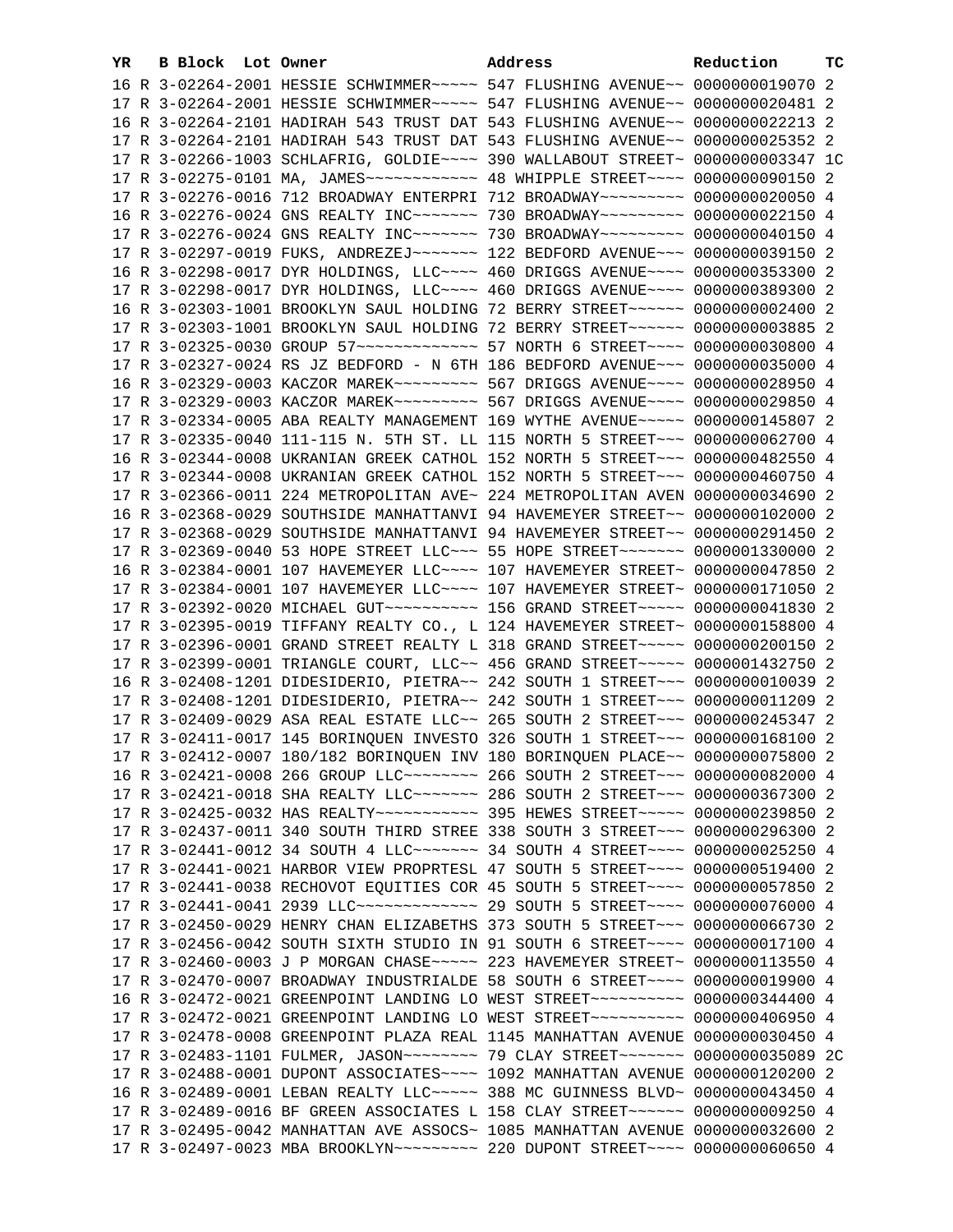| YR. | <b>B Block Lot Owner</b> | Address                                                                                                                                                          | Reduction | тc |
|-----|--------------------------|------------------------------------------------------------------------------------------------------------------------------------------------------------------|-----------|----|
|     |                          | 17 R 3-02497-0045 GREENPOINT PROPERTIES 223 EAGLE STREET~~~~~ 0000000020250 4                                                                                    |           |    |
|     |                          | 17 R 3-02497-0046 GREENPOINT PROPERTIES 219 EAGLE STREET~~~~~ 0000000026050 4                                                                                    |           |    |
|     |                          | 17 R 3-02506-0007 LAUREL HILL REALTY CO 368 MC GUINNESS BLVD~ 0000000005810 4                                                                                    |           |    |
|     |                          | 17 R 3-02506-0044 245-51 FREEMAN STREET 245 FREEMAN STREET~~~ 0000000023800 4                                                                                    |           |    |
|     |                          | 17 R 3-02512-0056 147 GREEN ST LLC ~~~~~ 147 GREEN STREET ~~~~~ 0000000176425 2B                                                                                 |           |    |
|     |                          | 17 R 3-02512-0068 DG GREENSTREET LLC -~~ 123 GREEN STREET -~~~~ 0000000020750 4                                                                                  |           |    |
|     |                          | 17 R 3-02512-0070 DG GREENSTREET LLC -~~ 119 GREEN STREET -~~~~ 0000000017600 4                                                                                  |           |    |
|     |                          | 17 R 3-02513-0021 ZAND RIDGE ASSOCIATES 200 FREEMAN STREET~~~ 0000000041190 2                                                                                    |           |    |
|     |                          | 16 R 3-02533-0013 PANABRICKS CORP~~~~~~ 180 HURON STREET~~~~~ 0000000019420 2B                                                                                   |           |    |
|     |                          | 17 R 3-02534-0001 302 MCGUINNESS LLC~~~ 302 MC GUINNESS BLVD~ 0000000035850 4                                                                                    |           |    |
|     |                          | 17 R 3-02534-0007 MCGUINNESS PROPERTIES 314 MC GUINNESS BLVD~ 0000000008700 4                                                                                    |           |    |
|     |                          | 16 R 3-02534-0020 HURON REALTY LLC ---- 252 HURON STREET ---- 0000000003150 4                                                                                    |           |    |
|     |                          |                                                                                                                                                                  |           |    |
|     |                          | 16 R 3-02534-0039 HURON REALTY LLC ---- 237 INDIA STREET ---- 0000000004550 4<br>17 R 3-02539-0012 1112 47TH AVE~~~~~~~~~ 52 INDIA STREET~~~~~~ 0000000027942 2B |           |    |
|     |                          |                                                                                                                                                                  |           |    |
|     |                          | 17 R 3-02551-1001 SIRINTRAPUN, SAHUSSAP 208 JAVA STREET~~~~~~ 0000000049942 2C                                                                                   |           |    |
|     |                          | 17 R 3-02556-0001 91 WEST LLC ---------- 97 WEST STREET ------- 0000000221800 4                                                                                  |           |    |
|     |                          | 17 R 3-02563-0034 INDUSTRIAL COMMERCIAL 140 GREENPOINT AVENUE 0000000065600 4                                                                                    |           |    |
|     |                          | 17 R 3-02563-0041 CRAM REALTY INC ----- 897 MANHATTAN AVENUE ~ 0000000525250 4                                                                                   |           |    |
|     |                          | 16 R 3-02567-0001 57 WEST LLC ---------- 43 WEST STREET ------- 0000000067700 4                                                                                  |           |    |
|     |                          | 17 R 3-02567-0001 57 WEST LLC --------- 43 WEST STREET ------- 0000000025200 4                                                                                   |           |    |
|     |                          | 17 R 3-02573-0017 BROOKLYN RAINBOW ASSO 825 MANHATTAN AVENUE~ 0000000222050 4                                                                                    |           |    |
|     |                          | 17 R 3-02574-0049 OKUNIEWSKI MARIAN~~~~ 854 MANHATTAN AVENUE~ 0000000044900 2A                                                                                   |           |    |
|     |                          | 17 R 3-02584-0001 378 GREENPOINT LLC~~~ 378 GREENPOINT AVENUE 0000000037400 4                                                                                    |           |    |
|     |                          | 17 R 3-02585-0001 MOBIL~ OIL CORPORATIO 332 MONITOR STREET~~~ 0000000080700 4                                                                                    |           |    |
|     |                          | 17 R 3-02596-0030 DEE & DEE PURCHASINGI 775 MANHATTAN AVENUE~ 0000000014650 4                                                                                    |           |    |
|     |                          |                                                                                                                                                                  |           |    |
| 17  |                          |                                                                                                                                                                  |           |    |
|     |                          | 17 R 3-02608-0001 MOBIL~ OIL CORPORATIO 379 KINGSLAND AVENUE~ 0000000063250 4                                                                                    |           |    |
|     |                          | 17 R 3-02612-0001 MOBIL FOUNDATION INC~ 400 KINGSLAND AVENUE~ 0000000201650 4                                                                                    |           |    |
|     |                          | 17 R 3-02619-0003 765 MANHATTAN AVENUE~ 763 MANHATTAN AVENUE~ 0000000601100 4                                                                                    |           |    |
|     |                          | 17 R 3-02626-0001 202 MESEROLE LLC ~~~~~ 202 MESEROLE AVENUE~~ 0000000051800 4<br>17 R 3-02628-0006 VJM 245, LLC -------- 245 RUSSELL STREET --- 0000000024600 4 |           |    |
|     |                          | 17 R 3-02642-0052 N.M.K.T ASSOCIATES, ~~ 139 BANKER STREET~~~~ 0000000054650 4                                                                                   |           |    |
|     |                          | 17 R 3-02644-0043 WILLMINGTON PROPERTYA 57 NASSAU AVENUE~~~~~ 0000000030700 4                                                                                    |           |    |
|     |                          | 17 R 3-02647-0001 698 MANHATTAN AVE. RE 90 NORMAN AVENUE~~~~~ 0000000054350 4                                                                                    |           |    |
|     |                          | 17 R 3-02647-0031 95-97 NASSAU ASSOCIAT 97 NASSAU AVENUE~~~~~ 0000000041750 2                                                                                    |           |    |
|     |                          | 17 R 3-02657-0015 DOUBLE STAR REAL ESTA 307 KINGSLAND AVENUE~ 0000000016850 4                                                                                    |           |    |
|     |                          | 17 R 3-02659-0001 284 NORMAN AVENUE LLC 284 NORMAN AVENUE~~~~ 0000000056300 4                                                                                    |           |    |
|     |                          | 17 R 3-02662-0006 333 AND 323 NASSAU AV 323 NASSAU AVENUE~~~~ 0000000010600 4                                                                                    |           |    |
|     |                          | 17 R 3-02662-0040 R & M MARCANTONIO COR 67 VAN DAM STREET~~~~ 0000000022500 4                                                                                    |           |    |
|     |                          | 17 R 3-02662-0050 NOY, ELI~~~~~~~~~~~~~~~~~~ 59 VAN DAM STREET~~~~ 00000000015500 4                                                                              |           |    |
|     |                          | 17 R 3-02663-0001 LINS UNITED CORPORATI 345 NASSAU AVENUE~~~~ 0000000025000 4                                                                                    |           |    |
|     |                          | 17 R 3-02664-0009 EXXONMOBIL OIL CORPOR 38 VARICK STREET~~~~~ 0000000136850 4                                                                                    |           |    |
|     |                          | 17 R 3-02698-0007 488 LEONARD STREET LL 488 LEONARD STREET~~~ 0000000084100 4                                                                                    |           |    |
|     |                          | 17 R 3-02700-0018 DRIGGS AVE LIMITED LI 195 DRIGGS AVENUE~~~~ 0000000041700 2                                                                                    |           |    |
|     |                          |                                                                                                                                                                  |           |    |
|     |                          | 17 R 3-02715-0007 ANTONI KOLODZIEJCZYK~ 536 GRAHAM AVENUE~~~~ 0000000027650 2                                                                                    |           |    |
|     |                          | 17 R 3-02722-0025 391 LEONARD ST. LLC~~ 405 LEONARD STREET~~~ 0000000030450 4                                                                                    |           |    |
|     |                          | 17 R 3-02723-0007 WELNER DAVID C -- - - - - 100 BAYARD STREET - - ~ 0000000195800 4                                                                              |           |    |
|     |                          | 17 R 3-02725-0013 28 HERBERT STREET LLC 28 HERBERT STREET~~~~ 0000000032500 4                                                                                    |           |    |
|     |                          | 17 R 3-02727-0001 497 MEEKER AVE, LLC~~ 497 MEEKER AVENUE~~~~ 0000000173050 4                                                                                    |           |    |
|     |                          | 16 R 3-02733-0010 ROMANSKY, WALTER~~~~~ 112 RICHARDSON STREET 0000000031700 4                                                                                    |           |    |
|     |                          | 17 R 3-02733-0010 ROMANSKY, WALTER~~~~~ 112 RICHARDSON STREET 0000000048800 4                                                                                    |           |    |
|     |                          | 17 R 3-02740-1101 PATRICIA BLUMENTHAL T 181 WITHERS STREET~~~ 0000000003950 2C                                                                                   |           |    |
|     |                          | 17 R 3-02744-1201 CASEY, SEAN~~~~~~~~~~~~~~~ 137 JACKSON STREET~~~ 00000000008420 2                                                                              |           |    |
|     |                          | 16 R 3-02749-0001 M & S SKILLMAN REALTY 350 MANHATTAN AVENUE~ 0000000897050 2                                                                                    |           |    |
|     |                          | 17 R 3-02749-0001 M & S SKILLMAN REALTY 350 MANHATTAN AVENUE~ 0000000625250 2                                                                                    |           |    |
|     |                          | 17 R 3-02749-0011 JACKSON S M J REALTYC 140 JACKSON STREET~~~ 0000000188550 2                                                                                    |           |    |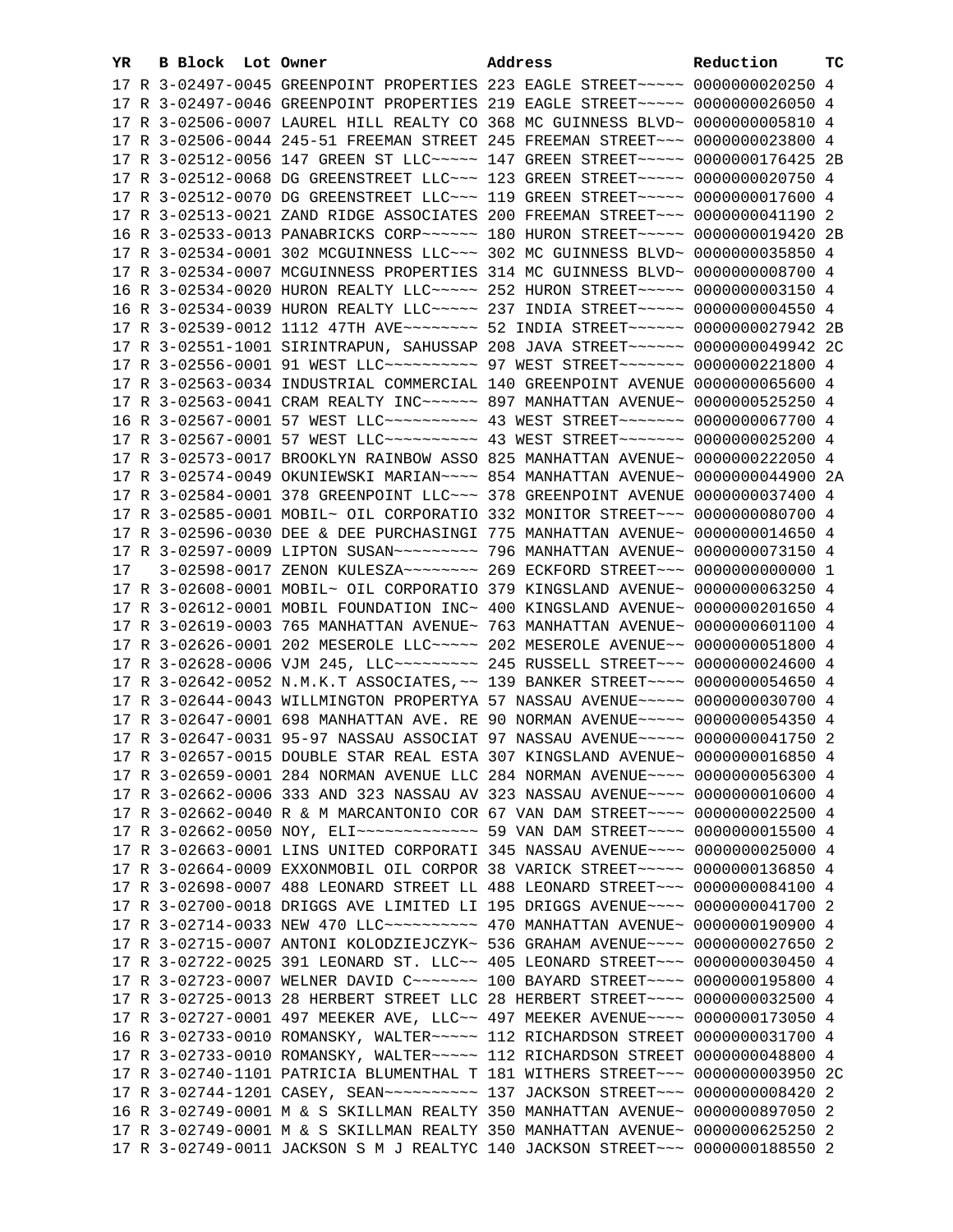| YR. | B Block Lot Owner | Address                                                                         | Reduction | ТC |
|-----|-------------------|---------------------------------------------------------------------------------|-----------|----|
|     |                   | 17 R 3-02764-0008 LIDO KNITTING MILLS I 692 METROPOLITAN AVEN 0000000556050 2   |           |    |
|     |                   | 17 R 3-02785-0032 GILDA REALTY CORP~~~~ 451 LORIMER STREET~~~ 0000000059900 4   |           |    |
|     |                   | 16 R 3-02790-0022 FIOTO REALTY CORP~~~~ 98 BUSHWICK AVENUE~~~ 0000000028350 2   |           |    |
|     |                   | 17 R 3-02790-0022 FIOTO REALTY CORP~~~~ 98 BUSHWICK AVENUE~~~ 0000000079200 2   |           |    |
|     |                   | 17 R 3-02797-0017 WALLABOUT SCRAP CO~~~ 974 MEEKER AVENUE~~~~ 0000000036400 4   |           |    |
|     |                   | 17 R 3-02800-0016 PEERLESS EQUITIES LLC 902 MEEKER AVENUE~~~~ 0000000055300 4   |           |    |
|     |                   | 17 R 3-02800-0021 PEERLESS EQUITIES LLC 924 MEEKER AVENUE~~~~ 0000000017950 4   |           |    |
|     |                   | 17 R 3-02800-0028 551STEWART REALTY TRU 551 STEWART AVENUE~~~ 0000000038050 4   |           |    |
|     |                   | 17 R 3-02805-0005 LI & ZHOU REALTY LLC~ 810 MEEKER AVENUE~~~~ 0000000209350 4   |           |    |
|     |                   | 17 R 3-02805-0017 E & J CAPUTO, LLC ~~~~ 850 MEEKER AVENUE ~~~~ 0000000083200 4 |           |    |
|     |                   | 17 R 3-02805-0025 E & J CAPUTO, LLC ~~~~ 858 MEEKER AVENUE ~~~~ 0000000121200 4 |           |    |
|     |                   |                                                                                 |           |    |
|     |                   | 17 R 3-02807-0010 EMIL REALTY CO~~~~~~~ 541 GARDNER AVENUE~~~ 0000000095700 4   |           |    |
|     |                   | 17 R 3-02810-0024 MORTIMER KORCHIN~~~~~ 23 ANTHONY STREET~~~~ 0000000012350 4   |           |    |
|     |                   | 16 R 3-02815-0001 R.L.R. INVESTMENTS, L 512 GARDNER AVENUE~~~ 0000000940050 4   |           |    |
|     |                   | 17 R 3-02815-0001 R.L.R. INVESTMENTS, L 512 GARDNER AVENUE~~~ 0000000930150 4   |           |    |
|     |                   | 16 R 3-02820-0021 169 LOMBARDY STREET, ~ 169 LOMBARDY STREET~~ 0000000031150 4  |           |    |
|     |                   | 17 R 3-02820-0021 169 LOMBARDY STREET, ~ 169 LOMBARDY STREET~~ 0000000045550 4  |           |    |
|     |                   | 17 R 3-02821-0018 CHAU REAL ESTATE LLC~ 195 LOMBARDY STREET~~ 0000000063700 4   |           |    |
|     |                   | 16 R 3-02824-0010 PRESTON TRUCKING COMP 295 LOMBARDY STREET~~ 0000000255650 4   |           |    |
|     |                   | 17 R 3-02824-0010 PRESTON TRUCKING COMP 295 LOMBARDY STREET~~ 0000000326100 4   |           |    |
|     |                   | 17 R 3-02834-0011 WILKOS, STANISLAWA~~~ 2 LOMBARDY STREET~~~~ 0000000012100 4   |           |    |
|     |                   | 17 R 3-02836-0011 96 LOMBARDY STREET, ~~ 96 LOMBARDY STREET ~~~ 0000000038050 4 |           |    |
|     |                   | 17 R 3-02842-0003 494-98 MORGAN AVENUE~ 494 MORGAN AVENUE~~~~ 0000000010000 4   |           |    |
|     |                   | 16 R 3-02842-0010 DIVISION PLACE REALTY 72 BEADEL STREET~~~~~ 0000000032600 4   |           |    |
|     |                   | 17 R 3-02842-0010 DIVISION PLACE REALTY 72 BEADEL STREET~~~~~ 0000000060000 4   |           |    |
|     |                   | 16 R 3-02842-0036 DIVISION PLACE RLTYCO 79 DIVISION PLACE~~~~ 0000000028400 4   |           |    |
|     |                   | 17 R 3-02842-0036 DIVISION PLACE RLTYCO 79 DIVISION PLACE~~~~ 0000000062500 4   |           |    |
|     |                   | 17 R 3-02843-0023 125 DIVISION PLACE, ~~ 125 DIVISION PLACE~~~ 0000000032600 4  |           |    |
|     |                   | 16 R 3-02851-0001 RICHARDSON DIVISIONMO 488 MORGAN AVENUE~~~~ 0000000272300 4   |           |    |
|     |                   | 17 R 3-02851-0001 RICHARDSON DIVISIONMO 488 MORGAN AVENUE~~~~ 0000000273200 4   |           |    |
|     |                   | 17 R 3-02860-0001 PAVLOVICH & COMPANY, ~ 460 MORGAN AVENUE~~~~ 0000000337150 4  |           |    |
|     |                   | 16 R 3-02866-0040 51 KINGSLAND AVENUE L 65 KINGSLAND AVENUE~~ 00000000011700 4  |           |    |
|     |                   | 17 R 3-02866-0040 51 KINGSLAND AVENUE L 65 KINGSLAND AVENUE~~ 0000000024300 4   |           |    |
|     |                   | 17 R 3-02869-0033 JOELOWE REALTY ~~~~~~~ 397 WITHERS STREET ~~~ 0000000055650 4 |           |    |
|     |                   | 17 R 3-02875-0051 47 KINGSLAND AVE., LL 47 KINGSLAND AVENUE~~ 0000000069500 4   |           |    |
|     |                   | 17 R 3-02878-0016 JOELOWE REALTY LLC ~~~ 400 WITHERS STREET ~~~ 0000000047700 4 |           |    |
|     |                   | 16 R 3-02878-0024 JOELOWE REALTY, LLC~~ 387 VANDERVOORT AVENU 0000000024250 4   |           |    |
|     |                   | 17 R 3-02878-0024 JOELOWE REALTY, LLC~~ 387 VANDERVOORT AVENU 0000000032000 4   |           |    |
|     |                   | 17 R 3-02878-0029 JOELOWE REALTY, LLC~~ 399 JACKSON STREET~~~ 0000000019250 4   |           |    |
|     |                   | 16 R 3-02887-0001 367 VANDERVOORT AVE L 398 MORGAN AVENUE~~~~ 0000000489450 4   |           |    |
|     |                   | 17 R 3-02887-0001 367 VANDERVOORT AVE L 398 MORGAN AVENUE~~~~ 0000000543900 4   |           |    |
|     |                   | 17 R 3-02912-0030 889 METROPOLITAN AVE~ 889 METROPOLITAN AVEN 0000000041800 4   |           |    |
|     |                   | 17 R 3-02913-0035 FOUR.N.BAYRASLI, INC. 309 MORGAN AVENUE~~~~ 0000000061950 4   |           |    |
|     |                   |                                                                                 |           |    |
|     |                   | 17 R 3-02914-0040 EASTERN FEATHER &DOWN 1037 METROPOLITAN AVE 0000000038750 4   |           |    |
|     |                   | 16 R 3-02917-0013 ENRIQUEZ, ANA~~~~~~~~ 942 METROPOLITAN AVEN 0000000042250 4   |           |    |
|     |                   | 17 R 3-02917-0013 ENRIQUEZ, ANA~~~~~~~~ 942 METROPOLITAN AVEN 0000000038550 4   |           |    |
|     |                   |                                                                                 |           |    |
|     |                   |                                                                                 |           |    |
|     |                   | 17 R 3-02927-0090 BRIA REALTY CORP ~~~~~ 320 MASPETH AVENUE ~~~ 0000000035750 4 |           |    |
|     |                   | 17 R 3-02928-0020 MASPETH REALTY CO~~~~ 414 MASPETH AVENUE~~~ 0000000120150 4   |           |    |
|     |                   | 17 R 3-02928-0030 DGR PROPERTIES LLC~~~ 416 MASPETH AVENUE~~~ 0000000139100 4   |           |    |
|     |                   | 17 R 3-02930-0090 1313 GRAND STREET REA 1313 GRAND STREET~~~~ 0000001207150 4   |           |    |
|     |                   | 16 R 3-02953-0080 BIG SCHOLES LLC ~~~~~~ 575 SCHOLES STREET ~~~ 0000000063850 4 |           |    |
|     |                   | 17 R 3-02953-0080 BIG SCHOLES LLC ----- 575 SCHOLES STREET -- 0000000104800 4   |           |    |
|     |                   | 17 R 3-02953-0090 PRIME PACKAGING CORP~ 555 SCHOLES STREET~~~ 0000000069100 4   |           |    |
|     |                   | 17 R 3-02953-0110 PRIME PACKAGING CORP~ 158 GARDNER AVENUE~~~ 0000000084600 4   |           |    |
|     |                   | 16 R 3-02957-0008 MDO PROPERTY MANAGEME 188 VARICK AVENUE~~~~ 0000000019950 4   |           |    |
|     |                   | 17 R 3-02957-0008 MDO PROPERTY MANAGEME 188 VARICK AVENUE~~~~ 0000000024000 4   |           |    |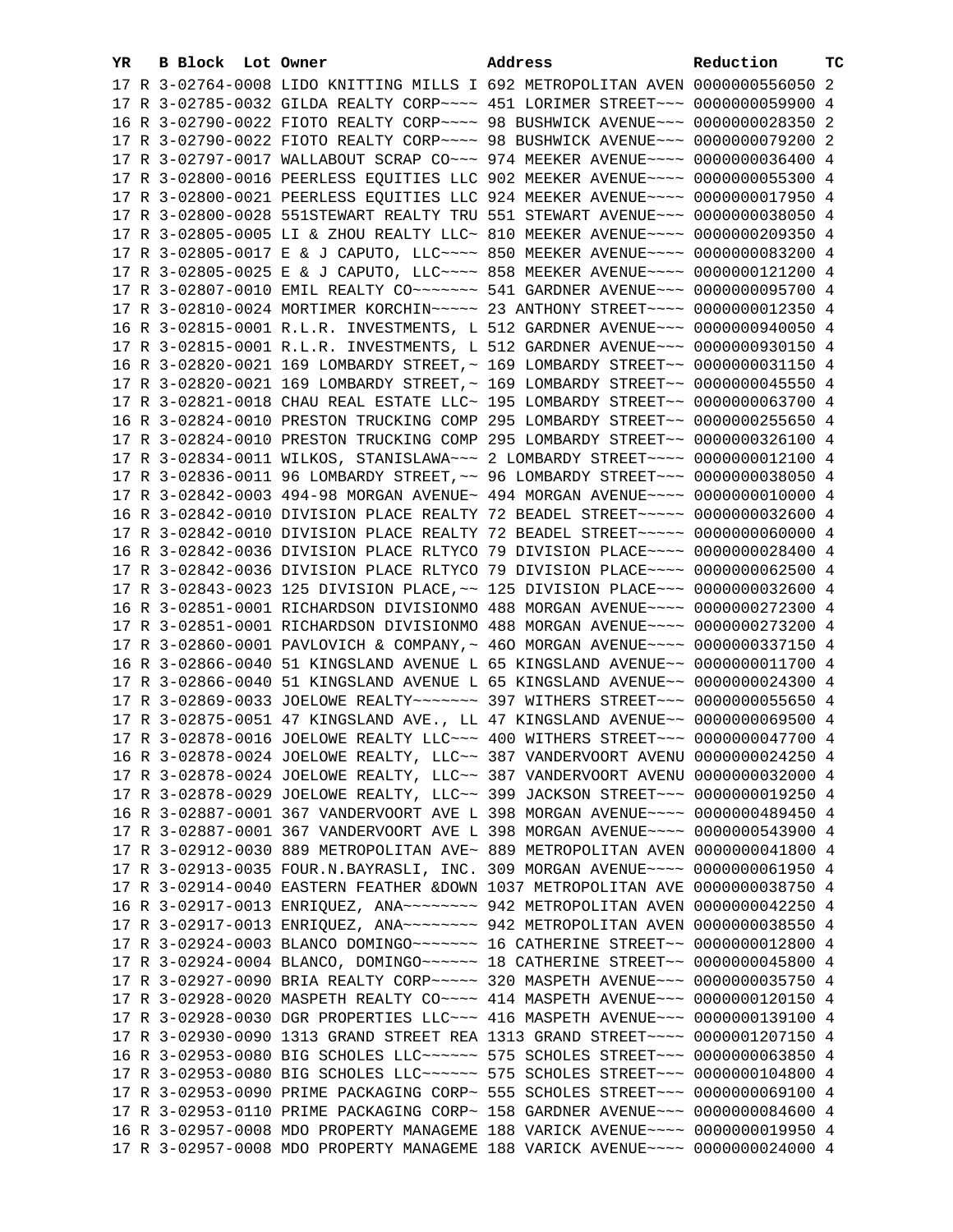| YR. | B Block Lot Owner | Address                                                                               | Reduction | тc |
|-----|-------------------|---------------------------------------------------------------------------------------|-----------|----|
|     |                   | 16 R 3-02958-0015 C & R OF KINGS COUNTY 169 GARDNER AVENUE~~~ 0000000130150 4         |           |    |
|     |                   | 17 R 3-02958-0015 C & R OF KINGS COUNTY 169 GARDNER AVENUE~~~ 0000000194500 4         |           |    |
|     |                   | 17 R 3-02963-0001 INGRAHAM REALTY PROPE 150 VARICK AVENUE~~~~ 0000000029150 4         |           |    |
|     |                   | 17 R 3-02964-0021 145 GARDNER AVENUE LL 145 GARDNER AVENUE~~~ 0000000016450 4         |           |    |
|     |                   | 16 R 3-02967-0050 MILLSTONE MANAGEMENT, MESEROLE STREET~~~~~~ 0000000105600 4         |           |    |
|     |                   | 17 R 3-02967-0050 MILLSTONE MANAGEMENT, MESEROLE STREET~~~~~~ 0000000148800 4         |           |    |
|     |                   | 17 R 3-02969-0001 HI-TECH RESOURCE RECO 130 VARICK AVENUE~~~~ 0000000058300 4         |           |    |
|     |                   | 17 R 3-02969-0014 HI-TECH HOLDINGS LLC~ 492 SCHOLES STREET~~~ 0000000341700 4         |           |    |
|     |                   | 17 R 3-02978-0001 MESEROLE STREET ASSOC 568 MESEROLE STREET~~ 0000000346000 4         |           |    |
|     |                   | 17 R 3-02979-0164 110 SCOTT AVENUE PROP 110 SCOTT AVENUE~~~~~ 0000000133950 4         |           |    |
|     |                   | 16 R 3-02988-0001 RCGT 2988-1, LLC ~~~~~ 537 JOHNSON AVENUE ~~~ 0000000057700 4       |           |    |
|     |                   |                                                                                       |           |    |
|     |                   | 16 R 3-02988-0014 RCGT 2988-14, LLC ~~~~ 561 JOHNSON AVENUE ~~~ 0000000231950 4       |           |    |
|     |                   | 17 R 3-02988-0014 RCGT 2988-14, LLC --- 561 JOHNSON AVENUE -- 0000000234200 4         |           |    |
|     |                   | 17 R 3-02989-0009 NTM PROPERTIES, LLC~~ 220 RANDOLPH STREET~~ 0000000033150 4         |           |    |
|     |                   | 17 R 3-02990-0012 270 RANDOLPH STREET~~ 270 RANDOLPH STREET~~ 0000000149050 4         |           |    |
|     |                   |                                                                                       |           |    |
|     |                   | 17 R 3-02992-0021 JBC LAND LLC -------- 450 JOHNSON AVENUE -- 0000000046700 4         |           |    |
|     |                   |                                                                                       |           |    |
|     |                   |                                                                                       |           |    |
|     |                   | 17 R 3-02995-0021 600 JOHNSON AVE ASSOC 600 JOHNSON AVENUE~~~ 0000000012100 4         |           |    |
|     |                   | 17 R 3-02996-0037 LEVY REALTY LLC ----- 259 INGRAHAM STREET -- 0000000024500 4        |           |    |
|     |                   | 16 R 3-02998-0023 STHM RLTY CORP~~~~~~~~~~~~~ 100 INGRAHAM STREET~~~ 00000000018550 4 |           |    |
|     |                   | 17 R 3-02998-0023 STHM RLTY CORP~~~~~~~ 100 INGRAHAM STREET~~ 0000000026550 4         |           |    |
|     |                   | 17 R 3-03010-0008 H & L GRAPHIC, INC. ~~ 124 GRATTAN STREET ~~~ 0000000051300 4       |           |    |
|     |                   | 17 R 3-03010-0010 M&S LEVY REALTY, LLC~ GRATTAN STREET~~~~~~~~ 0000000005850 4        |           |    |
|     |                   | 17 R 3-03019-0025 RONALD STARMAN~~~~~~~~ 966 GRAND STREET~~~~~ 0000000017750 4        |           |    |
|     |                   | 17 R 3-03021-0026 324 MAUJER STREET COR 324 MAUJER STREET~~~~ 0000000055400 4         |           |    |
|     |                   | 17 R 3-03029-0115 MONA LIZA FINE FURNIT 17 MEADOW STREET~~~~~ 0000000048300 4         |           |    |
|     |                   | 16 R 3-03030-0029 MING GUO WANG~~~~~~~~ 325 STAGG STREET~~~~~ 00000000004050 4        |           |    |
|     |                   | 17 R 3-03030-0029 MING GUO WANG~~~~~~~~ 325 STAGG STREET~~~~~ 0000000003150 4         |           |    |
|     |                   | 17 R 3-03031-0010 GELFAND LLC ---------- 12 STAGG STREET ------ 0000000029950 2       |           |    |
|     |                   | 17 R 3-03031-0012 16 STAGG STREET LLC~~ 16 STAGG STREET~~~~~~~ 0000000047250 2        |           |    |
|     |                   | 17 R 3-03040-0004 244 UNION APTS. LLC~~ 244 UNION AVENUE~~~~~ 0000000070125 2B        |           |    |
|     |                   | 17 R 3-03040-0045 97-101 --------------- 17 MESEROLE STREET --- 0000000030100 4       |           |    |
|     |                   | 17 R 3-03043-0023 185 GRAHAM AVE, LLC~~ 185 GRAHAM AVENUE~~~~ 0000000143523 2A        |           |    |
|     |                   | 17 R 3-03044-0026 POINT REALTY ASSOCIAT 171 MESEROLE STREET~~ 0000000150750 2         |           |    |
|     |                   | 16 R 3-03045-0013 SCHOLES STREET LLC~~~ 210 SCHOLES STREET~~~ 0000000064350 2         |           |    |
|     |                   | 17 R 3-03045-0013 SCHOLES STREET LLC~~~ 210 SCHOLES STREET~~~ 0000000062550 2         |           |    |
|     |                   | 17 R 3-03047-0001 286 SCHOLES ST CORP~~ 288 SCHOLES STREET~~~ 0000000118350 4         |           |    |
|     |                   | 16 R 3-03047-0014 RK 299 MESEROLE LLC~~ 310A SCHOLES STREET~~ 0000000057450 4         |           |    |
|     |                   | 17 R 3-03047-0014 RK 299 MESEROLE LLC~~ 310A SCHOLES STREET~~ 0000000076350 4         |           |    |
|     |                   | 16 R 3-03050-0030 71 MONTROSE AVENUE CO 71 MONTROSE AVENUE~~~ 0000000193450 4         |           |    |
|     |                   | 17 R 3-03050-0030 71 MONTROSE AVENUE CO 71 MONTROSE AVENUE~~~ 0000000205150 4         |           |    |
|     |                   | 17 R 3-03054-0016 J COOPER ------------- 210 MESEROLE STREET -- 0000000035450 2       |           |    |
|     |                   | 17 R 3-03056-0015 BOON REALTY CORP~~~~~ 324 MESEROLE STREET~~ 0000000078050 4         |           |    |
|     |                   | 16 R 3-03056-0240 305 JOHNSON AVE REALT 305 JOHNSON AVENUE~~~ 0000000639400 4         |           |    |
|     |                   | 17 R 3-03056-0240 305 JOHNSON AVE REALT 305 JOHNSON AVENUE~~~ 0000000650650 4         |           |    |
|     |                   | 17 R 3-03070-0028 BOERUM PLAZA LLC ---- 131 BOERUM STREET --- 0000000052400 4         |           |    |
|     |                   | 17 R 3-03082-0039 270 BOERUM STREET LLC 270 BOERUM STREET~~~~ 0000000020250 4         |           |    |
|     |                   | 17 R 3-03093-0013 16 HARRISON PLACE PAR 16 HARRISON PLACE~~~~ 0000000037500 4         |           |    |
|     |                   | 17 R 3-03096-0024 HSCHEC REALTY LLC~~~~ 69 GRAHAM AVENUE~~~~~ 0000000089500 4         |           |    |
|     |                   | 17 R 3-03096-0027 HSCHEC REALTY LLC~~~~ 69 MOORE STREET~~~~~~ 0000000032300 4         |           |    |
|     |                   | 17 R 3-03106-0035 T85 TRADING, LLC ---- 85 VARET STREET ----- 0000000041400 4         |           |    |
|     |                   | 17 R 3-03109-0010 MCJ HOLDINGS LLC ---- 170 MOORE STREET ---- 0000000039050 4         |           |    |
|     |                   | 17 R 3-03109-0021 MIA MANAGEMENT CORP~~ 194 MOORE STREET~~~~~ 0000000078300 4         |           |    |
|     |                   | 17 R 3-03109-0022 MIA MANAGEMENT CORP~~ 200 MOORE STREET~~~~~ 0000000007950 4         |           |    |
|     |                   |                                                                                       |           |    |
|     |                   | 17 R 3-03117-0018 VASSO, ANTHONY~~~~~~~ 188 VARET STREET~~~~~ 0000000191800 4         |           |    |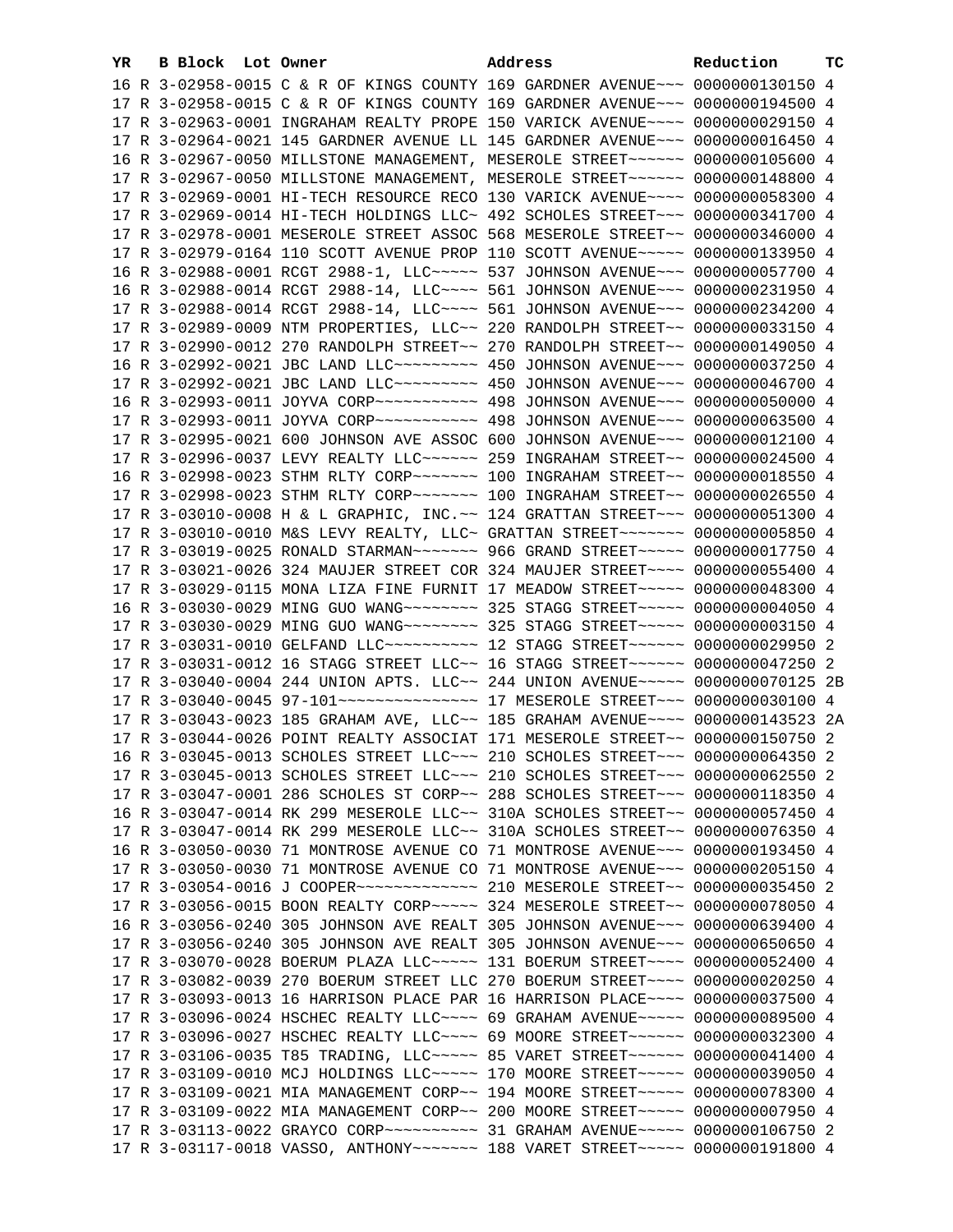| YR | B Block Lot Owner |                                                               | Address                                                                                   | Reduction       | тc |
|----|-------------------|---------------------------------------------------------------|-------------------------------------------------------------------------------------------|-----------------|----|
|    |                   |                                                               | 17 R 3-03120-0008 QUEENSWAY HOLDING CO~ 46 GRAHAM AVENUE~~~~~ 0000000083550 4             |                 |    |
|    |                   |                                                               | 17 R 3-03126-0006 PETEGORY ENTERPRISESI 709 BROADWAY~~~~~~~~~ 0000000012050 4             |                 |    |
|    |                   |                                                               | 17 R 3-03127-0006 JPMORGAN CHASE BANK, ~ 12 GRAHAM AVENUE~~~~~ 0000000026950 4            |                 |    |
|    |                   |                                                               | 16 R 3-03127-0029 BAWABEH BROTHERS NO.~ 797 FLUSHING AVENUE~~ 0000000015750 4             |                 |    |
|    |                   |                                                               | 17 R 3-03127-0029 BAWABEH BROTHERS NO. ~ 797 FLUSHING AVENUE~~ 0000000015800 4            |                 |    |
|    |                   |                                                               | 16 R 3-03131-0001 REBUILT REALTY CORP~~ 791 BROADWAY~~~~~~~~~ 0000000335050 4             |                 |    |
|    |                   |                                                               | 17 R 3-03131-0001 REBUILT REALTY CORP~~ 791 BROADWAY~~~~~~~~~ 0000000303050 4             |                 |    |
|    |                   |                                                               | 17 R 3-03154-0018 134 NOLL STREET CORP~ 134 NOLL STREET~~~~~~ 0000000068150 4             |                 |    |
|    |                   |                                                               | 17 R 3-03159-0042 M&S LEVY REALTY~~~~~~ 391 MELROSE STREET~~~ 0000000002580 4             |                 |    |
|    |                   |                                                               | 17 R 3-03163-0100 DOWNTOWN REAL PROPERT 60 CENTRAL AVENUE~~~~ 0000000065550 4             |                 |    |
|    |                   |                                                               | 16 R 3-03166-0035 CHAIM OIZER LLC ~~~~~~ 18 IRVING AVENUE ~~~~~ 0000000123950 2           |                 |    |
|    |                   |                                                               | 17 R 3-03166-0035 CHAIM OIZER LLC ~~~~~~ 18 IRVING AVENUE ~~~~~ 0000000139450 2           |                 |    |
|    |                   |                                                               | 16 R 3-03167-0001 DRL REALTY COMPANY~~~ 25 IRVING AVENUE~~~~~ 0000000067550 4             |                 |    |
|    |                   |                                                               | 17 R 3-03167-0001 DRL REALTY COMPANY~~~ 25 IRVING AVENUE~~~~~ 0000000072500 4             |                 |    |
|    |                   |                                                               | 17 R 3-03176-0005 DRL INVESTMENTS ~~~~~~ 35 IRVING AVENUE ~~~~~ 0000000095300 4           |                 |    |
|    |                   |                                                               | 17 R 3-03176-0021 RECORD MANAGEMENT COR 382 JEFFERSON STREET~ 0000000020300 4             |                 |    |
|    |                   |                                                               | 17 R 3-03187-0027 CASH PROPERTIES LLC~~ 322 TROUTMAN STREET~~ 0000000006750 4             |                 |    |
|    |                   |                                                               | 17 R 3-03188-0137 ~~~~~~~~~~~~~~~~~~~~~~~~~~~~~~~~ 22 WYCKOFF AVENUE~~~~~ 0000000040850 4 |                 |    |
|    |                   |                                                               | 17 R 3-03190-0008 MATTARELLA GIOVANNA~~ 454 TROUTMAN STREET~~ 0000000032050 4             |                 |    |
|    |                   |                                                               | 17 R 3-03196-0038 SKMF ENTERPRISES LLC~ 1085 WILLOUGHBY AVENU 0000000079900 2             |                 |    |
|    |                   |                                                               | 17 R 3-03200-0011 FIRST F& L REALTY~ LL 276 STARR STREET~~~~~~ 0000000131400 4            |                 |    |
|    |                   |                                                               | 16 R 3-03200-0019 KOCHAV EQUITIES, LLC~ 276 STARR STREET~~~~~ 0000000035150 4             |                 |    |
|    |                   |                                                               | 17 R 3-03200-0019 KOCHAV EQUITIES, LLC~ 276 STARR STREET~~~~~ 0000000047700 4             |                 |    |
|    |                   |                                                               | 17 R 3-03210-0051 SUYDAM INC ---------- 349 SUYDAM STREET ---- 0000000042700 4            |                 |    |
|    |                   |                                                               | 17 R 3-03230-0041 POGOSTIN, JOSEPH~~~~~ 1113 BROADWAY~~~~~~~~ 0000000013200 4             |                 |    |
|    |                   |                                                               | 17 R 3-03232-0178 CASH MANAGEMENT LLC~~ 1239 DEKALB AVENUE~~~ 0000000024000 4             |                 |    |
|    |                   |                                                               | 17 R 3-03243-0056 75 STOCKHOLM ST LLC~~ 75 STOCKHOLM STREET~~ 0000000061200 4             |                 |    |
|    |                   |                                                               | 17 R 3-03247-0010 CAMILLO ASARO~~~~~~~~~~~~~ 1480 DEKALB AVENUE~~~~ 0000000005450 4       |                 |    |
|    |                   |                                                               | 17 R 3-03248-0012 1562 DEKALB CONSTRUCT 1562 DEKALB AVENUE~~~ 0000000042700 4             |                 |    |
|    |                   | 17 R 3-03258-0003 375 KNICKBCKR AVE RLT 375 KNICKERBOCKER AVE |                                                                                           | 0000000080100 4 |    |
|    |                   | 17 R 3-03268-0043 HIM ROCKER REALTY CO~ 408 KNICKERBOCKER AVE |                                                                                           | 0000000057500 4 |    |
|    |                   | 17 R 3-03278-0027 ROCHELLES YOUTH CENTE 412 KNICKERBOCKER AVE |                                                                                           | 0000000037950 4 |    |
|    |                   |                                                               | 17 R 3-03278-0033 432 KNICKERBOCKER AV~ 430 KNICKERBOCKER AVE                             | 0000000032750 4 |    |
|    |                   |                                                               | 17 R 3-03287-0021 FABRICO ENTERPRISESIN 1396 MYRTLE AVENUE~~~ 0000000122500 4             |                 |    |
|    |                   |                                                               | 17 R 3-03289-0008 439 REALTY CORP~~~~~~ 284 HARMAN STREET~~~~ 0000000051400 4             |                 |    |
|    |                   |                                                               | 16 R 3-03394-0006 1533 REALTY LLC C/O S 1533 BROADWAY~~~~~~~~ 0000000126350 4             |                 |    |
|    |                   |                                                               | 17 R 3-03394-0006 1533 REALTY LLC C/O S 1533 BROADWAY~~~~~~~~ 0000000143900 4             |                 |    |
|    |                   |                                                               | 17 R 3-03401-0005 1565 BWAY RLTY CORP~~ 1565 BROADWAY~~~~~~~~ 0000000124300 4             |                 |    |
|    |                   |                                                               | 17 R 3-03407-0001 MB-DJ REALTY LLC ---- 1325 HALSEY STREET -- 0000000045300 4             |                 |    |
|    |                   |                                                               | 17 R 3-03407-0056 MB-DJ REALTY LLC ---- 1345 HALSEY STREET -- 0000000020350 4             |                 |    |
|    |                   |                                                               | 16 R 3-03414-0009 ELDERT CORNERS LLC~~~ 1621 BROADWAY~~~~~~~~ 0000000063200 4             |                 |    |
|    |                   |                                                               | 16 R 3-03436-0024 1300 DECATUR, LLC ~~~~ 1290 DECATUR STREET ~~ 0000000024750 4           |                 |    |
|    |                   |                                                               | 17 R 3-03436-0024 1300 DECATUR, LLC~~~~ 1290 DECATUR STREET~~ 0000000034200 4             |                 |    |
|    |                   |                                                               | 17 R 3-03446-0032 688 CENTRAL LLC ----- 688 CENTRAL AVENUE -- 0000000072050 4             |                 |    |
|    |                   |                                                               | 17 R 3-03447-0060 SAMUELS KHISNEN~~~~~~ MOFFAT STREET~~~~~~~~ 0000000050250 4             |                 |    |
|    |                   |                                                               | 17 R 3-03452-0020 CBS FOOD PRODUCTS COR 770 CHAUNCEY STREET~~ 0000000407050 4             |                 |    |
|    |                   |                                                               | 17 R 3-03456-0001 EL TAREB REALTY CORP~ 1803 BROADWAY~~~~~~~~ 0000000012150 4             |                 |    |
|    |                   |                                                               | 17 R 3-03470-0003 1903-1909 BROADWAY LL 1909 BROADWAY~~~~~~~~ 0000000027900 4             |                 |    |
|    |                   |                                                               | 17 R 3-03489-0171 379 SM ROCKAWAY LLC~~ 16 GLENMORE AVENUE~~~ 0000000058150 4             |                 |    |
|    |                   |                                                               | 17 R 3-03489-0232 FRANPO REALTY LLC~~~~ 1703 PITKIN AVENUE~~~ 0000000017200 4             |                 |    |
|    |                   |                                                               | 17 R 3-03493-0001 DELARA-MARKS REAL EST 1525 PITKIN AVENUE~~~ 0000000041350 4             |                 |    |
|    |                   |                                                               | 17 R 3-03493-0018 1539-1547 PITKIN AVE~ 1836 STRAUSS STREET~~ 0000000016200 4             |                 |    |
|    |                   |                                                               | 17 R 3-03496-0043 FB PITKIN LLC -------- 1609 PITKIN AVENUE --- 0000000026350 4           |                 |    |
|    |                   |                                                               | 17 R 3-03497-0063 PITROCK REALTY CORP~~ 1623 PITKIN AVENUE~~~ 0000000004000 4             |                 |    |
|    |                   |                                                               | 16 R 3-03499-0025 HARMAC REALTY CORP~~~ 13 CHESTER STREET~~~~ 0000000012350 4             |                 |    |
|    |                   |                                                               | 17 R 3-03499-0025 HARMAC REALTY CORP~~~ 13 CHESTER STREET~~~~ 0000000012800 4             |                 |    |
|    |                   |                                                               | 16 R 3-03499-0027 HARMAC RLTY CORP~~~~~ 1 CHESTER STREET~~~~~ 0000000011000 4             |                 |    |
|    |                   |                                                               | 17 R 3-03499-0027 HARMAC RLTY CORP~~~~~ 1 CHESTER STREET~~~~~ 0000000013250 4             |                 |    |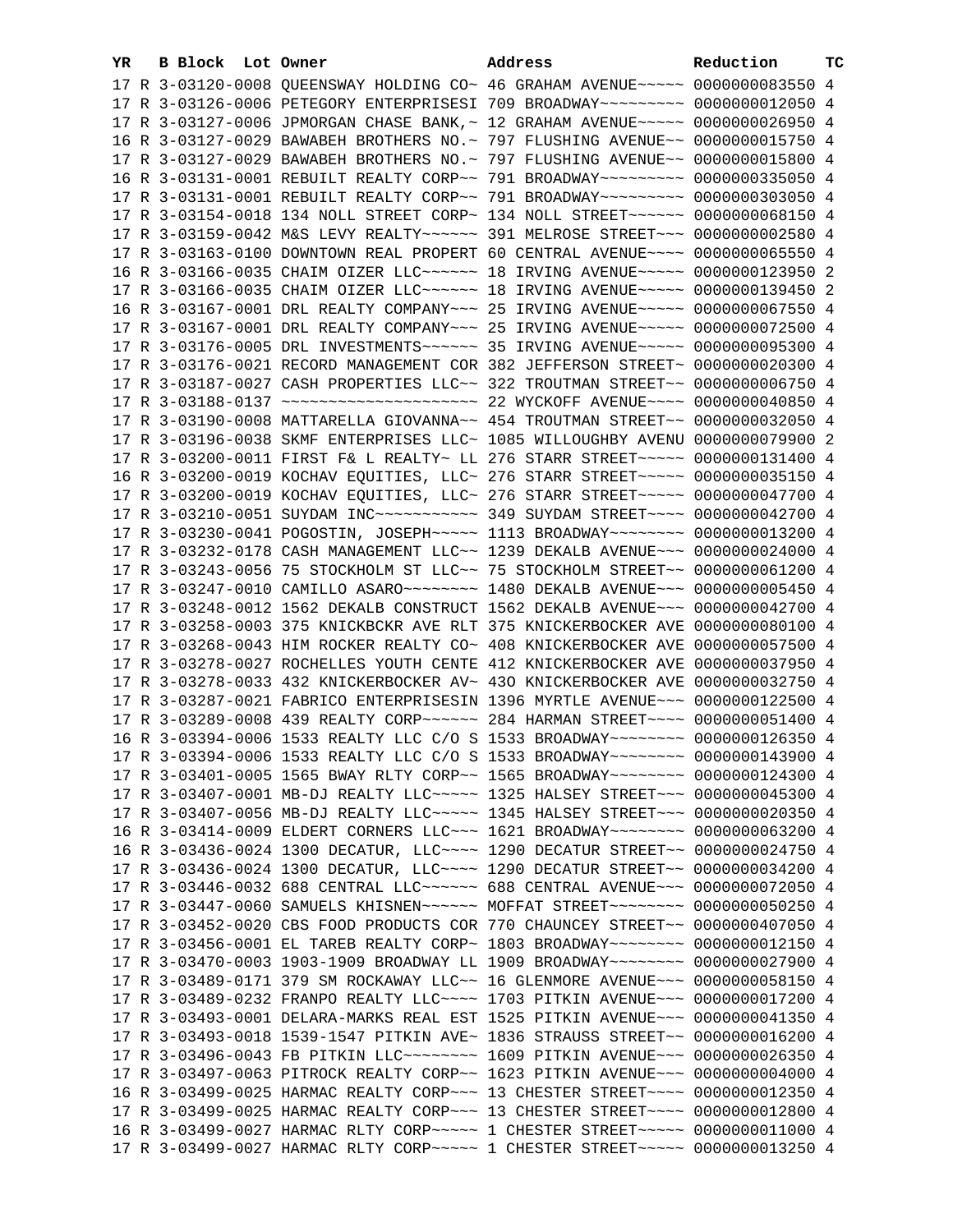| YR | B Block Lot Owner |                                                               | Address                                                                        | Reduction       | тc |
|----|-------------------|---------------------------------------------------------------|--------------------------------------------------------------------------------|-----------------|----|
|    |                   |                                                               | 16 R 3-03499-0032 HARMAC REALTY CORP~~~ 1508 EAST NEW YORK AV 0000000009650 4  |                 |    |
|    |                   |                                                               | 17 R 3-03499-0032 HARMAC REALTY CORP~~~ 1508 EAST NEW YORK AV 0000000011450 4  |                 |    |
|    |                   |                                                               | 16 R 3-03499-0036 HARMAC REALTY CORP~~~ 326 ROCKAWAY AVENUE~~ 0000000043350 4  |                 |    |
|    |                   | 17 R 3-03499-0036 HARMAC REALTY CORP~~~ 326 ROCKAWAY AVENUE~~ |                                                                                | 0000000065700 4 |    |
|    |                   | 16 R 3-03499-0040 340 ROCKAWAY AVE CORP 336 ROCKAWAY AVENUE~~ |                                                                                | 0000000015350 4 |    |
|    |                   | 17 R 3-03499-0040 340 ROCKAWAY AVE CORP 336 ROCKAWAY AVENUE~~ |                                                                                | 0000000017600 4 |    |
|    |                   | 16 R 3-03499-0041 340 ROCKAWAY AVE CORP 340 ROCKAWAY AVENUE~~ |                                                                                | 0000000015350 4 |    |
|    |                   | 17 R 3-03499-0041 340 ROCKAWAY AVE CORP 340 ROCKAWAY AVENUE~~ |                                                                                | 0000000017600 4 |    |
|    |                   | 16 R 3-03499-0042 MAC-HAR REALTY CORP~~ 342 ROCKAWAY AVENUE~~ |                                                                                | 0000000005550 4 |    |
|    |                   | 17 R 3-03499-0042 MAC-HAR REALTY CORP~~ 342 ROCKAWAY AVENUE~~ |                                                                                | 0000000006450 4 |    |
|    |                   |                                                               |                                                                                | 0000000014750 4 |    |
|    |                   | 16 R 3-03499-0043 NYC PUBLIC DVLP CORP~ 344 ROCKAWAY AVENUE~~ |                                                                                | 0000000017900 4 |    |
|    |                   | 17 R 3-03499-0043 NYC PUBLIC DVLP CORP~ 344 ROCKAWAY AVENUE~~ |                                                                                |                 |    |
|    |                   | 16 R 3-03499-0044 NYC PUBLIC DVLP CORP~ ROCKAWAY AVENUE~~~~~~ |                                                                                | 0000000018250 4 |    |
|    |                   |                                                               | 17 R 3-03499-0044 NYC PUBLIC DVLP CORP~ ROCKAWAY AVENUE~~~~~~ 0000000021850 4  |                 |    |
|    |                   |                                                               | 17 R 3-03499-0070 1685 PITKIN HOLDING L 1685 PITKIN AVENUE~~~ 0000000028800 4  |                 |    |
|    |                   |                                                               | 17 R 3-03512-0019 HOWARD RLTY ASSOCS~~~ 623 HOWARD AVENUE~~~~ 0000000067700 2  |                 |    |
|    |                   |                                                               | 17 R 3-03515-0035 1546 PITKIN AVENUE HO 1546 PITKIN AVENUE~~~ 0000000007300 4  |                 |    |
|    |                   |                                                               | 17 R 3-03521-0052 SAHPNA REALTY CORP. ~~ 454 ROCKAWAY AVENUE~~ 0000000026550 4 |                 |    |
|    |                   |                                                               | 17 R 3-03530-0008 2-12 SUTTER LLC ----- 712 EAST 98 STREET -- 0000000037030 2  |                 |    |
|    |                   |                                                               | 17 R 3-03539-0039 AMBOY DEVELOPMENT WES 186 AMBOY STREET~~~~~ 0000000170500 2  |                 |    |
|    |                   |                                                               | 17 R 3-03539-0042 AMBOY DEVELOPMENT WES 196 AMBOY STREET~~~~~ 0000000170100 2  |                 |    |
|    |                   |                                                               | 17 R 3-03539-0045 AMBOY DEVELOPMENT WES 202 AMBOY STREET~~~~~ 0000000170100 2  |                 |    |
|    |                   |                                                               | 17 R 3-03540-0001 AMBOY DEVELOPMENT EAS 211 AMBOY STREET~~~~~ 0000000148450 2  |                 |    |
|    |                   |                                                               | 17 R 3-03540-0004 AMBOY DEVELOPMENT EAS 207 AMBOY STREET~~~~~ 0000000122600 2  |                 |    |
|    |                   |                                                               | 17 R 3-03540-0007 AMBOY DEVELOPMENT EAS 199 AMBOY STREET~~~~~ 0000000129100 2  |                 |    |
|    |                   |                                                               | 17 R 3-03540-0010 AMBOY DEVELOPMENT EAS 191 AMBOY STREET~~~~~ 0000000122600 2  |                 |    |
|    |                   |                                                               | 17 R 3-03540-0013 AMBOY DEVELOPMENT EAS 185 AMBOY STREET~~~~~ 0000000122600 2  |                 |    |
|    |                   |                                                               | 17 R 3-03582-0006 RIVERDALE RESIDENCE L 351 RIVERDALE AVENUE~ 0000000070125 2  |                 |    |
|    |                   |                                                               | 16 R 3-03613-0009 ZEV GOLDBERG, INC. ~~~ 541 BRISTOL STREET~~~ 0000000032400 2 |                 |    |
|    |                   |                                                               | 17 R 3-03613-0009 ZEV GOLDBERG, INC. ~~~ 541 BRISTOL STREET~~~ 0000000139500 2 |                 |    |
|    |                   |                                                               | 17 R 3-03642-0045 INCO AUTOMOTIVE IND I 720 CHESTER STREET~~~ 0000000053500 4  |                 |    |
|    |                   |                                                               | 17 R 3-03650-0106 NEW DITMAS REALTY LLC 9814 DITMAS AVENUE~~~ 0000000109450 4  |                 |    |
|    |                   |                                                               | 17 R 3-03660-0009 JR PARKWAY MANAGEMENT 80 JAMAICA AVENUE~~~~ 0000000256750 4  |                 |    |
|    |                   |                                                               | 17 R 3-03666-0005 17 WILLIAMS AVENUE LL 17 WILLIAMS AVENUE~~~ 0000000051750 4  |                 |    |
|    |                   |                                                               | 17 R 3-03669-0013 2618 FULTON STREET RE 2618 FULTON STREET~~~ 0000000047600 4  |                 |    |
|    |                   |                                                               | 17 R 3-03669-0022 50 PENN REALTY LLC ~~~ 50 PENNSYLVANIA AVENU 0000000052350 4 |                 |    |
|    |                   |                                                               | 17 R 3-03672-0043 2709-2715 ATLANTIC AV 2709 ATLANTIC AVENUE~ 0000000026550 4  |                 |    |
|    |                   |                                                               | 17 R 3-03681-0031 ZEH HINSDALE LLC~~~~~ 12 HINSDALE STREET~~~ 0000000120700 4  |                 |    |
|    |                   |                                                               | 16 R 3-03691-0015 MURIEL MEYERS AS TRUS 2764 ATLANTIC AVENUE~ 0000000040750 4  |                 |    |
|    |                   |                                                               | 17 R 3-03691-0015 MURIEL MEYERS AS TRUS 2764 ATLANTIC AVENUE~ 0000000025000 4  |                 |    |
|    |                   |                                                               | 17 R 3-03709-0030 1805 PITKIN AVE REALT 1805 PITKIN AVENUE~~~ 0000000126850 2  |                 |    |
|    |                   |                                                               | 17 R 3-03709-0232 SHOLI MENDY SHRAGIE, ~ 1821 PITKIN AVENUE~~~ 0000000033276 2 |                 |    |
|    |                   |                                                               | 17 R 3-03715-0033 PITKIN PROPERTY REALT 1943 PITKIN AVENUE~~~ 0000000100600 4  |                 |    |
|    |                   |                                                               | 17 R 3-03726-0013 PITKIN APARTMENTS LLC 369 MOTHER GASTON BLV 0000000479350 2  |                 |    |
|    |                   |                                                               | 16 R 3-03738-0010 CROWN HOLDINGS MANAGE 257 PENNSYLVANIA AVEN 0000000052900 2  |                 |    |
|    |                   |                                                               | 17 R 3-03738-0010 CROWN HOLDINGS MANAGE 257 PENNSYLVANIA AVEN 0000000082700 2  |                 |    |
|    |                   |                                                               | 17 R 3-03749-0015 1946 PITKIN REALTY~~~ 218 HINSDALE STREET~~ 0000000039350 4  |                 |    |
|    |                   |                                                               | 17 R 3-03749-0030 HINSDALE COMMERCIAL P 515 SUTTER AVENUE~~~~ 0000000013050 4  |                 |    |
|    |                   |                                                               | 17 R 3-03758-0023 324 BRADFORD LLC ---- 324 BRADFORD STREET -- 0000000121050 2 |                 |    |
|    |                   |                                                               | 16 R 3-03763-0009 WATERTOWN ASSETS LLC~ 301A POWELL STREET~~~ 0000000020473 2B |                 |    |
|    |                   |                                                               | 16 R 3-03763-0010 WATERTOWN ASSETS LLC~ 301 POWELL STREET~~~~ 0000000020003 2B |                 |    |
|    |                   |                                                               | 16 R 3-03776-0050 767 BLAKE AVENUE LLC~ 767 BLAKE AVENUE~~~~~ 0000000089600 2  |                 |    |
|    |                   |                                                               | 17 R 3-03776-0050 767 BLAKE AVENUE LLC~ 767 BLAKE AVENUE~~~~~ 0000000138650 2  |                 |    |
|    |                   |                                                               | 17 R 3-03826-0021 720 LIVONIA DEVELOPME 720 LIVONIA AVENUE~~~ 0000000677650 4  |                 |    |
|    |                   |                                                               | 17 R 3-03831-0025 PALAGONIA, CHRISTOPHE 508 JUNIUS STREET~~~~ 0000000014900 4  |                 |    |
|    |                   |                                                               | 17 R 3-03831-0030 PALAGONIA, CHRISTOPHE 526 JUNIUS STREET~~~~ 0000000009850 4  |                 |    |
|    |                   |                                                               | 16 R 3-03831-0038 538 JUNIUS STREET COR 538 JUNIUS STREET~~~~ 0000000025550 4  |                 |    |
|    |                   |                                                               | 17 R 3-03831-0038 538 JUNIUS STREET COR 538 JUNIUS STREET~~~~ 0000000062500 4  |                 |    |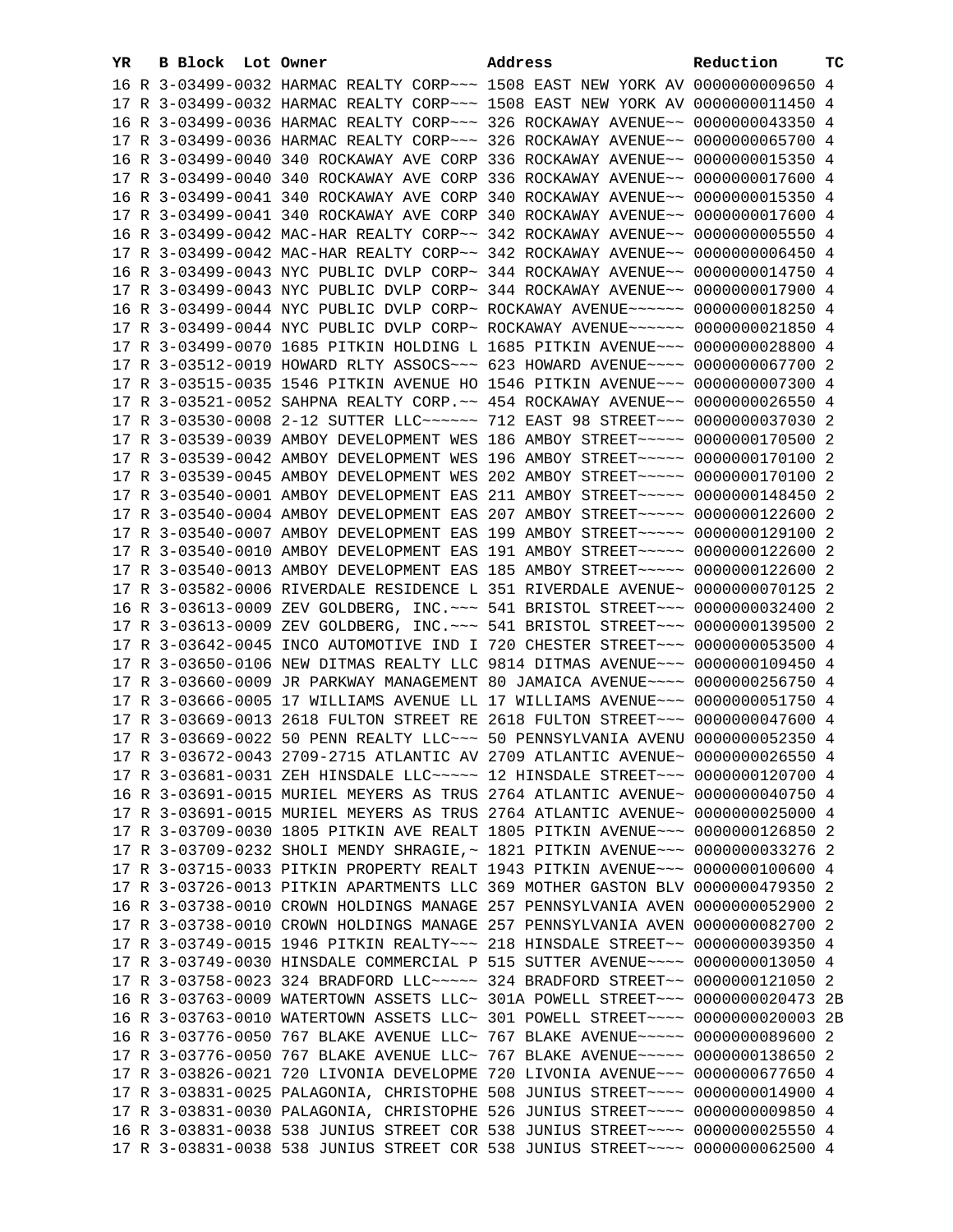| YR. | <b>B Block</b> Lot Owner |                                                               | Address                                                                            | Reduction       | тc |
|-----|--------------------------|---------------------------------------------------------------|------------------------------------------------------------------------------------|-----------------|----|
|     |                          |                                                               | 16 R 3-03886-0001 BNS BUILDINGS~~~~~~~~ 200 HIGHLAND BOULEVAR 0000000141600 2      |                 |    |
|     |                          |                                                               |                                                                                    |                 |    |
|     |                          |                                                               | 17 R 3-03886-0005 BNS BUILDINGS~~~~~~~~ 220 HIGHLAND BOULEVAR 0000000215600 2      |                 |    |
|     |                          |                                                               | 17 R 3-03886-0010 J.K. MANAGEMENT~~~~~~ 224 HIGHLAND BOULEVAR 0000000838500 2      |                 |    |
|     |                          |                                                               | 17 R 3-03931-0065 LOSARDO REALTY, LLC~~ 385 ARLINGTON AVENUE~ 0000000045250 4      |                 |    |
|     |                          |                                                               | 17 R 3-03943-0017 2544-50 W 13TH ST~~~~ 3041 FULTON STREET~~~ 0000000004550 4      |                 |    |
|     |                          |                                                               | 17 R 3-03952-0042 2929 ATLANTIC~~~~~~~~~ 2929 ATLANTIC AVENUE~ 0000000131350 4     |                 |    |
|     |                          |                                                               |                                                                                    |                 |    |
|     |                          |                                                               | 17 R 3-03954-0045 SHREE ASHTA VINAYAKIN 2961 ATLANTIC AVENUE~ 0000000179200 4      |                 |    |
|     |                          |                                                               | 17 R 3-03961-0003 CREDIT SHELTER TRUST~ 221 MILLER AVENUE~~~~ 0000000021450 4      |                 |    |
|     |                          |                                                               | 17 R 3-03962-0009 ARCHLAND PROPERTY I, ~ 2800 ATLANTIC AVENUE~ 0000000054000 4     |                 |    |
|     |                          |                                                               | 17 R 3-03969-0016 STATH REALTY CORP~~~~ 2958 ATLANTIC AVENUE~ 0000000099000 4      |                 |    |
|     |                          |                                                               | 17 R 3-03976-0027 3144 ATLANTIC AVENUE~ 21 MONTAUK AVENUE~~~~ 0000000024300 4      |                 |    |
|     |                          |                                                               | 17 R 3-03976-0031 3144 ATLANTIC AVENUE~ 3144 ATLANTIC AVENUE~ 0000000258450 4      |                 |    |
|     |                          |                                                               | 16 R 3-03976-0045 KEY CAPITAL FUNDING L 26-28 MILFORD STREET~ 0000000006700 4      |                 |    |
|     |                          |                                                               | 17 R 3-03976-0045 KEY CAPITAL FUNDING L 26-28 MILFORD STREET~                      | 0000000014750 4 |    |
|     |                          |                                                               | 17 R 3-03978-0011 213-217 VAN SICLEN AV 217 VAN SICLEN AVENUE 0000000014000 4      |                 |    |
|     |                          |                                                               | 17 R 3-03998-0033 DEKALB & PITKIN LLC~~ 2335 PITKIN AVENUE~~~ 0000000036100 4      |                 |    |
|     |                          |                                                               | 17 R 3-04004-0025 SHEPHERD & PITKIN, LL 402 SHEPHERD AVENUE~~ 0000000000948 1      |                 |    |
|     |                          |                                                               | 17 R 3-04004-0026 SHEPHERD & PITKIN, LL 404 SHEPHERD AVENUE~~ 0000000000948 1      |                 |    |
|     |                          |                                                               | 17 R 3-04004-0027 SHEPHERD & PITKIN, LL 406 SHEPHERD AVENUE~~ 0000000000948 1      |                 |    |
|     |                          |                                                               | 17 R 3-04004-0028 SHEPHERD & PITKIN, LL 408 SHEPHERD AVENUE~~ 0000000000948 1      |                 |    |
|     |                          |                                                               | 17 R 3-04004-0029 SHEPHERD & PITKIN, LL 410 SHEPHERD AVENUE~~ 0000000000948 1      |                 |    |
|     |                          |                                                               | 17 R 3-04004-0030 SHEPHERD & PITKIN, LL 412 SHEPHERD AVENUE~~ 0000000002398 1      |                 |    |
|     |                          |                                                               | 17 R 3-04004-0031 SHEPHERD & PITKIN, LL 414 SHEPHERD AVENUE~~ 0000000000948 1      |                 |    |
|     |                          |                                                               | 17 R 3-04004-0032 SHEPHERD & PITKIN, LL 416 SHEPHERD AVENUE~~ 0000000000948 1      |                 |    |
|     |                          |                                                               | 17 R 3-04004-0033 SHEPHERD & PITKIN, LL 418 SHEPHERD AVENUE~~ 0000000000948 1      |                 |    |
|     |                          |                                                               | 17 R 3-04004-0034 SHEPHERD & PITKIN, LL 420 SHEPHERD AVENUE~~ 0000000000948 1      |                 |    |
|     |                          |                                                               | 17 R 3-04004-0035 SHEPHERD & PITKIN, LL 422 SHEPHERD AVENUE~~ 0000000000948 1      |                 |    |
|     |                          |                                                               | 17 R 3-04004-0036 SHEPHERD & PITKIN, LL 2469 PITKIN AVENUE~~~ 0000000002804 1      |                 |    |
|     |                          |                                                               | 17 R 3-04038-0015 816 BELMONT LLC ----- 816 BELMONT AVENUE -- 0000000065250 2      |                 |    |
|     |                          |                                                               | 17 R 3-04063-0020 CLERMONT CAPITAL CORP 587 WARWICK STREET~~~ 0000000021150 4      |                 |    |
|     |                          |                                                               | 17 R 3-04091-1001 NYC HOUSING DEVELOPME 679 NEW LOTS AVENUE~~ 0000000994200 2      |                 |    |
|     |                          |                                                               | 17 R 3-04091-1002 NYC HOUSING DEVELOPME 679 NEW LOTS AVENUE~~ 0000001267000 4      |                 |    |
|     |                          |                                                               | 17 R 3-04106-0020 CHESTNUT ASSOCIATESLT 37 CRESCENT STREET~~~ 0000000030500 4      |                 |    |
|     |                          |                                                               | 16 R 3-04117-0017 97 EUCLID REALTY LLC~ 87 EUCLID AVENUE~~~~~ 0000000180450 2      |                 |    |
|     |                          |                                                               | 16 R 3-04121-0076 W E R LLC ------------ 380 ETNA STREET ----- 0000000080600 2     |                 |    |
|     |                          |                                                               | 17 R 3-04121-0076 W E R LLC ------------ 380 ETNA STREET ------ 0000000030200      |                 |    |
|     |                          |                                                               | 17 R 3-04137-0056 3167 ATLANTIC, LLC -- 3167 ATLANTIC AVENUE ~ 0000000023400 4     |                 |    |
|     |                          |                                                               | 17 R 3-04137-0063 233 NORWOOD AVE INC~~ 237 NORWOOD AVENUE~~~ 0000000076500 4      |                 |    |
|     |                          |                                                               | 17 R 3-04141-0001 RICHMOND REALTY GROUP 85 DINSMORE PLACE~~~~ 0000000038900 4      |                 |    |
|     |                          |                                                               | 17 R 3-04148-0030 MANUFACTURERS HANOVER 3374 FULTON STREET~~~ 0000000016800 4      |                 |    |
|     |                          |                                                               | 17 R 3-04149-0050 263443 ATLANTIC AVENU 3443 ATLANTIC AVENUE~ 0000000026750 4      |                 |    |
|     |                          |                                                               | 16 R 3-04153-0034 3170 ATLANTIC AVE COR 3170 ATLANTIC AVENUE~                      | 0000000033650 4 |    |
|     |                          |                                                               | 17 R 3-04153-0034 3170 ATLANTIC AVE COR 3170 ATLANTIC AVENUE~                      | 0000000069200 4 |    |
|     |                          |                                                               | 17 R 3-04168-0012 130 GLEN LLC --------- 130 GLEN STREET ----- 0000000071100 2     |                 |    |
|     |                          |                                                               | 17 R 3-04180-0061 BURBIA, AVI~~~~~~~~~~~~~~~ 1115 LIBERTY AVENUE~~ 0000000012200 4 |                 |    |
|     |                          |                                                               | 17 R 3-04182-0061 1151 LIBERTY AVENUE~~ 1153 LIBERTY AVENUE~~ 0000000019350 4      |                 |    |
|     |                          |                                                               | 17 R 3-04182-0062 1151 LIBERTY AVENUE~~ 1151 LIBERTY AVENUE~~                      | 0000000021450 4 |    |
|     |                          |                                                               | 16 R 3-04183-0050 AKJR ASSOCIATES LLC~~ 1181 LIBERTY AVENUE~~                      | 0000000305150 4 |    |
|     |                          |                                                               | 17 R 3-04183-0050 AKJR ASSOCIATES LLC~~ 1181 LIBERTY AVENUE~~                      | 0000000321950 4 |    |
|     |                          |                                                               | 17 R 3-04195-0030 352 PINE STREET LLC~~ 352 PINE STREET~~~~~~~ 0000000050300 4     |                 |    |
|     |                          | 17 R 3-04196-0001 BOLLA EM REALTY, LLC~ 463 CONDUIT BOULEVARD |                                                                                    | 0000000075950 4 |    |
|     |                          |                                                               | 17 R 3-04198-0007 FLORIN JAKER LLC~~~~~ 1046 LIBERTY AVENUE~~                      | 0000000013050 4 |    |
|     |                          |                                                               | 17 R 3-04198-0014 BABA ONE REALTY LLC $\sim$ 1064 LIBERTY AVENUE $\sim$            | 0000000017550 4 |    |
|     |                          |                                                               | 17 R 3-04203-0023 BURBIA ABRAHAM~~~~~~~ 1166 LIBERTY AVENUE~~                      | 0000000013150 4 |    |
|     |                          |                                                               | 16 R 3-04214-0027 ISIS PROPERTIES, LLC~ 1040 GLENMORE AVENUE~ 0000000274600 4      |                 |    |
|     |                          |                                                               | 17 R 3-04214-0027 ISIS PROPERTIES, LLC~ 1040 GLENMORE AVENUE~ 0000000309200 4      |                 |    |
|     |                          |                                                               | 16 R 3-04215-0040 SAMS III QUEENS INC~~ 2753 PITKIN AVENUE~~~ 0000000092350 4      |                 |    |
|     |                          |                                                               |                                                                                    |                 |    |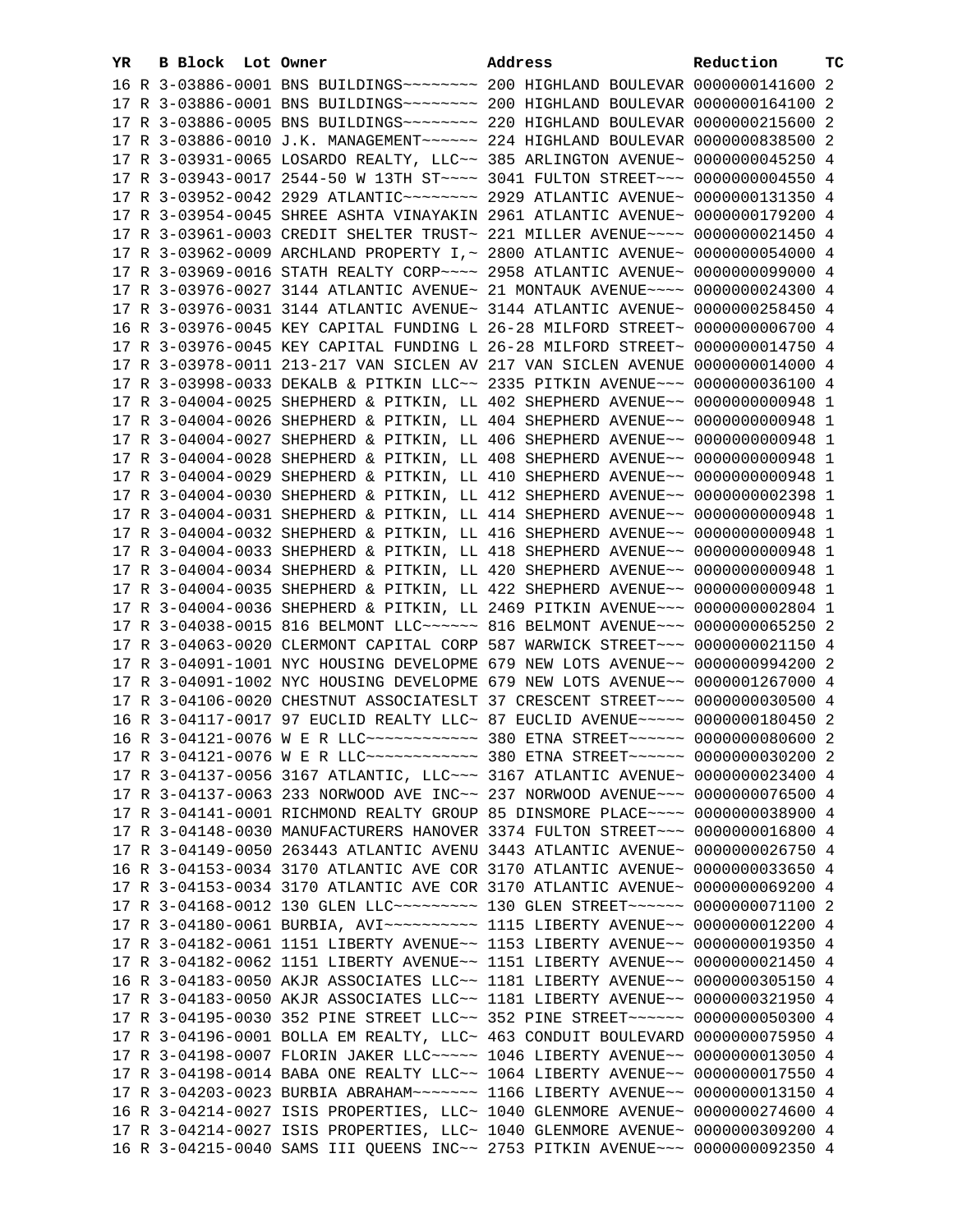| YR. | B Block Lot Owner | Address                                                                            | Reduction | тc |
|-----|-------------------|------------------------------------------------------------------------------------|-----------|----|
|     |                   | 17 R 3-04215-0040 SAMS III QUEENS INC~~ 2753 PITKIN AVENUE~~~ 0000000087400 4      |           |    |
|     |                   | 17 R 3-04227-0023 2592 PITKIN AVENUE RE 2592 PITKIN AVENUE~~~ 0000000020900 4      |           |    |
|     |                   | 17 R 3-04238-0011 624 SOUTH CONDUIT AVE 614 CONDUIT BOULEVARD 0000000281850 4      |           |    |
|     |                   | 17 R 3-04251-0001 CARGILL~~~~~~~ DANIEL 507 PINE STREET~~~~~~ 0000000076650 4      |           |    |
|     |                   | 17 R 3-04252-0001 SUTTER HOLDINGS LLC~~ 1315 SUTTER AVENUE~~~ 0000000050150 2      |           |    |
|     |                   | 17 R 3-04257-0001 PARKSIDE COURT HOUSIN 642 ELDERT LANE~~~~~~ 0000001997250 2      |           |    |
|     |                   | 17 R 3-04302-0001 CACTUS 464 NEW LOTS L 464 NEW LOTS AVENUE~~ 0000000051650 4      |           |    |
|     |                   |                                                                                    |           |    |
|     |                   | 17 R 3-04334-0007 2205 LINDEN LLC ----- 2203 LINDEN BOULEVARD 0000000553100 4      |           |    |
|     |                   | 16 R 3-04340-0001 ROTAX METALS INC~~~~~ 386 DE WITT AVENUE~~~ 0000000095400 4      |           |    |
|     |                   | 17 R 3-04342-0052 LOUISIANA AVENUE PROP 129 LOUISIANA AVENUE~ 0000000035550 4      |           |    |
|     |                   | 17 R 3-04343-0020 AC&C LLC ------------- 808 ALABAMA AVENUE --- 0000000265200 4    |           |    |
|     |                   | 17 R 3-04346-0006 PENNBROW INC~~~~~~~~~~~~~~ 1916 LINDEN BOULEVARD 0000000148150 4 |           |    |
|     |                   | 17 R 3-04347-0001 1940 LINDEN LLC ----- 1940 LINDEN BOULEVARD 0000000035450 4      |           |    |
|     |                   | 17 R 3-04347-0018 ALLBORO EQUIPMENT COM 835 PENNSYLVANIA AVEN 0000000094200 4      |           |    |
|     |                   | 17 R 3-04353-0041 635 STANLEY AVENUE LL 653 STANLEY AVENUE~~~ 0000000022500 4      |           |    |
|     |                   | 17 R 3-04359-0001 GARICHI, LLC -------- 2228 LINDEN BOULEVARD 0000000038550 4      |           |    |
|     |                   | 17 R 3-04363-0017 850 SHEPHERD AVENUE R 850 SHEPHERD AVENUE~~ 0000000066250 4      |           |    |
|     |                   | 17 R 3-04384-0017 T.B. BLESSED~~~~~~~~~~ 902 ESSEX STREET~~~~~ 0000000067150 4     |           |    |
|     |                   | 17 R 3-04406-0006 ASLAN HOLDINGS CORP~~ 494 WORTMAN AVENUE~~~ 0000000044600 4      |           |    |
|     |                   | 17 R 3-04408-0001 FLATLANDS SELF STORAG 12015 FLATLANDS AVENU 0000000144250 4      |           |    |
|     |                   | 16 R 3-04413-0001 FIRST SHOPPING CENTE~ 1111 PENNSYLVANIA AVE 0000000079550 4      |           |    |
|     |                   | 17 R 3-04413-0001 FIRST SHOPPING CENTE~ 1111 PENNSYLVANIA AVE 0000000372750 4      |           |    |
|     |                   | 17 R 3-04452-0450 GATEWAY CENTER PROPER 339 GATEWAY DRIVE~~~~ 0000002344400 4      |           |    |
|     |                   | 17 R 3-04452-0460 GATEWAY CENTER PROPER 351 GATEWAY DRIVE~~~~ 0000000584900 4      |           |    |
|     |                   | 17 R 3-04452-0470 GATEWAY CENTER PROPER 369 GATEWAY DRIVE~~~~ 0000001235950 4      |           |    |
|     |                   | 17 R 3-04452-0480 GATEWAY CENTER PROPER 381 GATEWAY DRIVE~~~~ 0000001169500 4      |           |    |
|     |                   | 17 R 3-04452-0490 GATEWAY CENTER PROPER 409 GATEWAY DRIVE~~~~ 0000000217900 4      |           |    |
|     |                   | 17 R 3-04452-0500 GATEWAY CENTER PROPER 459 GATEWAY DRIVE~~~~ 0000001094600 4      |           |    |
|     |                   | 17 R 3-04452-0502 GATEWAY CENTER PROPER 448 GATEWAY DRIVE~~~~ 0000000125650 4      |           |    |
|     |                   | 17 R 3-04452-0505 GATEWAY CENTER PROPER 470 GATEWAY DRIVE~~~~ 0000002490650 4      |           |    |
|     |                   | 17 R 3-04452-0510 GATEWAY CENTER PROPER 395 GATEWAY DRIVE~~~~ 0000000132300 4      |           |    |
|     |                   | 17 R 3-04452-0515 GATEWAY CENTER PROPER 494 GATEWAY DRIVE~~~~ 0000001548800 4      |           |    |
|     |                   | 17 R 3-04452-0525 GATEWAY CENTER PROPER 642 GATEWAY DRIVE~~~~ 0000000274800 4      |           |    |
|     |                   | 17 R 3-04452-0535 GATEWAY CENTER PROPER 632 GATEWAY DRIVE~~~~ 0000000340600 4      |           |    |
|     |                   | 17 R 3-04452-0540 GATEWAY CENTER PROPER 505 GATEWAY DRIVE~~~~ 0000001479500 4      |           |    |
|     |                   | 17 R 3-04452-0545 GATEWAY CENTER PROPER 590 GATEWAY DRIVE~~~~ 0000006863400 4      |           |    |
|     |                   | 17 R 3-04452-0550 GATEWAY CENTER PROPER 455 GATEWAY DRIVE~~~~ 0000001502100 4      |           |    |
|     |                   | 17 R 3-04452-0555 GATEWAY CENTER PROPER 528 GATEWAY DRIVE~~~~ 0000003638600 4      |           |    |
|     |                   | 17 R 3-04452-0575 GATEWAY CENTER PROPER 360 GATEWAY DRIVE~~~~ 0000011954250 4      |           |    |
|     |                   | 17 R 3-04452-0580 GATEWAY CENTER PROPER 340 GATEWAY DRIVE~~~~ 0000007241342 4      |           |    |
|     |                   | 17 R 3-04452-0590 GATEWAY CENTER PROPER 550 GATEWAY DRIVE~~~~ 0000004034650 4      |           |    |
|     |                   | 17 R 3-04456-0070 NEW MONTAUK ASSETS ~~~ 407 MONTAUK AVENUE ~~~ 0000000034650 2    |           |    |
|     |                   | 17 R 3-04471-0021 MCDONALD'S CORPORATIO 516 RUBY STREET~~~~~~ 0000000135100 4      |           |    |
|     |                   | 17 R 3-04492-0002 NATIONAL AMUSEMENTS I LORING AVENUE~~~~~~~~ 0000000281450 4      |           |    |
|     |                   | 17 R 3-04492-0006 NATIONAL AMUSEMENTS I LORING AVENUE~~~~~~~~ 0000000281450 4      |           |    |
|     |                   | 17 R 3-04494-0001 LINDEN BOULEVARD THEA LINDEN BOULEVARD ~~~~~ 0000000436050 4     |           |    |
|     |                   | 17 R 3-04499-0001 LINDEN BLVD ASSOC LLC 2348 LINDEN BOULEVARD 0000000107700 4      |           |    |
|     |                   | 16 R 3-04499-0014 MADISON HNJ LLC ----- 835 BERRIMAN STREET -- 0000000033200 4     |           |    |
|     |                   | 17 R 3-04499-0014 MADISON HNJ LLC ----- 835 BERRIMAN STREET -- 0000000050750 4     |           |    |
|     |                   | 17 R 3-04499-0045 ALLIED WASTE INDUSTRI 847 SHEPHERD AVENUE~~ 0000000109250 4      |           |    |
|     |                   | 17 R 3-04500-0046 595 BERRIMAN STREET C 595 BERRIMAN STREET~~ 0000000053200 4      |           |    |
|     |                   | 17 R 3-04500-0053 SELAR REALTY CORP~~~~ 585 BERRIMAN STREET~~ 0000000016800 4      |           |    |
|     |                   | 17 R 3-04501-0055 SOIEFER BROS REALTY C 581 ATKINS AVENUE~~~~ 0000000035550 4      |           |    |
|     |                   | 17 R 3-04505-0039 HOLLY STREET HOLDING~ HOLLY STREET~~~~~~~~~ 0000000155000 4      |           |    |
|     |                   | 17 R 3-04514-0001 LINDEN BOULEVARD THEA LORING AVENUE~~~~~~~~ 0000000450600 4      |           |    |
|     |                   | 17 R 3-04521-0001 SIT REALTY LLC ------ 885 SHEPHERD AVENUE -- 0000000036700 4     |           |    |
|     |                   | 17 R 3-04521-0015 JP WANK INDUSTRIAL RE 670 BERRIMAN STREET~~ 0000000017000 4      |           |    |
|     |                   | 17 R 3-04522-0016 TYNAGH PROPERTIES INC 656 ATKINS AVENUE~~~~ 0000000043650 4      |           |    |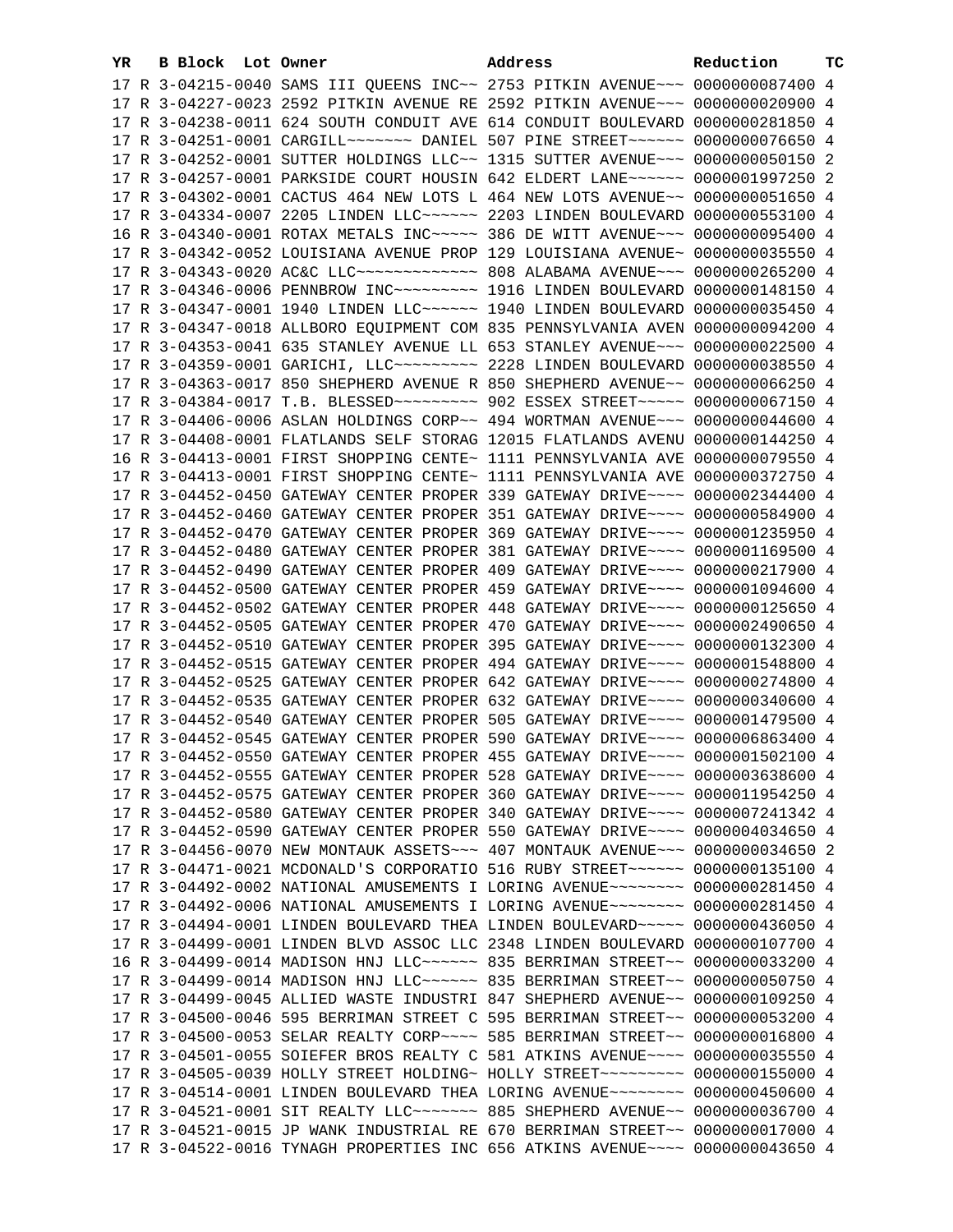| YR. | <b>B Block</b> Lot Owner |                                                                                                                                                                | Address | Reduction | тc |
|-----|--------------------------|----------------------------------------------------------------------------------------------------------------------------------------------------------------|---------|-----------|----|
|     |                          | 17 R 3-04523-0018 DAYHOLD LLC, A NEW Y~ 655 ATKINS AVENUE~~~~ 0000000056450 4                                                                                  |         |           |    |
|     |                          | 17 R 3-04523-0022 DAYHOLD LLC, A NEW Y~ 667 ATKINS AVENUE~~~~ 0000000048700 4                                                                                  |         |           |    |
|     |                          | 17 R 3-04526-0001 F & S EQUITIES INC~~~ 1038 STANLEY AVENUE~~ 0000000219500 4                                                                                  |         |           |    |
|     |                          | 17 R 3-04541-0018 728 BERRIMAN LLC ---- 728 BERRIMAN STREET -- 0000000019550 4                                                                                 |         |           |    |
|     |                          | 16 R 3-04542-0001 J.P.WANK INDUSTRIAL R 554 WORTMAN AVENUE~~~ 0000000018000 4                                                                                  |         |           |    |
|     |                          | 17 R 3-04542-0001 J.P.WANK INDUSTRIAL R 554 WORTMAN AVENUE~~~ 0000000023750 4                                                                                  |         |           |    |
|     |                          | 17 R 3-04546-0038 731 FOUNTAIN LLC ---- 731 FOUNTAIN AVENUE -- 0000000014492 1                                                                                 |         |           |    |
|     |                          | 16 R 3-04589-0095 SHORE NY LLC -------- 482 UTICA AVENUE ---- 0000000125550 4                                                                                  |         |           |    |
|     |                          | 17 R 3-04589-0095 SHORE NY LLC~~~~~~~~~~~~~~~~~~ A82 UTICA AVENUE~~~~~~ 0000000313650 4                                                                        |         |           |    |
|     |                          | 17 R 3-04600-0015 NG REAL PROPERTY HOLD 14 EAST 98 STREET~~~~ 0000000041800 4                                                                                  |         |           |    |
|     |                          | 17 R 3-04604-0056 AUTOZONE DEVELOPMENTC 575 UTICA AVENUE~~~~~ 0000000079950 4                                                                                  |         |           |    |
|     |                          | 17 R 3-04616-0038 T&T 98TH STREET REALT 156 EAST 98 STREET~~~ 0000000066900 4                                                                                  |         |           |    |
|     |                          | 17 R 3-04617-0013 COY, LLOYD ---------- 632 UTICA AVENUE----- 0000000051500 4                                                                                  |         |           |    |
|     |                          | 17 R 3-04617-0015 COY, LLOYD ----------- 640 UTICA AVENUE----- 0000000083125 4                                                                                 |         |           |    |
|     |                          | 17 R 3-04621-0031 KERON RLTY CORP~~~~~~ 875 CLARKSON AVENUE~~ 0000000021400 2                                                                                  |         |           |    |
|     |                          | 17 R 3-04628-0036 3420 NEWKIRK OWNER LL 1027 CLARKSON AVENUE~ 0000000454500 2                                                                                  |         |           |    |
|     |                          |                                                                                                                                                                |         |           |    |
|     |                          | 17 R 3-04632-0001 171 EAST 96TH REALTY~ 1124 WINTHROP STREET~ 0000000066030 2                                                                                  |         |           |    |
|     |                          | 17 R 3-04633-0065 LAVIE REALTY LLC ---- 181 ROCKAWAY PARKWAY ~ 0000000234450 2                                                                                 |         |           |    |
|     |                          | 17 R 3-04637-0001 830 PLAZA, LLC~~~~~~~~ 830 CLARKSON AVENUE~~ 0000000034900 4                                                                                 |         |           |    |
|     |                          | 17 R 3-04637-0035 MCDONALDS REAL ESTATE 709 UTICA AVENUE~~~~~ 0000000020600 4                                                                                  |         |           |    |
|     |                          | 17 R 3-04645-0052 RUTH TAWIL~~~~~~~~~~~~~~~~~~~~~~ ASS REMSEN AVENUE~~~~~ 00000000032250 4                                                                     |         |           |    |
|     |                          | 17 R 3-04655-0025 790 UTICA AVE CORP~~~ 780 UTICA AVENUE~~~~~ 0000000012000 4                                                                                  |         |           |    |
|     |                          | 17 R 3-04665-0065 421 REMSEN LLC ------ 431 REMSEN AVENUE---- 0000000034450 2                                                                                  |         |           |    |
|     |                          | 17 R 3-04665-0067 421 REMSEN LLC ------ 421 REMSEN AVENUE---- 0000000030600 2                                                                                  |         |           |    |
|     |                          | 17 R 3-04675-0042 LEVY AND ESSES LLC~~~ 4905 CHURCH AVENUE~~~ 0000000095800 4                                                                                  |         |           |    |
|     |                          | 17 R 3-04676-0041 RITA REALTY LLC ----- 5007 CHURCH AVENUE -- 0000000209550 4                                                                                  |         |           |    |
|     |                          | 17 R 3-04685-0020 RYE BROOK REALTY LLC~ 854 RALPH AVENUE~~~~~ 0000000084800 4                                                                                  |         |           |    |
|     |                          | 17 R 3-04685-0039 VELVEL LLC ----------- 5901 CHURCH AVENUE --- 0000000181650 4                                                                                |         |           |    |
|     |                          | 17 R 3-04687-0024 519 REMSEN AVENUE~~~~ 519 REMSEN AVENUE~~~~ 0000000030100 4                                                                                  |         |           |    |
|     |                          | 17 R 3-04692-0049 MIRRA SALVATORE~~~~~~ 9515 CHURCH AVENUE~~~ 0000000041650 4                                                                                  |         |           |    |
|     |                          | 17 R 3-04694-0061 446 EAST 98TH REALTY~ 446 EAST 98 STREET~~~ 0000000177750 2<br>17 R 3-04696-0001 4806-14 CHURCH AVE RE 4802 CHURCH AVENUE~~~ 0000000515350 4 |         |           |    |
|     |                          | 17 R 3-04698-0037 458 EAST 51ST PARTNER 458 EAST 51 STREET~~~ 0000000076680 2                                                                                  |         |           |    |
|     |                          | 17 R 3-04711-0036 CHURCH-BK ------------ 1224 CHURCH AVENUE --- 0000000019900 4                                                                                |         |           |    |
|     |                          | 17 R 3-04713-0042 CHURCH AVENUE REALTYC 9220 CHURCH AVENUE~~~ 0000000092650 4                                                                                  |         |           |    |
|     |                          | 17 R 3-04716-0039 CONIGLIARO, JOJO~~~~~ 9502 CHURCH AVENUE~~~ 0000000040850 4                                                                                  |         |           |    |
|     |                          | 17 R 3-04717-0057 540 ROCKAWAY PARKWAY~ 540 ROCKAWAY PARKWAY~ 0000000030700 2                                                                                  |         |           |    |
|     |                          | 17 R 3-04721-0008 FRANCIS, LAURA~~~~~~~ 942 UTICA AVENUE~~~~~ 0000000044835 2A                                                                                 |         |           |    |
|     |                          | 16 R 3-04734-0017 CLAYTON CYLINDER HEAD 1044 UTICA AVENUE~~~~ 0000000009900 4                                                                                  |         |           |    |
|     |                          | 17 R 3-04734-0017 CLAYTON CYLINDER HEAD 1044 UTICA AVENUE~~~~ 0000000010800 4                                                                                  |         |           |    |
|     |                          | 16 R 3-04755-0039 BEZRAS HABORAH LLC~~~ 597 EAST 95 STREET~~~ 0000000080550 2                                                                                  |         |           |    |
|     |                          | 17 R 3-04755-0039 BEZRAS HABORAH LLC~~~ 597 EAST 95 STREET~~~ 0000000095850 2                                                                                  |         |           |    |
|     |                          | 17 R 3-04760-0030 1144 UTICA LLC ------ 1144 UTICA AVENUE --- 0000000115100 4                                                                                  |         |           |    |
|     |                          | 17 R 3-04760-0038 1144 UTICA LLC~~~~~~~ 4909 CLARENDON ROAD~~ 0000000030750 4                                                                                  |         |           |    |
|     |                          | 17 R 3-04761-0037 MORVARY LLC ---------- 1141 UTICA AVENUE --- 0000000236450 4                                                                                 |         |           |    |
|     |                          | 17 R 3-04761-0045 1144 UTICA LLC ------- 1131 UTICA AVENUE --- 0000000021650 4                                                                                 |         |           |    |
|     |                          |                                                                                                                                                                |         |           |    |
|     |                          | 17 R 3-04770-0019 HERMAN WEISS~~~~~~~~~~~~~~ 1190 UTICA AVENUE~~~~~ 0000000020300 4                                                                            |         |           |    |
|     |                          | 17 R 3-04770-0021 CARL N. WEISS, TRUSTE 1194 UTICA AVENUE~~~~ 0000000018200 4                                                                                  |         |           |    |
|     |                          | 17 R 3-04771-0058 1209 REALTY CORP~~~~~ 1209 UTICA AVENUE~~~~ 0000000038950 4                                                                                  |         |           |    |
|     |                          | 17 R 3-04780-0042 1330 UTICA CORP~~~~~~ 1330 UTICA AVENUE~~~~ 0000000037000 4                                                                                  |         |           |    |
|     |                          | 17 R 3-04785-0041 DAN BEN REALTY CORP~~ 5017 FARRAGUT ROAD~~~ 0000000042550 4                                                                                  |         |           |    |
|     |                          | 17 R 3-04785-0066 ANTHONY CAIAZZO ~~~~~~~~~~~~~~~~~ 1379 UTICA AVENUE ~~~~~~~~~~~~~~~~~~~~~~~~~~~~~~                                                           |         |           |    |
|     |                          | 17 R 3-04786-0016 DAN BEN REALTY CORP~~ 1006 EAST 48 STREET~~ 0000000010350 4                                                                                  |         |           |    |
|     |                          | 17 R 3-04786-0075 DAN BEN REALTY CORP~~ 4808 FARRAGUT ROAD~~~ 0000000096000 4                                                                                  |         |           |    |
|     |                          | 16 R 3-04786-0076 DAN BEN REALTY CORP~~ 4812 FARRAGUT ROAD~~~ 0000000016400 4                                                                                  |         |           |    |
|     |                          | 17 R 3-04786-0076 DAN BEN REALTY CORP~~ 4812 FARRAGUT ROAD~~~ 0000000010300 4                                                                                  |         |           |    |
|     |                          | 17 R 3-04793-0017 552 EAST NY, LLC ---- 548 EAST NEW YORK AVE 0000000033150 4                                                                                  |         |           |    |
|     |                          |                                                                                                                                                                |         |           |    |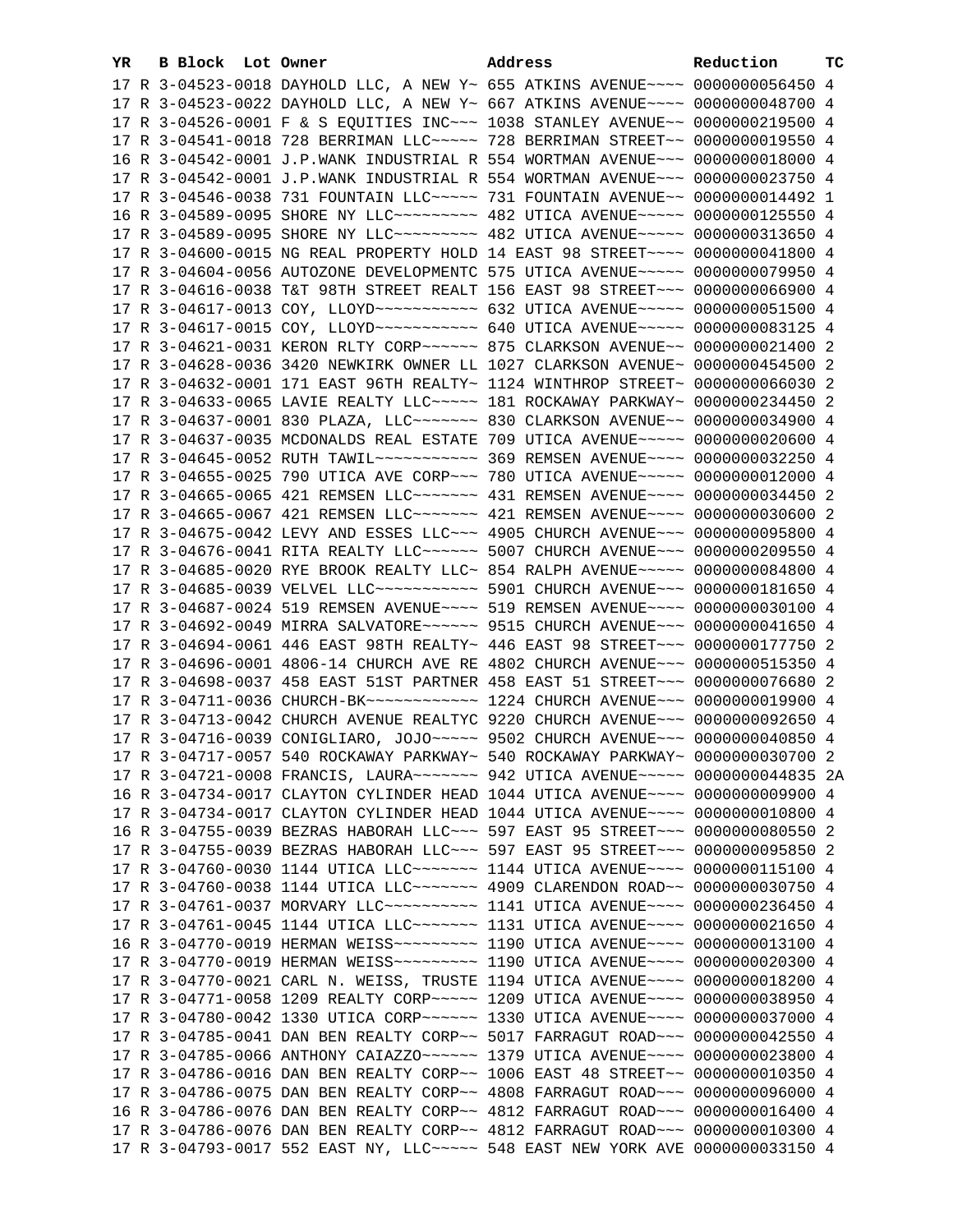| YR. | <b>B Block Lot Owner</b> |                                                                                  | Address | Reduction | тc |
|-----|--------------------------|----------------------------------------------------------------------------------|---------|-----------|----|
|     |                          | 17 R 3-04804-0001 KINGSTON HEIGHTS LLC~ 555 RUTLAND ROAD~~~~~ 0000000160900 2    |         |           |    |
|     |                          | 17 R 3-04804-0006 MIDWOOD HEIGHTS LLC~~ 546 MIDWOOD STREET~~~ 0000000050850 2    |         |           |    |
|     |                          | 16 R 3-04804-0040 C&S REALTY MANAGEMENT 592 ALBANY AVENUE~~~~ 0000000389850 2    |         |           |    |
|     |                          | 17 R 3-04804-0040 C&S REALTY MANAGEMENT 592 ALBANY AVENUE~~~~ 0000000274500 2    |         |           |    |
|     |                          | 17 R 3-04811-0106 617 BROOKLYN LLC ---- 617 BROOKLYN AVENUE -- 0000000025300 4   |         |           |    |
|     |                          | 17 R 3-04823-0001 647 ALBANY AVE~~~~~~~~ 647 ALBANY AVENUE~~~~ 0000000171050 2   |         |           |    |
|     |                          | 17 R 3-04828-0011 LEE, CHONG SUN~~~~~~~~ 1263 NOSTRAND AVENUE~ 0000000016350 4   |         |           |    |
|     |                          |                                                                                  |         |           |    |
|     |                          | 16 R 3-04837-0089 297 LENOX REALTY CO~~ 297 LENOX ROAD~~~~~~~ 0000000066450 2    |         |           |    |
|     |                          |                                                                                  |         |           |    |
|     |                          | 17 R 3-04837-0089 297 LENOX REALTY CO~~ 297 LENOX ROAD~~~~~~~ 0000000048000 2    |         |           |    |
|     |                          | 17 R 3-04853-0043 LENOX IMPERIAL LLC~~~ 350 LENOX ROAD~~~~~~~ 0000000082550 2    |         |           |    |
|     |                          | 17 R 3-04854-0051 353 LINDEN REALTY LLC 353 LINDEN BOULEVARD~ 0000000016200 2    |         |           |    |
|     |                          | 17 R 3-04857-0049 ALYVON REALTY CORP~~~ 427 LINDEN BOULEVARD~ 0000000063900 2    |         |           |    |
|     |                          | 17 R 3-04867-0023 788 SCHENECTADY LIMIT 788 SCHENECTADY AVENU 0000000065650 2    |         |           |    |
|     |                          | 17 R 3-04876-0042 VIGAM LLC ------------ 3901 CHURCH AVENUE --- 0000000011360 2A |         |           |    |
|     |                          | 17 R 3-04881-0034 1236 PACIFIC REALTY O 4411 CHURCH AVENUE~~~ 0000000156849 2    |         |           |    |
|     |                          | 17 R 3-04899-0004 ROSEN CHURCH AVENUE L 4502 CHURCH AVENUE~~~ 0000000003200 4    |         |           |    |
|     |                          | 17 R 3-04906-0065 285 E 35TH ST OWNERS~ 285 EAST 35 STREET~~~ 0000000143800 2    |         |           |    |
|     |                          | 17 R 3-04918-0012 EAST 34 414 LLC ----- 414 EAST 34 STREET -- 0000000028350 2    |         |           |    |
|     |                          | 17 R 3-04948-0007 HIGHLINE GH CLARENDON 3116 CLARENDON ROAD~~ 0000000064650 4    |         |           |    |
|     |                          | 17 R 3-04964-0050 NOSTRAND RETAIL GROUP 1875 NOSTRAND AVENUE~ 0000000454000 4    |         |           |    |
|     |                          | 17 R 3-04966-0009 1304 N.Y. REALTY LLC~ 1304 NEW YORK AVENUE~ 0000000062400 2    |         |           |    |
|     |                          | 17 R 3-05006-0006 RIZARO REALTY LLC~~~~ 3111 GLENWOOD ROAD~~~ 0000000270100 2    |         |           |    |
|     |                          | 16 R 3-05016-0001 MACWAVE PROPERTIES LL 4111 GLENWOOD ROAD~~~ 0000000017750 4    |         |           |    |
|     |                          | 17 R 3-05016-0001 MACWAVE PROPERTIES LL 4111 GLENWOOD ROAD~~~ 0000000023150 4    |         |           |    |
|     |                          | 17 R 3-05016-0013 M&K REAL ESTATE ASSOC 1515 ALBANY AVENUE~~~ 0000000141750 4    |         |           |    |
|     |                          | 17 R 3-05017-0050 RODELEVEN SRVCS ST IN 4210 FARRAGUT ROAD~~~ 0000000268450 4    |         |           |    |
|     |                          | 16 R 3-05018-0044 PEABODY WEBSTER HOLD~ 4314 FARRAGUT ROAD~~~ 0000000015900 4    |         |           |    |
|     |                          | 17 R 3-05018-0044 PEABODY WEBSTER HOLD~ 4314 FARRAGUT ROAD~~~ 0000000017700 4    |         |           |    |
|     |                          | 17 R 3-05018-0070 JJD 1500 TROY, LLC -- 1500 TROY AVENUE --- 0000000025100 4     |         |           |    |
|     |                          | 17 R 3-05019-0044 ROSEN FARRAGUT II LLC 4420 FARRAGUT ROAD~~~ 0000000152650 4    |         |           |    |
|     |                          | 17 R 3-05023-0011 1462 SCHENECTADY LLC~ 1462 SCHENECTADY AVEN 0000000011650 4    |         |           |    |
|     |                          | 16 R 3-05023-0033 1510 SCHENECTADY LLC~ 1510 SCHENECTADY AVEN 0000000023950 4    |         |           |    |
|     |                          | 17 R 3-05023-0033 1510 SCHENECTADY LLC~ 1510 SCHENECTADY AVEN 0000000028450 4    |         |           |    |
|     |                          | 16 R 3-05023-0063 ROSEN EAST 46 LLC --- 993 EAST 46 STREET -- 00000000005600 4   |         |           |    |
|     |                          | 17 R 3-05023-0063 ROSEN EAST 46 LLC --- 993 EAST 46 STREET -- 0000000015050 4    |         |           |    |
|     |                          | 17 R 3-05024-0001 99 OCEAN EMPIRE LLC~~ 99 OCEAN AVENUE~~~~~~ 0000000128550 2    |         |           |    |
|     |                          | 17 R 3-05026-0011 163 OCEAN TENANTS COR 163 OCEAN AVENUE~~~~~ 0000000193770 2    |         |           |    |
|     |                          | 16 R 3-05026-0100 FLATBUSH PATIO LLC~~~ 580 FLATBUSH AVENUE~~ 0000000347900 2    |         |           |    |
|     |                          | 16 R 3-05026-0132 FLATBUSH PATIO LLC~~~ 590 FLATBUSH AVENUE~~ 0000000432600 2    |         |           |    |
|     |                          | 16 R 3-05026-0216 646-650 FLATBUSH AVEN 652 FLATBUSH AVENUE~~ 0000000216700 4    |         |           |    |
|     |                          | 17 R 3-05026-0216 646-650 FLATBUSH AVEN 652 FLATBUSH AVENUE~~ 0000000239150 4    |         |           |    |
|     |                          | 17 R 3-05037-0003 617 FB ASSOCIATES, LL 617 FLATBUSH AVENUE~~ 0000000051450 2    |         |           |    |
|     |                          | 17 R 3-05042-0039 130 FENIMORE STREET~~ 130 FENIMORE STREET~~ 0000000156883 2    |         |           |    |
|     |                          | 17 R 3-05049-0001 1995 BEDFORD REALTYCO 525 PARKSIDE AVENUE~~ 0000001018950 4    |         |           |    |
|     |                          | 17 R 3-05054-0011 WEST 165 REALTY LLC~~ 188 PARKSIDE AVENUE~~ 0000000158800 2    |         |           |    |
|     |                          | 17 R 3-05054-0017 CG KING REALTY CORP.~ 208 PARKSIDE AVENUE~~ 0000000044650 4    |         |           |    |
|     |                          | 17 R 3-05056-0083 CLARKSON 135 LLC ---- 135 CLARKSON AVENUE -- 0000000190450 2   |         |           |    |
|     |                          | 17 R 3-05057-0035 672 PARKSIDE LLC ---- 672 PARKSIDE AVENUE -- 0000000544150 4   |         |           |    |
|     |                          | 17 R 3-05060-1101 DOS SANTOS, MARIVALDO 1735 CATON AVENUE~~~~ 0000000004814 2    |         |           |    |
|     |                          | 16 R 3-05061-0001 JS 73 LLC ------------- 73 ST PAULS PLACE --- 0000000102500 2  |         |           |    |
|     |                          | 17 R 3-05061-0001 JS 73 LLC ------------ 73 ST PAULS PLACE --- 0000000127250 2   |         |           |    |
|     |                          | 17 R 3-05061-0030 TARGEV RLTY CORP~~~~~ 402 OCEAN AVENUE~~~~~ 0000000211950 2    |         |           |    |
|     |                          | 17 R 3-05062-0051 PROSPECT 21ST LLC~~~~ 50 EAST 21 STREET~~~~ 0000000110800 2    |         |           |    |
|     |                          | 16 R 3-05063-0031 PARKWOOD RUFF LLC~~~~ 170 WOODRUFF AVENUE~~ 0000000233550 2    |         |           |    |
|     |                          | 17 R 3-05063-0031 PARKWOOD RUFF LLC~~~~ 170 WOODRUFF AVENUE~~ 0000000285300 2    |         |           |    |
|     |                          | 16 R 3-05063-0056 SAVE-A-DILLAR DISCOUN 786 FLATBUSH AVENUE~~ 0000000040100 4    |         |           |    |
|     |                          | 17 R 3-05063-0056 SAVE-A-DILLAR DISCOUN 786 FLATBUSH AVENUE~~ 0000000159350 4    |         |           |    |
|     |                          |                                                                                  |         |           |    |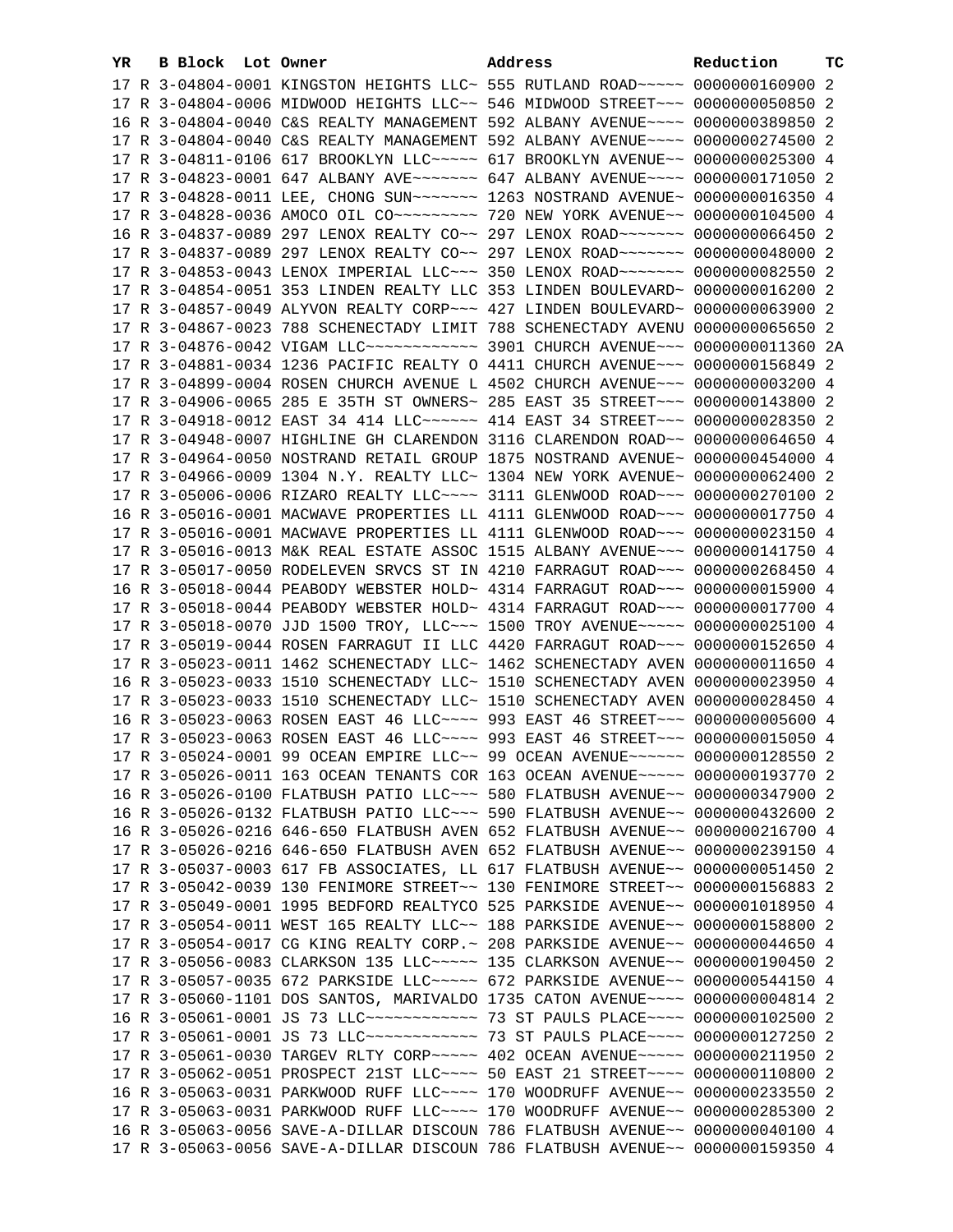| YR. | B Block Lot Owner | Address                                                                             | Reduction | тc |
|-----|-------------------|-------------------------------------------------------------------------------------|-----------|----|
|     |                   | 17 R 3-05064-0017 ELIAV RLTY INC~~~~~~~ 741 FLATBUSH AVENUE~~ 0000000169900 4       |           |    |
|     |                   | 17 R 3-05064-0053 RITA REALTY LLC ~~~~~~ 2038 BEDFORD AVENUE ~~ 0000000341050 4     |           |    |
|     |                   | 17 R 3-05065-0021 130 CLARSON REALTY LL 118 CLARKSON AVENUE~~ 0000000716350 2       |           |    |
|     |                   | 17 R 3-05065-0040 176 CLARKSON AVE LLC~ 176 CLARKSON AVENUE~~ 0000000310400 2       |           |    |
|     |                   | 17 R 3-05066-0093 215 LENOX LLC ------- 215 LENOX ROAD ------ 0000000032950 2       |           |    |
|     |                   | 17 R 3-05082-0024 LEVY AND ESSES LLC~~~ 840 FLATBUSH AVENUE~~ 0000000042800 4       |           |    |
|     |                   | 17 R 3-05082-0047 BLDG 874 FLATBUSH LLC 874 FLATBUSH AVENUE~~ 0000000340300 4       |           |    |
|     |                   | 16 R 3-05083-0095 CATON 6064 LLC ------ 2164 CATON AVENUE --- 0000000086600 2       |           |    |
|     |                   | 16 R 3-05083-0108 CATON 6064 LLC ------ 2160 CATON AVENUE---- 0000000124450 2       |           |    |
|     |                   | 17 R 3-05085-0045 MAXEM REALTY LLC ---- 270 LENOX ROAD ----- 0000000044500 2        |           |    |
|     |                   | 16 R 3-05088-0012 180 LINDEN OWNERS LLC 180 LINDEN BOULEVARD~ 0000000044450 2       |           |    |
|     |                   |                                                                                     |           |    |
|     |                   | 17 R 3-05088-0012 180 LINDEN OWNERS LLC 180 LINDEN BOULEVARD~ 0000000133300 2       |           |    |
|     |                   | 17 R 3-05091-0001 2701 CHURCH AVENUE LL 817 ROGERS AVENUE~~~~ 0000000068000 4       |           |    |
|     |                   | 17 R 3-05102-0026 912 FLATBUSH AVENUE~~ 912 FLATBUSH AVENUE~~ 0000000123000 4       |           |    |
|     |                   | 16 R 3-05102-0033 922 FLATBUSH REALTY L 922 FLATBUSH AVENUE~~ 0000000054750 4       |           |    |
|     |                   | 17 R 3-05102-0033 922 FLATBUSH REALTY L 922 FLATBUSH AVENUE~~ 0000000062400 4       |           |    |
|     |                   | 17 R 3-05102-0039 MIDWOOD ACTIVITIES IN 934 FLATBUSH AVENUE~~ 0000000643850 4       |           |    |
|     |                   | 17 R 3-05102-0045 BLUE BELL LLC ------- 946 FLATBUSH AVENUE -- 0000000029600 4      |           |    |
|     |                   | 17 R 3-05102-0046 S. & A. REALTY~ ASSOC 948 FLATBUSH AVENUE~~ 0000000063650 4       |           |    |
|     |                   | 17 R 3-05102-0050 P.S.A. REALTY CO., LL 954 FLATBUSH AVENUE~~ 0000000083050 4       |           |    |
|     |                   | 17 R 3-05102-0051 I BLDG CO INC~~~~~~~~~ 956 FLATBUSH AVENUE~~ 0000000128300 4      |           |    |
|     |                   | 17 R 3-05102-0052 958 FLATBUSH REALTY L 958 FLATBUSH AVENUE~~ 0000000041450 4       |           |    |
|     |                   | 17 R 3-05103-0001 ALICIA ASSOCIATES~~~~ 937 FLATBUSH AVENUE~~ 0000000075100 4       |           |    |
|     |                   | 17 R 3-05103-0006 935 FLATBUSH LLC ---- 935 FLATBUSH AVENUE -- 0000001453900 4      |           |    |
|     |                   | 17 R 3-05103-0036 2230 CHURCH AVE REALT 2228 CHURCH AVENUE~~~ 0000000222750 4       |           |    |
|     |                   | 17 R 3-05104-0006 2412 CHURCH LLC ----- 2412 CHURCH AVENUE -- 0000000356500 4       |           |    |
|     |                   | 17 R 3-05105-0040 JPMORGAN CHASE BANK, ~ 1462 NOSTRAND AVENUE~ 0000000056100 4      |           |    |
|     |                   | 17 R 3-05109-0025 MORNINGSTAR 123, LLC~ 2207 ALBEMARLE ROAD~~ 0000000110300 4       |           |    |
|     |                   | 17 R 3-05113-0029 ETTEUGUI ISSAC~~~~~~~~~~~~ 519 CONEY ISLAND AVEN 0000000009150 4  |           |    |
|     |                   | 17 R 3-05114-0003 V D VILST INC~~~~~~~~~~~~~ 50 HINCKLEY PLACE~~~~~ 0000000069150 4 |           |    |
|     |                   | 17 R 3-05120-0012 180 EAST 17TH STREETC 180 EAST 17 STREET~~~ 0000000328000 2       |           |    |
|     |                   | 17 R 3-05121-0050 U L N RLTY CORP~~~~~~ 225 EAST 17 STREET~~~ 0000000048800 2       |           |    |
|     |                   | 17 R 3-05122-0025 CLB HOLDING LLC ~~~~~~ 162 EAST 19 STREET ~~~ 0000000038550 2     |           |    |
|     |                   | 17 R 3-05122-0066 DITMAS PARK 18 LLC ~~~ 189 EAST 18 STREET ~~~ 0000000047850 2     |           |    |
|     |                   | 17 R 3-05125-0018 MARCUS & SONS REALTY~ 1000 FLATBUSH AVENUE~ 0000000183900 4       |           |    |
|     |                   | 16 R 3-05125-0025 F & V REALTY CORP. ~~~ 1014 FLATBUSH AVENUE~ 0000000013350 4      |           |    |
|     |                   | 17 R 3-05125-0025 F & V REALTY CORP. ~~~ 1014 FLATBUSH AVENUE~ 0000000027750 4      |           |    |
|     |                   | 17 R 3-05126-0007 B999 TRADING, LLC ~~~~~ 999 FLATBUSH AVENUE ~~ 0000000042250 4    |           |    |
|     |                   | 17 R 3-05139-0032 BEVERLY REALTY ASSOCI 2815 BEVERLEY ROAD~~~ 0000000200342 2       |           |    |
|     |                   | 17 R 3-05141-0023 571 CONEY LLC -------- 571 CONEY ISLAND AVEN 0000000027500 4      |           |    |
|     |                   | 17 R 3-05141-0053 BOLLA EM REALTY, LLC~ 619 CONEY ISLAND AVEN 0000000025250 4       |           |    |
|     |                   | 17 R 3-05143-0084 365 WESTMINSTER, LLC~ 365 WESTMINSTER ROAD~ 0000000190350 2       |           |    |
|     |                   | 16 R 3-05148-0012 RC CH OF HOLY INNOCEN 300 EAST 18 STREET~~~ 0000000544450 4       |           |    |
|     |                   | 17 R 3-05148-0012 RC CH OF HOLY INNOCEN 300 EAST 18 STREET~~~ 0000000572750 4       |           |    |
|     |                   | 17 R 3-05154-0005 1110 CORTELYOU RD LL~ 1110 CORTELYOU ROAD~~ 0000000129850 4       |           |    |
|     |                   | 17 R 3-05154-0035 1115 DORCHESTER RD HD 1115 DORCHESTER ROAD~ 0000000027700 2       |           |    |
|     |                   | 17 R 3-05155-0050 WESTMINSTER APARTMENT 405 WESTMINSTER ROAD~ 0000000310550 2       |           |    |
|     |                   | 17 R 3-05157-0013 386 MARLBOROUGH ROAD, 386 MARLBOROUGH ROAD~ 0000000047750 4       |           |    |
|     |                   | 16 R 3-05157-0017 MARLBOROUGH REALTY LL 400 MARLBOROUGH ROAD~ 0000000127800 2       |           |    |
|     |                   | 17 R 3-05157-0017 MARLBOROUGH REALTY LL 400 MARLBOROUGH ROAD~ 0000000128800 2       |           |    |
|     |                   | 17 R 3-05160-0043 1705 REALTY LLC ----- 1705 DORCHESTER ROAD ~ 0000000156450 2      |           |    |
|     |                   | 17 R 3-05161-0056 385 E 18TH ST OWNERS~ 385 EAST 18 STREET~~~ 0000000086650 2       |           |    |
|     |                   | 16 R 3-05162-0026 K.P. REALTY CO ------ 832 OCEAN AVENUE ---- 0000000111800 2       |           |    |
|     |                   | 17 R 3-05162-0026 K.P. REALTY CO ------ 832 OCEAN AVENUE ---- 0000000118100 2       |           |    |
|     |                   | 17 R 3-05162-0046 DORCHESTER TOWER ASSO 1901 DORCHESTER ROAD~ 0000000272650 2       |           |    |
|     |                   | 17 R 3-05164-0009 CORTELYOU ROAD LLC~~~ 1086 FLATBUSH AVENUE~ 0000000049600 2       |           |    |
|     |                   | 17 R 3-05165-0010 BEVERLEY PROPERTY, LL 2150 BEVERLEY ROAD~~~ 0000000040050 4       |           |    |
|     |                   | 17 R 3-05165-0053 FLATBUSH CLARENDON LL 2175 CLARENDON ROAD~~ 0000000002300 4       |           |    |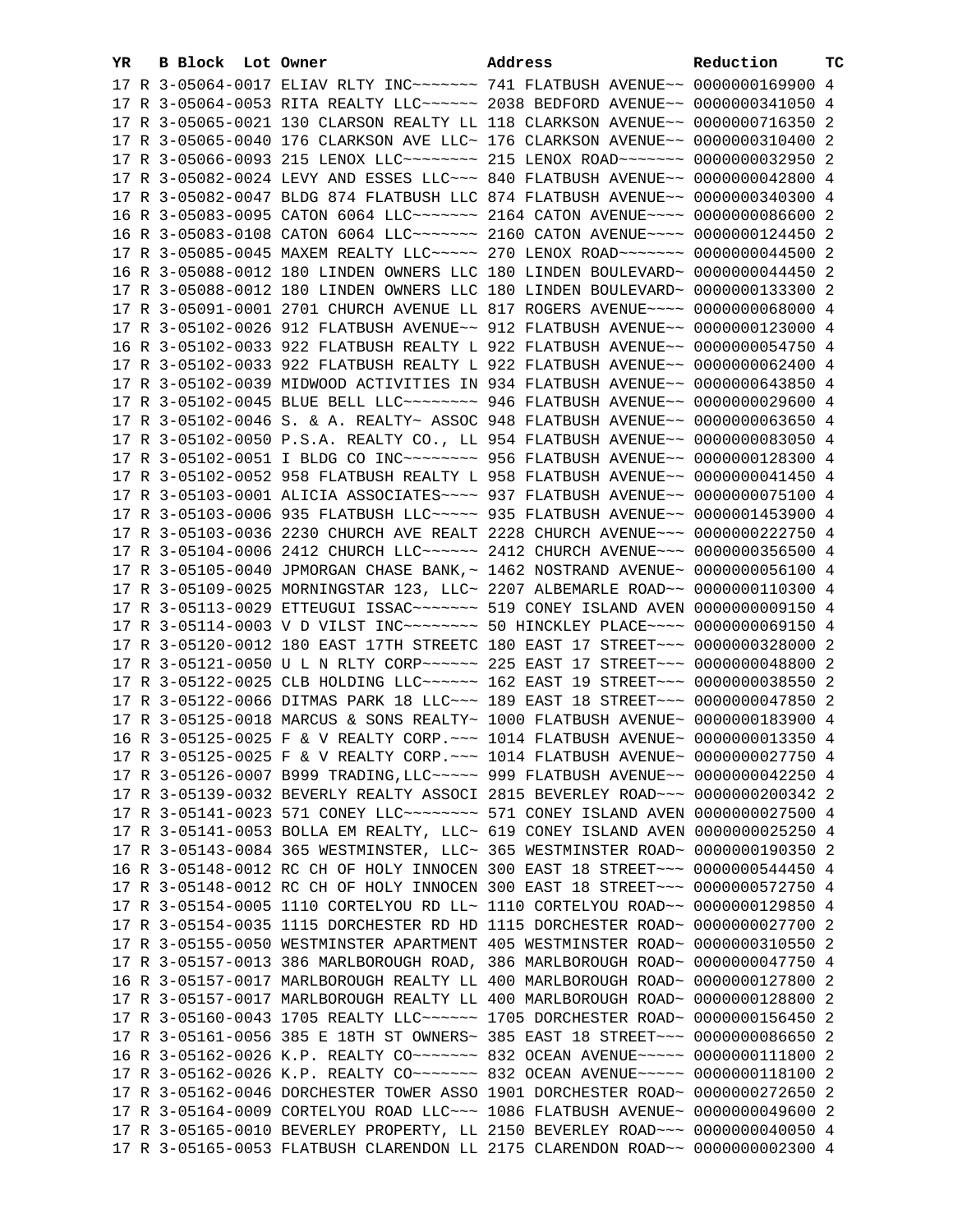| YR. | B Block Lot Owner |  | Address                                                                             | Reduction | тc |
|-----|-------------------|--|-------------------------------------------------------------------------------------|-----------|----|
|     |                   |  | 17 R 3-05166-0020 2201 CORTELYOU LLC~~~ 2201 CORTELYOU ROAD~~ 0000000114400 2       |           |    |
|     |                   |  | 17 R 3-05167-0045 MOLABA LLC ----------- 2484 BEDFORD AVENUE -- 0000000161950 4     |           |    |
|     |                   |  | 17 R 3-05169-0045 LANDSBERG REALTY LLC~ 255 EAST 25 STREET~~~ 0000000016000 2       |           |    |
|     |                   |  | 16 R 3-05172-0023 250-251 E 29 REALTY L 250 EAST 29 STREET~~~ 0000000158600 2       |           |    |
|     |                   |  | 17 R 3-05172-0023 250-251 E 29 REALTY L 250 EAST 29 STREET~~~ 0000000370550 2       |           |    |
|     |                   |  | 17 R 3-05173-0035 1740-1746 NOSTRAND AV 1742 NOSTRAND AVENUE~ 0000000035400 2       |           |    |
|     |                   |  | 17 R 3-05186-0004 K1162 TRADING, LLC -- 1162 FLATBUSH AVENUE ~ 0000000053900 4      |           |    |
|     |                   |  | 16 R 3-05186-0016 ROYAL SERVICE 1188 CO 1184 FLATBUSH AVENUE~ 0000000074200 4       |           |    |
|     |                   |  | 17 R 3-05186-0016 ROYAL SERVICE 1188 CO 1184 FLATBUSH AVENUE~ 0000000127300 4       |           |    |
|     |                   |  | 17 R 3-05188-0022 1169 FLATBUSH LLC~~~~ 1169 FLATBUSH AVENUE~ 0000000084450 2       |           |    |
|     |                   |  | 17 R 3-05193-0052 GERARD NAPOLITANO & A 1173 ROGERS AVENUE~~~ 0000000058950 4       |           |    |
|     |                   |  | 17 R 3-05197-0001 HW DITMAS REALTY LLC~ 1002 DITMAS AVENUE~~~ 0000000205850 2       |           |    |
|     |                   |  | 17 R 3-05199-0032 1319 NEWKIRK REALTY L 1319 NEWKIRK AVENUE~~ 0000000018250 2       |           |    |
|     |                   |  | 16 R 3-05202-0029 580-585 REALTY LLC -~~ 578 EAST 17 STREET -~~ 0000000216600 2     |           |    |
|     |                   |  | 17 R 3-05202-0029 580-585 REALTY LLC -- 578 EAST 17 STREET -- 0000000274750 2       |           |    |
|     |                   |  | 17 R 3-05217-0032 RRR & N CORPORATION~~ 1715 FOSTER AVENUE~~~ 0000000006300 4       |           |    |
|     |                   |  | 17 R 3-05218-0001 1818 NEWKIRK OWNERS C 1802 NEWKIRK AVENUE~~ 0000000622450 2       |           |    |
|     |                   |  | 17 R 3-05227-0003 2840 CHURCH AVENUE, L 1377 FLATBUSH AVENUE~ 0000000019400 4       |           |    |
|     |                   |  | 17 R 3-05230-0003 2811 FARRAGUT LLC~~~~ 2811 FARRAGUT ROAD~~~ 0000000059850 4       |           |    |
|     |                   |  | 17 R 3-05231-0052 FIRE BAPTIZED HOLINES 1980 NOSTRAND AVENUE~ 0000000091300 4       |           |    |
|     |                   |  | 17 R 3-05235-0008 01420 REALTY LLC ---- 1416 NEWKIRK AVENUE -- 0000000180450 2      |           |    |
|     |                   |  | 16 R 3-05235-0040 607 RUGBY LLC ------- 619 RUGBY ROAD ------ 0000000048050 2       |           |    |
|     |                   |  | 17 R 3-05235-0040 607 RUGBY LLC -------- 619 RUGBY ROAD ------ 0000000078050 2      |           |    |
|     |                   |  | 17 R 3-05237-0038 1611 FOSTER AVE CORP~ 633 EAST 16 STREET~~~ 0000000043550 2       |           |    |
|     |                   |  | 17 R 3-05249-0006 BING BUILDING INC. ~~~ 2801 GLENWOOD ROAD ~~~ 0000000017550 4     |           |    |
|     |                   |  | 17 R 3-05268-0002 WINDSOR TERRACE APTS. 166 SEELEY STREET~~~~ 0000000256050 2       |           |    |
|     |                   |  | 17 R 3-05270-0140 SALMIERI-MATRONE LLC~ 76 EAST 2 STREET~~~~~ 0000000046800 2B      |           |    |
|     |                   |  | 17 R 3-05287-0044 PARK CIRCLE REALTY AS 210 PROSPECT PARK SW~ 0000000068650 4       |           |    |
|     |                   |  | 16 R 3-05294-0031 PARKAMOUR RLTY INC~~~ 1268 38 STREET~~~~~~~ 0000000013830 4       |           |    |
|     |                   |  | 17 R 3-05294-0031 PARKAMOUR RLTY INC~~~ 1268 38 STREET~~~~~~~ 0000000018590 4       |           |    |
|     |                   |  | 16 R 3-05294-0045 PARKAMOUR REALTY CORP 1275 39 STREET~~~~~~~~ 0000000014100 4      |           |    |
|     |                   |  | 17 R 3-05294-0045 PARKAMOUR REALTY CORP 1275 39 STREET~~~~~~~~ 0000000017600 4      |           |    |
|     |                   |  | 16 R 3-05294-0046 PARKAMOUR REALTY INC~ 1267 39 STREET~~~~~~~~ 0000000073900 4      |           |    |
|     |                   |  | 17 R 3-05294-0046 PARKAMOUR REALTY INC~ 1267 39 STREET~~~~~~~~ 0000000088400 4      |           |    |
|     |                   |  | 16 R 3-05294-0050 PARKAMOUR REALTY INC~ 1257 39 STREET~~~~~~~~ 0000000055650 4      |           |    |
|     |                   |  | 17 R 3-05294-0050 PARKAMOUR REALTY INC~ 1257 39 STREET~~~~~~~ 0000000066250 4       |           |    |
|     |                   |  | 16 R 3-05294-0053 PARKAMOUR REALTY INC~ 1249 39 STREET~~~~~~~ 0000000011831 4       |           |    |
|     |                   |  | 17 R 3-05294-0053 PARKAMOUR REALTY INC~ 1249 39 STREET~~~~~~~ 0000000014300 4       |           |    |
|     |                   |  | 17 R 3-05297-0004 BP 13 LLC ------------ 4013 13 AVENUE------- 0000000027850 4      |           |    |
|     |                   |  | 16 R 3-05299-0061 1313 39TH ST LLC ---- 1325 39 STREET ------ 0000000034450 4       |           |    |
|     |                   |  | 17 R 3-05299-0061 1313 39TH ST LLC ---- 1325 39 STREET ----- 0000000065950 4        |           |    |
|     |                   |  | 16 R 3-05303-0013 CALCULATED REALTY COR 3419 FT HAMILTON PARK 0000000023650 4       |           |    |
|     |                   |  | 17 R 3-05303-0013 CALCULATED REALTY COR 3419 FT HAMILTON PARK 0000000034450 4       |           |    |
|     |                   |  | 16 R 3-05303-0015 CALCULATED REALTY COR 3413 FT HAMILTON PARK 0000000069450 4       |           |    |
|     |                   |  | 17 R 3-05303-0015 CALCULATED REALTY COR 3413 FT HAMILTON PARK 0000000057050 4       |           |    |
|     |                   |  | 17 R 3-05312-0033 KAHN, ILANA~~~~~~~~~~~~~~~ 11 CHURCH AVENUE~~~~~~ 0000000005350 4 |           |    |
|     |                   |  | 17 R 3-05322-0044 CALVARY PENTECOSTAL C 58 CATON PLACE~~~~~~~ 0000006330300 4       |           |    |
|     |                   |  | 17 R 3-05322-0080 BOLLA EM REALTY, LLC~ 378 CONEY ISLAND AVEN 0000000034600 4       |           |    |
|     |                   |  | 16 R 3-05323-0015 MICHAEL KESCHNER D VM 290 MC DONALD AVENUE~ 0000000034700 4       |           |    |
|     |                   |  | 17 R 3-05323-0015 MICHAEL KESCHNER D VM 290 MC DONALD AVENUE~ 0000000051350 4       |           |    |
|     |                   |  | 17 R 3-05323-0025 MC DONALD RLTY CORP~~ 312 MC DONALD AVENUE~ 0000000032150 4       |           |    |
|     |                   |  | 17 R 3-05328-0032 160 OCEAN OWNERS CORP 160 OCEAN PARKWAY~~~~ 0000000110700 2       |           |    |
|     |                   |  | 17 R 3-05328-0037 178 REALTY ASSOCIATES 178 OCEAN PARKWAY~~~~ 0000000089875 2       |           |    |
|     |                   |  | 17 R 3-05334-0054 123 CHURCH AVENUE LLC 123 CHURCH AVENUE~~~~ 0000000200700 1       |           |    |
|     |                   |  | 16 R 3-05335-0078 226 CHURCH AVE RLTYCO 226 CHURCH AVENUE~~~~ 0000000017300 4       |           |    |
|     |                   |  | 17 R 3-05335-0078 226 CHURCH AVE RLTYCO 226 CHURCH AVENUE~~~~ 0000000031950 4       |           |    |
|     |                   |  | 17 R 3-05336-0035 MELANY FRIJA, TRUSTEE 330 EAST 4 STREET~~~~ 0000000024200 4       |           |    |
|     |                   |  | 16 R 3-05338-0075 240 OCEAN PKWY OWNERS 240 OCEAN PARKWAY~~~~ 0000000042750 2       |           |    |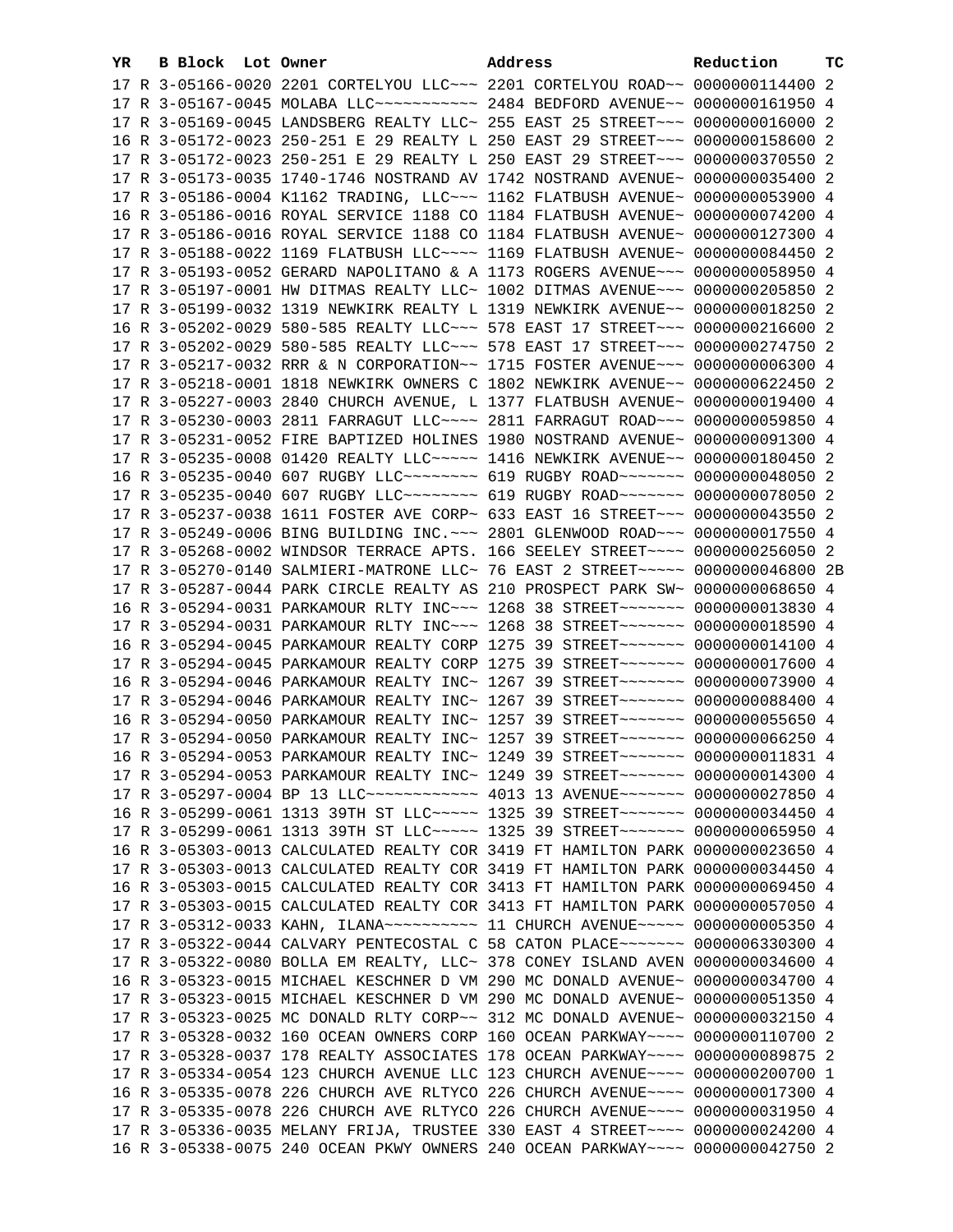| YR. | B Block Lot Owner | Address                                                                            | Reduction | тc |
|-----|-------------------|------------------------------------------------------------------------------------|-----------|----|
|     |                   | 17 R 3-05338-0075 240 OCEAN PKWY OWNERS 240 OCEAN PARKWAY~~~~ 0000000263250 2      |           |    |
|     |                   | 17 R 3-05339-0001 207 OCEAN PKWY APT CO 205 OCEAN PARKWAY~~~~ 0000000051000 2      |           |    |
|     |                   | 17 R 3-05339-0045 249 OCEAN PKWY LLC~~~ 249 OCEAN PARKWAY~~~~ 0000000061800 2      |           |    |
|     |                   | 17 R 3-05340-0022 222 EAST 8TH STREET~~ 214 EAST 8 STREET~~~~ 0000000312175 2      |           |    |
|     |                   | 17 R 3-05343-0013 REMICA PROPERTY GROUP 534 CONEY ISLAND AVEN 0000000047250 4      |           |    |
|     |                   | 17 R 3-05344-0004 WG 14TH AVE, LLC ---- 4115 14 AVENUE ------ 0000000046000 4      |           |    |
|     |                   | 16 R 3-05346-0032 1470 39TH STREET LLC~ 1462 39 STREET~~~~~~~~ 0000000047150 4     |           |    |
|     |                   |                                                                                    |           |    |
|     |                   | 17 R 3-05346-0032 1470 39TH STREET LLC~ 1462 39 STREET~~~~~~~~ 0000000163500 4     |           |    |
|     |                   | 17 R 3-05351-0044 262 DAHILL REALTY LLC 262 DAHILL ROAD~~~~~~ 0000000023150 2      |           |    |
|     |                   | 16 R 3-05353-0003 108 BEVERLY, LLC ---- 108 BEVERLEY ROAD --- 0000000016700 4      |           |    |
|     |                   | 16 R 3-05360-0048 SVB REALTY, LLC ----- 801 AVENUE C -------- 0000000128425 2      |           |    |
|     |                   | 17 R 3-05360-0048 SVB REALTY, LLC ----- 801 AVENUE C --------- 0000000061990 2     |           |    |
|     |                   | 16 R 3-05361-0014 ARTHUR FOGEL~~~~~~~~~~~~~~ 586 CONEY ISLAND AVEN 0000000139950 4 |           |    |
|     |                   | 17 R 3-05361-0014 ARTHUR FOGEL~~~~~~~~~~~~~~ 586 CONEY ISLAND AVEN 0000000154800 4 |           |    |
|     |                   | 16 R 3-05361-0021 MATT REALTY INC ----- 602 CONEY ISLAND AVEN 0000000036750 4      |           |    |
|     |                   | 17 R 3-05361-0021 MATT REALTY INC ----- 602 CONEY ISLAND AVEN 0000000038550 4      |           |    |
|     |                   | 17 R 3-05364-1001 KONSTAM PESACH~~~~~~~~ 4007 15 AVENUE~~~~~~~ 0000000015808 2     |           |    |
|     |                   | 16 R 3-05378-0005 I.J.R. REALTY HOLDING 664 CONEY ISLAND AVEN 0000000090150 4      |           |    |
|     |                   | 17 R 3-05385-0049 J& G RLTY HOLDING COR 125 DITMAS AVENUE~~~~ 0000000035500 4      |           |    |
|     |                   | 17 R 3-05385-0050 J& G RLTY HOLDING COR 123 DITMAS AVENUE~~~~ 0000000058050 4      |           |    |
|     |                   | 17 R 3-05389-0010 OCEAN PARK APT INC~~~ 430 OCEAN PARKWAY~~~~ 0000000274050 2      |           |    |
|     |                   | 16 R 3-05389-0019 JAY REALTY CO, LLC~~~ 438 OCEAN PARKWAY~~~~ 0000000082750 2      |           |    |
|     |                   | 17 R 3-05389-0019 JAY REALTY CO, LLC~~~ 438 OCEAN PARKWAY~~~~ 0000000082450 2      |           |    |
|     |                   | 17 R 3-05392-0042 KENSINGTON GARDENS CO 478 EAST 9 STREET~~~~ 0000000034300 2      |           |    |
|     |                   | 16 R 3-05394-0026 STEFOPOULOS, ANASTASI 790 MC DONALD AVENUE~ 0000000057250 4      |           |    |
|     |                   | 17 R 3-05394-0026 STEFOPOULOS, ANASTASI 790 MC DONALD AVENUE~ 0000000068950 4      |           |    |
|     |                   | 17 R 3-05396-0043 TTO AVE F LLC ------- 221 AVENUE F -------- 0000000013200 2      |           |    |
|     |                   | 16 R 3-05399-0021 IMPERIAL OCEAN CORP~~ 540 OCEAN PARKWAY~~~~ 0000000195782 2      |           |    |
|     |                   | 17 R 3-05399-0021 IMPERIAL OCEAN CORP~~ 540 OCEAN PARKWAY~~~~ 0000000438750 2      |           |    |
|     |                   | 16 R 3-05400-0091 PARKWAY HOUSE RLTY AS 525 OCEAN PARKWAY~~~~ 0000000255800 2      |           |    |
|     |                   | 17 R 3-05400-0091 PARKWAY HOUSE RLTY AS 525 OCEAN PARKWAY~~~~ 0000000281900 2      |           |    |
|     |                   | 17 R 3-05405-0019 SR DAHILL, LLC~~~~~~~~ 630 DAHILL ROAD~~~~~~ 0000000106580 2     |           |    |
|     |                   | 17 R 3-05407-0019 BORO PARK COMMERCIAL~ 880 MC DONALD AVENUE~ 0000000038600 4      |           |    |
|     |                   | 17 R 3-05407-0094 PITTAS, CONNIE /TRUST 4426 18 AVENUE~~~~~~~ 0000000058450 4      |           |    |
|     |                   | 17 R 3-05408-0066 GOLD PURE FOOD PRODS~ 895 MC DONALD AVENUE~ 0000000099400 4      |           |    |
|     |                   | 17 R 3-05412-0024 OCEAN 18, LLC ------- 624 OCEAN PARKWAY --- 0000000034600 2      |           |    |
|     |                   | 17 R 3-05423-0047 706 OCEAN VIEWS LLC~~ 706 OCEAN PARKWAY~~~~ 0000000148600 2      |           |    |
|     |                   | 17 R 3-05428-0001 749 OCEAN PARKWAY LLC 749 OCEAN PARKWAY~~~~ 0000000154550 4      |           |    |
|     |                   | 17 R 3-05435-0042 MEISELS, RYFKA~~~~~~~ 4504 18 AVENUE~~~~~~~ 0000000028250 4      |           |    |
|     |                   | 17 R 3-05444-0042 ESGO REALTY LLC ----- 4718 18 AVENUE ------ 0000000026850 4      |           |    |
|     |                   | 17 R 3-05452-0039 1060 NAA LLC~~~~~~~~~~~~~~ 1060 MC DONALD AVENUE 0000000010050 4 |           |    |
|     |                   | 17 R 3-05453-0018 1528 OWNERS CORP~~~~~ 1528 49 STREET~~~~~~~ 0000000120500 2      |           |    |
|     |                   | 17 R 3-05453-0042 4908 16 AVENUE LLC~~~ 4908 16 AVENUE~~~~~~~ 0000000011000 4      |           |    |
|     |                   | 17 R 3-05454-0001 4915 16TH AVENUE LLC~ 4923 16 AVENUE~~~~~~~ 0000000027300 4      |           |    |
|     |                   | 17 R 3-05454-0010 16TH REALTY LLC ----- 4901 16 AVENUE ------ 0000000034900 4      |           |    |
|     |                   | 17 R 3-05457-0090 100 ELMOOD REALTY~~~~ 1930 47 STREET~~~~~~~ 0000000037150 4      |           |    |
|     |                   | 17 R 3-05461-0001 GOLDWISE REALTY LLC~~ 1801 51 STREET~~~~~~~ 0000000028640 4      |           |    |
|     |                   | 17 R 3-05461-0006 GOLDWISE REALTY LLC~~ 5013 18 AVENUE~~~~~~~ 0000000018450 4      |           |    |
|     |                   | 17 R 3-05461-0007 GOLDWISE REALTY LLC~~ 5007 18 AVENUE~~~~~~~ 0000000009000 4      |           |    |
|     |                   | 16 R 3-05461-0008 GOLDWISE REALTY LLC~~ 5005 18 AVENUE~~~~~~~ 0000000078750 4      |           |    |
|     |                   | 17 R 3-05461-0008 GOLDWISE REALTY LLC~~ 5005 18 AVENUE~~~~~~~ 0000000065250 4      |           |    |
|     |                   | 17 R 3-05464-0081 100 ELMWOOD RLTY CORP 4930 20 AVENUE~~~~~~~ 0000000469000 4      |           |    |
|     |                   | 17 R 3-05468-1201 GAVRIEL WEBER~~~~~~~~ 5120 19 AVENUE~~~~~~~ 0000000009688 2      |           |    |
|     |                   | 17 R 3-05478-0001 5319 16TH AVENUE LLC~ 1603 54 STREET~~~~~~~ 0000000071950 4      |           |    |
|     |                   | 17 R 3-05502-1401 MH 6-15 TRUST~~~~~~~~~ 5815 15 AVENUE~~~~~~~ 0000000006229 1C    |           |    |
|     |                   | 17 R 3-05517-0010 1600 60TH STREET HOLD 6001 16 AVENUE~~~~~~~ 0000000013550 4      |           |    |
|     |                   | 17 R 3-05523-0024 MONACO, JOHN J/TR~~~~ 1544 61 STREET~~~~~~~ 0000000017150 4      |           |    |
|     |                   | 17 R 3-05526-0001 VALLEY NATIONAL BANK~ 6121 18 AVENUE~~~~~~~ 0000000067150 4      |           |    |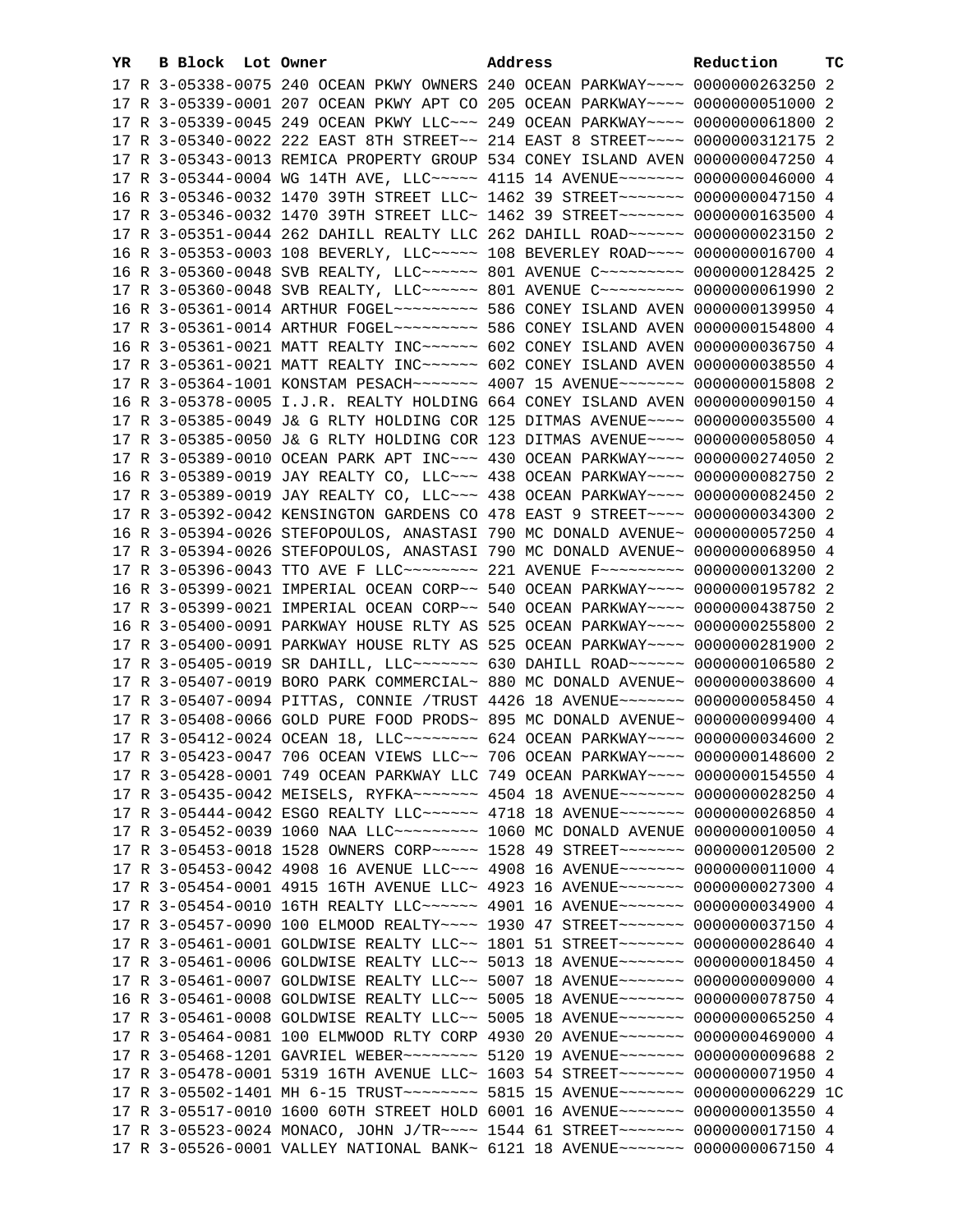| YR. | <b>B Block Lot Owner</b> |  | Address                                                                                                                                                         | Reduction | тc |
|-----|--------------------------|--|-----------------------------------------------------------------------------------------------------------------------------------------------------------------|-----------|----|
|     |                          |  | 17 R 3-05526-0003 VALLEY NATIONAL BANK~ 6117 18 AVENUE~~~~~~~~ 0000000051950 4                                                                                  |           |    |
|     |                          |  | 17 R 3-05530-0016 1523 63RD STREET LLC~ 1529 62 STREET~~~~~~~~ 0000000082100 4                                                                                  |           |    |
|     |                          |  | 17 R 3-05535-0023 2040 62 ST REALTY COR 2040 62 STREET~~~~~~~~ 0000000011000 2                                                                                  |           |    |
|     |                          |  | 17 R 3-05541-0047 ZHANG, ZI ZHI~~~~~~~~ 6322 20 AVENUE~~~~~~~ 0000000064350 4                                                                                   |           |    |
|     |                          |  | 16 R 3-05545-0047 1653 REALTY LLC ----- 1691 65 STREET ------ 0000000101100 2                                                                                   |           |    |
|     |                          |  | 17 R 3-05545-0047 1653 REALTY LLC ----- 1691 65 STREET ------ 0000000286950 2                                                                                   |           |    |
|     |                          |  | 17 R 3-05553-0033 DEFILIPPO CARL~~~~~~~ 1762 65 STREET~~~~~~~ 0000000065750 2                                                                                   |           |    |
|     |                          |  | 16 R 3-05560-0060 1767 REALTY LLC ----- 1767 67 STREET ------ 0000000191700 2                                                                                   |           |    |
|     |                          |  | 17 R 3-05560-0060 1767 REALTY LLC ----- 1767 67 STREET ------ 0000000197550 2                                                                                   |           |    |
|     |                          |  | 17 R 3-05564-0046 REPUBLIC NATIONAL BAN 6614 BAY PARKWAY~~~~~ 0000000101300 4                                                                                   |           |    |
|     |                          |  | 17 R 3-05568-0036 JOAN LIN CORP~~~~~~~~ 6702 18 AVENUE~~~~~~~ 0000000077400 4                                                                                   |           |    |
|     |                          |  | 17 R 3-05572-0030 REPUBLIC NATL BANK OF 6702 BAY PARKWAY~~~~~ 0000000417100 4                                                                                   |           |    |
|     |                          |  | 17 R 3-05574-1012 CHEN, JIAN WANG ----- 1542 68 STREET ------ 0000000006396 1A                                                                                  |           |    |
|     |                          |  | 17 R 3-05594-0006 4101 REALTY LLC ----- 4101 13 AVENUE ------ 0000000039400 4                                                                                   |           |    |
|     |                          |  | 17 R 3-05599-0002 F&T BOUTIQUE SHOPS LT 4217 13 AVENUE~~~~~~~ 0000000016850 4                                                                                   |           |    |
|     |                          |  | 17 R 3-05604-0041 13TH AVENUE RETAIL HO 4316 13 AVENUE~~~~~~~ 0000000428400 4                                                                                   |           |    |
|     |                          |  |                                                                                                                                                                 |           |    |
|     |                          |  | 17 R 3-05605-0006 LEKNOY REALTY INC~~~~ 4309 13 AVENUE~~~~~~~ 0000000011150 4<br>17 R 3-05606-0009 4303 14TH AVENUE LLC~ 4303 14 AVENUE~~~~~~~~ 0000000021000 4 |           |    |
|     |                          |  |                                                                                                                                                                 |           |    |
|     |                          |  | 17 R 3-05608-0051 TOPAZ REALTY CORP~~~~ 1005 45 STREET~~~~~~~ 0000000055430 2                                                                                   |           |    |
|     |                          |  | 17 R 3-05611-0044 1379 45TH ST TENANTS~ 4418 14 AVENUE~~~~~~~~ 0000000092600 2                                                                                  |           |    |
|     |                          |  | 17 R 3-05617-0002 4509-4523 REALTY CORP 4509 13 AVENUE~~~~~~~ 0000000046500 4                                                                                   |           |    |
|     |                          |  | 17 R 3-05624-0046 LESER, ABRAHAM~~~~~~~ 1481 47 STREET~~~~~~~ 0000000016424 2A                                                                                  |           |    |
|     |                          |  | 16 R 3-05634-0006 KRAP REALTY CORP~~~~~ 4811 12 AVENUE~~~~~~~ 0000000087900 4                                                                                   |           |    |
|     |                          |  | 17 R 3-05634-0006 KRAP REALTY CORP~~~~~ 4811 12 AVENUE~~~~~~~ 0000000232000 4                                                                                   |           |    |
|     |                          |  | 17 R 3-05638-0006 FNA'S R US LLC~~~~~~~ 904 49 STREET~~~~~~~~ 0000000155400 4                                                                                   |           |    |
|     |                          |  | 17 R 3-05639-0001 BORO PARK LAND CO., ~~ 4915 10 AVENUE~~~~~~~ 0000000937350 4                                                                                  |           |    |
|     |                          |  | 17 R 3-05639-0017 ZOIS REALTY LLC ----- 4918 FT HAMILTON PARK 0000000111500 4                                                                                   |           |    |
|     |                          |  | 16 R 3-05644-0025 GUARD HILL PROPERTIES 846 50 STREET~~~~~~~~~ 0000000054950 2<br>17 R 3-05645-0034 IHFH, LLC NO. 3~~~~~~ 966 50 STREET~~~~~~~~ 0000000014500 4 |           |    |
|     |                          |  | 17 R 3-05655-0060 ASF FAMILY ASSOCIATES 5122 13 AVENUE~~~~~~~ 0000000044950 4                                                                                   |           |    |
|     |                          |  | 16 R 3-05662-0020 L B ELECTRIC~~~~~~~~~~ 5204 NEW UTRECHT AVEN 0000000036200 4                                                                                  |           |    |
|     |                          |  | 17 R 3-05662-0020 L B ELECTRIC~~~~~~~~~~~~~~ 5204 NEW UTRECHT AVEN 0000000013700 4                                                                              |           |    |
|     |                          |  | 17 R 3-05662-0021 LB ELECTRIC SUPPLY CO 5206 NEW UTRECHT AVEN 0000000015050 4                                                                                   |           |    |
|     |                          |  | 16 R 3-05670-0047 1379 REALTY LLC ----- 1379 54 STREET ------ 0000000130300 4                                                                                   |           |    |
|     |                          |  | 17 R 3-05670-0047 1379 REALTY LLC ----- 1379 54 STREET ------ 0000000368800 4                                                                                   |           |    |
|     |                          |  | 16 R 3-05670-1101 CONGREGATION SHEARITH 5316 14 AVENUE~~~~~~~ 0000000001694 2C                                                                                  |           |    |
|     |                          |  | 17 R 3-05670-1101 CONGREGATION SHEARITH 5316 14 AVENUE~~~~~~~ 0000000005650 2C                                                                                  |           |    |
|     |                          |  | 17 R 3-05671-1501 BRETTLER, SAMUEL~~~~~ 1466 53 STREET~~~~~~~ 0000000009731 1C                                                                                  |           |    |
|     |                          |  | 16 R 3-05684-0044 ROSEBRANCH REALTY LLC 5502 14 AVENUE~~~~~~~ 0000000233850 2                                                                                   |           |    |
|     |                          |  | 17 R 3-05684-0044 ROSEBRANCH REALTY LLC 5502 14 AVENUE~~~~~~~ 0000000151600 2                                                                                   |           |    |
|     |                          |  | 17 R 3-05685-0041 WEINSTOCK REALTY, LLC 5512 15 AVENUE~~~~~~~ 0000000148950 2                                                                                   |           |    |
|     |                          |  | 16 R 3-05692-0033 5606 15TH AVENUE, LLC 5606 15 AVENUE~~~~~~~ 0000000105250 4                                                                                   |           |    |
|     |                          |  | 17 R 3-05692-0033 5606 15TH AVENUE, LLC 5606 15 AVENUE~~~~~~~ 0000000078400 4                                                                                   |           |    |
|     |                          |  | 16 R 3-05694-0032 JONAS COURT, LTD ~~~~~ 5718 FT HAMILTON PARK 0000000044150 2                                                                                  |           |    |
|     |                          |  | 17 R 3-05694-0032 JONAS COURT, LTD ~~~~~ 5718 FT HAMILTON PARK 0000000073400 2                                                                                  |           |    |
|     |                          |  | 16 R 3-05713-0008 LAUFER MAYER~~~~~~~~~~ 1402 59 STREET~~~~~~~ 0000000059350 4                                                                                  |           |    |
|     |                          |  | 17 R 3-05713-0008 LAUFER MAYER~~~~~~~~~~ 1402 59 STREET~~~~~~~ 0000000088600 4                                                                                  |           |    |
|     |                          |  | 17 R 3-05718-0016 F I ASSOCIATES~~~~~~~ 1260 60 STREET~~~~~~~ 0000000434500 4                                                                                   |           |    |
|     |                          |  | 17 R 3-05719-0013 60TH STREET ASSOCIATE 1318 60 STREET~~~~~~~ 0000000043800 4                                                                                   |           |    |
|     |                          |  | 16 R 3-05719-0062 HARRY GONG~~~~~~~~~~~~~~~~~ 1335 61 STREET~~~~~~~~ 0000000009550 4                                                                            |           |    |
|     |                          |  | 17 R 3-05719-0062 HARRY GONG~~~~~~~~~~~~~~~~~ 1335 61 STREET~~~~~~~~ 0000000020800 4                                                                            |           |    |
|     |                          |  | 17 R 3-05720-0028 1454 REALTY, LLC ---- 1454 60 STREET ------ 0000000015168 1                                                                                   |           |    |
|     |                          |  | 16 R 3-05738-0071 1119 REALTY ASSOCIATE 1119 64 STREET~~~~~~~ 0000000057400 2                                                                                   |           |    |
|     |                          |  | 17 R 3-05738-0071 1119 REALTY ASSOCIATE 1119 64 STREET~~~~~~~ 0000000050400 2                                                                                   |           |    |
|     |                          |  | 17 R 3-05741-0036 UTRECHT PLAZA L.L.C.~ 6321 NEW UTRECHT AVEN 0000000156950 4                                                                                   |           |    |
|     |                          |  | 16 R 3-05748-0031 RONALD TESTA~~~~~~~~~~ 6426 NEW UTRECHT AVEN 0000000077000 4                                                                                  |           |    |
|     |                          |  | 17 R 3-05748-0031 RONALD TESTA~~~~~~~~~ 6426 NEW UTRECHT AVEN 0000000085400 4                                                                                   |           |    |
|     |                          |  | 17 R 3-05748-0040 GASR GROUP LLC~~~~~~~ 1421 65 STREET~~~~~~~ 0000000063400 4                                                                                   |           |    |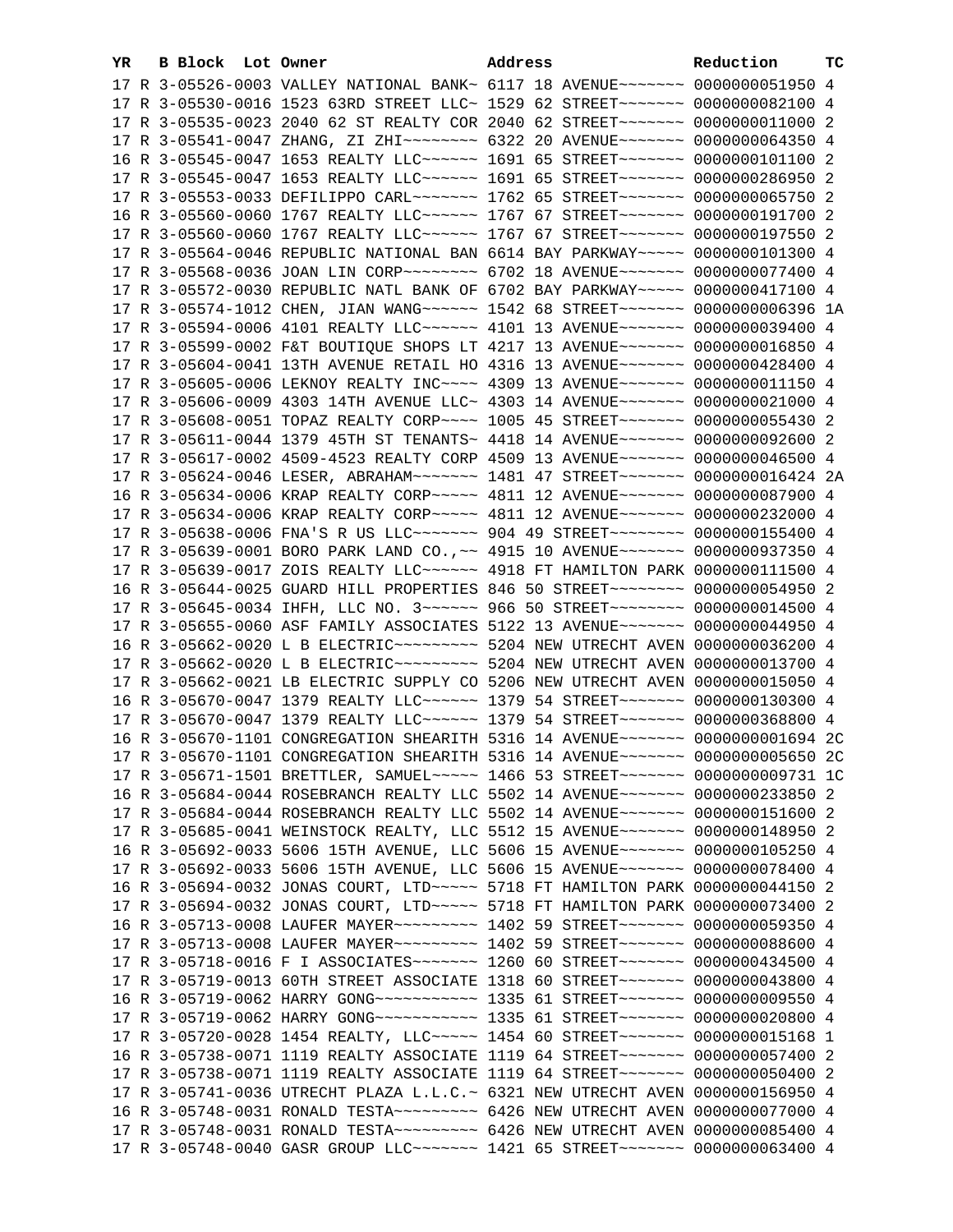| YR | B Block Lot Owner |                                                                                                                                                                  | Address | Reduction | тc |
|----|-------------------|------------------------------------------------------------------------------------------------------------------------------------------------------------------|---------|-----------|----|
|    |                   | 17 R 3-05748-0055 ROMANO, ANNUNZIATO~~~ 1466 64 STREET~~~~~~~~ 0000000008350 4                                                                                   |         |           |    |
|    |                   | 17 R 3-05749-0070 RYAN EDWARD J ------- 819 66 STREET ------- 0000000027200 4                                                                                    |         |           |    |
|    |                   | 17 R 3-05780-0039 40-70 REALTY LLC ---- 6002 3 AVENUE ------- 0000000064200 4                                                                                    |         |           |    |
|    |                   | 17 R 3-05791-0029 61ST STREET REALTY AS 442 61 STREET~~~~~~~~~ 0000000018900 2                                                                                   |         |           |    |
|    |                   | 17 R 3-05791-0034 61ST STREET REALTY AS 450 61 STREET~~~~~~~~~ 0000000033500 2                                                                                   |         |           |    |
|    |                   | 17 R 3-05792-0001 WHITEHOUSE ASSOC, LLC~ 6113 5 AVENUE~~~~~~~~~ 0000000203400 2                                                                                  |         |           |    |
|    |                   | 17 R 3-05794-0025 NG YU KIN & WANDA Y~~ 746 61 STREET~~~~~~~~ 0000000179228 4                                                                                    |         |           |    |
|    |                   | 16 R 3-05794-0033 VINCENT BUSIELLO~~~~~ 6102 8 AVENUE~~~~~~~~ 0000000557650 4                                                                                    |         |           |    |
|    |                   | 17 R 3-05794-0033 VINCENT BUSIELLO~~~~~ 6102 8 AVENUE~~~~~~~~ 0000001040050 4                                                                                    |         |           |    |
|    |                   | 16 R 3-05794-0100 SNH MEDICAL OFFICE PR 6300 8 AVENUE~~~~~~~~ 0000000798650 4                                                                                    |         |           |    |
|    |                   | 17 R 3-05794-0100 SNH MEDICAL OFFICE PR 6300 8 AVENUE~~~~~~~~ 0000001215800 4                                                                                    |         |           |    |
|    |                   | 16 R 3-05794-0110 SNH MEDICAL OFFICE PR 6324 8 AVENUE~~~~~~~~ 0000000062350 4                                                                                    |         |           |    |
|    |                   | 17 R 3-05794-0110 SNH MEDICAL OFFICE PR 6324 8 AVENUE~~~~~~~~ 0000000111400 4                                                                                    |         |           |    |
|    |                   | 17 R 3-05820-0025 664 64TH STREET REALT 642 64 STREET~~~~~~~~ 0000000032000 4                                                                                    |         |           |    |
|    |                   | 17 R 3-05820-0032 664 64TH STREET REALT 664 64 STREET~~~~~~~~ 0000000884450 4                                                                                    |         |           |    |
|    |                   | 16 R 3-05821-0052 761-763 REALTY LLC -- 761 65 STREET ------- 0000000057600 4                                                                                    |         |           |    |
|    |                   |                                                                                                                                                                  |         |           |    |
|    |                   | 17 R 3-05821-0052 761-763 REALTY LLC -- 761 65 STREET ------- 0000000057600 4                                                                                    |         |           |    |
|    |                   | 17 R 3-05828-0004 TODD ROB REALTY LTD ~~ 6501 5 AVENUE ~~~~~~~~~ 0000000179850 4                                                                                 |         |           |    |
|    |                   | 17 R 3-05838-0006 COLONIAL PARK COOPERA 6665 COLONIAL ROAD~~~ 0000000096900 2                                                                                    |         |           |    |
|    |                   | 17 R 3-05841-0043 6636 THIRD AVENUE REA 283 67 STREET~~~~~~~~ 0000000028200 4                                                                                    |         |           |    |
|    |                   | 17 R 3-05851-0040 RAYMOND E. ORFALY, AS 484 67 STREET~~~~~~~~~ 0000000069015 2                                                                                   |         |           |    |
|    |                   | 17 R 3-05858-0030 760 TENANTS CORP~~~~~ 760 67 STREET~~~~~~~~ 0000000190700 2                                                                                    |         |           |    |
|    |                   | 17 R 3-05868-1210 SHAH, SHILPA~~~~~~~~~~ 6911 SHORE ROAD~~~~~~ 0000000000055 2                                                                                   |         |           |    |
|    |                   | 17 R 3-05871-0032 P & G TRADING CO INC~ 242 BAY RIDGE AVENUE~ 0000000013050 4                                                                                    |         |           |    |
|    |                   | 17 R 3-05871-0036 252 BAYRIDGE REALTY L 254 BAY RIDGE AVENUE~ 0000000080442 4                                                                                    |         |           |    |
|    |                   | 16 R 3-05872-0007 315 OVINGTON AVENUE R 315 OVINGTON AVENUE~~ 0000000129400 2                                                                                    |         |           |    |
|    |                   | 17 R 3-05872-0007 315 OVINGTON AVENUE R 315 OVINGTON AVENUE~~ 0000000172350 2                                                                                    |         |           |    |
|    |                   | 16 R 3-05874-0063 555 OVINGTON INC~~~~~ 555 OVINGTON AVENUE~~ 0000000216300 2                                                                                    |         |           |    |
|    |                   | 17 R 3-05874-0063 555 OVINGTON INC~~~~~ 555 OVINGTON AVENUE~~ 0000000138300 2                                                                                    |         |           |    |
|    |                   | 17 R 3-05881-0003 7005 SHORE ROAD LLC~~ 7005 SHORE ROAD~~~~~~ 0000000141300 2                                                                                    |         |           |    |
|    |                   | 16 R 3-05881-0038 15 MACKAY PLACE REALT 15 MACKAY PLACE~~~~~~ 0000000161000 2                                                                                    |         |           |    |
|    |                   | 17 R 3-05881-0038 15 MACKAY PLACE REALT 15 MACKAY PLACE~~~~~~ 0000000207195 2<br>17 R 3-05891-0011 7025 THIRD AVENUE LLC 7025 3 AVENUE~~~~~~~~ 0000000054650 2   |         |           |    |
|    |                   | 17 R 3-05892-0035 OVINGTON TENANTS CORP 460 OVINGTON AVENUE~~ 0000000241065 2                                                                                    |         |           |    |
|    |                   | 16 R 3-05892-0041 DYKER MANAGEMENT REAL 474 OVINGTON AVENUE~~ 0000000145700 2                                                                                    |         |           |    |
|    |                   |                                                                                                                                                                  |         |           |    |
|    |                   | 17 R 3-05892-0041 DYKER MANAGEMENT REAL 474 OVINGTON AVENUE~~ 0000000249050 2<br>16 R 3-05894-0001 JOSEPH SCHWEID ~~~~~~~ 610 OVINGTON AVENUE ~~ 0000000453750 2 |         |           |    |
|    |                   |                                                                                                                                                                  |         |           |    |
|    |                   | 17 R 3-05894-0001 JOSEPH SCHWEID ~~~~~~~~ 610 OVINGTON AVENUE ~~ 0000000753900 2                                                                                 |         |           |    |
|    |                   | 16 R 3-05928-0001 7423 RIDGE OWNERS COR 7423 RIDGE BOULEVARD~ 0000000120450 2                                                                                    |         |           |    |
|    |                   | 17 R 3-05928-0001 7423 RIDGE OWNERS COR 7423 RIDGE BOULEVARD~ 0000000302700 2<br>17 R 3-05928-0062 ALMOUDARRES MAHER~~~~ 237 BAY RIDGE PARKWAY 0000000031300 4   |         |           |    |
|    |                   | 17 R 3-05938-0047 JAL DIVERSIFIED MGMT~ 7520 RIDGE BOULEVARD~ 0000000106900 2                                                                                    |         |           |    |
|    |                   | 17 R 3-05940-0013 316 BAY RIDGE PKWY RE 316 BAY RIDGE PARKWAY 0000000021350 4                                                                                    |         |           |    |
|    |                   | 17 R 3-05945-0011 SCIORTINO PATRICK~~~~ 914 BAY RIDGE PARKWAY 0000000012800 4                                                                                    |         |           |    |
|    |                   | 16 R 3-05951-0031 PETROS REALTY OWNERS~ 462 76 STREET~~~~~~~~~ 0000000021850 2                                                                                   |         |           |    |
|    |                   | 17 R 3-05951-0036 470 76TH LLC --------- 470 76 STREET -------- 0000000159000 2                                                                                  |         |           |    |
|    |                   | 17 R 3-05959-0073 219 78 ST OWNERS INC~ 219 78 STREET~~~~~~~~ 0000000109373 2                                                                                    |         |           |    |
|    |                   | 16 R 3-05961-0007 408 ASSOCIATES LLC~~~ 408 77 STREET~~~~~~~~ 0000000123900 2                                                                                    |         |           |    |
|    |                   | 17 R 3-05961-0007 408 ASSOCIATES LLC~~~ 408 77 STREET~~~~~~~~ 0000000139650 2                                                                                    |         |           |    |
|    |                   | 17 R 3-05962-0039 GJJ PROPERTIES LLC~~~ 574 77 STREET~~~~~~~~ 0000000232900 2                                                                                    |         |           |    |
|    |                   | 17 R 3-05962-0054 573 REALTY, CORP. ~~~~ 573 78 STREET~~~~~~~~ 0000000018296 2B                                                                                  |         |           |    |
|    |                   | 17 R 3-05975-0118 PALMESE, VANESSA~~~~~ 8068 NARROWS AVENUE~~ 0000000058080 1                                                                                    |         |           |    |
|    |                   | 17 R 3-05979-0009 7905 3RD AVENUE CORP. 7905 3 AVENUE~~~~~~~~ 0000000014550 4                                                                                    |         |           |    |
|    |                   | 16 R 3-05983-0001 KGS 80TH LLC --------- 901 80 STREET -------- 0000000198950 2                                                                                  |         |           |    |
|    |                   | 17 R 3-05983-0001 KGS 80TH LLC --------- 901 80 STREET -------- 0000000172100 2                                                                                  |         |           |    |
|    |                   | 17 R 3-05988-0009 BESHARA, RENEE~~~~~~~ 8007 3 AVENUE~~~~~~~~ 0000000034350 2                                                                                    |         |           |    |
|    |                   | 17 R 3-05988-0045 8020 FOURTH AVE OWNER 8024 4 AVENUE~~~~~~~~~ 0000000081350 2                                                                                   |         |           |    |
|    |                   | 16 R 3-06018-0001 GREGORY HOTEL HOLDING 8315 4 AVENUE~~~~~~~~ 0000000290350 4                                                                                    |         |           |    |
|    |                   |                                                                                                                                                                  |         |           |    |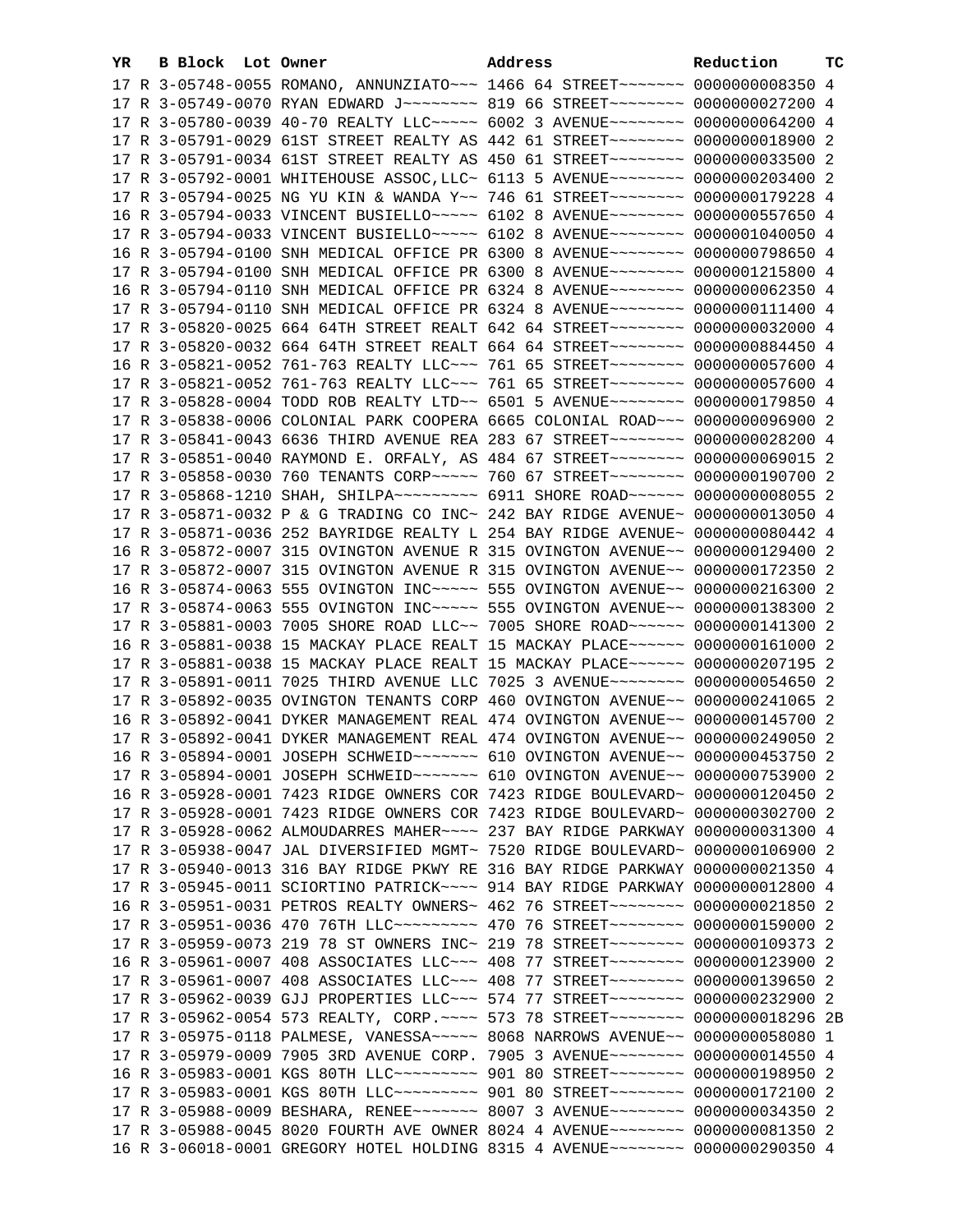| YR | <b>B Block Lot Owner</b> | Address                                                                                                                                                          | Reduction | тc |
|----|--------------------------|------------------------------------------------------------------------------------------------------------------------------------------------------------------|-----------|----|
|    |                          | 17 R 3-06018-0001 GREGORY HOTEL HOLDING 8315 4 AVENUE~~~~~~~~ 0000000592750 4                                                                                    |           |    |
|    |                          | 16 R 3-06019-0041 8302 REALTY CO. LLC~~ 8302 6 AVENUE~~~~~~~~ 0000000081962 2                                                                                    |           |    |
|    |                          | 16 R 3-06021-0046 915 84TH STREET LLC~~ 915 84 STREET~~~~~~~~~ 0000000178650 2                                                                                   |           |    |
|    |                          | 17 R 3-06021-0046 915 84TH STREET LLC~~ 915 84 STREET~~~~~~~~~ 0000000180150 2                                                                                   |           |    |
|    |                          | 16 R 3-06024-0047 3RD & 85TH, LLC ----- 8422 3 AVENUE ------- 0000000027950 2                                                                                    |           |    |
|    |                          | 17 R 3-06024-0047 3RD & 85TH, LLC ----- 8422 3 AVENUE ------- 0000000043700 2                                                                                    |           |    |
|    |                          | 17 R 3-06027-0001 ROSEMARY REALTY CO IN 8425 5 AVENUE~~~~~~~~~ 0000000099950 2                                                                                   |           |    |
|    |                          | 17 R 3-06027-0053 BAY RIDGE 85 LLC ---- 545 85 STREET ------- 0000000083350 2                                                                                    |           |    |
|    |                          | 17 R 3-06035-0046 AAU FIFTH AVENUE REAL 8516 5 AVENUE~~~~~~~~ 0000000031300 4                                                                                    |           |    |
|    |                          | 17 R 3-06045-0044 DIAMOND RIDGE 87, LLC 8624 5 AVENUE~~~~~~~~ 0000000173400 2                                                                                    |           |    |
|    |                          | 16 R 3-06048-0036 COSCIA AND AMSTERDAM~ 8714 3 AVENUE~~~~~~~~~ 0000000012960 2A                                                                                  |           |    |
|    |                          | 17 R 3-06048-0036 COSCIA AND AMSTERDAM~ 8714 3 AVENUE~~~~~~~~ 0000000016636 2A                                                                                   |           |    |
|    |                          | 17 R 3-06050-0003 8723 4TH AVE REALTY C 8723 4 AVENUE~~~~~~~~ 0000000010400 4                                                                                    |           |    |
|    |                          |                                                                                                                                                                  |           |    |
|    |                          | 17 R 3-06050-0008 8701 FOURTH AVENUE LL 8701 4 AVENUE~~~~~~~~ 0000000170350 4                                                                                    |           |    |
|    |                          | 17 R 3-06058-0012 HARBOR VIEW TOWERS TE 8901 SHORE ROAD~~~~~~ 0000000335200 2                                                                                    |           |    |
|    |                          | 17 R 3-06060-0049 JI PROPERTIES LLC --- 155 89 STREET ------- 0000000040650 2                                                                                    |           |    |
|    |                          | 17 R 3-06060-0051 JI PROPERTIES LLC~~~~ 151 89 STREET~~~~~~~~ 0000000027250 2                                                                                    |           |    |
|    |                          | 17 R 3-06065-0039 429 89 LLC ---------- 429 89 STREET -------- 0000000029700 4                                                                                   |           |    |
|    |                          | 17 R 3-06068-0030 HAMILTON RIDGE CORP~~ 8802 FT HAMILTON PARK 0000000003870 2C                                                                                   |           |    |
|    |                          | 17 R 3-06068-0031 HAMILTON RIDGE CORP~~ 8804 FT HAMILTON PARK 0000000003870 2C                                                                                   |           |    |
|    |                          | 17 R 3-06068-0032 HAMILTON RIDGE CORP~~ 8808 FT HAMILTON PARK 0000000003870 2C                                                                                   |           |    |
|    |                          | 17 R 3-06068-0132 HAMILTON RIDGE CORP~~ 8812 FT HAMILTON PARK 0000000003870 2C                                                                                   |           |    |
|    |                          | 16 R 3-06078-0031 CONSOLACION MAGDANGAL 8901 NARROWS AVENUE~~ 0000000286900 2                                                                                    |           |    |
|    |                          | 17 R 3-06078-0031 CONSOLACION MAGDANGAL 8901 NARROWS AVENUE~~ 0000000415350 2                                                                                    |           |    |
|    |                          | 16 R 3-06083-0001 NARROWS BAYVIEW CO~~~ 9101 SHORE ROAD~~~~~~ 0000000443950 2                                                                                    |           |    |
|    |                          | 17 R 3-06083-0001 NARROWS BAYVIEW CO~~~ 9101 SHORE ROAD~~~~~~ 0000000626650 2                                                                                    |           |    |
|    |                          | 17 R 3-06085-0037 NTN REALTY LLC ------- 9102 3 AVENUE ------- 0000000053950 2                                                                                   |           |    |
|    |                          | 16 R 3-06086-0001 9101 K HOLDING LLC~~~ 9119 3 AVENUE~~~~~~~~ 0000000160600 4                                                                                    |           |    |
|    |                          | 17 R 3-06086-0001 9101 K HOLDING LLC~~~ 9119 3 AVENUE~~~~~~~~ 0000000183250 4                                                                                    |           |    |
|    |                          | 17 R 3-06094-0001 SUNSET LG REALTY, LLC 699 92 STREET~~~~~~~~~ 0000000708000 4                                                                                   |           |    |
|    |                          | 17 R 3-06100-0013 OLIVER EQUITIES LLC~~ 20 OLIVER STREET~~~~~ 0000000038000 2B                                                                                   |           |    |
|    |                          | 16 R 3-06100-0014 26 OLIVER APTS INC~~~ 26 OLIVER STREET~~~~~ 0000000189000 2                                                                                    |           |    |
|    |                          | 17 R 3-06100-0014 26 OLIVER APTS INC~~~ 26 OLIVER STREET~~~~~ 0000000177450 2<br>17 R 3-06102-0006 S&D DIMAGGIO REALTY~~ 9205 RIDGE BOULEVARD~ 0000000300400 2   |           |    |
|    |                          | 17 R 3-06103-0017 338 92ND OWNERS CORP. 338 92 STREET~~~~~~~~ 0000000062050 2                                                                                    |           |    |
|    |                          |                                                                                                                                                                  |           |    |
|    |                          | 17 R 3-06103-0031 10000 REALTY~~~~~~~~~ 380 92 STREET~~~~~~~~ 0000000167522 2                                                                                    |           |    |
|    |                          | 16 R 3-06104-0001 MARTIRE LAWRENCE~~~~~ 9323 SHORE ROAD~~~~~~ 0000000567250 2                                                                                    |           |    |
|    |                          | 17 R 3-06104-0001 MARTIRE LAWRENCE~~~~~ 9323 SHORE ROAD~~~~~~ 0000000609850 2                                                                                    |           |    |
|    |                          | 16 R 3-06108-0017 9215 4TH AVENUE, LLC~ 9215 4 AVENUE~~~~~~~~~ 0000000238200 4                                                                                   |           |    |
|    |                          | 17 R 3-06108-0017 9215 4TH AVENUE, LLC~ 9215 4 AVENUE~~~~~~~~~ 0000000199900 4                                                                                   |           |    |
|    |                          | 16 R 3-06108-0022 SPL PARTNERS LLC~~~~~ 9201 4 AVENUE~~~~~~~~ 0000000395700 4                                                                                    |           |    |
|    |                          | 17 R 3-06108-0022 SPL PARTNERS LLC~~~~~ 9201 4 AVENUE~~~~~~~~ 0000000676500 4                                                                                    |           |    |
|    |                          | 16 R 3-06110-0020 159 GELSTON AVENUE~~~ 159 GELSTON AVENUE~~~ 0000000079250 2                                                                                    |           |    |
|    |                          | 17 R 3-06110-0020 159 GELSTON AVENUE~~~ 159 GELSTON AVENUE~~~ 0000000139550 2                                                                                    |           |    |
|    |                          | 17 R 3-06110-0052 JNJ HOLDING CORP~~~~~ 9330 FT HAMILTON PARK 0000000072950 2                                                                                    |           |    |
|    |                          | 16 R 3-06111-0054 9464 9466 9468 RIDGE~ 9464 RIDGE BOULEVARD~ 0000000030304 2C                                                                                   |           |    |
|    |                          | 17 R 3-06111-0054 9464 9466 9468 RIDGE~ 9464 RIDGE BOULEVARD~ 0000000029304 2C                                                                                   |           |    |
|    |                          | 16 R 3-06111-0055 HANSEN HOMES INC~~~~~ 9466 RIDGE BOULEVARD~ 0000000028851 2C<br>17 R 3-06111-0055 HANSEN HOMES INC~~~~~ 9466 RIDGE BOULEVARD~ 0000000019092 2C |           |    |
|    |                          | 16 R 3-06111-0056 HANSEN HOMES INC~~~~~ 9468 RIDGE BOULEVARD~ 0000000030304 2C                                                                                   |           |    |
|    |                          | 17 R 3-06111-0056 HANSEN HOMES INC~~~~~ 9468 RIDGE BOULEVARD~ 0000000029304 2C                                                                                   |           |    |
|    |                          | 16 R 3-06115-0001 SHORE RIDGE APARTMENT 9437 SHORE ROAD~~~~~~ 0000000640750 2                                                                                    |           |    |
|    |                          | 17 R 3-06115-0001 SHORE RIDGE APARTMENT 9437 SHORE ROAD~~~~~~ 0000000648450 2                                                                                    |           |    |
|    |                          | 16 R 3-06115-0006 SHORE RIDGE APARTMENT 9425 SHORE ROAD~~~~~~ 0000000793600 2                                                                                    |           |    |
|    |                          | 17 R 3-06115-0006 SHORE RIDGE APARTMENT 9425 SHORE ROAD~~~~~~ 0000000743200 2                                                                                    |           |    |
|    |                          | 17 R 3-06115-0042 145-95 APT INC ------- 145 95 STREET ------- 0000000809300 2                                                                                   |           |    |
|    |                          | 17 R 3-06123-0038 450 MANAGEMENT, LLC~~ 450 95 STREET~~~~~~~~ 0000000286350 2                                                                                    |           |    |
|    |                          | 17 R 3-06124-0001 9615 SHORE ROAD TENAN 9615 SHORE ROAD~~~~~~ 0000000192800 2                                                                                    |           |    |
|    |                          |                                                                                                                                                                  |           |    |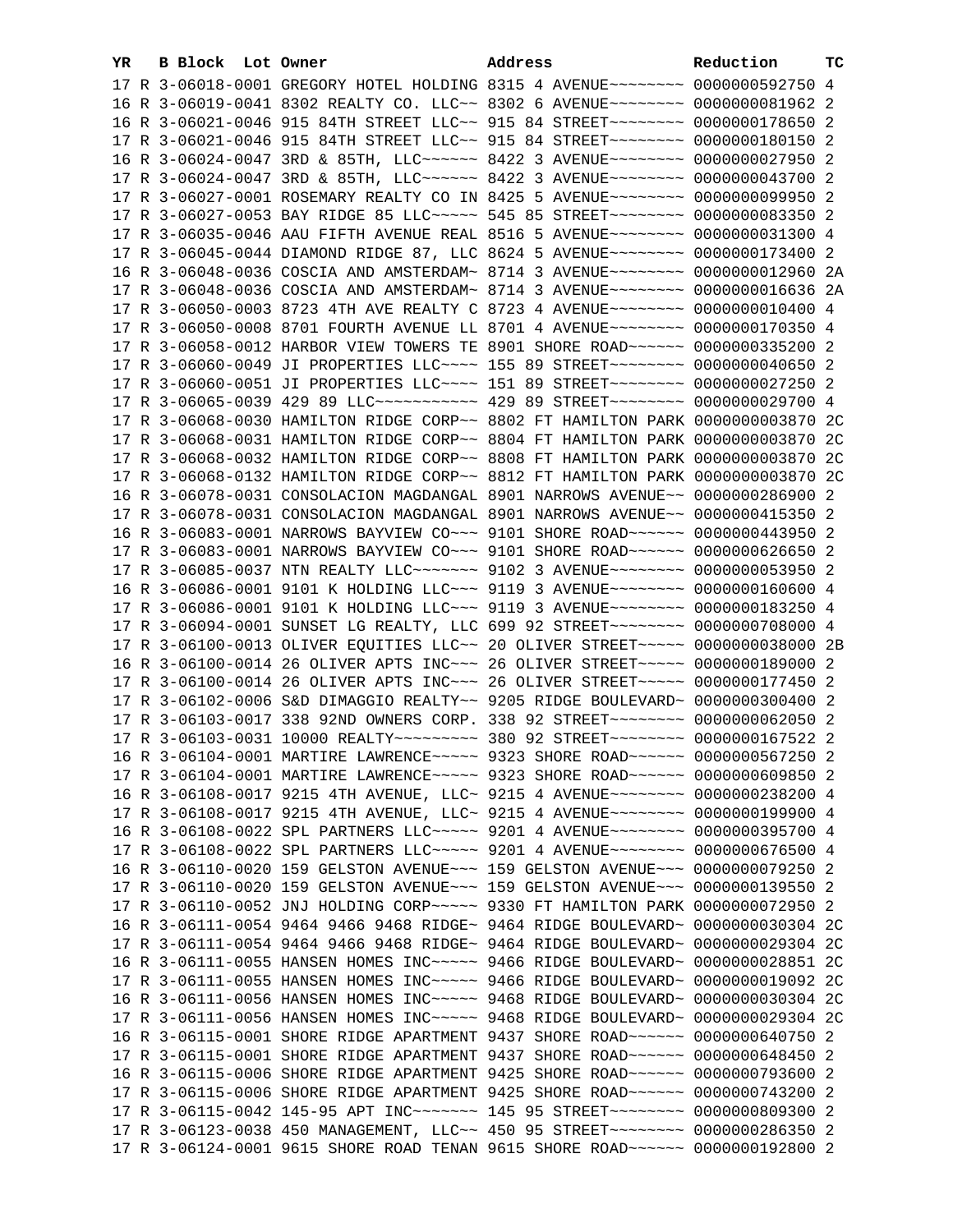| YR. | B Block Lot Owner | Address                                                                                | Reduction | ТC |
|-----|-------------------|----------------------------------------------------------------------------------------|-----------|----|
|     |                   | 17 R 3-06130-0001 REVLYN APARTMENTS~~~~ 303 99 STREET~~~~~~~~ 0000000208650 2          |           |    |
|     |                   | 17 R 3-06133-0025 9902 OWNERS CORP~~~~~ 9902 3 AVENUE~~~~~~~~ 0000001111730 2          |           |    |
|     |                   | 17 R 3-06157-0012 MODERN REALTY LLC~~~~ 1412 BAY RIDGE AVENUE 0000000028550 4          |           |    |
|     |                   | 17 R 3-06161-0010 JAMES D ORLANDO~~~~~~ 6901 18 AVENUE~~~~~~~ 0000000015920 2A         |           |    |
|     |                   | 17 R 3-06164-0047 GORDON BROMBERG~~~~~~ 6922 BAY PARKWAY~~~~~ 0000000027950 4          |           |    |
|     |                   | 17 R 3-06171-0050 7024 18TH AVE LLC~~~~ 7024 18 AVENUE~~~~~~~ 0000000017050 4          |           |    |
|     |                   | 17 R 3-06185-0038 7110 21ST AVENUE LLC~ 7102 21 AVENUE~~~~~~~ 0000000053550 2          |           |    |
|     |                   | 17 R 3-06188-0142 ~~~~~~~~~~~~~~~~~~~~~~ 7210 13 AVENUE~~~~~~~ 0000000095550 4         |           |    |
|     |                   | 17 R 3-06196-0001 PASCOL REALTY HLDG CO 7215 20 AVENUE~~~~~~~ 0000000121950 4          |           |    |
|     |                   | 16 R 3-06203-0001 BILL WOLF PETROLEUM C 7310 NEW UTRECHT AVEN 0000000129500 4          |           |    |
|     |                   |                                                                                        |           |    |
|     |                   | 17 R 3-06203-0001 BILL WOLF PETROLEUM C 7310 NEW UTRECHT AVEN 0000000154250 4          |           |    |
|     |                   | 17 R 3-06213-0005 MOLESI ASSOCIATES LLC 7413 15 AVENUE~~~~~~~ 0000000027800 4          |           |    |
|     |                   | 17 R 3-06214-0022 ANVIKA LLC ----------- 7426 NEW UTRECHT AVEN 0000000036500 4         |           |    |
|     |                   | 17 R 3-06214-0024 A M A A PROPERTIES, IN 7425 NEW UTRECHT AVEN 0000000009400 4         |           |    |
|     |                   | 17 R 3-06217-0041 DEDONA JOSEPH~~~~~~~~ 7416 20 AVENUE~~~~~~~ 0000000022950 4          |           |    |
|     |                   | 17 R 3-06217-0043 DEDONA JOSEPH~~~~~~~~ 7420 20 AVENUE~~~~~~~ 0000000005175 4          |           |    |
|     |                   | 16 R 3-06232-0041 A. MONACO, LLC~~~~~~~~ 7610 13 AVENUE~~~~~~~ 0000000047200 4         |           |    |
|     |                   | 17 R 3-06232-0041 A. MONACO, LLC~~~~~~~~~~~~ 7610 13 AVENUE~~~~~~~~~ 0000000049450 4   |           |    |
|     |                   | 17 R 3-06237-0040 BROOKLYN VIEW INC~~~~ 1780 76 STREET~~~~~~~ 0000000052950 2          |           |    |
|     |                   | 17 R 3-06248-0006 77TH STREET REALTY~~~ 1702 77 STREET~~~~~~~ 0000000143650 2          |           |    |
|     |                   | 16 R 3-06253-0001 DELAWARE LEASING LIMI 7705 BAY PARKWAY~~~~~ 0000000760550 2          |           |    |
|     |                   | 17 R 3-06253-0001 DELAWARE LEASING LIMI 7705 BAY PARKWAY~~~~~ 0000000835250 2          |           |    |
|     |                   | 17 R 3-06256-0001 ANDREW TORREGROSSA RE 1301 79 STREET~~~~~~~ 0000000036450 4          |           |    |
|     |                   | 17 R 3-06256-0004 ANDREW TORREGROSSA &~ 7805 13 AVENUE~~~~~~~ 0000000051200 4          |           |    |
|     |                   | 17 R 3-06276-0036 7902 BAY PARKWAY LLC~ 7902 BAY PARKWAY~~~~~ 0000000130500 2          |           |    |
|     |                   | 17 R 3-06299-0032 8100 BAY PKY OWNERS C 8100 BAY PARKWAY~~~~~ 0000000357550 2          |           |    |
|     |                   | 16 R 3-06314-0050 LMFJ LLC ------------- 8102 18 AVENUE ------- 0000000007900 4        |           |    |
|     |                   | 17 R 3-06314-0050 LMFJ LLC ------------- 8102 18 AVENUE ------- 0000000018250 4        |           |    |
|     |                   | 17 R 3-06314-0052 LMFJ LLC ------------- 8106 18 AVENUE ------- 0000000051800 4        |           |    |
|     |                   | 17 R 3-06328-0001 BERTA BIENENSTOCK, AS 1901 84 STREET~~~~~~~~ 0000000156600 2         |           |    |
|     |                   | 17 R 3-06330-0068 CLZ EVERGREEN LLC~~~~ 2123 84 STREET~~~~~~~ 0000000060300 2          |           |    |
|     |                   | 17 R 3-06332-0004 993 18TH AVE LLC ---- 8413 18 AVENUE ------ 0000000004950 4          |           |    |
|     |                   | 16 R 3-06340-0052 AUTOZONE DEVELOPMENTC 1455 86 STREET~~~~~~~ 0000000024000 4          |           |    |
|     |                   | 17 R 3-06340-0052 AUTOZONE DEVELOPMENTC 1455 86 STREET~~~~~~~ 0000000047150 4          |           |    |
|     |                   | 16 R 3-06340-0056 AUTOZONE DEVELOPMENTC 1445 86 STREET~~~~~~~ 0000000026750 4          |           |    |
|     |                   | 17 R 3-06340-0056 AUTOZONE DEVELOPMENTC 1445 86 STREET~~~~~~~ 0000000051050 4          |           |    |
|     |                   | 16 R 3-06342-0001 DNSN INC. ~~~~~~~~~~~~~~~~~~ 1601 86 STREET~~~~~~~~~ 0000000029700 4 |           |    |
|     |                   | 17 R 3-06342-0001 DNSN INC. ~~~~~~~~~~~~~~~~~~ 1601 86 STREET~~~~~~~~ 00000000019350 4 |           |    |
|     |                   | 16 R 3-06342-0060 VITO RUTIGLIANO~~~~~~ 1663 86 STREET~~~~~~~ 0000000019800 4          |           |    |
|     |                   | 17 R 3-06342-0060 VITO RUTIGLIANO~~~~~~ 1663 86 STREET~~~~~~~ 0000000017000 4          |           |    |
|     |                   | 17 R 3-06342-0068 RUTIGLIANO LAURA~~~~~ 1635 86 STREET~~~~~~~ 0000000046950 4          |           |    |
|     |                   | 16 R 3-06344-0033 OWNERS OF 1864 INC~~~ 1864 85 STREET~~~~~~~ 0000000181500 2          |           |    |
|     |                   | 17 R 3-06344-0033 OWNERS OF 1864 INC~~~ 1864 85 STREET~~~~~~~ 0000000187350 2          |           |    |
|     |                   | 16 R 3-06345-0038 ROCHELLE P SENIOR~~~~ 8502 20 AVENUE~~~~~~~ 0000000104750 4          |           |    |
|     |                   | 17 R 3-06345-0048 S.R.K. BROOKLYN REALT 1953 86 STREET~~~~~~~ 0000000011300 4          |           |    |
|     |                   | 16 R 3-06346-0043 ALBAS CONSTRUCTION ~~~ 2075 86 STREET ~~~~~~~ 0000000107150 4        |           |    |
|     |                   | 17 R 3-06346-0043 ALBAS CONSTRUCTION ~~~ 2075 86 STREET ~~~~~~~ 0000000071150 4        |           |    |
|     |                   | 16 R 3-06346-0067 CARRON REALTY LLC --- 2027 86 STREET ------ 0000000038450 4          |           |    |
|     |                   | 17 R 3-06346-0067 CARRON REALTY LLC --- 2027 86 STREET ------ 0000000043850 4          |           |    |
|     |                   | 16 R 3-06346-0068 CARRON REALTY LLC --- 2025 86 STREET ------ 0000000046800 4          |           |    |
|     |                   | 17 R 3-06346-0068 CARRON REALTY LLC --- 2025 86 STREET ------ 0000000062150 4          |           |    |
|     |                   | 16 R 3-06347-0038 MISK REALTY CORP ~~~~~ 8502 BAY PARKWAY ~~~~~ 0000000024200 4        |           |    |
|     |                   | 17 R 3-06347-0038 MISK REALTY CORP ~~~~~ 8502 BAY PARKWAY ~~~~~ 0000000059300 4        |           |    |
|     |                   | 17 R 3-06347-0061 86TH ST RLTY ASSOCS~~ 2143 86 STREET~~~~~~~ 0000000048600 4          |           |    |
|     |                   | 16 R 3-06348-0044 2281 86TH STREET CORP 2281 86 STREET~~~~~~~ 0000000012200 4          |           |    |
|     |                   | 17 R 3-06348-0044 2281 86TH STREET CORP 2281 86 STREET~~~~~~~~ 0000000038600 4         |           |    |
|     |                   | 17 R 3-06348-0059 RAL REALTY CO DEE LLC 2247 86 STREET~~~~~~~ 0000000145450 4          |           |    |
|     |                   | 16 R 3-06367-0045 V. TWINS REALTY CORP. 1738 86 STREET~~~~~~~~ 0000000065900 4         |           |    |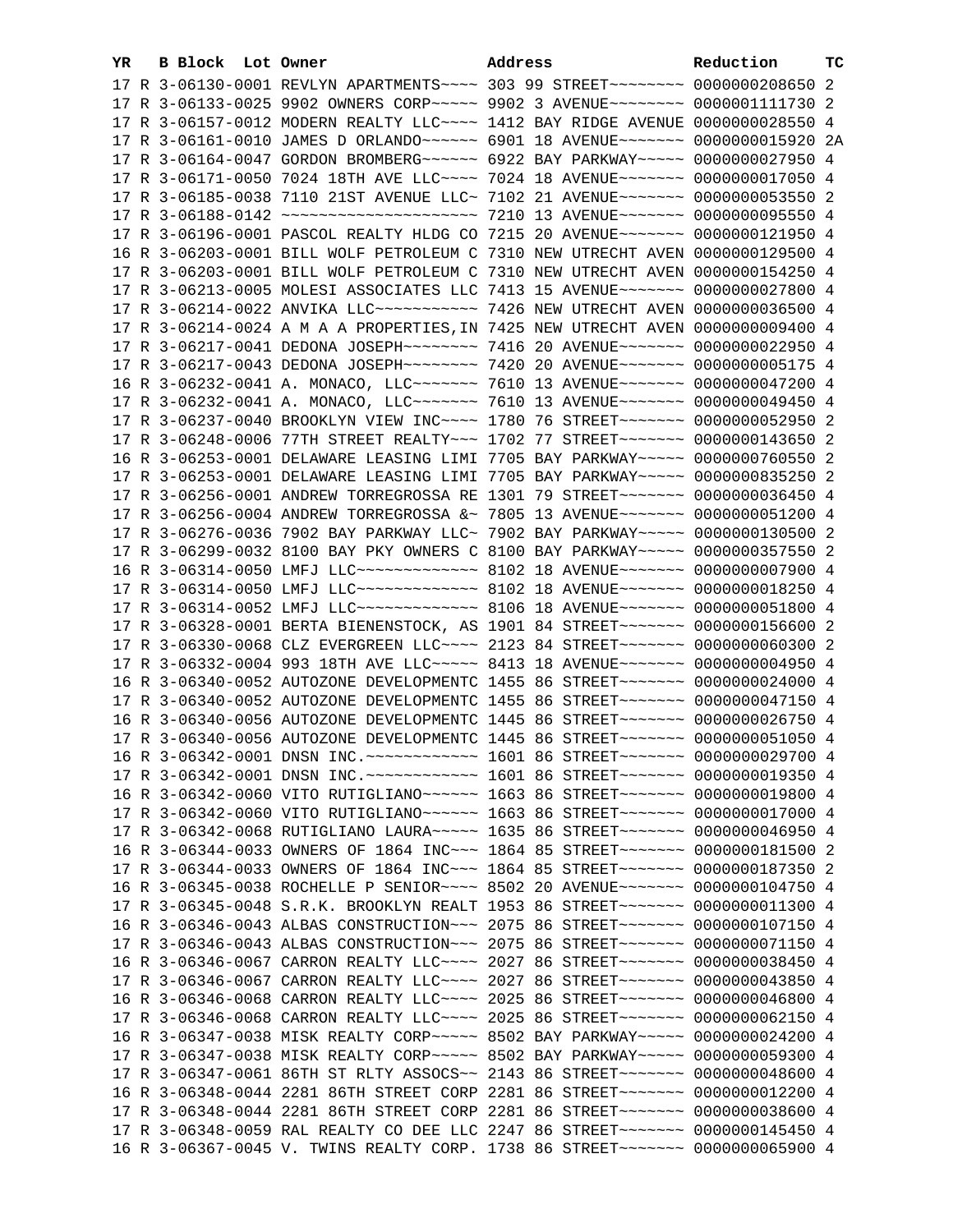| YR | B Block Lot Owner |                                                                                               | Address | Reduction | тc |
|----|-------------------|-----------------------------------------------------------------------------------------------|---------|-----------|----|
|    |                   | 17 R 3-06367-0045 V. TWINS REALTY CORP. 1738 86 STREET~~~~~~~~ 0000000082100 4                |         |           |    |
|    |                   | 17 R 3-06369-0009 ALUZZO, VITO ~~~~~~~~~~~~~~~~ 8691 18 AVENUE ~~~~~~~~~~~~~~ 0000000052000 4 |         |           |    |
|    |                   | 17 R 3-06371-0050 1874 REALTY CORP ~~~~~ 1874 86 STREET ~~~~~~~ 0000000049050 4               |         |           |    |
|    |                   | 17 R 3-06375-0032 K2004 TRADING LLC --- 2004 86 STREET ------ 0000000017500 4                 |         |           |    |
|    |                   | 17 R 3-06378-0041 2114-20 LLC ---------- 2114 86 STREET ------- 0000000084625 4               |         |           |    |
|    |                   | 17 R 3-06379-0065 BAY 29TH APTS INC~~~~ 54 BAY 29 STREET~~~~~ 0000000066450 2                 |         |           |    |
|    |                   | 17 R 3-06380-0038 JACSID REALTY CORP~~~ 2164 86 STREET~~~~~~~ 0000000240900 4                 |         |           |    |
|    |                   | 17 R 3-06382-0006 BENSON ASSOCIATES CO~ 2225 BENSON AVENUE~~~ 0000000134160 2                 |         |           |    |
|    |                   | 17 R 3-06401-0004 JVS HOLDINGS, LLC --- 1737 BATH AVENUE --- 0000000075950 4                  |         |           |    |
|    |                   |                                                                                               |         |           |    |
|    |                   |                                                                                               |         |           |    |
|    |                   | 17 R 3-06409-0062 ADVANCED HOUSING DEVE 2013 BATH AVENUE~~~~~ 0000000013943 2A                |         |           |    |
|    |                   | 17 R 3-06415-0022 BAY PARKWAY COOP CORP 8721 BAY PARKWAY~~~~~ 0000000209900 2                 |         |           |    |
|    |                   | 17 R 3-06416-0006 LONG VALLEY MANAGEMEN 2225 BATH AVENUE~~~~~ 0000000044100 4                 |         |           |    |
|    |                   | 17 R 3-06435-0001 1785 CROPSEY AVENUE L 1785 CROPSEY AVENUE~~ 0000000021350 4                 |         |           |    |
|    |                   | 17 R 3-06436-0033 CHRISTY RLTY INC ---- 1812 BATH AVENUE ---- 0000000056200 4                 |         |           |    |
|    |                   | 17 R 3-06437-0001 BRUCE SUPPLY CORP~~~~ 1839 CROPSEY AVENUE~~ 0000000050650 4                 |         |           |    |
|    |                   | 17 R 3-06439-0001 HOW SUM SHIRLEY LEE R 220 BAY 22 STREET~~~~ 0000000217800 2                 |         |           |    |
|    |                   | 16 R 3-06442-0005 CROPSEY 20 AVE CORP~~ 2001 CROPSEY AVENUE~~ 0000000031350 4                 |         |           |    |
|    |                   | 17 R 3-06442-0005 CROPSEY 20 AVE CORP~~ 2001 CROPSEY AVENUE~~ 0000000046750 4                 |         |           |    |
|    |                   | 16 R 3-06443-0036 CHIPILOVA, TATIANA~~~ 2046 BATH AVENUE~~~~~ 0000000044550 4                 |         |           |    |
|    |                   | 17 R 3-06443-0036 CHIPILOVA, TATIANA~~~ 2046 BATH AVENUE~~~~~ 0000000090000 4                 |         |           |    |
|    |                   | 17 R 3-06461-0036 CROPSEY & 17TH PROPER 1662 CROPSEY AVENUE~~ 0000000076500 2                 |         |           |    |
|    |                   |                                                                                               |         |           |    |
|    |                   |                                                                                               |         |           |    |
|    |                   | 17 R 3-06491-0190 CROPSEY MITCHELL CO I 1728 SHORE PARKWAY~~~ 0000000570150 4                 |         |           |    |
|    |                   | 17 R 3-06513-0012 NISSELI REALTY CO~~~~ 1170 CONEY ISLAND AVE 0000000181550 4                 |         |           |    |
|    |                   | 17 R 3-06514-0077 ROSIMINI PATRICIA~~~~ 1155 MC DONALD AVENUE 0000000034750 4                 |         |           |    |
|    |                   | 17 R 3-06514-0082 MC DONALD RLTY CORP~~ 1149 MC DONALD AVENUE 0000000018150 4                 |         |           |    |
|    |                   | 17 R 3-06518-0059 PARCJAY APARTMENTS LL 996 OCEAN PARKWAY~~~~ 0000000280650 2                 |         |           |    |
|    |                   | 16 R 3-06524-0052 HANRAM REALTY CORP~~~ 1291 MC DONALD AVENUE 0000000007400 4                 |         |           |    |
|    |                   | 17 R 3-06524-0052 HANRAM REALTY CORP~~~ 1291 MC DONALD AVENUE 0000000010900 4                 |         |           |    |
|    |                   | 17 R 3-06531-0024 1390 LLC ------------- 1390 CONEY ISLAND AVE 0000000013150 4                |         |           |    |
|    |                   | 17 R 3-06550-1012 JORDAN, OXANA~~~~~~~~ 2231 62 STREET~~~~~~~ 0000000002638 4                 |         |           |    |
|    |                   | 17 R 3-06559-0068 MNP2LLC -------------- 2325 65 STREET ------- 0000000040300 2               |         |           |    |
|    |                   | 17 R 3-06563-0032 YNK REALTY INC~~~~~~~ 1558 MC DONALD AVENUE 0000000040650 4                 |         |           |    |
|    |                   | 17 R 3-06566-0054 CHERSTEV EASTTHIRD LL 1463 EAST 3 STREET~~~ 0000000066000 2                 |         |           |    |
|    |                   | 17 R 3-06569-0013 ISAK JACOBOV, TRUSTEE 630 AVENUE M~~~~~~~~~ 00000000001656 1                |         |           |    |
|    |                   | 17 R 3-06579-0041 O & W 5 LLC ---------- 151 AVENUE O -------- 0000000016250 2                |         |           |    |
|    |                   | 17 R 3-06580-1003 GETSIN, IGOR~~~~~~~~~~~~~~ 1440 WEST 4 STREET~~~ 0000000002615 1A           |         |           |    |
|    |                   | 17 R 3-06580-1004 KOZLOV~, VLADIMIR~~~ 1440 WEST 4 STREET~~~ 0000000002732 1A                 |         |           |    |
|    |                   | 17 R 3-06580-1007 LEONID PERELSHTEYN~~~ 1440 WEST 4 STREET~~~ 0000000002732 1A                |         |           |    |
|    |                   | 17 R 3-06582-0050 GL MCDONALD LLC ----- 1682 MC DONALD AVENUE 0000000015850 4                 |         |           |    |
|    |                   | 17 R 3-06591-0007 ATERET AVOTH LLC ---- 1410 EAST 10 STREET -- 0000000852600 4                |         |           |    |
|    |                   | 17 R 3-06600-0078 1535 WEST LLC ------- 1535 WEST 7 STREET -- 0000000062776 2                 |         |           |    |
|    |                   | 17 R 3-06604-0049 303 TENANTS CORP~~~~~ 303 AVENUE P~~~~~~~~~ 0000000163800 2                 |         |           |    |
|    |                   | 17 R 3-06606-0021 357 AVENUE P CAPITAL~ 357 AVENUE P~~~~~~~~~ 0000000062900 2                 |         |           |    |
|    |                   | 16 R 3-06608-0048 SHVARTS, YELEN A~~~~~ 415 AVENUE P~~~~~~~~~ 0000000012200 4                 |         |           |    |
|    |                   | 17 R 3-06608-0048 SHVARTS, YELEN A~~~~~ 415 AVENUE P~~~~~~~~~ 0000000013900 4                 |         |           |    |
|    |                   | 16 R 3-06608-0050 PRIMELAND REALTY LLC~ 407 AVENUE P~~~~~~~~~ 0000000025750 4                 |         |           |    |
|    |                   | 17 R 3-06608-0050 PRIMELAND REALTY LLC~ 407 AVENUE P~~~~~~~~~ 0000000024800 4                 |         |           |    |
|    |                   | 17 R 3-06612-0052 1608 OCEAN PARKWAY OW 1608 OCEAN PARKWAY~~~ 0000000118800 2                 |         |           |    |
|    |                   | 17 R 3-06614-0017 1530 EAST 8TH ST CORP 1530 EAST 8 STREET~~~ 0000000329450 2                 |         |           |    |
|    |                   | 17 R 3-06617-0035 SAS ASSOCIATES, LLC~~ 1908 CONEY ISLAND AVE 0000000022300 4                 |         |           |    |
|    |                   | 17 R 3-06622-0063 1633 W 10TH REALTY LL 1633 WEST 10 STREET~~ 0000000057450 2                 |         |           |    |
|    |                   | 17 R 3-06622-0066 C&Z REALTY CO ~~~~~~~~~~~~~~ 1629 WEST 10 STREET ~~~ 0000000047600 2        |         |           |    |
|    |                   | 17 R 3-06633-0070 SHORT LINE PROPERTIES MC DONALD AVENUE~~~~~ 0000000139250 4                 |         |           |    |
|    |                   | 16 R 3-06651-0019 319 KINGS HIGHWAY RLT 319 KINGS HIGHWAY~~~~ 0000000064600 4                 |         |           |    |
|    |                   |                                                                                               |         |           |    |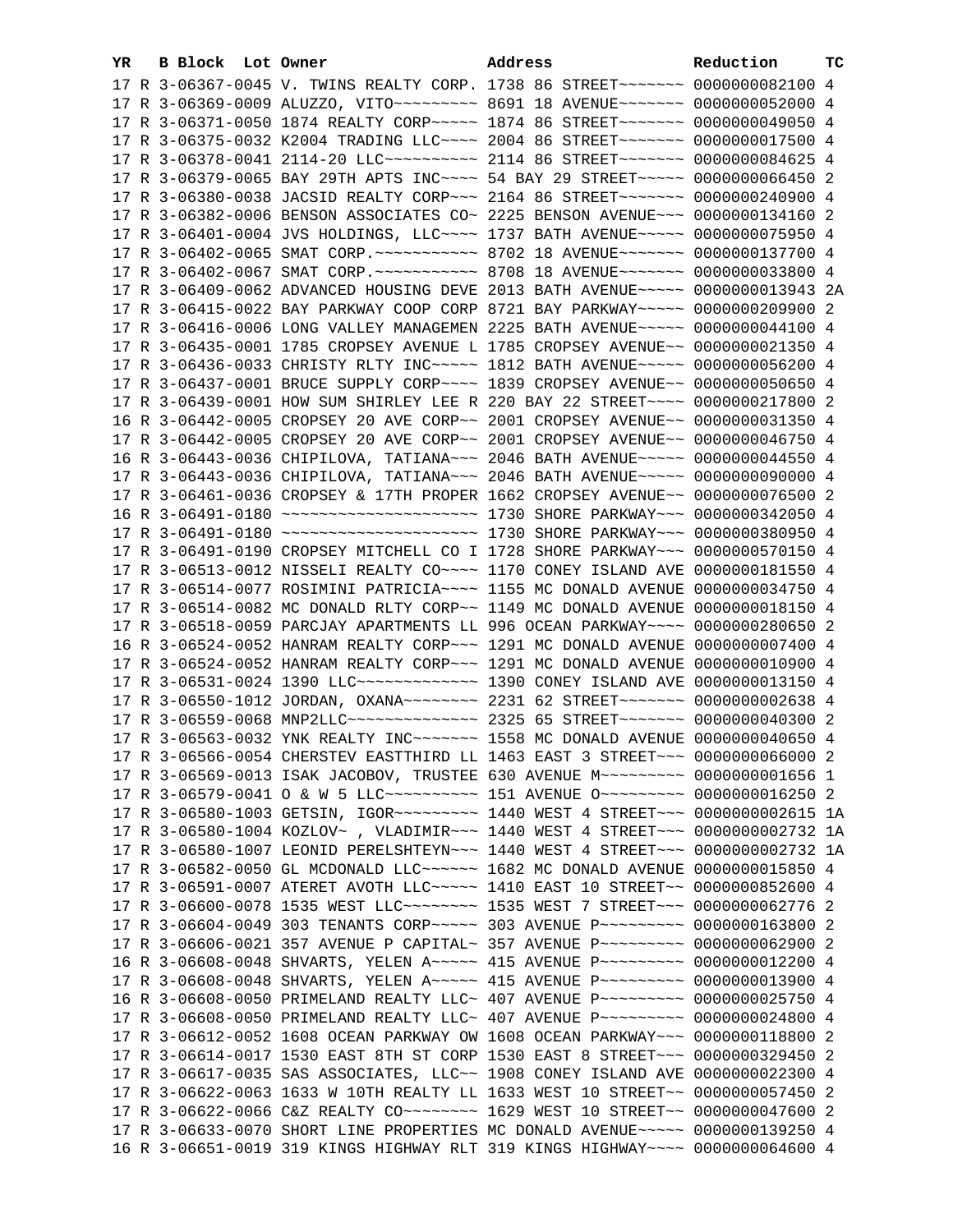| YR. | B Block Lot Owner |                                                                                          | Address | Reduction | тc |
|-----|-------------------|------------------------------------------------------------------------------------------|---------|-----------|----|
|     |                   | 17 R 3-06651-0019 319 KINGS HIGHWAY RLT 319 KINGS HIGHWAY~~~~ 0000000117050 4            |         |           |    |
|     |                   |                                                                                          |         |           |    |
|     |                   | 17 R 3-06658-0048 485 KINGS CORP ~~~~~~~ 491 KINGS HIGHWAY ~~~~ 0000000293550 4          |         |           |    |
|     |                   | 17 R 3-06662-0041 DJR REALTY CO LLC~~~~ 575 KINGS HIGHWAY~~~~ 0000000140550 4            |         |           |    |
|     |                   | 17 R 3-06664-0025 711 KING, LLC ------- 711 KINGS HIGHWAY --- 0000000030000 4            |         |           |    |
|     |                   | 17 R 3-06666-0115 KINGSWAY PLAZA ASSOCI 950 KINGS HIGHWAY~~~~ 0000000608150 4            |         |           |    |
|     |                   |                                                                                          |         |           |    |
|     |                   | 17 R 3-06666-0133 PAM 18 LLC ----------- 2096 CONEY ISLAND AVE 0000000012408 2A          |         |           |    |
|     |                   | 17 R 3-06671-0044 1888 REALTY LLC ----- 115 AVENUE S -------- 0000000039650 2            |         |           |    |
|     |                   | 17 R 3-06673-0001 WEST 8 HOLDING CORP~~ 152 HIGHLAWN AVENUE~~ 0000000050250 4            |         |           |    |
|     |                   | 16 R 3-06681-0035 SENATE APRTMETNS INC~ 367 AVENUE S~~~~~~~~~ 0000000889500 2            |         |           |    |
|     |                   | 17 R 3-06681-0035 SENATE APRTMETNS INC~ 367 AVENUE S~~~~~~~~~ 0000000671400 2            |         |           |    |
|     |                   | 17 R 3-06704-0039 BER-LINE REALTY LLC~~ 980 EAST 12 STREET~~~ 0000000095000 4            |         |           |    |
|     |                   | 16 R 3-06705-0047 FALKOWITS, EVA~~~~~~~~ 1215 AVENUE J~~~~~~~~~ 0000000026000 4          |         |           |    |
|     |                   | 17 R 3-06705-0047 FALKOWITS, EVA~~~~~~~~~~~~ 1215 AVENUE J~~~~~~~~~~~~~~ 0000000017450 4 |         |           |    |
|     |                   | 16 R 3-06707-0076 MIDWOOD OWNERS CORP~~ 925 EAST 14 STREET~~~ 0000000201248 2            |         |           |    |
|     |                   | 17 R 3-06712-0001 1490 REALTY, LLC ---- 1490 OCEAN AVENUE --- 0000000077400 2            |         |           |    |
|     |                   | 17 R 3-06713-0001 LEVY, VALERIE JUSTINE 1104 AVENUE J~~~~~~~~ 0000000078050 4            |         |           |    |
|     |                   | 17 R 3-06713-0059 SARASTAN REALTY CORP~ 1415 CONEY ISLAND AVE 0000000014550 4            |         |           |    |
|     |                   | 16 R 3-06716-0008 ARON FOREM~~~~~~~~~~~~~~~~~ 1418 AVENUE J~~~~~~~~~~~~~ 0000000027450 4 |         |           |    |
|     |                   | 17 R 3-06722-0073 PROSPECT PARK LAND, L 1455 CONEY ISLAND AVE 0000000142900 4            |         |           |    |
|     |                   | 17 R 3-06732-0045 1215 AVE M TENANTS CO 1215 AVENUE M~~~~~~~~ 0000000118550 2            |         |           |    |
|     |                   | 17 R 3-06740-0081 IMN INC -------------- 1663 CONEY ISLAND AVE 0000000024600 4           |         |           |    |
|     |                   | 17 R 3-06741-0054 1215 AVENUE N LLC~~~~ 1215 AVENUE N~~~~~~~~ 0000000111550 2            |         |           |    |
|     |                   | 17 R 3-06744-0082 PRIMAK, ALEXANDER~~~~ 1317 EAST 15 STREET~~ 0000000146000 4            |         |           |    |
|     |                   | 17 R 3-06747-0085 LBG ASSOCIATES~~~~~~~ 1333 EAST 18 STREET~~ 0000000134600 2            |         |           |    |
|     |                   | 17 R 3-06764-0031 1580 E 18TH OWNERS CO 1580 EAST 18 STREET~~ 0000000127950 2            |         |           |    |
|     |                   | 17 R 3-06764-0061 1577 TENANTS CORP~~~~ 1577 EAST 17 STREET~~ 0000000156700 2            |         |           |    |
|     |                   | 17 R 3-06766-0012 264 REALTY LLC ------- 1986 OCEAN AVENUE --- 0000000060700 4           |         |           |    |
|     |                   | 17 R 3-06766-0022 OCEAN AVENUE 2010, LL 2010 OCEAN AVENUE~~~~ 0000000107600 2            |         |           |    |
|     |                   |                                                                                          |         |           |    |
|     |                   | 17 R 3-06766-0036 EIGHT JAM DEVELOPMENT 2044 OCEAN AVENUE~~~~ 0000000200000 4            |         |           |    |
|     |                   | 17 R 3-06766-0077 1555 ASSOCIATES ----- 1555 EAST 19 STREET -- 0000000150950 2           |         |           |    |
|     |                   | 17 R 3-06767-0052 2001 AVENUE P LLC~~~~ 2001 AVENUE P~~~~~~~~ 0000000102350 2            |         |           |    |
|     |                   | 17 R 3-06774-0052 2005-2011 REALTY LLC~ 2005 CONEY ISLAND AVE 0000000138300 4            |         |           |    |
|     |                   | 17 R 3-06774-0062 5109 FOSTER AVENUE LL 1985 CONEY ISLAND AVE 0000000088050 4            |         |           |    |
|     |                   | 17 R 3-06777-0050 KIMCO KINGS HIGHWAY~~ 1401 KINGS HIGHWAY~~~ 0000000464600 4            |         |           |    |
|     |                   | 17 R 3-06779-0028 CM 1624 CORP. ~~~~~~~~ 1624 KINGS HIGHWAY~~~ 0000000099800 4           |         |           |    |
|     |                   | 16 R 3-06779-0061 1616 PROPERTIES LLC~~ 1616 KINGS HIGHWAY~~~ 0000000068700 4            |         |           |    |
|     |                   | 17 R 3-06780-0012 BRG 18 LLC ----------- 1715 KINGS HIGHWAY -- 0000000168700 2           |         |           |    |
|     |                   | 17 R 3-06781-0018 KINGS HIGHWAY SHEEPSH 1826 KINGS HIGHWAY~~~ 0000000104350 4            |         |           |    |
|     |                   | 16 R 3-06782-0001 WALDORF REALTY CO, IN 1901 KINGS HIGHWAY~~~ 0000000020950 4            |         |           |    |
|     |                   | 17 R 3-06782-0022 1928 ASSOCIATES LLC~~ 1928 KINGS HIGHWAY~~~ 0000000046600 4            |         |           |    |
|     |                   | 17 R 3-06782-1001 KAUFMAN REALTY GROUP, 2120 OCEAN AVENUE~~~~ 0000000133450 4            |         |           |    |
|     |                   | 16 R 3-06783-0043 2157 REALTY ASSOCIATE 2157 OCEAN AVENUE~~~~ 0000000188600 2            |         |           |    |
|     |                   | 17 R 3-06783-0043 2157 REALTY ASSOCIATE 2157 OCEAN AVENUE~~~~ 0000000105000 2            |         |           |    |
|     |                   | 17 R 3-06792-0006 2914 AVE P LLC~~~~~~~ 2970 NOSTRAND AVENUE~ 0000000017642 2B           |         |           |    |
|     |                   | 17 R 3-06794-0001 TRI KING REALTY, LLC~ 1101 KINGS HIGHWAY~~~ 0000000046950 4            |         |           |    |
|     |                   | 17 R 3-06795-0014 KINGS-1226 LLC ------- 1226 KINGS HIGHWAY -- 0000000100350 4           |         |           |    |
|     |                   | 17 R 3-06817-0047 1111 AVENUE S REALTY~ 1111 AVENUE S~~~~~~~~ 0000000103850 4            |         |           |    |
|     |                   | 17 R 3-06825-0019 2300 REALTY LLC ----- 2300 OCEAN AVENUE --- 0000000123300 2            |         |           |    |
|     |                   | 16 R 3-06826-0001 FRIDGOL MANAGEMENT IN 2269 OCEAN AVENUE~~~~ 0000000013300 4            |         |           |    |
|     |                   | 17 R 3-06826-0001 FRIDGOL MANAGEMENT IN 2269 OCEAN AVENUE~~~~ 0000000029900 4            |         |           |    |
|     |                   | 16 R 3-06835-0009 ROTHSTEIN JOSEPH~~~~~ 2920 AVENUE R~~~~~~~~ 0000000009450 4            |         |           |    |
|     |                   | 17 R 3-06836-0045 KISSM REALTY CORP~~~~ 2927 AVENUE S~~~~~~~~ 0000000209700 4            |         |           |    |
|     |                   | 17 R 3-06864-0037 STILLWELL SPORTS CENT 2402 86 STREET~~~~~~~ 0000000056900 4            |         |           |    |
|     |                   | 17 R 3-06865-0037 AYRES ASSOCIATES GEN~ 2432 86 STREET~~~~~~~ 0000000055800 4            |         |           |    |
|     |                   |                                                                                          |         |           |    |
|     |                   | 17 R 3-06868-0037 WEC 97K-6 INVESTMENTT 2532 86 STREET~~~~~~~ 0000000051050 4            |         |           |    |
|     |                   | 16 R 3-06887-1011 INGRAVALLO, JOHN~~~~~ 2761 BATH AVENUE~~~~~ 0000000028000 4            |         |           |    |
|     |                   | 17 R 3-06887-1011 INGRAVALLO, JOHN~~~~~ 2761 BATH AVENUE~~~~~ 0000000030925 4            |         |           |    |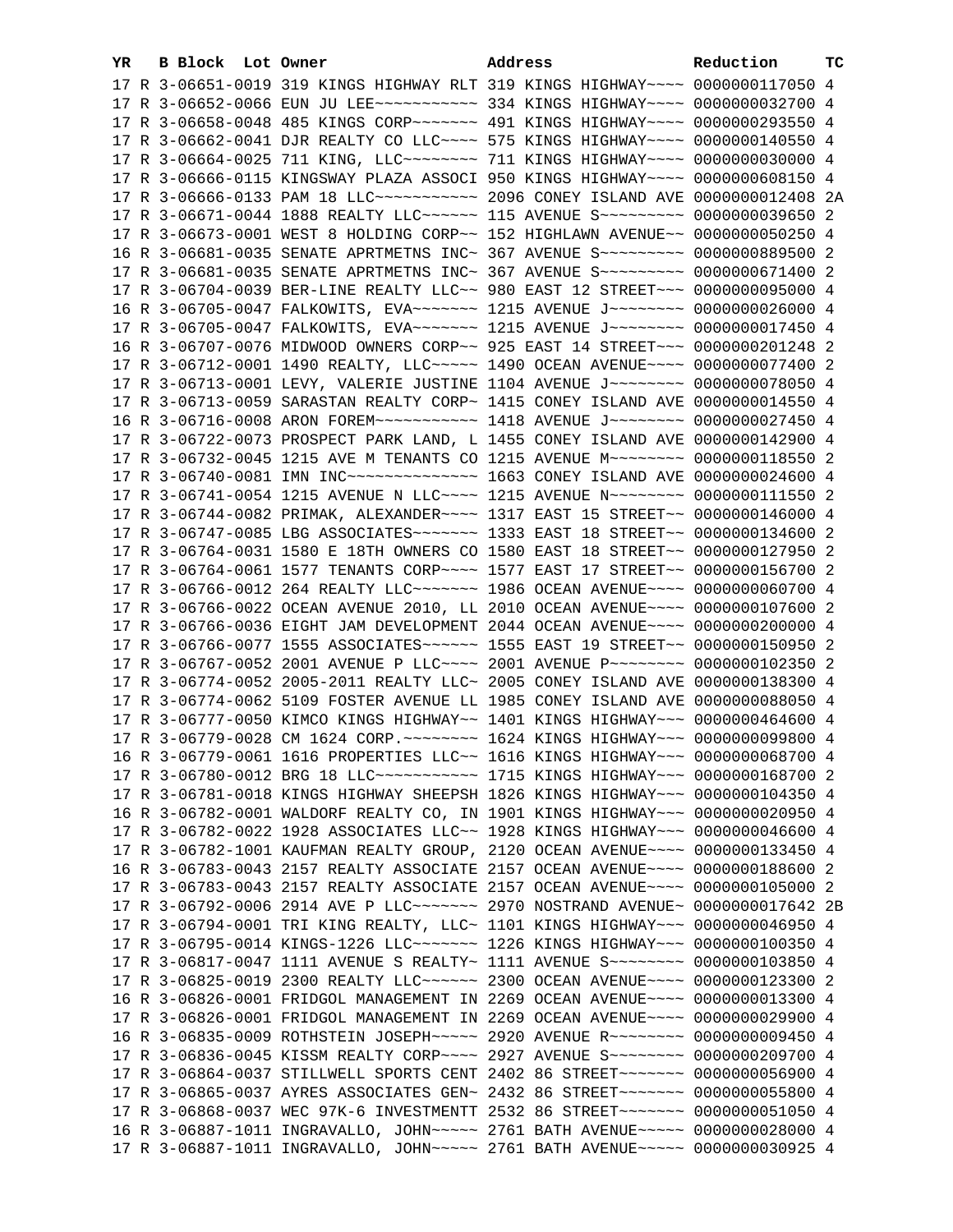| YR. | B Block Lot Owner |  | Address                                                                               | Reduction | тc |
|-----|-------------------|--|---------------------------------------------------------------------------------------|-----------|----|
|     |                   |  | 16 R 3-06887-1012 INGRAVALLO, JOHN~~~~~ 2761 BATH AVENUE~~~~~ 0000000013000 4         |           |    |
|     |                   |  | 17 R 3-06887-1012 INGRAVALLO, JOHN~~~~~ 2761 BATH AVENUE~~~~~ 0000000015925 4         |           |    |
|     |                   |  | 16 R 3-06888-0006 8835 23 AVE TEN CORP~ 8835 23 AVENUE~~~~~~~~ 0000000300700 2        |           |    |
|     |                   |  | 17 R 3-06888-0006 8835 23 AVE TEN CORP~ 8835 23 AVENUE~~~~~~~ 0000000374950 2         |           |    |
|     |                   |  | 17 R 3-06894-0027 8797 REALTY~~~~~~~~~~~~~~~ 8797 25 AVENUE~~~~~~~~ 0000000776200 2   |           |    |
|     |                   |  | 17 R 3-06908-0009 ALFONSO MARRONE~~~~~~ 2527 CROPSEY AVENUE~~ 0000000026450 4         |           |    |
|     |                   |  | 16 R 3-06910-1001 M. PICCI LLC -------- 8895 26 AVENUE ------- 0000000055050 4        |           |    |
|     |                   |  | 17 R 3-06910-1001 M. PICCI LLC -------- 8895 26 AVENUE ------- 0000000067200 4        |           |    |
|     |                   |  | 17 R 3-06924-0005 TIRONE, MARIE A~~~~~~ 151 BAY 50 STREET~~~~ 0000000127920 1         |           |    |
|     |                   |  | 17 R 3-06933-0055 WATERVIEW TOWERS INC~ 2630 CROPSEY AVENUE~~ 0000000963650 2         |           |    |
|     |                   |  |                                                                                       |           |    |
|     |                   |  | 17 R 3-06943-0242 VERRAZANO HOLDINGS LL HUNTER AVENUE~~~~~~~~ 0000000022600 4         |           |    |
|     |                   |  | 17 R 3-06944-0325 WATERSHORE VIEWS, LLC HUNTER AVENUE~~~~~~~~ 0000000124250 4         |           |    |
|     |                   |  | 17 R 3-06944-0330 WATERSHORE VIEWS, LLC HUNTER AVENUE~~~~~~~~ 0000000062150 4         |           |    |
|     |                   |  | 17 R 3-06944-0333 WATERSHORE VIEWS, LLC HUNTER AVENUE~~~~~~~~ 0000000068000 4         |           |    |
|     |                   |  | 17 R 3-06947-0260 THOMAS PETROSINO~~~~~ 2994 CROPSEY AVENUE~~ 0000000112900 4         |           |    |
|     |                   |  | 16 R 3-06957-0022 POPLAR REALTY LLC --- 3802 POPLAR AVENUE -- 0000000060300 2         |           |    |
|     |                   |  | 17 R 3-06957-0022 POPLAR REALTY LLC~~~~ 3802 POPLAR AVENUE~~~ 0000000127350 2         |           |    |
|     |                   |  | 17 R 3-06990-0020 NEPTUNE EQUITIES GROU 2737 WEST 23 STREET~~ 0000000109450 4         |           |    |
|     |                   |  | 17 R 3-06991-0061 HOME DEPOT U S A INC~ 3352 WEST 22 STREET~~ 0000000032100 4         |           |    |
|     |                   |  | 16 R 3-06994-0077 CROPSEY CONEY ISLAND~ 3076 CROPSEY AVENUE~~ 0000000049200 4         |           |    |
|     |                   |  | 17 R 3-06994-0077 CROPSEY CONEY ISLAND~ 3076 CROPSEY AVENUE~~ 0000000070350 4         |           |    |
|     |                   |  | 17 R 3-06997-0057 2670 STILLWELL MANAGE 2670 STILLWELL AVENUE 0000000031200 4         |           |    |
|     |                   |  | 17 R 3-06998-0001 SHORE FRONT COUNCIL H 3915 NEPTUNE AVENUE~~ 0000000075100 4         |           |    |
|     |                   |  | 16 R 3-07009-0042 MERMAID PLAZA ASSOCIA 3001 MERMAID AVENUE~~ 0000000061500 4         |           |    |
|     |                   |  | 17 R 3-07010-0039 MERMAID PLAZA ASSOCIA 2901 MERMAID AVENUE~~ 0000000184250 4         |           |    |
|     |                   |  | 16 R 3-07014-0007 2402 JV REALTY CORP.~ 2402 NEPTUNE AVENUE~~ 0000000113450 4         |           |    |
|     |                   |  | 17 R 3-07014-0007 2402 JV REALTY CORP.~ 2402 NEPTUNE AVENUE~~ 0000000157550 4         |           |    |
|     |                   |  | 17 R 3-07023-0036 MARC SMOUHA~~~~~~~~~~~~~~~ 1403 MERMAID AVENUE~~ 0000000099300 4    |           |    |
|     |                   |  | 17 R 3-07029-0001 SURF GATE HOUSING DEV 3811 SURF AVENUE~~~~~ 0000000069300 4         |           |    |
|     |                   |  | 17 R 3-07058-0042 ALSAYDI, ABDULLAH~~~~ 2115 SURF AVENUE~~~~~ 0000000095900 4         |           |    |
|     |                   |  | 17 R 3-07060-0019 BLOCK 7060 ASSOCIATES 2926 WEST 19 STREET~~ 0000000068100 4         |           |    |
|     |                   |  | 17 R 3-07060-0020 BLOCK 7060 ASSOCIATES 2930 WEST 19 STREET~~ 0000000062250 4         |           |    |
|     |                   |  | 17 R 3-07063-0012 SIRENA REALTY CORP~~~ 2910 WEST 15 STREET~~ 0000000245900 4         |           |    |
|     |                   |  | 17 R 3-07063-0039 SIRENA REALTY CORP~~~ 2929 WEST 16 STREET~~ 0000000018850 4         |           |    |
|     |                   |  | 17 R 3-07063-0040 SIRENA REALTY CORP/DE 2927 WEST 16 STREET~~ 0000000015400 4         |           |    |
|     |                   |  | 17 R 3-07064-0001 DA LUIGI RLTY CORP~~~ 1416 MERMAID AVENUE~~ 0000000012200 4         |           |    |
|     |                   |  | 17 R 3-07064-0007 DOMINIVIC PROPERTIES~ 2908 STILLWELL AVENUE 0000000130200 4         |           |    |
|     |                   |  | 17 R 3-07064-0101 DALUIGI REALTY CORP~~ 1418 MERMAID AVENUE~~ 0000000021050 4         |           |    |
|     |                   |  | 16 R 3-07074-0360 SINGER CONEY, LLC~~~~ 3030 STILLWELL AVENUE 0000000099400 4         |           |    |
|     |                   |  | 17 R 3-07074-0360 SINGER CONEY, LLC ~~~~ 3030 STILLWELL AVENUE 0000000122350 4        |           |    |
|     |                   |  | 17 R 3-07079-0005 110 AVENUE S LLC ---- 110 AVENUE S -------- 0000000057900 2         |           |    |
|     |                   |  | 17 R 3-07102-0046 MONACO PROPERTIES, LL 251 AVENUE U~~~~~~~~~ 0000000098366 1         |           |    |
|     |                   |  | 17 R 3-07104-0414 A TORREGROSA~~~~~~~~~~~~~~~ 345 AVENUE U~~~~~~~~~~~ 0000000023850 4 |           |    |
|     |                   |  | 16 R 3-07122-0015 240 AVE U OF BROOKLYN 240 AVENUE U~~~~~~~~~ 0000000006705 2A        |           |    |
|     |                   |  | 17 R 3-07122-0015 240 AVE U OF BROOKLYN 240 AVENUE U~~~~~~~~~ 0000000018831 2A        |           |    |
|     |                   |  | 17 R 3-07124-0044 61 VRN REALTY, LLC~~~ 61 VILLAGE ROAD NORTH 0000000040130 2         |           |    |
|     |                   |  | 17 R 3-07136-0021 REGENCY ESTATE HOLDI~ 2444 CONEY ISLAND AVE 0000000067500 4         |           |    |
|     |                   |  | 17 R 3-07146-0047 THOMAS MIDOLO~~~~~~~~~~~~~~ 2372 MC DONALD AVENUE 0000000033200 4   |           |    |
|     |                   |  | 17 R 3-07147-0013 2351 MCDONALD AV R/EC 2351 MC DONALD AVENUE 0000000038300 4         |           |    |
|     |                   |  |                                                                                       |           |    |
|     |                   |  | 17 R 3-07150-0048 ABACS LATNER CORP~~~~ 2421 MC DONALD AVENUE 0000000109800 4         |           |    |
|     |                   |  | 17 R 3-07159-0146 TREGER MANAGEMENT COM 815 GRAVESEND NECK RO 0000000139800 2         |           |    |
|     |                   |  | 17 R 3-07174-1003 M.A.R.G. LLC --------- 273 AVENUE X -------- 0000000043627 4        |           |    |
|     |                   |  | 17 R 3-07184-0139 LOCON REALTY CORP~~~~ 2646 CONEY ISLAND AVE 0000000053200 4         |           |    |
|     |                   |  | 17 R 3-07193-0001 ANTHONY F GUARINO~~~~ 274 AVENUE X~~~~~~~~~ 0000000035193 2A        |           |    |
|     |                   |  | 17 R 3-07193-0010 JPMORGAN CHASE BANK, ~ 290 AVENUE X~~~~~~~~~ 0000000062900 4        |           |    |
|     |                   |  | 17 R 3-07205-0025 2544 50 WEST 13TH ST~ 2542 WEST 13 STREET~~ 0000000038750 4         |           |    |
|     |                   |  | 17 R 3-07205-0049 TG GUY HOMES LLC~~~~~ 2571 STILLWELL AVENUE 0000000020350 4         |           |    |
|     |                   |  |                                                                                       |           |    |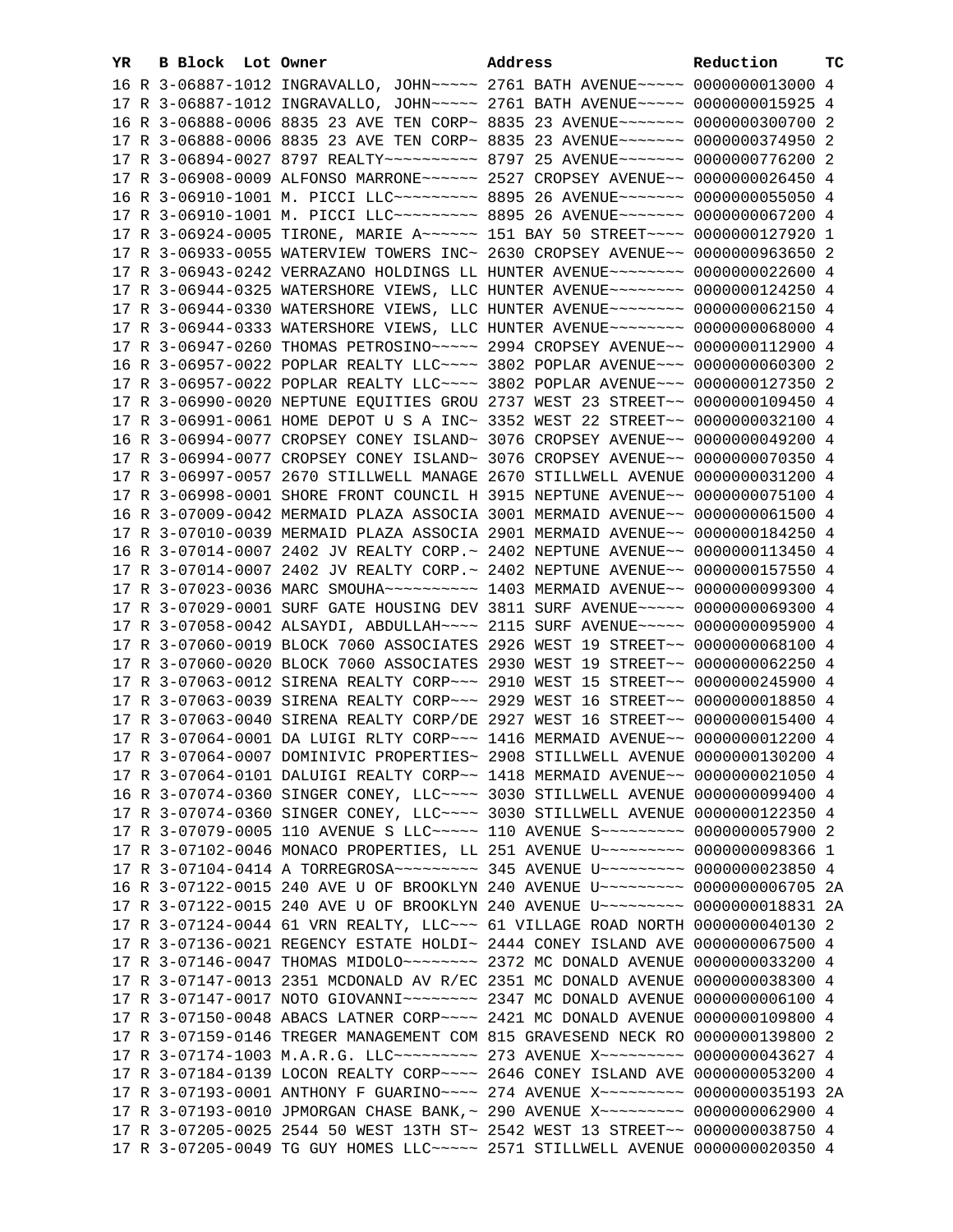| YR | B Block Lot Owner |                                                                                                                                                                 | Address | Reduction | тc |
|----|-------------------|-----------------------------------------------------------------------------------------------------------------------------------------------------------------|---------|-----------|----|
|    |                   | 17 R 3-07208-0302 BOYNTONX REALTY LLC~~ AVENUE X~~~~~~~~~~~~~ 0000000125450 4                                                                                   |         |           |    |
|    |                   | 17 R 3-07218-0059 WEDGEWOOD HALL OWNERS 2580 OCEAN PARKWAY~~~ 0000000982150 2                                                                                   |         |           |    |
|    |                   | 17 R 3-07220-0001 OCPARD REALTY ENTERPR 2503 OCEAN PARKWAY~~~ 0000000026250 2                                                                                   |         |           |    |
|    |                   | 17 R 3-07220-0005 OCPARD REALTY ENTERPR 564 AVENUE Y~~~~~~~~~ 0000000011750 2                                                                                   |         |           |    |
|    |                   | 17 R 3-07220-0015 OCPARD REALTY ENTERPR 63 MANHATTAN COURT~~~ 00000000008150 2                                                                                  |         |           |    |
|    |                   | 17 R 3-07220-0050 OCPARD REALTY ENTERPR 60 MANHATTAN COURT~~~ 0000000013000 2                                                                                   |         |           |    |
|    |                   | 17 R 3-07220-0055 OCPARD REALTY ENTERPR 67 BRIGHTON COURT~~~~ 0000000024250 2                                                                                   |         |           |    |
|    |                   | 17 R 3-07220-0090 OCPARD REALTY ENTERPR 769 AVENUE Z~~~~~~~~~ 0000000021550 2                                                                                   |         |           |    |
|    |                   | 17 R 3-07220-0125 OCPARD REALTY ENTERPR 62 BRIGHTON COURT~~~~ 0000000015350 2                                                                                   |         |           |    |
|    |                   | 17 R 3-07224-0122 873 REALTY LLC~~~~~~~~ 865 AVENUE Z~~~~~~~~~~ 0000000034800 2B                                                                                |         |           |    |
|    |                   | 17 R 3-07226-0062 RTM REALTY~~~~~~~~~~~~~~~~ 2615 WEST 13 STREET~~ 00000000075850 4                                                                             |         |           |    |
|    |                   | 17 R 3-07232-1001 LI, KONG HUAI~~~~~~~~ 526 AVENUE Z~~~~~~~~~ 0000000002494 1A                                                                                  |         |           |    |
|    |                   | 17 R 3-07232-1005 CORDERO, PAUL M~~~~~~ 526 AVENUE Z~~~~~~~~~ 0000000003512 1A                                                                                  |         |           |    |
|    |                   | 17 R 3-07232-1012 WEN, XIAO LING~~~~~~~ 526 AVENUE Z~~~~~~~~~ 0000000005660 1A                                                                                  |         |           |    |
|    |                   | 17 R 3-07232-1014 KWONG, SYLVIA SZE WAN 526 AVENUE Z~~~~~~~~~ 0000000004439 1A                                                                                  |         |           |    |
|    |                   | 17 R 3-07232-1016 MAARIT MILLER, PAULA~ 526 AVENUE Z~~~~~~~~~ 0000000008188 1A                                                                                  |         |           |    |
|    |                   | 17 R 3-07232-1020 FU, QIANG RONG~~~~~~~ 526 AVENUE Z~~~~~~~~~ 0000000007280 1A                                                                                  |         |           |    |
|    |                   | 17 R 3-07238-0049 2620 OCEAN OWNERS COR 2620 OCEAN PARKWAY~~~ 0000000314650 2                                                                                   |         |           |    |
|    |                   | 17 R 3-07242-1001 BANNER REALTY CO~~~~~ 611 BANNER AVENUE~~~~ 0000000022800 4                                                                                   |         |           |    |
|    |                   | 17 R 3-07247-0161 2779 STILLWELL ASSOC, 2781 STILLWELL AVENUE 0000000109400 4                                                                                   |         |           |    |
|    |                   | 17 R 3-07247-0189 MUFFLER TWO, INC~~~~~ 2727 STILLWELL AVENUE 0000000021600 4                                                                                   |         |           |    |
|    |                   | 17 R 3-07260-0019 2797 A~ T ASSOCIATES~ 2797 OCEAN PARKWAY~~~ 0000000174850 4                                                                                   |         |           |    |
|    |                   | 17 R 3-07266-0200 NEW YORK TELECOMMUNIC 2906 WEST 12 STREET~~ 0000000056850 4                                                                                   |         |           |    |
|    |                   | 17 R 3-07279-0153 TIROB REAL ESTATE PAR 2875 WEST 8 STREET~~~ 0000000419400 4                                                                                   |         |           |    |
|    |                   | 17 R 3-07281-0177 DAFNONAS HOLDINGS LLC 3086 WEST 1 STREET~~~ 0000000100550 2                                                                                   |         |           |    |
|    |                   | 16 R 3-07293-0003 1410 AVENUE S OWNERS~ 1410 AVENUE S~~~~~~~~~ 0000000433800 2                                                                                  |         |           |    |
|    |                   | 17 R 3-07293-0003 1410 AVENUE S OWNERS~ 1410 AVENUE S~~~~~~~~~ 0000000671000 2<br>17 R 3-07299-0001 2375 OCEAN OWNERS COR 2375 OCEAN AVENUE~~~~ 0000000240400 2 |         |           |    |
|    |                   | 17 R 3-07308-0007 BUCKLEY, KATHLEEN~~~~ 2914 AVENUE S~~~~~~~~ 0000000040900 4                                                                                   |         |           |    |
|    |                   | 16 R 3-07308-0032 LAWRENCE TOWERS DEL L 3280 NOSTRAND AVENUE~ 0000000367850 2                                                                                   |         |           |    |
|    |                   | 17 R 3-07308-0032 LAWRENCE TOWERS DEL L 3280 NOSTRAND AVENUE~ 0000000597600 2                                                                                   |         |           |    |
|    |                   | 17 R 3-07315-0040 BRIGHT FORTUNE INC~~~ 1119 AVENUE U~~~~~~~~ 0000000022400 2A                                                                                  |         |           |    |
|    |                   | 17 R 3-07315-0044 1111 AVENUE U REALTY, 1111 AVENUE U~~~~~~~~ 0000000094250 4                                                                                   |         |           |    |
|    |                   | 17 R 3-07315-0051 2389 CONEY ISLAND LLC 2391 CONEY ISLAND AVE 0000000065050 4                                                                                   |         |           |    |
|    |                   | 16 R 3-07316-0044 P. BIGG REALTY LLC -~~ 2077 EAST 12 STREET -~ 0000000099800 2                                                                                 |         |           |    |
|    |                   | 17 R 3-07316-0044 P. BIGG REALTY LLC -~~ 2077 EAST 12 STREET -~ 0000000155550 2                                                                                 |         |           |    |
|    |                   | 17 R 3-07322-0040 SOR-SAN REALTY CORP~~ 1707 AVENUE U~~~~~~~~ 0000000154150 4                                                                                   |         |           |    |
|    |                   | 16 R 3-07324-0027 TRISTAR HERITAGE, ~~~~ 2508 OCEAN AVENUE~~~~ 0000000024250 4                                                                                  |         |           |    |
|    |                   | 17 R 3-07324-0027 TRISTAR HERITAGE, ~~~~ 2508 OCEAN AVENUE~~~~ 0000000039100 4                                                                                  |         |           |    |
|    |                   | 17 R 3-07325-0079 KRUPITSKY, VICTOR~~~~ 2467 OCEAN AVENUE~~~~ 0000000024350 4                                                                                   |         |           |    |
|    |                   | 17 R 3-07328-0047 2309-11 AVE. U, LLC.~ 2309 AVENUE U~~~~~~~~~ 0000000025050 4                                                                                  |         |           |    |
|    |                   | 17 R 3-07334-0005 NEW YORK CITY INDUSTR 2914 AVENUE T~~~~~~~~~ 0000000085400 4                                                                                  |         |           |    |
|    |                   | 17 R 3-07334-0011 3344 NOSTRAND AVENUE~ 3354 NOSTRAND AVENUE~ 0000000063400 4                                                                                   |         |           |    |
|    |                   | 16 R 3-07334-0034 NEW YORK COMMUNITY BA 2925 AVENUE U~~~~~~~~~ 0000000099050 4                                                                                  |         |           |    |
|    |                   | 17 R 3-07334-0034 NEW YORK COMMUNITY BA 2925 AVENUE U~~~~~~~~ 0000000062400 4                                                                                   |         |           |    |
|    |                   | 17 R 3-07343-0001 THE LESTER KRONFELDFA 1102 AVENUE U~~~~~~~~ 0000000040450 4                                                                                   |         |           |    |
|    |                   | 17 R 3-07349-0006 1616 AVENUE U REALTY~ 1616 AVENUE U~~~~~~~~ 0000000271150 4                                                                                   |         |           |    |
|    |                   | 17 R 3-07352-0006 1916 AVENUE U LLC~~~~ 1916 AVENUE U~~~~~~~~ 0000000019841 2A                                                                                  |         |           |    |
|    |                   | 17 R 3-07360-0001 LES REALTY MGMT LLC~~ 2702 AVENUE U~~~~~~~~ 0000000057900 4                                                                                   |         |           |    |
|    |                   | 17 R 3-07362-0010 3454 STAR NOSTRAND LL 3442 NOSTRAND AVENUE~ 0000000143400 4                                                                                   |         |           |    |
|    |                   | 17 R 3-07362-0029 B&P REAL ESTATE LLC~~ 3494 NOSTRAND AVENUE~ 0000000061950 4                                                                                   |         |           |    |
|    |                   | 16 R 3-07370-0001 3102 AVENUE REALTY, L 3102 AVENUE U~~~~~~~~ 0000000144850 4                                                                                   |         |           |    |
|    |                   | 17 R 3-07370-0001 3102 AVENUE REALTY, L 3102 AVENUE U~~~~~~~~ 0000000066050 4                                                                                   |         |           |    |
|    |                   | 17 R 3-07378-0021 EDCO MANAGEMENT, INC. 1717 GRAVESEND NECK R 0000000040950 4                                                                                   |         |           |    |
|    |                   | 17 R 3-07378-0022 FAZZULA REALTY, INC.~ 1725 GRAVESEND NECK R 0000000013300 4                                                                                   |         |           |    |
|    |                   | 17 R 3-07380-1201 ~~~~~~~~~~~~~~~~~~~~~~~~~~~~ 2634 OCEAN AVENUE~~~~~ 0000000020500 4                                                                           |         |           |    |
|    |                   | 17 R 3-07381-0006 2020 AVE V APT CORP~~ 2020 AVENUE V~~~~~~~~ 0000000225200 2                                                                                   |         |           |    |
|    |                   | 16 R 3-07386-0142 3600-3610 NOSTRAND AS 3600 NOSTRAND AVENUE~ 0000000034300 4                                                                                   |         |           |    |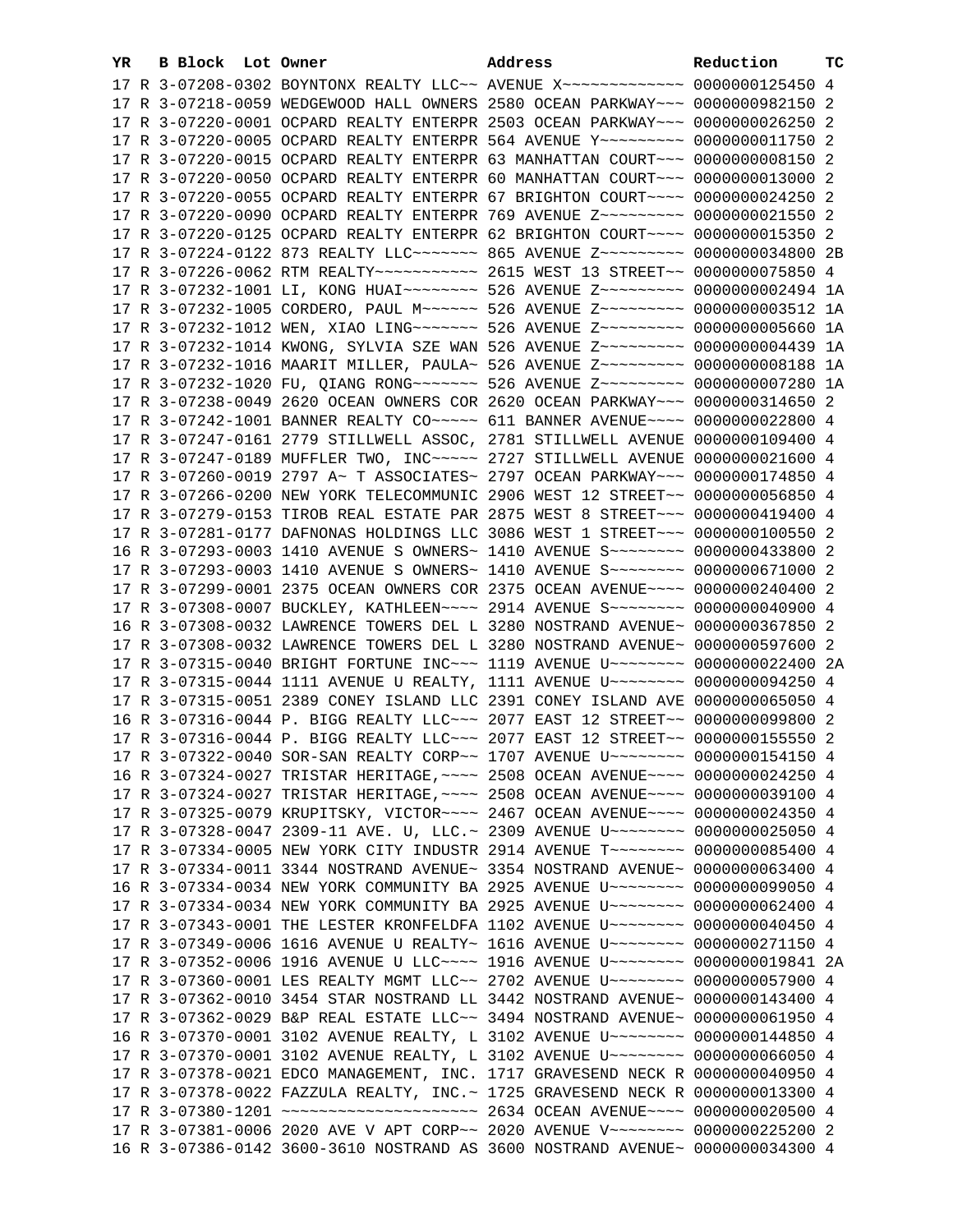| YR. | B Block Lot Owner |                                                                                                                                                                | Address | ТC<br>Reduction |  |
|-----|-------------------|----------------------------------------------------------------------------------------------------------------------------------------------------------------|---------|-----------------|--|
|     |                   | 17 R 3-07386-0142 3600-3610 NOSTRAND AS 3600 NOSTRAND AVENUE~ 0000000075550 4                                                                                  |         |                 |  |
|     |                   | 17 R 3-07386-0146 2913 AVENUE W LLC~~~~ 2913 AVENUE W~~~~~~~~ 0000000065800 4                                                                                  |         |                 |  |
|     |                   | 17 R 3-07394-0002 RAHABI JOSEPH~~~~~~~~ 2585 CONEY ISLAND AVE 0000000029000 4                                                                                  |         |                 |  |
|     |                   | 17 R 3-07399-0039 SHAPIRO, LISA KERRI~~ 2376 EAST 15 STREET~~ 0000000016850 4                                                                                  |         |                 |  |
|     |                   | 16 R 3-07404-0001 1900 TENANTS CORP~~~~ 1900 AVENUE W~~~~~~~~ 0000000226800 2                                                                                  |         |                 |  |
|     |                   | 17 R 3-07404-0001 1900 TENANTS CORP~~~~ 1900 AVENUE W~~~~~~~~ 0000000159250 2                                                                                  |         |                 |  |
|     |                   | 17 R 3-07405-0032 ZNC LLC -------------- 2021 AVENUE X -------- 0000000090100 4                                                                                |         |                 |  |
|     |                   | 17 R 3-07405-0914 AMIN REALTY INC ----- 3628 NOSTRAND AVENUE ~ 0000000911850 4                                                                                 |         |                 |  |
|     |                   | 17 R 3-07410-0156 M KALT & ANO~~~~~~~~~~~~~~~ 2302 KNAPP STREET~~~~~ 0000000038000 4                                                                           |         |                 |  |
|     |                   | 17 R 3-07411-0067 2711 MANAGEMENT GROUP 2711 CONEY ISLAND AVE 0000000043250 4                                                                                  |         |                 |  |
|     |                   | 17 R 3-07411-0068 J & K ELITE REALTY GR 2709 CONEY ISLAND AVE 0000000053250 4                                                                                  |         |                 |  |
|     |                   |                                                                                                                                                                |         |                 |  |
|     |                   |                                                                                                                                                                |         |                 |  |
|     |                   | 16 R 3-07412-1001 WIENER-MEGA LLC C/O R 2475 EAST 11 STREET~~ 0000000067750 4                                                                                  |         |                 |  |
|     |                   | 17 R 3-07412-1001 WIENER-MEGA LLC C/O R 2475 EAST 11 STREET~~ 0000000070000 4                                                                                  |         |                 |  |
|     |                   | 16 R 3-07422-0002 LGF ENTERPRISES~~~~~~ 2928 AVENUE X~~~~~~~~ 0000000071550 4                                                                                  |         |                 |  |
|     |                   | 17 R 3-07422-0002 LGF ENTERPRISES~~~~~~ 2928 AVENUE X~~~~~~~~ 0000000187650 4                                                                                  |         |                 |  |
|     |                   | 17 R 3-07422-0040 2939 AVE Y TENANTS CO 2939 AVENUE Y~~~~~~~~ 0000000097850 2                                                                                  |         |                 |  |
|     |                   | 17 R 3-07422-0046 QUAKER TWOSOME LTD PT 3775 NOSTRAND AVENUE~ 0000000030500 4                                                                                  |         |                 |  |
|     |                   | 16 R 3-07422-0048 QUAKER TWOSOME CORP~~ 3769 NOSTRAND AVENUE~ 0000000031000 4                                                                                  |         |                 |  |
|     |                   | 17 R 3-07422-0048 QUAKER TWOSOME CORP~~ 3769 NOSTRAND AVENUE~ 0000000018250 4                                                                                  |         |                 |  |
|     |                   | 17 R 3-07422-0061 NOSTRAND SHOPPERS INC 3715 NOSTRAND AVENUE~ 0000000086300 4                                                                                  |         |                 |  |
|     |                   | 17 R 3-07422-0301 SHKOLNIK MARINA~~~~~~ 2202 AVENUE X~~~~~~~~ 0000000019700 4                                                                                  |         |                 |  |
|     |                   | 16 R 3-07422-0305 ELIYA MENAHEM~~~~~~~~ 2212 AVENUE X~~~~~~~~ 0000000029800 4                                                                                  |         |                 |  |
|     |                   | 17 R 3-07422-0305 ELIYA MENAHEM~~~~~~~~ 2212 AVENUE X~~~~~~~~ 0000000030250 4                                                                                  |         |                 |  |
|     |                   |                                                                                                                                                                |         |                 |  |
|     |                   | 17 R 3-07435-0035 H & L REALTY COMPANY~ 2572 EAST 15 STREET~~ 0000000015750 4                                                                                  |         |                 |  |
|     |                   | 17 R 3-07435-0038 FLEET BANK OF NEW YOR 1415 AVENUE Z~~~~~~~~ 0000000325300 4                                                                                  |         |                 |  |
|     |                   | 17 R 3-07437-0001 MOD REALTY LLC ------- 1602 AVENUE Y -------- 0000000231600 4                                                                                |         |                 |  |
|     |                   | 17 R 3-07437-0010 1602 MML REALTY LLC~~ 2524 EAST 17 STREET~~ 0000000024900 4                                                                                  |         |                 |  |
|     |                   | 17 R 3-07441-0243 2965 OCEAN AVE CORP.~ 2965 OCEAN AVENUE~~~~ 0000000011900 4<br>17 R 3-07441-0263 2909 OCEAN AVENUE OWN 2909 OCEAN AVENUE~~~~ 0000000069900 2 |         |                 |  |
|     |                   | 16 R 3-07445-0001 ACADIA 3780-3858 NOST 3860 NOSTRAND AVENUE~ 0000000080800 4                                                                                  |         |                 |  |
|     |                   | 17 R 3-07445-0001 ACADIA 3780-3858 NOST 3860 NOSTRAND AVENUE~ 0000000135250 4                                                                                  |         |                 |  |
|     |                   | 17 R 3-07458-0060 MENDELEVICH, ALEXANDR 2653 EAST 13 STREET~~ 0000000319258 1                                                                                  |         |                 |  |
|     |                   | 17 R 3-07459-0096 KINGS HIGHWAY SHEEPSH 1504 SHEEPSHEAD BAY R 0000000062150 4                                                                                  |         |                 |  |
|     |                   | 17 R 3-07459-0108 KALLAS, KYRIE C ~~~~~~ 1610 SHEEPSHEAD BAY R 0000000049650 4                                                                                 |         |                 |  |
|     |                   | 17 R 3-07460-0006 WALDORF REALTY CO INC 1510 AVENUE Z~~~~~~~~ 0000000031350 4                                                                                  |         |                 |  |
|     |                   | 17 R 3-07462-1056 2615 EAST 17 STREET R 2615 EAST 17 STREET~~ 0000000315400 4                                                                                  |         |                 |  |
|     |                   | 16 R 3-07463-0037 2680 REALTY CORP~~~~~ 2680 EAST 19 STREET~~ 0000000214650 2                                                                                  |         |                 |  |
|     |                   | 17 R 3-07463-0069 1802-1810 JEROME AVER 1802 JEROME AVENUE~~~ 0000000057300 4                                                                                  |         |                 |  |
|     |                   | 17 R 3-07471-1105 KOGAN, IZABELLA~~~~~~ 2612 AVENUE Z~~~~~~~~ 0000000004538 1A                                                                                 |         |                 |  |
|     |                   | 17 R 3-07557-0001 HILLEL REALTY CORP~~~ 149 KENILWORTH PLACE~ 0000000039100 4                                                                                  |         |                 |  |
|     |                   | 17 R 3-07557-0047 GOLDHABER FLATBUSH LL 1504 FLATBUSH AVENUE~ 0000000086000 4                                                                                  |         |                 |  |
|     |                   | 17 R 3-07557-0052 1520 FLATBUSH AVE INC 1520 FLATBUSH AVENUE~ 0000000380850 4                                                                                  |         |                 |  |
|     |                   | 16 R 3-07575-0006 2901 AVE I APARTMENT~ 2901 AVENUE I~~~~~~~~ 0000000106450 2                                                                                  |         |                 |  |
|     |                   | 17 R 3-07575-0006 2901 AVE I APARTMENT~ 2901 AVENUE I~~~~~~~~~ 0000000175350 2                                                                                 |         |                 |  |
|     |                   | 17 R 3-07575-0016 WEST REALTY ASSOCIATE 865 EAST 29 STREET~~~ 0000000114250 4                                                                                  |         |                 |  |
|     |                   | 17 R 3-07581-0018 SCHAFER REALTY CORP~~ 985 EAST 35 STREET~~~ 0000000044800 4                                                                                  |         |                 |  |
|     |                   | 17 R 3-07584-0006 2003 REALTY LLC ----- 2003 AVENUE J ------- 0000000044600 2                                                                                  |         |                 |  |
|     |                   | 17 R 3-07593-0003 2919 VENTURES LLC~~~~ 2919 AVENUE J~~~~~~~~ 0000000028850 4                                                                                  |         |                 |  |
|     |                   | 17 R 3-07593-0004 WOLF ADALBERT ~~~~~~~~ 2917 AVENUE J ~~~~~~~~ 0000000028900 4                                                                                |         |                 |  |
|     |                   | 17 R 3-07594-0050 GOLDSCHEIN, EYTAN~~~~ 3024 AVENUE I~~~~~~~~ 0000000058200 1                                                                                  |         |                 |  |
|     |                   | 17 R 3-07597-0042 LOUDAL RLTY INC ----- 1682 FLATBUSH AVENUE ~ 0000000341550 2                                                                                 |         |                 |  |
|     |                   | 17 R 3-07598-0006 CRESENT NINE ASSOCS~~ 3401 AVENUE J~~~~~~~~ 0000000239130 2                                                                                  |         |                 |  |
|     |                   | 16 R 3-07598-0058 3402 REALTY CO LP~~~~ 3402 AVENUE I~~~~~~~~ 0000000117050 2                                                                                  |         |                 |  |
|     |                   | 17 R 3-07598-0058 3402 REALTY CO LP~~~~ 3402 AVENUE I~~~~~~~~ 0000000221700 2                                                                                  |         |                 |  |
|     |                   | 17 R 3-07602-0035 PICASSO MOON 72 LLC~~ 1517 OCEAN AVENUE~~~~ 0000000116000 2                                                                                  |         |                 |  |
|     |                   | 17 R 3-07625-0041 2504 AVENUE K ASSOCIA 2504 AVENUE K~~~~~~~~ 0000000244750 4                                                                                  |         |                 |  |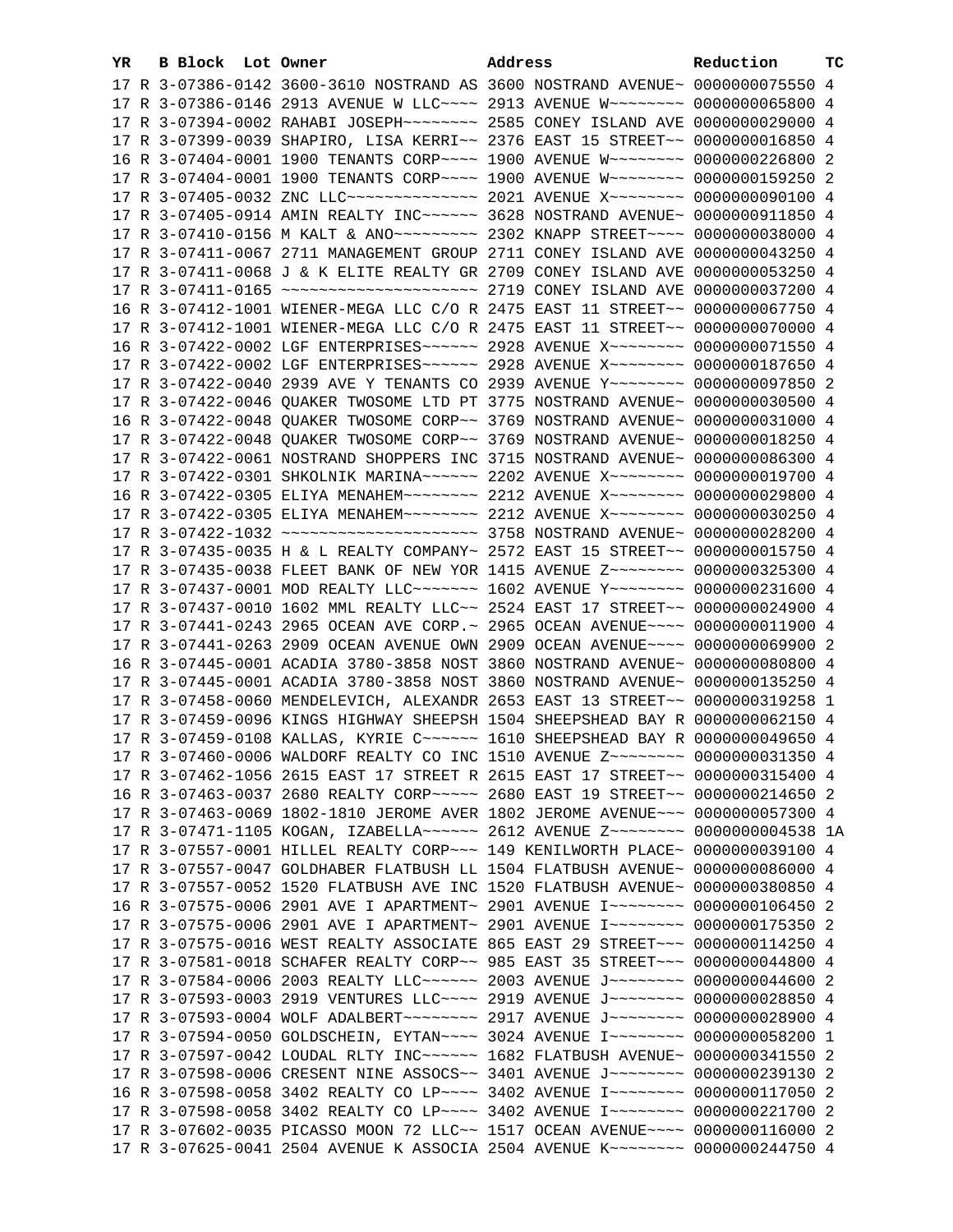| YR | B Block Lot Owner |                                                                                 | Address | Reduction       | тc |
|----|-------------------|---------------------------------------------------------------------------------|---------|-----------------|----|
|    |                   | 16 R 3-07630-0010 LEBGUTT REALTY LLC ~~~ 2557 NOSTRAND AVENUE~ 0000000204700 4  |         |                 |    |
|    |                   | 17 R 3-07630-0010 LEBGUTT REALTY LLC ~~~ 2557 NOSTRAND AVENUE~ 0000000181400 4  |         |                 |    |
|    |                   | 16 R 3-07630-0012 2525 NOSTRAND AVE COR 2525 NOSTRAND AVENUE~ 0000000013400 2   |         |                 |    |
|    |                   | 17 R 3-07630-0012 2525 NOSTRAND AVE COR 2525 NOSTRAND AVENUE~                   |         | 0000000094400 2 |    |
|    |                   | 17 R 3-07637-0049 1240 E 38TH ST CORP~~ 1240 EAST 38 STREET~~                   |         | 0000000028200 2 |    |
|    |                   | 17 R 3-07665-0056 CRYSTAL BAY IMPORTSLT 2684 NOSTRAND AVENUE~                   |         | 0000000020650 4 |    |
|    |                   | 17 R 3-07665-0074 GINGER HOLDING CORP.~ 2728 NOSTRAND AVENUE~                   |         | 0000000033850 4 |    |
|    |                   | 17 R 3-07666-0008 CRYSTAL BAY IMPORTS, L 2749 NOSTRAND AVENUE~                  |         | 0000000034150 4 |    |
|    |                   | 17 R 3-07684-0034 AMF LLC -------------- 2771 NOSTRAND AVENUE ~ 0000000125850 4 |         |                 |    |
|    |                   | 17 R 3-07713-0033 MARINE PK FUNERAL HOM 3024 QUENTIN ROAD~~~~ 0000000014200 4   |         |                 |    |
|    |                   | 17 R 3-07722-0029 GLENWOOD ROAD PROPERT 885 EAST 38 STREET~~~ 0000000069300 2   |         |                 |    |
|    |                   | 17 R 3-07725-0001 JDT REALTY ENTERPRISE 4105 AVENUE H~~~~~~~~ 0000000209600 4   |         |                 |    |
|    |                   | 17 R 3-07726-0040 MACWAVE PROPERTIES LL 4202 GLENWOOD ROAD~~~ 0000000046300 4   |         |                 |    |
|    |                   | 16 R 3-07727-0028 PEABODY WEBSTER HOLD~ 847 EAST 43 STREET~~~ 0000000042400 4   |         |                 |    |
|    |                   | 17 R 3-07727-0028 PEABODY WEBSTER HOLD~ 847 EAST 43 STREET~~~ 0000000046850 4   |         |                 |    |
|    |                   | 17 R 3-07727-0070 JDT REALTY ENTERPRISE 1600 TROY AVENUE~~~~~ 0000000023400 4   |         |                 |    |
|    |                   | 17 R 3-07733-0001 5 JAG LLC ------------ 1600 UTICA AVENUE --- 0000000021350 4  |         |                 |    |
|    |                   | 17 R 3-07733-0021 SHURGARD STORAGE CENT 4900 GLENWOOD ROAD~~~ 0000000400000 4   |         |                 |    |
|    |                   | 16 R 3-07733-0053 UTICA ASSOCIATES LLC~ 4919 KINGS HIGHWAY~~~ 0000000058650 4   |         |                 |    |
|    |                   | 17 R 3-07733-0053 UTICA ASSOCIATES LLC~ 4919 KINGS HIGHWAY~~~ 0000000087900 4   |         |                 |    |
|    |                   | 17 R 3-07753-0043 AMARI, JACQUELINE~ A~ AVENUE H~~~~~~~~~~~~~ 0000000005250 4   |         |                 |    |
|    |                   | 17 R 3-07753-0058 AMARI, JACQUELINE~ A~ 1656 UTICA AVENUE~~~~ 0000000020900 4   |         |                 |    |
|    |                   | 17 R 3-07753-0064 UTICA BH LLC --------- 1668 UTICA AVENUE --- 0000000013500 4  |         |                 |    |
|    |                   | 17 R 3-07753-0066 UTICA BH LLC --------- 1672 UTICA AVENUE --- 0000000014000 4  |         |                 |    |
|    |                   | 17 R 3-07763-0001 RALPH ASSOCIATES CO.~ 1900 RALPH AVENUE~~~~ 0000005321650 4   |         |                 |    |
|    |                   | 17 R 3-07775-0051 SHERIDAN APARTMENTS, ~ 1728 UTICA AVENUE~~~~ 0000000113600 4  |         |                 |    |
|    |                   | 16 R 3-07798-0057 HMMS REALTY CO LLC~~~ 1817 UTICA AVENUE~~~~ 0000000011700 4   |         |                 |    |
|    |                   | 17 R 3-07798-0057 HMMS REALTY CO LLC~~~ 1817 UTICA AVENUE~~~~ 0000000036900 4   |         |                 |    |
|    |                   | 16 R 3-07817-0054 ANNIE ROONEY PROPERTI 1970 FLATBUSH AVENUE~ 0000000014500 4   |         |                 |    |
|    |                   | 17 R 3-07817-0054 ANNIE ROONEY PROPERTI 1970 FLATBUSH AVENUE~ 0000000010550 4   |         |                 |    |
|    |                   | 17 R 3-07829-0070 1964 ASSOCIATES~~~~~~ 1942 UTICA AVENUE~~~~ 0000000013950 4   |         |                 |    |
|    |                   | 16 R 3-07830-0016 BLOCK 7830 LOTS 15 &~ 1947 UTICA AVENUE~~~~ 0000000035000 4   |         |                 |    |
|    |                   | 17 R 3-07830-0016 BLOCK 7830 LOTS 15 &~ 1947 UTICA AVENUE~~~~ 0000000042650 4   |         |                 |    |
|    |                   | 16 R 3-07830-0030 BLOCK 7830 LOT 30 REA 1919 UTICA AVENUE~~~~ 0000000010750 4   |         |                 |    |
|    |                   | 17 R 3-07830-0030 BLOCK 7830 LOT 30 REA 1919 UTICA AVENUE~~~~ 0000000017050 4   |         |                 |    |
|    |                   | 17 R 3-07839-0058 WHITMAN PLAZA ASSOCIA 2130 RALPH AVENUE~~~~ 0000000079800 4   |         |                 |    |
|    |                   | 17 R 3-07847-0044 REMICA PROPERTY GROUP 1982 UTICA AVENUE~~~~ 0000000086450 4   |         |                 |    |
|    |                   | 17 R 3-07847-0070 THE VINCENT A. PALONE 2046 UTICA AVENUE~~~~ 0000000010950 4   |         |                 |    |
|    |                   | 16 R 3-07848-0035 PALONE, AS TRUSTEE, B 2001 UTICA AVENUE~~~~ 0000000036300 4   |         |                 |    |
|    |                   | 17 R 3-07848-0035 PALONE, AS TRUSTEE, B 2001 UTICA AVENUE~~~~ 0000000043050 4   |         |                 |    |
|    |                   | 16 R 3-07868-0018 JZB HOLDINGS LLC ~~~~~ 2041 FLATBUSH AVENUE ~ 0000000023950   |         |                 | 4  |
|    |                   | 17 R 3-07868-0018 JZB HOLDINGS LLC ---- 2041 FLATBUSH AVENUE ~ 0000000028000 4  |         |                 |    |
|    |                   | 17 R 3-07868-0036 BAUGHMAN REALTY LLC~~ 20 BAUGHMAN PLACE~~~~ 0000000057700 2   |         |                 |    |
|    |                   | 17 R 3-07870-0001 4521 AVENUE N LLC~~~~ 4521 AVENUE N~~~~~~~~ 0000000024650 4   |         |                 |    |
|    |                   | 16 R 3-07875-0011 CCB GROUP CORP. ~~~~~~ 2151 UTICA AVENUE~~~~ 0000000003450 4  |         |                 |    |
|    |                   | 17 R 3-07875-0011 CCB GROUP CORP. ~~~~~~ 2151 UTICA AVENUE~~~~ 00000000006150 4 |         |                 |    |
|    |                   | 16 R 3-07875-0012 CCB GROUP CORP. ~~~~~~ 2149 UTICA AVENUE~~~~ 0000000018000 4  |         |                 |    |
|    |                   | 17 R 3-07875-0012 CCB GROUP CORP. ~~~~~~ 2149 UTICA AVENUE~~~~ 0000000024750 4  |         |                 |    |
|    |                   | 16 R 3-07877-0004 CLL HOLDING CORP. ~~~~ 5209 AVENUE N~~~~~~~~ 0000000027400 4  |         |                 |    |
|    |                   | 17 R 3-07877-0004 CLL HOLDING CORP. ~~~~ 5209 AVENUE N~~~~~~~~ 0000000016600 4  |         |                 |    |
|    |                   | 16 R 3-07877-0006 CLL HOLDING CORP~~~~~ 5201 AVENUE N~~~~~~~~                   |         | 0000000028700 4 |    |
|    |                   | 17 R 3-07877-0006 CLL HOLDING CORP~~~~~ 5201 AVENUE N~~~~~~~~                   |         | 0000000025100 4 |    |
|    |                   | 16 R 3-07889-0042 2134 FLATBUSH AVE COR 2134 FLATBUSH AVENUE~                   |         | 0000000028900 4 |    |
|    |                   | 17 R 3-07889-0042 2134 FLATBUSH AVE COR 2134 FLATBUSH AVENUE~                   |         | 0000000054100 4 |    |
|    |                   | 16 R 3-07889-0044 ECJ NEW YORK REALTY, ~ 2138 FLATBUSH AVENUE~                  |         | 0000000013750 4 |    |
|    |                   | 17 R 3-07889-0044 ECJ NEW YORK REALTY, ~ 2138 FLATBUSH AVENUE~                  |         | 0000000016900 4 |    |
|    |                   | 16 R 3-07889-0050 LIGHT PROJECTIONS INC 2152 FLATBUSH AVENUE~                   |         | 0000000071300 4 |    |
|    |                   | 17 R 3-07889-0050 LIGHT PROJECTIONS INC 2152 FLATBUSH AVENUE~ 0000000204750 4   |         |                 |    |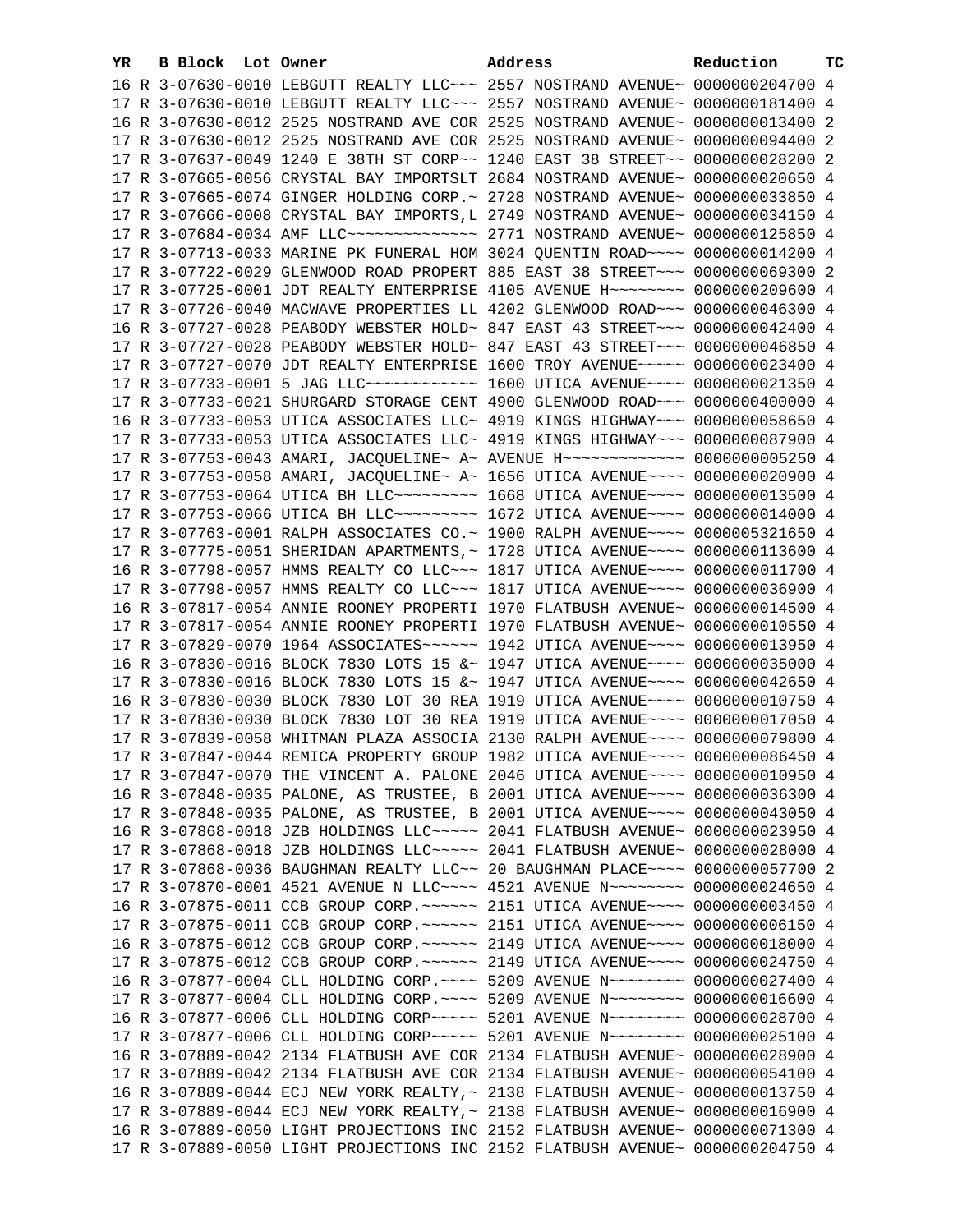| YR. | B Block Lot Owner |  | Address                                                                            | Reduction | тc |
|-----|-------------------|--|------------------------------------------------------------------------------------|-----------|----|
|     |                   |  | 17 R 3-07895-0011 2233 UTICA, ~~~~~~~~~~ 2233 UTICA AVENUE~~~~ 0000000032000 4     |           |    |
|     |                   |  | 16 R 3-07897-0032 ANTONIO BRANCHINELLI~ 5204 AVENUE N~~~~~~~~~ 0000000028750 4     |           |    |
|     |                   |  | 17 R 3-07914-0001 SAMY AUTO CORP~~~~~~~ 8923 DITMAS AVENUE~~~ 0000000030850 4      |           |    |
|     |                   |  | 17 R 3-07920-0020 SAM JIN ENTERPRISE IN 8201 FOSTER AVENUE~~~ 0000002749000 4      |           |    |
|     |                   |  | 17 R 3-07924-0126 DITMAS ASSOCIATES, ~~~ 331 EAST 88 STREET~~~ 0000000063750 4     |           |    |
|     |                   |  | 17 R 3-07924-0143 DITMAS ASSOCIATES, ~~~ 8812 DITMAS AVENUE~~~ 0000000065600 4     |           |    |
|     |                   |  | 17 R 3-07924-0178 AMERICAN OIL CO/FKA~~ 804 REMSEN AVENUE~~~~ 0000000028130 4      |           |    |
|     |                   |  | 17 R 3-07932-0083 RALPH BH LLC -------- 1360 RALPH AVENUE --- 0000000034200 4      |           |    |
|     |                   |  | 17 R 3-07932-0093 EMERALD EQUITIES LLC~ 1332 EAST 59 STREET~~ 0000000055800 4      |           |    |
|     |                   |  | 17 R 3-07932-0176 12 KINGSWAY REALTY~~~ 1342 RALPH AVENUE~~~~ 0000000037400 4      |           |    |
|     |                   |  | 17 R 3-07946-0078 LIFE QUALITY AUTO REP 940 REMSEN AVENUE~~~~ 0000000486650 4      |           |    |
|     |                   |  | 17 R 3-07948-0013 33 BERTEL L.L.C. ~~~~~ 5350 KINGS HIGHWAY~~~ 0000000860000 4     |           |    |
|     |                   |  |                                                                                    |           |    |
|     |                   |  | 16 R 3-07949-0039 5377 KINGS HIGHWAY PT 5349 KINGS HIGHWAY~~~ 0000000126700 4      |           |    |
|     |                   |  | 17 R 3-07949-0039 5377 KINGS HIGHWAY PT 5349 KINGS HIGHWAY~~~ 0000000182050 4      |           |    |
|     |                   |  | 16 R 3-07949-0050 5377 KINGS HIGHWAY PA 5369 KINGS HIGHWAY~~~ 0000000100200 4      |           |    |
|     |                   |  | 17 R 3-07949-0050 5377 KINGS HIGHWAY PA 5369 KINGS HIGHWAY~~~ 0000000129900 4      |           |    |
|     |                   |  | 17 R 3-07964-0058 8520 FOSTER AVE REALT 8524 FOSTER AVENUE~~~ 0000000068600 4      |           |    |
|     |                   |  | 17 R 3-07968-0030 MC FOSTER LLC ------- 8902 FOSTER AVENUE -- 0000000065700 4      |           |    |
|     |                   |  | 17 R 3-08002-0007 MARVIN S TANEN~~~~~~~ 8109 FLATLANDS AVENUE 0000000014800 4      |           |    |
|     |                   |  | 17 R 3-08002-0009 8101 HOLDINGS LLC~~~~ 8103 FLATLANDS AVENUE 0000000036400 4      |           |    |
|     |                   |  | 17 R 3-08005-0006 BOLLA CITY HOLDINGS C 8401 FLATLANDS AVENUE 0000000063500 4      |           |    |
|     |                   |  | 17 R 3-08006-0006 8501 FLATLANDS AVE~~~ 8509 FLATLANDS AVENUE 0000000003100 4      |           |    |
|     |                   |  | 16 R 3-08008-0005 T K HOLDING LLC ~~~~~~ 8713 FLATLANDS AVENUE 0000000037100 4     |           |    |
|     |                   |  | 17 R 3-08008-0005 T K HOLDING LLC ~~~~~~ 8713 FLATLANDS AVENUE 0000000029950 4     |           |    |
|     |                   |  | 17 R 3-08015-0041 FLATLANDS 78 LLC ---- 7802 FLATLANDS AVENUE 0000000197500 4      |           |    |
|     |                   |  |                                                                                    |           |    |
|     |                   |  | 17 R 3-08117-0026 789 EAST 91ST ST., LL 789 EAST 91 STREET~~~ 0000000180850 4      |           |    |
|     |                   |  |                                                                                    |           |    |
|     |                   |  | 16 R 3-08124-0027 929 REMSEN AVENUE, LL 929 REMSEN AVENUE~~~~ 0000000070900 4      |           |    |
|     |                   |  | 17 R 3-08124-0027 929 REMSEN AVENUE, LL 929 REMSEN AVENUE~~~~ 0000000123100 4      |           |    |
|     |                   |  | 17 R 3-08128-0001 WIRA ASSOCIATES~~~~~~ 1131 EAST 94 STREET~~ 0000000404332 2      |           |    |
|     |                   |  | 17 R 3-08131-0054 452 EAST 99TH STREET~ 452 EAST 99 STREET~~~ 0000000012400 4      |           |    |
|     |                   |  | 16 R 3-08141-0105 NEW ASSOCIATES, LLC ~~~ 940 EAST 92 STREET ~~~ 0000000057400 4   |           |    |
|     |                   |  | 17 R 3-08141-0105 NEW ASSOCIATES, LLC ~~~ 940 EAST 92 STREET ~~~ 0000000085300 4   |           |    |
|     |                   |  | 17 R 3-08147-0016 SRY CORPORATION~~~~~~ 1309 ROCKAWAY PARKWAY 0000000017150 4      |           |    |
|     |                   |  | 17 R 3-08165-0048 ROCKAWAY REALTY LLC C 1380 ROCKAWAY PARKWAY 0000000562100 4      |           |    |
|     |                   |  | 17 R 3-08165-0059 PARKLAND REALTY LLC~~ 1412 ROCKAWAY PARKWAY 0000000038250 4      |           |    |
|     |                   |  | 17 R 3-08165-0153 ROCK PARK 13 LLC ---- 1396 ROCKAWAY PARKWAY 0000000033750 4      |           |    |
|     |                   |  | 16 R 3-08168-0025 E.99 USA LLC~~~~~~~~~~~ EAST 99 STREET~~~~~~~~ 0000000063500 4   |           |    |
|     |                   |  | 17 R 3-08168-0025 E.99 USA LLC~~~~~~~~~~ EAST 99 STREET~~~~~~~ 0000000071600 4     |           |    |
|     |                   |  | 17 R 3-08172-0027 RIVER MANOR ACQUISITI 790 EAST 103 STREET~~ 0000000479550 4      |           |    |
|     |                   |  | 16 R 3-08182-0001 ROHITH REDDY, LLC~~~~ 9413 FLATLANDS AVENUE 0000000342750 4      |           |    |
|     |                   |  | 17 R 3-08182-0001 ROHITH REDDY, LLC~~~~ 9413 FLATLANDS AVENUE 0000000116400 4      |           |    |
|     |                   |  | 17 R 3-08185-0022 1467 ROCKAWAY PARKWAT 1467 ROCKAWAY PARKWAY 0000000045800 4      |           |    |
|     |                   |  | 17 R 3-08185-0032 ELIAS PROPERTIES ROCK 1443 ROCKAWAY PARKWAY 0000000085650 4      |           |    |
|     |                   |  | 17 R 3-08185-0037 1431 ROCKAWAY PARKWAY 1431 ROCKAWAY PARKWAY 0000000061350 4      |           |    |
|     |                   |  | 17 R 3-08201-0043 REDDY FAMILY PROPERTI 9320 FLATLANDS AVENUE 0000000079550 4      |           |    |
|     |                   |  | 17 R 3-08206-0052 BREUKELEN HOLDINGS CO 926 EAST 99 STREET~~~ 0000000038700 4      |           |    |
|     |                   |  | 16 R 3-08243-0005 1761 ROCKAWAY ASSOCIA 9701 AVENUE L~~~~~~~~ 0000000076400 4      |           |    |
|     |                   |  | 17 R 3-08243-0005 1761 ROCKAWAY ASSOCIA 9701 AVENUE L~~~~~~~~ 0000000105200 4      |           |    |
|     |                   |  | 17 R 3-08259-0036 ELIAS PROPERTIES AVEN 9414 AVENUE L~~~~~~~~ 0000000041750 4      |           |    |
|     |                   |  | 17 R 3-08260-0043 STEINER MICHAEL~~~~~~ 9524 AVENUE L~~~~~~~~ 0000000008870 4      |           |    |
|     |                   |  | 17 R 3-08273-1090 LOWE, DIANA~~~~~~~~~~~~~~~ 10808 FLATLANDS 9 STR 0000000001860 4 |           |    |
|     |                   |  | 17 R 3-08281-0024 SEAVIEW COMP~~~~~~~~~~~~~~ 1871 ROCKAWAY PARKWAY 0000003051350 4 |           |    |
|     |                   |  | 17 R 3-08299-0051 L M T REALTY CO~~~~~~ 1970 ROCKAWAY PARKWAY 0000000039600 4      |           |    |
|     |                   |  | 16 R 3-08300-0020 SCIORTINO, PATRICK~~~ 1983 ROCKAWAY PARKWAY 0000000003700 4      |           |    |
|     |                   |  | 17 R 3-08300-0020 SCIORTINO, PATRICK~~~ 1983 ROCKAWAY PARKWAY 0000000006900 4      |           |    |
|     |                   |  | 17 R 3-08384-0039 JPMORGAN CHASE BANK, ~ 2401 RALPH AVENUE~~~~ 0000000048450 4     |           |    |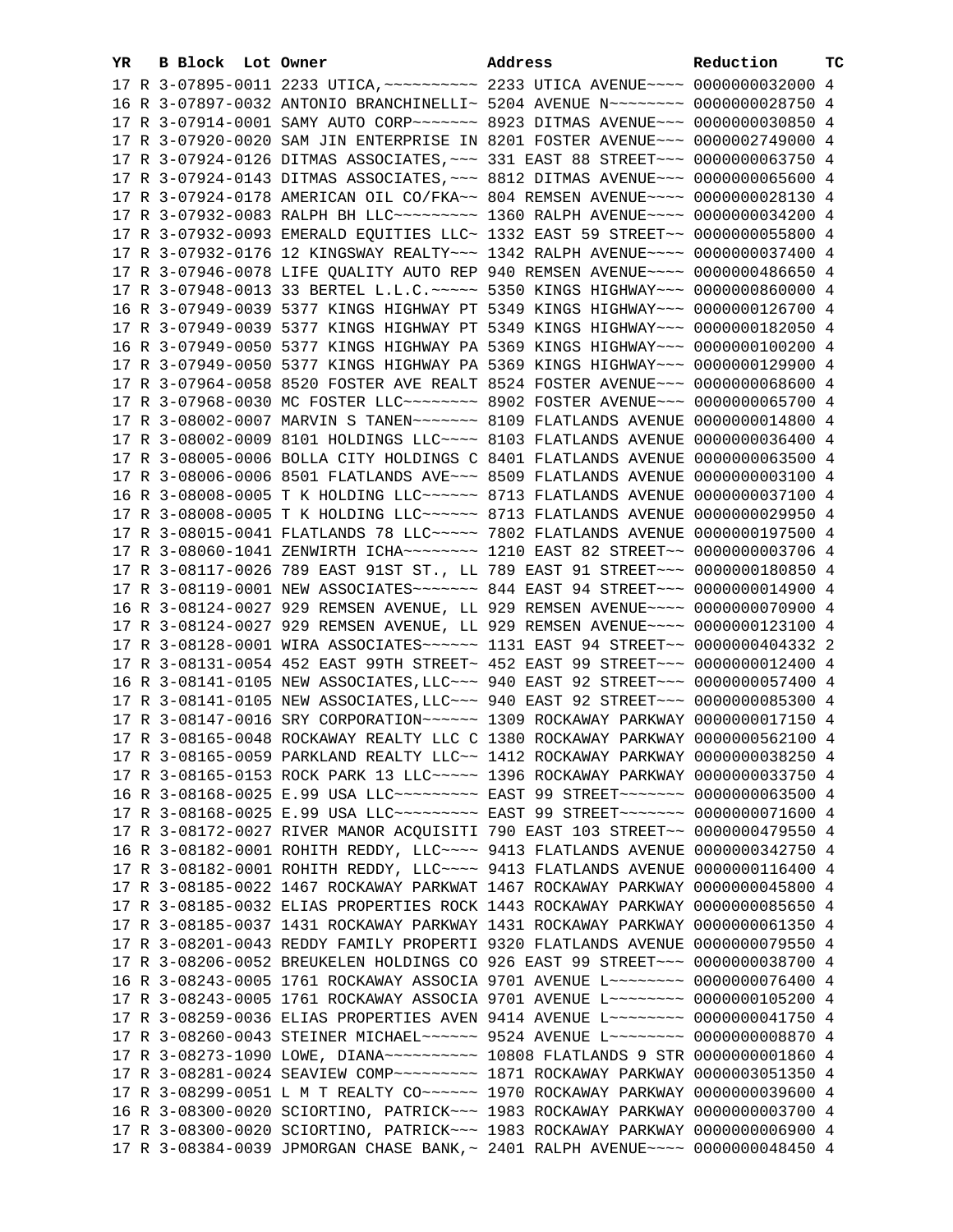| YR | B Block Lot Owner | Address                                                                                                                                                         | Reduction | тc |
|----|-------------------|-----------------------------------------------------------------------------------------------------------------------------------------------------------------|-----------|----|
|    |                   | 17 R 3-08411-0001 7001 EAST 71ST STREET 7001 AVENUE U~~~~~~~~~ 0000000230800 4                                                                                  |           |    |
|    |                   | 17 R 3-08428-0001 BARDO, LLC. ~~~~~~~~~~ 6807 AVENUE V~~~~~~~~ 0000000021250 4                                                                                  |           |    |
|    |                   | 16 R 3-08437-0036 JOVPAUL REALTY CORP~~ 2210 EAST 69 STREET~~ 0000000064650 4                                                                                   |           |    |
|    |                   | 17 R 3-08437-0036 JOVPAUL REALTY CORP~~ 2210 EAST 69 STREET~~ 0000000045450 4                                                                                   |           |    |
|    |                   | 17 R 3-08446-0031 NADZIEJA, LLC ------- 2300 EAST 69 STREET -- 0000000104150 4                                                                                  |           |    |
|    |                   | 17 R 3-08470-1018 CNL RETIREMENT SUN1, ~ 5905 STRICKLAND AVENU 0000000836700 2                                                                                  |           |    |
|    |                   | 17 R 3-08470-1051 N & D CONSULTING INC~ 5995 STRICKLAND AVENU 0000000201900 4                                                                                   |           |    |
|    |                   | 17 R 3-08470-1052 N & D CONSULTING INC~ 5993 STRICKLAND AVENU 0000000267750 4                                                                                   |           |    |
|    |                   | 17 R 3-08470-1060 ENOPAC HOLDING LLC~~~ 6055 STRICKLAND AVENU 0000000389300 4                                                                                   |           |    |
|    |                   | 17 R 3-08470-1070 ENOPAC HOLDING LLC~~~ 6065 STRICKLAND AVENU 0000000205450 4                                                                                   |           |    |
|    |                   | 17 R 3-08470-1100 WEINSTEIN LARRY~~~~~~ 6001 STRICKLAND AVENU 0000000027900 4                                                                                   |           |    |
|    |                   | 17 R 3-08487-0001 NOXXEN REALTY CORP~~~ 2235 FLATBUSH AVENUE~ 0000000074550 4                                                                                   |           |    |
|    |                   | 17 R 3-08541-0009 FORMAN COLEMAN LLC~~~ 4103 AVENUE U~~~~~~~~ 0000000054720 4                                                                                   |           |    |
|    |                   | 16 R 3-08543-0001 THALER REALTY CORP~~~ 5101 AVENUE U~~~~~~~~ 0000000084900 4                                                                                   |           |    |
|    |                   | 17 R 3-08543-0001 THALER REALTY CORP~~~ 5101 AVENUE U~~~~~~~~ 0000000059150 4                                                                                   |           |    |
|    |                   |                                                                                                                                                                 |           |    |
|    |                   | 16 R 3-08543-0003 THALER REALTY CORP~~~ 2475 FLATBUSH AVENUE~ 0000000026000 4                                                                                   |           |    |
|    |                   | 16 R 3-08543-0011 THALER REALTY CORP~~~ 2461 FLATBUSH AVENUE~ 0000000066250 4                                                                                   |           |    |
|    |                   | 17 R 3-08556-0080 2270 KIMBALL LLC ---- 2270 KIMBALL STREET -- 0000000314200 4                                                                                  |           |    |
|    |                   | 17 R 3-08558-0044 SIGMA PREFERRED EQUIT 4124 AVENUE U~~~~~~~~ 0000001034950 4                                                                                   |           |    |
|    |                   | 17 R 3-08559-0001 A.J. RICHARD & SONS, ~ 2544 FLATBUSH AVENUE~ 0000000584350 4                                                                                  |           |    |
|    |                   | 16 R 3-08559-0035 HENDRICKSON PROPERTY~ 2215 HENDRICKSON STRE 0000000039400 4                                                                                   |           |    |
|    |                   | 17 R 3-08559-0035 HENDRICKSON PROPERTY~ 2215 HENDRICKSON STRE 0000000068200 4                                                                                   |           |    |
|    |                   | 17 R 3-08590-0133 SLJ REALTY HOLDINGS, ~ 2594 FLATBUSH AVENUE~ 0000000294750 4                                                                                  |           |    |
|    |                   | 17 R 3-08662-1401 SHILMAN, ALLA~~~~~~~~ 35 BRIGHTON 2 PLACE~~ 0000000005758 2C                                                                                  |           |    |
|    |                   | 16 R 3-08662-1501 SEMENOV, DMITRI~~~~~~ 62 BRIGHTON 2 PLACE~~ 0000000014130 2C                                                                                  |           |    |
|    |                   | 17 R 3-08662-1501 SEMENOV, DMITRI~~~~~~ 62 BRIGHTON 2 PLACE~~ 0000000021603 2C                                                                                  |           |    |
|    |                   | 17 R 3-08665-0495 ANATOLY BELILOVSKY~~~ 523 OCEAN VIEW AVENUE 0000000028200 4                                                                                   |           |    |
|    |                   | 17 R 3-08670-0044 SOSINSKY ROMAN~~~~~~~ 225 BRIGHTON BEACH AV 0000000013250 4                                                                                   |           |    |
|    |                   | 17 R 3-08671-0937 FRIDMAN, MARINA~~~~~~ 243 BRIGHTON BEACH AV 0000000043190 4<br>17 R 3-08671-0938 241 BRIGHTON LLC ~~~~~ 241 BRIGHTON BEACH AV 0000000029750 4 |           |    |
|    |                   | 17 R 3-08674-0023 DMR HOLDING LLC C/O N 3052 BRIGHTON 5 STREE 0000000476100 2                                                                                   |           |    |
|    |                   | 17 R 3-08675-0035 523 BRIGHTON LLC ~~~~~ 523 BRIGHTON BEACH AV 0000000047450 4                                                                                  |           |    |
|    |                   | 17 R 3-08676-0017 A O J MANAGEMENT CORP 3061 BRIGHTON 6 STREE 0000000015750 4                                                                                   |           |    |
|    |                   | 17 R 3-08679-0007 3101 APT INC -------- 3101 OCEAN PARKWAY -- 0000000306900 2                                                                                   |           |    |
|    |                   | 17 R 3-08679-1001 3111 OCEAN PARKWAY A~ 3111 OCEAN PARKWAY~~~ 0000000055700 4                                                                                   |           |    |
|    |                   | 16 R 3-08685-0004 282 BRIGHTON BEACH L~ 282 BRIGHTON BEACH AV 0000000007400 4                                                                                   |           |    |
|    |                   | 17 R 3-08685-0004 282 BRIGHTON BEACH L~ 282 BRIGHTON BEACH AV 0000000051000 4                                                                                   |           |    |
|    |                   | 17 R 3-08685-0010 3100 OWNERS CORP~~~~~ 3100 BRIGHTON 3 STREE 0000000291150 2                                                                                   |           |    |
|    |                   | 17 R 3-08685-0097 268 BRIGHTON REALTY~~ 280 BRIGHTON BEACH AV 0000000259750 4                                                                                   |           |    |
|    |                   | 17 R 3-08686-0025 313 23 OWNERS CORP~~~ 313 BRIGHTWATER COURT 0000000135150 2                                                                                   |           |    |
|    |                   | 17 R 3-08686-0031 RAMPART REALTY CO L.L 301 BRIGHTWATER COURT 0000000264300 2                                                                                   |           |    |
|    |                   | 17 R 3-08688-0069 L&C BRAND REALTY INC~ 406 BRIGHTON BEACH AV 0000000011850 4                                                                                   |           |    |
|    |                   | 17 R 3-08689-0097 GAMMA REALTY LLC ---- 501 BRIGHTWATER COURT 0000000163350 2                                                                                   |           |    |
|    |                   | 16 R 3-08690-0083 CASOL REALTY LLC ---- 3152 BRIGHTON 6 STREE 0000000349850 2                                                                                   |           |    |
|    |                   | 17 R 3-08690-0083 CASOL REALTY LLC ---- 3152 BRIGHTON 6 STREE 0000000303000 2                                                                                   |           |    |
|    |                   | 17 R 3-08691-0011 601 TENANTS CORP~~~~~ 601 BRIGHTWATER COURT 0000000459280 2                                                                                   |           |    |
|    |                   | 17 R 3-08691-0021 3115 REALTY LLC ----- 3115 BRIGHTON 6 STREE 0000000179100 2                                                                                   |           |    |
|    |                   | 16 R 3-08692-0019 702 BRIGHTON BEACH AV 702 BRIGHTON BEACH AV 0000000932200 4                                                                                   |           |    |
|    |                   | 17 R 3-08692-0019 702 BRIGHTON BEACH AV 702 BRIGHTON BEACH AV 0000001839850 4                                                                                   |           |    |
|    |                   | 16 R 3-08694-0414 ~~~~~~~~~~~~~~~~~~~~~~~~~~~~~~ 1232 SURF AVENUE~~~~~~ 0000000360300 4                                                                         |           |    |
|    |                   | 17 R 3-08694-0414 ~~~~~~~~~~~~~~~~~~~~~~~~~~~~~~~ 1232 SURF AVENUE~~~~~~ 0000000348150 4                                                                        |           |    |
|    |                   |                                                                                                                                                                 |           |    |
|    |                   |                                                                                                                                                                 |           |    |
|    |                   | 16 R 3-08695-0433 SINGER CONEY, LLC~~~~ 3029 STILLWELL AVENUE 0000000154650 4                                                                                   |           |    |
|    |                   | 17 R 3-08695-0433 SINGER CONEY, LLC~~~~ 3029 STILLWELL AVENUE 0000000186600 4                                                                                   |           |    |
|    |                   | 16 R 3-08696-0037 CONEY GREENBERG WEISS 1124 SURF AVENUE~~~~~ 0000000048450 4                                                                                   |           |    |
|    |                   | 17 R 3-08696-0037 CONEY GREENBERG WEISS 1124 SURF AVENUE~~~~~ 0000000061500 4                                                                                   |           |    |
|    |                   | 16 R 3-08696-0044 CONEY GREENBERG WEISS 3017 WEST 12 STREET~~ 0000000015750 4                                                                                   |           |    |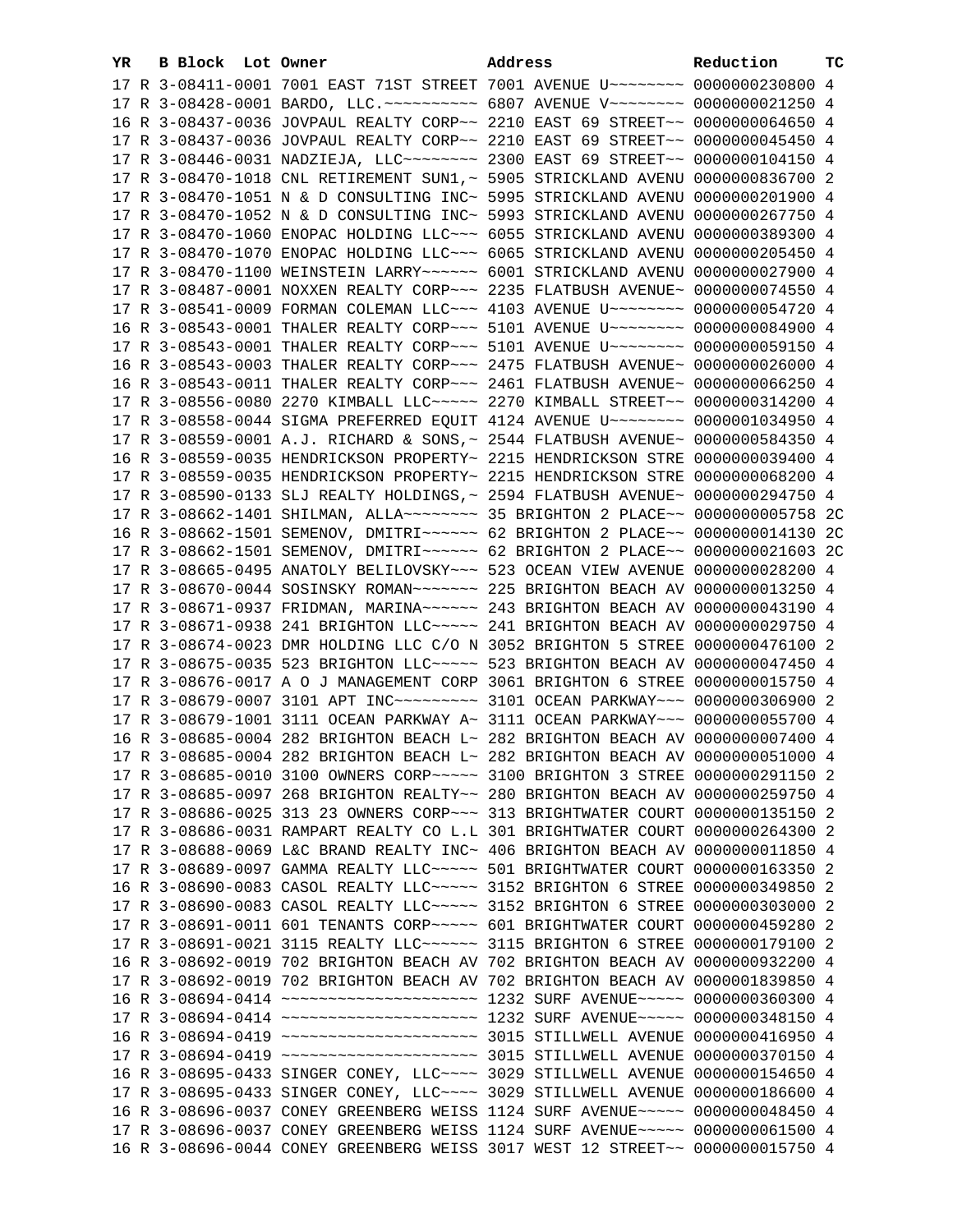| YR. | B Block Lot Owner | Address                                                                                                                                                        | Reduction | тc |
|-----|-------------------|----------------------------------------------------------------------------------------------------------------------------------------------------------------|-----------|----|
|     |                   | 17 R 3-08696-0044 CONEY GREENBERG WEISS 3017 WEST 12 STREET~~ 0000000023400 4                                                                                  |           |    |
|     |                   | 17 R 3-08713-1001 2 WEST END OWNERS COR 2 WEST END AVENUE~~~~ 0000000317800 4                                                                                  |           |    |
|     |                   | 16 R 3-08723-1001 WIENER-MEGA REALTY~~~ 200 CORBIN PLACE~~~~~ 0000000045800 4                                                                                  |           |    |
|     |                   | 17 R 3-08723-1001 WIENER-MEGA REALTY~~~ 200 CORBIN PLACE~~~~~ 0000000060850 4                                                                                  |           |    |
|     |                   | 16 R 3-08738-0090 ORBACH, HELEN~~~~~~~~ 290 AMHERST STREET~~~ 0000000007803 1                                                                                  |           |    |
|     |                   | 17 R 3-08738-0090 ORBACH, HELEN~~~~~~~~ 290 AMHERST STREET~~~ 0000000017112 1                                                                                  |           |    |
|     |                   | 17 R 3-08765-0027 FUNDED ESTATES ASSOCI 2742 EAST 13 STREET~~ 0000000082750 2                                                                                  |           |    |
|     |                   | 17 R 3-08766-0040 VOGOR PROPERTIES LLC~ 2776 EAST 14 STREET~~ 0000000029550 4                                                                                  |           |    |
|     |                   | 17 R 3-08769-1001 INESSA LUTINGER~~~~~~ 2788 EAST 16 STREET~~ 0000000003048 2C                                                                                 |           |    |
|     |                   | 17 R 3-08801-0074 GULMATICO, CHONA F~~~ 3103 EMMONS AVENUE~~~ 0000000123981 1                                                                                  |           |    |
|     |                   | 16 R 3-08811-0014 BOLLA EM REALTY, LLC~ 3003 CONEY ISLAND AVE 0000000048300 4                                                                                  |           |    |
|     |                   | 17 R 3-08811-0014 BOLLA EM REALTY, LLC~ 3003 CONEY ISLAND AVE 0000000059050 4                                                                                  |           |    |
|     |                   | 17 R 3-08815-0016 2814-2824 EMMONS ACQU 2814 EMMONS AVENUE~~~ 0000000061300 4                                                                                  |           |    |
|     |                   | 16 R 3-08833-0200 PUBLIC STORAGE, INC. ~ 2461 KNAPP STREET ~~~~ 0000000193800 4                                                                                |           |    |
|     |                   | 17 R 3-08833-0200 PUBLIC STORAGE, INC.~ 2461 KNAPP STREET~~~~ 0000000198900 4                                                                                  |           |    |
|     |                   |                                                                                                                                                                |           |    |
|     |                   | 16 R 3-08839-0006 3147 VOORHIES AVE REA 2702 PLUMB 1 STREET~~ 0000000034903 4<br>17 R 3-08839-0006 3147 VOORHIES AVE REA 2702 PLUMB 1 STREET~~ 0000000039650 4 |           |    |
|     |                   |                                                                                                                                                                |           |    |
|     |                   | 17 R 3-08839-0140 ZAPRAVKA, LLC ------- 2801 KNAPP STREET --- 0000000045150 4<br>17 R 3-08856-1846 PANEBIANCO, THOMAS M~ 8 SEBA AVENUE~~~~~~~~ 0000000002948 1 |           |    |
|     |                   | 16 R 3-72555-0011 SPRINT CORPORATION -- - ---------------------- 0000000137050 4                                                                               |           |    |
|     |                   |                                                                                                                                                                |           |    |
|     |                   | 17 R 3-70022-5014 VERIZON NEW YORK INC. ~~~~~~~~~~~~~~~~~~~~~ 0000006242421 3                                                                                  |           |    |
|     |                   | 17 R 3-75004-0056 TIMEWARNER CABLE~~~~~ ~~~~~~~~~~~~~~~~~~~~ 0000000107500 4                                                                                   |           |    |
|     |                   | 17 R 3-75014-0020 JPMORGAN CHASE BANK~~ ~~~~~~~~~~~~~~~~~~~~~ 0000000095200 4                                                                                  |           |    |
|     |                   | 17 R 4-00011-0001 HDH LLC -------------- 2-02 54 AVENUE ------- 0000001263300 4                                                                                |           |    |
|     |                   | 16 R 4-00017-0028 QUEENS WEST DEVELOPME 2-01 50 AVENUE~~~~~~~ 0000002639000 2                                                                                  |           |    |
|     |                   | 17 R 4-00017-0028 QUEENS WEST DEVELOPME 2-01 50 AVENUE~~~~~~~ 0000003532200 2                                                                                  |           |    |
|     |                   | 17 R 4-00019-0019 EMPIRE STATE DEVELOPM 4-75 48 AVENUE~~~~~~~ 0000003784700 2                                                                                  |           |    |
|     |                   | 17 R 4-00024-0001 QUEENBEA 44-68 LLC -- 44-64 45 AVENUE ---- 0000000030000 4                                                                                   |           |    |
|     |                   | 17 R 4-00026-0010 QUEENBEA 45-28 LLC ~~~ 45-24 VERNON BOULEVAR 0000000134950 4                                                                                 |           |    |
|     |                   | 17 R 4-00032-0013 PACK5-33 50TH AVENUE~ 5-33 50 AVENUE~~~~~~~~ 0000000018750 4                                                                                 |           |    |
|     |                   | 17 R 4-00038-0001 SCHUMAN PROPERTIES, IN 53-01 VERNON BOULEVAR 0000000201250 4                                                                                 |           |    |
|     |                   | 17 R 4-00042-0028 J P MORGAN CHASE ~~~~~ 10-51 JACKSON AVENUE~ 0000000054100 4                                                                                 |           |    |
|     |                   | 17 R 4-00044-0017 10-37 49TH AVE CORP~~ 10-37 49 AVENUE~~~~~~ 0000000146250 4                                                                                  |           |    |
|     |                   | 17 R 4-00044-0019 10 37 49TH AVE CORP I 10-45 49 AVENUE~~~~~~ 0000000009000 4                                                                                  |           |    |
|     |                   | 17 R 4-00048-0005 THE DRAKOTOS FAMILY L 10-11 46 ROAD~~~~~~~~ 0000000009500 4                                                                                  |           |    |
|     |                   | 16 R 4-00048-0008 THE DRAKOTOS FAMILY L 10-19 46 ROAD~~~~~~~~ 0000000011300 4                                                                                  |           |    |
|     |                   | 17 R 4-00048-0008 THE DRAKOTOS FAMILY L 10-19 46 ROAD~~~~~~~~ 0000000022100 4                                                                                  |           |    |
|     |                   | 16 R 4-00048-0025 JNMY LLC -------------- 46-06 11 STREET ------ 0000000131700 4                                                                               |           |    |
|     |                   | 17 R 4-00048-0025 JNMY LLC -------------- 46-06 11 STREET ------ 0000000131000 4                                                                               |           |    |
|     |                   | 17 R 4-00051-0006 PROPPER PROPERTIES IN 10-15 45 AVENUE~~~~~~ 0000000027050 4                                                                                  |           |    |
|     |                   | 17 R 4-00052-0020 HEAD OF POND LLC ---- 11-03 45 AVENUE ----- 0000000219950 4                                                                                  |           |    |
|     |                   | 16 R 4-00057-1001 LEE, SHIH Y. ~~~~~~~~~~~~~~ 13-15 JACKSON AVENUE~ 0000000005438 4                                                                            |           |    |
|     |                   | 17 R 4-00057-1001 LEE, SHIH Y. ~~~~~~~~~~~~~~ 13-15 JACKSON AVENUE~ 0000000005328 4                                                                            |           |    |
|     |                   | 17 R 4-00060-0009 1201 JACKSON AVENUE~~ 12-01 JACKSON AVENUE~ 0000000453300 2                                                                                  |           |    |
|     |                   | 17 R 4-00062-0034 SCHUMAN PROPERTIES~~~ 11-33 50 AVENUE~~~~~~ 0000000065100 4                                                                                  |           |    |
|     |                   | 17 R 4-00068-0038 BORDEN INDUSTRIAL LLC 23-30 BORDEN AVENUE~~ 0000000530200 4                                                                                  |           |    |
|     |                   | 17 R 4-00069-0014 BORDEN 51 REALTY LLC~ 21-33 BORDEN AVENUE~~ 0000000187500 4                                                                                  |           |    |
|     |                   | 16 R 4-00077-0035 QUEENBEA 21-52 LLC -- 21-50 45 AVENUE ---- 0000000032100 4                                                                                   |           |    |
|     |                   | 17 R 4-00077-0035 QUEENBEA 21-52 LLC ~~~ 21-50 45 AVENUE ~~~~~~ 0000000102750 4                                                                                |           |    |
|     |                   | 17 R 4-00079-0029 SOUNDVIEW R.E, LLC~~~ 23-10 44 DRIVE~~~~~~~ 0000000011600 4                                                                                  |           |    |
|     |                   | 17 R 4-00082-1001 TAG ARRIS RETAIL LLC~ 27-28 THOMSON AVENUE~ 0000000491759 4                                                                                  |           |    |
|     |                   |                                                                                                                                                                |           |    |
|     |                   | 17 R 4-00085-0024 45-39 DAVIS STREET RE 45-43 DAVIS STREET~~~ 0000000020450 4                                                                                  |           |    |
|     |                   | 16 R 4-00109-0026 SUNDRIES PROMOTION SY 51-02 27 STREET~~~~~~~ 0000000018850 4                                                                                 |           |    |
|     |                   | 17 R 4-00109-0026 SUNDRIES PROMOTION SY 51-02 27 STREET~~~~~~~ 0000000018850 4                                                                                 |           |    |
|     |                   | 17 R 4-00119-0115 BARNETT AVENUE LLC~~~ 52-35 BARNETT AVENUE~ 0000000138950 4                                                                                  |           |    |
|     |                   | 17 R 4-00128-0073 CROWN ASSOCIATES LLC~ 51-01 SKILLMAN AVENUE 0000000048590 2                                                                                  |           |    |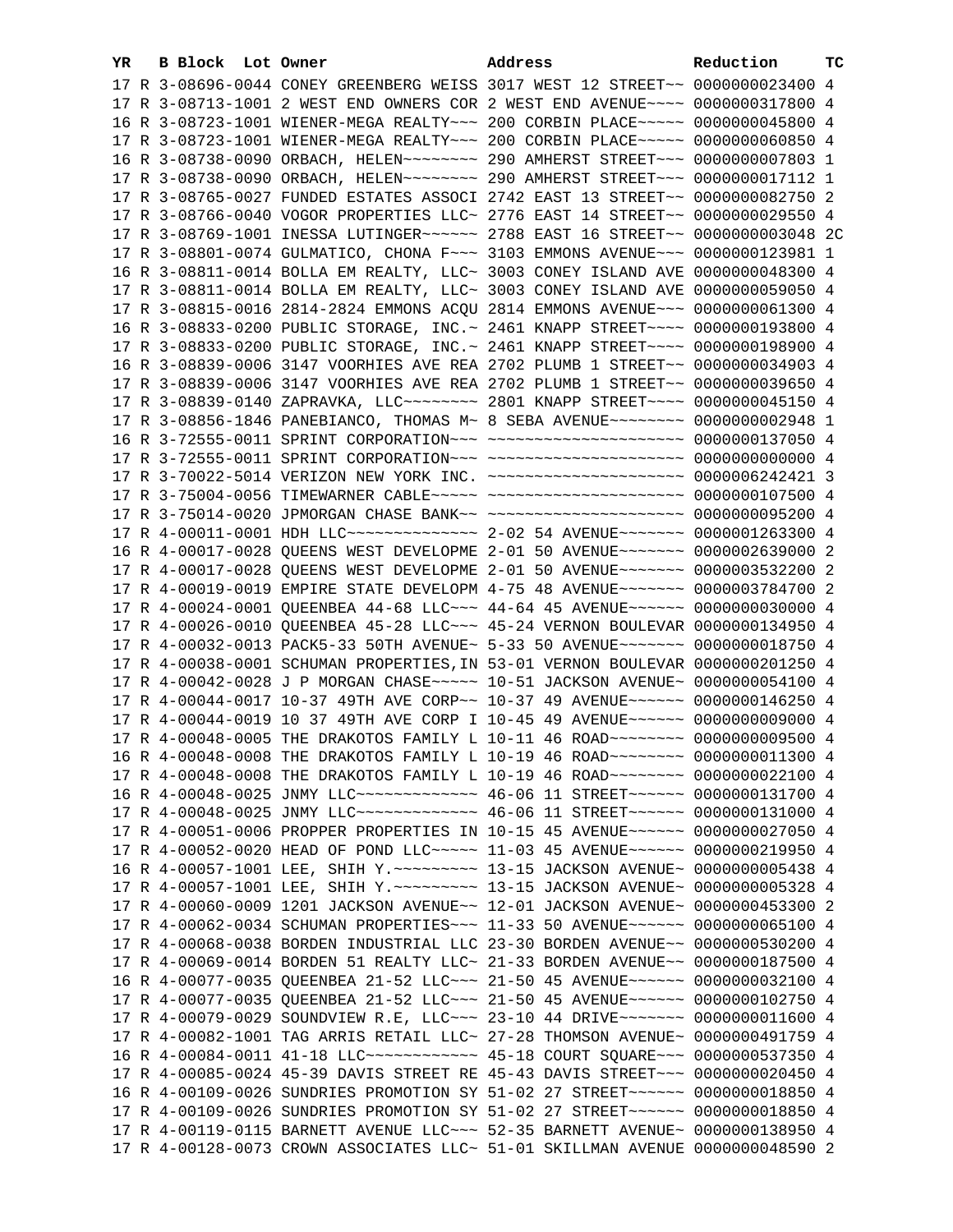| YR. | B Block Lot Owner | Address                                                                                                                                                        | Reduction | тc |
|-----|-------------------|----------------------------------------------------------------------------------------------------------------------------------------------------------------|-----------|----|
|     |                   | 17 R 4-00131-0009 SIK REALTY LLC ------ 41-29 50 STREET ----- 0000000158450 2                                                                                  |           |    |
|     |                   | 16 R 4-00132-0067 49-15 SKILLMAN REALTY 49-15 SKILLMAN AVENUE 0000000423100 2                                                                                  |           |    |
|     |                   | 16 R 4-00138-0001 49-05 ROOSEVELT AVENU 49-05 ROOSEVELT AVENU 0000000030000 4                                                                                  |           |    |
|     |                   | 17 R 4-00138-0001 49-05 ROOSEVELT AVENU 49-05 ROOSEVELT AVENU 0000000031350 4                                                                                  |           |    |
|     |                   | 16 R 4-00138-0005 SONA REALTY GROUP LLC 43-21 49 STREET~~~~~~ 0000000062150 2                                                                                  |           |    |
|     |                   | 17 R 4-00138-0006 4317 REALTY LLC ----- 43-17 49 STREET ----- 0000000022200 2                                                                                  |           |    |
|     |                   | 16 R 4-00139-0002 48-01 QUEENS BLVD LLC 48-01 QUEENS BOULEVAR 0000000051850 4                                                                                  |           |    |
|     |                   | 17 R 4-00139-0002 48-01 QUEENS BLVD LLC 48-01 QUEENS BOULEVAR 0000000113500 4                                                                                  |           |    |
|     |                   | 17 R 4-00139-1001 SUNNYSIDE 11 PROPERTY 43-33 48 STREET~~~~~~~ 0000000002603 2                                                                                 |           |    |
|     |                   | 16 R 4-00142-0080 37TH AVENUE LIC, LLC~ 46-08 37 AVENUE~~~~~~ 0000000011000 4                                                                                  |           |    |
|     |                   | 17 R 4-00142-0080 37TH AVENUE LIC, LLC~ 46-08 37 AVENUE~~~~~~ 0000000060500 4                                                                                  |           |    |
|     |                   | 17 R 4-00143-0021 3500 PROPERTY LLC --- 36-00 48 STREET ----- 0000000047650 4                                                                                  |           |    |
|     |                   |                                                                                                                                                                |           |    |
|     |                   | 17 R 4-00148-0001 47-09 SKILLMAN REALTY 47-09 SKILLMAN AVENUE 0000000246150 2                                                                                  |           |    |
|     |                   | 17 R 4-00149-0001 46-01--46-31 SKILLMAN 46-15 SKILLMAN AVENUE 0000000171100 2                                                                                  |           |    |
|     |                   | 17 R 4-00152-0005 JPMORGAN CHASE BANK, ~ 46-10 QUEENS BOULEVAR 0000000210750 4                                                                                 |           |    |
|     |                   | 17 R 4-00153-0012 PAGE REALTY LLC ----- 45-35 46 STREET ----- 0000000444970 2                                                                                  |           |    |
|     |                   | 17 R 4-00157-0034 41-28 45TH ST. MGT LL 41-28 45 STREET~~~~~~ 0000000018521 2B                                                                                 |           |    |
|     |                   | 16 R 4-00164-0011 RASELL REALTY CORP~~~ 45-02 QUEENS BOULEVAR 0000000033350 4                                                                                  |           |    |
|     |                   | 17 R 4-00164-0011 RASELL REALTY CORP~~~ 45-02 QUEENS BOULEVAR 0000000056650 4                                                                                  |           |    |
|     |                   | 16 R 4-00166-0006 45-35 REALTY LLC ---- 45-35 44 STREET ----- 0000000216000 2                                                                                  |           |    |
|     |                   | 17 R 4-00169-0001 GEBS REALTY LLC ----- 42-09 47 AVENUE ----- 0000000314750 2                                                                                  |           |    |
|     |                   | 17 R 4-00169-0011 SUNNYSIDE FIVE LLC ~~~ 45-35 42 STREET ~~~~~~ 0000000074700 2                                                                                |           |    |
|     |                   | 17 R 4-00169-0016 SUNNYSIDE FIVE LLC ~~~ 45-19 42 STREET ~~~~~~ 0000000061050 2                                                                                |           |    |
|     |                   | 17 R 4-00169-0029 LAUREL HILL MANOR INC 45-14 43 STREET~~~~~~ 0000000081275 2                                                                                  |           |    |
|     |                   | 17 R 4-00169-0032 LAUREL HILL MANOR INC 45-20 43 STREET~~~~~~ 0000000081275 2                                                                                  |           |    |
|     |                   | 17 R 4-00170-0001 DRAKE TENANTS CORP~~~ 47-37 45 STREET~~~~~~ 0000000116700 2                                                                                  |           |    |
|     |                   | 17 R 4-00183-0040 LONG ISLAND - NORTHER 41-02 NORTHERN BOULEV 0000001000700 4                                                                                  |           |    |
|     |                   | 17 R 4-00186-0001 SUN PLACE RLTY CORP~~ 41-43 39 PLACE~~~~~~~ 0000000434700 2<br>16 R 4-00188-0013 SUNNYSIDE 41 LLC ---- 43-29 41 STREET ----- 0000000032300 2 |           |    |
|     |                   | 17 R 4-00188-0013 SUNNYSIDE 41 LLC ---- 43-29 41 STREET ----- 0000000031850 2                                                                                  |           |    |
|     |                   | 16 R 4-00188-0017 SUNNYSIDE 41 LLC ---- 43-19 41 STREET ----- 0000000020600 2                                                                                  |           |    |
|     |                   | 17 R 4-00188-0017 SUNNYSIDE 41 LLC ---- 43-19 41 STREET ----- 0000000031850 2                                                                                  |           |    |
|     |                   | 17 R 4-00188-0019 SUNNYSIDE FIVE LLC ~~~ 43-13 41 STREET ~~~~~~ 0000000053550 2                                                                                |           |    |
|     |                   | 17 R 4-00189-0045 135 WEST 28TH STREET~ 40-15 QUEENS BOULEVAR 0000000130650 4                                                                                  |           |    |
|     |                   | 16 R 4-00190-0005 39-23 QUEENS REALTY L 39-23 QUEENS BOULEVAR 0000000125950 4                                                                                  |           |    |
|     |                   | 17 R 4-00190-0005 39-23 QUEENS REALTY L 39-23 QUEENS BOULEVAR 0000000155150 4                                                                                  |           |    |
|     |                   | 17 R 4-00190-0025 43-08 40TH STREET, LL 43-08 40 STREET ~~~~~~ 0000000260300 2                                                                                 |           |    |
|     |                   | 17 R 4-00192-0001 SUNNYSIDE FIVE LLC~~~ 45-56 47 AVENUE~~~~~~ 0000000122950 2                                                                                  |           |    |
|     |                   | 17 R 4-00192-0007 SUNNYSIDE FIVE LLC~~~ 45-55 41 STREET~~~~~~ 0000000172450 2                                                                                  |           |    |
|     |                   | 17 R 4-00192-0045 DORADO LLC ----------- 45-34 42 STREET ------ 0000000049400 2                                                                                |           |    |
|     |                   | 17 R 4-00195-0009 EMCEE REALTY LLC ---- 45-45 39 STREET ----- 0000000103700 4                                                                                  |           |    |
|     |                   | 17 R 4-00196-0022 SYLVEEN REALTY LLC~~~ 47-07 41 STREET~~~~~~~ 0000000182000 2                                                                                 |           |    |
|     |                   | 17 R 4-00200-0001 COLENE REALTY CO INC~ 47-60 39 PLACE~~~~~~~~ 0000000082500 2                                                                                 |           |    |
|     |                   | 17 R 4-00214-0040 RXR SMP OWNER LLC ~~~~ 37-02 NORTHERN BOULEV 0000002145750 4                                                                                 |           |    |
|     |                   | 17 R 4-00215-0016 BOERUM DEVELOPMENT LL 4120 39 STREET~~~~~~~ 0000000355350 4                                                                                  |           |    |
|     |                   | 17 R 4-00216-0013 ST. HARI PROPERTIES, I 41-27 37 STREET~~~~~~ 0000000033850 4                                                                                 |           |    |
|     |                   | 17 R 4-00216-0024 SCHUMAN 216/24 LLC~~~ 3720 SKILLMAN AVENUE~ 0000000166250 4                                                                                  |           |    |
|     |                   | 17 R 4-00216-0038 VTI REALTY INC~~~~~~~ 41-24 38 STREET~~~~~~ 0000000254200 4                                                                                  |           |    |
|     |                   | 17 R 4-00217-0005 THIRTY-SIX O ONE, ~~~~ 36-01 43 AVENUE~~~~~~ 0000000172150 4                                                                                 |           |    |
|     |                   | 17 R 4-00217-0031 PROPPER MFG CO INC~~~ 36-16 SKILLMAN AVENUE 0000000101400 4                                                                                  |           |    |
|     |                   |                                                                                                                                                                |           |    |
|     |                   |                                                                                                                                                                |           |    |
|     |                   | 17 R 4-00221-0021 BPR PARTNERS --------- 43-15 36 STREET ------ 0000000082500 4                                                                                |           |    |
|     |                   | 17 R 4-00221-0030 37 JM STREET ASSOCIAT 43-02 37 STREET~~~~~~ 0000000041800 4                                                                                  |           |    |
|     |                   | 16 R 4-00222-0013 35-01 QUEENS REALTY C 43-39 35 STREET~~~~~~~ 0000000067050 4                                                                                 |           |    |
|     |                   | 17 R 4-00222-0013 35-01 QUEENS REALTY C 43-39 35 STREET~~~~~~ 0000000060750 4                                                                                  |           |    |
|     |                   | 17 R 4-00223-0021 GOLDEN ARCH REALTY CO 38-02 QUEENS BOULEVAR 0000000089150 4                                                                                  |           |    |
|     |                   | 16 R 4-00223-0036 PARK LANE HOLDINGS LL 38-18 QUEENS BOULEVAR 0000000066400 4                                                                                  |           |    |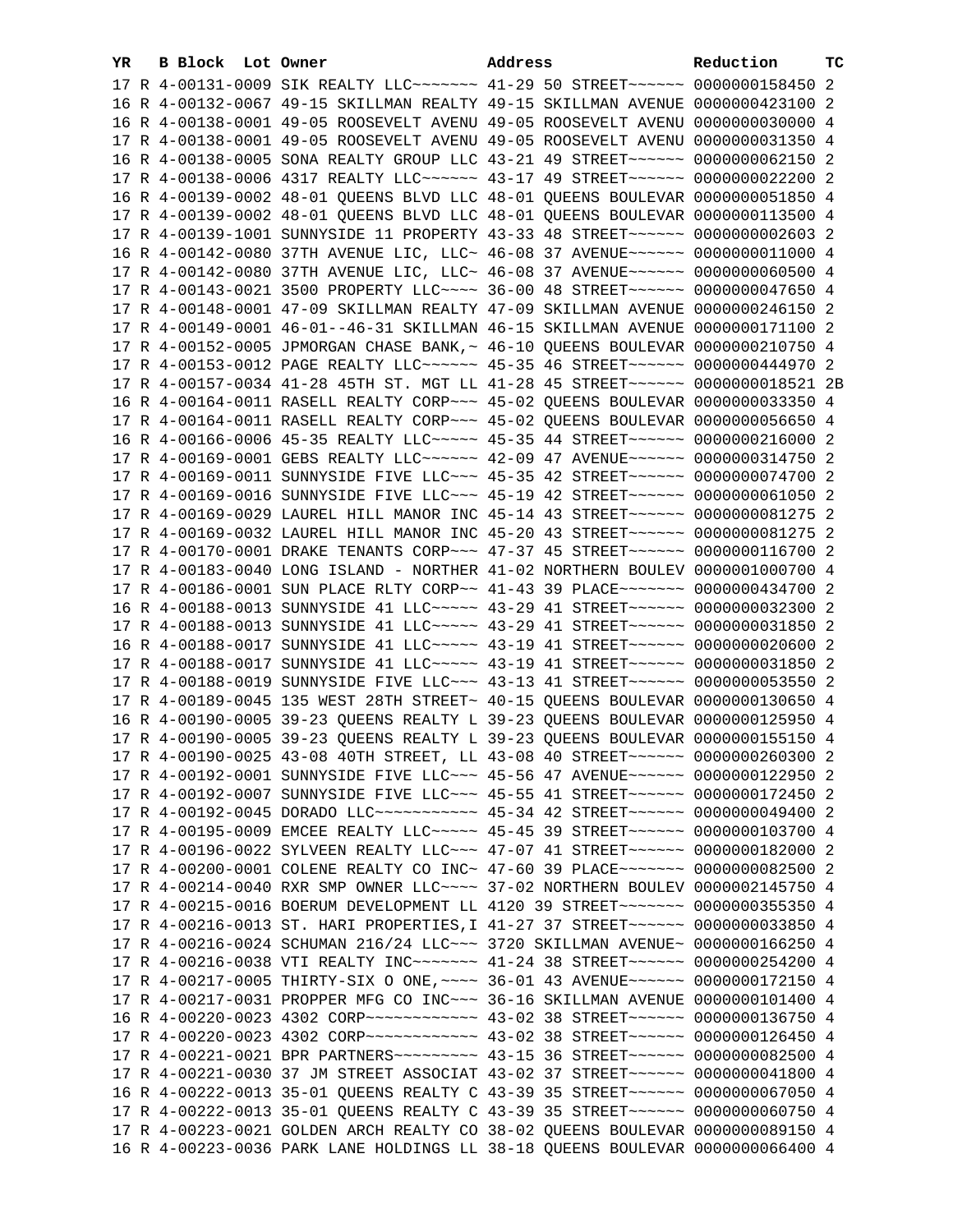| YR | B Block Lot Owner | Address                                                                                                                                                        | Reduction | ТC |
|----|-------------------|----------------------------------------------------------------------------------------------------------------------------------------------------------------|-----------|----|
|    |                   | 17 R 4-00223-0036 PARK LANE HOLDINGS LL 38-18 QUEENS BOULEVAR 0000000191500 4                                                                                  |           |    |
|    |                   | 16 R 4-00232-0037 SELECT JEWELRY INC~~~ 37-02 48 AVENUE~~~~~~ 0000000010200 4                                                                                  |           |    |
|    |                   | 17 R 4-00232-0037 SELECT JEWELRY INC~~~ 37-02 48 AVENUE~~~~~~ 0000000027500 4                                                                                  |           |    |
|    |                   | 17 R 4-00236-0045 N & W ENTERPRISES , ~~ 36-06 48 AVENUE~~~~~~ 0000000554850 4                                                                                 |           |    |
|    |                   | 17 R 4-00243-0025 HEIDINA REAL ESTATE H 428 33 STREET~~~~~~~~ 0000000027850 4                                                                                  |           |    |
|    |                   | 16 R 4-00248-0001 MODERN & CONTEMPORARY 32-33 47 AVENUE~~~~~~ 0000000473350 4                                                                                  |           |    |
|    |                   | 17 R 4-00248-0001 MODERN & CONTEMPORARY 32-33 47 AVENUE~~~~~~ 0000000634900 4                                                                                  |           |    |
|    |                   | 16 R 4-00252-0001 3300 PROPERTY LP ~~~~~ 32-35 48 AVENUE ~~~~~~ 0000000127000 4                                                                                |           |    |
|    |                   | 17 R 4-00252-0001 3300 PROPERTY LP ---- 32-35 48 AVENUE ----- 0000000666500 4                                                                                  |           |    |
|    |                   | 16 R 4-00252-0018 3300 PROPERTY LP ~~~~~ 32-36 47 AVENUE ~~~~~~ 0000000214300 4                                                                                |           |    |
|    |                   | 17 R 4-00252-0018 3300 PROPERTY LP ~~~~~ 32-36 47 AVENUE ~~~~~~ 0000000551400 4                                                                                |           |    |
|    |                   |                                                                                                                                                                |           |    |
|    |                   | 16 R 4-00258-0005 JEHEE MANAGEMENT CORP 32-33 32 PLACE~~~~~~~ 0000000066900 4<br>17 R 4-00258-0005 JEHEE MANAGEMENT CORP 32-33 32 PLACE~~~~~~~ 0000000076350 4 |           |    |
|    |                   |                                                                                                                                                                |           |    |
|    |                   | 17 R 4-00262-0001 GALE AVENUE REALTY, L 32-49 GALE AVENUE~~~~ 0000000027750 4                                                                                  |           |    |
|    |                   | 16 R 4-00266-0016 43-15 DUTCH KILLS STR 43-15 DUTCH KILLS STR 0000000050300 4                                                                                  |           |    |
|    |                   | 17 R 4-00266-0016 43-15 DUTCH KILLS STR 43-15 DUTCH KILLS STR 0000000061550 4                                                                                  |           |    |
|    |                   | 17 R 4-00275-0023 CAPITOL DISTRIBUTORS~ 30-35 THOMSON AVENUE~ 0000000109600 4                                                                                  |           |    |
|    |                   | 16 R 4-00275-0083 VERSAILLES FURNITUREC 31-28 QUEENS BOULEVAR 0000000143800 4                                                                                  |           |    |
|    |                   | 17 R 4-00275-0083 VERSAILLES FURNITUREC 31-28 QUEENS BOULEVAR 0000000166750 4                                                                                  |           |    |
|    |                   | 17 R 4-00280-0005 PURVES STREET REALTY~ 47-57 48 AVENUE~~~~~~ 0000000083900 4                                                                                  |           |    |
|    |                   | 17 R 4-00288-0056 SHURGARD STORAGE CENT 49-20 VAN DAM STREET~ 0000000240950 4                                                                                  |           |    |
|    |                   | 17 R 4-00290-0043 COAS REALTY, LLC ~~~~~ 30-30 HUNTERS POINT A 0000000046750 4                                                                                 |           |    |
|    |                   | 17 R 4-00292-0310 28-25 BORDEN AVE CO~~ 28-25 BORDEN AVENUE~~ 0000000220500 4                                                                                  |           |    |
|    |                   | 17 R 4-00294-0320 H & H VENTURES, LLC~~ NEWTOWN CREEK~~~~~~~~ 0000000331550 4                                                                                  |           |    |
|    |                   | 17 R 4-00301-0018 SHEP REALTY LLC ----- 52-01 31 PLACE ------ 0000000102550 4                                                                                  |           |    |
|    |                   | 17 R 4-00303-0016 FIRST JDM PROPERTIES, 52-15 VAN DAM STREET~ 0000000107000 4                                                                                  |           |    |
|    |                   | 16 R 4-00304-0023 52-29 35TH STREET SKY 32-11 GREENPOINT AVEN 0000000025950 4                                                                                  |           |    |
|    |                   | 17 R 4-00304-0023 52-29 35TH STREET SKY 32-11 GREENPOINT AVEN 0000000030450 4                                                                                  |           |    |
|    |                   | 17 R 4-00306-0030 MEDIA MALL OF NEW YOR 51-02 35 STREET~~~~~~ 0000000039700 4                                                                                  |           |    |
|    |                   | 17 R 4-00307-0016 COSTELLO, EVA ------- 51-27 35 STREET ----- 0000000028650 4                                                                                  |           |    |
|    |                   | 17 R 4-00307-0017 COSTELLO, EVA~~~~~~~~ 51-25 35 STREET~~~~~~ 0000000020150 4                                                                                  |           |    |
|    |                   | 17 R 4-00308-0003 KATZEN FAMILY~~~~~~~~ 35-02 BORDEN AVENUE~~ 0000000199000 4                                                                                  |           |    |
|    |                   | 16 R 4-00310-0006 KOMITO, JEFFREY~~~~~~ 32-04 GREENPOINT AVEN 0000000000000 4                                                                                  |           |    |
|    |                   | 17 R 4-00310-0006 KOMITO, JEFFREY~~~~~~ 32-04 GREENPOINT AVEN 0000000009350 4                                                                                  |           |    |
|    |                   |                                                                                                                                                                |           |    |
|    |                   |                                                                                                                                                                |           |    |
|    |                   | 17 R 4-00310-0023 37TH STREET LIC INC.~ 52-22 37 STREET~~~~~~~ 00000000008050 4                                                                                |           |    |
|    |                   | 17 R 4-00311-0004 VINCENT MASQUERA~~~~~ 36-15 REVIEW AVENUE~~ 0000000026350 4                                                                                  |           |    |
|    |                   | 17 R 4-00321-0006 33-42 REALTY CORP. ~~~ 33-42 9 STREET~~~~~~~ 0000000092950 4                                                                                 |           |    |
|    |                   | 17 R 4-00321-0011 KRAUS FIELD OFFICE HE 33-01 VERNON BOULEVAR 0000000093200 4                                                                                  |           |    |
|    |                   | 16 R 4-00325-0034 SCAROLA LEONARD~~~~~~ 34-14 11 STREET~~~~~~ 0000000009850 4                                                                                  |           |    |
|    |                   | 17 R 4-00325-0034 SCAROLA LEONARD~~~~~~ 34-14 11 STREET~~~~~~ 0000000024250 4                                                                                  |           |    |
|    |                   | 17 R 4-00331-0008 NEW YORK CITY INDUSTR 3541-49 11 STREET~~~~ 0000000112850 4                                                                                  |           |    |
|    |                   | 16 R 4-00347-0016 RAMZI REALTY CORP~~~~ 22-20 36 AVENUE~~~~~~ 0000000020050 4                                                                                  |           |    |
|    |                   | 17 R 4-00347-0016 RAMZI REALTY CORP~~~~ 22-20 36 AVENUE~~~~~~ 0000000106900 4                                                                                  |           |    |
|    |                   | 16 R 4-00349-0001 SEVIM MGT INC~~~~~~~~~~~~~~~~ 36-42 21 STREET~~~~~~~~~~~~ 0000000081450 4                                                                    |           |    |
|    |                   | 17 R 4-00349-0001 SEVIM MGT INC~~~~~~~~ 36-42 21 STREET~~~~~~ 0000000098550 4                                                                                  |           |    |
|    |                   | 17 R 4-00350-0020 JACKSON SERVICES, LL~ 36-02 14 STREET~~~~~~~ 0000000057000 4                                                                                 |           |    |
|    |                   | 17 R 4-00360-0017 K-A REALTY ASSOCIATES 10-02 37 AVENUE~~~~~~ 0000000020650 4                                                                                  |           |    |
|    |                   | 17 R 4-00362-0029 37-22 13 STREET LLC~~ 37-22 13 STREET~~~~~~~ 0000000009400 4                                                                                 |           |    |
|    |                   | 16 R 4-00365-0003 BLDG OCEANSIDE LLC~~~ 22-14 37 AVENUE~~~~~~ 0000000020450 4                                                                                  |           |    |
|    |                   | 17 R 4-00365-0003 BLDG OCEANSIDE LLC~~~ 22-14 37 AVENUE~~~~~~ 0000000105500 4                                                                                  |           |    |
|    |                   | 17 R 4-00367-0014 37-21 24TH STREET, IN 37-21 24 STREET~~~~~~ 0000000070350 4                                                                                  |           |    |
|    |                   | 16 R 4-00367-0023 HEPHESTOS TILE SUPPLI 24-14 37 AVENUE~~~~~~ 0000000320400 4                                                                                  |           |    |
|    |                   | 17 R 4-00367-0023 HEPHESTOS TILE SUPPLI 24-14 37 AVENUE~~~~~~ 0000000373050 4                                                                                  |           |    |
|    |                   | 17 R 4-00370-0001 37-33 28TH REALTY COR 37-33 28 STREET~~~~~~ 0000000244700 2                                                                                  |           |    |
|    |                   | 17 R 4-00371-0038 PEMAS, LLC ----------- 29-05A 38 AVENUE ---- 0000000020550 4                                                                                 |           |    |
|    |                   | 16 R 4-00373-0021 TRUMBULL EQUITIES LLC 31-10 37 AVENUE~~~~~~ 0000000381700 4                                                                                  |           |    |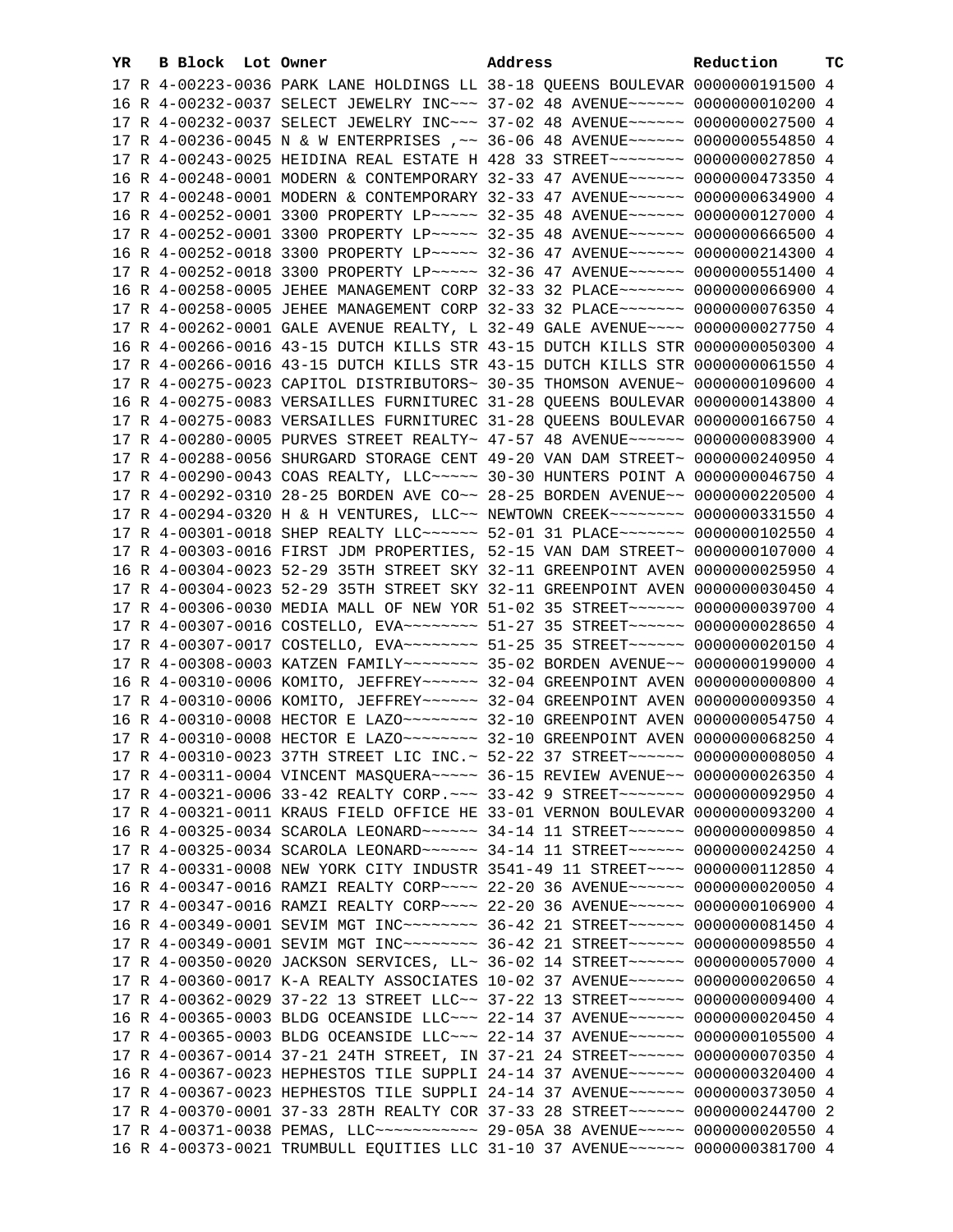| YR. | B Block Lot Owner | Address                                                                          | Reduction | тc |
|-----|-------------------|----------------------------------------------------------------------------------|-----------|----|
|     |                   | 16 R 4-00381-0005 KESTENBAUM, JAY ~~~~~~ 38-18 33 STREET ~~~~~~ 0000000103300 4  |           |    |
|     |                   | 17 R 4-00381-0005 KESTENBAUM, JAY~~~~~~ 38-18 33 STREET~~~~~~ 0000000176200 4    |           |    |
|     |                   | 16 R 4-00387-0019 DJL REALTY INC~~~~~~~ 25-16 38 AVENUE~~~~~~ 0000000110650 4    |           |    |
|     |                   | 17 R 4-00387-0019 DJL REALTY INC~~~~~~~ 25-16 38 AVENUE~~~~~~ 0000000106600 4    |           |    |
|     |                   | 17 R 4-00389-0027 38-24 24TH STREET, LL 38-24 24 STREET~~~~~~~ 0000000032800 4   |           |    |
|     |                   | 17 R 4-00392-0043 39-35 21ST STREET LLC 21-07 40 AVENUE~~~~~~ 0000000035650 4    |           |    |
|     |                   | 17 R 4-00393-0001 CIAMPA ENTERPRISES ~~~ 39-25 22 STREET ~~~~~~ 0000000032750 4  |           |    |
|     |                   | 17 R 4-00394-0002 DANJO REALTY LLC C/O~ 39-34 24 STREET~~~~~~ 0000000029000 4    |           |    |
|     |                   | 17 R 4-00396-0003 25-09 REALTY HOLDING, 25-09 40 AVENUE~~~~~~ 0000000031400 4    |           |    |
|     |                   | 16 R 4-00396-0018 CON-SERVE ELECT/SUP/C 39-05 CRESCENT STREET 0000000064550 4    |           |    |
|     |                   | 17 R 4-00396-0018 CON-SERVE ELECT/SUP/C 39-05 CRESCENT STREET 0000000093800 4    |           |    |
|     |                   |                                                                                  |           |    |
|     |                   | 17 R 4-00399-0022 LIC HOTEL PROPERTY LL 29-14 39 AVENUE~~~~~~ 0000000985500 4    |           |    |
|     |                   | 17 R 4-00406-0028 FIORENTINOS, EVANGELI 25-20 40 AVENUE~~~~~~ 0000000038400 4    |           |    |
|     |                   | 17 R 4-00407-0024 G.M.T.A. BUILDING COR 24-10 40 AVENUE~~~~~~ 0000000006900 4    |           |    |
|     |                   | 16 R 4-00408-0012 QUEENSBRIDGE ASSOCIAT 40-31 23 STREET~~~~~~~ 0000000072924 4   |           |    |
|     |                   | 17 R 4-00409-0030 40-14 CO -------------- 40-14 23 STREET ------ 0000000021400 4 |           |    |
|     |                   | 16 R 4-00414-0121 CIAMPA S3 LLC~~~~~~~~ 41-24 24 STREET~~~~~~ 0000000643500 2    |           |    |
|     |                   | 17 R 4-00414-0121 CIAMPA S3 LLC~~~~~~~~ 41-24 24 STREET~~~~~~ 0000000658400 2    |           |    |
|     |                   | 17 R 4-00415-0024 QUEENS PLAZA REALTY C 25-12 41 AVENUE~~~~~~ 0000000092200 4    |           |    |
|     |                   | 17 R 4-00417-0020 HOPE ENTERPRISE INC. ~ 28-12 41 AVENUE~~~~~~ 0000000055350 4   |           |    |
|     |                   | 17 R 4-00422-0009 27-00 QUEENS PLAZA SO 27-02 QUEENS PLAZA SO 0000000165000 4    |           |    |
|     |                   | 17 R 4-00431-0008 DAWNMARK REALTY INC~~ 42-51 27 STREET~~~~~~ 0000000013850 4    |           |    |
|     |                   | 16 R 4-00433-0008 26 JACKSON AVENUE LLC 26-11 JACKSON AVENUE~ 0000000217900 4    |           |    |
|     |                   | 17 R 4-00433-0008 26 JACKSON AVENUE LLC 26-11 JACKSON AVENUE~ 0000000270550 4    |           |    |
|     |                   | 17 R 4-00438-0041 RANDEL MOLD & DIE COR 21-36 44 ROAD~~~~~~~~ 0000000153300 4    |           |    |
|     |                   | 17 R 4-00438-0045 LONG CITY PROPERTIESL 21-44 44 ROAD~~~~~~~~ 0000000023200 4    |           |    |
|     |                   | 17 R 4-00441-0009 EXCLUSIVE REALTY SERV 21-03 44 AVENUE~~~~~~ 0000000378900 4    |           |    |
|     |                   | 17 R 4-00444-0006 IBH REALTY LLC ------- 11-03 43 ROAD ------- 0000000018650 4   |           |    |
|     |                   | 17 R 4-00445-0006 PROPPER PROPERTIES IN 43-63 11 STREET~~~~~~ 0000000010950 4    |           |    |
|     |                   | 17 R 4-00446-0021 TACK FAMILY REALTY L. 11-25 44 ROAD -------- 0000000082600 4   |           |    |
|     |                   | 17 R 4-00448-0008 44TH DRIVE LIC, LLC~~ 10-35 44 DRIVE~~~~~~~ 0000000051750 4    |           |    |
|     |                   | 17 R 4-00453-0001 LIC HOLDING CORP~~~~~ 43-58 11 STREET~~~~~~ 0000000140200 4    |           |    |
|     |                   | 17 R 4-00459-0012 AXEL SPRING & WELDING 42-29 11 STREET~~~~~~ 0000000023200 4    |           |    |
|     |                   | 17 R 4-00459-0016 AXEL SPRING & WELDING 42-27 11 STREET~~~~~~ 0000000022850 4    |           |    |
|     |                   | 17 R 4-00460-0005 EURO DESIGN BUILDING~ 10-01 43 AVENUE~~~~~~ 0000000120800 4    |           |    |
|     |                   | 16 R 4-00462-0001 DU VAL ENTERPRISES IN 42-25 VERNON BOULEVAR 0000000049650 4    |           |    |
|     |                   | 17 R 4-00462-0001 DU VAL ENTERPRISES IN 42-25 VERNON BOULEVAR 0000000128450 4    |           |    |
|     |                   | 17 R 4-00471-0758 PRIYA HOSPITALITY LLC 39-34 21 STREET~~~~~~ 0000000852000 4    |           |    |
|     |                   | 17 R 4-00474-0015 ZOITAS PARTNERS LP~~~ 38-41 10 STREET~~~~~~ 0000000027225 4    |           |    |
|     |                   | 17 R 4-00474-0017 ZOITAS~ THOMAS~~~~~~~ 38-39 10 STREET~~~~~~ 0000000025350 4    |           |    |
|     |                   | 17 R 4-00490-0001 HALLETTS BUILDING 4 S 27-02 1 STREET~~~~~~~~ 0000000117600 4   |           |    |
|     |                   |                                                                                  |           |    |
|     |                   | 17 R 4-00499-0019 MARK DISUVERO~~~~~~~~~ 30-40 VERNON BOULEVAR 0000000536200 4   |           |    |
|     |                   |                                                                                  |           |    |
|     |                   | 17 R 4-00514-0014 1221 30TH AVE REALTY~ 12-21 30 AVENUE~~~~~~ 0000000033500 2    |           |    |
|     |                   | 17 R 4-00528-0050 NORTH QUEENSVIEW HOME 33-43 14 STREET~~~~~~~ 0000000980700 2   |           |    |
|     |                   | 17 R 4-00531-0004 AEGEAN CONSTRUCTION C 14-51 BROADWAY~~~~~~~ 0000000066650 4    |           |    |
|     |                   | 17 R 4-00539-0032 V & I SOKOLICH LLC~~~ 27-16 21 STREET~~~~~~ 0000000059700 4    |           |    |
|     |                   | 17 R 4-00539-0033 V & I SOKOLICH LLC~~~ 27-16A 21 STREET~~~~~ 0000000072100 4    |           |    |
|     |                   | 17 R 4-00539-0038 VIFM LLC ------------- 27-30 21 STREET ------ 0000000015200 4  |           |    |
|     |                   | 16 R 4-00542-0005 NEW TOWN 1, ~~~~~~~~~~ 22-14 ASTORIA BOULEVA 0000000322550 2   |           |    |
|     |                   | 17 R 4-00542-0005 NEW TOWN 1, ~~~~~~~~~~ 22-14 ASTORIA BOULEVA 0000000319300 2   |           |    |
|     |                   | 16 R 4-00549-1101 CRESCENT HOLDING ASSO 21-24 30 AVENUE~~~~~~ 0000000051252 4    |           |    |
|     |                   | 17 R 4-00549-1101 CRESCENT HOLDING ASSO 21-24 30 AVENUE~~~~~~ 0000000058628 4    |           |    |
|     |                   | 17 R 4-00566-0040 ZANDIEH, MICAELA~~~~~ 23-30 BROADWAY~~~~~~~ 0000000160800 2    |           |    |
|     |                   | 17 R 4-00566-0044 23-40 BROADWAY ASSOC, 23-40 BROADWAY~~~~~~~ 0000000034085 2    |           |    |
|     |                   | 17 R 4-00575-0015 ELIS MANAGEMENT LLC~~ 28-28 29 STREET~~~~~~ 0000000153750 2    |           |    |
|     |                   | 16 R 4-00576-1001 CHAHID MOHAMMED ----- 30-06 29 STREET ----- 0000000051416 4    |           |    |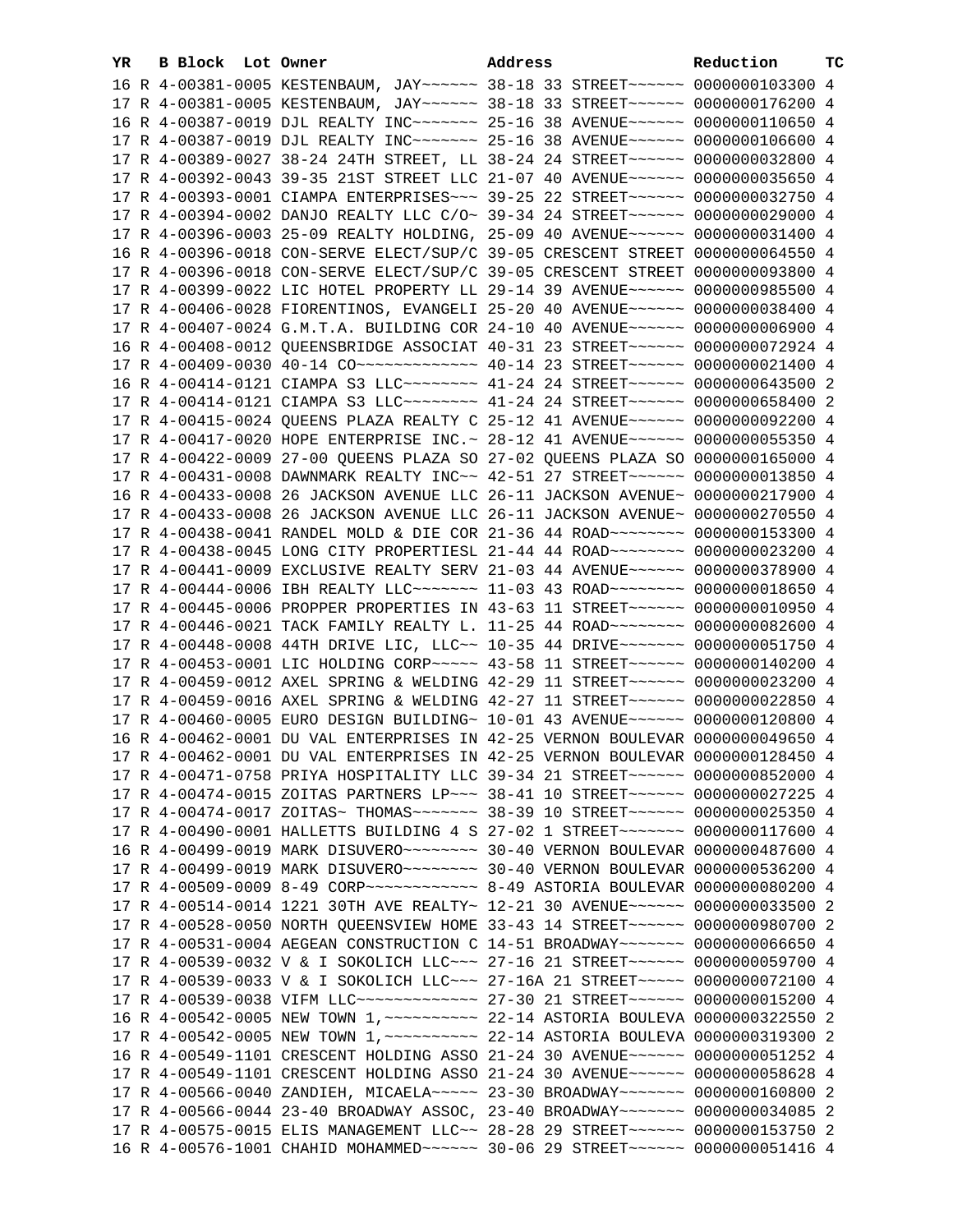| YR. | B Block Lot Owner |                                                                                   | Address |  | Reduction | тc |
|-----|-------------------|-----------------------------------------------------------------------------------|---------|--|-----------|----|
|     |                   | 17 R 4-00576-1001 CHAHID MOHAMMED ~~~~~~ 30-06 29 STREET ~~~~~~ 0000000064183 4   |         |  |           |    |
|     |                   | 17 R 4-00578-0006 25-21 31ST AVENUE, LL 25-21 31 AVENUE~~~~~~ 0000000262500 2     |         |  |           |    |
|     |                   | 16 R 4-00578-0020 MAYFLOWER APT OWNERS~ 30-83 CRESCENT STREET 0000000392200 2     |         |  |           |    |
|     |                   | 17 R 4-00578-0020 MAYFLOWER APT OWNERS~ 30-83 CRESCENT STREET 0000000505550 2     |         |  |           |    |
|     |                   | 17 R 4-00579-0016 RAVENSWOOD REALTY, IN 25-15 BROADWAY~~~~~~~ 0000000241600 4     |         |  |           |    |
|     |                   | 17 R 4-00579-0042 31 23 CRESCENT BUILDI 31-23 CRESCENT STREET 0000000271500 2     |         |  |           |    |
|     |                   | 17 R 4-00579-0070 NETHERWORLD GROUP LLC 31-28 29 STREET~~~~~~~ 0000000392900 2    |         |  |           |    |
|     |                   | 17 R 4-00580-0030 3206 REALTY LLC ----- 32-02 29 STREET ----- 0000000065400 2     |         |  |           |    |
|     |                   | 17 R 4-00584-0001 GEORGIAN HALL LLC~~~~ 34-50 29 STREET~~~~~~ 0000000145810 2     |         |  |           |    |
|     |                   | 17 R 4-00585-0017 PHIL KARAHALIS~~~~~~~ 34-19 29 STREET~~~~~~ 0000000371800 2     |         |  |           |    |
|     |                   | 17 R 4-00587-0043 3214 THIRTY FIRST STR 32-14 31 STREET~~~~~~ 0000000222450 4     |         |  |           |    |
|     |                   | 17 R 4-00587-0070 TAGIOS REALTY LLC~~~~ 32-84 31 STREET~~~~~~ 0000000047220 2     |         |  |           |    |
|     |                   | 17 R 4-00587-0073 30-15 34TH AVE ASSOCI 30-15 34 AVENUE~~~~~~ 0000000020900 2     |         |  |           |    |
|     |                   | 17 R 4-00588-0018 31-49 29TH STREET, LL 31-49 29 STREET~~~~~~ 0000000148800 2     |         |  |           |    |
|     |                   | 17 R 4-00588-0026 GODNER FAMILY LIMITED 31-31 29 STREET~~~~~~ 0000000308020 2     |         |  |           |    |
|     |                   | 17 R 4-00589-1001 ~~~~~~~~~~~~~~~~~~~~~ 03172 31 STREET~~~~~~ 0000000267750 4     |         |  |           |    |
|     |                   | 16 R 4-00590-0021 29-07 31ST AVENUE / 3 29-07 31 AVENUE~~~~~~ 0000000063600 2     |         |  |           |    |
|     |                   | 17 R 4-00590-0021 29-07 31ST AVENUE / 3 29-07 31 AVENUE~~~~~~ 0000000157950 2     |         |  |           |    |
|     |                   | 16 R 4-00590-0023 29-07 31ST AVENUE / 3 30-95 29 STREET~~~~~~~ 0000000064100 2    |         |  |           |    |
|     |                   | 17 R 4-00590-0023 29-07 31ST AVENUE / 3 30-95 29 STREET~~~~~~~ 0000000156600 2    |         |  |           |    |
|     |                   | 17 R 4-00592-0028 R JAMES -------------- 29-34 30 AVENUE ------ 0000000030450 4   |         |  |           |    |
|     |                   | 17 R 4-00592-0039 AMALIAS REALTY LLC ~~~ 30-30 30 STREET ~~~~~~ 0000000209380 2   |         |  |           |    |
|     |                   | 17 R 4-00593-0039 GRA -------------------- 30-32 31 STREET------ 0000000023839 2B |         |  |           |    |
|     |                   | 17 R 4-00593-0040 GRA LLC -------------- 30-34 31 STREET ------ 0000000024362 2B  |         |  |           |    |
|     |                   | 17 R 4-00594-0050 KIVO REALTY LLC ~~~~~~ 29-28 NEWTOWN AVENUE ~ 0000000017650 4   |         |  |           |    |
|     |                   | 16 R 4-00595-0019 LYNEST ASSOCIATES~~~~ 30-02 NEWTOWN AVENUE~ 0000000033150 4     |         |  |           |    |
|     |                   | 17 R 4-00595-0019 LYNEST ASSOCIATES~~~~ 30-02 NEWTOWN AVENUE~ 0000000098250 4     |         |  |           |    |
|     |                   | 16 R 4-00595-0027 LYNEST ASSOCIATES~~~~ 30-22 NEWTOWN AVENUE~ 0000000003750 4     |         |  |           |    |
|     |                   | 17 R 4-00595-0027 LYNEST ASSOCIATES~~~~ 30-22 NEWTOWN AVENUE~ 0000000011300 4     |         |  |           |    |
|     |                   | 17 R 4-00598-0037 ROYAL VENTURES LLC~~~ 30-18 ASTORIA BOULEVA 0000000050050 4     |         |  |           |    |
|     |                   |                                                                                   |         |  |           |    |
|     |                   | 17 R 4-00599-0043 36-28 31 STREET REALT 36-28 31 STREET~~~~~~ 0000000047850 2     |         |  |           |    |
|     |                   | 16 R 4-00602-0034 3312 36TH AVE REALTY~ 33-12 36 AVENUE~~~~~~ 0000000033600 4     |         |  |           |    |
|     |                   | 17 R 4-00602-0034 3312 36TH AVE REALTY~ 33-12 36 AVENUE~~~~~~ 0000000065900 4     |         |  |           |    |
|     |                   | 17 R 4-00602-0044 LUNKER REALTY LLC --- 36-24 34 STREET ----- 0000000028350 4     |         |  |           |    |
|     |                   | 17 R 4-00607-0018 QUIN-LAND ASSOCIATES, 34-17 30 STREET~~~~~~ 0000000135250 2     |         |  |           |    |
|     |                   | 17 R 4-00611-0011 FRANCHISE RLTY INTERS 32-55 31 STREET~~~~~~ 0000000042500 4     |         |  |           |    |
|     |                   | 17 R 4-00612-0053 32-42 33RD STREET, LL 32-42 33 STREET~~~~~~ 0000000183050 2     |         |  |           |    |
|     |                   | 17 R 4-00612-0057 32-52 33RD STREET, LL 32-52 33 STREET~~~~~~ 0000000186700 2     |         |  |           |    |
|     |                   | 17 R 4-00612-0069 33 STREET REALTY CO~~ 32-86 33 STREET~~~~~~ 0000000131700 2     |         |  |           |    |
|     |                   | 17 R 4-00613-0035 3121 31 STREET LLC -- 31-15 31 STREET ----- 0000000079250 4     |         |  |           |    |
|     |                   | 17 R 4-00614-0035 B ROSA, ~~~~~~~~~~~~~~~ 31-19 32 STREET~~~~~~ 0000000036800 2   |         |  |           |    |
|     |                   | 17 R 4-00615-0064 CHRISTOFORATOS KATE~~ 30-70 32 STREET~~~~~~~ 0000000054379 2    |         |  |           |    |
|     |                   | 17 R 4-00616-0004 ERETZ BANAH LTD ~~~~~~ 30-83 32 STREET ~~~~~~ 0000000114200 2B  |         |  |           |    |
|     |                   | 17 R 4-00617-0006 GDH REALTY CO~~~~~~~~~ 31-03 30 AVENUE~~~~~~ 0000000014500 2A   |         |  |           |    |
|     |                   | 17 R 4-00619-0057 31-26 REALTY LLC ---- 31-26 28 AVENUE ----- 0000000019660 2B    |         |  |           |    |
|     |                   | 16 R 4-00621-0031 TINOS ISLAND REALTY L 32-15 33 STREET~~~~~~ 0000000031250 4     |         |  |           |    |
|     |                   | 17 R 4-00621-0031 TINOS ISLAND REALTY L 32-15 33 STREET~~~~~~ 0000000059150 4     |         |  |           |    |
|     |                   | 17 R 4-00622-0044 G M K MANAGEMENT INC~ 34-08 BROADWAY~~~~~~~ 0000000043000 4     |         |  |           |    |
|     |                   | 16 R 4-00622-0078 32-86 REALTY CORP~~~~ 32-86 35 STREET~~~~~~ 0000000041800 2     |         |  |           |    |
|     |                   | 17 R 4-00622-0078 32-86 REALTY CORP~~~~ 32-86 35 STREET~~~~~~ 0000000068300 2     |         |  |           |    |
|     |                   | 17 R 4-00624-0046 EVA MANAGEMENT LLC~~~ 31-14 35 STREET~~~~~~ 0000000110750 2     |         |  |           |    |
|     |                   | 17 R 4-00626-0031 30-35 34TH STREET LLC 30-35 34 STREET~~~~~~ 0000000057040 2     |         |  |           |    |
|     |                   | 17 R 4-00626-0040 START REALTY CORP~~~~ 30-11 34 STREET~~~~~~ 0000000277800 2     |         |  |           |    |
|     |                   | 17 R 4-00626-0054 30-22 35 STREET LLC~~ 30-22 35 STREET~~~~~~~ 0000000044850 2    |         |  |           |    |
|     |                   | 16 R 4-00626-0075 ROSLAM REALTY CORP~~~ 30-76 35 STREET~~~~~~ 0000000083050 2     |         |  |           |    |
|     |                   | 17 R 4-00627-0044 3301 PROPERTIES LLC C 33-01 30 AVENUE~~~~~~ 0000000386700 4     |         |  |           |    |
|     |                   | 17 R 4-00628-0004 ALPHA REALTY II LLC~~ 28-41 34 STREET~~~~~~ 0000000033200 2     |         |  |           |    |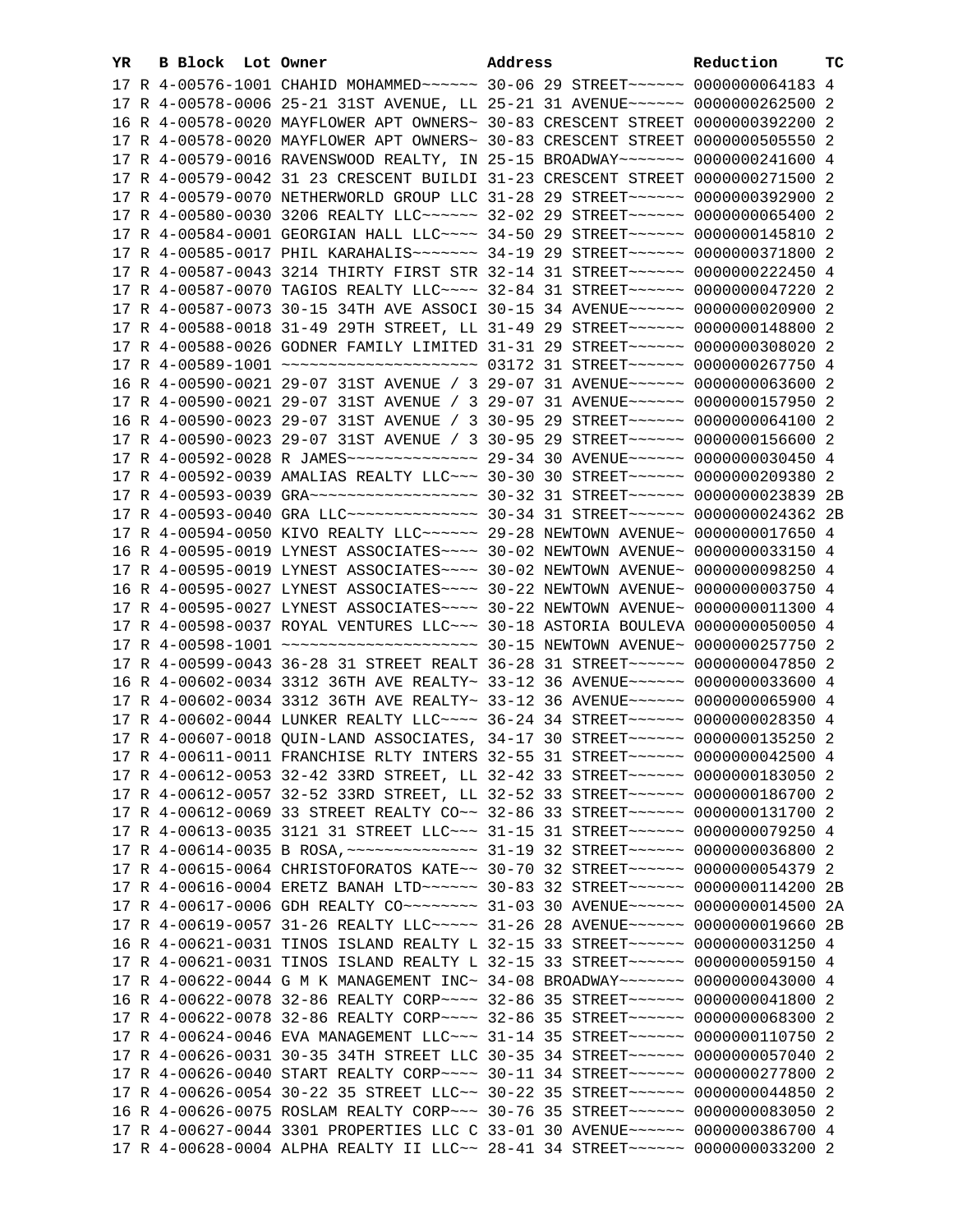| YR. | B Block Lot Owner |                                                                                      | Address | Reduction | тc |
|-----|-------------------|--------------------------------------------------------------------------------------|---------|-----------|----|
|     |                   | 17 R 4-00628-0006 ALPHA REALTY II LLC~~ 28-35 34 STREET~~~~~~~ 0000000055150 2       |         |           |    |
|     |                   | 16 R 4-00628-0008 OPM GROUP, ~~~~~~~~~~~~~~~~ 28-31 34 STREET~~~~~~~ 0000000242550 2 |         |           |    |
|     |                   |                                                                                      |         |           |    |
|     |                   | 16 R 4-00628-0010 OPM GROUP, LLC ------ 28-25 34 STREET ----- 0000000243900 2        |         |           |    |
|     |                   | 17 R 4-00628-0010 OPM GROUP, LLC ------ 28-25 34 STREET ----- 0000000243900 2        |         |           |    |
|     |                   | 17 R 4-00630-0039 36 AVENUE REALTY LLC~ 28-50 37 STREET~~~~~~~ 0000000042150 2       |         |           |    |
|     |                   | 17 R 4-00630-0041 B & M REALTY, ~~~~~~~~ 36-19 30 AVENUE~~~~~~ 0000000038700 4       |         |           |    |
|     |                   | 16 R 4-00632-0061 JJS REAL ESTATE 35, ~~ 25-66 35 STREET~~~~~~ 0000000047900 2       |         |           |    |
|     |                   | 17 R 4-00632-0061 JJS REAL ESTATE 35, ~~ 25-66 35 STREET~~~~~~~ 0000000088400 2      |         |           |    |
|     |                   | 17 R 4-00632-0075 34-05 REALTY ASSOCIAT 34-01 28 AVENUE~~~~~~ 0000000073300 2        |         |           |    |
|     |                   | 17 R 4-00634-0001 34-15, LLC ----------- 34-15 37 AVENUE------ 0000000856850 2       |         |           |    |
|     |                   | 17 R 4-00634-0057 Z & R REALTY LLC ---- 36-52 35 STREET ----- 0000000099250 2        |         |           |    |
|     |                   | 17 R 4-00636-0035 FPSK-1, LLC ---------- 36-12 37 STREET ----- 0000000040050 4       |         |           |    |
|     |                   | 16 R 4-00642-0030 RANCHOS 34 REALTY~~~~ 34-12 35 STREET~~~~~~ 0000000172350 4        |         |           |    |
|     |                   | 17 R 4-00642-0030 RANCHOS 34 REALTY~~~~ 34-12 35 STREET~~~~~~ 0000000239400 4        |         |           |    |
|     |                   | 16 R 4-00647-0038 NEW YORK COMMERCIAL B 36-10 BROADWAY~~~~~~~ 0000000090350 4        |         |           |    |
|     |                   | 17 R 4-00647-0038 NEW YORK COMMERCIAL B 36-10 BROADWAY~~~~~~~ 0000000106550 4        |         |           |    |
|     |                   | 17 R 4-00649-0003 BESTWAY ASSOCIATES~~~ 36-11 BROADWAY~~~~~~~ 0000000263800 4        |         |           |    |
|     |                   | 17 R 4-00650-0075 30-74 36TH STREET LLC 30-74 36 STREET~~~~~~ 0000000027800 4        |         |           |    |
|     |                   | 16 R 4-00654-0001 KADOORIE CORP~~~~~~~~ 25-87 38 STREET~~~~~~ 0000000050790 2A       |         |           |    |
|     |                   | 17 R 4-00654-0001 KADOORIE CORP~~~~~~~~ 25-87 38 STREET~~~~~~ 0000000054854 2A       |         |           |    |
|     |                   | 16 R 4-00654-0002 KADOORIE CORP~~~~~~~~ 25-85 38 STREET~~~~~~ 0000000051707 2A       |         |           |    |
|     |                   | 17 R 4-00654-0002 KADOORIE CORP~~~~~~~~ 25-85 38 STREET~~~~~~ 0000000055811 2A       |         |           |    |
|     |                   | 16 R 4-00654-0098 KADOORIE CORP~~~~~~~~ 25-84 STEINWAY STREET 0000000040167 2A       |         |           |    |
|     |                   | 17 R 4-00654-0098 KADOORIE CORP~~~~~~~~ 25-84 STEINWAY STREET 0000000043354 2A       |         |           |    |
|     |                   | 17 R 4-00656-0047 32-24 STEINWAY STREET 32-24 STEINWAY STREET 0000000122100 4        |         |           |    |
|     |                   | 17 R 4-00657-0001 PHILLIPS, PETER~~~~~~ 37-19 BROADWAY~~~~~~~ 0000000177950 4        |         |           |    |
|     |                   | 17 R 4-00657-0017 3161 LLC ------------- 31-61 37 STREET ------ 0000000609850 2      |         |           |    |
|     |                   | 17 R 4-00658-0038 38-02 31ST AVENUE REA 38-02 31 AVENUE~~~~~~ 0000000083250 4        |         |           |    |
|     |                   | 17 R 4-00658-0042 CORNERSTEIN LLC ----- 31-02 STEINWAY STREET 0000000100000 4        |         |           |    |
|     |                   | 17 R 4-00658-0050 LARIMAR 3122 LLC ---- 31-22 STEINWAY STREET 0000000013850 4        |         |           |    |
|     |                   | 17 R 4-00658-0069 NOBEL ASSOCIATES LLC~ 31-68 STEINWAY STREET 0000000112000 4        |         |           |    |
|     |                   | 17 R 4-00659-0003 GOLDEN KEY FOOD STORE 37-13 31 AVENUE~~~~~~ 0000001128800 4        |         |           |    |
|     |                   | 17 R 4-00660-0007 3088 STEINWAY REALTY~ 30-86 STEINWAY STREET 0000000120450 4        |         |           |    |
|     |                   | 16 R 4-00660-0053 30-18 STEINWAY LLC~~~ 30-18 STEINWAY STREET 0000000097550 4        |         |           |    |
|     |                   | 17 R 4-00660-0053 30-18 STEINWAY LLC ~~~ 30-18 STEINWAY STREET 0000000213400 4       |         |           |    |
|     |                   | 17 R 4-00660-0075 U.S. OF L. REALTY COR 30-62 STEINWAY STREET 0000000022700 4        |         |           |    |
|     |                   | 17 R 4-00660-0080 BERNGOL REALTY CORP~~ 30-74 STEINWAY STREET 0000000034200 4        |         |           |    |
|     |                   | 17 R 4-00660-0176 STEINWAY STREET HOLDI 30-66 STEINWAY STREET 0000000076500 4        |         |           |    |
|     |                   | 17 R 4-00660-1004 SIMARI, MARIA~~~~~~~~ 30-63 38 STREET~~~~~~ 0000000003173 2        |         |           |    |
|     |                   | 17 R 4-00661-0003 SPARTAN ASSETS, LLC~~ 28-43 37 STREET~~~~~~ 0000000071172 2B       |         |           |    |
|     |                   |                                                                                      |         |           |    |
|     |                   | 17 R 4-00662-0037 MARK ASTORIA REALTY, L 28-42 STEINWAY STREET 0000000058000 4       |         |           |    |
|     |                   | 17 R 4-00662-0041 2856 ASTORIA LLC ---- 28-56 STEINWAY STREET 0000000333700 4        |         |           |    |
|     |                   | 16 R 4-00663-0007 28-31 STEINWAY REALTY 28-31 STEINWAY STREET 0000000041100 4        |         |           |    |
|     |                   | 17 R 4-00663-0007 28-31 STEINWAY REALTY 28-31 STEINWAY STREET 0000000055500 4        |         |           |    |
|     |                   |                                                                                      |         |           |    |
|     |                   |                                                                                      |         |           |    |
|     |                   | 17 R 4-00663-0009 LENBERN REALTY CORP~~ 28-27 STEINWAY STREET 0000000032150 4        |         |           |    |
|     |                   | 17 R 4-00663-0021 RANCHOS REALTY CO LLC 40-18 28 AVENUE~~~~~~ 0000000242500 4        |         |           |    |
|     |                   | 16 R 4-00663-0045 BAXTER LLC ----------- 28-59 STEINWAY STREET 0000000239450 2       |         |           |    |
|     |                   | 17 R 4-00663-0045 BAXTER LLC ----------- 28-59 STEINWAY STREET 0000000248000 2       |         |           |    |
|     |                   | 17 R 4-00663-0048 MEE TONG CP ---------- 28-57 STEINWAY STREET 0000000041524 2A      |         |           |    |
|     |                   | 17 R 4-00666-0008 BESI PROPERTIES, LLC~ 36-11 STEINWAY STREET 0000000071280 2        |         |           |    |
|     |                   | 17 R 4-00669-0008 HHB 35, LLC ---------- 35-31 STEINWAY STREET 0000000081600 4       |         |           |    |
|     |                   | 17 R 4-00670-0033 HHB 34, LLC ---------- 35-34 42 STREET ----- 0000000016800 4       |         |           |    |
|     |                   | 17 R 4-00672-0025 IMJ REALTY COMPANY~~~ 34-02 STEINWAY STREET 0000000104150 4        |         |           |    |
|     |                   | 16 R 4-00676-0035 MEHRAN EQUITIES LTD~~ 32-27 STEINWAY STREET 0000001328150 4        |         |           |    |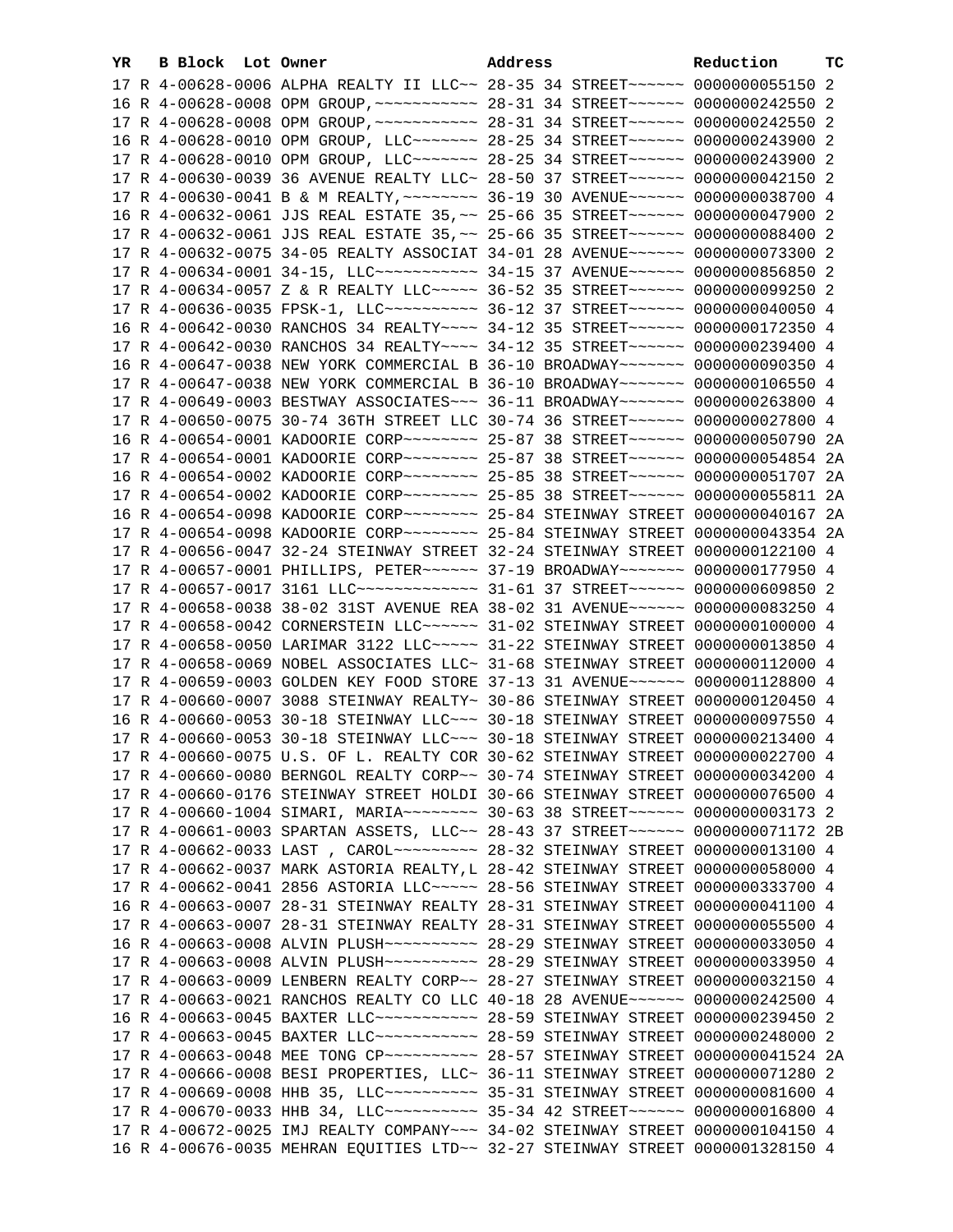| YR. | <b>B Block</b> Lot Owner |                                                                                                                                                                | Address | Reduction | тc |
|-----|--------------------------|----------------------------------------------------------------------------------------------------------------------------------------------------------------|---------|-----------|----|
|     |                          | 17 R 4-00676-0035 MEHRAN EQUITIES LTD ~~ 32-27 STEINWAY STREET 0000001305300 4                                                                                 |         |           |    |
|     |                          | 17 R 4-00676-0074 32-52 41ST STREET ASS 32-52 41 STREET ~~~~~~ 0000000022600 2                                                                                 |         |           |    |
|     |                          | 17 R 4-00676-0080 PHILIP VARRICHIO JR~~ 32-64 41 STREET~~~~~~ 0000000067000 2                                                                                  |         |           |    |
|     |                          | 17 R 4-00676-0082 ESAM REALTY, ~~~~~~~~~ 32-68 41 STREET~~~~~~ 0000000025000 2                                                                                 |         |           |    |
|     |                          | 17 R 4-00677-0040 LEFTERIS REALTY, LLC~ 41-16 BROADWAY~~~~~~~ 0000000020425 4                                                                                  |         |           |    |
|     |                          | 17 R 4-00678-0003 40-13-15 BROADWAY LLC 40-13 BROADWAY~~~~~~~ 0000000105100 2                                                                                  |         |           |    |
|     |                          | 16 R 4-00678-0007 31-87 STEINWAY STREET 31-87 STEINWAY STREET 0000000045100 4                                                                                  |         |           |    |
|     |                          | 17 R 4-00678-0007 31-87 STEINWAY STREET 31-87 STEINWAY STREET 0000000073900 4                                                                                  |         |           |    |
|     |                          | 16 R 4-00678-0030 E.P. REALTY ASSOCIATE 31-27 STEINWAY STREET 0000000069200 4                                                                                  |         |           |    |
|     |                          | 17 R 4-00678-0030 E.P. REALTY ASSOCIATE 31-27 STEINWAY STREET 0000000093500 4                                                                                  |         |           |    |
|     |                          | 17 R 4-00678-0032 AUG FAMILY STEINWAYIN 31-25 STEINWAY STREET 0000000062300 4                                                                                  |         |           |    |
|     |                          | 17 R 4-00679-0030 RJ MACKOOL 2012 LLC~~ 31-27 41 STREET~~~~~~ 0000000037000 4                                                                                  |         |           |    |
|     |                          | 16 R 4-00680-0009 MELVIN LAST REVOCABLE 30-91 STEINWAY STREET 0000000018650 4                                                                                  |         |           |    |
|     |                          | 17 R 4-00680-0009 MELVIN LAST REVOCABLE 30-91 STEINWAY STREET 0000000040250 4                                                                                  |         |           |    |
|     |                          | 16 R 4-00680-0024 SADIE EISENBERG AS TR 30-57 STEINWAY STREET 0000000038150 4                                                                                  |         |           |    |
|     |                          |                                                                                                                                                                |         |           |    |
|     |                          | 17 R 4-00680-0024 SADIE EISENBERG AS TR 30-57 STEINWAY STREET 0000000052500 4                                                                                  |         |           |    |
|     |                          | 16 R 4-00680-0025 STEINWAY RLTY CORP~~~ 30-55 STEINWAY STREET 0000000039500 4<br>17 R 4-00680-0025 STEINWAY RLTY CORP~~~ 30-55 STEINWAY STREET 0000000052500 4 |         |           |    |
|     |                          |                                                                                                                                                                |         |           |    |
|     |                          | 17 R 4-00680-0041 32 88 REALTY CORP~~~~ 30-25 STEINWAY STREET 0000000052000 2                                                                                  |         |           |    |
|     |                          | 17 R 4-00684-0032 MORDINI ANGELO~~~~~~~ 25-35 STEINWAY STREET 0000000021159 2A                                                                                 |         |           |    |
|     |                          | 16 R 4-00684-0042 PAPADOPOULOS, GEORGE~ 25-09 STEINWAY STREET 0000000124350 1                                                                                  |         |           |    |
|     |                          | 17 R 4-00684-0043 25-05 STEINWAY LLC ~~~ 25-05 STEINWAY STREET 0000000021700 4                                                                                 |         |           |    |
|     |                          | 16 R 4-00685-0076 25-76 REALTY LLC ---- 25-76 42 STREET ----- 0000000008806 2A                                                                                 |         |           |    |
|     |                          | 17 R 4-00685-0076 25-76 REALTY LLC ---- 25-76 42 STREET ----- 0000000009710 2A                                                                                 |         |           |    |
|     |                          | 17 R 4-00689-0028 PARMAR, ~~~~~~~ KAUR, ~ 24-16 44 STREET~~~~~~ 0000000032450 4                                                                                |         |           |    |
|     |                          | 17 R 4-00689-0044 AMORANI ASTORIA LLC~~ 24-56 44 STREET~~~~~~~ 0000000092900 2                                                                                 |         |           |    |
|     |                          | 17 R 4-00690-0001 42-15 REALTY ASSOCIAT 42-15 34 AVENUE~~~~~~ 0000000091800 2                                                                                  |         |           |    |
|     |                          | 17 R 4-00692-0076 31-80 43RD STREET LLC 31-80 43 STREET~~~~~~ 0000000099390 2                                                                                  |         |           |    |
|     |                          | 17 R 4-00702-0019 43RD STREET ASSOCIATE 25-61 43 STREET~~~~~~ 0000000131050 2                                                                                  |         |           |    |
|     |                          | 16 R 4-00702-0077 C WAY HOLDING CORP~~~ 25-86 44 STREET~~~~~~ 0000000124100 2                                                                                  |         |           |    |
|     |                          | 17 R 4-00702-0077 C WAY HOLDING CORP~~~ 25-86 44 STREET~~~~~~ 0000000201000 2<br>17 R 4-00705-0021 UNITED MINERS SOCC/CL 34-01 45 STREET~~~~~~ 0000000014400 4 |         |           |    |
|     |                          | 16 R 4-00705-0024 NORTON SPIEL ASSOC IN 34-08 46 STREET~~~~~~ 0000000051600 4                                                                                  |         |           |    |
|     |                          | 17 R 4-00705-0024 NORTON SPIEL ASSOC IN 34-08 46 STREET~~~~~~ 0000000057900 4                                                                                  |         |           |    |
|     |                          | 17 R 4-00713-0129 30-40 REALTY LLC ---- 30-40 45 STREET ----- 0000000101700 2                                                                                  |         |           |    |
|     |                          | 17 R 4-00717-0034 MARINO REALTY CO~~~~~ 44-14 ASTORIA BOULEVA 0000000040200 4                                                                                  |         |           |    |
|     |                          | 17 R 4-00717-0037 MARINO REALTY CO~~~~~ 24-10 45 STREET~~~~~~ 0000000066450 4                                                                                  |         |           |    |
|     |                          | 17 R 4-00717-0038 MARINO REALTY CO ~~~~~ 24-12 45 STREET ~~~~~~ 0000000017150 4                                                                                |         |           |    |
|     |                          | 17 R 4-00718-0018 JAPD REALTY, ~~~~~~~~~ 24-50 46 STREET~~~~~~ 0000000374300 4                                                                                 |         |           |    |
|     |                          | 17 R 4-00722-0038 32-06 47TH STREET, LL 32-06 47 STREET~~~~~~ 0000000360400 2                                                                                  |         |           |    |
|     |                          | 17 R 4-00726-0001 LOIS WITKOFF~~~~~~~~~ 47-07 BROADWAY~~~~~~~ 0000000066000 4                                                                                  |         |           |    |
|     |                          | 17 R 4-00732-0022 WERWAISS PROPERTIESCO 24-37 46 STREET~~~~~~~ 0000000102700 4                                                                                 |         |           |    |
|     |                          | 17 R 4-00732-0035 PILOT PRODUCTS INC~~~ 24-13 46 STREET~~~~~~ 0000000023950 4                                                                                  |         |           |    |
|     |                          | 17 R 4-00732-0045 PILOT PRODUCTS, INC.~ 24-26 47 STREET~~~~~~~ 0000000034850 4                                                                                 |         |           |    |
|     |                          | 16 R 4-00733-0029 RER REALTY LLC ------ 24-35 47 STREET ----- 0000000080650 4                                                                                  |         |           |    |
|     |                          | 17 R 4-00733-0029 RER REALTY LLC ------ 24-35 47 STREET ----- 0000000089550 4                                                                                  |         |           |    |
|     |                          | 17 R 4-00733-0072 A & A REALTY GROUP, ~~ 23-74 48 STREET~~~~~~~ 0000000121650 4                                                                                |         |           |    |
|     |                          | 17 R 4-00734-0004 LOVAN REALTY LLC ---- 48-01 NORTHERN BOULEV 0000000075400 4                                                                                  |         |           |    |
|     |                          | 17 R 4-00734-0038 Z & L REALTY INC. ~~~~ 48-18 BROADWAY~~~~~~~ 0000000106450 4                                                                                 |         |           |    |
|     |                          | 16 R 4-00735-0006 YEGNUKIAN REALTY CORP 49-01 NORTHERN BOULEV 0000000075500 4                                                                                  |         |           |    |
|     |                          | 17 R 4-00735-0006 YEGNUKIAN REALTY CORP 49-01 NORTHERN BOULEV 0000000094850 4                                                                                  |         |           |    |
|     |                          | 17 R 4-00742-0046 IBRAHIM JABER REALTY~ 49-11 30 AVENUE~~~~~~ 0000000233500 4                                                                                  |         |           |    |
|     |                          | 17 R 4-00746-0041 DRISKOS REALTY CORP~~ 48-00 ASTORIA BOULEVA 0000000077850 4                                                                                  |         |           |    |
|     |                          | 17 R 4-00768-0046 46 DITMARS, LLC ----- 46-14 DITMARS BOULEVA 0000000018950 4                                                                                  |         |           |    |
|     |                          | 17 R 4-00768-0048 46 DITMARS, LLC ----- 46-20 DITMARS BOULEVA 0000000066250 4                                                                                  |         |           |    |
|     |                          | 17 R 4-00769-0025 MEGA REALTY MANAGEMEN 22-60 46 STREET~~~~~~~ 0000000080550 4                                                                                 |         |           |    |
|     |                          | 17 R 4-00791-0055 CAP EQUIPMENT RENTALC 18-24 43 STREET~~~~~~~ 0000000023750 4                                                                                 |         |           |    |
|     |                          | 17 R 4-00791-0058 18-38 43RD STREET LLC 18-38 43 STREET~~~~~~~ 0000000047800 4                                                                                 |         |           |    |
|     |                          |                                                                                                                                                                |         |           |    |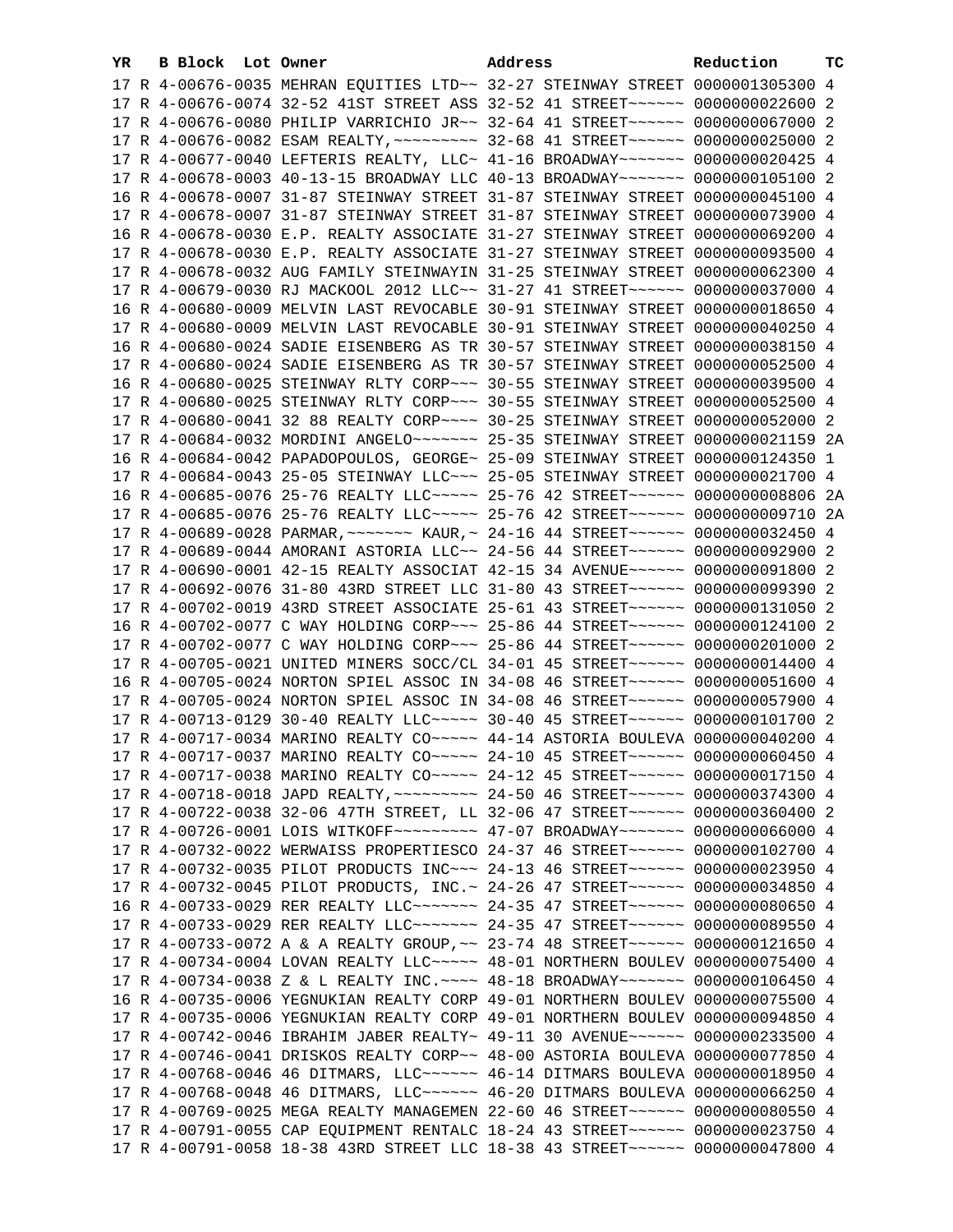| YR. | B Block Lot Owner |                                                                                     | Address | Reduction | тc |
|-----|-------------------|-------------------------------------------------------------------------------------|---------|-----------|----|
|     |                   |                                                                                     |         |           |    |
|     |                   | 16 R 4-00795-0021 2221/25 STNWAY ST RTY 22-21 STEINWAY STREET 0000000102950 4       |         |           |    |
|     |                   | 17 R 4-00795-0021 2221/25 STNWAY ST RTY 22-21 STEINWAY STREET 0000000350900 4       |         |           |    |
|     |                   |                                                                                     |         |           |    |
|     |                   |                                                                                     |         |           |    |
|     |                   | 17 R 4-00799-0032 20-01 STEINWAY REALTY 20-01 STEINWAY STREET 0000000042300 4       |         |           |    |
|     |                   | 17 R 4-00799-0063 ANLEMACO REALTY LLC~~ 40-17 21 AVENUE~~~~~~ 0000000031680 2A      |         |           |    |
|     |                   | 16 R 4-00800-0010 ARC REBUILDERS INC~~~ 19-40 42 STREET~~~~~~ 0000000675300 4       |         |           |    |
|     |                   | 17 R 4-00800-0010 ARC REBUILDERS INC~~~ 19-40 42 STREET~~~~~~ 0000001496100 4       |         |           |    |
|     |                   | 17 R 4-00800-0035 19-12/20 42 ST RLTYCO 19-20 42 STREET~~~~~~ 0000000067750 4       |         |           |    |
|     |                   | 17 R 4-00801-0001 LAC 5TH ST LLC~~~~~~~~~~~~~ 19-79 STEINWAY STREET 0000000233300 4 |         |           |    |
|     |                   | 16 R 4-00802-0090 RIENZI, MICHAEL~~~~~~ 18-81 STEINWAY STREET 0000000059500 4       |         |           |    |
|     |                   | 17 R 4-00802-0090 RIENZI, MICHAEL~~~~~~ 18-81 STEINWAY STREET 0000000221400 4       |         |           |    |
|     |                   | 17 R 4-00802-0114 STEINWAY-EMPIRE REALT 18-45 STEINWAY STREET 0000000130050 4       |         |           |    |
|     |                   | 17 R 4-00802-0151 STEINWAY-EMPIRE REALT 18-26 41 STREET~~~~~~ 0000000017350 4       |         |           |    |
|     |                   | 17 R 4-00804-0001 ROSARIA ACQUISTA, TRU 23-85 37 STREET~~~~~~ 0000000014860 2A      |         |           |    |
|     |                   | 17 R 4-00805-0031 RODAMIS, PANAGIOTIS~~ 38-00 DITMARS BOULEVA 0000000039150 4       |         |           |    |
|     |                   | 16 R 4-00811-0032 LOCAL 52, I.A.T.S.E.~ 19-02 STEINWAY STREET 0000000091900 4       |         |           |    |
|     |                   | 17 R 4-00811-0032 LOCAL 52, I.A.T.S.E.~ 19-02 STEINWAY STREET 0000000116650 4       |         |           |    |
|     |                   | 17 R 4-00826-0001 ANEV REAL ESTATE, LLC 36-17 20 AVENUE~~~~~~ 0000000022350 4       |         |           |    |
|     |                   | 16 R 4-00833-0013 ASTORIA LLC~~~~~~~~~~~~~ 22-55 31 STREET~~~~~~ 0000000022700 4    |         |           |    |
|     |                   | 17 R 4-00833-0013 ASTORIA LLC~~~~~~~~~~~~~ 22-55 31 STREET~~~~~~ 0000000153650 4    |         |           |    |
|     |                   | 17 R 4-00833-0036 DASHTI REALTY CORP~~~ 31-16 DITMARS BOULEVA 0000000057850 4       |         |           |    |
|     |                   | 17 R 4-00833-0037 GG CHIEF PROPERTY LLC 31-20 DITMARS BOULEVA 0000000045150 4       |         |           |    |
|     |                   | 17 R 4-00833-0123 DASHTI REALTY CORP~~~ 22-29 31 STREET~~~~~~ 0000000141800 4       |         |           |    |
|     |                   | 17 R 4-00833-0135 DASLITI REALTY CORP~~ 31-14 DITMARS BOULEVA 0000000061500 4       |         |           |    |
|     |                   | 16 R 4-00834-0035 33-18 23 AVENUE REALT 33-18 23 AVENUE~~~~~~ 0000000021500 4       |         |           |    |
|     |                   | 17 R 4-00834-0035 33-18 23 AVENUE REALT 33-18 23 AVENUE~~~~~~ 0000000032300 4       |         |           |    |
|     |                   | 17 R 4-00838-0008 PG PROPERTIES OF QUEE 29-22 HOYT AVENUE SOU 0000000195100 2       |         |           |    |
|     |                   | 17 R 4-00839-0020 PERISTA REALTY LLC ~~~ 27-05 ASTORIA BOULEVA 0000000057100 2      |         |           |    |
|     |                   | 17 R 4-00839-0021 PERISTA REALTY LLC ~~~ 27-01 ASTORIA BOULEVA 0000000054250 2      |         |           |    |
|     |                   | 17 R 4-00840-0052 2402 REAL ESTATES COR 24-02 31 STREET~~~~~~ 0000000011550 4       |         |           |    |
|     |                   | 16 R 4-00842-0070 POULOS GEORGE~~~~~~~~ 29-16 23 AVENUE~~~~~~ 0000000082850 4       |         |           |    |
|     |                   | 17 R 4-00842-0070 POULOS GEORGE~~~~~~~~ 29-16 23 AVENUE~~~~~~ 0000000088250 4       |         |           |    |
|     |                   | 16 R 4-00844-0055 QN REALTY, LLC ------ 22-46 31 STREET ----- 0000000028616 2B      |         |           |    |
|     |                   | 17 R 4-00844-0055 ON REALTY, LLC ------ 22-46 31 STREET ----- 0000000028616 2B      |         |           |    |
|     |                   | 17 R 4-00844-0059 2248 THIRTY FIRST ST~ 22-50 31 STREET~~~~~~~ 0000000138150 4      |         |           |    |
|     |                   | 17 R 4-00845-0014 22-47 28 REALTY LLC~~ 22-47 28 STREET~~~~~~ 0000000016400 2A      |         |           |    |
|     |                   | 17 R 4-00857-0005 NIKAY PROPERTIES LLC~ 21-71 27 STREET~~~~~~~ 0000000052850 2      |         |           |    |
|     |                   | 17 R 4-00861-0005 SYNTAGMA PROPERTIES, ~ 25-25 ASTORIA BOULEVA 0000000816200 2      |         |           |    |
|     |                   | 17 R 4-00867-0035 MIGDAL3 MANAGEMENT 20 24-20 DITMARS BOULEVA 0000000034550 4       |         |           |    |
|     |                   | 17 R 4-00869-0037 ARIS CRESCENT II LLC~ 21-14 CRESCENT STREET 0000000039400 2       |         |           |    |
|     |                   | 17 R 4-00869-0040 ARIS CRESCENT II LLC~ 21-24 CRESCENT STREET 0000000032700 2       |         |           |    |
|     |                   | 17 R 4-00869-0043 ARIS CRESCENT II LLC~ 21-32 CRESCENT STREET 0000000031400 2       |         |           |    |
|     |                   | 17 R 4-00869-0047 ARIS CRESCENT II LLC~ 21-36 CRESCENT STREET 0000000031400 2       |         |           |    |
|     |                   | 17 R 4-00869-0049 ARIS CRESCENT II LLC~ 21-44 CRESCENT STREET 0000000031400 2       |         |           |    |
|     |                   | 17 R 4-00869-0053 ARIS CRESCENT II LLC~ 21-52 CRESCENT STREET 0000000032700 2       |         |           |    |
|     |                   | 17 R 4-00869-0056 ARIS CRESCENT II LLC~ 21-58 CRESCENT STREET 0000000031400 2       |         |           |    |
|     |                   | 17 R 4-00869-0059 ARIS CRESCENT II LLC~ 21-66 CRESCENT STREET 0000000031400 2       |         |           |    |
|     |                   | 17 R 4-00873-0038 SPILIOS GAVRILLI~~~~~ 23-06 24 AVENUE~~~~~~ 0000000025596 4       |         |           |    |
|     |                   | 17 R 4-00884-0065 ASTORIA PINES HOLDING 26-13 21 STREET~~~~~~ 0000003386200 4       |         |           |    |
|     |                   | 17 R 4-00885-0005 27TH AVE REALTY, LLC~ 18-31 27 AVENUE~~~~~~ 0000000018793 2A      |         |           |    |
|     |                   |                                                                                     |         |           |    |
|     |                   | 17 R 4-00899-0094 ASTORIA PARK MANOR, L 25-16 18 STREET~~~~~~ 0000000070450 2       |         |           |    |
|     |                   | 16 R 4-00907-0008 TOP COVE ASSOCIATESIN 4-05 26 AVENUE~~~~~~~ 0000000343350 4       |         |           |    |
|     |                   | 17 R 4-00907-0008 TOP COVE ASSOCIATESIN 4-05 26 AVENUE~~~~~~~ 0000000454950 4       |         |           |    |
|     |                   | 16 R 4-00914-0030 KOS REALTY, LLC ----- 26-34 3 STREET ------ 0000000022650 4       |         |           |    |
|     |                   | 17 R 4-00914-0030 KOS REALTY, LLC ----- 26-34 3 STREET ------ 0000000024900 4       |         |           |    |
|     |                   |                                                                                     |         |           |    |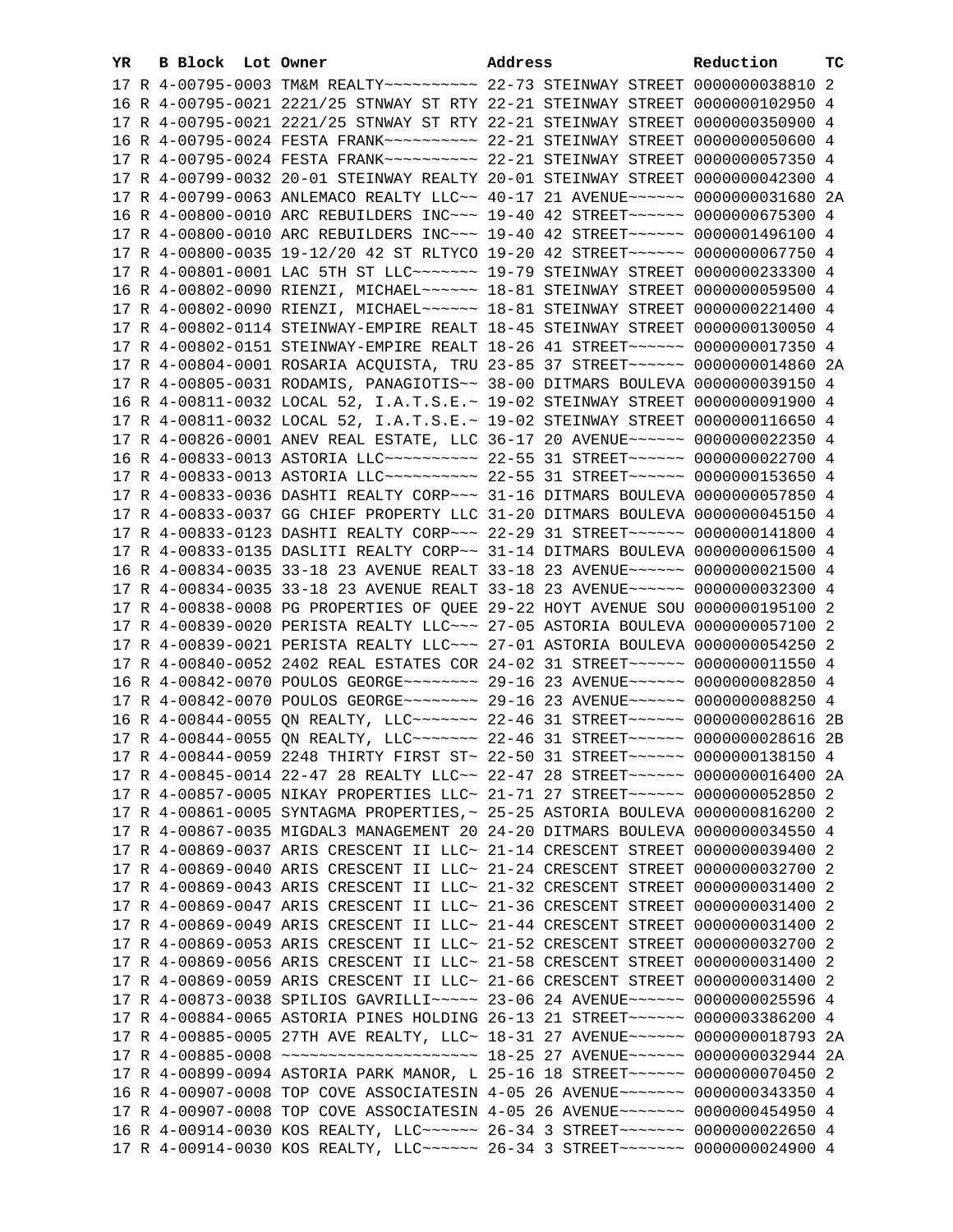| YR. | B Block Lot Owner |                                                                                                                                                                  | Address | <b>Reduction TC</b> |  |
|-----|-------------------|------------------------------------------------------------------------------------------------------------------------------------------------------------------|---------|---------------------|--|
|     |                   | 17 R 4-00915-0029 2ND STREET HOLDING~~~ 26-36 2 STREET~~~~~~~ 0000000021400 4                                                                                    |         |                     |  |
|     |                   | 16 R 4-00945-0030 19-66 77 STREET INC~~ 19-62 77 STREET~~~~~~~ 0000000426710 2                                                                                   |         |                     |  |
|     |                   | 17 R 4-00945-0045 NIBUR 761921 QUEENSLL 76-19 21 AVENUE~~~~~~ 0000000045550 4                                                                                    |         |                     |  |
|     |                   | 17 R 4-00949-0015 ABOUYOUSEF, TAREK M~~ 19-08 81 STREET~~~~~~~ 0000000006600 1                                                                                   |         |                     |  |
|     |                   | 17 R 4-01016-0003 4909 REALTY LTD ----- 49-09 25 AVENUE ----- 0000000186300 4                                                                                    |         |                     |  |
|     |                   | 17 R 4-01016-0098 AREC 20, LLC --------- 26-45 BROOKLYN QUEENS 0000000278750 4                                                                                   |         |                     |  |
|     |                   | 17 R 4-01016-0115 ASTWOOD REALTY LLC~~~ 27-07 BROOKLYN QUEENS 0000000140500 4                                                                                    |         |                     |  |
|     |                   | 17 R 4-01017-0047 30-55 80TH STREET HOL 26-12 BOROUGH PLACE~~ 0000000026250 4                                                                                    |         |                     |  |
|     |                   | 17 R 4-01017-0054 JM.DK PROPERTIES INC. 25-66 BOROUGH PLACE~~ 0000000031000 4                                                                                    |         |                     |  |
|     |                   | 17 R 4-01017-0058 JM.DK PROPERTIES INC. 25-60 BOROUGH PLACE~~ 0000000013250 4                                                                                    |         |                     |  |
|     |                   | 17 R 4-01019-0002 ELIZABETH JEAN GALASS 26-50 BOROUGH PLACE~~ 0000000406350 4                                                                                    |         |                     |  |
|     |                   | 17 R 4-01019-0046 2610 BQE CORPORATION~ 26-10 BOROUGH PLACE~~ 0000000581000 4                                                                                    |         |                     |  |
|     |                   | 16 R 4-01027-0025 BCC II, LLC ---------- 71-01 25 AVENUE ----- 0000000962300 4                                                                                   |         |                     |  |
|     |                   | 17 R 4-01027-0025 BCC II, LLC ---------- 71-01 25 AVENUE ----- 0000001057250 4                                                                                   |         |                     |  |
|     |                   | 17 R 4-01027-0050 LAGUARDIA CORPORATE~~ 75-20 ASTORIA BOULEVA 0000002046600 4                                                                                    |         |                     |  |
|     |                   | 16 R 4-01082-0001 S AND Z ASSOCIATES LL 87-02 23 AVENUE~~~~~~ 0000000063000 4                                                                                    |         |                     |  |
|     |                   | 17 R 4-01082-0001 S AND Z ASSOCIATES LL 87-02 23 AVENUE~~~~~~ 0000000101700 4                                                                                    |         |                     |  |
|     |                   | 16 R 4-01087-0001 94TH STREET HOLDINGS, 23-04 94 STREET~~~~~~ 0000000026490 4                                                                                    |         |                     |  |
|     |                   | 16 R 4-01094-0011 SOHN PROPERTIES, LLC~ 24-14 83 STREET~~~~~~ 0000000109650 4                                                                                    |         |                     |  |
|     |                   | 16 R 4-01094-0061 SOHN PROPERTIES, LLC~ 24-15 82 STREET~~~~~~ 0000000945800 4                                                                                    |         |                     |  |
|     |                   | 17 R 4-01094-0061 SOHN PROPERTIES, LLC~ 24-15 82 STREET~~~~~~ 0000000550850 4                                                                                    |         |                     |  |
|     |                   | 17 R 4-01100-0037 BOULEVARD LLC, 88-25~ 88-25 ASTORIA BOULEVA 0000000071650 4                                                                                    |         |                     |  |
|     |                   | 17 R 4-01137-0001 AMAZING DEVELOPMENT, ~ 31-35 61 STREET~~~~~~ 0000000026000 4                                                                                   |         |                     |  |
|     |                   | 16 R 4-01138-0030 31-16 68 REALTY LLC~~ 31-16 68 STREET~~~~~~ 0000000288400 2                                                                                    |         |                     |  |
|     |                   | 17 R 4-01138-0030 31-16 68 REALTY LLC~~ 31-16 68 STREET~~~~~~ 0000000222950 2                                                                                    |         |                     |  |
|     |                   | 17 R 4-01146-0001 FOK DAT REALTY CORP.~ 75-02 31 AVENUE~~~~~~ 0000000042550 4                                                                                    |         |                     |  |
|     |                   | 17 R 4-01148-0034 TOP 24 INC ----------- 31-47 77 STREET ------ 0000000110300 4                                                                                  |         |                     |  |
|     |                   | 17 R 4-01153-0010 MCO LTD --------------- 51-31 NORTHERN BOULEV 0000000922750 4<br>17 R 4-01153-0063 MARINO MARBLE&TITLE/C 51-23 NORTHERN BOULEV 0000000075250 4 |         |                     |  |
|     |                   | 16 R 4-01154-0065 FRAGA REALTY PARTNERS 51-03 BROADWAY~~~~~~~ 0000000098850 2                                                                                    |         |                     |  |
|     |                   | 17 R 4-01154-0065 FRAGA REALTY PARTNERS 51-03 BROADWAY~~~~~~~ 0000000115500 2                                                                                    |         |                     |  |
|     |                   | 17 R 4-01156-0040 ELYSIUM, INC~~~~~~~~~~ 54-11 NORTHERN BOULEV 0000000071400 4                                                                                   |         |                     |  |
|     |                   | 17 R 4-01158-0120 5615 NORTHERN LLC~~~~ 56-15 NORTHERN BOULEV 0000000197300 4                                                                                    |         |                     |  |
|     |                   | 17 R 4-01158-0147 MJ WOODSIDE LLC ----- 32-25 56 STREET ----- 0000000025750 4                                                                                    |         |                     |  |
|     |                   | 17 R 4-01161-0059 ORELLANA ROBERTO C~~~ 32-30 61 STREET~~~~~~ 0000000024700 4                                                                                    |         |                     |  |
|     |                   | 17 R 4-01162-0001 LOCAL 46 SECOND HOLDI 61-02 32 AVENUE~~~~~~ 0000000162000 4                                                                                    |         |                     |  |
|     |                   | 17 R 4-01162-0027 MURKO MACHINERY & DIE 32-38 62 STREET~~~~~~ 0000000018450 4                                                                                    |         |                     |  |
|     |                   | 17 R 4-01162-0082 ORELLANA ROBERTO C~~~ 32-17 61 STREET~~~~~~ 0000000072250 4                                                                                    |         |                     |  |
|     |                   | 17 R 4-01165-0045 69-70 ASSOCIATES LLC~ 69-01 NORTHERN BOULEV 0000000538400 2                                                                                    |         |                     |  |
|     |                   | 17 R 4-01165-0058 69-70 ASSOCIATES LLC~ 32-45 69 STREET~~~~~~~ 0000000048150 2                                                                                   |         |                     |  |
|     |                   | 17 R 4-01165-0071 69-70 ASSOCIATES LLC~ 32-25 69 STREET~~~~~~~ 0000000039750 2                                                                                   |         |                     |  |
|     |                   | 17 R 4-01166-0037 COMMERCE BANK NA~~~~~ 70-09 NORTHERN BOULEV 0000000246500 4                                                                                    |         |                     |  |
|     |                   | 17 R 4-01167-0045 NORTH REGAL REALTY LL 71-15 NORTHERN BOULEV 0000000043000 4                                                                                    |         |                     |  |
|     |                   | 17 R 4-01169-0033 CITIZENS DEVP CP ~~~~~ 73-15 NORTHERN BOULEV 0000000347000 4                                                                                   |         |                     |  |
|     |                   | 17 R 4-01175-0036 EGT REALTY, LLC ----- 79-11 NORTHERN BOULEV 0000000109350 2                                                                                    |         |                     |  |
|     |                   | 17 R 4-01188-0055 HENDERSON APARTMENTS~ 60-11 BROADWAY~~~~~~~ 0000000794600 2                                                                                    |         |                     |  |
|     |                   | 17 R 4-01191-0001 BERTORELLI MARIO ~~~~~ 34-20 65 STREET ~~~~~~ 0000000119700 4                                                                                  |         |                     |  |
|     |                   | 16 R 4-01191-0012 BERTORELLI, MARIO~~~~ 34-36 65 STREET~~~~~~ 0000000042050 4                                                                                    |         |                     |  |
|     |                   | 17 R 4-01191-0012 BERTORELLI, MARIO~~~~ 34-36 65 STREET~~~~~~ 0000000081200 4                                                                                    |         |                     |  |
|     |                   | 16 R 4-01192-0080 SK HOLDING LLC ------- 33-56 54 STREET ----- 0000000143850 4                                                                                   |         |                     |  |
|     |                   | 17 R 4-01192-0080 SK HOLDING LLC ------- 33-56 54 STREET ----- 0000000217200 4                                                                                   |         |                     |  |
|     |                   | 17 R 4-01193-0062 54 BWAY LLC ---------- 33-20 55 STREET ----- 0000000479700 4                                                                                   |         |                     |  |
|     |                   | 16 R 4-01194-0017 WOODSIDE PROPERTY 56~ 34-48 56 STREET~~~~~~~ 0000000034363 4                                                                                   |         |                     |  |
|     |                   | 16 R 4-01194-0079 WOODSIDE PROPERTY 56~ 34-52 56 STREET~~~~~~~ 0000000012037 4                                                                                   |         |                     |  |
|     |                   | 17 R 4-01198-0040 BERTUCCIO ESTATES IN~ 59-16 BROADWAY~~~~~~~ 0000000035500 4                                                                                    |         |                     |  |
|     |                   | 17 R 4-01203-0058 30-44 32ND STREET LLC 63-12 BROADWAY~~~~~~~ 0000000131550 4                                                                                    |         |                     |  |
|     |                   | 17 R 4-01209-0043 AETOS PROPERTIES, LLC 37-11 54 STREET~~~~~~ 0000000041750 4                                                                                    |         |                     |  |
|     |                   | 16 R 4-01210-0012 55 20 37 AVE WOODSIDE 55-20 37 AVENUE~~~~~~ 0000000006900 4                                                                                    |         |                     |  |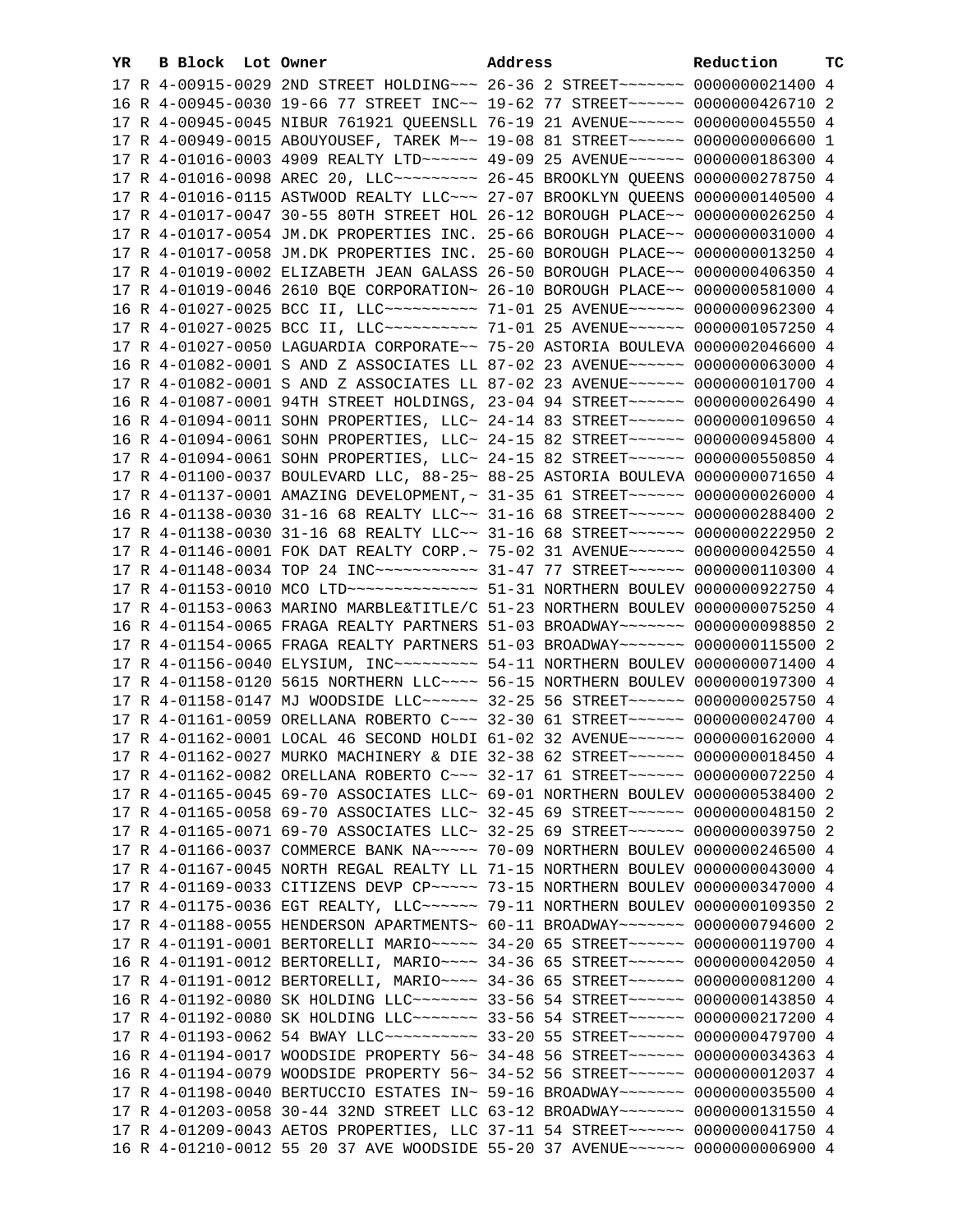| YR | B Block Lot Owner |                                                                                                                                                                 | Address | Reduction | тC |
|----|-------------------|-----------------------------------------------------------------------------------------------------------------------------------------------------------------|---------|-----------|----|
|    |                   | 17 R 4-01210-0012 55 20 37 AVE WOODSIDE 55-20 37 AVENUE~~~~~~ 0000000012750 4                                                                                   |         |           |    |
|    |                   | 17 R 4-01210-0038 TASCO ENTERPRISES~~~~ 37-31 55 STREET~~~~~~ 0000000105000 4                                                                                   |         |           |    |
|    |                   | 17 R 4-01212-0001 GABOR SCHNITZLER~~~~~ 57-02 37 AVENUE~~~~~~ 0000000025150 4                                                                                   |         |           |    |
|    |                   | 16 R 4-01216-0017 MINAKYAN, NISAN~~~~~~ 37-47 61 STREET~~~~~~ 0000000089850 2                                                                                   |         |           |    |
|    |                   | 17 R 4-01216-1001 E. GOTHELF LLC~~~~~~~ 37-59 61 STREET~~~~~~ 0000000007270 4                                                                                   |         |           |    |
|    |                   | 17 R 4-01216-1002 E. GOTHELF LLC~~~~~~~ 37-59 61 STREET~~~~~~ 0000000012380 4                                                                                   |         |           |    |
|    |                   | 17 R 4-01216-1003 HIRUNYAPAPONG, VACHA 37-59 61 STREET~~~~~~ 0000000016238 2                                                                                    |         |           |    |
|    |                   | 17 R 4-01216-1021 E. GOTHELF LLC~~~~~~~ 37-59 61 STREET~~~~~~ 00000000004013 4                                                                                  |         |           |    |
|    |                   | 17 R 4-01216-1022 ZHANG, SHAWYIN~~~~~~~ 37-59 61 STREET~~~~~~ 0000000004180 4                                                                                   |         |           |    |
|    |                   | 17 R 4-01216-1028 E. GOTHELF LLC~~~~~~~ 37-59 61 STREET~~~~~~ 00000000004013 4                                                                                  |         |           |    |
|    |                   | 17 R 4-01216-1101 ~~~~~~~~~~~~~~~~~~~~ 61-05 39 AVENUE~~~~~~ 00000000001806 4                                                                                   |         |           |    |
|    |                   | 17 R 4-01217-0020 37-53 62ND STREET LLC 37-53 62 STREET~~~~~~ 0000000181730 2                                                                                   |         |           |    |
|    |                   | 17 R 4-01218-0006 37-75 63 ST CORP ~~~~~ 37-75 63 STREET ~~~~~~ 0000000238950 2                                                                                 |         |           |    |
|    |                   | 16 R 4-01219-0006 HICKS STRYKER APT CP~ 37-75 64 STREET~~~~~~ 0000000045600 2                                                                                   |         |           |    |
|    |                   |                                                                                                                                                                 |         |           |    |
|    |                   | 17 R 4-01219-0006 HICKS STRYKER APT CP~ 37-75 64 STREET~~~~~~~ 0000000065750 2                                                                                  |         |           |    |
|    |                   | 16 R 4-01219-0012 11-38 44TH DR., L.P.~ 37-67 64 STREET~~~~~~~ 0000000034000 2                                                                                  |         |           |    |
|    |                   | 17 R 4-01219-0012 11-38 44TH DR., L.P.~ 37-67 64 STREET~~~~~~ 0000000101300 2                                                                                   |         |           |    |
|    |                   | 16 R 4-01223-0021 SUBAR ANDREADIS, LLC~ 67-03 ROOSEVELT AVENU 0000000055400 4                                                                                   |         |           |    |
|    |                   | 17 R 4-01223-0021 SUBAR ANDREADIS, LLC~ 67-03 ROOSEVELT AVENU 0000000062600 4                                                                                   |         |           |    |
|    |                   | 17 R 4-01223-0034 38-11 65TH STREET REA 38-11 65 STREET~~~~~~~ 0000000018865 4                                                                                  |         |           |    |
|    |                   | 16 R 4-01229-0010 5801 WOODSIDE AVE., LL 58-01 WOODSIDE AVENUE 0000000064850 4                                                                                  |         |           |    |
|    |                   | 17 R 4-01229-0010 5801 WOODSIDE AVE., LL 58-01 WOODSIDE AVENUE 0000000051450 4                                                                                  |         |           |    |
|    |                   | 16 R 4-01232-0058 LAREK PROPERTIES, LLC 39-23 62 STREET~~~~~~ 0000000014600 4                                                                                   |         |           |    |
|    |                   | 17 R 4-01232-0058 LAREK PROPERTIES, LLC 39-23 62 STREET~~~~~~ 0000000012350 4                                                                                   |         |           |    |
|    |                   | 17 R 4-01245-0006 P.P.&T. ~~~ .~~~~~~~~~ 72-12 NORTHERN BOULEV 0000000165000 4                                                                                  |         |           |    |
|    |                   | 16 R 4-01247-0001 H & M LLC ------------ 74-04 NORTHERN BOULEV 0000000115500 4                                                                                  |         |           |    |
|    |                   | 17 R 4-01247-0001 H & M LLC ------------ 74-04 NORTHERN BOULEV 0000000115500 4                                                                                  |         |           |    |
|    |                   | 17 R 4-01248-0001 MCO ------------------- 75-10 NORTHERN BOULEV 0000000044100 4                                                                                 |         |           |    |
|    |                   | 17 R 4-01248-0005 MCO ------------------- 75-20 NORTHERN BOULEV 0000000044100 4                                                                                 |         |           |    |
|    |                   | 17 R 4-01249-0001 SPANBOCK FAMILY REALT 76-02 NORTHERN BOULEV 0000000145150 4                                                                                   |         |           |    |
|    |                   | 17 R 4-01249-0033 34 AVENUE REALTY CO., 76-09 34 AVENUE~~~~~~ 0000000252350 2                                                                                   |         |           |    |
|    |                   | 17 R 4-01251-0001 78-02 NORTHERN BOULEV 78-02 NORTHERN BOULEV 0000000360350 4                                                                                   |         |           |    |
|    |                   | 17 R 4-01263-0015 RICHELIEU GARDENS CO~ 34-34 77 STREET~~~~~~~ 0000000159700 2                                                                                  |         |           |    |
|    |                   | 16 R 4-01267-0012 187 24 ST JCKSON HTS~ 34-14 81 STREET~~~~~~ 0000000089900 2                                                                                   |         |           |    |
|    |                   | 17 R 4-01267-0012 187 24 ST JCKSON HTS~ 34-14 81 STREET~~~~~~ 0000000101150 2                                                                                   |         |           |    |
|    |                   | 17 R 4-01267-0051 164 23RD ST JKSON HGH 34-37 80 STREET~~~~~~ 0000000095300 2                                                                                   |         |           |    |
|    |                   | 17 R 4-01270-1001 WENG, WEI JIN~~~~~~~~ 35-20 LEVERICH STREET 0000000003530 2                                                                                   |         |           |    |
|    |                   | 17 R 4-01272-0001 JAC TOWERS APARTMENTS 35-05 72 STREET~~~~~~ 0000000093800 2                                                                                   |         |           |    |
|    |                   | 16 R 4-01274-0001 JACKSON SURREY 35TH L 74-10 35 AVENUE~~~~~~ 0000000220100 2                                                                                   |         |           |    |
|    |                   | 16 R 4-01276-0012 143 20 STREET JACKSON 35-14 77 STREET~~~~~~ 0000000016350 2                                                                                   |         |           |    |
|    |                   | 17 R 4-01276-0012 143 20 STREET JACKSON 35-14 77 STREET~~~~~~ 0000000018150 2                                                                                   |         |           |    |
|    |                   | 17 R 4-01278-0018 133 22 ST JACKSON HTS 35-26 79 STREET~~~~~~ 0000000092250 2                                                                                   |         |           |    |
|    |                   | 17 R 4-01278-0023 125 22ND ST JACKSON H 35-36 79 STREET~~~~~~~ 0000000088100 2                                                                                  |         |           |    |
|    |                   | 17 R 4-01278-0044 JACKSON 37 COMPANY~~~ 78-01 37 AVENUE~~~~~~ 0000000109200 4                                                                                   |         |           |    |
|    |                   | 17 R 4-01283-0016 37 30 73RD STREET OWN 37-30 73 STREET~~~~~~ 0000000411950 2                                                                                   |         |           |    |
|    |                   | 17 R 4-01284-0015 37-31 73 ST. OWNERS C 37-31 73 STREET~~~~~~ 0000000160600 2                                                                                   |         |           |    |
|    |                   | 17 R 4-01284-0041 KENISHA LLC~~~~~~~~~~~ 37-06 74 STREET~~~~~~ 0000000412850 4                                                                                  |         |           |    |
|    |                   | 17 R 4-01284-0055 HITTLEMAN, AS TRUSTEE 37-38 74 STREET~~~~~~ 0000000529750 4                                                                                   |         |           |    |
|    |                   | 17 R 4-01285-0007 THE CAROLYN HITTLEMAN 37-47 74 STREET~~~~~~ 0000000472450 4                                                                                   |         |           |    |
|    |                   | 17 R 4-01285-0013 THE CAROLYN HITTLEMAN 37-35 74 STREET~~~~~~ 0000000228600 4<br>17 R 4-01286-0017 BROTHERS ASSOCIATES L 37-37 75 STREET~~~~~~~ 0000000113050 4 |         |           |    |
|    |                   | 17 R 4-01287-0001 7610 37TH AVENUE ASSO 76-02 37 AVENUE~~~~~~ 0000000302950 4                                                                                   |         |           |    |
|    |                   | 17 R 4-01287-0037 EN PING LTD ---------- 76-11 ROOSEVELT AVENU 0000000252500 4                                                                                  |         |           |    |
|    |                   | 17 R 4-01287-0043 MORDINI FAMILY REALTY 76-01 ROOSEVELT AVENU 0000000092400 4                                                                                   |         |           |    |
|    |                   | 17 R 4-01288-0039 ALARCON-MORDINI ENTER 77-11 ROOSEVELT AVENU 0000000301000 4                                                                                   |         |           |    |
|    |                   | 16 R 4-01290-0001 ELMHURST WOODSIDE LLC 37-06 80 STREET~~~~~~~ 0000000264390 2                                                                                  |         |           |    |
|    |                   | 17 R 4-01290-0001 ELMHURST WOODSIDE LLC 37-06 80 STREET~~~~~~~ 0000000282300 2                                                                                  |         |           |    |
|    |                   | 16 R 4-01290-0029 37-52/37-56 80TH REAL 37-52 80 STREET~~~~~~~ 0000000141650 2                                                                                  |         |           |    |
|    |                   |                                                                                                                                                                 |         |           |    |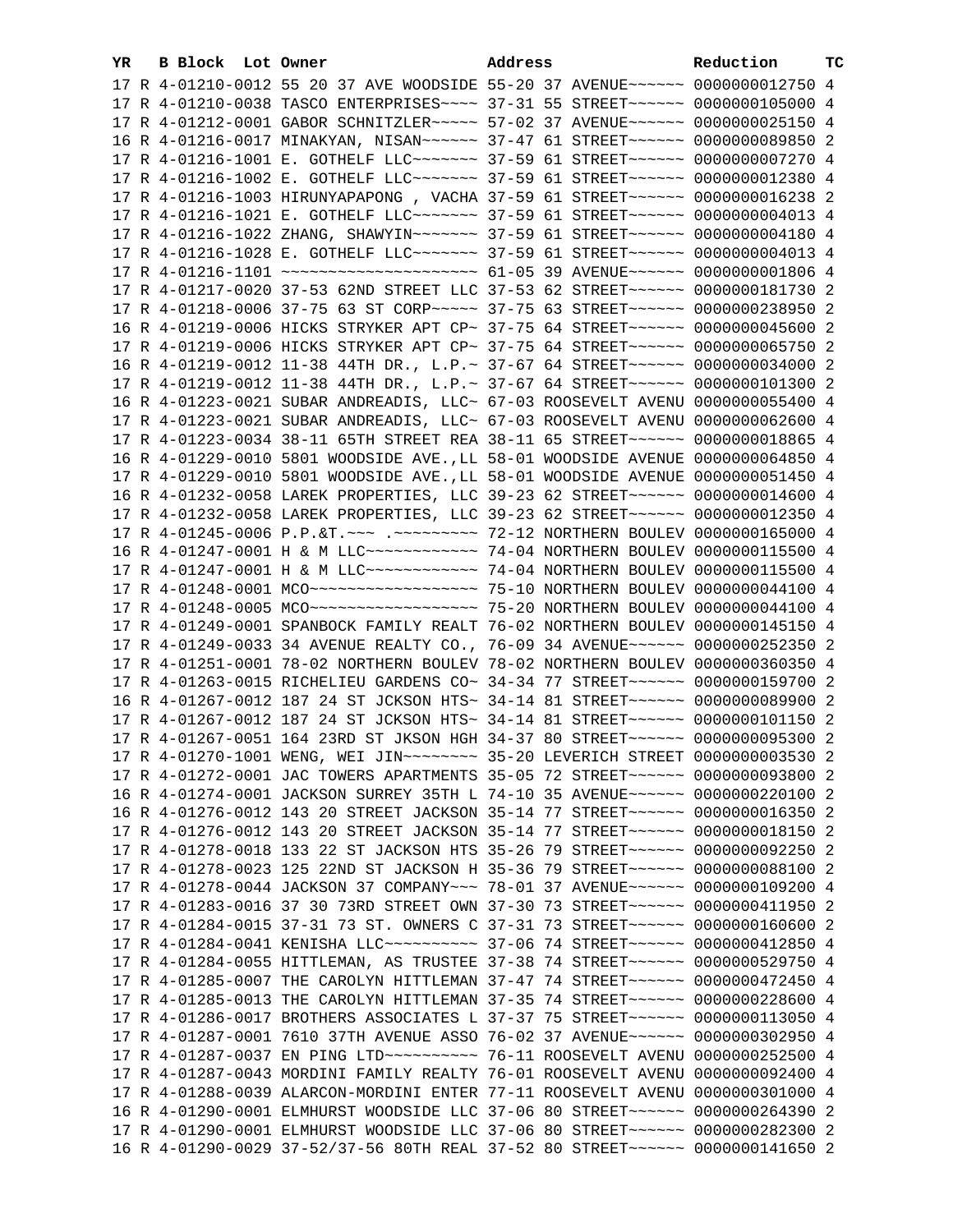| YR | B Block Lot Owner |                                                                                                                                                                | Address | Reduction | ТC |
|----|-------------------|----------------------------------------------------------------------------------------------------------------------------------------------------------------|---------|-----------|----|
|    |                   | 17 R 4-01290-0044 J & J ALARCON REALTY~ 79-07 ROOSEVELT AVENU 0000000163700 4                                                                                  |         |           |    |
|    |                   | 17 R 4-01291-0025 37-40 81ST STREET, LL 37-36 81 STREET~~~~~~ 0000000062400 2                                                                                  |         |           |    |
|    |                   | 16 R 4-01291-0032 JACKSON HEIGHTS 81STC 37-50 81 STREET~~~~~~~ 0000000013850 2                                                                                 |         |           |    |
|    |                   | 16 R 4-01291-0034 JACKSON HEIGHTS 81STC 37-54 81 STREET~~~~~~~ 0000000013850 2                                                                                 |         |           |    |
|    |                   | 17 R 4-01292-0012 GLYNTON HANDKERCHIEFC 37-12 82 STREET~~~~~~ 0000000912650 4                                                                                  |         |           |    |
|    |                   | 17 R 4-01292-0036 PONCE BANK~~~~~~~~~~~ 37-60 82 STREET~~~~~~ 0000000112450 4                                                                                  |         |           |    |
|    |                   | 17 R 4-01296-0059 PAPE HALL WOODSIDE RE 39-62 65 STREET~~~~~~ 0000000045950 2                                                                                  |         |           |    |
|    |                   | 16 R 4-01299-0026 PYJ ROOSEVELT REALTY, 67-02 ROOSEVELT AVENU 0000000011350 4                                                                                  |         |           |    |
|    |                   | 17 R 4-01299-0026 PYJ ROOSEVELT REALTY, 67-02 ROOSEVELT AVENU 0000000028100 4                                                                                  |         |           |    |
|    |                   | 16 R 4-01299-0027 PYJ ROOSEVELT REALTY, 67-10 ROOSEVELT AVENU 0000000005600 4                                                                                  |         |           |    |
|    |                   | 17 R 4-01299-0027 PYJ ROOSEVELT REALTY, 67-10 ROOSEVELT AVENU 0000000029450 4                                                                                  |         |           |    |
|    |                   | 16 R 4-01299-0030 KAYON & ALAN, ~~~~~~~~ 67-16 ROOSEVELT AVENU 0000000037300 4                                                                                 |         |           |    |
|    |                   | 17 R 4-01299-0030 KAYON & ALAN, ~~~~~~~~ 67-16 ROOSEVELT AVENU 0000000032800 4                                                                                 |         |           |    |
|    |                   | 16 R 4-01303-0008 LUI, SUNG YAM~~~~~~~~~~~~~ 71-22 ROOSEVELT AVENU 0000000039500 4                                                                             |         |           |    |
|    |                   | 17 R 4-01303-0008 LUI, SUNG YAM ~~~~~~~~~~~~~~ 71-22 ROOSEVELT AVENU 0000000056600 4                                                                           |         |           |    |
|    |                   | 17 R 4-01303-0010 M & P MINUTEMAN, INC. 71-26 ROOSEVELT AVENU 0000000061500 4                                                                                  |         |           |    |
|    |                   | 17 R 4-01303-0011 M & P MINUTEMAN, INC. 71-28 ROOSEVELT AVENU 0000000043500 4                                                                                  |         |           |    |
|    |                   | 17 R 4-01303-0012 FANDY CORP~~~~~~~~~~~~~~~~~ 71-30 ROOSEVELT AVENU 0000000016900 4                                                                            |         |           |    |
|    |                   | 16 R 4-01304-0021 YAROK ASSOCIATES, ~~~~ 40-19 72 STREET~~~~~~~ 0000000055000 2                                                                                |         |           |    |
|    |                   | 17 R 4-01304-0044 DREAM 2100 INC. ~~~~~~ 40-04 73 STREET~~~~~~ 0000000063600 4                                                                                 |         |           |    |
|    |                   | 17 R 4-01307-0044 ROKTIMA, ROSLINE CLAR 41-46 68 STREET~~~~~~ 0000000045000 2A                                                                                 |         |           |    |
|    |                   | 17 R 4-01315-0043 KASDE REALTY, LLC~~~~ 41-15 52 STREET~~~~~~ 0000000017550 2                                                                                  |         |           |    |
|    |                   | 17 R 4-01316-0040 J.A.M.E. INC. -------- 41-25 53 STREET ----- 0000000041500 2                                                                                 |         |           |    |
|    |                   | 17 R 4-01320-0012 JUNE & YOUN REALTY CO 51-02 ROOSEVELT AVENU 0000000069050 4                                                                                  |         |           |    |
|    |                   | 17 R 4-01320-0030 SAMIS REALTY CO. LLC~ 51-30 ROOSEVELT AVENU 0000000041300 4                                                                                  |         |           |    |
|    |                   | 17 R 4-01321-0012 WOODSIDE EQUITIES LLC 43-21 52 STREET~~~~~~ 0000000128000 4                                                                                  |         |           |    |
|    |                   | 17 R 4-01321-0057 CONDO UNITS LP ------ 52-08 ROOSEVELT AVENU 0000000027648 2A                                                                                 |         |           |    |
|    |                   | 17 R 4-01322-0074 DRK HOLDING, INC~~~~~~ 53-24 ROOSEVELT AVENU 0000000030850 4                                                                                 |         |           |    |
|    |                   | 17 R 4-01323-0001 55TH STREET REALTY LL 41-20 55 STREET~~~~~~ 0000000048000 2<br>16 R 4-01323-0042 FAW REALTY LLC ------ 43-32 55 STREET ----- 0000000089450 4 |         |           |    |
|    |                   | 17 R 4-01323-0042 FAW REALTY LLC ------ 43-32 55 STREET ----- 0000000098000 4                                                                                  |         |           |    |
|    |                   | 16 R 4-01323-0052 FAW REALTY LLC ------- 54-03 QUEENS BOULEVAR 0000000019250 4                                                                                 |         |           |    |
|    |                   | 17 R 4-01323-0052 FAW REALTY LLC ------ 54-03 QUEENS BOULEVAR 0000000012600 4                                                                                  |         |           |    |
|    |                   | 17 R 4-01332-0021 58-29~ 43~ AVE LLC~~~ 58-29 43 AVENUE~~~~~~ 0000000108600 2                                                                                  |         |           |    |
|    |                   | 17 R 4-01332-0026 PINEWOOD REALTY CORP~ 58-23 43 AVENUE~~~~~~ 0000000276431 2                                                                                  |         |           |    |
|    |                   | 17 R 4-01332-0035 KENNEDY-ROTH FUNERALH 41-45 58 STREET~~~~~~ 0000000050550 4                                                                                  |         |           |    |
|    |                   | 17 R 4-01335-0010 41-19 REALTY COMPANY, 41-19 60 STREET~~~~~~ 0000000138200 2                                                                                  |         |           |    |
|    |                   | 17 R 4-01335-0036 ASTORIA FEDERAL SAVIN 60-20 WOODSIDE AVENUE 0000000186500 4                                                                                  |         |           |    |
|    |                   | 17 R 4-01336-0001 NAFPAKTOS REALTY LLC~ 61-15 43 AVENUE~~~~~~~ 0000000229050 2                                                                                 |         |           |    |
|    |                   | 17 R 4-01336-0008 40-67 REALTY~~~~~~~~~~ 61-01 43 AVENUE~~~~~~ 0000000079400 2                                                                                 |         |           |    |
|    |                   | 17 R 4-01336-1001 WOODSIDE DEVELOPMENT~ 61-20 WOODSIDE AVENUE 0000000060750 4                                                                                  |         |           |    |
|    |                   | 16 R 4-01338-0001 AMERICAN OIL CO~~~~~~~ 60-11 QUEENS BOULEVAR 0000000043850 4                                                                                 |         |           |    |
|    |                   | 17 R 4-01338-0001 AMERICAN OIL CO~~~~~~~ 60-11 QUEENS BOULEVAR 0000000080300 4                                                                                 |         |           |    |
|    |                   | 17 R 4-01340-0011 SINGH, SATVINDER ---- 43-05 63 STREET ------ 0000000023760 2A                                                                                |         |           |    |
|    |                   | 16 R 4-01344-0022 ANDREAS ANDREADIS ~~~~ 66-14 WOODSIDE AVENUE 0000000168250 2                                                                                 |         |           |    |
|    |                   | 17 R 4-01344-0022 ANDREAS ANDREADIS --- 66-14 WOODSIDE AVENUE 0000000156550 2                                                                                  |         |           |    |
|    |                   | 17 R 4-01346-0018 69TH SV ENTERPRISES L 68-16 WOODSIDE AVENUE 0000000028800 4                                                                                  |         |           |    |
|    |                   | 17 R 4-01348-0053 E.P.T REALTY CORP. ~~~ 68-01 QUEENS BOULEVAR 0000000040750 4                                                                                 |         |           |    |
|    |                   | 16 R 4-01352-0046 70-55 QUEENS BLVD., ~~ 70-51 QUEENS BOULEVAR 0000000116450 4                                                                                 |         |           |    |
|    |                   | 17 R 4-01352-0046 70-55 QUEENS BLVD., ~~ 70-51 QUEENS BOULEVAR 0000000129050 4                                                                                 |         |           |    |
|    |                   | 16 R 4-01352-0051 BOGOSIAN SARI~~~~~~~~~~~~~~ 70-55 QUEENS BOULEVAR 0000000051000 4                                                                            |         |           |    |
|    |                   | 17 R 4-01352-0051 BOGOSIAN SARI~~~~~~~~~~~~~~ 70-55 QUEENS BOULEVAR 0000000070150 4                                                                            |         |           |    |
|    |                   | 17 R 4-01365-0022 BURGER KING CORP #917 91-20 ASTORIA BOULEVA 0000000091600 4                                                                                  |         |           |    |
|    |                   | 17 R 4-01367-0020 CHRISMAR REALTY CORP~ 93-13 ASTORIA BOULEVA 0000000016150 4                                                                                  |         |           |    |
|    |                   | 17 R 4-01378-0026 98-04 ASTORIA BOULEVA 98-04 ASTORIA BOULEVA 0000000032950 4                                                                                  |         |           |    |
|    |                   | 17 R 4-01404-0045 OLIVIERI, MICHAEL~~~~ 31-55 92 STREET~~~~~~ 0000000019275 4                                                                                  |         |           |    |
|    |                   | 16 R 4-01424-0064 26 DEVELOPERS INC~~~~ 32-07 JUNCTION BOULEV 0000000017100 4                                                                                  |         |           |    |
|    |                   | 17 R 4-01443-0051 162 25TH ST JACKSON H 34-43 82 STREET~~~~~~~ 0000000061300 2                                                                                 |         |           |    |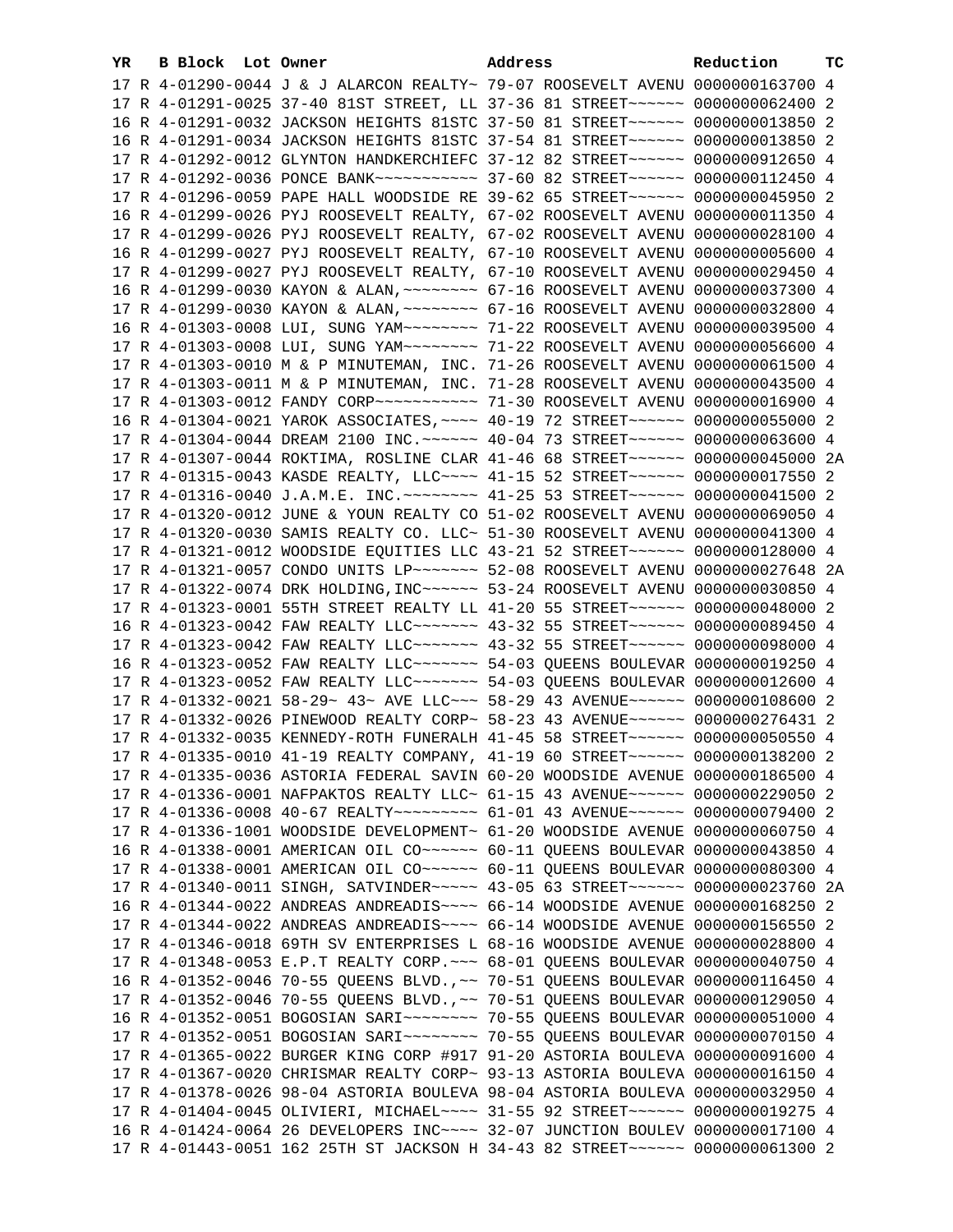| YR. | B Block Lot Owner |                                                                                              | Address | Reduction | тc |
|-----|-------------------|----------------------------------------------------------------------------------------------|---------|-----------|----|
|     |                   | 16 R 4-01444-0032 83-09 35TH REALTY LLC 83-01 35 AVENUE~~~~~~ 0000000305450 2                |         |           |    |
|     |                   | 17 R 4-01444-0032 83-09 35TH REALTY LLC 83-01 35 AVENUE~~~~~~ 0000000198650 2                |         |           |    |
|     |                   | 17 R 4-01445-0001 EQUITABLE MANAGEMENTC 84-10 34 AVENUE~~~~~~ 0000000143700 2                |         |           |    |
|     |                   | 17 R 4-01453-0014 34-16 93RD STREET REA 34-16 93 STREET ~~~~~~ 0000000059200 2               |         |           |    |
|     |                   | 16 R 4-01455-0007 HARTFORD LEASING LLC~ 34-20 JUNCTION BOULEV 0000000074550 4                |         |           |    |
|     |                   | 17 R 4-01455-0007 HARTFORD LEASING LLC~ 34-20 JUNCTION BOULEV 0000000303600 4                |         |           |    |
|     |                   | 17 R 4-01455-0050 JACKSON HEIGHTS 35 LL 94-05 35 AVENUE~~~~~~ 0000000105900 2                |         |           |    |
|     |                   | 17 R 4-01455-0070 3440 JUNCTION BOULEV~ 34-40 JUNCTION BOULEV 0000000162000 4                |         |           |    |
|     |                   | 17 R 4-01456-0022 ERP HALLS LLC -------- 35-40 83 STREET ----- 0000000226150 2               |         |           |    |
|     |                   | 16 R 4-01457-0034 GEORGIAN HALL 83-01/2 35-64 84 STREET~~~~~~~ 0000000334700 2               |         |           |    |
|     |                   | 17 R 4-01457-0034 GEORGIAN HALL 83-01/2 35-64 84 STREET~~~~~~~ 0000000665000 2               |         |           |    |
|     |                   | 16 R 4-01459-0035 8509 REALTY, LLC ---- 85-15 37 AVENUE ----- 0000000208050 4                |         |           |    |
|     |                   | 17 R 4-01459-0035 8509 REALTY, LLC ---- 85-15 37 AVENUE ----- 0000000189600 4                |         |           |    |
|     |                   |                                                                                              |         |           |    |
|     |                   | 17 R 4-01460-0166 MAGRO, OLIMPIA~~~~~~~ 35-19 86 STREET~~~~~~ 0000000013200 2A               |         |           |    |
|     |                   | 17 R 4-01465-0036 GOLDEN BRIGHT REALTY~ 35-50 92 STREET~~~~~~ 0000000023000 2A               |         |           |    |
|     |                   | 17 R 4-01466-0039 JACKSON REALTY PARTNE 35-61 92 STREET~~~~~~ 0000000402550 2                |         |           |    |
|     |                   | 16 R 4-01470-0045 82-01 ROOSEVELT AVENU 82-05 ROOSEVELT AVENU 0000000092200 4                |         |           |    |
|     |                   | 17 R 4-01470-0045 82-01 ROOSEVELT AVENU 82-05 ROOSEVELT AVENU 0000000132700 4                |         |           |    |
|     |                   |                                                                                              |         |           |    |
|     |                   | 16 R 4-01470-0053 BARNETT FREEDMAN REAL 37-51 82 STREET~~~~~~ 0000000043350 4                |         |           |    |
|     |                   | 17 R 4-01470-0053 BARNETT FREEDMAN REAL 37-51 82 STREET~~~~~~~ 0000000048750 4               |         |           |    |
|     |                   | 17 R 4-01470-0055 3747 82ND STREET LLC~ 37-47 82 STREET~~~~~~~ 0000000068950 4               |         |           |    |
|     |                   | 17 R 4-01470-0059 82ND ST. JACKSON HEIG 37-11 82 STREET ~~~~~~ 0000000372650 4               |         |           |    |
|     |                   | 16 R 4-01471-0001 JOJULE REALTY CORP~~~ 83-02 37 AVENUE~~~~~~ 0000000302700 4                |         |           |    |
|     |                   | 17 R 4-01471-0001 JOJULE REALTY CORP~~~ 83-02 37 AVENUE~~~~~~ 0000000527600 4                |         |           |    |
|     |                   | 17 R 4-01471-0037 D & G ESTATES INC~~~~ 83-09 ROOSEVELT AVENU 0000000076050 4                |         |           |    |
|     |                   | 17 R 4-01472-0001 K DEW REALTY CORP~~~~ 84-02 37 AVENUE~~~~~~ 0000000238250 4                |         |           |    |
|     |                   | 17 R 4-01472-0036 DOFT, ARLENE (TRSTE)~ 84-01 ROOSEVELT AVENU 0000000463850 4                |         |           |    |
|     |                   | 16 R 4-01474-0037 8601 ROOSEVELT LLC~~~ 86-01 ROOSEVELT AVENU 0000000456150 4                |         |           |    |
|     |                   | 17 R 4-01474-0037 8601 ROOSEVELT LLC~~~ 86-01 ROOSEVELT AVENU 0000000600900 4                |         |           |    |
|     |                   | 16 R 4-01475-0001 FISHER FLANDER LLC~~~ 87-10 37 AVENUE~~~~~~ 0000000027200 2                |         |           |    |
|     |                   | 17 R 4-01475-0001 FISHER FLANDER LLC ~~~ 87-10 37 AVENUE ~~~~~~ 0000000168950 2              |         |           |    |
|     |                   | 17 R 4-01475-0027 JACKSON HURST PARTNER 37-60 88 STREET~~~~~~ 0000000719750 2                |         |           |    |
|     |                   | 17 R 4-01476-0104 NTFF 8809 HOLDINGS~~~ 88-09 ROOSEVELT AVENU 0000000013100 4                |         |           |    |
|     |                   | 16 R 4-01478-0011 37-08 REALTY CORP. ~~~ 37-08 91 STREET~~~~~~ 0000000045600 4               |         |           |    |
|     |                   | 17 R 4-01478-0011 37-08 REALTY CORP. ~~~ 37-08 91 STREET~~~~~~ 0000000043350 4               |         |           |    |
|     |                   | 17 R 4-01478-0063 SALLE REATLY CORP~~~~ 37-27 90 STREET~~~~~~ 0000000023500 2                |         |           |    |
|     |                   | 17 R 4-01479-0056 37-41 91 STREET LLC~~ 37-41 91 STREET~~~~~~ 0000000008100 4                |         |           |    |
|     |                   | 16 R 4-01483-0151 GOLDEN PINNACLE INC~~ 95-13 ROOSEVELT AVENU 0000000028500 4                |         |           |    |
|     |                   | 17 R 4-01484-0046 38-06 JUNCTION BLVDCO 38-06 JUNCTION BOULEV 0000000051900 4                |         |           |    |
|     |                   | 16 R 4-01484-0048 95-57 ROOSEVELT AVE. ~ 38-10 JUNCTION BOULEV 0000000062350 4               |         |           |    |
|     |                   | 17 R 4-01484-0048 95-57 ROOSEVELT AVE.~ 38-10 JUNCTION BOULEV 0000000135650 4                |         |           |    |
|     |                   | 16 R 4-01486-0023 DEMARCO MANAGEMENT CO 40-07 75 STREET~~~~~~ 0000000143550 2                |         |           |    |
|     |                   | 17 R 4-01486-0023 DEMARCO MANAGEMENT CO 40-07 75 STREET~~~~~~~ 0000000054450 2               |         |           |    |
|     |                   | 16 R 4-01486-0052 HYE REALTY CO. #2, LL 75-17 41 AVENUE~~~~~~ 0000000242750 2                |         |           |    |
|     |                   | 17 R 4-01486-0052 HYE REALTY CO. #2, LL 75-17 41 AVENUE~~~~~~ 0000000281000 2                |         |           |    |
|     |                   | 17 R 4-01487-0044 ERMISEL REALTY CO., I 40-37 76 STREET~~~~~~ 0000000050700 4                |         |           |    |
|     |                   | 17 R 4-01490-0001 RUTH MORAVEC, LLC~~~~ 79-02 ROOSEVELT AVENU 0000000050150 4                |         |           |    |
|     |                   | 17 R 4-01490-0018 KING EDWARD LLC ----- 79-11 41 AVENUE ----- 0000001349900 2                |         |           |    |
|     |                   | 17 R 4-01491-0021 KING GEORGE APTS, LLC 80-15 41 AVENUE~~~~~~ 0000000121250 2                |         |           |    |
|     |                   | 16 R 4-01492-0011 MARSET GROUP LLC ---- 40-10 82 STREET ----- 0000000105200 4                |         |           |    |
|     |                   | 17 R 4-01492-0011 MARSET GROUP LLC ---- 40-10 82 STREET ----- 0000000044000 4                |         |           |    |
|     |                   | 17 R 4-01492-0032 81-31 BAXTER REALTY L 81-31 BAXTER AVENUE~~ 0000000108750 2                |         |           |    |
|     |                   | 17 R 4-01493-0003 ROOSEVELT AVENUE ENTE 40-06 82 STREET~~~~~~~ 0000000695800 4               |         |           |    |
|     |                   | 17 R 4-01493-0012 JOSE M AGUERA~~~~~~~~~~~~~~~~ 40-12 83 STREET~~~~~~~~~~~~~ 0000000071750 4 |         |           |    |
|     |                   | 17 R 4-01494-0029 RADOM ASSOCIATES, LLC 41-05 74 STREET~~~~~~ 0000000157150 2                |         |           |    |
|     |                   | 17 R 4-01497-0023 41-50 78 STREET CORP~ 41-50 78 STREET~~~~~~~ 0000000211250 2               |         |           |    |
|     |                   | 16 R 4-01497-0071 SANTOS , BENJAMIN H~~ 77-08 BROADWAY~~~~~~~ 0000000014500 4                |         |           |    |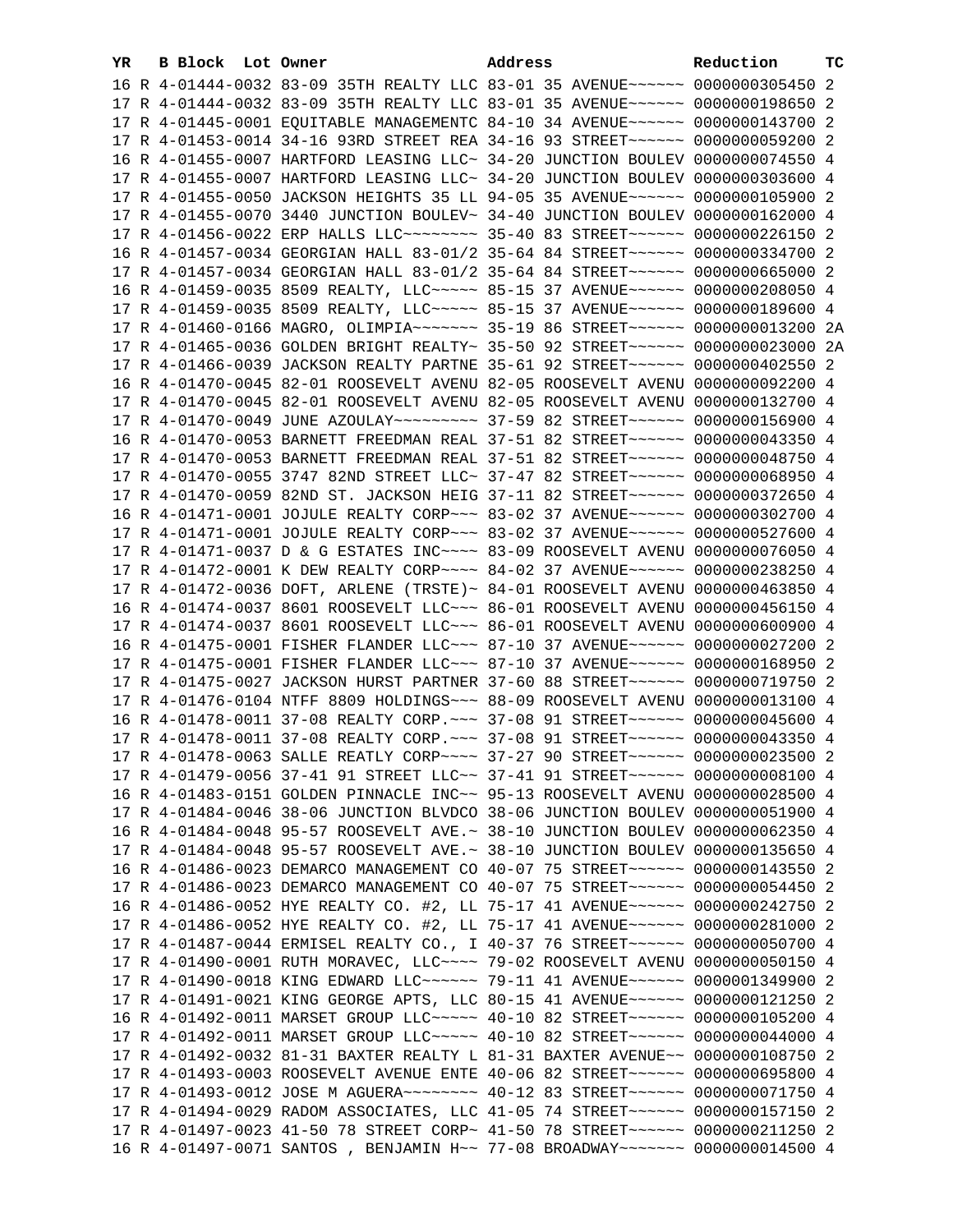| YR. | B Block Lot Owner |                                                                                   | Address | Reduction       | тc |
|-----|-------------------|-----------------------------------------------------------------------------------|---------|-----------------|----|
|     |                   | 17 R 4-01497-0071 SANTOS, BENJAMIN H~~ 77-08 BROADWAY~~~~~~~ 0000000018550 4      |         |                 |    |
|     |                   | 17 R 4-01503-0009 DELGADO REALTY GROUP~ 84-24 ROOSEVELT AVENU 0000000107500 4     |         |                 |    |
|     |                   |                                                                                   |         |                 |    |
|     |                   |                                                                                   |         |                 |    |
|     |                   | 17 R 4-01504-0009 URBAN-SPACE, LLC ~~~~~ 83-02 BAXTER AVENUE~~ 0000000040450 4    |         |                 |    |
|     |                   | 16 R 4-01504-0062 40-45 HAMPTON LLC~~~~ 40-45 HAMPTON STREET~                     |         | 0000000059200 2 |    |
|     |                   | 17 R 4-01504-0062 40-45 HAMPTON LLC~~~~ 40-45 HAMPTON STREET~                     |         | 0000000207150 2 |    |
|     |                   | 17 R 4-01504-0068 40-35 HAMPTON LLC C/O 40-35 HAMPTON STREET~                     |         | 0000000181900 2 |    |
|     |                   | 17 R 4-01504-0080 40-15 HAMPTON LLC~~~~ 40-15 HAMPTON STREET~                     |         | 0000000205100 2 |    |
|     |                   | 17 R 4-01508-0022 JS 4215 LLC ---------- 42-25 LAYTON STREET --                   |         | 0000000219250 2 |    |
|     |                   | 16 R 4-01510-1005 JANE HO REALTY, INC~~ 89-08 ROOSEVELT AVENU                     |         | 0000000051166 4 |    |
|     |                   | 17 R 4-01510-1005 JANE HO REALTY, INC~~ 89-08 ROOSEVELT AVENU                     |         | 0000000088535 4 |    |
|     |                   | 17 R 4-01511-0032 40-71 REALTY LLC ~~~~~ 89-05 ELMHURST AVENUE                    |         | 0000000160250 2 |    |
|     |                   | 16 R 4-01518-0047 85-11 ELMHURST AVE., ~ 85-11 ELMHURST AVENUE                    |         | 0000000039250 2 |    |
|     |                   | 17 R 4-01518-0047 85-11 ELMHURST AVE., ~ 85-11 ELMHURST AVENUE 0000000054150 2    |         |                 |    |
|     |                   | 17 R 4-01518-0050 85-05 ELMHURST LLC ~~~ 85-05 ELMHURST AVENUE 0000000163800 2    |         |                 |    |
|     |                   | 17 R 4-01519-0019 RUDICON CORPORATION~~ 74-16 WOODSIDE AVENUE 0000000045324 2B    |         |                 |    |
|     |                   | 17 R 4-01519-0028 DAMAR APARTMENTS, LLC 75-06 WOODSIDE AVENUE 0000000286000 2     |         |                 |    |
|     |                   | 17 R 4-01525-0047 DW FORT LEE, LLC ---- 42-72 80 STREET ----- 0000000400350 2     |         |                 |    |
|     |                   | 16 R 4-01536-0105 ROCKSMITH LLC ------- 77-23 QUEENS BOULEVAR 0000000127536 4     |         |                 |    |
|     |                   | 17 R 4-01536-0105 ROCKSMITH LLC ------- 77-23 QUEENS BOULEVAR 0000000011900 4     |         |                 |    |
|     |                   |                                                                                   |         |                 |    |
|     |                   | 16 R 4-01538-0001 TISHREI 79-25 QUEENS~ 79-25 QUEENS BOULEVAR 0000000033950 4     |         |                 |    |
|     |                   | 17 R 4-01538-0001 TISHREI 79-25 QUEENS~ 79-25 QUEENS BOULEVAR 0000000075800 4     |         |                 |    |
|     |                   | 17 R 4-01546-0020 D.C. LING BROADWAY RE 84-02 BROADWAY~~~~~~~ 0000000339100 4     |         |                 |    |
|     |                   | 16 R 4-01550-0010 MCO ------------------- 91-08 ROOSEVELT AVENU 0000000168550 4   |         |                 |    |
|     |                   | 17 R 4-01550-0010 MCO ------------------- 91-08 ROOSEVELT AVENU 0000000256700 4   |         |                 |    |
|     |                   | 16 R 4-01550-0016 ~~~~~~~~~~~~~~~~~~~~~ 91-08 ROOSEVELT AVENU 0000000165850 4     |         |                 |    |
|     |                   | 17 R 4-01550-0016 ~~~~~~~~~~~~~~~~~~~~~ 91-08 ROOSEVELT AVENU 0000000263450 4     |         |                 |    |
|     |                   | 17 R 4-01550-0020 ~~~~~~~~~~~~~~~~~~~~~ 92-10 ROOSEVELT AVENU 0000000268450 4     |         |                 |    |
|     |                   | 16 R 4-01555-0033 WHITNEY REALTY ASSOCI 89-33 WHITNEY AVENUE~ 0000000056350 2     |         |                 |    |
|     |                   | 17 R 4-01555-0033 WHITNEY REALTY ASSOCI 89-33 WHITNEY AVENUE~ 0000000060850 2     |         |                 |    |
|     |                   | 17 R 4-01556-0001 BRG ELMHURST LLC ~~~~~ 87-40 ELMHURST AVENUE 0000000162150 2    |         |                 |    |
|     |                   | 17 R 4-01556-0006 BRG ELMHURST LLC ~~~~~ 87-42 ELMHURST AVENUE 0000000108700 2    |         |                 |    |
|     |                   |                                                                                   |         |                 |    |
|     |                   | 16 R 4-01560-0029 86-11 WHITNEY REALTY~ 86-11 WHITNEY AVENUE~ 0000000110800 2     |         |                 |    |
|     |                   | 17 R 4-01563-0048 40-42 94TH ST REALTY~ 40-42 94 STREET~~~~~~~ 0000000014000 2A   |         |                 |    |
|     |                   | 16 R 4-01564-0058 41-25 CASE STREET, LL 41-25 CASE STREET~~~~ 0000000179700 2     |         |                 |    |
|     |                   | 16 R 4-01566-0039 NEW CITY REALTY CO. ~~ 92-29 LAMONT AVENUE~~ 0000000211550 2    |         |                 |    |
|     |                   | 17 R 4-01566-0039 NEW CITY REALTY CO. ~~ 92-29 LAMONT AVENUE~~ 0000000281650 2    |         |                 |    |
|     |                   | 17 R 4-01567-0040 92-01 LAMONT AVENUE L 92-01 LAMONT AVENUE~~ 0000000149150 2     |         |                 |    |
|     |                   | 17 R 4-01570-0032 JIN YUAN GROUP LLC~~~ 90-15 43 AVENUE~~~~~~ 0000000049650 4     |         |                 |    |
|     |                   | 16 R 4-01577-0001 ZALMAN REALTY ASSOCIA 91-36 LAMONT AVENUE~~ 0000000137325 2     |         |                 |    |
|     |                   | 16 R 4-01594-0031 40-04 JUNCTION REALTY 40-04 JUNCTION BOULEV 0000000015500 4     |         |                 |    |
|     |                   | 17 R 4-01594-0031 40-04 JUNCTION REALTY 40-04 JUNCTION BOULEV 0000000137750 4     |         |                 |    |
|     |                   | 17 R 4-01596-0031 CORONA JUNCTION ESTAT 40-48 JUNCTION BOULEV 0000000010650 4     |         |                 |    |
|     |                   | 17 R 4-01596-0032 40-50 JUNCTION BLVD/I 40-50 JUNCTION BOULEV 0000000025050 2B    |         |                 |    |
|     |                   | 17 R 4-01604-0067 REALTY~~~~~~~~~~~~~~~~~~~ 94-33 CORONA AVENUE~~ 0000000044300 4 |         |                 |    |
|     |                   | 17 R 4-01605-0072 96-06 ROOSEVELT AVENU 96-02 ROOSEVELT AVENU 0000000112800 4     |         |                 |    |
|     |                   | 17 R 4-01606-0156 GOMES, ROBERT~~~~~~~~ 40-31 97 STREET~~~~~~ 0000000008164 2A    |         |                 |    |
|     |                   | 17 R 4-01632-0020 YORKSHIRE REALTY CORP 100-17 23 AVENUE~~~~~ 0000011423200 4     |         |                 |    |
|     |                   | 17 R 4-01694-0001 AMERICAN OIL CO~~~~~~ 107-10 ASTORIA BOULEV 0000000084050 4     |         |                 |    |
|     |                   | 17 R 4-01696-0041 LKM ENTERPRISES, INC~ 101-03 NORTHERN BOULE 0000000005400 4     |         |                 |    |
|     |                   | 17 R 4-01696-0042 LKM ENTERPRISES, INC~ 101-01 NORTHERN BOULE 0000000004950 4     |         |                 |    |
|     |                   | 17 R 4-01701-0073 106-15 NORTHERN LLC~~ 106-15 NORTHERN BOULE 0000000057200 4     |         |                 |    |
|     |                   | 17 R 4-01704-0140 APRIL REALTY ASSOCIAT 110-09 NORTHERN BOULE 0000000128450 4     |         |                 |    |
|     |                   | 17 R 4-01710-0007 95-02 NORTHERN LLC~~~ 95-02 NORTHERN BOULEV 0000000082150 4     |         |                 |    |
|     |                   | 17 R 4-01712-0008 9716 NORTHERN DEVELOP 97-16 NORTHERN BOULEV 0000000066750 4     |         |                 |    |
|     |                   |                                                                                   |         |                 |    |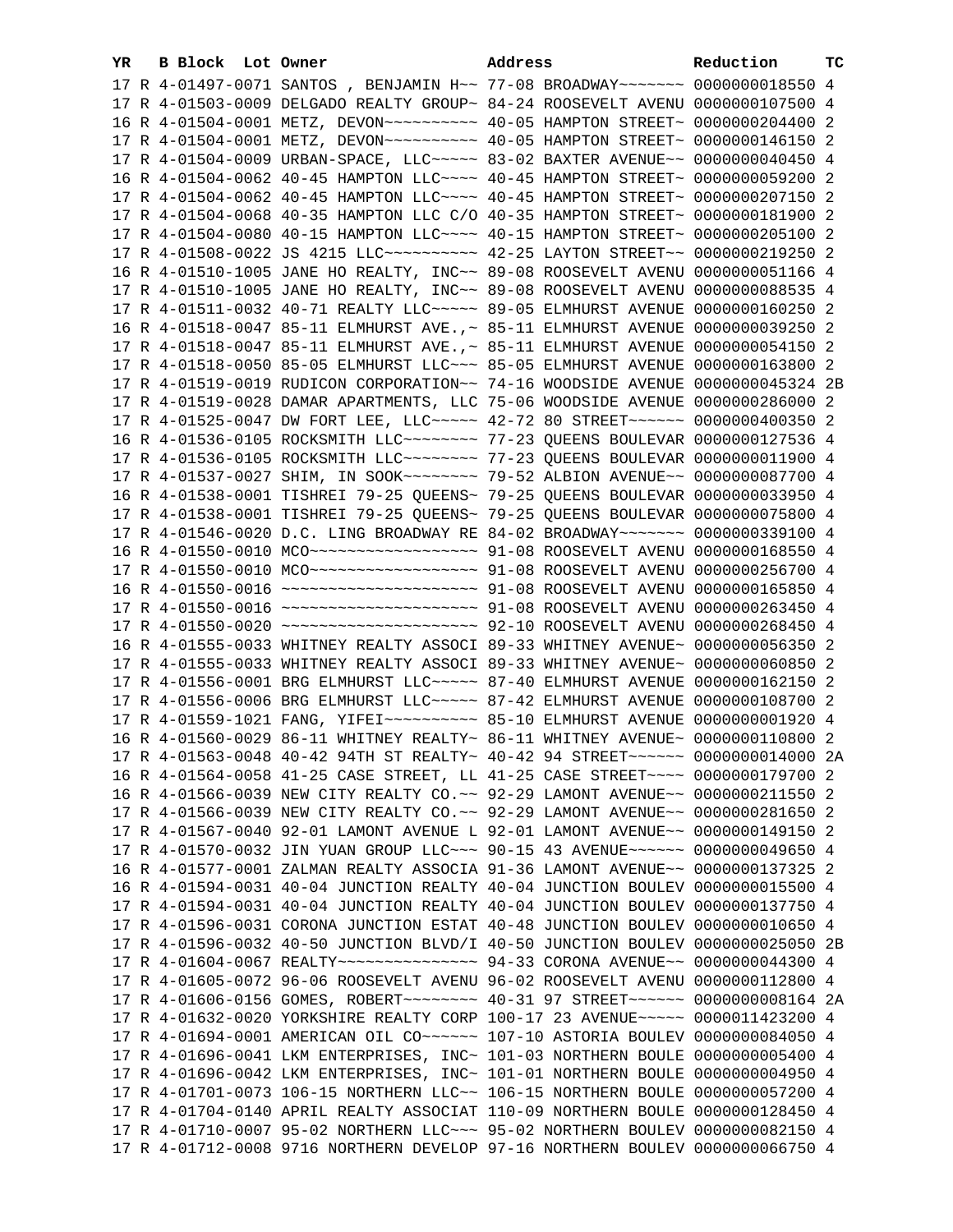| YR. | B Block Lot Owner | Address                                                                          | Reduction | тc |
|-----|-------------------|----------------------------------------------------------------------------------|-----------|----|
|     |                   | 17 R 4-01719-0007 MORDINI, ANGELO~~~~~~ 104-16 NORTHERN BOULE 0000000021350 4    |           |    |
|     |                   | 17 R 4-01721-0008 ADLER, RONIT~~~~~~~~~ 106-18 NORTHERN BOULE 0000000007400 4    |           |    |
|     |                   | 17 R 4-01737-0040 SHIU'S REALTY INC. ~~~ 35-47 JUNCTION BOULEV 0000000097150 4   |           |    |
|     |                   | 16 R 4-01737-0060 UNION & COURT REALTY~ 35-01 JUNCTION BOULEV 0000000004500 4    |           |    |
|     |                   | 17 R 4-01737-0060 UNION & COURT REALTY~ 35-01 JUNCTION BOULEV 0000000009900 4    |           |    |
|     |                   | 17 R 4-01759-0035 LGF ENTERPRISES~~~~~~ 37-53 JUNCTION BOULEV 0000001200700 4    |           |    |
|     |                   | 17 R 4-01759-0054 37-21 JUNCTION REALTY 37-23 JUNCTION BOULEV 0000000180800 4    |           |    |
|     |                   | 17 R 4-01761-0005 OLIVIERI, MICHAEL~~~~ 98-12 37 AVENUE~~~~~~ 0000000010693 2A   |           |    |
|     |                   | 17 R 4-01769-0055 38-14 104 LLC -------- 38-14 104 STREET ----- 0000000035600 4  |           |    |
|     |                   | 17 R 4-01770-0104 JBS STEINWAY LLC ---- 39-21 103 STREET ---- 0000000014100 4    |           |    |
|     |                   | 17 R 4-01772-0044 KRR QUEENS 3 LLC ~~~~~ 37-29 104 STREET ~~~~~ 0000000032550 2  |           |    |
|     |                   | 16 R 4-01776-0061 JOSE VALCARCEL~~~~~~~ 104-21 ROOSEVELT AVEN 0000000032250 4    |           |    |
|     |                   | 17 R 4-01776-0061 JOSE VALCARCEL~~~~~~~ 104-21 ROOSEVELT AVEN 0000000037650 4    |           |    |
|     |                   | 17 R 4-01779-0006 KAT REALTY GROUP LTD. 108-28 38 AVENUE~~~~~ 0000000394550 2    |           |    |
|     |                   | 17 R 4-01821-0025 B&B 34TH AVE CORP~~~~ 126-59 34 AVENUE~~~~~ 0000000067250 4    |           |    |
|     |                   | 17 R 4-01828-0001 EMPIRE GROUP I, INC~~ 127-04 NORTHERN BL SR 0000000208700 4    |           |    |
|     |                   | 17 R 4-01828-0004 EMPIRE GROUP I, INC~~ 127-14 NORTHERN BL SR 0000000532950 4    |           |    |
|     |                   | 17 R 4-01828-0013 EMPIRE GROUP I, INC~~ 33-24 127 PLACE~~~~~~ 0000000046530 4    |           |    |
|     |                   | 17 R 4-01828-0039 EMPIRE GROUP I, INC~~ 33-23 127 STREET~~~~~ 0000000037350 4    |           |    |
|     |                   |                                                                                  |           |    |
|     |                   |                                                                                  |           |    |
|     |                   | 17 R 4-01837-0012 DES LAURIERS, STEPHAN 87-10 51 AVENUE~~~~~~ 0000000340750 2    |           |    |
|     |                   | 16 R 4-01841-0001 THE 89 BONNIE REALTY~ 89-20 55 AVENUE~~~~~~ 0000000247600 2    |           |    |
|     |                   | 17 R 4-01841-0001 THE 89 BONNIE REALTY~ 89-20 55 AVENUE~~~~~~ 0000000362800 2    |           |    |
|     |                   | 16 R 4-01843-1001 FC QUEENS PLACE ASSOC 88-15 QUEENS BOULEVAR 0000005492995 4    |           |    |
|     |                   | 17 R 4-01843-1001 FC QUEENS PLACE ASSOC 88-15 QUEENS BOULEVAR 0000005492995 4    |           |    |
|     |                   | 16 R 4-01845-0041 WHITE CASTLE SYSTEM I 89-31 QUEENS BOULEVAR 0000000090300 4    |           |    |
|     |                   | 17 R 4-01845-0041 WHITE CASTLE SYSTEM I 89-31 QUEENS BOULEVAR 0000000095700 4    |           |    |
|     |                   | 17 R 4-01845-0059 QUEENS BLVD. REALTY, ~ 89-17 QUEENS BOULEVAR 0000000555950 4   |           |    |
|     |                   | 16 R 4-01854-0015 NGEO, ENG H~~~~~~~~~~ 90-34 52 AVENUE~~~~~~ 0000000040700 2A   |           |    |
|     |                   | 17 R 4-01854-0015 NGEO, ENG H~~~~~~~~~~ 90-34 52 AVENUE~~~~~~ 0000000059636 2A   |           |    |
|     |                   | 17 R 4-01854-0021 PASQUALE PICCIRELLA~~ 90-44 52 AVENUE~~~~~~ 0000000012400 2A   |           |    |
|     |                   | 17 R 4-01854-0080 PEFANIS LOUKAS~~~~~~~ 52-07 90 STREET~~~~~~ 0000000007880 2A   |           |    |
|     |                   | 17 R 4-01855-1001 CHU, CHINGWEN~~~~~~~~ 53-11 90 STREET~~~~~~ 0000000002042 2    |           |    |
|     |                   | 17 R 4-01860-0102 ~~~~~~~~~~~~~~~~~~~~ 92-59 59 AVENUE~~~~~~ 0000001152750 4     |           |    |
|     |                   | 16 R 4-01861-0001 QUEENS CROSSROADS, LL 91-31 QUEENS BOULEVAR 0000001096300 4    |           |    |
|     |                   | 17 R 4-01861-0001 QUEENS CROSSROADS, LL 91-31 QUEENS BOULEVAR 0000001020250      |           |    |
|     |                   | 17 R 4-01878-0009 1013 WILLOUGHBY AVECO 96-16 CORONA AVENUE~~ 0000000106500 4    |           |    |
|     |                   | 16 R 4-01890-0041 GRANDEUR VIEW REALTY~ 50-24 98 STREET~~~~~~~ 0000000015100 4   |           |    |
|     |                   | 17 R 4-01890-0041 GRANDEUR VIEW REALTY~ 50-24 98 STREET~~~~~~~ 0000000014800 4   |           |    |
|     |                   | 16 R 4-01896-0015 MGM CAPITAL, LLC ~~~~~ 53-27 96 STREET ~~~~~~ 0000000022350    |           | 2A |
|     |                   | 17 R 4-01896-0015 MGM CAPITAL, LLC ---- 53-27 96 STREET ----- 0000000034950      |           | 2A |
|     |                   | 17 R 4-01897-0010 YIN LI CORP. ~~~~~~~~~ 53-39 97 STREET~~~~~~ 0000000009688     |           | 2A |
|     |                   | 17 R 4-01898-0004 A-1 ASPHALT REALTY LT 53-41 97 PLACE~~~~~~~~ 0000000049525     |           | 4  |
|     |                   | 17 R 4-01898-0035 LION & TIGER REALTY~~ 53-24 98 STREET~~~~~~~ 0000000033800 4   |           |    |
|     |                   | 17 R 4-01903-0002 SAMUEL HOLDING CORP~~ 95-07 57 AVENUE~~~~~~ 0000000029200 4    |           |    |
|     |                   | 17 R 4-01903-0054 SALVATORE VIOLA~~~~~~ 55-46 96 STREET~~~~~~ 0000000034480      |           | 2B |
|     |                   | 17 R 4-01903-0055 ~~~~~~~~~~~~~~~~~~~~~ 55-48 96 STREET~~~~~~ 0000000034480      |           | 2B |
|     |                   | 17 R 4-01937-0001 FOREST CITY MASTER AS 54-09 100 STREET~~~~~ 0000000441800      |           | 2  |
|     |                   | 17 R 4-01951-0057 CABA, CARMEN~~~~~~~~~~~~~~ 57-42 PENROD STREET~~ 0000000023855 |           | 2A |
|     |                   | 17 R 4-01958-0026 5835 GRANGER ST LLC~~ 58-35 GRANGER STREET~ 0000000175800      |           | 2  |
|     |                   | 17 R 4-01966-0020 WOODHAVEN2014 LLC~~~~ 57-36 VAN DOREN STREE 0000000017729      |           | 2A |
|     |                   | 17 R 4-01968-0074 COVATI CONSTRUCTIONCO 56-09 VAN CLEEF STREE 0000000023653      |           | 2A |
|     |                   | 17 R 4-01968-0076 COVATI CONSTRUCTIONCO 56-11 VAN CLEEF STREE 0000000023653      |           | 2A |
|     |                   | 16 R 4-01974-0002 NOSTRAND REALTY L.L.C 102-18 ROOSEVELT AVEN 0000000486550      |           | 4  |
|     |                   | 17 R 4-01974-0002 NOSTRAND REALTY L.L.C 102-18 ROOSEVELT AVEN 0000000489700 4    |           |    |
|     |                   | 17 R 4-01987-0069 JUAN & ASSOCIATES LLC 43-11 104 STREET~~~~~ 0000000136950 2    |           |    |
|     |                   | 17 R 4-01989-0090 TINEE BEANEE LLC ----- 45-05 104 STREET ----- 0000000011520 2A |           |    |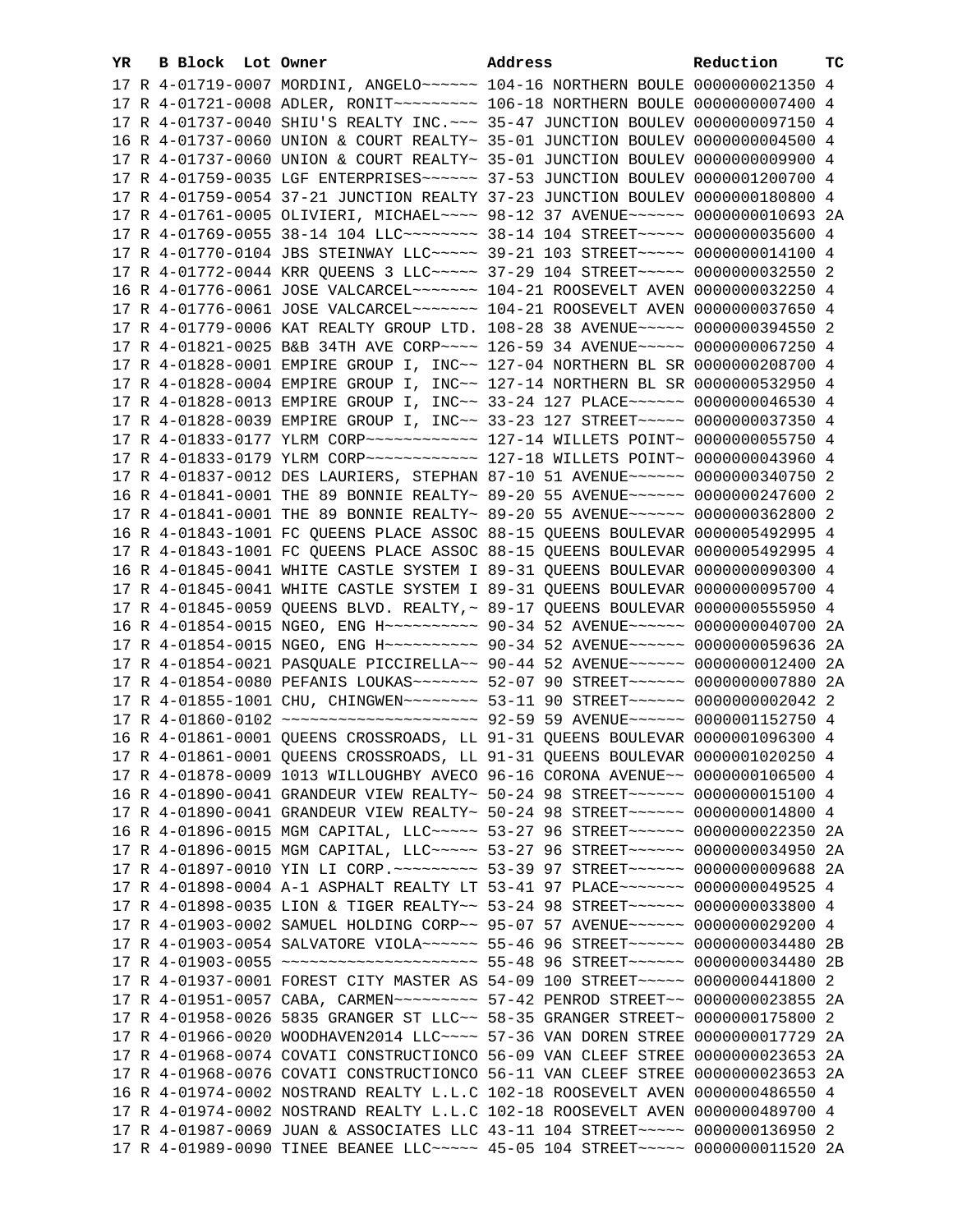| YR. | B Block Lot Owner | Address                                                                                                                                                         | Reduction | тc |
|-----|-------------------|-----------------------------------------------------------------------------------------------------------------------------------------------------------------|-----------|----|
|     |                   | 17 R 4-01989-0092 TINEE BEANEE LLC ----- 45-03 104 STREET ----- 0000000011520 2A                                                                                |           |    |
|     |                   | 17 R 4-01992-0028 CORONA 48TH STREET CO 104-52 48 AVENUE~~~~~ 0000000066596 2B                                                                                  |           |    |
|     |                   | 17 R 4-02004-0043 MARX DEVELOPMENT CORP 48-10 111 STREET~~~~~ 0000000156000 2                                                                                   |           |    |
|     |                   | 17 R 4-02016-0046 MARX DEVELOPMENT CORP 111-88 43 AVENUE~~~~~ 0000000084150 2                                                                                   |           |    |
|     |                   | 17 R 4-02080-1001 REGO II BORROWER LLC~ 61-01 JUNCTION BOULEV 0000013338200 4                                                                                   |           |    |
|     |                   | 16 R 4-02082-0107 CHAN, CHRISTINE~~~~~~ 61-15 97 STREET~~~~~~ 0000001084350 2                                                                                   |           |    |
|     |                   | 17 R 4-02082-0107 CHAN, CHRISTINE~~~~~~ 61-15 97 STREET~~~~~~ 0000000603200 2                                                                                   |           |    |
|     |                   | 17 R 4-02088-0001 QUEST 95 LLC --------- 95-12 63 ROAD -------- 0000000259850 4                                                                                 |           |    |
|     |                   | 17 R 4-02088-0018 QUEENS 4 STORES~~~~~~ 96-33 QUEENS BOULEVAR 0000000180750 4                                                                                   |           |    |
|     |                   | 17 R 4-02090-0061 SHOORA REALTY COMPANY 97-05 64 AVENUE~~~~~~ 0000000086700 4                                                                                   |           |    |
|     |                   | 16 R 4-02090-0064 PARTNERSHIP 1995 II, ~ 97-11 QUEENS BOULEVAR 0000000118150 4                                                                                  |           |    |
|     |                   | 17 R 4-02090-0064 PARTNERSHIP 1995 II, ~ 97-11 QUEENS BOULEVAR 0000000158650 4                                                                                  |           |    |
|     |                   |                                                                                                                                                                 |           |    |
|     |                   | 17 R 4-02091-0008 CAMARINOS GEORGE J~~~ 97-27 QUEENS BOULEVAR 0000000057000 4                                                                                   |           |    |
|     |                   | 17 R 4-02091-0029 BEVA ENTERPRISES, LLC 97-52 64 AVENUE~~~~~~ 0000000005700 4                                                                                   |           |    |
|     |                   | 16 R 4-02098-0018 CIAMPA METROPOLITAN C 63-36 98 PLACE~~~~~~~ 0000000138800 2                                                                                   |           |    |
|     |                   | 17 R 4-02105-0001 TRYLON, LLC ---------- 98-83 OUEENS BOULEVAR 0000000081650 4<br>17 R 4-02105-0010 TRYLON, LLC --------- 98-69 QUEENS BOULEVAR 0000000051000 4 |           |    |
|     |                   |                                                                                                                                                                 |           |    |
|     |                   | 17 R 4-02105-0016 TRYLON, LLC --------- 66-02 99 STREET ------ 0000000057200 4                                                                                  |           |    |
|     |                   | 17 R 4-02116-0065 DELANO TENANTS CORP~~ 99-15 66 AVENUE~~~~~~ 0000000045250 2                                                                                   |           |    |
|     |                   | 16 R 4-02118-0001 BDG 99QB, LLC -------- 99-01 QUEENS BOULEVAR 0000000298850 4                                                                                  |           |    |
|     |                   | 17 R 4-02118-0001 BDG 99QB, LLC -------- 99-01 QUEENS BOULEVAR 0000000191750 4                                                                                  |           |    |
|     |                   | 17 R 4-02118-1001 HOWARD GARAGE LLC --- 99-32 66 ROAD ------- 0000000354700 4                                                                                   |           |    |
|     |                   | 17 R 4-02119-1006 REED PARKING CORP C/O 100-25 QUEENS BOULEVA 0000000051950 4                                                                                   |           |    |
|     |                   | 17 R 4-02132-0045 66-25 103RD STREET~~~ 66-25 103 STREET~~~~~ 0000000153450 2                                                                                   |           |    |
|     |                   |                                                                                                                                                                 |           |    |
|     |                   | 16 R 4-02136-0013 102-20 67TH DRIVE LLC 102-20 67 DRIVE~~~~~~ 0000000162650 2                                                                                   |           |    |
|     |                   | 17 R 4-02136-0013 102-20 67TH DRIVE LLC 102-20 67 DRIVE~~~~~~ 0000000122600 2                                                                                   |           |    |
|     |                   | 17 R 4-02136-0021 102 40 67TH DR OWNERS 102-40 67 DRIVE~~~~~~ 0000000112050 2<br>17 R 4-02137-0013 BOULEVARD APT INC~~~~ 103-26 68 AVENUE~~~~~ 0000000234250 2  |           |    |
|     |                   | 17 R 4-02138-0001 N.Y. REALTY COMPANY~~ 103-01 QUEENS BOULEVA 0000000314050 4                                                                                   |           |    |
|     |                   | 17 R 4-02139-0026 ANDREW JACKSON REALTY 68-64 YELLOWSTONE BLV 0000000493230 2                                                                                   |           |    |
|     |                   | 17 R 4-02144-0020 GROSVENOR MANOR OWNER 105-55 62 DRIVE~~~~~~ 0000000103350 2                                                                                   |           |    |
|     |                   | 17 R 4-02147-0032 63-108TH STREET REALT 63-28 108 STREET~~~~~ 0000000348200 4                                                                                   |           |    |
|     |                   | 16 R 4-02151-0127 QUEENS MONTGOMERY OWN 65-10 108 STREET~~~~~ 0000000071800 2                                                                                   |           |    |
|     |                   | 17 R 4-02151-0127 QUEENS MONTGOMERY OWN 65-10 108 STREET~~~~~ 0000000233350 2                                                                                   |           |    |
|     |                   | 17 R 4-02186-1001 PULLANO, STEPHEN~ J~~ 110-14 65 AVENUE~~~~~ 0000000007076 2                                                                                   |           |    |
|     |                   | 17 R 4-02217-0001 CAPRI GARDENS OWNRS C 68-37 108 STREET~~~~~ 0000000641500 2                                                                                   |           |    |
|     |                   |                                                                                                                                                                 |           |    |
|     |                   | 17 R 4-02224-0037 ALLIED FOREST HILLS C 71-20 71 ROAD~~~~~~~~ 0000000190650 4                                                                                   |           |    |
|     |                   | 17 R 4-02234-0031 FOREST HILLS 71 LLC~~ 110-56 71 AVENUE~~~~~ 0000000156300 2                                                                                   |           |    |
|     |                   | 16 R 4-02242-0022 GADAYEV, BORIS ------ 112-32 69 AVENUE ---- 0000000014080 1                                                                                   |           |    |
|     |                   | 17 R 4-02242-0022 GADAYEV, BORIS ------ 112-32 69 AVENUE ---- 0000000015400 1                                                                                   |           |    |
|     |                   | 16 R 4-02248-0228 AUBERGE GRAND CENTRAL 70-35 113 STREET~~~~~ 0000001230850 4                                                                                   |           |    |
|     |                   | 17 R 4-02248-0228 AUBERGE GRAND CENTRAL 70-35 113 STREET~~~~~ 0000000983850 4                                                                                   |           |    |
|     |                   | 17 R 4-02264-0059 QUEENS BOULEVARD ASSO 112-41 QUEENS BOULEVA 0000000217800 4                                                                                   |           |    |
|     |                   | 16 R 4-02264-1004 JM FAMILY REALTY LLC~ 112-01 OUEENS BOULEVA 0000000007761 4                                                                                   |           |    |
|     |                   | 17 R 4-02264-1004 JM FAMILY REALTY LLC~ 112-01 QUEENS BOULEVA 0000000010773 4                                                                                   |           |    |
|     |                   | 17 R 4-02264-1305 58 MANAGEMENT CORP. ~~ 75-58 113 STREET~~~~~ 0000000017636 4                                                                                  |           |    |
|     |                   | 17 R 4-02265-0067 CASO HILLS REALTY, LL 75-23 113 STREET~~~~~ 0000000212300 2                                                                                   |           |    |
|     |                   | 17 R 4-02283-0068 SIPOS, CHARLOTTE~~~~~ 50-17 47 AVENUE~~~~~~ 0000000019600 4                                                                                   |           |    |
|     |                   | 17 R 4-02287-0001 DILLER GROUP, LLC~~~~ 47-59 49 STREET~~~~~~ 0000000051750 4                                                                                   |           |    |
|     |                   | 17 R 4-02288-0027 4810 45 ST OWNERS INC 48-10 45 STREET~~~~~~~ 0000000217150 2                                                                                  |           |    |
|     |                   | 17 R 4-02298-0046 BEL-I REALTY CORP~~~~ 5022A 49 STREET~~~~~~ 0000000044400 4                                                                                   |           |    |
|     |                   | 17 R 4-02298-0053 BEL-I REALTY CORP~~~~ 50-52 49 STREET~~~~~~ 0000000072000 4                                                                                   |           |    |
|     |                   |                                                                                                                                                                 |           |    |
|     |                   | 17 R 4-02318-0028 52 BUILDING CO., LLC~ 47-47 58 STREET~~~~~~ 0000000032500 4                                                                                   |           |    |
|     |                   | 17 R 4-02342-0009 PARIS PROMOTIONS AND~ 58-02 LAUREL HILL BLV 0000000309350 4                                                                                   |           |    |
|     |                   | 17 R 4-02342-0014 C & K ENTERPRISES INC 58 16 LAUREL HILL BLV 0000000026550 4                                                                                   |           |    |
|     |                   |                                                                                                                                                                 |           |    |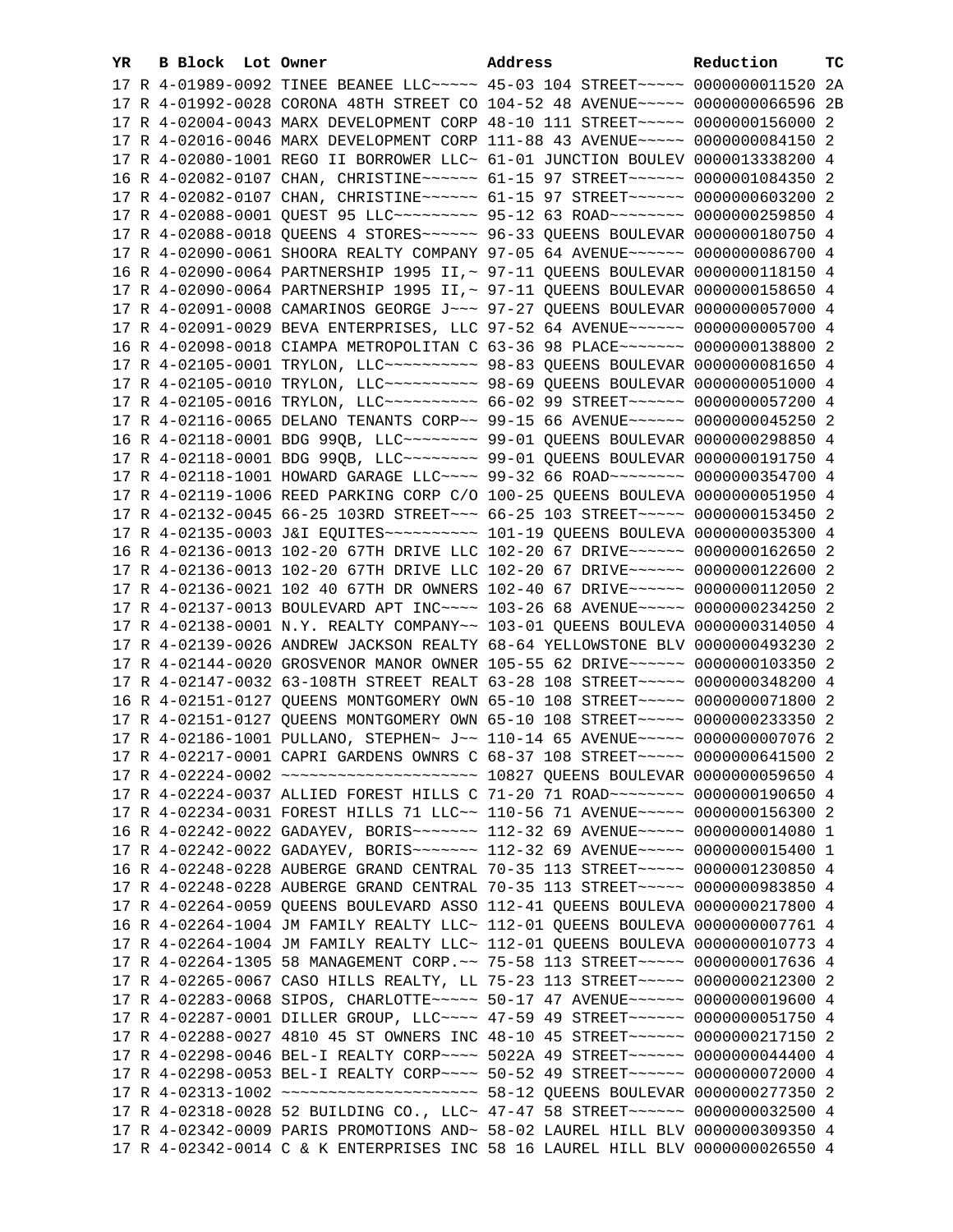| YR | B Block Lot Owner |                                                                                 | Address | Reduction | ТC |
|----|-------------------|---------------------------------------------------------------------------------|---------|-----------|----|
|    |                   | 17 R 4-02344-0004 59 ST REALTY INC ---- 51-40 59 STREET ----- 0000000521950 4   |         |           |    |
|    |                   | 17 R 4-02345-0001 LAUREL WOOD PROPERTIE 59-05 52 AVENUE~~~~~~ 0000000664500 4   |         |           |    |
|    |                   | 17 R 4-02361-0005 ANTHONY ALIZIO ~~~~~~~ 51-41 59 PLACE ~~~~~~~ 0000000120900 4 |         |           |    |
|    |                   | 17 R 4-02374-0106 HORIZON MANAGEMENT LL 64-05 53 DRIVE~~~~~~~ 0000000358000 2   |         |           |    |
|    |                   | 16 R 4-02375-0120 1663 REALTY LLC ----- 64-54 MAURICE AVENUE ~ 0000000258200 4  |         |           |    |
|    |                   | 17 R 4-02375-0120 1663 REALTY LLC ----- 64-54 MAURICE AVENUE ~ 0000000283850 4  |         |           |    |
|    |                   | 17 R 4-02387-0010 CG & SA REALTY CORP~~ 50-25 65 PLACE~~~~~~~ 0000000012100 4   |         |           |    |
|    |                   | 16 R 4-02395-0034 MASPETH FED S&L ASSN~ 56-18 69 STREET~~~~~~ 0000000097250 4   |         |           |    |
|    |                   | 17 R 4-02395-0034 MASPETH FED S&L ASSN~ 56-18 69 STREET~~~~~~~ 0000000109000 4  |         |           |    |
|    |                   | 16 R 4-02431-0023 LAUREL HILL LLC ----- 46-01 67 STREET ----- 0000000324400 2   |         |           |    |
|    |                   |                                                                                 |         |           |    |
|    |                   | 17 R 4-02431-0023 LAUREL HILL LLC ----- 46-01 67 STREET ----- 0000000335650 2   |         |           |    |
|    |                   | 17 R 4-02434-0016 SCOTMAR REALTY, LLC~~ 69-20 48 AVENUE~~~~~~ 0000000028800 4   |         |           |    |
|    |                   | 17 R 4-02439-0002 51ST ST AVENUE REALTY 69-33 51 AVENUE~~~~~~ 0000000048450 4   |         |           |    |
|    |                   | 17 R 4-02446-0036 MOUNT SINAI PROPERT/I 72-12 QUEENS BOULEVAR 0000000027050 4   |         |           |    |
|    |                   | 17 R 4-02448-0201 METRO MOTEL LLC ~~~~~~ 73-04 QUEENS BOULEVAR 0000000511200 4  |         |           |    |
|    |                   | 17 R 4-02448-0202 METRO MOTEL LLC ~~~~~~ 73-06 QUEENS BOULEVAR 0000000196900 4  |         |           |    |
|    |                   | 17 R 4-02473-0031 51-60 VAN KLEECK STRE 51-60 VAN KLEECK STRE 0000000145050 2   |         |           |    |
|    |                   | 16 R 4-02476-1001 MALIBU EAST L.L.C. C/ 51-33 GOLDSMITH STREE 0000000001245 2   |         |           |    |
|    |                   | 17 R 4-02476-1001 MALIBU EAST L.L.C. C/ 51-33 GOLDSMITH STREE 0000000002220 2   |         |           |    |
|    |                   | 17 R 4-02482-0082 TAORMINA ASSOCIATES, ~ 52-54 72 STREET ~~~~~~ 0000000092700 4 |         |           |    |
|    |                   | 17 R 4-02492-0110 52-55 74TH STREET LLC 52-55 74 STREET ~~~~~~ 0000000046600 4  |         |           |    |
|    |                   | 16 R 4-02500-0007 MASPETH FED S&L ASSN~ 56-05 69 STREET~~~~~~~ 0000000105300 4  |         |           |    |
|    |                   | 17 R 4-02500-0007 MASPETH FED S&L ASSN~ 56-05 69 STREET~~~~~~~ 0000000110450 4  |         |           |    |
|    |                   | 17 R 4-02501-0032 MASPETH, LLC -------- 69-61 GRAND AVENUE --- 0000000114550 4  |         |           |    |
|    |                   | 17 R 4-02505-0078 BMP REALTY LLC ------ 71-19 GRAND AVENUE -- 0000000058150 4   |         |           |    |
|    |                   | 17 R 4-02505-0079 BMP REALTY LLC ------ 71-15 GRAND AVENUE -- 0000000035950 4   |         |           |    |
|    |                   | 17 R 4-02505-0082 RADIGAN JOHN -------- 71-11 GRAND AVENUE --- 0000000029050 4  |         |           |    |
|    |                   | 16 R 4-02514-0026 ASHLAND STEEL CONSTRU 53-20 44 STREET~~~~~~~ 0000000024725 4  |         |           |    |
|    |                   | 17 R 4-02514-0026 ASHLAND STEEL CONSTRU 53-20 44 STREET ~~~~~~ 0000000030125 4  |         |           |    |
|    |                   | 16 R 4-02519-0035 ROBINSON JUDITH~~~~~~ 55-16 43 STREET~~~~~~ 0000000012500 4   |         |           |    |
|    |                   | 17 R 4-02519-0035 ROBINSON JUDITH~~~~~~ 55-16 43 STREET~~~~~~ 0000000031400 4   |         |           |    |
|    |                   | 17 R 4-02525-0017 UNITED PARCEL SERV IN 43-22 55 AVENUE~~~~~~ 0000000189750 4   |         |           |    |
|    |                   | 17 R 4-02535-0033 ZAK~ JOHN M~~~~~~~~~~ 44-23 54 AVENUE~~~~~~ 0000000036100 4   |         |           |    |
|    |                   | 17 R 4-02538-0006 BROWN LAUREL REALTY, ~ 54-59 44 STREET ~~~~~~ 0000000026450 4 |         |           |    |
|    |                   | 17 R 4-02544-0016 GIO MEDIA I LLC ----- 46-18 53 AVENUE ----- 0000000083550 4   |         |           |    |
|    |                   | 16 R 4-02544-0018 ~~~~~~~~~~~~~~~~~~~~~~~ 46-25 54 AVENUE~~~~~~ 0000000090300 4 |         |           |    |
|    |                   | 17 R 4-02544-0018 ~~~~~~~~~~~~~~~~~~~~~ 46-25 54 AVENUE~~~~~~ 0000000137550 4   |         |           |    |
|    |                   | 17 R 4-02544-0027 RSG REALTY I, LLC --- 46-36 53 AVENUE----- 0000000075200 4    |         |           |    |
|    |                   | 17 R 4-02544-0036 BROWN MASPETH REALTYI 46-49 53 AVENUE~~~~~~ 0000000167300 4   |         |           |    |
|    |                   | 17 R 4-02545-0082 FOUND PROPERTY RESOUR 46-27 54 ROAD ------- 0000000020500 4   |         |           |    |
|    |                   | 17 R 4-02546-0001 FLUSH-METAL REALTY AS 54-35 46 STREET~~~~~~ 0000000076450 4   |         |           |    |
|    |                   | 16 R 4-02546-0100 54-61 46TH STREET MAS 54-61 46 STREET~~~~~~ 0000000022000 4   |         |           |    |
|    |                   | 17 R 4-02546-0100 54-61 46TH STREET MAS 54-61 46 STREET ~~~~~~ 0000000022450 4  |         |           |    |
|    |                   | 17 R 4-02550-0074 HHM REALTY CORP~~~~~~ 46-62 55 AVENUE~~~~~~ 0000000020700 4   |         |           |    |
|    |                   | 17 R 4-02550-0078 KEANE REALTY LLC~~~~~ 55-10 55 AVENUE~~~~~~ 0000000113100 4   |         |           |    |
|    |                   | 17 R 4-02556-0001 MJD HOLDINGS, LLC --- 54-21 48 STREET ----- 0000000073450 4   |         |           |    |
|    |                   | 17 R 4-02556-0003 MP REAL ESTATE DEVELO 54-15 48 STREET~~~~~~ 0000000033850 4   |         |           |    |
|    |                   | 17 R 4-02557-0050 PARISI FAMILY LIMITED 48-23 55 AVENUE~~~~~~ 0000000229000 4   |         |           |    |
|    |                   | 17 R 4-02557-0075 MJC ENTERPRISES I, LL 54-35 48 STREET~~~~~~ 0000000010300 4   |         |           |    |
|    |                   | 17 R 4-02557-0080 MJD HOLDINGS, LLC --- 54-37 48 STREET ----- 0000000119950 4   |         |           |    |
|    |                   | 17 R 4-02573-0001 NY MASPETH, LLC ----- 50-35 56 ROAD ------- 0000000370950 4   |         |           |    |
|    |                   | 17 R 4-02573-0155 INTERSTATE ENVELOPE M 56-15 55 DRIVE~~~~~~~ 0000000054550 4   |         |           |    |
|    |                   | 17 R 4-02575-0200 7 RAILROAD LLC~~~~~~~ 7-49 49 LANE~~~~~~~~~ 0000000038700 4   |         |           |    |
|    |                   | 17 R 4-02575-0310 PEC EAST CO ---------- 48-83 MASPETH AVENUE ~ 0000000093050 4 |         |           |    |
|    |                   | 17 R 4-02585-0058 FOREVER FORTUNE LLC~~ 56-12 58 STREET~~~~~~ 0000000208650 4   |         |           |    |
|    |                   | 16 R 4-02599-0088 ARC ON 57TH STREET, I 58-35 57 STREET~~~~~~ 0000000041500 4   |         |           |    |
|    |                   | 17 R 4-02599-0088 ARC ON 57TH STREET, I 58-35 57 STREET~~~~~~ 0000000092050 4   |         |           |    |
|    |                   | 16 R 4-02600-0095 CIPICO CONSTRUCTIONIN 58-08 48 STREET~~~~~~~ 0000000082250 4  |         |           |    |
|    |                   |                                                                                 |         |           |    |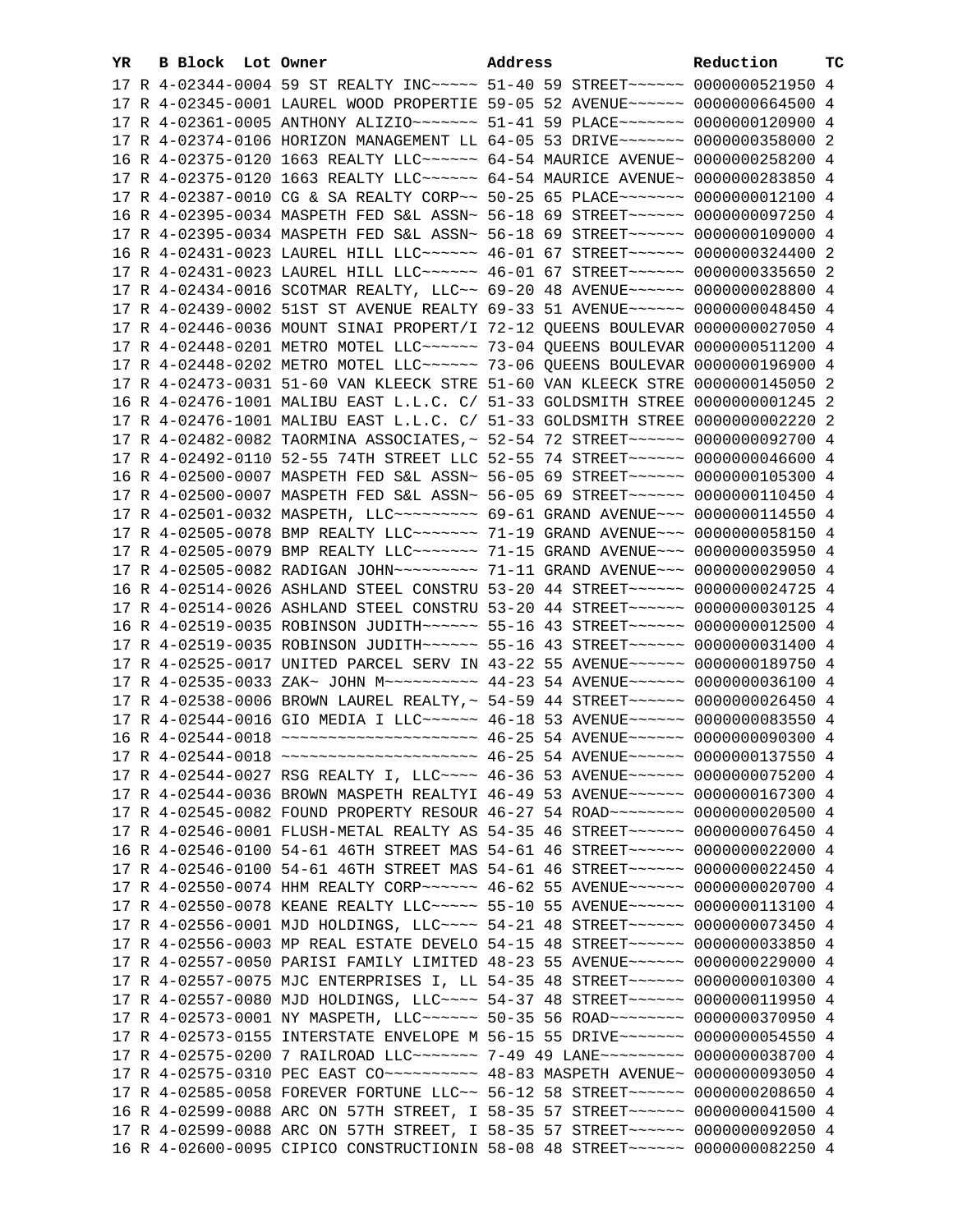| YR. | B Block Lot Owner |                                                                                                                                                                | Address | Reduction | тc |
|-----|-------------------|----------------------------------------------------------------------------------------------------------------------------------------------------------------|---------|-----------|----|
|     |                   | 17 R 4-02600-0095 CIPICO CONSTRUCTIONIN 58-08 48 STREET~~~~~~~ 0000000141650 4                                                                                 |         |           |    |
|     |                   | 16 R 4-02602-0115 GEYSER REALTY LLC --- 56-35 48 STREET ----- 0000000124800 4                                                                                  |         |           |    |
|     |                   | 17 R 4-02602-0115 GEYSER REALTY LLC~~~~ 56-35 48 STREET~~~~~~ 0000000264000 4                                                                                  |         |           |    |
|     |                   | 16 R 4-02602-0125 GEYSER REALTY LLC~~~~ 57-65 48 STREET~~~~~~ 0000000251524 4                                                                                  |         |           |    |
|     |                   | 17 R 4-02602-0125 GEYSER REALTY LLC --- 57-65 48 STREET ----- 0000000460000 4                                                                                  |         |           |    |
|     |                   | 17 R 4-02602-0145 48-80 MASPETH AVENUE~ 48-80 MASPETH AVENUE~ 0000000062950 4                                                                                  |         |           |    |
|     |                   | 17 R 4-02602-0232 AMBROSINO CONST CO IN 57-52 49 PLACE~~~~~~~ 0000000077200 4                                                                                  |         |           |    |
|     |                   | 17 R 4-02611-0106 QUEEN GRAND REALTY L~ 47-12 GRAND AVENUE~~~ 0000000481200 4                                                                                  |         |           |    |
|     |                   | 17 R 4-02611-0136 RHS GRAND LLC -------- 51-18 GRAND AVENUE --- 0000000112000 4                                                                                |         |           |    |
|     |                   | 17 R 4-02611-0151 53 GRAND ASSOCIATES~~ 53-06 GRAND AVENUE~~~ 0000000143850 4                                                                                  |         |           |    |
|     |                   | 17 R 4-02611-0158 BERRYBRIDGE CORPORATI 58-70 54 STREET~~~~~~~ 0000000071760 4                                                                                 |         |           |    |
|     |                   | 17 R 4-02611-0231 BERRYBRIDGE CORPORATI 58-94 54 STREET~~~~~~~ 0000000029890 4                                                                                 |         |           |    |
|     |                   |                                                                                                                                                                |         |           |    |
|     |                   | 17 R 4-02611-0316 R & J REALTY COMPANY~ 59-30 54 STREET~~~~~~~ 0000000171500 4                                                                                 |         |           |    |
|     |                   | 17 R 4-02611-0350 52-15 FLUSHING AVE. R 52-15 FLUSHING AVENUE 0000000180900 4                                                                                  |         |           |    |
|     |                   | 17 R 4-02622-0002 ASSOCIATED SEVEN INC~ 59-21 57 STREET~~~~~~~ 0000000115250 4                                                                                 |         |           |    |
|     |                   | 16 R 4-02629-0073 EMILIO TIRRITO~~~~~~~ 59-25 54 STREET~~~~~~ 0000000017850 4                                                                                  |         |           |    |
|     |                   |                                                                                                                                                                |         |           |    |
|     |                   | 16 R 4-02629-0148 VENETIAN PROPERTIES, ~ 58-85 54 STREET ~~~~~~ 0000000024950 4                                                                                |         |           |    |
|     |                   | 17 R 4-02629-0148 VENETIAN PROPERTIES, ~ 58-85 54 STREET ~~~~~~ 0000000028550 4                                                                                |         |           |    |
|     |                   | 17 R 4-02629-0227 ANSCHLOWAR, JEFFREY~~ 58-90 55 STREET~~~~~~~ 0000000041250 4                                                                                 |         |           |    |
|     |                   | 17 R 4-02630-0035 H&D COMPONENTS INC~~~ 55-23 FLUSHING AVENUE 0000000068350 4                                                                                  |         |           |    |
|     |                   |                                                                                                                                                                |         |           |    |
|     |                   | 17 R 4-02631-0123 56-10 GRAND AVENUE RE 56-10 GRAND AVENUE~~~ 0000000116100 4                                                                                  |         |           |    |
|     |                   | 17 R 4-02639-0007 FRANCHISE RLTY INTERS 54-23 METROPOLITAN AV 0000000024600 4                                                                                  |         |           |    |
|     |                   | 16 R 4-02639-0035 5426 ARNOLD AVENUE LL 54-22 ARNOLD AVENUE~~ 0000000004950 4                                                                                  |         |           |    |
|     |                   | 17 R 4-02639-0035 5426 ARNOLD AVENUE LL 54-22 ARNOLD AVENUE~~ 0000000009450 4                                                                                  |         |           |    |
|     |                   | 17 R 4-02649-0041 NURGE AVE. HOLDING CO 56-11 NURGE AVENUE~~~ 0000000013450 4                                                                                  |         |           |    |
|     |                   | 17 R 4-02649-0045 NURGE AVE. HOLDING CO 56-01 NURGE AVENUE~~~ 0000000020750 4                                                                                  |         |           |    |
|     |                   | 17 R 4-02656-0064 LUCKY SUPPLY HOLDING, 58-75 LONG ISLAND EXP 0000000325200 4                                                                                  |         |           |    |
|     |                   | 17 R 4-02656-0086 MAURICE AVENUE REALY~ 59-78 54 AVENUE~~~~~~ 0000000110000 4                                                                                  |         |           |    |
|     |                   | 17 R 4-02662-0018 C M J REALTY CO ~~~~~~ 58-95 MAURICE AVENUE~ 0000000352250 4                                                                                 |         |           |    |
|     |                   | 17 R 4-02663-0001 CIAMPA M4 LLC ------- 56-15 58 STREET ------ 0000000154350 4                                                                                 |         |           |    |
|     |                   | 17 R 4-02664-0008 CIAMPA M 3 LLC~~~~~~~~ 56-27 58 STREET~~~~~~ 0000000079200 4                                                                                 |         |           |    |
|     |                   | 17 R 4-02666-0006 ALLE PROCESSING CORP~ 58-55 56 DRIVE~~~~~~~ 0000000102650 4                                                                                  |         |           |    |
|     |                   | 17 R 4-02666-0020 ALLE PROCESSING CORP~ 58-80 59 STREET~~~~~~ 0000000154700 4                                                                                  |         |           |    |
|     |                   | 17 R 4-02669-0085 FINO GROUP LTD ~~~~~~~ 58-65 MASPETH AVENUE~ 0000000127300 4                                                                                 |         |           |    |
|     |                   | 17 R 4-02672-0083 MASPETH AVENUE REALTY 58-14 MASPETH AVENUE~ 0000000104000 4                                                                                  |         |           |    |
|     |                   | 17 R 4-02672-0085 58-22 MASPETH AVENUE~ 58-22 MASPETH AVENUE~ 0000000058450 4                                                                                  |         |           |    |
|     |                   | 16 R 4-02672-0101 ROITMAN, YAKOV~~~~~~~ 58-15 57 ROAD~~~~~~~~ 0000000049050 4                                                                                  |         |           |    |
|     |                   | 17 R 4-02672-0101 ROITMAN, YAKOV~~~~~~~ 58-15 57 ROAD~~~~~~~~ 0000000106050 4                                                                                  |         |           |    |
|     |                   | 17 R 4-02673-0073 64-10 MAURICE AVE LLC 57-36 58 PLACE~~~~~~~ 0000000107250 4                                                                                  |         |           |    |
|     |                   | 17 R 4-02677-0042 4736 LOT ONE ASSOCIAT 58-16 58 PLACE~~~~~~~ 0000000012250 4                                                                                  |         |           |    |
|     |                   | 17 R 4-02688-0010 ANOVY ASSOC QUEENS LL 59-08 55 DRIVE~~~~~~~ 0000000033000 4                                                                                  |         |           |    |
|     |                   | 17 R 4-02689-0019 M-H REALTY CO 2 LLC~~ 59-20 56 AVENUE~~~~~~ 0000000073600 4                                                                                  |         |           |    |
|     |                   | 17 R 4-02690-0011 EAST PARK INTERNATION 59-18 56 ROAD -------- 0000000083050 4                                                                                 |         |           |    |
|     |                   | 17 R 4-02690-0029 S. ROSENBLATT, LLC~~~ 59-30 56 ROAD~~~~~~~~ 0000000046700 4<br>17 R 4-02693-0002 F.A. CONSTRUCTION MAN 57-41 59 STREET~~~~~~ 0000000024050 4 |         |           |    |
|     |                   | 17 R 4-02694-0002 TAURUS SUPPLY INC~~~~ 57-65 59 STREET~~~~~~ 0000000037250 4                                                                                  |         |           |    |
|     |                   | 17 R 4-02697-0047 60-85 FLUSHING AVE RE 60-85 FLUSHING AVENUE 0000000051850 4                                                                                  |         |           |    |
|     |                   | 17 R 4-02719-0022 65-63 GRAND OWNER LLC 65-63 GRAND AVENUE~~~ 0000000106750 4                                                                                  |         |           |    |
|     |                   | 17 R 4-02719-0033 43 REALTY ASSOCIATES~ 65-43 GRAND AVENUE~~~ 0000000027885 2A                                                                                 |         |           |    |
|     |                   | 17 R 4-02724-0018 RIPLEY~ THOMAS A~~~~~ 66-00 ON MIDTOWN EP S 0000000175100 4                                                                                  |         |           |    |
|     |                   | 17 R 4-02730-0014 POWER COOLING INC~~~~ 59-55 60 STREET~~~~~~ 0000000006640 4                                                                                  |         |           |    |
|     |                   | 17 R 4-02734-0001 TOMASOVIC, PAVAO~~~~~ 60-06 60 DRIVE~~~~~~~ 0000000164400 2                                                                                  |         |           |    |
|     |                   | 17 R 4-02740-0001 6067 FIFTY-NINE LLC~~ 60-67 59 ROAD~~~~~~~~ 0000000233300 2                                                                                  |         |           |    |
|     |                   | 16 R 4-02747-0062 61-04 MGMT., ~~~~~~~~~~~~~ 61-04 FRESH POND ROAD 0000000070250 4                                                                             |         |           |    |
|     |                   | 17 R 4-02747-0062 61-04 MGMT., ~~~~~~~~~ 61-04 FRESH POND ROAD 0000000087800 4                                                                                 |         |           |    |
|     |                   | 17 R 4-02748-0036 ISCHIA REALTY CORP~~~ 62-04 FLUSHING AVENUE 0000000049050 4                                                                                  |         |           |    |
|     |                   |                                                                                                                                                                |         |           |    |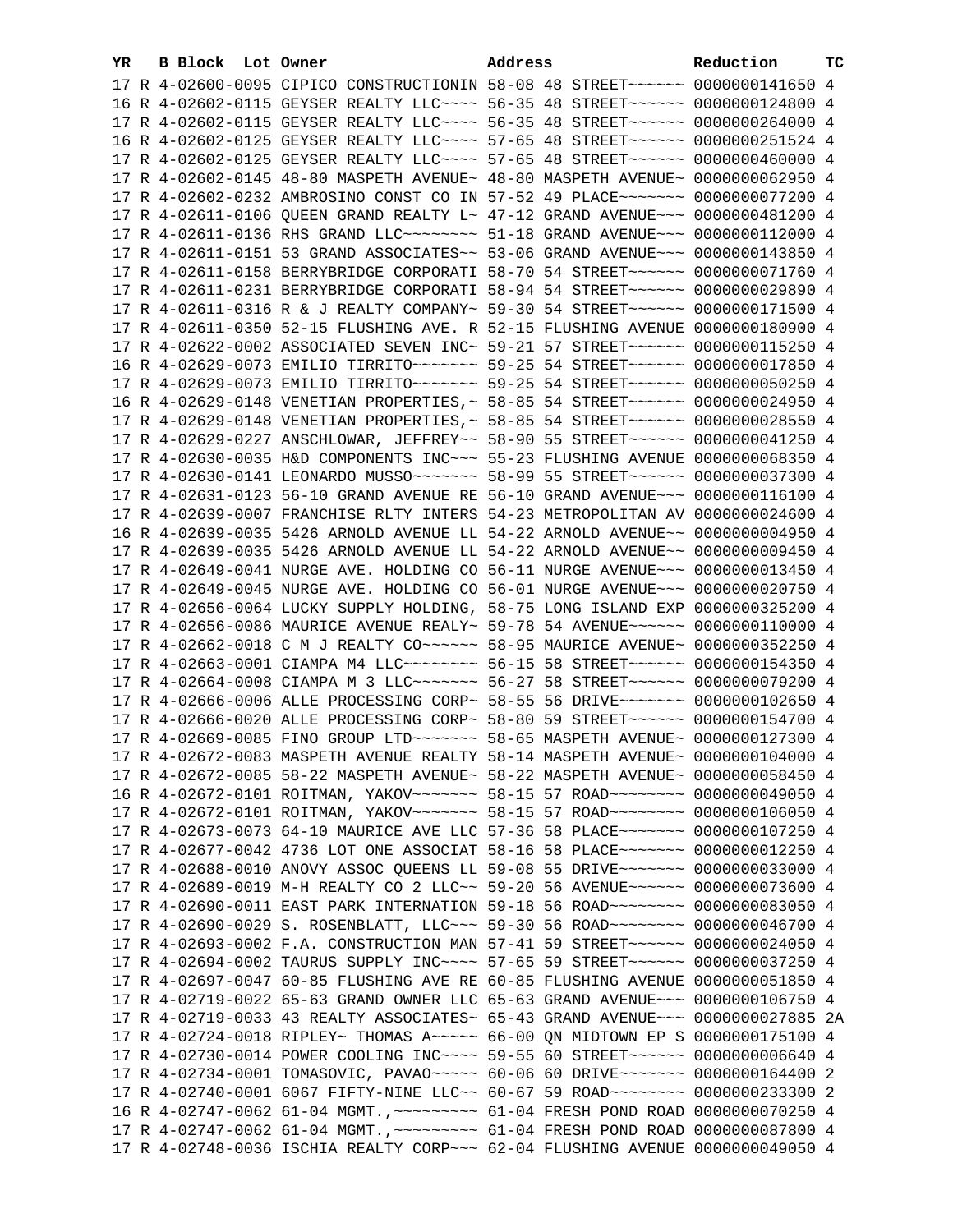| YR. | B Block Lot Owner |                                                                                      | Address | Reduction | тc |
|-----|-------------------|--------------------------------------------------------------------------------------|---------|-----------|----|
|     |                   | 17 R 4-02755-0009 JOE 13, CORP. ~~~~~~~~ 59-43 63 STREET~~~~~~ 0000000124800 4       |         |           |    |
|     |                   | 17 R 4-02756-1003 TECZA, DANA~~~~~~~~~~ 62-36 59 DRIVE~~~~~~~ 0000000004820 2        |         |           |    |
|     |                   | 17 R 4-02756-1004 TECZA, SZYMON~~~~~~~~ 62-36 59 DRIVE~~~~~~~ 0000000003547 2        |         |           |    |
|     |                   | 17 R 4-02757-0001 FRESH POND HOLDINGS~~ 60-15 FRESH POND ROAD 0000000433000 2        |         |           |    |
|     |                   | 17 R 4-02763-0056 M2 PROPERTIES LLC~~~~ 61-19 FRESH POND ROAD 0000000040650 4        |         |           |    |
|     |                   | 17 R 4-02774-0010 CHASE MAN BANK CO~~~~ 66-02 GRAND AVENUE~~~ 0000000085950 4        |         |           |    |
|     |                   | 17 R 4-02792-0003 6932 GRAND REALTY, LL 69-32 GRAND AVENUE~~~ 0000000083250 4        |         |           |    |
|     |                   | 16 R 4-02802-0013 73RD RMR LLC --------- 54-14 73 PLACE ------- 0000000014800 2A     |         |           |    |
|     |                   | 17 R 4-02802-0013 73RD RMR LLC --------- 54-14 73 PLACE ------ 0000000030784 2A      |         |           |    |
|     |                   | 17 R 4-02808-0067 WONG, ANNA~~~~~~~~~~~ 72-20 57 AVENUE~~~~~~ 0000000011368 1        |         |           |    |
|     |                   | 17 R 4-02808-0068 LIN, QIU QIN~~~~~~~~~~~~~~ 72-24 57 AVENUE~~~~~~~ 00000000011368 1 |         |           |    |
|     |                   | 17 R 4-02828-0037 DELLACORTE REAL ESTAT 59-01 69 STREET~~~~~~~ 0000000030200 4       |         |           |    |
|     |                   | 17 R 4-02844-0046 74-01 ELIOT AVE LLC~~ 74-01 ELIOT AVENUE~~~ 0000000088300 4        |         |           |    |
|     |                   | 16 R 4-02869-0026 86-31 57TH AVE LLC~~~ 86-31 57 AVENUE~~~~~~ 0000000032950 2        |         |           |    |
|     |                   |                                                                                      |         |           |    |
|     |                   | 16 R 4-02874-0055 JULIET G GAENGAM~~~~~ 86-05 60 ROAD~~~~~~~~ 0000000109600 2        |         |           |    |
|     |                   | 17 R 4-02874-0055 JULIET G GAENGAM~~~~~ 86-05 60 ROAD~~~~~~~~ 0000000688450 2        |         |           |    |
|     |                   | 17 R 4-02887-0036 VISICARI REALTY LLC~~ 85-21 60 DRIVE~~~~~~~ 0000000014720 2A       |         |           |    |
|     |                   | 17 R 4-02887-0037 VISICARI REALTY LLC~~ 85-19 60 DRIVE~~~~~~~ 0000000009407 2A       |         |           |    |
|     |                   | 17 R 4-02903-0001 2212 LLC ------------- 82-02 GRAND AVENUE -- 0000000087550 4       |         |           |    |
|     |                   | 17 R 4-02903-0004 KIM, JUNG SUN~~~~~~~~ 82-10 GRAND AVENUE~~~ 0000000053550 4        |         |           |    |
|     |                   | 17 R 4-02913-0015 JOHN MAGNOWSKI~~~~~~~ 60-16 84 STREET~~~~~~ 0000000016138 2B       |         |           |    |
|     |                   | 17 R 4-02916-0030 WINTER, LILLIAN~~~~~~ 82-01 ELIOT AVENUE~~~ 0000000028450 4        |         |           |    |
|     |                   | 16 R 4-02920-0031 SILVIA CREST FARMS IN 80-05 CALDWELL AVENUE 0000000232900 4        |         |           |    |
|     |                   | 17 R 4-02920-0031 SILVIA CREST FARMS IN 80-05 CALDWELL AVENUE 0000000191550 4        |         |           |    |
|     |                   | 17 R 4-02949-0016 115 15 101ST AVENUE R 61-40 WOODHAVEN BOULE 0000000049450 4        |         |           |    |
|     |                   | 17 R 4-02953-0040 TGNM REALTY CORP~~~~~ 69-11 JUNIPER BOULEVA 0000000042750 4        |         |           |    |
|     |                   | 17 R 4-02954-0039 MJT JUNIPER REALTY LL 69-61 JUNIPER BOULEVA 0000000028050 4        |         |           |    |
|     |                   | 17 R 4-02974-0060 REGO GARDENS OWNERS L 62-49 84 STREET~~~~~~~ 0000000783200 2       |         |           |    |
|     |                   | 17 R 4-02974-0085 REGO GARDENS OWNERS L 62-42 WOODHAVEN BOULE 0000000772200 2        |         |           |    |
|     |                   | 17 R 4-02974-0109 DRY HARBOR REALTY LLC 61-35 DRY HARBOR ROAD 0000002348750 4        |         |           |    |
|     |                   | 17 R 4-03057-0043 AREJ, LLLP ---------- 72-09 METROPOLITAN AV 0000000424600 4        |         |           |    |
|     |                   |                                                                                      |         |           |    |
|     |                   | 17 R 4-03066-0018 ASTORIA FED S & L ASS 75-25 METROPOLITAN AV 0000000135550 4        |         |           |    |
|     |                   | 17 R 4-03069-0069 79-01 METROPOLITAN AV 79-01 METROPOLITAN AV 0000000109450 4        |         |           |    |
|     |                   | 17 R 4-03070-0078 COMMERCE BANK NA (KAN 79-65 METROPOLITAN AV 0000000215600 4        |         |           |    |
|     |                   | 17 R 4-03075-0004 TULIP MANAGEMENT LLC~ 89-02 ELIOT AVENUE~~~ 0000000086900 4        |         |           |    |
|     |                   | 17 R 4-03078-0050 REGO REALTY LLC ----- 62-95 SAUNDERS STREET 0000000418750 2        |         |           |    |
|     |                   | 17 R 4-03078-0065 REGO REALTY LLC ----- 62-65 SAUNDERS STREET 0000000468400 2        |         |           |    |
|     |                   | 17 R 4-03078-0085 HAMPTON HOUSE LLC~~~~ 93-10 QUEENS BOULEVAR 0000000250350 2        |         |           |    |
|     |                   | 16 R 4-03078-0103 VICTORIA REALTY LLC C 93-40 QUEENS BOULEVAR 0000000303210 2        |         |           |    |
|     |                   | 17 R 4-03078-0103 VICTORIA REALTY LLC C 93-40 QUEENS BOULEVAR 0000000244374 2        |         |           |    |
|     |                   | 17 R 4-03080-0001 REGO REALTY LLC ----- 63-07 SAUNDERS STREET 0000000057300 2        |         |           |    |
|     |                   | 17 R 4-03080-0006 REGO REALTY~~~~~~~~~~ 95-08 QUEENS BOULEVAR 0000000350350 2        |         |           |    |
|     |                   | 16 R 4-03080-0032 IMPERIAL STERLING LTD 95-60 63 DRIVE~~~~~~~ 0000000049025 4        |         |           |    |
|     |                   | 17 R 4-03080-0032 IMPERIAL STERLING LTD 95-60 63 DRIVE~~~~~~~ 0000000065225 4        |         |           |    |
|     |                   | 17 R 4-03080-0051 REGO REALTY LLC ----- 63-25 SAUNDERS STREET 0000000183200 2        |         |           |    |
|     |                   | 17 R 4-03084-0002 QUEENS BOULEVARD STOR 97-02 QUEENS BOULEVAR 0000000379400 4        |         |           |    |
|     |                   | 17 R 4-03084-0039 SAUNDERS OWNERS QUEEN 64-85 SAUNDERS STREET 0000000280350 2        |         |           |    |
|     |                   | 17 R 4-03085-0055 64-85 BOOTH REALTY LL 64-85 BOOTH STREET~~~ 0000000594800 2        |         |           |    |
|     |                   | 17 R 4-03087-0033 96-09 REALTY CO., LLC 96-09 66 AVENUE~~~~~~ 0000000184250 2        |         |           |    |
|     |                   | 17 R 4-03095-0081 94-01 64TH ROAD ASSOC 94-01 64 ROAD~~~~~~~~ 0000000180000 2        |         |           |    |
|     |                   | 16 R 4-03097-0018 BOOTH 118, LLC ------- 64-56 BOOTH STREET --- 0000000294900 2      |         |           |    |
|     |                   | 17 R 4-03097-0018 BOOTH 118, LLC ------- 64-56 BOOTH STREET --- 0000000182300 2      |         |           |    |
|     |                   | 16 R 4-03099-0042 LAU, NORMAN~~~~~~~~~~~ 65-65 WETHEROLE STREE 0000000142700 2       |         |           |    |
|     |                   | 17 R 4-03099-0042 LAU, NORMAN~~~~~~~~~~~ 65-65 WETHEROLE STREE 0000000266000 2       |         |           |    |
|     |                   | 17 R 4-03100-1101 JUNG, WILLIAM~~~~~~~~~~~~~ 65-50 WETHEROLE STREE 00000000001314 2  |         |           |    |
|     |                   | 17 R 4-03104-0001 KAMSON. ~~~~~~~~~~~~~~ 91-04 63 DRIVE~~~~~~~ 0000000008900 4       |         |           |    |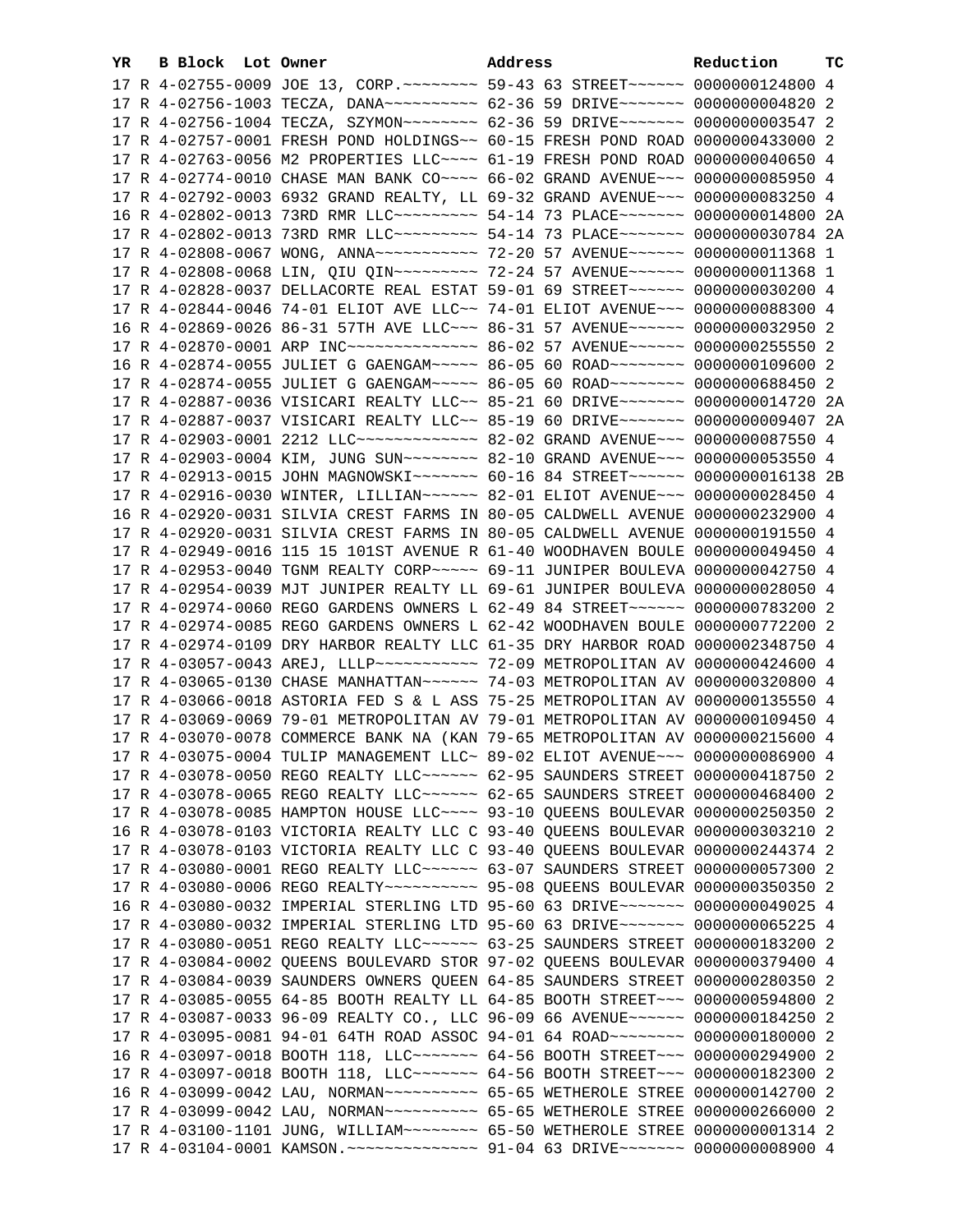| YR. | B Block Lot Owner | Address                                                                                                                                                        | Reduction | тc |
|-----|-------------------|----------------------------------------------------------------------------------------------------------------------------------------------------------------|-----------|----|
|     |                   | 17 R 4-03104-0002 KAMSON, ~~~ .~~~~~~~~~ 91-06 63 DRIVE~~~~~~~ 0000000019600 4                                                                                 |           |    |
|     |                   | 17 R 4-03115-1001 CHAN, LUNG ---------- 85-04 63 DRIVE ------- 0000000001810 2                                                                                 |           |    |
|     |                   | 16 R 4-03149-0019 75 10 BOULEVARD OWNER 75-10 YELLOWSTONE BLV 0000000129050 2                                                                                  |           |    |
|     |                   | 17 R 4-03149-0019 75 10 BOULEVARD OWNER 75-10 YELLOWSTONE BLV 0000000332000 2                                                                                  |           |    |
|     |                   | 16 R 4-03154-0025 KALT, MARTIN~~~~~~~~~ 96-09 67 AVENUE~~~~~~ 0000000109650 2                                                                                  |           |    |
|     |                   | 17 R 4-03154-0025 KALT, MARTIN~~~~~~~~~ 96-09 67 AVENUE~~~~~~ 0000000150600 2                                                                                  |           |    |
|     |                   | 17 R 4-03156-0114 BEVERLY APARTMENT COR 66-20 WETHEROLE STREE 0000000122200 2                                                                                  |           |    |
|     |                   | 17 R 4-03168-0013 98-30 67TH AVENUE, LL 98-30 67 AVENUE~~~~~~ 0000000643850 2                                                                                  |           |    |
|     |                   | 17 R 4-03171-0028 PARTNERSHIP 1995 IILP 101-10 QUEENS BOULEVA 0000000117750 4                                                                                  |           |    |
|     |                   | 17 R 4-03171-1001 DEE, CONSUELO ~~~~~~~~~~~~~~ 100-10 67 ROAD ~~~~~~~~~~~ 00000000001797 2                                                                     |           |    |
|     |                   |                                                                                                                                                                |           |    |
|     |                   | 17 R 4-03173-0022 102-02 PARTNERS LLC~~ 102-02 QUEENS BOULEVA 0000000375950 2                                                                                  |           |    |
|     |                   | 17 R 4-03173-1004 ECOGROWTH HOLDING LLC 102-30 QUEENS BOULEVA 0000000057872 4                                                                                  |           |    |
|     |                   | 17 R 4-03173-1008 102-30 QUEENS BOULEVA 102-30 QUEENS BOULEVA 0000000576600 2                                                                                  |           |    |
|     |                   | 17 R 4-03175-0070 PARKER OFFICE BUILDIN 104-70 QUEENS BOULEVA 0000000823150 4                                                                                  |           |    |
|     |                   | 17 R 4-03177-0034 STOLLERMAN, CORYNNE~~ 90-25 METROPOLITAN AV 0000000136200 4                                                                                  |           |    |
|     |                   | 16 R 4-03178-0070 LEEMILT'S PETROLEUM, I 75-41 YELLOWSTONE BLV 0000000007900 4                                                                                 |           |    |
|     |                   | 17 R 4-03178-0070 LEEMILT'S PETROLEUM, I 75-41 YELLOWSTONE BLV 0000000030400 4                                                                                 |           |    |
|     |                   | 17 R 4-03179-0020 THORNTON TENANTS CORP 68-20 SELFRIDGE STREE 0000000328000 2                                                                                  |           |    |
|     |                   | 17 R 4-03180-0041 ALDERTON APARTMENTS, ~ 74-45 YELLOWSTONE BLV 0000000129450 2                                                                                 |           |    |
|     |                   | 17 R 4-03220-0021 SF METRO REAL ESTATE, 100-35 METROPOLITAN A 0000000046250 2A                                                                                 |           |    |
|     |                   | 17 R 4-03234-0114 ROSINI & DAUGHTERS LL 69-12 AUSTIN STREET~~ 0000000040350 4                                                                                  |           |    |
|     |                   |                                                                                                                                                                |           |    |
|     |                   | 16 R 4-03237-0033 C & A FOREST HILLS LL 69-37 AUSTIN STREET~~ 0000000733750 4                                                                                  |           |    |
|     |                   | 17 R 4-03237-0033 C & A FOREST HILLS LL 69-37 AUSTIN STREET~~ 0000000840400 4                                                                                  |           |    |
|     |                   | 16 R 4-03238-1102 AUSTIN REALTY HOLDING 70-17 AUSTIN STREET~~ 0000000018700 4                                                                                  |           |    |
|     |                   | 17 R 4-03238-1102 AUSTIN REALTY HOLDING 70-17 AUSTIN STREET~~ 0000000043450 4                                                                                  |           |    |
|     |                   | 17 R 4-03239-0008 107-48 QUEENS BLVD HO 107-48 QUEENS BOULEVA 0000000103550 4                                                                                  |           |    |
|     |                   | 17 R 4-03239-0009 107-48 QUEENS BLVD HO 107-50 QUEENS BOULEVA 0000000103500 4                                                                                  |           |    |
|     |                   | 17 R 4-03239-0029 LISBOA FAIR HOLDING L 70-49 AUSTIN STREET~~ 0000000388700 4                                                                                  |           |    |
|     |                   | 17 R 4-03255-0023 AUSWIN REALTY CORP~~~ 71-40 AUSTIN STREET~~ 0000000855400 4                                                                                  |           |    |
|     |                   | 17 R 4-03255-0042 STOCKMAN HOLDING COMP 72-02 AUSTIN STREET~~ 0000000034200 4                                                                                  |           |    |
|     |                   | 16 R 4-03255-0046 72-10 AUSTIN ST ASSOC 72-10 AUSTIN STREET~~ 0000000052450 4                                                                                  |           |    |
|     |                   | 17 R 4-03255-0065 STOCKMAN HOLDING COMP 72-50 AUSTIN STREET~~ 0000000030600 4                                                                                  |           |    |
|     |                   | 16 R 4-03255-1003 JANET H. CHAN AS CO-T 72-34 AUSTIN STREET~~ 00000000001146 2                                                                                 |           |    |
|     |                   | 17 R 4-03255-1003 JANET H. CHAN AS CO-T 72-34 AUSTIN STREET~~ 0000000001406 2                                                                                  |           |    |
|     |                   | 16 R 4-03256-0038 C & A FOREST HILLS LL 107-16 71 AVENUE~~~~~ 0000000130650 4                                                                                  |           |    |
|     |                   | 17 R 4-03256-0038 C & A FOREST HILLS LL 107-16 71 AVENUE~~~~~ 0000000359250 4                                                                                  |           |    |
|     |                   | 17 R 4-03257-0039 SANSELI, GIUSEPPE~~~~ 107-12 71 ROAD~~~~~~~ 0000000056800 4                                                                                  |           |    |
|     |                   | 17 R 4-03257-1001 ~~~~~~~~~~~~~~~~~~~~~~~~ 107-24 71 ROAD~~~~~~~ 0000001643478 4                                                                               |           |    |
|     |                   | 16 R 4-03257-1004 GOLUB, LARISA~~~~~~~~ 107-24 71 ROAD~~~~~~~ 0000000003257 2                                                                                  |           |    |
|     |                   | 16 R 4-03258-0001 109-10 QUEENS BLVD. O 109-10 QUEENS BOULEVA 0000000684600 2                                                                                  |           |    |
|     |                   | 17 R 4-03258-0001 109-10 QUEENS BLVD. O 109-10 QUEENS BOULEVA 0000000323050 2                                                                                  |           |    |
|     |                   | 17 R 4-03258-0040 108-16 72ND AVENUE LL 108-16 72 AVENUE~~~~~ 0000000045300 4                                                                                  |           |    |
|     |                   | 17 R 4-03260-0043 D'ANGELO BENITO~~~~~~ 105-01 METROPOLITAN A 0000000012300 4                                                                                  |           |    |
|     |                   | 17 R 4-03292-1002 HAMSHIRE OWNERS CORP~ 110-31 73 ROAD~~~~~~~~ 0000000162500 2                                                                                 |           |    |
|     |                   | 17 R 4-03318-0019 DAVID NEKTALOV~~~~~~~ 115-26 MAYFAIR ROAD~~ 0000000004339 1                                                                                  |           |    |
|     |                   | 17 R 4-03321-0037 CLIPPER REALTY ASSOC~ 83-46 118 STREET~~~~~~ 0000000074400 2                                                                                 |           |    |
|     |                   | 17 R 4-03322-0001 KRUGLIN ISER~~~~~~~~~~~~~~ 118-18 METROPOLITAN A 0000000138000 2                                                                             |           |    |
|     |                   | 16 R 4-03322-0105 118-80 METROPOLITAN R 118-80 METROPOLITAN A 0000000230800 2                                                                                  |           |    |
|     |                   |                                                                                                                                                                |           |    |
|     |                   | 17 R 4-03322-0105 118-80 METROPOLITAN R 118-80 METROPOLITAN A 0000000348500 2<br>17 R 4-03322-1001 NASROLLAH ALISHAHIAN~ 118-82 METROPOLITAN A 0000000005501 2 |           |    |
|     |                   |                                                                                                                                                                |           |    |
|     |                   | 17 R 4-03325-0030 FEINTUCH, JONATHON~~~ 112 AUDLEY STREET~~~~ 0000000002548 1                                                                                  |           |    |
|     |                   | 16 R 4-03330-0033 MAHGEREFTEH, YOSEF~~~ 83-36 BEVERLY ROAD~~~ 0000000109650 2                                                                                  |           |    |
|     |                   | 17 R 4-03330-0033 MAHGEREFTEH, YOSEF~~~ 83-36 BEVERLY ROAD~~~ 0000000234750 2                                                                                  |           |    |
|     |                   | 17 R 4-03332-0013 LEFFERTS LLC --------- 81-40 LEFFERTS BOULEV 0000000207500 2                                                                                 |           |    |
|     |                   | 17 R 4-03333-0029 B BEVERLY MANAGEMENT~ 84-15 BEVERLY ROAD~~~ 0000000379400 4                                                                                  |           |    |
|     |                   | 17 R 4-03334-0163 NANCY ZHANG~~~~~~~~~~~~~~~ 76-66 AUSTIN STREET~~ 0000000324100 2                                                                             |           |    |
|     |                   | 17 R 4-03335-0023 PARK LANE SOUTH OWNER 118-18 UNION TURNPIKE 0000000291650 2                                                                                  |           |    |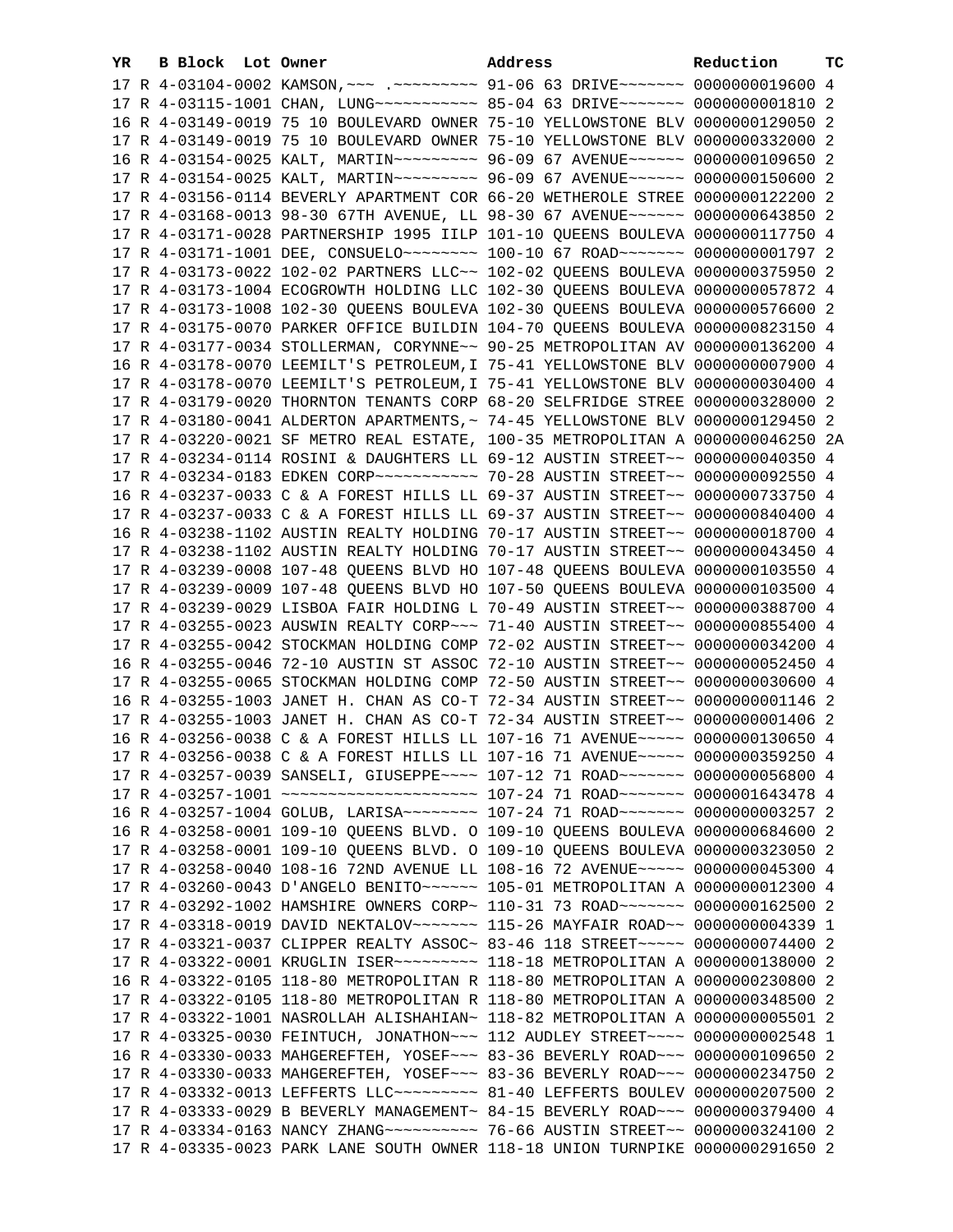| YR. | B Block Lot Owner |                                                                                                                                                                | Address | Reduction | ТC |
|-----|-------------------|----------------------------------------------------------------------------------------------------------------------------------------------------------------|---------|-----------|----|
|     |                   | 17 R 4-03339-1002 111-50 75TH ROAD OWNE 111-45 76 AVENUE~~~~~ 0000000266900 2                                                                                  |         |           |    |
|     |                   | 17 R 4-03340-0024 AJ RICHARD & SONS INC 113-30 QUEENS BOULEVA 0000001335450 4                                                                                  |         |           |    |
|     |                   | 16 R 4-03340-0044 HESKEL'S REALTY AT FO 111-23 76 ROAD~~~~~~~ 0000000062450 2                                                                                  |         |           |    |
|     |                   | 17 R 4-03340-0044 HESKEL'S REALTY AT FO 111-23 76 ROAD~~~~~~~ 0000000400100 2                                                                                  |         |           |    |
|     |                   | 16 R 4-03340-0052 76 REALTY LLC~~~~~~~~ 111-09 76 ROAD~~~~~~~ 0000000191300 2                                                                                  |         |           |    |
|     |                   | 17 R 4-03340-0052 76 REALTY LLC -------- 111-09 76 ROAD ------ 0000000202000 2                                                                                 |         |           |    |
|     |                   | 17 R 4-03340-1001 CORONIS, ALSU~~~~~~~~ 111-14 76 AVENUE~~~~~ 00000000001132 2                                                                                 |         |           |    |
|     |                   | 16 R 4-03341-0001 OLIVIA GRACE REALTY~~ 111-10 76 ROAD~~~~~~~ 0000000365300 2                                                                                  |         |           |    |
|     |                   | 17 R 4-03341-0001 OLIVIA GRACE REALTY~~ 111-10 76 ROAD~~~~~~~ 0000000348200 2                                                                                  |         |           |    |
|     |                   | 16 R 4-03341-0008 111-20 76TH REALTY LL 111-20 76 ROAD ~~~~~~~ 0000000137350 2                                                                                 |         |           |    |
|     |                   | 17 R 4-03341-0008 111-20 76TH REALTY LL 111-20 76 ROAD ~~~~~~~ 0000000169450 2                                                                                 |         |           |    |
|     |                   | 17 R 4-03341-0024 PHA ASSOCIATESI C/O S 114-06 QUEENS BOULEVA 0000000123000 2                                                                                  |         |           |    |
|     |                   | 17 R 4-03347-0038 A.M. QUEENS, LLC~~~~~ 118-20 QUEENS BOULEVA 0000000046700 4                                                                                  |         |           |    |
|     |                   | 17 R 4-03353-0001 AUSTIN APARTMENTS LLC 82-67 AUSTIN STREET~~ 0000000361500 2                                                                                  |         |           |    |
|     |                   | 17 R 4-03354-1002 BRG TALBOT LLC~~~~~~~ 83-09 TALBOT STREET~~ 0000000009709 2                                                                                  |         |           |    |
|     |                   | 17 R 4-03355-0106 8300 TALBOT ST OWNERS 83-00 LEFFERTS BOULEV 0000000305250 2                                                                                  |         |           |    |
|     |                   | 16 R 4-03355-0129 TALBOT APARTMENTS, IN 83-52 TALBOT STREET~~ 0000000059950 2                                                                                  |         |           |    |
|     |                   | 17 R 4-03355-0129 TALBOT APARTMENTS, IN 83-52 TALBOT STREET~~ 0000000153550 2                                                                                  |         |           |    |
|     |                   | 16 R 4-03355-0136 TALBOT APARTMENT INC~ 83-74 TALBOT STREET~~ 0000000124550 2                                                                                  |         |           |    |
|     |                   | 17 R 4-03355-0136 TALBOT APARTMENT INC~ 83-74 TALBOT STREET~~ 0000000247200 2                                                                                  |         |           |    |
|     |                   | 17 R 4-03358-1009 H & E, LLC ----------- 123-25 82 AVENUE ---- 0000000016196 4                                                                                 |         |           |    |
|     |                   | 17 R 4-03360-1002 SILVER TOWERS REALTYC 125-10 QUEENS BOULEVA 0000000048433 4                                                                                  |         |           |    |
|     |                   | 17 R 4-03360-1008 SCHREIBER, KENNETH J~ 125-10 QUEENS BOULEVA 0000000146534 4                                                                                  |         |           |    |
|     |                   | 17 R 4-03360-1015 FARALDO, JOSEPH A~~~~ 125-10 QUEENS BOULEVA 0000000277086 4                                                                                  |         |           |    |
|     |                   | 17 R 4-03366-0026 C&F REALTY GROUP, LLC 22-40 HIMROD STREET~~ 0000000082800 2                                                                                  |         |           |    |
|     |                   | 17 R 4-03371-1001 HIRSCH, SHARON~~~~~~~ 2116 GREENE AVENUE~~~ 0000000006020 2                                                                                  |         |           |    |
|     |                   | 17 R 4-03373-0034 CORPORATION OF THE PR 63-32 FOREST AVENUE~~ 0000000060550 4                                                                                  |         |           |    |
|     |                   | 16 R 4-03377-0014 1948 TROUTMAN STREET, 19-48 TROUTMAN STREET 0000000456000 4                                                                                  |         |           |    |
|     |                   | 17 R 4-03377-0014 1948 TROUTMAN STREET, 19-48 TROUTMAN STREET 0000000411050 4                                                                                  |         |           |    |
|     |                   | 17 R 4-03433-0028 476 SENECA REALTY LLC 476 SENECA AVENUE~~~~ 0000000101650 4                                                                                  |         |           |    |
|     |                   | 16 R 4-03449-0006 QUEENS SHOPPING MALL, 3-41 ST NICHOLAS AVEN 0000000365200 4                                                                                  |         |           |    |
|     |                   | 17 R 4-03450-0002 INFINITY 55-01 MYRTLE 55-03 MYRTLE AVENUE~~ 0000000036700 4                                                                                  |         |           |    |
|     |                   | 17 R 4-03481-1006 KIJEK, WOJCIECH~~~~~~ 1905 PUTNAM AVENUE~~~ 0000000023300 4                                                                                  |         |           |    |
|     |                   | 16 R 4-03492-0045 BILL WOLF PETROLEUM C 60-04 METROPOLITAN AV 0000000141400 4                                                                                  |         |           |    |
|     |                   | 17 R 4-03492-0045 BILL WOLF PETROLEUM C 60-04 METROPOLITAN AV 0000000176500 4                                                                                  |         |           |    |
|     |                   | 17 R 4-03494-0012 VENEZIANO CRESCENZO~~ 63-03 FOREST AVENUE~~ 0000000021750 4                                                                                  |         |           |    |
|     |                   | 17 R 4-03495-0004 SAKIC JOHN~~~~~~~~~~~ 63-49 FOREST AVENUE~~ 0000000080300 4                                                                                  |         |           |    |
|     |                   | 17 R 4-03497-0012 STOPANJAC SASHA~~~~~~ 59-06 FOREST AVENUE~~ 0000000089900 2                                                                                  |         |           |    |
|     |                   | 17 R 4-03519-0033 CRESCENT REALTY CO. ~~ METROPOLITAN AVENUE~~ 0000000090050 4                                                                                 |         |           |    |
|     |                   | 17 R 4-03544-0006 5400-06 MYRTLE AVENUE 54-00 MYRTLE AVENUE~~ 0000000058800 4                                                                                  |         |           |    |
|     |                   | 16 R 4-03544-0027 5432-50 MYRTLE AVENUE 54-32 MYRTLE AVENUE~~ 0000000077750 4                                                                                  |         |           |    |
|     |                   | 17 R 4-03551-0107 JULMAT CORP~~~~~~~~~~~~~~~ 1611 GEORGE STREET~~~~ 0000000039650 4                                                                            |         |           |    |
|     |                   | 16 R 4-03561-0025 MLM PARTNERS LLC ---- 918 SENECA AVENUE --- 0000000033450 4                                                                                  |         |           |    |
|     |                   | 17 R 4-03561-0025 MLM PARTNERS LLC ---- 918 SENECA AVENUE --- 0000000146450 4                                                                                  |         |           |    |
|     |                   | 17 R 4-03562-0006 MY RIDGEWOOD REALTY L 951 CYPRESS AVENUE~~~ 0000000126650 4                                                                                  |         |           |    |
|     |                   | 17 R 4-03571-0016 CYPRESS COMER CORP~~~ 58-16 79 AVENUE~~~~~~ 0000000012300 4<br>16 R 4-03572-0008 57-22 MYRTLE AVENUE L 57-22 MYRTLE AVENUE~~ 0000000011850 4 |         |           |    |
|     |                   | 17 R 4-03572-0008 57-22 MYRTLE AVENUE L 57-22 MYRTLE AVENUE~~ 0000000020850 4                                                                                  |         |           |    |
|     |                   | 17 R 4-03574-0028 5808 MYRTLE LLC ----- 58-08 MYRTLE AVENUE -- 0000000026600 4                                                                                 |         |           |    |
|     |                   | 17 R 4-03590-0016 MYRTLE FRESH POND REA 60-90 MYRTLE AVENUE~~ 0000000035350 4                                                                                  |         |           |    |
|     |                   | 17 R 4-03605-0001 VERTICAL INDUSTRIAL D 66-26 METROPOLITAN AV 0000002270250 4                                                                                  |         |           |    |
|     |                   | 17 R 4-03608-0053 GIOVINO, ANGELO~~~~~~~ 62-40 METROPOLITAN AV 0000000024250 4                                                                                 |         |           |    |
|     |                   | 16 R 4-03608-0058 ROMOTZKI, EMIL~~~~~~~ 64-06 ADMIRAL AVENUE~ 0000000010750 4                                                                                  |         |           |    |
|     |                   | 17 R 4-03608-0058 ROMOTZKI, EMIL~~~~~~~ 64-06 ADMIRAL AVENUE~ 0000000005750 4                                                                                  |         |           |    |
|     |                   | 17 R 4-03624-0001 SWEHAR REALTY 65-17 6 65-17 68 AVENUE~~~~~~ 0000000064000 4                                                                                  |         |           |    |
|     |                   | 17 R 4-03639-0001 BRIGHTSIDE VENTURES, ~ 71-02 CYPRESS HILLS S 0000000237950 4                                                                                 |         |           |    |
|     |                   | 16 R 4-03641-0007 LICASSA LLC~~~~~~~~~~~~~~ 64-17 CENTRAL AVENUE~ 0000000031250 4                                                                              |         |           |    |
|     |                   | 16 R 4-03667-0230 69-16 METROPOLITAN AV 69-08 METROPOLITAN AV 0000000082800 4                                                                                  |         |           |    |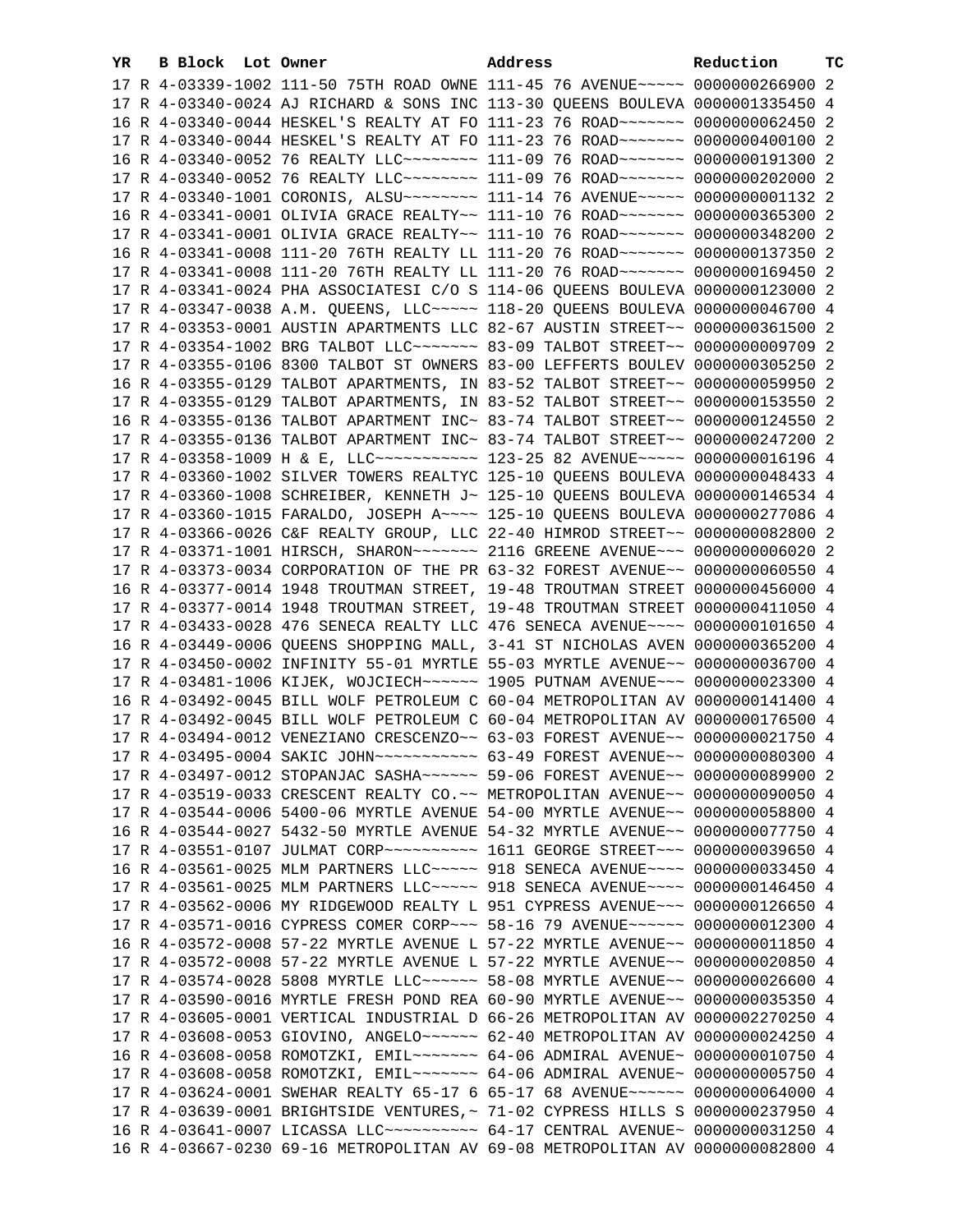| YR. | B Block Lot Owner | Address                                                                          | Reduction | ТC |
|-----|-------------------|----------------------------------------------------------------------------------|-----------|----|
|     |                   | 16 R 4-03667-0250 69-16 METROPOLITAN AV 69-16 METROPOLITAN AV 0000000086150 4    |           |    |
|     |                   | 17 R 4-03667-0430 69-80 73RD PLACE, LLC 69-80 73 PLACE~~~~~~~ 0000000007150 4    |           |    |
|     |                   | 17 R 4-03667-0436 69-80 73RD PLACE, LLC 69-90 73 PLACE~~~~~~~ 0000000015750 4    |           |    |
|     |                   | 16 R 4-03667-0452 STATION RLTY CORP~~~~ 70 AVENUE~~~~~~~~~~~~ 00000000003960 4   |           |    |
|     |                   | 17 R 4-03667-0452 STATION RLTY CORP~~~~ 70 AVENUE~~~~~~~~~~~~ 00000000005160 4   |           |    |
|     |                   | 16 R 4-03667-0455 STATION RLTY CORP~~~~ 70 AVENUE~~~~~~~~~~~~ 0000000010800 4    |           |    |
|     |                   | 17 R 4-03667-0455 STATION RLTY CORP~~~~ 70 AVENUE~~~~~~~~~~~~ 0000000013800 4    |           |    |
|     |                   | 16 R 4-03667-0457 STATION RLTY CORP~~~~ 70 AVENUE~~~~~~~~~~~~ 0000000018000 4    |           |    |
|     |                   | 17 R 4-03667-0457 STATION RLTY CORP~~~~ 70 AVENUE~~~~~~~~~~~~ 0000000021500 4    |           |    |
|     |                   | 16 R 4-03667-0459 STATION RLTY CORP~~~~ 70 AVENUE~~~~~~~~~~~~ 0000000000000 4    |           |    |
|     |                   | 17 R 4-03667-0459 STATION RLTY CORP~~~~ 70 AVENUE~~~~~~~~~~~~ 0000000011200 4    |           |    |
|     |                   | 16 R 4-03667-0461 STATION RLTY CORP~~~~ 70 AVENUE~~~~~~~~~~~~ 0000000030300 4    |           |    |
|     |                   | 17 R 4-03667-0461 STATION RLTY CORP~~~~ 70 AVENUE~~~~~~~~~~~~ 0000000034400 4    |           |    |
|     |                   | 17 R 4-03675-0010 FIRST STOP INC~~~~~~~~ 64-45 MYRTLE AVENUE~~ 0000000194100 4   |           |    |
|     |                   | 17 R 4-03676-0031 71-15 65TH STREET LLC 71-27 65 STREET~~~~~~ 0000000068967 2    |           |    |
|     |                   | 17 R 4-03676-0034 71-15 65TH STREET LLC 71-21 65 STREET ~~~~~~ 0000000068967 2   |           |    |
|     |                   | 17 R 4-03676-0037 71-15 65TH STREET LLC 71-15 65 STREET~~~~~~~ 0000000068967 2   |           |    |
|     |                   | 17 R 4-03686-0053 NATIONAL BK OF NO AME 70-13 MYRTLE AVENUE~~ 0000000065200 4    |           |    |
|     |                   | 17 R 4-03703-0026 29-24 21ST AVE., L.P. 72-06 69 STREET~~~~~~ 0000000058140 2    |           |    |
|     |                   | 16 R 4-03707-0032 FLIPPER REALTY LLC~~~ 73-06 70 STREET~~~~~~ 0000000012971 2A   |           |    |
|     |                   | 17 R 4-03707-0032 FLIPPER REALTY LLC ~~~ 73-06 70 STREET ~~~~~~ 0000000015000 2A |           |    |
|     |                   | 17 R 4-03728-0047 SOKOL GJONBALAJ~~~~~~ 80-40 CYPRESS AVENUE~ 0000000034684 2A   |           |    |
|     |                   | 16 R 4-03773-0007 67-05 75TH STREET COR 67-05 75 STREET~~~~~~ 0000000046600 2    |           |    |
|     |                   | 17 R 4-03773-0007 67-05 75TH STREET COR 67-05 75 STREET ~~~~~~ 0000000064600 2   |           |    |
|     |                   | 16 R 4-03799-0003 AMERICAN LEGION POST~ 68-39 79 STREET~~~~~~~ 0000000004650 4   |           |    |
|     |                   | 17 R 4-03799-0003 AMERICAN LEGION POST~ 68-39 79 STREET~~~~~~ 0000000010050 4    |           |    |
|     |                   | 17 R 4-03803-0015 70-20 COOPER AVENUE L COOPER AVENUE~~~~~~~~ 0000000078450 4    |           |    |
|     |                   | 17 R 4-03803-0035 70-20 COOPER AVENUE L COOPER AVENUE~~~~~~~~ 0000000021300 4    |           |    |
|     |                   | 17 R 4-03805-0014 CATALANO REALTY NEWYO 79-02 71 AVENUE~~~~~~ 0000000022950 4    |           |    |
|     |                   | 17 R 4-03809-0019 ATLAS TERMINALS, ~~~~~ 70-29 83 STREET~~~~~~ 0000000009200 4   |           |    |
|     |                   | 17 R 4-03809-0023 ATLAS TERMINALS LLC~~ 70-25 83 STREET~~~~~~ 0000000063250 4    |           |    |
|     |                   | 16 R 4-03809-0027 ATLAS TERMINALS, ~~~~~ 70-17 83 STREET~~~~~~ 0000000212400 4   |           |    |
|     |                   | 17 R 4-03809-0027 ATLAS TERMINALS, ~~~~~ 70-17 83 STREET~~~~~~ 0000000211500 4   |           |    |
|     |                   | 17 R 4-03809-0055 ATLAS TERMINALS, ~~~~~ 70-32 84 STREET~~~~~~ 0000000084150 4   |           |    |
|     |                   | 17 R 4-03810-0420 D&D REALTY V, LLC --- 83-12 72 DRIVE ------ 0000000184100 4    |           |    |
|     |                   | 17 R 4-03830-0084 QUEENS MEDICAL DENTAL 79-45 MYRTLE AVENUE~~ 0000000026000 4    |           |    |
|     |                   | 17 R 4-03857-0188 RASTETTER, TRUSTEE, H 77-19 88 STREET~~~~~~~ 0000000054500 4   |           |    |
|     |                   | 16 R 4-03872-0033 89-40 REALTY LLC ---- 89-40 METROPOLITAN AV 0000000054050 4    |           |    |
|     |                   | 17 R 4-03872-0033 89-40 REALTY LLC ---- 89-40 METROPOLITAN AV 0000000058100 4    |           |    |
|     |                   | 17 R 4-03916-1014 ENRIQUE GONZALEZ~~~~~ 4-17 121 STREET~~~~~~ 0000000001181 1A   |           |    |
|     |                   | 16 R 4-03964-0031 G & R REALTY, ~~~~~~~~ 8-19 COLLEGE POINT BL 0000000044250 4   |           |    |
|     |                   | 17 R 4-03964-0031 G & R REALTY, ~~~~~~~~ 8-19 COLLEGE POINT BL 0000000100950 4   |           |    |
|     |                   | 16 R 4-04006-0004 ANASTASIOS REUITHAS~~ 11-23 128 STREET~~~~~ 0000000074067 2A   |           |    |
|     |                   | 17 R 4-04006-0004 ANASTASIOS REUITHAS~~ 11-23 128 STREET~~~~~ 0000000071067 2A   |           |    |
|     |                   | 16 R 4-04010-0001 DOUBLE K REALTY CORP~ 130-15 14 AVENUE~~~~~ 0000000041200 4    |           |    |
|     |                   | 17 R 4-04010-0001 DOUBLE K REALTY CORP~ 130-15 14 AVENUE~~~~~ 0000000057400 4    |           |    |
|     |                   | 17 R 4-04035-0001 COLLEGE PT. HOLDINGS~ 114-01 14 AVENUE~~~~~ 0000000070400 4    |           |    |
|     |                   | 17 R 4-04053-0009 VASILE DERENJI~~~~~~~ 14-13 118 STREET~~~~~ 0000000038100 4    |           |    |
|     |                   | 17 R 4-04060-0027 J M S HOLDING CO LLC~ 110-23 15 AVENUE~~~~~ 0000000015150 4    |           |    |
|     |                   | 16 R 4-04070-0046 1453 118 STREET INC~~ 14-53 118 STREET~~~~~~ 0000000007800 4   |           |    |
|     |                   | 17 R 4-04070-0046 1453 118 STREET INC~~ 14-53 118 STREET~~~~~ 0000000007800 4    |           |    |
|     |                   | 16 R 4-04072-0001 SELENA REALTY LLC --- 119-04 14 ROAD ------ 0000000026000 4    |           |    |
|     |                   | 17 R 4-04072-0001 SELENA REALTY LLC~~~~ 119-04 14 ROAD~~~~~~~ 0000000027350 4    |           |    |
|     |                   | 16 R 4-04072-0003 SELENA REALTY LLC~~~~ 119-10 14 ROAD~~~~~~~ 0000000170600 4    |           |    |
|     |                   | 17 R 4-04072-0003 SELENA REALTY LLC~~~~ 119-10 14 ROAD~~~~~~~ 0000000179150 4    |           |    |
|     |                   | 16 R 4-04072-0005 SELENA REALTY LLC~~~~ 119-20 14 AVENUE~~~~~ 0000000278900 4    |           |    |
|     |                   | 17 R 4-04072-0005 SELENA REALTY LLC~~~~ 119-20 14 AVENUE~~~~~ 0000000320300 4    |           |    |
|     |                   | 17 R 4-04072-0013 SELENA REALTY LLC~~~~ 119-01 15 AVENUE~~~~~ 0000000040000 4    |           |    |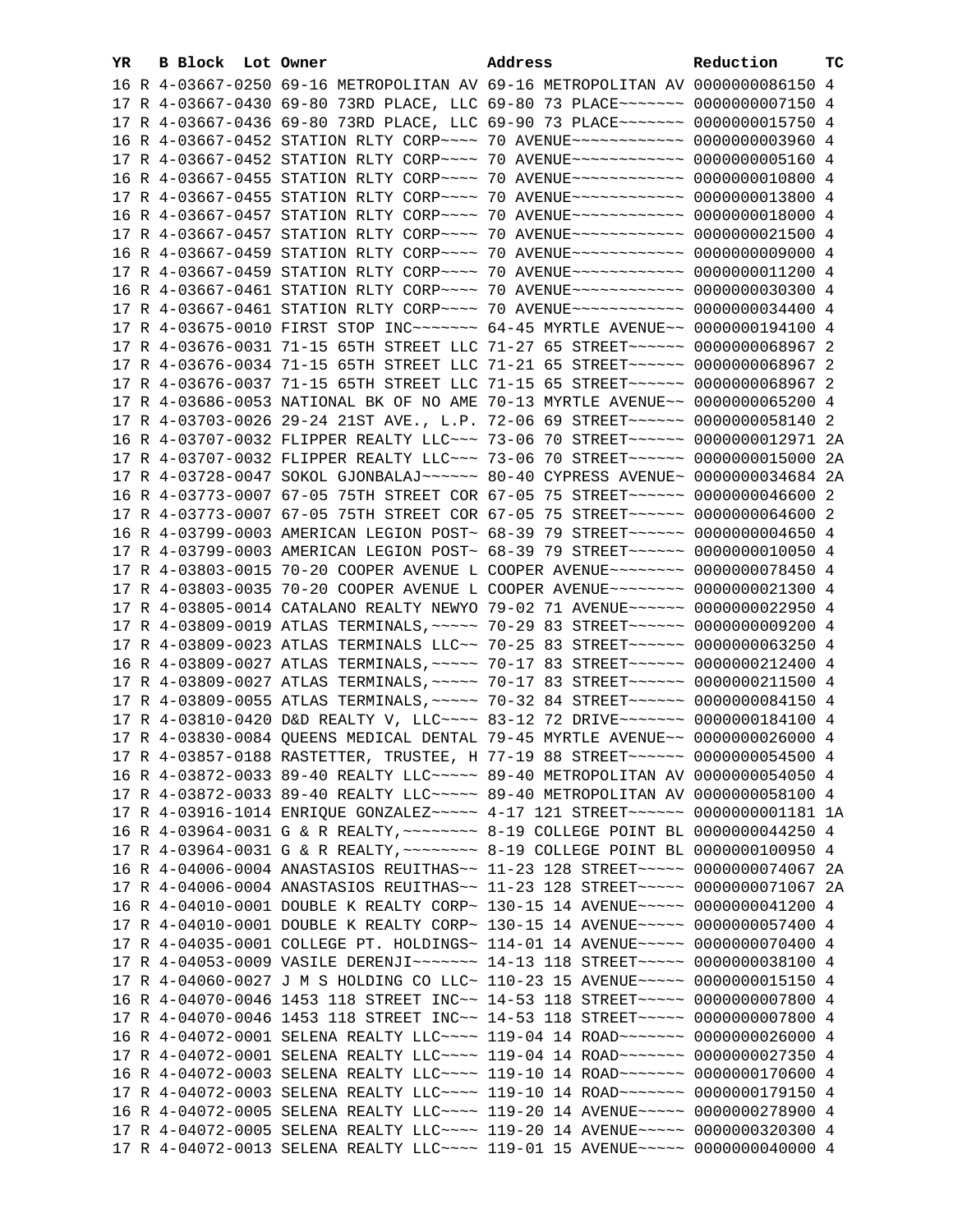| YR. | B Block Lot Owner | Address                                                                                                                                                        | Reduction | тc |
|-----|-------------------|----------------------------------------------------------------------------------------------------------------------------------------------------------------|-----------|----|
|     |                   | 17 R 4-04076-0019 D & J DEVELOPMENT~~~~ 15-16 COLLEGE POINT B 0000000050650 4                                                                                  |           |    |
|     |                   | 17 R 4-04077-0043 14-42 COLLEGE REALTY~ 14-42 COLLEGE POINT B 0000000019950 4                                                                                  |           |    |
|     |                   | 17 R 4-04078-0001 COLLEGE POINT REALTY, 114-02 15 AVENUE~~~~~ 0000000164600 4                                                                                  |           |    |
|     |                   | 16 R 4-04083-0040 CJ HOLDING CORP~~~~~~ 18-48 COLLEGE POINT B 0000000028050 4                                                                                  |           |    |
|     |                   | 17 R 4-04083-0040 CJ HOLDING CORP~~~~~~ 18-48 COLLEGE POINT B 0000000028050 4                                                                                  |           |    |
|     |                   | 17 R 4-04085-0036 14-10 123RD ST LLC~~~ 14-10 123 STREET~~~~~ 0000000057600 4                                                                                  |           |    |
|     |                   | 17 R 4-04085-0044 PAG HOLDINGS, LLC. ~~~ 14-32 123 STREET~~~~~ 0000000080100 4                                                                                 |           |    |
|     |                   |                                                                                                                                                                |           |    |
|     |                   | 17 R 4-04095-0005 15-45 REALTY CORP~~~~ 15-45 128 STREET~~~~~ 0000000029350 4                                                                                  |           |    |
|     |                   | 16 R 4-04095-0008 1537 128TH STREET LLC 15-37 128 STREET~~~~~ 0000000019650 4                                                                                  |           |    |
|     |                   | 17 R 4-04095-0008 1537 128TH STREET LLC 15-37 128 STREET~~~~~ 0000000011700 4                                                                                  |           |    |
|     |                   | 16 R 4-04115-0005 ONE O FORTY FIVE CORP 15-29 129 STREET~~~~~ 0000000010800 4                                                                                  |           |    |
|     |                   | 17 R 4-04115-0005 ONE O FORTY FIVE CORP 15-29 129 STREET~~~~~ 0000000025200 4                                                                                  |           |    |
|     |                   | 16 R 4-04115-0015 ROCKLEDGE HOLDING COR 15-15 129 STREET~~~~~ 0000000011500 4                                                                                  |           |    |
|     |                   | 17 R 4-04115-0015 ROCKLEDGE HOLDING COR 15-15 129 STREET~~~~~ 0000000019600 4                                                                                  |           |    |
|     |                   |                                                                                                                                                                |           |    |
|     |                   | 17 R 4-04133-0001 ANOROC REALTY, INC. ~~ 127-03 20 AVENUE~~~~~ 0000000102300 4                                                                                 |           |    |
|     |                   | 17 R 4-04133-0010 LAUREL HILL REALTY CO 18-01 127 STREET~~~~~ 0000000122850 4                                                                                  |           |    |
|     |                   | 17 R 4-04134-0029 WHITEROCK VENTURES 12 18-20 129 STREET~~~~~ 0000000040950 4                                                                                  |           |    |
|     |                   | 17 R 4-04136-0009 18-21 130TH STREET~~~ 18-21 130 STREET~~~~~ 0000000062650 4                                                                                  |           |    |
|     |                   | 17 R 4-04147-0001 J L T ASSOCIATES LLC~ 141-07 20 AVENUE~~~~~ 0000000283900 4                                                                                  |           |    |
|     |                   | 17 R 4-04148-0080 MB OCTAGON LLC ------- 17-20 WHITESTONE EXPW 0000000103800 4                                                                                 |           |    |
|     |                   | 17 R 4-04157-0002 PARSONS TERRACE LLC~~ 19-10 PARSONS BOULEVA 0000000292300 2                                                                                  |           |    |
|     |                   | 17 R 4-04162-0011 HUI SHING ENTERPRISES 20-23 119 STREET~~~~~ 0000000051200 4                                                                                  |           |    |
|     |                   | 17 R 4-04172-0007 THE POINT 128, LLC ~~~ 20-07 127 STREET ~~~~~ 0000000672150 4                                                                                |           |    |
|     |                   | 16 R 4-04223-0010 COLLEGE PT TERMINALIN 119-02 23 AVENUE~~~~~ 0000000027600 4<br>17 R 4-04223-0010 COLLEGE PT TERMINALIN 119-02 23 AVENUE~~~~~ 0000000042450 4 |           |    |
|     |                   | 17 R 4-04256-0030 60-05 44TH AVE. CORP. 25-60 COLLEGE POINT B 0000000103550 2                                                                                  |           |    |
|     |                   | 17 R 4-04265-0012 WANG, LIN LIN~~~~~~~~ 125-10 25 AVENUE~~~~~ 00000000001515 1                                                                                 |           |    |
|     |                   | 16 R 4-04273-0090 JMT GROUP LLC ------- 129-09 26 AVENUE ---- 0000000546100 4                                                                                  |           |    |
|     |                   | 17 R 4-04273-0090 JMT GROUP LLC -------- 129-09 26 AVENUE ---- 0000000583000 4                                                                                 |           |    |
|     |                   | 17 R 4-04302-0070 TRIANGLE PLAZA II LLC ULMER STREET~~~~~~~~~ 0000000111150 4                                                                                  |           |    |
|     |                   | 17 R 4-04357-0002 3059 CPB LLC -------- 30-59 COLLEGE POINT B 0000000531300 4                                                                                  |           |    |
|     |                   | 16 R 4-04392-0025 123 PLAZA LLC -------- 31-99 123 STREET ----- 0000000808150 4                                                                                |           |    |
|     |                   | 17 R 4-04405-0029 NUOVA ERA, INC~~~~~~~ 133-15 32 AVENUE~~~~~ 0000000135900 4                                                                                  |           |    |
|     |                   | 16 R 4-04414-1301 LI, AH NA ------------ 31-32 UNION STREET --- 0000000010378 2                                                                                |           |    |
|     |                   | 17 R 4-04414-1301 LI, AH NA ------------- 31-32 UNION STREET -- 0000000013631 2                                                                                |           |    |
|     |                   | 16 R 4-04465-0175 KIAPIN GROUP LLC ---- 13-22 147 STREET ---- 0000000129200 2                                                                                  |           |    |
|     |                   | 17 R 4-04465-0175 KIAPIN GROUP LLC~~~~~ 13-22 147 STREET~~~~~ 0000000346100 2                                                                                  |           |    |
|     |                   | 16 R 4-04516-0027 RO VAL REAL ESTATE C~ 11-02 CLINTONVILLE ST 0000000080950 4                                                                                  |           |    |
|     |                   | 17 R 4-04516-0027 RO VAL REAL ESTATE C~ 11-02 CLINTONVILLE ST 0000000112450 4                                                                                  |           |    |
|     |                   | 17 R 4-04526-0086 ALAIMO, ANTONIA~~~~~~ 9-07 CLINTONVILLE STR 0000000003114 1                                                                                  |           |    |
|     |                   | 16 R 4-04531-0078 BRIDGEVIEW PROPERTY~~ 6-53 152 STREET~~~~~~ 0000000031250 4                                                                                  |           |    |
|     |                   | 17 R 4-04531-0078 BRIDGEVIEW PROPERTY~~ 6-53 152 STREET~~~~~~ 0000000069200 4                                                                                  |           |    |
|     |                   | 17 R 4-04540-0090 PANTELIODIS STELLA~~~ 152-28 12 ROAD~~~~~~~ 0000000002528 1                                                                                  |           |    |
|     |                   | 16 R 4-04631-0009 40-04 REALTY CO., LLC 20-19 PARSONS BOULEVA 0000000008160 2A                                                                                 |           |    |
|     |                   | 17 R 4-04631-0009 40-04 REALTY CO., LLC 20-19 PARSONS BOULEVA 0000000016972 2A                                                                                 |           |    |
|     |                   | 17 R 4-04678-0027 KAGGEN WARREN~~~~~~~~ 14-19 150 STREET~~~~~ 0000000026750 4                                                                                  |           |    |
|     |                   | 17 R 4-04678-0044 FERAZZOLI, MARIO~~~~~ 150-33 14 ROAD~~~~~~~ 0000000020350 4                                                                                  |           |    |
|     |                   | 17 R 4-04717-0001 DE WITT CLINTON OWNER 151-05 CROSS ISLAND P 0000000314150 2                                                                                  |           |    |
|     |                   | 17 R 4-04748-0035 MEDIDENT CORP~~~~~~~~~~~~~ 18-15 FRANCIS LEWIS B 0000000032900 4                                                                             |           |    |
|     |                   | 16 R 4-04758-0145 ALLIED ENTERPRISES NY 19-05 FRANCIS LEWIS B 0000000080800 4                                                                                  |           |    |
|     |                   | 17 R 4-04758-0145 ALLIED ENTERPRISES NY 19-05 FRANCIS LEWIS B 0000000099600 4                                                                                  |           |    |
|     |                   | 17 R 4-04776-0011 NORSONS REALTY CORP.~ 142-04 BAYSIDE AVENUE 0000000071150 4                                                                                  |           |    |
|     |                   | 17 R 4-04779-0009 DIPALMA, GERALDINE I~ 25-03 PARSONS BOULEVA 0000000627350 4                                                                                  |           |    |
|     |                   | 17 R 4-04846-0034 MARINO, NOELLE~~~~~~~~ 154-56 24 ROAD~~~~~~~ 0000000002781 1                                                                                 |           |    |
|     |                   | 17 R 4-04945-0087 MC DERMOTT, KEVIN~~~~ 132-18 35 AVENUE~~~~~ 0000000036650 4                                                                                  |           |    |
|     |                   | 16 R 4-04946-0045 CHEOK KATHRYN~~~~~~~~ 133-43 35 AVENUE~~~~~ 0000000064300 4                                                                                  |           |    |
|     |                   | 17 R 4-04946-0045 CHEOK KATHRYN~~~~~~~~ 133-43 35 AVENUE~~~~~ 0000000097700 4                                                                                  |           |    |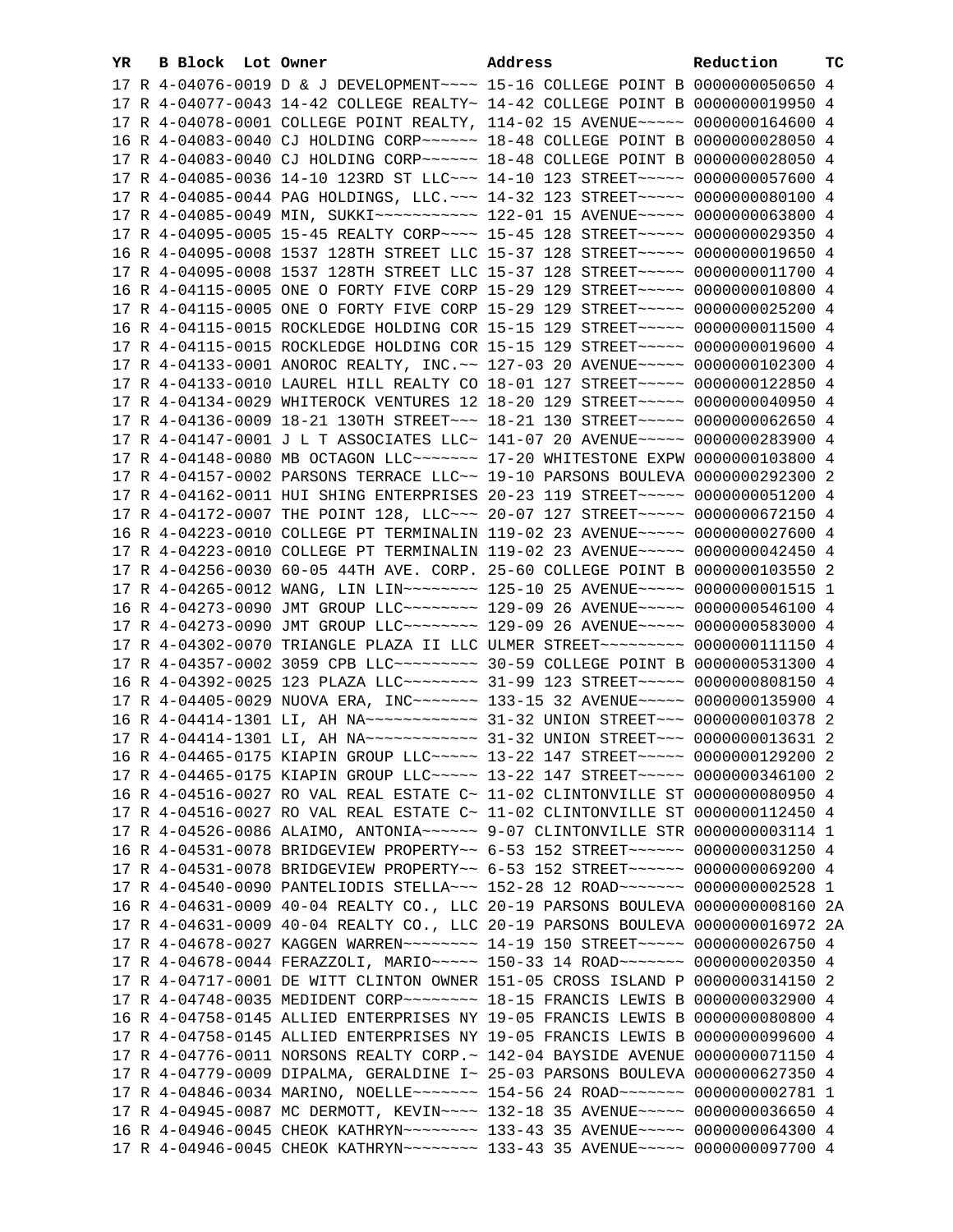| YR. | B Block Lot Owner | Address                                                                                                                                                          | Reduction | тc |
|-----|-------------------|------------------------------------------------------------------------------------------------------------------------------------------------------------------|-----------|----|
|     |                   | 17 R 4-04946-1015 P YU PROPERTY CORP. ~~ 33-70 PRINCE STREET~~ 0000000018867 4                                                                                   |           |    |
|     |                   | 17 R 4-04949-0012 SATWA PROPERTY, LLC~~ 33-14 FARRINGTON STRE 0000000096100 4                                                                                    |           |    |
|     |                   | 17 R 4-04949-0083 NPRE REALTY LLC ----- 33-17 PRINCE STREET -- 0000000375900 4                                                                                   |           |    |
|     |                   | 17 R 4-04950-0048 RAINIER GROUP OF NEW~ 32-02 LINDEN PLACE~~~ 0000000738000 4                                                                                    |           |    |
|     |                   | 17 R 4-04950-0072 FISCHEL, MARC~~~~~~~~~ 32-32 LINDEN PLACE~~~ 0000000041900 4                                                                                   |           |    |
|     |                   | 17 R 4-04950-0101 KRUPA HOSPITALITY LLC 34-50 LINDEN PLACE~~~ 0000000141950 4                                                                                    |           |    |
|     |                   | 16 R 4-04952-0019 MARINO, AS TRUSTEE, A 32-01 LINDEN PLACE~~~ 0000000010200 4                                                                                    |           |    |
|     |                   | 17 R 4-04952-0019 MARINO, AS TRUSTEE, A 32-01 LINDEN PLACE~~~ 0000000011550 4                                                                                    |           |    |
|     |                   |                                                                                                                                                                  |           |    |
|     |                   | 17 R 4-04959-0044 DUTTA & SONS, INC. ~~~ 137-01 NORTHERN BOULE 0000000005000 4                                                                                   |           |    |
|     |                   | 17 R 4-04960-0006 CHONG KING ENTERPRISE 35-15 LINDEN PLACE~~~ 0000000021340 2B                                                                                   |           |    |
|     |                   |                                                                                                                                                                  |           |    |
|     |                   | 17 R 4-04960-0029 CG AND J REALTY LLC~~ 137-45 NORTHERN BOULE 0000000307200 4                                                                                    |           |    |
|     |                   | 17 R 4-04966-0001 55 CANAL REALTY CORP. 36-09 COLLEGE POINT B 0000000198700 4                                                                                    |           |    |
|     |                   | 17 R 4-04966-0003 55 CANAL REALTY CORP. 36-07 COLLEGE POINT B 0000000023700 4                                                                                    |           |    |
|     |                   | 17 R 4-04966-0004 55 CANAL REALTY CORP. 36-05 COLLEGE POINT B 0000000079500 4                                                                                    |           |    |
|     |                   | 17 R 4-04966-0006 55 CANAL REALTY CORP. 36-03 COLLEGE POINT B 0000000068200 4                                                                                    |           |    |
|     |                   | 17 R 4-04966-0007 55 CANAL REALTY CORP. 36-01 COLLEGE POINT B 0000000063900 4                                                                                    |           |    |
|     |                   | 16 R 4-04970-0011 36 AVENUE INC. ~~~~~~~ 133-24 36 ROAD~~~~~~~ 0000000508200 4                                                                                   |           |    |
|     |                   | 16 R 4-04970-0018 36 AVENUE INC. ~~~~~~~ 133-28 36 ROAD~~~~~~~ 0000000056050 4                                                                                   |           |    |
|     |                   | 17 R 4-04971-0041 PROPERTIES & INVESTME 36-12 MAIN STREET~~~~ 0000000014250 4                                                                                    |           |    |
|     |                   | 17 R 4-04972-0034 133-40 37TH AVENUE LL 133-40 37 AVENUE~~~~~ 0000000129300 4                                                                                    |           |    |
|     |                   | 16 R 4-04972-0039 YN WORLD, LLC ------- 37-02 PRINCE STREET -~ 0000000001620 4                                                                                   |           |    |
|     |                   | 17 R 4-04972-0039 YN WORLD, LLC ------- 37-02 PRINCE STREET -~ 0000000032670 4                                                                                   |           |    |
|     |                   | 17 R 4-04972-0238 238 PRINCE SQUARE LLC 133-50 37 AVENUE~~~~~ 0000000080350 4                                                                                    |           |    |
|     |                   | 17 R 4-04973-0001 ALLIANCE ENERGY LLC~~ 133-11 ROOSEVELT AVEN 0000000105500 4                                                                                    |           |    |
|     |                   | 17 R 4-04973-0012 39TH AVE REALTY MANAG 133-10 39 AVENUE~~~~~ 0000000447800 4                                                                                    |           |    |
|     |                   | 17 R 4-04973-0016 FLUSHING ROOSEVELT AS 133-35 ROOSEVELT AVEN 0000000257750 4                                                                                    |           |    |
|     |                   | 16 R 4-04974-1001 PRINCE STREET REALTY, 37-17 PRINCE STREET~~ 0000000016230 4                                                                                    |           |    |
|     |                   | 17 R 4-04974-1001 PRINCE STREET REALTY, 37-17 PRINCE STREET~~ 0000000064554 4                                                                                    |           |    |
|     |                   | 17 R 4-04976-0046 135-36 39TH AVENUE RE 135-36 39 AVENUE~~~~~ 0000000049050 4                                                                                    |           |    |
|     |                   | 17 R 4-04977-0007 MEHRAN REALTY CORP~~~ 36-41 MAIN STREET~~~~ 0000000176450 4                                                                                    |           |    |
|     |                   | 17 R 4-04977-0017 CIAMPA 14 ------------ 136-14 NORTHERN BOULE 0000000426150 2                                                                                   |           |    |
|     |                   | 16 R 4-04977-0021 CIAMPA 72 LLC ------- 137-02 NORTHERN BOULE 0000000311850 2                                                                                    |           |    |
|     |                   | 17 R 4-04977-0021 CIAMPA 72 LLC ------- 137-02 NORTHERN BOULE 0000000642350 2                                                                                    |           |    |
|     |                   | 17 R 4-04977-0066 37 UNION ST. LLC ~~~~~ 36-44 UNION STREET ~~~ 0000000026900 4                                                                                  |           |    |
|     |                   | 17 R 4-04977-0082 JAC SAL REALTY CO. L~ 136-59 37 AVENUE~~~~~ 0000000411500 4                                                                                    |           |    |
|     |                   | 17 R 4-04977-0090 CIAMPA REALTY II LLC~ 136-45 37 AVENUE~~~~~ 0000000282600 2                                                                                    |           |    |
|     |                   | 16 R 4-04977-0164 LEE, YOUNG MI~~~~~~~~ 36-38 UNION STREET~~~ 0000000012300 4                                                                                    |           |    |
|     |                   | 17 R 4-04977-0164 LEE, YOUNG MI~~~~~~~~ 36-38 UNION STREET~~~ 0000000033900 4                                                                                    |           |    |
|     |                   | 16 R 4-04978-0109 HAMPTON ASSOCIATES~~~ 38-01 MAIN STREET~~~~ 0000000114350 4                                                                                    |           |    |
|     |                   | 17 R 4-04980-0055 LOJULE REALTY CORP. ~~ 136-75 ROOSEVELT AVEN 0000000021950 4                                                                                   |           |    |
|     |                   | 17 R 4-04981-0050 33-24 PARSONS REALTY~ 33-14 PARSONS BOULEVA 0000000715650 2                                                                                    |           |    |
|     |                   | 17 R 4-04982-0004 PARSONS DEVELOPMENT G 33-25 PARSONS BOULEVA 0000000457650 4                                                                                    |           |    |
|     |                   | 17 R 4-04994-0070 13981, LLC ------------ 139-81 35 AVENUE ---- 0000000260900 2                                                                                  |           |    |
|     |                   | 16 R 4-04994-0078 139-55 35TH REALTY LL 139-55 35 AVENUE~~~~~ 0000000439200 2                                                                                    |           |    |
|     |                   | 17 R 4-04995-0058 PAVILLION OWNERS CORP 144-63 35 AVENUE~~~~~ 0000000137000 2                                                                                    |           |    |
|     |                   | 16 R 4-04999-0033 WENDY APARTMENT CORP~ 149-43 35 AVENUE~~~~~ 0000000334900 2                                                                                    |           |    |
|     |                   | 17 R 4-04999-0033 WENDY APARTMENT CORP~ 149-43 35 AVENUE~~~~~ 0000000682575 2                                                                                    |           |    |
|     |                   | 17 R 4-05003-0055 NORTHERN & PARSONS L~ 144-29 NORTHERN BOULE 0000000692750 4                                                                                    |           |    |
|     |                   | 16 R 4-05004-1102 CHAIM SHEA LLC~~~~~~~ 146-14 35 AVENUE~~~~~ 0000000060278 4                                                                                    |           |    |
|     |                   | 17 R 4-05004-1102 CHAIM SHEA LLC~~~~~~~ 146-14 35 AVENUE~~~~~ 0000000062530 4                                                                                    |           |    |
|     |                   | 16 R 4-05005-0001 FLUSHING REALTY NY LL 35-33 147 STREET~~~~~ 0000000048500 2                                                                                    |           |    |
|     |                   | 17 R 4-05005-0001 FLUSHING REALTY NY LL 35-33 147 STREET~~~~~ 0000000067100 2                                                                                    |           |    |
|     |                   | 16 R 4-05005-0006 147 REALTY CO., ~~~~~~ 35-19 147 STREET~~~~~ 0000000040650 2                                                                                   |           |    |
|     |                   | 17 R 4-05005-0006 147 REALTY CO., ~~~~~~ 35-19 147 STREET~~~~~ 0000000148200 2                                                                                   |           |    |
|     |                   | 17 R 4-05005-0045 35-20 149TH STREET~~~ 35-20 149 STREET~~~~~ 0000000020550 2<br>17 R 4-05006-0021 GUS X LLC ------------- 149-15 NORTHERN BOULE 0000000064800 2 |           |    |
|     |                   | 16 R 4-05008-0035 150-09 NORTHERN LLC~~ 150-09 NORTHERN BOULE 0000000173930 2A                                                                                   |           |    |
|     |                   |                                                                                                                                                                  |           |    |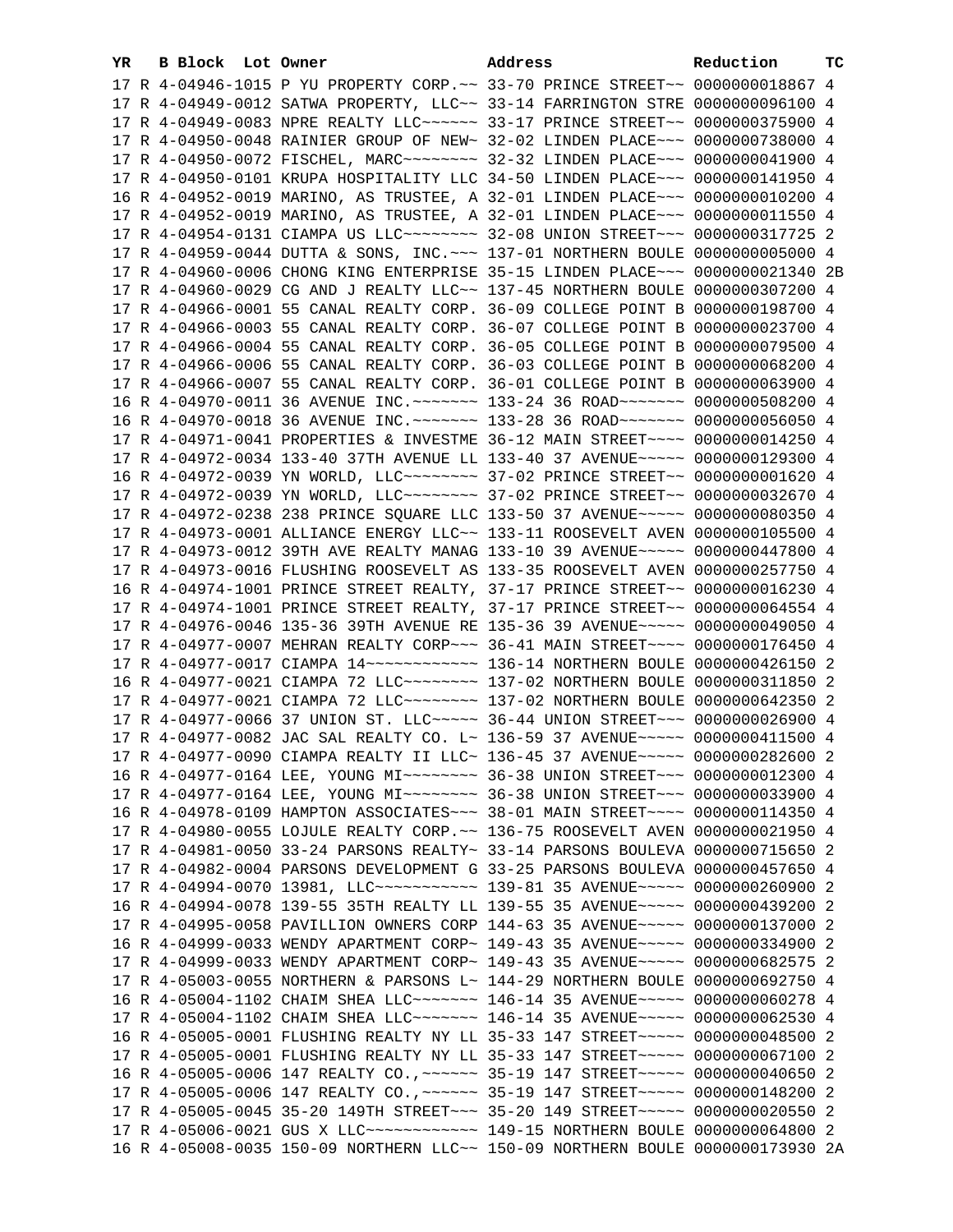| YR. | B Block Lot Owner |                                                                                           | Address | Reduction | тc |
|-----|-------------------|-------------------------------------------------------------------------------------------|---------|-----------|----|
|     |                   | 17 R 4-05008-0035 150-09 NORTHERN LLC~~ 150-09 NORTHERN BOULE 0000000217724 2A            |         |           |    |
|     |                   | 17 R 4-05010-0001 GIL ALLEN C ---------- 142-01 37 AVENUE ---- 0000000012100 4            |         |           |    |
|     |                   | 17 R 4-05010-0089 CHIU JOELLE~~~~~~~~~~~~~~~~ 142-03 37 AVENUE~~~~~~ 0000000079600 4      |         |           |    |
|     |                   | 16 R 4-05013-0016 143-20 37 LLC -------- 143-20 37 AVENUE ---- 0000000066150 2            |         |           |    |
|     |                   | 17 R 4-05014-0023 WEXLER FAMILY LIMITED 144-50 NORTHERN BOULE 0000000140650 4             |         |           |    |
|     |                   | 17 R 4-05015-0062 PINE GARDEN APARTMEN~ 144-53 38 AVENUE~~~~~ 0000000015853 2B            |         |           |    |
|     |                   | 17 R 4-05015-0162 EVERGREEN ENTERPRISE~ 144-51 38 AVENUE~~~~~ 0000000021000 2B            |         |           |    |
|     |                   | 17 R 4-05017-0022 MARTIN A. GLEASON FUN 149-20 NORTHERN BOULE 0000000094200 4             |         |           |    |
|     |                   | 17 R 4-05019-0024 136-32 ROOSEVELT LLC~ 136-32 ROOSEVELT AVEN 0000000899320 4             |         |           |    |
|     |                   | 16 R 4-05021-0008 KALIKOW FAMILY PARTNE 142-10 ROOSEVELT AVEN 0000000400350 2             |         |           |    |
|     |                   | 16 R 4-05021-0031 KALIKOW FAMILY PARTNE 142-41 41 AVENUE~~~~~ 0000000048868 2             |         |           |    |
|     |                   | 17 R 4-05021-0031 KALIKOW FAMILY PARTNE 142-41 41 AVENUE~~~~~ 0000000368368 2             |         |           |    |
|     |                   | 17 R 4-05022-0018 HERITAGE HOUSE L.L.C. 143-18 38 AVENUE~~~~~ 0000000207350 2             |         |           |    |
|     |                   | 17 R 4-05023-0018 HOME FEDERAL SVS BANK 143-30 ROOSEVELT AVEN 0000000245450 2             |         |           |    |
|     |                   | 17 R 4-05024-0019 JC FLUSHING LLC ----- 144-20 38 AVENUE ---- 0000000463600 2             |         |           |    |
|     |                   | 17 R 4-05024-0075 144-41 ROOSEVELT AVE~ 144-41 ROOSEVELT AVEN 0000000023100 2             |         |           |    |
|     |                   | 17 R 4-05025-0008 BK PROPERTY ONE, LLC~ 144-10 ROOSEVELT AVEN 0000000222450 2             |         |           |    |
|     |                   | 17 R 4-05025-0070 DHK PROPERTY TWO, LLC 144-31 41 AVENUE~~~~~ 0000000275950 2             |         |           |    |
|     |                   | 17 R 4-05026-0007 MEWS AT ROOSEVELT OWN 138-11 ROOSEVELT AVEN 0000000383720 2             |         |           |    |
|     |                   | 17 R 4-05026-0024 JMK PROPERTY ONE, LLC 147-30 38 AVENUE~~~~~ 0000000176100 2             |         |           |    |
|     |                   | 17 R 4-05027-1125 PETER HOLDING CO. LLC 147-48 ROOSEVELT AVEN 0000000016225 4             |         |           |    |
|     |                   | 17 R 4-05036-0036 TRAM REALTY CO. ~~~~~~ 135-42 ROOSEVELT AVEN 0000000400900 4            |         |           |    |
|     |                   | 17 R 4-05036-0041 FRANCHISE REALTY INTE 40-18 MAIN STREET~~~~ 0000000115050 4             |         |           |    |
|     |                   | 17 R 4-05036-0128 ROOSEVELT AVENUE REAL 135-32 ROOSEVELT AVEN 0000000033450 4             |         |           |    |
|     |                   | 16 R 4-05042-0001 SANFORD LLC~~~~~~~~~~~~~~ 133-01 FRAME PLACE~~~ 0000000052750 2         |         |           |    |
|     |                   | 17 R 4-05042-0023 SANDALE COOPERATIVE A 133-27 SANFORD AVENUE 0000000258871 2             |         |           |    |
|     |                   | 17 R 4-05043-1001 OWNER / AGENT~~~~~~~~~ 136-05 SANFORD AVENUE 0000000239250 4            |         |           |    |
|     |                   | 17 R 4-05046-0006 NHE REALTY CO ------- 142-12 41 AVENUE ---- 0000000171900 2             |         |           |    |
|     |                   | 16 R 4-05046-0020 KENDALL APARTMENTS DE 41-10 BOWNE STREET~~~ 0000000161350 2             |         |           |    |
|     |                   | 17 R 4-05046-0020 KENDALL APARTMENTS DE 41-10 BOWNE STREET~~~ 0000000455200 2             |         |           |    |
|     |                   | 16 R 4-05048-0025 WBK 41, LLC ---------- 143-48 41 AVENUE----- 0000000125550 2            |         |           |    |
|     |                   | 16 R 4-05050-0001 POLO 2 LLC ----------- 144-03 BARCLAY AVENUE 0000000244100 2            |         |           |    |
|     |                   | 17 R 4-05050-0001 POLO 2 LLC ----------- 144-03 BARCLAY AVENUE 0000000268550 2            |         |           |    |
|     |                   | 16 R 4-05051-0001 CORAL GARDENS OWNERS~ 144-07 SANFORD AVENUE 0000000663050 2             |         |           |    |
|     |                   | 17 R 4-05051-0001 CORAL GARDENS OWNERS~ 144-07 SANFORD AVENUE 0000000843500 2             |         |           |    |
|     |                   | 17 R 4-05051-0020 SANFORD EQUITIES CORP 144-41 SANFORD AVENUE 0000000212400 2             |         |           |    |
|     |                   | 17 R 4-05052-1002 ROOSEVELT PLAZA INC~~ 147 BARCLAY AVENUE~~~ 0000000007400 4             |         |           |    |
|     |                   | 17 R 4-05053-0011 ALWALL CONSTRUCT CORP 147-25 SANFORD AVENUE 0000000121270 2             |         |           |    |
|     |                   | 17 R 4-05053-0035 N M G CORP~~~~~~~~~~~~~~~~ 147-18 BARCLAY AVENUE 0000000019354 2B       |         |           |    |
|     |                   | 17 R 4-05053-0036 N M G CORP~~~~~~~~~~~ 147-20 BARCLAY AVENUE 0000000009500 2B            |         |           |    |
|     |                   | 17 R 4-05054-0006 TIN YUE CORP~~~~~~~~~ 149-13 BARCLAY AVENUE 0000000007200 2A            |         |           |    |
|     |                   | 17 R 4-05054-0010 NEW HONG SING CORP~~~ 149-07 BARCLAY AVENUE 0000000013392 2A            |         |           |    |
|     |                   | 17 R 4-05059-0111 HA, WONJOON~~~~~~~~~~ 41-45 150 STREET~~~~~ 0000000020250 4             |         |           |    |
|     |                   | 17 R 4-05060-0038 FLUSHING TWINS RLTYIN 40-40 LAWRENCE STREET 0000000018350 4             |         |           |    |
|     |                   | 16 R 4-05061-0022 JENIK REALTY LLC ~~~~~ 131-19 SANFORD AVENUE 0000000026000 4            |         |           |    |
|     |                   | 17 R 4-05061-0022 JENIK REALTY LLC ~~~~~ 131-19 SANFORD AVENUE 0000000038600 4            |         |           |    |
|     |                   | 17 R 4-05062-0038 MEI TUNG WET WASH COR 41-11 FULLER PLACE~~~ 0000000037150 4             |         |           |    |
|     |                   | 17 R 4-05064-0015 JOEY THAI REALTY INC. 131-32 SANFORD AVENUE 0000000166100 4             |         |           |    |
|     |                   | 17 R 4-05065-0031 RASHIDZADA, MAHMUDA~~ 42-34 COLLEGE POINT B 0000000049550 4             |         |           |    |
|     |                   | 17 R 4-05066-0693 CACTUS 44-44 POINT LL 44-20 COLLEGE POINT B 0000000069700 4             |         |           |    |
|     |                   | 17 R 4-05066-0712 CACTUS 44-44 POINT LL 44-44 COLLEGE POINT B 0000000069700 4             |         |           |    |
|     |                   | 17 R 4-05076-0001 BP PRODUCTS NORTH AME 49-04 COLLEGE POINT B 0000000067600 4             |         |           |    |
|     |                   | 17 R 4-05102-0122 TAK YUNG CHENG TRUSTE 132-40 MAPLE AVENUE~~ 0000000015576 2A            |         |           |    |
|     |                   | 17 R 4-05121-0020 ~~~~~~~~~~~~~~~~~~~~~~~~~~~~~~~~ 41-60 MAIN STREET~~~~~ 0000002370450 4 |         |           |    |
|     |                   | 16 R 4-05123-0004 E E H REALTY CORP~~~~ 134-14 FRANKLIN AVENU 0000000061100 2             |         |           |    |
|     |                   | 17 R 4-05124-0043 MAGIC WORLD REALTY, IN 42-96 MAIN STREET~~~~ 0000000033450 4            |         |           |    |
|     |                   | 17 R 4-05125-0135 BIG EIGHT HOLDINGS, L 43-14 MAIN STREET~~~~ 0000000024440 4             |         |           |    |
|     |                   | 17 R 4-05125-1212 WONG, CATHY~~~~~~~~~~~~~~~ 134-40 CHERRY AVENUE~ 0000000027099 2        |         |           |    |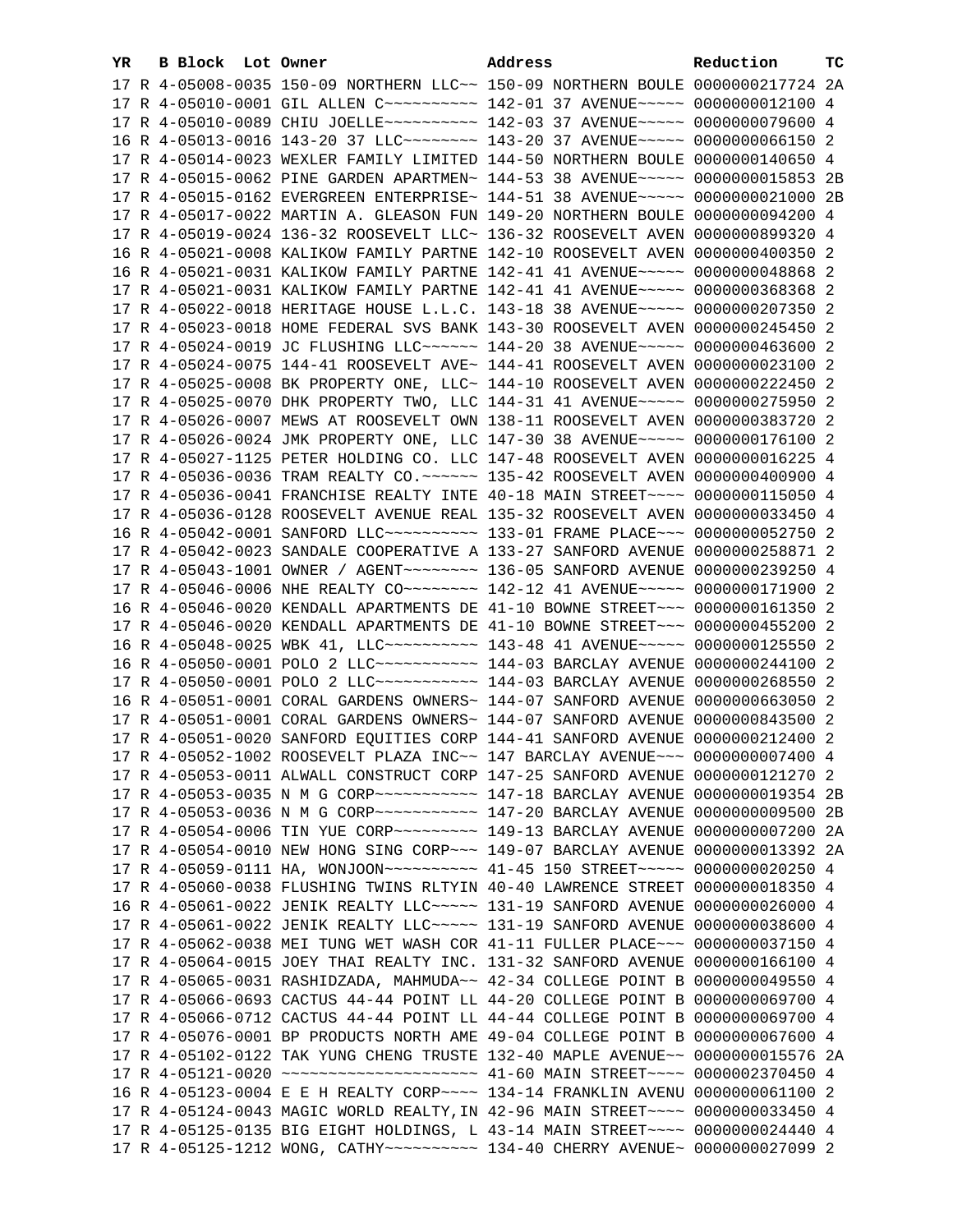| 17 R 4-05125-1215 WONG, YUET WAH~~~~~~~ 134-40 CHERRY AVENUE~ 0000000025808 2<br>16 R 4-05134-0005 A & N FOOD MARKET, IN 41-79 MAIN STREET~~~~ 0000000142150 4<br>17 R 4-05134-0005 A & N FOOD MARKET, IN 41-79 MAIN STREET~~~~ 0000000207850 4<br>17 R 4-05137-0011 42-55 COLDEN OWNERS C 42-55 COLDEN STREET~~ 0000000394800 2<br>17 R 4-05137-0067 CARLYLE TOWERS A~~~~~ 43-10 KISSENA BOULEVA 0000000608850 2<br>17 R 4-05137-0102 SKYLINE TOWERS 6~~~~~ 43-70 KISSENA BOULEVA 0000000898800 2<br>16 R 4-05137-1714 YEH, SIU CHUEN~~~~~~~ 42-31 COLDEN STREET~~ 0000000003308 2<br>17 R 4-05137-1714 YEH, SIU CHUEN~~~~~~~ 42-31 COLDEN STREET~~ 0000000002312 2<br>16 R 4-05180-0015 PARK HILL OWNERS INC~ 42-45 KISSENA BOULEVA 0000000131750 2<br>17 R 4-05180-0015 PARK HILL OWNERS INC~ 42-45 KISSENA BOULEVA 0000000609650 2<br>17 R 4-05180-0022 SANFORD KISSENA OWNER 42-11 KISSENA BOULEVA 0000000153950 2<br>16 R 4-05180-0035 SANFORD MANOR LLC~~~~ 140-40 SANFORD AVENUE 0000000215550 4<br>17 R 4-05180-0035 SANFORD MANOR LLC~~~~ 140-40 SANFORD AVENUE 0000000415350 4<br>17 R 4-05180-0059 HEWLETT ASSOCIATES ~~~ 140-35 FRANKLIN AVENU 0000000524700 2<br>17 R 4-05182-0001 SJS ASSOCIATES LLC~~~ 140-02 FRANKLIN AVENU 0000000358400 2<br>17 R 4-05182-0015 KASSAPIDIS, ANASTASSI 142-02 FRANKLIN AVENU 0000000116703 2<br>17 R 4-05186-0029 BLACKWOOD REALTY LLC~ 140-60 BEECH AVENUE~~ 0000000194500 2<br>17 R 4-05192-0015 44-25 KISSENA L P ~~~~ 44-25 KISSENA BOULEVA 0000000309950 4<br>16 R 4-05193-0026 THE GOLDEN UNIVERSE~~ 43-07 UNION STREET~~~ 0000000016000 2A<br>17 R 4-05193-0026 THE GOLDEN UNIVERSE~~ 43-07 UNION STREET~~~ 0000000033280 2A<br>16 R 4-05193-1001 43-73 UNION STREET LL 43-73 UNION STREET~~~ 0000000008300 4<br>17 R 4-05193-1001 43-73 UNION STREET LL 43-73 UNION STREET~~~ 0000000007201 4<br>17 R 4-05193-1536 PENG, QIAOYA~~~~~~~~~~~~~~ 141-18 CHERRY AVENUE~ 0000000070271 2<br>17 R 4-05193-1537 CHANG HUA MANAGEMENT~ 141-18 CHERRY AVENUE~ 0000000084079 2<br>17 R 4-05208-0045 KIMCO KISSENA CENTER, 46-15 KISSENA BOULEVA 0000000233700 4<br>17 R 4-05264-0001 153 PLAZA LLC ------- 153-01 NORTHERN BOULE 0000000228100 4<br>16 R 4-05265-0001 KNY 154 PROPERTY LLC~ 154-19 NORTHERN BOULE 0000000024600 4<br>17 R 4-05265-0001 KNY 154 PROPERTY LLC~ 154-19 NORTHERN BOULE 0000000026500 4<br>17 R 4-05271-0007 MAY, ELAINE~~~~~~~~~~~~~~~ 155-15 NORTHERN BOULE 0000000052650 4<br>16 R 4-05281-1001 WANG, XUEJUN~~~~~~~~~ 35-91 161 STREET~~~~~ 00000000001151 2<br>17 R 4-05281-1001 WANG, XUEJUN~~~~~~~~~ 35-91 161 STREET~~~~~ 00000000001997 2<br>16 R 4-05285-0010 PALTRIA REALTY INC. ~~ 163-02 CROCHERON AVEN 0000000057150 2<br>17 R 4-05294-0022 WINSTON HOUSE OWNERS~ 167-10 CROCHERON AVEN 0000000155480 2<br>17 R 4-05310-1001 PAVLAK, PETER M~~~~~~ 189-30 37 AVENUE~~~~~ 0000000001840 2<br>17 R 4-05318-0021 CLINCO REALTY CORP~~~ 36-11 194 STREET~~~~~ 0000000173700 4<br>17 R 4-05318-0025 CLINCO REALTY CORP~~~ 35-16 FRANCIS LEWIS B 0000000011250 4<br>17 R 4-05318-0027 CLINCO REALTY CORP~~~ 35-18 FRANCIS LEWIS B 0000000029700 4<br>17 R 4-05318-0029 CLINCO REALTY CORP~~~ 35-26 FRANCIS LEWIS B 0000000694850 4<br>17 R 4-05318-0034 FRANCIS LEWIS REALTY~ FRANCIS LEWIS BLVD~~~ 0000000177610 4 |  |
|------------------------------------------------------------------------------------------------------------------------------------------------------------------------------------------------------------------------------------------------------------------------------------------------------------------------------------------------------------------------------------------------------------------------------------------------------------------------------------------------------------------------------------------------------------------------------------------------------------------------------------------------------------------------------------------------------------------------------------------------------------------------------------------------------------------------------------------------------------------------------------------------------------------------------------------------------------------------------------------------------------------------------------------------------------------------------------------------------------------------------------------------------------------------------------------------------------------------------------------------------------------------------------------------------------------------------------------------------------------------------------------------------------------------------------------------------------------------------------------------------------------------------------------------------------------------------------------------------------------------------------------------------------------------------------------------------------------------------------------------------------------------------------------------------------------------------------------------------------------------------------------------------------------------------------------------------------------------------------------------------------------------------------------------------------------------------------------------------------------------------------------------------------------------------------------------------------------------------------------------------------------------------------------------------------------------------------------------------------------------------------------------------------------------------------------------------------------------------------------------------------------------------------------------------------------------------------------------------------------------------------------------------------------------------------------------------------------------------------------------------------------------------------------------------------------------------------------------------------------------------------------------------------------------------------------------------------------------------------------------------------------------------------------------------------------------------------------------------------------------------------------------------------------------------------------------------------------------------------------------------------------------------------------------------|--|
|                                                                                                                                                                                                                                                                                                                                                                                                                                                                                                                                                                                                                                                                                                                                                                                                                                                                                                                                                                                                                                                                                                                                                                                                                                                                                                                                                                                                                                                                                                                                                                                                                                                                                                                                                                                                                                                                                                                                                                                                                                                                                                                                                                                                                                                                                                                                                                                                                                                                                                                                                                                                                                                                                                                                                                                                                                                                                                                                                                                                                                                                                                                                                                                                                                                                                                      |  |
|                                                                                                                                                                                                                                                                                                                                                                                                                                                                                                                                                                                                                                                                                                                                                                                                                                                                                                                                                                                                                                                                                                                                                                                                                                                                                                                                                                                                                                                                                                                                                                                                                                                                                                                                                                                                                                                                                                                                                                                                                                                                                                                                                                                                                                                                                                                                                                                                                                                                                                                                                                                                                                                                                                                                                                                                                                                                                                                                                                                                                                                                                                                                                                                                                                                                                                      |  |
|                                                                                                                                                                                                                                                                                                                                                                                                                                                                                                                                                                                                                                                                                                                                                                                                                                                                                                                                                                                                                                                                                                                                                                                                                                                                                                                                                                                                                                                                                                                                                                                                                                                                                                                                                                                                                                                                                                                                                                                                                                                                                                                                                                                                                                                                                                                                                                                                                                                                                                                                                                                                                                                                                                                                                                                                                                                                                                                                                                                                                                                                                                                                                                                                                                                                                                      |  |
|                                                                                                                                                                                                                                                                                                                                                                                                                                                                                                                                                                                                                                                                                                                                                                                                                                                                                                                                                                                                                                                                                                                                                                                                                                                                                                                                                                                                                                                                                                                                                                                                                                                                                                                                                                                                                                                                                                                                                                                                                                                                                                                                                                                                                                                                                                                                                                                                                                                                                                                                                                                                                                                                                                                                                                                                                                                                                                                                                                                                                                                                                                                                                                                                                                                                                                      |  |
|                                                                                                                                                                                                                                                                                                                                                                                                                                                                                                                                                                                                                                                                                                                                                                                                                                                                                                                                                                                                                                                                                                                                                                                                                                                                                                                                                                                                                                                                                                                                                                                                                                                                                                                                                                                                                                                                                                                                                                                                                                                                                                                                                                                                                                                                                                                                                                                                                                                                                                                                                                                                                                                                                                                                                                                                                                                                                                                                                                                                                                                                                                                                                                                                                                                                                                      |  |
|                                                                                                                                                                                                                                                                                                                                                                                                                                                                                                                                                                                                                                                                                                                                                                                                                                                                                                                                                                                                                                                                                                                                                                                                                                                                                                                                                                                                                                                                                                                                                                                                                                                                                                                                                                                                                                                                                                                                                                                                                                                                                                                                                                                                                                                                                                                                                                                                                                                                                                                                                                                                                                                                                                                                                                                                                                                                                                                                                                                                                                                                                                                                                                                                                                                                                                      |  |
|                                                                                                                                                                                                                                                                                                                                                                                                                                                                                                                                                                                                                                                                                                                                                                                                                                                                                                                                                                                                                                                                                                                                                                                                                                                                                                                                                                                                                                                                                                                                                                                                                                                                                                                                                                                                                                                                                                                                                                                                                                                                                                                                                                                                                                                                                                                                                                                                                                                                                                                                                                                                                                                                                                                                                                                                                                                                                                                                                                                                                                                                                                                                                                                                                                                                                                      |  |
|                                                                                                                                                                                                                                                                                                                                                                                                                                                                                                                                                                                                                                                                                                                                                                                                                                                                                                                                                                                                                                                                                                                                                                                                                                                                                                                                                                                                                                                                                                                                                                                                                                                                                                                                                                                                                                                                                                                                                                                                                                                                                                                                                                                                                                                                                                                                                                                                                                                                                                                                                                                                                                                                                                                                                                                                                                                                                                                                                                                                                                                                                                                                                                                                                                                                                                      |  |
|                                                                                                                                                                                                                                                                                                                                                                                                                                                                                                                                                                                                                                                                                                                                                                                                                                                                                                                                                                                                                                                                                                                                                                                                                                                                                                                                                                                                                                                                                                                                                                                                                                                                                                                                                                                                                                                                                                                                                                                                                                                                                                                                                                                                                                                                                                                                                                                                                                                                                                                                                                                                                                                                                                                                                                                                                                                                                                                                                                                                                                                                                                                                                                                                                                                                                                      |  |
|                                                                                                                                                                                                                                                                                                                                                                                                                                                                                                                                                                                                                                                                                                                                                                                                                                                                                                                                                                                                                                                                                                                                                                                                                                                                                                                                                                                                                                                                                                                                                                                                                                                                                                                                                                                                                                                                                                                                                                                                                                                                                                                                                                                                                                                                                                                                                                                                                                                                                                                                                                                                                                                                                                                                                                                                                                                                                                                                                                                                                                                                                                                                                                                                                                                                                                      |  |
|                                                                                                                                                                                                                                                                                                                                                                                                                                                                                                                                                                                                                                                                                                                                                                                                                                                                                                                                                                                                                                                                                                                                                                                                                                                                                                                                                                                                                                                                                                                                                                                                                                                                                                                                                                                                                                                                                                                                                                                                                                                                                                                                                                                                                                                                                                                                                                                                                                                                                                                                                                                                                                                                                                                                                                                                                                                                                                                                                                                                                                                                                                                                                                                                                                                                                                      |  |
|                                                                                                                                                                                                                                                                                                                                                                                                                                                                                                                                                                                                                                                                                                                                                                                                                                                                                                                                                                                                                                                                                                                                                                                                                                                                                                                                                                                                                                                                                                                                                                                                                                                                                                                                                                                                                                                                                                                                                                                                                                                                                                                                                                                                                                                                                                                                                                                                                                                                                                                                                                                                                                                                                                                                                                                                                                                                                                                                                                                                                                                                                                                                                                                                                                                                                                      |  |
|                                                                                                                                                                                                                                                                                                                                                                                                                                                                                                                                                                                                                                                                                                                                                                                                                                                                                                                                                                                                                                                                                                                                                                                                                                                                                                                                                                                                                                                                                                                                                                                                                                                                                                                                                                                                                                                                                                                                                                                                                                                                                                                                                                                                                                                                                                                                                                                                                                                                                                                                                                                                                                                                                                                                                                                                                                                                                                                                                                                                                                                                                                                                                                                                                                                                                                      |  |
|                                                                                                                                                                                                                                                                                                                                                                                                                                                                                                                                                                                                                                                                                                                                                                                                                                                                                                                                                                                                                                                                                                                                                                                                                                                                                                                                                                                                                                                                                                                                                                                                                                                                                                                                                                                                                                                                                                                                                                                                                                                                                                                                                                                                                                                                                                                                                                                                                                                                                                                                                                                                                                                                                                                                                                                                                                                                                                                                                                                                                                                                                                                                                                                                                                                                                                      |  |
|                                                                                                                                                                                                                                                                                                                                                                                                                                                                                                                                                                                                                                                                                                                                                                                                                                                                                                                                                                                                                                                                                                                                                                                                                                                                                                                                                                                                                                                                                                                                                                                                                                                                                                                                                                                                                                                                                                                                                                                                                                                                                                                                                                                                                                                                                                                                                                                                                                                                                                                                                                                                                                                                                                                                                                                                                                                                                                                                                                                                                                                                                                                                                                                                                                                                                                      |  |
|                                                                                                                                                                                                                                                                                                                                                                                                                                                                                                                                                                                                                                                                                                                                                                                                                                                                                                                                                                                                                                                                                                                                                                                                                                                                                                                                                                                                                                                                                                                                                                                                                                                                                                                                                                                                                                                                                                                                                                                                                                                                                                                                                                                                                                                                                                                                                                                                                                                                                                                                                                                                                                                                                                                                                                                                                                                                                                                                                                                                                                                                                                                                                                                                                                                                                                      |  |
|                                                                                                                                                                                                                                                                                                                                                                                                                                                                                                                                                                                                                                                                                                                                                                                                                                                                                                                                                                                                                                                                                                                                                                                                                                                                                                                                                                                                                                                                                                                                                                                                                                                                                                                                                                                                                                                                                                                                                                                                                                                                                                                                                                                                                                                                                                                                                                                                                                                                                                                                                                                                                                                                                                                                                                                                                                                                                                                                                                                                                                                                                                                                                                                                                                                                                                      |  |
|                                                                                                                                                                                                                                                                                                                                                                                                                                                                                                                                                                                                                                                                                                                                                                                                                                                                                                                                                                                                                                                                                                                                                                                                                                                                                                                                                                                                                                                                                                                                                                                                                                                                                                                                                                                                                                                                                                                                                                                                                                                                                                                                                                                                                                                                                                                                                                                                                                                                                                                                                                                                                                                                                                                                                                                                                                                                                                                                                                                                                                                                                                                                                                                                                                                                                                      |  |
|                                                                                                                                                                                                                                                                                                                                                                                                                                                                                                                                                                                                                                                                                                                                                                                                                                                                                                                                                                                                                                                                                                                                                                                                                                                                                                                                                                                                                                                                                                                                                                                                                                                                                                                                                                                                                                                                                                                                                                                                                                                                                                                                                                                                                                                                                                                                                                                                                                                                                                                                                                                                                                                                                                                                                                                                                                                                                                                                                                                                                                                                                                                                                                                                                                                                                                      |  |
|                                                                                                                                                                                                                                                                                                                                                                                                                                                                                                                                                                                                                                                                                                                                                                                                                                                                                                                                                                                                                                                                                                                                                                                                                                                                                                                                                                                                                                                                                                                                                                                                                                                                                                                                                                                                                                                                                                                                                                                                                                                                                                                                                                                                                                                                                                                                                                                                                                                                                                                                                                                                                                                                                                                                                                                                                                                                                                                                                                                                                                                                                                                                                                                                                                                                                                      |  |
|                                                                                                                                                                                                                                                                                                                                                                                                                                                                                                                                                                                                                                                                                                                                                                                                                                                                                                                                                                                                                                                                                                                                                                                                                                                                                                                                                                                                                                                                                                                                                                                                                                                                                                                                                                                                                                                                                                                                                                                                                                                                                                                                                                                                                                                                                                                                                                                                                                                                                                                                                                                                                                                                                                                                                                                                                                                                                                                                                                                                                                                                                                                                                                                                                                                                                                      |  |
|                                                                                                                                                                                                                                                                                                                                                                                                                                                                                                                                                                                                                                                                                                                                                                                                                                                                                                                                                                                                                                                                                                                                                                                                                                                                                                                                                                                                                                                                                                                                                                                                                                                                                                                                                                                                                                                                                                                                                                                                                                                                                                                                                                                                                                                                                                                                                                                                                                                                                                                                                                                                                                                                                                                                                                                                                                                                                                                                                                                                                                                                                                                                                                                                                                                                                                      |  |
|                                                                                                                                                                                                                                                                                                                                                                                                                                                                                                                                                                                                                                                                                                                                                                                                                                                                                                                                                                                                                                                                                                                                                                                                                                                                                                                                                                                                                                                                                                                                                                                                                                                                                                                                                                                                                                                                                                                                                                                                                                                                                                                                                                                                                                                                                                                                                                                                                                                                                                                                                                                                                                                                                                                                                                                                                                                                                                                                                                                                                                                                                                                                                                                                                                                                                                      |  |
|                                                                                                                                                                                                                                                                                                                                                                                                                                                                                                                                                                                                                                                                                                                                                                                                                                                                                                                                                                                                                                                                                                                                                                                                                                                                                                                                                                                                                                                                                                                                                                                                                                                                                                                                                                                                                                                                                                                                                                                                                                                                                                                                                                                                                                                                                                                                                                                                                                                                                                                                                                                                                                                                                                                                                                                                                                                                                                                                                                                                                                                                                                                                                                                                                                                                                                      |  |
|                                                                                                                                                                                                                                                                                                                                                                                                                                                                                                                                                                                                                                                                                                                                                                                                                                                                                                                                                                                                                                                                                                                                                                                                                                                                                                                                                                                                                                                                                                                                                                                                                                                                                                                                                                                                                                                                                                                                                                                                                                                                                                                                                                                                                                                                                                                                                                                                                                                                                                                                                                                                                                                                                                                                                                                                                                                                                                                                                                                                                                                                                                                                                                                                                                                                                                      |  |
|                                                                                                                                                                                                                                                                                                                                                                                                                                                                                                                                                                                                                                                                                                                                                                                                                                                                                                                                                                                                                                                                                                                                                                                                                                                                                                                                                                                                                                                                                                                                                                                                                                                                                                                                                                                                                                                                                                                                                                                                                                                                                                                                                                                                                                                                                                                                                                                                                                                                                                                                                                                                                                                                                                                                                                                                                                                                                                                                                                                                                                                                                                                                                                                                                                                                                                      |  |
|                                                                                                                                                                                                                                                                                                                                                                                                                                                                                                                                                                                                                                                                                                                                                                                                                                                                                                                                                                                                                                                                                                                                                                                                                                                                                                                                                                                                                                                                                                                                                                                                                                                                                                                                                                                                                                                                                                                                                                                                                                                                                                                                                                                                                                                                                                                                                                                                                                                                                                                                                                                                                                                                                                                                                                                                                                                                                                                                                                                                                                                                                                                                                                                                                                                                                                      |  |
|                                                                                                                                                                                                                                                                                                                                                                                                                                                                                                                                                                                                                                                                                                                                                                                                                                                                                                                                                                                                                                                                                                                                                                                                                                                                                                                                                                                                                                                                                                                                                                                                                                                                                                                                                                                                                                                                                                                                                                                                                                                                                                                                                                                                                                                                                                                                                                                                                                                                                                                                                                                                                                                                                                                                                                                                                                                                                                                                                                                                                                                                                                                                                                                                                                                                                                      |  |
|                                                                                                                                                                                                                                                                                                                                                                                                                                                                                                                                                                                                                                                                                                                                                                                                                                                                                                                                                                                                                                                                                                                                                                                                                                                                                                                                                                                                                                                                                                                                                                                                                                                                                                                                                                                                                                                                                                                                                                                                                                                                                                                                                                                                                                                                                                                                                                                                                                                                                                                                                                                                                                                                                                                                                                                                                                                                                                                                                                                                                                                                                                                                                                                                                                                                                                      |  |
|                                                                                                                                                                                                                                                                                                                                                                                                                                                                                                                                                                                                                                                                                                                                                                                                                                                                                                                                                                                                                                                                                                                                                                                                                                                                                                                                                                                                                                                                                                                                                                                                                                                                                                                                                                                                                                                                                                                                                                                                                                                                                                                                                                                                                                                                                                                                                                                                                                                                                                                                                                                                                                                                                                                                                                                                                                                                                                                                                                                                                                                                                                                                                                                                                                                                                                      |  |
|                                                                                                                                                                                                                                                                                                                                                                                                                                                                                                                                                                                                                                                                                                                                                                                                                                                                                                                                                                                                                                                                                                                                                                                                                                                                                                                                                                                                                                                                                                                                                                                                                                                                                                                                                                                                                                                                                                                                                                                                                                                                                                                                                                                                                                                                                                                                                                                                                                                                                                                                                                                                                                                                                                                                                                                                                                                                                                                                                                                                                                                                                                                                                                                                                                                                                                      |  |
|                                                                                                                                                                                                                                                                                                                                                                                                                                                                                                                                                                                                                                                                                                                                                                                                                                                                                                                                                                                                                                                                                                                                                                                                                                                                                                                                                                                                                                                                                                                                                                                                                                                                                                                                                                                                                                                                                                                                                                                                                                                                                                                                                                                                                                                                                                                                                                                                                                                                                                                                                                                                                                                                                                                                                                                                                                                                                                                                                                                                                                                                                                                                                                                                                                                                                                      |  |
|                                                                                                                                                                                                                                                                                                                                                                                                                                                                                                                                                                                                                                                                                                                                                                                                                                                                                                                                                                                                                                                                                                                                                                                                                                                                                                                                                                                                                                                                                                                                                                                                                                                                                                                                                                                                                                                                                                                                                                                                                                                                                                                                                                                                                                                                                                                                                                                                                                                                                                                                                                                                                                                                                                                                                                                                                                                                                                                                                                                                                                                                                                                                                                                                                                                                                                      |  |
|                                                                                                                                                                                                                                                                                                                                                                                                                                                                                                                                                                                                                                                                                                                                                                                                                                                                                                                                                                                                                                                                                                                                                                                                                                                                                                                                                                                                                                                                                                                                                                                                                                                                                                                                                                                                                                                                                                                                                                                                                                                                                                                                                                                                                                                                                                                                                                                                                                                                                                                                                                                                                                                                                                                                                                                                                                                                                                                                                                                                                                                                                                                                                                                                                                                                                                      |  |
|                                                                                                                                                                                                                                                                                                                                                                                                                                                                                                                                                                                                                                                                                                                                                                                                                                                                                                                                                                                                                                                                                                                                                                                                                                                                                                                                                                                                                                                                                                                                                                                                                                                                                                                                                                                                                                                                                                                                                                                                                                                                                                                                                                                                                                                                                                                                                                                                                                                                                                                                                                                                                                                                                                                                                                                                                                                                                                                                                                                                                                                                                                                                                                                                                                                                                                      |  |
|                                                                                                                                                                                                                                                                                                                                                                                                                                                                                                                                                                                                                                                                                                                                                                                                                                                                                                                                                                                                                                                                                                                                                                                                                                                                                                                                                                                                                                                                                                                                                                                                                                                                                                                                                                                                                                                                                                                                                                                                                                                                                                                                                                                                                                                                                                                                                                                                                                                                                                                                                                                                                                                                                                                                                                                                                                                                                                                                                                                                                                                                                                                                                                                                                                                                                                      |  |
|                                                                                                                                                                                                                                                                                                                                                                                                                                                                                                                                                                                                                                                                                                                                                                                                                                                                                                                                                                                                                                                                                                                                                                                                                                                                                                                                                                                                                                                                                                                                                                                                                                                                                                                                                                                                                                                                                                                                                                                                                                                                                                                                                                                                                                                                                                                                                                                                                                                                                                                                                                                                                                                                                                                                                                                                                                                                                                                                                                                                                                                                                                                                                                                                                                                                                                      |  |
|                                                                                                                                                                                                                                                                                                                                                                                                                                                                                                                                                                                                                                                                                                                                                                                                                                                                                                                                                                                                                                                                                                                                                                                                                                                                                                                                                                                                                                                                                                                                                                                                                                                                                                                                                                                                                                                                                                                                                                                                                                                                                                                                                                                                                                                                                                                                                                                                                                                                                                                                                                                                                                                                                                                                                                                                                                                                                                                                                                                                                                                                                                                                                                                                                                                                                                      |  |
|                                                                                                                                                                                                                                                                                                                                                                                                                                                                                                                                                                                                                                                                                                                                                                                                                                                                                                                                                                                                                                                                                                                                                                                                                                                                                                                                                                                                                                                                                                                                                                                                                                                                                                                                                                                                                                                                                                                                                                                                                                                                                                                                                                                                                                                                                                                                                                                                                                                                                                                                                                                                                                                                                                                                                                                                                                                                                                                                                                                                                                                                                                                                                                                                                                                                                                      |  |
|                                                                                                                                                                                                                                                                                                                                                                                                                                                                                                                                                                                                                                                                                                                                                                                                                                                                                                                                                                                                                                                                                                                                                                                                                                                                                                                                                                                                                                                                                                                                                                                                                                                                                                                                                                                                                                                                                                                                                                                                                                                                                                                                                                                                                                                                                                                                                                                                                                                                                                                                                                                                                                                                                                                                                                                                                                                                                                                                                                                                                                                                                                                                                                                                                                                                                                      |  |
|                                                                                                                                                                                                                                                                                                                                                                                                                                                                                                                                                                                                                                                                                                                                                                                                                                                                                                                                                                                                                                                                                                                                                                                                                                                                                                                                                                                                                                                                                                                                                                                                                                                                                                                                                                                                                                                                                                                                                                                                                                                                                                                                                                                                                                                                                                                                                                                                                                                                                                                                                                                                                                                                                                                                                                                                                                                                                                                                                                                                                                                                                                                                                                                                                                                                                                      |  |
| 17 R 4-05319-0001 CLINCO REALTY CORP~~~ FRANCIS LEWIS BLVD~~~ 00000000004050 4                                                                                                                                                                                                                                                                                                                                                                                                                                                                                                                                                                                                                                                                                                                                                                                                                                                                                                                                                                                                                                                                                                                                                                                                                                                                                                                                                                                                                                                                                                                                                                                                                                                                                                                                                                                                                                                                                                                                                                                                                                                                                                                                                                                                                                                                                                                                                                                                                                                                                                                                                                                                                                                                                                                                                                                                                                                                                                                                                                                                                                                                                                                                                                                                                       |  |
| 17 R 4-05319-0006 CLINCO REALTY CORP~~~ FRANCIS LEWIS BLVD~~~ 00000000004050 4                                                                                                                                                                                                                                                                                                                                                                                                                                                                                                                                                                                                                                                                                                                                                                                                                                                                                                                                                                                                                                                                                                                                                                                                                                                                                                                                                                                                                                                                                                                                                                                                                                                                                                                                                                                                                                                                                                                                                                                                                                                                                                                                                                                                                                                                                                                                                                                                                                                                                                                                                                                                                                                                                                                                                                                                                                                                                                                                                                                                                                                                                                                                                                                                                       |  |
| 17 R 4-05319-0034 CLINCO REALTY CORP~~~ 195 STREET~~~~~~~~~~~ 0000000003150 4                                                                                                                                                                                                                                                                                                                                                                                                                                                                                                                                                                                                                                                                                                                                                                                                                                                                                                                                                                                                                                                                                                                                                                                                                                                                                                                                                                                                                                                                                                                                                                                                                                                                                                                                                                                                                                                                                                                                                                                                                                                                                                                                                                                                                                                                                                                                                                                                                                                                                                                                                                                                                                                                                                                                                                                                                                                                                                                                                                                                                                                                                                                                                                                                                        |  |
| 17 R 4-05320-0008 JDK EQUITIES, LLC ~~~~~ 194-02 37 AVENUE ~~~~~ 0000000010540 2A                                                                                                                                                                                                                                                                                                                                                                                                                                                                                                                                                                                                                                                                                                                                                                                                                                                                                                                                                                                                                                                                                                                                                                                                                                                                                                                                                                                                                                                                                                                                                                                                                                                                                                                                                                                                                                                                                                                                                                                                                                                                                                                                                                                                                                                                                                                                                                                                                                                                                                                                                                                                                                                                                                                                                                                                                                                                                                                                                                                                                                                                                                                                                                                                                    |  |
| 17 R 4-05328-0015 155-17 SANFORD OWNERS 155-17 SANFORD AVENUE 0000000456150 2                                                                                                                                                                                                                                                                                                                                                                                                                                                                                                                                                                                                                                                                                                                                                                                                                                                                                                                                                                                                                                                                                                                                                                                                                                                                                                                                                                                                                                                                                                                                                                                                                                                                                                                                                                                                                                                                                                                                                                                                                                                                                                                                                                                                                                                                                                                                                                                                                                                                                                                                                                                                                                                                                                                                                                                                                                                                                                                                                                                                                                                                                                                                                                                                                        |  |
| 17 R 4-05336-0001 PETROCELLI GROUP INC~ 41-33 162 STREET~~~~~~ 0000000012950 4                                                                                                                                                                                                                                                                                                                                                                                                                                                                                                                                                                                                                                                                                                                                                                                                                                                                                                                                                                                                                                                                                                                                                                                                                                                                                                                                                                                                                                                                                                                                                                                                                                                                                                                                                                                                                                                                                                                                                                                                                                                                                                                                                                                                                                                                                                                                                                                                                                                                                                                                                                                                                                                                                                                                                                                                                                                                                                                                                                                                                                                                                                                                                                                                                       |  |
| 17 R 4-05337-0030 CHASE MANHATTAN BK~~~ 163-20 NORTHERN BOULE 0000000050000 4                                                                                                                                                                                                                                                                                                                                                                                                                                                                                                                                                                                                                                                                                                                                                                                                                                                                                                                                                                                                                                                                                                                                                                                                                                                                                                                                                                                                                                                                                                                                                                                                                                                                                                                                                                                                                                                                                                                                                                                                                                                                                                                                                                                                                                                                                                                                                                                                                                                                                                                                                                                                                                                                                                                                                                                                                                                                                                                                                                                                                                                                                                                                                                                                                        |  |
| 17 R 4-05339-0001 PALM REALTY COMPANY~~ 164-25 NORTHERN BOULE 0000000264000 4                                                                                                                                                                                                                                                                                                                                                                                                                                                                                                                                                                                                                                                                                                                                                                                                                                                                                                                                                                                                                                                                                                                                                                                                                                                                                                                                                                                                                                                                                                                                                                                                                                                                                                                                                                                                                                                                                                                                                                                                                                                                                                                                                                                                                                                                                                                                                                                                                                                                                                                                                                                                                                                                                                                                                                                                                                                                                                                                                                                                                                                                                                                                                                                                                        |  |
| 17 R 4-05346-0001 RELWEX FAMILY LIMITED 169-17 NORTHERN BOULE 0000000022450 4                                                                                                                                                                                                                                                                                                                                                                                                                                                                                                                                                                                                                                                                                                                                                                                                                                                                                                                                                                                                                                                                                                                                                                                                                                                                                                                                                                                                                                                                                                                                                                                                                                                                                                                                                                                                                                                                                                                                                                                                                                                                                                                                                                                                                                                                                                                                                                                                                                                                                                                                                                                                                                                                                                                                                                                                                                                                                                                                                                                                                                                                                                                                                                                                                        |  |
| 17 R 4-05351-0001 THE KOUFAKIS CHILDREN 40-40 172 STREET~~~~~ 0000000073150 4                                                                                                                                                                                                                                                                                                                                                                                                                                                                                                                                                                                                                                                                                                                                                                                                                                                                                                                                                                                                                                                                                                                                                                                                                                                                                                                                                                                                                                                                                                                                                                                                                                                                                                                                                                                                                                                                                                                                                                                                                                                                                                                                                                                                                                                                                                                                                                                                                                                                                                                                                                                                                                                                                                                                                                                                                                                                                                                                                                                                                                                                                                                                                                                                                        |  |
| 17 R 4-05356-0019 NIKOLAOS SAMARAS~~~~~ 40-18 192 STREET~~~~~ 0000000010310 2A                                                                                                                                                                                                                                                                                                                                                                                                                                                                                                                                                                                                                                                                                                                                                                                                                                                                                                                                                                                                                                                                                                                                                                                                                                                                                                                                                                                                                                                                                                                                                                                                                                                                                                                                                                                                                                                                                                                                                                                                                                                                                                                                                                                                                                                                                                                                                                                                                                                                                                                                                                                                                                                                                                                                                                                                                                                                                                                                                                                                                                                                                                                                                                                                                       |  |
| 17 R 4-05358-0023 40-04 REALTY CO., LLC 40-04 194 STREET~~~~~ 0000000010368 2A                                                                                                                                                                                                                                                                                                                                                                                                                                                                                                                                                                                                                                                                                                                                                                                                                                                                                                                                                                                                                                                                                                                                                                                                                                                                                                                                                                                                                                                                                                                                                                                                                                                                                                                                                                                                                                                                                                                                                                                                                                                                                                                                                                                                                                                                                                                                                                                                                                                                                                                                                                                                                                                                                                                                                                                                                                                                                                                                                                                                                                                                                                                                                                                                                       |  |
| 17 R 4-05368-0005 192-15 REALTY CORP~~~ 192-15 NORTHERN BOULE 0000000165250 4                                                                                                                                                                                                                                                                                                                                                                                                                                                                                                                                                                                                                                                                                                                                                                                                                                                                                                                                                                                                                                                                                                                                                                                                                                                                                                                                                                                                                                                                                                                                                                                                                                                                                                                                                                                                                                                                                                                                                                                                                                                                                                                                                                                                                                                                                                                                                                                                                                                                                                                                                                                                                                                                                                                                                                                                                                                                                                                                                                                                                                                                                                                                                                                                                        |  |
| 17 R 4-05370-0002 OAK AST LLC ---------- 194-03 NORTHERN BOULE 0000000422950 4                                                                                                                                                                                                                                                                                                                                                                                                                                                                                                                                                                                                                                                                                                                                                                                                                                                                                                                                                                                                                                                                                                                                                                                                                                                                                                                                                                                                                                                                                                                                                                                                                                                                                                                                                                                                                                                                                                                                                                                                                                                                                                                                                                                                                                                                                                                                                                                                                                                                                                                                                                                                                                                                                                                                                                                                                                                                                                                                                                                                                                                                                                                                                                                                                       |  |
| 17 R 4-05392-0023 TESTAMENTARY TRUST UN 42-02 162 STREET~~~~~ 0000000029600 4                                                                                                                                                                                                                                                                                                                                                                                                                                                                                                                                                                                                                                                                                                                                                                                                                                                                                                                                                                                                                                                                                                                                                                                                                                                                                                                                                                                                                                                                                                                                                                                                                                                                                                                                                                                                                                                                                                                                                                                                                                                                                                                                                                                                                                                                                                                                                                                                                                                                                                                                                                                                                                                                                                                                                                                                                                                                                                                                                                                                                                                                                                                                                                                                                        |  |
| 17 R 4-05393-0006 S JEON LLC ----------- 42-35 162 STREET ----- 0000000111950 4                                                                                                                                                                                                                                                                                                                                                                                                                                                                                                                                                                                                                                                                                                                                                                                                                                                                                                                                                                                                                                                                                                                                                                                                                                                                                                                                                                                                                                                                                                                                                                                                                                                                                                                                                                                                                                                                                                                                                                                                                                                                                                                                                                                                                                                                                                                                                                                                                                                                                                                                                                                                                                                                                                                                                                                                                                                                                                                                                                                                                                                                                                                                                                                                                      |  |
| 17 R 4-05397-0014 LEEMILT'S PETROLEUMIN 166-02 NORTHERN BOULE 0000000041350 4                                                                                                                                                                                                                                                                                                                                                                                                                                                                                                                                                                                                                                                                                                                                                                                                                                                                                                                                                                                                                                                                                                                                                                                                                                                                                                                                                                                                                                                                                                                                                                                                                                                                                                                                                                                                                                                                                                                                                                                                                                                                                                                                                                                                                                                                                                                                                                                                                                                                                                                                                                                                                                                                                                                                                                                                                                                                                                                                                                                                                                                                                                                                                                                                                        |  |
| 17 R 4-05406-0001 FLUSHING MEDICAL ARTS 43-55 147 STREET~~~~~ 0000000028550 4                                                                                                                                                                                                                                                                                                                                                                                                                                                                                                                                                                                                                                                                                                                                                                                                                                                                                                                                                                                                                                                                                                                                                                                                                                                                                                                                                                                                                                                                                                                                                                                                                                                                                                                                                                                                                                                                                                                                                                                                                                                                                                                                                                                                                                                                                                                                                                                                                                                                                                                                                                                                                                                                                                                                                                                                                                                                                                                                                                                                                                                                                                                                                                                                                        |  |
| 17 R 4-05420-0032 BLUE RIDGE REALTY PAR 43-01 162 STREET~~~~~ 0000000193700 4                                                                                                                                                                                                                                                                                                                                                                                                                                                                                                                                                                                                                                                                                                                                                                                                                                                                                                                                                                                                                                                                                                                                                                                                                                                                                                                                                                                                                                                                                                                                                                                                                                                                                                                                                                                                                                                                                                                                                                                                                                                                                                                                                                                                                                                                                                                                                                                                                                                                                                                                                                                                                                                                                                                                                                                                                                                                                                                                                                                                                                                                                                                                                                                                                        |  |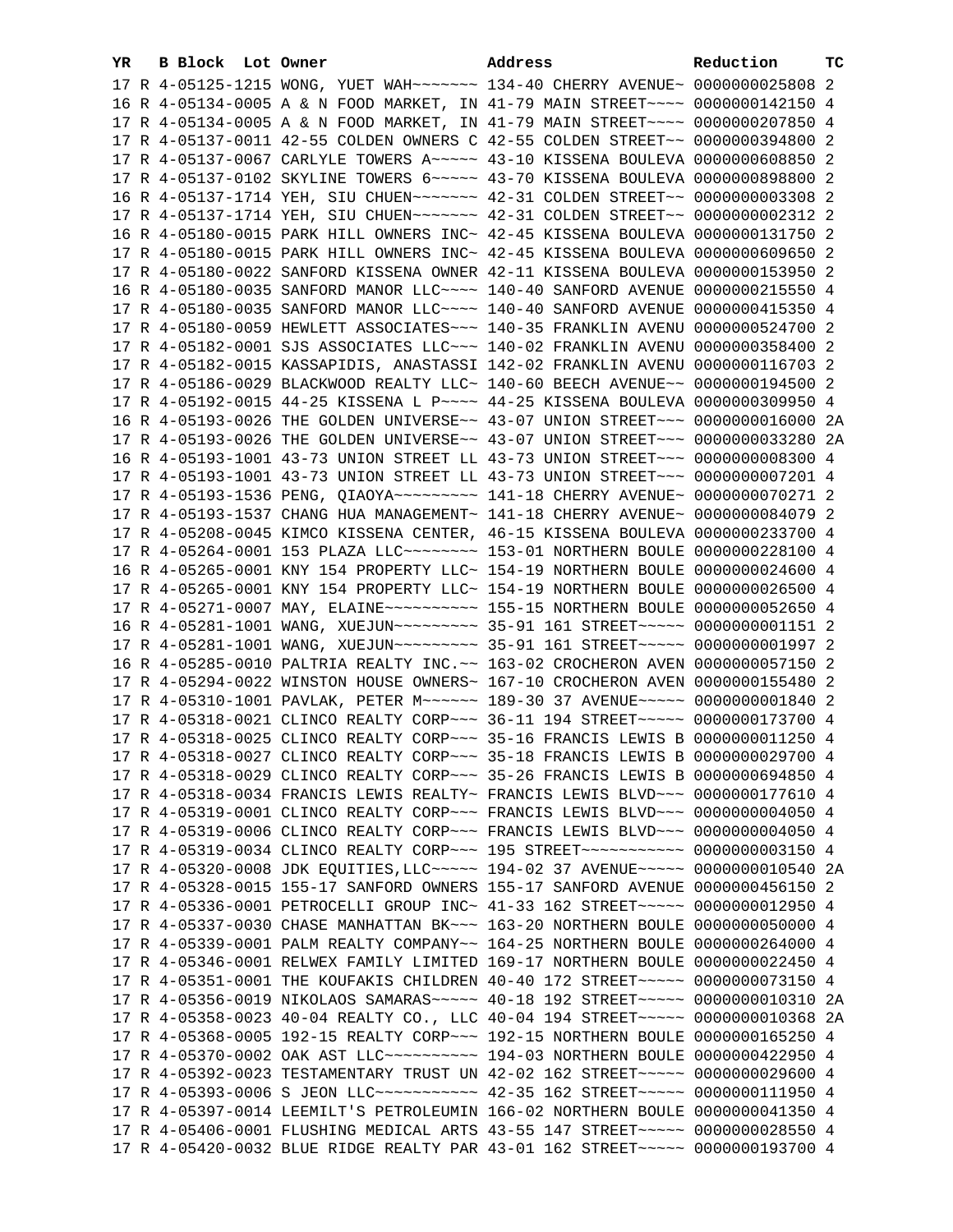| YR. | B Block Lot Owner |                                                                                     | Address | Reduction | тc |
|-----|-------------------|-------------------------------------------------------------------------------------|---------|-----------|----|
|     |                   | 17 R 4-05421-0036 NIKAY REALTIES LLC -~~ 43-06 164 STREET -~~~~ 0000000211800 2     |         |           |    |
|     |                   | 16 R 4-05441-0036 YMEAJ LLC ------------ 45-09 162 STREET ---- 0000000027050 4      |         |           |    |
|     |                   | 16 R 4-05493-0039 COUNCIL 4805 CORP~~~~ 163-16 PIDGEON MEADOW 0000000016400 4       |         |           |    |
|     |                   | 17 R 4-05493-0039 COUNCIL 4805 CORP~~~~ 163-16 PIDGEON MEADOW 0000000026300 4       |         |           |    |
|     |                   | 17 R 4-05523-0013 CIMIR REALTY, ~~~~~~~~ 200-14 44 AVENUE~~~~~ 0000000018900 4      |         |           |    |
|     |                   | 17 R 4-05528-0006 FATHER & FOUR SONS EN 46-07 HOLLIS COURT BL 0000000072950 4       |         |           |    |
|     |                   | 17 R 4-05555-0001 MARMON ENTERPRISES IN 199-25 47 AVENUE~~~~~ 0000000676600 4       |         |           |    |
|     |                   |                                                                                     |         |           |    |
|     |                   | 17 R 4-05598-1001 COSTELLO, BETTY ANN~~ 175-10 56 AVENUE~~~~~ 0000000003096 2       |         |           |    |
|     |                   | 17 R 4-05599-1001 SOO, YOKE SAN~~~~~~~~~~~~~ 175-32 56 AVENUE~~~~~~ 0000000002560 2 |         |           |    |
|     |                   | 17 R 4-05669-1001 FRANCIS FILLORAMO~~~~ 5603A UTOPIA PARKWAY~ 0000000002881 2       |         |           |    |
|     |                   | 17 R 4-05670-1001 HUANG, XIU YIN~~~~~~~ 5627A 184 STREET~~~~~ 0000000003507 2       |         |           |    |
|     |                   | 17 R 4-05687-1001 KHAIMOV, LIDIA~~~~~~ 183-04A 58 AVENUE~~~~ 0000000000444 2        |         |           |    |
|     |                   | 17 R 4-05688-1001 EDELKIND, STEVEN~~~~~ 184-06 58 AVENUE~~~~~ 0000000003406 2       |         |           |    |
|     |                   | 17 R 4-05745-0002 ALLIED ENTERPRISES NY 20-01 FRANCIS LEWIS B 0000000113700 4       |         |           |    |
|     |                   | 17 R 4-05746-0001 ALLIED ENTERPRISES NY 20-29 FRANCIS LEWIS B 0000000023850 4       |         |           |    |
|     |                   |                                                                                     |         |           |    |
|     |                   | 16 R 4-05754-0025 20-02 UTOPHIA PKWY, L 20-10 UTOPIA PARKWAY~ 0000000008550 4       |         |           |    |
|     |                   | 17 R 4-05754-0025 20-02 UTOPHIA PKWY, L 20-10 UTOPIA PARKWAY~ 0000000027900 4       |         |           |    |
|     |                   | 17 R 4-05900-0002 CORD MEYER DEVELOPMEN 212-15 26 AVENUE~~~~~ 0000004935350 4       |         |           |    |
|     |                   | 17 R 4-05900-0024 CORD MEYER DEVELOPMEN 211-01 26 AVENUE~~~~~ 0000000559800 4       |         |           |    |
|     |                   |                                                                                     |         |           |    |
|     |                   | 17 R 4-05962-0001 2711 FLB ASSOCIATES, ~ 27-07 FRANCIS LEWIS B 0000000454300 4      |         |           |    |
|     |                   | 17 R 4-06005-0043 BOBBY PAVLATOS~~~~~~~ 215-42 26 AVENUE~~~~~ 0000000003224 1       |         |           |    |
|     |                   | 17 R 4-06019-0087 RICUPERO, JOSEPH~~~~~ 28-23 216 STREET~~~~~ 0000000002840 1       |         |           |    |
|     |                   | 17 R 4-06052-0034 WU, DUANXI~~~~~~~~~~~~ 29-32 213 STREET~~~~~ 0000000002880 1      |         |           |    |
|     |                   | 17 R 4-06059-0142 GIANOTTI, MARIE~~~~~~ 216-15 31 ROAD~~~~~~~ 0000000007272 1       |         |           |    |
|     |                   | 17 R 4-06074-0038 SALVATORE G AMORELLI~ 33-39 FRANCIS LEWIS B 0000000011800 4       |         |           |    |
|     |                   | 17 R 4-06074-0041 SALVATORE G AMORELLI~ 33-33 FRANCIS LEWIS B 0000000044100 4       |         |           |    |
|     |                   | 17 R 4-06074-0042 D'AQUILA GIOACCHINO~~ 33-31 FRANCIS LEWIS B 0000000020450 4       |         |           |    |
|     |                   | 16 R 4-06080-0025 35TH AVE BAYSIDE INC~ 201-09 35 AVENUE~~~~~ 0000000096700 2       |         |           |    |
|     |                   | 17 R 4-06080-0025 35TH AVE BAYSIDE INC~ 201-09 35 AVENUE~~~~~ 0000000103000 2       |         |           |    |
|     |                   | 16 R 4-06085-0025 35TH AVE BAYSIDE INC~ 203-01 35 AVENUE~~~~~ 0000000016250 2       |         |           |    |
|     |                   | 17 R 4-06085-0025 35TH AVE BAYSIDE INC~ 203-01 35 AVENUE~~~~~ 0000000023000 2       |         |           |    |
|     |                   | 16 R 4-06089-0025 JUNG HOON LEE~~~~~~~~ 204-05 35 AVENUE~~~~~ 0000000076900 2       |         |           |    |
|     |                   | 17 R 4-06089-0025 JUNG HOON LEE~~~~~~~~ 204-05 35 AVENUE~~~~~ 0000000082300 2       |         |           |    |
|     |                   | 17 R 4-06119-0047 AJT ASSOCIATES, LLC~~ 213-39 35 AVENUE~~~~~ 0000000075600 2       |         |           |    |
|     |                   | 17 R 4-06156-0042 GOODMAN DAVID ------- 35-23 207 STREET ---- 0000000048100 4       |         |           |    |
|     |                   | 17 R 4-06176-0038 SIKANDER, ASSADULLAH~ 213-49 38 AVENUE~~~~~ 0000000048100 2       |         |           |    |
|     |                   | 17 R 4-06198-0001 38-03 FRANCIS LEWIS B 38-03 FRANCIS LEWIS B 0000000017750 4       |         |           |    |
|     |                   | 16 R 4-06227-0088 MICHELE TENANTS CORPO 210-50 41 AVENUE~~~~~ 0000000230200 2       |         |           |    |
|     |                   | 17 R 4-06227-0088 MICHELE TENANTS CORPO 210-50 41 AVENUE~~~~~ 0000000228760 2       |         |           |    |
|     |                   | 17 R 4-06227-0278 INTERNATIONAL DRAGON~ 212-02 41 AVENUE~~~~~ 0000000046800 4       |         |           |    |
|     |                   | 17 R 4-06238-0017 CONVER, LLC~~~~~~~~~~~~~~ 38-05 BELL BOULEVARD~ 00000000010550 4  |         |           |    |
|     |                   |                                                                                     |         |           |    |
|     |                   | 17 R 4-06262-0025 SPYROS PYLORINOS~~~~~ 201-07 NORTHERN BOULE 0000000113450 4       |         |           |    |
|     |                   | 17 R 4-06267-0019 EVELYN DI BENEDETTOCO 203-15 NORTHERN BOULE 0000000287900 4       |         |           |    |
|     |                   | 17 R 4-06283-0011 FMC4215, LLC --------- 42-15 212 STREET ----- 0000000018783 2A    |         |           |    |
|     |                   | 17 R 4-06284-0031 MONGELLI, VINCENZO~~~ 42-12 BELL BOULEVARD~ 0000000033400 4       |         |           |    |
|     |                   | 17 R 4-06288-0004 IKENLEE HOLDING LLC~~ 40-15 BELL BOULEVARD~ 0000000021300 4       |         |           |    |
|     |                   | 17 R 4-06298-0002 FLUSHING LOT 7 LLC~~~ 42-35 BELL BOULEVARD~ 0000000101250 4       |         |           |    |
|     |                   | 17 R 4-06298-0005 FLUSHING LOT 7 LLC~~~ 42-31 BELL BOULEVARD~ 0000000112600 4       |         |           |    |
|     |                   | 17 R 4-06305-0001 HENTSCHEL RLTY CORP~~ 215-10 42 AVENUE~~~~~ 0000000025100 4       |         |           |    |
|     |                   | 16 R 4-06307-0018 BAYSIDE ANNEX LLC~~~~ 41-25 216 STREET~~~~~ 0000000118050 4       |         |           |    |
|     |                   | 17 R 4-06309-0033 MARY MINDEL AS TRUSTE 215-29 NORTHERN BOULE 0000000065350 4       |         |           |    |
|     |                   | 16 R 4-06328-1001 MINDEL ASSOCIATES LLC 222-15 NORTHERN BOULE 0000000394137 4       |         |           |    |
|     |                   | 17 R 4-06356-0020 LA CASETTA CORP~~~~~~ 130-40 60 AVENUE~~~~~ 0000000032144 2A      |         |           |    |
|     |                   | 17 R 4-06374-0004 GEOMAR, LLC~~~~~~~~~~~ 136-06 58 ROAD~~~~~~~ 0000000010000 2A     |         |           |    |
|     |                   | 17 R 4-06381-0043 AMG REALTY LLC ------- 59-20 MAIN STREET ---- 0000000011200 4     |         |           |    |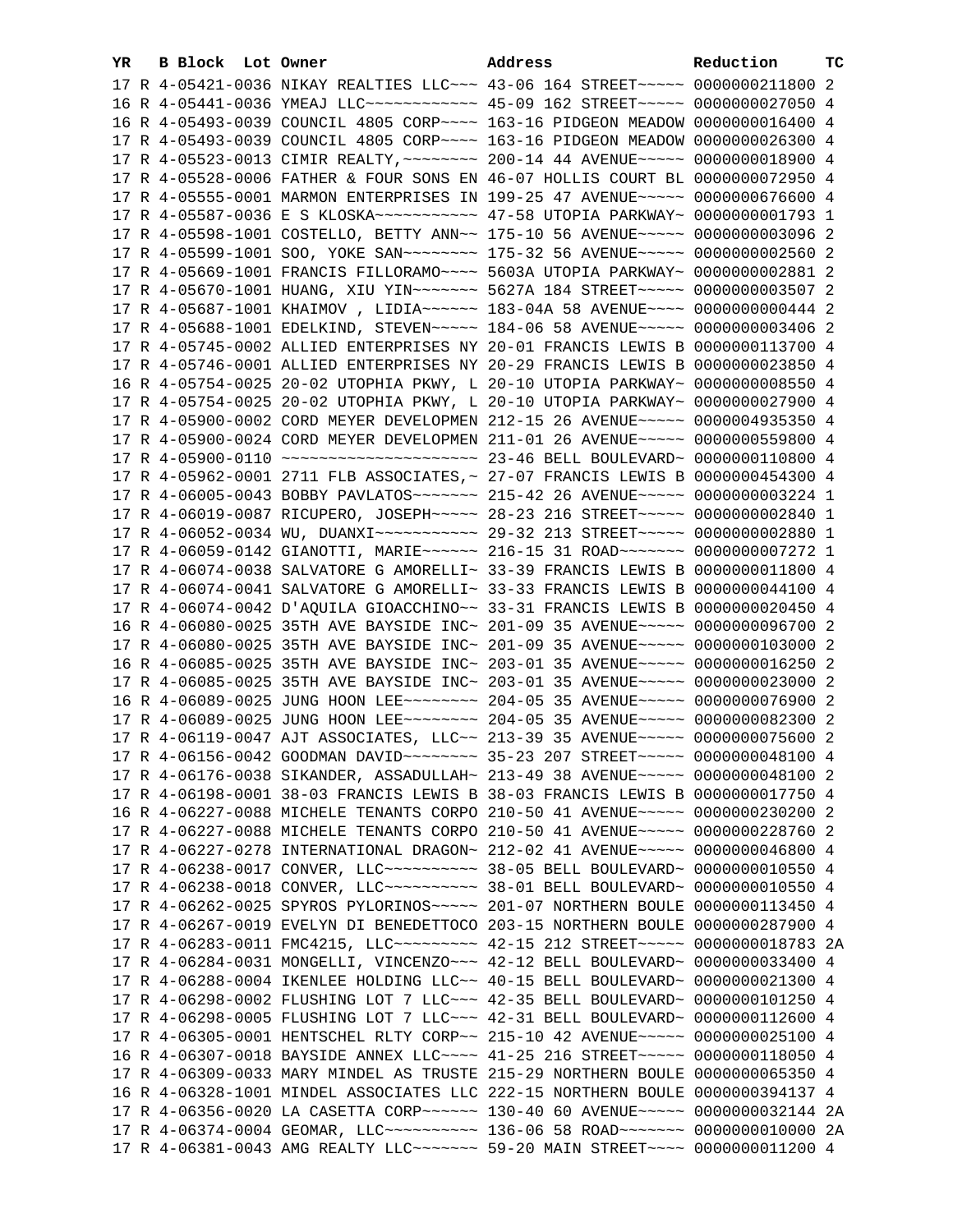| YR. | B Block Lot Owner |  | Address                                                                                                                                                           | Reduction | тc |
|-----|-------------------|--|-------------------------------------------------------------------------------------------------------------------------------------------------------------------|-----------|----|
|     |                   |  | 17 R 4-06382-0036 HUNG YEE REALTY CORP. 60-02 MAIN STREET~~~~ 0000000085100 4                                                                                     |           |    |
|     |                   |  | 16 R 4-06382-0039 JHL EQUITIES INC~~~~~ 60-10 MAIN STREET~~~~ 0000000033850 4                                                                                     |           |    |
|     |                   |  | 17 R 4-06401-0006 Q-HILL REALTY CO. ~~~~ 57-27 MAIN STREET~~~~ 0000000070150 4                                                                                    |           |    |
|     |                   |  | 16 R 4-06441-0025 PANG FEI CHAN, AS TRU 60-02 KISSENA BOULEVA 0000000056950 4                                                                                     |           |    |
|     |                   |  | 17 R 4-06441-0025 PANG FEI CHAN, AS TRU 60-02 KISSENA BOULEVA 0000000069550 4                                                                                     |           |    |
|     |                   |  | 16 R 4-06527-0052 MAINSTAY COOPERATIVE~ 144-75 MELBOURNE AVEN 0000000295700 2                                                                                     |           |    |
|     |                   |  | 17 R 4-06527-0052 MAINSTAY COOPERATIVE~ 144-75 MELBOURNE AVEN 0000000431750 2                                                                                     |           |    |
|     |                   |  | 17 R 4-06548-1001 REGENTS PARK GARDENSC 134 JEWEL AVENUE~~~~~ 0000000000489 4                                                                                     |           |    |
|     |                   |  | 17 R 4-06548-1080 SU, NGA SHUEN CAROL~ 135-02A JEWEL AVENUE~ 00000000001604 2                                                                                     |           |    |
|     |                   |  | 16 R 4-06584-0017 ZEV WILON~~~~~~~~~~~~~ 73-18 137 STREET~~~~~ 0000000005365 1                                                                                    |           |    |
|     |                   |  | 17 R 4-06584-0017 ZEV WILON~~~~~~~~~~~~~ 73-18 137 STREET~~~~~ 0000000008265 1                                                                                    |           |    |
|     |                   |  |                                                                                                                                                                   |           |    |
|     |                   |  | 17 R 4-06617-0045 141-49 70TH ROAD, LLC 141-49 70 ROAD ~~~~~~~ 0000000019950 4                                                                                    |           |    |
|     |                   |  | 16 R 4-06620-0032 UNITED PROPERTIES COR 71-26 MAIN STREET~~~~ 0000000196950 4                                                                                     |           |    |
|     |                   |  | 17 R 4-06620-0032 UNITED PROPERTIES COR 71-26 MAIN STREET~~~~ 0000000206400 4                                                                                     |           |    |
|     |                   |  | 17 R 4-06626-0062 NEW YORK COMMUNITY BA 75-44 MAIN STREET~~~~ 0000000078950 4                                                                                     |           |    |
|     |                   |  | 17 R 4-06636-0027 DKJK PROPERTIES LLC~~ 80-20 138 STREET~~~~~ 0000000030248 2B                                                                                    |           |    |
|     |                   |  | 17 R 4-06658-0040 J P MORGAN CHASE~~~~~ 71-41 MAIN STREET~~~~ 0000000143150 4                                                                                     |           |    |
|     |                   |  | 16 R 4-06663-0001 KOTCHER, SHIRLEY J W~ 73-01 MAIN STREET~~~~ 0000000053500 4                                                                                     |           |    |
|     |                   |  | 17 R 4-06663-0001 KOTCHER, SHIRLEY J W~ 73-01 MAIN STREET~~~~ 0000000103450 4                                                                                     |           |    |
|     |                   |  | 17 R 4-06664-0001 UNITED ASSETS, LLC -- 75-11 MAIN STREET -- 00000000066950 4                                                                                     |           |    |
|     |                   |  | 17 R 4-06691-0041 UNION 147 LLC ------- 147-01 UNION TURNPIKE 0000000029700 4                                                                                     |           |    |
|     |                   |  | 17 R 4-06698-0001 BROCK ASSOCIATES~~~~~ 71-02 KISSENA BOULEVA 0000000166400 4                                                                                     |           |    |
|     |                   |  | 16 R 4-06711-0027 150 15 79 AVE OWNERS~ 150-15 79 AVENUE~~~~~ 0000000205200 2                                                                                     |           |    |
|     |                   |  | 17 R 4-06711-0027 150 15 79 AVE OWNERS~ 150-15 79 AVENUE~~~~~ 0000000396100 2                                                                                     |           |    |
|     |                   |  | 17 R 4-06713-0001 150-18-28 UNION TURNP 150-10 UNION TURNPIKE 0000000159900 4                                                                                     |           |    |
|     |                   |  | 17 R 4-06713-0013 150-18-28 UNION TURNP 150-28 UNION TURNPIKE 0000000030600 4                                                                                     |           |    |
|     |                   |  | 17 R 4-06731-0012 BROOKLYN LIVINGSTON, ~ 60-05 KISSENA BOULEVA 0000000401300 4                                                                                    |           |    |
|     |                   |  |                                                                                                                                                                   |           |    |
|     |                   |  |                                                                                                                                                                   |           |    |
|     |                   |  | 17 R 4-06815-1001 KEW DEVELOPMENT LLC~~ 78-38 PARSONS BOULEVA 0000000005952 4                                                                                     |           |    |
|     |                   |  | 17 R 4-06817-0020 SOO JUNG LLC~~~~~~~~~~~~~~ 79-02 PARSONS BOULEVA 0000000060000 4                                                                                |           |    |
|     |                   |  | 17 R 4-06822-0020 HERON REAL ESTATE COR 73-15 PARSONS BOULEVA 0000000148900 4                                                                                     |           |    |
|     |                   |  | 17 R 4-06823-0002 75 PARSONS BLVD LLC~~ 75-07 PARSONS BOULEVA 0000000017600 4<br>17 R 4-06839-0015 DO, CATHERINE ------- 160-22 77 ROAD ------ 0000000001641 1    |           |    |
|     |                   |  |                                                                                                                                                                   |           |    |
|     |                   |  | 16 R 4-06849-0005 ARISTA PARTNERS, LLC~ 77-08 164 STREET~~~~~ 0000000010800 4                                                                                     |           |    |
|     |                   |  | 17 R 4-06849-0005 ARISTA PARTNERS, LLC~ 77-08 164 STREET~~~~~ 0000000027450 4<br>17 R 4-06850-0011 162-20 77TH ROAD LLC~ 162-20 77 ROAD~~~~~~~ 0000000346600 4    |           |    |
|     |                   |  |                                                                                                                                                                   |           |    |
|     |                   |  | 17 R 4-06853-0023 G MEYER BLDG CORP~~~~ 158-02 UNION TURNPIKE 0000000097800 4                                                                                     |           |    |
|     |                   |  | 17 R 4-06854-0027 N & D HOUSING, INC. ~~ 159-02 UNION TURNPIKE 0000000008900 4<br>17 R 4-06857-0062 KANTIUS MIKHAIL~~~~~~ 79-18 164 STREET~~~~~ 0000000024600 4   |           |    |
|     |                   |  |                                                                                                                                                                   |           |    |
|     |                   |  | 17 R 4-06857-0069 HI~~ REST PARTNERS~~~ 80-30 164 STREET~~~~~ 0000000045450 4                                                                                     |           |    |
|     |                   |  | 17 R 4-06866-0354 166 HHE REALTY, LLC~~ 166-17 HORACE HARDING 0000000149850 4<br>16 R 4-06892-0006 PAUL PAPPAS ---------- 164-05 65 AVENUE ----- 0000000006600 2A |           |    |
|     |                   |  | 17 R 4-06892-0006 PAUL PAPPAS ---------- 164-05 65 AVENUE ----- 0000000022728 2A                                                                                  |           |    |
|     |                   |  | 17 R 4-06896-0012 HOK HOI KO~~~~~~~~~~~ 61-41 168 STREET~~~~~ 0000000012672 2A                                                                                    |           |    |
|     |                   |  | 17 R 4-06896-0013 6139 168 STREET LLC~~ 61-39 168 STREET~~~~~ 0000000011904 2A                                                                                    |           |    |
|     |                   |  | 17 R 4-06896-0016 6135 168 STREET, LLC~ 61-35 168 STREET~~~~~ 0000000012284 2A                                                                                    |           |    |
|     |                   |  | 17 R 4-06915-0065 STUART LEVY~~~~~~~~~~~ 65-50 FRESH MEADOW LA 0000000020150 4                                                                                    |           |    |
|     |                   |  | 17 R 4-06931-0001 VITA REALTY LLC ----- 164-02 69 AVENUE ---- 0000000202450 4                                                                                     |           |    |
|     |                   |  | 16 R 4-06931-0038 J & H MANAGEMENT CORP 69-13 164 STREET~~~~~ 0000001750950 4                                                                                     |           |    |
|     |                   |  | 17 R 4-06931-0038 J & H MANAGEMENT CORP 69-13 164 STREET~~~~~ 0000001755000 4                                                                                     |           |    |
|     |                   |  | 17 R 4-06969-0001 TIME WARNER CABLE NEW 76-45 164 STREET~~~~~ 0000000038950 4                                                                                     |           |    |
|     |                   |  | 17 R 4-06970-0005 L & A REALTY~~~~~~~~~ 77-11 164 STREET~~~~~ 0000000055500 4                                                                                     |           |    |
|     |                   |  | 17 R 4-07014-0002 ASPROPIRGOS, L.L.C.~~ 164-02 UNION TURNPIKE 0000000118200 4                                                                                     |           |    |
|     |                   |  | 16 R 4-07014-0022 80-164 REALTY, LLC~~~~ 80-15 164 STREET~~~~~ 0000000405750 4                                                                                    |           |    |
|     |                   |  | 17 R 4-07014-0022 80-164 REALTY, LLC~~~~ 80-15 164 STREET~~~~~ 0000000415200 4                                                                                    |           |    |
|     |                   |  | 17 R 4-07019-0007 WEINBERG UNION TURNPI 168-22 UNION TURNPIKE 0000000043850 4                                                                                     |           |    |
|     |                   |  | 16 R 4-07075-0001 STREET RETAIL INC~~~~ 187-02 HORACE HARDING 0000001860950 4                                                                                     |           |    |
|     |                   |  |                                                                                                                                                                   |           |    |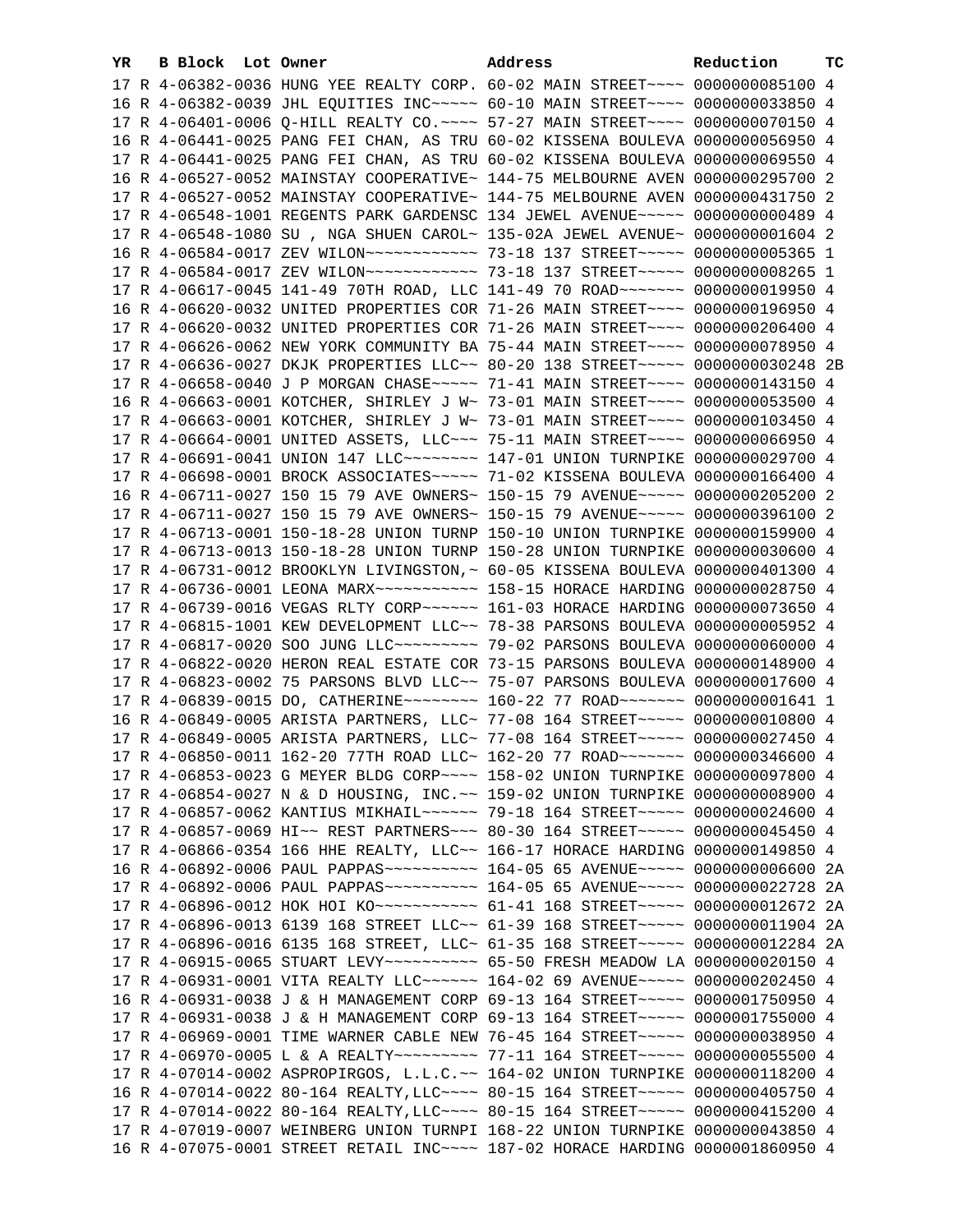| YR. | B Block Lot Owner |                                                                | Address                                                                                                                                                        | Reduction       | тc |
|-----|-------------------|----------------------------------------------------------------|----------------------------------------------------------------------------------------------------------------------------------------------------------------|-----------------|----|
|     |                   |                                                                | 17 R 4-07075-0001 STREET RETAIL INC~~~~ 187-02 HORACE HARDING 0000001543650 4                                                                                  |                 |    |
|     |                   |                                                                | 17 R 4-07117-0004 STREET RETAIL INC~~~~ 61-45 188 STREET~~~~~ 0000001938350 4                                                                                  |                 |    |
|     |                   |                                                                |                                                                                                                                                                |                 |    |
|     |                   |                                                                | 17 R 4-07117-0200 STREET RETAIL INC~~~~ 193-20 HORACE HARDING 0000000070200 4                                                                                  |                 |    |
|     |                   |                                                                | 17 R 4-07187-0049 MAK'S HOLDING, INC.~~ 176-71 UNION TURNPIKE                                                                                                  | 0000000092600 4 |    |
|     |                   |                                                                | 17 R 4-07204-0039 JPMORGAN CHASE BANK, ~ 187-15 UNION TURNPIKE 0000000057600 4                                                                                 |                 |    |
|     |                   | 17 R 4-07205-0033 GEORGE L MALIN~~~~~~~ 188-01 UNION TURNPIKE  |                                                                                                                                                                | 0000000041400 4 |    |
|     |                   | 17 R 4-07206-0034 300 STRAIGHT STREET I 189-03 UNION TURNPIKE  |                                                                                                                                                                | 0000000033300 4 |    |
|     |                   | 17 R 4-07227-0029 MUKTI 17802 LLC~~~~~~ 176-02 UNION TURNPIKE  |                                                                                                                                                                | 0000000087300 4 |    |
|     |                   | 17 R 4-07235-0014 NATANOV, RAKHMIN~~~~~ 80-63 DUMFRIES PLACE~  |                                                                                                                                                                | 0000000012760 1 |    |
|     |                   | 17 R 4-07236-0047 PINKHASOVA, BELLA~~~~ 176-44 KILDARE ROAD~~  |                                                                                                                                                                | 0000000033475 1 |    |
|     |                   |                                                                |                                                                                                                                                                | 0000000002208 1 |    |
|     |                   | 16 R 4-07248-0008 SUN KEY LLC ---------- 182-02 UNION TURNPIKE | 17 R 4-07243-0038 CINDY ELLEN RUBIN~~~~ 182-17 MIDLAND PARKWA                                                                                                  |                 |    |
|     |                   |                                                                |                                                                                                                                                                | 0000000036500 4 |    |
|     |                   |                                                                | 17 R 4-07248-0008 SUN KEY LLC --------- 182-02 UNION TURNPIKE 0000000019400 4                                                                                  |                 |    |
|     |                   |                                                                | 16 R 4-07256-0097 CHAMSA REALTY LLC~~~~ 186-06 UNION TURNPIKE 0000000160750 4                                                                                  |                 |    |
|     |                   |                                                                | 17 R 4-07256-0097 CHAMSA REALTY LLC ~~~~ 186-06 UNION TURNPIKE 0000000066700 4                                                                                 |                 |    |
|     |                   |                                                                | 17 R 4-07301-0011 POWER TEST REALTY CO~ 204-12 NORTHERN BOULE 0000000234100 4                                                                                  |                 |    |
|     |                   |                                                                | 16 R 4-07305-0019 DLC PROPERTIES LLC~ C 207-22 NORTHERN BOULE 0000000159750 4                                                                                  |                 |    |
|     |                   |                                                                | 17 R 4-07305-0019 DLC PROPERTIES LLC~ C 207-22 NORTHERN BOULE 0000000060400 4                                                                                  |                 |    |
|     |                   |                                                                | 17 R 4-07305-0039 CALLAHAN DOUGLAS ~~~~~ 45-14 OCEANIA STREET~ 0000000072850 4                                                                                 |                 |    |
|     |                   |                                                                | 16 R 4-07309-0021 STAHAV RLTY CORP~~~~~ 210-04 NORTHERN BOULE 0000000362000 4                                                                                  |                 |    |
|     |                   |                                                                | 17 R 4-07309-0021 STAHAV RLTY CORP~~~~~ 210-04 NORTHERN BOULE 0000000402500 4                                                                                  |                 |    |
|     |                   |                                                                | 17 R 4-07313-0019 MIXED FOURSOME LLC C/ 212-20 NORTHERN BOULE 0000000435600 4                                                                                  |                 |    |
|     |                   |                                                                | 17 R 4-07314-1001 ~~~~~~~~~~~~~~~~~~~~ 211-55 45 DRIVE~~~~~~ 0000000389884 4                                                                                   |                 |    |
|     |                   |                                                                | 16 R 4-07330-0038 47 BELL ASSOCIATES LL 47-48 BELL BOULEVARD~ 0000000031200 4                                                                                  |                 |    |
|     |                   |                                                                | 17 R 4-07330-0038 47 BELL ASSOCIATES LL 47-48 BELL BOULEVARD~ 0000000108150 4                                                                                  |                 |    |
|     |                   |                                                                | 17 R 4-07338-0010 THE SOLOMON GROUP, LL 218-10 NORTHERN BOULE 0000000126650 4                                                                                  |                 |    |
|     |                   |                                                                | 17 R 4-07347-0007 ROCKY HILL TENANTS CO 47-28 215 PLACE~~~~~~ 0000000059550 2                                                                                  |                 |    |
|     |                   |                                                                | 17 R 4-07347-0020 ROCKY HILL TENANTS CO 47-48 215 PLACE~~~~~~ 0000000065900 2                                                                                  |                 |    |
|     |                   |                                                                | 17 R 4-07348-0001 ROCKY HILL TENANTS CO 215-28 47 AVENUE~~~~~ 0000000119200 2                                                                                  |                 |    |
|     |                   |                                                                | 17 R 4-07364-0004 DIMARCO LUIGI~~~~~~~~ 205-08 48 AVENUE~~~~~ 0000000067750 4                                                                                  |                 |    |
|     |                   |                                                                | 16 R 4-07451-0029 CARLRAN ASSOCIATES, ~~ 58-47 FRANCIS LEWIS B 0000000090000 4                                                                                 |                 |    |
|     |                   |                                                                | 17 R 4-07451-0029 CARLRAN ASSOCIATES, ~~ 58-47 FRANCIS LEWIS B 0000000106250 4                                                                                 |                 |    |
|     |                   |                                                                | 16 R 4-07451-0032 ANTHONY PANVINI~~~~~~ 200-05 HORACE HARDING 0000000043050 4                                                                                  |                 |    |
|     |                   |                                                                | 17 R 4-07451-0032 ANTHONY PANVINI~~~~~~ 200-05 HORACE HARDING 0000000074550 4                                                                                  |                 |    |
|     |                   |                                                                | 17 R 4-07473-0026 KAM, AS TRUSTEE, JUDY 45-34 220 PLACE~~~~~~ 0000000013680 2A                                                                                 |                 |    |
|     |                   |                                                                | 17 R 4-07473-0030 RSY REALTY II CORP. ~~ 45-40 220 PLACE~~~~~~ 00000000011996 2A                                                                               |                 |    |
|     |                   |                                                                | 17 R 4-07474-0016 LAKESIDE NORTHERN, ~~~ 222-10 NORTHERN BOULE 0000000181200 4                                                                                 |                 |    |
|     |                   |                                                                | 16 R 4-07628-0002 BELL PARK GARDENS~~~~ 67-01 BELL BOULEVARD~ 0000000482950 2                                                                                  |                 |    |
|     |                   |                                                                | 17 R 4-07628-0002 BELL PARK GARDENS~~~~ 67-01 BELL BOULEVARD~ 0000000886150 2                                                                                  |                 |    |
|     |                   |                                                                | 16 R 4-07629-0002 UNITED VETERANS MUTUA 68-01 BELL BOULEVARD~ 0000000959550 2                                                                                  |                 |    |
|     |                   |                                                                | 17 R 4-07629-0002 UNITED VETERANS MUTUA 68-01 BELL BOULEVARD~ 0000001130550 2                                                                                  |                 |    |
|     |                   |                                                                | 16 R 4-07632-0002 BELL PARK GARDENS~~~~ 67-02 SPRINGFIELD BLV 0000002699800 2                                                                                  |                 |    |
|     |                   |                                                                | 17 R 4-07632-0002 BELL PARK GARDENS~~~~ 67-02 SPRINGFIELD BLV 0000003746950 2                                                                                  |                 |    |
|     |                   |                                                                | 17 R 4-07638-0001 PARSH REALTY CO, INC~ 215-01 73 AVENUE~~~~~ 0000000211300 4                                                                                  |                 |    |
|     |                   |                                                                | 17 R 4-07732-0050 WINDSOR PARK ASSOCIAT 73-36 BELL BOULEVARD~ 0000001183950 4                                                                                  |                 |    |
|     |                   |                                                                | 17 R 4-07780-0001 MUKTI 223 LLC ------- 223-15 UNION TURNPIKE 0000000229900 4                                                                                  |                 |    |
|     |                   |                                                                | 17 R 4-07798-0001 DUE MILLA REALTY GROU 222-02 UNION TURNPIKE 0000000061950 4                                                                                  |                 |    |
|     |                   |                                                                | 17 R 4-07832-0017 CHAN, KAM~ Y~~~~~~~~~~~~~~ 224-22 76 AVENUE~~~~~~ 00000000007940 1                                                                           |                 |    |
|     |                   |                                                                | 17 R 4-07914-0002 RAMADHIN, LEEANDRA~~~ 221-22 MANOR ROAD~~~~ 0000000443150 2                                                                                  |                 |    |
|     |                   |                                                                | 17 R 4-07914-0055 DERP ASSOCIATES LLC C 220-05 BRADDOCK AVENU 0000000412950 4                                                                                  |                 |    |
|     |                   |                                                                | 17 R 4-07929-0002 UNITED VET MUTUAL HOU 224-01 HILLSIDE AVENU 0000000358450 2<br>17 R 4-07940-0027 GLOBAL INDEPENDENT SE 231-10 HILLSIDE AVENU 0000000194750 4 |                 |    |
|     |                   |                                                                | 16 R 4-07943-0200 UNITED VET MUTUAL HOU 227-01 HILLSIDE AVENU 0000000129850 2                                                                                  |                 |    |
|     |                   |                                                                | 17 R 4-07943-0200 UNITED VET MUTUAL HOU 227-01 HILLSIDE AVENU 0000000182050 2                                                                                  |                 |    |
|     |                   |                                                                | 17 R 4-07945-0002 22-10 HILLSIDE AVE~~~ 220-10 HILLSIDE AVENU 0000000390250 4                                                                                  |                 |    |
|     |                   |                                                                | 16 R 4-07945-0025 UNITED VETERANS MULTL 224-10 HILLSIDE AVENU 0000000147300 2                                                                                  |                 |    |
|     |                   |                                                                | 17 R 4-07945-0025 UNITED VETERANS MULTL 224-10 HILLSIDE AVENU 0000000200850 2                                                                                  |                 |    |
|     |                   |                                                                |                                                                                                                                                                |                 |    |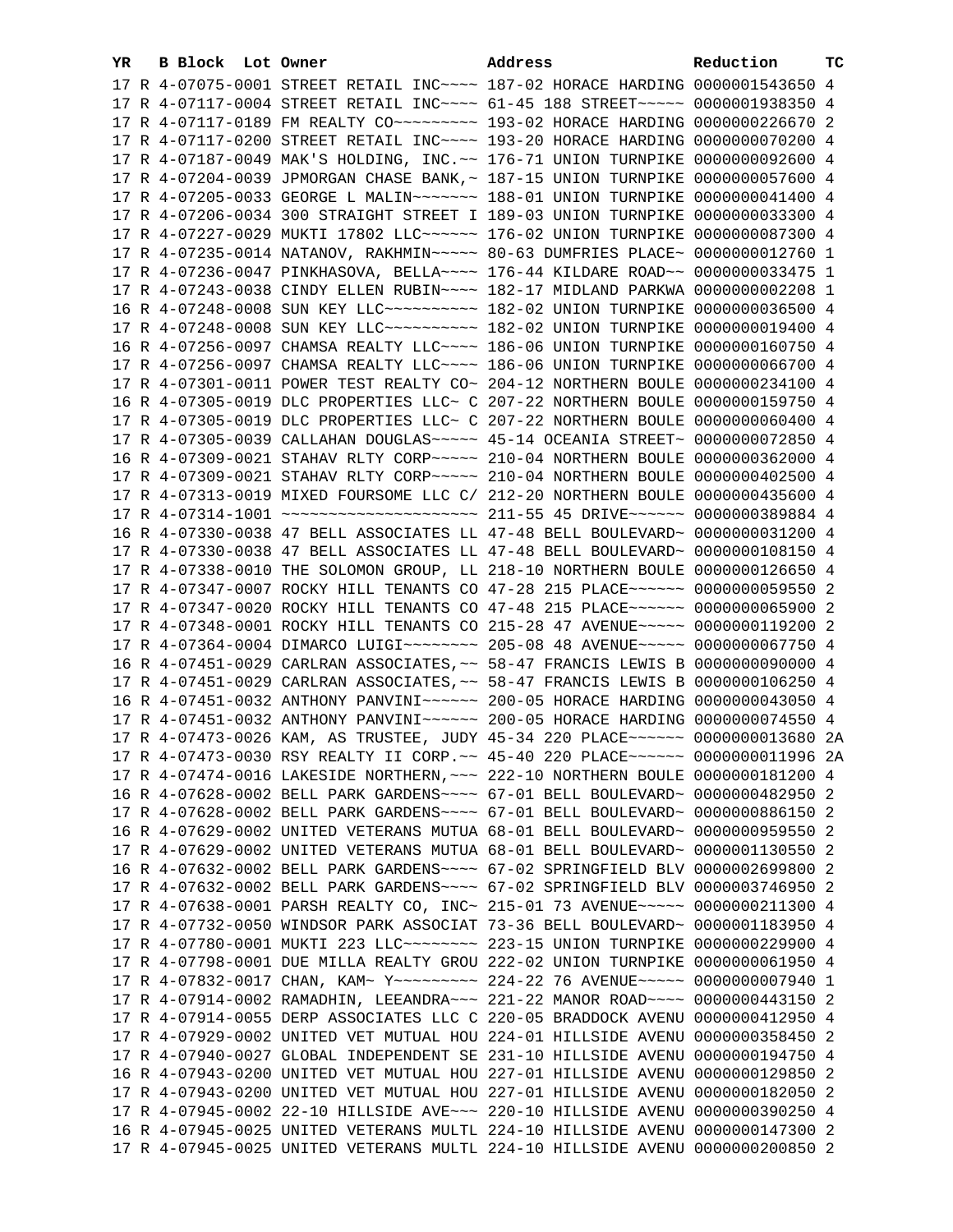| 16 R 4-07968-0031 BRADDOCK AVE OWNERS I 222-89 BRADDOCK AVENU 0000000213100 2<br>17 R 4-07968-0031 BRADDOCK AVE OWNERS I 222-89 BRADDOCK AVENU 0000000625500 2<br>17 R 4-07984-0045 RATRA, SUKHPAL~~~~~~~ 236-03 BRADDOCK AVENU 0000000036700 4<br>17 R 4-08066-0063 GONZALEZ, EUGENE~~~~~ 211 38 ROAD~~~~~~~~~~ 0000000011126 1<br>17 R 4-08092-0028 PRINCETON OWNERS CORP 44-20 DOUGLASTON PARK 0000000314300 2<br>17 R 4-08092-0033 CIAMPA DOUGLASTON CO~ 44-30 DOUGLASTON PARK 0000000805070 2<br>17 R 4-08092-0205 FAIRFIELD MANOR AT DO NORTH BOULEVARD ~~~~~~<br>0000000362850 4<br>17 R 4-08126-0093 249-11 PARA REALTY CO 249-11 NORTHERN BOULE<br>0000000022550 4<br>17 R 4-08129-0001 T & R ASSOCIATES~~~~~ 250-09 NORTHERN BOULE<br>0000000101329 4<br>17 R 4-08132-0056 25301 NORTHERN BLVD C 253-01 NORTHERN BOULE<br>0000000096400 4<br>16 R 4-08132-0058 HARBEST INC. ~~~~~~~~~ 44-07 LITTLE NECK PAR 0000000016500 4<br>17 R 4-08132-0058 HARBEST INC. ~~~~~~~~~ 44-07 LITTLE NECK PAR 0000000030000 4<br>16 R 4-08139-0045 EDWARD CANDAN~~~~~~~~ 255-01 NORTHERN BOULE<br>0000000010100 4<br>17 R 4-08139-0045 EDWARD CANDAN~~~~~~~~~~~~~~ 255-01 NORTHERN BOULE<br>0000000045200 4<br>17 R 4-08139-0047 C & C NEW ERA NY LLC~ 255-05 NORTHERN BOULE<br>0000000014350 4<br>16 R 4-08139-0052 RELWEX FAMILY LIMITED 255-17 NORTHERN BOULE<br>0000000033400 4<br>17 R 4-08139-0052 RELWEX FAMILY LIMITED 255-17 NORTHERN BOULE 0000000075700 4<br>17 R 4-08162-0480 39-08 LNP LLC -------- 39-08 LITTLE NECK PAR 0000000016000 2A<br>17 R 4-08164-0030 TWIN DEER GROUP LLC~~ 231-10 NORTHERN BOULE 0000000112950 4<br>16 R 4-08178-0001 ALAMEDA PROJECT PARTN 241-02 NORTHERN BOULE 0000000157500 4<br>17 R 4-08178-0001 ALAMEDA PROJECT PARTN 241-02 NORTHERN BOULE 0000000254700 4<br>16 R 4-08215-0020 NORTH FORK BANK~~~~~~ 248-40 NORTHERN BOULE 0000000163200 4<br>17 R 4-08215-0020 NORTH FORK BANK~~~~~~ 248-40 NORTHERN BOULE 0000000241950 4<br>16 R 4-08215-0024 CCES LITTLE NECK REAL 249-20 NORTHERN BOULE 0000000531400 4<br>17 R 4-08215-0024 CCES LITTLE NECK REAL 249-20 NORTHERN BOULE 0000000848200 4<br>16 R 4-08226-0010 MARATHON PARKWAY ASSO 45-17 MARATHON PARKWA 0000000143850 4<br>17 R 4-08226-0010 MARATHON PARKWAY ASSO 45-17 MARATHON PARKWA 0000000210000 4<br>16 R 4-08227-0039 CASSARO FRANK~~~~~~~~ 251-30 NORTHERN BOULE 0000000047200 4<br>17 R 4-08227-0039 CASSARO FRANK~~~~~~~~ 251-30 NORTHERN BOULE 0000000058000 4<br>17 R 4-08228-0097 JAMES PARISANO~~~~~~~~~~~~~ 251-50 HAND ROAD~~~~~~ 00000000003510 1<br>16 R 4-08229-0025 TREEMAR ASSOCIATES LL 45-18 LITTLE NECK PAR 0000000026800 4<br>17 R 4-08229-0025 TREEMAR ASSOCIATES LL 45-18 LITTLE NECK PAR 0000000035800 4<br>17 R 4-08256-0108 VALERIE ARMS APARTMEN 54-40 LITTLE NECK PAR 0000001134750 2<br>16 R 4-08260-0009 S T T REALTY CORP. ~~~ 253-22 NORTHERN BOULE 0000000298950 4<br>17 R 4-08260-0009 S T T REALTY CORP. ~~~ 253-22 NORTHERN BOULE 0000000200200 4<br>16 R 4-08261-0088 HUNDERT FAMILY PARTNE 46-19 LITTLE NECK PAR 0000000009400 4<br>17 R 4-08261-0088 HUNDERT FAMILY PARTNE 46-19 LITTLE NECK PAR 0000000020265 4<br>17 R 4-08263-0069 HARRISON, MARGARET~~~ 48-30 GLENWOOD STREET 0000000001528 1<br>17 R 4-08263-0143 PARVER EDWARD~~~~~~~~ 47-41 LITTLE NECK PAR 0000000061900 4<br>16 R 4-08401-0350 FLORAL PARK OWNRS INC 251-38 71 ROAD ~~~~~~~ 0000000670150 2<br>17 R 4-08401-0350 FLORAL PARK OWNRS INC 251-38 71 ROAD~~~~~~~ 0000000410250 2<br>16 R 4-08401-0600 GF GRAND CENTRAL LLC~ 245-10 GRAND CENTRAL~ 0000001224000 2<br>17 R 4-08401-0600 GF GRAND CENTRAL LLC~ 245-10 GRAND CENTRAL~ 0000001654456 2<br>16 R 4-08401-0675 FLORAL PARK OWNRS INC 251-38 71 AVENUE~~~~~ 0000000298550 2<br>17 R 4-08401-0675 FLORAL PARK OWNRS INC 251-38 71 AVENUE~~~~~ 0000000519300 2<br>17 R 4-08507-0036 NORTH FORK BANK~~~~~~ 252-21 UNION TURNPIKE 0000000151300 4<br>17 R 4-08541-0062 26501 UNION TURNPIKE~ 265-01 UNION TURNPIKE 0000000111400 4<br>16 R 4-08658-0027 IRONBOUND INVESTMENT~ 244-27 BRADDOCK AVENU 0000000066550 4<br>17 R 4-08658-0027 IRONBOUND INVESTMENT~ 244-27 BRADDOCK AVENU 0000000239350 4<br>17 R 4-08662-0053 247-25 LLC ----------- 247-25 JERICHO TURNPI 0000000017100 4<br>16 R 4-08668-0143 BELLEROSE JAMAICA LLC 251-21 JERICHO TURNPI 0000000597650 4<br>17 R 4-08668-0143 BELLEROSE JAMAICA LLC 251-21 JERICHO TURNPI 0000000561900 4<br>17 R 4-08671-0065 RAJMANGAL-ERNEST, LAX 268-10 UNION TURNPIKE 00000000001015 1<br>17 R 4-08675-0070 HILLSIDE-QUEENS CO, ~~ 272-08 UNION TURNPIKE 0000000027500 4<br>17 R 4-08690-0073 ST 183 ASSOCIATES~~~~ 253-11 80 AVENUE~~~~~ 0000000064050 4<br>17 R 4-08708-0050 GISMONDI, AS CO-TRUST 271-01 80 AVENUE~~~~~ 0000000045850 4<br>16 R 4-08768-0001 DAVID L. HITZIG, LLC~ 256-01 HILLSIDE AVENU 0000000167650 4 | YR. | B Block Lot Owner |  | Address | Reduction | тc |
|--------------------------------------------------------------------------------------------------------------------------------------------------------------------------------------------------------------------------------------------------------------------------------------------------------------------------------------------------------------------------------------------------------------------------------------------------------------------------------------------------------------------------------------------------------------------------------------------------------------------------------------------------------------------------------------------------------------------------------------------------------------------------------------------------------------------------------------------------------------------------------------------------------------------------------------------------------------------------------------------------------------------------------------------------------------------------------------------------------------------------------------------------------------------------------------------------------------------------------------------------------------------------------------------------------------------------------------------------------------------------------------------------------------------------------------------------------------------------------------------------------------------------------------------------------------------------------------------------------------------------------------------------------------------------------------------------------------------------------------------------------------------------------------------------------------------------------------------------------------------------------------------------------------------------------------------------------------------------------------------------------------------------------------------------------------------------------------------------------------------------------------------------------------------------------------------------------------------------------------------------------------------------------------------------------------------------------------------------------------------------------------------------------------------------------------------------------------------------------------------------------------------------------------------------------------------------------------------------------------------------------------------------------------------------------------------------------------------------------------------------------------------------------------------------------------------------------------------------------------------------------------------------------------------------------------------------------------------------------------------------------------------------------------------------------------------------------------------------------------------------------------------------------------------------------------------------------------------------------------------------------------------------------------------------------------------------------------------------------------------------------------------------------------------------------------------------------------------------------------------------------------------------------------------------------------------------------------------------------------------------------------------------------------------------------------------------------------------------------------------------------------------------------------------------------------------------------------------------------------------------------------------------------------------------------------------------------------------------------------------------------------------------------------------------------------------------------------------------------------------------------------------------------------------------------------------------------------------------------------------------------------------------------------------------------------------------------------------------------------------------------------------------------------------------------------------------------------------------------------------------------------------------------------------------------------------------------------------------------------------------------------------------------------------------------------------------------------------------------------------------------------------------------------------------------------------------------------------------------|-----|-------------------|--|---------|-----------|----|
|                                                                                                                                                                                                                                                                                                                                                                                                                                                                                                                                                                                                                                                                                                                                                                                                                                                                                                                                                                                                                                                                                                                                                                                                                                                                                                                                                                                                                                                                                                                                                                                                                                                                                                                                                                                                                                                                                                                                                                                                                                                                                                                                                                                                                                                                                                                                                                                                                                                                                                                                                                                                                                                                                                                                                                                                                                                                                                                                                                                                                                                                                                                                                                                                                                                                                                                                                                                                                                                                                                                                                                                                                                                                                                                                                                                                                                                                                                                                                                                                                                                                                                                                                                                                                                                                                                                                                                                                                                                                                                                                                                                                                                                                                                                                                                                                                                                        |     |                   |  |         |           |    |
|                                                                                                                                                                                                                                                                                                                                                                                                                                                                                                                                                                                                                                                                                                                                                                                                                                                                                                                                                                                                                                                                                                                                                                                                                                                                                                                                                                                                                                                                                                                                                                                                                                                                                                                                                                                                                                                                                                                                                                                                                                                                                                                                                                                                                                                                                                                                                                                                                                                                                                                                                                                                                                                                                                                                                                                                                                                                                                                                                                                                                                                                                                                                                                                                                                                                                                                                                                                                                                                                                                                                                                                                                                                                                                                                                                                                                                                                                                                                                                                                                                                                                                                                                                                                                                                                                                                                                                                                                                                                                                                                                                                                                                                                                                                                                                                                                                                        |     |                   |  |         |           |    |
|                                                                                                                                                                                                                                                                                                                                                                                                                                                                                                                                                                                                                                                                                                                                                                                                                                                                                                                                                                                                                                                                                                                                                                                                                                                                                                                                                                                                                                                                                                                                                                                                                                                                                                                                                                                                                                                                                                                                                                                                                                                                                                                                                                                                                                                                                                                                                                                                                                                                                                                                                                                                                                                                                                                                                                                                                                                                                                                                                                                                                                                                                                                                                                                                                                                                                                                                                                                                                                                                                                                                                                                                                                                                                                                                                                                                                                                                                                                                                                                                                                                                                                                                                                                                                                                                                                                                                                                                                                                                                                                                                                                                                                                                                                                                                                                                                                                        |     |                   |  |         |           |    |
|                                                                                                                                                                                                                                                                                                                                                                                                                                                                                                                                                                                                                                                                                                                                                                                                                                                                                                                                                                                                                                                                                                                                                                                                                                                                                                                                                                                                                                                                                                                                                                                                                                                                                                                                                                                                                                                                                                                                                                                                                                                                                                                                                                                                                                                                                                                                                                                                                                                                                                                                                                                                                                                                                                                                                                                                                                                                                                                                                                                                                                                                                                                                                                                                                                                                                                                                                                                                                                                                                                                                                                                                                                                                                                                                                                                                                                                                                                                                                                                                                                                                                                                                                                                                                                                                                                                                                                                                                                                                                                                                                                                                                                                                                                                                                                                                                                                        |     |                   |  |         |           |    |
|                                                                                                                                                                                                                                                                                                                                                                                                                                                                                                                                                                                                                                                                                                                                                                                                                                                                                                                                                                                                                                                                                                                                                                                                                                                                                                                                                                                                                                                                                                                                                                                                                                                                                                                                                                                                                                                                                                                                                                                                                                                                                                                                                                                                                                                                                                                                                                                                                                                                                                                                                                                                                                                                                                                                                                                                                                                                                                                                                                                                                                                                                                                                                                                                                                                                                                                                                                                                                                                                                                                                                                                                                                                                                                                                                                                                                                                                                                                                                                                                                                                                                                                                                                                                                                                                                                                                                                                                                                                                                                                                                                                                                                                                                                                                                                                                                                                        |     |                   |  |         |           |    |
|                                                                                                                                                                                                                                                                                                                                                                                                                                                                                                                                                                                                                                                                                                                                                                                                                                                                                                                                                                                                                                                                                                                                                                                                                                                                                                                                                                                                                                                                                                                                                                                                                                                                                                                                                                                                                                                                                                                                                                                                                                                                                                                                                                                                                                                                                                                                                                                                                                                                                                                                                                                                                                                                                                                                                                                                                                                                                                                                                                                                                                                                                                                                                                                                                                                                                                                                                                                                                                                                                                                                                                                                                                                                                                                                                                                                                                                                                                                                                                                                                                                                                                                                                                                                                                                                                                                                                                                                                                                                                                                                                                                                                                                                                                                                                                                                                                                        |     |                   |  |         |           |    |
|                                                                                                                                                                                                                                                                                                                                                                                                                                                                                                                                                                                                                                                                                                                                                                                                                                                                                                                                                                                                                                                                                                                                                                                                                                                                                                                                                                                                                                                                                                                                                                                                                                                                                                                                                                                                                                                                                                                                                                                                                                                                                                                                                                                                                                                                                                                                                                                                                                                                                                                                                                                                                                                                                                                                                                                                                                                                                                                                                                                                                                                                                                                                                                                                                                                                                                                                                                                                                                                                                                                                                                                                                                                                                                                                                                                                                                                                                                                                                                                                                                                                                                                                                                                                                                                                                                                                                                                                                                                                                                                                                                                                                                                                                                                                                                                                                                                        |     |                   |  |         |           |    |
|                                                                                                                                                                                                                                                                                                                                                                                                                                                                                                                                                                                                                                                                                                                                                                                                                                                                                                                                                                                                                                                                                                                                                                                                                                                                                                                                                                                                                                                                                                                                                                                                                                                                                                                                                                                                                                                                                                                                                                                                                                                                                                                                                                                                                                                                                                                                                                                                                                                                                                                                                                                                                                                                                                                                                                                                                                                                                                                                                                                                                                                                                                                                                                                                                                                                                                                                                                                                                                                                                                                                                                                                                                                                                                                                                                                                                                                                                                                                                                                                                                                                                                                                                                                                                                                                                                                                                                                                                                                                                                                                                                                                                                                                                                                                                                                                                                                        |     |                   |  |         |           |    |
|                                                                                                                                                                                                                                                                                                                                                                                                                                                                                                                                                                                                                                                                                                                                                                                                                                                                                                                                                                                                                                                                                                                                                                                                                                                                                                                                                                                                                                                                                                                                                                                                                                                                                                                                                                                                                                                                                                                                                                                                                                                                                                                                                                                                                                                                                                                                                                                                                                                                                                                                                                                                                                                                                                                                                                                                                                                                                                                                                                                                                                                                                                                                                                                                                                                                                                                                                                                                                                                                                                                                                                                                                                                                                                                                                                                                                                                                                                                                                                                                                                                                                                                                                                                                                                                                                                                                                                                                                                                                                                                                                                                                                                                                                                                                                                                                                                                        |     |                   |  |         |           |    |
|                                                                                                                                                                                                                                                                                                                                                                                                                                                                                                                                                                                                                                                                                                                                                                                                                                                                                                                                                                                                                                                                                                                                                                                                                                                                                                                                                                                                                                                                                                                                                                                                                                                                                                                                                                                                                                                                                                                                                                                                                                                                                                                                                                                                                                                                                                                                                                                                                                                                                                                                                                                                                                                                                                                                                                                                                                                                                                                                                                                                                                                                                                                                                                                                                                                                                                                                                                                                                                                                                                                                                                                                                                                                                                                                                                                                                                                                                                                                                                                                                                                                                                                                                                                                                                                                                                                                                                                                                                                                                                                                                                                                                                                                                                                                                                                                                                                        |     |                   |  |         |           |    |
|                                                                                                                                                                                                                                                                                                                                                                                                                                                                                                                                                                                                                                                                                                                                                                                                                                                                                                                                                                                                                                                                                                                                                                                                                                                                                                                                                                                                                                                                                                                                                                                                                                                                                                                                                                                                                                                                                                                                                                                                                                                                                                                                                                                                                                                                                                                                                                                                                                                                                                                                                                                                                                                                                                                                                                                                                                                                                                                                                                                                                                                                                                                                                                                                                                                                                                                                                                                                                                                                                                                                                                                                                                                                                                                                                                                                                                                                                                                                                                                                                                                                                                                                                                                                                                                                                                                                                                                                                                                                                                                                                                                                                                                                                                                                                                                                                                                        |     |                   |  |         |           |    |
|                                                                                                                                                                                                                                                                                                                                                                                                                                                                                                                                                                                                                                                                                                                                                                                                                                                                                                                                                                                                                                                                                                                                                                                                                                                                                                                                                                                                                                                                                                                                                                                                                                                                                                                                                                                                                                                                                                                                                                                                                                                                                                                                                                                                                                                                                                                                                                                                                                                                                                                                                                                                                                                                                                                                                                                                                                                                                                                                                                                                                                                                                                                                                                                                                                                                                                                                                                                                                                                                                                                                                                                                                                                                                                                                                                                                                                                                                                                                                                                                                                                                                                                                                                                                                                                                                                                                                                                                                                                                                                                                                                                                                                                                                                                                                                                                                                                        |     |                   |  |         |           |    |
|                                                                                                                                                                                                                                                                                                                                                                                                                                                                                                                                                                                                                                                                                                                                                                                                                                                                                                                                                                                                                                                                                                                                                                                                                                                                                                                                                                                                                                                                                                                                                                                                                                                                                                                                                                                                                                                                                                                                                                                                                                                                                                                                                                                                                                                                                                                                                                                                                                                                                                                                                                                                                                                                                                                                                                                                                                                                                                                                                                                                                                                                                                                                                                                                                                                                                                                                                                                                                                                                                                                                                                                                                                                                                                                                                                                                                                                                                                                                                                                                                                                                                                                                                                                                                                                                                                                                                                                                                                                                                                                                                                                                                                                                                                                                                                                                                                                        |     |                   |  |         |           |    |
|                                                                                                                                                                                                                                                                                                                                                                                                                                                                                                                                                                                                                                                                                                                                                                                                                                                                                                                                                                                                                                                                                                                                                                                                                                                                                                                                                                                                                                                                                                                                                                                                                                                                                                                                                                                                                                                                                                                                                                                                                                                                                                                                                                                                                                                                                                                                                                                                                                                                                                                                                                                                                                                                                                                                                                                                                                                                                                                                                                                                                                                                                                                                                                                                                                                                                                                                                                                                                                                                                                                                                                                                                                                                                                                                                                                                                                                                                                                                                                                                                                                                                                                                                                                                                                                                                                                                                                                                                                                                                                                                                                                                                                                                                                                                                                                                                                                        |     |                   |  |         |           |    |
|                                                                                                                                                                                                                                                                                                                                                                                                                                                                                                                                                                                                                                                                                                                                                                                                                                                                                                                                                                                                                                                                                                                                                                                                                                                                                                                                                                                                                                                                                                                                                                                                                                                                                                                                                                                                                                                                                                                                                                                                                                                                                                                                                                                                                                                                                                                                                                                                                                                                                                                                                                                                                                                                                                                                                                                                                                                                                                                                                                                                                                                                                                                                                                                                                                                                                                                                                                                                                                                                                                                                                                                                                                                                                                                                                                                                                                                                                                                                                                                                                                                                                                                                                                                                                                                                                                                                                                                                                                                                                                                                                                                                                                                                                                                                                                                                                                                        |     |                   |  |         |           |    |
|                                                                                                                                                                                                                                                                                                                                                                                                                                                                                                                                                                                                                                                                                                                                                                                                                                                                                                                                                                                                                                                                                                                                                                                                                                                                                                                                                                                                                                                                                                                                                                                                                                                                                                                                                                                                                                                                                                                                                                                                                                                                                                                                                                                                                                                                                                                                                                                                                                                                                                                                                                                                                                                                                                                                                                                                                                                                                                                                                                                                                                                                                                                                                                                                                                                                                                                                                                                                                                                                                                                                                                                                                                                                                                                                                                                                                                                                                                                                                                                                                                                                                                                                                                                                                                                                                                                                                                                                                                                                                                                                                                                                                                                                                                                                                                                                                                                        |     |                   |  |         |           |    |
|                                                                                                                                                                                                                                                                                                                                                                                                                                                                                                                                                                                                                                                                                                                                                                                                                                                                                                                                                                                                                                                                                                                                                                                                                                                                                                                                                                                                                                                                                                                                                                                                                                                                                                                                                                                                                                                                                                                                                                                                                                                                                                                                                                                                                                                                                                                                                                                                                                                                                                                                                                                                                                                                                                                                                                                                                                                                                                                                                                                                                                                                                                                                                                                                                                                                                                                                                                                                                                                                                                                                                                                                                                                                                                                                                                                                                                                                                                                                                                                                                                                                                                                                                                                                                                                                                                                                                                                                                                                                                                                                                                                                                                                                                                                                                                                                                                                        |     |                   |  |         |           |    |
|                                                                                                                                                                                                                                                                                                                                                                                                                                                                                                                                                                                                                                                                                                                                                                                                                                                                                                                                                                                                                                                                                                                                                                                                                                                                                                                                                                                                                                                                                                                                                                                                                                                                                                                                                                                                                                                                                                                                                                                                                                                                                                                                                                                                                                                                                                                                                                                                                                                                                                                                                                                                                                                                                                                                                                                                                                                                                                                                                                                                                                                                                                                                                                                                                                                                                                                                                                                                                                                                                                                                                                                                                                                                                                                                                                                                                                                                                                                                                                                                                                                                                                                                                                                                                                                                                                                                                                                                                                                                                                                                                                                                                                                                                                                                                                                                                                                        |     |                   |  |         |           |    |
|                                                                                                                                                                                                                                                                                                                                                                                                                                                                                                                                                                                                                                                                                                                                                                                                                                                                                                                                                                                                                                                                                                                                                                                                                                                                                                                                                                                                                                                                                                                                                                                                                                                                                                                                                                                                                                                                                                                                                                                                                                                                                                                                                                                                                                                                                                                                                                                                                                                                                                                                                                                                                                                                                                                                                                                                                                                                                                                                                                                                                                                                                                                                                                                                                                                                                                                                                                                                                                                                                                                                                                                                                                                                                                                                                                                                                                                                                                                                                                                                                                                                                                                                                                                                                                                                                                                                                                                                                                                                                                                                                                                                                                                                                                                                                                                                                                                        |     |                   |  |         |           |    |
|                                                                                                                                                                                                                                                                                                                                                                                                                                                                                                                                                                                                                                                                                                                                                                                                                                                                                                                                                                                                                                                                                                                                                                                                                                                                                                                                                                                                                                                                                                                                                                                                                                                                                                                                                                                                                                                                                                                                                                                                                                                                                                                                                                                                                                                                                                                                                                                                                                                                                                                                                                                                                                                                                                                                                                                                                                                                                                                                                                                                                                                                                                                                                                                                                                                                                                                                                                                                                                                                                                                                                                                                                                                                                                                                                                                                                                                                                                                                                                                                                                                                                                                                                                                                                                                                                                                                                                                                                                                                                                                                                                                                                                                                                                                                                                                                                                                        |     |                   |  |         |           |    |
|                                                                                                                                                                                                                                                                                                                                                                                                                                                                                                                                                                                                                                                                                                                                                                                                                                                                                                                                                                                                                                                                                                                                                                                                                                                                                                                                                                                                                                                                                                                                                                                                                                                                                                                                                                                                                                                                                                                                                                                                                                                                                                                                                                                                                                                                                                                                                                                                                                                                                                                                                                                                                                                                                                                                                                                                                                                                                                                                                                                                                                                                                                                                                                                                                                                                                                                                                                                                                                                                                                                                                                                                                                                                                                                                                                                                                                                                                                                                                                                                                                                                                                                                                                                                                                                                                                                                                                                                                                                                                                                                                                                                                                                                                                                                                                                                                                                        |     |                   |  |         |           |    |
|                                                                                                                                                                                                                                                                                                                                                                                                                                                                                                                                                                                                                                                                                                                                                                                                                                                                                                                                                                                                                                                                                                                                                                                                                                                                                                                                                                                                                                                                                                                                                                                                                                                                                                                                                                                                                                                                                                                                                                                                                                                                                                                                                                                                                                                                                                                                                                                                                                                                                                                                                                                                                                                                                                                                                                                                                                                                                                                                                                                                                                                                                                                                                                                                                                                                                                                                                                                                                                                                                                                                                                                                                                                                                                                                                                                                                                                                                                                                                                                                                                                                                                                                                                                                                                                                                                                                                                                                                                                                                                                                                                                                                                                                                                                                                                                                                                                        |     |                   |  |         |           |    |
|                                                                                                                                                                                                                                                                                                                                                                                                                                                                                                                                                                                                                                                                                                                                                                                                                                                                                                                                                                                                                                                                                                                                                                                                                                                                                                                                                                                                                                                                                                                                                                                                                                                                                                                                                                                                                                                                                                                                                                                                                                                                                                                                                                                                                                                                                                                                                                                                                                                                                                                                                                                                                                                                                                                                                                                                                                                                                                                                                                                                                                                                                                                                                                                                                                                                                                                                                                                                                                                                                                                                                                                                                                                                                                                                                                                                                                                                                                                                                                                                                                                                                                                                                                                                                                                                                                                                                                                                                                                                                                                                                                                                                                                                                                                                                                                                                                                        |     |                   |  |         |           |    |
|                                                                                                                                                                                                                                                                                                                                                                                                                                                                                                                                                                                                                                                                                                                                                                                                                                                                                                                                                                                                                                                                                                                                                                                                                                                                                                                                                                                                                                                                                                                                                                                                                                                                                                                                                                                                                                                                                                                                                                                                                                                                                                                                                                                                                                                                                                                                                                                                                                                                                                                                                                                                                                                                                                                                                                                                                                                                                                                                                                                                                                                                                                                                                                                                                                                                                                                                                                                                                                                                                                                                                                                                                                                                                                                                                                                                                                                                                                                                                                                                                                                                                                                                                                                                                                                                                                                                                                                                                                                                                                                                                                                                                                                                                                                                                                                                                                                        |     |                   |  |         |           |    |
|                                                                                                                                                                                                                                                                                                                                                                                                                                                                                                                                                                                                                                                                                                                                                                                                                                                                                                                                                                                                                                                                                                                                                                                                                                                                                                                                                                                                                                                                                                                                                                                                                                                                                                                                                                                                                                                                                                                                                                                                                                                                                                                                                                                                                                                                                                                                                                                                                                                                                                                                                                                                                                                                                                                                                                                                                                                                                                                                                                                                                                                                                                                                                                                                                                                                                                                                                                                                                                                                                                                                                                                                                                                                                                                                                                                                                                                                                                                                                                                                                                                                                                                                                                                                                                                                                                                                                                                                                                                                                                                                                                                                                                                                                                                                                                                                                                                        |     |                   |  |         |           |    |
|                                                                                                                                                                                                                                                                                                                                                                                                                                                                                                                                                                                                                                                                                                                                                                                                                                                                                                                                                                                                                                                                                                                                                                                                                                                                                                                                                                                                                                                                                                                                                                                                                                                                                                                                                                                                                                                                                                                                                                                                                                                                                                                                                                                                                                                                                                                                                                                                                                                                                                                                                                                                                                                                                                                                                                                                                                                                                                                                                                                                                                                                                                                                                                                                                                                                                                                                                                                                                                                                                                                                                                                                                                                                                                                                                                                                                                                                                                                                                                                                                                                                                                                                                                                                                                                                                                                                                                                                                                                                                                                                                                                                                                                                                                                                                                                                                                                        |     |                   |  |         |           |    |
|                                                                                                                                                                                                                                                                                                                                                                                                                                                                                                                                                                                                                                                                                                                                                                                                                                                                                                                                                                                                                                                                                                                                                                                                                                                                                                                                                                                                                                                                                                                                                                                                                                                                                                                                                                                                                                                                                                                                                                                                                                                                                                                                                                                                                                                                                                                                                                                                                                                                                                                                                                                                                                                                                                                                                                                                                                                                                                                                                                                                                                                                                                                                                                                                                                                                                                                                                                                                                                                                                                                                                                                                                                                                                                                                                                                                                                                                                                                                                                                                                                                                                                                                                                                                                                                                                                                                                                                                                                                                                                                                                                                                                                                                                                                                                                                                                                                        |     |                   |  |         |           |    |
|                                                                                                                                                                                                                                                                                                                                                                                                                                                                                                                                                                                                                                                                                                                                                                                                                                                                                                                                                                                                                                                                                                                                                                                                                                                                                                                                                                                                                                                                                                                                                                                                                                                                                                                                                                                                                                                                                                                                                                                                                                                                                                                                                                                                                                                                                                                                                                                                                                                                                                                                                                                                                                                                                                                                                                                                                                                                                                                                                                                                                                                                                                                                                                                                                                                                                                                                                                                                                                                                                                                                                                                                                                                                                                                                                                                                                                                                                                                                                                                                                                                                                                                                                                                                                                                                                                                                                                                                                                                                                                                                                                                                                                                                                                                                                                                                                                                        |     |                   |  |         |           |    |
|                                                                                                                                                                                                                                                                                                                                                                                                                                                                                                                                                                                                                                                                                                                                                                                                                                                                                                                                                                                                                                                                                                                                                                                                                                                                                                                                                                                                                                                                                                                                                                                                                                                                                                                                                                                                                                                                                                                                                                                                                                                                                                                                                                                                                                                                                                                                                                                                                                                                                                                                                                                                                                                                                                                                                                                                                                                                                                                                                                                                                                                                                                                                                                                                                                                                                                                                                                                                                                                                                                                                                                                                                                                                                                                                                                                                                                                                                                                                                                                                                                                                                                                                                                                                                                                                                                                                                                                                                                                                                                                                                                                                                                                                                                                                                                                                                                                        |     |                   |  |         |           |    |
|                                                                                                                                                                                                                                                                                                                                                                                                                                                                                                                                                                                                                                                                                                                                                                                                                                                                                                                                                                                                                                                                                                                                                                                                                                                                                                                                                                                                                                                                                                                                                                                                                                                                                                                                                                                                                                                                                                                                                                                                                                                                                                                                                                                                                                                                                                                                                                                                                                                                                                                                                                                                                                                                                                                                                                                                                                                                                                                                                                                                                                                                                                                                                                                                                                                                                                                                                                                                                                                                                                                                                                                                                                                                                                                                                                                                                                                                                                                                                                                                                                                                                                                                                                                                                                                                                                                                                                                                                                                                                                                                                                                                                                                                                                                                                                                                                                                        |     |                   |  |         |           |    |
|                                                                                                                                                                                                                                                                                                                                                                                                                                                                                                                                                                                                                                                                                                                                                                                                                                                                                                                                                                                                                                                                                                                                                                                                                                                                                                                                                                                                                                                                                                                                                                                                                                                                                                                                                                                                                                                                                                                                                                                                                                                                                                                                                                                                                                                                                                                                                                                                                                                                                                                                                                                                                                                                                                                                                                                                                                                                                                                                                                                                                                                                                                                                                                                                                                                                                                                                                                                                                                                                                                                                                                                                                                                                                                                                                                                                                                                                                                                                                                                                                                                                                                                                                                                                                                                                                                                                                                                                                                                                                                                                                                                                                                                                                                                                                                                                                                                        |     |                   |  |         |           |    |
|                                                                                                                                                                                                                                                                                                                                                                                                                                                                                                                                                                                                                                                                                                                                                                                                                                                                                                                                                                                                                                                                                                                                                                                                                                                                                                                                                                                                                                                                                                                                                                                                                                                                                                                                                                                                                                                                                                                                                                                                                                                                                                                                                                                                                                                                                                                                                                                                                                                                                                                                                                                                                                                                                                                                                                                                                                                                                                                                                                                                                                                                                                                                                                                                                                                                                                                                                                                                                                                                                                                                                                                                                                                                                                                                                                                                                                                                                                                                                                                                                                                                                                                                                                                                                                                                                                                                                                                                                                                                                                                                                                                                                                                                                                                                                                                                                                                        |     |                   |  |         |           |    |
|                                                                                                                                                                                                                                                                                                                                                                                                                                                                                                                                                                                                                                                                                                                                                                                                                                                                                                                                                                                                                                                                                                                                                                                                                                                                                                                                                                                                                                                                                                                                                                                                                                                                                                                                                                                                                                                                                                                                                                                                                                                                                                                                                                                                                                                                                                                                                                                                                                                                                                                                                                                                                                                                                                                                                                                                                                                                                                                                                                                                                                                                                                                                                                                                                                                                                                                                                                                                                                                                                                                                                                                                                                                                                                                                                                                                                                                                                                                                                                                                                                                                                                                                                                                                                                                                                                                                                                                                                                                                                                                                                                                                                                                                                                                                                                                                                                                        |     |                   |  |         |           |    |
|                                                                                                                                                                                                                                                                                                                                                                                                                                                                                                                                                                                                                                                                                                                                                                                                                                                                                                                                                                                                                                                                                                                                                                                                                                                                                                                                                                                                                                                                                                                                                                                                                                                                                                                                                                                                                                                                                                                                                                                                                                                                                                                                                                                                                                                                                                                                                                                                                                                                                                                                                                                                                                                                                                                                                                                                                                                                                                                                                                                                                                                                                                                                                                                                                                                                                                                                                                                                                                                                                                                                                                                                                                                                                                                                                                                                                                                                                                                                                                                                                                                                                                                                                                                                                                                                                                                                                                                                                                                                                                                                                                                                                                                                                                                                                                                                                                                        |     |                   |  |         |           |    |
|                                                                                                                                                                                                                                                                                                                                                                                                                                                                                                                                                                                                                                                                                                                                                                                                                                                                                                                                                                                                                                                                                                                                                                                                                                                                                                                                                                                                                                                                                                                                                                                                                                                                                                                                                                                                                                                                                                                                                                                                                                                                                                                                                                                                                                                                                                                                                                                                                                                                                                                                                                                                                                                                                                                                                                                                                                                                                                                                                                                                                                                                                                                                                                                                                                                                                                                                                                                                                                                                                                                                                                                                                                                                                                                                                                                                                                                                                                                                                                                                                                                                                                                                                                                                                                                                                                                                                                                                                                                                                                                                                                                                                                                                                                                                                                                                                                                        |     |                   |  |         |           |    |
|                                                                                                                                                                                                                                                                                                                                                                                                                                                                                                                                                                                                                                                                                                                                                                                                                                                                                                                                                                                                                                                                                                                                                                                                                                                                                                                                                                                                                                                                                                                                                                                                                                                                                                                                                                                                                                                                                                                                                                                                                                                                                                                                                                                                                                                                                                                                                                                                                                                                                                                                                                                                                                                                                                                                                                                                                                                                                                                                                                                                                                                                                                                                                                                                                                                                                                                                                                                                                                                                                                                                                                                                                                                                                                                                                                                                                                                                                                                                                                                                                                                                                                                                                                                                                                                                                                                                                                                                                                                                                                                                                                                                                                                                                                                                                                                                                                                        |     |                   |  |         |           |    |
|                                                                                                                                                                                                                                                                                                                                                                                                                                                                                                                                                                                                                                                                                                                                                                                                                                                                                                                                                                                                                                                                                                                                                                                                                                                                                                                                                                                                                                                                                                                                                                                                                                                                                                                                                                                                                                                                                                                                                                                                                                                                                                                                                                                                                                                                                                                                                                                                                                                                                                                                                                                                                                                                                                                                                                                                                                                                                                                                                                                                                                                                                                                                                                                                                                                                                                                                                                                                                                                                                                                                                                                                                                                                                                                                                                                                                                                                                                                                                                                                                                                                                                                                                                                                                                                                                                                                                                                                                                                                                                                                                                                                                                                                                                                                                                                                                                                        |     |                   |  |         |           |    |
|                                                                                                                                                                                                                                                                                                                                                                                                                                                                                                                                                                                                                                                                                                                                                                                                                                                                                                                                                                                                                                                                                                                                                                                                                                                                                                                                                                                                                                                                                                                                                                                                                                                                                                                                                                                                                                                                                                                                                                                                                                                                                                                                                                                                                                                                                                                                                                                                                                                                                                                                                                                                                                                                                                                                                                                                                                                                                                                                                                                                                                                                                                                                                                                                                                                                                                                                                                                                                                                                                                                                                                                                                                                                                                                                                                                                                                                                                                                                                                                                                                                                                                                                                                                                                                                                                                                                                                                                                                                                                                                                                                                                                                                                                                                                                                                                                                                        |     |                   |  |         |           |    |
|                                                                                                                                                                                                                                                                                                                                                                                                                                                                                                                                                                                                                                                                                                                                                                                                                                                                                                                                                                                                                                                                                                                                                                                                                                                                                                                                                                                                                                                                                                                                                                                                                                                                                                                                                                                                                                                                                                                                                                                                                                                                                                                                                                                                                                                                                                                                                                                                                                                                                                                                                                                                                                                                                                                                                                                                                                                                                                                                                                                                                                                                                                                                                                                                                                                                                                                                                                                                                                                                                                                                                                                                                                                                                                                                                                                                                                                                                                                                                                                                                                                                                                                                                                                                                                                                                                                                                                                                                                                                                                                                                                                                                                                                                                                                                                                                                                                        |     |                   |  |         |           |    |
|                                                                                                                                                                                                                                                                                                                                                                                                                                                                                                                                                                                                                                                                                                                                                                                                                                                                                                                                                                                                                                                                                                                                                                                                                                                                                                                                                                                                                                                                                                                                                                                                                                                                                                                                                                                                                                                                                                                                                                                                                                                                                                                                                                                                                                                                                                                                                                                                                                                                                                                                                                                                                                                                                                                                                                                                                                                                                                                                                                                                                                                                                                                                                                                                                                                                                                                                                                                                                                                                                                                                                                                                                                                                                                                                                                                                                                                                                                                                                                                                                                                                                                                                                                                                                                                                                                                                                                                                                                                                                                                                                                                                                                                                                                                                                                                                                                                        |     |                   |  |         |           |    |
|                                                                                                                                                                                                                                                                                                                                                                                                                                                                                                                                                                                                                                                                                                                                                                                                                                                                                                                                                                                                                                                                                                                                                                                                                                                                                                                                                                                                                                                                                                                                                                                                                                                                                                                                                                                                                                                                                                                                                                                                                                                                                                                                                                                                                                                                                                                                                                                                                                                                                                                                                                                                                                                                                                                                                                                                                                                                                                                                                                                                                                                                                                                                                                                                                                                                                                                                                                                                                                                                                                                                                                                                                                                                                                                                                                                                                                                                                                                                                                                                                                                                                                                                                                                                                                                                                                                                                                                                                                                                                                                                                                                                                                                                                                                                                                                                                                                        |     |                   |  |         |           |    |
|                                                                                                                                                                                                                                                                                                                                                                                                                                                                                                                                                                                                                                                                                                                                                                                                                                                                                                                                                                                                                                                                                                                                                                                                                                                                                                                                                                                                                                                                                                                                                                                                                                                                                                                                                                                                                                                                                                                                                                                                                                                                                                                                                                                                                                                                                                                                                                                                                                                                                                                                                                                                                                                                                                                                                                                                                                                                                                                                                                                                                                                                                                                                                                                                                                                                                                                                                                                                                                                                                                                                                                                                                                                                                                                                                                                                                                                                                                                                                                                                                                                                                                                                                                                                                                                                                                                                                                                                                                                                                                                                                                                                                                                                                                                                                                                                                                                        |     |                   |  |         |           |    |
|                                                                                                                                                                                                                                                                                                                                                                                                                                                                                                                                                                                                                                                                                                                                                                                                                                                                                                                                                                                                                                                                                                                                                                                                                                                                                                                                                                                                                                                                                                                                                                                                                                                                                                                                                                                                                                                                                                                                                                                                                                                                                                                                                                                                                                                                                                                                                                                                                                                                                                                                                                                                                                                                                                                                                                                                                                                                                                                                                                                                                                                                                                                                                                                                                                                                                                                                                                                                                                                                                                                                                                                                                                                                                                                                                                                                                                                                                                                                                                                                                                                                                                                                                                                                                                                                                                                                                                                                                                                                                                                                                                                                                                                                                                                                                                                                                                                        |     |                   |  |         |           |    |
|                                                                                                                                                                                                                                                                                                                                                                                                                                                                                                                                                                                                                                                                                                                                                                                                                                                                                                                                                                                                                                                                                                                                                                                                                                                                                                                                                                                                                                                                                                                                                                                                                                                                                                                                                                                                                                                                                                                                                                                                                                                                                                                                                                                                                                                                                                                                                                                                                                                                                                                                                                                                                                                                                                                                                                                                                                                                                                                                                                                                                                                                                                                                                                                                                                                                                                                                                                                                                                                                                                                                                                                                                                                                                                                                                                                                                                                                                                                                                                                                                                                                                                                                                                                                                                                                                                                                                                                                                                                                                                                                                                                                                                                                                                                                                                                                                                                        |     |                   |  |         |           |    |
|                                                                                                                                                                                                                                                                                                                                                                                                                                                                                                                                                                                                                                                                                                                                                                                                                                                                                                                                                                                                                                                                                                                                                                                                                                                                                                                                                                                                                                                                                                                                                                                                                                                                                                                                                                                                                                                                                                                                                                                                                                                                                                                                                                                                                                                                                                                                                                                                                                                                                                                                                                                                                                                                                                                                                                                                                                                                                                                                                                                                                                                                                                                                                                                                                                                                                                                                                                                                                                                                                                                                                                                                                                                                                                                                                                                                                                                                                                                                                                                                                                                                                                                                                                                                                                                                                                                                                                                                                                                                                                                                                                                                                                                                                                                                                                                                                                                        |     |                   |  |         |           |    |
|                                                                                                                                                                                                                                                                                                                                                                                                                                                                                                                                                                                                                                                                                                                                                                                                                                                                                                                                                                                                                                                                                                                                                                                                                                                                                                                                                                                                                                                                                                                                                                                                                                                                                                                                                                                                                                                                                                                                                                                                                                                                                                                                                                                                                                                                                                                                                                                                                                                                                                                                                                                                                                                                                                                                                                                                                                                                                                                                                                                                                                                                                                                                                                                                                                                                                                                                                                                                                                                                                                                                                                                                                                                                                                                                                                                                                                                                                                                                                                                                                                                                                                                                                                                                                                                                                                                                                                                                                                                                                                                                                                                                                                                                                                                                                                                                                                                        |     |                   |  |         |           |    |
|                                                                                                                                                                                                                                                                                                                                                                                                                                                                                                                                                                                                                                                                                                                                                                                                                                                                                                                                                                                                                                                                                                                                                                                                                                                                                                                                                                                                                                                                                                                                                                                                                                                                                                                                                                                                                                                                                                                                                                                                                                                                                                                                                                                                                                                                                                                                                                                                                                                                                                                                                                                                                                                                                                                                                                                                                                                                                                                                                                                                                                                                                                                                                                                                                                                                                                                                                                                                                                                                                                                                                                                                                                                                                                                                                                                                                                                                                                                                                                                                                                                                                                                                                                                                                                                                                                                                                                                                                                                                                                                                                                                                                                                                                                                                                                                                                                                        |     |                   |  |         |           |    |
|                                                                                                                                                                                                                                                                                                                                                                                                                                                                                                                                                                                                                                                                                                                                                                                                                                                                                                                                                                                                                                                                                                                                                                                                                                                                                                                                                                                                                                                                                                                                                                                                                                                                                                                                                                                                                                                                                                                                                                                                                                                                                                                                                                                                                                                                                                                                                                                                                                                                                                                                                                                                                                                                                                                                                                                                                                                                                                                                                                                                                                                                                                                                                                                                                                                                                                                                                                                                                                                                                                                                                                                                                                                                                                                                                                                                                                                                                                                                                                                                                                                                                                                                                                                                                                                                                                                                                                                                                                                                                                                                                                                                                                                                                                                                                                                                                                                        |     |                   |  |         |           |    |
|                                                                                                                                                                                                                                                                                                                                                                                                                                                                                                                                                                                                                                                                                                                                                                                                                                                                                                                                                                                                                                                                                                                                                                                                                                                                                                                                                                                                                                                                                                                                                                                                                                                                                                                                                                                                                                                                                                                                                                                                                                                                                                                                                                                                                                                                                                                                                                                                                                                                                                                                                                                                                                                                                                                                                                                                                                                                                                                                                                                                                                                                                                                                                                                                                                                                                                                                                                                                                                                                                                                                                                                                                                                                                                                                                                                                                                                                                                                                                                                                                                                                                                                                                                                                                                                                                                                                                                                                                                                                                                                                                                                                                                                                                                                                                                                                                                                        |     |                   |  |         |           |    |
|                                                                                                                                                                                                                                                                                                                                                                                                                                                                                                                                                                                                                                                                                                                                                                                                                                                                                                                                                                                                                                                                                                                                                                                                                                                                                                                                                                                                                                                                                                                                                                                                                                                                                                                                                                                                                                                                                                                                                                                                                                                                                                                                                                                                                                                                                                                                                                                                                                                                                                                                                                                                                                                                                                                                                                                                                                                                                                                                                                                                                                                                                                                                                                                                                                                                                                                                                                                                                                                                                                                                                                                                                                                                                                                                                                                                                                                                                                                                                                                                                                                                                                                                                                                                                                                                                                                                                                                                                                                                                                                                                                                                                                                                                                                                                                                                                                                        |     |                   |  |         |           |    |
|                                                                                                                                                                                                                                                                                                                                                                                                                                                                                                                                                                                                                                                                                                                                                                                                                                                                                                                                                                                                                                                                                                                                                                                                                                                                                                                                                                                                                                                                                                                                                                                                                                                                                                                                                                                                                                                                                                                                                                                                                                                                                                                                                                                                                                                                                                                                                                                                                                                                                                                                                                                                                                                                                                                                                                                                                                                                                                                                                                                                                                                                                                                                                                                                                                                                                                                                                                                                                                                                                                                                                                                                                                                                                                                                                                                                                                                                                                                                                                                                                                                                                                                                                                                                                                                                                                                                                                                                                                                                                                                                                                                                                                                                                                                                                                                                                                                        |     |                   |  |         |           |    |
|                                                                                                                                                                                                                                                                                                                                                                                                                                                                                                                                                                                                                                                                                                                                                                                                                                                                                                                                                                                                                                                                                                                                                                                                                                                                                                                                                                                                                                                                                                                                                                                                                                                                                                                                                                                                                                                                                                                                                                                                                                                                                                                                                                                                                                                                                                                                                                                                                                                                                                                                                                                                                                                                                                                                                                                                                                                                                                                                                                                                                                                                                                                                                                                                                                                                                                                                                                                                                                                                                                                                                                                                                                                                                                                                                                                                                                                                                                                                                                                                                                                                                                                                                                                                                                                                                                                                                                                                                                                                                                                                                                                                                                                                                                                                                                                                                                                        |     |                   |  |         |           |    |
|                                                                                                                                                                                                                                                                                                                                                                                                                                                                                                                                                                                                                                                                                                                                                                                                                                                                                                                                                                                                                                                                                                                                                                                                                                                                                                                                                                                                                                                                                                                                                                                                                                                                                                                                                                                                                                                                                                                                                                                                                                                                                                                                                                                                                                                                                                                                                                                                                                                                                                                                                                                                                                                                                                                                                                                                                                                                                                                                                                                                                                                                                                                                                                                                                                                                                                                                                                                                                                                                                                                                                                                                                                                                                                                                                                                                                                                                                                                                                                                                                                                                                                                                                                                                                                                                                                                                                                                                                                                                                                                                                                                                                                                                                                                                                                                                                                                        |     |                   |  |         |           |    |
|                                                                                                                                                                                                                                                                                                                                                                                                                                                                                                                                                                                                                                                                                                                                                                                                                                                                                                                                                                                                                                                                                                                                                                                                                                                                                                                                                                                                                                                                                                                                                                                                                                                                                                                                                                                                                                                                                                                                                                                                                                                                                                                                                                                                                                                                                                                                                                                                                                                                                                                                                                                                                                                                                                                                                                                                                                                                                                                                                                                                                                                                                                                                                                                                                                                                                                                                                                                                                                                                                                                                                                                                                                                                                                                                                                                                                                                                                                                                                                                                                                                                                                                                                                                                                                                                                                                                                                                                                                                                                                                                                                                                                                                                                                                                                                                                                                                        |     |                   |  |         |           |    |
|                                                                                                                                                                                                                                                                                                                                                                                                                                                                                                                                                                                                                                                                                                                                                                                                                                                                                                                                                                                                                                                                                                                                                                                                                                                                                                                                                                                                                                                                                                                                                                                                                                                                                                                                                                                                                                                                                                                                                                                                                                                                                                                                                                                                                                                                                                                                                                                                                                                                                                                                                                                                                                                                                                                                                                                                                                                                                                                                                                                                                                                                                                                                                                                                                                                                                                                                                                                                                                                                                                                                                                                                                                                                                                                                                                                                                                                                                                                                                                                                                                                                                                                                                                                                                                                                                                                                                                                                                                                                                                                                                                                                                                                                                                                                                                                                                                                        |     |                   |  |         |           |    |
|                                                                                                                                                                                                                                                                                                                                                                                                                                                                                                                                                                                                                                                                                                                                                                                                                                                                                                                                                                                                                                                                                                                                                                                                                                                                                                                                                                                                                                                                                                                                                                                                                                                                                                                                                                                                                                                                                                                                                                                                                                                                                                                                                                                                                                                                                                                                                                                                                                                                                                                                                                                                                                                                                                                                                                                                                                                                                                                                                                                                                                                                                                                                                                                                                                                                                                                                                                                                                                                                                                                                                                                                                                                                                                                                                                                                                                                                                                                                                                                                                                                                                                                                                                                                                                                                                                                                                                                                                                                                                                                                                                                                                                                                                                                                                                                                                                                        |     |                   |  |         |           |    |
|                                                                                                                                                                                                                                                                                                                                                                                                                                                                                                                                                                                                                                                                                                                                                                                                                                                                                                                                                                                                                                                                                                                                                                                                                                                                                                                                                                                                                                                                                                                                                                                                                                                                                                                                                                                                                                                                                                                                                                                                                                                                                                                                                                                                                                                                                                                                                                                                                                                                                                                                                                                                                                                                                                                                                                                                                                                                                                                                                                                                                                                                                                                                                                                                                                                                                                                                                                                                                                                                                                                                                                                                                                                                                                                                                                                                                                                                                                                                                                                                                                                                                                                                                                                                                                                                                                                                                                                                                                                                                                                                                                                                                                                                                                                                                                                                                                                        |     |                   |  |         |           |    |
|                                                                                                                                                                                                                                                                                                                                                                                                                                                                                                                                                                                                                                                                                                                                                                                                                                                                                                                                                                                                                                                                                                                                                                                                                                                                                                                                                                                                                                                                                                                                                                                                                                                                                                                                                                                                                                                                                                                                                                                                                                                                                                                                                                                                                                                                                                                                                                                                                                                                                                                                                                                                                                                                                                                                                                                                                                                                                                                                                                                                                                                                                                                                                                                                                                                                                                                                                                                                                                                                                                                                                                                                                                                                                                                                                                                                                                                                                                                                                                                                                                                                                                                                                                                                                                                                                                                                                                                                                                                                                                                                                                                                                                                                                                                                                                                                                                                        |     |                   |  |         |           |    |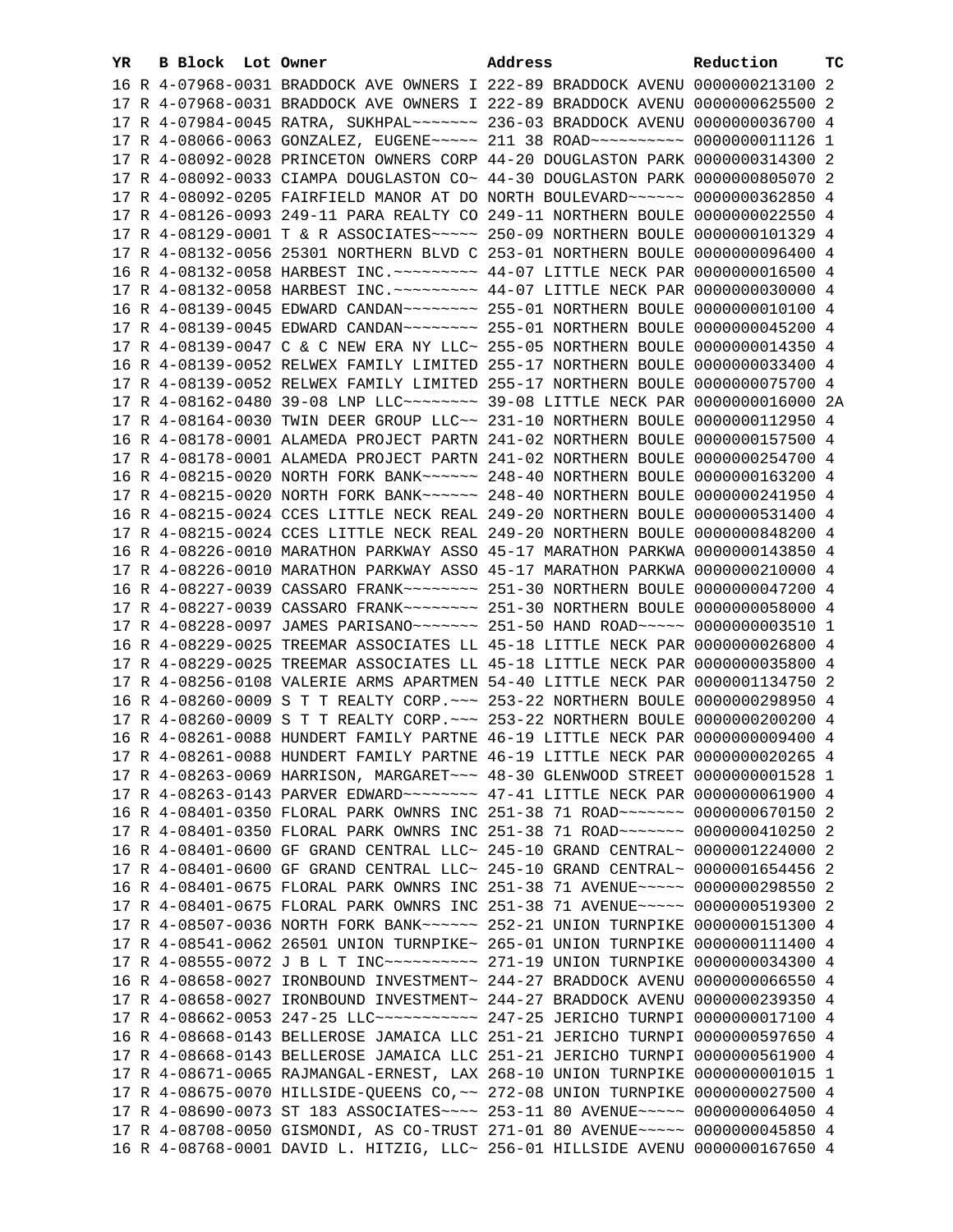| YR. | B Block Lot Owner |  | Address                                                                                                                                                          | Reduction | ТC |
|-----|-------------------|--|------------------------------------------------------------------------------------------------------------------------------------------------------------------|-----------|----|
|     |                   |  | 17 R 4-08768-0001 DAVID L. HITZIG, LLC~ 256-01 HILLSIDE AVENU 0000000183850 4                                                                                    |           |    |
|     |                   |  | 17 R 4-08770-0001 RIZZ-STAT HOLDING, ~~~ 258-15 HILLSIDE AVENU 0000000156850 4                                                                                   |           |    |
|     |                   |  |                                                                                                                                                                  |           |    |
|     |                   |  | 17 R 4-08770-0008 CHARLES SCATURRO&SON/ 258-01 HILLSIDE AVENU 0000000018500 4                                                                                    |           |    |
|     |                   |  |                                                                                                                                                                  |           |    |
|     |                   |  | 17 R 4-08778-0020 PATEL, JYOTI~~~~~~~~~ 83-47 266 STREET~~~~~ 0000000022120 1                                                                                    |           |    |
|     |                   |  | 16 R 4-08788-0001 ARDUINO, ELEANOR~~~~~ 258-10 HILLSIDE AVENU 0000000243150 4                                                                                    |           |    |
|     |                   |  | 17 R 4-08809-0023 MADRAY, CHRISTINA~~~~ 264-10 85 AVENUE~~~~~ 0000000002162 1                                                                                    |           |    |
|     |                   |  | 16 R 4-08831-0009 256 JAMAICA LLC ----- 256-01 JERICHO TURNPI 0000000176250 4                                                                                    |           |    |
|     |                   |  | 17 R 4-08831-0009 256 JAMAICA LLC ----- 256-01 JERICHO TURNPI 0000000201000 4                                                                                    |           |    |
|     |                   |  | 17 R 4-08841-0145 BOBBY PAVLATOS ------ 77-09 JAMAICA AVENUE ~ 0000000053900 4                                                                                   |           |    |
|     |                   |  | 17 R 4-08870-0045 86-52 WOODHAVEN BLVD~ 86-52 WOODHAVEN BOULE 0000000016600 4                                                                                    |           |    |
|     |                   |  | 17 R 4-08929-0106 WOODHAVEN OWNERS CORP 91-48 88 ROAD~~~~~~~~ 0000000145995 2                                                                                    |           |    |
|     |                   |  | 17 R 4-08942-0035 9105 ELDERT LN LLC~~~ 91-32 75 STREET~~~~~~ 0000000044600 4                                                                                    |           |    |
|     |                   |  | 17 R 4-08950-0037 JFM REALTY LLC ------ 76-15 ROCKAWAY BOULEV 0000000115100 4                                                                                    |           |    |
|     |                   |  | 16 R 4-08981-0030 8711 ATLANTIC CORP. ~~ 87-19 ATLANTIC AVENUE 0000000031650 4                                                                                   |           |    |
|     |                   |  | 17 R 4-08981-0030 8711 ATLANTIC CORP. ~~ 87-19 ATLANTIC AVENUE 0000000031650 4                                                                                   |           |    |
|     |                   |  | 16 R 4-09026-0008 88-20 95TH AVENUE LLC 88-20 95 AVENUE~~~~~~ 0000000027000 4                                                                                    |           |    |
|     |                   |  | 17 R 4-09026-0008 88-20 95TH AVENUE LLC 88-20 95 AVENUE~~~~~~ 0000000028800 4                                                                                    |           |    |
|     |                   |  |                                                                                                                                                                  |           |    |
|     |                   |  | 17 R 4-09055-0001 PICK QUICK FOODS, INC 84-12 97 AVENUE~~~~~~ 0000000069100 4                                                                                    |           |    |
|     |                   |  | 17 R 4-09065-0017 JCV HOLDINGS, LLC~~~~ 97-34 92 STREET~~~~~~ 0000000001878 1<br>17 R 4-09073-0039 EVANGELISTA PLAZA COR 97-19 101 AVENUE~~~~~ 0000000025200 4   |           |    |
|     |                   |  |                                                                                                                                                                  |           |    |
|     |                   |  | 17 R 4-09073-0042 EVANGELISTA PLAZA COR 97-13 101 AVENUE~~~~~ 0000000050150 4                                                                                    |           |    |
|     |                   |  | 16 R 4-09075-0045 ASHTON ROLLINS LLC~~~ 97-38 99 STREET~~~~~~ 0000000008700 4                                                                                    |           |    |
|     |                   |  | 17 R 4-09075-0045 ASHTON ROLLINS LLC~~~ 97-38 99 STREET~~~~~~ 0000000008700 4                                                                                    |           |    |
|     |                   |  | 16 R 4-09075-0049 97-46 99TH ST REALTYC 97-46 99 STREET~~~~~~ 0000000016200 4                                                                                    |           |    |
|     |                   |  | 17 R 4-09075-0049 97-46 99TH ST REALTYC 97-46 99 STREET~~~~~~ 0000000018000 4                                                                                    |           |    |
|     |                   |  | 16 R 4-09076-0001 75 PARSONS BLVD LLC~~ 74-02 101 AVENUE~~~~~ 0000000080100 4                                                                                    |           |    |
|     |                   |  | 17 R 4-09076-0001 75 PARSONS BLVD LLC~~ 74-02 101 AVENUE~~~~~ 0000000074350 4                                                                                    |           |    |
|     |                   |  | 17 R 4-09076-0007 YONATHAN 26 LLC ----- 74-14 101 AVENUE ---- 0000000007836 4                                                                                    |           |    |
|     |                   |  | 17 R 4-09076-0008 YONATHAN 26 LLC ----- 74-16 101 AVENUE ---- 0000000008614 4                                                                                    |           |    |
|     |                   |  | 16 R 4-09093-0006 ZABOROWSKI JANUSZ~~~~ 89-12 101 AVENUE~~~~~ 0000000067350 4<br>16 R 4-09105-0004 IRONBOUND INVESTMENT~ 98-12 101 AVENUE~~~~~ 0000000136150 4   |           |    |
|     |                   |  |                                                                                                                                                                  |           |    |
|     |                   |  | 17 R 4-09105-0004 IRONBOUND INVESTMENT~ 98-12 101 AVENUE~~~~~ 0000000032850 4<br>16 R 4-09107-0001 BRENDAN'S LIBERTY FUE 86-02 103 AVENUE~~~~~ 0000000019400 4   |           |    |
|     |                   |  | 17 R 4-09107-0001 BRENDAN'S LIBERTY FUE 86-02 103 AVENUE~~~~~ 0000000023450 4                                                                                    |           |    |
|     |                   |  |                                                                                                                                                                  |           |    |
|     |                   |  | 16 R 4-09110-0032 GASPARE P., INC. ----- 90-03 LIBERTY AVENUE~ 0000000059120 4<br>17 R 4-09110-0032 GASPARE P., INC. ~~~~~ 90-03 LIBERTY AVENUE~ 0000000063620 4 |           |    |
|     |                   |  | 17 R 4-09113-0029 ALVA PARTNERSHIP~~~~~ 92-10 ROCKAWAY BOULEV 0000001295700 4                                                                                    |           |    |
|     |                   |  | 16 R 4-09116-0037 BAJWA REALTY CORP~~~~ 94-07 94 STREET~~~~~~ 0000000035550 4                                                                                    |           |    |
|     |                   |  | 17 R 4-09116-0037 BAJWA REALTY CORP~~~~ 94-07 94 STREET~~~~~~ 0000000047700 4                                                                                    |           |    |
|     |                   |  | 17 R 4-09118-0107 THE POLIZZOTTO FAMILY 94-19 ROCKAWAY BOULEV 0000000948950 4                                                                                    |           |    |
|     |                   |  | 17 R 4-09131-0045 TI OZONE PARK STORAGE 78-02 LIBERTY AVENUE~ 0000001046950 4                                                                                    |           |    |
|     |                   |  | 17 R 4-09154-0009 L.G.T. OWNERS, LLC., ~ 89-20 LIBERTY AVENUE~ 0000000016650 4                                                                                   |           |    |
|     |                   |  | 17 R 4-09154-0066 L.G.T. OWNERS LLC~~~~ 89-04 LIBERTY AVENUE~ 0000000008300 4                                                                                    |           |    |
|     |                   |  | 17 R 4-09154-0072 L.G.T. OWNERS LLC~~~~ 89-10 LIBERTY AVENUE~ 0000000112800 4                                                                                    |           |    |
|     |                   |  | 17 R 4-09161-0001 LIBERTY AVENUE REALTY 92-02 LIBERTY AVENUE~ 0000000426600 4                                                                                    |           |    |
|     |                   |  | 16 R 4-09161-0010 SAVOCA, THOMAS~~~~~~~ 105-06 93 STREET~~~~~ 0000000005100 4                                                                                    |           |    |
|     |                   |  | 17 R 4-09161-0010 SAVOCA, THOMAS~~~~~~~ 105-06 93 STREET~~~~~ 0000000009600 4                                                                                    |           |    |
|     |                   |  | 16 R 4-09167-0001 96-02 ROCKAWAY BLVD A 96-02 ROCKAWAY BOULEV 0000000549400 4                                                                                    |           |    |
|     |                   |  | 17 R 4-09167-0001 96-02 ROCKAWAY BLVD A 96-02 ROCKAWAY BOULEV 0000000554550 4                                                                                    |           |    |
|     |                   |  | 17 R 4-09169-0032 SIMON MOLFETTO~~~~~~~ 98-21 ROCKAWAY BOULEV 0000000051550 4                                                                                    |           |    |
|     |                   |  | 17 R 4-09177-0091 RIVKA 98-07 JAMAICA A 98-07 JAMAICA AVENUE~ 0000000016850 4                                                                                    |           |    |
|     |                   |  | 16 R 4-09186-0007 BROOKLYN MANOR REALTY 102-26 86 AVENUE~~~~~ 0000000043600 2                                                                                    |           |    |
|     |                   |  | 17 R 4-09186-0007 BROOKLYN MANOR REALTY 102-26 86 AVENUE~~~~~ 0000000022000 2                                                                                    |           |    |
|     |                   |  | 17 R 4-09201-0041 BONIS REALTY INC ---- 105-09 JAMAICA AVENUE 0000000053300 4                                                                                    |           |    |
|     |                   |  | 17 R 4-09204-0009 86 10 OWNERS CORP~~~~ 86-10 109 STREET~~~~~ 0000000366000 2                                                                                    |           |    |
|     |                   |  | 17 R 4-09221-0022 E S MANAGEMENT CORP~~ 113-25 MYRTLE AVENUE~ 0000000068650 4                                                                                    |           |    |
|     |                   |  |                                                                                                                                                                  |           |    |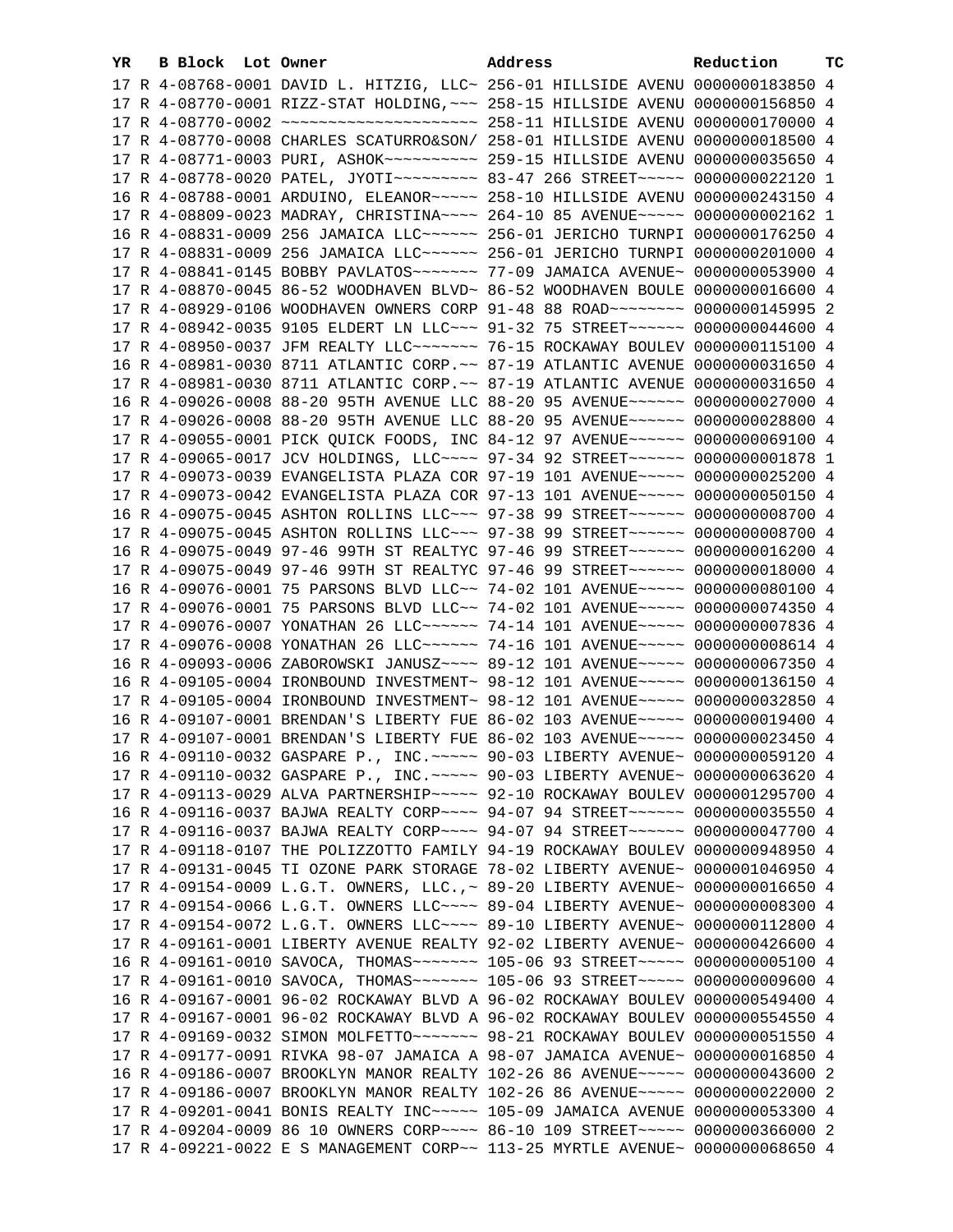| 17 R 4-09224-0031 A BETTER WORLD REAL E 86-54 111 STREET~~~~~ 0000000001272 1<br>17 R 4-09224-0035 A BETTER WORLD REALES 110-27 JAMAICA AVENUE 0000000131800 4<br>17 R 4-09226-0077 KHOURY ENTERPRISES IN 113-19 JAMAICA AVENUE 0000000073800 4<br>17 R 4-09230-0066 KEW-MET LLC --------- 119-37 METROPOLITAN A 0000000160640 2<br>17 R 4-09230-0083 CZERNIECKI, SUSAN~~~~ 119-13 METROPOLITAN A 0000000031300 4 |  |
|-------------------------------------------------------------------------------------------------------------------------------------------------------------------------------------------------------------------------------------------------------------------------------------------------------------------------------------------------------------------------------------------------------------------|--|
|                                                                                                                                                                                                                                                                                                                                                                                                                   |  |
|                                                                                                                                                                                                                                                                                                                                                                                                                   |  |
|                                                                                                                                                                                                                                                                                                                                                                                                                   |  |
|                                                                                                                                                                                                                                                                                                                                                                                                                   |  |
|                                                                                                                                                                                                                                                                                                                                                                                                                   |  |
| 17 R 4-09230-0084 CZERNIECKI, ROBERT~~~ 119-11 METROPOLITAN A 0000000031300 4                                                                                                                                                                                                                                                                                                                                     |  |
| 17 R 4-09230-0085 CZERNIECKI, ROBERT~~~ 119-09 METROPOLITAN A 0000000031500 4                                                                                                                                                                                                                                                                                                                                     |  |
| 17 R 4-09231-0084 ALSAIDI ABDUL~~~~~~~~~ 83-29 LEFFERTS BOULEV 0000000036251 2A                                                                                                                                                                                                                                                                                                                                   |  |
| 17 R 4-09231-1102 119KG LLC ------------ 119-40 METROPOLITAN A 0000000035053 4                                                                                                                                                                                                                                                                                                                                    |  |
| 17 R 4-09260-0011 TARPON LLC ---------- 85-18 118 STREET ----- 0000000114410 2                                                                                                                                                                                                                                                                                                                                    |  |
| 17 R 4-09270-0038 HILLSIDE AVE. GROUP, ~ 124-01 HILLSIDE AVENU 0000000003883 1                                                                                                                                                                                                                                                                                                                                    |  |
|                                                                                                                                                                                                                                                                                                                                                                                                                   |  |
| 17 R 4-09282-0026 BALKAN BROTHERS HOLDI 130-01 JAMAICA AVENUE 0000000144050 4<br>16 R 4-09285-0040 RLRC LLC ------------- 131-10 HILLSIDE AVENU 0000000129750 4                                                                                                                                                                                                                                                   |  |
|                                                                                                                                                                                                                                                                                                                                                                                                                   |  |
| 17 R 4-09285-0040 RLRC LLC ------------- 131-10 HILLSIDE AVENU 0000000212350 4                                                                                                                                                                                                                                                                                                                                    |  |
| 17 R 4-09289-0013 TW REAL PROPERTIES IN 104-38 JAMAICA AVENUE 0000000016150 4                                                                                                                                                                                                                                                                                                                                     |  |
| 16 R 4-09292-0023 ZHANG AND NG, INC. ~~~ 100-19 91 AVENUE~~~~~ 0000000078550 4                                                                                                                                                                                                                                                                                                                                    |  |
| 17 R 4-09292-0023 ZHANG AND NG, INC. ~~~ 100-19 91 AVENUE~~~~~ 0000000085750 4                                                                                                                                                                                                                                                                                                                                    |  |
| 16 R 4-09292-0024 ZHANG AND NG, INC. ~~~ 100-11 91 AVENUE~~~~~ 0000000083450 4                                                                                                                                                                                                                                                                                                                                    |  |
| 17 R 4-09292-0024 ZHANG AND NG, INC. ~~~ 100-11 91 AVENUE~~~~~ 0000000083900 4                                                                                                                                                                                                                                                                                                                                    |  |
| 16 R 4-09292-0025 ZHANG AND NG, INC. ~~~ 100-05 91 AVENUE~~~~~ 0000000074250 4                                                                                                                                                                                                                                                                                                                                    |  |
| 17 R 4-09292-0025 ZHANG AND NG, INC. ~~~ 100-05 91 AVENUE~~~~~ 0000000090000 4                                                                                                                                                                                                                                                                                                                                    |  |
| 17 R 4-09292-0026 RSY REALTY III, LLC~~ 100-01 91 AVENUE~~~~~ 0000000156850 4                                                                                                                                                                                                                                                                                                                                     |  |
| 17 R 4-09293-0036 MEDA REALTY LLC ----- 89-15 102 STREET ---- 0000000094600 2                                                                                                                                                                                                                                                                                                                                     |  |
| 17 R 4-09299-0080 JAMAICA LETTER CARRIE 109-14 JAMAICA AVENUE 0000000024250 4                                                                                                                                                                                                                                                                                                                                     |  |
| 17 R 4-09305-0008 AZ PRINTING LLC ~~~~~~ 115-18 JAMAICA AVENUE 0000000014700 4                                                                                                                                                                                                                                                                                                                                    |  |
| 17 R 4-09305-0011 FSJ REALTY GROUP LLC~ 87-16 116 STREET~~~~~~ 0000000178950 4                                                                                                                                                                                                                                                                                                                                    |  |
| 17 R 4-09306-0074 KAUSAR, SHABREEN~~~~~ 100-17 ATLANTIC AVENU 0000000015800 4                                                                                                                                                                                                                                                                                                                                     |  |
|                                                                                                                                                                                                                                                                                                                                                                                                                   |  |
| 17 R 4-09324-0030 MANJIT KAUR~~~~~~~~~~ 114-13 ATLANTIC AVENU 0000000088550 4                                                                                                                                                                                                                                                                                                                                     |  |
| 16 R 4-09324-0037 GHOTRA PROPERTY, LLC~ 114-03 ATLANTIC AVENU 0000000052800 4                                                                                                                                                                                                                                                                                                                                     |  |
| 16 R 4-09324-0038 GHOTRA PROPERTY, LLC~ 114-01 ATLANTIC AVENU 0000000017400 4                                                                                                                                                                                                                                                                                                                                     |  |
| 17 R 4-09324-0038 GHOTRA PROPERTY, LLC~ 114-01 ATLANTIC AVENU 0000000010200 4                                                                                                                                                                                                                                                                                                                                     |  |
| 17 R 4-09329-0010 SAFEGAURD PROPERTIES~ 119-24 JAMAICA AVENUE 0000000267550 4                                                                                                                                                                                                                                                                                                                                     |  |
| 16 R 4-09331-0060 BARALAN USA INC~~~~~~ 121-01 89 AVENUE~~~~~ 0000000069950 4                                                                                                                                                                                                                                                                                                                                     |  |
| 17 R 4-09331-0060 BARALAN USA INC~~~~~~ 121-01 89 AVENUE~~~~~ 0000000096050 4                                                                                                                                                                                                                                                                                                                                     |  |
| 17 R 4-09332-0001 KMB MECHANICAL CORP~~ 123-02 JAMAICA AVENUE 0000000044550 2                                                                                                                                                                                                                                                                                                                                     |  |
| 17 R 4-09335-0007 BALKAN BROTHERS HOLDI 126-20 JAMAICA AVENUE 0000000044500 4                                                                                                                                                                                                                                                                                                                                     |  |
| 16 R 4-09337-0040 GI-ANNA, LLC~~~~~~~~~~ 87-76 130 STREET~~~~~ 0000000007300 4                                                                                                                                                                                                                                                                                                                                    |  |
| 17 R 4-09337-0042 GI-ANNA, LLC~~~~~~~~~~~~~ 129-09 89 AVENUE~~~~~~ 0000000020800 4                                                                                                                                                                                                                                                                                                                                |  |
| 17 R 4-09353-0019 TRIPLE E~~ J CORP~~~~ 89-50 127 STREET~~~~~ 0000000156100 4                                                                                                                                                                                                                                                                                                                                     |  |
| 17 R 4-09357-0001 DIMITRIOS PANAGIOTOU~ 89-29 130 STREET~~~~~ 0000000022000 4                                                                                                                                                                                                                                                                                                                                     |  |
| 16 R 4-09357-0005 DIMITRIOS PANAGIOTOU~ 89-21 130 STREET~~~~~ 0000000026350 4                                                                                                                                                                                                                                                                                                                                     |  |
| 17 R 4-09357-0005 DIMITRIOS PANAGIOTOU~ 89-21 130 STREET~~~~~ 0000000047050 4                                                                                                                                                                                                                                                                                                                                     |  |
| 16 R 4-09357-0008 PANAGIOTOU, DIMITRIOS 89-19 130 STREET~~~~~ 0000000026335 4                                                                                                                                                                                                                                                                                                                                     |  |
| 17 R 4-09357-0008 PANAGIOTOU, DIMITRIOS 89-19 130 STREET~~~~~ 0000000054685 4                                                                                                                                                                                                                                                                                                                                     |  |
| 17 R 4-09375-0171 TAMID ENTERPRISES, IN 91-06 VAN WYCK EXPRES 0000000022250 4                                                                                                                                                                                                                                                                                                                                     |  |
| 16 R 4-09378-0019 ANTHONY AMBROSIO REVO 100-01 97 AVENUE~~~~~ 0000000017250 4                                                                                                                                                                                                                                                                                                                                     |  |
| 17 R 4-09378-0019 ANTHONY AMBROSIO REVO 100-01 97 AVENUE~~~~~ 0000000021750 4                                                                                                                                                                                                                                                                                                                                     |  |
| 17 R 4-09397-0004 111-16 ATLANTIC REALT 111-12 ATLANTIC AVENU 0000000021150 4                                                                                                                                                                                                                                                                                                                                     |  |
| 17 R 4-09401-0006 DORGLER~ FREDERICK~~~ 115-20 ATLANTIC AVENU 0000000070100 4                                                                                                                                                                                                                                                                                                                                     |  |
| 17 R 4-09402-0004 CASILLO, TRUSTEE, MIC 97-08 101 STREET~~~~~ 0000000025750 4                                                                                                                                                                                                                                                                                                                                     |  |
| 17 R 4-09402-0021 BOSCO PROVISIONS CORP 97-44 101 STREET~~~~~ 0000000010750 4                                                                                                                                                                                                                                                                                                                                     |  |
| 17 R 4-09403-0025 MNSI REALTY, LLC ---- 101-17 101 AVENUE --- 0000000045400 4                                                                                                                                                                                                                                                                                                                                     |  |
| 17 R 4-09405-0035 LOUIS GELATO~~~~~~~~~~~~~~ 103-05 101 AVENUE~~~~~ 0000000149950 4                                                                                                                                                                                                                                                                                                                               |  |
|                                                                                                                                                                                                                                                                                                                                                                                                                   |  |
| 17 R 4-09406-0030 BDP&M LLC ------------- 104-15 101 AVENUE ---- 0000000011700 4                                                                                                                                                                                                                                                                                                                                  |  |
| 17 R 4-09420-0007 NBT REALTY~~~~~~~~~~~~~~~ 102-16 101 AVENUE~~~~~ 0000000009900 4                                                                                                                                                                                                                                                                                                                                |  |
| 17 R 4-09423-0011 M & E 101ST AVENUE CO 105-22 101 AVENUE~~~~ 0000000019300 4                                                                                                                                                                                                                                                                                                                                     |  |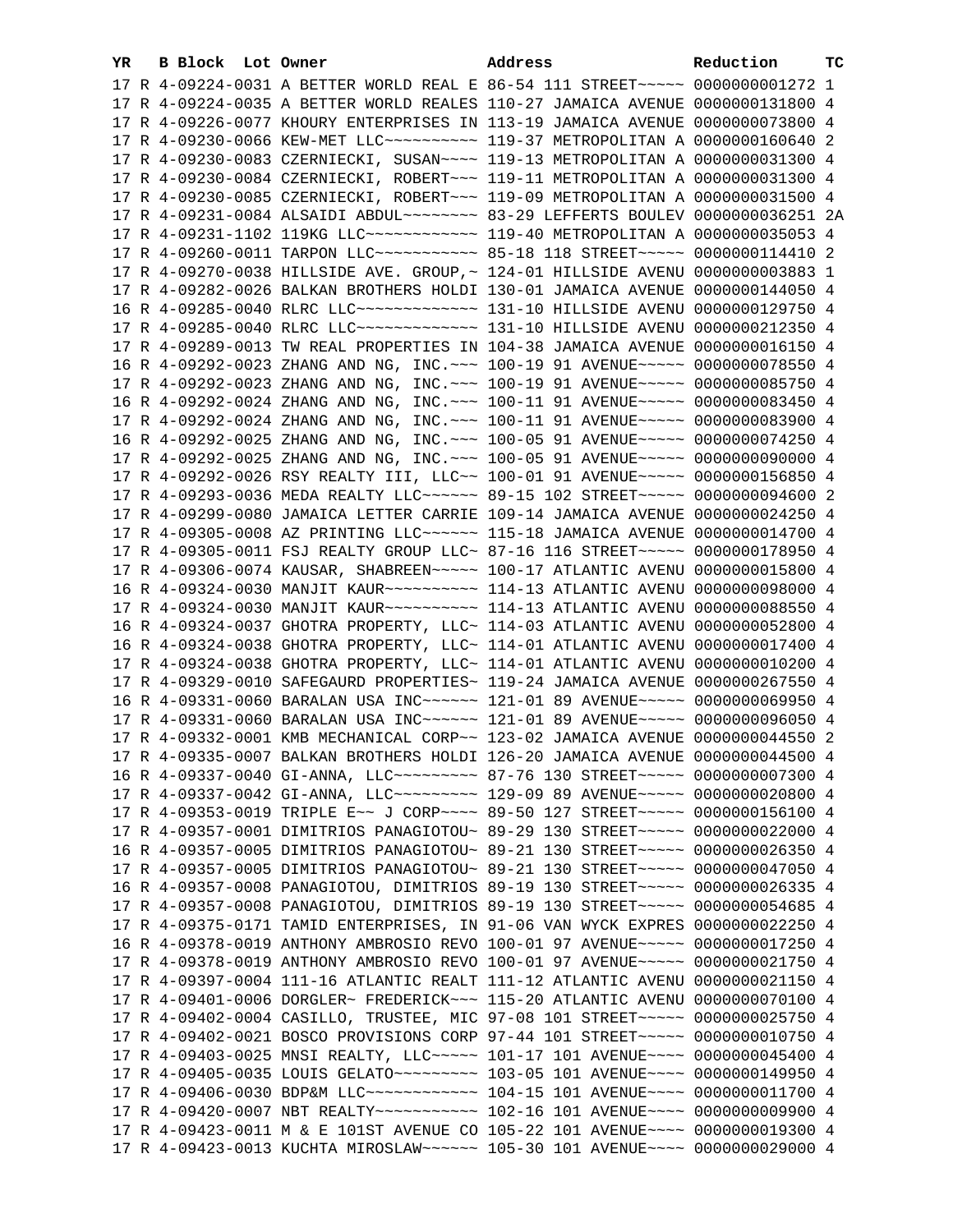| YR | B Block Lot Owner |                                                                                      | Address | Reduction | тC |
|----|-------------------|--------------------------------------------------------------------------------------|---------|-----------|----|
|    |                   | 17 R 4-09426-0054 SHIVDAS HOLDING, LLC~ 101-33 108 STREET~~~~ 0000000413480 2        |         |           |    |
|    |                   | 16 R 4-09450-0030 ALPHA HOME DIRECT INC 134-10 ATLANTIC AVENU 0000000018050 4        |         |           |    |
|    |                   | 17 R 4-09450-0030 ALPHA HOME DIRECT INC 134-10 ATLANTIC AVENU 0000000062150 4        |         |           |    |
|    |                   | 16 R 4-09451-0045 SANDHU, KAMALJIT K~~~ 116-19 101 AVENUE~~~~ 0000000084800 4        |         |           |    |
|    |                   | 17 R 4-09451-0045 SANDHU, KAMALJIT K~~~ 116-19 101 AVENUE~~~~ 0000000102050 4        |         |           |    |
|    |                   | 17 R 4-09486-0009 MIND SOLUTIONS INC~~~ 101-02 LEFFERTS BOULE 0000000048700 4        |         |           |    |
|    |                   | 17 R 4-09502-0037 COMPLETER HOLDING~~~~ 134-19 LIBERTY AVENUE 0000000100250 4        |         |           |    |
|    |                   | 17 R 4-09509-0051 VARRICCHIO JULIUS A~~ 105-15 LIBERTY AVENUE 0000000016850 4        |         |           |    |
|    |                   | 17 R 4-09512-0031 JEPCO REALTY CORP~~~~ 107-27 LIBERTY AVENUE 0000000024850 4        |         |           |    |
|    |                   | 17 R 4-09519-0022 NORTH FORK BANK~~~~~~ 114-19 LIBERTY AVENUE 0000000011650 4        |         |           |    |
|    |                   | 16 R 4-09528-0007 MHF LLC --------------- 105-14 LIBERTY AVENUE 0000000019400 4      |         |           |    |
|    |                   | 17 R 4-09528-0007 MHF LLC -------------- 105-14 LIBERTY AVENUE 0000000032000 4       |         |           |    |
|    |                   | 17 R 4-09529-0001 Y & C HOLDING INC~~~~ 106-02 LIBERTY AVENUE 0000000032000 4        |         |           |    |
|    |                   | 16 R 4-09529-0009 FUKS, MARK ---------- 106-20 LIBERTY AVENUE 0000000017600 4        |         |           |    |
|    |                   | 17 R 4-09529-0009 FUKS, MARK ----------- 106-20 LIBERTY AVENUE 0000000032500 4       |         |           |    |
|    |                   | 17 R 4-09532-0005 BHARRAT, TOOLSIEDAI~~ 109-10 LIBERTY AVENUE 0000000012400 4        |         |           |    |
|    |                   | 16 R 4-09539-0001 100-02 ROCKAWAY BLVD~ 100-02 ROCKAWAY BOULE 0000000173880 4        |         |           |    |
|    |                   |                                                                                      |         |           |    |
|    |                   | 17 R 4-09539-0001 100-02 ROCKAWAY BLVD~ 100-02 ROCKAWAY BOULE 0000000325200 4        |         |           |    |
|    |                   | 16 R 4-09554-0030 BAJWA DEVELOPMENT, ~~~ 116-11 LIBERTY AVENUE 0000000022450 4       |         |           |    |
|    |                   | 17 R 4-09554-0030 BAJWA DEVELOPMENT, ~~~ 116-11 LIBERTY AVENUE 0000000049200 4       |         |           |    |
|    |                   | 17 R 4-09556-0025 100-02 ROCKAWAY BLVD~ 103-42 LEFFERTS BOULE 0000000037550 4        |         |           |    |
|    |                   | 17 R 4-09557-0028 ZACK REALTY GROUP LLC 103-44 120 STREET~~~~ 0000000044750 4        |         |           |    |
|    |                   | 17 R 4-09557-0036 LIBERTY AVE REALTY AS 119-21 LIBERTY AVENUE 0000000027300 4        |         |           |    |
|    |                   | 17 R 4-09557-0038 ZACK REALTY GROUP LLC 119-13 LIBERTY AVENUE 0000000088450 4        |         |           |    |
|    |                   | 17 R 4-09557-0042 GELTMAN RLTY CORP~~~~ 119-05 LIBERTY AVENUE 0000000092300 4        |         |           |    |
|    |                   | 16 R 4-09557-0050 115-15 101ST AVE REAL 103-31 LEFFERTS BOULE 0000000049350 4        |         |           |    |
|    |                   | 17 R 4-09557-0050 115-15 101ST AVE REAL 103-31 LEFFERTS BOULE 0000000081750 4        |         |           |    |
|    |                   | 16 R 4-09558-0042 120-01 LIBERTY LLC ~~~ 120-01 LIBERTY AVENUE 0000000059700 4       |         |           |    |
|    |                   | 17 R 4-09558-0042 120-01 LIBERTY LLC ~~~ 120-01 LIBERTY AVENUE 0000000042850 4       |         |           |    |
|    |                   | 17 R 4-09558-0046 103 35 120TH ST REALT 103-35 120 STREET~~~~ 0000000524650 2        |         |           |    |
|    |                   | 17 R 4-09559-0045 JET REALTY LLC ------ 103-25 121 STREET --- 0000000052750 2        |         |           |    |
|    |                   | 17 R 4-09560-0028 PERSAUD, OUDIT ~~~~~~~ 123-19 LIBERTY AVENUE 0000000042050 4       |         |           |    |
|    |                   | 17 R 4-09561-0030 12401 LIBERTY AVE HOL 124-01 LIBERTY AVENUE 0000000037600 4        |         |           |    |
|    |                   | 16 R 4-09573-0005 RITE-AID/NY INC ~~~~~~ 119-10 LIBERTY AVENUE 0000000032800 4       |         |           |    |
|    |                   | 17 R 4-09573-0005 RITE-AID/NY INC ~~~~~~ 119-10 LIBERTY AVENUE 0000000034600 4       |         |           |    |
|    |                   | 17 R 4-09578-0003 124-469 LIBERTY LLC~~ 124-04 LIBERTY AVENUE 0000000069150 4        |         |           |    |
|    |                   | 17 R 4-09578-0005 124-10 LIBERTY LLC~~~ 124-08 LIBERTY AVENUE 0000000036950 4        |         |           |    |
|    |                   | 17 R 4-09582-0001 MOHAN , KIMBERLY V~~~ 128-02 LIBERTY AVENUE 0000000017450 4        |         |           |    |
|    |                   | 17 R 4-09619-0012 TIRA HOLDING CORP~~~~ 140-18 QUEENS BOULEVA 0000000159300 4        |         |           |    |
|    |                   | 16 R 4-09619-0019 PLANET CYCLES INC~~~~ 140-24 QUEENS BOULEVA 0000000103450 4        |         |           |    |
|    |                   | 17 R 4-09619-0019 PLANET CYCLES INC~~~~ 140-24 QUEENS BOULEVA 0000000080550 4        |         |           |    |
|    |                   | 17 R 4-09621-0028 BUTLER MOIRA P~~~~~~~ 134-11 KEW GARDENS RO 0000000032700 4        |         |           |    |
|    |                   | 16 R 4-09626-0044 VICTOR GOLDSMITH & CO 138-43 HILLSIDE AVENU 0000000101600 4        |         |           |    |
|    |                   | 17 R 4-09626-0044 VICTOR GOLDSMITH & CO 138-43 HILLSIDE AVENU 0000000209150 4        |         |           |    |
|    |                   | 17 R 4-09629-0001 KEW MANOR OWNERS CORP 131-11 KEW GARDENS RO 0000000446950 2        |         |           |    |
|    |                   | 17 R 4-09631-0232 PARK CHATEAU OWNERS I 123-40 83 AVENUE~~~~~ 0000000148700 2        |         |           |    |
|    |                   | 17 R 4-09644-0006 BRIARWOD 138-50 REALE 138-50 QUEENS BOULEVA 0000000330850 4        |         |           |    |
|    |                   | 17 R 4-09648-0024 SAGAMORE OWNERS INC~~ 84-31 VAN WYCK EXPWY~ 0000000635650 2        |         |           |    |
|    |                   | 17 R 4-09649-0037 ALLIED VI LLC~~~~~~~~~~~~~ 138-05 QUEENS BOULEVA 0000000071950 4   |         |           |    |
|    |                   | 16 R 4-09663-0002 BRIARWOOD MP LLC ---- 80-08 135 STREET ---- 0000000279220 2        |         |           |    |
|    |                   | 17 R 4-09663-0002 BRIARWOOD MP LLC ---- 80-08 135 STREET ---- 0000000231350 2        |         |           |    |
|    |                   | 17 R 4-09674-0007 JAMAICA SEVEN LLC C/O 89-15 144 STREET~~~~~ 0000000116500 2        |         |           |    |
|    |                   | 17 R 4-09677-0167 GROVE, ~~~~~~~~~~~~~~~~~~~~ 147-28 90 AVENUE~~~~~~ 0000000165650 2 |         |           |    |
|    |                   | 17 R 4-09678-0037 ZARA REALTY HOLDINGCO 148-14 90 AVENUE~~~~~ 0000000065200 2        |         |           |    |
|    |                   | 17 R 4-09678-0054 JAMAICA SEVEN LLC C/O 148-15 LOWE COURT~~~~ 0000000145900 2        |         |           |    |
|    |                   | 17 R 4-09678-0112 JAMAICA SEVEN LLC C/O 90-36 149 STREET~~~~~ 0000000349750 2        |         |           |    |
|    |                   | 17 R 4-09679-0052 MICHAEL PARTRIDGE RLT 90-11 149 STREET~~~~~ 0000000102700 2        |         |           |    |
|    |                   | 17 R 4-09686-0015 JAMAICA SEVEN LLC C/O 144-06 88 AVENUE~~~~~ 0000000078900 2        |         |           |    |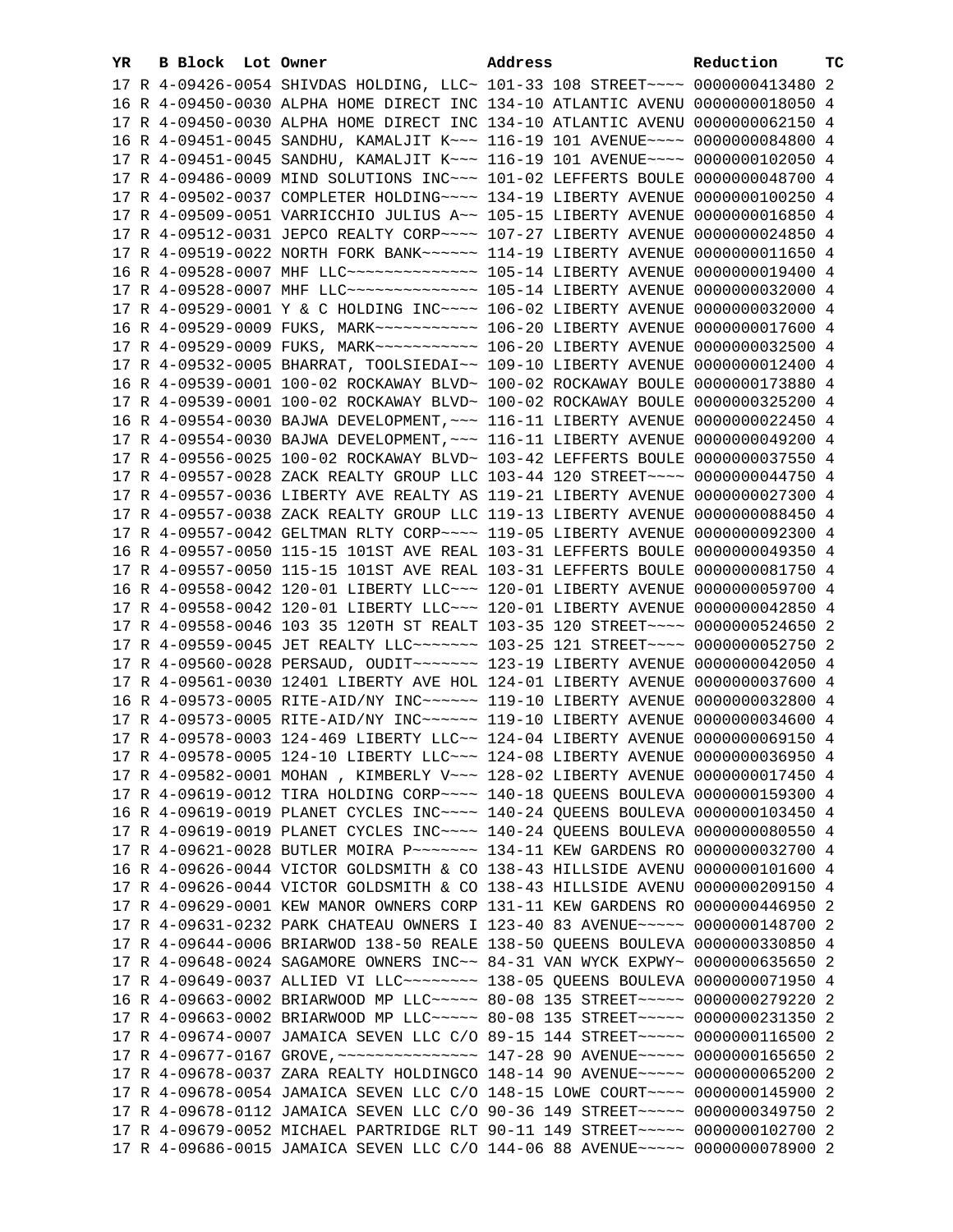| YR. | B Block Lot Owner | Address                                                                                                                                                          | Reduction | тc |
|-----|-------------------|------------------------------------------------------------------------------------------------------------------------------------------------------------------|-----------|----|
|     |                   | 16 R 4-09690-0010 Z&N HILLSIDE/SUTPHIN~ 87-66 SUTPHIN BOULEVA 0000000064350 4                                                                                    |           |    |
|     |                   | 17 R 4-09690-0010 Z&N HILLSIDE/SUTPHIN~ 87-66 SUTPHIN BOULEVA 0000000073200 4                                                                                    |           |    |
|     |                   | 17 R 4-09693-0038 JAMAICA SEVEN LLC C/O 88-18 150 STREET~~~~~ 0000000070250 2                                                                                    |           |    |
|     |                   | 17 R 4-09694-0063 RAJ EQUITIES INC~~~~~ 148-09 88 AVENUE~~~~~ 0000000011181 2B                                                                                   |           |    |
|     |                   | 17 R 4-09694-0065 RAJ EQUITIES INC~~~~~ 148-05 88 AVENUE~~~~~ 0000000013181 2B                                                                                   |           |    |
|     |                   | 17 R 4-09697-0008 TR UA SIXTH OF LWT OF 150-02 HILLSIDE AVENU 0000000063600 4                                                                                    |           |    |
|     |                   | 16 R 4-09704-0043 SHAEVITZ INA~~~~~~~~~ 148-55 HILLSIDE AVENU 0000000090300 4                                                                                    |           |    |
|     |                   | 17 R 4-09704-0043 SHAEVITZ INA~~~~~~~~~~ 148-55 HILLSIDE AVENU 0000000142500 4                                                                                   |           |    |
|     |                   | 16 R 4-09706-0048 PARSONS PROPERTIES, L 87-34 PARSONS BOULEVA 0000000059550 4                                                                                    |           |    |
|     |                   | 17 R 4-09706-0048 PARSONS PROPERTIES, L 87-34 PARSONS BOULEVA 0000000050450 4                                                                                    |           |    |
|     |                   | 17 R 4-09711-0032 GLENWOOD GREENWOOD OW 139-21 85 DRIVE~~~~~~ 0000000620100 2                                                                                    |           |    |
|     |                   | 16 R 4-09712-1101 YU, CHING ------------ 141-16 84 DRIVE ------ 0000000000712 4                                                                                  |           |    |
|     |                   | 17 R 4-09712-1101 YU, CHING ------------ 141-16 84 DRIVE ----- 00000000001193 4                                                                                  |           |    |
|     |                   |                                                                                                                                                                  |           |    |
|     |                   | 17 R 4-09713-0113 140-50 BURDEN CRESCEN 140-50 BURDEN CRESCEN 0000000316270 2<br>17 R 4-09713-0152 TAWA REALTY LLC ----- 141-27 84 DRIVE ----- 0000000164088 2B  |           |    |
|     |                   |                                                                                                                                                                  |           |    |
|     |                   | 17 R 4-09714-0012 141-37 PERSHING CRESC 141-37 PERSHING CRESC 0000000070686 2B                                                                                   |           |    |
|     |                   | 17 R 4-09714-0018 141-05 PERSJING RLTYC 141-05 PERSHING CRESC 0000000409425 2                                                                                    |           |    |
|     |                   | 17 R 4-09716-0112 D & D LANDERS STREET, 84-27 LANDER STREET~~ 0000000033600 2B                                                                                   |           |    |
|     |                   | 17 R 4-09716-0113 D & D LANDERS STREET, 84-25 LANDER STREET~~ 0000000033200 2B                                                                                   |           |    |
|     |                   | 17 R 4-09716-0118 LANDER PLAZA LLC ---- 84-11 LANDER STREET -- 0000000353900 2                                                                                   |           |    |
|     |                   | 16 R 4-09755-0006 JAMAICA SEVEN LLC C/O 89-11 153 STREET~~~~~ 0000000384300 2                                                                                    |           |    |
|     |                   | 17 R 4-09755-0006 JAMAICA SEVEN LLC C/O 89-11 153 STREET~~~~~ 0000000359500 2                                                                                    |           |    |
|     |                   | 17 R 4-09755-0050 TENSHORE REALTY LTD~~ 155-01 90 AVENUE~~~~~ 0000000167768 2<br>17 R 4-09755-1002 QFC OWNER, ~ LLC ~~~~~~ 89-14 PARSONS BOULEVA 0000000396433 4 |           |    |
|     |                   | 16 R 4-09760-0018 CIAMPA JAMAICA, ~~~~~~ 90-23 161 STREET~~~~~ 0000000207150 4                                                                                   |           |    |
|     |                   | 17 R 4-09760-0018 CIAMPA JAMAICA, ~~~~~~ 90-23 161 STREET~~~~~ 0000000229200 4                                                                                   |           |    |
|     |                   | 17 R 4-09760-0025 CIAMPA 162 LLC ------ 89-44 162 STREET ---- 0000000132000 2                                                                                    |           |    |
|     |                   |                                                                                                                                                                  |           |    |
|     |                   | 16 R 4-09761-0001 162ND STREET REALTY L 162-03 JAMAICA AVENUE 0000000390400 4                                                                                    |           |    |
|     |                   | 17 R 4-09761-0001 162ND STREET REALTY L 162-03 JAMAICA AVENUE 0000000274050 4                                                                                    |           |    |
|     |                   | 16 R 4-09761-0083 162-21 JAMAICA, ~~~~~~ 162-29 JAMAICA AVENUE 0000000677150 4                                                                                   |           |    |
|     |                   | 17 R 4-09761-0083 162-21 JAMAICA, ~~~~~~ 162-29 JAMAICA AVENUE 0000000906650 4                                                                                   |           |    |
|     |                   | 17 R 4-09761-0095 162-11 JAMAICA AV/RLT 162-17 JAMAICA AVENUE 0000000838500 4                                                                                    |           |    |
|     |                   | 16 R 4-09762-0028 PARSONS 88 REALTY LLC 88-06 PARSONS BOULEVA 0000000184400 2                                                                                    |           |    |
|     |                   | 17 R 4-09762-0028 PARSONS 88 REALTY LLC 88-06 PARSONS BOULEVA 0000000297350 2                                                                                    |           |    |
|     |                   | 16 R 4-09763-0003 K&N PROPERTIES CORP~~ 87-81 153 STREET~~~~~ 0000000011450 4                                                                                    |           |    |
|     |                   | 17 R 4-09763-0003 K&N PROPERTIES CORP~~ 87-81 153 STREET~~~~~ 00000000015500 4                                                                                   |           |    |
|     |                   | 16 R 4-09763-0005 K & N PROPERTIES CORP 87-77 153 STREET~~~~~ 0000000011450 4                                                                                    |           |    |
|     |                   | 17 R 4-09763-0005 K & N PROPERTIES CORP 87-77 153 STREET~~~~~ 0000000015500 4                                                                                    |           |    |
|     |                   | 16 R 4-09763-0007 K&N PROPERTIES CORP~~ 87-73 153 STREET~~~~~ 0000000011450 4                                                                                    |           |    |
|     |                   | 17 R 4-09763-0007 K&N PROPERTIES CORP~~ 87-73 153 STREET~~~~~ 0000000015500 4                                                                                    |           |    |
|     |                   | 16 R 4-09763-0009 K & N PROPERTIES CORP 153 STREET~~~~~~~~~~~ 0000000011450 4                                                                                    |           |    |
|     |                   | 17 R 4-09763-0009 K & N PROPERTIES CORP 153 STREET~~~~~~~~~~~ 0000000015500 4                                                                                    |           |    |
|     |                   | 16 R 4-09763-0011 K & N PROPERTIES CORP 87-65 153 STREET~~~~~ 0000000105950 4                                                                                    |           |    |
|     |                   | 17 R 4-09763-0011 K & N PROPERTIES CORP 87-65 153 STREET~~~~~ 0000000114500 4                                                                                    |           |    |
|     |                   | 16 R 4-09763-0013 K & N PROPERTIES CORP 153-02 HILLSIDE AVENU 0000000079200 4                                                                                    |           |    |
|     |                   | 17 R 4-09763-0013 K & N PROPERTIES CORP 153-02 HILLSIDE AVENU 0000000089100 4                                                                                    |           |    |
|     |                   | 16 R 4-09763-0017 K&N PROPERTIES CORP~~ 153-12 HILLSIDE AVENU 0000000231650 4                                                                                    |           |    |
|     |                   | 17 R 4-09763-0017 K&N PROPERTIES CORP~~ 153-12 HILLSIDE AVENU 0000000307700 4                                                                                    |           |    |
|     |                   | 16 R 4-09763-0029 JAMAICA TWINS REALTY, 153-36 HILLSIDE AVENU 0000000033280 2A                                                                                   |           |    |
|     |                   | 17 R 4-09763-0029 JAMAICA TWINS REALTY, 153-36 HILLSIDE AVENU 0000000051942 2A                                                                                   |           |    |
|     |                   | 17 R 4-09764-0015 PARSON MEDICAL BLDG I 159-02 88 AVENUE~~~~~ 0000000035950 4                                                                                    |           |    |
|     |                   | 17 R 4-09768-0001 VED PARKASH~~~~~~~~~~~~~~~ 162-05 89 AVENUE~~~~~~ 0000000092350 2                                                                              |           |    |
|     |                   | 16 R 4-09768-0058 PAS 163RD STREET, LLC 88-48 163 STREET~~~~~ 0000000010797 2A                                                                                   |           |    |
|     |                   | 17 R 4-09768-0058 PAS 163RD STREET, LLC 88-48 163 STREET~~~~~ 0000000014860 2A                                                                                   |           |    |
|     |                   | 16 R 4-09768-0059 PAS 163RD STREET LLC~ 88-50 163 STREET~~~~~ 0000000010844 2A                                                                                   |           |    |
|     |                   | 17 R 4-09768-0059 PAS 163RD STREET LLC~ 88-50 163 STREET~~~~~ 0000000015071 2A                                                                                   |           |    |
|     |                   | 17 R 4-09769-0082 MARZULLI ANTONIO~~~~~ 160-05 HILLSIDE AVENU 0000000053534 2A                                                                                   |           |    |
|     |                   |                                                                                                                                                                  |           |    |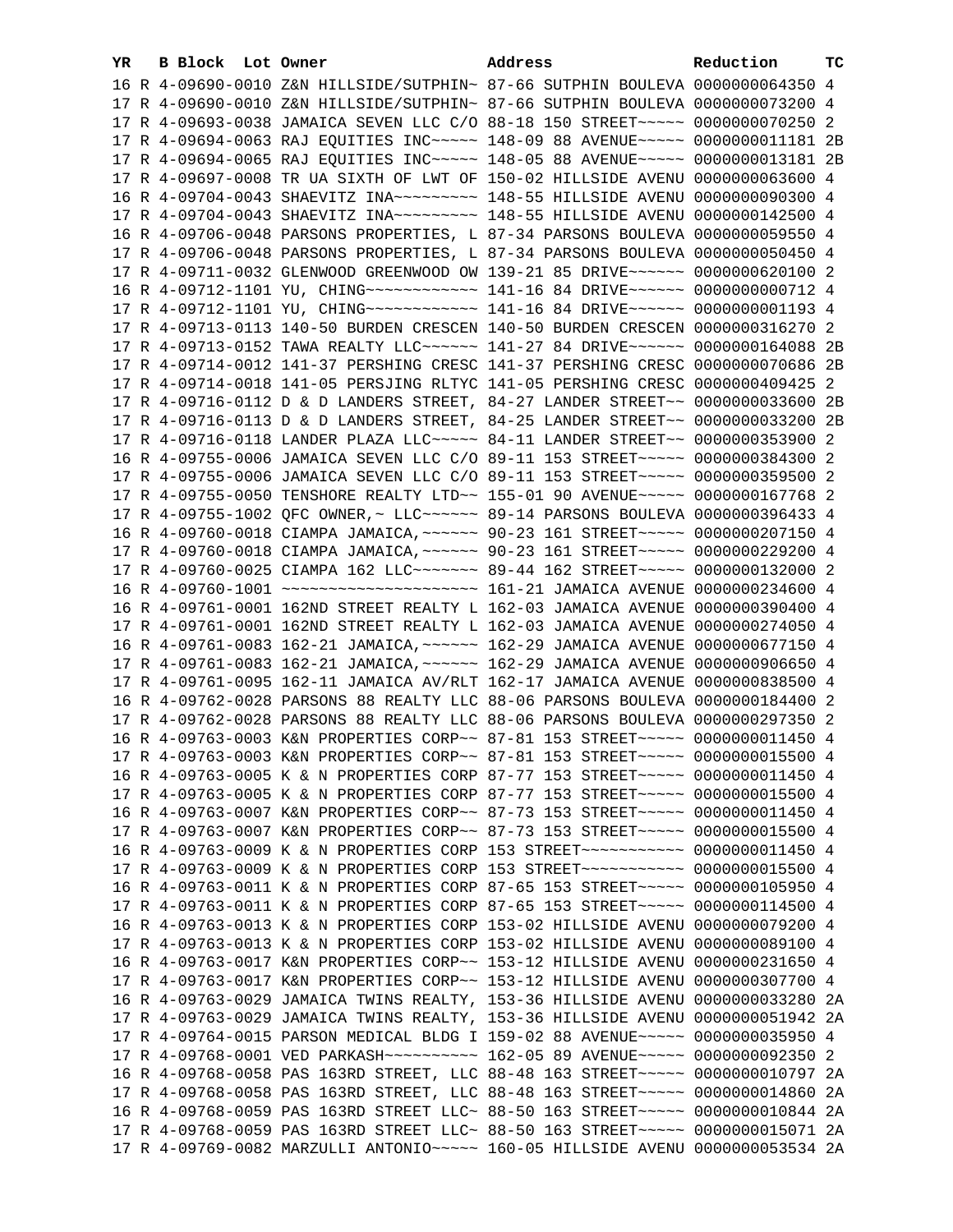| YR. | B Block Lot Owner | Address                                                                                                                                                        | Reduction | тc |
|-----|-------------------|----------------------------------------------------------------------------------------------------------------------------------------------------------------|-----------|----|
|     |                   | 17 R 4-09769-0101 KR GREENLAKE INC. ~~~~ 159-03 HILLSIDE AVENU 0000000032650 4                                                                                 |           |    |
|     |                   | 17 R 4-09792-0031 AUTO SERVICE MANAGE~~ 161-37 84 ROAD~~~~~~~ 0000000024550 4                                                                                  |           |    |
|     |                   | 16 R 4-09793-0011 JAMAICA AVENUE REALTY 163-11 JAMAICA AVENUE 0000000239550 4                                                                                  |           |    |
|     |                   | 17 R 4-09793-0011 JAMAICA AVENUE REALTY 163-11 JAMAICA AVENUE 0000000377250 4                                                                                  |           |    |
|     |                   | 17 R 4-09793-0029 JE 7 REALTY LLC ----- 89-39 163 STREET ---- 0000000320900 4                                                                                  |           |    |
|     |                   | 17 R 4-09794-0020 ACHIEVER PROPERTY MAN 164-07 JAMAICA AVENUE 0000000428500 4                                                                                  |           |    |
|     |                   | 17 R 4-09794-0114 CHIRA TAWIL LLC ----- 89-66 165 STREET ---- 0000000666950 4                                                                                  |           |    |
|     |                   | 17 R 4-09796-0003 166-33 JAMAICA AVE AS 166-35 JAMAICA AVENUE 0000000117200 4                                                                                  |           |    |
|     |                   | 16 R 4-09796-0005 166-37/39 JAMAICA RTY 166-25 JAMAICA AVENUE 0000000415150 4                                                                                  |           |    |
|     |                   | 17 R 4-09796-0005 166-37/39 JAMAICA RTY 166-25 JAMAICA AVENUE 0000000440350 4                                                                                  |           |    |
|     |                   | 16 R 4-09796-0011 JAMAICA & MERRICK LLC 166-19 JAMAICA AVENUE 0000000884250 4                                                                                  |           |    |
|     |                   | 17 R 4-09796-0011 JAMAICA & MERRICK LLC 166-19 JAMAICA AVENUE 0000000434700 4                                                                                  |           |    |
|     |                   |                                                                                                                                                                |           |    |
|     |                   | 17 R 4-09796-0015 RAL REALTY CO DEE LLC 166-05 JAMAICA AVENUE 0000000562600 4                                                                                  |           |    |
|     |                   | 17 R 4-09798-0039 BLACKSTONE ARMS ASSOC 166-40 89 AVENUE~~~~~ 0000000734336 2                                                                                  |           |    |
|     |                   | 17 R 4-09799-0019 16805 JAMAICA LLC~~~~ 168-05 JAMAICA AVENUE 0000000068100 4                                                                                  |           |    |
|     |                   | 17 R 4-09802-0005 169 JAMAICA REALTORS~ 169-17 JAMAICA AVENUE 0000000127850 4                                                                                  |           |    |
|     |                   | 17 R 4-09802-0007 ELHADEF 3, LLC ------ 169-11 JAMAICA AVENUE 0000000007950 4                                                                                  |           |    |
|     |                   | 17 R 4-09803-0009 DENIS P. MULLARKEY, L 89-21 169 STREET~~~~~ 0000000204250 2                                                                                  |           |    |
|     |                   | 17 R 4-09803-0015 DENIS P. MULLARKEY RE 89-07 169 STREET~~~~~ 0000000465850 2                                                                                  |           |    |
|     |                   | 17 R 4-09806-0008 HADE REALTY CORP~~~~~ 171-05 JAMAICA AVENUE 0000000058550 4                                                                                  |           |    |
|     |                   | 17 R 4-09809-0037 LEWIS R BRESTIN~~~~~~ 173-31 JAMAICA AVENUE 0000000024850 4                                                                                  |           |    |
|     |                   | 16 R 4-09811-0001 175-31 JAMAICA, LLC~~ 175-31 JAMAICA AVENUE 0000000046450 4                                                                                  |           |    |
|     |                   | 17 R 4-09811-0001 175-31 JAMAICA, LLC~~ 175-31 JAMAICA AVENUE 0000000077950 4                                                                                  |           |    |
|     |                   | 17 R 4-09814-0006 HORIZON HOUSE CO LLC~ 88-35 164 STREET~~~~~~ 0000000271650 2                                                                                 |           |    |
|     |                   | 17 R 4-09814-0026 164 REALTY ASSOCIATES 164-30 HILLSIDE AVENU 0000000200430 2                                                                                  |           |    |
|     |                   | 17 R 4-09814-0116 JAMAICA SEVEN LLC C/O 87-84 165 STREET~~~~~ 0000000237750 2                                                                                  |           |    |
|     |                   | 17 R 4-09816-0049 BERNARD F. DOWD INC.~ 165-15 88 AVENUE~~~~~ 0000000450700 4                                                                                  |           |    |
|     |                   | 17 R 4-09817-0006 88-05 MERRICK BLVD. ~~ 88-05 MERRICK BOULEVA 0000000613250 2                                                                                 |           |    |
|     |                   | 17 R 4-09817-0030 HUDSON HOUSE LLC C/O~ 166-33 89 AVENUE~~~~~ 0000001627300 2                                                                                  |           |    |
|     |                   | 17 R 4-09818-0049 166 ST LLC ----------- 166-05 88 AVENUE ----- 0000000255750 2                                                                                |           |    |
|     |                   |                                                                                                                                                                |           |    |
|     |                   | 16 R 4-09818-0067 YJ MANAGEMENT LLC~~~~ 167-02 HILLSIDE AVENU 0000000031000 4                                                                                  |           |    |
|     |                   | 16 R 4-09818-0073 HILLSIDE 5 PLAZA LLC~ 167-12 HILLSIDE AVENU 0000000003000 4<br>17 R 4-09822-0036 PATH LAND HOLDINGS LL 168-48 HILLSIDE AVENU 0000000115550 4 |           |    |
|     |                   | 17 R 4-09830-0035 87-20 APARTMENT CORP~ 87-20 175 STREET~~~~~ 0000000605700 2                                                                                  |           |    |
|     |                   |                                                                                                                                                                |           |    |
|     |                   | 16 R 4-09834-0014 CGCJCN HOLDING CORP.~ 175-14 HILLSIDE AVENU 0000000085900 4<br>16 R 4-09834-0041 COMPTON OWNERS CORP~~ 175-45 88 AVENUE~~~~~ 0000000623450 2 |           |    |
|     |                   | 17 R 4-09834-0041 COMPTON OWNERS CORP~~ 175-45 88 AVENUE~~~~~ 0000001036100 2                                                                                  |           |    |
|     |                   | 17 R 4-09837-0021 IDEAL MONTESSORI SCHO 87-41 165 STREET~~~~~ 0000000076600 4                                                                                  |           |    |
|     |                   | 16 R 4-09837-0080 165 20 HIGHLAND OWNER 165-20 HIGHLAND AVENU 0000000191100 2                                                                                  |           |    |
|     |                   | 17 R 4-09837-0080 165 20 HIGHLAND OWNER 165-20 HIGHLAND AVENU 0000000376950 2                                                                                  |           |    |
|     |                   | 17 R 4-09838-0062 HILLSIDE PLACE LLC ~~~ 87-50 167 STREET ~~~~~ 0000001393750 2                                                                                |           |    |
|     |                   | 17 R 4-09839-0003 167 HILLSIDE LLC~~~~~ 167-15 HILLSIDE AVENU 0000000017485 4                                                                                  |           |    |
|     |                   | 16 R 4-09841-0051 87-42 169TH STREET LL 87-42 169 STREET~~~~~ 0000000058900 4                                                                                  |           |    |
|     |                   | 17 R 4-09841-0051 87-42 169TH STREET LL 87-42 169 STREET~~~~~ 0000000076900 4                                                                                  |           |    |
|     |                   | 17 R 4-09844-0110 KINGSTON PLACE REALTY 87-50 KINGSTON PLACE~ 0000000255850 2                                                                                  |           |    |
|     |                   | 17 R 4-09882-1028 ARUMUGAM, VSSANTHI~~~ 172-27 HIGHLAND AVENU 0000000022550 4                                                                                  |           |    |
|     |                   | 17 R 4-09882-1029 ARUMUGAM, VSSANTHI~~~ 172-27 HIGHLAND AVENU 0000000022550 4                                                                                  |           |    |
|     |                   | 16 R 4-09909-0001 BILL WOLF PETROLEUM C 187-11 JAMAICA AVENUE 0000000100900 4                                                                                  |           |    |
|     |                   | 17 R 4-09909-0001 BILL WOLF PETROLEUM C 187-11 JAMAICA AVENUE 0000000104950 4                                                                                  |           |    |
|     |                   | 17 R 4-09914-0040 TKG REALTY NY LLC --- 179-18 HILLSIDE AVENU 0000000079600 4                                                                                  |           |    |
|     |                   | 16 R 4-09915-0001 SANTOS BENJAMIN~~~~~~ 179-35 90 AVENUE~~~~~ 0000000029581 2B                                                                                 |           |    |
|     |                   | 17 R 4-09915-0001 SANTOS BENJAMIN~~~~~~ 179-35 90 AVENUE~~~~~ 0000000044747 2B                                                                                 |           |    |
|     |                   | 16 R 4-09915-0002 ZENAIDA SANTOS~~~~~~~ 90 AVENUE~~~~~~~~~~~~ 0000000056098 2B                                                                                 |           |    |
|     |                   | 17 R 4-09915-0002 ZENAIDA SANTOS~~~~~~~ 90 AVENUE~~~~~~~~~~~~ 0000000074185 2B                                                                                 |           |    |
|     |                   | 16 R 4-09915-0031 PRIYA, LLC ----------- 179-30 HILLSIDE AVENU 0000000097650 4                                                                                 |           |    |
|     |                   | 17 R 4-09915-0031 PRIYA, LLC ---------- 179-30 HILLSIDE AVENU 0000000101250 4                                                                                  |           |    |
|     |                   | 16 R 4-09915-0033 ZORIA REALTY INC., ~~~ 179-36 HILLSIDE AVENU 0000000034250 4                                                                                 |           |    |
|     |                   |                                                                                                                                                                |           |    |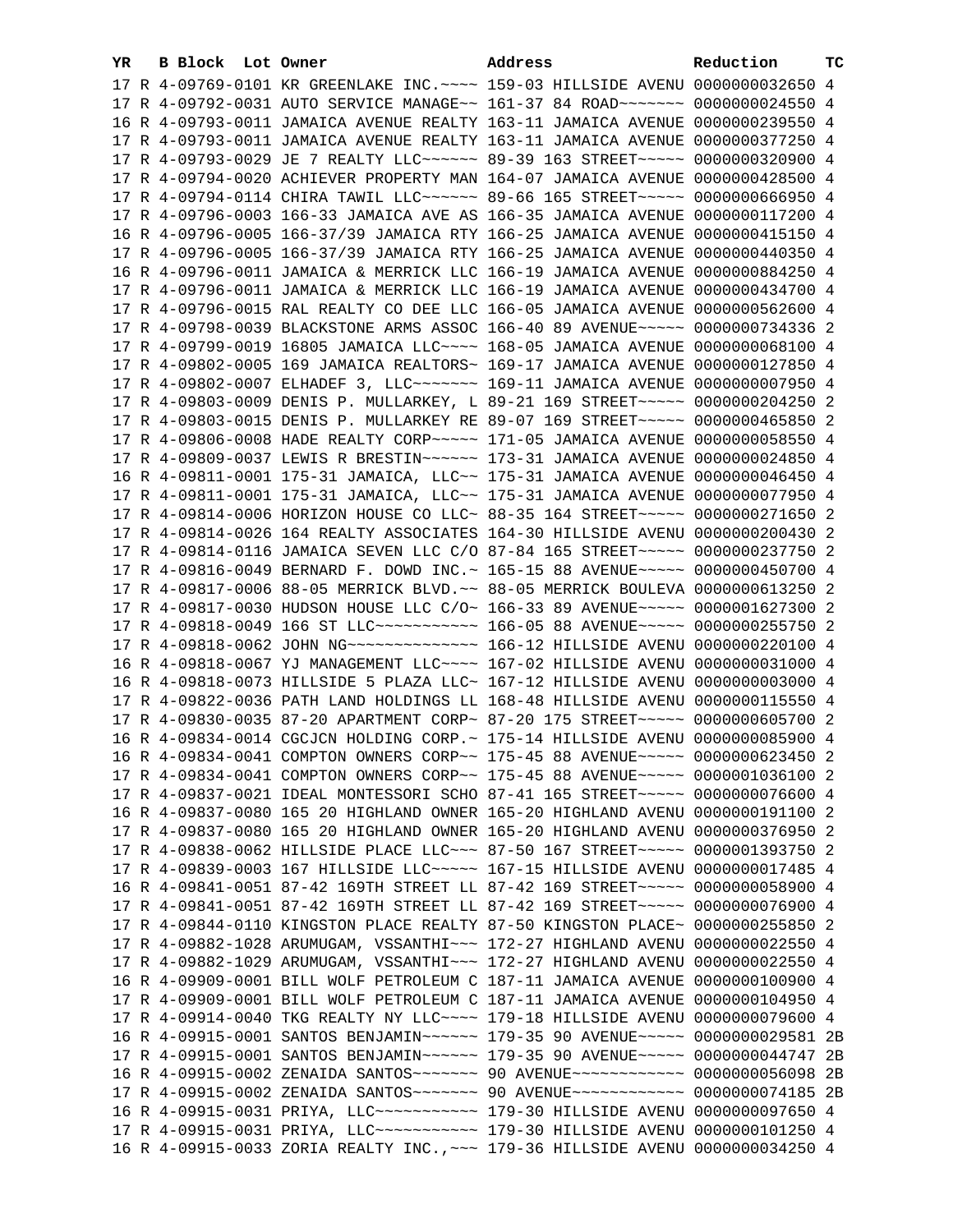| YR. | B Block Lot Owner | Address                                                                             | Reduction | тc |
|-----|-------------------|-------------------------------------------------------------------------------------|-----------|----|
|     |                   | 17 R 4-09915-0033 ZORIA REALTY INC., ~~~ 179-36 HILLSIDE AVENU 0000000058550 4      |           |    |
|     |                   | 17 R 4-09917-0013 88 30 182ND ST REALTY 88-30 182 STREET~~~~~ 0000000302400 2       |           |    |
|     |                   | 17 R 4-09944-0014 RAJA BUSINESS, INC. ~~ 87-18 AVON STREET~~~~ 0000000049900 2B     |           |    |
|     |                   | 16 R 4-09954-0049 87-46 CHELSEA OWNERS~ 87-46 CHELSEA STREET~ 0000000513000 2       |           |    |
|     |                   | 17 R 4-09954-0049 87-46 CHELSEA OWNERS~ 87-46 CHELSEA STREET~ 0000000450900 2       |           |    |
|     |                   | 17 R 4-09972-0036 LINCOLN ATLANTIC MOTO 90-35 VAN WYCK EXPRES 0000000039350 4       |           |    |
|     |                   | 16 R 4-09976-0029 SAMPURNA JAIN~~~~~~~~ 89-19 139 STREET~~~~~ 0000000029700 4       |           |    |
|     |                   | 17 R 4-09976-0029 SAMPURNA JAIN~~~~~~~~ 89-19 139 STREET~~~~~ 0000000037800 4       |           |    |
|     |                   | 16 R 4-09976-0030 JAIN, SAMPURNA~~~~~~~ 89-17 139 STREET~~~~~ 0000000004000 4       |           |    |
|     |                   | 17 R 4-09976-0030 JAIN, SAMPURNA~~~~~~~ 89-17 139 STREET~~~~~ 0000000010300 4       |           |    |
|     |                   | 16 R 4-09976-0031 Y P JAIN~~~~~~~~~~~~~~~~~ 89-15 139 STREET~~~~~~ 0000000018900 4  |           |    |
|     |                   | 17 R 4-09976-0031 Y P JAIN~~~~~~~~~~~~~~~~~~ 89-15 139 STREET~~~~~~ 0000000019800 4 |           |    |
|     |                   |                                                                                     |           |    |
|     |                   | 16 R 4-09976-0032 JAIN, SAMPURNA~~~~~~~ 89-11 139 STREET~~~~~ 0000000015750 4       |           |    |
|     |                   | 17 R 4-09976-0032 JAIN, SAMPURNA~~~~~~~ 89-11 139 STREET~~~~~ 0000000020700 4       |           |    |
|     |                   | 16 R 4-09976-0033 SAMPURNA JAIN~~~~~~~~ 89-09 139 STREET~~~~~ 0000000023850 4       |           |    |
|     |                   | 17 R 4-09976-0033 SAMPURNA JAIN~~~~~~~~ 89-09 139 STREET~~~~~ 0000000031500 4       |           |    |
|     |                   | 16 R 4-09976-0034 JAIN, SAMPURNA~~~~~~~ 89-07 139 STREET~~~~~ 0000000029700 4       |           |    |
|     |                   | 17 R 4-09976-0034 JAIN, SAMPURNA~~~~~~~~ 89-07 139 STREET~~~~~ 0000000039600 4      |           |    |
|     |                   | 17 R 4-09983-0005 ADILE REALTY COMPANY, 144-10 JAMAICA AVENUE 0000000281000 4       |           |    |
|     |                   | 17 R 4-09984-0017 143-11 ARCHER AVENUE~ 143-11 ARCHER AVENUE~ 0000000012000 4       |           |    |
|     |                   | 17 R 4-09987-0007 JACOB THUNDUPARAMPIL~ 146-04 JAMAICA AVENUE 0000000032900 4       |           |    |
|     |                   | 17 R 4-09994-0030 GOLAN, DAVID~~~~~~~~~ 92-12 147 PLACE~~~~~~ 0000000055200 4       |           |    |
|     |                   | 17 R 4-09996-0010 92-18 149ST REALTY CO 92-18 149 STREET~~~~~ 0000000025500 4       |           |    |
|     |                   | 17 R 4-09996-0012 92-18 149ST REALTY CO 148-15 ARCHER AVENUE~ 0000000169200 4       |           |    |
|     |                   | 17 R 4-09998-0001 L & B MANAGEMENT, INC 94 AVENUE~~~~~~~~~~~~ 0000000102825 4       |           |    |
|     |                   | 17 R 4-09998-0002 L & B MANAGEMENT, INC 148-23 94 AVENUE~~~~~ 0000000036300 4       |           |    |
|     |                   | 17 R 4-10000-0016 BELLINO REALTY, LLC~~ 94-02 150 STREET~~~~~~ 0000000027000 4      |           |    |
|     |                   | 16 R 4-10001-0001 149TH ST OPERATING CO 95-04 149 STREET~~~~~ 0000000142350 4       |           |    |
|     |                   | 17 R 4-10001-0001 149TH ST OPERATING CO 95-04 149 STREET~~~~~ 0000000082350 4       |           |    |
|     |                   | 16 R 4-10002-0001 ABBOTT WIRE PRODUCTS~ 95-25 149 STREET~~~~~ 0000000125150 4       |           |    |
|     |                   | 17 R 4-10002-0001 ABBOTT WIRE PRODUCTS~ 95-25 149 STREET~~~~~ 0000000125500 4       |           |    |
|     |                   | 16 R 4-10002-0013 ABBOTT INDUSTRIES INC 95-12 150 STREET~~~~~ 0000000022200 4       |           |    |
|     |                   | 17 R 4-10002-0013 ABBOTT INDUSTRIES INC 95-12 150 STREET~~~~~ 0000000033900 4       |           |    |
|     |                   | 17 R 4-10013-0019 F & L REALTY LLC ~~~~~ 97-34 ALLENDALE STREE 0000000103300 2      |           |    |
|     |                   | 17 R 4-10027-0030 MARIA H CARDOSO ~~~~~~ 95-27 SUTPHIN BOULEVA 0000000027250 4      |           |    |
|     |                   | 17 R 4-10027-0129 CCARDOSO MARIA~~~~~~~ 95-29 SUTPHIN BOULEVA 0000000008400 4       |           |    |
|     |                   | 17 R 4-10031-0010 AIH GROUP, LLC ------- 97-11 SUTPHIN BOULEVA 0000000032550 4      |           |    |
|     |                   | 17 R 4-10046-0009 145-26/26A LIBERTY AV 145-26 LIBERTY AVENUE 0000000060200 4       |           |    |
|     |                   | 17 R 4-10060-0025 STF REALTY LLC ------ 147-11 TUSKEGEE AIRME 0000000076350 4       |           |    |
|     |                   | 17 R 4-10060-0028 STF REALTY LLC ------- 106-19 SUTPHIN BOULEV 0000000013000 4      |           |    |
|     |                   | 16 R 4-10060-0030 QUEENS SURGICAL CORPO 106-15 SUTPHIN BOULEV 0000000019350 4       |           |    |
|     |                   | 17 R 4-10060-0030 QUEENS SURGICAL CORPO 106-15 SUTPHIN BOULEV 0000000071400 4       |           |    |
|     |                   | 17 R 4-10062-0004 AMADORB REALTY CORP.~ 106-04 150 STREET~~~~ 0000000019100 4       |           |    |
|     |                   | 16 R 4-10089-0012 NGALAM, TITA S~~~~~~~ 147-16 TUSKEGEE AIRME 0000000041425 4       |           |    |
|     |                   | 17 R 4-10089-0012 NGALAM, TITA S~~~~~~~ 147-16 TUSKEGEE AIRME 0000000041500 4       |           |    |
|     |                   | 17 R 4-10100-0001 MATTONE GROUP MANAGEM 159-02 JAMAICA AVENUE 0000000959250 4       |           |    |
|     |                   | 16 R 4-10101-0015 JAMAICA GROUP 26 LLC~ 161-10 JAMAICA AVENUE 0000000416550 4       |           |    |
|     |                   | 17 R 4-10101-0015 JAMAICA GROUP 26 LLC~ 161-10 JAMAICA AVENUE 0000000426300 4       |           |    |
|     |                   | 17 R 4-10102-0010 SLJ REALTY HOLDINGS, ~ 162-24 JAMAICA AVENUE 0000000814850 4      |           |    |
|     |                   | 17 R 4-10102-0019 IGD CORP. ~~~~~~~~~~~~~~~~~ 92-30 GUY R BREWER BL 0000000032650 4 |           |    |
|     |                   | 17 R 4-10107-0063 GOTTI, VICTORIA~~~~~~ 97-13 150 STREET~~~~~ 0000000042200 4       |           |    |
|     |                   | 17 R 4-10112-0021 DEUTSCHER ALLAN~~~~~~ TUCKERTON STREET~~~~~ 0000000043450 4       |           |    |
|     |                   | 17 R 4-10112-0068 DEUTSCHER ALLAN~~~~~~ 105-07 150 STREET~~~~ 0000000046250 4       |           |    |
|     |                   | 17 R 4-10124-0001 BROTHERS II REALTY CO 156-10 TUSKEGEE AIRME 0000000018600 4       |           |    |
|     |                   | 17 R 4-10124-0004 BROTHERS II REALTY CO 156-16 TUSKEGEE AIRME 0000000075800 4       |           |    |
|     |                   | 17 R 4-10124-0005 BROTHERS II REALTY CO 156-18 TUSKEGEE AIRME 0000000073550 4       |           |    |
|     |                   | 16 R 4-10151-0001 16302 JAMAICA AVENUE~ 163-02 JAMAICA AVENUE 0000000449700 4       |           |    |
|     |                   | 17 R 4-10151-0001 16302 JAMAICA AVENUE~ 163-02 JAMAICA AVENUE 0000001375350 4       |           |    |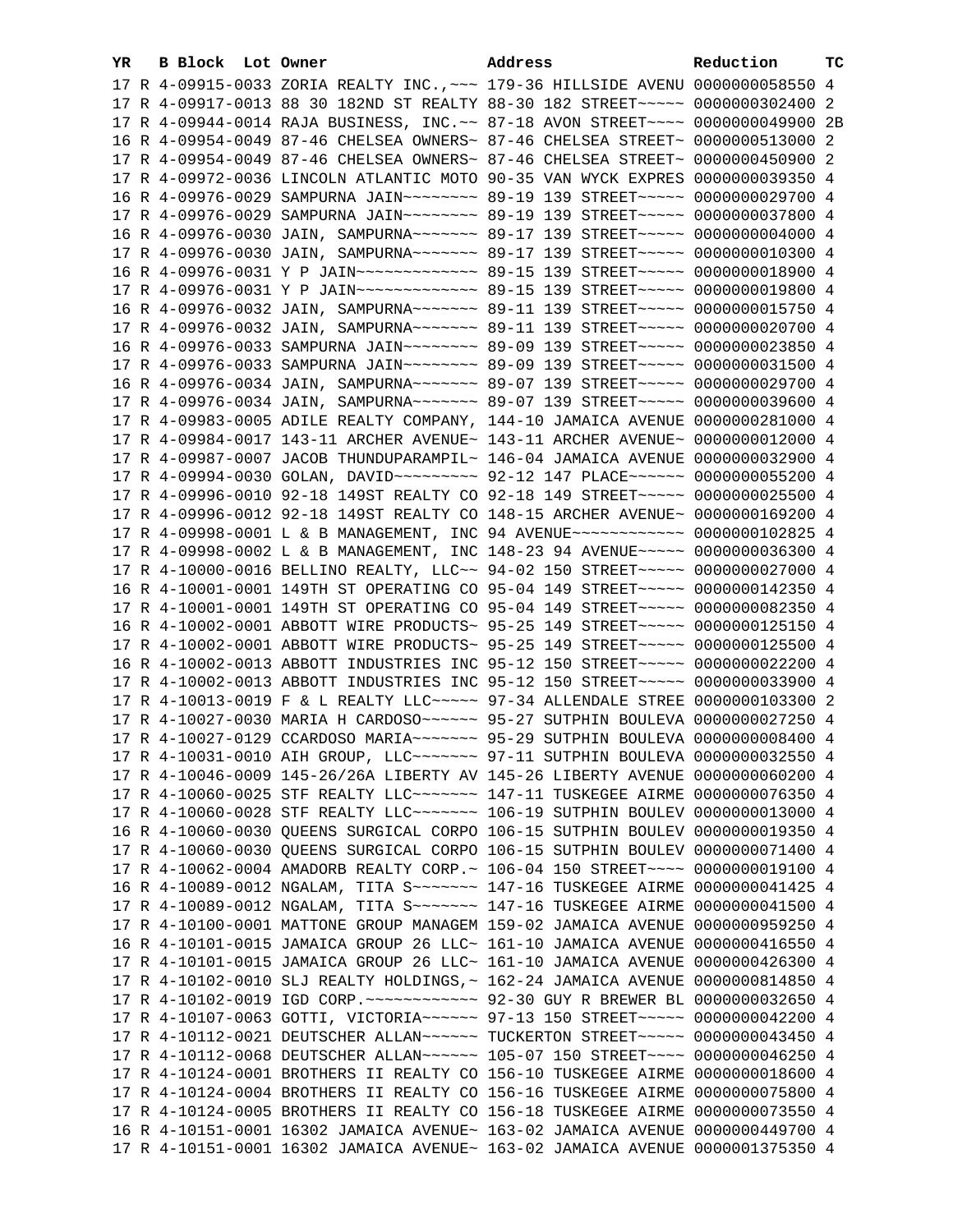| YR. | B Block Lot Owner |                                                                | Address                                                                         | Reduction        | тc |
|-----|-------------------|----------------------------------------------------------------|---------------------------------------------------------------------------------|------------------|----|
|     |                   |                                                                | 17 R 4-10151-0021 FRANCMEN 16402 LLC ~~~ 164-02 JAMAICA AVENUE 0000000177700 4  |                  |    |
|     |                   |                                                                | 17 R 4-10151-0025 JAMAICA AVENUE REALTY 164-10 JAMAICA AVENUE 0000000287750 4   |                  |    |
|     |                   |                                                                | 17 R 4-10151-0065 JAMAICA TOWER, LLC ~~~ 163-25 ARCHER AVENUE ~ 0000001419350 4 |                  |    |
|     |                   | 17 R 4-10155-0004 165 JAMAICA REALTY LL 165-06 JAMAICA AVENUE  |                                                                                 | 0000000154600 4  |    |
|     |                   | 16 R 4-10156-0006 LGF ENTERPRISES~~~~~~ 166-12 JAMAICA AVENUE  |                                                                                 | 0000000040200 4  |    |
|     |                   | 17 R 4-10156-0006 LGF ENTERPRISES~~~~~~ 166-12 JAMAICA AVENUE  |                                                                                 | 0000000059100 4  |    |
|     |                   |                                                                | 17 R 4-10164-0074 10428 MERRICK BLVD. I 104-28 MERRICK BOULEV                   | 0000000062550 4  |    |
|     |                   | 17 R 4-10164-0079 10502 MERRICK BLVD IN 105-02 MERRICK BOULEV  |                                                                                 | 0000000044300 4  |    |
|     |                   | 17 R 4-10210-0021 WAWA LLC ------------- 168-40 JAMAICA AVENUE |                                                                                 | 0000000210749 2A |    |
|     |                   |                                                                |                                                                                 | 0000000016450 4  |    |
|     |                   | 17 R 4-10218-0048 168-37 LIBERTY AVE LL 168-37 LIBERTY AVENUE  |                                                                                 | 0000000025700 4  |    |
|     |                   | 17 R 4-10220-0014 KHEMLALL BISEMBER~~~~ DOUGLAS AVENUE~~~~~~~  |                                                                                 |                  |    |
|     |                   | 17 R 4-10220-0078 KHEMLALL BISEMBER~~~~ 171-19 LIBERTY AVENUE  |                                                                                 | 0000000073800 4  |    |
|     |                   |                                                                | 16 R 4-10225-0001 CASAGRANDE REALTY COR 104-19 MERRICK BOULEV                   | 0000000027150 4  |    |
|     |                   |                                                                | 17 R 4-10225-0001 CASAGRANDE REALTY COR 104-19 MERRICK BOULEV                   | 0000000010950 4  |    |
|     |                   | 17 R 4-10232-0014 175-16 LIBERTY, LLC~~ 175-16 LIBERTY AVENUE  |                                                                                 | 0000000155050 4  |    |
|     |                   |                                                                | 16 R 4-10287-0082 THE ST ALBANS CONGREG 171-11 LINDEN BOULEVA 0000000263700 4   |                  |    |
|     |                   |                                                                | 17 R 4-10322-0040 G A L REALTY CORP~~~~ 181-22 93 AVENUE~~~~~ 0000000041400 4   |                  |    |
|     |                   |                                                                | 16 R 4-10325-0006 182 JAMAICA CORP. ~~~~ 182-20 JAMAICA AVENUE 0000000141000 4  |                  |    |
|     |                   |                                                                | 17 R 4-10336-0060 J. SUSSMAN REALTY LLC 109-10 180 STREET~~~~ 0000000107850 4   |                  |    |
|     |                   |                                                                | 16 R 4-10343-0227 JAMAICA SELF STORAGE~ 109-09 180 STREET~~~~ 0000001741400 4   |                  |    |
|     |                   |                                                                | 17 R 4-10343-0227 JAMAICA SELF STORAGE~ 109-09 180 STREET~~~~ 0000001622800 4   |                  |    |
|     |                   |                                                                | 17 R 4-10380-0018 FISH 126 LLC -------- 187-31 LINDEN BOULEVA 0000000084100 4   |                  |    |
|     |                   |                                                                | 16 R 4-10448-0021 192 JAMAICA CORP~~~~~ 192-01 JAMAICA AVENUE 0000000014700 4   |                  |    |
|     |                   |                                                                | 17 R 4-10448-0021 192 JAMAICA CORP~~~~~ 192-01 JAMAICA AVENUE 0000000026400 4   |                  |    |
|     |                   |                                                                | 17 R 4-10461-0057 HOLLIS APT., INC ~~~~~ 88-73 193 STREET ~~~~~ 0000000271100 2 |                  |    |
|     |                   | 17 R 4-10466-0085 197-25 JAMAICA AVENUE 197-25 JAMAICA AVENUE  |                                                                                 | 0000000084400 4  |    |
|     |                   | 17 R 4-10474-0312 ZEIS REALTY LLC~~~~~~ 199-09 JAMAICA AVENUE  |                                                                                 | 0000000018550 4  |    |
|     |                   | 17 R 4-10494-0123 HAMPTON GDNS INC~~~~~ 199-04 HILLSIDE AVENU  |                                                                                 | 0000000147500 2  |    |
|     |                   | 17 R 4-10495-0052 LISA TRANSMISSIONS IN 201-06 HILLSIDE AVENU  |                                                                                 | 0000000031500 4  |    |
|     |                   | 16 R 4-10497-0053 HILLSIDE 2626 LLC ~~~~ 204-12 HILLSIDE AVENU |                                                                                 | 0000000038700 4  |    |
|     |                   | 17 R 4-10497-0053 HILLSIDE 2626 LLC ~~~~ 204-12 HILLSIDE AVENU |                                                                                 | 0000000009000 4  |    |
|     |                   | 16 R 4-10497-0054 HILLSIDE 2626 LLC ~~~~ 204-10 HILLSIDE AVENU |                                                                                 | 0000000015750 4  |    |
|     |                   |                                                                | 17 R 4-10497-0054 HILLSIDE 2626 LLC~~~~ 204-10 HILLSIDE AVENU 0000000009000 4   |                  |    |
|     |                   |                                                                | 17 R 4-10520-0049 GREGORY W CHUPA~~~~~~ 196-31 COMO AVENUE~~~ 00000000001550 1  |                  |    |
|     |                   |                                                                | 17 R 4-10538-0070 HILLTOP VILLAGE COOPE 87-50 204 STREET~~~~~ 0000000212700 2   |                  |    |
|     |                   |                                                                | 17 R 4-10542-0103 94-40 210TH REALTY L~ 94-40 210 STREET~~~~~~ 0000000141950 2  |                  |    |
|     |                   |                                                                | 16 R 4-10546-0001 QSIDE FEDERAL CREDIT~ 211-31 JAMAICA AVENUE 0000000074000 4   |                  |    |
|     |                   |                                                                | 17 R 4-10546-0001 OSIDE FEDERAL CREDIT~ 211-31 JAMAICA AVENUE 0000000164000 4   |                  |    |
|     |                   |                                                                | 16 R 4-10587-0056 ROSENTHAL ABE~~~~~~~~ 211-04 HILLSIDE AVENU 0000000080250 4   |                  |    |
|     |                   |                                                                | 17 R 4-10587-0056 ROSENTHAL ABE~~~~~~~~ 211-04 HILLSIDE AVENU 0000000108600 4   |                  |    |
|     |                   |                                                                | 17 R 4-10603-0028 213-11 JAM LLC ------- 213-11 JAMAICA AVENUE 0000000174200 4  |                  |    |
|     |                   |                                                                | 16 R 4-10605-0024 MOSHOPOULOS REAL ESTA 214-35A JAMAICA AVENU 0000000017300 4   |                  |    |
|     |                   |                                                                | 17 R 4-10605-0024 MOSHOPOULOS REAL ESTA 214-35A JAMAICA AVENU 0000000023150 4   |                  |    |
|     |                   |                                                                | 16 R 4-10608-0056 215 27 REAL ESTATE LL 215-27 JAMAICA AVENUE 0000000012150 4   |                  |    |
|     |                   |                                                                | 17 R 4-10608-0056 215 27 REAL ESTATE LL 215-27 JAMAICA AVENUE 0000000027450 4   |                  |    |
|     |                   |                                                                | 17 R 4-10609-0055 NORTH FORK BANK~~~~~~ 216-19 JAMAICA AVENUE 0000000028400 4   |                  |    |
|     |                   |                                                                | 17 R 4-10660-0005 ANISA ALANA LLC ----- 216-19 90 AVENUE ---- 0000000084600 4   |                  |    |
|     |                   |                                                                | 17 R 4-10678-0005 MOMAYA REALTY LLC~~~~ 218-10 HILLSIDE AVENU                   | 0000000008300 4  |    |
|     |                   |                                                                | 17 R 4-10678-0006 DJ4LIFE LLC~~~~~~~~~~ 218-12 HILLSIDE AVENU                   | 0000000025200 4  |    |
|     |                   |                                                                | 17 R 4-10678-0009 DINH, JOSETTE~~~~~~~~ 218-18 HILLSIDE AVENU                   | 0000000024600 4  |    |
|     |                   |                                                                | 17 R 4-10679-0026 219 HILLSIDE LLC~~~~~ 219-10 HILLSIDE AVENU                   | 0000000210200 4  |    |
|     |                   |                                                                | 17 R 4-10679-0039 FRANCHISE REALTY INTE 88-14 SPRINGFIELD BLV 0000000034350 4   |                  |    |
|     |                   |                                                                | 17 R 4-10681-0033 HILLPARK GARDENS LLC~ 213-21 HILLSIDE AVENU                   | 0000000048600 2  |    |
|     |                   |                                                                | 17 R 4-10698-0006 93-23 218TH REALTY LL 93-23 218 STREET~~~~~ 0000000166600 2   |                  |    |
|     |                   |                                                                | 16 R 4-10703-0007 NICOLEAU ARYEL~~~~~~~~ 92-04 SPRINGFIELD BLV 0000000034250 4  |                  |    |
|     |                   |                                                                | 17 R 4-10703-0007 NICOLEAU ARYEL~~~~~~~ 92-04 SPRINGFIELD BLV 0000000040100 4   |                  |    |
|     |                   |                                                                | 17 R 4-10759-0016 REMICA PROPERTY GROUP 213-10 JAMAICA AVENUE 0000000041600 4   |                  |    |
|     |                   |                                                                | 17 R 4-10759-0070 WF JAMAICA LLC~~~~~~~ 214-32 JAMAICA AVENUE 0000000259150 4   |                  |    |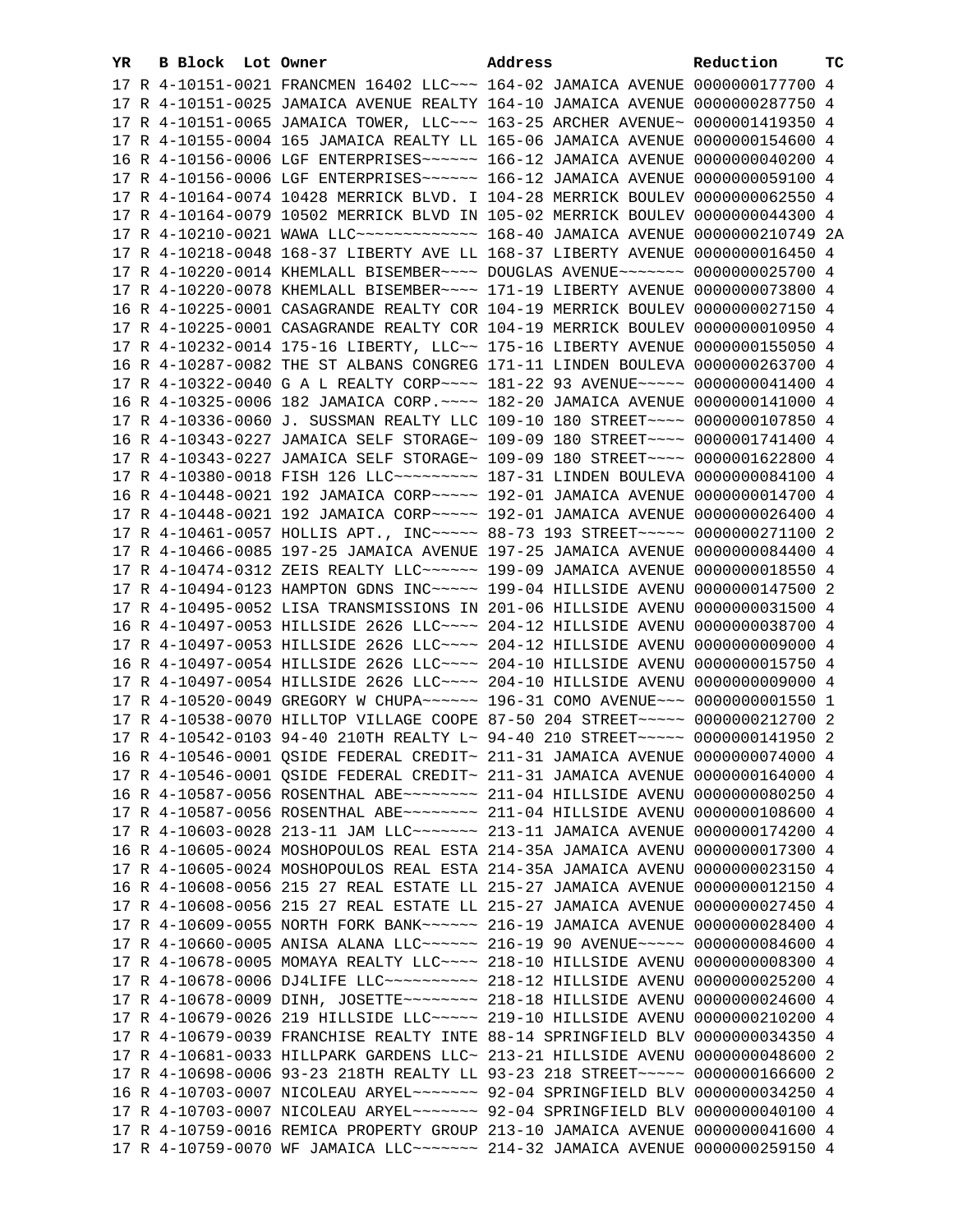| YR | B Block Lot Owner |                                                               | Address                                                                                                                                                        | Reduction       | тc |
|----|-------------------|---------------------------------------------------------------|----------------------------------------------------------------------------------------------------------------------------------------------------------------|-----------------|----|
|    |                   |                                                               | 17 R 4-10759-0075 WF JAMAICA LLC~~~~~~~ 214-44 JAMAICA AVENUE 0000000160400 4                                                                                  |                 |    |
|    |                   |                                                               | 17 R 4-10759-0097 214-80 AUTO PARTS INC 214-80 JAMAICA AVENUE 0000000010000 4                                                                                  |                 |    |
|    |                   |                                                               | 17 R 4-10759-0102 214-80 AUTO PARTS INC 215-02 JAMAICA AVENUE 0000000030800 4                                                                                  |                 |    |
|    |                   | 17 R 4-10759-0124 KALGON PROPERTIES~~~~ 215-12 JAMAICA AVENUE |                                                                                                                                                                | 0000000132200 4 |    |
|    |                   | 16 R 4-10759-0144 ALLSTAR SALES CO. LLC 215-48 JAMAICA AVENUE |                                                                                                                                                                | 0000000082300 4 |    |
|    |                   | 17 R 4-10759-0144 ALLSTAR SALES CO. LLC 215-48 JAMAICA AVENUE |                                                                                                                                                                | 0000000127750 4 |    |
|    |                   | 16 R 4-10808-0050 96-59 222ND STREET RE 97-59 98 AVENUE~~~~~~ |                                                                                                                                                                | 0000000163200 4 |    |
|    |                   |                                                               | 17 R 4-10808-0050 96-59 222ND STREET RE 97-59 98 AVENUE~~~~~~                                                                                                  | 0000000201250 4 |    |
|    |                   |                                                               | 16 R 4-10819-0024 HOLLIS MEDICAL DENTAL 190-02 JAMAICA AVENUE                                                                                                  | 0000000147400 4 |    |
|    |                   | 17 R 4-10819-0024 HOLLIS MEDICAL DENTAL 190-02 JAMAICA AVENUE |                                                                                                                                                                | 0000000108900 4 |    |
|    |                   |                                                               | 16 R 4-10823-0024 BILL WOLF PETROLEUM C 195-02 JAMAICA AVENUE                                                                                                  | 0000000076950 4 |    |
|    |                   | 17 R 4-10823-0024 BILL WOLF PETROLEUM C 195-02 JAMAICA AVENUE |                                                                                                                                                                | 0000000108450 4 |    |
|    |                   | 16 R 4-10835-0028 PEP BOYS-MANNY, MOE&J 208-22 JAMAICA AVENUE |                                                                                                                                                                | 0000000314400 4 |    |
|    |                   |                                                               |                                                                                                                                                                | 0000000286800 4 |    |
|    |                   |                                                               | 17 R 4-10835-0028 PEP BOYS-MANNY, MOE&J 208-22 JAMAICA AVENUE                                                                                                  |                 |    |
|    |                   |                                                               | 17 R 4-10870-0054 FRANCOIS, WILFRED JEA 100-27 203 STREET~~~~                                                                                                  | 0000000001048 1 |    |
|    |                   |                                                               | 16 R 4-10906-0033 HOLLIS 26 LLC ------- 203-07 HOLLIS AVENUE ~ 0000000005100 4                                                                                 |                 |    |
|    |                   |                                                               | 17 R 4-10906-0033 HOLLIS 26 LLC ------- 203-07 HOLLIS AVENUE ~ 0000000006450 4                                                                                 |                 |    |
|    |                   |                                                               | 17 R 4-10913-0033 206 HOLLIS REALTY LLC 206-01 HOLLIS AVENUE~ 0000000032700 4                                                                                  |                 |    |
|    |                   |                                                               | 17 R 4-10945-0110 HOLLIS SHOPPING CENTE 109-62 FRANCIS LEWIS~ 0000000136000 4                                                                                  |                 |    |
|    |                   |                                                               | 16 R 4-11007-0005 POWER TEST REALTY CO~ 114-05 FARMERS BOULEV 0000000005900 4                                                                                  |                 |    |
|    |                   |                                                               | 17 R 4-11007-0005 POWER TEST REALTY CO~ 114-05 FARMERS BOULEV 0000000015800 4                                                                                  |                 |    |
|    |                   |                                                               | 17 R 4-11025-0011 BASSFORD REALTY LLC~~ 114-31 FRANCIS LEWIS~ 0000000059670 2                                                                                  |                 |    |
|    |                   |                                                               | 17 R 4-11083-0141 213 99 AVE REALTY COR 213-19 99 AVENUE~~~~~ 0000000139500 4                                                                                  |                 |    |
|    |                   |                                                               | 17 R 4-11083-0167 C & R OF NY EQUITES, ~ 212-11 99 AVENUE~~~~~ 0000000067400 4                                                                                 |                 |    |
|    |                   |                                                               |                                                                                                                                                                |                 |    |
|    |                   |                                                               | 16 R 4-11213-0001 WHITE CASTLE SYSTEM, I 112-11 SPRINGFIELD BL 0000000044500 4                                                                                 |                 |    |
|    |                   |                                                               | 17 R 4-11213-0001 WHITE CASTLE SYSTEM, I 112-11 SPRINGFIELD BL 0000000093100 4                                                                                 |                 |    |
|    |                   |                                                               | 17 R 4-11262-0012 FRANCIS, ALLISON~~~~~ 217-26 114 ROAD~~~~~~ 0000000000849 1                                                                                  |                 |    |
|    |                   |                                                               | 17 R 4-11317-0009 ARCHLAND PROPERTY I, ~ 116-45 SPRINGFIELD BL 0000000037500 4                                                                                 |                 |    |
|    |                   |                                                               | 16 R 4-11326-0001 REXCO PROPERTIES LLC~ 225-01 LINDEN BOULEVA 0000000100250 4<br>17 R 4-11326-0001 REXCO PROPERTIES LLC~ 225-01 LINDEN BOULEVA 0000000101600 4 |                 |    |
|    |                   |                                                               | 17 R 4-11372-0046 PITKIN AVE LLC ------ 90-59 PITKIN AVENUE -~ 0000000031050 4                                                                                 |                 |    |
|    |                   |                                                               | 17 R 4-11374-0134 134-02 CROSSBAY OWNER 134-02 CROSS BAY BOUL 0000000031200 4                                                                                  |                 |    |
|    |                   |                                                               | 17 R 4-11375-0046 BADAL REALTY CORP~~~~ 92-25 SILVER ROAD~~~~ 0000000032950 2                                                                                  |                 |    |
|    |                   |                                                               | 17 R 4-11384-0001 LINDEN CANYON~~~~~~~~ 78-08 LINDEN BOULEVAR 0000000310100 4                                                                                  |                 |    |
|    |                   |                                                               | 16 R 4-11429-0034 HOWARD PLAZA REALTY L 82-07 153 AVENUE~~~~~ 0000000056600 4                                                                                  |                 |    |
|    |                   |                                                               | 17 R 4-11429-0034 HOWARD PLAZA REALTY L 82-07 153 AVENUE~~~~~ 0000000356300 4                                                                                  |                 |    |
|    |                   |                                                               | 16 R 4-11434-0050 LINDENWOOD VILLAGE SE 88-25 155 AVENUE~~~~~ 0000000272550 2                                                                                  |                 |    |
|    |                   |                                                               | 17 R 4-11434-0050 LINDENWOOD VILLAGE SE 88-25 155 AVENUE~~~~~ 0000000503800 2                                                                                  |                 |    |
|    |                   |                                                               | 17 R 4-11458-0023 JOVIRA INC~~~~~~~~~~~~~~~ 155-18 79 STREET~~~~~~ 0000000025874 2A                                                                            |                 |    |
|    |                   |                                                               | 17 R 4-11458-0024 JOVIRA INC~~~~~~~~~~~~~~~ 155-20 79 STREET~~~~~~ 0000000014875 2A                                                                            |                 |    |
|    |                   |                                                               | 17 R 4-11458-0025 JOVIRA INC~~~~~~~~~~~~~~~ 155-22 79 STREET~~~~~~ 0000000014875 2A                                                                            |                 |    |
|    |                   |                                                               | 17 R 4-11480-0061 SAM & MARY HOUSING CO 105-34 ROCKAWAY BOULE 0000000071550 4                                                                                  |                 |    |
|    |                   |                                                               | 17 R 4-11512-0001 AMATO, GRAZIA~~~~~~~~ 135-09 CROSS BAY BOUL 0000000053850 4                                                                                  |                 |    |
|    |                   |                                                               | 17 R 4-11532-0027 VUOSO GEORGE~~~~~~~~~ 96-09 149 AVENUE~~~~~ 0000000000839 1                                                                                  |                 |    |
|    |                   |                                                               | 16 R 4-11552-0062 EMKO RIBBON LACE & NO 149-19 CENTREVILLE ST 0000000055950 4                                                                                  |                 |    |
|    |                   |                                                               | 17 R 4-11552-0062 EMKO RIBBON LACE & NO 149-19 CENTREVILLE ST 0000000080700 4                                                                                  |                 |    |
|    |                   |                                                               | 16 R 4-11608-0032 127-11 REALTY LLC~~~~ 127-13 111 AVENUE~~~~ 0000000026050 4                                                                                  |                 |    |
|    |                   |                                                               | 17 R 4-11615-0007 JOWALAPERSAUD, MAHADE 109-02 VAN WYCK EXPRE 0000000065050 4                                                                                  |                 |    |
|    |                   |                                                               | 17 R 4-11646-0053 G&K LEFFERT ASSOC~~~~ 114-11 LEFFERTS BOULE 0000000204250 4                                                                                  |                 |    |
|    |                   |                                                               | 17 R 4-11679-0009 ALI, JAMEEL~~~~~~~~~~~~~~~ 122-79 ROCKAWAY BOULE 0000000034250 4                                                                             |                 |    |
|    |                   |                                                               | 16 R 4-11681-0025 ROCKAWAY BOULEVARD RE 125-15 ROCKAWAY BOULE 0000000235050 4                                                                                  |                 |    |
|    |                   |                                                               | 17 R 4-11681-0025 ROCKAWAY BOULEVARD RE 125-15 ROCKAWAY BOULE 0000000242700 4                                                                                  |                 |    |
|    |                   |                                                               | 17 R 4-11700-0006 PATH LAND HOLDINGS LL 133-07 ROCKAWAY BOULE 0000000071550 4                                                                                  |                 |    |
|    |                   |                                                               | 17 R 4-11700-0009 HEMRAJ, DEOWATTIE~~~~ 133-01 ROCKAWAY BOULE 0000000060070 2A                                                                                 |                 |    |
|    |                   |                                                               | 17 R 4-11706-0040 114-20 ROCKAWAY BOULE 114-20 ROCKAWAY BOULE 0000000042400 4                                                                                  |                 |    |
|    |                   |                                                               | 17 R 4-11709-0038 JST REAL ESTATE LLC~~ 116-28 ROCKAWAY BOULE 0000000040600 4                                                                                  |                 |    |
|    |                   |                                                               | 17 R 4-11746-0067 JASWAL, RANJIT~~~~~~~ 117-50 125 STREET~~~~ 00000000001962 1                                                                                 |                 |    |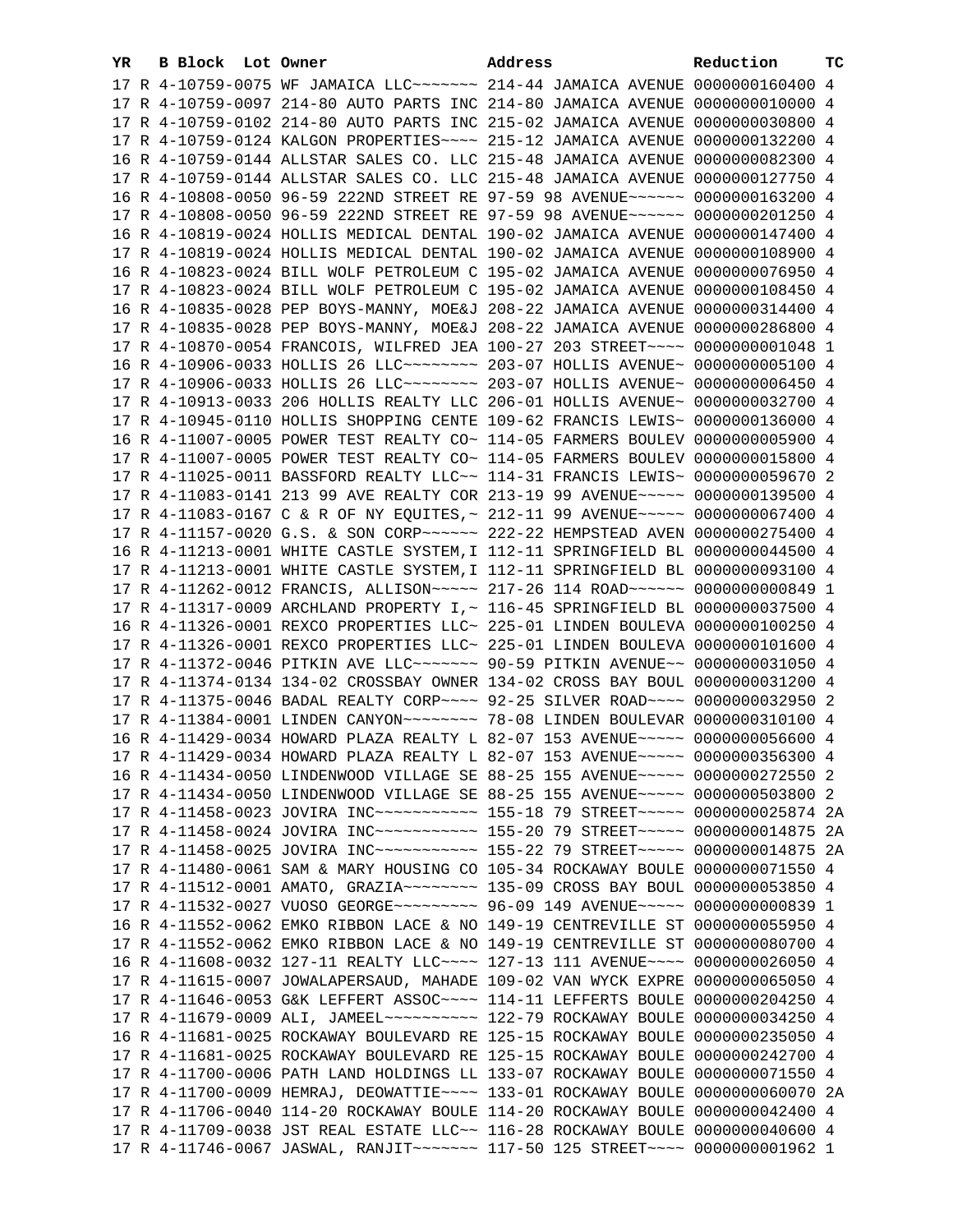| YR. | B Block Lot Owner |                                                                                    | Address | Reduction       | тc |
|-----|-------------------|------------------------------------------------------------------------------------|---------|-----------------|----|
|     |                   | 17 R 4-11750-0062 AMAN GASOLINE INC. ~~~ 128-24 ROCKAWAY BOULE 0000000025050 4     |         |                 |    |
|     |                   | 17 R 4-11755-0047 ALO PARTNERS MANAGEME 131-02 ROCKAWAY BOULE 0000000013152 2A     |         |                 |    |
|     |                   |                                                                                    |         | 0000000008700 4 |    |
|     |                   | 16 R 4-11759-0051 TIWARY, TRUSTEE, ROVI 135-26 ROCKAWAY BOULE 0000000014000 4      |         |                 |    |
|     |                   | 17 R 4-11759-0051 TIWARY, TRUSTEE, ROVI 135-26 ROCKAWAY BOULE                      |         | 0000000054050 4 |    |
|     |                   | 17 R 4-11786-0024 KAD OF QUEENS LLC~~~~ 133-23 127 STREET~~~~                      |         | 0000000174550 4 |    |
|     |                   | 17 R 4-11820-0011 ALFINO, CARL~~~~~~~~~~~~~ 149-39 LEFFERTS BOULE                  |         | 0000000004261 1 |    |
|     |                   | 17 R 4-11886-0010 MLT CANYON LLC~ C/O J 132-26 SOUTH CONDUIT~                      |         | 0000000652550 4 |    |
|     |                   | 17 R 4-11965-0026 111TH AVENUE LLC ~~~~~ 111-12 SUTPHIN BOULEV 0000000023650 4     |         |                 |    |
|     |                   | 17 R 4-11965-0188 111TH AVENUE LLC ~~~~~ 111-02 111 AVENUE ~~~~                    |         | 0000000014850 4 |    |
|     |                   | 17 R 4-11965-0189 111TH AVENUE LLC ~~~~~ 111-08 SUTPHIN BOULEV 0000000018750 4     |         |                 |    |
|     |                   | 17 R 4-12022-0023 CARIBYANA FOODS INC~~ 117-18 SUTPHIN BOULEV 0000000143300 4      |         |                 |    |
|     |                   | 17 R 4-12022-0032 SALMO CORPORATION~~~~ 119 AVENUE~~~~~~~~~~~ 0000000001137 1B     |         |                 |    |
|     |                   | 17 R 4-12028-0009 119 SUTPHIN REALTY CO 119-14 SUTPHIN BOULEV 0000000390200 4      |         |                 |    |
|     |                   | 17 R 4-12049-0114 CACTUS 145-35 ROCKAWA 145-35 ROCKAWAY BOULE 0000000118350 4      |         |                 |    |
|     |                   | 17 R 4-12099-0030 JFK HOTEL PARTNERS LL 144-02 135 AVENUE~~~~ 0000002136200 4      |         |                 |    |
|     |                   | 16 R 4-12099-0050 MHF JFK IV LLC~~~~~~~ 144-10 135 AVENUE~~~~ 0000001065400 4      |         |                 |    |
|     |                   | 17 R 4-12099-0050 MHF JFK IV LLC~~~~~~~~ 144-10 135 AVENUE~~~~ 0000000531850 4     |         |                 |    |
|     |                   | 17 R 4-12101-0030 MUTUAL ESTATE LLC ~~~~ 146-10 ROCKAWAY BOULE 0000000107700 4     |         |                 |    |
|     |                   | 17 R 4-12169-0005 113-03 SUTPHIN BLVD. ~ 113-09 SUTPHIN BOULEV 0000000023550 4     |         |                 |    |
|     |                   | 17 R 4-12172-0059 LINDEN LAUNDRY, INC. ~ 155-45 LINDEN BOULEVA 0000000020850 4     |         |                 |    |
|     |                   | 16 R 4-12184-0007 LEWIS, STEVE H~~~~~~~ 114-01 SUTPHIN BOULEV 0000000058900 4      |         |                 |    |
|     |                   | 17 R 4-12184-0007 LEWIS, STEVE H~~~~~~~ 114-01 SUTPHIN BOULEV 0000000209650 4      |         |                 |    |
|     |                   | 17 R 4-12189-0007 LANE, EVA W~~~~~~~~~~~~~~~ 115-33 SUTPHIN BOULEV 0000000014000 4 |         |                 |    |
|     |                   | 17 R 4-12257-0009 17-21 REALTY CO~~~~~~ 152-17 ROCKAWAY BOULE                      |         | 0000000006750 4 |    |
|     |                   | 17 R 4-12257-0011 9-15 BOULEVARD COMPAN 152-15 ROCKAWAY BOULE                      |         | 0000000009600 4 |    |
|     |                   | 17 R 4-12257-0017 1-7 BAISLEY CO~~~~~~~ 152-01 ROCKAWAY BOULE                      |         | 0000000121300 4 |    |
|     |                   | 16 R 4-12258-0027 GOLDSTEIN BROTHERS RE 129-05 153 STREET~~~~                      |         | 0000000016400 4 |    |
|     |                   | 17 R 4-12258-0027 GOLDSTEIN BROTHERS RE 129-05 153 STREET~~~~                      |         | 0000000026050 4 |    |
|     |                   | 16 R 4-12292-0054 153-41 ROCKAWAY CORP. 153-41 ROCKAWAY BOULE                      |         | 0000000014150 4 |    |
|     |                   | 17 R 4-12292-0054 153-41 ROCKAWAY CORP. 153-41 ROCKAWAY BOULE                      |         | 0000000023600 4 |    |
|     |                   | 16 R 4-12350-0025 ST. ALBANS APTS LLC~~ 116-26 169 STREET~~~~ 0000000034250 2      |         |                 |    |
|     |                   | 17 R 4-12350-0025 ST. ALBANS APTS LLC~~ 116-26 169 STREET~~~~ 0000000047050 2      |         |                 |    |
|     |                   | 16 R 4-12351-0011 ST. ALBANS APTS LLC~~ 116-27 169 STREET~~~~ 0000000049950 2      |         |                 |    |
|     |                   | 17 R 4-12351-0011 ST. ALBANS APTS LLC~~ 116-27 169 STREET~~~~ 0000000071550 2      |         |                 |    |
|     |                   | 16 R 4-12352-0498 ST. ALBANS APTS LLC~~ 116-31 170 STREET~~~~ 0000000019450 2      |         |                 |    |
|     |                   | 17 R 4-12382-0039 MCDONALD'S CORPORATIO 120-59 166 STREET~~~~ 0000000079900 4      |         |                 |    |
|     |                   | 17 R 4-12451-0014 RETTNER RLTY MNGMNTCO 118-49 MONTAUK STREET 0000000107850 4      |         |                 |    |
|     |                   | 17 R 4-12458-0025 ANNIE NATUZZI RTY HLD 121-60 FARMERS BOULEV 0000000076300 4      |         |                 |    |
|     |                   | 17 R 4-12494-0008 130-35 MERRICK BLVDAS 130-35 MERRICK BOULEV 0000000608850 4      |         |                 |    |
|     |                   | 16 R 4-12599-0001 THE GREENPOINT SAVING 189-02 LINDEN BOULEVA 0000000038850 4      |         |                 |    |
|     |                   | 17 R 4-12599-0001 THE GREENPOINT SAVING 189-02 LINDEN BOULEVA 0000000031950 4      |         |                 |    |
|     |                   | 17 R 4-12635-0001 NATL BK OF NO AM~~~~~ 205-02 LINDEN BOULEVA 0000000035600 4      |         |                 |    |
|     |                   | 17 R 4-12641-0011 NGOZI UKEGBU~~~~~~~~~~~~~~ 118-48 FRANCIS LEWIS~ 0000000000688 1 |         |                 |    |
|     |                   | 17 R 4-12696-0026 LIEBERMAN-KOREN CORP~ 131-31 MERRICK BOULEV 0000000048600 4      |         |                 |    |
|     |                   | 17 R 4-12697-0060 BERNARD E ESQUENET~~~ 130-40 MERRICK BOULEV 0000000049300 4      |         |                 |    |
|     |                   | 17 R 4-12700-0019 GOLD MINE DEVELOP TRA 122-16 MONTAUK STREET 0000000018600 4      |         |                 |    |
|     |                   | 17 R 4-12700-0020 PETERS, STANLEY~~~~~~ 122-20 MONTAUK STREET 0000000023100 4      |         |                 |    |
|     |                   | 17 R 4-12700-0022 KC AUTOMOTIVE, INC~~~ 122-22 MONTAUK STREET 0000000022015 4      |         |                 |    |
|     |                   | 17 R 4-12700-0059 LUHRS, AS TRUSTEE, JO 123-04 MONTAUK STREET 0000000005800 4      |         |                 |    |
|     |                   | 17 R 4-12700-0102 180TH STREET REALTY, ~ 130-55 180 STREET~~~~ 0000000058350 4     |         |                 |    |
|     |                   | 17 R 4-12700-0105 ESQUENET, RITA~~~~~~~ 130-45 180 STREET~~~~ 0000000047150 4      |         |                 |    |
|     |                   | 17 R 4-12700-0115 ESQUENET & RUVINSKY~~ 130-29 180 STREET~~~~ 0000000040750 4      |         |                 |    |
|     |                   | 17 R 4-12718-0001 I.D.G.A.S. ASSOCIATES 186-45 MERRICK BOULEV 0000000198650 4      |         |                 |    |
|     |                   | 17 R 4-12718-0017 I.D.G.A.S. ASSOCIATES 186-25 MERRICK BOULEV 0000000104600 4      |         |                 |    |
|     |                   | 16 R 4-12740-0063 223-18-20 LINDEN BLVD 223-18 LINDEN BOULEVA 0000000066150 4      |         |                 |    |
|     |                   | 17 R 4-12740-0063 223-18-20 LINDEN BLVD 223-18 LINDEN BOULEVA 0000000066600 4      |         |                 |    |
|     |                   | 17 R 4-12960-0001 221-11 MERRICK BOULEV 221-11 MERRICK BOULEV 0000000086400 4      |         |                 |    |
|     |                   |                                                                                    |         |                 |    |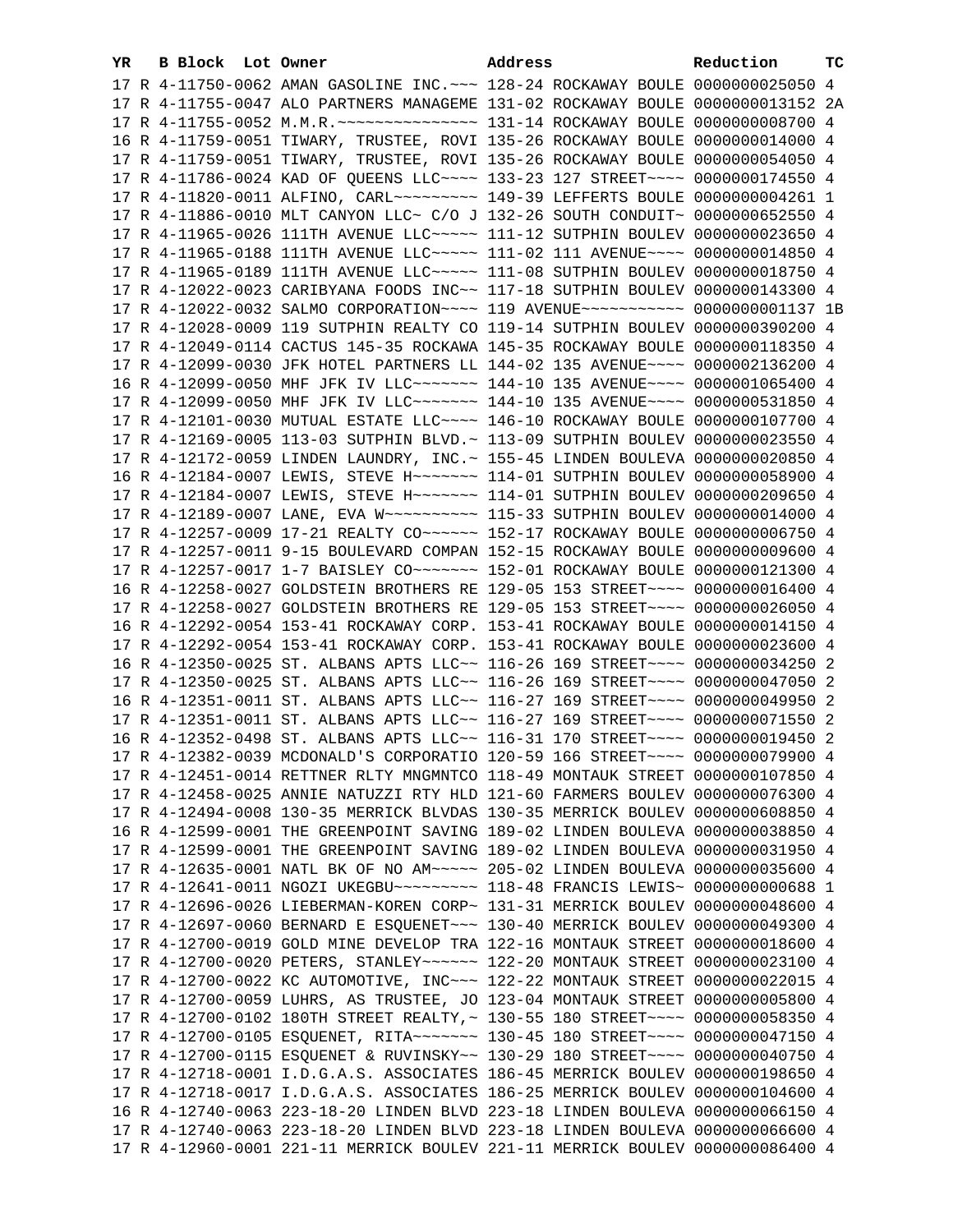| YR | B Block Lot Owner |  | Address                                                                               | Reduction | ТC |
|----|-------------------|--|---------------------------------------------------------------------------------------|-----------|----|
|    |                   |  | 17 R 4-12968-0120 PATEL, JYOTI~~~~~~~~~ 229-15 MERRICK BOULEV 0000000022900 4         |           |    |
|    |                   |  | 16 R 4-12972-0050 E-GIM DEVELOPMENT LLC 232-17 MERRICK BOULEV 0000000047350 4         |           |    |
|    |                   |  | 17 R 4-12972-0050 E-GIM DEVELOPMENT LLC 232-17 MERRICK BOULEV 0000000051400 4         |           |    |
|    |                   |  | 16 R 4-12980-0001 IVY CROSS ISLAND PLAZ 133-33 BROOKVILLE BOU 0000000609500 4         |           |    |
|    |                   |  | 17 R 4-12980-0001 IVY CROSS ISLAND PLAZ 133-33 BROOKVILLE BOU 0000000726900 4         |           |    |
|    |                   |  | 17 R 4-12983-0044 CHAKRAVORTY, SUMANA~~ 131-30A MERRICK BOULE 0000000062050 4         |           |    |
|    |                   |  | 17 R 4-12999-0160 BT-NEWYO, LLC -------- 136-10 SPRINGFIELD BL 0000001087650 4        |           |    |
|    |                   |  | 16 R 4-13012-0039 MESHA REALTY CORP~~~~ 218-24 MERRICK BOULEV 0000000034000 4         |           |    |
|    |                   |  | 17 R 4-13012-0039 MESHA REALTY CORP~~~~ 218-24 MERRICK BOULEV 0000000018250 4         |           |    |
|    |                   |  | 17 R 4-13013-0039 SDF67 SPRINGFIELD BLV 134-35 SPRINGFIELD BL 0000000109800 4         |           |    |
|    |                   |  | 16 R 4-13057-0080 141-28 SPRINGFIELD BL 141-28 SPRINGFIELD BL 0000000014000 4         |           |    |
|    |                   |  |                                                                                       |           |    |
|    |                   |  | 17 R 4-13057-0080 141-28 SPRINGFIELD BL 141-28 SPRINGFIELD BL 0000000021200 4         |           |    |
|    |                   |  | 16 R 4-13097-0028 FORTE CAPITAL MANAGEM 219-14 MERRICK BOULEV 0000000303550 4         |           |    |
|    |                   |  | 17 R 4-13097-0028 FORTE CAPITAL MANAGEM 219-14 MERRICK BOULEV 0000000217600 4         |           |    |
|    |                   |  | 17 R 4-13103-0018 ML 223 02 LLC ------- 223-02 MERRICK BOULEV 0000000064900 4         |           |    |
|    |                   |  | 17 R 4-13105-0045 VAS DEVELOPMENT CORP~ 224-10 MERRICK BOULEV 0000000395200 4         |           |    |
|    |                   |  | 17 R 4-13152-0035 PROPHETIC VISION MANA 141-19 141 ROAD ~~~~~~ 0000000047100 4        |           |    |
|    |                   |  | 17 R 4-13152-0038 PROPHETIC VISION MANA 141 ROAD ~~~~~~~~~~~~~ 0000000032350 4        |           |    |
|    |                   |  | 16 R 4-13158-0035 BRONSTEIN, CARYN~~~~~ 231-12 231 STREET~~~~ 0000000056200 4         |           |    |
|    |                   |  | 17 R 4-13158-0035 BRONSTEIN, CARYN~~~~~ 231-12 231 STREET~~~~ 0000000019300 4         |           |    |
|    |                   |  | 17 R 4-13206-0025 68-70 BROADWAY CORP~~ 242-14 MERRICK BOULEV 0000000031000 4         |           |    |
|    |                   |  | 17 R 4-13207-0030 GOLDEN PEAK REALTY LL 243-08 MERRICK BOULEV 0000000057150 4         |           |    |
|    |                   |  | 17 R 4-13256-0001 HALF MOON REALTY, INC 241-15 NORTH CONDUIT~ 0000000057350 4         |           |    |
|    |                   |  | 17 R 4-13270-0053 158-01 ROCKAWAY LLC~~ 158-01 ROCKAWAY BOULE 0000000063700 4         |           |    |
|    |                   |  | 16 R 4-13281-0028 SEAGIS JFK LLC ------ 145 ROAD ------------ 0000000002750 4         |           |    |
|    |                   |  | 17 R 4-13281-0028 SEAGIS JFK LLC ------ 145 ROAD ------------ 0000000008150 4         |           |    |
|    |                   |  | 16 R 4-13281-0029 SEAGIS JFK LLC ------- 165-35 145 DRIVE ---- 0000000076700 4        |           |    |
|    |                   |  | 17 R 4-13281-0029 SEAGIS JFK LLC ------- 165-35 145 DRIVE ---- 0000000080300 4        |           |    |
|    |                   |  | 17 R 4-13300-0274 SPG JFK II LLC~~~~~~~~ 167-17 146 ROAD~~~~~~ 0000000290450 4        |           |    |
|    |                   |  | 17 R 4-13302-0166 SPG JFK II LLC~~~~~~~~ 147-22 FARMERS BOULEV 0000000026250 4        |           |    |
|    |                   |  | 17 R 4-13364-0013 SEAGIS JFK LLC ------ FARMERS BOULEVARD --- 0000000036700 4         |           |    |
|    |                   |  | 17 R 4-13365-0001 SPG JFK II LLC ------ 147-48 175 STREET --- 0000000385000 4         |           |    |
|    |                   |  | 16 R 4-13366-0020 JAMAICA DMV CO ~~~~~~~~~~~~~~ 168-35 ROCKAWAY BOULE 0000000151250 4 |           |    |
|    |                   |  | 17 R 4-13366-0020 JAMAICA DMV CO~~~~~~~ 168-35 ROCKAWAY BOULE 0000000166100 4         |           |    |
|    |                   |  | 16 R 4-13376-0007 SPG JFK II LLC ------ 175-18 147 AVENUE --- 0000000015550 4         |           |    |
|    |                   |  | 17 R 4-13376-0007 SPG JFK II LLC ------ 175-18 147 AVENUE --- 0000000020500 4         |           |    |
|    |                   |  | 17 R 4-13376-0011 ADIS MANAGEMENT INC~~ 147-04 176 STREET~~~~ 0000000063300 4         |           |    |
|    |                   |  | 17 R 4-13376-0048 SPG JFK II LLC ------- 147-27 175 STREET --- 0000000223950 4        |           |    |
|    |                   |  | 17 R 4-13377-0006 SPG JFK II LLC~~~~~~~ 147-31 176 STREET~~~~ 0000000061900 4         |           |    |
|    |                   |  | 17 R 4-13377-0018 EUGENE AND LORRAINEPE 147-05 176 STREET~~~~ 0000000027450 4         |           |    |
|    |                   |  | 17 R 4-13379-0057 QIC HOLDINGS INC. ~~~~ 175-28 148 AVENUE~~~~ 0000000103950 4        |           |    |
|    |                   |  | 16 R 4-13380-0067 D & M KLEILA LLC ---- 175-52 148 ROAD ----- 0000000034250 4         |           |    |
|    |                   |  | 17 R 4-13380-0067 D & M KLEILA LLC ---- 175-52 148 ROAD ----- 0000000044150 4         |           |    |
|    |                   |  | 17 R 4-13383-0045 SEAGIS JFK LLC ------- 149-15 177 STREET --- 0000000087000 4        |           |    |
|    |                   |  | 16 R 4-13383-0072 MARSHALL KESTEN LLC~~ 149-18 GUY R BREWER B 0000000010850 4         |           |    |
|    |                   |  | 17 R 4-13383-0072 MARSHALL KESTEN LLC~~ 149-18 GUY R BREWER B 0000000031100 4         |           |    |
|    |                   |  | 17 R 4-13387-0075 17725 ROCKAWAY CORP.~ 177-20 150 AVENUE~~~~ 0000000067500 4         |           |    |
|    |                   |  | 16 R 4-13406-0175 SEAGIS JFK LLC ------- 147-48 182 STREET --- 0000000005850 4        |           |    |
|    |                   |  | 17 R 4-13406-0175 SEAGIS JFK LLC ------- 147-48 182 STREET --- 0000000045750 4        |           |    |
|    |                   |  | 16 R 4-13407-0001 SEAGIS JFK LLC ------ 147-37 181 STREET --- 0000000057050 4         |           |    |
|    |                   |  | 17 R 4-13408-0009 RREEF AMERICA REIT II 147-04 183 STREET~~~~ 0000000146500 4         |           |    |
|    |                   |  | 17 R 4-13409-0021 AMANA MANAGEMENT INC~ 179-30 149 STREET~~~~ 0000000023250 4         |           |    |
|    |                   |  | 17 R 4-13410-0006 SEAGIS JFK LLC ------- 179-20 149 ROAD ----- 0000000019250 4        |           |    |
|    |                   |  | 17 R 4-13414-0015 NOUROSEL EQUITIES INC 150-36 182 STREET~~~~ 0000000058500 4         |           |    |
|    |                   |  | 16 R 4-13474-0012 RAR2-JFK SPRINGFIELD~ 145-69 226 STREET~~~~ 0000000097900 4         |           |    |
|    |                   |  | 17 R 4-13474-0012 RAR2-JFK SPRINGFIELD~ 145-69 226 STREET~~~~ 0000000476950 4         |           |    |
|    |                   |  | 17 R 4-13492-0055 222-06 REALTY LLC~~~~ 222-06 SOUTH CONDUIT~ 0000000129050 4         |           |    |
|    |                   |  | 17 R 4-13514-0002 ROSEDALE ROCKAWAY LLC 230-04 SOUTH CONDUIT~ 0000000019250 4         |           |    |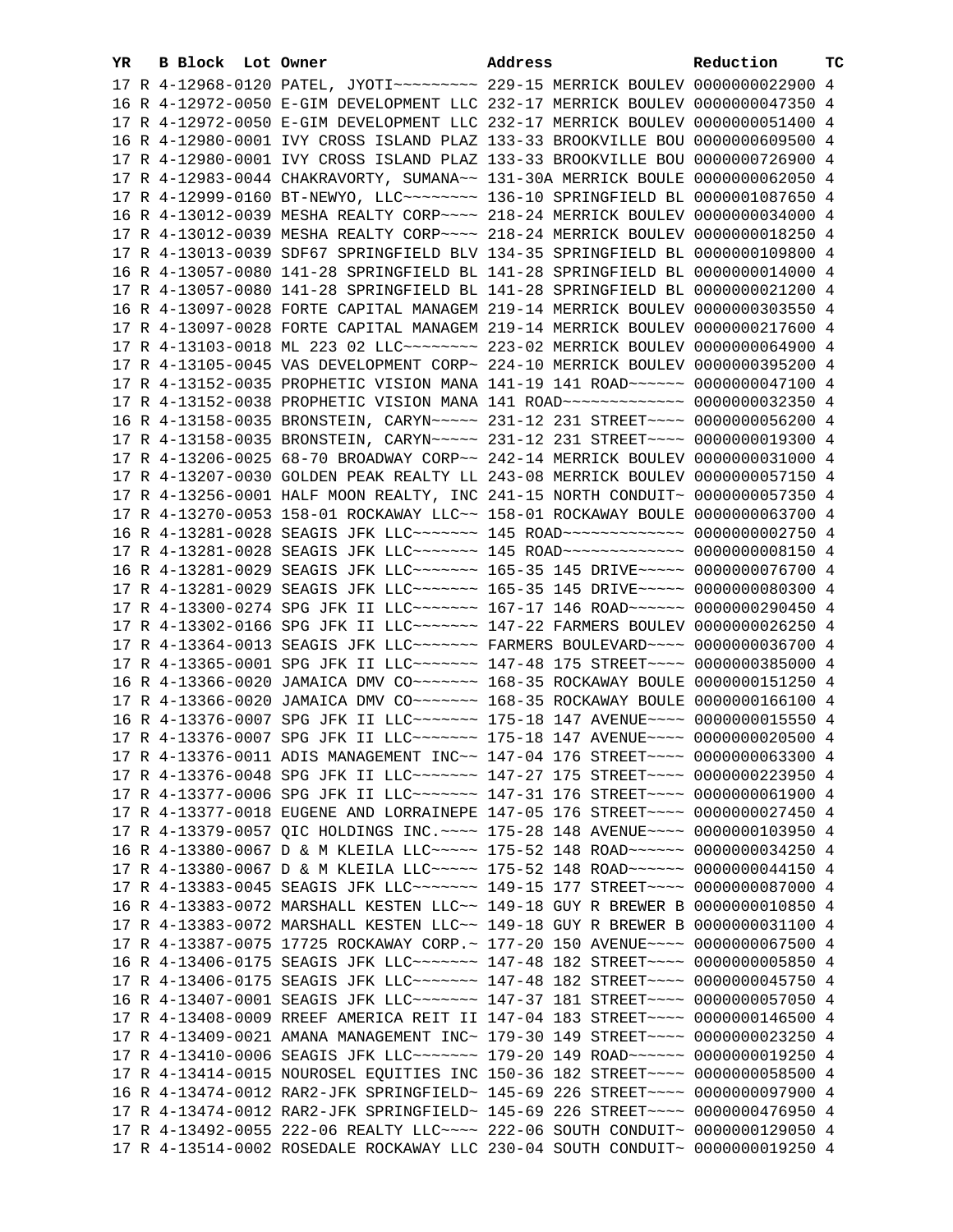| YR. | B Block Lot Owner |  | Address                                                                         | Reduction | тc |
|-----|-------------------|--|---------------------------------------------------------------------------------|-----------|----|
|     |                   |  | 17 R 4-13514-0003 ROSEDALE ROCKAWAY LLC 230-06 SOUTH CONDUIT~ 0000000054350 4   |           |    |
|     |                   |  | 17 R 4-13514-0004 ROSEDALE ROCKAWAY LLC 230-08 SOUTH CONDUIT~ 0000000040050 4   |           |    |
|     |                   |  | 17 R 4-13514-0005 ROSEDALE ROCKAWAY LLC 230-10 SOUTH CONDUIT~ 0000000053950 4   |           |    |
|     |                   |  | 17 R 4-13514-0006 ROSEDALE ROCKAWAY LLC 230-12 SOUTH CONDUIT~ 0000000019050 4   |           |    |
|     |                   |  | 17 R 4-13514-0007 ROSEDALE ROCKAWAY LLC 230-14 SOUTH CONDUIT~ 0000000006450 4   |           |    |
|     |                   |  | 16 R 4-13538-0201 BROADWAY HOMES REALTY 145-39 232 STREET~~~~ 0000000037100 2   |           |    |
|     |                   |  | 17 R 4-13549-0005 DREAMZ FOOD SERVICES, 144-16 243 STREET~~~~ 0000000017250 4   |           |    |
|     |                   |  | 17 R 4-13563-0023 EAST COAST LLC ------ 241-02 140 AVENUE --- 0000000075950 4   |           |    |
|     |                   |  | 16 R 4-13568-0027 NORTH FORK BANK~~~~~~ 145-15 243 STREET~~~~ 0000000049450 4   |           |    |
|     |                   |  | 17 R 4-13568-0027 NORTH FORK BANK~~~~~~ 145-15 243 STREET~~~~ 0000000066200 4   |           |    |
|     |                   |  | 17 R 4-13614-0001 FRANCES LEWIS SUNRISE 245-01 FRANCIS LEWIS~ 0000000029000 4   |           |    |
|     |                   |  | 17 R 4-13614-0006 FRANCES LEWIS SUNRISE 139-37 245 STREET~~~~ 0000000048400 4   |           |    |
|     |                   |  |                                                                                 |           |    |
|     |                   |  | 17 R 4-13914-0011 WHIP REALTY INC ----- 248-24 ROCKAWAY BOULE 0000000034150 4   |           |    |
|     |                   |  | 17 R 4-13914-0015 WHIP REALTY CORP~~~~~ ROCKAWAY BOULEVARD~~~ 0000000109750 4   |           |    |
|     |                   |  | 17 R 4-13970-0109 DECAROLIS, DONNA~~~~~ 157-17 90 STREET~~~~~ 0000000003124 1   |           |    |
|     |                   |  | 17 R 4-13991-0027 JASON MATTHEW PROPRT/ 158-44 CROSS BAY BOUL 0000000033500 4   |           |    |
|     |                   |  | 17 R 4-14048-0078 CASILLO, TRUSTEE, GLO 161-30 CROSS BAY BOUL 0000000047550 4   |           |    |
|     |                   |  | 17 R 4-14086-0147 CO-DEL REALTY, LLC -- 164-50 CROSS BAY BOUL 0000000180000 4   |           |    |
|     |                   |  | 17 R 4-14141-0042 MORRONE, MICHAEL ~~~~~ 155-49 BRIDGETON STRE 0000000003399 1  |           |    |
|     |                   |  | 17 R 4-14173-0100 NOFELCO REALTY CORP~~ 159-13 CROSS BAY BOUL 0000000007000 4   |           |    |
|     |                   |  | 17 R 4-14182-0091 MORRONE, MICHAEL~~~~~ 102-14 159 ROAD~~~~~~ 0000000001426 1   |           |    |
|     |                   |  | 17 R 4-14201-0070 OLD MILL YACHT CLUBPL 163-15 CROSS BAY BOUL 0000000015950 4   |           |    |
|     |                   |  | 17 R 4-14260-0060 LOGAN PROPERTY INC~~~ 182-11 EASTERN ROAD~~ 0000002326350 4   |           |    |
|     |                   |  | 16 R 4-15001-0087 STERLING & CIE, LLC~~ 144-25 153 LANE~~~~~~ 0000000498750 4   |           |    |
|     |                   |  | 17 R 4-15001-0087 STERLING & CIE, LLC~~ 144-25 153 LANE~~~~~~ 0000000224350 4   |           |    |
|     |                   |  | 16 R 4-15008-0008 SEAGIS JFK LLC ------- 144-24 156 STREET --- 0000000035750 4  |           |    |
|     |                   |  | 17 R 4-15008-0008 SEAGIS JFK LLC ------- 144-24 156 STREET --- 0000000032600 4  |           |    |
|     |                   |  | 16 R 4-15009-0029 SEAGIS JFK LLC ------- 144-29 156 STREET --- 0000000038050 4  |           |    |
|     |                   |  | 17 R 4-15009-0029 SEAGIS JFK LLC ------- 144-29 156 STREET --- 0000000033850 4  |           |    |
|     |                   |  | 17 R 4-15010-0052 145-47 155TH ST. REAL 145-47 155 STREET~~~~ 0000000057565 4   |           |    |
|     |                   |  | 17 R 4-15528-0005 MIB REAL ESTATE HOLDI 13-12 BEACH CHANNEL D 0000000030100 4   |           |    |
|     |                   |  | 17 R 4-15529-0105 M & S EQUITIES ASOC~~ 12-16 BRUNSWICK AVENU 0000000033600 4   |           |    |
|     |                   |  | 17 R 4-15536-0031 1424 CENTRAL AVENUE R CENTRAL AVENUE~~~~~~~ 0000000030350 4   |           |    |
|     |                   |  | 16 R 4-15537-0071 NAMEOKE REALTY CO., I 20-47 NAMEOKE AVENUE~ 0000000024800 4   |           |    |
|     |                   |  | 17 R 4-15537-0071 NAMEOKE REALTY CO., I 20-47 NAMEOKE AVENUE~ 0000000030200 4   |           |    |
|     |                   |  | 17 R 4-15537-0133 3480 THIRD AVENUE OWN 15-20 CENTRAL AVENUE~ 0000000049810 4   |           |    |
|     |                   |  | 16 R 4-15537-0147 1600 CENTRAL LLC ---- 16-00 CENTRAL AVENUE ~ 0000000076550 4  |           |    |
|     |                   |  | 17 R 4-15537-0147 1600 CENTRAL LLC ---- 16-00 CENTRAL AVENUE ~ 0000000152600 4  |           |    |
|     |                   |  | 17 R 4-15555-0018 1040 NEILSON ST OWNER 10-36 NEILSON STREET~ 0000000156200 2   |           |    |
|     |                   |  | 17 R 4-15559-0042 NCM HOME CARE, LLC ~~~ 16-03 CENTRAL AVENUE ~ 0000000041800 4 |           |    |
|     |                   |  | 17 R 4-15563-0066 1464 GATEWAY LLC ---- 14-64 GATEWAY BOULEVA 0000000000381 1   |           |    |
|     |                   |  | 17 R 4-15564-0011 624 BEACH 20TH STREET 6-24 BEACH 20 STREET~ 0000000020500 4   |           |    |
|     |                   |  | 17 R 4-15584-0004 FIVE COUSINS BEACH 9T 6-31 BEACH 9 STREET~~ 0000000169190 2   |           |    |
|     |                   |  | 17 R 4-15618-0002 LEVINE, CHARLES~~~~~~ 11-17 PLAINVIEW AVENU 0000000002659 1   |           |    |
|     |                   |  | 17 R 4-15627-0001 1430 SEAGIRT BLVD COR 14-30 SEAGIRT BOULEVA 0000000571550 2   |           |    |
|     |                   |  | 17 R 4-15704-0060 LINO REALTY CORP~~~~~ 10-47 BEACH 20 STREET 0000000048050 2   |           |    |
|     |                   |  | 17 R 4-15705-0001 1009 CORNAGA REALTY L 10-09 CORNAGA AVENUE~ 0000000031950 4   |           |    |
|     |                   |  |                                                                                 |           |    |
|     |                   |  | 17 R 4-15750-0001 KAREEM, LLC ---------- 20-20 NEW HAVEN AVENU 0000000135150 4  |           |    |
|     |                   |  | 17 R 4-15750-0045 621-27 BEACH 20TH ST. BEACH 20 STREET~~~~~~~ 0000000059600 4  |           |    |
|     |                   |  | 17 R 4-15751-0004 KAREEM, LLC ---------- 611 NEW HAVEN AVENUE- 0000000105750 4  |           |    |
|     |                   |  | 17 R 4-15771-0064 PENINSULA ARMS OWNERS 439 BEACH 22 STREET~~ 0000000217100 2   |           |    |
|     |                   |  | 17 R 4-15780-0075 PHILROCK COMPANY~~~~~ 229 BEACH 20 STREET~~ 0000000157500 4   |           |    |
|     |                   |  | 17 R 4-15788-0322 20 MK, LLC ------------ 29-43B FAR ROCKAWAY B 0000000004530 1 |           |    |
|     |                   |  | 17 R 4-15828-0030 BEACH CHANNEL LLC~~~~ 38-01 BEACH CHANNEL D 0000000028900 4   |           |    |
|     |                   |  | 16 R 4-15842-0100 BEACH 50TH STREET LLC 51-15 BEACH CHANNEL D 0000001998150 4   |           |    |
|     |                   |  | 17 R 4-15842-0100 BEACH 50TH STREET LLC 51-15 BEACH CHANNEL D 0000001881650 4   |           |    |
|     |                   |  |                                                                                 |           |    |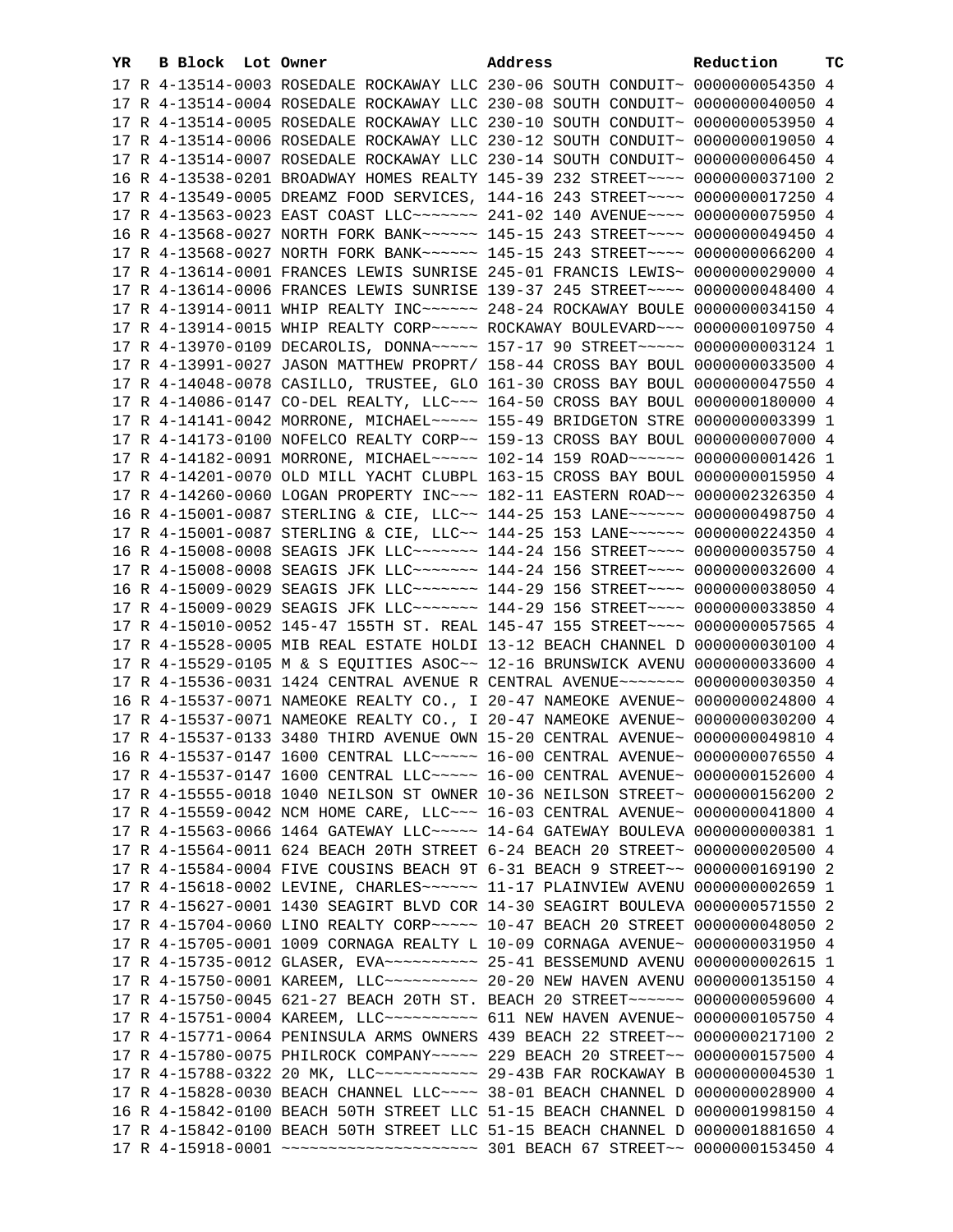| YR. | B Block Lot Owner |  | Address                                                                             | Reduction | тc |
|-----|-------------------|--|-------------------------------------------------------------------------------------|-----------|----|
|     |                   |  | 17 R 4-15950-0029 CORPORATION OF THE PR FAR ROCKAWAY BLVD~~~~ 0000000260050 4       |           |    |
|     |                   |  | 17 R 4-16066-0045 BEDESI, VERONICA~~~~~ THURSBY AVENUE~~~~~~~ 0000000003277 1B      |           |    |
|     |                   |  | 17 R 4-16067-0022 CULLETON, JAMES F~~~~ 72-13 THURSBY AVENUE~ 0000000000300 1       |           |    |
|     |                   |  | 16 R 4-16075-0110 BAY TERMINALS/RCKWYIN 75-00 AMSTEL BOULEVAR 0000000026200 4       |           |    |
|     |                   |  | 17 R 4-16075-0110 BAY TERMINALS/RCKWYIN 75-00 AMSTEL BOULEVAR 0000000034750 4       |           |    |
|     |                   |  | 17 R 4-16100-0014 BEACH 79TH STREET ASS 350 BEACH 79 STREET~~ 0000000168600 4       |           |    |
|     |                   |  | 17 R 4-16100-0018 BEACH 79TH STREET ASS ROCKAWAY FREEWAY~~~~~ 0000000100900 4       |           |    |
|     |                   |  | 17 R 4-16100-0020 BEACH 79TH STREET ASS ROCKAWAY FREEWAY~~~~~ 0000000229350 4       |           |    |
|     |                   |  | 17 R 4-16123-0079 BEACH 88TH STREET PRO 213 BEACH 88 STREET~~ 0000000072600 4       |           |    |
|     |                   |  | 17 R 4-16123-0092 WAVE BUILD INC~~~~~~~~ 88-08 ROCKAWAY BEACH~ 0000000108250 4      |           |    |
|     |                   |  | 17 R 4-16124-0111 BEACH 90TH STREET REA 90-02 ROCKAWAY BEACH~ 0000000013500 4       |           |    |
|     |                   |  | 17 R 4-16131-0010 DAYTON TOWERS INC~~~~ 85-15 BEACH 84 STREET 0000002827550 4       |           |    |
|     |                   |  | 16 R 4-16176-1001 BRUNACHE, GINA~~~~~~~ 102-02 ROCKAWAY BEACH 0000000001434 2       |           |    |
|     |                   |  | 17 R 4-16176-1001 BRUNACHE, GINA~~~~~~~~~~~~ 102-02 ROCKAWAY BEACH 0000000003752 2  |           |    |
|     |                   |  | 17 R 4-16188-0001 ELMS REALTY LLC ~~~~~~ 194 BEACH 116 STREET~ 0000000010050 4      |           |    |
|     |                   |  | 17 R 4-16188-0004 ELMS REALTY LLC ~~~~~~ 1-92 BEACH 116 STREET 0000000041500 4      |           |    |
|     |                   |  | 17 R 4-16188-0078 ELMS REALTY LLC ----- 186 BEACH 116 STREET ~ 00000000008550 4     |           |    |
|     |                   |  | 17 R 4-16210-0058 RICH-TONE HOLDING COR 432 BEACH 129 STREET~ 0000000025150 4       |           |    |
|     |                   |  | 17 R 4-16226-0015 177 BEACH 116TH ST CO 177 BEACH 116 STREET~ 0000000009700 4       |           |    |
|     |                   |  | 17 R 4-16226-0022 C.C. FLORAL TRADING, ~ 155 BEACH 116 STREET~ 00000000016907 2A    |           |    |
|     |                   |  | 17 R 4-16226-0025 BEACH 116 ASSOCIATES~ 147 BEACH 116 STREET~ 0000000015300 4       |           |    |
|     |                   |  | 17 R 4-16234-1101 CASTELLANO, ANITA~~~~ 124-19 ROCKAWAY BEACH 0000000005493 1A      |           |    |
|     |                   |  | 17 R 4-16235-0039 CHAI BONIM LLC~~~~~~~ 125-02 OCEAN PROMENAD 0000000042300 4       |           |    |
|     |                   |  | 17 R 4-16310-0005 GRAF, REUBIN~~~~~~~~~ 145-09 NEPONSIT AVENU 0000000001306 1       |           |    |
|     |                   |  | 16 R 4-72555-0011 SPRINT CORPORATION -- - ---------------------- 0000000187650 4    |           |    |
|     |                   |  |                                                                                     |           |    |
|     |                   |  | 16 R 4-70022-0081 VERIZON NEW YORK INC, ~~~~~~~~~~~~~~~~~~~~~ 0000000407600 4       |           |    |
|     |                   |  | 17 R 4-70022-0081 VERIZON NEW YORK INC, ~~~~~~~~~~~~~~~~~~~~ 0000000464300 4        |           |    |
|     |                   |  | 17 R 4-70022-2004 VERIZON NEW YORK INC. ~~~~~~~~~~~~~~~~~~~~~ 0000004864267 3       |           |    |
|     |                   |  | 17 R 5-00007-0086 BENEDICT RICHMOND LLC 36 RICHMOND TERRACE~~ 0000000050191 4       |           |    |
|     |                   |  | 17 R 5-00016-0054 BALKON REALTY 1 CO., ~ 350 ST MARKS PLACE~~~ 0000000106050 4      |           |    |
|     |                   |  | 17 R 5-00021-0068 ROMULUS EDWARD STATON 90 HAMILTON AVENUE~~~ 00000000001028 1      |           |    |
|     |                   |  | 16 R 5-00026-0021 FORT PLACE, LLC ----- 78 FORT PLACE ------- 0000001517350 4       |           |    |
|     |                   |  | 17 R 5-00026-0021 FORT PLACE, LLC ----- 78 FORT PLACE ------- 0000000423000 4       |           |    |
|     |                   |  | 17 R 5-00043-0021 ABRAHAM, CHIAN TILUNG 228 BENZIGER AVENUE~~ 0000000000771 1       |           |    |
|     |                   |  | 17 R 5-00080-0019 LONGVIEW COUNTY REALT 272 YORK AVENUE~~~~~~ 0000000063250 4       |           |    |
|     |                   |  | 17 R 5-00132-0073 SCHIAVONE, CATHERINE~ 397 KISSEL AVENUE~~~~ 0000000002551 1       |           |    |
|     |                   |  | 17 R 5-00143-0043 THOMSON, SEAN~~~~~~~~~ 9 DE KAY STREET~~~~~~~ 00000000002064 1    |           |    |
|     |                   |  | 17 R 5-00186-0037 ALL NEW REALTY, LLC~~ 1532 RICHMOND TERRACE 0000000016850 4       |           |    |
|     |                   |  | 17 R 5-00211-0037 DACA PRESS ----------- 1206 CASTLETON AVENUE 0000000024550 4      |           |    |
|     |                   |  | 17 R 5-00223-0060 PERRI FAMILY STATEN I 656 CARY AVENUE~~~~~~ 0000000031350 4       |           |    |
|     |                   |  | 17 R 5-00238-0141 BELVEDERE~ PROPERTIES 1163 FOREST AVENUE~~~ 0000000060000 4       |           |    |
|     |                   |  | 17 R 5-00279-0145 HUANG, RONGYAO~~~~~~~~ 836 BARD AVENUE~~~~~~ 0000000020229 1      |           |    |
|     |                   |  | 17 R 5-00298-0001 REICH, MARY ELLEN~~~~ 41 STARR AVENUE~~~~~~ 00000000001957 1      |           |    |
|     |                   |  | 17 R 5-00300-0100 698 FOREST AVENUE, LL 698 FOREST AVENUE~~~~ 0000000120650 4       |           |    |
|     |                   |  | 17 R 5-00351-0032 VINCENT GIOVINAZZO~~~ 1086 FOREST AVENUE~~~ 0000000010250 4       |           |    |
|     |                   |  | 17 R 5-00365-0006 RIZZO RAMONA~~~~~~~~~~ 308 MANOR ROAD~~~~~~~ 0000000034100 4      |           |    |
|     |                   |  | 16 R 5-00373-0040 SALMON BROTHERS INC~~ 1855 VICTORY BOULEVAR 0000000252200 4       |           |    |
|     |                   |  | 17 R 5-00386-0001 100 HAMLIN PLACE, LLC 100 VELTMAN AVENUE~~~ 0000000021400 2       |           |    |
|     |                   |  | 16 R 5-00391-0250 JP MORGAN CHASE BANK, 1480 FOREST AVENUE~~~ 0000000020150 4       |           |    |
|     |                   |  | 17 R 5-00391-0250 JP MORGAN CHASE BANK, 1480 FOREST AVENUE~~~ 0000000060650 4       |           |    |
|     |                   |  | 17 R 5-00393-0011 SIGMA REALTY ASSOICA~ 1440 FOREST AVENUE~~~ 0000000227600 4       |           |    |
|     |                   |  | 17 R 5-00427-0030 NEW YORK COMMUNITY BA 832 JEWETT AVENUE~~~~ 0000000057450 4       |           |    |
|     |                   |  | 17 R 5-00462-0081 2109 VICTORY LLC ---- 2109 VICTORY BOULEVAR 0000000038300 4       |           |    |
|     |                   |  | 17 R 5-00462-0178 2177 VICTORY LLC ~~~~~ 2177 VICTORY BOULEVAR 0000000029800 4      |           |    |
|     |                   |  | 17 R 5-00507-0006 420 BAY ST CO -------- 436 BAY STREET ------ 0000000039250 4      |           |    |
|     |                   |  | 16 R 5-00510-0035 C.W. BAY LLC~~~~~~~~~~~~~ CONGRESS STREET~~~~~~~ 00000000011700 4 |           |    |
|     |                   |  | 17 R 5-00510-0035 C.W. BAY LLC --------- CONGRESS STREET ------ 0000000014850 4     |           |    |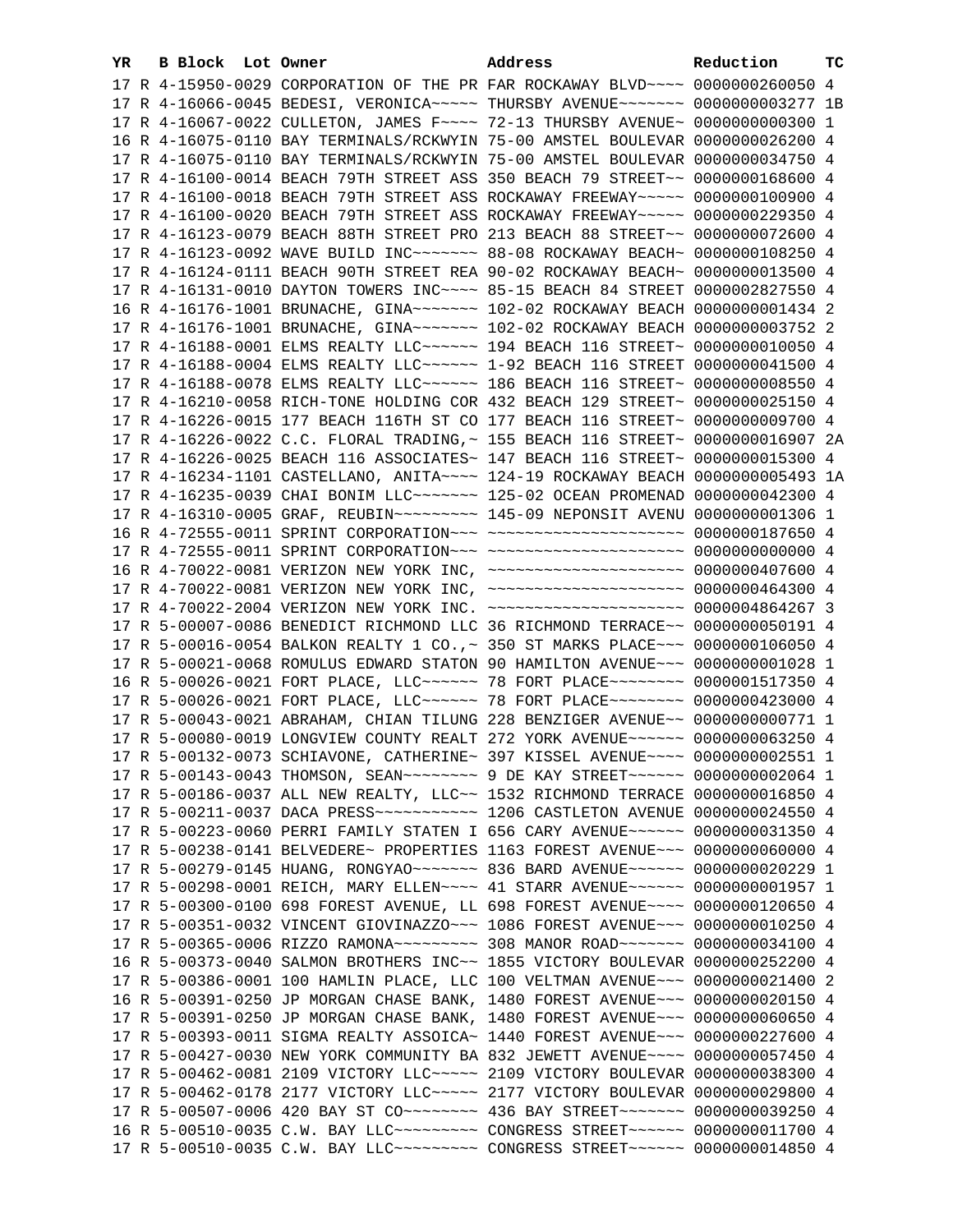| YR | B Block Lot Owner |                                                                              | Address                                                                                                                                                        | Reduction       | тc |
|----|-------------------|------------------------------------------------------------------------------|----------------------------------------------------------------------------------------------------------------------------------------------------------------|-----------------|----|
|    |                   |                                                                              | 17 R 5-00513-0029 57 BEACH STREET LLC~~ 57 BEACH STREET~~~~~~ 0000000078300 4                                                                                  |                 |    |
|    |                   |                                                                              | 17 R 5-00515-0029 342 VAN DUZER STREET~ 342 VAN DUZER STREET~ 0000000003043 1                                                                                  |                 |    |
|    |                   |                                                                              | 17 R 5-00521-0119 BEACH STREET HOLDING~ 60 BEACH STREET~~~~~~~ 0000000050150 4                                                                                 |                 |    |
|    |                   |                                                                              | 17 R 5-00521-0121 BEACH STREET HOLDING~ 56 BEACH STREET~~~~~~ 0000000012000 4                                                                                  |                 |    |
|    |                   |                                                                              | 17 R 5-00527-0049 CANAL STREET PROPERTI CANAL STREET~~~~~~~~~ 0000000206550 4                                                                                  |                 |    |
|    |                   |                                                                              | 16 R 5-00558-0001 VINCENT ALBANO~~~~~~~ 160 TOMPKINS AVENUE~~ 0000000085000 4                                                                                  |                 |    |
|    |                   |                                                                              | 17 R 5-00558-0001 VINCENT ALBANO~~~~~~~ 160 TOMPKINS AVENUE~~ 0000000140350 4                                                                                  |                 |    |
|    |                   |                                                                              | 17 R 5-00610-1001 THOMAS FORONJY~~~~~~~~ 830 HOWARD AVENUE~~~~ 0000000000772 2                                                                                 |                 |    |
|    |                   |                                                                              | 17 R 5-00615-0034 GRYMES HILL ESTATES L HOWARD AVENUE~~~~~~~~ 0000000005149 1B                                                                                 |                 |    |
|    |                   |                                                                              | 16 R 5-00673-0001 1324 VICTORY BLVD LLC 1324 VICTORY BOULEVAR 0000000012600 4                                                                                  |                 |    |
|    |                   |                                                                              | 17 R 5-00681-0027 1500 VICTORY BLVD PRO 1500 VICTORY BOULEVAR 0000000027200 4                                                                                  |                 |    |
|    |                   |                                                                              | 16 R 5-00681-0035 1979 PROFESSIONAL BUI 1478 VICTORY BOULEVAR 0000000020350 4                                                                                  |                 |    |
|    |                   |                                                                              | 17 R 5-00681-0035 1979 PROFESSIONAL BUI 1478 VICTORY BOULEVAR 0000000020800 4                                                                                  |                 |    |
|    |                   |                                                                              |                                                                                                                                                                |                 |    |
|    |                   |                                                                              | 17 R 5-00681-0115 JOHNATHAN ARCHER~~~~~ 31 AYMAR AVENUE~~~~~~ 0000000001411 1<br>17 R 5-00694-0042 D R S ASSOCIATES~~~~~ 71 TODT HILL ROAD~~~~ 0000000060300 4 |                 |    |
|    |                   |                                                                              |                                                                                                                                                                |                 |    |
|    |                   |                                                                              | 17 R 5-00708-1001 1058 FOREST AVE ASSOC 1688 VICTORY BOULEVAR 0000000018665 4                                                                                  |                 |    |
|    |                   |                                                                              | 17 R 5-00713-0171 ESPOSITO, ROSEANN~~~~ 121 NORTH GANNON AVEN 00000000001067 1                                                                                 |                 |    |
|    |                   |                                                                              | 17 R 5-00722-0001 PLATINUM TUNG INC~~~~ 1970 VICTORY BOULEVAR 0000000073850 4                                                                                  |                 |    |
|    |                   |                                                                              | 17 R 5-00723-0083 THE VENETIAN CIRCLE~~ WHEELER AVENUE~~~~~~~~ 0000000024585 4                                                                                 |                 |    |
|    |                   |                                                                              | 17 R 5-00724-0010 MORGAN PROPERTIES, LL 2040 VICTORY BOULEVAR 0000000070900 4                                                                                  |                 |    |
|    |                   |                                                                              | 17 R 5-00751-0009 VICTORY HOSPITALITY, ~ 535 NORTH GANNON AVEN 0000000375550 4                                                                                 |                 |    |
|    |                   |                                                                              | 17 R 5-00752-0416 C.A.F. LLC ---------- 880 MANOR ROAD ------- 0000000122900 4                                                                                 |                 |    |
|    |                   |                                                                              | 17 R 5-00777-0058 JIWW, LLC ------------ 641 HARRIS AVENUE --- 0000000020240 2B                                                                                |                 |    |
|    |                   |                                                                              | 17 R 5-00853-0091 BLOCK 853 LLC~~~~~~~~ RICHMOND ROAD~~~~~~~~ 0000000001641 1B                                                                                 |                 |    |
|    |                   |                                                                              | 17 R 5-00864-0171 LING LIN~~~~~~~~~~~~~~~~~~~~~~~~~ 400 OCEAN TERRACE~~~~~ 00000000001852 1                                                                    |                 |    |
|    |                   |                                                                              | 17 R 5-00876-0001 SHTAYNBERG, JANE~~~~~ 40 WILLOW POND ROAD~~ 0000000005940 1                                                                                  |                 |    |
|    |                   |                                                                              | 17 R 5-00881-0179 ANNETTE PERRI~~~~~~~~~~~~~~ 10 WHITWELL PLACE~~~~~ 0000000005258 1                                                                           |                 |    |
|    |                   |                                                                              | 17 R 5-00882-0255 ANTHONY & SUSAN VARVA 412 WOODDALE AVENUE~~ 0000000005144 1                                                                                  |                 |    |
|    |                   |                                                                              | 17 R 5-00892-0015 SUDHAKAR PRABHU~~~~~~~ 25 NORTHENTRY ROAD~~~ 00000000007029 1                                                                                |                 |    |
|    |                   | 17 R 5-00898-0110 GUINTA, PETER R. $\sim\sim\sim$ 28 WINDY HOLLOW WAY $\sim$ | 17 R 5-00894-0450 WASFY W ZAKI~~~~~~~~~~ 5 HILLTOP TERRACE~~~~ 0000000002880 1                                                                                 | 0000000008160 1 |    |
|    |                   |                                                                              | 17 R 5-01005-0005 RICHMOND COUNTY REALT 103 PORT RICHMOND AVE 0000000008200 4                                                                                  |                 |    |
|    |                   |                                                                              | 16 R 5-01042-0102 1317 FOREST AVENUE LL 1317 FOREST AVENUE~~~ 0000000032000 4                                                                                  |                 |    |
|    |                   |                                                                              | 17 R 5-01042-0102 1317 FOREST AVENUE LL 1317 FOREST AVENUE~~~ 0000000036500 4                                                                                  |                 |    |
|    |                   |                                                                              | 17 R 5-01053-0102 J.P.Q. REALTY LLC --- 12 BARRETT AVENUE -- 00000000009950 4                                                                                  |                 |    |
|    |                   |                                                                              | 17 R 5-01077-0001 GENDUSO, KIM R ~~~~~~~ 11 HARRISON AVENUE ~~~ 0000000028350 4                                                                                |                 |    |
|    |                   |                                                                              | 17 R 5-01077-0003 GENDUSO, KIM R ------ 15 HARRISON AVENUE -- 0000000015250 4                                                                                  |                 |    |
|    |                   |                                                                              | 17 R 5-01140-0001 AWASTHI LIMITED PARTN 760 PORT RICHMOND AVE 0000000016350 4                                                                                  |                 |    |
|    |                   |                                                                              | 17 R 5-01140-0082 AWASTHI LIMITED PARTN 68 VAN RIPER STREET~~ 0000000013400 4                                                                                  |                 |    |
|    |                   |                                                                              |                                                                                                                                                                |                 |    |
|    |                   |                                                                              |                                                                                                                                                                |                 |    |
|    |                   |                                                                              | 17 R 5-01151-0001 ALL NEW REALTY LLC -~~ 45 HOUSMAN AVENUE -~~~ 0000000018350 4                                                                                |                 |    |
|    |                   |                                                                              | 16 R 5-01151-0004 ALL NEW REALTY LLC -~~ 37 HOUSMAN AVENUE -~~~ 0000000004700 4                                                                                |                 |    |
|    |                   |                                                                              | 17 R 5-01151-0004 ALL NEW REALTY LLC -~~ 37 HOUSMAN AVENUE -~~~ 00000000007900 4                                                                               |                 |    |
|    |                   |                                                                              | 17 R 5-01151-0027 LABELLA HOMES, LLC~~~ 2604 RICHMOND TERRACE 0000000067200 4                                                                                  |                 |    |
|    |                   |                                                                              | 17 R 5-01158-0103 PANOBIANCO JOSEPH~~~~ 104 HOUSMAN AVENUE~~~ 0000000044800 4                                                                                  |                 |    |
|    |                   |                                                                              | 17 R 5-01161-0020 141 LAKE AVENUE REALI 141 LAKE AVENUE~~~~~~ 0000000035250 4                                                                                  |                 |    |
|    |                   |                                                                              | 17 R 5-01256-0069 GRANDVIEW ESTATES INC 221 GRANDVIEW AVENUE~ 0000000102900 4                                                                                  |                 |    |
|    |                   |                                                                              | 17 R 5-01268-0245 TRI-STATE REALTY LLC~ SOUTH AVENUE~~~~~~~~~ 0000000080250 4                                                                                  |                 |    |
|    |                   |                                                                              | 16 R 5-01384-0150 M & T BANK~~~~~~~~~~~~~~~~~~~~~~ 2577 FOREST AVENUE~~~~ 0000000102550 4                                                                      |                 |    |
|    |                   |                                                                              | 17 R 5-01384-0150 M & T BANK~~~~~~~~~~~~~~~~~~~~~~ 2577 FOREST AVENUE~~~~ 0000000235150 4                                                                      |                 |    |
|    |                   |                                                                              | 17 R 5-01544-0001 EMPIRE REALTY ASSOCIA 1447 RICHMOND AVENUE~ 0000000046900 4                                                                                  |                 |    |
|    |                   |                                                                              | 17 R 5-01544-0023 EMPIRE REALTY ASSOCIA 1451 RICHMOND AVENUE~ 0000000066500 4                                                                                  |                 |    |
|    |                   |                                                                              | 17 R 5-01544-0100 EMPIRE REALTY ASSOCIA 1445 RICHMOND AVENUE~ 0000000278400 4                                                                                  |                 |    |
|    |                   |                                                                              | 17 R 5-01548-0001 SAL CALCAGNO & FAMILY 1497 RICHMOND AVENUE~ 0000000607800 4                                                                                  |                 |    |
|    |                   |                                                                              | 17 R 5-01580-0022 BOGIE REALTY LTD ~~~~~ 1545 RICHMOND AVENUE~ 0000000327250 4                                                                                 |                 |    |
|    |                   |                                                                              | 17 R 5-01706-0028 MARINO FUEL CORPORATI 1810 FOREST AVENUE~~~ 0000000071200 4                                                                                  |                 |    |
|    |                   |                                                                              | 16 R 5-01725-0510 NICOTRA 1100 LLC ---- 1120 SOUTH AVENUE --- 0000002000150 4                                                                                  |                 |    |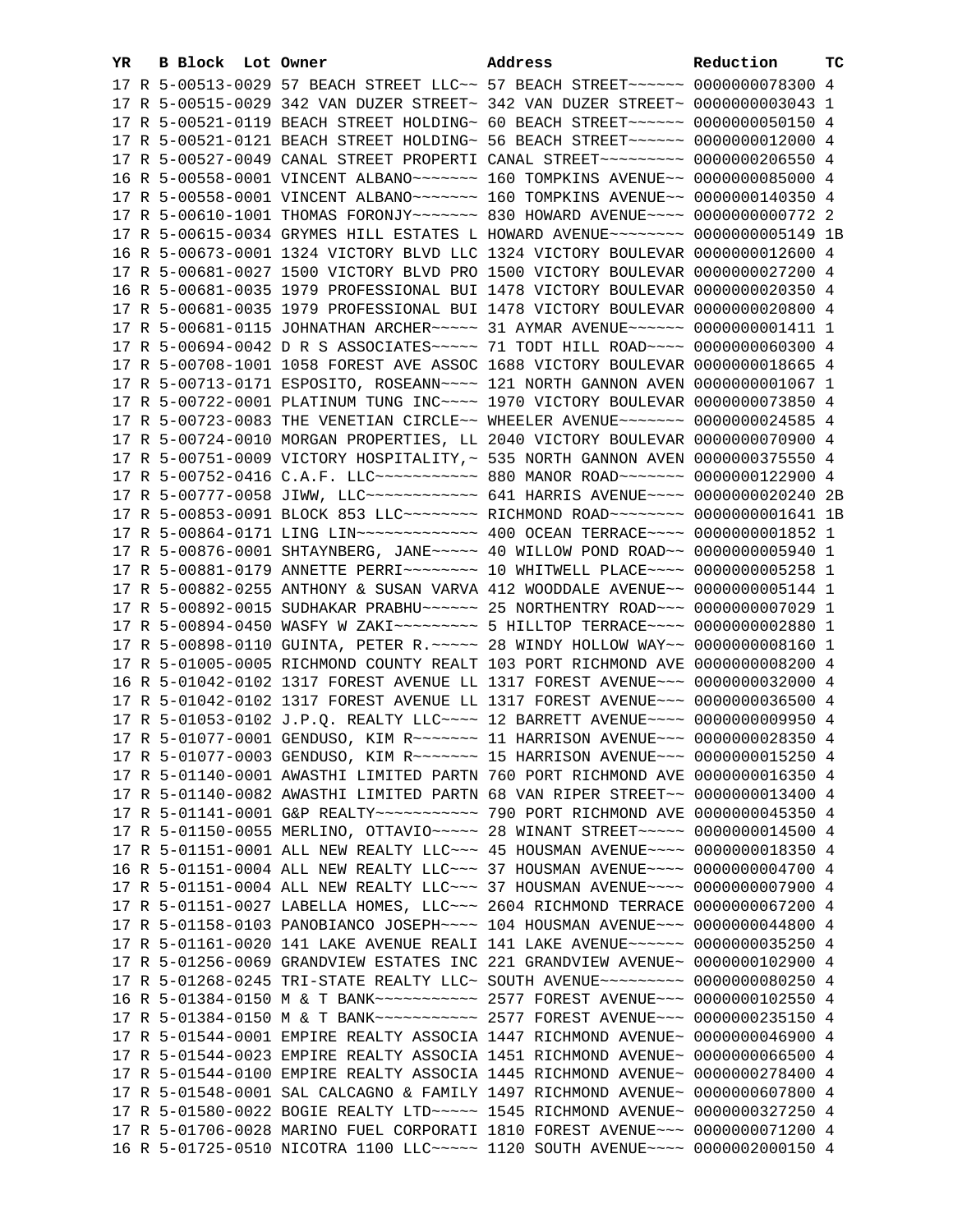| YR. | B Block Lot Owner | Address                                                                                  | Reduction | тc |
|-----|-------------------|------------------------------------------------------------------------------------------|-----------|----|
|     |                   | 17 R 5-01725-0510 NICOTRA 1100 LLC~~~~~ 1120 SOUTH AVENUE~~~~ 0000001755350 4            |           |    |
|     |                   | 17 R 5-01760-0110 SUZANNE SHAUGHNESSY~~ 680 GULF AVENUE~~~~~~ 0000000024300 4            |           |    |
|     |                   | 17 R 5-01760-0200 SUZANNE SHAUGHNESSY~~ 660 GULF AVENUE~~~~~~ 0000000015660 4            |           |    |
|     |                   | 17 R 5-01760-0215 600 GULF AVENUE LLC~~ 600 GULF AVENUE~~~~~~ 0000000033900 4            |           |    |
|     |                   | 17 R 5-01760-0250 SUZANNE SHAUGHNESSY~~ GULF AVENUE~~~~~~~~~~ 0000000004740 4            |           |    |
|     |                   | 17 R 5-02030-0028 RICHMOND TRI-STAR LLC 1887 RICHMOND AVENUE~ 0000000261800 4            |           |    |
|     |                   | 17 R 5-02098-0014 GANNON ASSETS, LLC ~~~ 585 NORTH GANNON AVEN 0000000107300 4           |           |    |
|     |                   | 17 R 5-02159-0013 C&A REALTY HOLDING LL 3122 VICTORY BOULEVAR 0000000008900 4            |           |    |
|     |                   | 17 R 5-02159-0015 C&A REALTY HOLDING LL 3130 VICTORY BOULEVAR 0000000055350 4            |           |    |
|     |                   | 17 R 5-02172-0075 3525 VICTORY REALTY L 3525 VICTORY BOULEVAR 0000000136000 4            |           |    |
|     |                   | 17 R 5-02236-0133 JOSEPH A PALERMO III~ 1660 RICHMOND AVENUE~ 0000000062450 4            |           |    |
|     |                   |                                                                                          |           |    |
|     |                   |                                                                                          |           |    |
|     |                   | 17 R 5-02360-0012 5 K PROPERTY GROUP, L 2220 RICHMOND AVENUE~ 0000000086750 4            |           |    |
|     |                   | 16 R 5-02380-0001 A.J. RICHARD & SONS, ~ 2397 RICHMOND AVENUE~ 0000000298700 4           |           |    |
|     |                   | 17 R 5-02380-0001 A.J. RICHARD & SONS, ~ 2397 RICHMOND AVENUE~ 0000000360350 4           |           |    |
|     |                   | 16 R 5-02380-0040 RICHMOND SHOPPING LLC 2295 RICHMOND AVENUE~ 0000001134050 4            |           |    |
|     |                   | 17 R 5-02380-0040 RICHMOND SHOPPING LLC 2295 RICHMOND AVENUE~ 0000000968300 4            |           |    |
|     |                   | 17 R 5-02380-0600 2389 REALTY LLC ~~~~~~ 2389 RICHMOND AVENUE~ 0000000166350 4           |           |    |
|     |                   | 17 R 5-02390-0609 GIRGIS MAGED ~~~~~~~~~~~~~~~~ 78 SHALE STREET ~~~~~~~~ 0000000003415 1 |           |    |
|     |                   | 16 R 5-02451-1001 ARNE, RAYMOND~~~~~~~ 95 ESSEX DRIVE~~~~~~~ 0000000002816 2             |           |    |
|     |                   | 17 R 5-02451-1001 ARNE, RAYMOND~~~~~~~ 95 ESSEX DRIVE~~~~~~~ 0000000003581 2             |           |    |
|     |                   | 17 R 5-02661-0017 HANOVER GREEN LLC~~~~ 4366B VICTORY BOULEVA 0000000040150 4            |           |    |
|     |                   | 17 R 5-02661-0202 4384 VICTORY LLC ---- 515 WILD AVENUE ----- 0000000020250 4            |           |    |
|     |                   | 16 R 5-02785-0001 SHARON FANELLI-NASCA, 3801 VICTORY BOULEVAR 0000000122750 4            |           |    |
|     |                   | 17 R 5-02785-0001 SHARON FANELLI-NASCA, 3801 VICTORY BOULEVAR 0000000160550 4            |           |    |
|     |                   | 17 R 5-02786-0077 HOKE ROBERT J~~~~~~~~~ BARON BOULEVARD~~~~~~ 0000000013500 4           |           |    |
|     |                   | 17 R 5-02786-0082 ROBERT HOKE C/O PAUL~ WAKEFIELD AVENUE~~~~~ 0000000031700 4            |           |    |
|     |                   | 17 R 5-02827-0059 REYNOLDS SHIPYARD COR 200 EDGEWATER STREET~ 0000000080100 4            |           |    |
|     |                   | 17 R 5-02833-0001 JOSEPH D BOITEL~~~~~~ 101 HARBOR VIEW PLACE 0000000006449 1            |           |    |
|     |                   | 17 R 5-02833-0031 SEA CLIFF TOWERS OWNE 20 CLIFF STREET~~~~~~ 0000001040850 2            |           |    |
|     |                   |                                                                                          |           |    |
|     |                   | 16 R 5-02877-0048 4 STAR S I REALTY LLC 513 TARGEE STREET~~~~ 0000000093750 4            |           |    |
|     |                   | 17 R 5-02877-0048 4 STAR S I REALTY LLC 513 TARGEE STREET~~~~ 0000000092700 4            |           |    |
|     |                   | 16 R 5-02904-0004 HAMIM SYED ---------- 200 RHINE AVENUE ---- 0000000013900 4            |           |    |
|     |                   |                                                                                          |           |    |
|     |                   | 17 R 5-02925-0432 CELEBRATION TOWNHOUSE 361 SKYLINE DRIVE~~~~ 0000000320100 2            |           |    |
|     |                   | 17 R 5-02925-0450 CELEBRATION TOWNHOUSE 295 SKYLINE DRIVE~~~~ 0000000323700 2            |           |    |
|     |                   | 17 R 5-02925-0479 CELEBRATION TOWNHOUSE 46 CIRCLE LOOP~~~~~~~ 0000000161900 2            |           |    |
|     |                   | 17 R 5-03071-0043 LUANED, LLC~~~~~~~~~~~~ 142 FINGERBOARD ROAD~ 0000000015650 4          |           |    |
|     |                   | 17 R 5-03102-0050 NARROWS ROAD SOUTH LL 2 NARROWS ROAD SOUTH~ 0000000144900 2            |           |    |
|     |                   | 17 R 5-03124-0068 MEDFORD PROPERTY MANA 44 ROBIN ROAD ~~~~~~~~~ 0000000027250 4          |           |    |
|     |                   | 16 R 5-03124-0085 DENISE, DOREEN~~~~~~~ 124 OCEAN AVENUE~~~~~ 0000000023900 4            |           |    |
|     |                   | 17 R 5-03124-0085 DENISE, DOREEN~~~~~~~ 124 OCEAN AVENUE~~~~~ 0000000027950 4            |           |    |
|     |                   | 17 R 5-03191-0061 1160 RICHMOND OWNERS~ 1160 RICHMOND ROAD~~~ 0000000201195 2            |           |    |
|     |                   | 17 R 5-03191-0134 JOSEPH P. WUENSCH~~~~ 35 WILSON STREET~~~~~ 0000000001716 1            |           |    |
|     |                   | 17 R 5-03203-0019 YEUNG, KENNETH~~~~~~~~~~~~~ 15 MARIE STREET~~~~~~~~ 00000000001614 1   |           |    |
|     |                   | 17 R 5-03231-0069 895 HYLAN BOULEVARD, ~ 895 HYLAN BOULEVARD ~~ 0000000010700 4          |           |    |
|     |                   | 16 R 5-03303-0012 CROMWELL PARTNERS LLC 78 CROMWELL AVENUE~~~ 0000000044200 4            |           |    |
|     |                   | 17 R 5-03303-0012 CROMWELL PARTNERS LLC 78 CROMWELL AVENUE~~~ 0000000029800 4            |           |    |
|     |                   | 17 R 5-03322-0025 STRONG VALUE ESTATE F 173 OLD TOWN ROAD~~~~ 0000000010300 4            |           |    |
|     |                   | 17 R 5-03332-0026 REST SERV SYST OF SI~ 1565 HYLAN BOULEVARD~ 0000000144850 4            |           |    |
|     |                   | 17 R 5-03341-0002 ANN DENNING~~~~~~~~~~~~~~~ 56 HANCOCK STREET~~~~ 0000000001795 1       |           |    |
|     |                   | 17 R 5-03346-0008 GIBBYBUNKPORT LP ~~~~~ 1388 HYLAN BOULEVARD ~ 0000000036900 4          |           |    |
|     |                   | 17 R 5-03360-0019 COMMERCE BANK~~~~~~~~ 1540 HYLAN BOULEVARD~ 0000000050700 4            |           |    |
|     |                   | 16 R 5-03380-0119 HUGUEROT PROPERTIES I 1752 HYLAN BOULEVARD~ 0000000008350 4            |           |    |
|     |                   | 17 R 5-03380-0119 HUGUEROT PROPERTIES I 1752 HYLAN BOULEVARD~ 0000000008350 4            |           |    |
|     |                   | 17 R 5-03380-0120 HUGUEROT PROPERTIES I 1750 HYLAN BOULEVARD~ 0000000028150 4            |           |    |
|     |                   | 17 R 5-03391-0027 42 REID AVE, LLC ---- 42 REID AVENUE ------ 0000000007750 4            |           |    |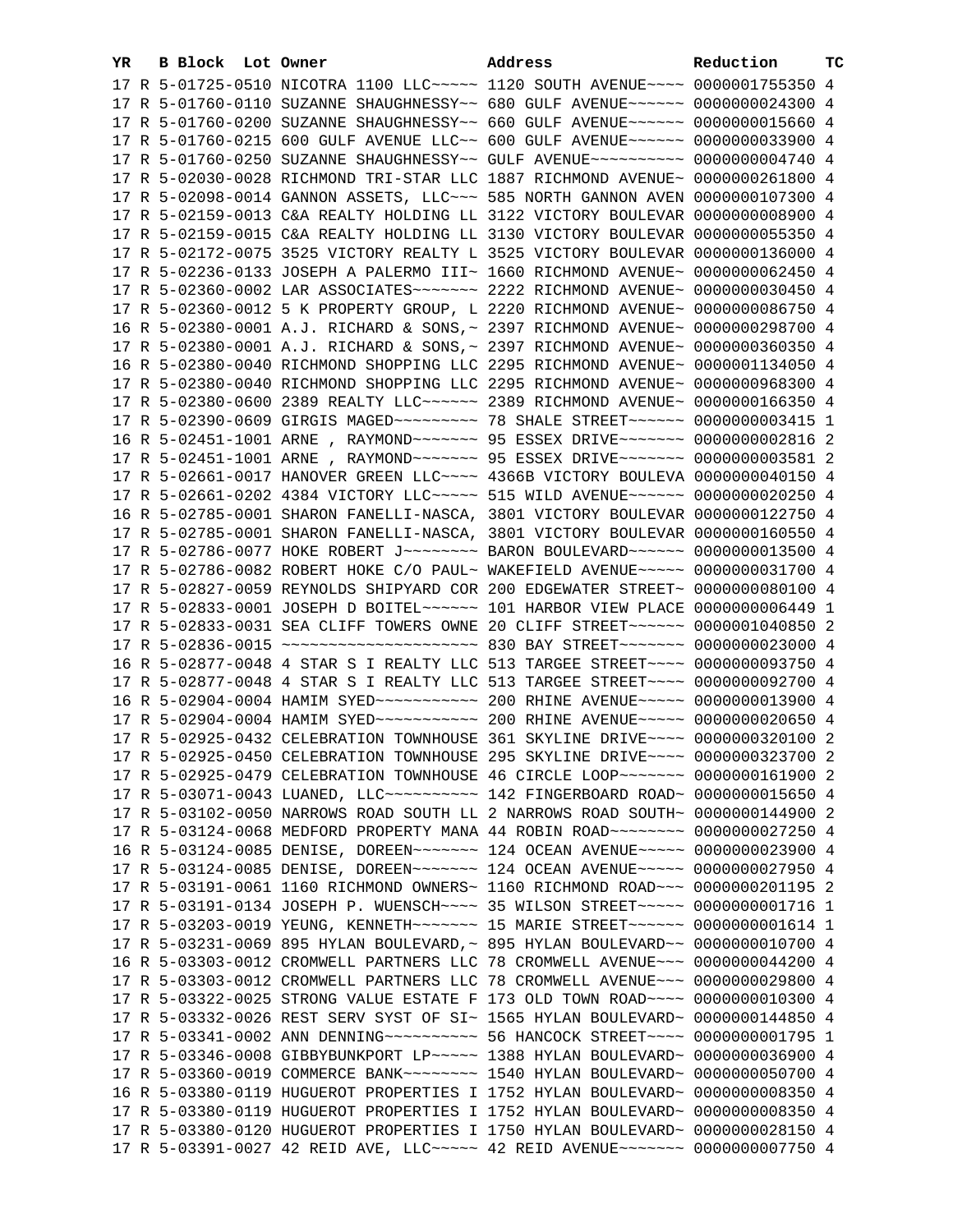| YR. | B Block Lot Owner |  | Address                                                                               | Reduction | тc |
|-----|-------------------|--|---------------------------------------------------------------------------------------|-----------|----|
|     |                   |  | 16 R 5-03535-0006 G S REALTY OF NY, LLC 1776 RICHMOND ROAD~~~ 0000000073450 4         |           |    |
|     |                   |  | 17 R 5-03535-0006 G S REALTY OF NY, LLC 1776 RICHMOND ROAD~~~ 0000000069185 4         |           |    |
|     |                   |  | 17 R 5-03578-0009 TODT HILL PLAZA LLC~~ 2110 RICHMOND ROAD~~~ 0000000060850 4         |           |    |
|     |                   |  | 17 R 5-03604-0018 135 GREELEY AVENUE RE 135 GREELEY AVENUE~~~ 0000000008424 2A        |           |    |
|     |                   |  | 17 R 5-03614-0009 2241 HYLAN BLVD CORP~ 2239 HYLAN BOULEVARD~ 0000000066100 4         |           |    |
|     |                   |  | 16 R 5-03627-0012 LILLIAN H ASSOCIATES~ 27 NEW DORP LANE~~~~~ 0000000048150 4         |           |    |
|     |                   |  | 17 R 5-03627-0012 LILLIAN H ASSOCIATES~ 27 NEW DORP LANE~~~~~ 0000000056250 4         |           |    |
|     |                   |  | 17 R 5-03629-0033 1375 NORTH RAILROAD, ~ 1375 NORTH RAILROAD A 0000000046000 4        |           |    |
|     |                   |  | 16 R 5-03630-0040 DOR-ROSE REALTY HOLDI 95 NEW DORP LANE~~~~~ 0000000010550 4         |           |    |
|     |                   |  | 17 R 5-03630-0040 DOR-ROSE REALTY HOLDI 95 NEW DORP LANE~~~~~ 0000000019550 4         |           |    |
|     |                   |  |                                                                                       |           |    |
|     |                   |  | 17 R 5-03643-0001 MOUDATSOS MICHAEL~~~~ 323 NEW DORP LANE~~~~ 0000000031100 4         |           |    |
|     |                   |  | 17 R 5-03650-0022 WU~ A/K/A, XIAO YING~ 312 LIBERTY AVENUE~~~ 0000000000631 1         |           |    |
|     |                   |  | 17 R 5-03650-0031 MOK, JENNY SEE WEI~~~ 328 LIBERTY AVENUE~~~ 00000000001975 1        |           |    |
|     |                   |  | 16 R 5-03960-0002 HYLAN NEW DORP REALTY 2502 HYLAN BOULEVARD~ 0000000096350 4         |           |    |
|     |                   |  | 17 R 5-03960-0002 HYLAN NEW DORP REALTY 2502 HYLAN BOULEVARD~ 0000000266100 4         |           |    |
|     |                   |  | 17 R 5-03960-0310 SI PLAZA 1285, LLC -- NEW DORP LANE -------- 0000000174600 4        |           |    |
|     |                   |  | 17 R 5-03983-0013 PARK TYSEN ASSOCIATES 2712 HYLAN BOULEVARD~ 0000001105200 4         |           |    |
|     |                   |  | 17 R 5-04199-0007 45-47 NEW DORP PLAZA~ 45 NEW DORP PLAZA~~~~ 0000000032050 4         |           |    |
|     |                   |  | 17 R 5-04203-0012 109 LLC -------------- 109 NEW DORP PLAZA -- 0000000066500 4        |           |    |
|     |                   |  | 17 R 5-04206-0024 DIMAURO MICHAEL A~~~~ 159 NEW DORP PLAZA~~~ 0000000024400 4         |           |    |
|     |                   |  |                                                                                       |           |    |
|     |                   |  | 16 R 5-04212-0043 NDP ASSOCIATES, LLC~~ 88 NEW DORP PLAZA~~~~ 0000000019400 4         |           |    |
|     |                   |  | 17 R 5-04212-0043 NDP ASSOCIATES, LLC~~ 88 NEW DORP PLAZA~~~~ 0000000035900 4         |           |    |
|     |                   |  | 17 R 5-04219-0049 NEW DORP LANE BUSINES 276 NEW DORP LANE~~~~ 0000000030500 4         |           |    |
|     |                   |  | 17 R 5-04226-0039 GAVRITY II LLC~~~~~~~~~~~~~ 2551 HYLAN BOULEVARD~ 0000000194500 4   |           |    |
|     |                   |  | 17 R 5-04243-0027 MATRAND LLC ---------- 280 BEACH AVENUE ---- 0000000147500 2        |           |    |
|     |                   |  | 17 R 5-04302-0071 ARZE, TATIANA~~~~~~~~ 3076 RICHMOND ROAD~~~ 0000000001284 1         |           |    |
|     |                   |  | 17 R 5-04668-0014 461 MEDINA STREET COR 461 MEDINA STREET~~~~ 0000000011575 2B        |           |    |
|     |                   |  | 17 R 5-05016-0105 SPRINGER, KEVIN~~~~~~ 39 JUNCTION COURT~~~~ 0000000000446 1         |           |    |
|     |                   |  |                                                                                       |           |    |
|     |                   |  | 17 R 5-05143-0022 3986-94 AMBOY ROAD RE 3986 AMBOY ROAD~~~~~~ 0000000069400 4         |           |    |
|     |                   |  | 17 R 5-05268-0010 GVS ASSOCIATES, LLC.~ 4143 RICHMOND AVENUE~ 0000000225150 4         |           |    |
|     |                   |  | 17 R 5-05276-0048 KELLY NELLY, INC. ~~~~ 4081 HYLAN BOULEVARD~ 0000000020250 4        |           |    |
|     |                   |  | 17 R 5-05276-0049 MARAT ETELZON~~~~~~~~ 4085 HYLAN BOULEVARD~ 0000000028750 4         |           |    |
|     |                   |  | 17 R 5-05281-0032 LAWRENCE J GARDA~~~~~ 4105 HYLAN BOULEVARD~ 0000000010700 4         |           |    |
|     |                   |  | 16 R 5-05306-0005 CAPM, LLC ------------ 4072 HYLAN BOULEVARD ~ 0000000009900 4       |           |    |
|     |                   |  | 17 R 5-05306-0005 CAPM, LLC~~~~~~~~~~~~~~~~ 4072 HYLAN BOULEVARD~ 0000000026100 4     |           |    |
|     |                   |  | 17 R 5-05307-0001 4116 HYLAN BLVD LLC~~ 4116 HYLAN BOULEVARD~ 0000000041200 4         |           |    |
|     |                   |  | 17 R 5-05311-0001 4150 HYLAN SHOPPING~~ 4150 HYLAN BOULEVARD~ 0000000151100 4         |           |    |
|     |                   |  | 17 R 5-05324-1001 EMMA NAPOLITANO TRUST 4654 AMBOY ROAD ~~~~~~~~~ 0000000001560 1A    |           |    |
|     |                   |  | 17 R 5-05373-0001 WORLDWIDE ENTITIES, L 50 OSAGE LANE~~~~~~~~ 0000000309450 4         |           |    |
|     |                   |  | 17 R 5-05385-0025 ROCCHIO, DEBORAH J~~~ 18 ELMBANK STREET~~~~ 0000000001540 1         |           |    |
|     |                   |  | 17 R 5-05428-0009 645 5TH LLC ---------- 3991 AMBOY ROAD ------ 0000000045620 2A      |           |    |
|     |                   |  | 17 R 5-05511-0033 R & A HOLDINGS LLC~~~ 3733 RICHMOND AVENUE~ 0000000029400 4         |           |    |
|     |                   |  | 17 R 5-05533-0047 KIMCO GREENRIDGE 674~ 3245Q RICHMOND AVENUE 0000000182400 4         |           |    |
|     |                   |  | 17 R 5-05533-0058 KING KULLEN GROCERY C 3231 RICHMOND AVENUE~ 0000001738450 4         |           |    |
|     |                   |  | 17 R 5-05533-0062 KING KULLEN GROCERY C 3247 RICHMOND AVENUE~ 0000000068800 4         |           |    |
|     |                   |  | 17 R 5-05598-0001 AN PAGE HOLDING CORP~ 3700 RICHMOND AVENUE~ 0000000043600 4         |           |    |
|     |                   |  | 17 R 5-05735-0167 MELISSA CLAUDIO~~~~~~ 357 WOODROW ROAD~~~~~ 0000000002149 1         |           |    |
|     |                   |  | 17 R 5-05775-0013 ROMANO, ROSELLA~~~~~~ 170 HALPIN AVENUE~~~~ 0000000004779 1         |           |    |
|     |                   |  | 17 R 5-05900-0101 KRISSA CORP~~~~~~~~~~~~~~~~ 1307 ARTHUR KILL ROAD 0000000050600 4   |           |    |
|     |                   |  | 17 R 5-05965-0084 ESS PRISA II LLC~~~~~ 7A ARDEN AVENUE~~~~~~ 0000000262000 4         |           |    |
|     |                   |  | 17 R 5-06442-0004 EUGENE JACONETTI, JR. 311 POILLON AVENUE~~~ 0000000005916 1         |           |    |
|     |                   |  | 17 R 5-06585-0024 THE SAVO FAMILY LIMIT 21 PRALL AVENUE~~~~~~ 0000000021600 4         |           |    |
|     |                   |  | 17 R 5-06681-0015 SEGUINE REALTY LTD ~~~ 27 SEGUINE AVENUE ~~~~ 0000000084500 4       |           |    |
|     |                   |  | 17 R 5-06742-0031 JANTZ, CRAIG~~~~~~~~~~~~~~~ 236 BAYVIEW AVENUE~~~~ 00000000001948 1 |           |    |
|     |                   |  |                                                                                       |           |    |